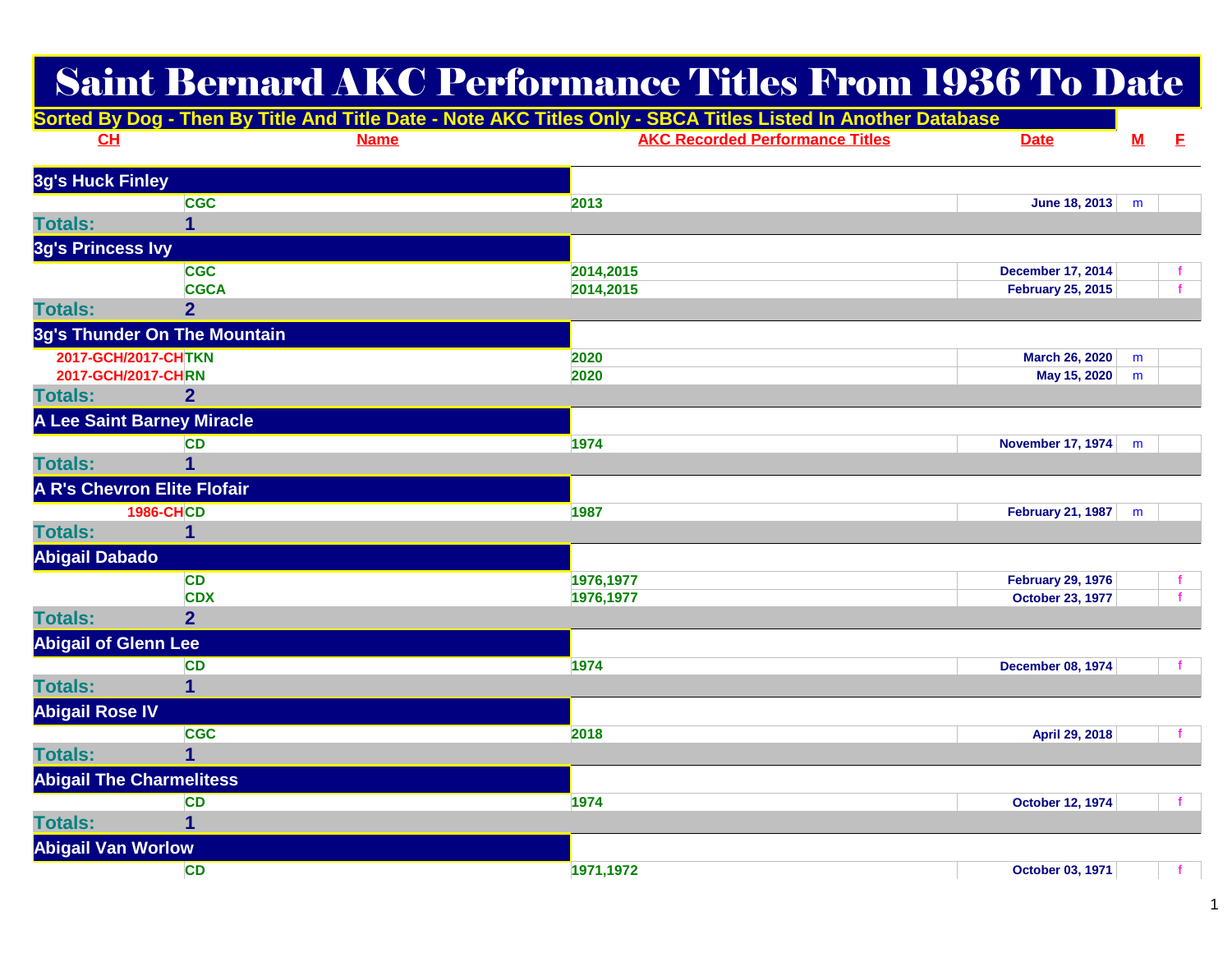| CL                          |                                   | <b>Name</b><br><b>AKC Recorded Performance Titles</b><br><b>Date</b>            | ${\bf M}$ | E  |
|-----------------------------|-----------------------------------|---------------------------------------------------------------------------------|-----------|----|
|                             | <b>CDX</b>                        | 1971,1972<br><b>October 08, 1972</b>                                            |           |    |
| <b>Totals:</b>              | 2 <sup>1</sup>                    |                                                                                 |           |    |
| <b>Abigail Von Sauliamt</b> |                                   |                                                                                 |           |    |
|                             | <b>CD</b>                         | 1978<br>May 14, 1978                                                            |           |    |
| <b>Totals:</b>              | 1                                 |                                                                                 |           |    |
| <b>Abners Lil' Saint</b>    |                                   |                                                                                 |           |    |
|                             | <b>CD</b>                         | 1969,1972<br>March 29, 1969                                                     |           |    |
|                             | <b>CDX</b>                        | 1969,1972<br><b>August 20, 1972</b>                                             |           |    |
| <b>Totals:</b>              | $\overline{2}$                    |                                                                                 |           |    |
| <b>Abovos Unda De Tre</b>   |                                   |                                                                                 |           |    |
|                             | <b>CD</b>                         | 1971<br><b>January 31, 1971</b>                                                 |           | f. |
| <b>Totals:</b>              | 1                                 |                                                                                 |           |    |
| <b>Addy May</b>             |                                   |                                                                                 |           |    |
|                             | <b>CGC</b>                        | 2022<br>April 09, 2022                                                          |           |    |
| <b>Totals:</b>              |                                   |                                                                                 |           |    |
|                             | <b>Adelbar Weinachten Madchen</b> |                                                                                 |           |    |
|                             | <b>CD</b>                         | 1970<br><b>February 22, 1970</b>                                                |           |    |
| <b>Totals:</b>              | 1                                 |                                                                                 |           |    |
| <b>Adelhelds Gift</b>       |                                   |                                                                                 |           |    |
|                             | <b>CGC</b>                        | 2013<br>April 13, 2013                                                          |           |    |
| <b>Totals:</b>              | 1                                 |                                                                                 |           |    |
| <b>Admiral Dombery</b>      |                                   |                                                                                 |           |    |
|                             | <b>CD</b>                         | 1979<br><b>September 02, 1979</b>                                               | m         |    |
| <b>Totals:</b>              | $\mathbf{1}$                      |                                                                                 |           |    |
| <b>Adrian V D Eichmatt</b>  |                                   |                                                                                 |           |    |
|                             | <b>CD</b>                         | 1967<br>June 11, 1967                                                           | m         |    |
| <b>Totals:</b>              | 1                                 |                                                                                 |           |    |
| <b>Aftermath</b>            |                                   |                                                                                 |           |    |
|                             | <b>CD</b>                         | 1972<br>April 29, 1972                                                          |           | f. |
| <b>Totals:</b>              | 1                                 |                                                                                 |           |    |
| <b>Agostis Rufus</b>        |                                   |                                                                                 |           |    |
|                             | <b>RN</b>                         | 2015,2016,2017,2018<br>May 09, 2015                                             | m         |    |
|                             | <b>BN</b>                         | 2015,2016,2017,2018<br><b>July 25, 2015</b>                                     | m         |    |
|                             | <b>CD</b>                         | April 17, 2016<br>2015,2016,2017,2018                                           | m         |    |
|                             | <b>CGC</b><br><b>RN</b>           | January 10, 2017<br>2015,2016,2017,2018<br>2015,2016,2017,2018<br>July 30, 2017 | m         |    |
|                             |                                   |                                                                                 | m         |    |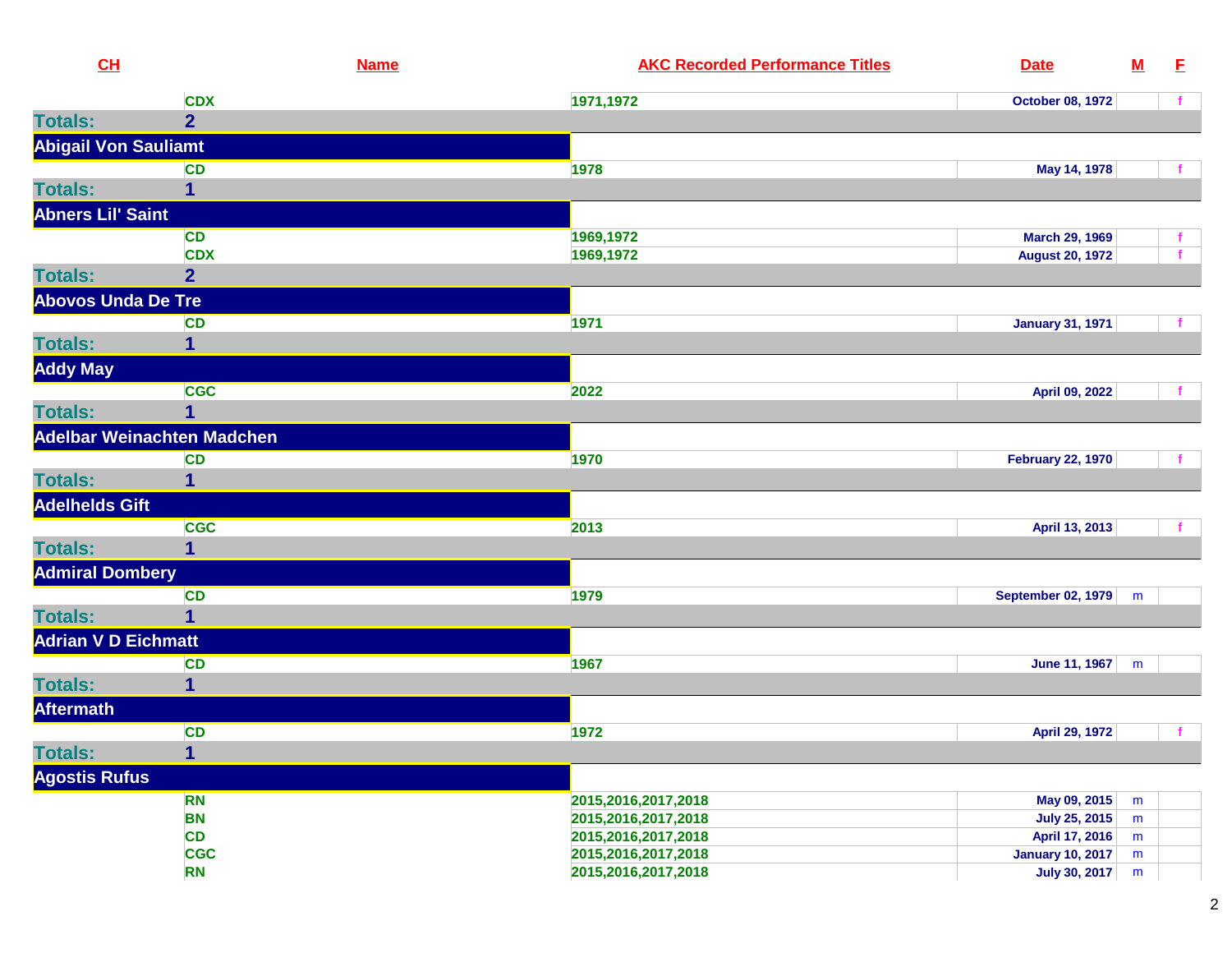| CL                              | <b>Name</b>                         | <b>AKC Recorded Performance Titles</b> | <b>Date</b>               | <u>M</u> | E |
|---------------------------------|-------------------------------------|----------------------------------------|---------------------------|----------|---|
|                                 | <b>CGCA</b>                         | 2015,2016,2017,2018                    | <b>December 09, 2017</b>  | m        |   |
|                                 | <b>TKN</b>                          | 2015,2016,2017,2018                    | March 06, 2018            | m        |   |
|                                 | <b>TKI</b>                          | 2015,2016,2017,2018                    | March 07, 2018            | m        |   |
|                                 | <b>TKA</b>                          | 2015,2016,2017,2018                    | March 08, 2018            | m        |   |
| <b>Totals:</b>                  | 9                                   |                                        |                           |          |   |
| <b>Aksalas Arie</b>             |                                     |                                        |                           |          |   |
|                                 | <b>2002-CHRN</b>                    | 2005                                   | <b>November 19, 2005</b>  | m        |   |
| <b>Totals:</b>                  | 1                                   |                                        |                           |          |   |
| <b>Aksalas Peyton</b>           |                                     |                                        |                           |          |   |
| 2012-GCH/2012-CHCGC             |                                     | 2014                                   | <b>February 16, 2014</b>  | m        |   |
|                                 | 2012-GCH/2012-CHCGCA                | 2014                                   | <b>July 30, 2014</b>      | m        |   |
| <b>Totals:</b>                  | $\overline{2}$                      |                                        |                           |          |   |
|                                 | <b>Al Mar Maxine Struttin Stuff</b> |                                        |                           |          |   |
|                                 | <b>CD</b>                           | 1975                                   | <b>September 21, 1975</b> |          |   |
| <b>Totals:</b>                  |                                     |                                        |                           |          |   |
| <b>Alameda of Carquinez</b>     |                                     |                                        |                           |          |   |
|                                 | <b>CD</b>                           | 1977                                   | <b>December 04, 1977</b>  |          |   |
| <b>Totals:</b>                  | 1                                   |                                        |                           |          |   |
| <b>Alannah Farms Judy</b>       |                                     |                                        |                           |          |   |
|                                 | <b>CD</b>                           | 1970                                   | <b>March 14, 1970</b>     |          |   |
| <b>Totals:</b>                  | 1                                   |                                        |                           |          |   |
| <b>Alaric Abbott Von Grand</b>  |                                     |                                        |                           |          |   |
|                                 | <b>1960-CHCD</b>                    | 1959                                   | May 24, 1959              | m        |   |
| <b>Totals:</b>                  |                                     |                                        |                           |          |   |
| <b>Alaska Ann Von Grand</b>     |                                     |                                        |                           |          |   |
|                                 | <b>1960-CHCD</b>                    | 1959                                   | <b>February 15, 1959</b>  |          |   |
| <b>Totals:</b>                  | 1                                   |                                        |                           |          |   |
| <b>Aldurbrooks At's A Start</b> |                                     |                                        |                           |          |   |
|                                 | <b>CD</b>                           | 1975                                   | January 12, 1975          | m        |   |
| <b>Totals:</b>                  | 1                                   |                                        |                           |          |   |
| Alex                            |                                     |                                        |                           |          |   |
|                                 | <b>CD</b>                           | 1994                                   | April 23, 1994            | m        |   |
| <b>Totals:</b>                  | $\overline{\mathbf{1}}$             |                                        |                           |          |   |
| <b>Alfalfa Perez</b>            |                                     |                                        |                           |          |   |
|                                 | ThD                                 | 2018                                   | April 27, 2018            | m        |   |
|                                 | <b>ThDA</b>                         | 2018                                   | April 30, 2018            | m        |   |
|                                 |                                     |                                        |                           |          |   |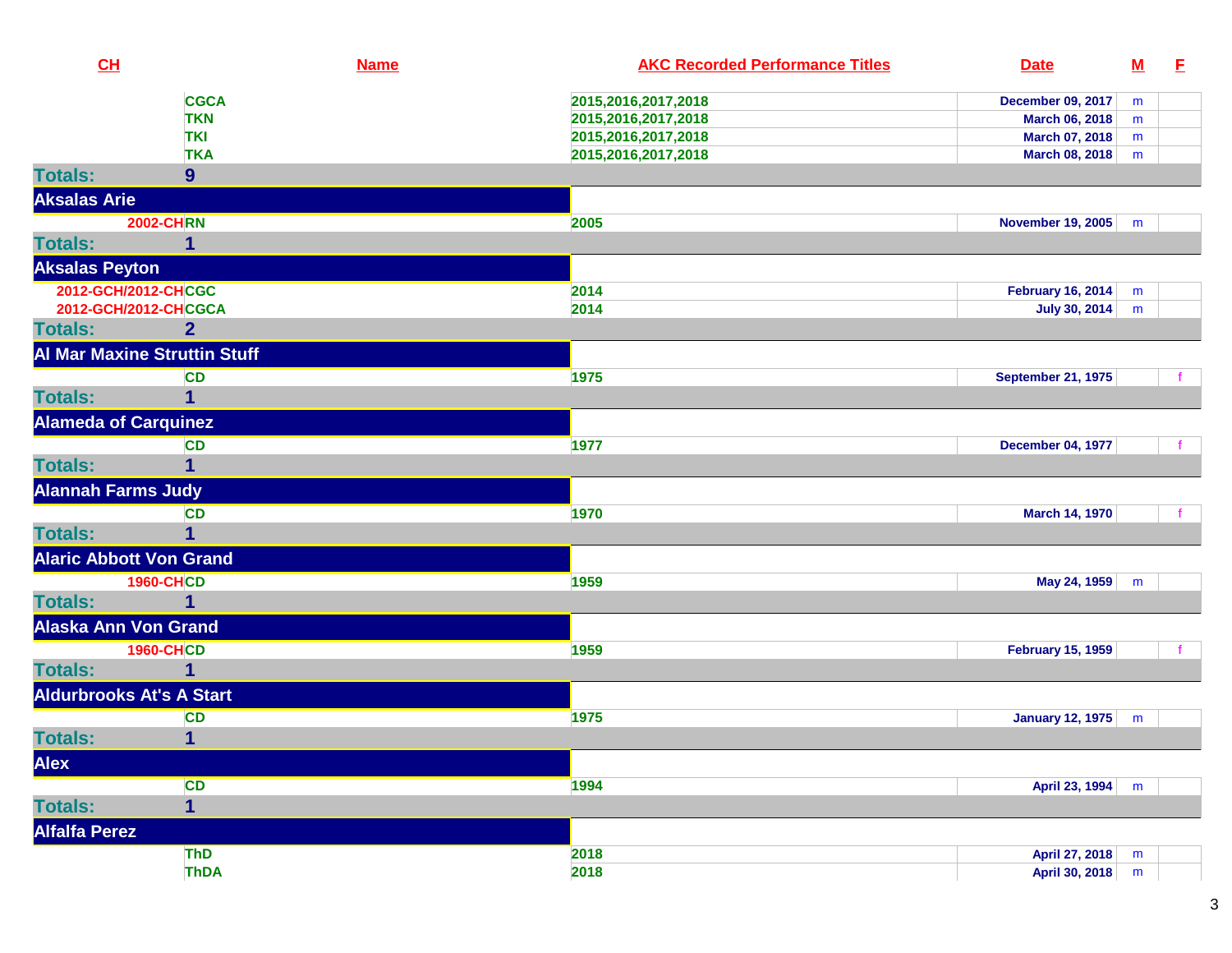| <b>Totals:</b><br>2 <sup>1</sup><br><b>Allegra L'ourse Alpine</b><br><b>1970-CHCD</b><br><b>July 04, 1970</b><br>1970<br>$\mathbf{1}$<br><b>Almandis Barney</b><br><b>RN</b><br><b>July 15, 2006</b><br>2006<br>m<br>1<br><b>Almshaus Armani</b><br><b>2002-CHRN</b><br>2006<br>March 11, 2006<br>m<br>1<br><b>Almshaus Joshua Kool Diamond</b><br>2007,2008<br><b>RN</b><br>March 10, 2007<br>m<br><b>NJP</b><br>2007,2008<br><b>June 17, 2007</b><br>m<br><b>NAP</b><br>2007,2008<br><b>July 15, 2007</b><br>${\sf m}$<br><b>RA</b><br>2007,2008<br>March 08, 2008<br>m<br><b>NA</b><br>2007,2008<br><b>July 27, 2008</b><br>m<br><b>NAJ</b><br>2007,2008<br><b>August 31, 2008</b><br>m<br><b>Totals:</b><br>$6\phantom{1}$<br><b>Almshaus Just Joe Kool</b><br><b>1994-CHCD</b><br>1993<br><b>September 17, 1993</b><br>m<br>1<br><b>Almshaus Lily of The Valley</b><br><b>CD</b><br>1994,1995,1999<br>June 11, 1994<br><b>CDX</b><br><b>November 04, 1995</b><br>f<br>1994,1995,1999<br><b>UD</b><br>1994, 1995, 1999<br><b>January 10, 1999</b><br>$\mathbf{f}$<br><b>Totals:</b><br>3 <sup>5</sup><br><b>Almshaus Nimbus</b><br><b>1977-CHCD</b><br>1977<br>July 09, 1977<br>m<br>1<br><b>Almshaus Pandora</b><br><b>RN</b><br>2008<br><b>March 08, 2008</b><br><b>NJP</b><br>2008<br><b>August 29, 2008</b><br>$\mathbf{f}$<br><b>NAP</b><br>2008<br><b>August 31, 2008</b><br>$\overline{\mathbf{3}}$<br><b>Alpenhofs Dutchess</b><br><b>CD</b><br>1964<br><b>December 13, 1964</b><br>$\overline{\mathbf{1}}$ | CL             | <b>Name</b> | <b>AKC Recorded Performance Titles</b> | <b>Date</b> | ${\bf M}$ | -E |
|-------------------------------------------------------------------------------------------------------------------------------------------------------------------------------------------------------------------------------------------------------------------------------------------------------------------------------------------------------------------------------------------------------------------------------------------------------------------------------------------------------------------------------------------------------------------------------------------------------------------------------------------------------------------------------------------------------------------------------------------------------------------------------------------------------------------------------------------------------------------------------------------------------------------------------------------------------------------------------------------------------------------------------------------------------------------------------------------------------------------------------------------------------------------------------------------------------------------------------------------------------------------------------------------------------------------------------------------------------------------------------------------------------------------------------------------------------------------------------------------------------------------------|----------------|-------------|----------------------------------------|-------------|-----------|----|
|                                                                                                                                                                                                                                                                                                                                                                                                                                                                                                                                                                                                                                                                                                                                                                                                                                                                                                                                                                                                                                                                                                                                                                                                                                                                                                                                                                                                                                                                                                                         |                |             |                                        |             |           |    |
|                                                                                                                                                                                                                                                                                                                                                                                                                                                                                                                                                                                                                                                                                                                                                                                                                                                                                                                                                                                                                                                                                                                                                                                                                                                                                                                                                                                                                                                                                                                         |                |             |                                        |             |           |    |
|                                                                                                                                                                                                                                                                                                                                                                                                                                                                                                                                                                                                                                                                                                                                                                                                                                                                                                                                                                                                                                                                                                                                                                                                                                                                                                                                                                                                                                                                                                                         |                |             |                                        |             |           |    |
|                                                                                                                                                                                                                                                                                                                                                                                                                                                                                                                                                                                                                                                                                                                                                                                                                                                                                                                                                                                                                                                                                                                                                                                                                                                                                                                                                                                                                                                                                                                         | <b>Totals:</b> |             |                                        |             |           |    |
|                                                                                                                                                                                                                                                                                                                                                                                                                                                                                                                                                                                                                                                                                                                                                                                                                                                                                                                                                                                                                                                                                                                                                                                                                                                                                                                                                                                                                                                                                                                         |                |             |                                        |             |           |    |
|                                                                                                                                                                                                                                                                                                                                                                                                                                                                                                                                                                                                                                                                                                                                                                                                                                                                                                                                                                                                                                                                                                                                                                                                                                                                                                                                                                                                                                                                                                                         |                |             |                                        |             |           |    |
|                                                                                                                                                                                                                                                                                                                                                                                                                                                                                                                                                                                                                                                                                                                                                                                                                                                                                                                                                                                                                                                                                                                                                                                                                                                                                                                                                                                                                                                                                                                         | <b>Totals:</b> |             |                                        |             |           |    |
|                                                                                                                                                                                                                                                                                                                                                                                                                                                                                                                                                                                                                                                                                                                                                                                                                                                                                                                                                                                                                                                                                                                                                                                                                                                                                                                                                                                                                                                                                                                         |                |             |                                        |             |           |    |
|                                                                                                                                                                                                                                                                                                                                                                                                                                                                                                                                                                                                                                                                                                                                                                                                                                                                                                                                                                                                                                                                                                                                                                                                                                                                                                                                                                                                                                                                                                                         |                |             |                                        |             |           |    |
|                                                                                                                                                                                                                                                                                                                                                                                                                                                                                                                                                                                                                                                                                                                                                                                                                                                                                                                                                                                                                                                                                                                                                                                                                                                                                                                                                                                                                                                                                                                         | <b>Totals:</b> |             |                                        |             |           |    |
|                                                                                                                                                                                                                                                                                                                                                                                                                                                                                                                                                                                                                                                                                                                                                                                                                                                                                                                                                                                                                                                                                                                                                                                                                                                                                                                                                                                                                                                                                                                         |                |             |                                        |             |           |    |
|                                                                                                                                                                                                                                                                                                                                                                                                                                                                                                                                                                                                                                                                                                                                                                                                                                                                                                                                                                                                                                                                                                                                                                                                                                                                                                                                                                                                                                                                                                                         |                |             |                                        |             |           |    |
|                                                                                                                                                                                                                                                                                                                                                                                                                                                                                                                                                                                                                                                                                                                                                                                                                                                                                                                                                                                                                                                                                                                                                                                                                                                                                                                                                                                                                                                                                                                         |                |             |                                        |             |           |    |
|                                                                                                                                                                                                                                                                                                                                                                                                                                                                                                                                                                                                                                                                                                                                                                                                                                                                                                                                                                                                                                                                                                                                                                                                                                                                                                                                                                                                                                                                                                                         |                |             |                                        |             |           |    |
|                                                                                                                                                                                                                                                                                                                                                                                                                                                                                                                                                                                                                                                                                                                                                                                                                                                                                                                                                                                                                                                                                                                                                                                                                                                                                                                                                                                                                                                                                                                         |                |             |                                        |             |           |    |
|                                                                                                                                                                                                                                                                                                                                                                                                                                                                                                                                                                                                                                                                                                                                                                                                                                                                                                                                                                                                                                                                                                                                                                                                                                                                                                                                                                                                                                                                                                                         |                |             |                                        |             |           |    |
|                                                                                                                                                                                                                                                                                                                                                                                                                                                                                                                                                                                                                                                                                                                                                                                                                                                                                                                                                                                                                                                                                                                                                                                                                                                                                                                                                                                                                                                                                                                         |                |             |                                        |             |           |    |
|                                                                                                                                                                                                                                                                                                                                                                                                                                                                                                                                                                                                                                                                                                                                                                                                                                                                                                                                                                                                                                                                                                                                                                                                                                                                                                                                                                                                                                                                                                                         |                |             |                                        |             |           |    |
|                                                                                                                                                                                                                                                                                                                                                                                                                                                                                                                                                                                                                                                                                                                                                                                                                                                                                                                                                                                                                                                                                                                                                                                                                                                                                                                                                                                                                                                                                                                         |                |             |                                        |             |           |    |
|                                                                                                                                                                                                                                                                                                                                                                                                                                                                                                                                                                                                                                                                                                                                                                                                                                                                                                                                                                                                                                                                                                                                                                                                                                                                                                                                                                                                                                                                                                                         |                |             |                                        |             |           |    |
|                                                                                                                                                                                                                                                                                                                                                                                                                                                                                                                                                                                                                                                                                                                                                                                                                                                                                                                                                                                                                                                                                                                                                                                                                                                                                                                                                                                                                                                                                                                         | <b>Totals:</b> |             |                                        |             |           |    |
|                                                                                                                                                                                                                                                                                                                                                                                                                                                                                                                                                                                                                                                                                                                                                                                                                                                                                                                                                                                                                                                                                                                                                                                                                                                                                                                                                                                                                                                                                                                         |                |             |                                        |             |           |    |
|                                                                                                                                                                                                                                                                                                                                                                                                                                                                                                                                                                                                                                                                                                                                                                                                                                                                                                                                                                                                                                                                                                                                                                                                                                                                                                                                                                                                                                                                                                                         |                |             |                                        |             |           |    |
|                                                                                                                                                                                                                                                                                                                                                                                                                                                                                                                                                                                                                                                                                                                                                                                                                                                                                                                                                                                                                                                                                                                                                                                                                                                                                                                                                                                                                                                                                                                         |                |             |                                        |             |           |    |
|                                                                                                                                                                                                                                                                                                                                                                                                                                                                                                                                                                                                                                                                                                                                                                                                                                                                                                                                                                                                                                                                                                                                                                                                                                                                                                                                                                                                                                                                                                                         |                |             |                                        |             |           |    |
|                                                                                                                                                                                                                                                                                                                                                                                                                                                                                                                                                                                                                                                                                                                                                                                                                                                                                                                                                                                                                                                                                                                                                                                                                                                                                                                                                                                                                                                                                                                         |                |             |                                        |             |           |    |
|                                                                                                                                                                                                                                                                                                                                                                                                                                                                                                                                                                                                                                                                                                                                                                                                                                                                                                                                                                                                                                                                                                                                                                                                                                                                                                                                                                                                                                                                                                                         |                |             |                                        |             |           |    |
|                                                                                                                                                                                                                                                                                                                                                                                                                                                                                                                                                                                                                                                                                                                                                                                                                                                                                                                                                                                                                                                                                                                                                                                                                                                                                                                                                                                                                                                                                                                         |                |             |                                        |             |           |    |
|                                                                                                                                                                                                                                                                                                                                                                                                                                                                                                                                                                                                                                                                                                                                                                                                                                                                                                                                                                                                                                                                                                                                                                                                                                                                                                                                                                                                                                                                                                                         | <b>Totals:</b> |             |                                        |             |           |    |
|                                                                                                                                                                                                                                                                                                                                                                                                                                                                                                                                                                                                                                                                                                                                                                                                                                                                                                                                                                                                                                                                                                                                                                                                                                                                                                                                                                                                                                                                                                                         |                |             |                                        |             |           |    |
|                                                                                                                                                                                                                                                                                                                                                                                                                                                                                                                                                                                                                                                                                                                                                                                                                                                                                                                                                                                                                                                                                                                                                                                                                                                                                                                                                                                                                                                                                                                         |                |             |                                        |             |           |    |
|                                                                                                                                                                                                                                                                                                                                                                                                                                                                                                                                                                                                                                                                                                                                                                                                                                                                                                                                                                                                                                                                                                                                                                                                                                                                                                                                                                                                                                                                                                                         |                |             |                                        |             |           |    |
|                                                                                                                                                                                                                                                                                                                                                                                                                                                                                                                                                                                                                                                                                                                                                                                                                                                                                                                                                                                                                                                                                                                                                                                                                                                                                                                                                                                                                                                                                                                         |                |             |                                        |             |           |    |
|                                                                                                                                                                                                                                                                                                                                                                                                                                                                                                                                                                                                                                                                                                                                                                                                                                                                                                                                                                                                                                                                                                                                                                                                                                                                                                                                                                                                                                                                                                                         | <b>Totals:</b> |             |                                        |             |           |    |
|                                                                                                                                                                                                                                                                                                                                                                                                                                                                                                                                                                                                                                                                                                                                                                                                                                                                                                                                                                                                                                                                                                                                                                                                                                                                                                                                                                                                                                                                                                                         |                |             |                                        |             |           |    |
|                                                                                                                                                                                                                                                                                                                                                                                                                                                                                                                                                                                                                                                                                                                                                                                                                                                                                                                                                                                                                                                                                                                                                                                                                                                                                                                                                                                                                                                                                                                         |                |             |                                        |             |           |    |
|                                                                                                                                                                                                                                                                                                                                                                                                                                                                                                                                                                                                                                                                                                                                                                                                                                                                                                                                                                                                                                                                                                                                                                                                                                                                                                                                                                                                                                                                                                                         | <b>Totals:</b> |             |                                        |             |           |    |

4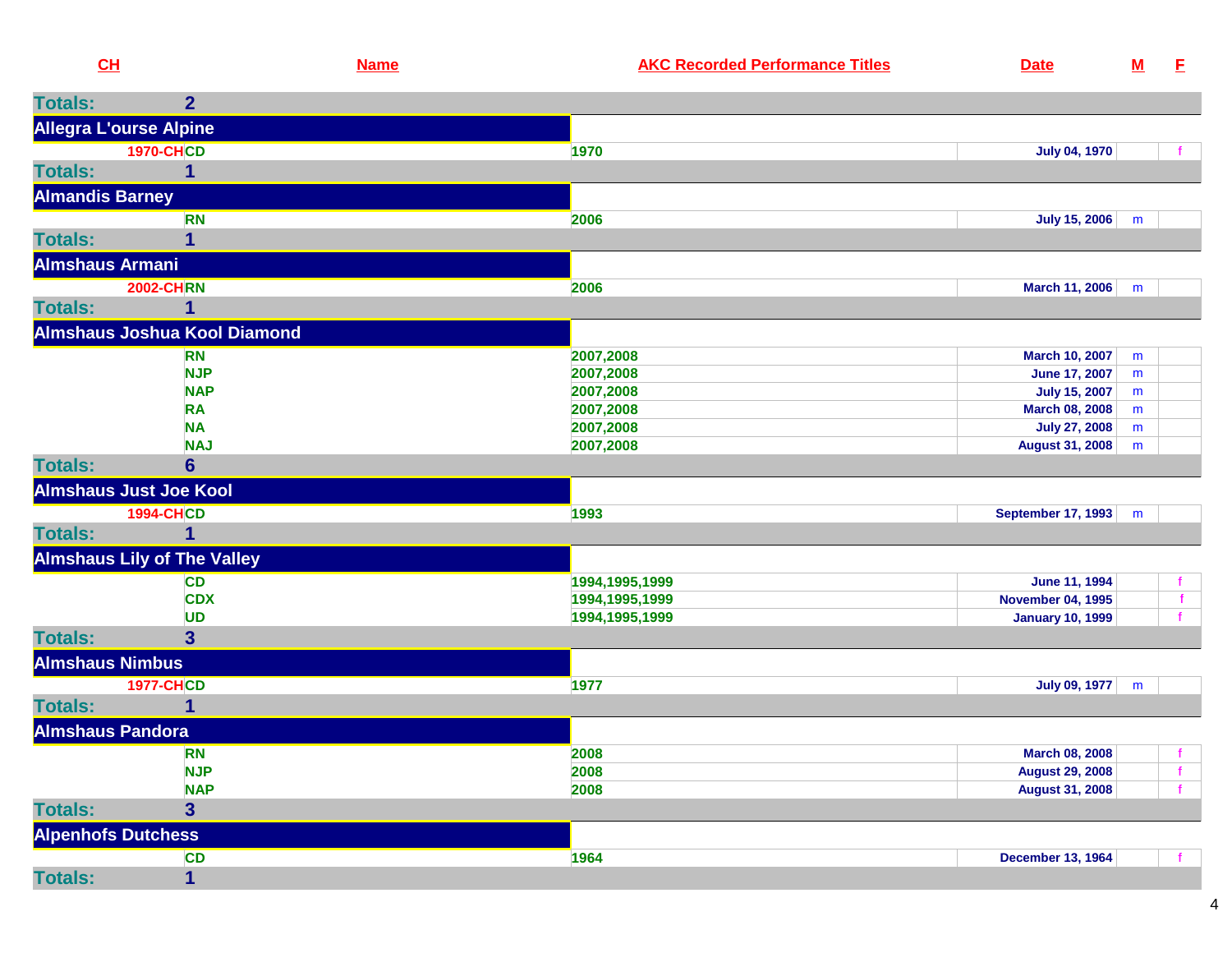| CL                         |                                          | <b>AKC Recorded Performance Titles</b><br><b>Name</b><br><b>Date</b> | $\underline{\mathsf{M}}$ | E.           |
|----------------------------|------------------------------------------|----------------------------------------------------------------------|--------------------------|--------------|
|                            | <b>Alpenhofs Gabriel V Salmegg</b>       |                                                                      |                          |              |
|                            | <b>CD</b>                                | 1972<br>April 23, 1972                                               | m                        |              |
| <b>Totals:</b>             | 1                                        |                                                                      |                          |              |
|                            | <b>Alpenix Dutchess Finkelacke</b>       |                                                                      |                          |              |
|                            | <b>CD</b>                                | 1970<br><b>October 24, 1970</b>                                      |                          |              |
| <b>Totals:</b>             | 1                                        |                                                                      |                          |              |
|                            | <b>Alpine Adams Baron Two</b>            |                                                                      |                          |              |
|                            | <b>CGC</b>                               | 2018<br>April 17, 2018                                               | m                        |              |
| <b>Totals:</b>             | 1                                        |                                                                      |                          |              |
| <b>Alpine Banner</b>       |                                          |                                                                      |                          |              |
|                            | <b>RN</b>                                | <b>September 11, 2005</b><br>2005                                    |                          |              |
| <b>Totals:</b>             | 1                                        |                                                                      |                          |              |
| <b>Alpine Morning Mist</b> |                                          |                                                                      |                          |              |
|                            | <b>CD</b>                                | 1982,1984<br>May 08, 1982                                            |                          |              |
|                            | <b>CDX</b>                               | 1982,1984<br><b>November 28, 1982</b>                                |                          | $\mathbf{f}$ |
|                            | <b>UD</b>                                | 1982,1984<br>May 05, 1984                                            |                          |              |
| <b>Totals:</b>             | $\mathbf{3}$                             |                                                                      |                          |              |
|                            | <b>Alpine Mtn Intriguing Trixie</b>      |                                                                      |                          |              |
|                            | <b>CGC</b>                               | 2018<br>June 06, 2018                                                |                          |              |
|                            | <b>ThDN</b>                              | 2018<br><b>October 22, 2018</b>                                      |                          |              |
| <b>Totals:</b>             | $\overline{2}$                           |                                                                      |                          |              |
|                            | Alpine Mtn Mr Blue Sky V Kashi           |                                                                      |                          |              |
|                            | <b>2019-CHCGC</b>                        | 2019<br><b>January 14, 2019</b>                                      | m                        |              |
| <b>Totals:</b>             | 1                                        |                                                                      |                          |              |
|                            | <b>Alpine Mtns Danc'N With The Starz</b> |                                                                      |                          |              |
|                            | <b>RN</b>                                | May 22, 2011<br>2011,2012,2013,2016                                  | m                        |              |
|                            | <b>BN</b>                                | 2011,2012,2013,2016<br><b>February 11, 2012</b>                      | m                        |              |
|                            | <b>RA</b>                                | 2011, 2012, 2013, 2016<br><b>June 09, 2012</b>                       | m                        |              |
|                            | <b>CD</b>                                | 2011,2012,2013,2016<br><b>July 28, 2012</b>                          | m                        |              |
|                            | <b>RE</b>                                | 2011,2012,2013,2016<br><b>July 29, 2012</b>                          | m                        |              |
|                            | <b>RAE</b>                               | 2011,2012,2013,2016<br>March 23, 2013                                | m                        |              |
|                            | RAE <sub>2</sub>                         | 2011,2012,2013,2016<br>October 19, 2013                              | m                        |              |
|                            | RAE <sub>3</sub>                         | 2011,2012,2013,2016<br>November 25, 2016                             | m                        |              |
| <b>Totals:</b>             | 8                                        |                                                                      |                          |              |
| <b>Alplers Fantastique</b> |                                          |                                                                      |                          |              |
|                            | <b>1977-CHCD</b>                         | 1976<br>May 16, 1976                                                 |                          |              |
| <b>Totals:</b>             | $\mathbf{1}$                             |                                                                      |                          |              |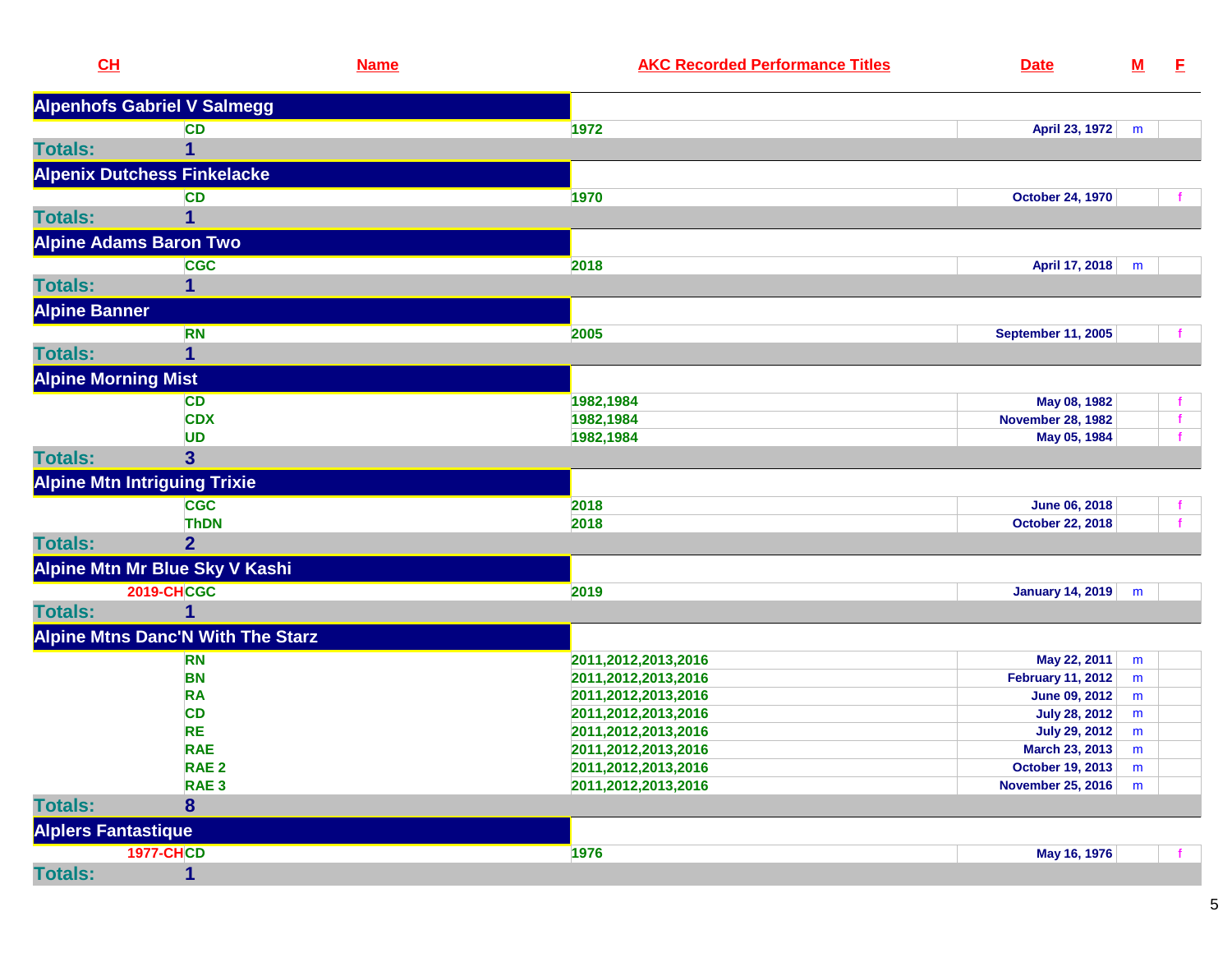| CL                              |                                      | <b>Name</b> | <b>AKC Recorded Performance Titles</b> | <b>Date</b>               | ${\bf M}$ | E           |
|---------------------------------|--------------------------------------|-------------|----------------------------------------|---------------------------|-----------|-------------|
| <b>Alplers Jason</b>            |                                      |             |                                        |                           |           |             |
|                                 | <b>CD</b>                            |             | 1977                                   | October 02, 1977          | m         |             |
| <b>Totals:</b>                  | $\mathbf 1$                          |             |                                        |                           |           |             |
| <b>Alplers Jolly Jack Frost</b> |                                      |             |                                        |                           |           |             |
|                                 | <b>CD</b>                            |             | 1971                                   | October 03, 1971          | m         |             |
| <b>Totals:</b>                  | 1                                    |             |                                        |                           |           |             |
| <b>Alplers Pufnstuf</b>         |                                      |             |                                        |                           |           |             |
|                                 | <b>1975-CHCD</b>                     |             | 1972                                   | <b>July 29, 1972</b>      | m         |             |
| <b>Totals:</b>                  | 1                                    |             |                                        |                           |           |             |
| <b>Alpsteins Caressa</b>        |                                      |             |                                        |                           |           |             |
|                                 | <b>CD</b>                            |             | 1972                                   | April 30, 1972            |           |             |
| <b>Totals:</b>                  | $\mathbf{1}$                         |             |                                        |                           |           |             |
|                                 | <b>Alpsteins Irene Dutchess Ette</b> |             |                                        |                           |           |             |
|                                 | <b>CD</b>                            |             | 1969                                   | <b>September 27, 1969</b> |           |             |
| <b>Totals:</b>                  | $\mathbf{1}$                         |             |                                        |                           |           |             |
| <b>Alpsteins Katrina</b>        |                                      |             |                                        |                           |           |             |
|                                 | <b>CD</b>                            |             | 1972                                   | <b>July 02, 1972</b>      |           |             |
| <b>Totals:</b>                  | $\overline{1}$                       |             |                                        |                           |           |             |
| <b>Alpsteins My Shadow</b>      |                                      |             |                                        |                           |           |             |
|                                 | <b>CD</b>                            |             | 1970                                   | May 16, 1970              |           | $\mathbf f$ |
| <b>Totals:</b>                  | $\overline{1}$                       |             |                                        |                           |           |             |
|                                 | <b>Alpsteins Sweet Deidra Ette</b>   |             |                                        |                           |           |             |
|                                 | <b>CD</b>                            |             | 1963                                   | March 17, 1963            |           |             |
| <b>Totals:</b>                  | $\mathbf{1}$                         |             |                                        |                           |           |             |
| <b>Alpsteins Tiny Too</b>       |                                      |             |                                        |                           |           |             |
|                                 | <b>CD</b>                            |             | 1969                                   | <b>June 21, 1969</b>      |           |             |
| <b>Totals:</b>                  | $\overline{1}$                       |             |                                        |                           |           |             |
| <b>Alta Vistas Barrington</b>   |                                      |             |                                        |                           |           |             |
|                                 | <b>2004-CHCD</b>                     |             | 2001                                   | <b>February 17, 2001</b>  | m         |             |
| <b>Totals:</b>                  | 1                                    |             |                                        |                           |           |             |
|                                 | <b>Alta Vistas Billion Kilowatt</b>  |             |                                        |                           |           |             |
| 2010-GCH/2006-CHCD              |                                      |             | 2006,2009                              | <b>August 04, 2006</b>    | m         |             |
| 2010-GCH/2006-CHRN              |                                      |             | 2006,2009                              | <b>October 06, 2009</b>   | m         |             |
| <b>Totals:</b>                  | $\overline{2}$                       |             |                                        |                           |           |             |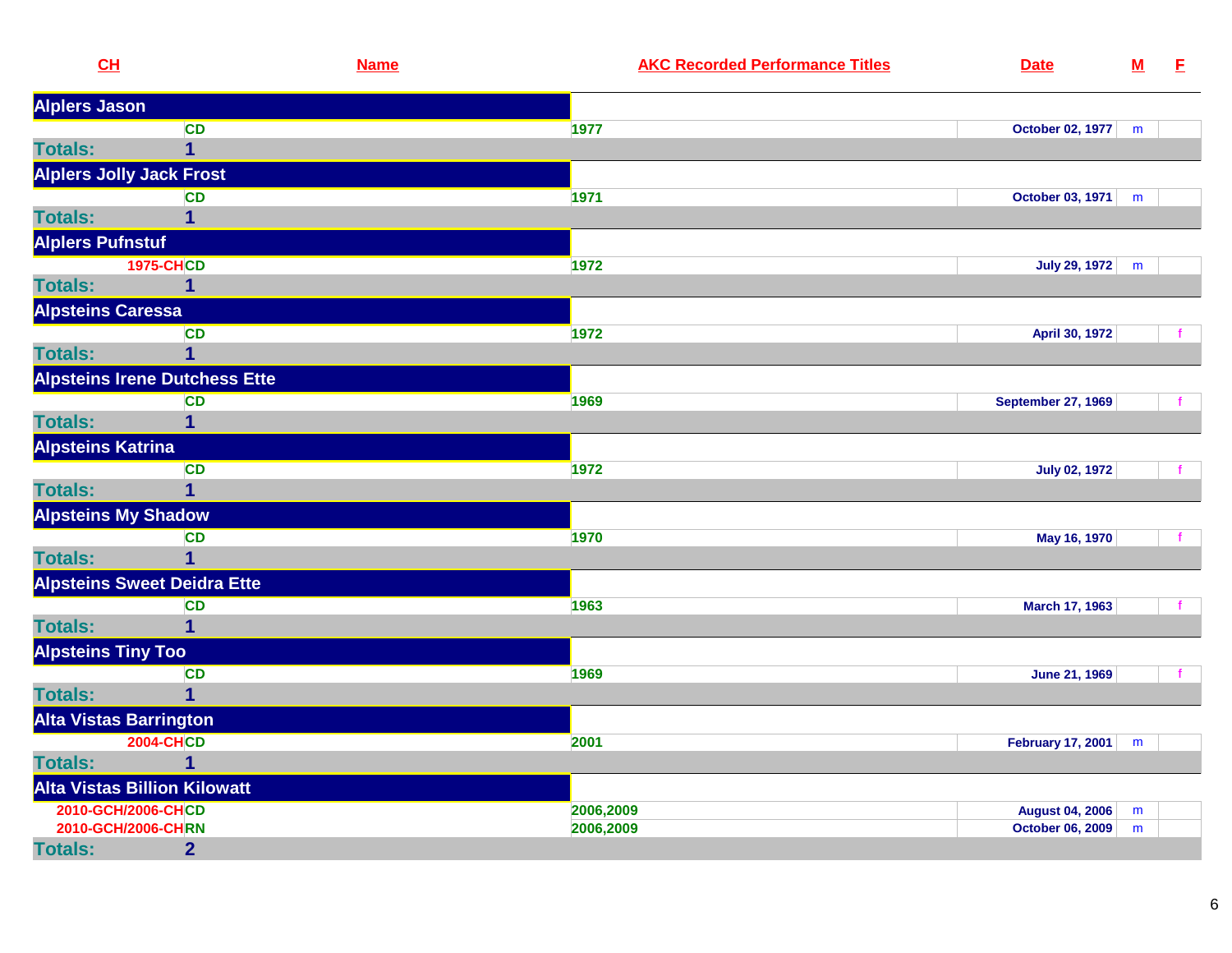| CL                    |                                      | <b>Name</b> | <b>AKC Recorded Performance Titles</b> | <b>Date</b>               | $M$ | E            |
|-----------------------|--------------------------------------|-------------|----------------------------------------|---------------------------|-----|--------------|
|                       | <b>Alta Vistas Hercule Peirot</b>    |             |                                        |                           |     |              |
|                       | <b>2000-CHCD</b>                     |             | 1998                                   | <b>December 12, 1998</b>  | m   |              |
| <b>Totals:</b>        |                                      |             |                                        |                           |     |              |
|                       | Alta Vistas Highhope Vkings Row      |             |                                        |                           |     |              |
|                       | <b>2006-CHRN</b>                     |             | 2006,2007,2009                         | May 21, 2006              |     |              |
|                       | <b>2006-CHCD</b>                     |             | 2006,2007,2009                         | May 20, 2007              |     | $\mathbf{f}$ |
|                       | <b>2006-CHRA</b>                     |             | 2006,2007,2009                         | <b>July 19, 2009</b>      |     | $\mathbf{f}$ |
| <b>Totals:</b>        | 3                                    |             |                                        |                           |     |              |
|                       | <b>Alta Vistas Miss Marple</b>       |             |                                        |                           |     |              |
|                       | <b>1999-CHCD</b>                     |             | 2000                                   | <b>February 20, 2000</b>  |     | f.           |
| <b>Totals:</b>        | 1                                    |             |                                        |                           |     |              |
|                       | Alta Vistas Oklahoma Big Red         |             |                                        |                           |     |              |
|                       | <b>RN</b>                            |             | 2010                                   | April 30, 2010            | m   |              |
|                       | <b>CD</b>                            |             | 2010                                   | <b>July 24, 2010</b>      | m   |              |
| <b>Totals:</b>        | $\overline{2}$                       |             |                                        |                           |     |              |
|                       | Am A Joys Hilda Von Marhof           |             |                                        |                           |     |              |
|                       | <b>CD</b>                            |             | 1974                                   | <b>September 15, 1974</b> |     |              |
| <b>Totals:</b>        |                                      |             |                                        |                           |     |              |
|                       | <b>Ama Joys Vanity Crusader</b>      |             |                                        |                           |     |              |
|                       | <b>CD</b>                            |             | 1982,1984                              | <b>July 10, 1982</b>      | m   |              |
|                       | <b>CDX</b>                           |             | 1982,1984                              | <b>December 16, 1984</b>  | m   |              |
| <b>Totals:</b>        | $\overline{2}$                       |             |                                        |                           |     |              |
|                       | <b>Amanda Anne V Schwarzwald Hof</b> |             |                                        |                           |     |              |
|                       | <b>CD</b>                            |             | 1970                                   | <b>June 14, 1970</b>      |     | f            |
| <b>Totals:</b>        | 1                                    |             |                                        |                           |     |              |
| <b>Amanda Elliott</b> |                                      |             |                                        |                           |     |              |
|                       | <b>CD</b>                            |             | 1988,1990,1993                         | May 22, 1988              |     | f            |
|                       | <b>CDX</b>                           |             | 1988,1990,1993                         | <b>July 01, 1990</b>      |     | f            |
|                       | TD                                   |             | 1988,1990,1993                         | March 28, 1993            |     | f.           |
| <b>Totals:</b>        | $\overline{\mathbf{3}}$              |             |                                        |                           |     |              |
| <b>Amanda XVIII</b>   |                                      |             |                                        |                           |     |              |
|                       | <b>CD</b>                            |             | 1977                                   | <b>March 26, 1977</b>     |     | $\mathbf{f}$ |
| <b>Totals:</b>        | 1                                    |             |                                        |                           |     |              |
|                       | <b>Amaryken Acres Macnaughton</b>    |             |                                        |                           |     |              |
|                       | <b>CD</b>                            |             | 1974                                   | <b>June 08, 1974</b>      | m   |              |
| <b>Totals:</b>        | $\mathbf{1}$                         |             |                                        |                           |     |              |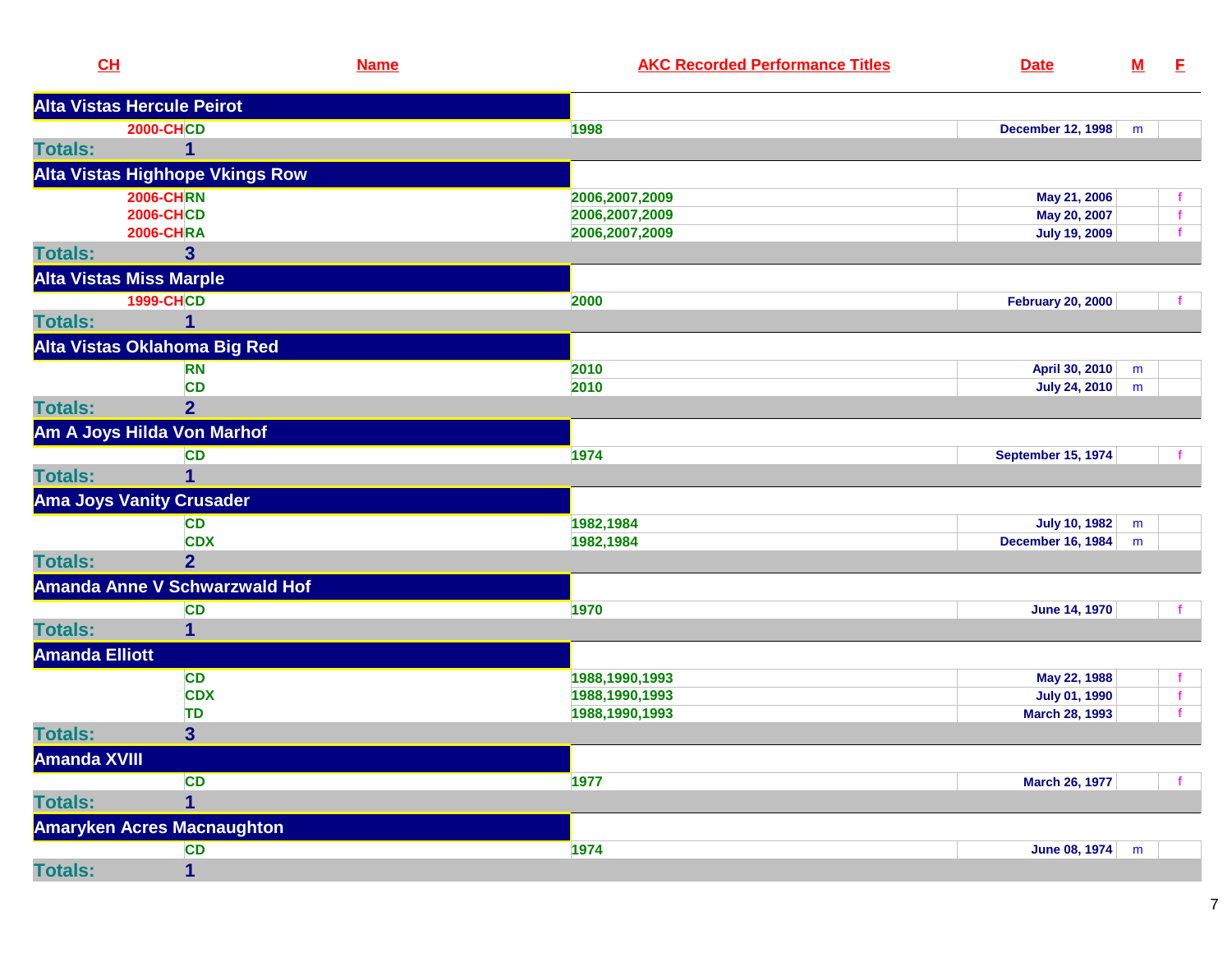| CL                                          |                                    | <b>Name</b> | <b>AKC Recorded Performance Titles</b>               | <b>Date</b>                    | ${\bf M}$ | E. |
|---------------------------------------------|------------------------------------|-------------|------------------------------------------------------|--------------------------------|-----------|----|
|                                             | <b>Amber Reachs Bold N Brassy</b>  |             |                                                      |                                |           |    |
|                                             | <b>CD</b>                          |             | 1990                                                 | <b>September 08, 1990</b>      |           |    |
| <b>Totals:</b>                              | 1                                  |             |                                                      |                                |           |    |
| <b>Amber Sands Angelique</b>                |                                    |             |                                                      |                                |           |    |
|                                             | <b>CD</b>                          |             | 1974                                                 | <b>September 28, 1974</b>      |           |    |
| <b>Totals:</b>                              |                                    |             |                                                      |                                |           |    |
|                                             | <b>Ambersand Brandy Alexander</b>  |             |                                                      |                                |           |    |
|                                             | <b>CD</b>                          |             | 1989                                                 | August 20, 1989                | m         |    |
| <b>Totals:</b>                              | 1                                  |             |                                                      |                                |           |    |
|                                             | <b>Ambersand Let Freedom Ring</b>  |             |                                                      |                                |           |    |
|                                             | <b>SBN</b>                         |             | 2018                                                 | <b>July 15, 2018</b>           |           |    |
|                                             | <b>SCN</b>                         |             | 2018                                                 | <b>July 15, 2018</b>           |           | f  |
|                                             | <b>SIN</b>                         |             | 2018                                                 | <b>September 30, 2018</b>      |           |    |
| <b>Totals:</b>                              | $\overline{\mathbf{3}}$            |             |                                                      |                                |           |    |
| <b>Ambersand Sir Barrington</b>             |                                    |             |                                                      |                                |           |    |
|                                             | <b>2005-CHRN</b>                   |             | 2007                                                 | May 04, 2007                   | m         |    |
| <b>Totals:</b>                              | 1                                  |             |                                                      |                                |           |    |
|                                             | <b>Ambersand Winds of Winter</b>   |             |                                                      |                                |           |    |
| 2015-GCH/2013-CHCGC                         |                                    |             | 2013, 2014, 2015, 2016, 2019                         | March 02, 2013                 | m         |    |
| 2015-GCH/2013-CHRN                          |                                    |             | 2013, 2014, 2015, 2016, 2019                         | <b>November 09, 2013</b>       | m         |    |
| 2015-GCH/2013-CHThD                         |                                    |             | 2013, 2014, 2015, 2016, 2019                         | April 24, 2014                 | m         |    |
| 2015-GCH/2013-CHCGCA                        |                                    |             | 2013, 2014, 2015, 2016, 2019                         | October 03, 2014               | m         |    |
| 2015-GCH/2013-CHThDA                        |                                    |             | 2013, 2014, 2015, 2016, 2019                         | <b>October 24, 2014</b>        | m         |    |
| 2015-GCH/2013-CHThDX                        |                                    |             | 2013,2014,2015,2016,2019                             | April 11, 2015                 | m         |    |
| 2015-GCH/2013-CHThDD<br>2015-GCH/2013-CHFDC |                                    |             | 2013,2014,2015,2016,2019<br>2013,2014,2015,2016,2019 | May 27, 2016<br>April 20, 2019 | m<br>m    |    |
| <b>Totals:</b>                              | 8                                  |             |                                                      |                                |           |    |
|                                             | <b>Amisscheevos of St. Doemain</b> |             |                                                      |                                |           |    |
|                                             | <b>CD</b>                          |             | 1974                                                 | <b>November 17, 1974</b>       |           |    |
| <b>Totals:</b>                              |                                    |             |                                                      |                                |           |    |
| <b>Amos Baron of Burgundy</b>               |                                    |             |                                                      |                                |           |    |
|                                             | <b>CD</b>                          |             | 1975                                                 | March 08, 1975                 | m         |    |
| <b>Totals:</b>                              | $\mathbf 1$                        |             |                                                      |                                |           |    |
| <b>Andersons Tiny</b>                       |                                    |             |                                                      |                                |           |    |
|                                             | <b>CD</b>                          |             | 1976                                                 | <b>August 15, 1976</b>         |           |    |
| <b>Totals:</b>                              | $\mathbf 1$                        |             |                                                      |                                |           |    |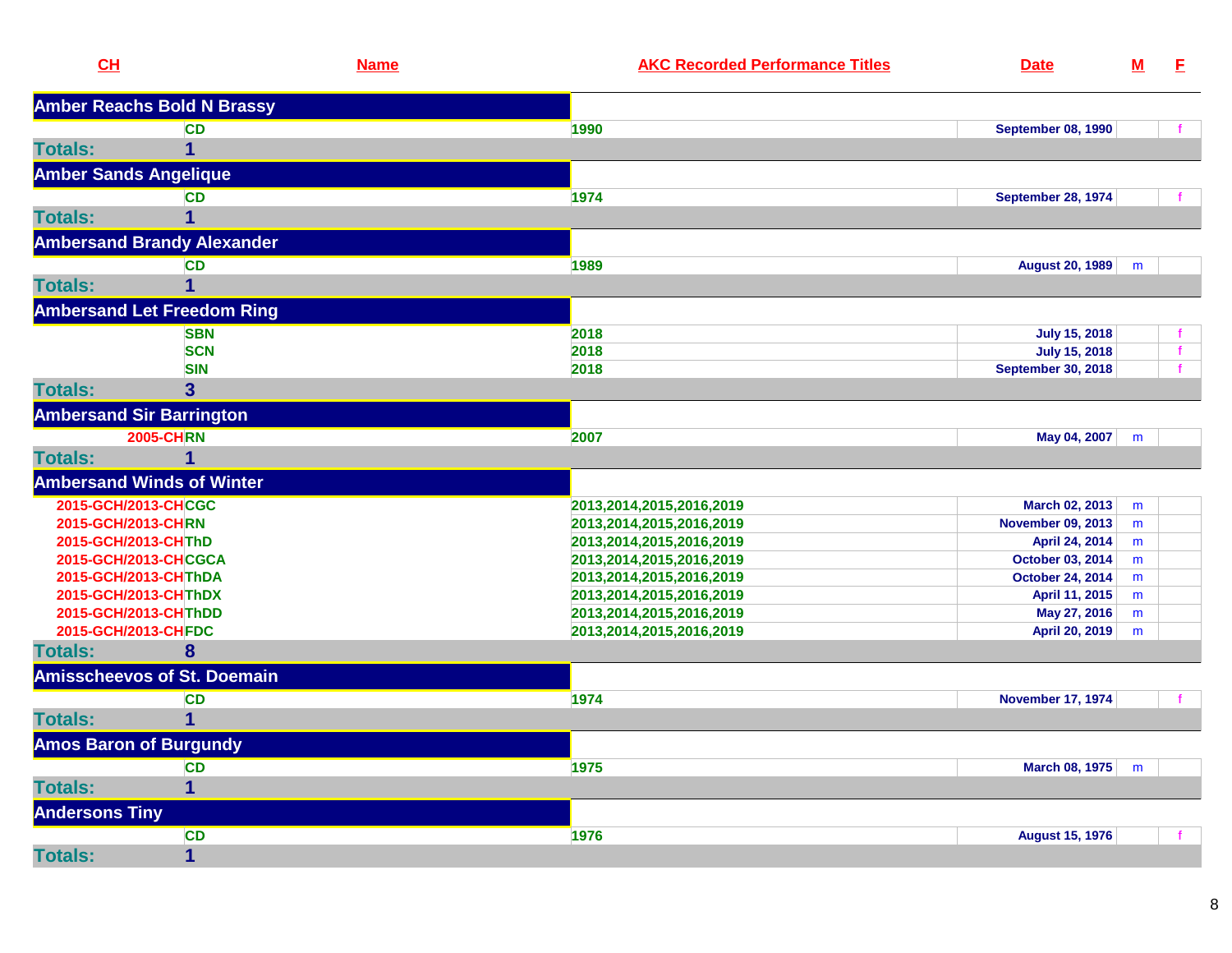| CL                            | <b>Name</b>                        | <b>AKC Recorded Performance Titles</b> | <b>Date</b>               | ${\bf M}$ | E            |
|-------------------------------|------------------------------------|----------------------------------------|---------------------------|-----------|--------------|
| <b>Angela of Alpentahl</b>    |                                    |                                        |                           |           |              |
|                               | <b>CD</b>                          | 1972                                   | April 22, 1972            |           |              |
| <b>Totals:</b>                | 1                                  |                                        |                           |           |              |
| Angelca Von Hauserman         |                                    |                                        |                           |           |              |
|                               | <b>CD</b>                          | 1975                                   | <b>September 27, 1975</b> |           |              |
| <b>Totals:</b>                | 1                                  |                                        |                           |           |              |
| <b>Angelic V Midas</b>        |                                    |                                        |                           |           |              |
|                               | CD                                 | 1967                                   | <b>June 10, 1967</b>      |           |              |
| <b>Totals:</b>                | 1                                  |                                        |                           |           |              |
| <b>Annie Maria</b>            |                                    |                                        |                           |           |              |
|                               | <b>CGC</b>                         | 2014                                   | March 18, 2014            |           | f.           |
|                               | <b>CGCA</b>                        | 2014                                   | <b>July 10, 2014</b>      |           | $\mathbf{f}$ |
| <b>Totals:</b>                | $\overline{2}$                     |                                        |                           |           |              |
| <b>Anns Queen Margaret</b>    |                                    |                                        |                           |           |              |
|                               | <b>CD</b>                          | 1976                                   | <b>February 14, 1976</b>  |           |              |
| <b>Totals:</b>                | $\mathbf{1}$                       |                                        |                           |           |              |
| <b>Antigone Von Whitcher</b>  |                                    |                                        |                           |           |              |
|                               | <b>CD</b>                          | 1980                                   | <b>October 12, 1980</b>   |           |              |
| <b>Totals:</b>                | $\mathbf{1}$                       |                                        |                           |           |              |
|                               | <b>Anytoms Reflection of Lance</b> |                                        |                           |           |              |
|                               | CD                                 | 1979                                   | <b>November 04, 1979</b>  |           |              |
| <b>Totals:</b>                | 1                                  |                                        |                           |           |              |
|                               | <b>Apogee Diamond Light Dawn</b>   |                                        |                           |           |              |
|                               | <b>CD</b>                          | 1986,1988                              | <b>November 15, 1986</b>  |           |              |
|                               | <b>CDX</b>                         | 1986,1988                              | <b>November 25, 1988</b>  |           |              |
| <b>Totals:</b>                | $\overline{2}$                     |                                        |                           |           |              |
| <b>Apogee Jubilation Rock</b> |                                    |                                        |                           |           |              |
|                               | <b>CD</b>                          | 1983                                   | <b>November 19, 1983</b>  | ${\sf m}$ |              |
| <b>Totals:</b>                | 1                                  |                                        |                           |           |              |
| <b>Apollo Two</b>             |                                    |                                        |                           |           |              |
|                               | <b>CD</b>                          | 1975                                   | April 12, 1975            | m         |              |
| <b>Totals:</b>                | 1                                  |                                        |                           |           |              |
| <b>Apollos Hero</b>           |                                    |                                        |                           |           |              |
|                               | <b>CD</b>                          | 1971                                   | <b>February 28, 1971</b>  | m         |              |
| <b>Totals:</b>                | $\mathbf{1}$                       |                                        |                           |           |              |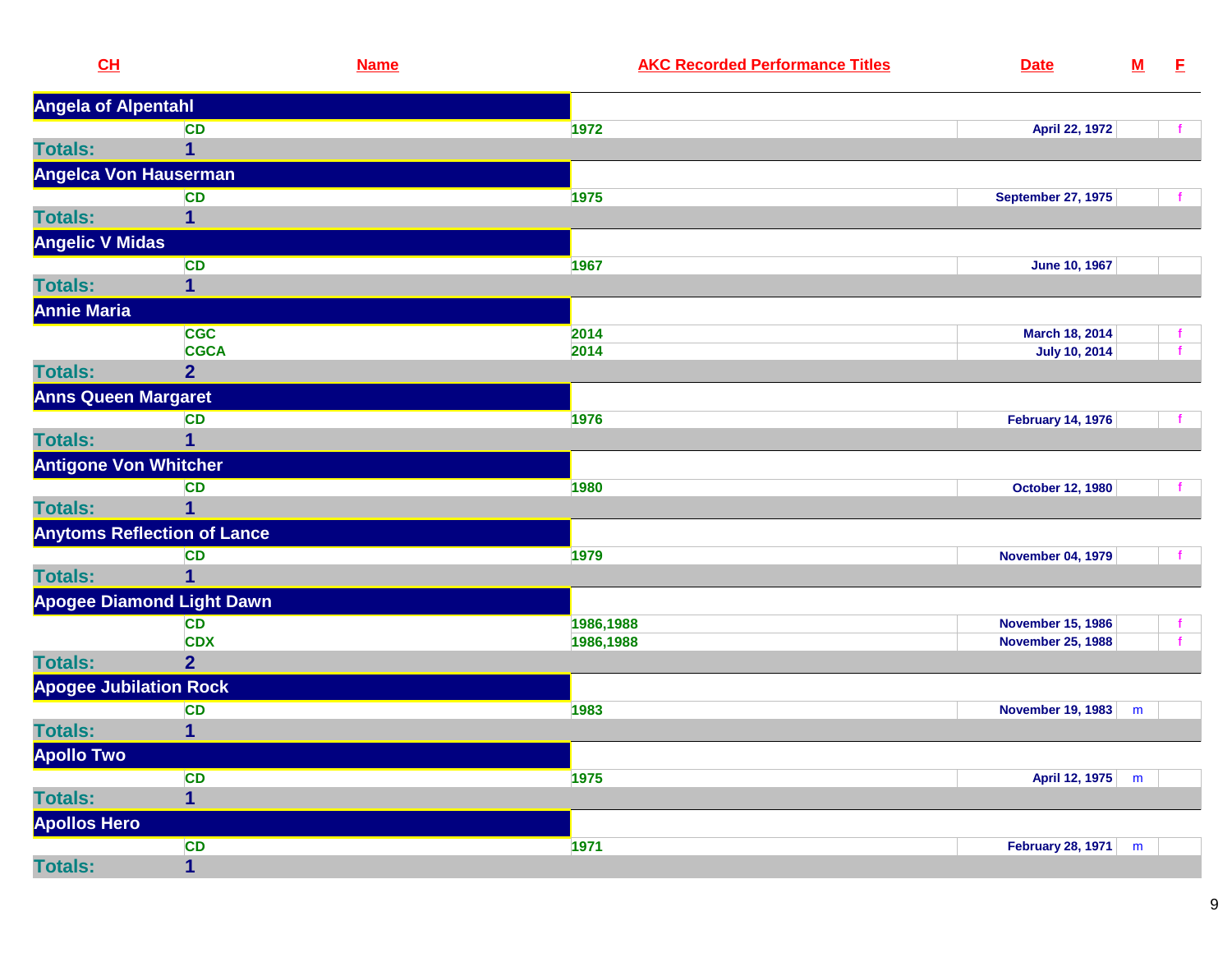| CL                           | <b>Name</b>                              | <b>AKC Recorded Performance Titles</b> | <b>Date</b>              | $\underline{\mathsf{M}}$ | E |
|------------------------------|------------------------------------------|----------------------------------------|--------------------------|--------------------------|---|
| <b>Aprils Golden Image</b>   |                                          |                                        |                          |                          |   |
|                              | <b>CD</b>                                | 1982                                   | <b>June 27, 1982</b>     |                          |   |
| <b>Totals:</b>               | 1                                        |                                        |                          |                          |   |
|                              | <b>Aprils Intoxicating Warrior Queen</b> |                                        |                          |                          |   |
|                              | <b>CGC</b>                               | 2019                                   | March 01, 2019           |                          |   |
| <b>Totals:</b>               |                                          |                                        |                          |                          |   |
|                              | <b>Aragorn Gandalf Strider</b>           |                                        |                          |                          |   |
|                              | <b>CD</b>                                | 1978                                   | May 07, 1978             | m                        |   |
| <b>Totals:</b>               | 1                                        |                                        |                          |                          |   |
|                              | <b>Arcadias Alexanders Cujo</b>          |                                        |                          |                          |   |
|                              | <b>CD</b>                                | 1985                                   | <b>November 10, 1985</b> | m                        |   |
| <b>Totals:</b>               | 1                                        |                                        |                          |                          |   |
| <b>Archimedes</b>            |                                          |                                        |                          |                          |   |
|                              | <b>CGC</b>                               | 2015,2016                              | <b>August 27, 2015</b>   | m                        |   |
|                              | <b>CGCA</b>                              | 2015,2016                              | April 14, 2016           | m                        |   |
|                              | <b>CGCU</b>                              | 2015,2016                              | April 14, 2016           | m                        |   |
| <b>Totals:</b>               | 3 <sup>5</sup>                           |                                        |                          |                          |   |
| <b>Argas Gero V Oenz</b>     |                                          |                                        |                          |                          |   |
|                              | <b>CD</b>                                | 1971                                   | October 10, 1971         | m                        |   |
| <b>Totals:</b>               |                                          |                                        |                          |                          |   |
| <b>Ark Barks Holly Lujah</b> |                                          |                                        |                          |                          |   |
|                              | <b>1992-CHCD</b>                         | 1993                                   | <b>July 24, 1993</b>     |                          |   |
| <b>Totals:</b>               | 1                                        |                                        |                          |                          |   |
| <b>Arlingtons Parker</b>     |                                          |                                        |                          |                          |   |
|                              | <b>CGC</b>                               | 2018                                   | August 18, 2018          | m                        |   |
| <b>Totals:</b>               | 1                                        |                                        |                          |                          |   |
| <b>Arrelmount Draco</b>      |                                          |                                        |                          |                          |   |
|                              | <b>CD</b>                                | 1980                                   | June 08, 1980            | m                        |   |
| <b>Totals:</b>               | 1                                        |                                        |                          |                          |   |
|                              | <b>Arrelmount Feather Weight</b>         |                                        |                          |                          |   |
|                              | <b>CD</b>                                | 1979                                   | <b>November 11, 1979</b> |                          |   |
| <b>Totals:</b>               | 1                                        |                                        |                          |                          |   |
|                              | <b>Arrelmount Fine N Dandy</b>           |                                        |                          |                          |   |
|                              | <b>CD</b>                                | 1981                                   | <b>February 22, 1981</b> | m                        |   |
| <b>Totals:</b>               | 1                                        |                                        |                          |                          |   |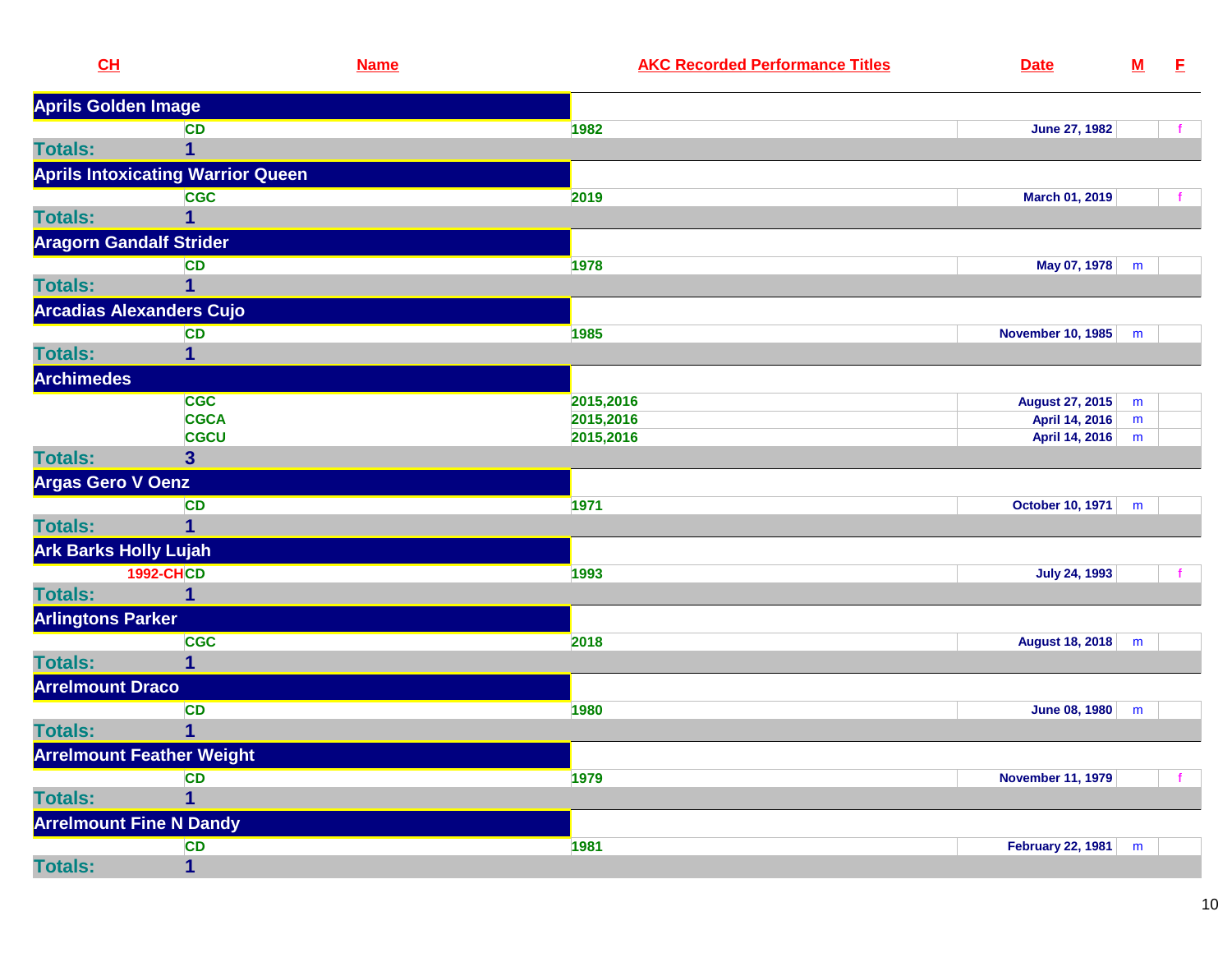| CL                             | <b>Name</b>                          | <b>AKC Recorded Performance Titles</b> | <b>Date</b>              | $\underline{\mathsf{M}}$ | E            |
|--------------------------------|--------------------------------------|----------------------------------------|--------------------------|--------------------------|--------------|
|                                | <b>Arrowheads Amanda V Heidlebar</b> |                                        |                          |                          |              |
|                                | <b>1998-CHCD</b>                     | 2000                                   | April 21, 2000           |                          | $\mathbf{f}$ |
| <b>Totals:</b>                 | $\mathbf 1$                          |                                        |                          |                          |              |
| <b>Arrowoods Call My Bluff</b> |                                      |                                        |                          |                          |              |
|                                | <b>2000-CHCD</b>                     | 2000                                   | <b>November 12, 2000</b> |                          | f.           |
| <b>Totals:</b>                 | 1                                    |                                        |                          |                          |              |
| <b>Arts Apple Annie</b>        |                                      |                                        |                          |                          |              |
|                                | <b>CD</b>                            | 1977                                   | <b>July 23, 1977</b>     |                          |              |
| <b>Totals:</b>                 | $\overline{\mathbf{1}}$              |                                        |                          |                          |              |
| <b>Aspen XI</b>                |                                      |                                        |                          |                          |              |
|                                | <b>CGC</b>                           | 2016                                   | <b>August 06, 2016</b>   |                          | f            |
|                                | <b>CGCA</b>                          | 2016                                   | <b>November 26, 2016</b> |                          |              |
| <b>Totals:</b>                 | $\overline{2}$                       |                                        |                          |                          |              |
| <b>Astoregon Kleines Sohn</b>  |                                      |                                        |                          |                          |              |
|                                | <b>CD</b>                            | 1974                                   | October 26, 1974         | m                        |              |
| <b>Totals:</b>                 | $\mathbf 1$                          |                                        |                          |                          |              |
| <b>Athena The Road Runner</b>  |                                      |                                        |                          |                          |              |
|                                | <b>CD</b>                            | 1970                                   | <b>June 14, 1970</b>     |                          |              |
| <b>Totals:</b>                 | $\overline{1}$                       |                                        |                          |                          |              |
| <b>Atlas Von Brandy</b>        |                                      |                                        |                          |                          |              |
|                                | CD                                   | 1974                                   | <b>November 30, 1974</b> | m                        |              |
| <b>Totals:</b>                 | $\overline{1}$                       |                                        |                          |                          |              |
| <b>August Eclipse</b>          |                                      |                                        |                          |                          |              |
|                                | <b>CD</b>                            | 1986                                   | May 17, 1986             | m                        |              |
| <b>Totals:</b>                 | $\overline{1}$                       |                                        |                          |                          |              |
| <b>Augusts Lee of Tas Bern</b> |                                      |                                        |                          |                          |              |
|                                | <b>CD</b>                            | 1967                                   | April 23, 1967           | m                        |              |
| <b>Totals:</b>                 | $\overline{1}$                       |                                        |                          |                          |              |
| <b>Auroras Spartacus</b>       |                                      |                                        |                          |                          |              |
|                                | CD                                   | 1968                                   | <b>November 10, 1968</b> | m                        |              |
| <b>Totals:</b>                 | $\mathbf 1$                          |                                        |                          |                          |              |
| <b>Austins Tina Wendelburg</b> |                                      |                                        |                          |                          |              |
|                                | CD                                   | 1969                                   | <b>August 03, 1969</b>   |                          | $\mathbf{f}$ |
| <b>Totals:</b>                 | $\mathbf{1}$                         |                                        |                          |                          |              |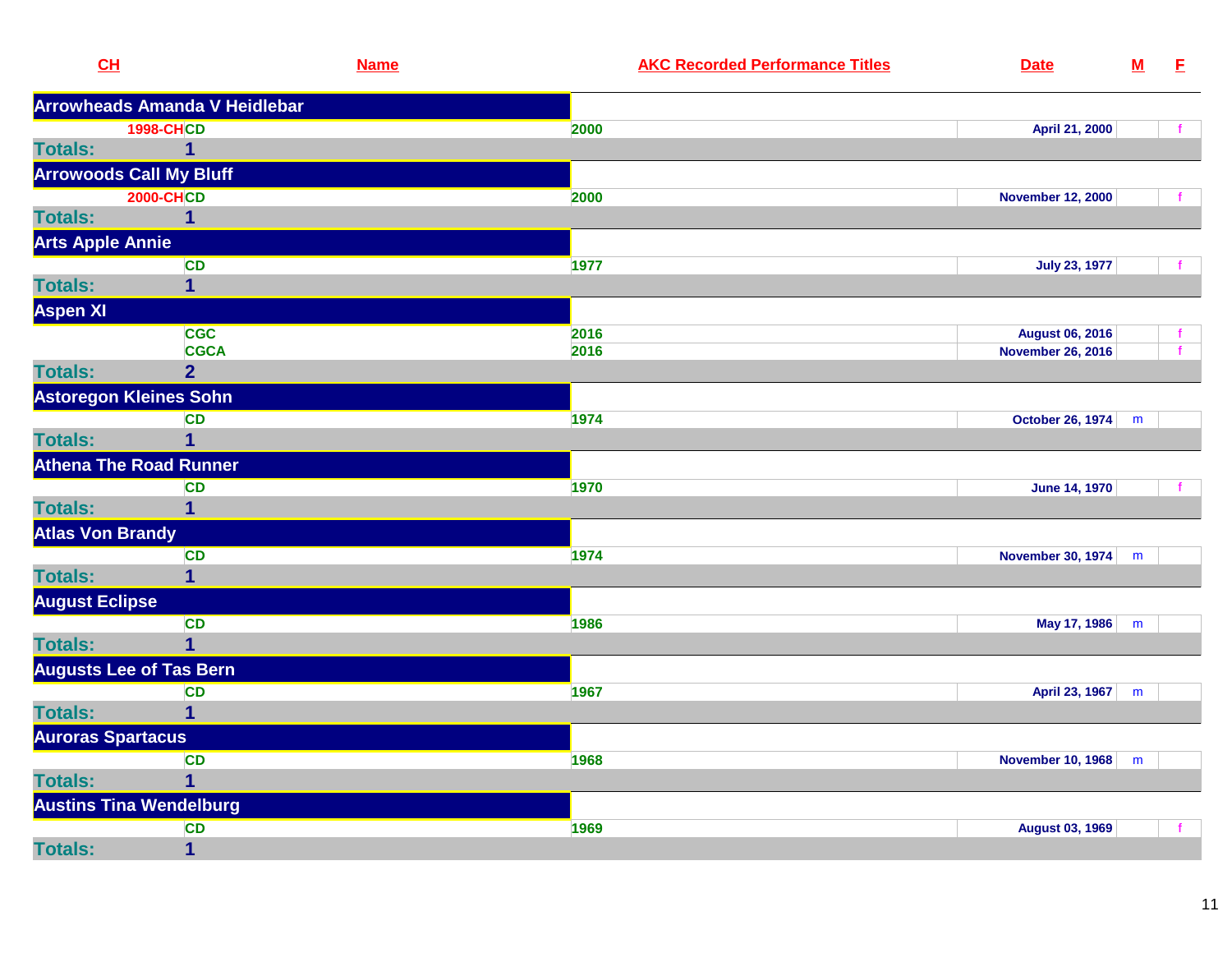| CL                             |                                          | <b>Name</b> | <b>AKC Recorded Performance Titles</b> | <b>Date</b>               | ${\bf M}$ | E |
|--------------------------------|------------------------------------------|-------------|----------------------------------------|---------------------------|-----------|---|
|                                | Aut Lea Ever So Good V Barko             |             |                                        |                           |           |   |
|                                | <b>CD</b>                                |             | 1971                                   | <b>November 14, 1971</b>  |           |   |
| <b>Totals:</b>                 | 1                                        |             |                                        |                           |           |   |
| <b>Auveron Vandervoort</b>     |                                          |             |                                        |                           |           |   |
|                                | <b>CGC</b>                               |             | 2015,2016                              | <b>December 26, 2015</b>  | m         |   |
|                                | <b>CGCA</b>                              |             | 2015,2016                              | May 04, 2016              | ${\sf m}$ |   |
| <b>Totals:</b>                 | $\overline{2}$                           |             |                                        |                           |           |   |
| <b>Avalanche XIII</b>          |                                          |             |                                        |                           |           |   |
|                                | <b>CGC</b>                               |             | 2015                                   | May 30, 2015              |           |   |
|                                | <b>CGCA</b>                              |             | 2015                                   | May 30, 2015              |           |   |
| <b>Totals:</b>                 | $\overline{2}$                           |             |                                        |                           |           |   |
| <b>Baberchen</b>               |                                          |             |                                        |                           |           |   |
|                                | <b>CD</b>                                |             | 1973                                   | <b>January 14, 1973</b>   |           |   |
| <b>Totals:</b>                 | 1                                        |             |                                        |                           |           |   |
| <b>Baby Angie of Shan Hill</b> |                                          |             |                                        |                           |           |   |
|                                | <b>CD</b>                                |             | 1981                                   | <b>September 20, 1981</b> |           |   |
| <b>Totals:</b>                 | 1                                        |             |                                        |                           |           |   |
| <b>Babyface Barney</b>         |                                          |             |                                        |                           |           |   |
|                                | <b>CD</b>                                |             | 1989                                   | June 25, 1989             | m         |   |
| <b>Totals:</b>                 |                                          |             |                                        |                           |           |   |
| <b>Bae Be of Balmoral</b>      |                                          |             |                                        |                           |           |   |
|                                | <b>CD</b>                                |             | 1967                                   | <b>March 25, 1967</b>     |           |   |
| <b>Totals:</b>                 | $\overline{1}$                           |             |                                        |                           |           |   |
|                                | <b>Bakwens Lord Benson of Kendall PL</b> |             |                                        |                           |           |   |
|                                | <b>CGCA</b>                              |             | $(CGC)$ , 2013                         | November 16, 2013         | m         |   |
| <b>Totals:</b>                 | 1                                        |             |                                        |                           |           |   |
|                                | <b>Balcones Brandywine V Hoff</b>        |             |                                        |                           |           |   |
|                                | <b>CD</b>                                |             | 1970                                   | March 21, 1970            |           |   |
| <b>Totals:</b>                 | 1                                        |             |                                        |                           |           |   |
|                                | <b>Balcones Dofer Hooch V Kobi</b>       |             |                                        |                           |           |   |
|                                | <b>CD</b>                                |             | 1972                                   | May 14, 1972              | m         |   |
| <b>Totals:</b>                 | 1                                        |             |                                        |                           |           |   |
| <b>Baldur of Sunny Slopes</b>  |                                          |             |                                        |                           |           |   |
|                                | <b>1955-CHCD</b>                         |             | 1956                                   | November 17, 1956         | m         |   |
| <b>Totals:</b>                 | 1                                        |             |                                        |                           |           |   |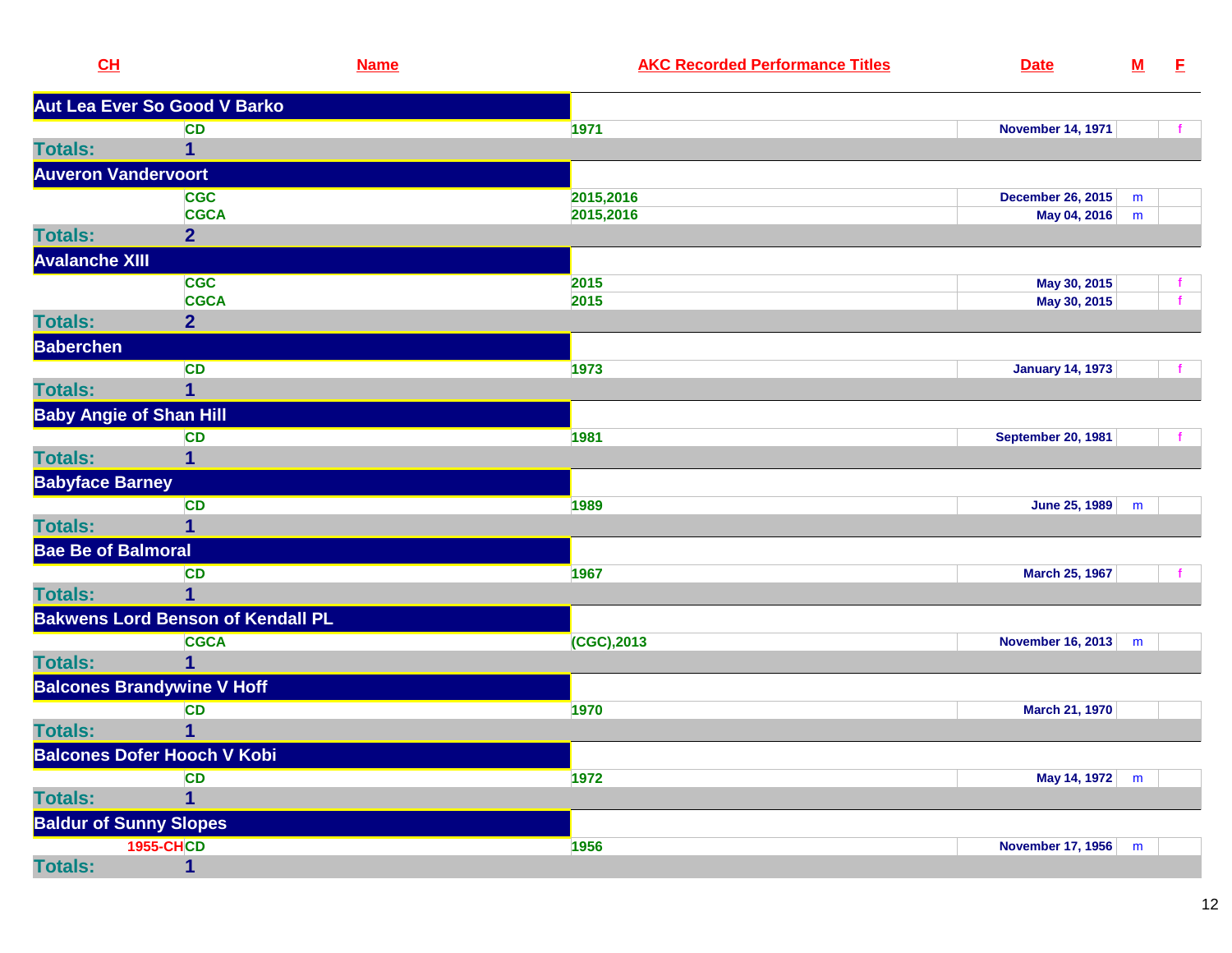| CL                             | <b>Name</b>                         | <b>AKC Recorded Performance Titles</b><br><b>Date</b> | ${\bf M}$ | E |
|--------------------------------|-------------------------------------|-------------------------------------------------------|-----------|---|
|                                | <b>Bambina Belletta Da Mamma</b>    |                                                       |           |   |
|                                | <b>CD</b>                           | 1976<br>April 03, 1976                                |           |   |
| <b>Totals:</b>                 | $\mathbf{1}$                        |                                                       |           |   |
| <b>Bandita Maria</b>           |                                     |                                                       |           |   |
|                                | <b>CD</b>                           | 1972<br>May 28, 1972                                  |           |   |
| <b>Totals:</b>                 | 1                                   |                                                       |           |   |
| <b>Banjos Princess</b>         |                                     |                                                       |           |   |
|                                | <b>CD</b>                           | 1967<br>May 21, 1967                                  |           |   |
| <b>Totals:</b>                 | 1                                   |                                                       |           |   |
| <b>Banyons Beth Ann</b>        |                                     |                                                       |           |   |
|                                | <b>CD</b>                           | 1976<br><b>July 31, 1976</b>                          |           |   |
| <b>Totals:</b>                 | 1                                   |                                                       |           |   |
| <b>Barbaras Karen</b>          |                                     |                                                       |           |   |
|                                | <b>CD</b>                           | 1950,1951<br><b>June 10, 1950</b>                     |           |   |
|                                | <b>CDX</b>                          | 1950,1951<br><b>November 30, 1951</b>                 |           |   |
| <b>Totals:</b>                 | $\overline{2}$                      |                                                       |           |   |
| <b>Barjons Baron V Schultz</b> |                                     |                                                       |           |   |
|                                | <b>CD</b>                           | 1976<br>May 23, 1976                                  | m         |   |
| <b>Totals:</b>                 | 1                                   |                                                       |           |   |
|                                | <b>Barjons Tug St. John Robinul</b> |                                                       |           |   |
|                                | <b>CD</b>                           | 1975,1976<br><b>August 16, 1975</b>                   | m         |   |
|                                | <b>CDX</b>                          | 1975,1976<br><b>October 31, 1976</b>                  | m         |   |
| <b>Totals:</b>                 | $\overline{2}$                      |                                                       |           |   |
| <b>Barklie Queen</b>           |                                     |                                                       |           |   |
|                                | <b>CD</b>                           | 1981<br><b>November 15, 1981</b>                      |           |   |
| <b>Totals:</b>                 | $\mathbf{1}$                        |                                                       |           |   |
|                                | <b>Barmels T'is Casper Subira</b>   |                                                       |           |   |
|                                | <b>CD</b>                           | 1970<br>October 18, 1970                              | m         |   |
| <b>Totals:</b>                 | 1                                   |                                                       |           |   |
|                                | <b>Barnabus Bernard Brandyuler</b>  |                                                       |           |   |
|                                | <b>CD</b>                           | 1973,1974<br><b>August 25, 1973</b>                   | m         |   |
|                                | <b>CDX</b>                          | 1973,1974<br><b>August 24, 1974</b>                   | m         |   |
| <b>Totals:</b>                 | $\overline{2}$                      |                                                       |           |   |
| <b>Barney</b>                  |                                     |                                                       |           |   |
|                                | <b>CD</b>                           | 1976<br>November 20, 1976                             | m         |   |
| <b>Totals:</b>                 | $\overline{\mathbf{1}}$             |                                                       |           |   |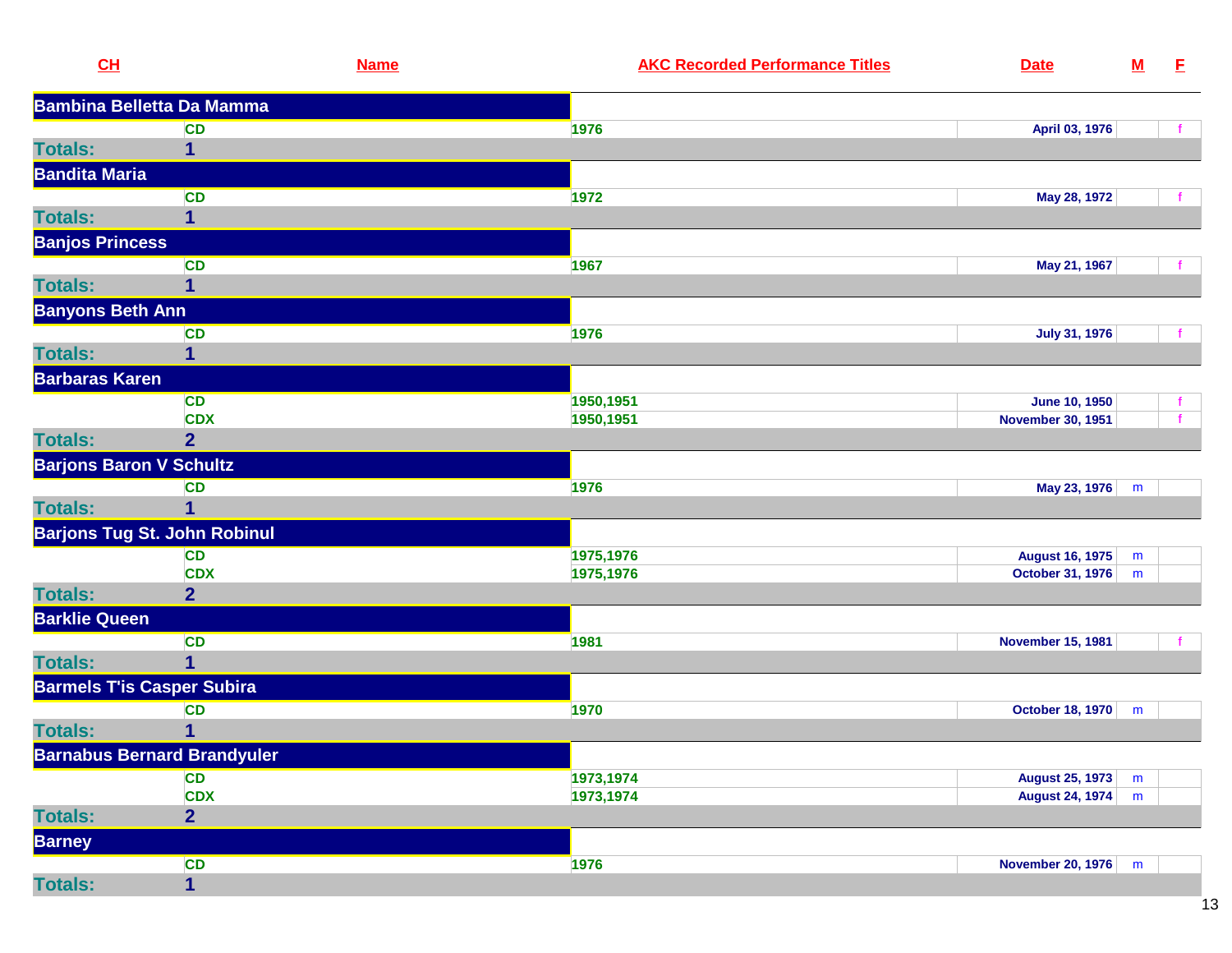| CL                             |                                      | <b>Name</b> | <b>AKC Recorded Performance Titles</b> | <b>Date</b>               | <u>M</u> | E, |
|--------------------------------|--------------------------------------|-------------|----------------------------------------|---------------------------|----------|----|
|                                | <b>Baron Barnabas V Brunswick</b>    |             |                                        |                           |          |    |
|                                | <b>CD</b>                            |             | 1971                                   | April 18, 1971            | m        |    |
| <b>Totals:</b>                 | 1                                    |             |                                        |                           |          |    |
| <b>Baron Barry Von Richter</b> |                                      |             |                                        |                           |          |    |
|                                | <b>CD</b>                            |             | 1972                                   | May 21, 1972              | m        |    |
| <b>Totals:</b>                 |                                      |             |                                        |                           |          |    |
| <b>Baron Bernard of Grand</b>  |                                      |             |                                        |                           |          |    |
|                                | <b>CD</b>                            |             | 1965                                   | <b>December 19, 1965</b>  | m        |    |
| <b>Totals:</b>                 | 1                                    |             |                                        |                           |          |    |
| <b>Baron Bernard V Schloss</b> |                                      |             |                                        |                           |          |    |
|                                | <b>CD</b>                            |             | 1975                                   | April 20, 1975            | m        |    |
| <b>Totals:</b>                 | 1                                    |             |                                        |                           |          |    |
|                                | <b>Baron Brandy Dandy Wray</b>       |             |                                        |                           |          |    |
|                                | <b>CD</b>                            |             | 1973, 1975, 1977                       | May 06, 1973              | m        |    |
|                                | <b>CDX</b>                           |             | 1973, 1975, 1977                       | May 10, 1975              | m        |    |
|                                | <b>UD</b>                            |             | 1973, 1975, 1977                       | May 08, 1977              | m        |    |
| <b>Totals:</b>                 | $\mathbf{3}$                         |             |                                        |                           |          |    |
|                                | <b>Baron Brandy Von Thomas</b>       |             |                                        |                           |          |    |
|                                | <b>CD</b>                            |             | 1975                                   | <b>August 10, 1975</b>    | m        |    |
| <b>Totals:</b>                 |                                      |             |                                        |                           |          |    |
| <b>Baron Bruno V Hysen</b>     |                                      |             |                                        |                           |          |    |
|                                | <b>CD</b>                            |             | 1962                                   | <b>September 23, 1962</b> | m        |    |
| <b>Totals:</b>                 | 1                                    |             |                                        |                           |          |    |
|                                | <b>Baron Brute V Schwarzwald Hof</b> |             |                                        |                           |          |    |
|                                | <b>CD</b>                            |             | 1974                                   | May 12, 1974              | m        |    |
| <b>Totals:</b>                 | 1                                    |             |                                        |                           |          |    |
|                                | <b>Baron Diamant Von Seewald</b>     |             |                                        |                           |          |    |
|                                | <b>1966-CHCD</b>                     |             | 1966                                   | May 22, 1966              | m        |    |
| <b>Totals:</b>                 |                                      |             |                                        |                           |          |    |
| <b>Baron George Bowser</b>     |                                      |             |                                        |                           |          |    |
|                                | <b>CD</b>                            |             | 1975,1976                              | <b>March 29, 1975</b>     | m        |    |
|                                | <b>CDX</b>                           |             | 1975,1976                              | October 24, 1976          | m        |    |
| <b>Totals:</b>                 | $\overline{2}$                       |             |                                        |                           |          |    |
| <b>Baron John Von Zermatt</b>  |                                      |             |                                        |                           |          |    |
|                                | <b>CD</b>                            |             | 1972                                   | March 12, 1972            | m        |    |
| <b>Totals:</b>                 | $\mathbf 1$                          |             |                                        |                           |          |    |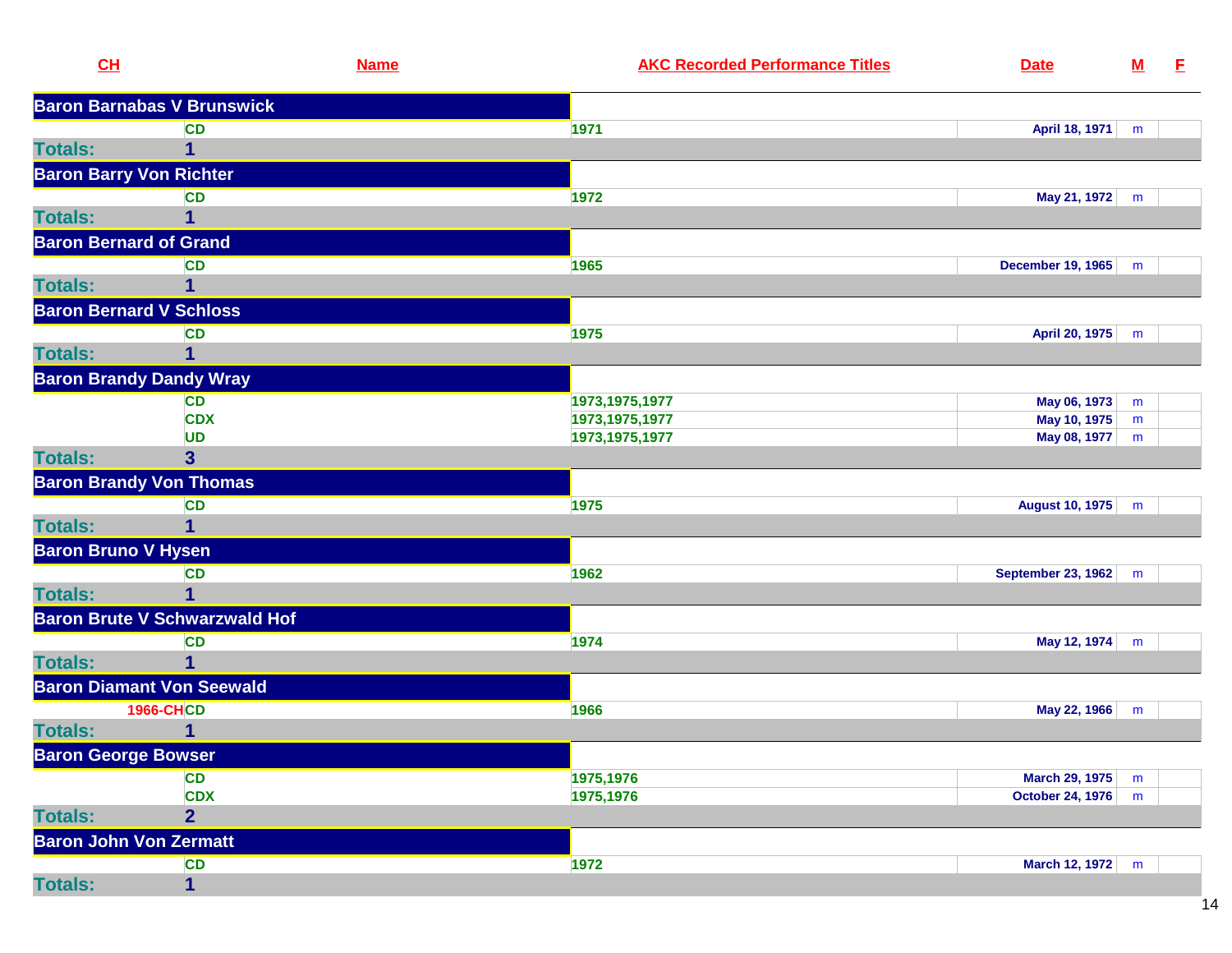| CL                              | <b>Name</b>                           | <b>AKC Recorded Performance Titles</b> | <b>Date</b>               | ${\bf M}$ | E |
|---------------------------------|---------------------------------------|----------------------------------------|---------------------------|-----------|---|
|                                 | <b>Baron Linus Von Heidelberg</b>     |                                        |                           |           |   |
|                                 | <b>CD</b>                             | 1976                                   | April 04, 1976            | m         |   |
| <b>Totals:</b>                  | $\mathbf 1$                           |                                        |                           |           |   |
| <b>Baron Nicklaus V Schenk</b>  |                                       |                                        |                           |           |   |
|                                 | <b>CD</b>                             | 1973                                   | April 08, 1973            | m         |   |
| <b>Totals:</b>                  | 1                                     |                                        |                           |           |   |
| <b>Baron of Krey</b>            |                                       |                                        |                           |           |   |
|                                 | <b>CD</b>                             | 1976                                   | <b>February 14, 1976</b>  | m         |   |
| <b>Totals:</b>                  | $\mathbf{1}$                          |                                        |                           |           |   |
| <b>Baron Sandspur Sebastian</b> |                                       |                                        |                           |           |   |
|                                 | <b>CD</b>                             | 1972                                   | April 30, 1972            | m         |   |
| <b>Totals:</b>                  | $\mathbf{1}$                          |                                        |                           |           |   |
|                                 | <b>Baron Snow Ho Bo V Michael</b>     |                                        |                           |           |   |
|                                 | <b>CD</b>                             | 1976                                   | May 16, 1976              | m         |   |
| <b>Totals:</b>                  | $\overline{\mathbf{1}}$               |                                        |                           |           |   |
|                                 | <b>Baron Svante V Schwarzwald Hof</b> |                                        |                           |           |   |
|                                 | <b>CD</b>                             | 1968                                   | <b>September 28, 1968</b> | m         |   |
| <b>Totals:</b>                  | $\overline{1}$                        |                                        |                           |           |   |
| <b>Baron Von Bauchnabel</b>     |                                       |                                        |                           |           |   |
|                                 | <b>CD</b>                             | 1975,1976                              | <b>September 06, 1975</b> | m         |   |
|                                 | <b>CDX</b>                            | 1975,1976                              | May 29, 1976              | m         |   |
| <b>Totals:</b>                  | 2 <sup>1</sup>                        |                                        |                           |           |   |
| <b>Baron Von Beauford</b>       |                                       |                                        |                           |           |   |
|                                 | <b>CD</b>                             | 1975                                   | <b>July 28, 1975</b>      | m         |   |
| <b>Totals:</b>                  | $\overline{1}$                        |                                        |                           |           |   |
| <b>Baron Von Bohmer</b>         |                                       |                                        |                           |           |   |
|                                 | <b>CD</b>                             | 1971                                   | May 01, 1971              | m         |   |
| <b>Totals:</b>                  | $\mathbf 1$                           |                                        |                           |           |   |
| <b>Baron Von Burg Punderich</b> |                                       |                                        |                           |           |   |
|                                 | <b>CD</b>                             | 1972                                   | December 03, 1972         | m         |   |
| <b>Totals:</b>                  | $\mathbf 1$                           |                                        |                           |           |   |
| <b>Baron Von Luke of Thorne</b> |                                       |                                        |                           |           |   |
|                                 | <b>CD</b>                             | 1968                                   | April 07, 1968            | m         |   |
| <b>Totals:</b>                  | $\mathbf 1$                           |                                        |                           |           |   |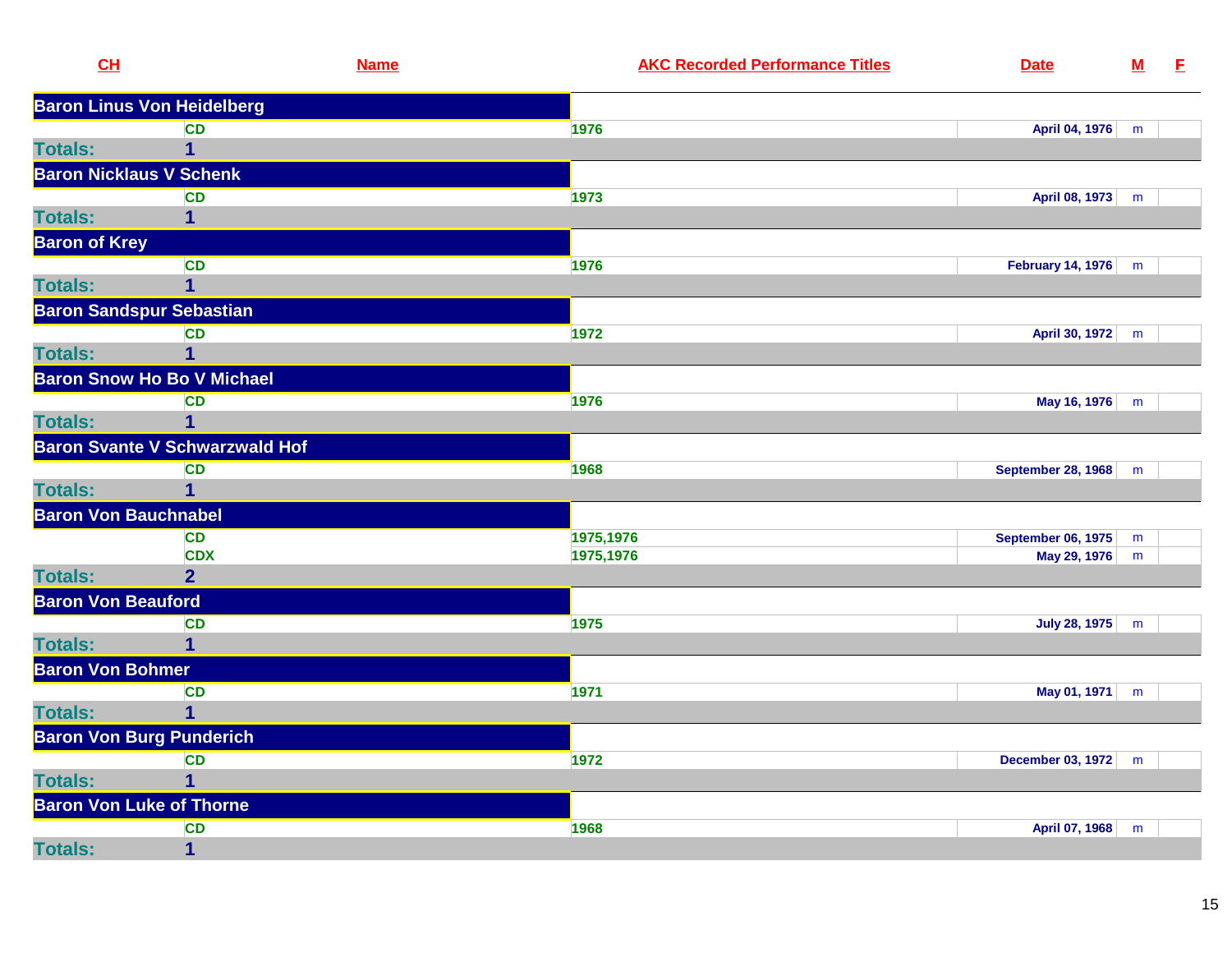| CL             |                                    | <b>Name</b> | <b>AKC Recorded Performance Titles</b> | <b>Date</b>               | ${\bf M}$ | E            |
|----------------|------------------------------------|-------------|----------------------------------------|---------------------------|-----------|--------------|
|                | <b>Baron Von Nethercutt</b>        |             |                                        |                           |           |              |
|                | <b>CD</b>                          |             | 1976                                   | <b>September 18, 1976</b> | m         |              |
| <b>Totals:</b> | 1                                  |             |                                        |                           |           |              |
|                | <b>Baron Von Yogi Bayer</b>        |             |                                        |                           |           |              |
|                | <b>CD</b>                          |             | 1963                                   | <b>November 23, 1963</b>  | m         |              |
| <b>Totals:</b> | 1                                  |             |                                        |                           |           |              |
|                | <b>Baroness Elsa Von Vegas</b>     |             |                                        |                           |           |              |
|                | <b>CD</b>                          |             | 1973,1975                              | April 08, 1973            |           | $\mathbf f$  |
|                | <b>CDX</b>                         |             | 1973,1975                              | <b>November 11, 1973</b>  |           | $\mathbf{f}$ |
|                | <b>UD</b>                          |             | 1973,1975                              | April 06, 1975            |           |              |
| <b>Totals:</b> | 3                                  |             |                                        |                           |           |              |
|                | <b>Baroness Gerda V Lomond</b>     |             |                                        |                           |           |              |
|                | <b>CD</b>                          |             | 1971                                   | <b>August 29, 1971</b>    |           |              |
| <b>Totals:</b> | 1                                  |             |                                        |                           |           |              |
|                | <b>Baroness Holly to Bair</b>      |             |                                        |                           |           |              |
|                | <b>CD</b>                          |             | 1970                                   | May 03, 1970              |           | $\mathbf{f}$ |
| <b>Totals:</b> | 1                                  |             |                                        |                           |           |              |
|                | <b>Baroness Katrinka Von Clark</b> |             |                                        |                           |           |              |
|                | <b>1971-CHCD</b>                   |             | 1973                                   | <b>January 20, 1973</b>   |           |              |
| <b>Totals:</b> |                                    |             |                                        |                           |           |              |
|                | <b>Baroness Olympia Fidgeta</b>    |             |                                        |                           |           |              |
|                | <b>CD</b>                          |             | 1977,1979                              | October 02, 1977          |           |              |
|                | <b>CDX</b>                         |             | 1977,1979                              | <b>August 25, 1979</b>    |           |              |
| <b>Totals:</b> | $\overline{2}$                     |             |                                        |                           |           |              |
|                | <b>Baroness Peaches And Cream</b>  |             |                                        |                           |           |              |
|                | <b>CD</b>                          |             | 1971                                   | <b>November 21, 1971</b>  |           |              |
| <b>Totals:</b> |                                    |             |                                        |                           |           |              |
|                | <b>Baroness Von Frecklheim</b>     |             |                                        |                           |           |              |
|                | <b>CD</b>                          |             | 1975                                   | March 09, 1975            |           |              |
| <b>Totals:</b> | $\mathbf{1}$                       |             |                                        |                           |           |              |
|                | <b>Baroness Von Hildabrant</b>     |             |                                        |                           |           |              |
|                | <b>CD</b>                          |             | 1969                                   | <b>March 23, 1969</b>     |           |              |
| <b>Totals:</b> | 1                                  |             |                                        |                           |           |              |
|                | <b>Baroness Von Manduke I</b>      |             |                                        |                           |           |              |
|                | <b>CD</b>                          |             | 1977,1980                              | <b>July 03, 1977</b>      |           |              |
|                | <b>CDX</b>                         |             | 1977,1980                              | April 27, 1980            |           | $\mathbf{f}$ |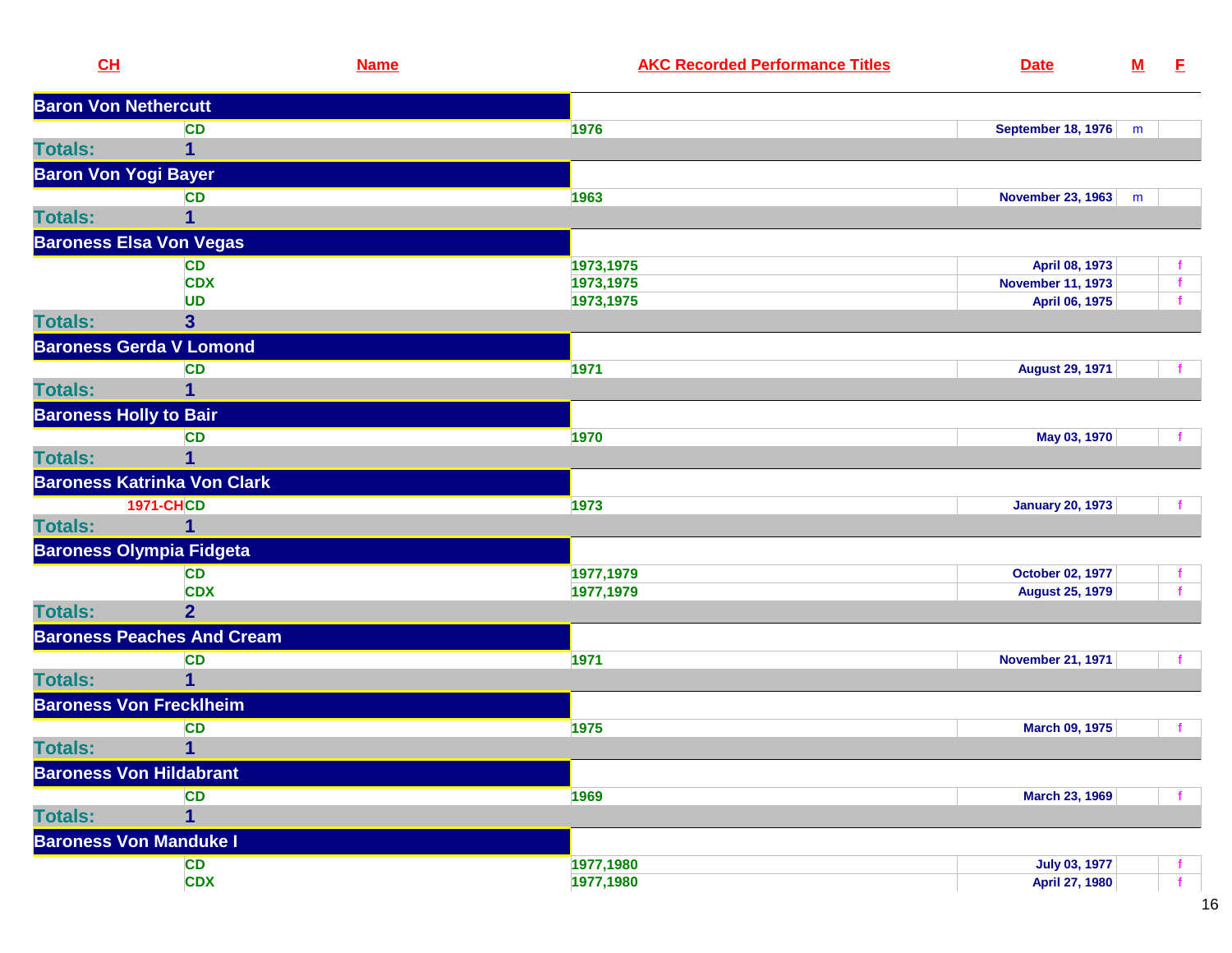| CL                          |                                     | <b>Name</b> | <b>AKC Recorded Performance Titles</b> | <b>Date</b>           | ${\bf M}$ | E |
|-----------------------------|-------------------------------------|-------------|----------------------------------------|-----------------------|-----------|---|
| <b>Totals:</b>              | $\overline{2}$                      |             |                                        |                       |           |   |
|                             | <b>Baronhorn Diamond Dream V Jo</b> |             |                                        |                       |           |   |
|                             | <b>2003-CHCD</b>                    |             | 2003                                   | November 23, 2003 m   |           |   |
| <b>Totals:</b>              |                                     |             |                                        |                       |           |   |
|                             | <b>Baronhorn Dream Angel V Jo</b>   |             |                                        |                       |           |   |
|                             | <b>CD</b>                           |             | 2002                                   | <b>July 14, 2002</b>  |           |   |
| <b>Totals:</b>              | 1                                   |             |                                        |                       |           |   |
|                             | <b>Baronhorn Dream Catcher</b>      |             |                                        |                       |           |   |
|                             | <b>CD</b>                           |             | 2002                                   | July 14, 2002 m       |           |   |
| <b>Totals:</b>              |                                     |             |                                        |                       |           |   |
|                             | <b>Barons Budding Beauty Boy</b>    |             |                                        |                       |           |   |
| <b>Totals:</b>              | <b>CD</b>                           |             | 1977                                   | November 05, 1977   m |           |   |
|                             |                                     |             |                                        |                       |           |   |
|                             | <b>Barri V Schwarzwald Hof</b>      |             |                                        |                       |           |   |
| <b>Totals:</b>              | <b>CD</b>                           |             | 1957                                   | June 30, 1957         | m         |   |
| <b>Barrys Barney Baloo</b>  |                                     |             |                                        |                       |           |   |
|                             | <b>CD</b>                           |             | 1957                                   | March 17, 1957 m      |           |   |
| <b>Totals:</b>              | $\mathbf 1$                         |             |                                        |                       |           |   |
| <b>Bart No Buddy</b>        |                                     |             |                                        |                       |           |   |
|                             | <b>CD</b>                           |             | 1967                                   | April 29, 1967 m      |           |   |
| <b>Totals:</b>              | 1                                   |             |                                        |                       |           |   |
| <b>Barth of Sunny Slope</b> |                                     |             |                                        |                       |           |   |
|                             | <b>CD</b>                           |             | 1949                                   | October 09, 1949 m    |           |   |
| <b>Totals:</b>              | 1                                   |             |                                        |                       |           |   |
| <b>Barths Lady Holly</b>    |                                     |             |                                        |                       |           |   |
|                             | <b>CD</b>                           |             | 1977                                   | <b>July 17, 1977</b>  |           |   |
| <b>Totals:</b>              |                                     |             |                                        |                       |           |   |
| <b>Bavarians Siglunda</b>   |                                     |             |                                        |                       |           |   |
|                             | <b>1982-CHCD</b>                    |             | 1981                                   | October 03, 1981      |           | f |
| <b>Totals:</b>              |                                     |             |                                        |                       |           |   |
|                             | Bea Bea Aiming Hi Thunder Juba      |             |                                        |                       |           |   |
|                             | <b>CD</b>                           |             | 1967                                   | <b>March 25, 1967</b> |           |   |
| <b>Totals:</b>              | $\overline{\mathbf{1}}$             |             |                                        |                       |           |   |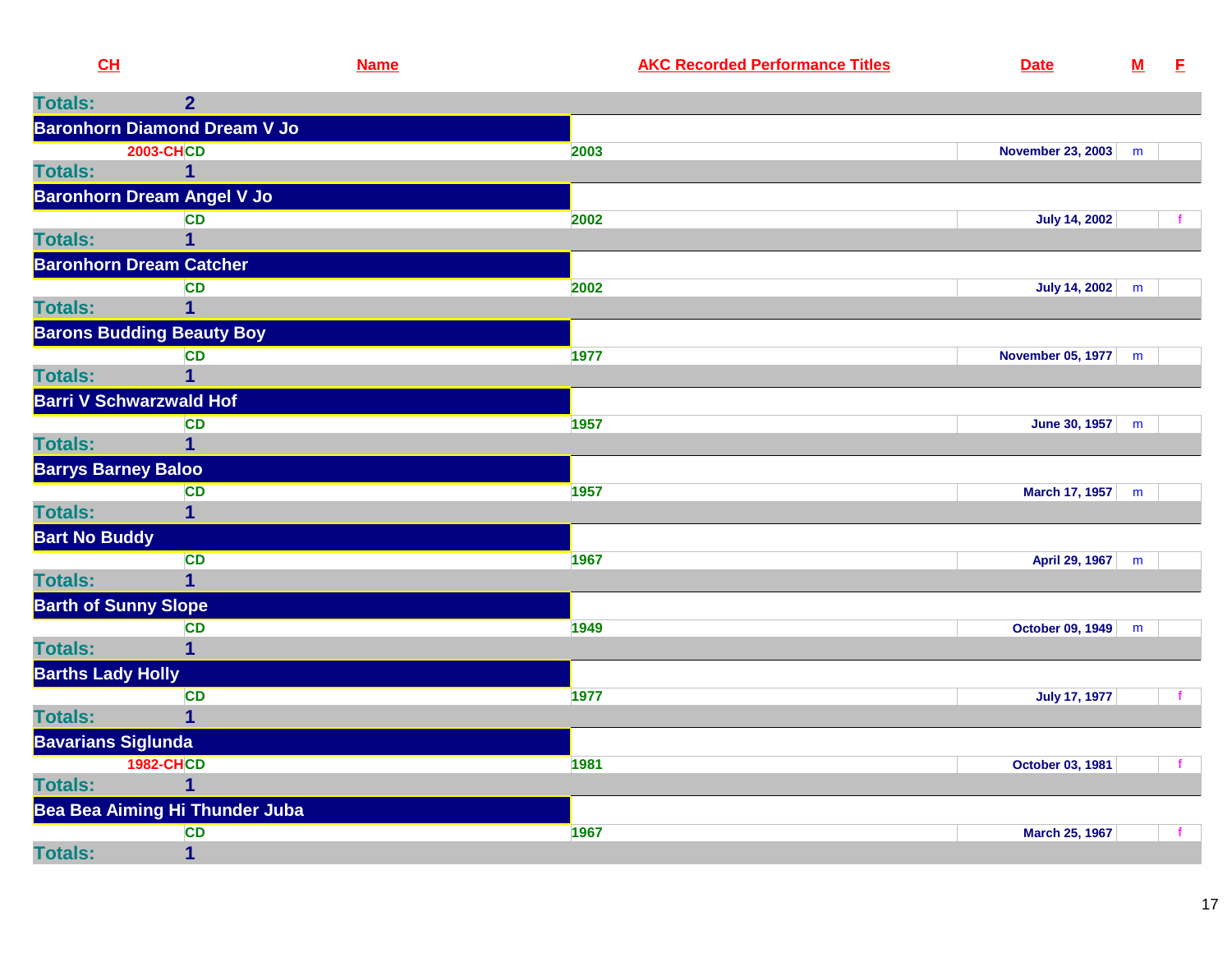| CL                      |                                    | <b>Name</b> | <b>AKC Recorded Performance Titles</b> | <b>Date</b>               | $\underline{\mathbf{M}}$ | E,           |
|-------------------------|------------------------------------|-------------|----------------------------------------|---------------------------|--------------------------|--------------|
|                         | <b>Bear Tracks Alberta V Sma</b>   |             |                                        |                           |                          |              |
|                         | <b>CD</b>                          | 1978        |                                        | May 06, 1978              |                          |              |
| <b>Totals:</b>          | 1                                  |             |                                        |                           |                          |              |
| <b>Bear XXVII</b>       |                                    |             |                                        |                           |                          |              |
|                         | <b>CD</b>                          | 1978        |                                        | June 16, 1978             | m                        |              |
| <b>Totals:</b>          | 1                                  |             |                                        |                           |                          |              |
|                         | <b>Beatsons Masked Bandit</b>      |             |                                        |                           |                          |              |
|                         | <b>CD</b>                          | 1969        |                                        | <b>November 16, 1969</b>  |                          |              |
| <b>Totals:</b>          | 1                                  |             |                                        |                           |                          |              |
| <b>Beau Baron</b>       |                                    |             |                                        |                           |                          |              |
|                         | <b>CD</b>                          | 1969        |                                        | October 12, 1969          | m                        |              |
| <b>Totals:</b>          | 1                                  |             |                                        |                           |                          |              |
|                         | <b>Beau Cheval Luke La Mardoug</b> |             |                                        |                           |                          |              |
|                         | <b>CD</b>                          | 1973        |                                        | March 17, 1973            | m                        |              |
| <b>Totals:</b>          | 1                                  |             |                                        |                           |                          |              |
|                         | <b>Beau Cheval St. Christopher</b> |             |                                        |                           |                          |              |
|                         | <b>CD</b>                          | 1982        |                                        | <b>September 26, 1982</b> | m                        |              |
| <b>Totals:</b>          | 1                                  |             |                                        |                           |                          |              |
|                         | <b>Beau Cheval With Love</b>       |             |                                        |                           |                          |              |
|                         | <b>CD</b>                          | 1967        |                                        | <b>December 09, 1967</b>  |                          |              |
| <b>Totals:</b>          | 1                                  |             |                                        |                           |                          |              |
| <b>Beau Chuckles</b>    |                                    |             |                                        |                           |                          |              |
|                         | <b>CGC</b>                         | 2015        |                                        | <b>January 23, 2015</b>   | m                        |              |
| <b>Totals:</b>          | 1                                  |             |                                        |                           |                          |              |
|                         | <b>Beau Mars Maggie V Dreamer</b>  |             |                                        |                           |                          |              |
|                         | <b>1987-CHCD</b>                   | 1989        |                                        | <b>June 05, 1989</b>      |                          | $\mathbf{f}$ |
| <b>Totals:</b>          |                                    |             |                                        |                           |                          |              |
| <b>Beau of Highmont</b> |                                    |             |                                        |                           |                          |              |
|                         | <b>1953-CHCD</b>                   | 1954        |                                        | March 20, 1954            | m                        |              |
| <b>Totals:</b>          | 1                                  |             |                                        |                           |                          |              |
|                         | <b>Beaucoup Chein De Burgundy</b>  |             |                                        |                           |                          |              |
|                         | <b>CD</b>                          | 1968        |                                        | June 02, 1968             | m                        |              |
| <b>Totals:</b>          | 1                                  |             |                                        |                           |                          |              |
|                         | <b>Beauregard Sampson Henry</b>    |             |                                        |                           |                          |              |
|                         | <b>CGC</b>                         | 2017        |                                        | March 27, 2017 m          |                          |              |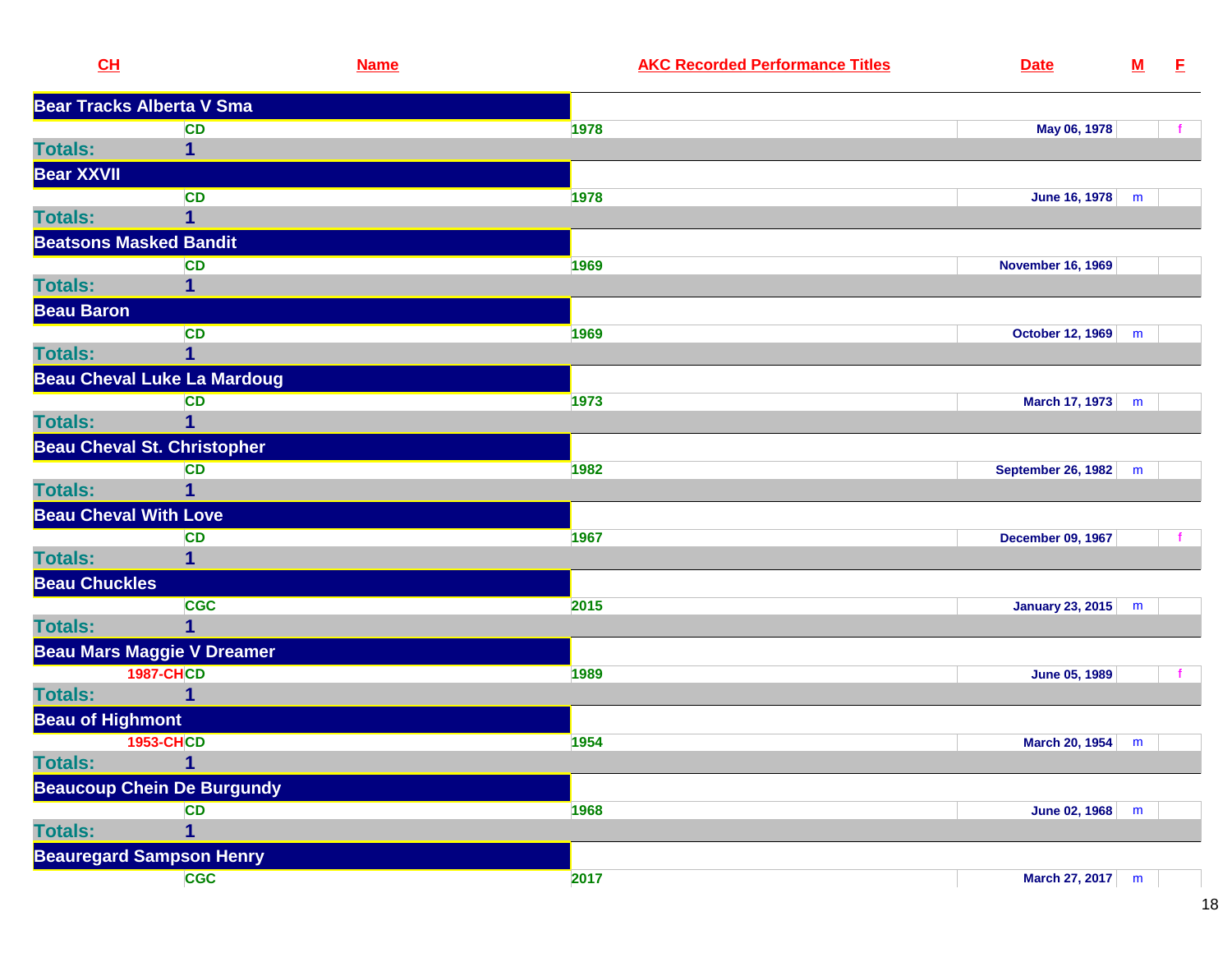| <b>Totals:</b><br>1<br><b>Beaus Golden Vanity</b><br>1971<br>April 25, 1971<br><b>CD</b><br>m<br>1<br><b>Beckett</b><br><b>CD</b><br>1978<br><b>August 19, 1978</b><br>1<br><b>Beckeys Hani II</b><br><b>CD</b><br>1964<br><b>September 12, 1964</b><br>$\overline{1}$<br><b>Beech Hills Arlington</b><br><b>CGC</b><br>(CGC), 2016<br>April 03, 2016<br>m<br><b>CGCA</b><br>$(CGC)$ , 2016<br>April 03, 2016<br>m<br><b>Totals:</b><br>$\overline{2}$<br><b>Beech Hills Azusa</b><br><b>CGC</b><br>2014<br><b>November 15, 2014</b><br><b>Totals:</b><br><b>Beech Hills Dubai</b><br><b>CGC</b><br>2016<br>June 27, 2016<br>$\mathbf{f}$<br><b>Totals:</b><br>1<br><b>Beech Hills Durham</b><br><b>2017-CHCGC</b><br>2016<br>June 27, 2016 m<br><b>Totals:</b><br><b>Beech Hills Gala</b><br>2019-GCH/2018-CHCGC<br>2018<br>May 12, 2018<br><b>Totals:</b><br>1<br><b>Beethovens Born To Please</b><br>May 29, 1994<br><b>CD</b><br>1994, 1995, 1997<br>m<br><b>CDX</b><br>1994, 1995, 1997<br>March 04, 1995<br>m<br><b>UD</b><br>1994, 1995, 1997<br><b>February 28, 1997</b><br>m<br>$\overline{3}$<br><b>Totals:</b><br><b>Belhavens Shoot To Thrill</b><br><b>2021-CHFDC</b><br>2021<br>March 13, 2021<br>m<br><b>2021-CHATT</b><br>2021<br><b>March 26, 2021</b><br>m<br>$\overline{2}$<br><b>Totals:</b> | CL             | <b>Name</b> | <b>AKC Recorded Performance Titles</b> | <b>Date</b> | $\underline{\mathsf{M}}$ | E |
|------------------------------------------------------------------------------------------------------------------------------------------------------------------------------------------------------------------------------------------------------------------------------------------------------------------------------------------------------------------------------------------------------------------------------------------------------------------------------------------------------------------------------------------------------------------------------------------------------------------------------------------------------------------------------------------------------------------------------------------------------------------------------------------------------------------------------------------------------------------------------------------------------------------------------------------------------------------------------------------------------------------------------------------------------------------------------------------------------------------------------------------------------------------------------------------------------------------------------------------------------------------------------------------------------------------|----------------|-------------|----------------------------------------|-------------|--------------------------|---|
|                                                                                                                                                                                                                                                                                                                                                                                                                                                                                                                                                                                                                                                                                                                                                                                                                                                                                                                                                                                                                                                                                                                                                                                                                                                                                                                  |                |             |                                        |             |                          |   |
|                                                                                                                                                                                                                                                                                                                                                                                                                                                                                                                                                                                                                                                                                                                                                                                                                                                                                                                                                                                                                                                                                                                                                                                                                                                                                                                  |                |             |                                        |             |                          |   |
|                                                                                                                                                                                                                                                                                                                                                                                                                                                                                                                                                                                                                                                                                                                                                                                                                                                                                                                                                                                                                                                                                                                                                                                                                                                                                                                  |                |             |                                        |             |                          |   |
|                                                                                                                                                                                                                                                                                                                                                                                                                                                                                                                                                                                                                                                                                                                                                                                                                                                                                                                                                                                                                                                                                                                                                                                                                                                                                                                  | <b>Totals:</b> |             |                                        |             |                          |   |
|                                                                                                                                                                                                                                                                                                                                                                                                                                                                                                                                                                                                                                                                                                                                                                                                                                                                                                                                                                                                                                                                                                                                                                                                                                                                                                                  |                |             |                                        |             |                          |   |
|                                                                                                                                                                                                                                                                                                                                                                                                                                                                                                                                                                                                                                                                                                                                                                                                                                                                                                                                                                                                                                                                                                                                                                                                                                                                                                                  |                |             |                                        |             |                          |   |
|                                                                                                                                                                                                                                                                                                                                                                                                                                                                                                                                                                                                                                                                                                                                                                                                                                                                                                                                                                                                                                                                                                                                                                                                                                                                                                                  | <b>Totals:</b> |             |                                        |             |                          |   |
|                                                                                                                                                                                                                                                                                                                                                                                                                                                                                                                                                                                                                                                                                                                                                                                                                                                                                                                                                                                                                                                                                                                                                                                                                                                                                                                  |                |             |                                        |             |                          |   |
|                                                                                                                                                                                                                                                                                                                                                                                                                                                                                                                                                                                                                                                                                                                                                                                                                                                                                                                                                                                                                                                                                                                                                                                                                                                                                                                  |                |             |                                        |             |                          |   |
|                                                                                                                                                                                                                                                                                                                                                                                                                                                                                                                                                                                                                                                                                                                                                                                                                                                                                                                                                                                                                                                                                                                                                                                                                                                                                                                  | <b>Totals:</b> |             |                                        |             |                          |   |
|                                                                                                                                                                                                                                                                                                                                                                                                                                                                                                                                                                                                                                                                                                                                                                                                                                                                                                                                                                                                                                                                                                                                                                                                                                                                                                                  |                |             |                                        |             |                          |   |
|                                                                                                                                                                                                                                                                                                                                                                                                                                                                                                                                                                                                                                                                                                                                                                                                                                                                                                                                                                                                                                                                                                                                                                                                                                                                                                                  |                |             |                                        |             |                          |   |
|                                                                                                                                                                                                                                                                                                                                                                                                                                                                                                                                                                                                                                                                                                                                                                                                                                                                                                                                                                                                                                                                                                                                                                                                                                                                                                                  |                |             |                                        |             |                          |   |
|                                                                                                                                                                                                                                                                                                                                                                                                                                                                                                                                                                                                                                                                                                                                                                                                                                                                                                                                                                                                                                                                                                                                                                                                                                                                                                                  |                |             |                                        |             |                          |   |
|                                                                                                                                                                                                                                                                                                                                                                                                                                                                                                                                                                                                                                                                                                                                                                                                                                                                                                                                                                                                                                                                                                                                                                                                                                                                                                                  |                |             |                                        |             |                          |   |
|                                                                                                                                                                                                                                                                                                                                                                                                                                                                                                                                                                                                                                                                                                                                                                                                                                                                                                                                                                                                                                                                                                                                                                                                                                                                                                                  |                |             |                                        |             |                          |   |
|                                                                                                                                                                                                                                                                                                                                                                                                                                                                                                                                                                                                                                                                                                                                                                                                                                                                                                                                                                                                                                                                                                                                                                                                                                                                                                                  |                |             |                                        |             |                          |   |
|                                                                                                                                                                                                                                                                                                                                                                                                                                                                                                                                                                                                                                                                                                                                                                                                                                                                                                                                                                                                                                                                                                                                                                                                                                                                                                                  |                |             |                                        |             |                          |   |
|                                                                                                                                                                                                                                                                                                                                                                                                                                                                                                                                                                                                                                                                                                                                                                                                                                                                                                                                                                                                                                                                                                                                                                                                                                                                                                                  |                |             |                                        |             |                          |   |
|                                                                                                                                                                                                                                                                                                                                                                                                                                                                                                                                                                                                                                                                                                                                                                                                                                                                                                                                                                                                                                                                                                                                                                                                                                                                                                                  |                |             |                                        |             |                          |   |
|                                                                                                                                                                                                                                                                                                                                                                                                                                                                                                                                                                                                                                                                                                                                                                                                                                                                                                                                                                                                                                                                                                                                                                                                                                                                                                                  |                |             |                                        |             |                          |   |
|                                                                                                                                                                                                                                                                                                                                                                                                                                                                                                                                                                                                                                                                                                                                                                                                                                                                                                                                                                                                                                                                                                                                                                                                                                                                                                                  |                |             |                                        |             |                          |   |
|                                                                                                                                                                                                                                                                                                                                                                                                                                                                                                                                                                                                                                                                                                                                                                                                                                                                                                                                                                                                                                                                                                                                                                                                                                                                                                                  |                |             |                                        |             |                          |   |
|                                                                                                                                                                                                                                                                                                                                                                                                                                                                                                                                                                                                                                                                                                                                                                                                                                                                                                                                                                                                                                                                                                                                                                                                                                                                                                                  |                |             |                                        |             |                          |   |
|                                                                                                                                                                                                                                                                                                                                                                                                                                                                                                                                                                                                                                                                                                                                                                                                                                                                                                                                                                                                                                                                                                                                                                                                                                                                                                                  |                |             |                                        |             |                          |   |
|                                                                                                                                                                                                                                                                                                                                                                                                                                                                                                                                                                                                                                                                                                                                                                                                                                                                                                                                                                                                                                                                                                                                                                                                                                                                                                                  |                |             |                                        |             |                          |   |
|                                                                                                                                                                                                                                                                                                                                                                                                                                                                                                                                                                                                                                                                                                                                                                                                                                                                                                                                                                                                                                                                                                                                                                                                                                                                                                                  |                |             |                                        |             |                          |   |
|                                                                                                                                                                                                                                                                                                                                                                                                                                                                                                                                                                                                                                                                                                                                                                                                                                                                                                                                                                                                                                                                                                                                                                                                                                                                                                                  |                |             |                                        |             |                          |   |
|                                                                                                                                                                                                                                                                                                                                                                                                                                                                                                                                                                                                                                                                                                                                                                                                                                                                                                                                                                                                                                                                                                                                                                                                                                                                                                                  |                |             |                                        |             |                          |   |
|                                                                                                                                                                                                                                                                                                                                                                                                                                                                                                                                                                                                                                                                                                                                                                                                                                                                                                                                                                                                                                                                                                                                                                                                                                                                                                                  |                |             |                                        |             |                          |   |
|                                                                                                                                                                                                                                                                                                                                                                                                                                                                                                                                                                                                                                                                                                                                                                                                                                                                                                                                                                                                                                                                                                                                                                                                                                                                                                                  |                |             |                                        |             |                          |   |
|                                                                                                                                                                                                                                                                                                                                                                                                                                                                                                                                                                                                                                                                                                                                                                                                                                                                                                                                                                                                                                                                                                                                                                                                                                                                                                                  |                |             |                                        |             |                          |   |
|                                                                                                                                                                                                                                                                                                                                                                                                                                                                                                                                                                                                                                                                                                                                                                                                                                                                                                                                                                                                                                                                                                                                                                                                                                                                                                                  |                |             |                                        |             |                          |   |
|                                                                                                                                                                                                                                                                                                                                                                                                                                                                                                                                                                                                                                                                                                                                                                                                                                                                                                                                                                                                                                                                                                                                                                                                                                                                                                                  |                |             |                                        |             |                          |   |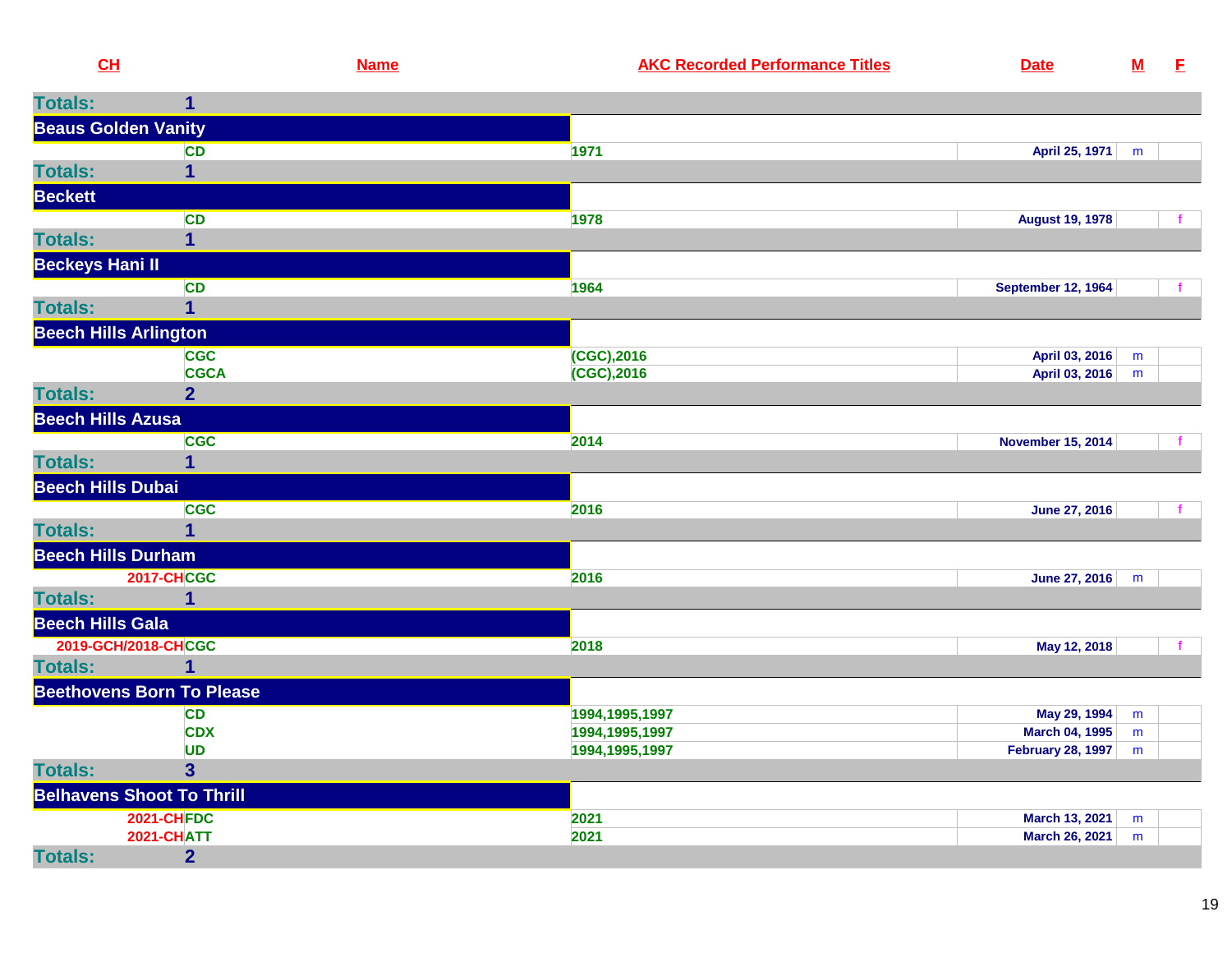| CL                      |                                     | <b>Name</b> | <b>AKC Recorded Performance Titles</b> | <b>Date</b>               | ${\bf M}$ | E,           |
|-------------------------|-------------------------------------|-------------|----------------------------------------|---------------------------|-----------|--------------|
| <b>Bella Boo Godiva</b> |                                     |             |                                        |                           |           |              |
|                         | <b>CGC</b>                          |             | 2017                                   | <b>July 10, 2017</b>      |           |              |
| <b>Totals:</b>          | 1                                   |             |                                        |                           |           |              |
| <b>Belle Bridget</b>    |                                     |             |                                        |                           |           |              |
|                         | <b>CD</b>                           |             | 1970                                   | April 25, 1970            |           |              |
| <b>Totals:</b>          |                                     |             |                                        |                           |           |              |
|                         | <b>Belle Isles Cookie V Cretan</b>  |             |                                        |                           |           |              |
|                         | 2012-GCH/2012-CHCGC                 |             | 2014                                   | April 22, 2014            | m         |              |
| <b>Totals:</b>          |                                     |             |                                        |                           |           |              |
|                         | <b>Belle Isles Precious V Hecca</b> |             |                                        |                           |           |              |
|                         | <b>2016-CHCGC</b>                   |             | 2016,2017                              | <b>January 18, 2016</b>   |           | f.           |
|                         | 2016-CHThDN                         |             | 2016,2017                              | <b>January 13, 2017</b>   |           | $\mathbf{f}$ |
|                         | <b>2016-CHBN</b>                    |             | 2016,2017                              | <b>September 23, 2017</b> |           |              |
| <b>Totals:</b>          | 3                                   |             |                                        |                           |           |              |
| <b>Bellow Woods</b>     |                                     |             |                                        |                           |           |              |
|                         | <b>1957-CHCD</b>                    |             | 1957                                   | June 02, 1957             | m         |              |
| <b>Totals:</b>          | 1                                   |             |                                        |                           |           |              |
|                         | <b>Beloved Boot Leg Brand E</b>     |             |                                        |                           |           |              |
|                         | <b>CD</b>                           |             | 1973                                   | <b>November 11, 1973</b>  |           |              |
| <b>Totals:</b>          |                                     |             |                                        |                           |           |              |
|                         | <b>Belyns Columbo V Sultan</b>      |             |                                        |                           |           |              |
|                         | <b>1982-CHCD</b>                    |             | 1983                                   | June 12, 1983             | m         |              |
| <b>Totals:</b>          | 1                                   |             |                                        |                           |           |              |
|                         | <b>Belyns Friar V Doorman</b>       |             |                                        |                           |           |              |
|                         | <b>1983-CHCD</b>                    |             | 1982,1984                              | <b>November 13, 1982</b>  | m         |              |
|                         | <b>1983-CHCDX</b>                   |             | 1982,1984                              | <b>November 02, 1984</b>  | m         |              |
| <b>Totals:</b>          | $\overline{2}$                      |             |                                        |                           |           |              |
|                         | <b>Belyns Gabriel V Exchequer</b>   |             |                                        |                           |           |              |
|                         | <b>CD</b>                           |             | 1984                                   | <b>November 04, 1984</b>  |           |              |
| <b>Totals:</b>          | $\blacksquare$                      |             |                                        |                           |           |              |
|                         | <b>Belyns Goodfellow Cooper</b>     |             |                                        |                           |           |              |
|                         | <b>CGC</b>                          |             | 2002                                   | <b>August 30, 2002</b>    | m         |              |
| <b>Totals:</b>          | 1                                   |             |                                        |                           |           |              |
|                         | <b>Belyns In Particular</b>         |             |                                        |                           |           |              |
|                         | <b>1986-CHCD</b>                    |             | 1988                                   | <b>September 11, 1988</b> | m         |              |
| <b>Totals:</b>          | $\mathbf{1}$                        |             |                                        |                           |           |              |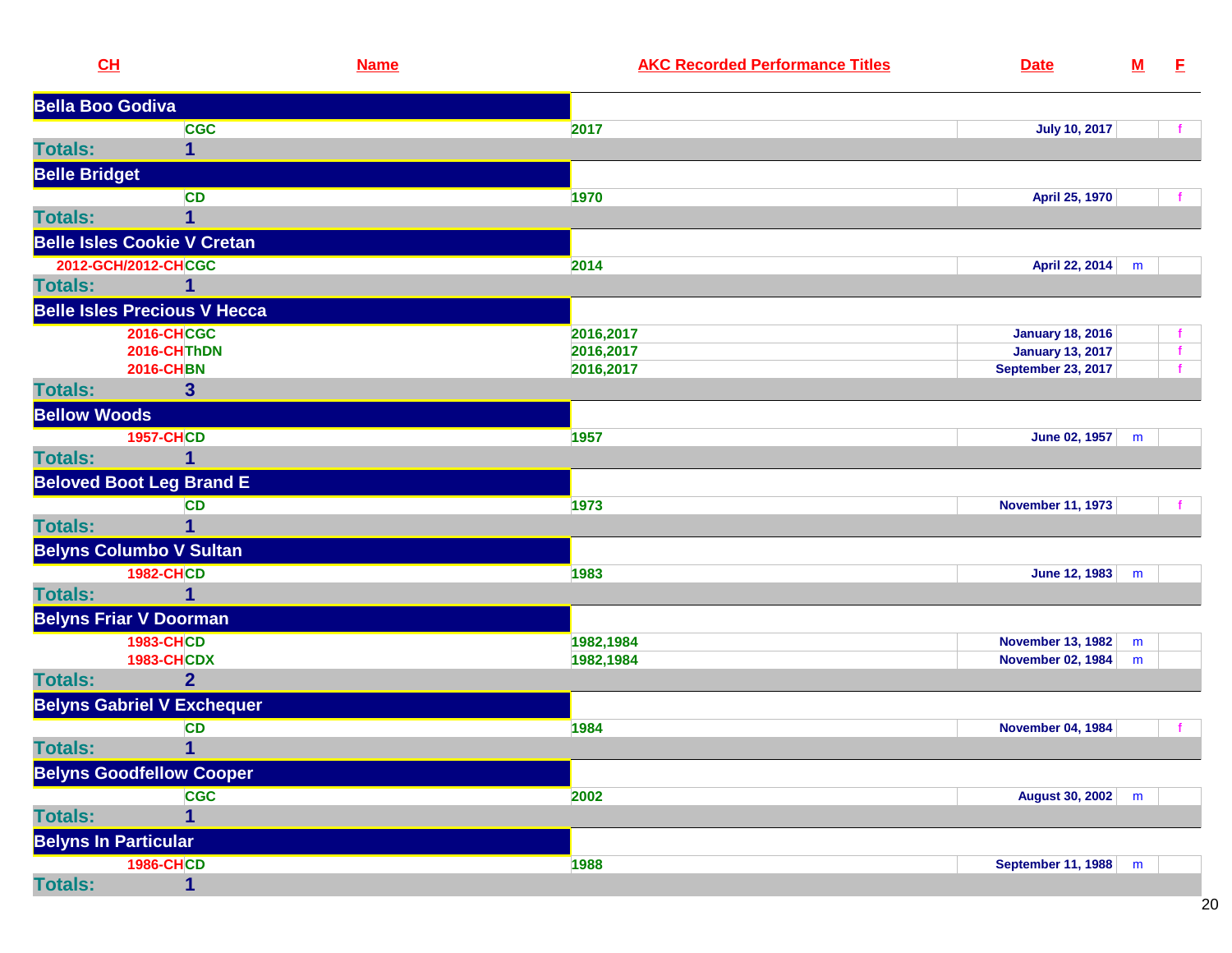| CL                    |                                        | <b>Name</b> | <b>AKC Recorded Performance Titles</b> | <b>Date</b>               | $\underline{\mathsf{M}}$ | E. |
|-----------------------|----------------------------------------|-------------|----------------------------------------|---------------------------|--------------------------|----|
|                       | <b>Belyns Jamoca Almond Fudge</b>      |             |                                        |                           |                          |    |
|                       | <b>CD</b>                              |             | 1985                                   | <b>June 30, 1985</b>      | m                        |    |
| <b>Totals:</b>        | 1                                      |             |                                        |                           |                          |    |
|                       | <b>Belyns Sara O'Lynchcreek</b>        |             |                                        |                           |                          |    |
|                       | <b>1992-CHCD</b>                       |             | 1993,1994                              | May 08, 1993              |                          |    |
|                       | <b>1992-CHCDX</b>                      |             | 1993,1994                              | April 23, 1994            |                          |    |
| <b>Totals:</b>        | $\overline{2}$                         |             |                                        |                           |                          |    |
|                       | <b>Belyns Scoutmaster O'Lynchcreek</b> |             |                                        |                           |                          |    |
|                       | <b>1994-CHCD</b>                       |             | 1994                                   | June 12, 1994             | m                        |    |
| <b>Totals:</b>        |                                        |             |                                        |                           |                          |    |
|                       | <b>Belyns Sentimental Journey</b>      |             |                                        |                           |                          |    |
|                       | <b>1993-CHCD</b>                       |             | 1996,1998                              | <b>September 28, 1996</b> |                          |    |
|                       | <b>1993-CHCDX</b>                      |             | 1996,1998                              | <b>October 24, 1998</b>   |                          |    |
| <b>Totals:</b>        | $\overline{2}$                         |             |                                        |                           |                          |    |
| <b>Belyns Ursula</b>  |                                        |             |                                        |                           |                          |    |
|                       | TD                                     |             | 1995,1996                              | April 09, 1995            |                          | t. |
|                       | <b>CD</b>                              |             | 1995,1996                              | March 24, 1996            |                          | f  |
| <b>Totals:</b>        | $\overline{2}$                         |             |                                        |                           |                          |    |
|                       | <b>Belyns Wendy Darlin</b>             |             |                                        |                           |                          |    |
|                       | <b>CD</b>                              |             | 1997,1998,2000                         | <b>September 29, 1997</b> |                          | f. |
|                       | <b>CDX</b>                             |             | 1997,1998,2000                         | <b>November 20, 1998</b>  |                          | f. |
|                       | <b>UD</b>                              |             | 1997,1998,2000                         | <b>November 25, 2000</b>  |                          |    |
| <b>Totals:</b>        | 3 <sup>5</sup>                         |             |                                        |                           |                          |    |
| <b>Belyns Wynonna</b> |                                        |             |                                        |                           |                          |    |
|                       | <b>CD</b>                              |             | 1998                                   | April 12, 1998            |                          |    |
| <b>Totals:</b>        |                                        |             |                                        |                           |                          |    |
|                       | <b>Benbarons Abraham Von Yondo</b>     |             |                                        |                           |                          |    |
|                       | <b>1989-CHCD</b>                       |             | 1994                                   | June 04, 1994             | m                        |    |
| <b>Totals:</b>        | 1                                      |             |                                        |                           |                          |    |
|                       | <b>Benbarons Knight O'Iceman</b>       |             |                                        |                           |                          |    |
|                       | <b>2003-CHCD</b>                       |             | 2003                                   | April 26, 2003            | m                        |    |
| <b>Totals:</b>        | 1                                      |             |                                        |                           |                          |    |
|                       | <b>Benbarons Tinker of Yondo</b>       |             |                                        |                           |                          |    |
|                       | <b>2010-CHCD</b>                       |             | 2007,2010                              | <b>August 26, 2007</b>    |                          |    |
|                       | <b>2010-CHCDX</b>                      |             | 2007,2010                              | April 17, 2010            |                          |    |
| <b>Totals:</b>        | $\overline{2}$                         |             |                                        |                           |                          |    |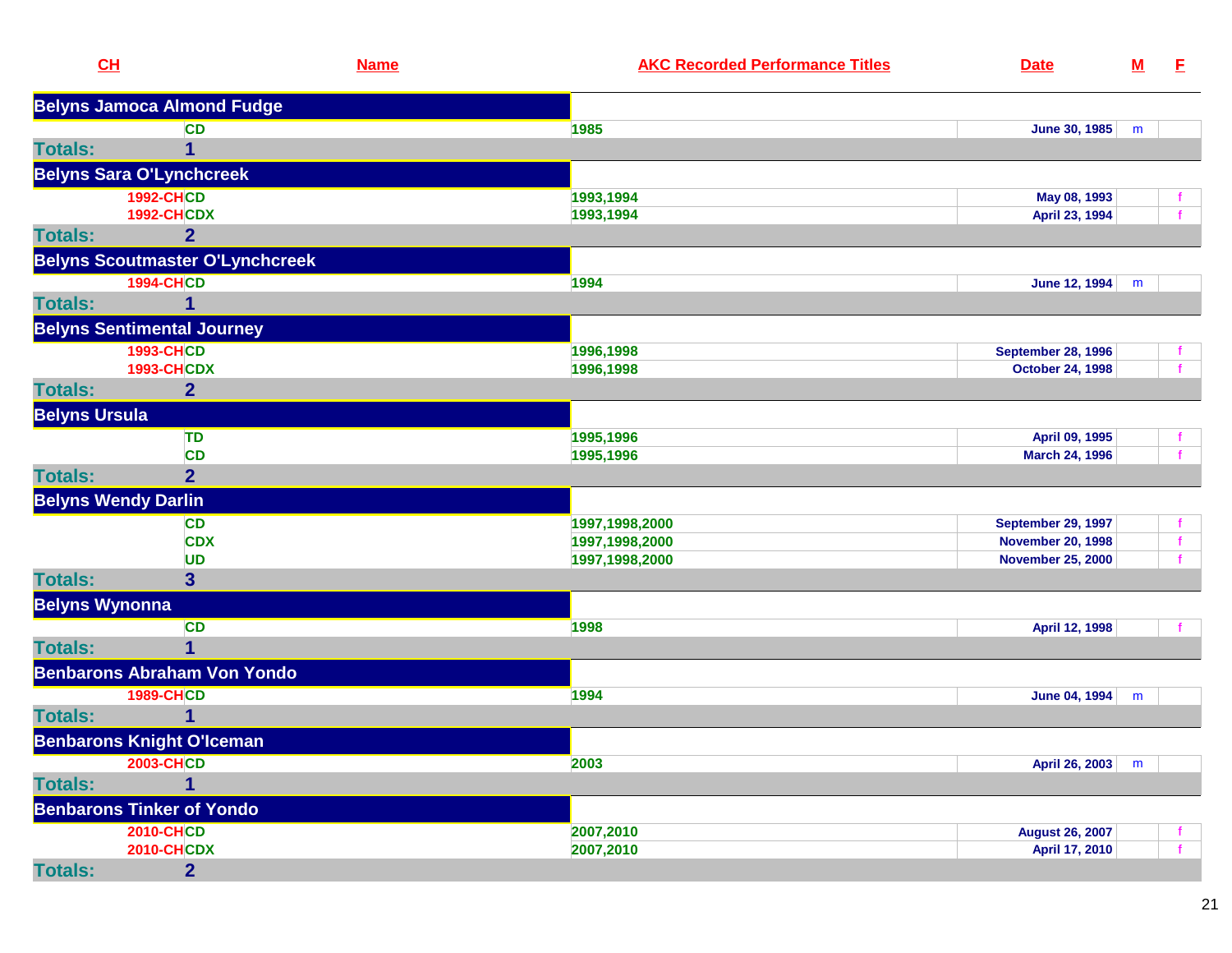|                         | CL                                 | <b>Name</b> | <b>AKC Recorded Performance Titles</b> | <b>Date</b>                 | $\underline{\mathbf{M}}$ | E.           |
|-------------------------|------------------------------------|-------------|----------------------------------------|-----------------------------|--------------------------|--------------|
|                         | <b>Bendas Barnabas Bear</b>        |             |                                        |                             |                          |              |
|                         | <b>CD</b>                          |             | 1989                                   | April 23, 1989              | m                        |              |
| <b>Totals:</b>          | $\mathbf 1$                        |             |                                        |                             |                          |              |
|                         | <b>Benjamin of Glenllyn</b>        |             |                                        |                             |                          |              |
|                         | <b>CD</b>                          |             | 1970                                   | April 19, 1970              | m                        |              |
| <b>Totals:</b>          | 1                                  |             |                                        |                             |                          |              |
|                         | <b>Benjamin Wayne II</b>           |             |                                        |                             |                          |              |
|                         | <b>CD</b>                          |             | 2001                                   | May 11, 2001                | m                        |              |
| <b>Totals:</b>          | 1                                  |             |                                        |                             |                          |              |
|                         | <b>Bennetts Ghost of Myrtle</b>    |             |                                        |                             |                          |              |
|                         | <b>CD</b>                          |             | 1970                                   | <b>September 05, 1970</b>   |                          |              |
| <b>Totals:</b>          | 1                                  |             |                                        |                             |                          |              |
|                         | <b>Bennetts Little Misty</b>       |             |                                        |                             |                          |              |
|                         | <b>CD</b>                          |             | 1978,1980                              | April 12, 1978              |                          |              |
|                         | <b>CDX</b>                         |             | 1978,1980                              | <b>November 12, 1978</b>    |                          | $\mathbf f$  |
|                         | <b>UD</b>                          |             | 1978,1980                              | <b>March 16, 1980</b>       |                          |              |
| <b>Totals:</b>          | $\overline{\mathbf{3}}$            |             |                                        |                             |                          |              |
|                         | <b>Bens Hairy Truman</b>           |             |                                        |                             |                          |              |
|                         | <b>CD</b>                          |             | 1992                                   | August 02, 1992             | m                        |              |
| <b>Totals:</b>          | 1                                  |             |                                        |                             |                          |              |
| <b>Bentley Bailey</b>   |                                    |             |                                        |                             |                          |              |
|                         | <b>RN</b>                          |             | 2011                                   | June 05, 2011               | m                        |              |
| <b>Totals:</b>          | $\mathbf{1}$                       |             |                                        |                             |                          |              |
| <b>Beowoff</b>          |                                    |             |                                        |                             |                          |              |
|                         | <b>CGC</b>                         |             | 2014,2017                              | January 21, 2014            | m                        |              |
|                         | <b>CGCA</b>                        |             | 2014,2017                              | <b>June 03, 2014</b>        | m                        |              |
|                         | <b>ThD</b>                         |             | 2014,2017                              | <b>February 27, 2017</b>    | m                        |              |
| <b>Totals:</b>          | $\overline{\mathbf{3}}$            |             |                                        |                             |                          |              |
|                         | <b>Berdine Rouge Von Heidi</b>     |             |                                        |                             |                          |              |
|                         | <b>CD</b>                          |             | 1971                                   | August 08, 1971             |                          | $\mathbf{f}$ |
| <b>Totals:</b>          | $\overline{1}$                     |             |                                        |                             |                          |              |
|                         | <b>Bergans Little Butch Brandy</b> |             |                                        |                             |                          |              |
|                         | <b>CD</b>                          |             | 1972                                   | June 18, 1972 $\mid m \mid$ |                          |              |
| <b>Totals:</b>          | $\mathbf{1}$                       |             |                                        |                             |                          |              |
| <b>Bergundtal Faust</b> |                                    |             |                                        |                             |                          |              |
|                         | CD                                 |             | 1972                                   | August 19, 1972 m           |                          |              |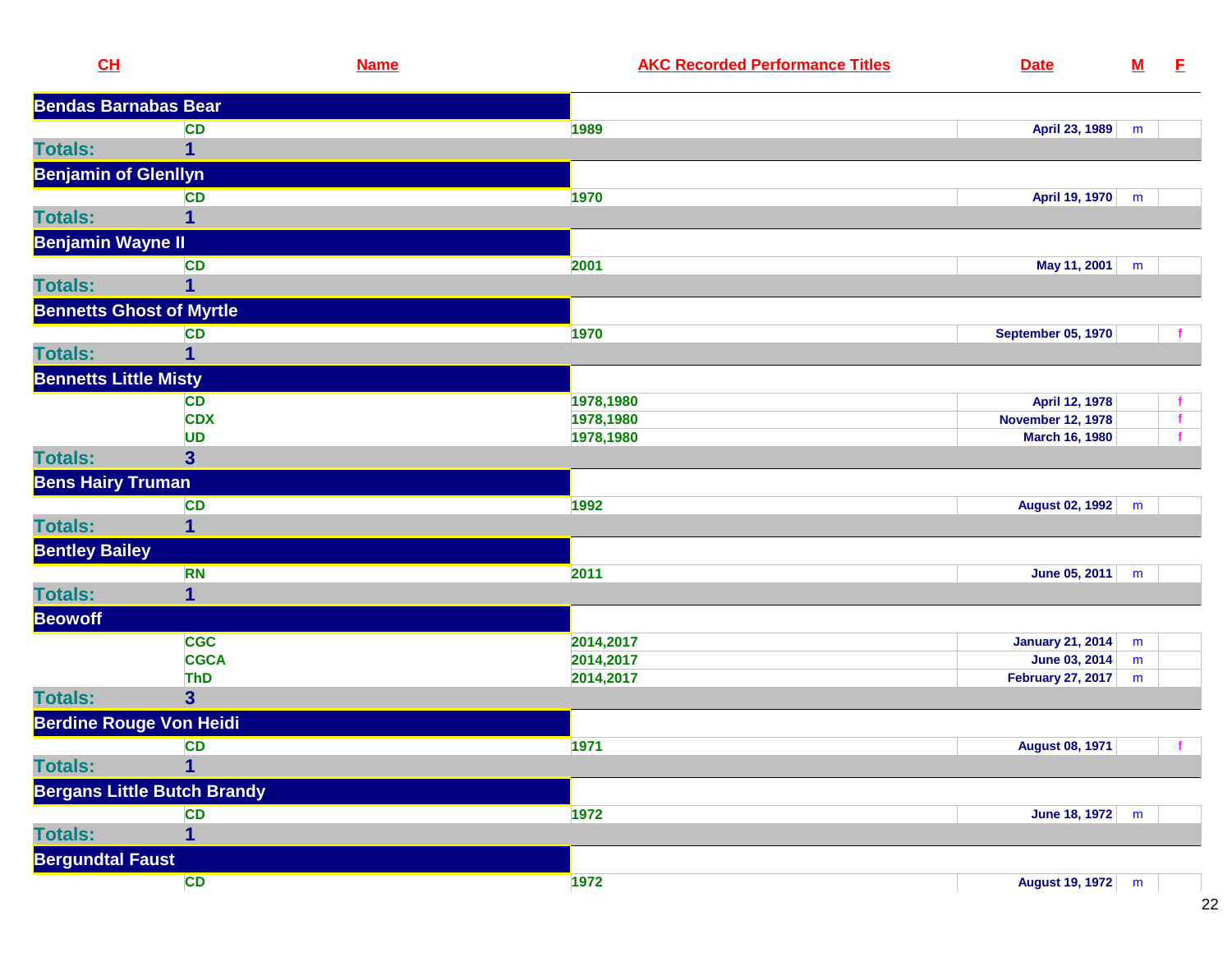| CH                         |                                         | <b>Name</b> | <b>AKC Recorded Performance Titles</b> | <b>Date</b>                          | ${\bf M}$ | E.           |
|----------------------------|-----------------------------------------|-------------|----------------------------------------|--------------------------------------|-----------|--------------|
| <b>Totals:</b>             | 1                                       |             |                                        |                                      |           |              |
|                            | <b>Bergundtal Rondo Atwood</b>          |             |                                        |                                      |           |              |
|                            | <b>CD</b>                               |             | 1976                                   | June 06, 1976 m                      |           |              |
| <b>Totals:</b>             |                                         |             |                                        |                                      |           |              |
|                            | <b>Berics Ginger Blossom of Granger</b> |             |                                        |                                      |           |              |
|                            | <b>CGC</b>                              |             | 2020                                   | <b>February 01, 2020</b>             |           |              |
| <b>Totals:</b>             |                                         |             |                                        |                                      |           |              |
|                            | <b>Berics Lady In Tennis Shoes</b>      |             |                                        |                                      |           |              |
|                            | <b>CD</b>                               |             | 1991                                   | April 01, 1991                       |           |              |
| <b>Totals:</b>             |                                         |             |                                        |                                      |           |              |
| <b>Berics Russian Girl</b> |                                         |             |                                        |                                      |           |              |
|                            | <b>CD</b>                               |             | 1976                                   | May 01, 1976                         |           | f            |
| <b>Totals:</b>             |                                         |             |                                        |                                      |           |              |
|                            | <b>Bernard Manors Little Nirk</b>       |             |                                        |                                      |           |              |
|                            | <b>CD</b>                               |             | 1971                                   | <b>July 18, 1971</b>                 | m         |              |
| <b>Totals:</b>             |                                         |             |                                        |                                      |           |              |
|                            | <b>Bernard Thirstus Saint</b>           |             |                                        |                                      |           |              |
|                            | <b>CD</b>                               |             | 1977                                   | October 29, 1977                     | m         |              |
| <b>Totals:</b>             | 1                                       |             |                                        |                                      |           |              |
|                            | <b>Bernard V Gerd Faust</b>             |             |                                        |                                      |           |              |
|                            | <b>CD</b>                               |             | 1963                                   | October 06, 1963 m                   |           |              |
| <b>Totals:</b>             |                                         |             |                                        |                                      |           |              |
| <b>Bernard Von Braun</b>   |                                         |             |                                        |                                      |           |              |
|                            | <b>CD</b>                               |             | 1988                                   | October 30, 1988                     | m         |              |
| <b>Totals:</b>             |                                         |             |                                        |                                      |           |              |
|                            | <b>Bernardo Van Heiden</b>              |             |                                        |                                      |           |              |
|                            | <b>CD</b>                               |             | 1967                                   | July 30, 1967                        | m         |              |
| <b>Totals:</b>             |                                         |             |                                        |                                      |           |              |
|                            | Bernegardens Payback                    |             |                                        |                                      |           |              |
|                            | <b>2001-CHCD</b>                        |             | 2001,2007,2008                         | May 27, 2001                         |           | $\mathbf{f}$ |
|                            | <b>2001-CHRN</b><br><b>2001-CHRA</b>    |             | 2001,2007,2008<br>2001,2007,2008       | May 18, 2007<br><b>July 06, 2008</b> |           | f<br>−f.     |
| <b>Totals:</b>             | $\mathbf{3}$                            |             |                                        |                                      |           |              |
| <b>Bernie Bernard XXI</b>  |                                         |             |                                        |                                      |           |              |
|                            | <b>CD</b>                               |             | 1973                                   | <b>September 22, 1973</b>            |           | f.           |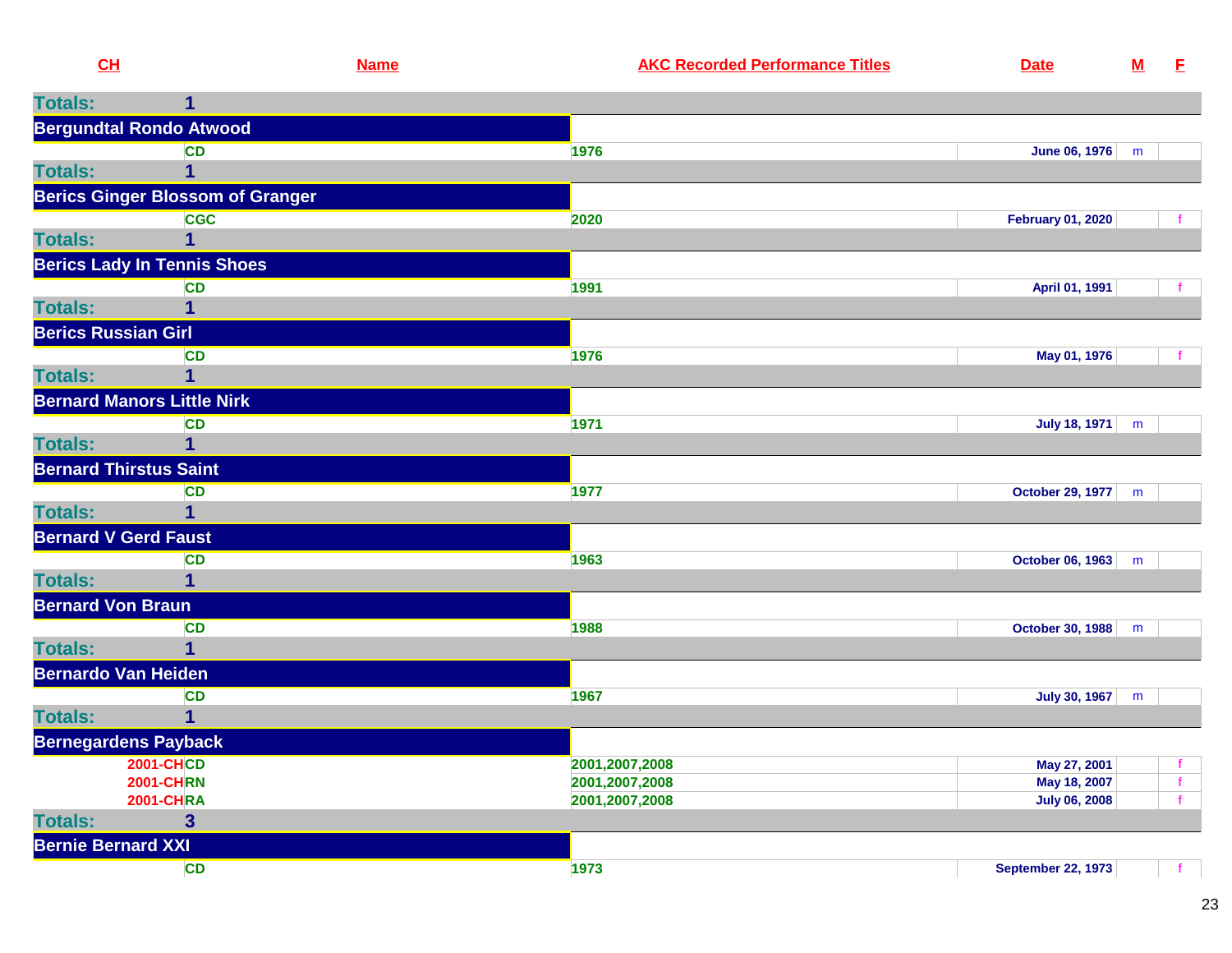| CL                             | <b>Name</b>                            | <b>AKC Recorded Performance Titles</b> | <b>Date</b>               | ${\bf M}$ | Е |
|--------------------------------|----------------------------------------|----------------------------------------|---------------------------|-----------|---|
| <b>Totals:</b>                 | 1                                      |                                        |                           |           |   |
| <b>Bernie The Lion Hearted</b> |                                        |                                        |                           |           |   |
|                                | <b>CD</b>                              | 1968                                   | April 21, 1968            | m         |   |
| <b>Totals:</b>                 |                                        |                                        |                           |           |   |
| <b>Bernie XVII</b>             |                                        |                                        |                           |           |   |
|                                | CD                                     | 1970                                   | <b>December 12, 1970</b>  |           |   |
| <b>Totals:</b>                 | $\mathbf 1$                            |                                        |                           |           |   |
| <b>Bernoulli Cern Zuzich</b>   |                                        |                                        |                           |           |   |
|                                | <b>CGC</b>                             | 2016,2019                              | March 17, 2016            | m         |   |
|                                | <b>CGCA</b>                            | 2016,2019                              | <b>October 16, 2019</b>   | m         |   |
|                                | <b>CGCU</b>                            | 2016,2019                              | <b>November 24, 2019</b>  | m         |   |
| <b>Totals:</b>                 | $\overline{\mathbf{3}}$                |                                        |                           |           |   |
| <b>Bessie</b>                  |                                        |                                        |                           |           |   |
|                                | CD                                     | 1969                                   | <b>September 20, 1969</b> |           |   |
| <b>Totals:</b>                 | $\mathbf{1}$                           |                                        |                           |           |   |
| <b>Big Bertha Too</b>          |                                        |                                        |                           |           |   |
|                                | CD                                     | 1971                                   | October 31, 1971          |           |   |
| <b>Totals:</b>                 |                                        |                                        |                           |           |   |
|                                | <b>Big Mack Loves Le Phaires Bruno</b> |                                        |                           |           |   |
|                                | <b>2013-CHCGC</b>                      | 2014                                   | <b>August 16, 2014</b>    | m         |   |
| <b>Totals:</b>                 | 1                                      |                                        |                           |           |   |
| <b>Big Macks Greg</b>          |                                        |                                        |                           |           |   |
|                                | <b>CD</b>                              | 1971                                   | <b>July 11, 1971</b>      | m         |   |
| <b>Totals:</b>                 | 1                                      |                                        |                           |           |   |
|                                | <b>Big Macks Inventory Bonus</b>       |                                        |                           |           |   |
|                                | <b>CD</b>                              | 1980                                   | <b>July 06, 1980</b>      |           |   |
| <b>Totals:</b>                 |                                        |                                        |                           |           |   |
| <b>Big Paws Golden Duke</b>    |                                        |                                        |                           |           |   |
|                                | CD                                     | 1970,1971                              | <b>August 15, 1970</b>    | m         |   |
|                                | <b>CDX</b>                             | 1970,1971                              | May 02, 1971              | m         |   |
| <b>Totals:</b>                 | $\overline{2}$                         |                                        |                           |           |   |
|                                | <b>Big Topps Precious Heather</b>      |                                        |                           |           |   |
|                                | <b>CD</b>                              | 1986                                   | May 04, 1986              |           |   |
| <b>Totals:</b>                 | $\overline{1}$                         |                                        |                           |           |   |
| <b>Bips Joey</b>               |                                        |                                        |                           |           |   |
|                                | CD                                     | 1976                                   | <b>December 05, 1976</b>  |           |   |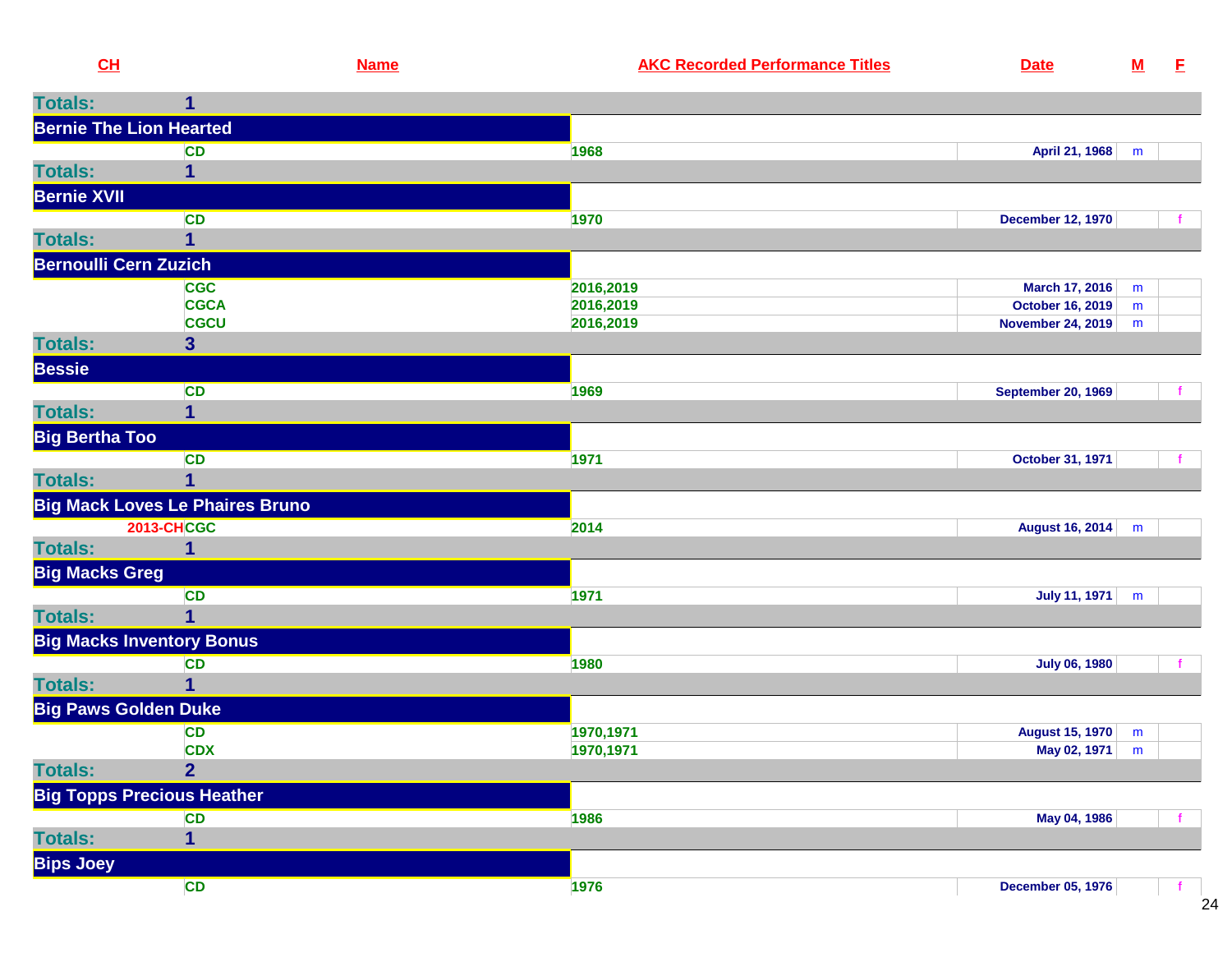| CL                   |                                           | <b>Name</b> | <b>AKC Recorded Performance Titles</b> | <b>Date</b>               | ${\bf M}$ | $\mathbf{E}$ |
|----------------------|-------------------------------------------|-------------|----------------------------------------|---------------------------|-----------|--------------|
| <b>Totals:</b>       |                                           |             |                                        |                           |           |              |
|                      | <b>Birch Meadows Spicy Nutmeg</b>         |             |                                        |                           |           |              |
|                      | <b>CD</b>                                 |             | 1973                                   | <b>November 18, 1973</b>  |           |              |
| <b>Totals:</b>       |                                           |             |                                        |                           |           |              |
|                      | <b>Birdshells Brindled Bheesty</b>        |             |                                        |                           |           |              |
|                      | <b>CD</b>                                 |             | 1977                                   | <b>July 17, 1977</b>      |           |              |
| <b>Totals:</b>       | 1                                         |             |                                        |                           |           |              |
| <b>Bishop Ezra</b>   |                                           |             |                                        |                           |           |              |
|                      | <b>CGC</b>                                |             | 2017                                   | December 09, 2017         | m         |              |
| <b>Totals:</b>       | 1                                         |             |                                        |                           |           |              |
|                      | <b>Bismarck V Bettinger</b>               |             |                                        |                           |           |              |
|                      | <b>CD</b>                                 |             | 1966                                   | <b>September 11, 1966</b> |           |              |
| <b>Totals:</b>       | 1                                         |             |                                        |                           |           |              |
|                      | <b>Bismarck Von Jonstrone</b>             |             |                                        |                           |           |              |
| <b>Totals:</b>       | <b>CD</b>                                 |             | 1973                                   | March 24, 1973            | m         |              |
|                      |                                           |             |                                        |                           |           |              |
|                      | <b>Bjorn Brown Lawrence</b><br><b>CGC</b> |             | 2020                                   | <b>July 12, 2020</b>      |           |              |
| <b>Totals:</b>       | $\mathbf{1}$                              |             |                                        |                           | m         |              |
| <b>Blacks Brandy</b> |                                           |             |                                        |                           |           |              |
|                      | <b>CD</b>                                 |             | 1964                                   | <b>November 29, 1964</b>  | m         |              |
| <b>Totals:</b>       | 1                                         |             |                                        |                           |           |              |
|                      | <b>Blazer L'ours Alpin V Xero</b>         |             |                                        |                           |           |              |
|                      | <b>CD</b>                                 |             | 1966                                   | May 07, 1966              | m         |              |
| <b>Totals:</b>       |                                           |             |                                        |                           |           |              |
|                      | <b>Blizzard V Schwarzwald Hof</b>         |             |                                        |                           |           |              |
|                      | <b>1961-CHCD</b>                          |             | 1963                                   | June 09, 1963             |           | f            |
| <b>Totals:</b>       |                                           |             |                                        |                           |           |              |
|                      | <b>Bloxoms Brutus Von Banz</b>            |             |                                        |                           |           |              |
|                      | <b>1970-CHCD</b>                          |             | 1970                                   | March 22, 1970 m          |           |              |
| <b>Totals:</b>       |                                           |             |                                        |                           |           |              |
|                      | <b>Blue Collars Bulldozer</b>             |             |                                        |                           |           |              |
|                      | <b>1999-CHCD</b>                          |             | 2003                                   | November 02, 2003         | m         |              |
| <b>Totals:</b>       | $\mathbf 1$                               |             |                                        |                           |           |              |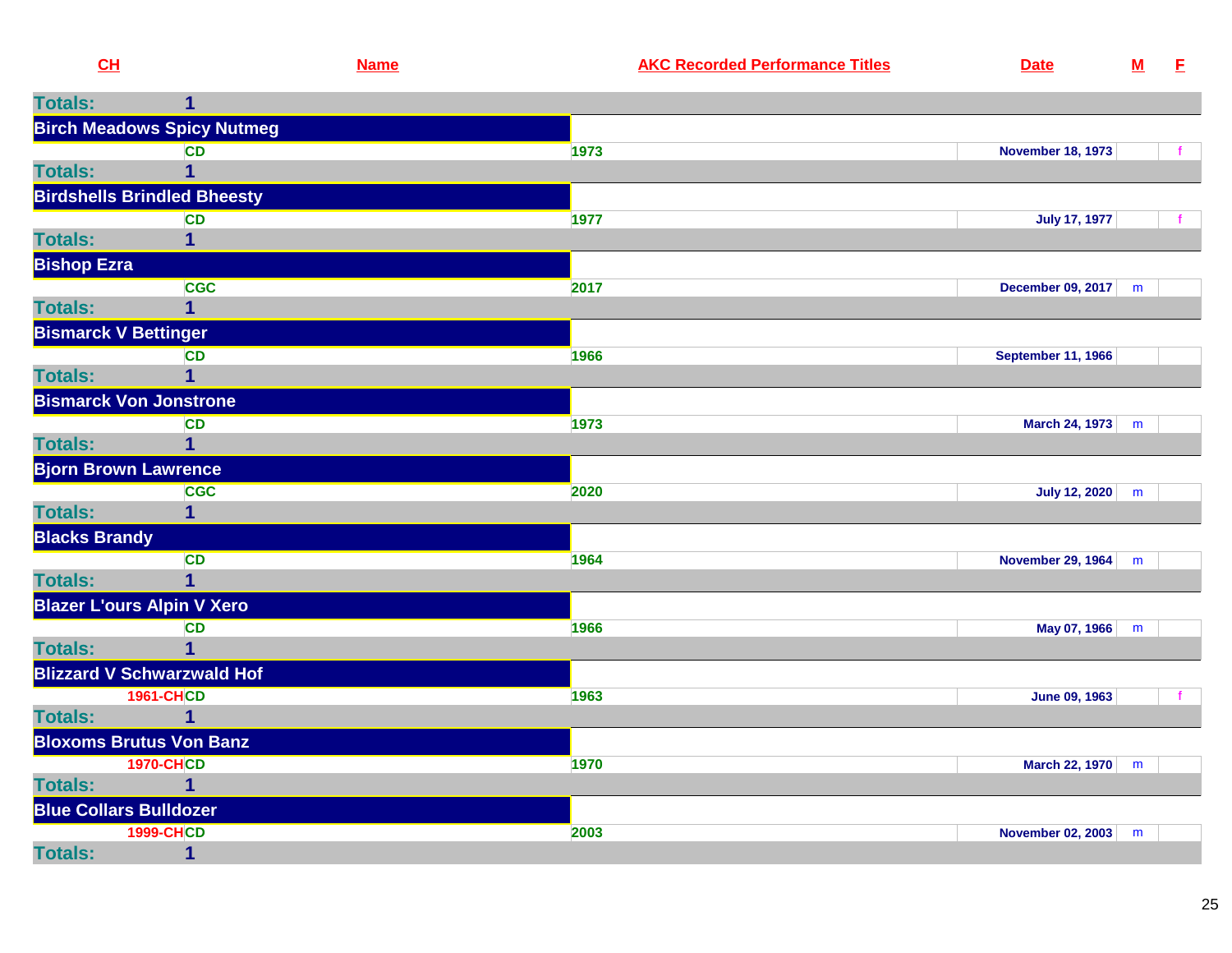| CL                               |                                         | <b>Name</b> | <b>AKC Recorded Performance Titles</b> | <b>Date</b>               | $\underline{\mathbf{M}}$ | E. |
|----------------------------------|-----------------------------------------|-------------|----------------------------------------|---------------------------|--------------------------|----|
|                                  | <b>Blue Collars Energizer Bun E</b>     |             |                                        |                           |                          |    |
|                                  | <b>CD</b>                               |             | 2003,2005                              | <b>November 01, 2003</b>  |                          |    |
|                                  | <b>RN</b>                               |             | 2003,2005                              | <b>December 04, 2005</b>  |                          |    |
| <b>Totals:</b>                   | $\overline{2}$                          |             |                                        |                           |                          |    |
| <b>Blue Collars Etcetera Etc</b> |                                         |             |                                        |                           |                          |    |
|                                  | <b>2003-CHRN</b>                        |             | 2005,2006                              | <b>December 04, 2005</b>  |                          |    |
|                                  | <b>2003-CHCD</b>                        |             | 2005,2006                              | <b>October 21, 2006</b>   |                          |    |
| <b>Totals:</b>                   | $\mathbf{2}$                            |             |                                        |                           |                          |    |
| <b>Blue Collars Jackpot</b>      |                                         |             |                                        |                           |                          |    |
|                                  | <b>2007-CHCD</b>                        |             | 2006                                   | <b>October 22, 2006</b>   | m                        |    |
| <b>Totals:</b>                   |                                         |             |                                        |                           |                          |    |
| <b>Blue Collars Joliet Jake</b>  |                                         |             |                                        |                           |                          |    |
|                                  | <b>2004-CHRN</b>                        |             | 2007                                   | <b>August 26, 2007</b>    | m                        |    |
| <b>Totals:</b>                   | 1                                       |             |                                        |                           |                          |    |
| <b>Blue Collars Lebowski</b>     |                                         |             |                                        |                           |                          |    |
|                                  | <b>2015-CHCGC</b>                       |             | 2014                                   | June 20, 2014             | m                        |    |
| <b>Totals:</b>                   |                                         |             |                                        |                           |                          |    |
|                                  | <b>Blue Collars Lite My Fire Sadie</b>  |             |                                        |                           |                          |    |
|                                  | <b>CGC</b>                              |             | 2013                                   | <b>August 13, 2013</b>    |                          |    |
| <b>Totals:</b>                   |                                         |             |                                        |                           |                          |    |
|                                  | <b>Blue Collars Mischief Maker</b>      |             |                                        |                           |                          |    |
|                                  | <b>CGC</b>                              |             | 2014,2017                              | <b>January 28, 2014</b>   |                          |    |
|                                  | <b>CGCA</b>                             |             | 2014,2017                              | <b>July 13, 2014</b>      |                          |    |
|                                  | <b>TKN</b>                              |             | 2014,2017                              | May 23, 2017              |                          |    |
| <b>Totals:</b>                   | 3                                       |             |                                        |                           |                          |    |
|                                  | <b>Blue Collars Once To Every Woman</b> |             |                                        |                           |                          |    |
|                                  | <b>CGC</b>                              |             | 2015, 2016, 2017, 2018                 | March 29, 2015            | m                        |    |
|                                  | <b>BN</b>                               |             | 2015,2016,2017,2018                    | April 18, 2015            | m                        |    |
|                                  | <b>RN</b>                               |             | 2015,2016,2017,2018                    | June 26, 2015             | m                        |    |
|                                  | <b>CD</b>                               |             | 2015,2016,2017,2018                    | October 11, 2015          | m                        |    |
|                                  | <b>RA</b>                               |             | 2015,2016,2017,2018                    | October 17, 2015          | m                        |    |
|                                  | <b>RE</b>                               |             | 2015,2016,2017,2018                    | <b>August 07, 2016</b>    | m                        |    |
|                                  | <b>FDC</b>                              |             | 2015,2016,2017,2018                    | March 26, 2017            | m                        |    |
|                                  | <b>GN</b>                               |             | 2015,2016,2017,2018                    | April 02, 2017            | m                        |    |
|                                  | <b>RAE</b>                              |             | 2015,2016,2017,2018                    | <b>October 27, 2017</b>   | m                        |    |
|                                  | <b>RM</b>                               |             | 2015,2016,2017,2018                    | <b>August 05, 2018</b>    | m                        |    |
|                                  | RAE <sub>2</sub>                        |             | 2015,2016,2017,2018                    | <b>September 18, 2018</b> | m                        |    |
|                                  | <b>CDX</b>                              |             | 2015,2016,2017,2018                    | October 28, 2018          | m                        |    |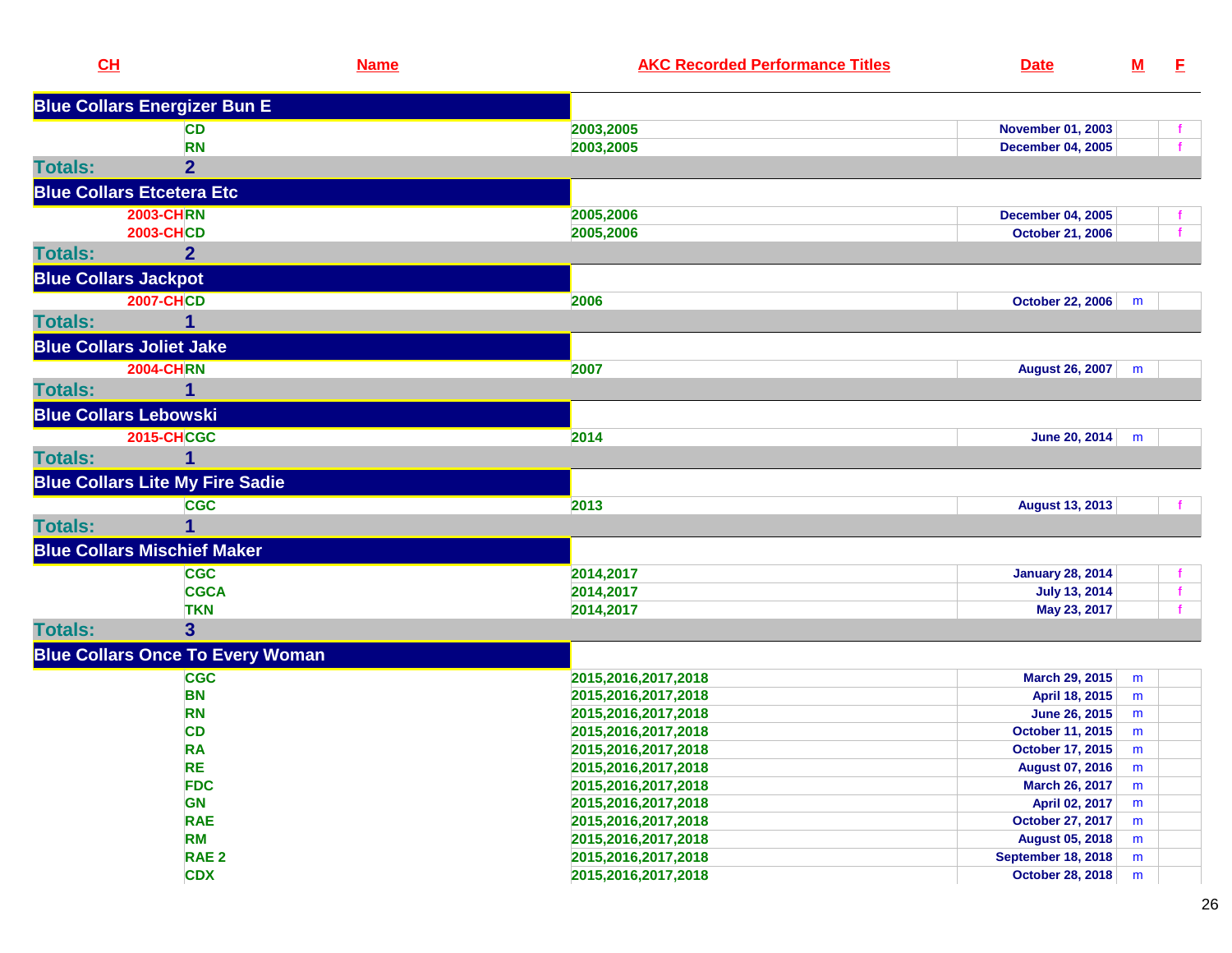|                | CL                                      | <b>Name</b> | <b>AKC Recorded Performance Titles</b> | <b>Date</b>               | ${\bf M}$ | E                                 |
|----------------|-----------------------------------------|-------------|----------------------------------------|---------------------------|-----------|-----------------------------------|
| <b>Totals:</b> | 12                                      |             |                                        |                           |           |                                   |
|                | <b>Blue Collars Patriot Safe Harbor</b> |             |                                        |                           |           |                                   |
|                | <b>2016-CHRN</b>                        |             | 2016                                   | January 30, 2016          | m         |                                   |
| <b>Totals:</b> |                                         |             |                                        |                           |           |                                   |
|                | <b>Blue Ridge Hc's Micah</b>            |             |                                        |                           |           |                                   |
|                | <b>RN</b>                               |             | 2006                                   | April 28, 2006            | m         |                                   |
| <b>Totals:</b> |                                         |             |                                        |                           |           |                                   |
|                | <b>Blue Valleys Brenda</b>              |             |                                        |                           |           |                                   |
|                | <b>CD</b>                               |             | 1965                                   | <b>November 27, 1965</b>  |           |                                   |
| <b>Totals:</b> |                                         |             |                                        |                           |           |                                   |
|                | <b>Blue Valleys Flame</b>               |             |                                        |                           |           |                                   |
|                | <b>CD</b>                               |             | 1967                                   | <b>September 16, 1967</b> | m         |                                   |
| <b>Totals:</b> |                                         |             |                                        |                           |           |                                   |
|                | <b>Blue Valleys Ginger Hospice</b>      |             |                                        |                           |           |                                   |
|                | <b>CD</b>                               |             | 1967                                   | May 07, 1967              |           |                                   |
| <b>Totals:</b> |                                         |             |                                        |                           |           |                                   |
|                | <b>Blue Valleys Great Joy</b>           |             |                                        |                           |           |                                   |
|                | $\sim$                                  |             | $\sqrt{2}$                             | <b>MALLO A ADOO</b>       |           | <b>Contract Contract Contract</b> |

|                                | <b>CD</b>                          | 1969 | May 04, 1969              |   |  |
|--------------------------------|------------------------------------|------|---------------------------|---|--|
| <b>Totals:</b>                 |                                    |      |                           |   |  |
|                                | <b>Blue Valleys Hospice Buffey</b> |      |                           |   |  |
|                                | <b>CD</b>                          | 1969 | <b>September 13, 1969</b> |   |  |
| <b>Totals:</b>                 |                                    |      |                           |   |  |
|                                | <b>Blue Valleys Lady Gwen</b>      |      |                           |   |  |
|                                | <b>CD</b>                          | 1966 | <b>September 17, 1966</b> |   |  |
| <b>Totals:</b>                 |                                    |      |                           |   |  |
| <b>Blue Valleys Merry Girl</b> |                                    |      |                           |   |  |
|                                | CD                                 | 1966 | <b>June 05, 1966</b>      |   |  |
| <b>Totals:</b>                 |                                    |      |                           |   |  |
| <b>Blue Valleys Seymour</b>    |                                    |      |                           |   |  |
|                                | CD                                 | 1964 | April 03, 1964            | m |  |
| <b>Totals:</b>                 |                                    |      |                           |   |  |
|                                | <b>Bomars Baxter Von Casper</b>    |      |                           |   |  |
|                                | <b>CD</b>                          | 1975 | <b>September 21, 1975</b> | m |  |
| <b>Totals:</b>                 |                                    |      |                           |   |  |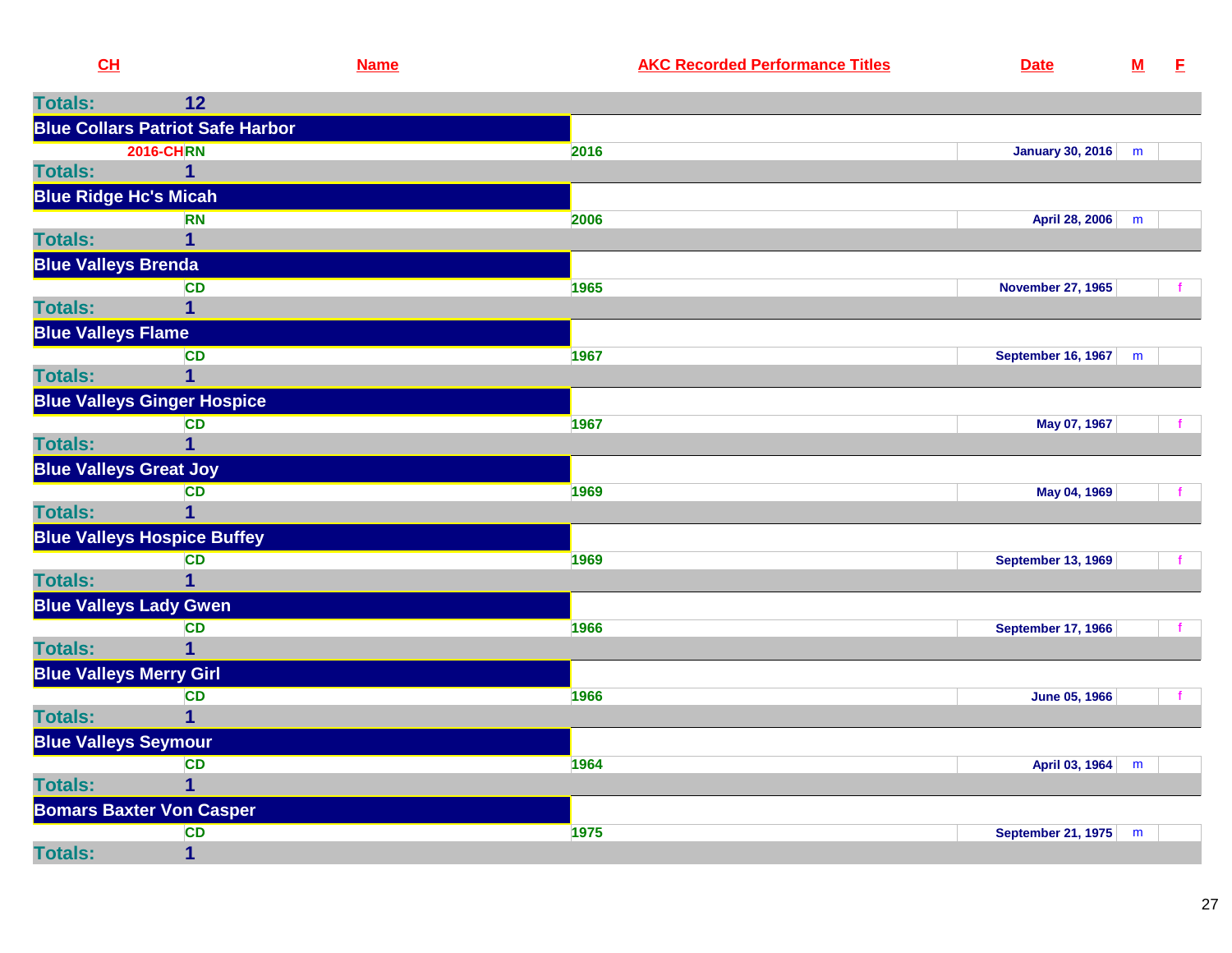| CL                             |                                     | <b>Name</b> | <b>AKC Recorded Performance Titles</b> | <b>Date</b>               | ${\bf M}$ | E            |
|--------------------------------|-------------------------------------|-------------|----------------------------------------|---------------------------|-----------|--------------|
|                                | <b>Bon Toms Ingemar Odette</b>      |             |                                        |                           |           |              |
|                                | CD                                  |             | 1974                                   | <b>November 09, 1974</b>  |           |              |
| <b>Totals:</b>                 | $\overline{\mathbf{1}}$             |             |                                        |                           |           |              |
| <b>Bonita Muchacha</b>         |                                     |             |                                        |                           |           |              |
|                                | <b>CD</b>                           |             | 1974                                   | <b>October 12, 1974</b>   |           |              |
| <b>Totals:</b>                 | 1                                   |             |                                        |                           |           |              |
| <b>Bonneys Gastalt</b>         |                                     |             |                                        |                           |           |              |
|                                | <b>1973-CHCD</b>                    |             | 1975                                   | April 12, 1975            | m         |              |
| <b>Totals:</b>                 | $\overline{1}$                      |             |                                        |                           |           |              |
|                                | <b>Bonneys Kodiak Von Hans</b>      |             |                                        |                           |           |              |
|                                | <b>CD</b>                           |             | 1979                                   | <b>September 03, 1979</b> | m         |              |
| <b>Totals:</b>                 | $\mathbf 1$                         |             |                                        |                           |           |              |
| <b>Bonneys Little J B</b>      |                                     |             |                                        |                           |           |              |
|                                | <b>CD</b>                           |             | 1975                                   | May 25, 1975              | m         |              |
| <b>Totals:</b>                 | $\mathbf 1$                         |             |                                        |                           |           |              |
|                                | <b>Bonnie Heather St. Valentine</b> |             |                                        |                           |           |              |
|                                | <b>CD</b>                           |             | 1974                                   | May 24, 1974              |           |              |
| <b>Totals:</b>                 | $\mathbf 1$                         |             |                                        |                           |           |              |
| <b>Bonnie Jane</b>             |                                     |             |                                        |                           |           |              |
|                                | <b>CGC</b>                          |             | 2020                                   | May 20, 2020              |           | $\mathbf{f}$ |
| <b>Totals:</b>                 | $\overline{1}$                      |             |                                        |                           |           |              |
|                                | <b>Bonnie Vom Schwarzwald Hof</b>   |             |                                        |                           |           |              |
|                                | <b>CD</b>                           |             | 1981                                   | March 01, 1981            |           |              |
| <b>Totals:</b>                 | $\mathbf{1}$                        |             |                                        |                           |           |              |
| <b>Bonnies Brae Bernie</b>     |                                     |             |                                        |                           |           |              |
|                                | <b>CD</b>                           |             | 1981                                   | <b>June 28, 1981</b>      | ${\sf m}$ |              |
| <b>Totals:</b>                 | $\mathbf 1$                         |             |                                        |                           |           |              |
| <b>Bonnies Fraulein Gretta</b> |                                     |             |                                        |                           |           |              |
|                                | <b>CD</b>                           |             | 1968                                   | <b>June 02, 1968</b>      |           |              |
| <b>Totals:</b>                 | $\overline{1}$                      |             |                                        |                           |           |              |
| <b>Boomer Ray Redding</b>      |                                     |             |                                        |                           |           |              |
|                                | <b>1996-CHCD</b>                    |             | 1995                                   | May 21, 1995              | m         |              |
|                                | <b>1996-CHCDX</b>                   |             | 1995                                   | <b>December 10, 1995</b>  | m         |              |
| <b>Totals:</b>                 | $\overline{2}$                      |             |                                        |                           |           |              |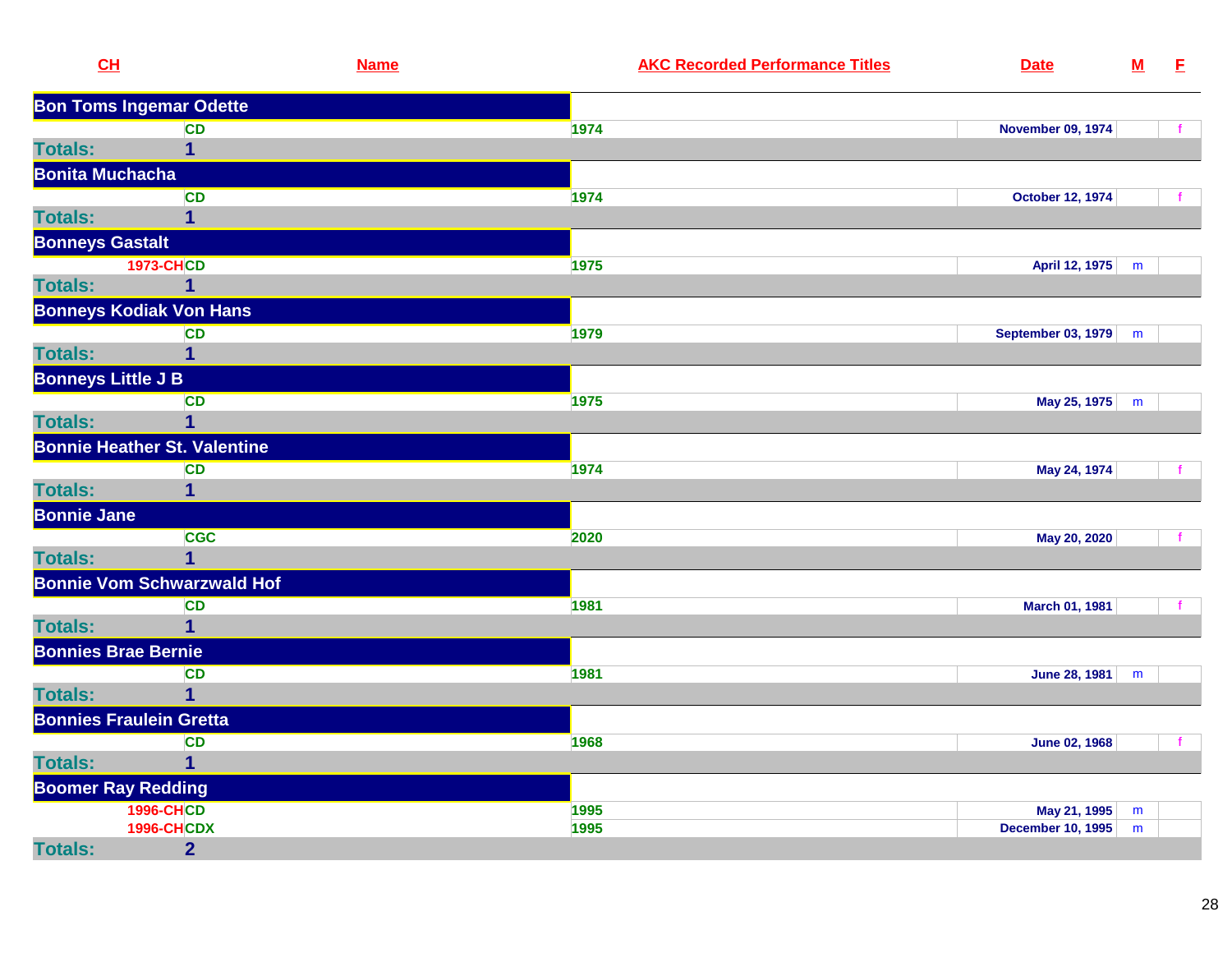| CL                        |                                    | <b>Name</b> | <b>AKC Recorded Performance Titles</b> | <b>Date</b>              | ${\bf M}$ | E            |
|---------------------------|------------------------------------|-------------|----------------------------------------|--------------------------|-----------|--------------|
| <b>Booze</b>              |                                    |             |                                        |                          |           |              |
|                           | <b>1966-CHCD</b>                   |             | 1963                                   | <b>June 29, 1963</b>     | m         |              |
| <b>Totals:</b>            | 1                                  |             |                                        |                          |           |              |
| <b>Boozer Brutus</b>      |                                    |             |                                        |                          |           |              |
|                           | <b>CD</b>                          |             | 1972,1973                              | March 19, 1972           | m         |              |
|                           | <b>CDX</b>                         |             | 1972,1973                              | <b>October 07, 1973</b>  | m         |              |
| <b>Totals:</b>            | $\overline{2}$                     |             |                                        |                          |           |              |
|                           | <b>Bormans Princess Chablis</b>    |             |                                        |                          |           |              |
|                           | <b>CD</b>                          |             | 1979                                   | <b>November 11, 1979</b> |           |              |
| <b>Totals:</b>            | 1                                  |             |                                        |                          |           |              |
| <b>Born Free Hercules</b> |                                    |             |                                        |                          |           |              |
|                           | <b>CD</b>                          |             | 1992                                   | October 10, 1992         | m         |              |
| <b>Totals:</b>            | 1                                  |             |                                        |                          |           |              |
| <b>Bourassa Brandy</b>    |                                    |             |                                        |                          |           |              |
|                           | <b>CD</b>                          |             | 1971                                   | <b>November 21, 1971</b> |           |              |
| <b>Totals:</b>            | 1                                  |             |                                        |                          |           |              |
| <b>Bourbon II</b>         |                                    |             |                                        |                          |           |              |
|                           | <b>CD</b>                          |             | 1964                                   | May 17, 1964             |           | $\mathbf{f}$ |
| <b>Totals:</b>            | 1                                  |             |                                        |                          |           |              |
|                           | <b>Bourbon Of Uri L'ours Alpin</b> |             |                                        |                          |           |              |
|                           | <b>CD</b>                          |             | 1972                                   | June 04, 1972            | m         |              |
| <b>Totals:</b>            | 1                                  |             |                                        |                          |           |              |
| <b>Boyds Long Haul</b>    |                                    |             |                                        |                          |           |              |
|                           | <b>CD</b>                          |             | 1976,1976                              | April 04, 1976           |           | f.           |
|                           | <b>CDX</b>                         |             | 1976,1976                              | <b>December 11, 1976</b> |           |              |
| <b>Totals:</b>            | 2 <sup>1</sup>                     |             |                                        |                          |           |              |
| <b>Brag About Maggie</b>  |                                    |             |                                        |                          |           |              |
|                           | <b>CD</b>                          |             | 1982                                   | April 06, 1982           |           | $\mathbf{f}$ |
| <b>Totals:</b>            | 1                                  |             |                                        |                          |           |              |
|                           | <b>Bran D Barns Amelia Erhart</b>  |             |                                        |                          |           |              |
|                           | <b>CD</b>                          |             | 1977                                   | <b>November 27, 1977</b> |           |              |
| <b>Totals:</b>            | 1                                  |             |                                        |                          |           |              |
|                           | <b>Brandameir Christopher Lee</b>  |             |                                        |                          |           |              |
|                           | CD                                 |             | 1976                                   | March 28, 1976           | m         |              |
| <b>Totals:</b>            | 1                                  |             |                                        |                          |           |              |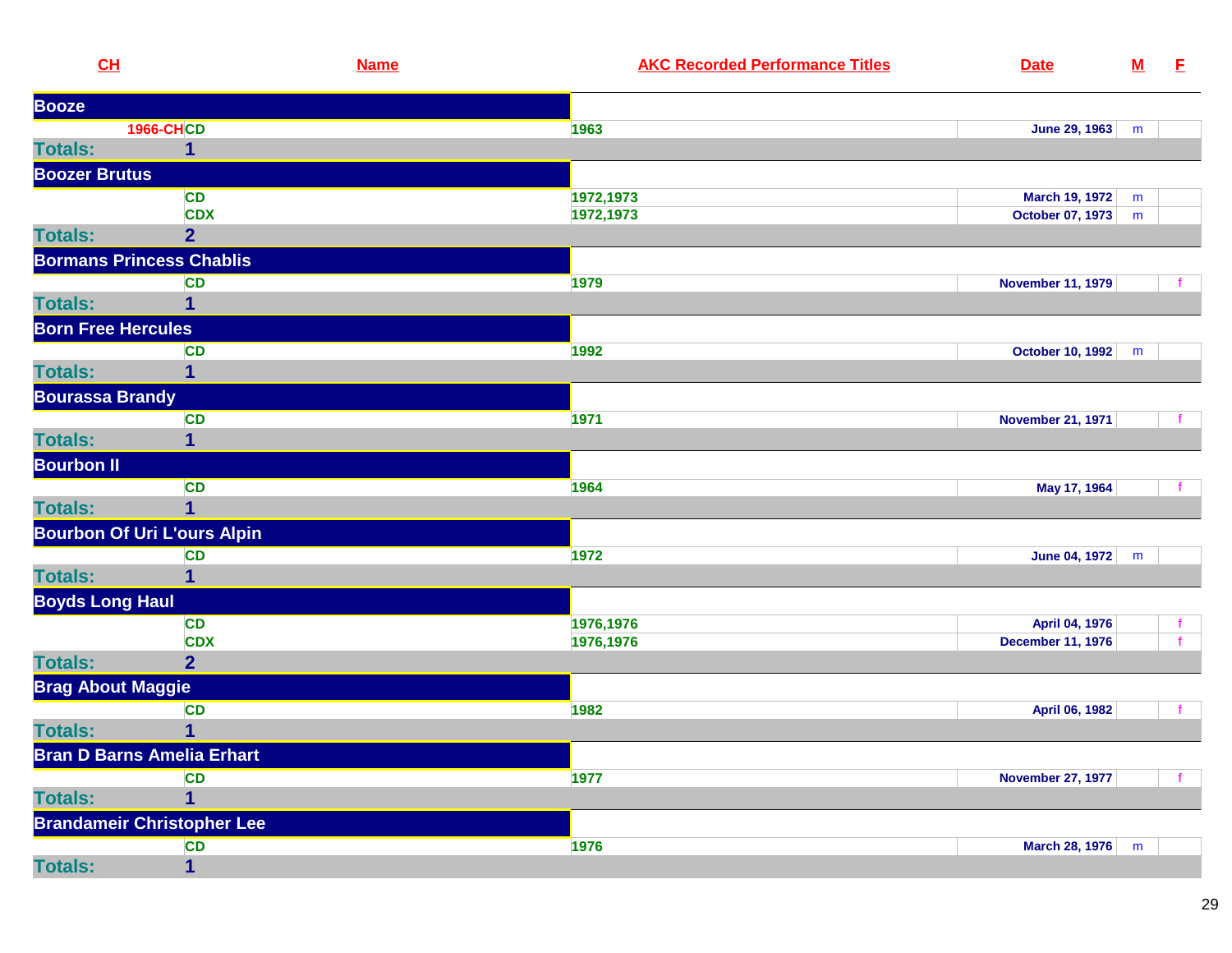| CL                                        | <b>Name</b> | <b>AKC Recorded Performance Titles</b>  | <b>Date</b>               | $\underline{\mathsf{M}}$ | E.                         |
|-------------------------------------------|-------------|-----------------------------------------|---------------------------|--------------------------|----------------------------|
| <b>Brandau Ridge Big Easy</b>             |             |                                         |                           |                          |                            |
| 2021-GCH/2021-CHCGC                       |             | 2021                                    | <b>September 29, 2021</b> | m                        |                            |
| <b>Totals:</b>                            |             |                                         |                           |                          |                            |
| <b>Brandau Ridge Bourbon Street</b>       |             |                                         |                           |                          |                            |
| 2021-GCH/2021-CHCGC                       |             | 2021                                    | <b>September 29, 2021</b> |                          | f.                         |
| <b>Totals:</b>                            |             |                                         |                           |                          |                            |
| <b>Brandau Ridge Takn A Walk Ur Heart</b> |             |                                         |                           |                          |                            |
| <b>CGC</b>                                |             | 2015,2016,2017,2018,2019,2020,2021,2022 | April 14, 2015            |                          | f.                         |
| <b>RATN</b>                               |             | 2015,2016,2017,2018,2019,2020,2021,2022 | <b>October 13, 2015</b>   |                          | $\mathbf{f}$               |
| <b>RATO</b>                               |             | 2015,2016,2017,2018,2019,2020,2021,2022 | April 03, 2016            |                          | $\mathbf{f}$               |
| <b>RATS</b>                               |             | 2015,2016,2017,2018,2019,2020,2021,2022 | <b>June 19, 2016</b>      |                          | $\mathbf{f}$               |
| <b>RN</b>                                 |             | 2015,2016,2017,2018,2019,2020,2021,2022 | <b>September 01, 2016</b> |                          | $\mathbf f$                |
| <b>BN</b>                                 |             | 2015,2016,2017,2018,2019,2020,2021,2022 | <b>September 02, 2016</b> |                          | f                          |
| <b>TKN</b>                                |             | 2015,2016,2017,2018,2019,2020,2021,2022 | <b>July 22, 2017</b>      |                          | $\mathbf f$                |
| <b>SCN</b>                                |             | 2015,2016,2017,2018,2019,2020,2021,2022 | <b>November 18, 2017</b>  |                          | $\mathbf f$                |
| <b>SHDN</b>                               |             |                                         | <b>November 19, 2017</b>  |                          | $\mathbf f$                |
| <b>SBN</b>                                |             | 2015,2016,2017,2018,2019,2020,2021,2022 |                           |                          |                            |
|                                           |             | 2015,2016,2017,2018,2019,2020,2021,2022 | <b>February 24, 2018</b>  |                          | $\mathbf f$<br>$\mathbf f$ |
| <b>SIN</b>                                |             | 2015,2016,2017,2018,2019,2020,2021,2022 | <b>February 24, 2018</b>  |                          |                            |
| <b>NJP</b>                                |             | 2015,2016,2017,2018,2019,2020,2021,2022 | <b>July 14, 2018</b>      |                          | $\mathbf f$                |
| <b>SEN</b>                                |             | 2015,2016,2017,2018,2019,2020,2021,2022 | <b>August 18, 2018</b>    |                          | $\mathbf f$                |
| <b>SWN</b>                                |             | 2015,2016,2017,2018,2019,2020,2021,2022 | <b>August 18, 2018</b>    |                          | $\mathbf{f}$               |
| <b>NAP</b>                                |             | 2015,2016,2017,2018,2019,2020,2021,2022 | <b>October 19, 2018</b>   |                          | $\mathbf{f}$               |
| <b>SCNE</b>                               |             | 2015,2016,2017,2018,2019,2020,2021,2022 | <b>October 27, 2018</b>   |                          | f                          |
| <b>SINE</b>                               |             | 2015,2016,2017,2018,2019,2020,2021,2022 | <b>October 28, 2018</b>   |                          | $\mathbf{f}$               |
| <b>OJP</b>                                |             | 2015,2016,2017,2018,2019,2020,2021,2022 | <b>January 05, 2019</b>   |                          | $\mathbf f$                |
| <b>SCA</b>                                |             | 2015,2016,2017,2018,2019,2020,2021,2022 | <b>February 09, 2019</b>  |                          | $\mathbf f$                |
| <b>SIA</b>                                |             | 2015,2016,2017,2018,2019,2020,2021,2022 | March 30, 2019            |                          | $\mathbf f$                |
| <b>SBNE</b>                               |             | 2015,2016,2017,2018,2019,2020,2021,2022 | May 04, 2019              |                          | $\mathbf f$                |
| <b>SENE</b>                               |             | 2015,2016,2017,2018,2019,2020,2021,2022 | May 04, 2019              |                          | $\mathbf{f}$               |
| <b>SWNE</b>                               |             | 2015,2016,2017,2018,2019,2020,2021,2022 | May 04, 2019              |                          | $\mathbf f$                |
| <b>BCAT</b>                               |             | 2015,2016,2017,2018,2019,2020,2021,2022 | June 15, 2019             |                          | $\mathbf f$                |
| <b>SBA</b>                                |             | 2015,2016,2017,2018,2019,2020,2021,2022 | <b>August 22, 2020</b>    |                          | $\mathbf f$                |
| <b>SCAE</b>                               |             | 2015,2016,2017,2018,2019,2020,2021,2022 | <b>August 22, 2020</b>    |                          | $\mathbf{f}$               |
| <b>SEA</b>                                |             | 2015,2016,2017,2018,2019,2020,2021,2022 | <b>August 29, 2020</b>    |                          | $\mathbf{f}$               |
| <b>SIAE</b>                               |             | 2015,2016,2017,2018,2019,2020,2021,2022 | <b>August 29, 2020</b>    |                          |                            |
| <b>SWA</b>                                |             | 2015,2016,2017,2018,2019,2020,2021,2022 | <b>August 29, 2020</b>    |                          | f.                         |
| <b>DCAT</b>                               |             | 2015,2016,2017,2018,2019,2020,2021,2022 | October 03, 2020          |                          | f.                         |
| <b>SCE</b>                                |             | 2015,2016,2017,2018,2019,2020,2021,2022 | <b>October 10, 2020</b>   |                          | $\mathbf f$                |
| <b>TKI</b>                                |             | 2015,2016,2017,2018,2019,2020,2021,2022 | <b>February 19, 2021</b>  |                          | $\mathbf f$                |
| <b>SIE</b>                                |             | 2015,2016,2017,2018,2019,2020,2021,2022 | <b>February 20, 2021</b>  |                          | $\mathbf{f}$               |
| <b>SBAE</b>                               |             | 2015,2016,2017,2018,2019,2020,2021,2022 |                           |                          |                            |
|                                           |             |                                         | May 23, 2021              |                          | $\mathbf{f}$               |
| <b>SEAE</b>                               |             | 2015,2016,2017,2018,2019,2020,2021,2022 | May 23, 2021              |                          | $-f$                       |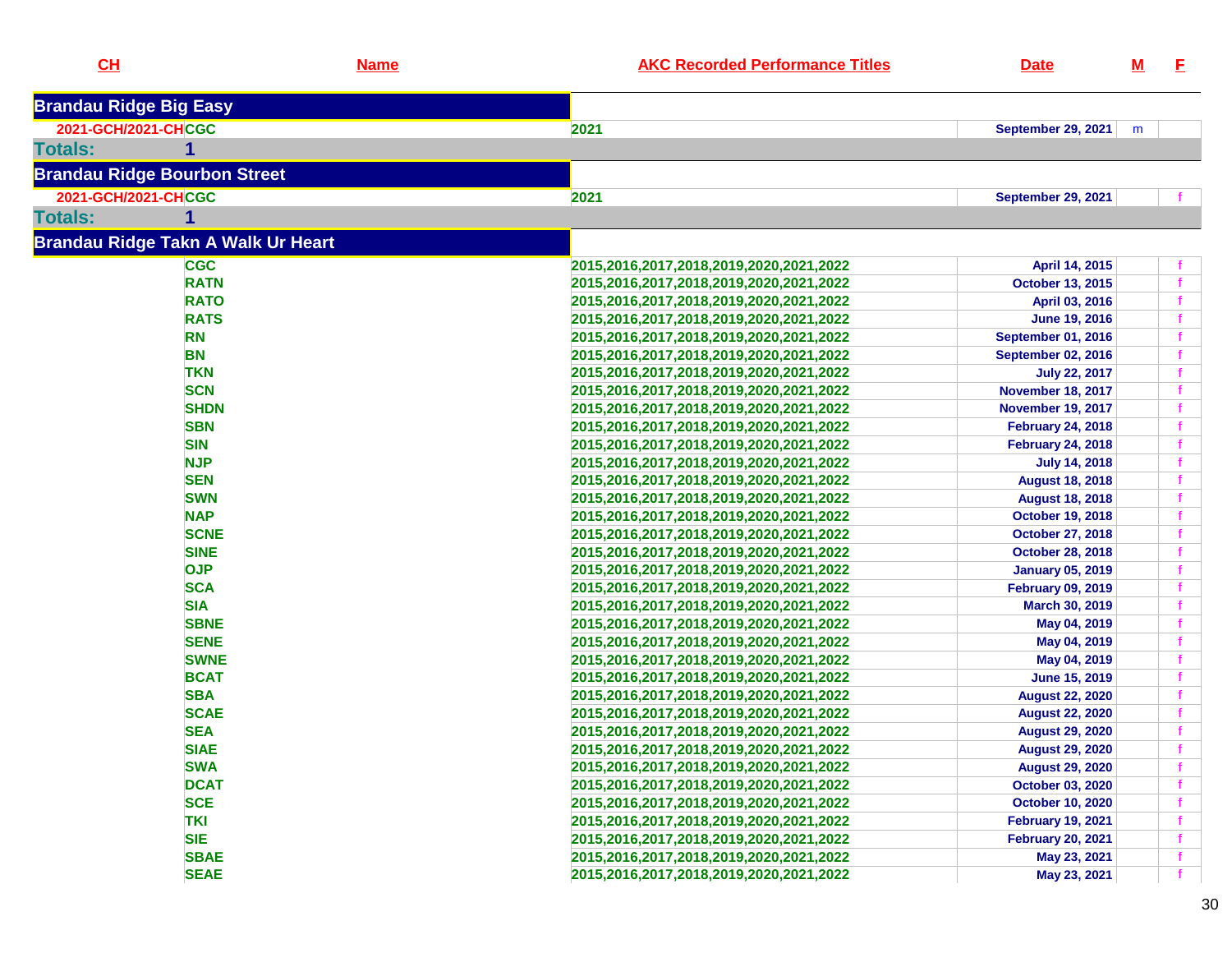| CL                            | <b>Name</b>             | <b>AKC Recorded Performance Titles</b>  | <b>Date</b>               | $\underline{\mathbf{M}}$ | E           |
|-------------------------------|-------------------------|-----------------------------------------|---------------------------|--------------------------|-------------|
|                               | <b>SWAE</b>             | 2015,2016,2017,2018,2019,2020,2021,2022 | May 23, 2021              |                          |             |
|                               | <b>FCAT</b>             | 2015,2016,2017,2018,2019,2020,2021,2022 | <b>June 06, 2021</b>      |                          |             |
|                               | R <sub>l</sub>          | 2015,2016,2017,2018,2019,2020,2021,2022 | <b>June 18, 2021</b>      |                          |             |
|                               | <b>SCM</b>              | 2015,2016,2017,2018,2019,2020,2021,2022 | <b>June 19, 2021</b>      |                          |             |
|                               | <b>SEE</b>              | 2015,2016,2017,2018,2019,2020,2021,2022 | <b>July 10, 2021</b>      |                          |             |
|                               | <b>NFP</b>              | 2015,2016,2017,2018,2019,2020,2021,2022 | <b>September 17, 2021</b> |                          |             |
|                               | <b>SBE</b>              | 2015,2016,2017,2018,2019,2020,2021,2022 | October 23, 2021          |                          |             |
|                               | <b>SWE</b>              | 2015,2016,2017,2018,2019,2020,2021,2022 | October 23, 2021          |                          |             |
|                               | <b>SEM</b>              | 2015,2016,2017,2018,2019,2020,2021,2022 | <b>November 06, 2021</b>  |                          |             |
|                               | <b>SIM</b>              | 2015,2016,2017,2018,2019,2020,2021,2022 | <b>February 12, 2022</b>  |                          | $\mathbf f$ |
|                               | <b>SCME</b>             | 2015,2016,2017,2018,2019,2020,2021,2022 | <b>February 13, 2022</b>  |                          |             |
| <b>Totals:</b>                | 46                      |                                         |                           |                          |             |
| <b>Brandet Ster</b>           |                         |                                         |                           |                          |             |
|                               | <b>CD</b>               | 1970                                    | <b>October 25, 1970</b>   |                          |             |
| <b>Totals:</b>                | 1                       |                                         |                           |                          |             |
| <b>Brandewijn Von Reiland</b> |                         |                                         |                           |                          |             |
|                               | TD                      | 1962,1963                               | <b>September 08, 1962</b> |                          |             |
|                               | <b>CD</b>               | 1962,1963                               | May 26, 1963              |                          |             |
| <b>Totals:</b>                | $\overline{2}$          |                                         |                           |                          |             |
| <b>Brandis Lady Gay</b>       |                         |                                         |                           |                          |             |
|                               | <b>CD</b>               | 1975                                    | <b>December 06, 1975</b>  |                          |             |
| <b>Totals:</b>                | 1                       |                                         |                           |                          |             |
| <b>Brandis V Humboldt</b>     |                         |                                         |                           |                          |             |
|                               | <b>CD</b>               | 1970                                    | April 26, 1970            |                          |             |
| <b>Totals:</b>                | 1                       |                                         |                           |                          |             |
| <b>Branduin of Lorien</b>     |                         |                                         |                           |                          |             |
|                               | <b>CD</b>               | 1964                                    | <b>March 22, 1964</b>     | m                        |             |
| <b>Totals:</b>                | 1                       |                                         |                           |                          |             |
| <b>Brandy</b>                 |                         |                                         |                           |                          |             |
|                               | <b>CD</b>               | 1972                                    | <b>October 21, 1972</b>   |                          |             |
|                               | <b>CD</b>               | 2002                                    | May 13, 2002              |                          |             |
| <b>Totals:</b>                | $\overline{2}$          |                                         |                           |                          |             |
| <b>Brandy Anne III</b>        |                         |                                         |                           |                          |             |
|                               | <b>CD</b>               | 1975                                    | <b>July 13, 1975</b>      |                          |             |
| <b>Totals:</b>                | $\overline{\mathbf{1}}$ |                                         |                           |                          |             |
| <b>Brandy Bacon</b>           |                         |                                         |                           |                          |             |
|                               | <b>CD</b>               | 1968                                    | May 25, 1968              | m                        |             |
| <b>Totals:</b>                | 1                       |                                         |                           |                          |             |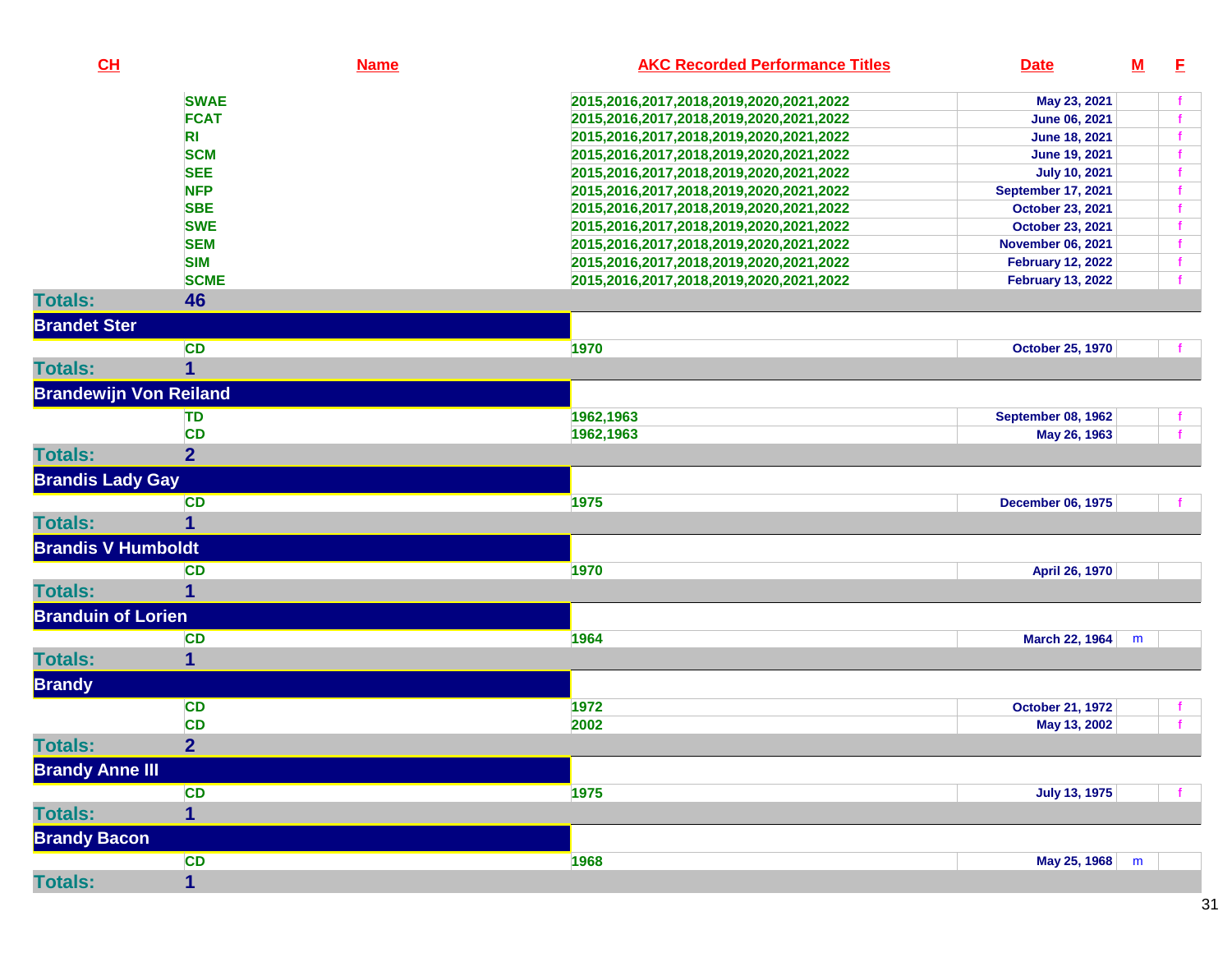| CH                             |                                       | <b>Name</b> | <b>AKC Recorded Performance Titles</b> | <b>Date</b>               | ${\bf M}$ | E            |
|--------------------------------|---------------------------------------|-------------|----------------------------------------|---------------------------|-----------|--------------|
| <b>Brandy Bear Snoozer</b>     |                                       |             |                                        |                           |           |              |
|                                | <b>CD</b>                             |             | 1962                                   | <b>March 04, 1962</b>     | m         |              |
| <b>Totals:</b>                 | 1                                     |             |                                        |                           |           |              |
| <b>Brandy Lynn Tucker</b>      |                                       |             |                                        |                           |           |              |
|                                | <b>CD</b>                             |             | 1983                                   | <b>November 26, 1983</b>  |           |              |
| <b>Totals:</b>                 | 1                                     |             |                                        |                           |           |              |
| <b>Brandy Millie Lacs Port</b> |                                       |             |                                        |                           |           |              |
|                                | CD                                    |             | 1990                                   | May 05, 1990              |           |              |
| <b>Totals:</b>                 |                                       |             |                                        |                           |           |              |
| <b>Brandy Miss Heidi Doll</b>  |                                       |             |                                        |                           |           |              |
|                                | <b>CD</b>                             |             | 1970                                   | <b>September 12, 1970</b> |           |              |
| <b>Totals:</b>                 | 1                                     |             |                                        |                           |           |              |
| <b>Brandy Niclause V Magus</b> |                                       |             |                                        |                           |           |              |
|                                | <b>CD</b>                             |             | 1970                                   | April 19, 1970            |           |              |
| <b>Totals:</b>                 |                                       |             |                                        |                           |           |              |
| <b>Brandy of Tarawa</b>        |                                       |             |                                        |                           |           |              |
|                                | <b>CD</b>                             |             | 1973                                   | September 23, 1973        | m         |              |
| <b>Totals:</b>                 | 1                                     |             |                                        |                           |           |              |
| <b>Brandy on The Rocks</b>     |                                       |             |                                        |                           |           |              |
|                                | <b>CD</b>                             |             | 1977                                   | October 09, 1977          |           |              |
| <b>Totals:</b>                 | 1                                     |             |                                        |                           |           |              |
|                                | <b>Brandy Stations Almost N Angel</b> |             |                                        |                           |           |              |
|                                | <b>CD</b>                             |             | 1998, 1999, 2001, 2002                 | April 14, 1998            |           |              |
|                                | <b>NA</b>                             |             | 1998, 1999, 2001, 2002                 | <b>September 12, 1999</b> |           |              |
|                                | <b>CDX</b>                            |             | 1998,1999,2001,2002                    | October 30, 1999          |           |              |
|                                | <b>NAJ</b>                            |             | 1998, 1999, 2001, 2002                 | May 27, 2001              |           |              |
|                                | OA                                    |             | 1998, 1999, 2001, 2002                 | October 07, 2001          |           |              |
|                                | <b>OAJ</b>                            |             | 1998,1999,2001,2002                    | May 27, 2002              |           |              |
|                                | <b>NJP</b>                            |             | 1998,1999,2001,2002                    | <b>October 20, 2002</b>   |           |              |
|                                | <b>NAP</b>                            |             | 1998, 1999, 2001, 2002                 | <b>November 10, 2002</b>  |           |              |
| <b>Totals:</b>                 | 8                                     |             |                                        |                           |           |              |
|                                | <b>Brandy Stations High Hope</b>      |             |                                        |                           |           |              |
|                                | <b>CD</b>                             |             | 1992, 1994, 1997                       | October 18, 1992          |           |              |
|                                | <b>CDX</b>                            |             | 1992, 1994, 1997                       | May 28, 1994              |           | $\mathbf{f}$ |
|                                | <b>UD</b>                             |             | 1992, 1994, 1997                       | April 05, 1997            |           | $\mathbf{f}$ |
| <b>Totals:</b>                 | $\overline{\mathbf{3}}$               |             |                                        |                           |           |              |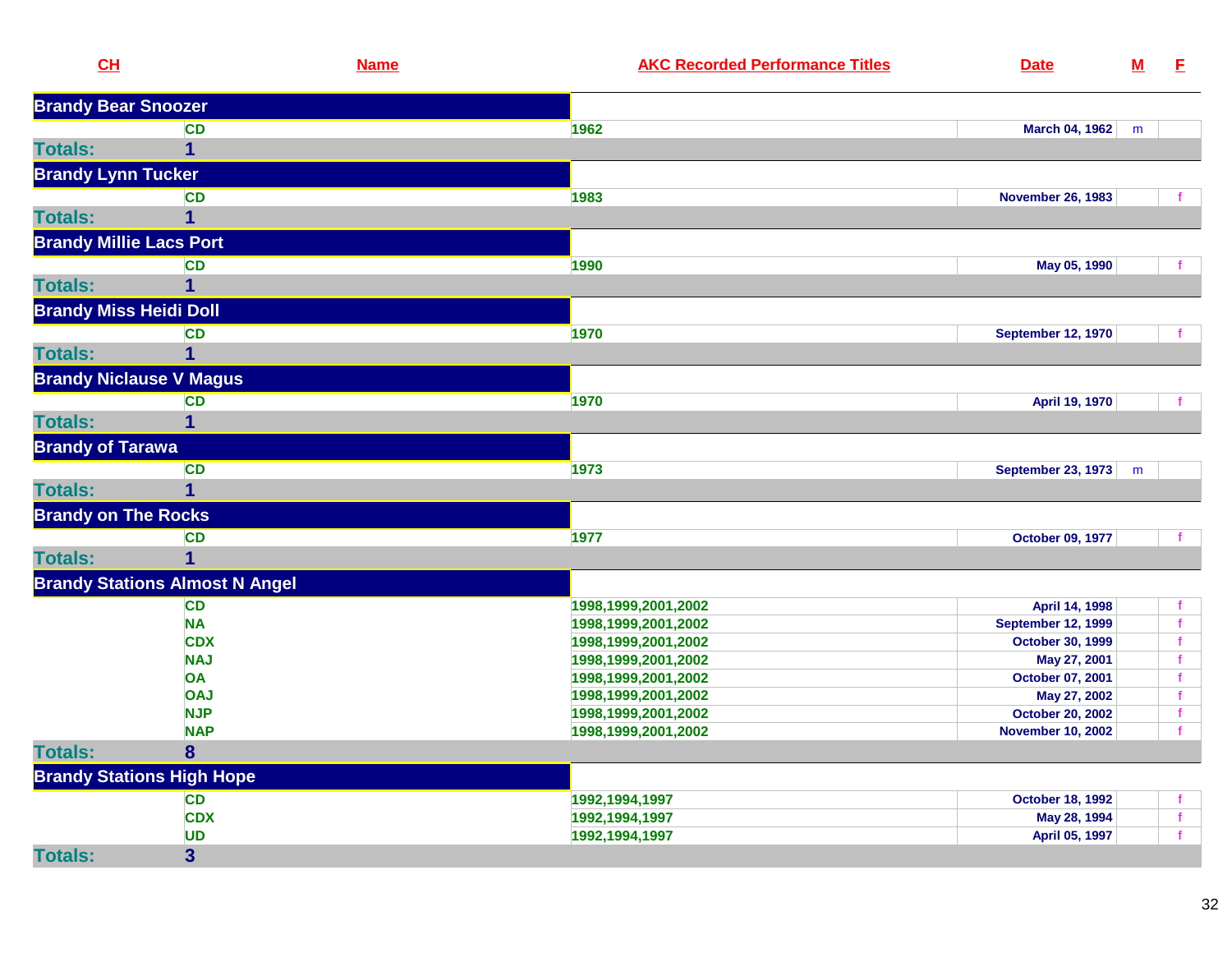| CL                          |                                    | <b>Name</b> | <b>AKC Recorded Performance Titles</b> | <b>Date</b>               | $M$ | E           |
|-----------------------------|------------------------------------|-------------|----------------------------------------|---------------------------|-----|-------------|
|                             | <b>Brandy Stations Lady Ashley</b> |             |                                        |                           |     |             |
|                             | CD                                 |             | 1988,1988,1991                         | April 19, 1988            |     |             |
|                             | <b>CDX</b>                         |             | 1988,1988,1991                         | <b>October 16, 1988</b>   |     | $\mathbf f$ |
|                             | <b>UD</b>                          |             | 1988,1988,1991                         | <b>September 22, 1991</b> |     |             |
| <b>Totals:</b>              | 3                                  |             |                                        |                           |     |             |
| <b>Brandy Stations Otis</b> |                                    |             |                                        |                           |     |             |
|                             | <b>CD</b>                          |             | 1995                                   | November 11, 1995         | m   |             |
| <b>Totals:</b>              | 1                                  |             |                                        |                           |     |             |
| <b>Brandy V Bruno II</b>    |                                    |             |                                        |                           |     |             |
|                             | <b>CD</b>                          |             | 1970                                   | <b>October 18, 1970</b>   |     |             |
| <b>Totals:</b>              | $\mathbf{1}$                       |             |                                        |                           |     |             |
| <b>Brandy Van Meador</b>    |                                    |             |                                        |                           |     |             |
|                             | <b>CD</b>                          |             | 1973                                   | June 03, 1973             | m   |             |
| <b>Totals:</b>              | 1                                  |             |                                        |                           |     |             |
| <b>Brandy Von Gee Whiz</b>  |                                    |             |                                        |                           |     |             |
|                             | <b>CD</b>                          |             | 1974                                   | April 28, 1974            |     |             |
| <b>Totals:</b>              | 1                                  |             |                                        |                           |     |             |
| <b>Brandy Von Gustafson</b> |                                    |             |                                        |                           |     |             |
|                             | <b>CD</b>                          |             | 1972                                   | <b>November 12, 1972</b>  | m   |             |
| <b>Totals:</b>              | 1                                  |             |                                        |                           |     |             |
| <b>Brandy</b>               |                                    |             |                                        |                           |     |             |
|                             | <b>CD</b>                          |             | 2012                                   | <b>January 29, 2012</b>   |     |             |
| <b>Totals:</b>              | $\overline{1}$                     |             |                                        |                           |     |             |
|                             | <b>Brandys Dawn of Shagg Bark</b>  |             |                                        |                           |     |             |
|                             |                                    |             |                                        |                           |     |             |
| <b>Totals:</b>              | <b>CD</b><br>1                     |             | 1973                                   | <b>October 28, 1973</b>   |     |             |
|                             |                                    |             |                                        |                           |     |             |
| <b>Brandywine De Mosel</b>  |                                    |             |                                        |                           |     |             |
|                             | <b>CD</b>                          |             | 1975                                   | <b>December 06, 1975</b>  |     |             |
| <b>Totals:</b>              | 1                                  |             |                                        |                           |     |             |
| <b>Brandywine Lax</b>       |                                    |             |                                        |                           |     |             |
|                             | <b>CD</b>                          |             | 1969                                   | June 15, 1969             | m   |             |
| <b>Totals:</b>              | $\overline{\mathbf{1}}$            |             |                                        |                           |     |             |
|                             | <b>Brandywine of Brownview</b>     |             |                                        |                           |     |             |
|                             | <b>CD</b>                          |             | 1971                                   | <b>March 28, 1971</b>     | m   |             |
| <b>Totals:</b>              | $\mathbf 1$                        |             |                                        |                           |     |             |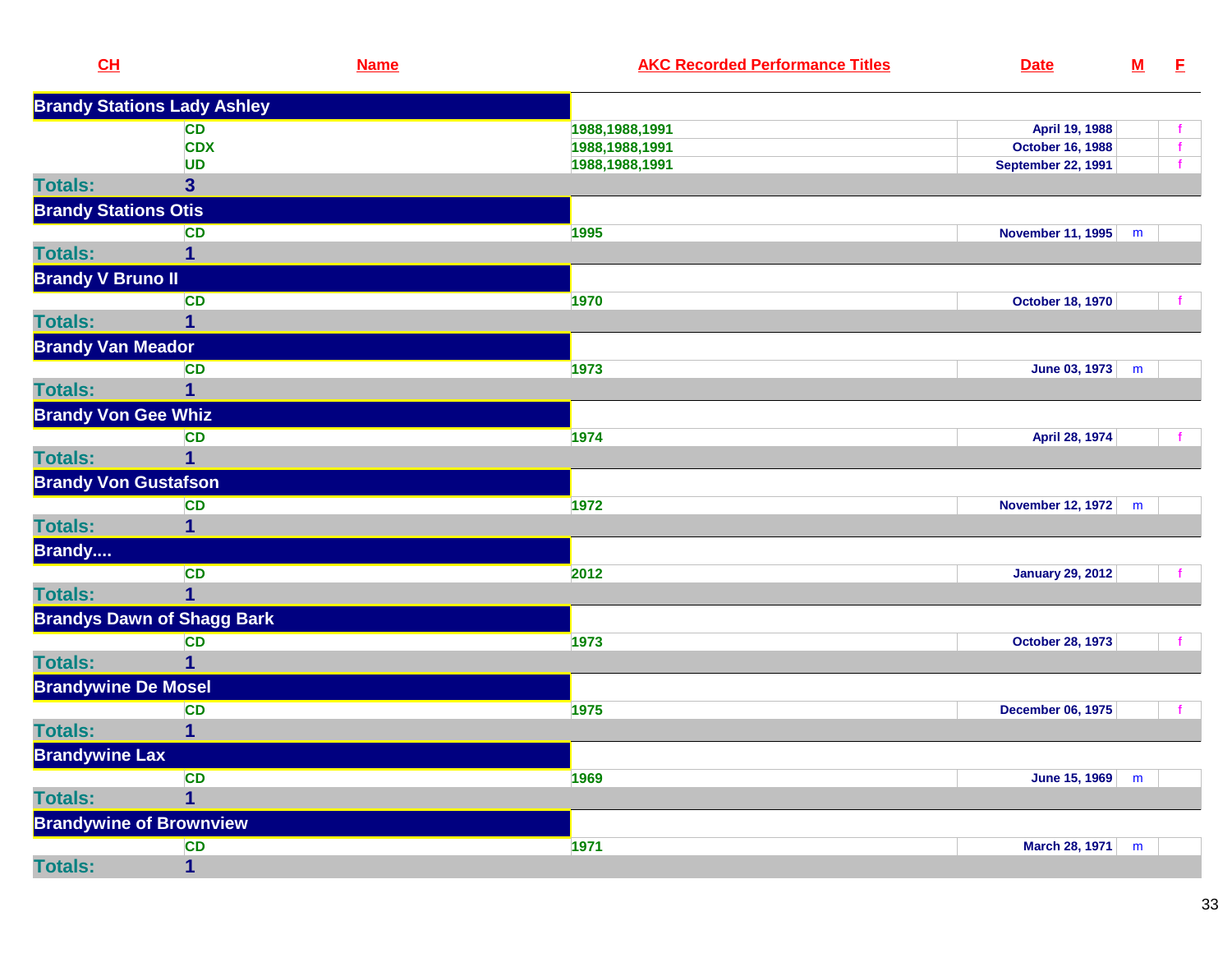| CL                                | <b>Name</b>                            | <b>AKC Recorded Performance Titles</b> | <b>Date</b>              | $\underline{\mathbf{M}}$ | E. |
|-----------------------------------|----------------------------------------|----------------------------------------|--------------------------|--------------------------|----|
| <b>Brandywynes Christi Noel</b>   |                                        |                                        |                          |                          |    |
|                                   | <b>CD</b>                              | 1973,1975                              | <b>December 02, 1973</b> | m                        |    |
|                                   | <b>CDX</b>                             | 1973,1975                              | April 12, 1975           | m                        |    |
| <b>Totals:</b>                    | $\overline{2}$                         |                                        |                          |                          |    |
|                                   | <b>Branningan Von St. Barney</b>       |                                        |                          |                          |    |
|                                   | <b>CD</b>                              | 1993                                   | August 12, 1993          | m                        |    |
| <b>Totals:</b>                    | 1                                      |                                        |                          |                          |    |
|                                   | <b>Breens Mighty Bear V Shagg Bark</b> |                                        |                          |                          |    |
|                                   | <b>CD</b>                              | 1971                                   | April 18, 1971           | m                        |    |
| <b>Totals:</b>                    |                                        |                                        |                          |                          |    |
| <b>Brendans Pixie Seuel</b>       |                                        |                                        |                          |                          |    |
|                                   | <b>TKN</b>                             | (CGC),2019                             | January 02, 2019         | m                        |    |
| <b>Totals:</b>                    | 1                                      |                                        |                          |                          |    |
| <b>Brendas Ms. Molly Bea</b>      |                                        |                                        |                          |                          |    |
|                                   | <b>CD</b>                              | 1989                                   | April 16, 1989           |                          |    |
| <b>Totals:</b>                    | 1                                      |                                        |                          |                          |    |
| <b>Brendi Wusten Konigin</b>      |                                        |                                        |                          |                          |    |
|                                   | <b>CD</b>                              | 1971                                   | <b>November 24, 1968</b> |                          |    |
| <b>Totals:</b>                    | 1                                      |                                        |                          |                          |    |
|                                   | <b>Briarwoods Wyndee Corners</b>       |                                        |                          |                          |    |
|                                   | <b>CD</b>                              | 1973                                   | May 13, 1973             |                          |    |
| <b>Totals:</b>                    | 1                                      |                                        |                          |                          |    |
| <b>Bridget La Belle Chienne</b>   |                                        |                                        |                          |                          |    |
|                                   | <b>CD</b>                              | 1971                                   | May 01, 1971             |                          |    |
|                                   | <b>CDX</b>                             | 1971                                   | <b>October 16, 1971</b>  |                          |    |
| <b>Totals:</b>                    | $\overline{2}$                         |                                        |                          |                          |    |
| <b>Bridgett of Hyland Pine</b>    |                                        |                                        |                          |                          |    |
|                                   | <b>CD</b>                              | 1975                                   | <b>December 07, 1975</b> |                          |    |
| <b>Totals:</b>                    | 1                                      |                                        |                          |                          |    |
|                                   | <b>Brigadoon V Sherwood Forest</b>     |                                        |                          |                          |    |
|                                   | <b>1969-CHCD</b>                       | 1967,1969                              | <b>June 11, 1967</b>     | m                        |    |
|                                   | <b>1969-CHCDX</b>                      | 1967,1969                              | <b>November 09, 1969</b> | m                        |    |
| <b>Totals:</b>                    | $\overline{2}$                         |                                        |                          |                          |    |
| <b>Bristlecones Angel Slipper</b> |                                        |                                        |                          |                          |    |
|                                   | <b>CD</b>                              | 1975                                   | <b>March 09, 1975</b>    |                          |    |
| <b>Totals:</b>                    | $\mathbf{1}$                           |                                        |                          |                          |    |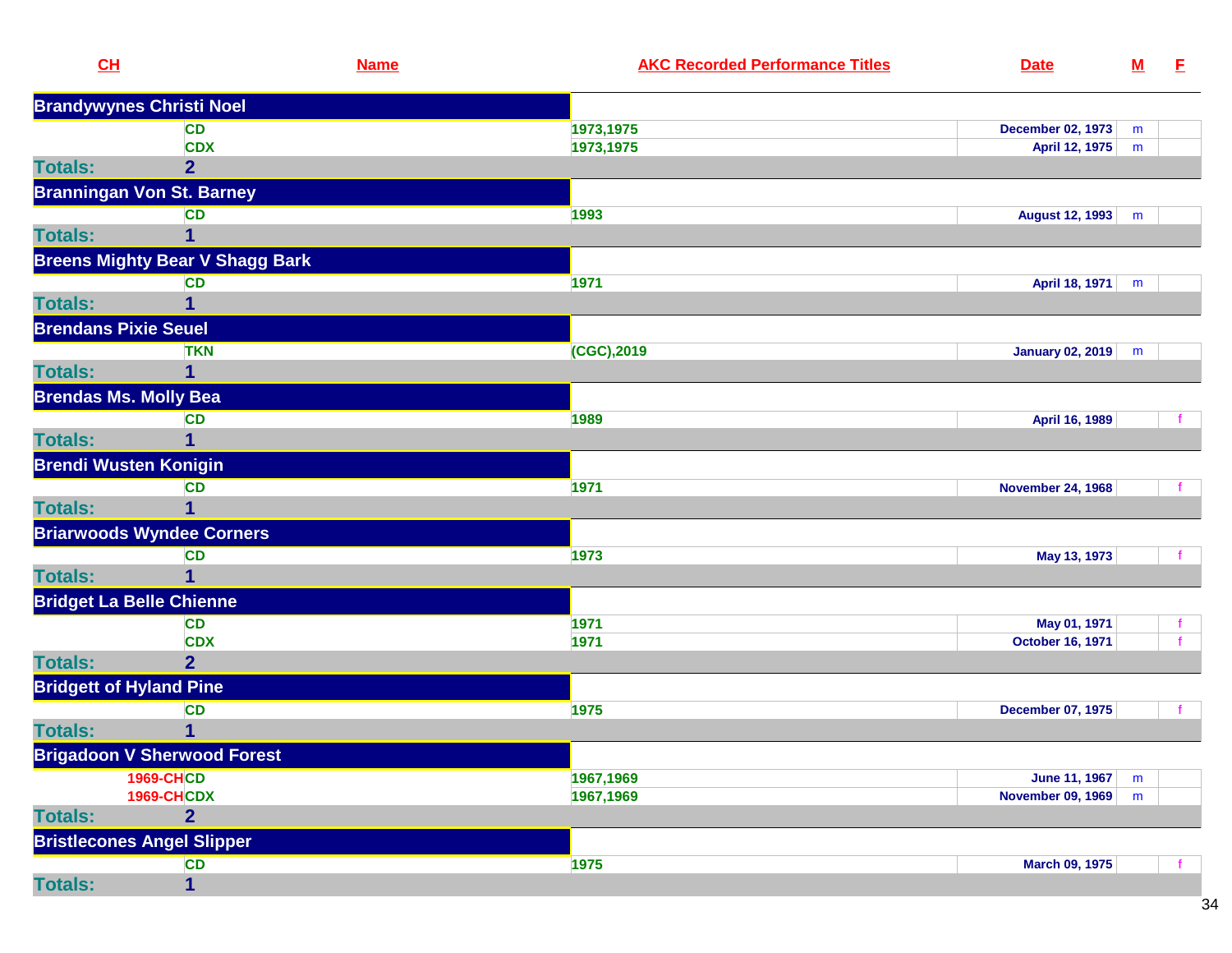| CH                            | <b>Name</b>                                                  | <b>AKC Recorded Performance Titles</b> | <b>Date</b>              | ${\bf M}$ | E |
|-------------------------------|--------------------------------------------------------------|----------------------------------------|--------------------------|-----------|---|
| <b>Britta II</b>              |                                                              |                                        |                          |           |   |
|                               | <b>CD</b>                                                    | 1949                                   | April 02, 1949           |           |   |
| <b>Totals:</b>                | $\mathbf{1}$                                                 |                                        |                          |           |   |
| <b>Bro Bear of Thunder Mt</b> |                                                              |                                        |                          |           |   |
|                               | <b>CD</b>                                                    | 1977                                   | January 16, 1977         | m         |   |
| <b>Totals:</b>                | 1                                                            |                                        |                          |           |   |
|                               | <b>Brock Ranch Boogi Woogi Bogie</b>                         |                                        |                          |           |   |
|                               | <b>2015-CHBN</b>                                             | 2017,2018                              | <b>December 08, 2017</b> | m         |   |
|                               | <b>2015-CHCGC</b>                                            | 2017,2018                              | January 20, 2018         | m         |   |
| <b>Totals:</b>                | $\overline{2}$                                               |                                        |                          |           |   |
|                               | <b>Brodocks English Majorette</b>                            |                                        |                          |           |   |
|                               | <b>CD</b>                                                    | 1954                                   | <b>August 08, 1954</b>   |           |   |
| <b>Totals:</b>                | $\mathbf{1}$                                                 |                                        |                          |           |   |
|                               | <b>Brody Douglas Sampson of Hay Creek Saints &amp; Danes</b> |                                        |                          |           |   |
|                               | <b>CGC</b>                                                   | 2021,2022                              | <b>August 30, 2021</b>   | m         |   |
|                               | <b>CGCA</b>                                                  | 2021,2022                              | <b>December 06, 2021</b> | m         |   |
|                               | <b>TKI</b>                                                   | 2021,2022                              | <b>February 17, 2022</b> | m         |   |
|                               | <b>TKN</b>                                                   | 2021,2022                              | February 17, 2022        | m         |   |
| <b>Totals:</b>                | 4                                                            |                                        |                          |           |   |
| <b>Brooksides St. Maria</b>   |                                                              |                                        |                          |           |   |
|                               | <b>CD</b>                                                    | 1980                                   | <b>December 07, 1980</b> |           |   |
| <b>Totals:</b>                | $\mathbf{1}$                                                 |                                        |                          |           |   |
| <b>Brumars Pride</b>          |                                                              |                                        |                          |           |   |
|                               | <b>CD</b>                                                    | 1970                                   | October 11, 1970         | m         |   |
| <b>Totals:</b>                | $\mathbf{1}$                                                 |                                        |                          |           |   |
| <b>Bruno</b>                  |                                                              |                                        |                          |           |   |
|                               | <b>CD</b>                                                    | 2004                                   | <b>October 16, 2004</b>  | m         |   |
| <b>Totals:</b>                | $\mathbf 1$                                                  |                                        |                          |           |   |
| <b>Bruno V Onken</b>          |                                                              |                                        |                          |           |   |
|                               | <b>CD</b>                                                    | 1966                                   | June 05, 1966            | m         |   |
| <b>Totals:</b>                | $\overline{1}$                                               |                                        |                          |           |   |
| <b>Bruno Von Erick</b>        |                                                              |                                        |                          |           |   |
|                               | <b>1971-CHCD</b>                                             | 1972                                   | <b>January 09, 1972</b>  | m         |   |
|                               | <b>1971-CHCDX</b>                                            | 1972,1972                              | <b>June 04, 1972</b>     | ${\sf m}$ |   |
| <b>Totals:</b>                | $\overline{2}$                                               |                                        |                          |           |   |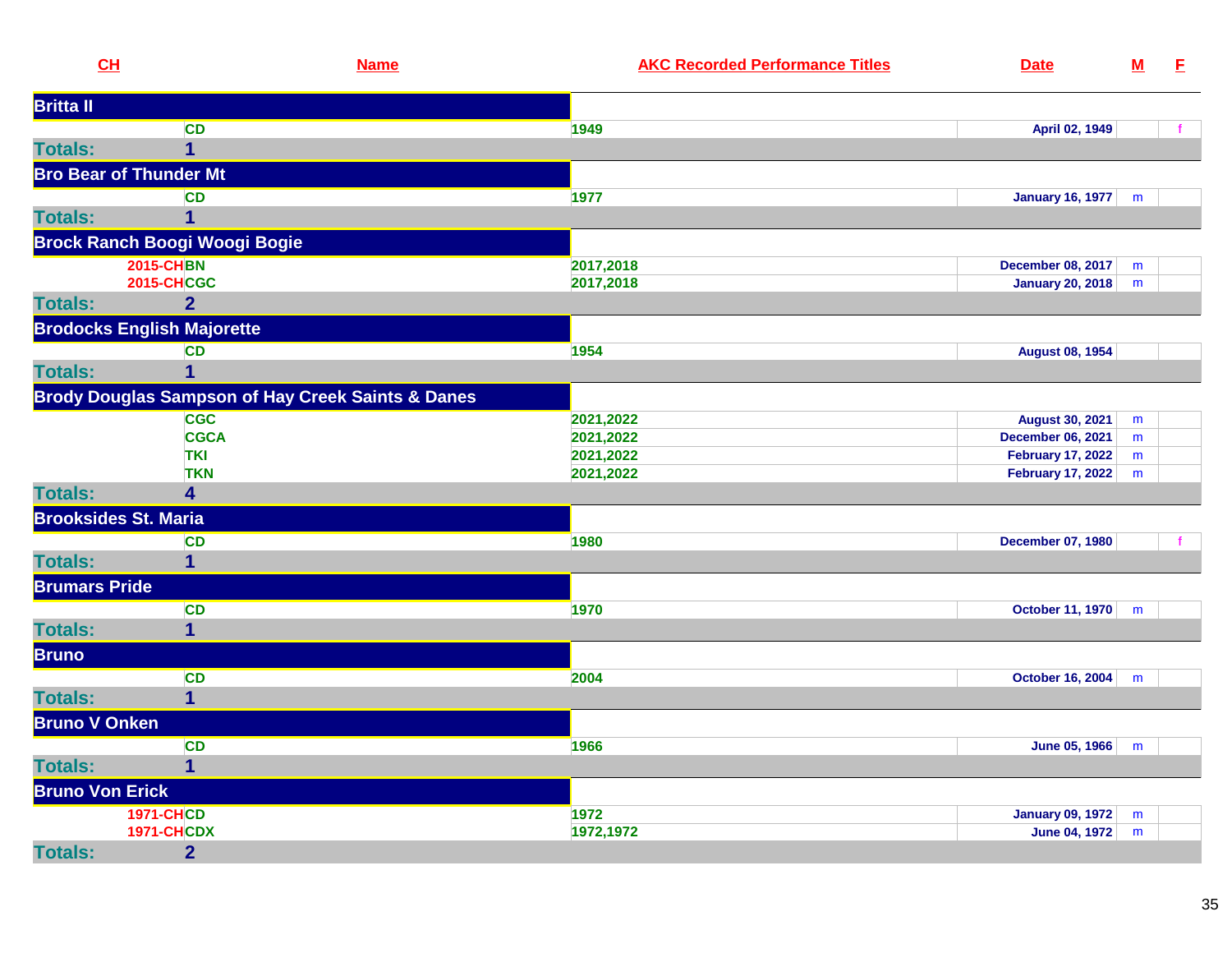|                | CL                             | <b>Name</b> | <b>AKC Recorded Performance Titles</b> | <b>Date</b>               | ${\bf M}$ | E |
|----------------|--------------------------------|-------------|----------------------------------------|---------------------------|-----------|---|
|                | <b>Brusons Rebel Yell</b>      |             |                                        |                           |           |   |
|                | <b>CD</b>                      |             | 1975                                   | April 20, 1975            | m         |   |
| <b>Totals:</b> | $\mathbf{1}$                   |             |                                        |                           |           |   |
|                | <b>Brutus Der Konig</b>        |             |                                        |                           |           |   |
|                | <b>CD</b>                      |             | 1975                                   | October 04, 1975          | m         |   |
| <b>Totals:</b> | 1                              |             |                                        |                           |           |   |
|                | <b>Brutus Du Lac</b>           |             |                                        |                           |           |   |
|                | CD                             |             | 1971                                   | <b>November 13, 1971</b>  | m         |   |
| <b>Totals:</b> | $\mathbf{1}$                   |             |                                        |                           |           |   |
|                | <b>Brutus Kamehameha</b>       |             |                                        |                           |           |   |
|                | <b>CD</b>                      |             | 1971                                   | <b>March 21, 1971</b>     | m         |   |
| <b>Totals:</b> | $\mathbf{1}$                   |             |                                        |                           |           |   |
|                | <b>Brutus The Bearin</b>       |             |                                        |                           |           |   |
|                | <b>CD</b>                      |             | 1981                                   | <b>January 31, 1981</b>   | m         |   |
| <b>Totals:</b> | $\overline{\mathbf{1}}$        |             |                                        |                           |           |   |
|                | <b>Brutus Von Enrico</b>       |             |                                        |                           |           |   |
|                | <b>CD</b>                      |             | 1975                                   | June 15, 1975             | m         |   |
| <b>Totals:</b> | $\mathbf{1}$                   |             |                                        |                           |           |   |
|                | <b>Buckayro Wowzer</b>         |             |                                        |                           |           |   |
|                | <b>CD</b>                      |             | 1967                                   | May 27, 1967              |           |   |
| <b>Totals:</b> | 1                              |             |                                        |                           |           |   |
|                | <b>Buckeyes Mariah</b>         |             |                                        |                           |           |   |
|                | CD                             |             | 1991                                   | <b>November 16, 1991</b>  |           |   |
| <b>Totals:</b> | $\overline{1}$                 |             |                                        |                           |           |   |
|                | <b>Buckeyes Moonbeam</b>       |             |                                        |                           |           |   |
|                | <b>CD</b>                      |             | 1989                                   | <b>September 10, 1989</b> | m         |   |
| <b>Totals:</b> | $\mathbf{1}$                   |             |                                        |                           |           |   |
|                | <b>Bucks I'm A Pro</b>         |             |                                        |                           |           |   |
|                | <b>CD</b>                      |             | 1978                                   | <b>August 13, 1978</b>    | m         |   |
| <b>Totals:</b> | $\overline{\mathbf{1}}$        |             |                                        |                           |           |   |
|                | <b>Budwizer Von Garthweite</b> |             |                                        |                           |           |   |
|                | <b>CD</b>                      |             | 1974                                   | December 08, 1974         | m         |   |
| <b>Totals:</b> | $\overline{1}$                 |             |                                        |                           |           |   |
|                | <b>Buena Vistas Allegra</b>    |             |                                        |                           |           |   |
|                | <b>1996-CHCD</b>               |             | 1994                                   | May 22, 1994              |           |   |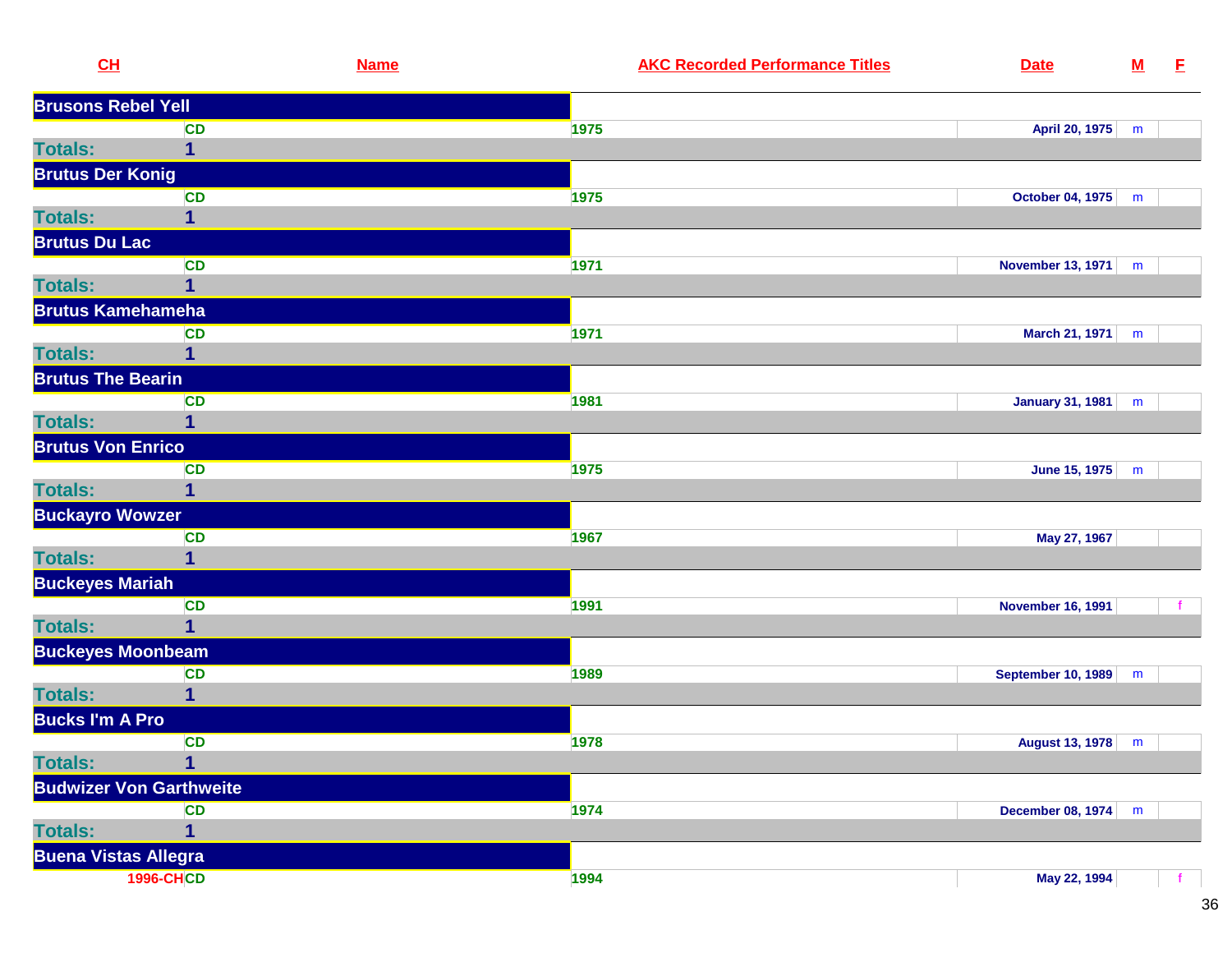| CH             |                                       | <b>Name</b> | <b>AKC Recorded Performance Titles</b> | <b>Date</b>                                      | ${\bf M}$ | $\mathbf{E}$ |
|----------------|---------------------------------------|-------------|----------------------------------------|--------------------------------------------------|-----------|--------------|
| <b>Totals:</b> | 1                                     |             |                                        |                                                  |           |              |
|                | <b>Buena Vistas Bella V Joy</b>       |             |                                        |                                                  |           |              |
|                | <b>1993-CHCD</b>                      |             | 1993,1995                              | April 25, 1993                                   |           | Ť.           |
|                | <b>1993-CHCDX</b>                     |             | 1993,1995                              | March 26, 1995                                   |           | $\mathbf{f}$ |
| <b>Totals:</b> | $\overline{2}$                        |             |                                        |                                                  |           |              |
|                | <b>Buena Vistas Copper Mtn Cece</b>   |             |                                        |                                                  |           |              |
| <b>Totals:</b> | <b>1995-CHCD</b><br>1                 |             | 1994                                   | <b>September 25, 1994</b>                        |           |              |
|                | <b>Buena Vistas Destiny</b>           |             |                                        |                                                  |           |              |
|                | <b>CD</b>                             |             | 1991                                   | <b>December 14, 1991</b>                         |           |              |
| <b>Totals:</b> | 1                                     |             |                                        |                                                  | m         |              |
|                | <b>Buena Vistas Destiny V Yondo</b>   |             |                                        |                                                  |           |              |
|                | <b>CD</b>                             |             | 1979                                   | May 26, 1979                                     | m         |              |
| <b>Totals:</b> |                                       |             |                                        |                                                  |           |              |
|                | <b>Buena Vistas Dominique</b>         |             |                                        |                                                  |           |              |
|                | <b>1979-CHCD</b>                      |             | 1982                                   | May 07, 1982                                     |           |              |
| <b>Totals:</b> | 1                                     |             |                                        |                                                  |           |              |
|                | <b>Buena Vistas Legacy V Bella</b>    |             |                                        |                                                  |           |              |
|                | <b>1998-CHCD</b>                      |             | 1998,2000                              | <b>February 21, 1998</b>                         |           | Ť.           |
|                | <b>1998-CHCDX</b>                     |             | 1998,2000                              | <b>January 29, 2000</b>                          |           |              |
| <b>Totals:</b> | $\overline{2}$                        |             |                                        |                                                  |           |              |
|                | <b>Buena Vistas Montana Rene</b>      |             |                                        |                                                  |           |              |
|                | <b>1999-CHCD</b><br><b>1999-CHCDX</b> |             | 1998,2000<br>1998,2000                 | <b>February 21, 1998</b><br><b>July 01, 2000</b> | m<br>m    |              |
| <b>Totals:</b> | $\overline{2}$                        |             |                                        |                                                  |           |              |
|                | <b>Buena Vistas Saratoga Flint</b>    |             |                                        |                                                  |           |              |
|                | <b>CD</b>                             |             | 1982                                   | <b>November 06, 1982</b>                         | m         |              |
| <b>Totals:</b> | 1                                     |             |                                        |                                                  |           |              |
|                | <b>Buena Vistas Scannon</b>           |             |                                        |                                                  |           |              |
|                | <b>1995-CHCD</b>                      |             | 1993,1995                              | April 25, 1993                                   | m         |              |
|                | <b>1995-CHCDX</b>                     |             | 1993,1995                              | April 22, 1995                                   | m         |              |
| <b>Totals:</b> | $\overline{2}$                        |             |                                        |                                                  |           |              |
|                | <b>Buena Vistas Uri Heathbell</b>     |             |                                        |                                                  |           |              |
|                | <b>CD</b>                             |             | 1980, 1981, 1983                       | <b>July 13, 1980</b>                             | m         |              |
|                | <b>CDX</b><br><b>UD</b>               |             | 1980, 1981, 1983<br>1980, 1981, 1983   | <b>February 08, 1981</b><br>May 01, 1983         | m<br>m    |              |
|                |                                       |             |                                        |                                                  |           |              |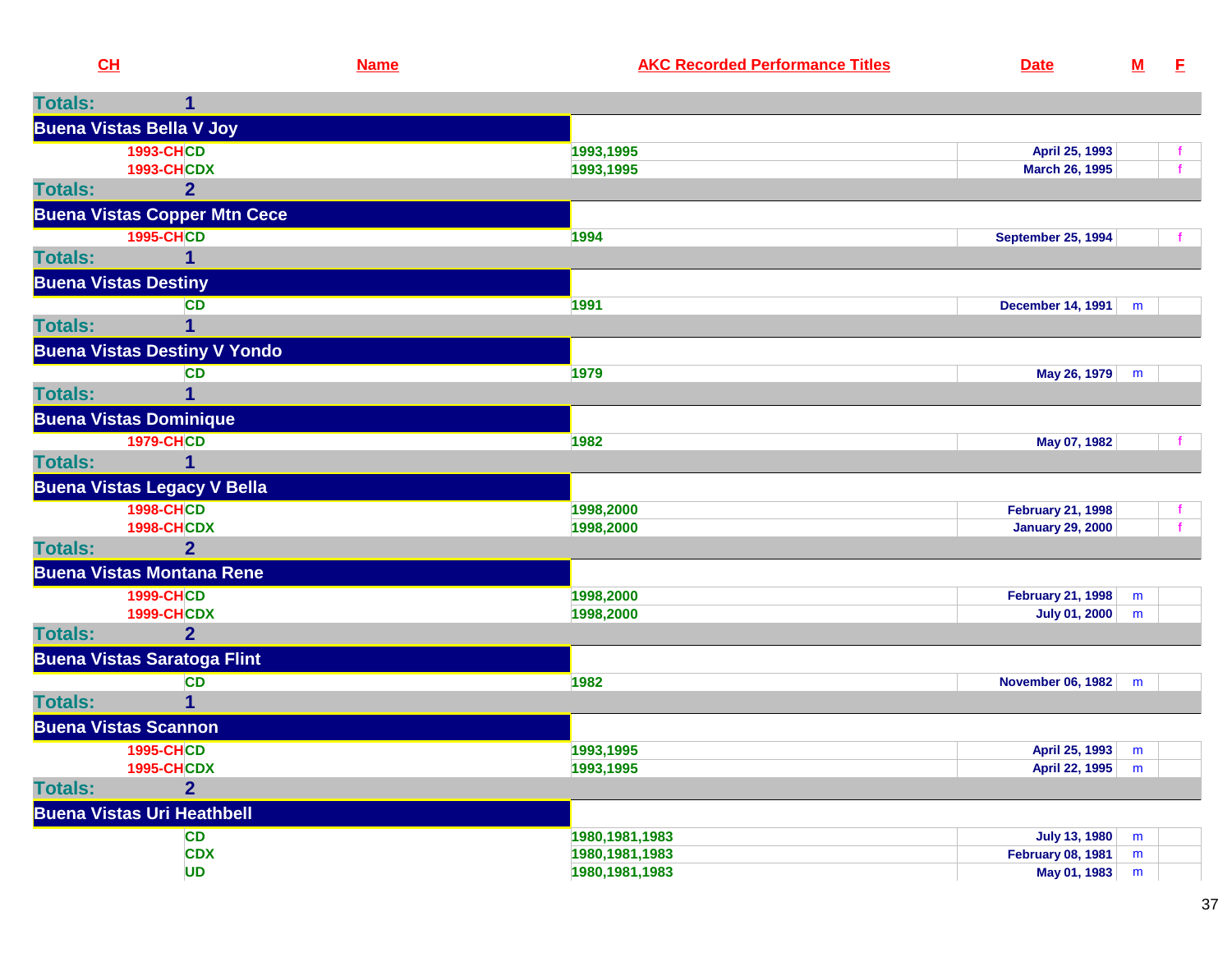| $CH$           |                                    | <b>Name</b> | <b>AKC Recorded Performance Titles</b> | <b>Date</b>               |  |
|----------------|------------------------------------|-------------|----------------------------------------|---------------------------|--|
| <b>Totals:</b> |                                    |             |                                        |                           |  |
|                | <b>Buena Vistas Valais V Bella</b> |             |                                        |                           |  |
|                | CD                                 |             | 1980,1981,1983                         | July 19, 1980             |  |
|                | <b>CDX</b>                         |             | 1980,1981,1983                         | <b>February 08, 1981</b>  |  |
|                | UD                                 |             | 1980.1981.1983                         | <b>September 10, 1983</b> |  |

|                               | <b>UD</b>                             | 1980, 1981, 1983 | <b>September 10, 1983</b> |   |              |
|-------------------------------|---------------------------------------|------------------|---------------------------|---|--------------|
| <b>Totals:</b>                | $\overline{\mathbf{3}}$               |                  |                           |   |              |
| <b>Buffalo</b>                |                                       |                  |                           |   |              |
|                               | <b>CD</b>                             | 1976             | October 17, 1976          | m |              |
| <b>Totals:</b>                | 1                                     |                  |                           |   |              |
| <b>Buffy Belle Chere</b>      |                                       |                  |                           |   |              |
|                               | <b>CD</b>                             | 1972,1973        | <b>July 09, 1972</b>      |   |              |
|                               | <b>CDX</b>                            | 1972,1973        | <b>March 11, 1973</b>     |   |              |
| <b>Totals:</b>                | 2 <sup>1</sup>                        |                  |                           |   |              |
| <b>Bunny Rabbit</b>           |                                       |                  |                           |   |              |
|                               | <b>CD</b>                             | 1970             | <b>August 16, 1970</b>    |   |              |
| <b>Totals:</b>                | 1                                     |                  |                           |   |              |
| <b>Burgermister Van Ster</b>  |                                       |                  |                           |   |              |
|                               | <b>CD</b>                             | 1969             | October 26, 1969          | m |              |
| <b>Totals:</b>                |                                       |                  |                           |   |              |
|                               | <b>Burkes Hitz Dietrich V Dena</b>    |                  |                           |   |              |
|                               | <b>CD</b>                             | 1971             | October 03, 1971          | m |              |
| <b>Totals:</b>                |                                       |                  |                           |   |              |
| <b>Burlesons Major Pride</b>  |                                       |                  |                           |   |              |
|                               | <b>CD</b>                             | 1972             | <b>November 12, 1972</b>  | m |              |
| <b>Totals:</b>                | 1                                     |                  |                           |   |              |
| <b>Burtonswood Black Mink</b> |                                       |                  |                           |   |              |
|                               | <b>CD</b>                             | 1979             | <b>September 29, 1979</b> | m |              |
| <b>Totals:</b>                |                                       |                  |                           |   |              |
|                               | <b>Buster Brown of Sarnas Acre</b>    |                  |                           |   |              |
|                               | <b>CD</b>                             | 1982,1983        | <b>November 13, 1982</b>  | m |              |
|                               | <b>CDX</b>                            | 1982,1983        | <b>September 24, 1983</b> | m |              |
| <b>Totals:</b>                | $\overline{2}$                        |                  |                           |   |              |
|                               | <b>Butchs Tuff Little Holly Barry</b> |                  |                           |   |              |
|                               | <b>CGCA</b>                           | (CGC), 2015      | June 01, 2015             |   | f.           |
|                               | <b>CGCU</b>                           | (CGC), 2015      | <b>September 13, 2015</b> |   | $\mathbf{f}$ |
| <b>Totals:</b>                | $\overline{2}$                        |                  |                           |   |              |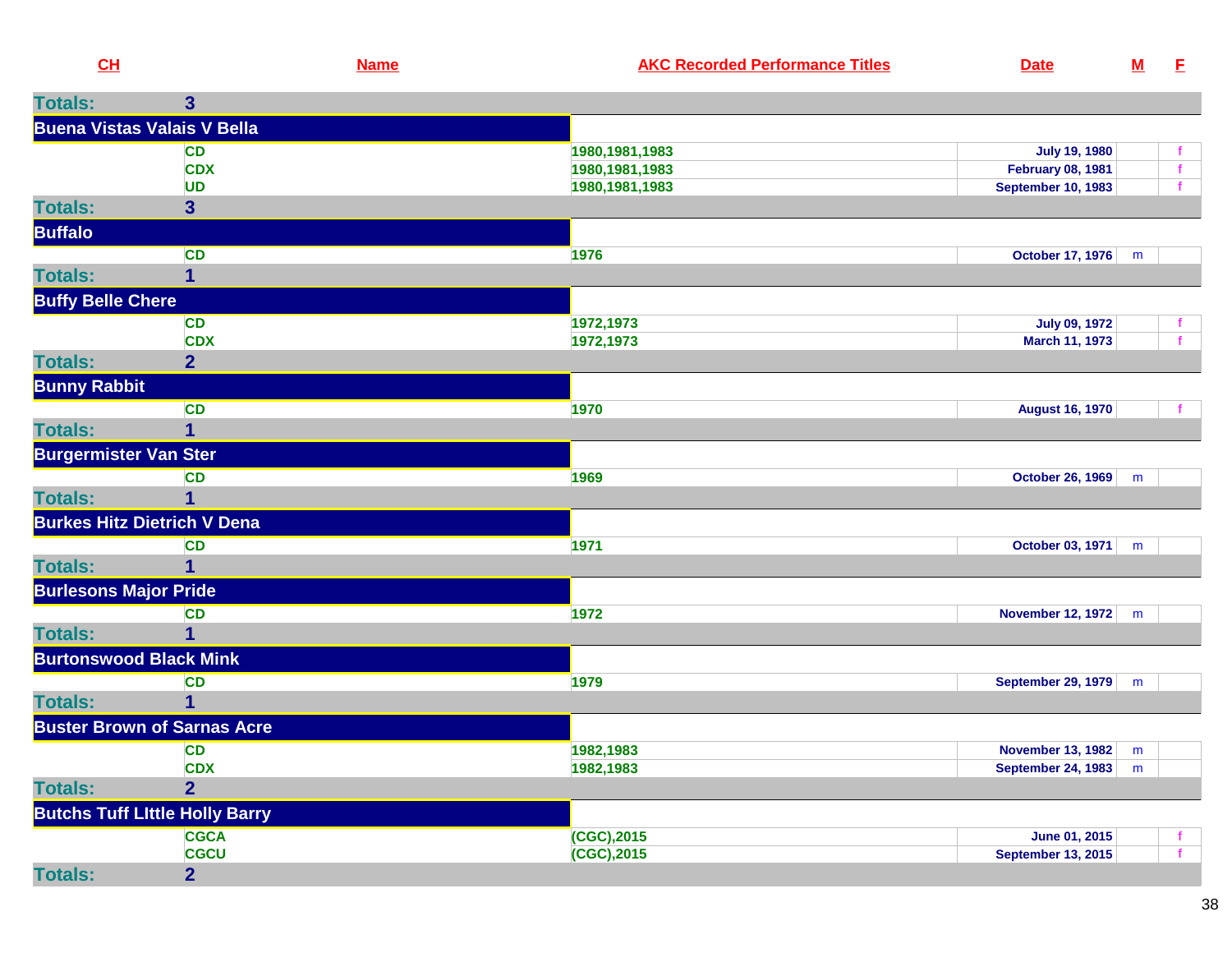| CL                            | <b>Name</b>                                  | <b>AKC Recorded Performance Titles</b> | <b>Date</b>               | ${\bf M}$ | E. |
|-------------------------------|----------------------------------------------|----------------------------------------|---------------------------|-----------|----|
|                               | <b>Buttercup of Yodel Lady Who</b>           |                                        |                           |           |    |
|                               | <b>CD</b>                                    | 1975                                   | March 08, 1975            |           |    |
| <b>Totals:</b>                |                                              |                                        |                           |           |    |
|                               | Cache Retreat Atlas World On His Shoulders   |                                        |                           |           |    |
|                               | <b>CGC</b>                                   | 2013                                   | September 25, 2013        | m         |    |
| <b>Totals:</b>                | 1                                            |                                        |                           |           |    |
| <b>Cache Retreat Barnaby</b>  |                                              |                                        |                           |           |    |
|                               | <b>1990-CHCD</b>                             | 1987                                   | <b>September 13, 1987</b> | m         |    |
| <b>Totals:</b>                | 1                                            |                                        |                           |           |    |
|                               | <b>Cache Retreat Bella In The Pnw</b>        |                                        |                           |           |    |
|                               | <b>2022-CHCGC</b>                            | 2021,2022                              | May 08, 2021              |           |    |
|                               | 2022-CHATT                                   | 2021,2022                              | June 25, 2021             |           |    |
|                               | 2022-CHCGCA                                  | 2021,2022                              | <b>January 21, 2022</b>   |           |    |
|                               | 2022-CHCGCU                                  | 2021,2022                              | <b>January 21, 2022</b>   |           |    |
| <b>Totals:</b>                | 4                                            |                                        |                           |           |    |
|                               | <b>Cache Retreat Class Act V Thunder Keg</b> |                                        |                           |           |    |
|                               | <b>VHMP</b>                                  | 2020,2021                              | <b>November 04, 2020</b>  |           |    |
|                               | <b>TKN</b>                                   | 2020,2021                              | <b>January 15, 2021</b>   |           |    |
| <b>Totals:</b>                | $\overline{2}$                               |                                        |                           |           |    |
|                               | <b>Cache Retreat Eleanor of Thunder Keg</b>  |                                        |                           |           |    |
|                               | <b>TKN</b>                                   | 2020                                   | <b>February 20, 2020</b>  |           |    |
|                               | <b>TKI</b>                                   | 2020                                   | May 18, 2020              |           |    |
| <b>Totals:</b>                | $\overline{2}$                               |                                        |                           |           |    |
| <b>Cache Retreat Estee</b>    |                                              |                                        |                           |           |    |
|                               | <b>CD</b>                                    | 1982                                   | <b>June 27, 1982</b>      |           |    |
| <b>Totals:</b>                | 1                                            |                                        |                           |           |    |
|                               | <b>Cache Retreat Eyes Have It</b>            |                                        |                           |           |    |
|                               | <b>CD</b>                                    | 1993                                   | <b>September 17, 1993</b> |           |    |
| <b>Totals:</b>                | 1                                            |                                        |                           |           |    |
| <b>Cache Retreat Fillmore</b> |                                              |                                        |                           |           |    |
|                               | <b>CD</b>                                    | 1983,1986                              | October 09, 1983          | m         |    |
|                               | <b>CDX</b>                                   | 1983,1986                              | <b>October 03, 1986</b>   | m         |    |
| <b>Totals:</b>                | $\overline{2}$                               |                                        |                           |           |    |
|                               | <b>Cache Retreat Friendly Ghost</b>          |                                        |                           |           |    |
|                               | <b>CGC</b>                                   | 2013,2014,2015                         | <b>December 01, 2013</b>  |           |    |
|                               | <b>CGCA</b>                                  | 2013,2014,2015                         | June 22, 2014             |           |    |
|                               | <b>ThDN</b>                                  | 2013,2014,2015                         | <b>December 03, 2014</b>  |           |    |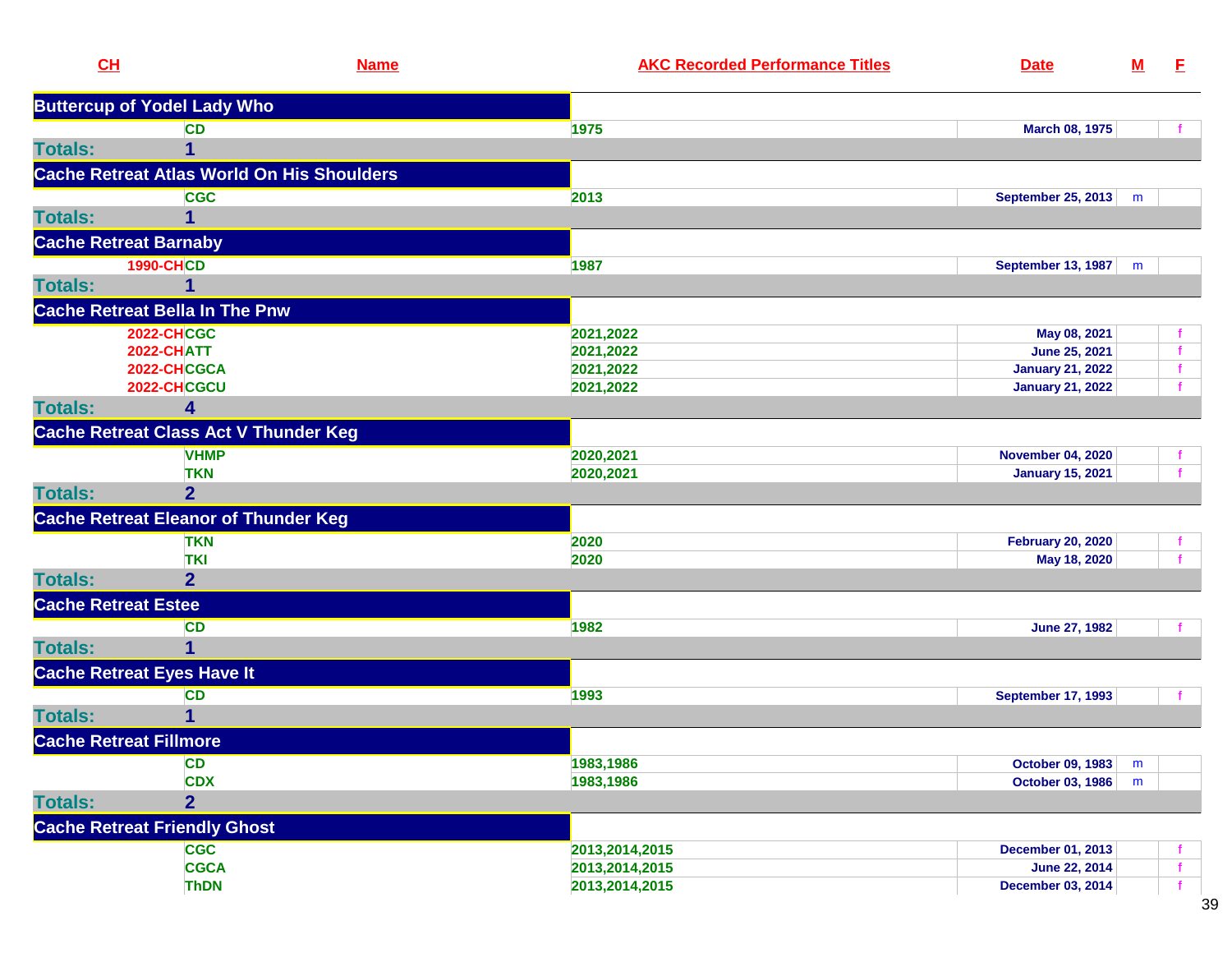| CH             |                                             | <b>Name</b> | <b>AKC Recorded Performance Titles</b> | <b>Date</b>               | ${\bf M}$ | E.           |
|----------------|---------------------------------------------|-------------|----------------------------------------|---------------------------|-----------|--------------|
|                | <b>ThD</b>                                  |             | 2013,2014,2015                         | <b>December 01, 2015</b>  |           |              |
| <b>Totals:</b> | 4                                           |             |                                        |                           |           |              |
|                | <b>Cache Retreat Gold Nugget</b>            |             |                                        |                           |           |              |
|                | <b>CD</b>                                   |             | 1986                                   | <b>November 08, 1986</b>  |           |              |
| <b>Totals:</b> |                                             |             |                                        |                           |           |              |
|                | <b>Cache Retreat Jasmine Tea</b>            |             |                                        |                           |           |              |
|                | <b>1996-CHCD</b>                            |             | 1998                                   | <b>February 27, 1998</b>  |           |              |
| <b>Totals:</b> | 1                                           |             |                                        |                           |           |              |
|                | <b>Cache Retreat Just A Joy</b>             |             |                                        |                           |           |              |
|                | <b>1990-CHCD</b>                            |             | 1990,1991                              | <b>June 30, 1990</b>      |           |              |
|                | <b>1990-CHCDX</b>                           |             | 1990,1991                              | <b>December 01, 1991</b>  |           |              |
| <b>Totals:</b> | $\mathbf{2}$                                |             |                                        |                           |           |              |
|                | <b>Cache Retreat Justan Alpine Morning</b>  |             |                                        |                           |           |              |
|                | <b>CGC</b>                                  |             | 2013                                   | June 26, 2013             |           |              |
| <b>Totals:</b> | 1                                           |             |                                        |                           |           |              |
|                | <b>Cache Retreat Only Chance</b>            |             |                                        |                           |           |              |
|                | <b>CD</b>                                   |             | 1986                                   | May 17, 1986              |           |              |
| <b>Totals:</b> | 1                                           |             |                                        |                           |           |              |
|                | <b>Cache Retreat Quintesa Trop</b>          |             |                                        |                           |           |              |
|                | <b>CD</b>                                   |             | 1985                                   | <b>October 25, 1985</b>   |           |              |
| <b>Totals:</b> |                                             |             |                                        |                           |           |              |
|                | <b>Cache Retreat Sauci Spritzer</b>         |             |                                        |                           |           |              |
|                | <b>1998-CHCD</b>                            |             | 1995                                   | May 21, 1995              |           |              |
| <b>Totals:</b> | 1                                           |             |                                        |                           |           |              |
|                | <b>Cache Retreat Silly Underfinable Man</b> |             |                                        |                           |           |              |
|                | <b>CGC</b>                                  |             | 2013                                   | August 22, 2013           | m         |              |
| <b>Totals:</b> | 1                                           |             |                                        |                           |           |              |
|                | <b>Cache Retreat Sky Walker H-N</b>         |             |                                        |                           |           |              |
|                | <b>RN</b>                                   |             | 2012, 2013, 2015                       | March 31, 2012            |           |              |
|                | <b>ThD</b>                                  |             | 2012, 2013, 2015                       | <b>February 26, 2013</b>  |           |              |
|                | <b>RA</b>                                   |             | 2012, 2013, 2015                       | <b>September 22, 2013</b> |           | $\mathbf f$  |
|                | <b>ThDD</b>                                 |             | 2012, 2013, 2015                       | <b>February 02, 2015</b>  |           |              |
| <b>Totals:</b> | 4                                           |             |                                        |                           |           |              |
|                | <b>Cache Retreat U R My Sunshine</b>        |             |                                        |                           |           |              |
|                | CD                                          |             | 1988,1990                              | June 17, 1988             |           |              |
|                | <b>CDX</b>                                  |             | 1988,1990                              | <b>September 23, 1990</b> |           | $\mathbf{f}$ |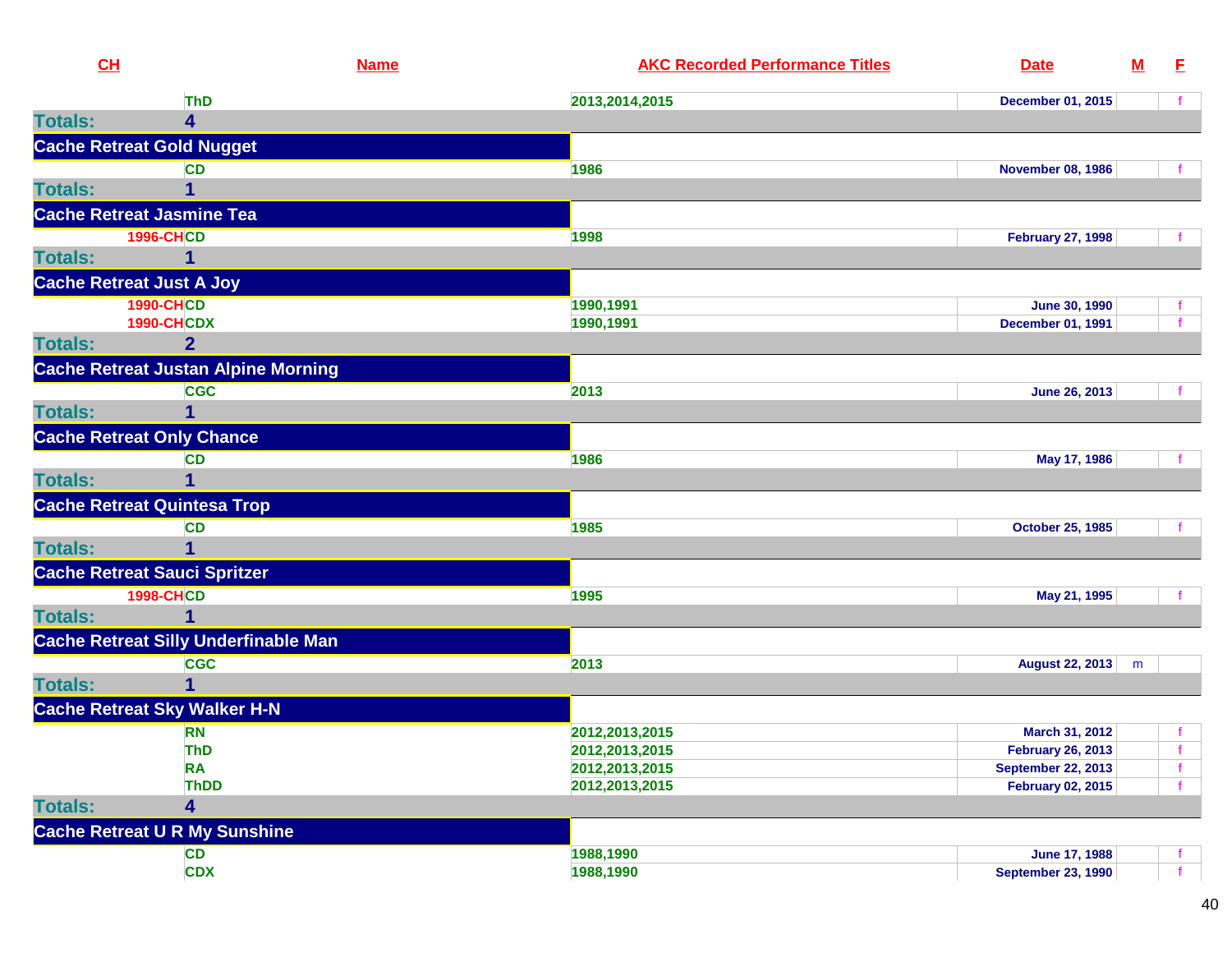| CH                     |                                    | <b>Name</b> | <b>AKC Recorded Performance Titles</b> | <b>Date</b>             | $\underline{\mathbf{M}}$ | E. |
|------------------------|------------------------------------|-------------|----------------------------------------|-------------------------|--------------------------|----|
| <b>Totals:</b>         | $\overline{2}$                     |             |                                        |                         |                          |    |
|                        | <b>Cache Retreat Up Tempo</b>      |             |                                        |                         |                          |    |
|                        | <b>1990-CHCD</b>                   |             | 1989                                   | March 03, 1989          |                          | f  |
| <b>Totals:</b>         | 1                                  |             |                                        |                         |                          |    |
|                        | <b>Cache Retreat Xcerpt Storm</b>  |             |                                        |                         |                          |    |
|                        | <b>CD</b>                          |             | 1986                                   | <b>March 23, 1986</b>   | m                        |    |
| <b>Totals:</b>         | $\overline{1}$                     |             |                                        |                         |                          |    |
|                        | <b>Cache Retreat Xmas Fantasy</b>  |             |                                        |                         |                          |    |
|                        | CD                                 |             | 1978                                   | <b>August 19, 1978</b>  |                          |    |
| <b>Totals:</b>         | 1                                  |             |                                        |                         |                          |    |
|                        | <b>Cache Retreat Z Mim Chrisse</b> |             |                                        |                         |                          |    |
|                        | <b>CD</b>                          |             | 1983                                   | April 30, 1983          |                          |    |
| <b>Totals:</b>         | 1                                  |             |                                        |                         |                          |    |
|                        | <b>Cadals Sir Lancelot V Tigyr</b> |             |                                        |                         |                          |    |
|                        | <b>CD</b>                          |             | 1974                                   | December 01, 1974       | m                        |    |
| <b>Totals:</b>         | 1                                  |             |                                        |                         |                          |    |
|                        | <b>Caerwicces Geffrey V Star</b>   |             |                                        |                         |                          |    |
|                        | <b>CD</b>                          |             | 1991                                   | March 01, 1991          | m                        |    |
| <b>Totals:</b>         | $\overline{\mathbf{1}}$            |             |                                        |                         |                          |    |
| <b>Caesar Bigfoot</b>  |                                    |             |                                        |                         |                          |    |
|                        | <b>CD</b>                          |             | 1980                                   | June 15, 1980           | m                        |    |
| <b>Totals:</b>         | $\mathbf{1}$                       |             |                                        |                         |                          |    |
| <b>Caesar Michelob</b> |                                    |             |                                        |                         |                          |    |
|                        | CD                                 |             | 1974                                   | May 26, 1974            | m                        |    |
| <b>Totals:</b>         | 1                                  |             |                                        |                         |                          |    |
|                        | <b>Caesar Patrician Von Traum</b>  |             |                                        |                         |                          |    |
|                        | <b>CD</b>                          |             | 1973                                   | <b>October 28, 1973</b> | m                        |    |
| <b>Totals:</b>         | $\overline{1}$                     |             |                                        |                         |                          |    |
| Caesar V Lieberstraum  |                                    |             |                                        |                         |                          |    |
|                        | <b>CD</b>                          |             | 1968                                   | April 07, 1968          | m                        |    |
| <b>Totals:</b>         | $\overline{\mathbf{1}}$            |             |                                        |                         |                          |    |
| <b>Caesars Echo</b>    |                                    |             |                                        |                         |                          |    |
|                        | <b>CD</b>                          |             | 1971                                   | April 10, 1971          | m                        |    |
| <b>Totals:</b>         | $\overline{\mathbf{1}}$            |             |                                        |                         |                          |    |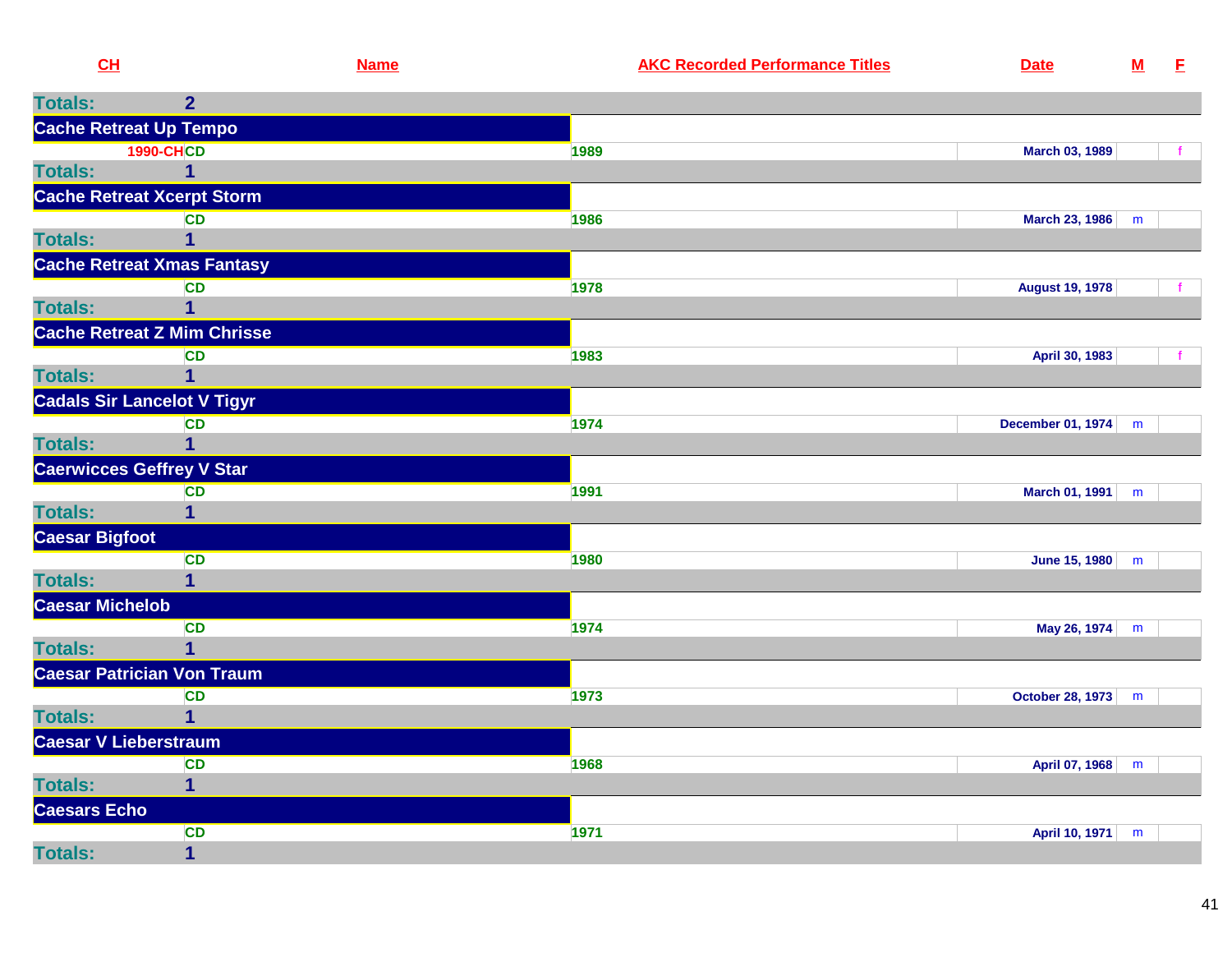| CL                            | <b>Name</b>                         |                | <b>AKC Recorded Performance Titles</b> | <b>Date</b>              | ${\bf M}$ | E.           |
|-------------------------------|-------------------------------------|----------------|----------------------------------------|--------------------------|-----------|--------------|
| <b>Cahalots Double D</b>      |                                     |                |                                        |                          |           |              |
|                               | <b>CD</b>                           | 1982           |                                        | April 25, 1982           | m         |              |
| <b>Totals:</b>                | $\mathbf{1}$                        |                |                                        |                          |           |              |
| Cali Girl                     |                                     |                |                                        |                          |           |              |
|                               | <b>CGC</b>                          | 2020           |                                        | <b>February 04, 2020</b> |           |              |
| <b>Totals:</b>                | 1                                   |                |                                        |                          |           |              |
| <b>Caline Suisse</b>          |                                     |                |                                        |                          |           |              |
|                               | CD                                  | 1975           |                                        | October 05, 1975         |           |              |
| <b>Totals:</b>                | $\mathbf 1$                         |                |                                        |                          |           |              |
|                               | <b>Camelots Amy Moe B Mar-Don</b>   |                |                                        |                          |           |              |
|                               | <b>CD</b>                           | 1978,1980,1981 |                                        | October 01, 1978         |           |              |
|                               | <b>CDX</b>                          | 1978,1980,1981 |                                        | March 09, 1980           |           | $\mathbf{f}$ |
|                               | UD                                  | 1978,1980,1981 |                                        | April 25, 1981           |           |              |
| <b>Totals:</b>                | $\overline{\mathbf{3}}$             |                |                                        |                          |           |              |
|                               | <b>Camelots Barefoot Contessa</b>   |                |                                        |                          |           |              |
|                               | <b>1973-CHCD</b>                    | 1972           |                                        | April 09, 1972           |           |              |
| <b>Totals:</b>                | $\overline{\mathbf{1}}$             |                |                                        |                          |           |              |
|                               | <b>Campbell Lady Cassie Joe</b>     |                |                                        |                          |           |              |
|                               | <b>CD</b>                           | 1993           |                                        | <b>July 24, 1993</b>     |           |              |
| <b>Totals:</b>                | 1                                   |                |                                        |                          |           |              |
|                               | <b>Candance of Shady Lane</b>       |                |                                        |                          |           |              |
|                               | <b>CD</b>                           | 1973           |                                        | <b>February 25, 1973</b> |           |              |
| <b>Totals:</b>                | $\mathbf 1$                         |                |                                        |                          |           |              |
| <b>Canyons Alva V Boeing</b>  |                                     |                |                                        |                          |           |              |
|                               | <b>CGC</b>                          | 2017           |                                        | <b>October 17, 2017</b>  |           |              |
| <b>Totals:</b>                | $\mathbf{1}$                        |                |                                        |                          |           |              |
| <b>Capitol Saints Bernard</b> |                                     |                |                                        |                          |           |              |
|                               | <b>CD</b>                           | 1974           |                                        | <b>November 03, 1974</b> | m         |              |
| <b>Totals:</b>                | 1                                   |                |                                        |                          |           |              |
|                               | <b>Care-Alots Dijon V Heidlebar</b> |                |                                        |                          |           |              |
|                               | <b>1992-CHCD</b>                    | 1992           |                                        | October 25, 1992         | m         |              |
| <b>Totals:</b>                | $\mathbf{1}$                        |                |                                        |                          |           |              |
| <b>Carisnas Roscoe Rahe</b>   |                                     |                |                                        |                          |           |              |
|                               | <b>CD</b>                           | 1975           |                                        | May 18, 1975             | m         |              |
| <b>Totals:</b>                | $\mathbf 1$                         |                |                                        |                          |           |              |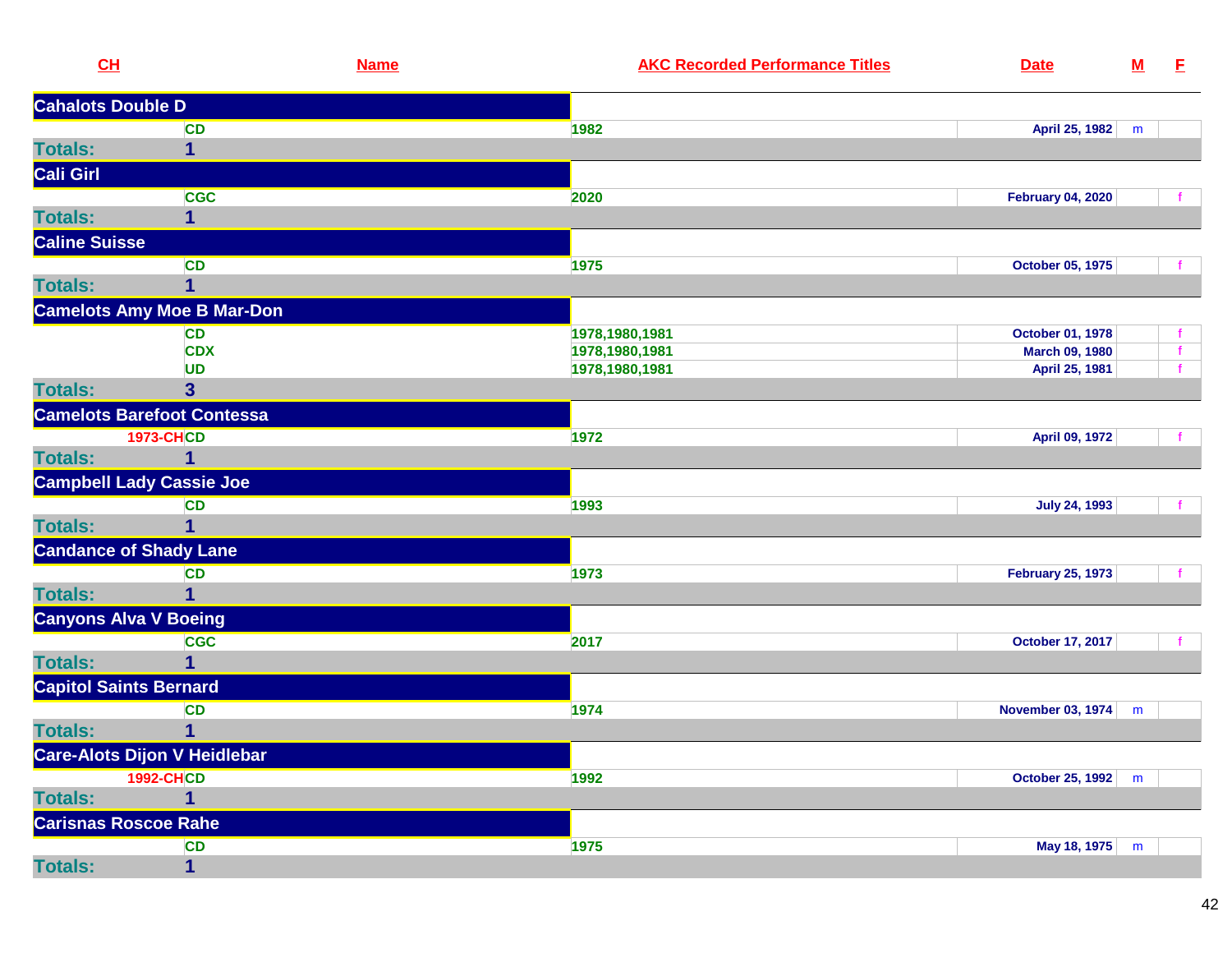| CH                              | <b>Name</b>                           | <b>AKC Recorded Performance Titles</b> | <b>Date</b>               | ${\bf M}$ | E. |
|---------------------------------|---------------------------------------|----------------------------------------|---------------------------|-----------|----|
| <b>Carles Honey of A Saint</b>  |                                       |                                        |                           |           |    |
|                                 | <b>CD</b>                             | 1973                                   | <b>August 26, 1973</b>    |           |    |
| <b>Totals:</b>                  | 1                                     |                                        |                           |           |    |
| <b>Carles Little Chloe</b>      |                                       |                                        |                           |           |    |
|                                 | <b>CD</b>                             | 1962                                   | March 17, 1962            |           |    |
| <b>Totals:</b>                  | 1                                     |                                        |                           |           |    |
| <b>Carlo V Ober Lanzer</b>      |                                       |                                        |                           |           |    |
|                                 | <b>CD</b>                             | 1962,1964                              | <b>June 17, 1962</b>      | m         |    |
|                                 | <b>CDX</b>                            | 1962,1964                              | May 17, 1964              | m         |    |
| <b>Totals:</b>                  | $\overline{2}$                        |                                        |                           |           |    |
| <b>Carols Tamarack of Maine</b> |                                       |                                        |                           |           |    |
|                                 | <b>CD</b>                             | 1968                                   | April 14, 1968            |           |    |
| <b>Totals:</b>                  | 1                                     |                                        |                           |           |    |
| <b>Carrolls Brandy Snifter</b>  |                                       |                                        |                           |           |    |
|                                 | <b>CD</b>                             | 1973                                   | October 28, 1973          |           |    |
| <b>Totals:</b>                  | 1                                     |                                        |                           | m         |    |
| <b>Carvaliant Spook A Luke</b>  |                                       |                                        |                           |           |    |
|                                 |                                       |                                        |                           |           |    |
|                                 | <b>CD</b>                             | 1977                                   | <b>September 18, 1977</b> | m         |    |
| <b>Totals:</b>                  | 1                                     |                                        |                           |           |    |
|                                 | <b>Cascades Avalanche At Paradise</b> |                                        |                           |           |    |
|                                 | <b>VHMP</b>                           | 2021,2022                              | April 22, 2021            |           |    |
|                                 | <b>CGC</b>                            | 2021,2022                              | <b>September 21, 2021</b> |           |    |
|                                 | <b>FDC</b>                            | 2021,2022                              | <b>October 16, 2021</b>   |           |    |
|                                 | <b>TKN</b>                            | 2021,2022                              | <b>December 10, 2021</b>  |           |    |
|                                 | <b>VHMA</b>                           | 2021,2022                              | <b>January 19, 2022</b>   |           |    |
|                                 | <b>CGCU</b>                           | 2021,2022                              | March 13, 2022            |           |    |
|                                 | <b>RN</b>                             | 2021,2022                              | April 02, 2022            |           |    |
| <b>Totals:</b>                  | $\overline{7}$                        |                                        |                           |           |    |
| <b>Casey Jones Nunnery</b>      |                                       |                                        |                           |           |    |
|                                 | CD                                    | 1973                                   | March 11, 1973            | m         |    |
| <b>Totals:</b>                  | $\overline{1}$                        |                                        |                           |           |    |
| <b>Cash Spent Lightly</b>       |                                       |                                        |                           |           |    |
|                                 | <b>CD</b>                             | 1999                                   | <b>November 27, 1999</b>  | m         |    |
| <b>Totals:</b>                  | 1                                     |                                        |                           |           |    |
| Caspian Mikita Sashihara        |                                       |                                        |                           |           |    |
|                                 | <b>CGC</b>                            | 2015                                   | May 11, 2015              | m         |    |
|                                 | <b>CGCA</b>                           | 2015                                   | <b>August 10, 2015</b>    | m         |    |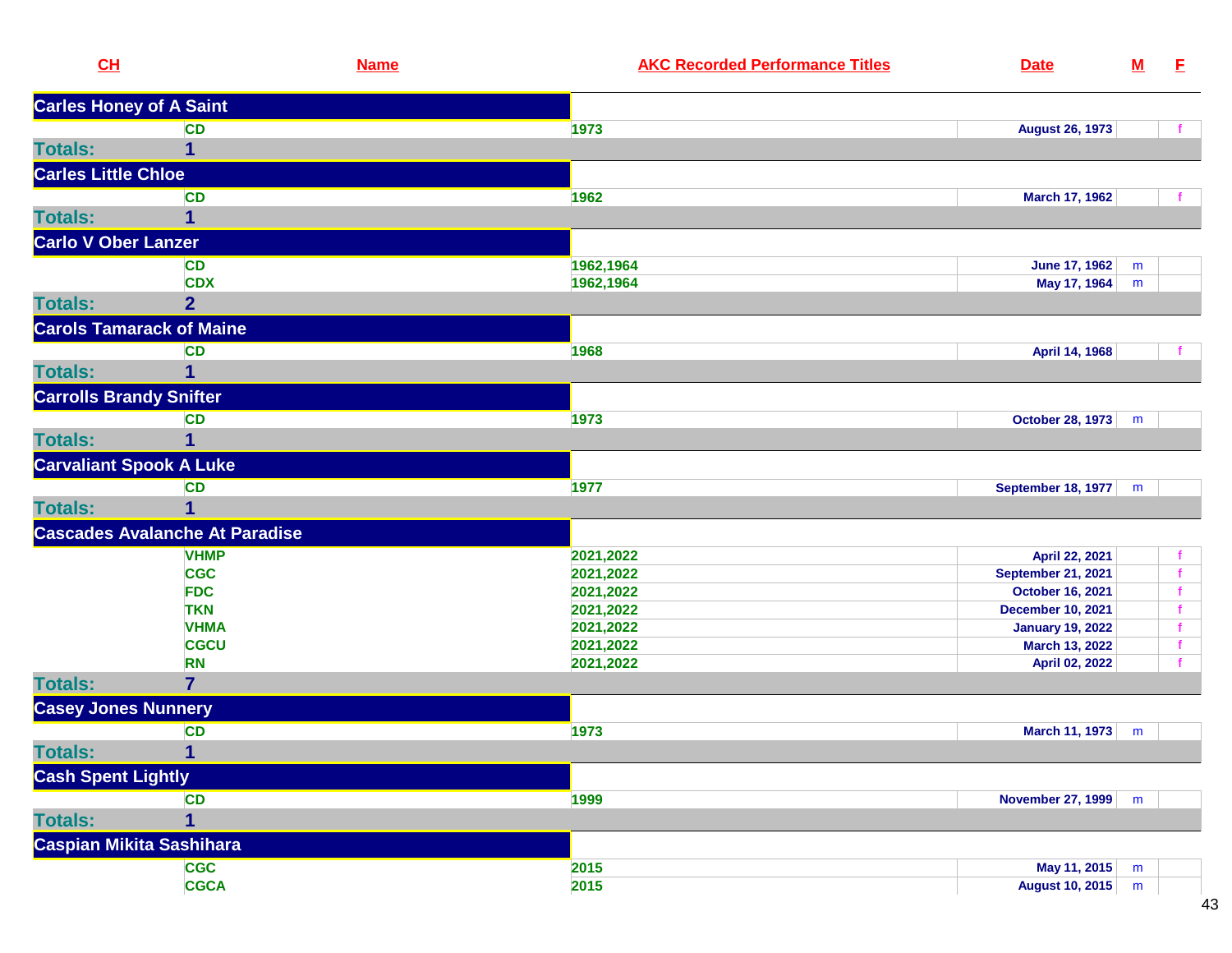| CH                               |                                      | <b>Name</b> | <b>AKC Recorded Performance Titles</b> | <b>Date</b>              | ${\bf M}$ | E |
|----------------------------------|--------------------------------------|-------------|----------------------------------------|--------------------------|-----------|---|
|                                  | <b>CGCU</b>                          |             | 2015                                   | <b>August 10, 2015</b>   | m         |   |
| <b>Totals:</b>                   | $\overline{\mathbf{3}}$              |             |                                        |                          |           |   |
| <b>Cassandra of Shady Lane</b>   |                                      |             |                                        |                          |           |   |
|                                  | <b>CD</b>                            |             | 1974                                   | <b>October 13, 1974</b>  |           |   |
| <b>Totals:</b>                   | 1                                    |             |                                        |                          |           |   |
|                                  | <b>Castlebars Diamond Solitare</b>   |             |                                        |                          |           |   |
|                                  | <b>CD</b>                            |             | 1999                                   | <b>June 06, 1999</b>     |           |   |
| <b>Totals:</b>                   | 1                                    |             |                                        |                          |           |   |
|                                  | <b>Castlewoods Afternoon D'Lite</b>  |             |                                        |                          |           |   |
|                                  | <b>CD</b>                            |             | 1977                                   | <b>December 04, 1977</b> |           |   |
| <b>Totals:</b>                   | $\mathbf{1}$                         |             |                                        |                          |           |   |
| <b>Castlewoods Just My Girl</b>  |                                      |             |                                        |                          |           |   |
|                                  | <b>CD</b>                            |             | 1998                                   | April 05, 1998           |           |   |
| <b>Totals:</b>                   | 1                                    |             |                                        |                          |           |   |
|                                  | <b>Cavajones Brandy V Mardik</b>     |             |                                        |                          |           |   |
|                                  | <b>CD</b>                            |             | 1969                                   | <b>August 16, 1969</b>   |           |   |
| <b>Totals:</b>                   | $\mathbf{1}$                         |             |                                        |                          |           |   |
| <b>Cavajones Lord Samson</b>     |                                      |             |                                        |                          |           |   |
|                                  | <b>CD</b>                            |             | 1971,1973                              | <b>February 27, 1971</b> | m         |   |
|                                  | <b>CDX</b>                           |             | 1971,1973                              | <b>November 13, 1971</b> | m         |   |
| <b>Totals:</b>                   | <b>UD</b><br>$\overline{\mathbf{3}}$ |             | 1971,1973                              | <b>November 18, 1973</b> | m         |   |
|                                  |                                      |             |                                        |                          |           |   |
| Ceasa Augusta                    | <b>1949-CHCD</b>                     |             |                                        |                          |           |   |
| <b>Totals:</b>                   | $\overline{1}$                       |             | 1948                                   | <b>March 20, 1948</b>    | m         |   |
|                                  | <b>Ceasar Pride of Hodge Hill</b>    |             |                                        |                          |           |   |
|                                  | <b>CD</b>                            |             | 1981                                   | <b>July 19, 1981</b>     | m         |   |
| <b>Totals:</b>                   | 1                                    |             |                                        |                          |           |   |
| <b>Ceeseven King</b>             |                                      |             |                                        |                          |           |   |
|                                  | <b>CD</b>                            |             | 1975                                   | October 04, 1975 m       |           |   |
| <b>Totals:</b>                   | $\overline{1}$                       |             |                                        |                          |           |   |
| <b>Ceeseven Sir Lamorak</b>      |                                      |             |                                        |                          |           |   |
|                                  | CD                                   |             | 1980                                   | <b>February 24, 1980</b> | m         |   |
| <b>Totals:</b>                   | $\mathbf{1}$                         |             |                                        |                          |           |   |
| <b>Celebritys Heidi V Roland</b> |                                      |             |                                        |                          |           |   |
|                                  | CD                                   |             | 1976                                   | <b>October 17, 1976</b>  |           |   |
|                                  |                                      |             |                                        |                          |           |   |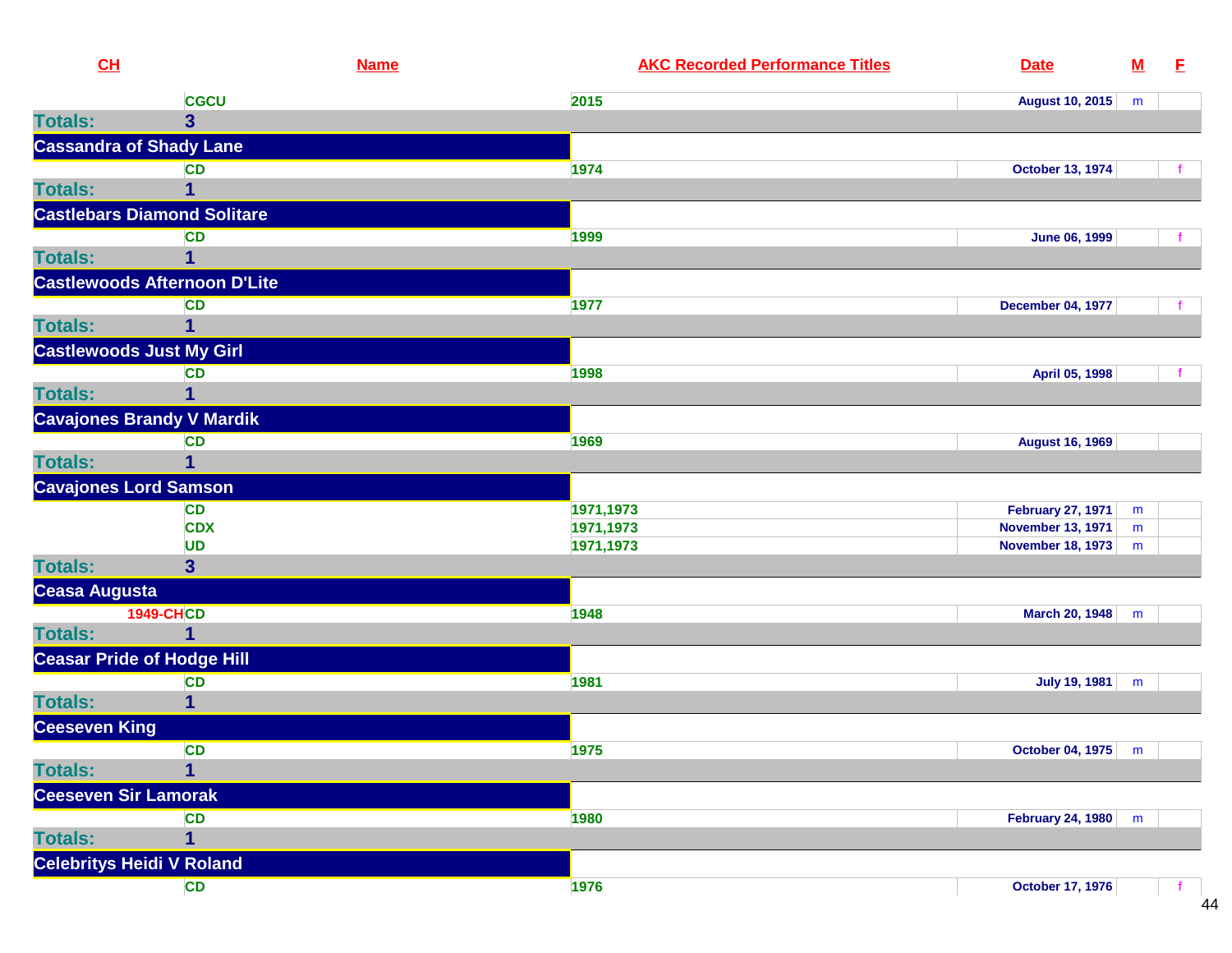| CL                           |                                   | <b>Name</b> | <b>AKC Recorded Performance Titles</b> | <b>Date</b>               | ${\bf M}$ | E            |
|------------------------------|-----------------------------------|-------------|----------------------------------------|---------------------------|-----------|--------------|
| <b>Totals:</b>               |                                   |             |                                        |                           |           |              |
|                              | <b>Centurions Carrie V Drum</b>   |             |                                        |                           |           |              |
|                              | <b>CD</b>                         |             | 1975                                   | April 05, 1975            |           | $\mathbf{f}$ |
| <b>Totals:</b>               |                                   |             |                                        |                           |           |              |
|                              | <b>Centurys Sugar Run Bridget</b> |             |                                        |                           |           |              |
|                              | <b>CD</b>                         |             | 1978                                   | <b>October 15, 1978</b>   |           |              |
| <b>Totals:</b>               |                                   |             |                                        |                           |           |              |
|                              | <b>Chads Gloria O'Lynchcreek</b>  |             |                                        |                           |           |              |
|                              | <b>1993-CHCD</b>                  |             | 1994,1995                              | <b>January 22, 1994</b>   |           | t.           |
|                              | <b>1993-CHCDX</b>                 |             | 1994,1995                              | June 11, 1995             |           | $\mathbf{f}$ |
| <b>Totals:</b>               | $\overline{2}$                    |             |                                        |                           |           |              |
| <b>Chalet Hills Justaluv</b> |                                   |             |                                        |                           |           |              |
|                              | <b>1981-CHCD</b>                  |             | 1982                                   | <b>September 12, 1982</b> |           | $\mathbf{f}$ |
| <b>Totals:</b>               |                                   |             |                                        |                           |           |              |
| <b>Chamness Duke of Ace</b>  |                                   |             |                                        |                           |           |              |
|                              | <b>CD</b>                         |             | 1972                                   | <b>February 27, 1972</b>  | m         |              |
| <b>Totals:</b>               | 1                                 |             |                                        |                           |           |              |
|                              | <b>Chancellor Kilohana Joseph</b> |             |                                        |                           |           |              |
|                              | <b>CD</b>                         |             | 1977                                   | <b>November 20, 1977</b>  | m         |              |
| <b>Totals:</b>               | 1                                 |             |                                        |                           |           |              |
| <b>Chankals St. Dismas</b>   |                                   |             |                                        |                           |           |              |
|                              | <b>CD</b>                         |             | 1973                                   | May 20, 1973              | m         |              |
| <b>Totals:</b>               |                                   |             |                                        |                           |           |              |
|                              | <b>Chapel Hills Big Dumbo Sno</b> |             |                                        |                           |           |              |
|                              | <b>CD</b>                         |             | 1968,1969                              | <b>June 09, 1968</b>      | m         |              |
|                              | <b>CDX</b>                        |             | 1968,1969                              | <b>January 12, 1969</b>   | m         |              |
|                              | <b>UD</b>                         |             | 1968,1969                              | <b>October 19, 1969</b>   | m         |              |
| <b>Totals:</b>               | $\overline{\mathbf{3}}$           |             |                                        |                           |           |              |
| <b>Charitys Little Angel</b> |                                   |             |                                        |                           |           |              |
|                              | CD                                |             | 1978                                   | October 01, 1978          |           | f.           |
| <b>Totals:</b>               | 1                                 |             |                                        |                           |           |              |
|                              | <b>Charles King of Evergreen</b>  |             |                                        |                           |           |              |
|                              | CD                                |             | 1969                                   | April 26, 1969            | m         |              |
| <b>Totals:</b>               | 1                                 |             |                                        |                           |           |              |
| <b>Charles Lil Hobo</b>      |                                   |             |                                        |                           |           |              |
|                              | <b>CD</b>                         |             | 1976                                   | September 06, 1976        | m         |              |

45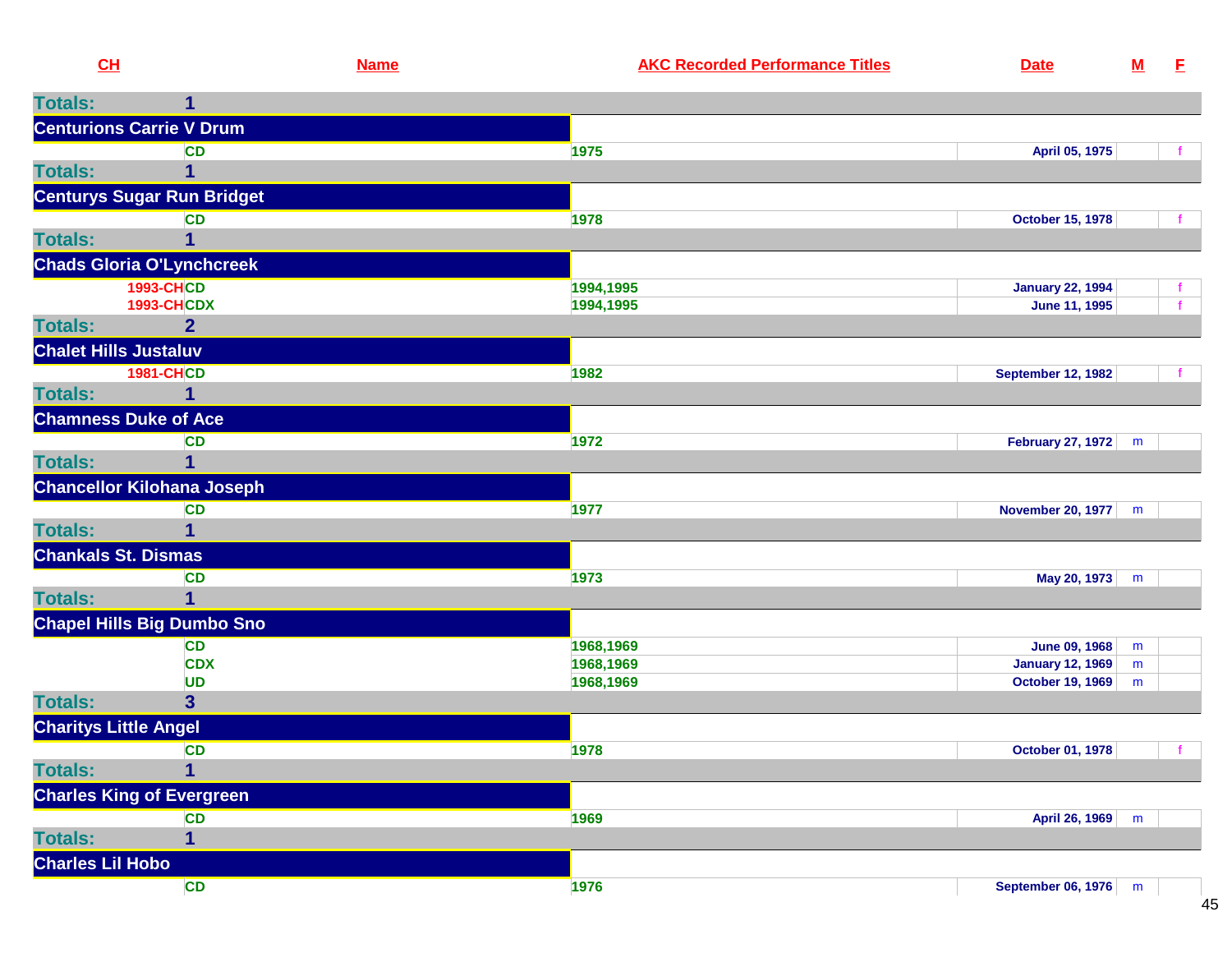| CH                               |                                      | <b>Name</b> | <b>AKC Recorded Performance Titles</b> | <b>Date</b>              | ${\bf M}$ | E |
|----------------------------------|--------------------------------------|-------------|----------------------------------------|--------------------------|-----------|---|
| <b>Totals:</b>                   | 1                                    |             |                                        |                          |           |   |
|                                  | <b>Charles Lynn of Menninger</b>     |             |                                        |                          |           |   |
|                                  | <b>CD</b>                            |             | 1971                                   | March 28, 1971           | m         |   |
| <b>Totals:</b>                   | 1                                    |             |                                        |                          |           |   |
| <b>Charlie</b>                   |                                      |             |                                        |                          |           |   |
|                                  | <b>CD</b>                            |             | 1961                                   | <b>July 15, 1961</b>     | m         |   |
| <b>Totals:</b>                   | 1                                    |             |                                        |                          |           |   |
| <b>Charlie Brown Esquire</b>     |                                      |             |                                        |                          |           |   |
|                                  | <b>CD</b>                            |             | 1970                                   | <b>November 01, 1970</b> | m         |   |
| <b>Totals:</b>                   | 1                                    |             |                                        |                          |           |   |
| <b>Charlie Little Boy Brandy</b> |                                      |             |                                        |                          |           |   |
|                                  | <b>CD</b>                            |             | 1976                                   | March 06, 1976           | m         |   |
| <b>Totals:</b>                   | 1                                    |             |                                        |                          |           |   |
| <b>Charlotte Nelson</b>          |                                      |             |                                        |                          |           |   |
|                                  | <b>CGC</b>                           |             | 2015                                   | <b>November 09, 2015</b> |           |   |
| <b>Totals:</b>                   | 1                                    |             |                                        |                          |           |   |
|                                  | <b>Cherokee Rose Little Bogey Bo</b> |             |                                        |                          |           |   |
|                                  | <b>2005-CHCD</b>                     |             | 2003,2006                              | May 09, 2003             | ${\bf m}$ |   |
|                                  | <b>2005-CHRN</b>                     |             | 2003,2006                              | April 23, 2006           | m         |   |
| <b>Totals:</b>                   | $\overline{2}$                       |             |                                        |                          |           |   |
| <b>Cherry Bonds (Reyes)</b>      |                                      |             |                                        |                          |           |   |
|                                  | <b>CGC</b>                           |             | 2018                                   | <b>February 26, 2018</b> |           |   |
| <b>Totals:</b>                   | $\mathbf 1$                          |             |                                        |                          |           |   |
|                                  | <b>Cherryacres Arnold V Friedl</b>   |             |                                        |                          |           |   |
|                                  | <b>CD</b>                            |             | 1972                                   | May 14, 1972             | m         |   |
| <b>Totals:</b>                   | $\mathbf 1$                          |             |                                        |                          |           |   |
|                                  | <b>Cherryacres Christobel V Thiz</b> |             |                                        |                          |           |   |
|                                  | <b>CD</b>                            |             | 1976                                   | <b>August 14, 1976</b>   |           |   |
| <b>Totals:</b>                   | $\mathbf 1$                          |             |                                        |                          |           |   |
| <b>Cherryacres Image of Thiz</b> |                                      |             |                                        |                          |           |   |
|                                  | <b>CD</b>                            |             | 1976                                   | <b>March 27, 1976</b>    | m         |   |
| <b>Totals:</b>                   |                                      |             |                                        |                          |           |   |
|                                  | <b>Cherryacres Jezebel V Gerd</b>    |             |                                        |                          |           |   |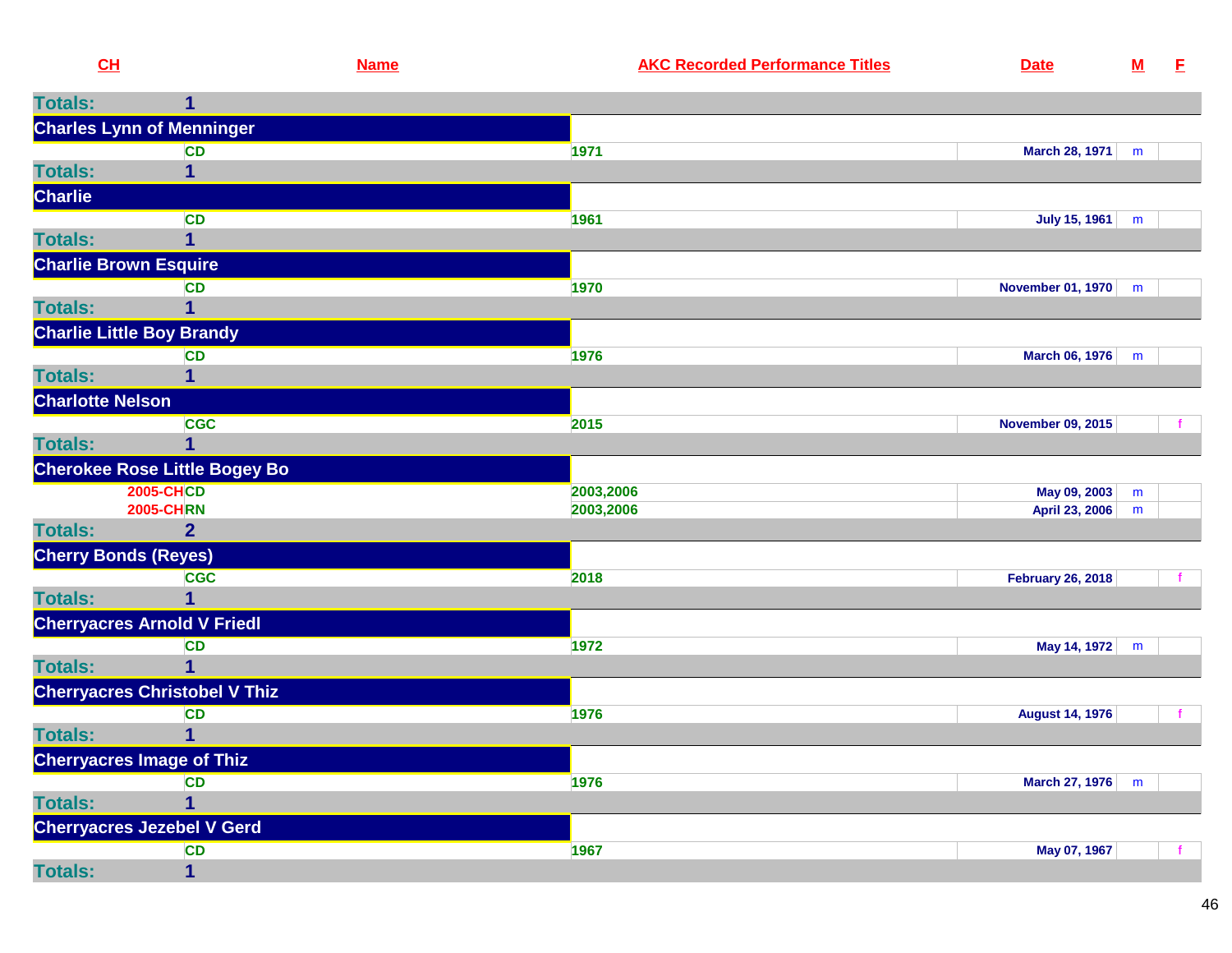| CL                              |                                     | <b>Name</b> | <b>AKC Recorded Performance Titles</b> | <b>Date</b>                                  | $M$ | E                  |
|---------------------------------|-------------------------------------|-------------|----------------------------------------|----------------------------------------------|-----|--------------------|
|                                 | <b>Cherryacres Nicklus V Hyden</b>  |             |                                        |                                              |     |                    |
|                                 | <b>1975-CHCD</b>                    |             | 1971,1972                              | <b>February 28, 1971</b>                     | m   |                    |
|                                 | <b>1975-CHCDX</b>                   |             | 1971,1972                              | <b>September 26, 1971</b>                    | m   |                    |
|                                 | <b>1975-CHUD</b>                    |             | 1971,1972                              | April 29, 1972                               | m   |                    |
| <b>Totals:</b>                  | $\overline{\mathbf{3}}$             |             |                                        |                                              |     |                    |
| <b>Cherryacres Sir Yocom</b>    |                                     |             |                                        |                                              |     |                    |
|                                 | <b>CD</b>                           |             | 1971,1972                              | <b>July 04, 1971</b>                         | m   |                    |
|                                 | <b>CDX</b>                          |             | 1971,1972                              | <b>November 12, 1972</b>                     | m   |                    |
| <b>Totals:</b>                  | $\overline{2}$                      |             |                                        |                                              |     |                    |
|                                 | <b>Cherryacres Tahoma Bausn</b>     |             |                                        |                                              |     |                    |
|                                 | <b>CD</b>                           |             | 1969                                   | <b>September 20, 1969</b>                    | m   |                    |
| <b>Totals:</b>                  |                                     |             |                                        |                                              |     |                    |
|                                 | <b>Cherryacres Thibideau V Thiz</b> |             |                                        |                                              |     |                    |
|                                 | <b>CD</b>                           |             | 1979                                   | January 14, 1979                             | m   |                    |
| <b>Totals:</b>                  | 1                                   |             |                                        |                                              |     |                    |
| <b>Cherrys Brandee</b>          |                                     |             |                                        |                                              |     |                    |
|                                 | <b>CD</b>                           |             | 1973                                   | <b>October 27, 1973</b>                      |     | $\mathbf{f}$       |
| <b>Totals:</b>                  |                                     |             |                                        |                                              |     |                    |
|                                 | <b>Chers Jonny Lancer Radixesbo</b> |             |                                        |                                              |     |                    |
|                                 | <b>CD</b>                           |             | 1973                                   | April 15, 1973                               | m   |                    |
| <b>Totals:</b>                  | 1                                   |             |                                        |                                              |     |                    |
|                                 | Chi Cals Baron Von Kadmus           |             |                                        |                                              |     |                    |
|                                 | <b>CD</b>                           |             | 1975                                   | January 26, 1975                             | m   |                    |
| <b>Totals:</b>                  | 1                                   |             |                                        |                                              |     |                    |
| <b>Chief Earl of Cunningham</b> |                                     |             |                                        |                                              |     |                    |
|                                 | <b>CD</b>                           |             | 1971                                   | October 24, 1971                             | m   |                    |
| <b>Totals:</b>                  |                                     |             |                                        |                                              |     |                    |
| <b>Chisholms Cynthis</b>        |                                     |             |                                        |                                              |     |                    |
|                                 | <b>CD</b>                           |             | 1947                                   | March 16, 1947                               |     |                    |
| <b>Totals:</b>                  | $\overline{1}$                      |             |                                        |                                              |     |                    |
|                                 |                                     |             |                                        |                                              |     |                    |
| <b>Chloe Maple Johnson</b>      |                                     |             |                                        |                                              |     |                    |
|                                 | <b>CGCA</b><br><b>CGCU</b>          |             | 2021<br>2021                           | <b>June 27, 2021</b><br><b>June 27, 2021</b> |     | f.<br>$\mathbf{f}$ |
| <b>Totals:</b>                  | $\overline{2}$                      |             |                                        |                                              |     |                    |
|                                 |                                     |             |                                        |                                              |     |                    |
| <b>Choppins Beau Jo</b>         |                                     |             |                                        |                                              |     |                    |
|                                 | <b>CD</b>                           |             | 1972                                   | September 24, 1972 m                         |     |                    |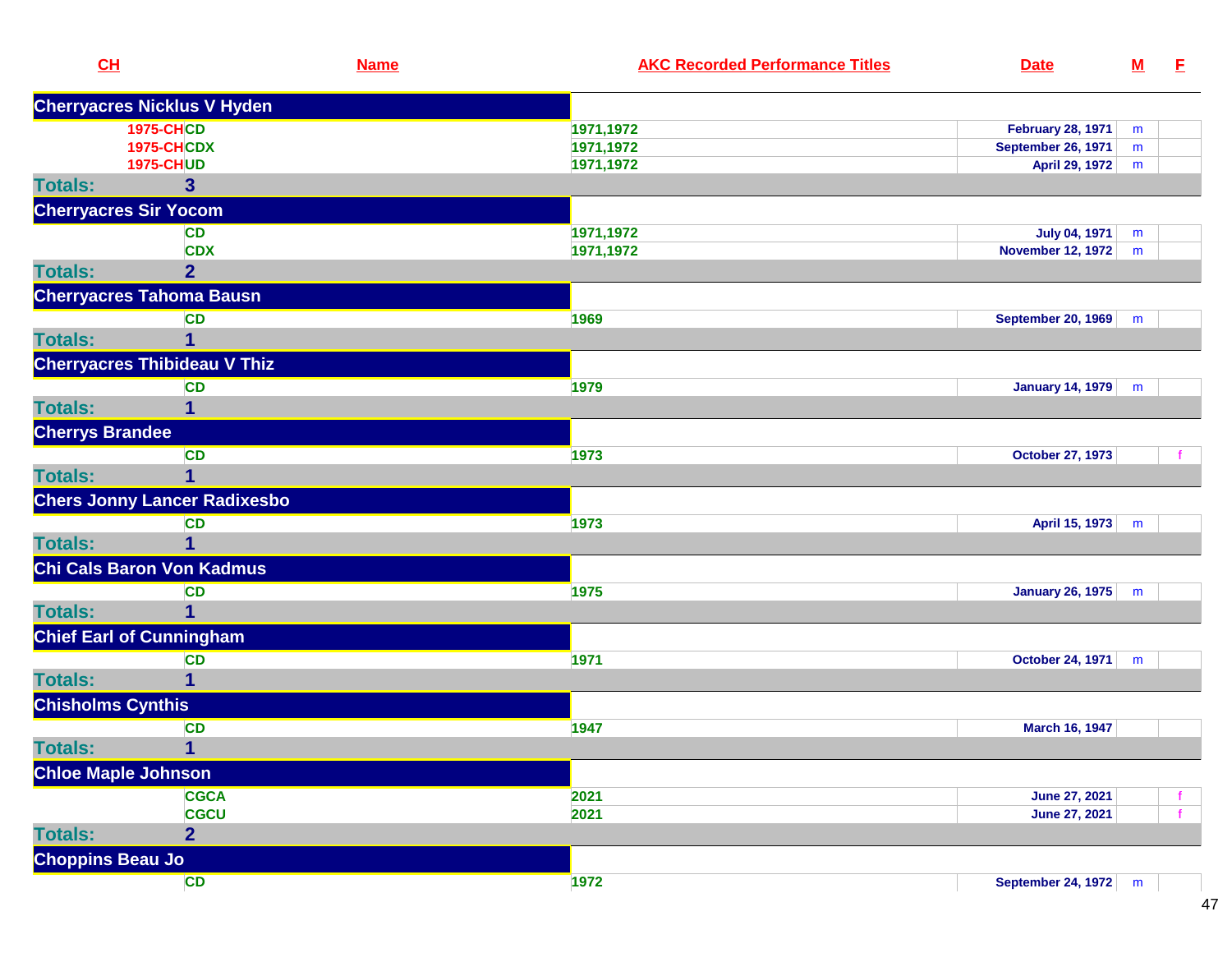| <b>Totals:</b><br>$\mathbf{1}$<br><b>Chris Panda Tam</b><br><b>CD</b><br>1976<br><b>June 05, 1976</b><br>1<br><b>Christian of Ellengowan</b><br><b>CD</b><br>1966<br><b>August 20, 1966</b><br><b>Totals:</b><br><b>Christina Banz of Mi Dreams</b><br><b>CD</b><br>October 09, 1965<br>1965<br><b>Totals:</b><br>1<br><b>Christina Von Grindenwald</b><br><b>CD</b><br>1972,1974<br><b>March 19, 1972</b><br><b>CDX</b><br>1972,1974<br><b>November 26, 1972</b><br>$\mathbf f$<br><b>UD</b><br>1972,1974<br><b>October 13, 1974</b><br>3 <sup>5</sup><br><b>Christina Von Hoghton</b><br><b>CD</b><br>1972<br><b>February 27, 1972</b><br><b>Totals:</b><br>1<br><b>Christmas Candy</b><br><b>CD</b><br>1972<br><b>February 05, 1972</b><br>f<br><b>Totals:</b><br>1<br><b>Christy Clawson</b><br><b>CD</b><br>1977<br>April 17, 1977<br>$\overline{\mathbf{1}}$<br><b>Totals:</b><br><b>Chubby Ada Stuff N Such</b><br><b>CD</b><br>1975<br><b>July 06, 1975</b><br><b>Totals:</b><br>$\mathbf{1}$<br><b>Cianciolos Lucky Lucinda</b><br><b>CD</b><br>1974, 1975, 1977<br><b>August 17, 1974</b><br><b>TD</b><br>1974, 1975, 1977<br>October 06, 1974<br><b>CDX</b><br>October 19, 1975<br>1974, 1975, 1977<br>$\mathbf{f}$<br><b>UD</b><br>October 01, 1977<br>1974, 1975, 1977<br><b>Totals:</b><br>4<br><b>Cindaloo</b><br><b>CD</b><br>1963<br>April 27, 1963<br>$-f$ | CH             |                         | <b>Name</b> | <b>AKC Recorded Performance Titles</b> | <b>Date</b> | ${\bf M}$ | E |
|------------------------------------------------------------------------------------------------------------------------------------------------------------------------------------------------------------------------------------------------------------------------------------------------------------------------------------------------------------------------------------------------------------------------------------------------------------------------------------------------------------------------------------------------------------------------------------------------------------------------------------------------------------------------------------------------------------------------------------------------------------------------------------------------------------------------------------------------------------------------------------------------------------------------------------------------------------------------------------------------------------------------------------------------------------------------------------------------------------------------------------------------------------------------------------------------------------------------------------------------------------------------------------------------------------------------------------------------------------------------------|----------------|-------------------------|-------------|----------------------------------------|-------------|-----------|---|
|                                                                                                                                                                                                                                                                                                                                                                                                                                                                                                                                                                                                                                                                                                                                                                                                                                                                                                                                                                                                                                                                                                                                                                                                                                                                                                                                                                              |                |                         |             |                                        |             |           |   |
|                                                                                                                                                                                                                                                                                                                                                                                                                                                                                                                                                                                                                                                                                                                                                                                                                                                                                                                                                                                                                                                                                                                                                                                                                                                                                                                                                                              |                |                         |             |                                        |             |           |   |
|                                                                                                                                                                                                                                                                                                                                                                                                                                                                                                                                                                                                                                                                                                                                                                                                                                                                                                                                                                                                                                                                                                                                                                                                                                                                                                                                                                              |                |                         |             |                                        |             |           |   |
|                                                                                                                                                                                                                                                                                                                                                                                                                                                                                                                                                                                                                                                                                                                                                                                                                                                                                                                                                                                                                                                                                                                                                                                                                                                                                                                                                                              | <b>Totals:</b> |                         |             |                                        |             |           |   |
|                                                                                                                                                                                                                                                                                                                                                                                                                                                                                                                                                                                                                                                                                                                                                                                                                                                                                                                                                                                                                                                                                                                                                                                                                                                                                                                                                                              |                |                         |             |                                        |             |           |   |
|                                                                                                                                                                                                                                                                                                                                                                                                                                                                                                                                                                                                                                                                                                                                                                                                                                                                                                                                                                                                                                                                                                                                                                                                                                                                                                                                                                              |                |                         |             |                                        |             |           |   |
|                                                                                                                                                                                                                                                                                                                                                                                                                                                                                                                                                                                                                                                                                                                                                                                                                                                                                                                                                                                                                                                                                                                                                                                                                                                                                                                                                                              |                |                         |             |                                        |             |           |   |
|                                                                                                                                                                                                                                                                                                                                                                                                                                                                                                                                                                                                                                                                                                                                                                                                                                                                                                                                                                                                                                                                                                                                                                                                                                                                                                                                                                              |                |                         |             |                                        |             |           |   |
|                                                                                                                                                                                                                                                                                                                                                                                                                                                                                                                                                                                                                                                                                                                                                                                                                                                                                                                                                                                                                                                                                                                                                                                                                                                                                                                                                                              |                |                         |             |                                        |             |           |   |
|                                                                                                                                                                                                                                                                                                                                                                                                                                                                                                                                                                                                                                                                                                                                                                                                                                                                                                                                                                                                                                                                                                                                                                                                                                                                                                                                                                              |                |                         |             |                                        |             |           |   |
|                                                                                                                                                                                                                                                                                                                                                                                                                                                                                                                                                                                                                                                                                                                                                                                                                                                                                                                                                                                                                                                                                                                                                                                                                                                                                                                                                                              |                |                         |             |                                        |             |           |   |
|                                                                                                                                                                                                                                                                                                                                                                                                                                                                                                                                                                                                                                                                                                                                                                                                                                                                                                                                                                                                                                                                                                                                                                                                                                                                                                                                                                              |                |                         |             |                                        |             |           |   |
|                                                                                                                                                                                                                                                                                                                                                                                                                                                                                                                                                                                                                                                                                                                                                                                                                                                                                                                                                                                                                                                                                                                                                                                                                                                                                                                                                                              |                |                         |             |                                        |             |           |   |
|                                                                                                                                                                                                                                                                                                                                                                                                                                                                                                                                                                                                                                                                                                                                                                                                                                                                                                                                                                                                                                                                                                                                                                                                                                                                                                                                                                              |                |                         |             |                                        |             |           |   |
|                                                                                                                                                                                                                                                                                                                                                                                                                                                                                                                                                                                                                                                                                                                                                                                                                                                                                                                                                                                                                                                                                                                                                                                                                                                                                                                                                                              | <b>Totals:</b> |                         |             |                                        |             |           |   |
|                                                                                                                                                                                                                                                                                                                                                                                                                                                                                                                                                                                                                                                                                                                                                                                                                                                                                                                                                                                                                                                                                                                                                                                                                                                                                                                                                                              |                |                         |             |                                        |             |           |   |
|                                                                                                                                                                                                                                                                                                                                                                                                                                                                                                                                                                                                                                                                                                                                                                                                                                                                                                                                                                                                                                                                                                                                                                                                                                                                                                                                                                              |                |                         |             |                                        |             |           |   |
|                                                                                                                                                                                                                                                                                                                                                                                                                                                                                                                                                                                                                                                                                                                                                                                                                                                                                                                                                                                                                                                                                                                                                                                                                                                                                                                                                                              |                |                         |             |                                        |             |           |   |
|                                                                                                                                                                                                                                                                                                                                                                                                                                                                                                                                                                                                                                                                                                                                                                                                                                                                                                                                                                                                                                                                                                                                                                                                                                                                                                                                                                              |                |                         |             |                                        |             |           |   |
|                                                                                                                                                                                                                                                                                                                                                                                                                                                                                                                                                                                                                                                                                                                                                                                                                                                                                                                                                                                                                                                                                                                                                                                                                                                                                                                                                                              |                |                         |             |                                        |             |           |   |
|                                                                                                                                                                                                                                                                                                                                                                                                                                                                                                                                                                                                                                                                                                                                                                                                                                                                                                                                                                                                                                                                                                                                                                                                                                                                                                                                                                              |                |                         |             |                                        |             |           |   |
|                                                                                                                                                                                                                                                                                                                                                                                                                                                                                                                                                                                                                                                                                                                                                                                                                                                                                                                                                                                                                                                                                                                                                                                                                                                                                                                                                                              |                |                         |             |                                        |             |           |   |
|                                                                                                                                                                                                                                                                                                                                                                                                                                                                                                                                                                                                                                                                                                                                                                                                                                                                                                                                                                                                                                                                                                                                                                                                                                                                                                                                                                              |                |                         |             |                                        |             |           |   |
|                                                                                                                                                                                                                                                                                                                                                                                                                                                                                                                                                                                                                                                                                                                                                                                                                                                                                                                                                                                                                                                                                                                                                                                                                                                                                                                                                                              |                |                         |             |                                        |             |           |   |
|                                                                                                                                                                                                                                                                                                                                                                                                                                                                                                                                                                                                                                                                                                                                                                                                                                                                                                                                                                                                                                                                                                                                                                                                                                                                                                                                                                              |                |                         |             |                                        |             |           |   |
|                                                                                                                                                                                                                                                                                                                                                                                                                                                                                                                                                                                                                                                                                                                                                                                                                                                                                                                                                                                                                                                                                                                                                                                                                                                                                                                                                                              |                |                         |             |                                        |             |           |   |
|                                                                                                                                                                                                                                                                                                                                                                                                                                                                                                                                                                                                                                                                                                                                                                                                                                                                                                                                                                                                                                                                                                                                                                                                                                                                                                                                                                              |                |                         |             |                                        |             |           |   |
|                                                                                                                                                                                                                                                                                                                                                                                                                                                                                                                                                                                                                                                                                                                                                                                                                                                                                                                                                                                                                                                                                                                                                                                                                                                                                                                                                                              |                |                         |             |                                        |             |           |   |
|                                                                                                                                                                                                                                                                                                                                                                                                                                                                                                                                                                                                                                                                                                                                                                                                                                                                                                                                                                                                                                                                                                                                                                                                                                                                                                                                                                              |                |                         |             |                                        |             |           |   |
|                                                                                                                                                                                                                                                                                                                                                                                                                                                                                                                                                                                                                                                                                                                                                                                                                                                                                                                                                                                                                                                                                                                                                                                                                                                                                                                                                                              |                |                         |             |                                        |             |           |   |
|                                                                                                                                                                                                                                                                                                                                                                                                                                                                                                                                                                                                                                                                                                                                                                                                                                                                                                                                                                                                                                                                                                                                                                                                                                                                                                                                                                              |                |                         |             |                                        |             |           |   |
|                                                                                                                                                                                                                                                                                                                                                                                                                                                                                                                                                                                                                                                                                                                                                                                                                                                                                                                                                                                                                                                                                                                                                                                                                                                                                                                                                                              |                |                         |             |                                        |             |           |   |
|                                                                                                                                                                                                                                                                                                                                                                                                                                                                                                                                                                                                                                                                                                                                                                                                                                                                                                                                                                                                                                                                                                                                                                                                                                                                                                                                                                              |                |                         |             |                                        |             |           |   |
|                                                                                                                                                                                                                                                                                                                                                                                                                                                                                                                                                                                                                                                                                                                                                                                                                                                                                                                                                                                                                                                                                                                                                                                                                                                                                                                                                                              |                |                         |             |                                        |             |           |   |
|                                                                                                                                                                                                                                                                                                                                                                                                                                                                                                                                                                                                                                                                                                                                                                                                                                                                                                                                                                                                                                                                                                                                                                                                                                                                                                                                                                              |                |                         |             |                                        |             |           |   |
|                                                                                                                                                                                                                                                                                                                                                                                                                                                                                                                                                                                                                                                                                                                                                                                                                                                                                                                                                                                                                                                                                                                                                                                                                                                                                                                                                                              | <b>Totals:</b> | $\overline{\mathbf{1}}$ |             |                                        |             |           |   |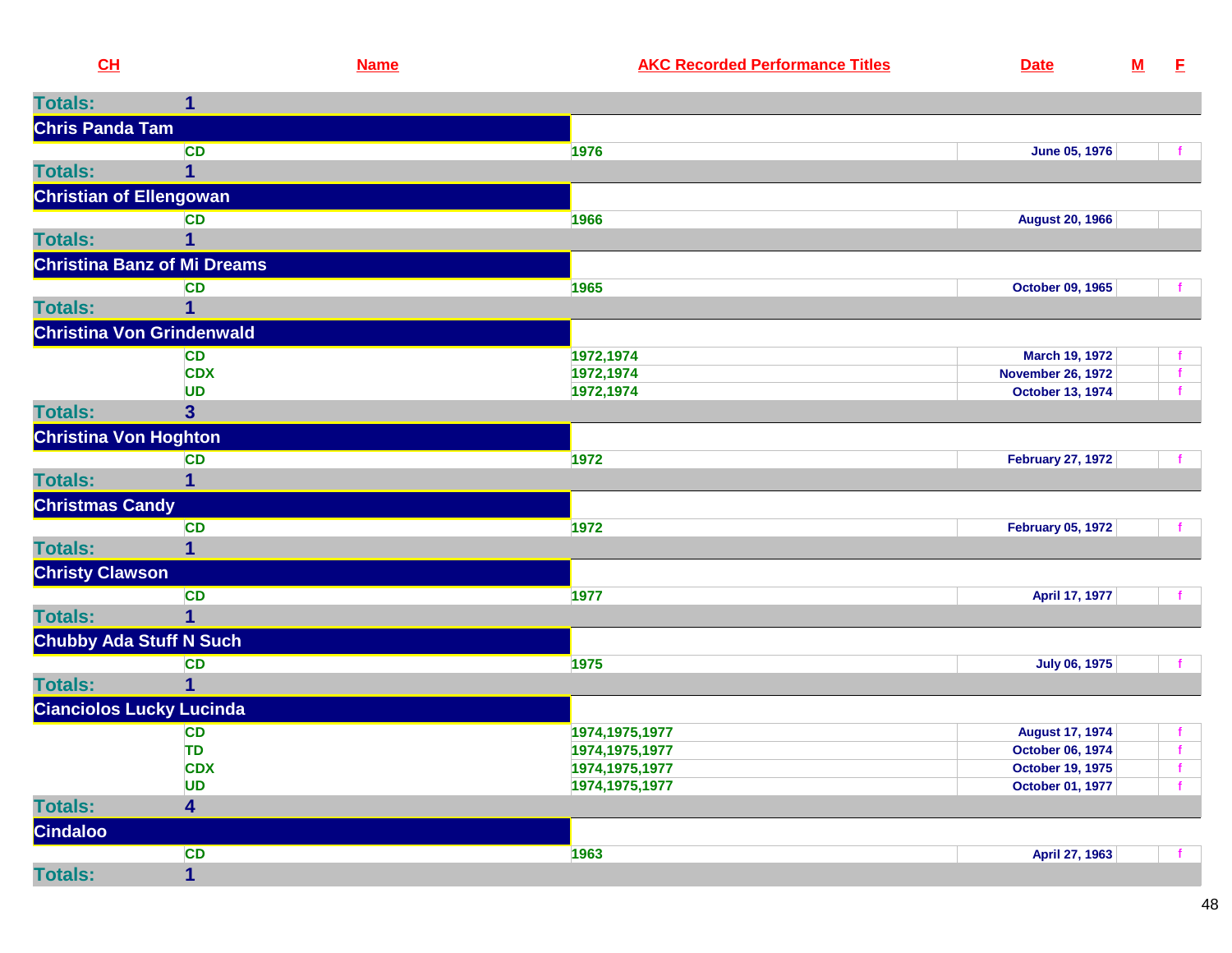| CL                              | <b>Name</b>                       | <b>AKC Recorded Performance Titles</b> | <b>Date</b>               | $\underline{\mathsf{M}}$ | E            |
|---------------------------------|-----------------------------------|----------------------------------------|---------------------------|--------------------------|--------------|
| <b>Cinderella of Aurora</b>     |                                   |                                        |                           |                          |              |
|                                 | <b>CD</b>                         | 1968                                   | <b>September 15, 1968</b> |                          |              |
| <b>Totals:</b>                  | $\mathbf 1$                       |                                        |                           |                          |              |
|                                 | Cinderella WeeJun V Brobeck       |                                        |                           |                          |              |
|                                 | <b>CD</b>                         | 1962                                   | <b>October 21, 1962</b>   |                          |              |
| <b>Totals:</b>                  | $\mathbf 1$                       |                                        |                           |                          |              |
| <b>Cindras Von Delilah</b>      |                                   |                                        |                           |                          |              |
|                                 | <b>CD</b>                         | 1972                                   | <b>July 09, 1972</b>      |                          |              |
| <b>Totals:</b>                  | $\overline{\mathbf{1}}$           |                                        |                           |                          |              |
| <b>Cindy Ann of Tres Dale</b>   |                                   |                                        |                           |                          |              |
|                                 | <b>CD</b>                         | 1969                                   | April 26, 1969            |                          |              |
| <b>Totals:</b>                  | 1                                 |                                        |                           |                          |              |
| <b>Cindy Gal</b>                |                                   |                                        |                           |                          |              |
|                                 | <b>CD</b>                         | 1962                                   | <b>October 21, 1962</b>   |                          |              |
| <b>Totals:</b>                  | $\mathbf 1$                       |                                        |                           |                          |              |
|                                 | <b>Cindy Suzann Edora V Retas</b> |                                        |                           |                          |              |
|                                 | <b>CD</b>                         | 1967                                   | <b>June 04, 1967</b>      |                          |              |
| <b>Totals:</b>                  | 1                                 |                                        |                           |                          |              |
| <b>Cindy Von Don Dew</b>        |                                   |                                        |                           |                          |              |
|                                 | <b>CD</b>                         | 1954                                   | <b>February 14, 1954</b>  |                          | $\mathbf{f}$ |
| <b>Totals:</b>                  | 1                                 |                                        |                           |                          |              |
| <b>Cindys Cinnamon Bear</b>     |                                   |                                        |                           |                          |              |
|                                 | <b>CD</b>                         | 1978                                   | May 29, 1978              |                          | $\mathbf{f}$ |
| <b>Totals:</b>                  | $\mathbf{1}$                      |                                        |                           |                          |              |
| <b>Cinnabar Van Damme</b>       |                                   |                                        |                           |                          |              |
|                                 | <b>CD</b>                         | 1969                                   | May 11, 1969              |                          | f.           |
| <b>Totals:</b>                  | $\mathbf 1$                       |                                        |                           |                          |              |
| <b>Cinnamon Cinders Rosalee</b> |                                   |                                        |                           |                          |              |
|                                 | <b>CD</b>                         | 1974,1977                              | April 13, 1974            |                          | $\mathbf{f}$ |
|                                 | <b>CDX</b>                        | 1974,1977                              | <b>September 25, 1977</b> |                          | f.           |
| <b>Totals:</b>                  | $\overline{2}$                    |                                        |                           |                          |              |
| <b>Cinnamonflynn Conway</b>     |                                   |                                        |                           |                          |              |
|                                 | <b>CD</b>                         | 1992                                   | May 04, 1992              |                          |              |
| <b>Totals:</b>                  | $\overline{\mathbf{1}}$           |                                        |                           |                          |              |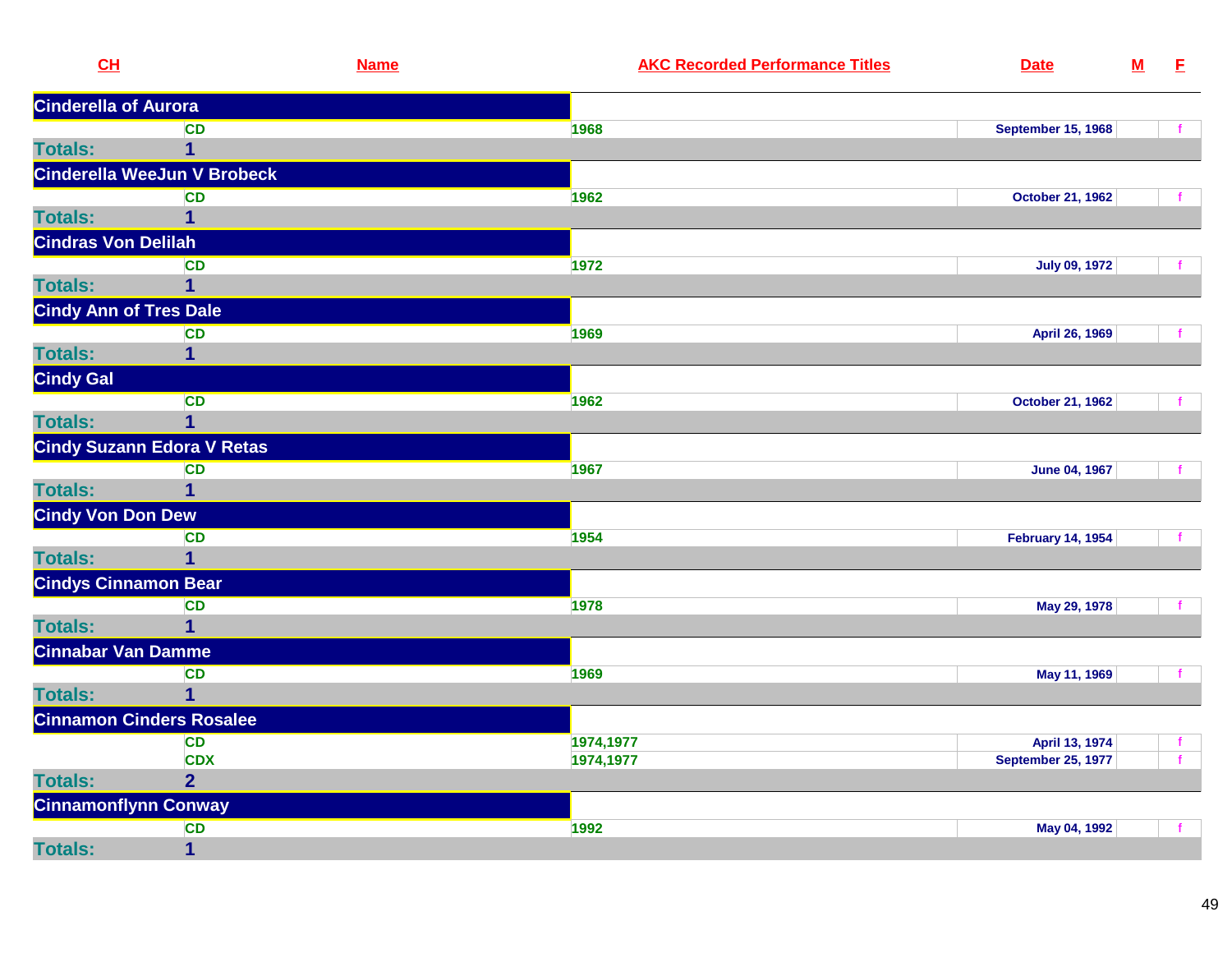| CL                         |                                       | <b>Name</b> | <b>AKC Recorded Performance Titles</b> | <b>Date</b>                                       | $\underline{\mathsf{M}}$ | E            |
|----------------------------|---------------------------------------|-------------|----------------------------------------|---------------------------------------------------|--------------------------|--------------|
| <b>Citations Babette</b>   |                                       |             |                                        |                                                   |                          |              |
|                            | <b>CD</b>                             |             | 1976                                   | June 19, 1976                                     |                          |              |
| <b>Totals:</b>             | $\mathbf{1}$                          |             |                                        |                                                   |                          |              |
|                            | <b>Claudia Swiss Miss Barnessa</b>    |             |                                        |                                                   |                          |              |
|                            | <b>CD</b>                             |             | 1975                                   | <b>October 12, 1975</b>                           |                          | - f          |
| <b>Totals:</b>             | 1                                     |             |                                        |                                                   |                          |              |
|                            | <b>Claymonts Liberty Belle</b>        |             |                                        |                                                   |                          |              |
|                            | <b>1977-CHCD</b>                      |             | 1978                                   | April 16, 1978                                    |                          | $\mathbf{f}$ |
| <b>Totals:</b>             | 1                                     |             |                                        |                                                   |                          |              |
| <b>Clementine Bloch</b>    |                                       |             |                                        |                                                   |                          |              |
|                            | <b>CGC</b>                            |             | 2015                                   | October 05, 2015                                  |                          |              |
| <b>Totals:</b>             | 1                                     |             |                                        |                                                   |                          |              |
| <b>Clementine Rose</b>     |                                       |             |                                        |                                                   |                          |              |
|                            | <b>RN</b>                             |             | 2014, 2015, 2016, 2017, 2018           | <b>November 15, 2014</b>                          |                          | f.           |
|                            | <b>RA</b>                             |             | 2014, 2015, 2016, 2017, 2018           | <b>November 01, 2015</b>                          |                          | $\mathbf{f}$ |
|                            | <b>ThDN</b>                           |             | 2014, 2015, 2016, 2017, 2018           | October 26, 2016                                  |                          | $\mathbf f$  |
|                            | <b>CGCA</b>                           |             | 2014, 2015, 2016, 2017, 2018           | <b>November 04, 2016</b>                          |                          | $\mathbf{f}$ |
|                            | <b>BN</b>                             |             | 2014, 2015, 2016, 2017, 2018           | <b>November 19, 2016</b>                          |                          | $\mathbf{f}$ |
|                            | <b>ThD</b>                            |             | 2014, 2015, 2016, 2017, 2018           | May 03, 2017                                      |                          | $\mathbf{f}$ |
|                            | <b>CGCU</b>                           |             | 2014, 2015, 2016, 2017, 2018           | <b>July 29, 2017</b>                              |                          | $\mathbf{f}$ |
|                            | <b>FDC</b>                            |             | 2014, 2015, 2016, 2017, 2018           | <b>July 29, 2017</b>                              |                          | $\mathbf{f}$ |
|                            | <b>TKN</b>                            |             |                                        |                                                   |                          | $\mathbf{f}$ |
|                            | <b>ThDA</b>                           |             | 2014, 2015, 2016, 2017, 2018           | <b>August 10, 2017</b><br><b>January 24, 2018</b> |                          | $\mathbf f$  |
| <b>Totals:</b>             | 10                                    |             | 2014, 2015, 2016, 2017, 2018           |                                                   |                          |              |
|                            | <b>Cloud Nine Inspired Noelle</b>     |             |                                        |                                                   |                          |              |
|                            | <b>CD</b>                             |             | 2006,2007                              | <b>November 16, 2006</b>                          |                          | f.           |
|                            | <b>RN</b>                             |             | 2006,2007                              | May 13, 2007                                      |                          | f            |
| <b>Totals:</b>             | $\overline{2}$                        |             |                                        |                                                   |                          |              |
| <b>Clouseau Le Plopwa</b>  |                                       |             |                                        |                                                   |                          |              |
|                            | <b>CD</b>                             |             | 1983                                   | <b>August 28, 1983</b>                            | m                        |              |
| <b>Totals:</b>             | $\mathbf{1}$                          |             |                                        |                                                   |                          |              |
| <b>Clydes Sir Gallahad</b> |                                       |             |                                        |                                                   |                          |              |
|                            | <b>CD</b>                             |             | 1978                                   | <b>October 01, 1978</b>                           | m                        |              |
| <b>Totals:</b>             | $\mathbf{1}$                          |             |                                        |                                                   |                          |              |
|                            | <b>CMF's D.C. Royal of Shagg Bark</b> |             |                                        |                                                   |                          |              |
|                            | <b>1998-CHCD</b>                      |             | 2001                                   | July 03, 2001                                     | m                        |              |
| <b>Totals:</b>             | 1                                     |             |                                        |                                                   |                          |              |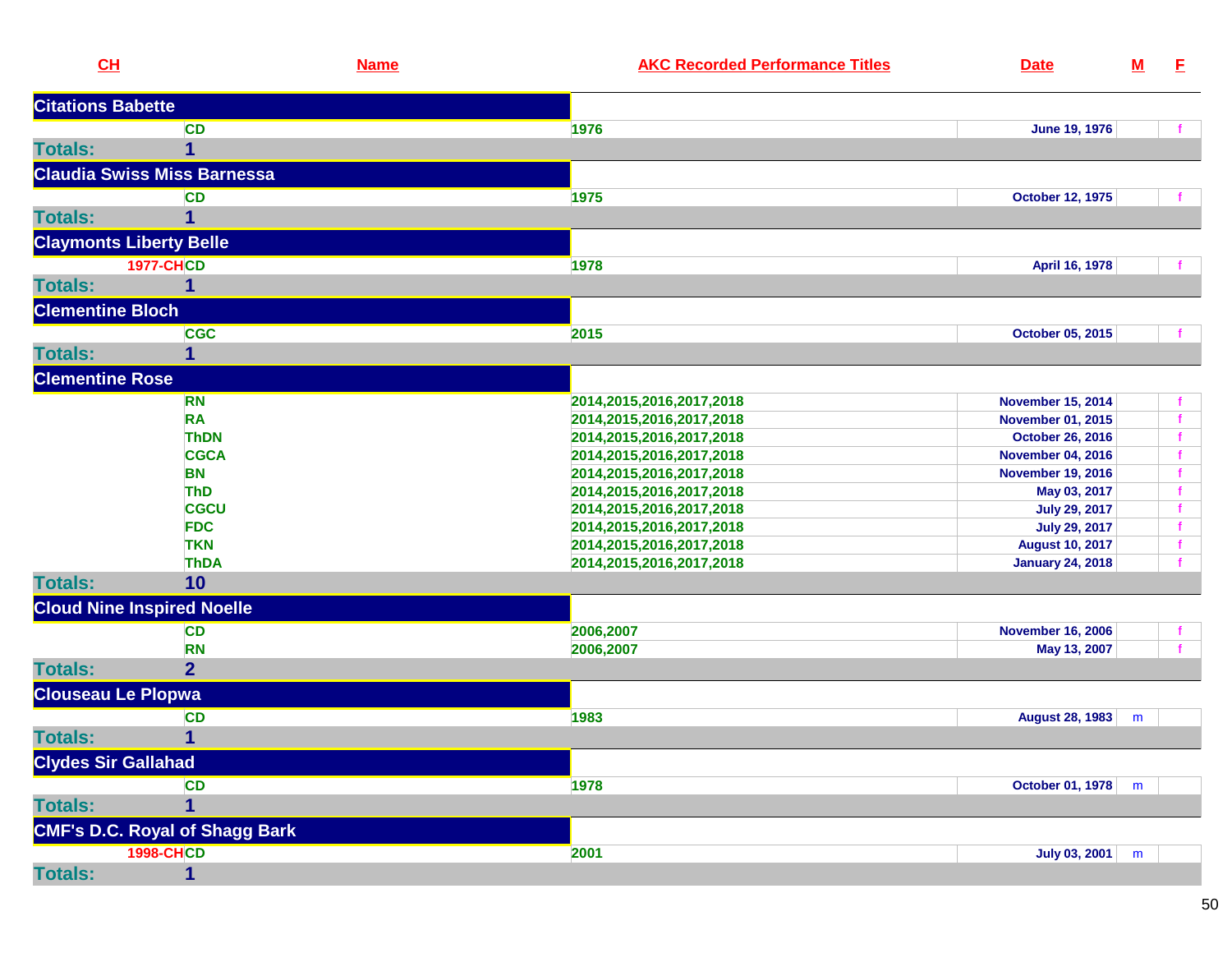| CL                              |                                    | <b>Name</b> | <b>AKC Recorded Performance Titles</b> | <b>Date</b>               | $\underline{\mathsf{M}}$ | E |
|---------------------------------|------------------------------------|-------------|----------------------------------------|---------------------------|--------------------------|---|
|                                 | <b>Coberlins Alpine Buttercup</b>  |             |                                        |                           |                          |   |
|                                 | <b>CD</b>                          |             | 1966                                   | <b>June 11, 1966</b>      |                          | f |
| <b>Totals:</b>                  | $\mathbf 1$                        |             |                                        |                           |                          |   |
| <b>Coberlins Aspen Desire</b>   |                                    |             |                                        |                           |                          |   |
|                                 | <b>CD</b>                          |             | 1969                                   | May 13, 1969              |                          |   |
| <b>Totals:</b>                  | $\mathbf 1$                        |             |                                        |                           |                          |   |
| <b>Coberlins Deep Wonder</b>    |                                    |             |                                        |                           |                          |   |
|                                 | <b>CD</b>                          |             | 1966                                   | May 01, 1966              |                          |   |
| <b>Totals:</b>                  | 1                                  |             |                                        |                           |                          |   |
|                                 | <b>Coberlins Divine Sunbeam</b>    |             |                                        |                           |                          |   |
|                                 | <b>CD</b>                          |             | 1969                                   | <b>November 09, 1969</b>  |                          |   |
| <b>Totals:</b>                  | 1                                  |             |                                        |                           |                          |   |
|                                 | <b>Coberlins Forever Adorable</b>  |             |                                        |                           |                          |   |
|                                 | <b>CD</b>                          |             | 1965                                   | <b>June 20, 1965</b>      |                          |   |
| <b>Totals:</b>                  | $\mathbf 1$                        |             |                                        |                           |                          |   |
|                                 | <b>Coberlins Just Incomparable</b> |             |                                        |                           |                          |   |
|                                 | <b>CD</b>                          |             | 1966                                   | <b>November 26, 1966</b>  |                          |   |
| <b>Totals:</b>                  | $\overline{1}$                     |             |                                        |                           |                          |   |
|                                 | <b>Coberlins Legendary Star</b>    |             |                                        |                           |                          |   |
|                                 | <b>CD</b>                          |             | 1968                                   | <b>September 29, 1968</b> |                          |   |
| <b>Totals:</b>                  | $\overline{1}$                     |             |                                        |                           |                          |   |
|                                 | <b>Coberlins Tribute to Faust</b>  |             |                                        |                           |                          |   |
|                                 | <b>1969-CHCD</b>                   |             | 1968                                   | April 28, 1968            | m                        |   |
| <b>Totals:</b>                  | 1                                  |             |                                        |                           |                          |   |
| <b>Coberlins Valiant Kitty</b>  |                                    |             |                                        |                           |                          |   |
|                                 | <b>CD</b>                          |             | 1965                                   | April 25, 1965            |                          |   |
|                                 | <b>CDX</b>                         |             | 1965                                   | <b>June 20, 1965</b>      |                          | f |
| <b>Totals:</b>                  | $\overline{2}$                     |             |                                        |                           |                          |   |
| <b>Coberlins Western Image</b>  |                                    |             |                                        |                           |                          |   |
|                                 | <b>CD</b>                          |             | 1968                                   | June 08, 1968             | m                        |   |
| <b>Totals:</b>                  | $\mathbf{1}$                       |             |                                        |                           |                          |   |
| <b>Coberlins Yuletide Cheer</b> |                                    |             |                                        |                           |                          |   |
|                                 | <b>1970-CHCD</b>                   |             | 1968                                   | <b>September 08, 1968</b> |                          | f |
| <b>Totals:</b>                  | $\mathbf{1}$                       |             |                                        |                           |                          |   |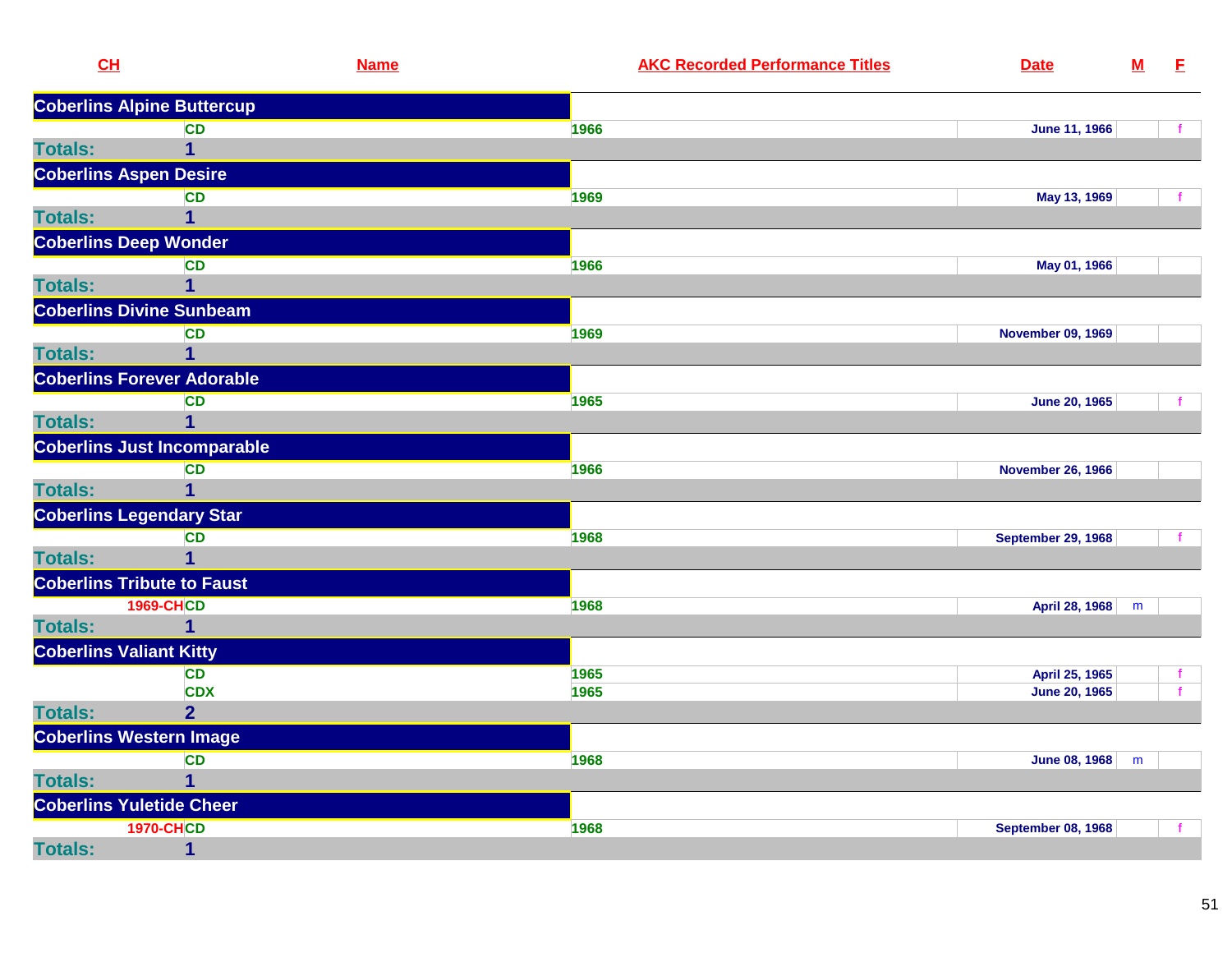| CL                                | <b>Name</b>                           | <b>AKC Recorded Performance Titles</b> | <b>Date</b>               | ${\bf M}$ | E |
|-----------------------------------|---------------------------------------|----------------------------------------|---------------------------|-----------|---|
| <b>Coberlins Zodiac Leo</b>       |                                       |                                        |                           |           |   |
|                                   | <b>CD</b>                             | 1969                                   | <b>June 08, 1969</b>      |           |   |
| <b>Totals:</b>                    | 1                                     |                                        |                           |           |   |
|                                   | <b>Coca Hills Amber of North Oaks</b> |                                        |                           |           |   |
|                                   | <b>CD</b>                             | 1963                                   | June 09, 1963             |           |   |
| <b>Totals:</b>                    |                                       |                                        |                           |           |   |
| Cola Von Rau                      |                                       |                                        |                           |           |   |
|                                   | <b>CD</b>                             | 1974                                   | June 09, 1974             |           |   |
| <b>Totals:</b>                    | 1                                     |                                        |                           |           |   |
| <b>Colt Forty Five Real Gusto</b> |                                       |                                        |                           |           |   |
|                                   | <b>CD</b>                             | 1966,1967                              | August 07, 1966           | m         |   |
|                                   | <b>CDX</b>                            | 1966,1967                              | <b>November 12, 1967</b>  | m         |   |
| <b>Totals:</b>                    | $\overline{2}$                        |                                        |                           |           |   |
|                                   | <b>Comrade Bismark Von Erick</b>      |                                        |                           |           |   |
|                                   | <b>CD</b>                             | 1974                                   | January 06, 1974          | m         |   |
| <b>Totals:</b>                    |                                       |                                        |                           |           |   |
|                                   | <b>Comstocks Snow Fire Pachek</b>     |                                        |                           |           |   |
|                                   | <b>CD</b>                             | 1970                                   | <b>June 18, 1970</b>      |           |   |
| <b>Totals:</b>                    | 1                                     |                                        |                           |           |   |
|                                   | <b>Conifer Creek Zircon V Stoan</b>   |                                        |                           |           |   |
|                                   | <b>2006-CHRN</b>                      | 2007                                   | <b>January 13, 2007</b>   |           |   |
| <b>Totals:</b>                    | 1                                     |                                        |                           |           |   |
| <b>Connies Midnight Bandit</b>    |                                       |                                        |                           |           |   |
|                                   | <b>CD</b>                             | 1974,1975                              | <b>October 20, 1974</b>   |           |   |
|                                   | <b>CDX</b>                            | 1974,1975                              | April 11, 1975            |           |   |
| <b>Totals:</b>                    | $\overline{2}$                        |                                        |                           |           |   |
| <b>Conservative Kilowatt Sam</b>  |                                       |                                        |                           |           |   |
|                                   | <b>CD</b>                             | 1979                                   | <b>November 11, 1979</b>  | m         |   |
| <b>Totals:</b>                    | 1                                     |                                        |                           |           |   |
|                                   | <b>Contessa Valentina Sauliamt</b>    |                                        |                           |           |   |
|                                   | <b>CD</b>                             | 1976                                   | May 30, 1976              |           |   |
| <b>Totals:</b>                    | 1                                     |                                        |                           |           |   |
| <b>Cooks Snowman</b>              |                                       |                                        |                           |           |   |
|                                   | <b>1965-CHCD</b>                      | 1966                                   | <b>September 19, 1966</b> | m         |   |
| <b>Totals:</b>                    | 1                                     |                                        |                           |           |   |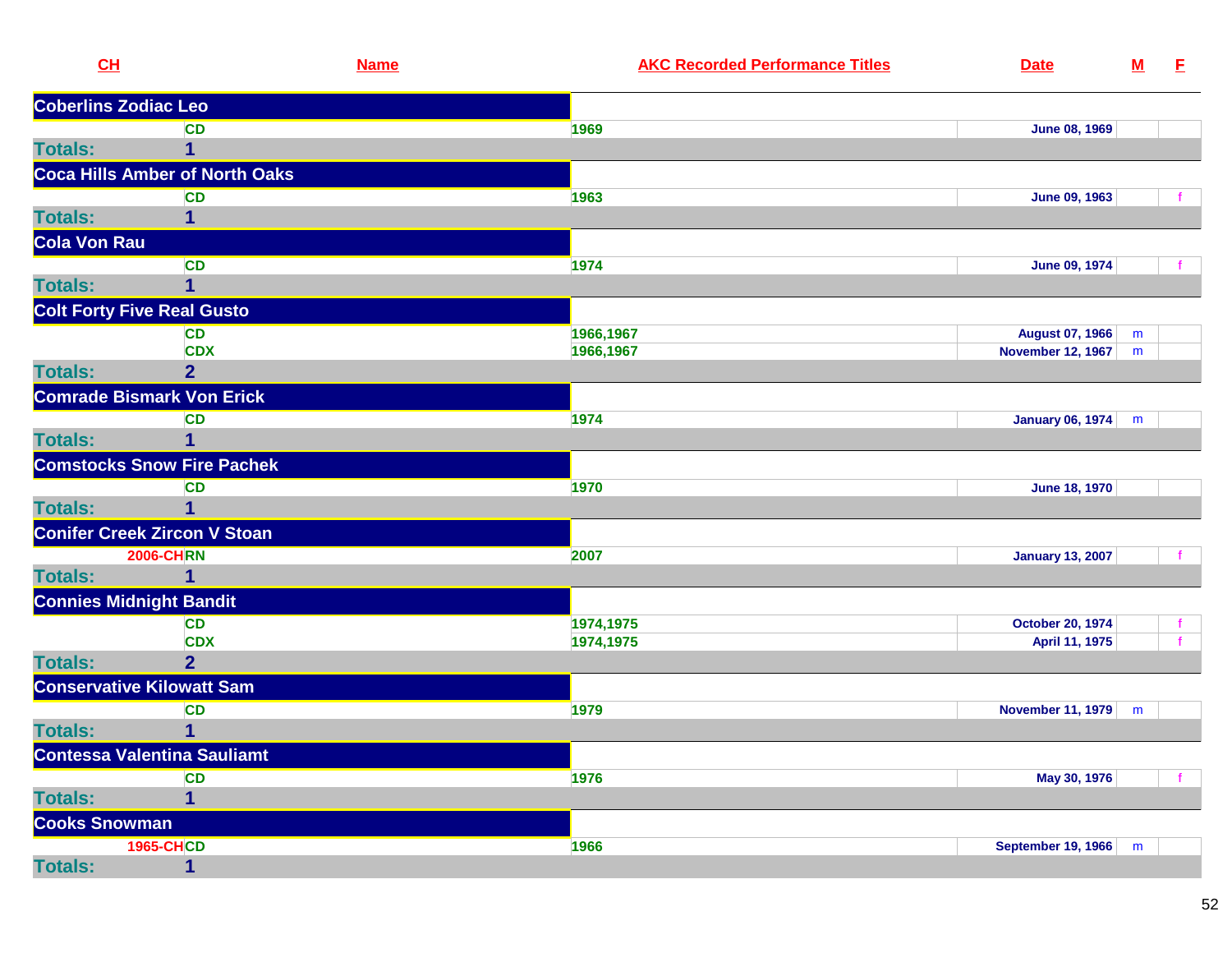| CL                         | <b>Name</b>                                         |      | <b>AKC Recorded Performance Titles</b> | <b>Date</b>               | ${\bf M}$ | E. |
|----------------------------|-----------------------------------------------------|------|----------------------------------------|---------------------------|-----------|----|
| <b>Cool Brandy</b>         |                                                     |      |                                        |                           |           |    |
|                            | <b>CD</b>                                           | 1970 |                                        | <b>September 26, 1970</b> |           |    |
| <b>Totals:</b>             | 1                                                   |      |                                        |                           |           |    |
| <b>Cooper Moose Jolley</b> |                                                     |      |                                        |                           |           |    |
|                            | <b>CGC</b>                                          | 2016 |                                        | April 19, 2016            | m         |    |
| <b>Totals:</b>             |                                                     |      |                                        |                           |           |    |
|                            | <b>Coquette of Meadowood</b>                        |      |                                        |                           |           |    |
|                            | <b>CD</b>                                           | 1963 |                                        | March 23, 1963            |           |    |
| <b>Totals:</b>             | 1                                                   |      |                                        |                           |           |    |
|                            | <b>Corbins Saltwater Taffy</b>                      |      |                                        |                           |           |    |
|                            | <b>CD</b>                                           | 1976 |                                        | <b>November 07, 1976</b>  |           |    |
| <b>Totals:</b>             |                                                     |      |                                        |                           |           |    |
|                            | <b>Cornerstones Heartache Tonight</b>               |      |                                        |                           |           |    |
|                            | <b>2019-CHBN</b>                                    | 2019 |                                        | October 11, 2019          | m         |    |
| <b>Totals:</b>             | 1                                                   |      |                                        |                           |           |    |
|                            | <b>Cornerstones Ice Princess Rosemary</b>           |      |                                        |                           |           |    |
|                            | <b>CGC</b>                                          | 2017 |                                        | <b>December 28, 2017</b>  |           |    |
| <b>Totals:</b>             | 1                                                   |      |                                        |                           |           |    |
|                            | <b>Cornerstones Intersteller Overdrive V Sunday</b> |      |                                        |                           |           |    |
|                            | <b>RN</b>                                           | 2018 |                                        | December 08, 2018         | m         |    |
| <b>Totals:</b>             |                                                     |      |                                        |                           |           |    |
|                            | <b>Corrine Mallen of Shady Lane</b>                 |      |                                        |                           |           |    |
|                            | <b>CD</b>                                           | 1975 |                                        | <b>November 08, 1975</b>  |           |    |
| <b>Totals:</b>             | 1                                                   |      |                                        |                           |           |    |
|                            | <b>Cottonwood Creeks Family Tradition</b>           |      |                                        |                           |           |    |
|                            | <b>CGC</b>                                          | 2013 |                                        | June 03, 2013             |           |    |
| <b>Totals:</b>             |                                                     |      |                                        |                           |           |    |
|                            | <b>Cottonwood Creeks Keepin' The Faith</b>          |      |                                        |                           |           |    |
|                            | <b>CGC</b>                                          | 2013 |                                        | March 18, 2013            | m         |    |
| <b>Totals:</b>             | 1                                                   |      |                                        |                           |           |    |
|                            | <b>Cottonwood Creeks Rock Your World</b>            |      |                                        |                           |           |    |
|                            | <b>CGC</b>                                          | 2013 |                                        | June 03, 2013             | m         |    |
| <b>Totals:</b>             | 1                                                   |      |                                        |                           |           |    |
|                            | <b>Cottonwood Creeks Tutti Frutti</b>               |      |                                        |                           |           |    |
|                            | <b>2012-CHCGC</b>                                   | 2013 |                                        | March 18, 2013            |           |    |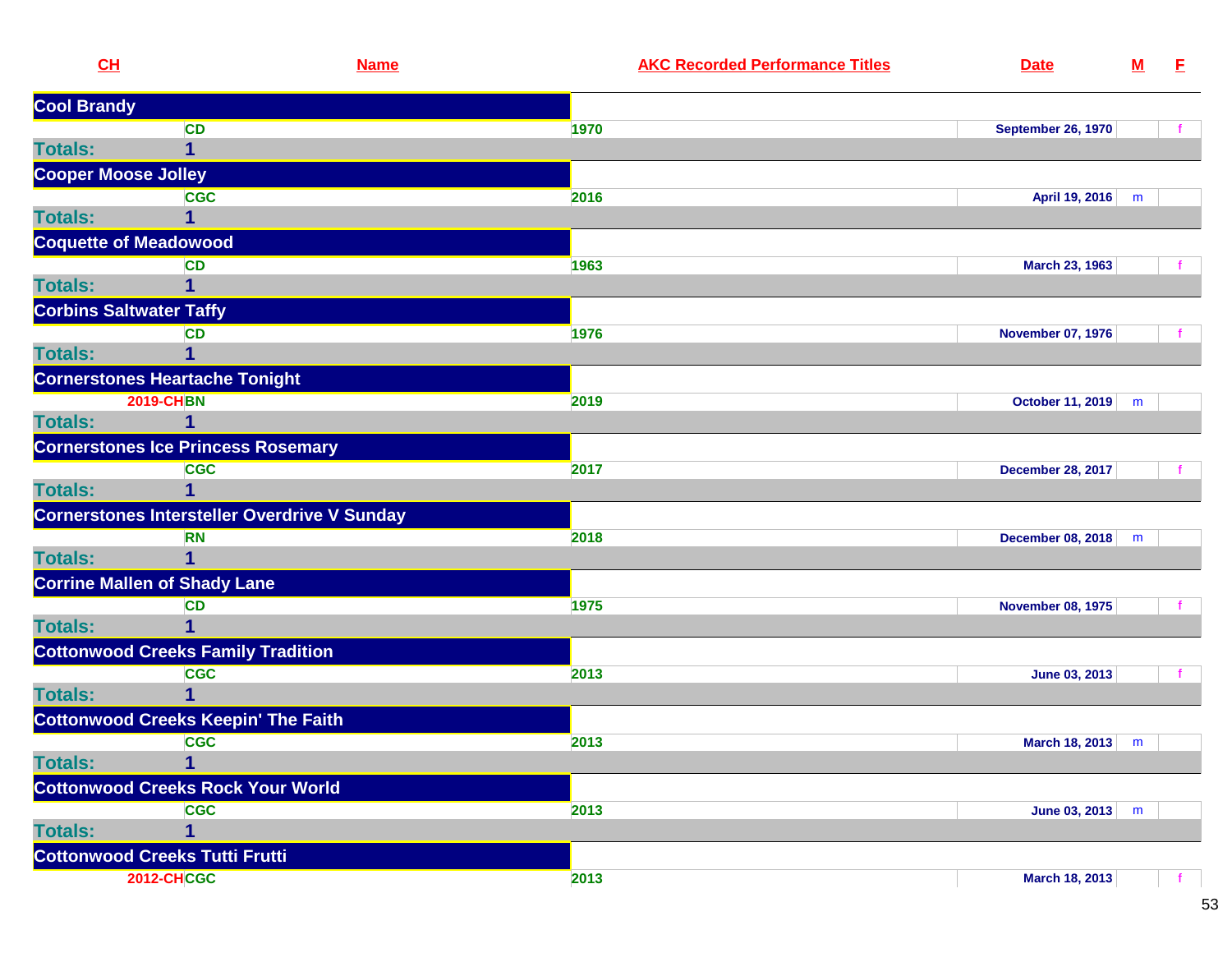| CL                            |                                            | <b>Name</b> | <b>AKC Recorded Performance Titles</b> | <b>Date</b>               | $M$    | $\mathbf{E}$ |
|-------------------------------|--------------------------------------------|-------------|----------------------------------------|---------------------------|--------|--------------|
| <b>Totals:</b>                | 1                                          |             |                                        |                           |        |              |
|                               | <b>Cougar Mountain Oly So Lucky</b>        |             |                                        |                           |        |              |
|                               | <b>CD</b>                                  |             | 1974                                   | <b>September 15, 1974</b> | m      |              |
| <b>Totals:</b>                | 1                                          |             |                                        |                           |        |              |
| <b>Count Gustov Von Bliss</b> |                                            |             |                                        |                           |        |              |
|                               | <b>CD</b>                                  |             | 1972,1974                              | <b>August 27, 1972</b>    | m      |              |
|                               | <b>CDX</b>                                 |             | 1972,1974                              | <b>August 11, 1974</b>    | m      |              |
| <b>Totals:</b>                | $\overline{2}$                             |             |                                        |                           |        |              |
| <b>Count Morgan Gilinsky</b>  |                                            |             |                                        |                           |        |              |
|                               | <b>CD</b>                                  |             | 1969                                   | September 28, 1969        | m      |              |
| <b>Totals:</b>                | 1                                          |             |                                        |                           |        |              |
|                               | <b>Count Wesley of The Hills</b>           |             |                                        |                           |        |              |
|                               | <b>CD</b><br><b>CDX</b>                    |             | 1974,1976<br>1974,1976                 | <b>September 15, 1974</b> | m<br>m |              |
| <b>Totals:</b>                | $\overline{2}$                             |             |                                        | June 13, 1976             |        |              |
|                               | <b>Countess Brandy De Menton</b>           |             |                                        |                           |        |              |
|                               | <b>CD</b>                                  |             | 1973                                   | March 25, 1973            |        |              |
| <b>Totals:</b>                | 1                                          |             |                                        |                           |        |              |
| <b>Countess Golden Belle</b>  |                                            |             |                                        |                           |        |              |
|                               | <b>CD</b>                                  |             | 1967                                   | October 08, 1967          |        |              |
| <b>Totals:</b>                |                                            |             |                                        |                           |        |              |
|                               | <b>Countess Katrina V Durigg</b>           |             |                                        |                           |        |              |
|                               | <b>CD</b>                                  |             | 1967                                   | <b>December 17, 1967</b>  |        |              |
| <b>Totals:</b>                | 1                                          |             |                                        |                           |        |              |
| <b>Countess Regina</b>        |                                            |             |                                        |                           |        |              |
|                               | <b>CD</b>                                  |             | 1973                                   | <b>October 28, 1973</b>   |        | f.           |
| <b>Totals:</b>                | 1                                          |             |                                        |                           |        |              |
| <b>Countess Von Happiness</b> |                                            |             |                                        |                           |        |              |
|                               | <b>CD</b>                                  |             | 1969                                   | <b>June 21, 1969</b>      |        | $\mathbf{f}$ |
| <b>Totals:</b>                | $\mathbf{1}$                               |             |                                        |                           |        |              |
|                               | <b>Countrios Sweet Surrender</b>           |             |                                        |                           |        |              |
|                               | <b>1980-CHCD</b>                           |             | 1977,1981                              | <b>September 06, 1977</b> | m      |              |
|                               | <b>1980-CHCDX</b>                          |             | 1977,1981                              | <b>March 29, 1981</b>     | m      |              |
| <b>Totals:</b>                | $\overline{2}$                             |             |                                        |                           |        |              |
|                               | <b>Country Haven Cleopatra V Kings Row</b> |             |                                        |                           |        |              |
| 2015-GCH/2014-CHCGC           |                                            |             | 2013,2014,2015                         | <b>August 28, 2013</b>    |        |              |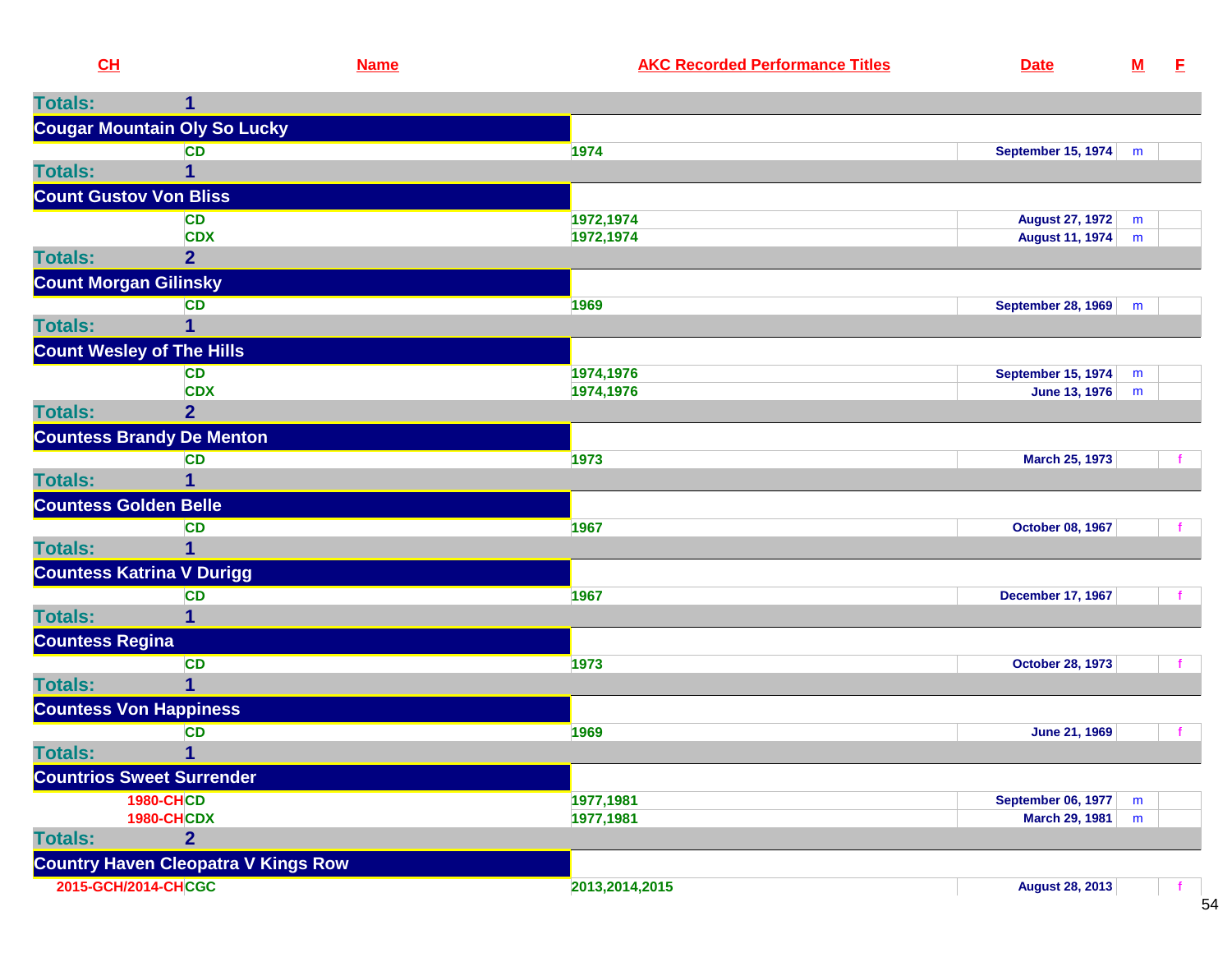| CH                            | <b>Name</b>                                               | <b>AKC Recorded Performance Titles</b> | <b>Date</b>               | $\underline{\mathbf{M}}$ | E |
|-------------------------------|-----------------------------------------------------------|----------------------------------------|---------------------------|--------------------------|---|
| 2015-GCH/2014-CHRN            |                                                           | 2013,2014,2015                         | June 27, 2014             |                          |   |
|                               | 2015-GCH/2014-CHCGCA                                      | 2013,2014,2015                         | <b>November 07, 2014</b>  |                          |   |
| 2015-GCH/2014-CHCD            |                                                           | 2013,2014,2015                         | <b>November 07, 2015</b>  |                          |   |
| <b>Totals:</b>                | 4                                                         |                                        |                           |                          |   |
|                               | <b>Country Haven Zeus of Kings Row</b>                    |                                        |                           |                          |   |
|                               | <b>2017-CHCGC</b>                                         | 2013                                   | <b>November 03, 2013</b>  | m                        |   |
| <b>Totals:</b>                | 1                                                         |                                        |                           |                          |   |
|                               | <b>Country Havens Deluxor of Kings Row</b>                |                                        |                           |                          |   |
|                               | <b>2014-CHRN</b>                                          | 2015                                   | <b>October 24, 2015</b>   | m                        |   |
| <b>Totals:</b>                | 1                                                         |                                        |                           |                          |   |
|                               | <b>Country Havens Tally Ho to Kings Row</b>               |                                        |                           |                          |   |
|                               | <b>CGC</b>                                                | 2014                                   | March 15, 2014            |                          |   |
| <b>Totals:</b>                | 1                                                         |                                        |                           |                          |   |
| <b>Courvisier Brady</b>       |                                                           |                                        |                           |                          |   |
|                               | <b>CD</b>                                                 | 1984                                   | <b>October 28, 1984</b>   |                          |   |
| <b>Totals:</b>                | 1                                                         |                                        |                           |                          |   |
|                               | <b>Covered Bridges I Am Mother Nature</b>                 |                                        |                           |                          |   |
|                               | <b>CGC</b>                                                | 2021                                   | <b>July 12, 2021</b>      |                          |   |
| <b>Totals:</b>                | 1                                                         |                                        |                           |                          |   |
|                               | <b>Covered Bridges I Must Break You</b>                   |                                        |                           |                          |   |
|                               | <b>CGC</b>                                                | 2021                                   | <b>January 25, 2021</b>   | m                        |   |
| <b>Totals:</b>                |                                                           |                                        |                           |                          |   |
|                               | <b>Covered Bridges Jokers Little Princess V Dementhon</b> |                                        |                           |                          |   |
|                               | <b>CGC</b>                                                | 2021                                   | <b>September 29, 2021</b> |                          |   |
| <b>Totals:</b>                | $\overline{1}$                                            |                                        |                           |                          |   |
| <b>Cracked Ice</b>            |                                                           |                                        |                           |                          |   |
|                               | <b>CD</b>                                                 | 1956                                   | September 09, 1956        |                          |   |
| <b>Totals:</b>                | $\mathbf 1$                                               |                                        |                           |                          |   |
| <b>Crawleys Heidi</b>         |                                                           |                                        |                           |                          |   |
|                               | <b>CD</b>                                                 | 1955,1956                              | April 10, 1955            |                          | f |
|                               | <b>CDX</b>                                                | 1955,1956                              | <b>February 26, 1956</b>  |                          |   |
| <b>Totals:</b>                | $\overline{2}$                                            |                                        |                           |                          |   |
| <b>Crestons Nautical Noah</b> |                                                           |                                        |                           |                          |   |
|                               | <b>CD</b>                                                 | 1972                                   | May 21, 1972              | m                        |   |
| <b>Totals:</b>                | $\mathbf{1}$                                              |                                        |                           |                          |   |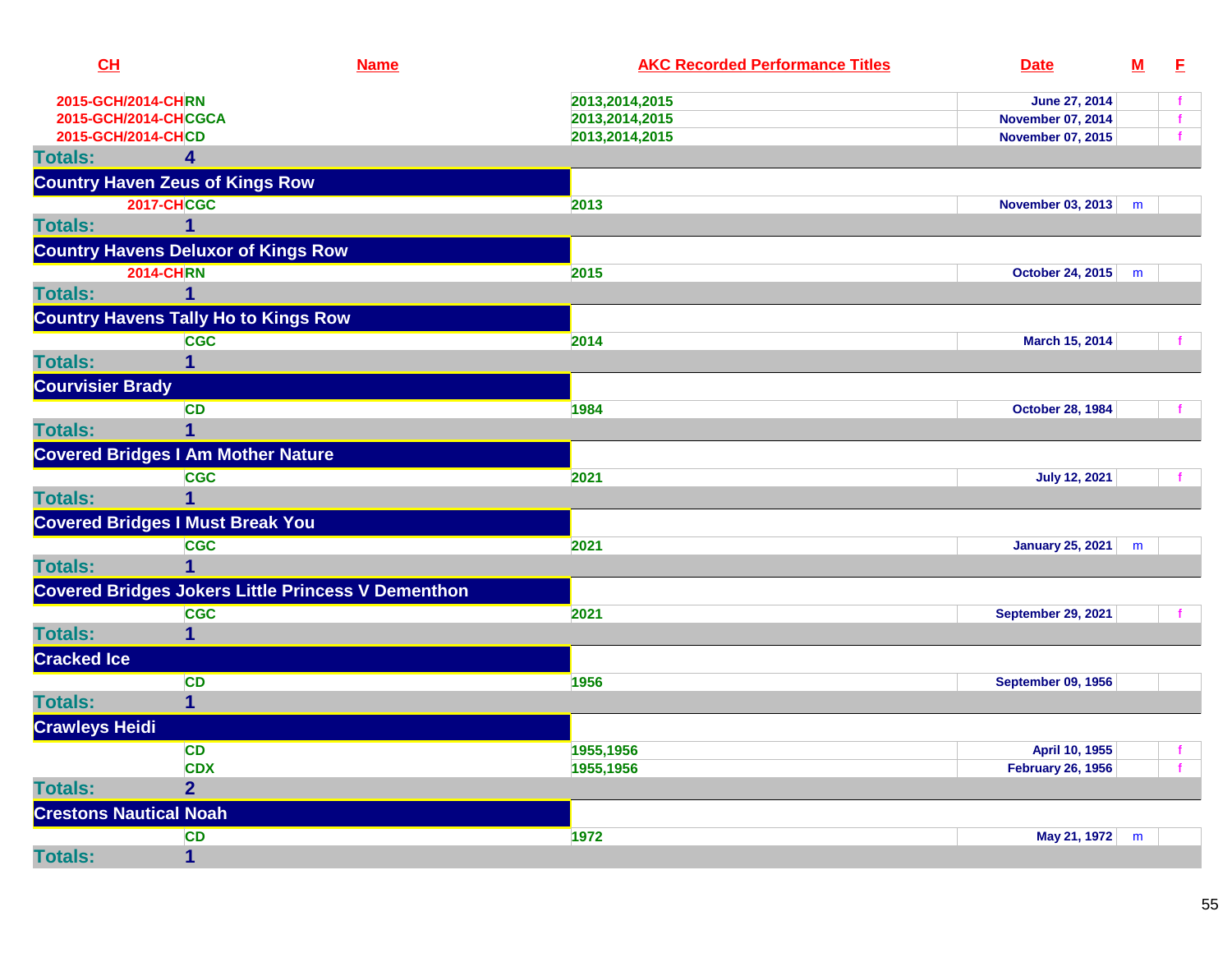|                        | CL                                 | <b>Name</b> | <b>AKC Recorded Performance Titles</b> | <b>Date</b>               | ${\bf M}$ | E. |
|------------------------|------------------------------------|-------------|----------------------------------------|---------------------------|-----------|----|
| <b>Cretans Bastian</b> |                                    |             |                                        |                           |           |    |
|                        | <b>CGC</b>                         |             | 2016                                   | June 02, 2016             | m         |    |
| <b>Totals:</b>         | $\mathbf{1}$                       |             |                                        |                           |           |    |
|                        | <b>Crosswinds Maggie of Camora</b> |             |                                        |                           |           |    |
|                        | <b>CD</b>                          |             | 1977                                   | <b>September 10, 1977</b> |           |    |
| <b>Totals:</b>         | 1                                  |             |                                        |                           |           |    |
|                        | <b>Crownepoints Panda Bear</b>     |             |                                        |                           |           |    |
|                        | <b>CD</b>                          |             | 1984                                   | <b>September 30, 1984</b> |           |    |
| <b>Totals:</b>         | 1                                  |             |                                        |                           |           |    |
| <b>Cuddles IX</b>      |                                    |             |                                        |                           |           |    |
|                        | <b>CD</b>                          |             | 1974                                   | March 17, 1974            |           |    |
| <b>Totals:</b>         | 1                                  |             |                                        |                           |           |    |
|                        | <b>Cuddles Tepe Alpin</b>          |             |                                        |                           |           |    |
|                        | <b>CD</b>                          |             | 1969                                   | April 13, 1969            |           |    |
| <b>Totals:</b>         | 1                                  |             |                                        |                           |           |    |
| <b>Cumara Zietrich</b> |                                    |             |                                        |                           |           |    |
|                        | <b>CD</b>                          |             | 1970                                   | October 18, 1970          | m         |    |
| <b>Totals:</b>         | 1                                  |             |                                        |                           |           |    |
|                        | <b>Currens Lady Claire</b>         |             |                                        |                           |           |    |
|                        | <b>CD</b>                          |             | 1975                                   | <b>July 26, 1975</b>      |           |    |
| <b>Totals:</b>         | 1                                  |             |                                        |                           |           |    |
|                        | <b>Curries Bonnie M'Alone</b>      |             |                                        |                           |           |    |
|                        | <b>1981-CHCD</b>                   |             | 1979                                   | <b>January 28, 1979</b>   |           |    |
| <b>Totals:</b>         | $\mathbf{1}$                       |             |                                        |                           |           |    |
|                        | <b>Curries Scottie MacTavish</b>   |             |                                        |                           |           |    |
|                        | <b>1984-CHCD</b>                   |             | 1979                                   | May 18, 1979              | m         |    |
| <b>Totals:</b>         | 1                                  |             |                                        |                           |           |    |
|                        | <b>Cypress Woods Broomhilda</b>    |             |                                        |                           |           |    |
|                        | <b>1976-CHCD</b>                   |             | 1977                                   | April 10, 1977            |           | f  |
| <b>Totals:</b>         | 1                                  |             |                                        |                           |           |    |
|                        | <b>Cypress Woods Debutante</b>     |             |                                        |                           |           |    |
|                        | <b>CD</b>                          |             | 1976                                   | <b>November 07, 1976</b>  |           |    |
| <b>Totals:</b>         | 1                                  |             |                                        |                           |           |    |
|                        | <b>Cypress Woods Florae</b>        |             |                                        |                           |           |    |
|                        | <b>1980-CHCD</b>                   |             | 1978                                   | May 06, 1978              |           |    |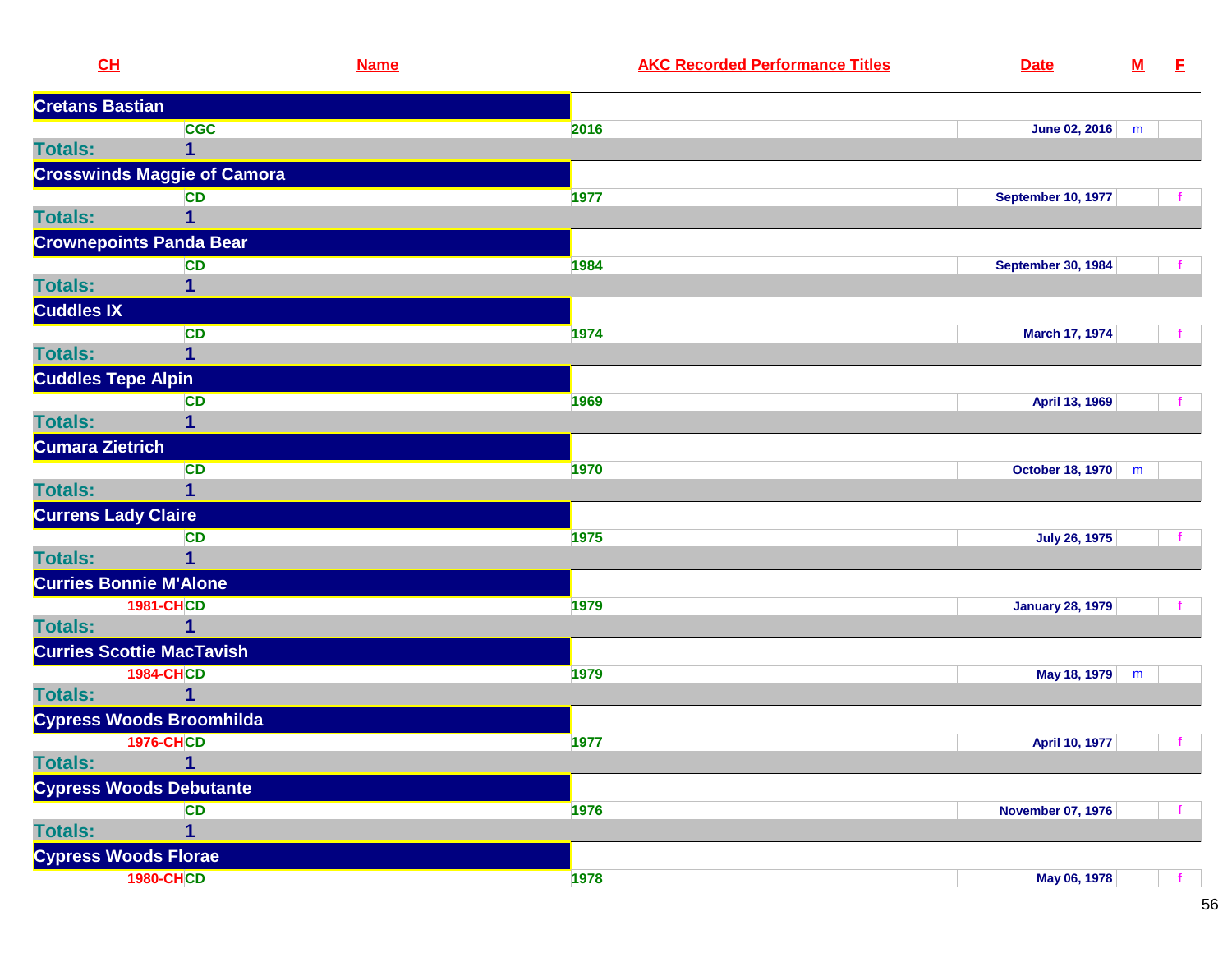| CH                             |                                   | <b>Name</b> | <b>AKC Recorded Performance Titles</b> | <b>Date</b>               | ${\bf M}$ | E            |
|--------------------------------|-----------------------------------|-------------|----------------------------------------|---------------------------|-----------|--------------|
| <b>Totals:</b>                 | 1                                 |             |                                        |                           |           |              |
|                                | <b>Cypress Woods Sir Lancelot</b> |             |                                        |                           |           |              |
|                                | <b>CD</b>                         |             | 1971,1973                              | <b>February 28, 1971</b>  | m         |              |
|                                | <b>CDX</b>                        |             | 1971,1973                              | <b>September 19, 1971</b> | m         |              |
|                                | <b>UD</b>                         |             | 1971,1973                              | April 01, 1973            | m         |              |
| <b>Totals:</b>                 | $\overline{\mathbf{3}}$           |             |                                        |                           |           |              |
|                                | <b>Cypress Woods Sweet Amie</b>   |             |                                        |                           |           |              |
|                                | <b>CD</b>                         |             | 1977                                   | <b>November 06, 1977</b>  |           |              |
| <b>Totals:</b>                 | 1                                 |             |                                        |                           |           |              |
| <b>Cyrano De Kent</b>          |                                   |             |                                        |                           |           |              |
|                                | <b>CD</b>                         |             | 1962                                   | <b>November 25, 1962</b>  | m         |              |
| <b>Totals:</b>                 |                                   |             |                                        |                           |           |              |
| Czar II                        |                                   |             |                                        |                           |           |              |
|                                | <b>1952-CHCD</b>                  |             | 1948,1952                              | <b>July 25, 1948</b>      | m         |              |
|                                | <b>1952-CHCDX</b>                 |             | 1948,1952                              | <b>January 20, 1952</b>   | m         |              |
| <b>Totals:</b>                 | $\overline{2}$                    |             |                                        |                           |           |              |
| <b>D &amp; D Alpine Brandy</b> |                                   |             |                                        |                           |           |              |
|                                | <b>CD</b>                         |             | 1964,1966                              | <b>November 21, 1964</b>  | m         |              |
|                                | <b>CDX</b>                        |             | 1964,1966                              | <b>June 19, 1966</b>      | m         |              |
| <b>Totals:</b>                 | 2 <sup>1</sup>                    |             |                                        |                           |           |              |
|                                | Dagmar Wolfhild V Schwarzwald     |             |                                        |                           |           |              |
|                                | <b>CD</b>                         |             | 1971                                   | October 03, 1971          |           |              |
| <b>Totals:</b>                 | $\overline{1}$                    |             |                                        |                           |           |              |
|                                | <b>Dahlseide Abigail Sullivan</b> |             |                                        |                           |           |              |
|                                | <b>CD</b>                         |             | 1970                                   | <b>February 22, 1970</b>  |           | $\mathbf{f}$ |
| <b>Totals:</b>                 | $\mathbf{1}$                      |             |                                        |                           |           |              |
| <b>Daisy Mae Carey</b>         |                                   |             |                                        |                           |           |              |
|                                | <b>CGC</b>                        |             | 2014                                   | <b>August 23, 2014</b>    |           | $\mathbf{f}$ |
| <b>Totals:</b>                 | 1                                 |             |                                        |                           |           |              |
|                                | <b>Daisy Mae Von Strudel</b>      |             |                                        |                           |           |              |

**<sup>1976</sup> May 08, 1976** <sup>f</sup>

**<sup>2019</sup> August 11, 2019** <sup>f</sup>

**CD**

**<sup>1</sup>**

**<sup>1</sup>**

**CGC**

**Totals:**

**Totals:**

**Daisy Poncelet**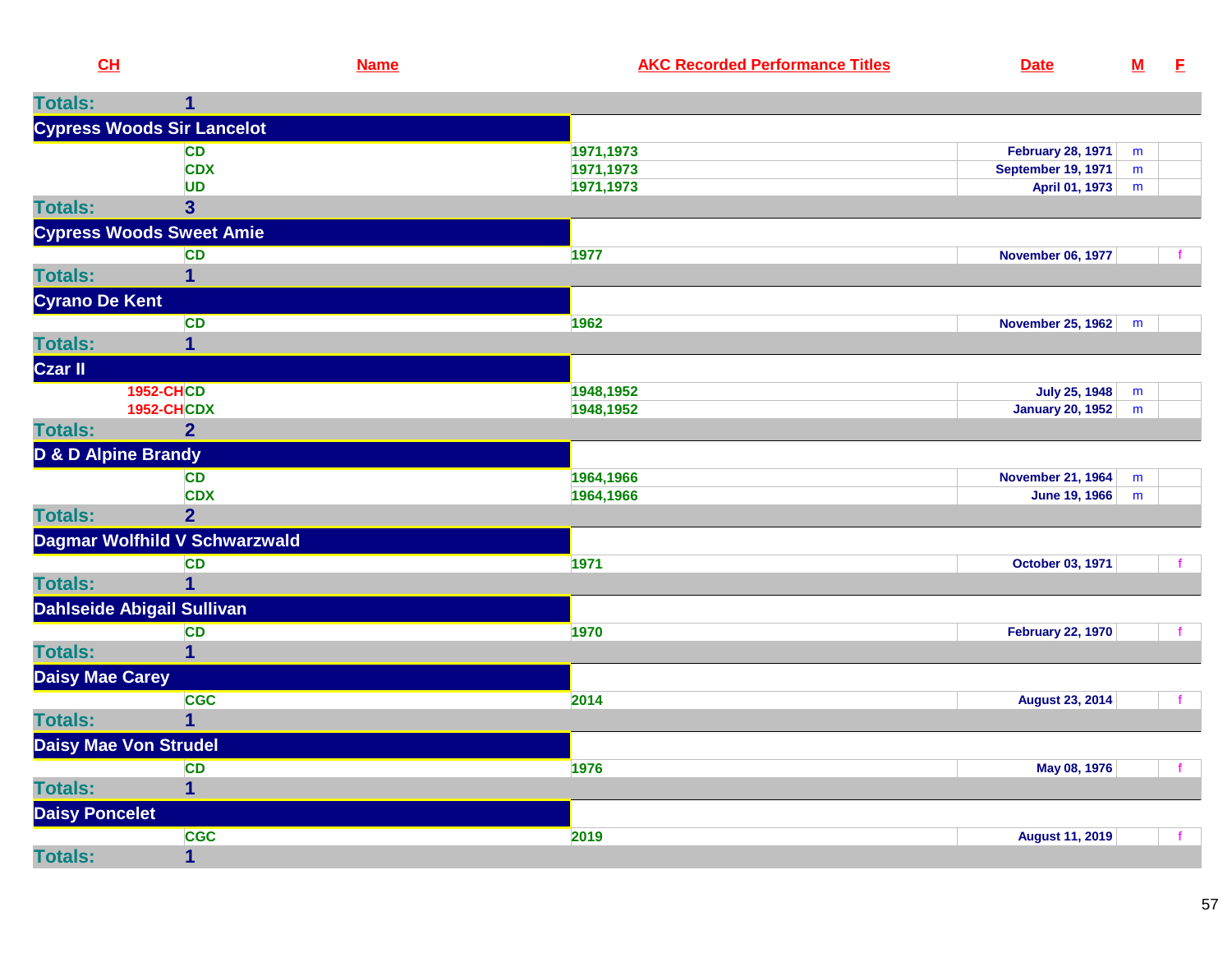| CL                       |                                 | <b>Name</b> | <b>AKC Recorded Performance Titles</b> | <b>Date</b>              | <u>M</u> | E            |
|--------------------------|---------------------------------|-------------|----------------------------------------|--------------------------|----------|--------------|
| <b>Dally Up Cowgirl</b>  |                                 |             |                                        |                          |          |              |
|                          | <b>RN</b>                       |             | 2006                                   | May 20, 2006             |          |              |
| <b>Totals:</b>           | $\mathbf 1$                     |             |                                        |                          |          |              |
|                          | <b>Damme Elsbeth Von Haas</b>   |             |                                        |                          |          |              |
|                          | <b>1971-CHCD</b>                |             | 1974                                   | <b>October 20, 1974</b>  |          |              |
| <b>Totals:</b>           | $\mathbf 1$                     |             |                                        |                          |          |              |
|                          | <b>Dan Mars Brandy Wine</b>     |             |                                        |                          |          |              |
|                          | <b>CD</b>                       |             | 1974,1975                              | March 10, 1974           | m        |              |
|                          | <b>CDX</b>                      |             | 1974,1975                              | April 13, 1975           | m        |              |
| <b>Totals:</b>           | 2 <sup>1</sup>                  |             |                                        |                          |          |              |
| <b>Danbriers Grettle</b> |                                 |             |                                        |                          |          |              |
|                          | <b>CD</b>                       |             | 1972                                   | <b>October 14, 1972</b>  |          |              |
| <b>Totals:</b>           | $\mathbf 1$                     |             |                                        |                          |          |              |
| Dandi Brandi Dix         |                                 |             |                                        |                          |          |              |
|                          | <b>CD</b>                       |             | 1973                                   | October 07, 1973         | m        |              |
| <b>Totals:</b>           | $\mathbf 1$                     |             |                                        |                          |          |              |
|                          | <b>Danielsons Big Boy Barry</b> |             |                                        |                          |          |              |
|                          | <b>CD</b>                       |             | 1969                                   | February 02, 1969        | m        |              |
| <b>Totals:</b>           | 1                               |             |                                        |                          |          |              |
|                          | <b>Danielsons Blue Brandy</b>   |             |                                        |                          |          |              |
|                          | <b>CD</b>                       |             | 1968                                   | <b>November 23, 1968</b> |          |              |
| <b>Totals:</b>           | $\mathbf 1$                     |             |                                        |                          |          |              |
|                          | <b>Danny From Hay Creek</b>     |             |                                        |                          |          |              |
|                          | <b>CGC</b>                      |             | 2018                                   | March 31, 2018           |          |              |
| <b>Totals:</b>           | $\overline{1}$                  |             |                                        |                          |          |              |
|                          | D'Aosta Aquarius O'Cresta       |             |                                        |                          |          |              |
|                          | <b>1982-CHCD</b>                |             | 1981                                   | <b>July 18, 1981</b>     |          | $\mathbf{f}$ |
| <b>Totals:</b>           | $\mathbf{1}$                    |             |                                        |                          |          |              |
|                          | D'Aosta Ariadne O'Cresta        |             |                                        |                          |          |              |
|                          | <b>1977-CHCD</b>                |             | 1977                                   | <b>December 17, 1977</b> |          |              |
| <b>Totals:</b>           | $\mathbf{1}$                    |             |                                        |                          |          |              |
| D'Aosta Awenga           |                                 |             |                                        |                          |          |              |
|                          | <b>1985-CHCD</b>                |             | 1988                                   | May 19, 1988             |          |              |
| <b>Totals:</b>           | $\mathbf{1}$                    |             |                                        |                          |          |              |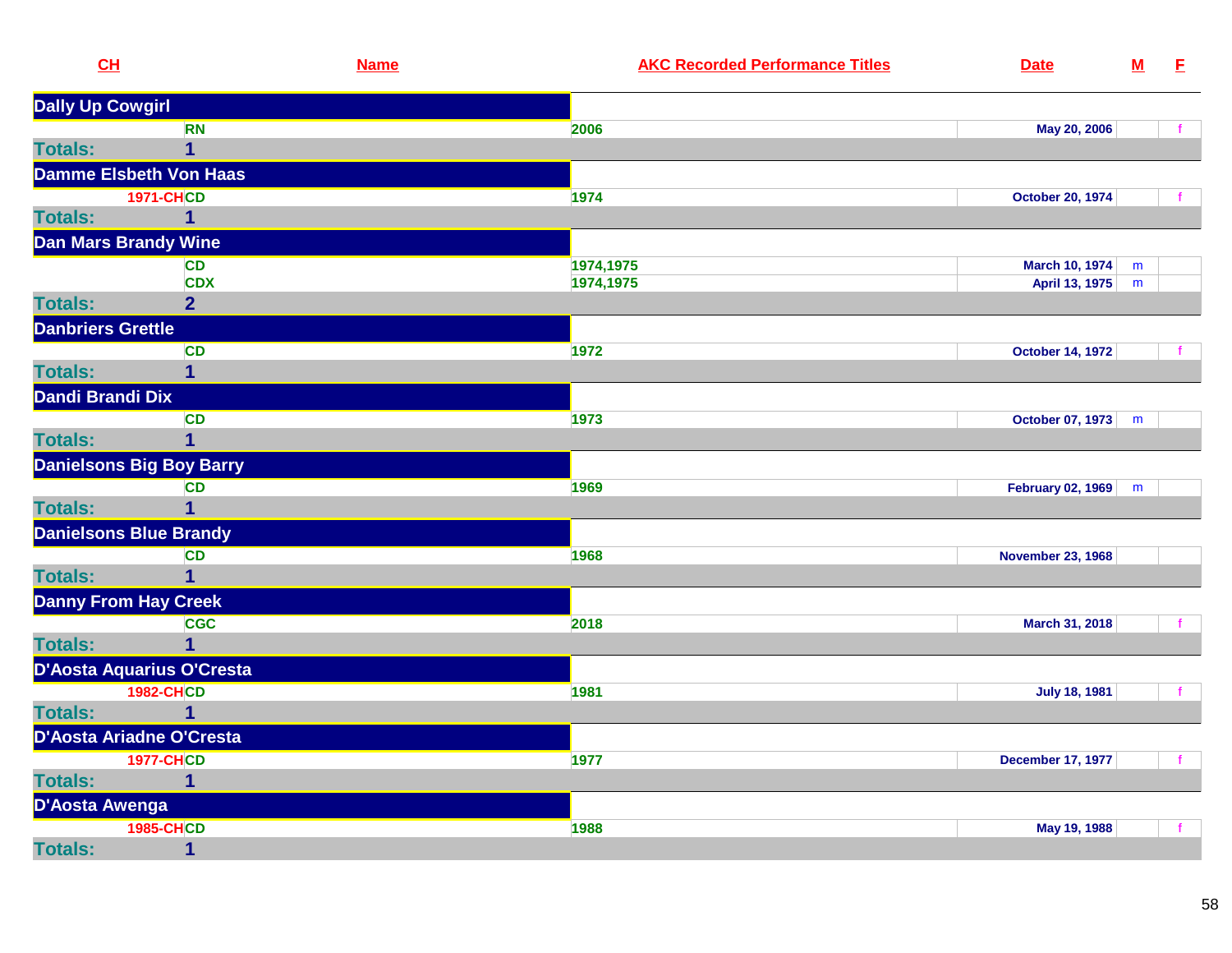| CL                     |                                 | <b>Name</b> | <b>AKC Recorded Performance Titles</b> | <b>Date</b>               | ${\bf M}$ | E |
|------------------------|---------------------------------|-------------|----------------------------------------|---------------------------|-----------|---|
|                        | D'Aosta Daphne O'Cresta         |             |                                        |                           |           |   |
|                        | <b>1986-CHCD</b>                |             | 1988                                   | May 21, 1988              |           |   |
| <b>Totals:</b>         | 1                               |             |                                        |                           |           |   |
|                        | <b>D'Aosta Darth Vader</b>      |             |                                        |                           |           |   |
|                        | <b>1980-CHCD</b>                |             | 1980                                   | March 21, 1980            | m         |   |
| <b>Totals:</b>         | 1                               |             |                                        |                           |           |   |
|                        | D'Aosta Dionysus O'Cresta       |             |                                        |                           |           |   |
|                        | <b>CD</b>                       |             | 1978                                   | August 26, 1978           | m         |   |
| <b>Totals:</b>         | 1                               |             |                                        |                           |           |   |
| <b>D'Aosta Just Me</b> |                                 |             |                                        |                           |           |   |
|                        | <b>CD</b>                       |             | 1980                                   | <b>August 17, 1980</b>    |           |   |
| <b>Totals:</b>         | 1                               |             |                                        |                           |           |   |
|                        | D'Aosta Lovin You               |             |                                        |                           |           |   |
|                        | <b>CD</b>                       |             | 1981                                   | <b>October 25, 1981</b>   |           |   |
| <b>Totals:</b>         | 1                               |             |                                        |                           |           |   |
|                        | D'Aosta Riggins O'Cresta        |             |                                        |                           |           |   |
|                        | <b>1986-CHCD</b>                |             | 1984                                   | August 13, 1984           | m         |   |
| <b>Totals:</b>         | 1                               |             |                                        |                           |           |   |
|                        | D'Aosta Robin of Ashleigh       |             |                                        |                           |           |   |
|                        | <b>CD</b>                       |             | 1982,1983,1984                         | April 21, 1982            |           |   |
|                        | <b>CDX</b>                      |             | 1982, 1983, 1984                       | <b>September 25, 1983</b> |           |   |
| <b>Totals:</b>         | <b>UD</b>                       |             | 1982, 1983, 1984                       | <b>October 15, 1984</b>   |           |   |
|                        | $\overline{\mathbf{3}}$         |             |                                        |                           |           |   |
|                        | D'Aosta Signora Mia             |             |                                        |                           |           |   |
| <b>Totals:</b>         | <b>CD</b><br>$\mathbf{1}$       |             | 1970                                   | <b>October 12, 1970</b>   |           |   |
|                        |                                 |             |                                        |                           |           |   |
|                        | D'Aosta Signore Bozzolo         |             |                                        |                           |           |   |
| <b>Totals:</b>         | <b>CD</b><br>1                  |             | 1970                                   | October 10, 1970          | m         |   |
|                        |                                 |             |                                        |                           |           |   |
|                        | D'Aostas Pig Pen Tabetha V Marc |             |                                        |                           |           |   |
| <b>Totals:</b>         | <b>CD</b><br>1                  |             | 1972                                   | <b>November 05, 1972</b>  |           |   |
| Darla III              |                                 |             |                                        |                           |           |   |
|                        |                                 |             |                                        |                           |           |   |
| <b>Totals:</b>         | <b>CGC</b><br>$\mathbf{1}$      |             | 2021                                   | October 01, 2021          |           |   |
|                        |                                 |             |                                        |                           |           |   |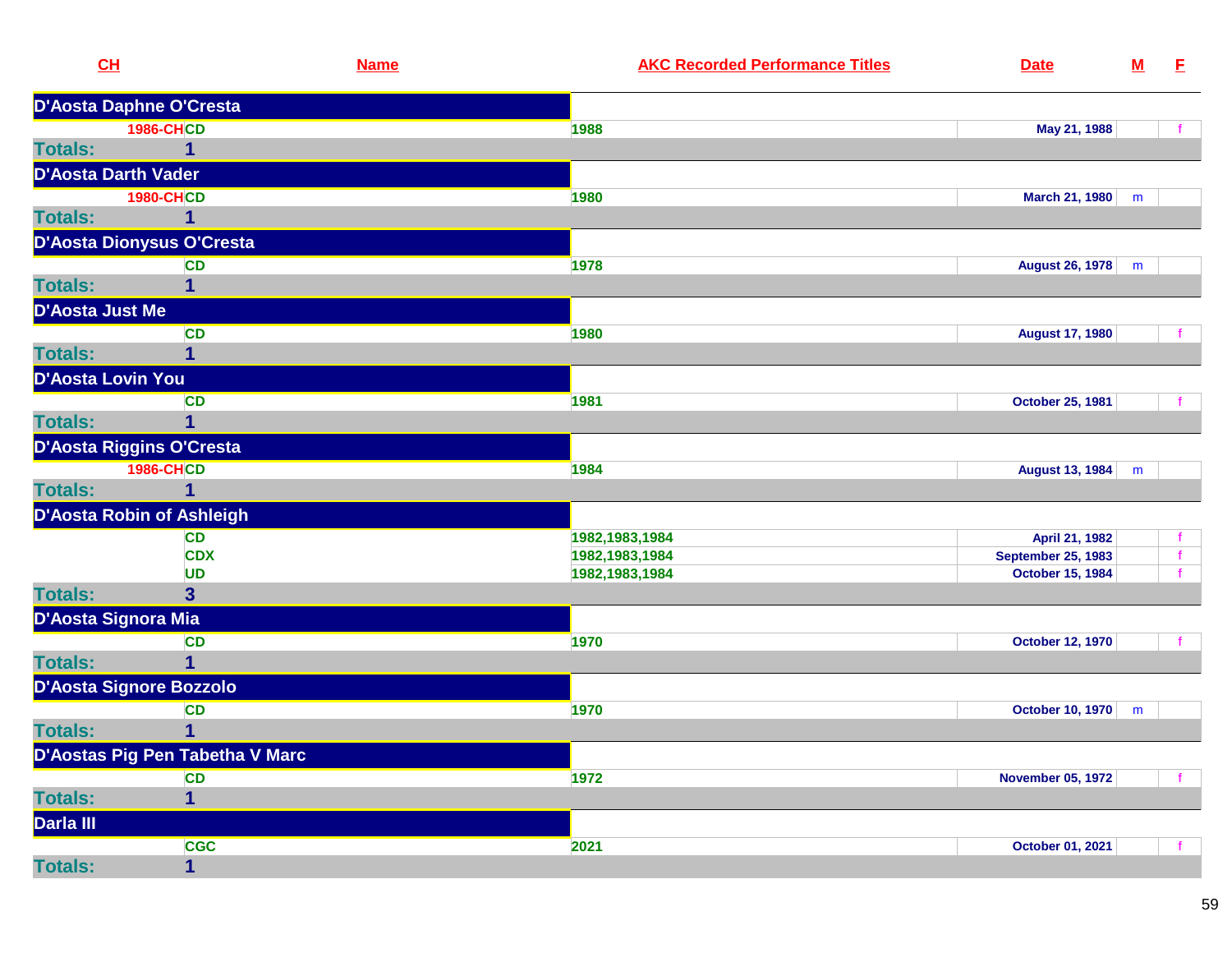| CL                        |                                 | <b>Name</b> | <b>AKC Recorded Performance Titles</b> | <b>Date</b>               | ${\bf M}$ | E           |
|---------------------------|---------------------------------|-------------|----------------------------------------|---------------------------|-----------|-------------|
|                           | <b>Dasso of Sunny Slopes</b>    |             |                                        |                           |           |             |
|                           | <b>1951-CHCD</b>                |             | 1951                                   | <b>December 01, 1951</b>  | m         |             |
| <b>Totals:</b>            | $\mathbf 1$                     |             |                                        |                           |           |             |
|                           | <b>Dawns Alpine Snow Storm</b>  |             |                                        |                           |           |             |
|                           | <b>CD</b>                       |             | 1965                                   | May 30, 1965              |           |             |
| <b>Totals:</b>            | 1                               |             |                                        |                           |           |             |
| <b>Dawns Lillie West</b>  |                                 |             |                                        |                           |           |             |
|                           | CD                              |             | 1967                                   | <b>November 12, 1967</b>  |           |             |
| <b>Totals:</b>            | $\overline{\mathbf{1}}$         |             |                                        |                           |           |             |
| <b>Dawns Little Girl</b>  |                                 |             |                                        |                           |           |             |
|                           | <b>CD</b>                       |             | 1973                                   | <b>December 16, 1973</b>  |           | f.          |
| <b>Totals:</b>            | $\mathbf 1$                     |             |                                        |                           |           |             |
| <b>Dawns Snow Angel</b>   |                                 |             |                                        |                           |           |             |
|                           | <b>1970-CHCD</b>                |             | 1967,1970                              | May 07, 1967              |           | f.          |
|                           | <b>1970-CHCDX</b>               |             | 1967,1970                              | May 17, 1970              |           | $\mathbf f$ |
| <b>Totals:</b>            | $\overline{2}$                  |             |                                        |                           |           |             |
| <b>Deatons Heidi Hope</b> |                                 |             |                                        |                           |           |             |
|                           | <b>CD</b>                       |             | 1978                                   | <b>September 04, 1978</b> |           |             |
| <b>Totals:</b>            | $\mathbf 1$                     |             |                                        |                           |           |             |
|                           | Dee Cee Tasha V Morris          |             |                                        |                           |           |             |
|                           | <b>CD</b>                       |             | 1991                                   | May 12, 1991              |           |             |
| <b>Totals:</b>            | $\mathbf 1$                     |             |                                        |                           |           |             |
| <b>Deebarbs Patriot</b>   |                                 |             |                                        |                           |           |             |
|                           | <b>CD</b>                       |             | 1980                                   | April 27, 1980            |           |             |
| <b>Totals:</b>            | $\overline{1}$                  |             |                                        |                           |           |             |
|                           | <b>Deebarbs Rocky Mt High</b>   |             |                                        |                           |           |             |
|                           | CD                              |             | 1978                                   | April 12, 1978            | m         |             |
| <b>Totals:</b>            | $\overline{1}$                  |             |                                        |                           |           |             |
|                           | <b>Deebarbs Tequila Sunrise</b> |             |                                        |                           |           |             |
|                           | CD                              |             | 1988                                   | June 05, 1988             |           | f.          |
| <b>Totals:</b>            | $\mathbf 1$                     |             |                                        |                           |           |             |
|                           | <b>Deebarbs Vichy Ssoise</b>    |             |                                        |                           |           |             |
|                           | <b>CD</b>                       |             | 1983                                   | March 25, 1983            |           |             |
| <b>Totals:</b>            | $\mathbf 1$                     |             |                                        |                           |           |             |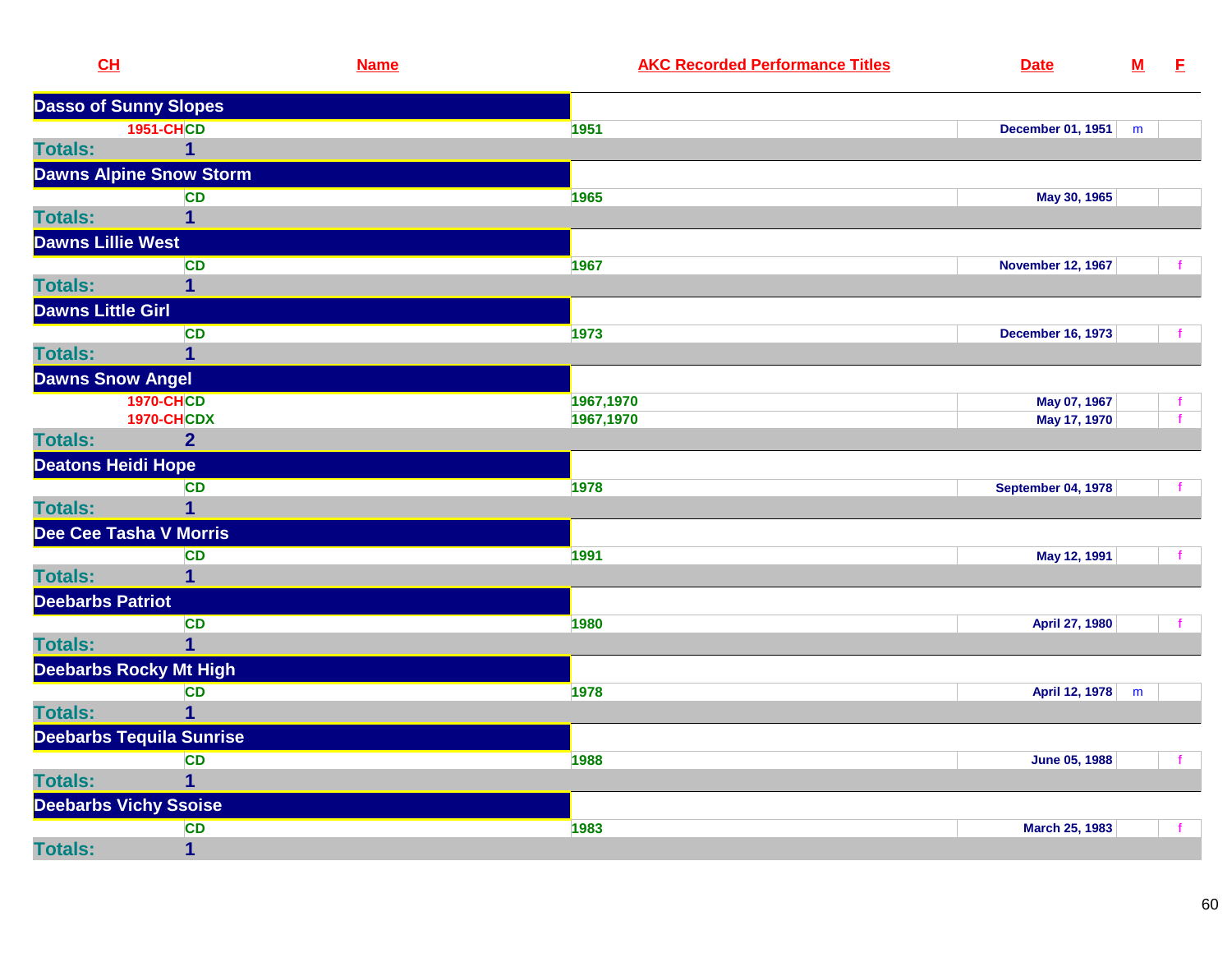| CL                           |                                     | <b>Name</b> | <b>AKC Recorded Performance Titles</b> | <b>Date</b>               | ${\bf M}$ | E. |
|------------------------------|-------------------------------------|-------------|----------------------------------------|---------------------------|-----------|----|
| <b>Deer Licks Brigitte</b>   |                                     |             |                                        |                           |           |    |
|                              | <b>CD</b>                           |             | 1978,1979                              | <b>October 29, 1978</b>   |           |    |
|                              | <b>CDX</b>                          |             | 1978,1979                              | <b>October 21, 1979</b>   |           |    |
| <b>Totals:</b>               | $\overline{2}$                      |             |                                        |                           |           |    |
| <b>Deer Licks Nougat</b>     |                                     |             |                                        |                           |           |    |
|                              | CD                                  |             | 1995                                   | May 21, 1995              |           |    |
| <b>Totals:</b>               | $\mathbf{1}$                        |             |                                        |                           |           |    |
| <b>Defioris Mac</b>          |                                     |             |                                        |                           |           |    |
|                              | <b>CD</b>                           |             | 1978                                   | April 08, 1978            | m         |    |
| <b>Totals:</b>               | 1                                   |             |                                        |                           |           |    |
| <b>Delilah Smith</b>         |                                     |             |                                        |                           |           |    |
|                              | <b>VHMA</b>                         |             | 2021                                   | <b>January 06, 2021</b>   |           |    |
| <b>Totals:</b>               | 1                                   |             |                                        |                           |           |    |
|                              | <b>Dello V Sauliamt The Second</b>  |             |                                        |                           |           |    |
|                              | <b>1977-CHCD</b>                    |             | 1974                                   | October 13, 1974          | m         |    |
| <b>Totals:</b>               | $\mathbf{1}$                        |             |                                        |                           |           |    |
| <b>Delsa of Sunny Slopes</b> |                                     |             |                                        |                           |           |    |
|                              | <b>CD</b>                           |             | 1950                                   | <b>November 12, 1950</b>  |           |    |
| <b>Totals:</b>               | 1                                   |             |                                        |                           |           |    |
| <b>Dennis The Mennance</b>   |                                     |             |                                        |                           |           |    |
|                              | <b>CD</b>                           |             | 1998                                   | <b>October 10, 1998</b>   | m         |    |
| <b>Totals:</b>               | 1                                   |             |                                        |                           |           |    |
|                              | <b>Dereworths Bold And Brassie</b>  |             |                                        |                           |           |    |
|                              | CD                                  |             | 1974                                   | <b>December 07, 1974</b>  |           |    |
| <b>Totals:</b>               | 1                                   |             |                                        |                           |           |    |
| <b>Derosiers Cooperstown</b> |                                     |             |                                        |                           |           |    |
|                              | <b>CGC</b>                          |             | 2013,2014                              | <b>December 12, 2013</b>  | m         |    |
|                              | <b>CGCA</b>                         |             | 2013,2014                              | <b>November 16, 2014</b>  | m         |    |
| <b>Totals:</b>               | $\overline{2}$                      |             |                                        |                           |           |    |
|                              | <b>Desert Winds Golden Gretchen</b> |             |                                        |                           |           |    |
|                              | <b>CD</b>                           |             | 1970                                   | <b>November 01, 1970</b>  |           |    |
| <b>Totals:</b>               | 1                                   |             |                                        |                           |           |    |
|                              | <b>Deserts Saint Joan of Arc</b>    |             |                                        |                           |           |    |
|                              | <b>CD</b>                           |             | 1974,1976                              | <b>November 09, 1974</b>  |           |    |
|                              | <b>CDX</b>                          |             | 1974,1976                              | <b>September 05, 1976</b> |           |    |
| <b>Totals:</b>               | $\overline{2}$                      |             |                                        |                           |           |    |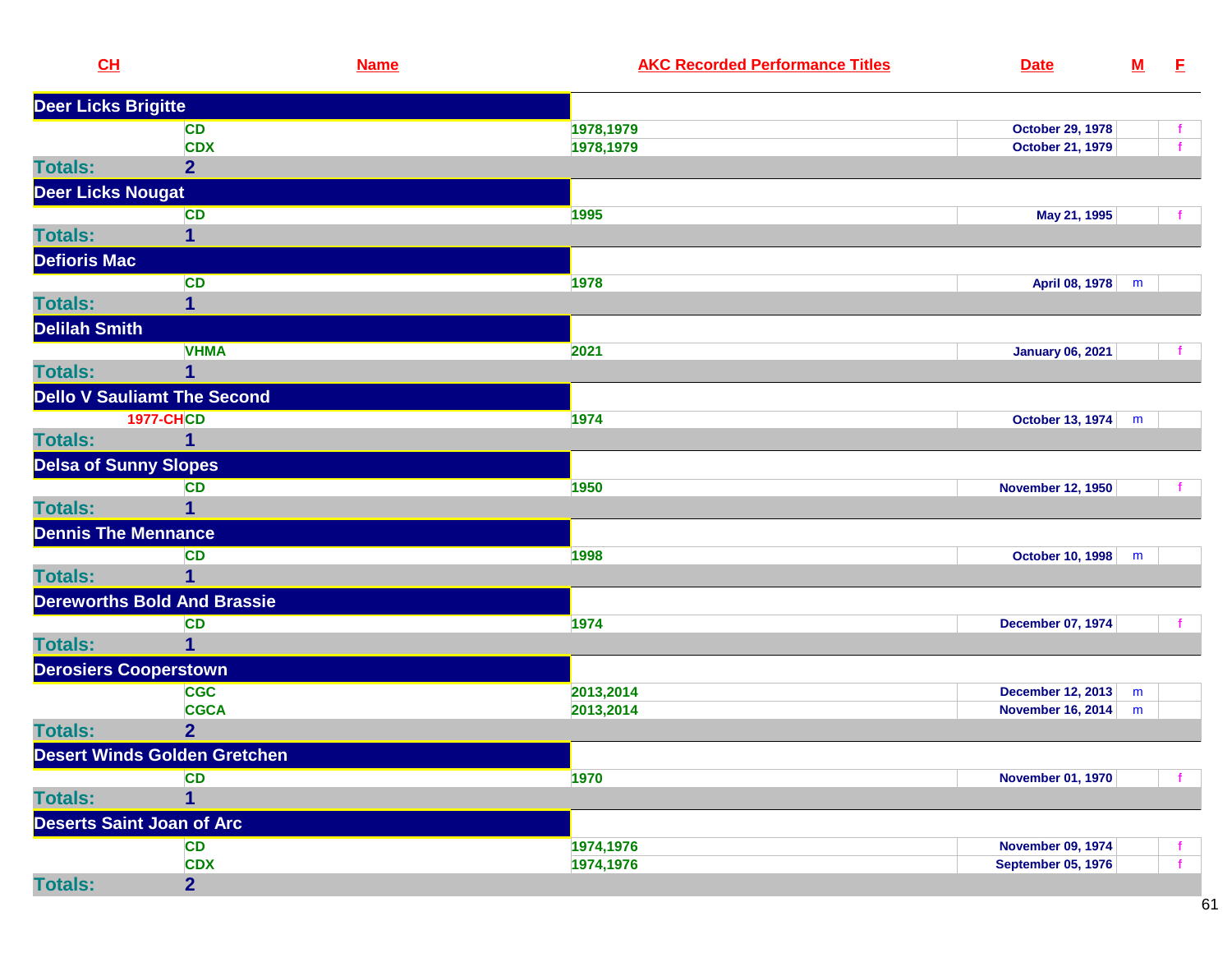| CL                              | <b>Name</b>                           |           | <b>AKC Recorded Performance Titles</b> | <b>Date</b>               | ${\bf M}$ | E |
|---------------------------------|---------------------------------------|-----------|----------------------------------------|---------------------------|-----------|---|
|                                 | <b>Desertwinds Ami x Orpheus</b>      |           |                                        |                           |           |   |
|                                 | <b>CGC</b>                            | 2018      |                                        | June 05, 2018             |           |   |
| <b>Totals:</b>                  | 1                                     |           |                                        |                           |           |   |
| D'espirits Sasha Von Beric      |                                       |           |                                        |                           |           |   |
|                                 | <b>CD</b>                             | 1981      |                                        | <b>July 04, 1981</b>      |           |   |
| <b>Totals:</b>                  | 1                                     |           |                                        |                           |           |   |
| <b>Destinys Diana Von Flash</b> |                                       |           |                                        |                           |           |   |
|                                 | <b>CD</b>                             | 1978      |                                        | <b>January 22, 1978</b>   |           |   |
| <b>Totals:</b>                  | 1                                     |           |                                        |                           |           |   |
| <b>DGF's Autumn Honey</b>       |                                       |           |                                        |                           |           |   |
|                                 | <b>CD</b>                             | 1985      |                                        | March 31, 1985            |           |   |
| <b>Totals:</b>                  | 1                                     |           |                                        |                           |           |   |
| <b>Diamants Solo of Amyral</b>  |                                       |           |                                        |                           |           |   |
|                                 | <b>CD</b>                             | 1979      |                                        | June 10, 1979             | m         |   |
| <b>Totals:</b>                  | $\overline{\mathbf{1}}$               |           |                                        |                           |           |   |
| <b>Diamond Dandy Hansel</b>     |                                       |           |                                        |                           |           |   |
|                                 | <b>CD</b>                             | 1973,1974 |                                        | May 26, 1973              | ${\sf m}$ |   |
|                                 | <b>CDX</b>                            | 1973,1974 |                                        | October 27, 1974          | m         |   |
| <b>Totals:</b>                  | 2 <sup>1</sup>                        |           |                                        |                           |           |   |
| <b>Diamond Vicki of Citadel</b> |                                       |           |                                        |                           |           |   |
|                                 | <b>CD</b>                             | 1976      |                                        | <b>November 13, 1976</b>  |           |   |
| <b>Totals:</b>                  | $\overline{1}$                        |           |                                        |                           |           |   |
| <b>Diane V Bernhardiner Hof</b> |                                       |           |                                        |                           |           |   |
|                                 | <b>CD</b>                             | 1961      |                                        | <b>September 24, 1961</b> |           |   |
| <b>Totals:</b>                  |                                       |           |                                        |                           |           |   |
|                                 | <b>Dianes Markus of Portmeirion</b>   |           |                                        |                           |           |   |
|                                 | ThD                                   | 2012      |                                        | March 21, 2012            | m         |   |
| <b>Totals:</b>                  | $\mathbf{1}$                          |           |                                        |                           |           |   |
|                                 | <b>Dicks Dandy One of Beau Cheval</b> |           |                                        |                           |           |   |
|                                 | <b>1969-CHCD</b>                      | 1969      |                                        | March 15, 1969            | m         |   |
| <b>Totals:</b>                  | 1                                     |           |                                        |                           |           |   |
| Die Grafin Brandi D Snyfter     |                                       |           |                                        |                           |           |   |
|                                 | <b>CD</b>                             | 1976      |                                        | May 01, 1976              |           |   |
| <b>Totals:</b>                  | $\mathbf{1}$                          |           |                                        |                           |           |   |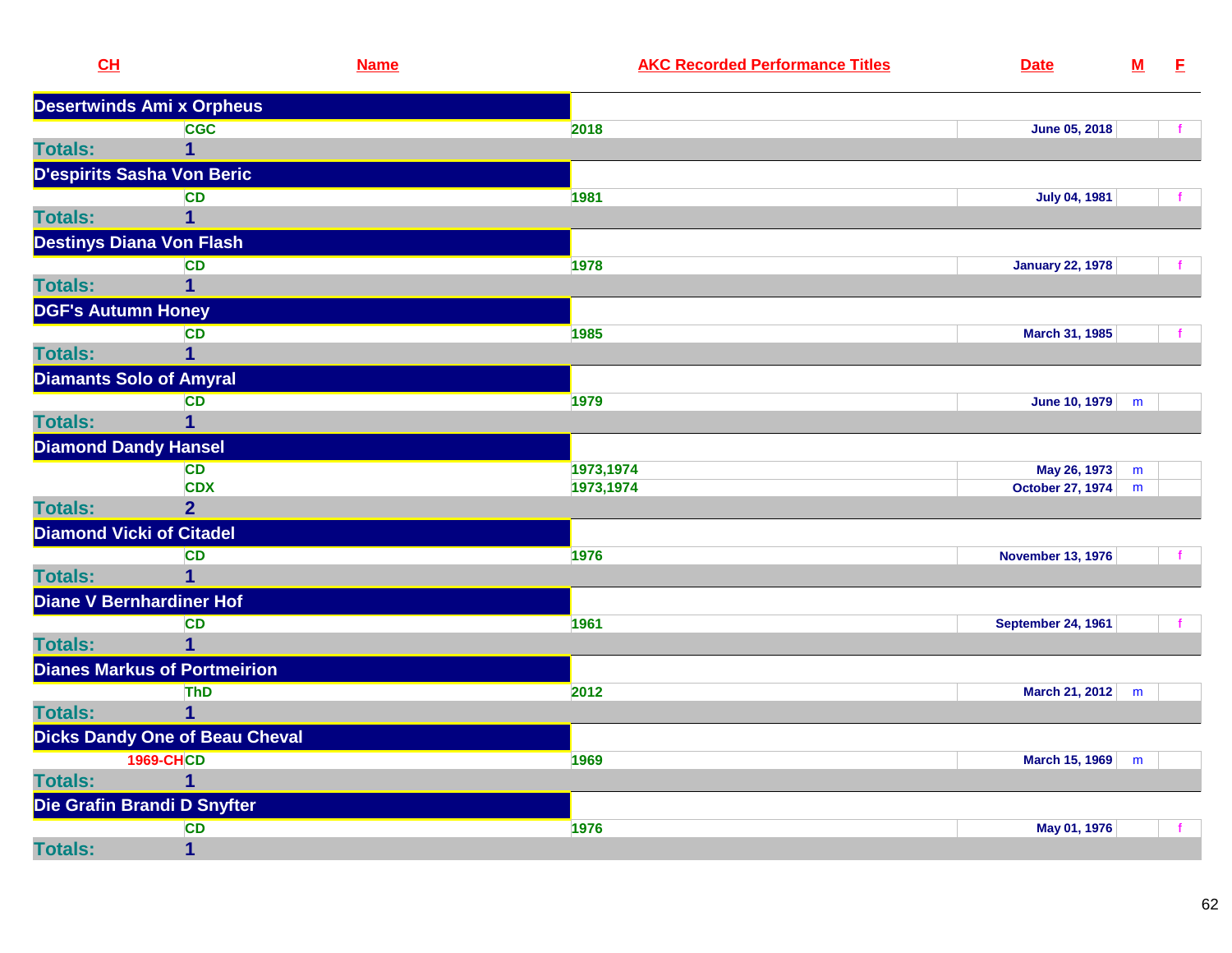|                | CL                                  | <b>Name</b> | <b>AKC Recorded Performance Titles</b> | <b>Date</b>               | ${\bf M}$ | E |
|----------------|-------------------------------------|-------------|----------------------------------------|---------------------------|-----------|---|
|                | <b>Dieb Will Steal Your Heart</b>   |             |                                        |                           |           |   |
|                | <b>CD</b>                           |             | 1995                                   | April 16, 1995            |           |   |
| <b>Totals:</b> | 1                                   |             |                                        |                           |           |   |
|                | <b>Dilettantes Hesmy Buddy Jake</b> |             |                                        |                           |           |   |
|                | <b>CD</b>                           |             | 2000                                   | <b>June 16, 2000</b>      | m         |   |
| <b>Totals:</b> | $\mathbf{1}$                        |             |                                        |                           |           |   |
|                | <b>Dinah Dee Von Dossey</b>         |             |                                        |                           |           |   |
|                | CD                                  |             | 1970                                   | October 25, 1970          |           | f |
| <b>Totals:</b> | 1                                   |             |                                        |                           |           |   |
|                | <b>Diogens O'Cresta</b>             |             |                                        |                           |           |   |
|                | <b>CD</b>                           |             | 1981                                   | <b>June 28, 1981</b>      | m         |   |
| <b>Totals:</b> | $\mathbf{1}$                        |             |                                        |                           |           |   |
|                | <b>Doctor Hook of Arlis</b>         |             |                                        |                           |           |   |
|                | <b>CD</b>                           |             | 1980                                   | <b>August 16, 1980</b>    | m         |   |
| <b>Totals:</b> | 1                                   |             |                                        |                           |           |   |
|                | <b>Dolly Buster Brown</b>           |             |                                        |                           |           |   |
|                | <b>CD</b>                           |             | 2008                                   | <b>December 13, 2008</b>  |           |   |
| <b>Totals:</b> | 1                                   |             |                                        |                           |           |   |
| Dolly VI       |                                     |             |                                        |                           |           |   |
|                | <b>1967-CHCD</b>                    |             | 1966                                   | April 02, 1966            |           |   |
| <b>Totals:</b> | 1                                   |             |                                        |                           |           |   |
|                | <b>Domina of Mt Peekamouse</b>      |             |                                        |                           |           |   |
|                | <b>1956-CHCD</b>                    |             | 1957                                   | <b>September 21, 1957</b> |           |   |
| <b>Totals:</b> | 1                                   |             |                                        |                           |           |   |
|                | <b>Dominos St. Abelard</b>          |             |                                        |                           |           |   |
|                | <b>CD</b>                           |             | 1972                                   | July 22, 1972             | m         |   |
| <b>Totals:</b> | 1                                   |             |                                        |                           |           |   |
|                | <b>Don Quest of Shady Hollow</b>    |             |                                        |                           |           |   |
|                | <b>CD</b>                           |             | 1966                                   | June 05, 1966             | m         |   |
| <b>Totals:</b> | 1                                   |             |                                        |                           |           |   |
|                | Don Yale of Norman                  |             |                                        |                           |           |   |
|                | <b>CD</b>                           |             | 1970                                   | May 24, 1970              | m         |   |
| <b>Totals:</b> | $\overline{\mathbf{1}}$             |             |                                        |                           |           |   |
|                | <b>Donalds Saint Hoss</b>           |             |                                        |                           |           |   |
|                | <b>CD</b>                           |             | 1974                                   | October 27, 1974 m        |           |   |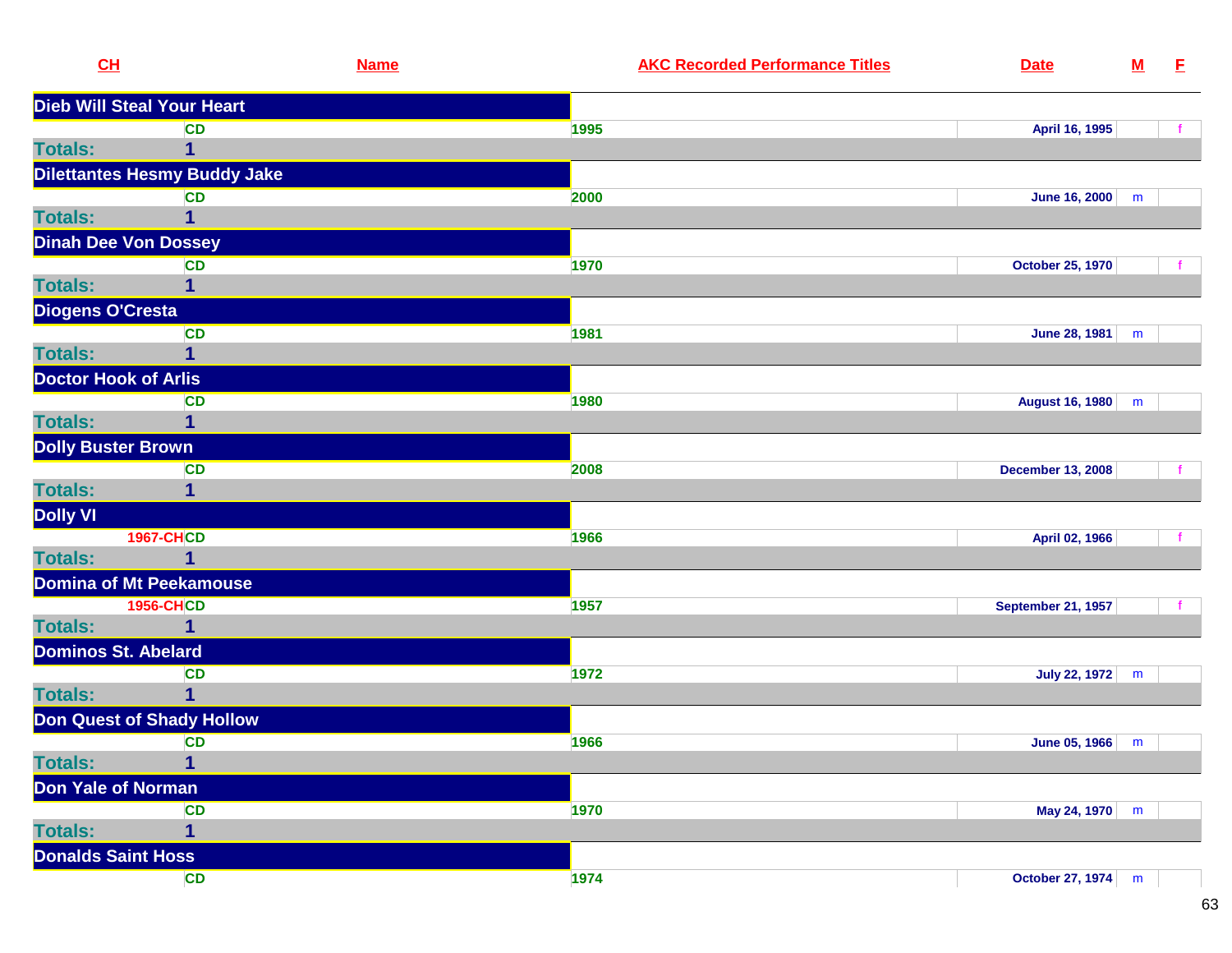|                         | CL                                | <b>Name</b> | <b>AKC Recorded Performance Titles</b> | <b>Date</b>               | $M$ | E            |
|-------------------------|-----------------------------------|-------------|----------------------------------------|---------------------------|-----|--------------|
| <b>Totals:</b>          | 1                                 |             |                                        |                           |     |              |
| <b>Donbies Big Abe</b>  |                                   |             |                                        |                           |     |              |
|                         | <b>CD</b>                         |             | 1973                                   | August 18, 1973           | m   |              |
| <b>Totals:</b>          | 1                                 |             |                                        |                           |     |              |
|                         | <b>Donbies Big Birtha</b>         |             |                                        |                           |     |              |
|                         | <b>CD</b>                         |             | 1965,1966,1968                         | <b>October 10, 1965</b>   |     |              |
|                         | <b>CDX</b>                        |             | 1965, 1966, 1968                       | October 30, 1966          |     |              |
|                         | <b>UD</b>                         |             | 1965,1966,1968                         | <b>September 28, 1968</b> |     | f.           |
| <b>Totals:</b>          | 3 <sup>5</sup>                    |             |                                        |                           |     |              |
|                         | <b>Donbies Matholda</b>           |             |                                        |                           |     |              |
|                         | <b>CD</b>                         |             | 1966                                   | <b>July 31, 1966</b>      |     |              |
| <b>Totals:</b>          |                                   |             |                                        |                           |     |              |
|                         | <b>Donnellys Barry Shagg Bark</b> |             |                                        |                           |     |              |
|                         | <b>CD</b>                         |             | 1971                                   | <b>August 01, 1971</b>    |     |              |
| <b>Totals:</b>          | 1                                 |             |                                        |                           |     |              |
|                         | <b>Doolittles Cagney Hantana</b>  |             |                                        |                           |     |              |
|                         | <b>1991-CHCD</b>                  |             | 1989,1990                              | <b>August 26, 1989</b>    |     |              |
|                         | <b>1991-CHCDX</b>                 |             | 1989,1990                              | <b>June 04, 1990</b>      |     | $\mathbf{f}$ |
| <b>Totals:</b>          | $\overline{2}$                    |             |                                        |                           |     |              |
|                         | <b>Dorian of Asgaard</b>          |             |                                        |                           |     |              |
|                         | <b>CD</b>                         |             | 1977                                   | <b>February 27, 1977</b>  |     |              |
| <b>Totals:</b>          | 1                                 |             |                                        |                           |     |              |
| <b>Dorthas Christel</b> |                                   |             |                                        |                           |     |              |
|                         | <b>CD</b>                         |             | 1974                                   | March 17, 1974            |     |              |
| <b>Totals:</b>          | 1                                 |             |                                        |                           |     |              |
| <b>Dotties Frisky</b>   |                                   |             |                                        |                           |     |              |
|                         | <b>CD</b>                         |             | 1989,1990,1994                         | <b>November 06, 1989</b>  |     |              |
|                         | <b>CDX</b>                        |             | 1989,1990,1994                         | March 31, 1990            |     | $\mathbf{f}$ |
|                         | <b>UD</b>                         |             | 1989,1990,1994                         | April 03, 1994            |     |              |
| <b>Totals:</b>          | 3 <sup>5</sup>                    |             |                                        |                           |     |              |
|                         | <b>Double DJ Tipsy Topper</b>     |             |                                        |                           |     |              |
|                         | <b>1984-CHCD</b>                  |             | 1981                                   | October 30, 1981          | m   |              |
| <b>Totals:</b>          |                                   |             |                                        |                           |     |              |
|                         | Downeylees Welcome To The Jungle  |             |                                        |                           |     |              |
|                         | <b>RN</b>                         |             | (CGC), 2013                            | <b>August 30, 2013</b>    | m   |              |
|                         | <b>ThD</b>                        |             | (CGC), 2013                            | <b>November 22, 2013</b>  | m   |              |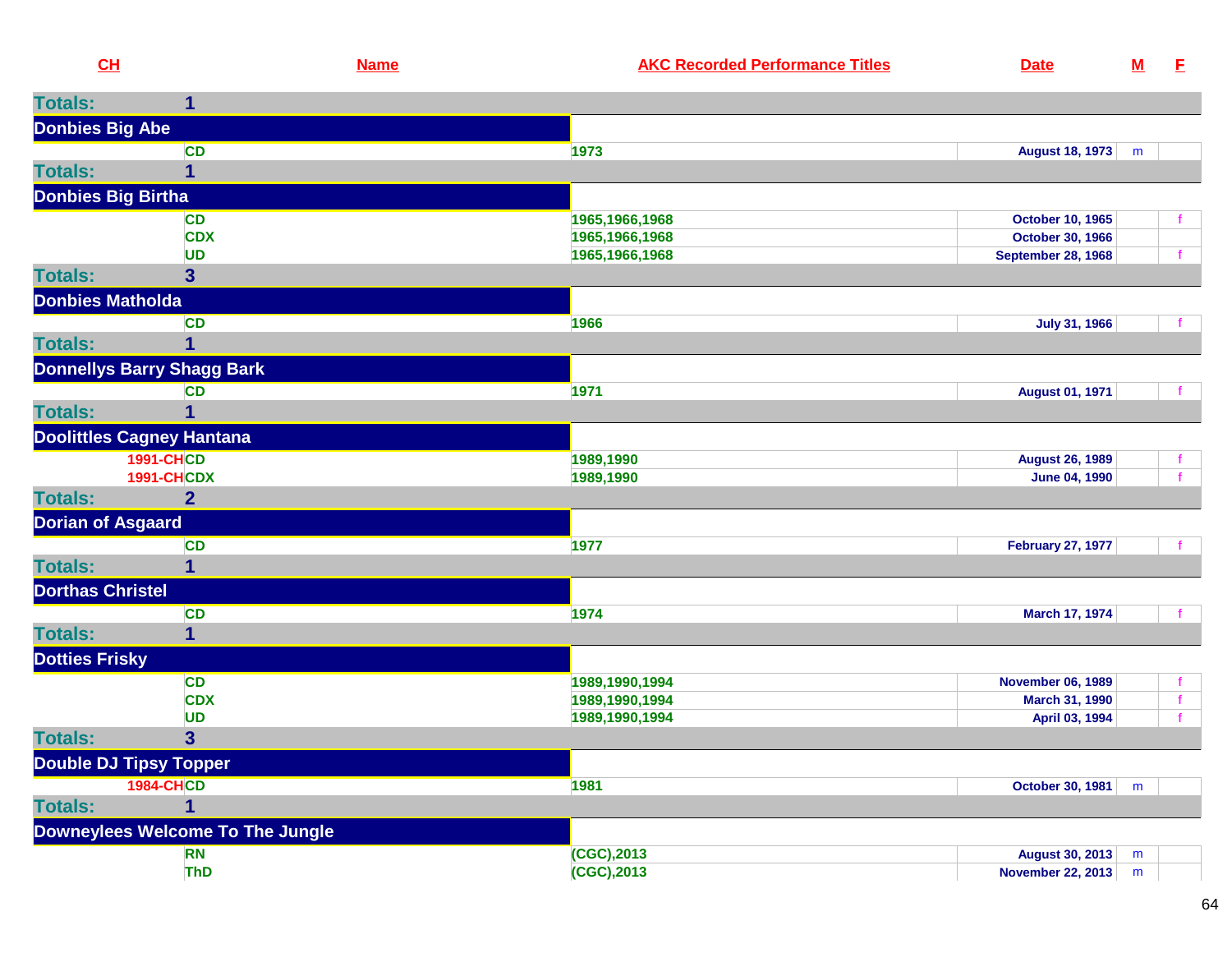| CL                             | <b>Name</b>                            | <b>AKC Recorded Performance Titles</b> | <b>Date</b>              | ${\bf M}$ | E.           |
|--------------------------------|----------------------------------------|----------------------------------------|--------------------------|-----------|--------------|
| <b>Totals:</b>                 | $\overline{2}$                         |                                        |                          |           |              |
| <b>Downriver Big Ben</b>       |                                        |                                        |                          |           |              |
|                                | <b>CD</b>                              | 1962                                   | <b>March 04, 1962</b>    | m         |              |
| <b>Totals:</b>                 | 1                                      |                                        |                          |           |              |
| <b>Doxie V Alpine Plateau</b>  |                                        |                                        |                          |           |              |
|                                | <b>CD</b>                              | 1949                                   | <b>March 13, 1949</b>    |           |              |
| <b>Totals:</b>                 |                                        |                                        |                          |           |              |
| <b>Dream On Big Bad Irving</b> |                                        |                                        |                          |           |              |
|                                | <b>CD</b>                              | 1971                                   | March 21, 1971           | m         |              |
| <b>Totals:</b>                 | 1                                      |                                        |                          |           |              |
| <b>Drucilla Gejack</b>         |                                        |                                        |                          |           |              |
|                                | <b>CD</b>                              | 1972                                   | <b>November 05, 1972</b> |           |              |
| <b>Totals:</b>                 | 1                                      |                                        |                          |           |              |
|                                | Dublin St. Paul O'Sullivan             |                                        |                          |           |              |
|                                | <b>CGC</b>                             | 2015                                   | May 09, 2015             | m         |              |
| <b>Totals:</b>                 | 1                                      |                                        |                          |           |              |
|                                | <b>Duchess Brandy Poupette V Basko</b> |                                        |                          |           |              |
|                                | <b>CD</b>                              | 1971                                   | <b>November 07, 1971</b> |           | f.           |
| <b>Totals:</b>                 | 1                                      |                                        |                          |           |              |
| <b>Duchess De Lorrane</b>      |                                        |                                        |                          |           |              |
|                                | <b>CD</b>                              | 1971                                   | May 16, 1971             |           |              |
| <b>Totals:</b>                 |                                        |                                        |                          |           |              |
|                                | <b>Duchess Erika V Alpsland</b>        |                                        |                          |           |              |
|                                | <b>CD</b>                              | 1968                                   | <b>January 28, 1968</b>  |           |              |
| <b>Totals:</b>                 | 1                                      |                                        |                          |           |              |
| <b>Duchess of Quick Mill</b>   |                                        |                                        |                          |           |              |
|                                | <b>CD</b>                              | 1974                                   | <b>November 16, 1974</b> |           | −f.          |
| <b>Totals:</b>                 |                                        |                                        |                          |           |              |
| <b>Duchess Von Brougham</b>    |                                        |                                        |                          |           |              |
|                                | <b>CD</b>                              | 1979                                   | <b>July 28, 1979</b>     |           | $\mathbf{f}$ |
| <b>Totals:</b>                 | $\overline{\mathbf{1}}$                |                                        |                          |           |              |
| Duke Ellington                 |                                        |                                        |                          |           |              |
|                                | <b>CD</b>                              | 1972,1974                              | <b>August 20, 1972</b>   | m         |              |
|                                | <b>CDX</b>                             | 1972,1974                              | <b>December 07, 1974</b> | m         |              |
| <b>Totals:</b>                 | $\overline{2}$                         |                                        |                          |           |              |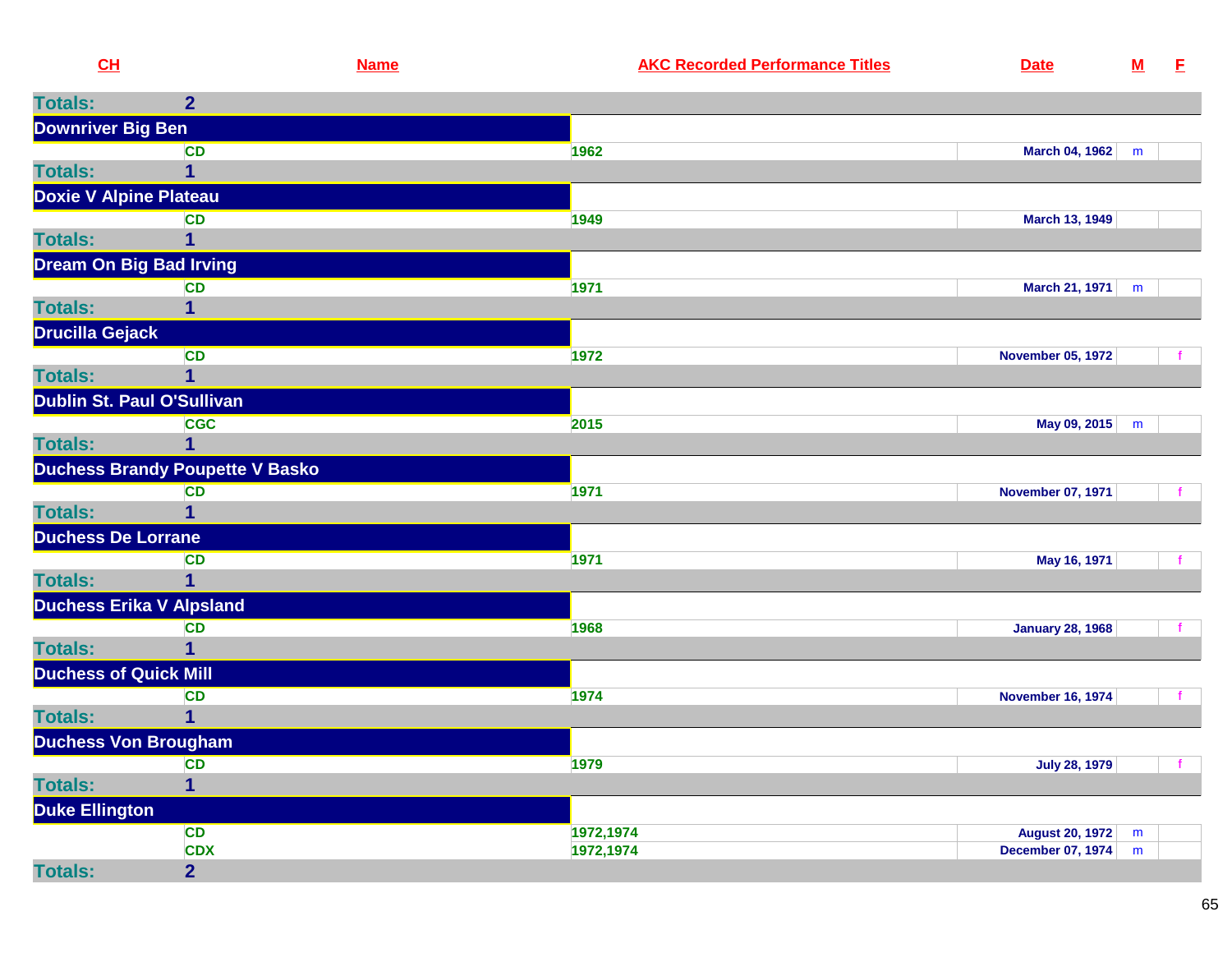|                 | CL                                | <b>Name</b> | <b>AKC Recorded Performance Titles</b> | <b>Date</b>               | ${\bf M}$ | E  |
|-----------------|-----------------------------------|-------------|----------------------------------------|---------------------------|-----------|----|
|                 | Duke V Blankenbach II             |             |                                        |                           |           |    |
|                 | <b>CD</b>                         |             | 1963                                   | October 20, 1963          | m         |    |
| <b>Totals:</b>  | 1                                 |             |                                        |                           |           |    |
|                 | <b>Dukes Honey Drop</b>           |             |                                        |                           |           |    |
|                 | <b>CD</b>                         |             | 1970                                   | <b>September 28, 1970</b> |           |    |
| <b>Totals:</b>  | $\mathbf 1$                       |             |                                        |                           |           |    |
| <b>Dulcinea</b> |                                   |             |                                        |                           |           |    |
|                 | <b>CD</b>                         |             | 1987                                   | <b>October 11, 1987</b>   |           |    |
| <b>Totals:</b>  | 1                                 |             |                                        |                           |           |    |
|                 | Dun-Z I Did It Again              |             |                                        |                           |           |    |
|                 | <b>CGC</b>                        |             | 2013,2014                              | October 22, 2013          | m         |    |
|                 | <b>CGCA</b>                       |             | 2013,2014                              | <b>February 20, 2014</b>  | m         |    |
| <b>Totals:</b>  | $\overline{2}$                    |             |                                        |                           |           |    |
|                 | Duppy Little Bit L'ours Alpin     |             |                                        |                           |           |    |
|                 | <b>CD</b>                         |             | 1968                                   | February 18, 1968         | m         |    |
| <b>Totals:</b>  | $\mathbf 1$                       |             |                                        |                           |           |    |
|                 | <b>Duriggs Snow White Doll</b>    |             |                                        |                           |           |    |
|                 | <b>CD</b>                         |             | 1968                                   | <b>December 15, 1968</b>  | m         |    |
| <b>Totals:</b>  |                                   |             |                                        |                           |           |    |
|                 | <b>Dustyacres Magic Marker</b>    |             |                                        |                           |           |    |
|                 | CD                                |             | 1981,1985                              | <b>September 20, 1981</b> |           |    |
|                 | <b>CDX</b>                        |             | 1981,1985                              | <b>June 08, 1985</b>      |           |    |
| <b>Totals:</b>  | $\overline{2}$                    |             |                                        |                           |           |    |
|                 | <b>Dustyacres Sweet Serenade</b>  |             |                                        |                           |           |    |
|                 | <b>1983-CHCD</b>                  |             | 1981,1983                              | May 30, 1981              |           | f. |
|                 | <b>CDX</b>                        |             | 1981,1983                              | April 27, 1983            |           |    |
| <b>Totals:</b>  | $\overline{2}$                    |             |                                        |                           |           |    |
|                 | <b>Dustys J's Sweet Sebastian</b> |             |                                        |                           |           |    |
|                 | <b>CD</b>                         |             | 1976                                   | <b>July 19, 1976</b>      | m         |    |
| <b>Totals:</b>  | $\mathbf{1}$                      |             |                                        |                           |           |    |
|                 | <b>Dutchess Amanda De Suisse</b>  |             |                                        |                           |           |    |
|                 | <b>CD</b>                         |             | 1998                                   | <b>November 22, 1998</b>  |           |    |
| <b>Totals:</b>  | 1                                 |             |                                        |                           |           |    |
|                 | Dutchess De India                 |             |                                        |                           |           |    |
|                 | CD                                |             | 1974                                   | April 13, 1974            |           |    |
| <b>Totals:</b>  | $\overline{1}$                    |             |                                        |                           |           |    |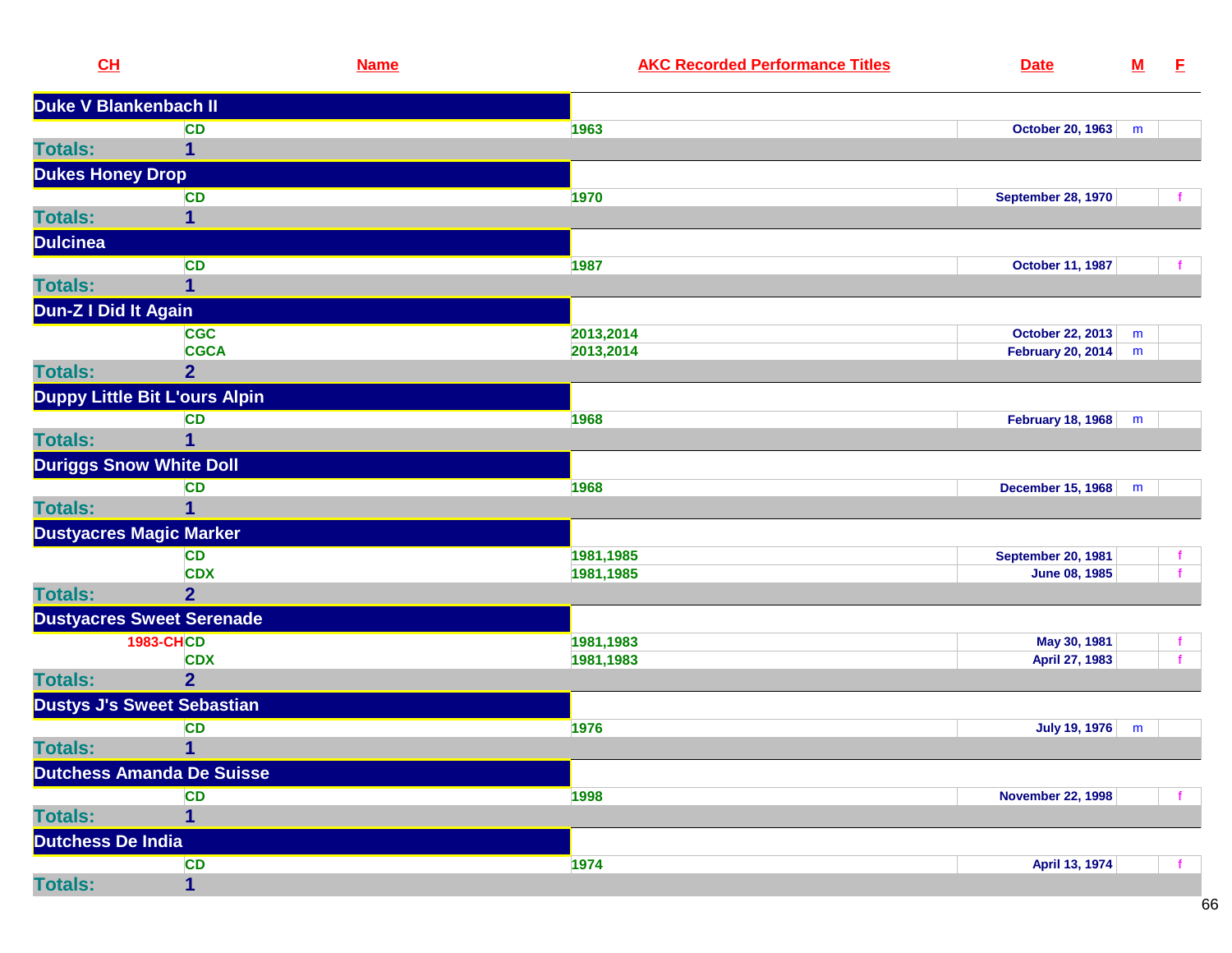| CL                           |                                      | <b>Name</b><br><b>AKC Recorded Performance Titles</b><br><b>Date</b> |                           | $\underline{\mathsf{M}}$ | E.           |
|------------------------------|--------------------------------------|----------------------------------------------------------------------|---------------------------|--------------------------|--------------|
| <b>Dutchess Gretchen II</b>  |                                      |                                                                      |                           |                          |              |
|                              | CD                                   | 1973                                                                 | April 29, 1973            |                          |              |
| <b>Totals:</b>               | 1                                    |                                                                      |                           |                          |              |
| <b>Dutchess of Hazard</b>    |                                      |                                                                      |                           |                          |              |
|                              | <b>CD</b>                            | 1983,1984                                                            | May 08, 1983              |                          | f.           |
|                              | <b>CDX</b>                           | 1983,1984                                                            | May 31, 1984              |                          | f            |
| <b>Totals:</b>               | $\overline{2}$                       |                                                                      |                           |                          |              |
|                              | <b>Dutchess Saint Catherine</b>      |                                                                      |                           |                          |              |
|                              | <b>CD</b>                            | 1980, 1981, 1983                                                     | <b>July 13, 1980</b>      |                          | $\mathbf{f}$ |
|                              | <b>CDX</b>                           | 1980, 1981, 1983                                                     | <b>September 05, 1981</b> |                          | $\mathbf{f}$ |
|                              | <b>UD</b>                            | 1980, 1981, 1983                                                     | May 14, 1983              |                          | $\mathbf{f}$ |
| <b>Totals:</b>               | $\overline{\mathbf{3}}$              |                                                                      |                           |                          |              |
|                              | <b>Duty Luke of Cherryacres</b>      |                                                                      |                           |                          |              |
|                              | <b>1966-CHCD</b>                     | 1966                                                                 | May 08, 1966              | m                        |              |
| <b>Totals:</b>               | 1                                    |                                                                      |                           |                          |              |
| <b>Eads Ole Olaf</b>         |                                      |                                                                      |                           |                          |              |
|                              | <b>CD</b>                            | 1970                                                                 | October 03, 1970          |                          |              |
| <b>Totals:</b>               | 1                                    |                                                                      |                           |                          |              |
| <b>Eastgates Drama Queen</b> |                                      |                                                                      |                           |                          |              |
|                              | <b>ThD</b>                           | 2009,2014                                                            | <b>December 15, 2009</b>  |                          | f.           |
|                              | <b>ThDA</b>                          | 2009,2014                                                            | <b>October 16, 2014</b>   |                          | f.           |
| <b>Totals:</b>               | $\overline{2}$                       |                                                                      |                           |                          |              |
|                              | <b>Eastgates Freckled Baroness</b>   |                                                                      |                           |                          |              |
|                              | RN                                   | 2008,2010                                                            | <b>September 12, 2008</b> |                          | $\mathbf{f}$ |
|                              | <b>CD</b>                            | 2008,2010                                                            | <b>September 21, 2008</b> |                          | $\mathbf{f}$ |
|                              | <b>RA</b>                            | 2008,2010                                                            | <b>November 07, 2010</b>  |                          | $\mathbf{f}$ |
| <b>Totals:</b>               | $\overline{\mathbf{3}}$              |                                                                      |                           |                          |              |
|                              | <b>Eastgates Remember The Knight</b> |                                                                      |                           |                          |              |
|                              | <b>2007-CHCD</b>                     | 2005,2006,2008                                                       | <b>February 18, 2005</b>  | m                        |              |
|                              | <b>2007-CHRN</b>                     | 2005,2006,2008                                                       | <b>February 04, 2006</b>  | m                        |              |
|                              | <b>2007-CHRA</b>                     | 2005,2006,2008                                                       | April 13, 2006            | m                        |              |
|                              | <b>2007-CHRE</b>                     | 2005,2006,2008                                                       | <b>August 26, 2006</b>    | m                        |              |
|                              | <b>2007-CHCDX</b>                    | 2005,2006,2008                                                       | <b>March 30, 2008</b>     | m                        |              |
| <b>Totals:</b>               | $5\phantom{1}$                       |                                                                      |                           |                          |              |
|                              | <b>Echo Manolas First Lady</b>       |                                                                      |                           |                          |              |
|                              | CD                                   | 1965                                                                 | May 02, 1965              |                          |              |
| <b>Totals:</b>               | 1                                    |                                                                      |                           |                          |              |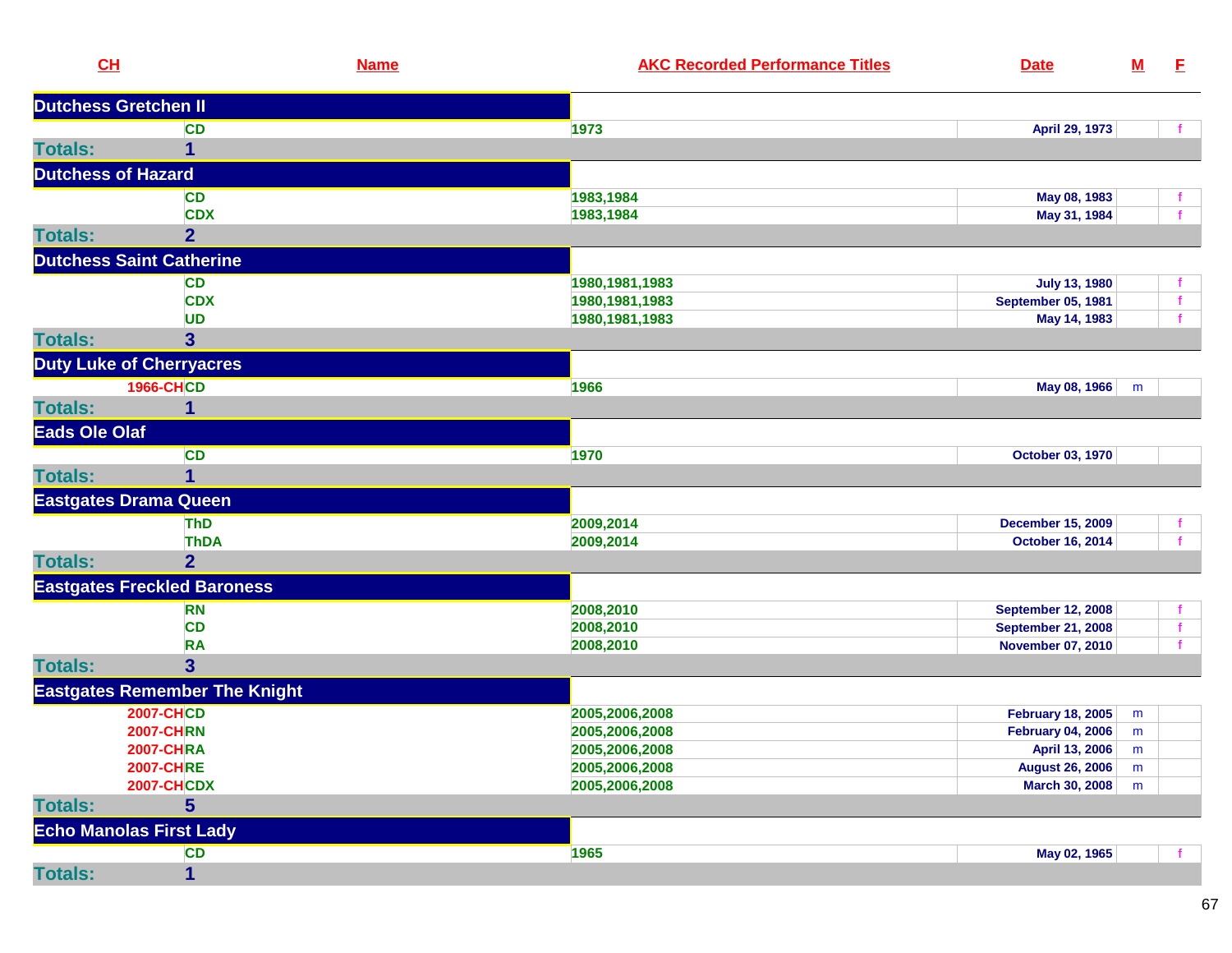|                     | CL                                 | <b>Name</b> | <b>AKC Recorded Performance Titles</b> | <b>Date</b>              | <u>M</u> | E  |
|---------------------|------------------------------------|-------------|----------------------------------------|--------------------------|----------|----|
|                     | <b>Echo of Morning Mist</b>        |             |                                        |                          |          |    |
|                     | <b>CD</b>                          |             | 1963                                   | June 01, 1963            |          |    |
| <b>Totals:</b>      | 1                                  |             |                                        |                          |          |    |
|                     |                                    |             |                                        |                          |          |    |
|                     | <b>Echos Keypoint V Heathcliff</b> |             |                                        |                          |          |    |
|                     | <b>CD</b>                          |             | 1978                                   | April 16, 1978           | m        |    |
| <b>Totals:</b>      |                                    |             |                                        |                          |          |    |
|                     | <b>Echos Lollipop Von Hohum</b>    |             |                                        |                          |          |    |
|                     | <b>1989-CHCD</b>                   |             | 1988                                   | <b>August 27, 1988</b>   |          |    |
| <b>Totals:</b>      | 1                                  |             |                                        |                          |          |    |
| <b>Echos Utmost</b> |                                    |             |                                        |                          |          |    |
|                     |                                    |             |                                        |                          |          |    |
|                     | TD                                 |             | 2002,2003,2004,2005,2006               | March 03, 2002           |          |    |
|                     | <b>CD</b>                          |             | 2002,2003,2004,2005,2006               | March 13, 2002           |          |    |
|                     | <b>NA</b>                          |             | 2002,2003,2004,2005,2006               | <b>October 20, 2002</b>  |          |    |
|                     | <b>NAJ</b>                         |             | 2002,2003,2004,2005,2006               | May 17, 2003             |          |    |
|                     | VCD <sub>1</sub>                   |             | 2002,2003,2004,2005,2006               | May 17, 2003             |          | f  |
|                     | <b>OA</b>                          |             | 2002,2003,2004,2005,2006               | May 26, 2003             |          |    |
|                     | <b>CDX</b>                         |             | 2002,2003,2004,2005,2006               | <b>November 02, 2003</b> |          |    |
|                     | <b>OAJ</b>                         |             | 2002,2003,2004,2005,2006               | May 30, 2004             |          |    |
|                     | VCD <sub>2</sub>                   |             | 2002,2003,2004,2005,2006               | May 30, 2004             |          |    |
|                     | <b>UD</b>                          |             | 2002,2003,2004,2005,2006               | <b>November 19, 2004</b> |          |    |
|                     | <b>TDX</b>                         |             | 2002,2003,2004,2005,2006               | <b>February 27, 2005</b> |          | f  |
|                     | <b>RN</b>                          |             | 2002,2003,2004,2005,2006               | <b>November 26, 2006</b> |          | f. |
|                     | <b>RA</b>                          |             | 2002,2003,2004,2005,2006               | <b>August 17, 2007</b>   |          | f  |
|                     | <b>RE</b>                          |             | 2002,2003,2004,2005,2006               | <b>November 10, 2007</b> |          |    |
| <b>Totals:</b>      | 14                                 |             |                                        |                          |          |    |
|                     | <b>Echos Who's On First</b>        |             |                                        |                          |          |    |
|                     | <b>CD</b>                          |             | 2005,2009                              | <b>October 21, 2005</b>  | m        |    |
|                     | <b>RN</b>                          |             | 2005,2009                              | <b>October 05, 2009</b>  | m        |    |
| <b>Totals:</b>      | $\overline{2}$                     |             |                                        |                          |          |    |
|                     | <b>Echos Xtra Sweetie V Eddy</b>   |             |                                        |                          |          |    |
|                     | <b>2007-CHCD</b>                   |             | 2006,2008,2009                         | <b>October 20, 2006</b>  |          |    |
|                     | <b>2007-CHRN</b>                   |             | 2006,2008,2009                         | <b>November 05, 2006</b> |          |    |
|                     | <b>2007-CHRA</b>                   |             | 2006,2008,2009                         | <b>August 18, 2008</b>   |          |    |
|                     | <b>2007-CHCDX</b>                  |             | 2006,2008,2009                         | <b>November 23, 2008</b> |          | f. |
|                     | <b>2007-CHTD</b>                   |             | 2006,2008,2009                         | <b>January 25, 2009</b>  |          |    |
| <b>Totals:</b>      | $5\phantom{1}$                     |             |                                        |                          |          |    |
|                     | <b>Echos Yoo Hoo Von Accent</b>    |             |                                        |                          |          |    |
|                     |                                    |             |                                        |                          |          |    |
|                     | <b>1983-CHCD</b>                   |             | 1986                                   | <b>November 08, 1986</b> |          |    |
| <b>Totals:</b>      | 1                                  |             |                                        |                          |          |    |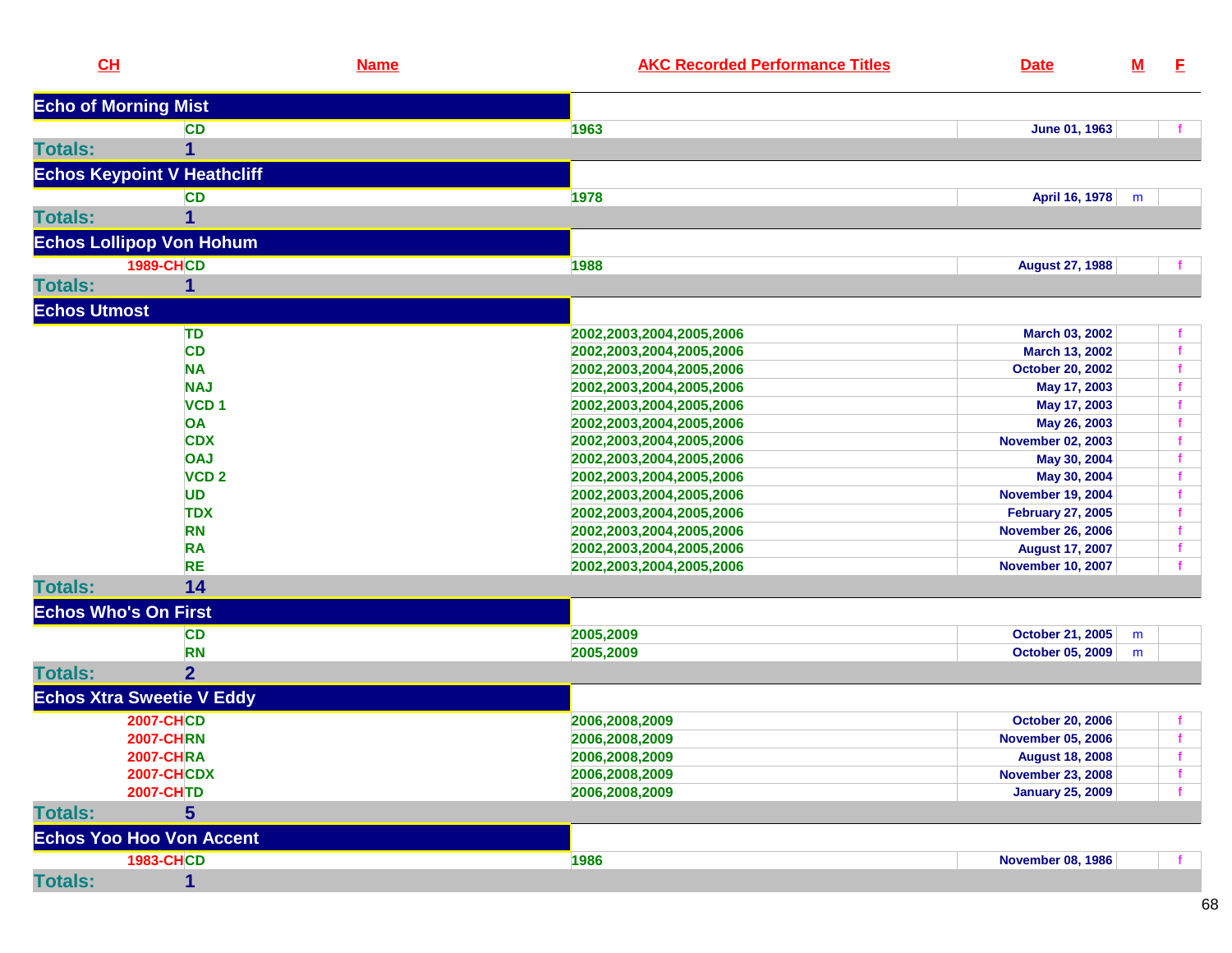| CL                           | <b>Name</b>                            | <b>AKC Recorded Performance Titles</b> | <b>Date</b>             | ${\bf M}$ | E. |
|------------------------------|----------------------------------------|----------------------------------------|-------------------------|-----------|----|
| <b>Edelweiss of Jungfrau</b> |                                        |                                        |                         |           |    |
|                              | <b>CD</b>                              | 1963                                   | <b>July 06, 1963</b>    |           |    |
| <b>Totals:</b>               | $\overline{1}$                         |                                        |                         |           |    |
|                              | <b>Edelweiss of Spruce Knoll</b>       |                                        |                         |           |    |
|                              | <b>CD</b>                              | 1970                                   | <b>August 01, 1970</b>  |           |    |
| <b>Totals:</b>               | $\mathbf 1$                            |                                        |                         |           |    |
| <b>Edward Von Habsburg</b>   |                                        |                                        |                         |           |    |
|                              | <b>CD</b>                              | 1971                                   | November 21, 1971       | m         |    |
| <b>Totals:</b>               | $\overline{1}$                         |                                        |                         |           |    |
|                              | <b>Eidelkeits Avanture Ahead</b>       |                                        |                         |           |    |
|                              | <b>CGC</b>                             | 2021                                   | <b>August 01, 2021</b>  |           |    |
|                              | <b>TKN</b>                             | 2021                                   | <b>August 25, 2021</b>  |           |    |
| <b>Totals:</b>               | $\overline{2}$                         |                                        |                         |           |    |
| <b>El Captain</b>            |                                        |                                        |                         |           |    |
|                              | <b>CD</b>                              | 1956                                   | <b>June 09, 1956</b>    | m         |    |
| <b>Totals:</b>               | $\mathbf 1$                            |                                        |                         |           |    |
| <b>El Cid</b>                |                                        |                                        |                         |           |    |
|                              | <b>CD</b>                              | 1967                                   | <b>August 19, 1967</b>  |           |    |
| <b>Totals:</b>               | $\overline{1}$                         |                                        |                         |           |    |
|                              | <b>El Dons Li'l Fancy of Yorkfield</b> |                                        |                         |           |    |
|                              | <b>1965-CHCD</b>                       | 1965                                   | May 29, 1965            |           |    |
| <b>Totals:</b>               | $\overline{1}$                         |                                        |                         |           |    |
|                              | El Nobles Kaimana V G G Sam            |                                        |                         |           |    |
|                              | <b>CD</b>                              | 1977                                   | <b>July 16, 1977</b>    |           |    |
| <b>Totals:</b>               | $\overline{1}$                         |                                        |                         |           |    |
|                              | El Nobles Nora Heidi Sam               |                                        |                         |           |    |
|                              | <b>CD</b>                              | 1977                                   | October 01, 1977        |           |    |
| <b>Totals:</b>               | $\mathbf 1$                            |                                        |                         |           |    |
| <b>El Ranchos Senora</b>     |                                        |                                        |                         |           |    |
|                              | <b>CD</b>                              | 1977                                   | <b>October 15, 1977</b> |           |    |
| <b>Totals:</b>               | 1                                      |                                        |                         |           |    |
|                              | <b>Elations Bjorn O'Lynchcreek</b>     |                                        |                         |           |    |
|                              | <b>1989-CHCD</b>                       | 1991                                   | <b>June 16, 1991</b>    | m         |    |
| <b>Totals:</b>               | $\mathbf 1$                            |                                        |                         |           |    |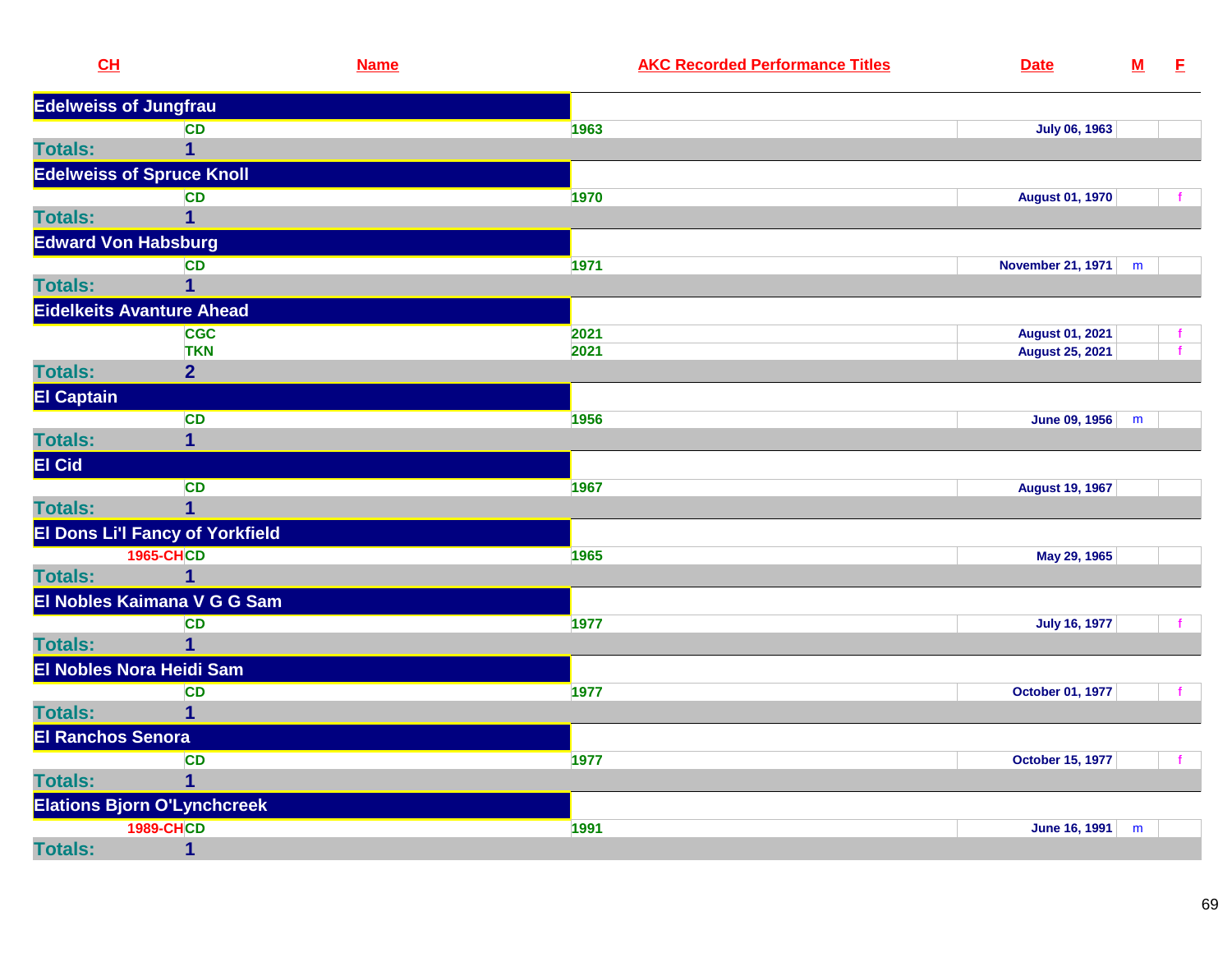| CL                                 | <b>Name</b>    | <b>AKC Recorded Performance Titles</b> | <b>Date</b>               | ${\bf M}$ | E. |
|------------------------------------|----------------|----------------------------------------|---------------------------|-----------|----|
| <b>Elations Chloe O'Lynchcreek</b> |                |                                        |                           |           |    |
|                                    | <b>CD</b>      | 1992                                   | <b>November 15, 1992</b>  |           |    |
| <b>Totals:</b>                     | 1              |                                        |                           |           |    |
| <b>Elbas Aristo Presto</b>         |                |                                        |                           |           |    |
| 2016-GCH/2016-CHCGC                |                | 2018                                   | <b>September 18, 2018</b> | m         |    |
| 2016-GCH/2016-CHCGCA               |                | 2018                                   | <b>September 18, 2018</b> | m         |    |
| 2016-GCH/2016-CHRN                 |                | 2018                                   | <b>November 01, 2018</b>  | m         |    |
| 2016-GCH/2016-CHBN                 |                | 2018                                   | <b>November 03, 2018</b>  | m         |    |
| <b>Totals:</b>                     | 4              |                                        |                           |           |    |
| <b>Elbas Carrina V Arrowhead</b>   |                |                                        |                           |           |    |
|                                    | <b>RN</b>      | 2005,2006,2007                         | <b>October 21, 2005</b>   |           |    |
|                                    | <b>CD</b>      | 2005,2006,2007                         | April 13, 2006            |           | f  |
|                                    | <b>RA</b>      | 2005,2006,2007                         | May 27, 2007              |           |    |
| <b>Totals:</b>                     | 3 <sup>5</sup> |                                        |                           |           |    |
| <b>Eldabris Cuddlewinnie Rune</b>  |                |                                        |                           |           |    |
|                                    | <b>CD</b>      | 1981                                   | April 25, 1981            |           |    |
| <b>Totals:</b>                     | 1              |                                        |                           |           |    |
| <b>Elegant Brandy Blue</b>         |                |                                        |                           |           |    |
|                                    | <b>CD</b>      | 1971                                   | April 24, 1971            | m         |    |
| <b>Totals:</b>                     | 1              |                                        |                           |           |    |
| <b>Elger</b>                       |                |                                        |                           |           |    |
|                                    | <b>CD</b>      | 1990                                   | <b>June 15, 1990</b>      | m         |    |
| <b>Totals:</b>                     | $\mathbf{1}$   |                                        |                           |           |    |
| <b>Elsie Rose</b>                  |                |                                        |                           |           |    |
|                                    | <b>CGC</b>     | 2020                                   | <b>August 09, 2020</b>    |           |    |
|                                    | <b>CGCA</b>    | 2020                                   | <b>August 29, 2020</b>    |           |    |
| <b>Totals:</b>                     | $\overline{2}$ |                                        |                           |           |    |
| <b>Elva V Enziwiggerstrand</b>     |                |                                        |                           |           |    |
|                                    | <b>CD</b>      | 1965                                   | <b>June 06, 1965</b>      |           |    |
| <b>Totals:</b>                     | 1              |                                        |                           |           |    |
| <b>Emily Oakley Mitchell</b>       |                |                                        |                           |           |    |
|                                    | <b>CGC</b>     | 2021                                   | <b>December 06, 2021</b>  |           |    |
| <b>Totals:</b>                     | 1              |                                        |                           |           |    |
| <b>Emma Jo Steward</b>             |                |                                        |                           |           |    |
|                                    | <b>CGC</b>     | 2017                                   | <b>July 23, 2017</b>      |           |    |
| <b>Totals:</b>                     | $\mathbf{1}$   |                                        |                           |           |    |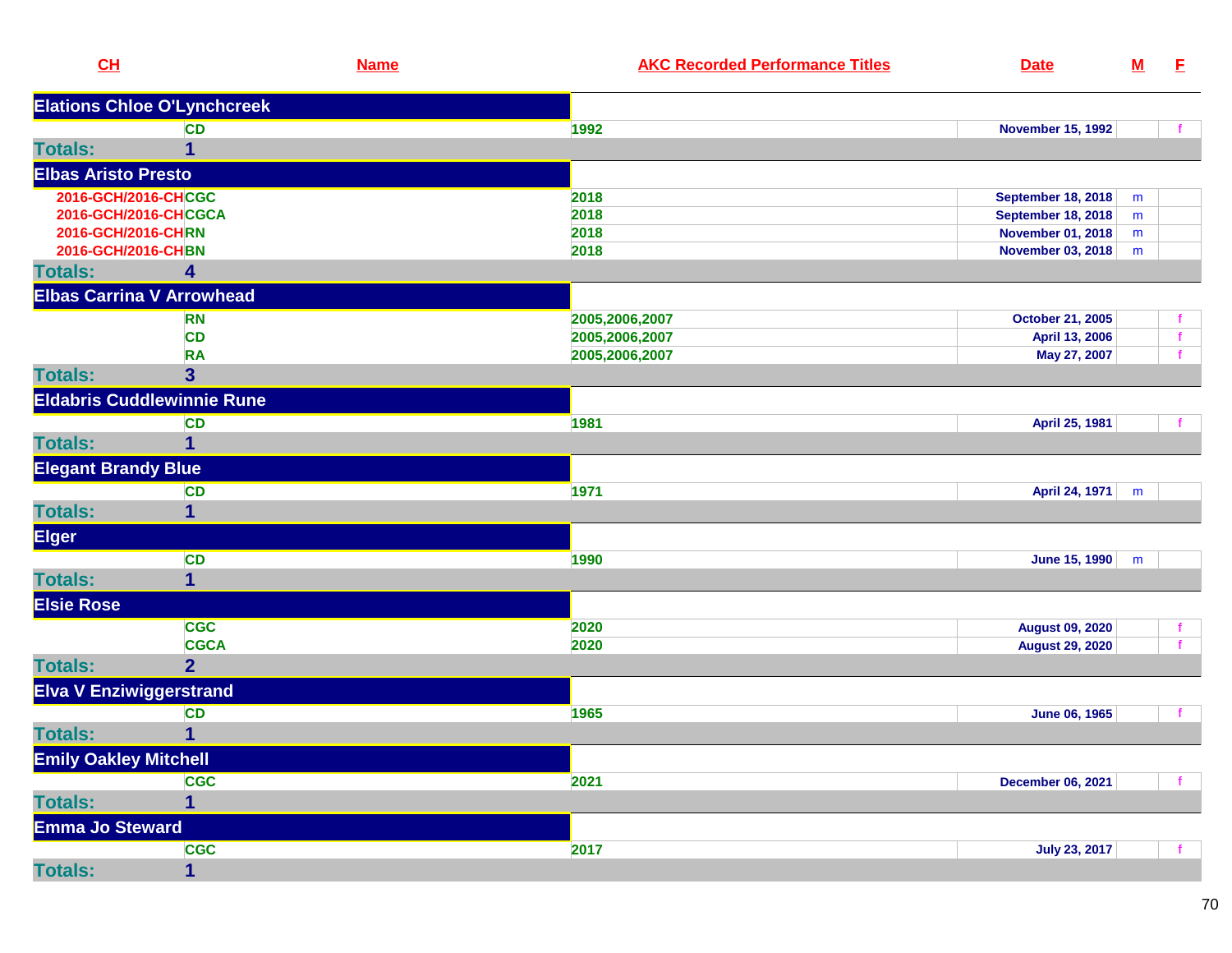| CL                                | <b>Name</b>                                           | <b>AKC Recorded Performance Titles</b> | <b>Date</b>               | $\underline{\mathsf{M}}$ | E. |
|-----------------------------------|-------------------------------------------------------|----------------------------------------|---------------------------|--------------------------|----|
|                                   | <b>Empress Josephine V Brandy</b>                     |                                        |                           |                          |    |
|                                   | <b>CD</b>                                             | 1976                                   | <b>October 23, 1976</b>   |                          |    |
| <b>Totals:</b>                    | 1                                                     |                                        |                           |                          |    |
|                                   | <b>Empty Keg Nordogs Amadeus V Vivacious Veracity</b> |                                        |                           |                          |    |
|                                   | <b>CGC</b>                                            | 2014                                   | <b>November 01, 2014</b>  | m                        |    |
| <b>Totals:</b>                    | 1                                                     |                                        |                           |                          |    |
|                                   | <b>Empty Keg Wishes of Wisteria</b>                   |                                        |                           |                          |    |
|                                   | <b>CGC</b>                                            | 2019,2020,2021                         | <b>September 01, 2019</b> | m                        |    |
|                                   | <b>TKN</b>                                            | 2019,2020,2021                         | <b>March 26, 2020</b>     | m                        |    |
|                                   | <b>BCAT</b>                                           | 2019,2020,2021                         | <b>September 04, 2021</b> | m                        |    |
| <b>Totals:</b>                    | 3                                                     |                                        |                           |                          |    |
|                                   | <b>Empty Kegs Dumas Walker of Grissoms</b>            |                                        |                           |                          |    |
| 2016-GCH/2016-CHCGC               |                                                       | 2017                                   | April 29, 2017            | m                        |    |
| <b>Totals:</b>                    | 1                                                     |                                        |                           |                          |    |
| <b>Empty Kegs I-C-U-N-V Me</b>    |                                                       |                                        |                           |                          |    |
|                                   | <b>RN</b>                                             | 2008                                   | <b>August 15, 2008</b>    |                          |    |
| <b>Totals:</b>                    | 1                                                     |                                        |                           |                          |    |
|                                   | <b>Englers Peaches And Cream</b>                      |                                        |                           |                          |    |
|                                   | <b>CD</b>                                             | 1969                                   | <b>August 23, 1969</b>    |                          |    |
| <b>Totals:</b>                    | 1                                                     |                                        |                           |                          |    |
| <b>Epic Saint Nikolaus</b>        |                                                       |                                        |                           |                          |    |
|                                   | <b>CGC</b>                                            | 2017                                   | <b>September 24, 2017</b> | m                        |    |
|                                   | <b>CGCA</b>                                           | 2017                                   | <b>September 24, 2017</b> | m                        |    |
|                                   | <b>CGCU</b>                                           | 2017                                   | <b>September 24, 2017</b> | m                        |    |
| <b>Totals:</b>                    | $\overline{\mathbf{3}}$                               |                                        |                           |                          |    |
| <b>Eros Duke of Bergmaster</b>    |                                                       |                                        |                           |                          |    |
|                                   | <b>CD</b>                                             | 1973                                   | <b>October 07, 1973</b>   | m                        |    |
| <b>Totals:</b>                    | 1                                                     |                                        |                           |                          |    |
| <b>Et Tu Brute V Schlafen</b>     |                                                       |                                        |                           |                          |    |
|                                   | <b>CD</b>                                             | 1972                                   | May 21, 1972              | m                        |    |
| <b>Totals:</b>                    | 1                                                     |                                        |                           |                          |    |
| <b>Evatts Lil' Johns Lil' Joe</b> |                                                       |                                        |                           |                          |    |
|                                   | <b>CD</b>                                             | 1972                                   | May 21, 1972              | ${\sf m}$                |    |
| <b>Totals:</b>                    | 1                                                     |                                        |                           |                          |    |
| <b>Eves Sir George II</b>         |                                                       |                                        |                           |                          |    |
|                                   | CD                                                    | 1978                                   | <b>December 16, 1978</b>  | m                        |    |
|                                   |                                                       |                                        |                           |                          |    |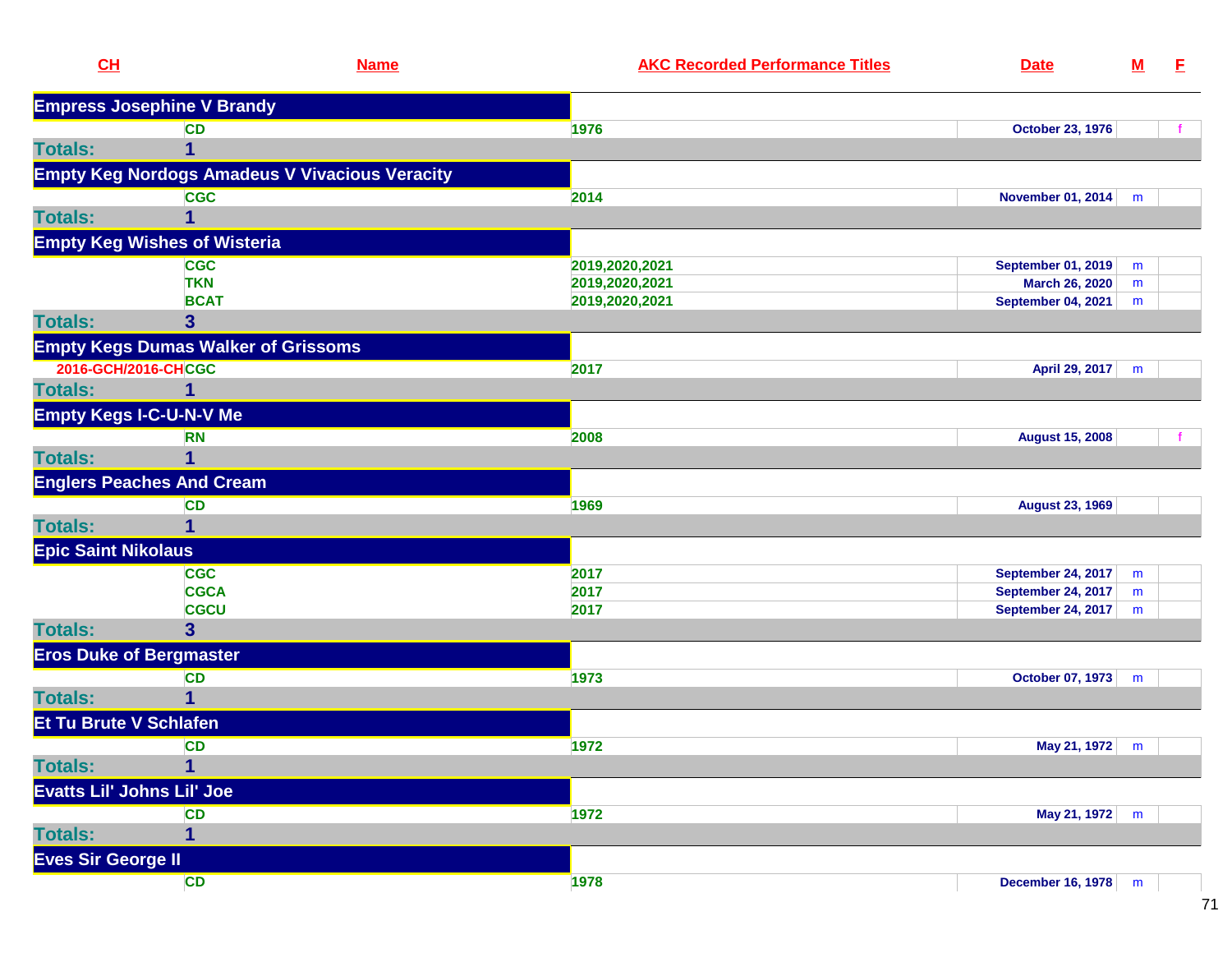| CH                         |                                    | <b>Name</b> | <b>AKC Recorded Performance Titles</b> | <b>Date</b>                                 | ${\bf M}$ | E            |
|----------------------------|------------------------------------|-------------|----------------------------------------|---------------------------------------------|-----------|--------------|
| <b>Totals:</b>             |                                    |             |                                        |                                             |           |              |
|                            | <b>Excaliburs Blueprint</b>        |             |                                        |                                             |           |              |
|                            | <b>1983-CHCD</b>                   |             | 1981                                   | November 01, 1981                           | m         |              |
| <b>Totals:</b>             |                                    |             |                                        |                                             |           |              |
| <b>Excaliburs Breezy</b>   |                                    |             |                                        |                                             |           |              |
|                            | <b>CD</b>                          |             | 1981                                   | <b>November 22, 1981</b>                    |           |              |
| <b>Totals:</b>             |                                    |             |                                        |                                             |           |              |
| <b>Excaliburs Cavalier</b> |                                    |             |                                        |                                             |           |              |
|                            | <b>1986-CHCD</b>                   |             | 1987                                   | May 10, 1987                                | m         |              |
| <b>Totals:</b>             |                                    |             |                                        |                                             |           |              |
|                            | <b>Excaliburs Distinction</b>      |             |                                        |                                             |           |              |
|                            | <b>CD</b>                          |             | 1987, 1988, 1990                       | October 03, 1987                            |           |              |
|                            | <b>CDX</b>                         |             | 1987, 1988, 1990                       | <b>October 29, 1988</b>                     |           | $\mathbf{f}$ |
| <b>Totals:</b>             | <b>UD</b><br>3 <sup>5</sup>        |             | 1987, 1988, 1990                       | May 20, 1990                                |           |              |
|                            |                                    |             |                                        |                                             |           |              |
|                            | <b>Excaliburs Dream Weaver</b>     |             |                                        |                                             |           |              |
|                            | <b>CD</b><br><b>CDX</b>            |             | 1987, 1988, 1990<br>1987, 1988, 1990   | October 23, 1987<br><b>October 16, 1988</b> |           |              |
|                            | <b>UD</b>                          |             | 1987, 1988, 1990                       | April 21, 1990                              |           |              |
| <b>Totals:</b>             | 3 <sup>1</sup>                     |             |                                        |                                             |           |              |
|                            | <b>Excaliburs Enchantress</b>      |             |                                        |                                             |           |              |
|                            | <b>1990-CHCD</b>                   |             | 1993                                   | April 16, 1993                              |           |              |
| <b>Totals:</b>             |                                    |             |                                        |                                             |           |              |
|                            | <b>Excaliburs Friar V Eastgate</b> |             |                                        |                                             |           |              |
|                            | <b>1992-CHCD</b>                   |             | 1992,1994                              | <b>October 25, 1992</b>                     | m         |              |
|                            | <b>1992-CHCDX</b>                  |             | 1992,1994                              | <b>December 03, 1994</b>                    | m         |              |
| <b>Totals:</b>             | $\overline{2}$                     |             |                                        |                                             |           |              |
|                            | <b>Excaliburs Hallmark</b>         |             |                                        |                                             |           |              |
|                            | <b>CD</b>                          |             | 1995,1998                              | May 13, 1995                                |           | Ť.           |
|                            | <b>CDX</b>                         |             | 1995,1998                              | <b>August 02, 1998</b>                      |           | $\mathbf{f}$ |
| Totals:                    | 2 <sup>1</sup>                     |             |                                        |                                             |           |              |
| <b>Excaliburs Jocasta</b>  |                                    |             |                                        |                                             |           |              |
|                            | <b>CD</b>                          |             | 1996                                   | <b>November 16, 1996</b>                    |           |              |
| <b>Totals:</b>             |                                    |             |                                        |                                             |           |              |
| <b>Excaliburs Katrina</b>  |                                    |             |                                        |                                             |           |              |
|                            | CD                                 |             | 2000                                   | <b>October 22, 2000</b>                     |           |              |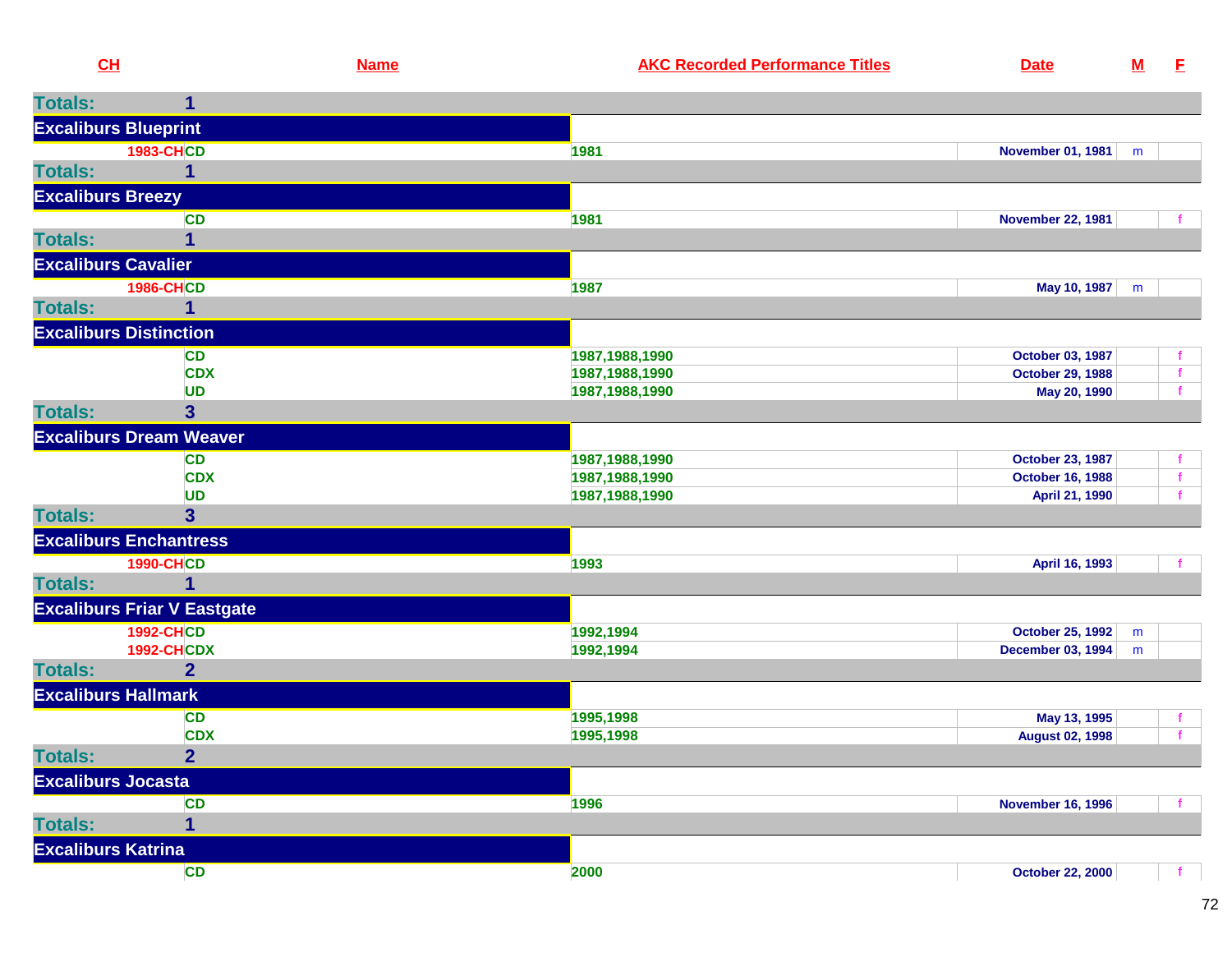| CL                        |                                       | <b>Name</b> | <b>AKC Recorded Performance Titles</b> | <b>Date</b>               | $\underline{\mathsf{M}}$ | E            |
|---------------------------|---------------------------------------|-------------|----------------------------------------|---------------------------|--------------------------|--------------|
| <b>Totals:</b>            | 1                                     |             |                                        |                           |                          |              |
| <b>Excaliburs Kirsten</b> |                                       |             |                                        |                           |                          |              |
|                           | <b>CD</b>                             |             | 2000                                   | <b>October 28, 2000</b>   |                          |              |
| <b>Totals:</b>            | $\overline{1}$                        |             |                                        |                           |                          |              |
|                           | <b>Excaliburs Knight of The Realm</b> |             |                                        |                           |                          |              |
|                           | <b>CD</b>                             |             | 2002                                   | April 14, 2002            | m                        |              |
| <b>Totals:</b>            | $\mathbf 1$                           |             |                                        |                           |                          |              |
|                           | <b>Excaliburs Lady Anastasia</b>      |             |                                        |                           |                          |              |
|                           | <b>1981-CHCD</b>                      |             | 1980, 1981, 1985                       | <b>March 23, 1980</b>     |                          |              |
|                           | <b>1981-CHCDX</b>                     |             | 1980, 1981, 1985                       | <b>August 07, 1981</b>    |                          | $\mathbf{f}$ |
|                           | <b>1981-CHUD</b>                      |             | 1980, 1981, 1985                       | April 12, 1985            |                          |              |
| <b>Totals:</b>            | 3 <sup>5</sup>                        |             |                                        |                           |                          |              |
|                           | <b>Excaliburs Lady of The Lake</b>    |             |                                        |                           |                          |              |
|                           | <b>2013-CHCD</b>                      |             | 2013,2014,2015                         | <b>August 22, 2013</b>    |                          |              |
|                           | <b>2013-CHRN</b>                      |             | 2013,2014,2015                         | <b>September 10, 2014</b> |                          | $\mathbf f$  |
|                           | <b>2013-CHCDX</b>                     |             | 2013,2014,2015                         | <b>August 22, 2015</b>    |                          |              |
| <b>Totals:</b>            | $\overline{\mathbf{3}}$               |             |                                        |                           |                          |              |
|                           | <b>Excaliburs Legend of Arthur</b>    |             |                                        |                           |                          |              |
|                           | <b>CD</b>                             |             | 1980,1981                              | April 06, 1980            | m                        |              |
|                           | <b>CDX</b>                            |             | 1980,1981                              | <b>December 05, 1981</b>  | m                        |              |
| <b>Totals:</b>            | $\overline{2}$                        |             |                                        |                           |                          |              |
|                           | <b>Excaliburs Lord Buckingham</b>     |             |                                        |                           |                          |              |
|                           | <b>CD</b>                             |             | 1983                                   | April 15, 1983            | m                        |              |
| <b>Totals:</b>            | $\mathbf 1$                           |             |                                        |                           |                          |              |
| <b>Excaliburs Muse</b>    |                                       |             |                                        |                           |                          |              |
|                           | <b>BN</b>                             |             | 2013,2014,2015,2017,2019               | <b>October 27, 2013</b>   |                          | f            |
|                           | <b>CD</b>                             |             | 2013, 2014, 2015, 2017, 2019           | March 07, 2014            |                          | f            |
|                           | <b>RN</b>                             |             | 2013,2014,2015,2017,2019               | <b>October 26, 2014</b>   |                          | $\mathbf f$  |
|                           | <b>RA</b>                             |             | 2013, 2014, 2015, 2017, 2019           | <b>February 01, 2015</b>  |                          | $\mathbf{f}$ |
|                           | <b>CDX</b>                            |             | 2013, 2014, 2015, 2017, 2019           | <b>August 21, 2015</b>    |                          |              |
|                           | <b>UD</b>                             |             | 2013, 2014, 2015, 2017, 2019           | <b>January 18, 2017</b>   |                          | $\mathbf f$  |
|                           | <b>RE</b>                             |             | 2013,2014,2015,2017,2019               | <b>October 11, 2019</b>   |                          |              |
| <b>Totals:</b>            | $\overline{7}$                        |             |                                        |                           |                          |              |
| <b>Expos Fancypants</b>   |                                       |             |                                        |                           |                          |              |
|                           | <b>CD</b>                             |             | 1970                                   | <b>March 28, 1970</b>     |                          | $\mathbf{f}$ |
| <b>Totals:</b>            | $\mathbf 1$                           |             |                                        |                           |                          |              |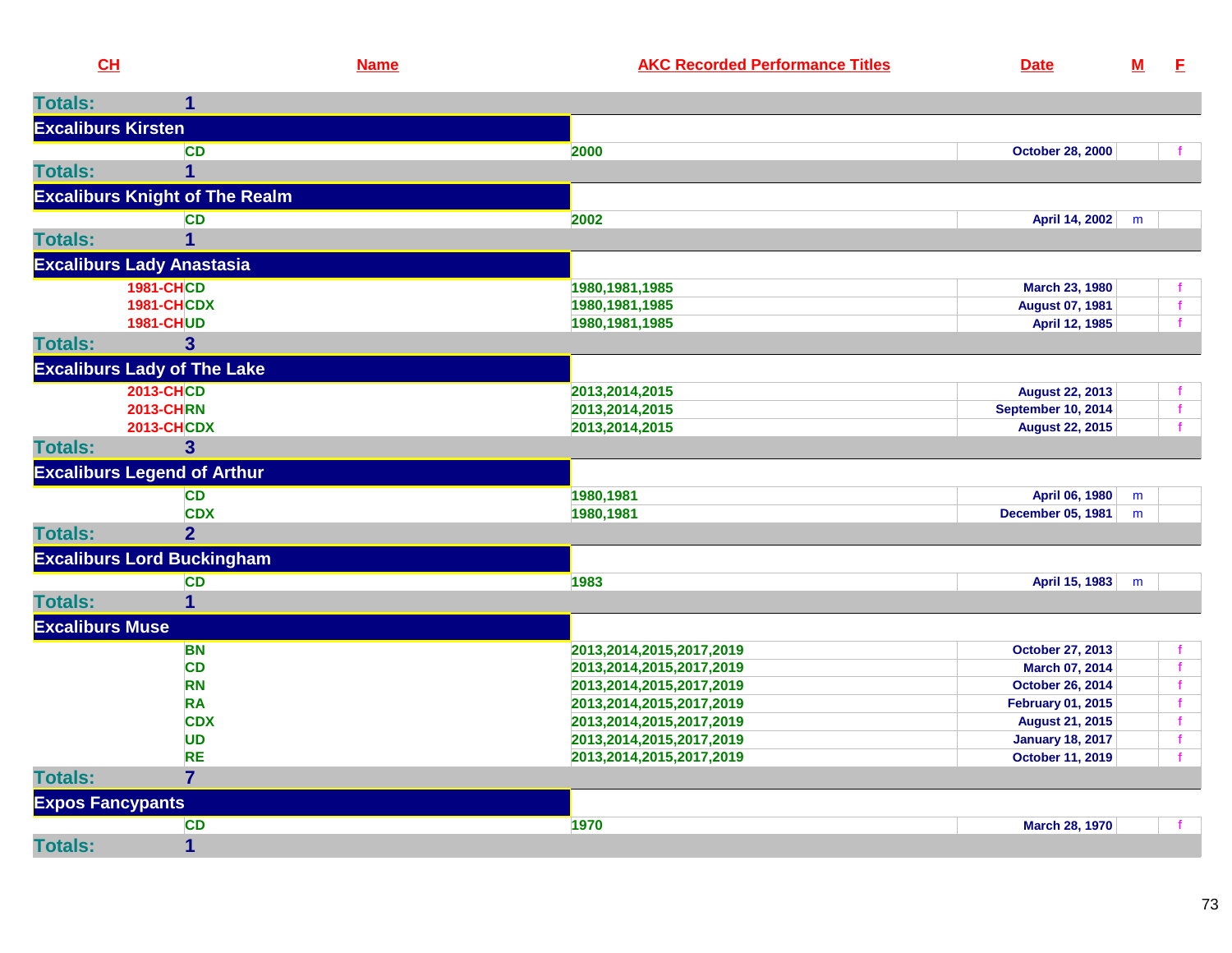| CL                       |                                    | <b>Name</b> | <b>AKC Recorded Performance Titles</b> | <b>Date</b>               | ${\bf M}$ | E            |
|--------------------------|------------------------------------|-------------|----------------------------------------|---------------------------|-----------|--------------|
| <b>Expos Tam Bar</b>     |                                    |             |                                        |                           |           |              |
|                          | <b>1973-CHCD</b>                   |             | 1971                                   | March 20, 1971            | m         |              |
| <b>Totals:</b>           | 1                                  |             |                                        |                           |           |              |
|                          | <b>Fairy Tales Forewarned</b>      |             |                                        |                           |           |              |
|                          | <b>CD</b>                          |             | 1988,1989                              | <b>February 27, 1988</b>  | m         |              |
|                          | <b>CDX</b>                         |             | 1988,1989                              | <b>June 04, 1989</b>      | m         |              |
| <b>Totals:</b>           | 2 <sup>1</sup>                     |             |                                        |                           |           |              |
| <b>Falco Vom Rigi</b>    |                                    |             |                                        |                           |           |              |
|                          | <b>1948-CHCD</b>                   |             | 1948                                   | <b>September 19, 1948</b> | m         |              |
| <b>Totals:</b>           | 1                                  |             |                                        |                           |           |              |
|                          | <b>Falconridge Bunker Hill</b>     |             |                                        |                           |           |              |
|                          | <b>1978-CHCD</b>                   |             | 1983                                   | July 02, 1983             | m         |              |
| <b>Totals:</b>           | 1                                  |             |                                        |                           |           |              |
|                          | <b>Falconridge Jubilee</b>         |             |                                        |                           |           |              |
|                          | <b>CD</b>                          |             | 1980                                   | <b>November 23, 1980</b>  |           |              |
| <b>Totals:</b>           | 1                                  |             |                                        |                           |           |              |
| <b>Falko V Sonnental</b> |                                    |             |                                        |                           |           |              |
|                          | <b>1986-CHCD</b>                   |             | 1985                                   | May 18, 1985              | m         |              |
| <b>Totals:</b>           |                                    |             |                                        |                           |           |              |
|                          | <b>Fallen Angel L'ourse Alpine</b> |             |                                        |                           |           |              |
|                          | <b>1968-CHCD</b>                   |             | 1972                                   | <b>September 30, 1972</b> |           |              |
| <b>Totals:</b>           | $\mathbf{1}$                       |             |                                        |                           |           |              |
|                          | <b>Falstaffs Delightful Lady</b>   |             |                                        |                           |           |              |
|                          | <b>CD</b>                          |             | 1976                                   | October 31, 1976          |           | $\mathbf{f}$ |
| <b>Totals:</b>           | 1                                  |             |                                        |                           |           |              |
|                          | Fangman Farm Katchen V Toro        |             |                                        |                           |           |              |
|                          | <b>CD</b>                          |             | 1973                                   | <b>August 05, 1973</b>    |           |              |
| <b>Totals:</b>           | 1                                  |             |                                        |                           |           |              |
| Fawn                     |                                    |             |                                        |                           |           |              |
|                          | <b>CD</b>                          |             | 1961,1964                              | <b>November 05, 1961</b>  |           | f.           |
|                          | <b>CDX</b>                         |             | 1961,1964                              | <b>March 22, 1964</b>     |           |              |
| <b>Totals:</b>           | $\overline{2}$                     |             |                                        |                           |           |              |
|                          | <b>Felicidads Buster Brown</b>     |             |                                        |                           |           |              |
|                          | <b>CD</b>                          |             | 1974                                   | November 09, 1974         | m         |              |
| <b>Totals:</b>           | $\mathbf{1}$                       |             |                                        |                           |           |              |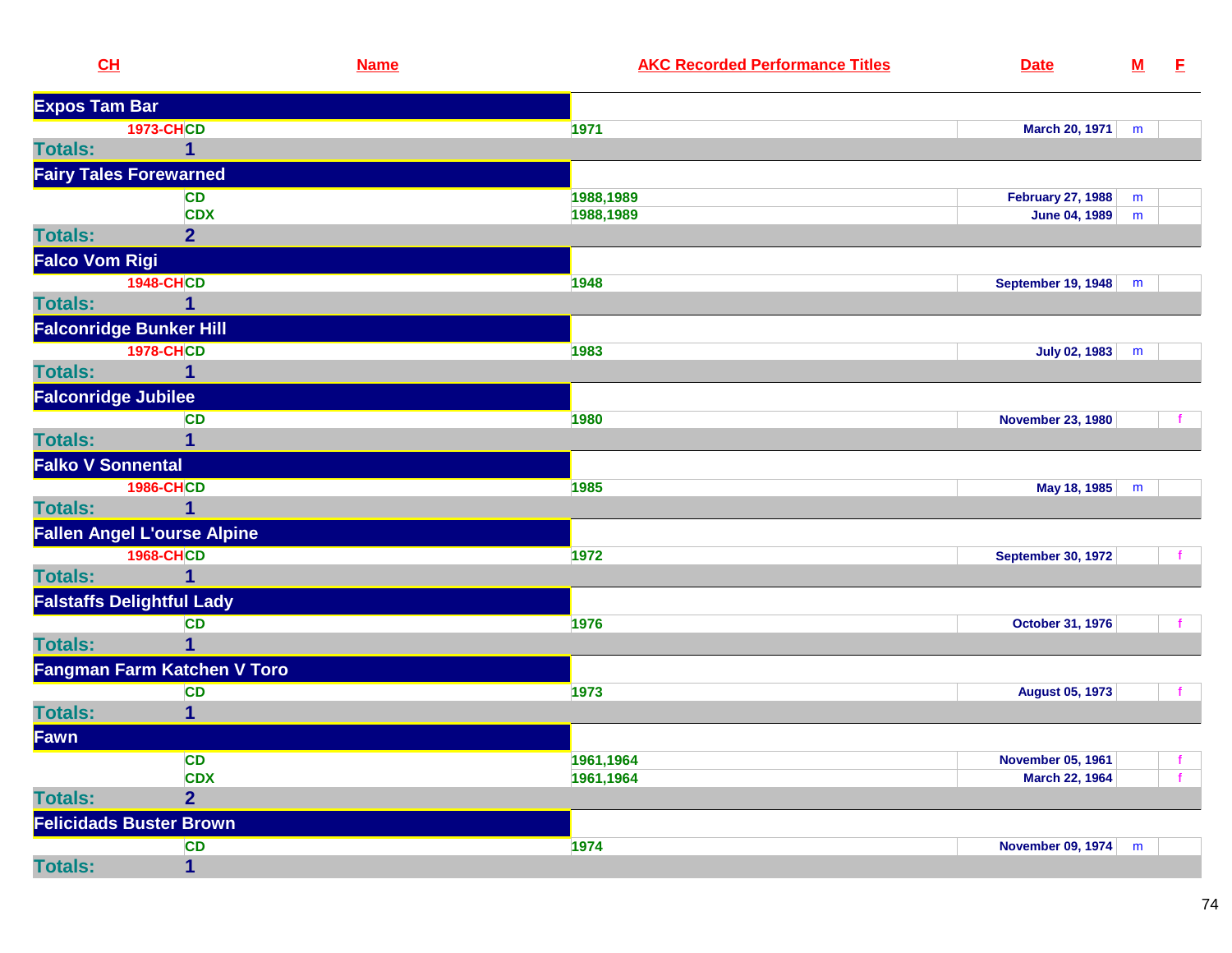| CL                               |                                    | <b>Name</b> | <b>AKC Recorded Performance Titles</b> | <b>Date</b>               | $M$ | E           |
|----------------------------------|------------------------------------|-------------|----------------------------------------|---------------------------|-----|-------------|
|                                  | <b>Felicidads Inspiration Rock</b> |             |                                        |                           |     |             |
|                                  | <b>CD</b>                          |             | 1981                                   | May 08, 1981              | m   |             |
| <b>Totals:</b>                   | $\overline{1}$                     |             |                                        |                           |     |             |
| <b>Felicidads Milargalita</b>    |                                    |             |                                        |                           |     |             |
|                                  | <b>CD</b>                          |             | 1972                                   | <b>September 03, 1972</b> |     |             |
| <b>Totals:</b>                   | $\mathbf 1$                        |             |                                        |                           |     |             |
| <b>Felicidads Tigger</b>         |                                    |             |                                        |                           |     |             |
|                                  | <b>1974-CHCD</b>                   |             | 1974, 1975, 1977                       | <b>September 08, 1974</b> |     |             |
|                                  | <b>CDX</b>                         |             | 1974, 1975, 1977                       | <b>November 08, 1975</b>  |     | f           |
|                                  | <b>UD</b>                          |             | 1974, 1975, 1977                       | <b>July 10, 1977</b>      |     | $\mathbf f$ |
| <b>Totals:</b>                   | 3                                  |             |                                        |                           |     |             |
|                                  | <b>Felicidads Wewon For Tigger</b> |             |                                        |                           |     |             |
|                                  | <b>CD</b>                          |             | 1977,1978                              | <b>September 03, 1977</b> |     |             |
|                                  | <b>CDX</b>                         |             | 1977,1978                              | <b>November 11, 1978</b>  |     |             |
| <b>Totals:</b>                   | $\overline{2}$                     |             |                                        |                           |     |             |
| <b>Fellow Boy Morris</b>         |                                    |             |                                        |                           |     |             |
|                                  | <b>CD</b>                          |             | 1954,1960,1961                         | <b>October 31, 1954</b>   | m   |             |
|                                  | <b>CDX</b>                         |             | 1954,1960,1961                         | <b>June 05, 1960</b>      | m   |             |
|                                  | <b>UD</b>                          |             | 1954,1960,1961                         | <b>November 05, 1961</b>  | m   |             |
| <b>Totals:</b>                   | 3                                  |             |                                        |                           |     |             |
| <b>Fidelas Historian Magic</b>   |                                    |             |                                        |                           |     |             |
|                                  | <b>1967-CHCD</b>                   |             | 1966                                   | May 01, 1966              | m   |             |
| <b>Totals:</b>                   | $\mathbf 1$                        |             |                                        |                           |     |             |
| <b>Fidlers Disastrous Heidie</b> |                                    |             |                                        |                           |     |             |
|                                  | <b>CD</b>                          |             | 1971                                   | <b>August 21, 1971</b>    |     |             |
| <b>Totals:</b>                   | $\overline{1}$                     |             |                                        |                           |     |             |
|                                  | <b>Fidlers Disastrous Superdog</b> |             |                                        |                           |     |             |
|                                  | <b>CD</b>                          |             | 1969                                   | June 21, 1969             | m   |             |
| <b>Totals:</b>                   | $\overline{1}$                     |             |                                        |                           |     |             |
| <b>Fidlers Rottie Toot Toot</b>  |                                    |             |                                        |                           |     |             |
|                                  | <b>CD</b>                          |             | 1971                                   | <b>August 21, 1971</b>    |     |             |
| <b>Totals:</b>                   | $\overline{1}$                     |             |                                        |                           |     |             |
|                                  | <b>Fierendecs Barno Woodside</b>   |             |                                        |                           |     |             |
|                                  | <b>CD</b>                          |             | 1972                                   | April 16, 1972            | m   |             |
| <b>Totals:</b>                   | $\mathbf{1}$                       |             |                                        |                           |     |             |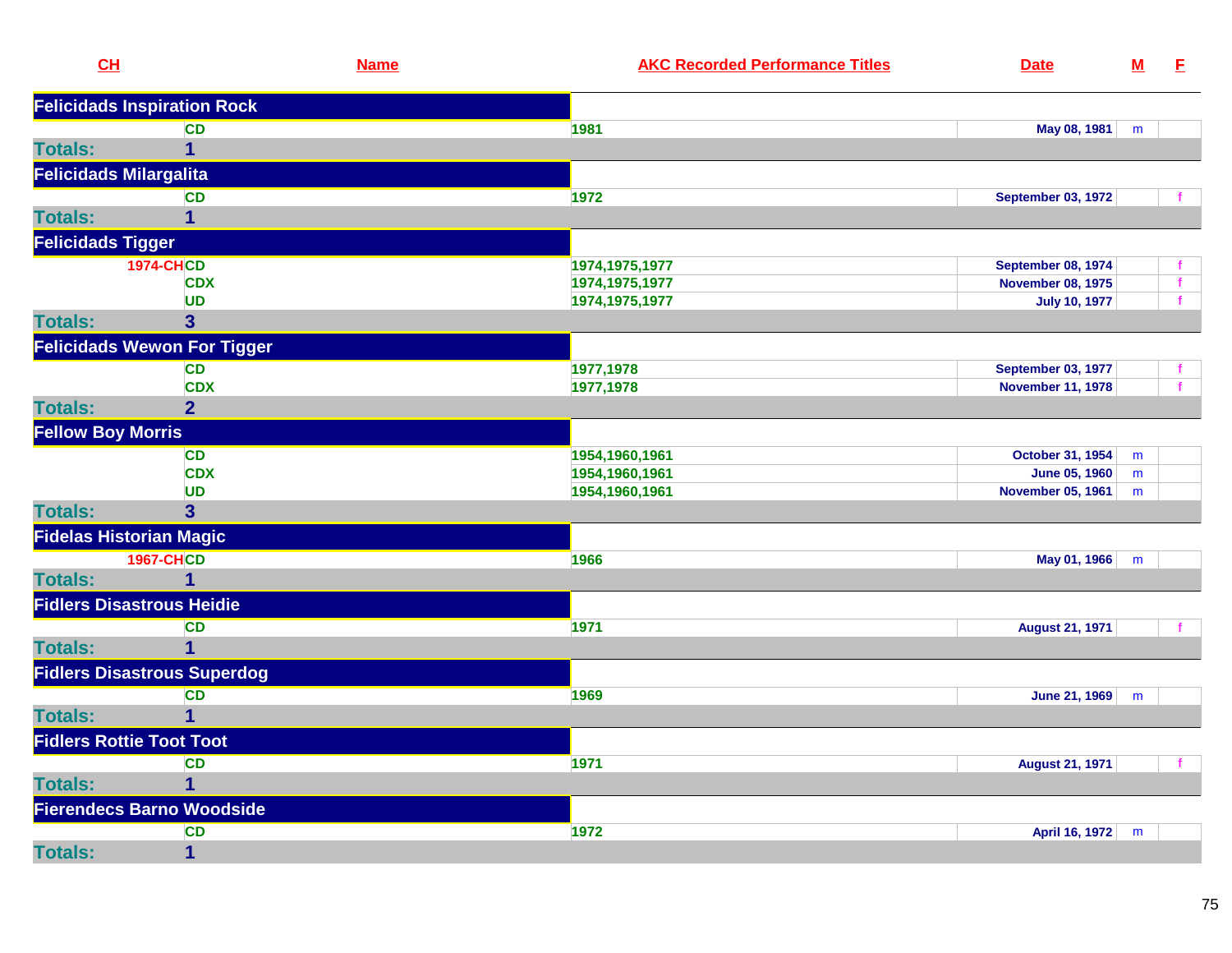| CL                          |                                      | <b>Name</b> | <b>AKC Recorded Performance Titles</b> | <b>Date</b>                 | $\underline{\mathsf{M}}$ | E |
|-----------------------------|--------------------------------------|-------------|----------------------------------------|-----------------------------|--------------------------|---|
|                             | <b>Fierendecs Friar Tuck</b>         |             |                                        |                             |                          |   |
|                             | <b>CD</b>                            |             | 1974                                   | <b>March 17, 1974</b>       | m                        |   |
| <b>Totals:</b>              | 1                                    |             |                                        |                             |                          |   |
|                             | <b>Fierendecs Little Miss Heidi</b>  |             |                                        |                             |                          |   |
|                             | <b>CD</b>                            |             | 1971,1972                              | <b>September 26, 1971</b>   |                          |   |
|                             | <b>CDX</b>                           |             | 1971,1972                              | <b>June 11, 1972</b>        |                          |   |
| <b>Totals:</b>              | $\overline{2}$                       |             |                                        |                             |                          |   |
|                             | <b>Flor D Alpes Little Sassy</b>     |             |                                        |                             |                          |   |
|                             | <b>CD</b>                            |             | 1970                                   | May 17, 1970                |                          |   |
| <b>Totals:</b>              | 1                                    |             |                                        |                             |                          |   |
| <b>Florian V Alpenhof</b>   |                                      |             |                                        |                             |                          |   |
|                             | <b>CD</b>                            |             | 1968,1969                              | May 18, 1968                |                          |   |
|                             | <b>CDX</b>                           |             | 1968,1969                              | <b>July 19, 1969</b>        |                          |   |
| <b>Totals:</b>              | $\overline{2}$                       |             |                                        |                             |                          |   |
|                             | <b>Floss St. Swiss Miss Von Katy</b> |             |                                        |                             |                          |   |
|                             | <b>CD</b>                            |             | 1998                                   | <b>August 23, 1998</b>      |                          |   |
| <b>Totals:</b>              | 1                                    |             |                                        |                             |                          |   |
| <b>Floyd Richard</b>        |                                      |             |                                        |                             |                          |   |
|                             | <b>CD</b>                            |             | 1974,1975                              | <b>June 30, 1974</b>        | m                        |   |
|                             | <b>CDX</b>                           |             | 1974,1975                              | October 05, 1975            | m                        |   |
| <b>Totals:</b>              | $\overline{2}$                       |             |                                        |                             |                          |   |
|                             | <b>Folklores George Rama</b>         |             |                                        |                             |                          |   |
|                             | <b>CD</b>                            |             | 1997,2000                              | May 31, 1997                | m                        |   |
|                             | <b>CDX</b>                           |             | 1997,2000                              | <b>February 25, 2000</b>    | m                        |   |
| <b>Totals:</b>              | $\overline{2}$                       |             |                                        |                             |                          |   |
|                             | <b>Folly Barns Court Jester</b>      |             |                                        |                             |                          |   |
|                             | <b>CD</b>                            |             | 1981                                   | <b>September 20, 1981</b>   | m                        |   |
| <b>Totals:</b>              | 1                                    |             |                                        |                             |                          |   |
|                             | <b>Folly Barns Ganymede</b>          |             |                                        |                             |                          |   |
|                             | <b>CD</b>                            |             | 1979                                   | <b>September 23, 1979</b> m |                          |   |
| <b>Totals:</b>              | $\overline{\mathbf{1}}$              |             |                                        |                             |                          |   |
| <b>Folly Barns Gerlinda</b> |                                      |             |                                        |                             |                          |   |
|                             | <b>CD</b>                            |             | 1981                                   | May 16, 1981                |                          |   |
| <b>Totals:</b>              | 1                                    |             |                                        |                             |                          |   |
|                             | <b>Folly Barns Macho Muchacho</b>    |             |                                        |                             |                          |   |
|                             | <b>1983-CHCD</b>                     |             | 1981,1983                              | April 14, 1981              | m                        |   |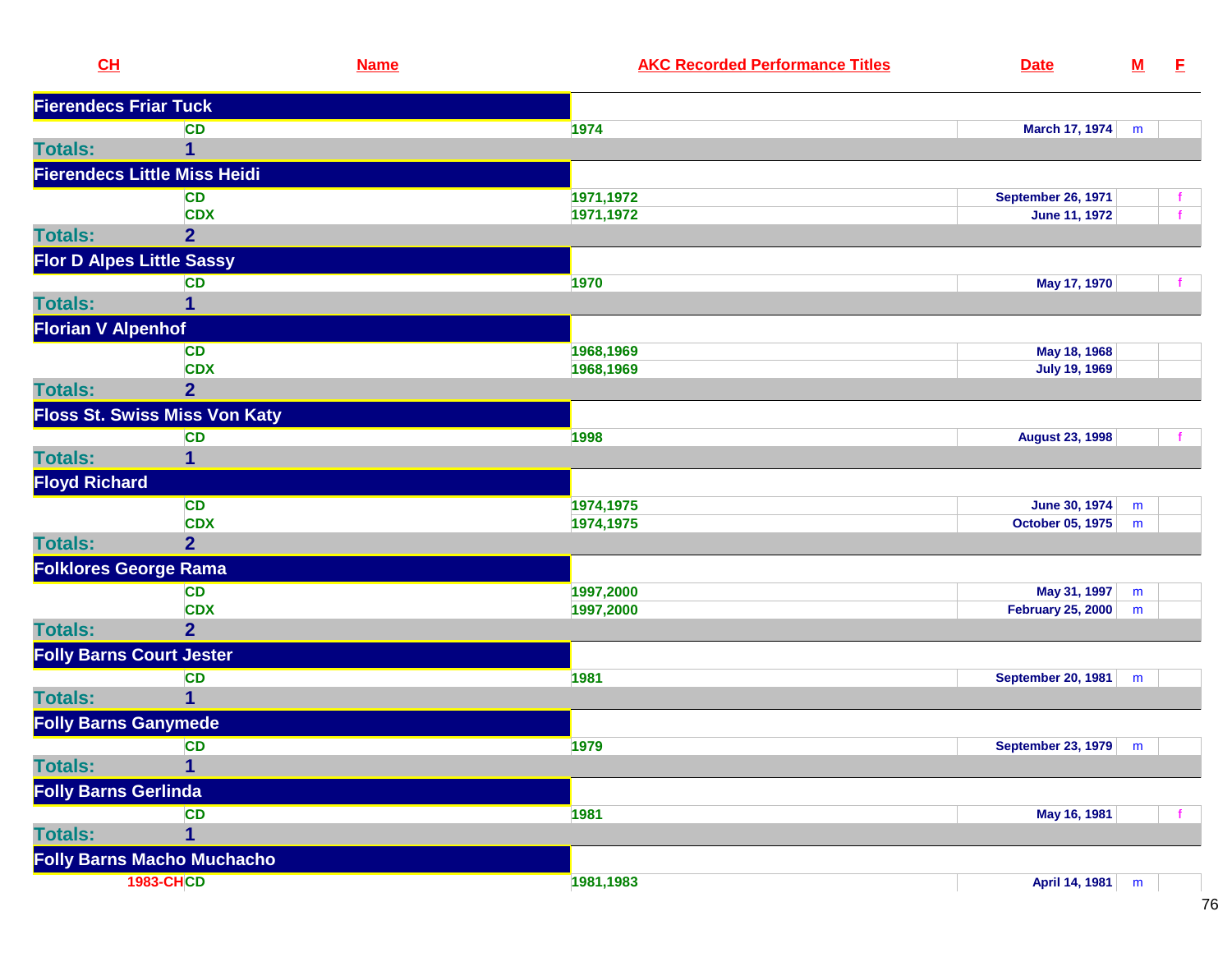| CH                           |                                    | <b>Name</b> | <b>AKC Recorded Performance Titles</b> | <b>Date</b>               | ${\bf M}$ | E |
|------------------------------|------------------------------------|-------------|----------------------------------------|---------------------------|-----------|---|
|                              | <b>1983-CHCDX</b>                  |             | 1981,1983                              | April 03, 1983            | m         |   |
| <b>Totals:</b>               | $\overline{2}$                     |             |                                        |                           |           |   |
|                              | <b>Folly Barns Maggie Mae</b>      |             |                                        |                           |           |   |
|                              | <b>CD</b>                          |             | 1980,1981                              | <b>October 13, 1980</b>   |           |   |
|                              | <b>CDX</b>                         |             | 1980,1981                              | <b>October 12, 1981</b>   |           |   |
| <b>Totals:</b>               | $\overline{2}$                     |             |                                        |                           |           |   |
| <b>Foothills Lucki Buffi</b> |                                    |             |                                        |                           |           |   |
|                              | <b>CD</b>                          |             | 1974                                   | <b>November 10, 1974</b>  |           |   |
| <b>Totals:</b>               | $\mathbf{1}$                       |             |                                        |                           |           |   |
| <b>Foresses Gallant Sir</b>  |                                    |             |                                        |                           |           |   |
|                              | <b>1974-CHCD</b>                   |             | 1975                                   | October 05, 1975          | m         |   |
| <b>Totals:</b>               | 1                                  |             |                                        |                           |           |   |
| <b>Foresses Master Echo</b>  |                                    |             |                                        |                           |           |   |
|                              | <b>CD</b>                          |             | 1975                                   | <b>November 02, 1975</b>  | m         |   |
| <b>Totals:</b>               | $\overline{1}$                     |             |                                        |                           |           |   |
|                              | <b>Foresses Queen Elizabeth</b>    |             |                                        |                           |           |   |
|                              | <b>1972-CHCD</b>                   |             | 1974                                   | <b>November 10, 1974</b>  |           |   |
| <b>Totals:</b>               | $\mathbf{1}$                       |             |                                        |                           |           |   |
|                              | <b>Forest The Monk V Bergie</b>    |             |                                        |                           |           |   |
|                              | CD                                 |             | 1981                                   | October 25, 1981          | m         |   |
| <b>Totals:</b>               | 1                                  |             |                                        |                           |           |   |
| Forever Kryskara Ace         |                                    |             |                                        |                           |           |   |
|                              | 2011-GCH/2004-CHRN                 |             | 2009                                   | <b>December 04, 2009</b>  | m         |   |
|                              | 2011-GCH/2004-CHRN                 |             | 2009                                   | <b>December 04, 2009</b>  | m         |   |
| <b>Totals:</b>               | $\overline{2}$                     |             |                                        |                           |           |   |
|                              | <b>Fountains Lady Dee Dee</b>      |             |                                        |                           |           |   |
|                              | <b>CD</b>                          |             | 1973                                   | <b>September 29, 1973</b> |           |   |
| <b>Totals:</b>               | $\mathbf{1}$                       |             |                                        |                           |           |   |
|                              | <b>Fountains Midnight Storm</b>    |             |                                        |                           |           |   |
|                              | <b>CD</b>                          |             | 1973                                   | <b>August 18, 1973</b>    |           |   |
| <b>Totals:</b>               | $\overline{1}$                     |             |                                        |                           |           |   |
|                              | <b>Fountains Miss Sheri Brandy</b> |             |                                        |                           |           |   |
|                              | CD                                 |             | 1973                                   | <b>June 23, 1973</b>      |           |   |
| <b>Totals:</b>               | $\mathbf{1}$                       |             |                                        |                           |           |   |
| <b>Fourwinds Fatima</b>      |                                    |             |                                        |                           |           |   |
|                              | <b>CD</b>                          |             | 1975                                   | <b>March 08, 1975</b>     |           |   |
|                              |                                    |             |                                        |                           |           |   |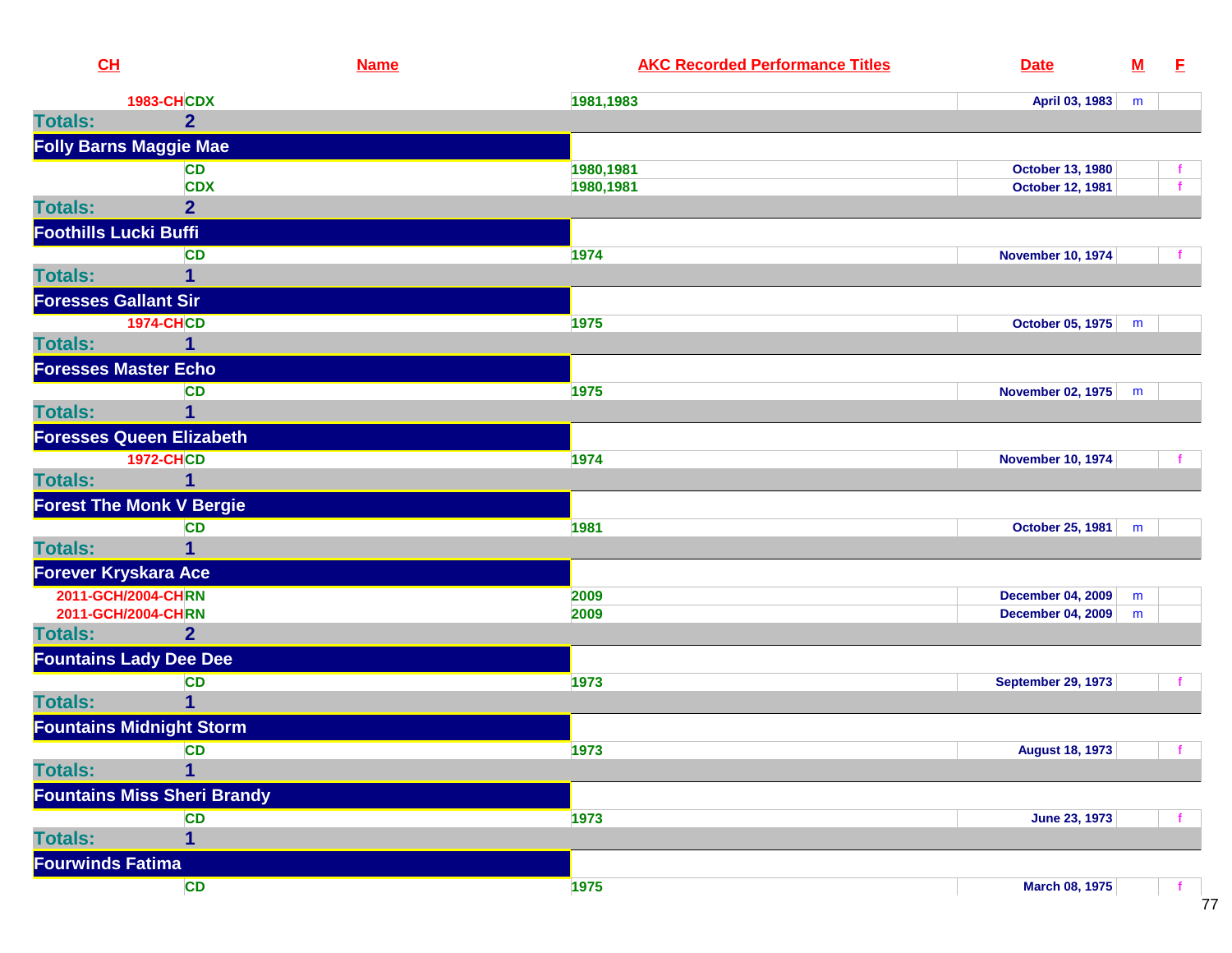| CH                   |                                    | <b>Name</b> | <b>AKC Recorded Performance Titles</b> | <b>Date</b>                    | ${\bf M}$ | E |
|----------------------|------------------------------------|-------------|----------------------------------------|--------------------------------|-----------|---|
| <b>Totals:</b>       | 1                                  |             |                                        |                                |           |   |
|                      | <b>Frances King Sampson</b>        |             |                                        |                                |           |   |
|                      | <b>1966-CHCD</b>                   |             | 1966                                   | May 21, 1966                   | m         |   |
| <b>Totals:</b>       | 1                                  |             |                                        |                                |           |   |
| <b>Frankos Debra</b> |                                    |             |                                        |                                |           |   |
|                      | <b>CD</b>                          |             | 1959                                   | March 08, 1959                 |           |   |
| <b>Totals:</b>       |                                    |             |                                        |                                |           |   |
|                      | <b>Franz Von Fortitude</b>         |             |                                        |                                |           |   |
|                      | <b>CD</b>                          |             | 1971,1972                              | <b>February 28, 1971</b>       | m         |   |
|                      | <b>CDX</b>                         |             | 1971,1972                              | <b>June 18, 1972</b>           | m         |   |
| <b>Totals:</b>       | $\overline{2}$                     |             |                                        |                                |           |   |
|                      | <b>Frau Gretchen V Der Strasse</b> |             |                                        |                                |           |   |
|                      | <b>CD</b>                          |             | 1975                                   | October 05, 1975               |           |   |
| <b>Totals:</b>       |                                    |             |                                        |                                |           |   |
| <b>Frau Heidi</b>    |                                    |             |                                        |                                |           |   |
|                      | <b>CD</b>                          |             | 1966                                   | March 13, 1966                 |           |   |
| <b>Totals:</b>       | 1                                  |             |                                        |                                |           |   |
|                      | <b>Fraulein Mollmann Falstaff</b>  |             |                                        |                                |           |   |
|                      | <b>CD</b>                          |             | 1974                                   | April 21, 1974                 |           |   |
| <b>Totals:</b>       |                                    |             |                                        |                                |           |   |
|                      | <b>Frecklend Brougham</b>          |             |                                        |                                |           |   |
|                      | CD                                 |             | 1977                                   | <b>November 20, 1977</b>       | m         |   |
| <b>Totals:</b>       | 1                                  |             |                                        |                                |           |   |
|                      | <b>Freckles Branda Berncrest</b>   |             |                                        |                                |           |   |
|                      | <b>CD</b>                          |             | 1983                                   | May 02, 1983                   |           |   |
| <b>Totals:</b>       |                                    |             |                                        |                                |           |   |
|                      | <b>Frederick Von Hyden</b>         |             |                                        |                                |           |   |
|                      | <b>CD</b>                          |             | 1974, 1975, 1976                       | <b>June 01, 1974</b>           | m         |   |
|                      | <b>CDX</b>                         |             | 1974, 1975, 1976                       | <b>January 12, 1975</b>        | m         |   |
|                      | UD<br><b>TD</b>                    |             | 1974, 1975, 1976<br>1974, 1975, 1976   | April 25, 1975<br>May 30, 1976 | m<br>m    |   |
| <b>Totals:</b>       | 4                                  |             |                                        |                                |           |   |
| Freida Victoria Moe  |                                    |             |                                        |                                |           |   |
|                      | <b>CD</b>                          |             | 1972                                   | <b>November 18, 1972</b>       |           |   |
| <b>Totals:</b>       | $\mathbf{1}$                       |             |                                        |                                |           |   |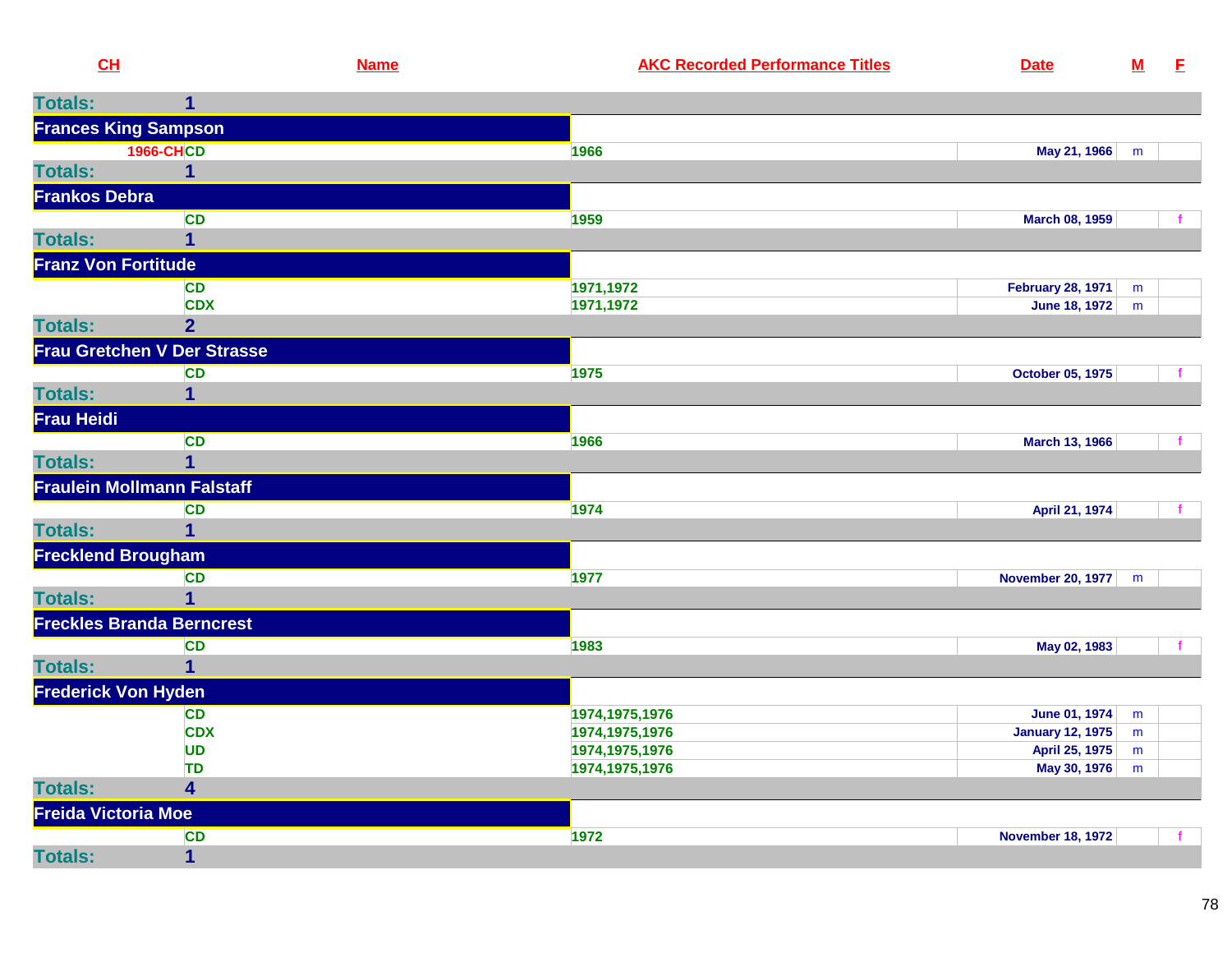| CH                          |                                  | <b>Name</b> | <b>AKC Recorded Performance Titles</b> | <b>Date</b>               | ${\bf M}$ | E            |
|-----------------------------|----------------------------------|-------------|----------------------------------------|---------------------------|-----------|--------------|
|                             | <b>Fremonts Dinglehoofer</b>     |             |                                        |                           |           |              |
|                             | <b>2008-CHRN</b>                 |             | 2007                                   | March 31, 2007            | m         |              |
|                             | <b>2008-CHRA</b>                 |             | 2007                                   | <b>September 29, 2007</b> | m         |              |
|                             | <b>2008-CHRE</b>                 |             | 2007                                   | October 13, 2007          | m         |              |
|                             | <b>2008-CHCD</b>                 |             | 2007                                   | <b>November 15, 2007</b>  | m         |              |
| <b>Totals:</b>              | 4                                |             |                                        |                           |           |              |
|                             | <b>Fremonts Dots N Dashes</b>    |             |                                        |                           |           |              |
|                             | <b>2000-CHCD</b>                 |             | 2002                                   | March 30, 2002            |           |              |
| <b>Totals:</b>              | $\mathbf 1$                      |             |                                        |                           |           |              |
| <b>Fremonts Kinetograph</b> |                                  |             |                                        |                           |           |              |
|                             | <b>CD</b>                        |             | 1998,2000                              | May 16, 1998              |           | f.           |
|                             | <b>CDX</b>                       |             | 1998,2000                              | <b>November 25, 2000</b>  |           | $\mathbf{f}$ |
| <b>Totals:</b>              | $\overline{2}$                   |             |                                        |                           |           |              |
| <b>Fremonts Lady Luck</b>   |                                  |             |                                        |                           |           |              |
|                             | <b>CD</b>                        |             | 1996                                   | March 30, 1996            |           | $\mathbf{f}$ |
| <b>Totals:</b>              | $\overline{1}$                   |             |                                        |                           |           |              |
|                             | <b>Fremonts One In A Million</b> |             |                                        |                           |           |              |
|                             | <b>RN</b>                        |             | 2012,2013                              | April 01, 2012            |           | $\mathbf f$  |
|                             | <b>BN</b>                        |             | 2012,2013                              | <b>September 16, 2012</b> |           | $\mathbf{f}$ |
|                             | <b>CGC</b>                       |             | 2012,2013                              | May 02, 2013              |           | f            |
|                             | <b>PCD</b>                       |             | 2012,2013                              | December 07, 2013         |           | $\mathbf{f}$ |
| <b>Totals:</b>              | 4                                |             |                                        |                           |           |              |
|                             | <b>Fremonts Very Ve Vee Dee</b>  |             |                                        |                           |           |              |
|                             | <b>RN</b>                        |             | 2005,2006,2010                         | June 05, 2005             |           | $\mathbf f$  |
|                             | <b>RA</b>                        |             | 2005,2006,2010                         | <b>November 17, 2005</b>  |           | $\mathbf{f}$ |
|                             | <b>CD</b>                        |             | 2005,2006,2010                         | <b>November 18, 2005</b>  |           | $\mathbf{f}$ |
|                             | <b>RE</b>                        |             | 2005,2006,2010                         | <b>June 02, 2006</b>      |           | $\mathbf{f}$ |
|                             | <b>RAE</b>                       |             | 2005,2006,2010                         | <b>November 19, 2006</b>  |           | $\mathbf{f}$ |
|                             | <b>CDX</b>                       |             | 2005,2006,2010                         | <b>November 06, 2010</b>  |           | $\mathbf{f}$ |
| <b>Totals:</b>              | $6\phantom{1}$                   |             |                                        |                           |           |              |
| <b>Freyers Cindy</b>        |                                  |             |                                        |                           |           |              |
|                             | <b>CD</b>                        |             | 1972                                   | <b>December 03, 1972</b>  |           |              |
| <b>Totals:</b>              | $\mathbf 1$                      |             |                                        |                           |           |              |
| Friar                       |                                  |             |                                        |                           |           |              |
|                             | <b>CD</b>                        |             | 1951                                   | <b>September 02, 1951</b> | m         |              |
| <b>Totals:</b>              | $\mathbf{1}$                     |             |                                        |                           |           |              |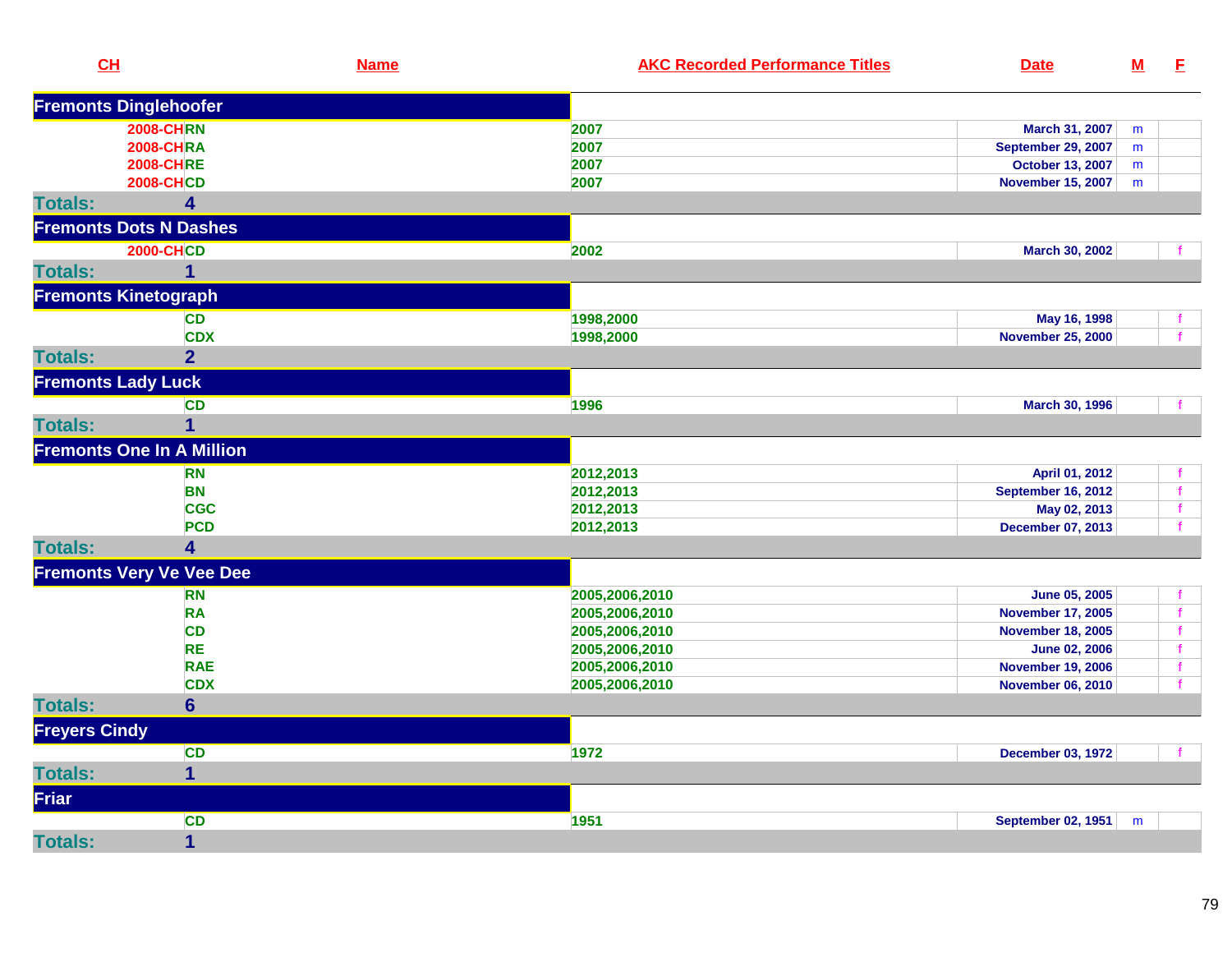| CH                              |                                        | <b>Name</b> | <b>AKC Recorded Performance Titles</b> | <b>Date</b>               | $\underline{\mathbf{M}}$ | E. |
|---------------------------------|----------------------------------------|-------------|----------------------------------------|---------------------------|--------------------------|----|
| <b>Friar Tuck Bernie</b>        |                                        |             |                                        |                           |                          |    |
|                                 | <b>CD</b>                              |             | 1966                                   | <b>June 30, 1966</b>      | m                        |    |
| <b>Totals:</b>                  | 1                                      |             |                                        |                           |                          |    |
| <b>Frie Fraw Von Hofstede</b>   |                                        |             |                                        |                           |                          |    |
|                                 | <b>CD</b>                              |             | 1973                                   | <b>November 11, 1973</b>  |                          |    |
| <b>Totals:</b>                  | 1                                      |             |                                        |                           |                          |    |
| <b>Friend Benjamin Bernhard</b> |                                        |             |                                        |                           |                          |    |
|                                 | <b>CD</b>                              |             | 1984,1987                              | <b>July 14, 1984</b>      | m                        |    |
|                                 | <b>CDX</b>                             |             | 1984,1987                              | September 07, 1987        | m                        |    |
| <b>Totals:</b>                  | $\overline{2}$                         |             |                                        |                           |                          |    |
| <b>Friend Tamara Megan</b>      |                                        |             |                                        |                           |                          |    |
|                                 | <b>CD</b>                              |             | 1989                                   | <b>September 11, 1989</b> |                          |    |
| <b>Totals:</b>                  | 1                                      |             |                                        |                           |                          |    |
|                                 | <b>Fries Baron Great Reluctance</b>    |             |                                        |                           |                          |    |
|                                 | <b>CD</b>                              |             | 1976                                   | April 18, 1976            | m                        |    |
| <b>Totals:</b>                  |                                        |             |                                        |                           |                          |    |
|                                 | <b>Frost Winter Glace of Dolomount</b> |             |                                        |                           |                          |    |
|                                 | <b>CD</b>                              |             | 1991                                   | May 18, 1991              |                          |    |
| <b>Totals:</b>                  | 1                                      |             |                                        |                           |                          |    |
| <b>Full of Jamaica Ginger</b>   |                                        |             |                                        |                           |                          |    |
|                                 | <b>CD</b>                              |             | 1971                                   | October 02, 1971          | m                        |    |
| <b>Totals:</b>                  |                                        |             |                                        |                           |                          |    |
|                                 | <b>Funks Royal Cleo Vonderhof</b>      |             |                                        |                           |                          |    |
|                                 | <b>CD</b>                              |             | 1977                                   | <b>September 11, 1977</b> |                          |    |
| <b>Totals:</b>                  | 1                                      |             |                                        |                           |                          |    |
| <b>Fuzzy Bears Amore'</b>       |                                        |             |                                        |                           |                          |    |
| 2022-GCH/2021-CHCGC             |                                        |             | 2020, 2021, 2022                       | March 25, 2020            | m                        |    |
| 2022-GCH/2021-CHTKN             |                                        |             | 2020, 2021, 2022                       | May 28, 2020              | m                        |    |
| 2022-GCH/2021-CHTKI             |                                        |             | 2020, 2021, 2022                       | May 29, 2020              | m                        |    |
| 2022-GCH/2021-CHCGCA            |                                        |             | 2020, 2021, 2022                       | <b>June 02, 2020</b>      | m                        |    |
| 2022-GCH/2021-CHTKA             |                                        |             | 2020, 2021, 2022                       | <b>June 02, 2020</b>      | m                        |    |
| 2022-GCH/2021-CHTKP             |                                        |             | 2020, 2021, 2022                       | <b>July 06, 2020</b>      | m                        |    |
| 2022-GCH/2021-CHTKE             |                                        |             | 2020, 2021, 2022                       | <b>August 20, 2020</b>    | m                        |    |
| 2022-GCH/2021-CHFDC             |                                        |             | 2020, 2021, 2022                       | <b>September 12, 2020</b> | m                        |    |
| 2022-GCH/2021-CHRN              |                                        |             | 2020, 2021, 2022                       | October 02, 2020          | m                        |    |
| 2022-GCH/2021-CHRI              |                                        |             | 2020, 2021, 2022                       | <b>October 23, 2020</b>   | m                        |    |
| 2022-GCH/2021-CHATT             |                                        |             | 2020, 2021, 2022                       | October 29, 2020          | m                        |    |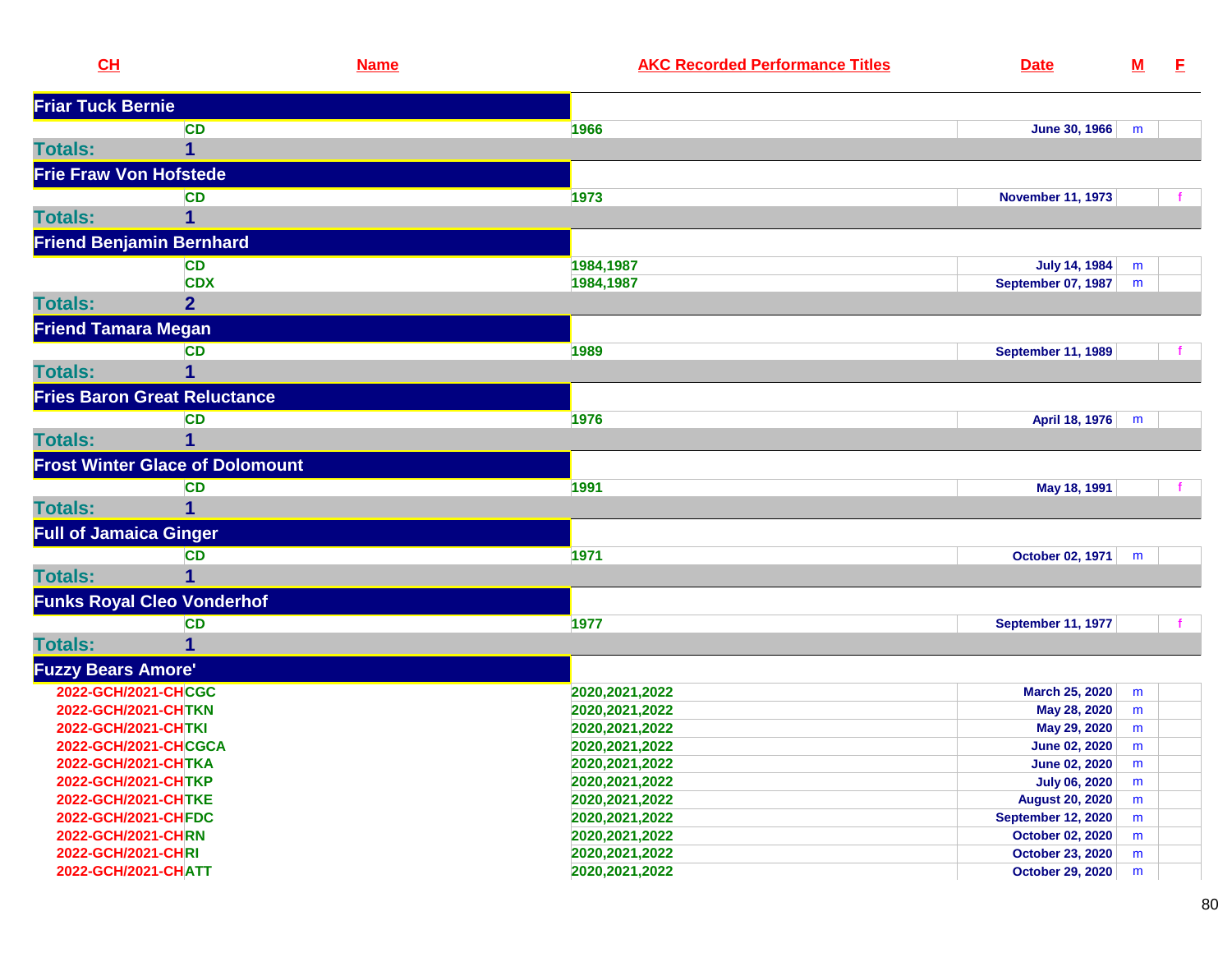| CL                                            |                                      | <b>Name</b> | <b>AKC Recorded Performance Titles</b> | <b>Date</b>                                       | ${\bf M}$ | E |
|-----------------------------------------------|--------------------------------------|-------------|----------------------------------------|---------------------------------------------------|-----------|---|
| 2022-GCH/2021-CHVHMA                          |                                      |             | 2020, 2021, 2022                       | <b>November 03, 2020</b>                          | m         |   |
| 2022-GCH/2021-CHCGCU                          |                                      |             | 2020, 2021, 2022                       | <b>November 10, 2020</b>                          | m         |   |
| 2022-GCH/2021-CHACT1                          |                                      |             | 2020, 2021, 2022                       | <b>December 11, 2020</b>                          | m         |   |
| 2022-GCH/2021-CHNSD                           |                                      |             | 2020, 2021, 2022                       | <b>December 22, 2020</b>                          | m         |   |
| 2022-GCH/2021-CHOSD                           |                                      |             | 2020, 2021, 2022                       | <b>December 29, 2020</b>                          | m         |   |
| 2022-GCH/2021-CHACT1J                         |                                      |             | 2020, 2021, 2022                       | <b>February 19, 2021</b>                          | m         |   |
| 2022-GCH/2021-CHBN-V                          |                                      |             | 2020, 2021, 2022                       | March 12, 2021                                    | m         |   |
| 2022-GCH/2021-CHRA                            |                                      |             | 2020, 2021, 2022                       | April 16, 2021                                    | m         |   |
| 2022-GCH/2021-CHBN                            |                                      |             | 2020, 2021, 2022                       | <b>June 13, 2021</b>                              | m         |   |
| 2022-GCH/2021-CHVSWB<br>2022-GCH/2021-CHBN-V2 |                                      |             | 2020, 2021, 2022                       | <b>August 09, 2021</b>                            | m         |   |
| 2022-GCH/2021-CHRE                            |                                      |             | 2020, 2021, 2022<br>2020, 2021, 2022   | <b>August 13, 2021</b>                            | m         |   |
| 2022-GCH/2021-CHVSWI                          |                                      |             | 2020, 2021, 2022                       | <b>August 27, 2021</b><br><b>October 26, 2021</b> | m<br>m    |   |
| 2022-GCH/2021-CHPSD                           |                                      |             | 2020, 2021, 2022                       | <b>January 11, 2022</b>                           | m         |   |
| <b>Totals:</b>                                | 25                                   |             |                                        |                                                   |           |   |
| <b>Gallant Athena Marie Holmes</b>            |                                      |             |                                        |                                                   |           |   |
|                                               | <b>CD</b>                            |             | 1977                                   | <b>August 28, 1977</b>                            |           |   |
| <b>Totals:</b>                                |                                      |             |                                        |                                                   |           |   |
| <b>Galloways Mandy of Mar-Don</b>             |                                      |             |                                        |                                                   |           |   |
|                                               | <b>CD</b>                            |             | 1980                                   | April 05, 1980                                    |           |   |
| <b>Totals:</b>                                |                                      |             |                                        |                                                   |           |   |
| <b>Gambys Brutus of Batman</b>                |                                      |             |                                        |                                                   |           |   |
|                                               | <b>CD</b>                            |             | 1975                                   | April 13, 1975                                    | m         |   |
| <b>Totals:</b>                                |                                      |             |                                        |                                                   |           |   |
|                                               | <b>Gambys St. Lady Garner Choice</b> |             |                                        |                                                   |           |   |
|                                               | <b>CD</b>                            |             | 1974                                   | <b>July 18, 1974</b>                              |           |   |
| <b>Totals:</b>                                |                                      |             |                                        |                                                   |           |   |
| <b>Gambys Sweet Emily Triburon</b>            |                                      |             |                                        |                                                   |           |   |
|                                               | <b>CD</b>                            |             | 1974                                   | March 10, 1974                                    |           |   |
| <b>Totals:</b>                                |                                      |             |                                        |                                                   |           |   |
| Gar Dena Armagnac                             |                                      |             |                                        |                                                   |           |   |
|                                               | <b>CD</b>                            |             | 1971                                   | <b>September 26, 1971</b>                         | m         |   |
| <b>Totals:</b>                                | 1                                    |             |                                        |                                                   |           |   |
| <b>Gar Vands Princess Tina</b>                |                                      |             |                                        |                                                   |           |   |
|                                               | <b>CD</b>                            |             | 1972                                   | <b>September 30, 1972</b>                         |           |   |
| <b>Totals:</b>                                | 1                                    |             |                                        |                                                   |           |   |
| <b>Garretta Teamo</b>                         |                                      |             |                                        |                                                   |           |   |
|                                               | <b>CD</b>                            |             | 1973                                   | April 15, 1973                                    |           |   |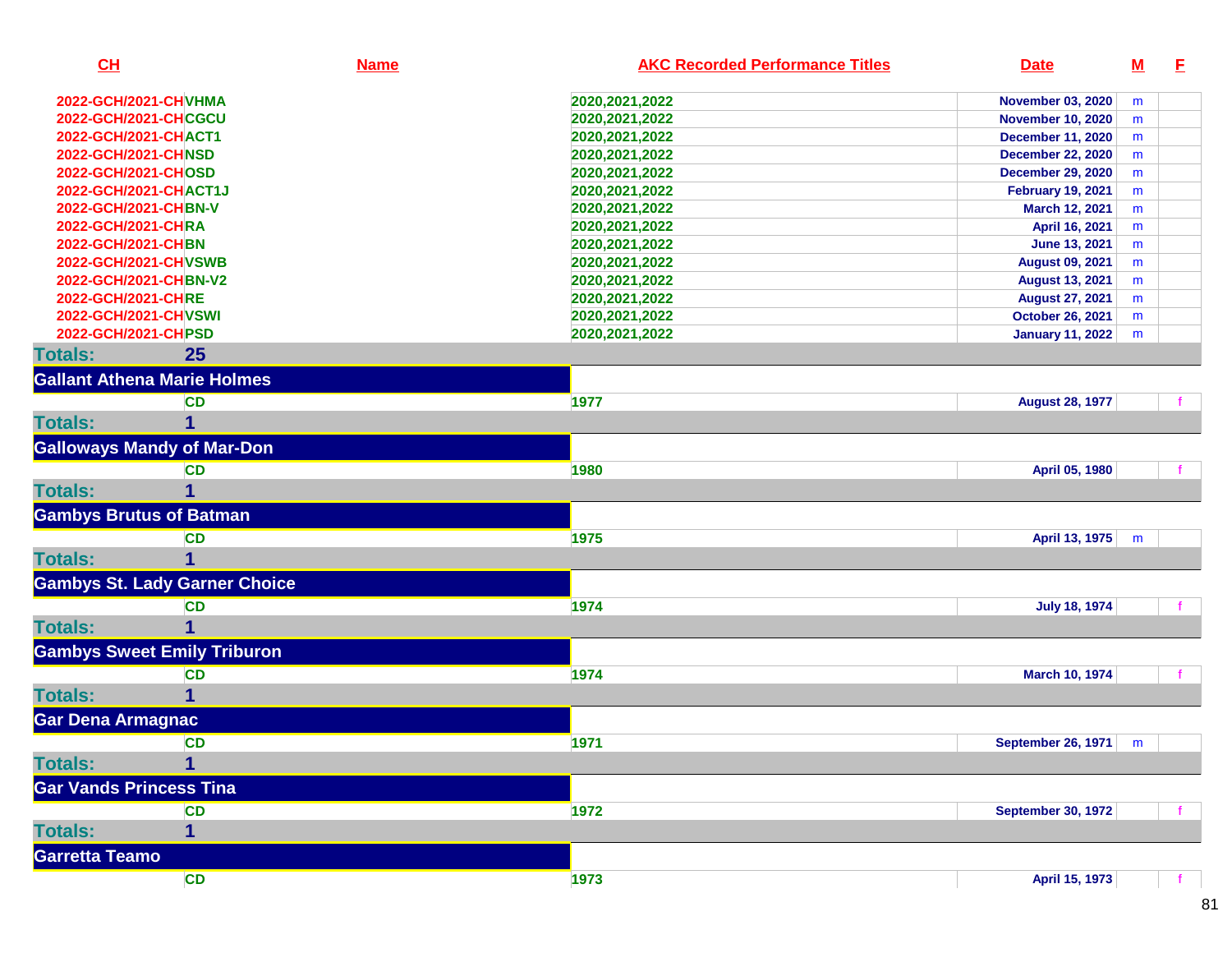| <b>Totals:</b><br>1<br><b>Garth of St. Trinnians</b><br><b>CD</b><br>1973<br>August 05, 1973<br>m<br>1<br><b>Garzas Lucky Lager</b><br><b>CD</b><br>1974<br>July 20, 1974<br>m<br>1<br><b>CD</b><br>1963<br><b>February 17, 1963</b><br><b>Totals:</b><br><b>Gaylord Von Grand Reno</b><br>1977<br>July 10, 1977<br><b>CD</b><br>m<br><b>Totals:</b><br>1<br><b>Genevieve De Nantes</b><br>1971<br>October 31, 1971<br><b>CD</b><br><b>Totals:</b><br><b>Gentle Ben V Dudley</b><br><b>CD</b><br>1972<br>May 06, 1972<br>m<br><b>Totals:</b><br><b>Gentleman Casey Bernard</b><br>November 09, 1975<br>1975<br><b>CD</b><br>m<br><b>Totals:</b><br>1<br><b>George Bailey Vanuiter</b><br><b>CGC</b><br>2014<br>June 22, 2014<br>m<br><b>Totals:</b><br><b>George L'ours Alpin</b><br><b>CD</b><br>1968<br>August 31, 1968<br>m<br><b>Totals:</b><br>George of Lyddon Manor<br>1972<br><b>September 09, 1972</b><br>CD<br>m<br><b>Totals:</b><br>1<br>George Oliver Bernardi<br><b>CD</b><br>1975, 1976, 1977<br><b>September 28, 1975</b><br>m<br><b>CDX</b><br>May 01, 1976<br>1975, 1976, 1977<br>m<br><b>TD</b><br>1975, 1976, 1977<br><b>March 19, 1977</b><br>m<br><b>UD</b><br>1975, 1976, 1977<br>May 08, 1977<br>${\sf m}$ | CH              | <b>Name</b> | <b>AKC Recorded Performance Titles</b> | <b>Date</b> | ${\bf M}$ | E |
|------------------------------------------------------------------------------------------------------------------------------------------------------------------------------------------------------------------------------------------------------------------------------------------------------------------------------------------------------------------------------------------------------------------------------------------------------------------------------------------------------------------------------------------------------------------------------------------------------------------------------------------------------------------------------------------------------------------------------------------------------------------------------------------------------------------------------------------------------------------------------------------------------------------------------------------------------------------------------------------------------------------------------------------------------------------------------------------------------------------------------------------------------------------------------------------------------------------------------------|-----------------|-------------|----------------------------------------|-------------|-----------|---|
|                                                                                                                                                                                                                                                                                                                                                                                                                                                                                                                                                                                                                                                                                                                                                                                                                                                                                                                                                                                                                                                                                                                                                                                                                                    |                 |             |                                        |             |           |   |
|                                                                                                                                                                                                                                                                                                                                                                                                                                                                                                                                                                                                                                                                                                                                                                                                                                                                                                                                                                                                                                                                                                                                                                                                                                    |                 |             |                                        |             |           |   |
|                                                                                                                                                                                                                                                                                                                                                                                                                                                                                                                                                                                                                                                                                                                                                                                                                                                                                                                                                                                                                                                                                                                                                                                                                                    |                 |             |                                        |             |           |   |
|                                                                                                                                                                                                                                                                                                                                                                                                                                                                                                                                                                                                                                                                                                                                                                                                                                                                                                                                                                                                                                                                                                                                                                                                                                    | <b>Totals:</b>  |             |                                        |             |           |   |
|                                                                                                                                                                                                                                                                                                                                                                                                                                                                                                                                                                                                                                                                                                                                                                                                                                                                                                                                                                                                                                                                                                                                                                                                                                    |                 |             |                                        |             |           |   |
|                                                                                                                                                                                                                                                                                                                                                                                                                                                                                                                                                                                                                                                                                                                                                                                                                                                                                                                                                                                                                                                                                                                                                                                                                                    |                 |             |                                        |             |           |   |
|                                                                                                                                                                                                                                                                                                                                                                                                                                                                                                                                                                                                                                                                                                                                                                                                                                                                                                                                                                                                                                                                                                                                                                                                                                    | <b>Totals:</b>  |             |                                        |             |           |   |
|                                                                                                                                                                                                                                                                                                                                                                                                                                                                                                                                                                                                                                                                                                                                                                                                                                                                                                                                                                                                                                                                                                                                                                                                                                    | <b>Gay Dawn</b> |             |                                        |             |           |   |
|                                                                                                                                                                                                                                                                                                                                                                                                                                                                                                                                                                                                                                                                                                                                                                                                                                                                                                                                                                                                                                                                                                                                                                                                                                    |                 |             |                                        |             |           |   |
|                                                                                                                                                                                                                                                                                                                                                                                                                                                                                                                                                                                                                                                                                                                                                                                                                                                                                                                                                                                                                                                                                                                                                                                                                                    |                 |             |                                        |             |           |   |
|                                                                                                                                                                                                                                                                                                                                                                                                                                                                                                                                                                                                                                                                                                                                                                                                                                                                                                                                                                                                                                                                                                                                                                                                                                    |                 |             |                                        |             |           |   |
|                                                                                                                                                                                                                                                                                                                                                                                                                                                                                                                                                                                                                                                                                                                                                                                                                                                                                                                                                                                                                                                                                                                                                                                                                                    |                 |             |                                        |             |           |   |
|                                                                                                                                                                                                                                                                                                                                                                                                                                                                                                                                                                                                                                                                                                                                                                                                                                                                                                                                                                                                                                                                                                                                                                                                                                    |                 |             |                                        |             |           |   |
|                                                                                                                                                                                                                                                                                                                                                                                                                                                                                                                                                                                                                                                                                                                                                                                                                                                                                                                                                                                                                                                                                                                                                                                                                                    |                 |             |                                        |             |           |   |
|                                                                                                                                                                                                                                                                                                                                                                                                                                                                                                                                                                                                                                                                                                                                                                                                                                                                                                                                                                                                                                                                                                                                                                                                                                    |                 |             |                                        |             |           |   |
|                                                                                                                                                                                                                                                                                                                                                                                                                                                                                                                                                                                                                                                                                                                                                                                                                                                                                                                                                                                                                                                                                                                                                                                                                                    |                 |             |                                        |             |           |   |
|                                                                                                                                                                                                                                                                                                                                                                                                                                                                                                                                                                                                                                                                                                                                                                                                                                                                                                                                                                                                                                                                                                                                                                                                                                    |                 |             |                                        |             |           |   |
|                                                                                                                                                                                                                                                                                                                                                                                                                                                                                                                                                                                                                                                                                                                                                                                                                                                                                                                                                                                                                                                                                                                                                                                                                                    |                 |             |                                        |             |           |   |
|                                                                                                                                                                                                                                                                                                                                                                                                                                                                                                                                                                                                                                                                                                                                                                                                                                                                                                                                                                                                                                                                                                                                                                                                                                    |                 |             |                                        |             |           |   |
|                                                                                                                                                                                                                                                                                                                                                                                                                                                                                                                                                                                                                                                                                                                                                                                                                                                                                                                                                                                                                                                                                                                                                                                                                                    |                 |             |                                        |             |           |   |
|                                                                                                                                                                                                                                                                                                                                                                                                                                                                                                                                                                                                                                                                                                                                                                                                                                                                                                                                                                                                                                                                                                                                                                                                                                    |                 |             |                                        |             |           |   |
|                                                                                                                                                                                                                                                                                                                                                                                                                                                                                                                                                                                                                                                                                                                                                                                                                                                                                                                                                                                                                                                                                                                                                                                                                                    |                 |             |                                        |             |           |   |
|                                                                                                                                                                                                                                                                                                                                                                                                                                                                                                                                                                                                                                                                                                                                                                                                                                                                                                                                                                                                                                                                                                                                                                                                                                    |                 |             |                                        |             |           |   |
|                                                                                                                                                                                                                                                                                                                                                                                                                                                                                                                                                                                                                                                                                                                                                                                                                                                                                                                                                                                                                                                                                                                                                                                                                                    |                 |             |                                        |             |           |   |
|                                                                                                                                                                                                                                                                                                                                                                                                                                                                                                                                                                                                                                                                                                                                                                                                                                                                                                                                                                                                                                                                                                                                                                                                                                    |                 |             |                                        |             |           |   |
|                                                                                                                                                                                                                                                                                                                                                                                                                                                                                                                                                                                                                                                                                                                                                                                                                                                                                                                                                                                                                                                                                                                                                                                                                                    |                 |             |                                        |             |           |   |
|                                                                                                                                                                                                                                                                                                                                                                                                                                                                                                                                                                                                                                                                                                                                                                                                                                                                                                                                                                                                                                                                                                                                                                                                                                    |                 |             |                                        |             |           |   |
|                                                                                                                                                                                                                                                                                                                                                                                                                                                                                                                                                                                                                                                                                                                                                                                                                                                                                                                                                                                                                                                                                                                                                                                                                                    |                 |             |                                        |             |           |   |
|                                                                                                                                                                                                                                                                                                                                                                                                                                                                                                                                                                                                                                                                                                                                                                                                                                                                                                                                                                                                                                                                                                                                                                                                                                    |                 |             |                                        |             |           |   |
|                                                                                                                                                                                                                                                                                                                                                                                                                                                                                                                                                                                                                                                                                                                                                                                                                                                                                                                                                                                                                                                                                                                                                                                                                                    |                 |             |                                        |             |           |   |
|                                                                                                                                                                                                                                                                                                                                                                                                                                                                                                                                                                                                                                                                                                                                                                                                                                                                                                                                                                                                                                                                                                                                                                                                                                    |                 |             |                                        |             |           |   |
|                                                                                                                                                                                                                                                                                                                                                                                                                                                                                                                                                                                                                                                                                                                                                                                                                                                                                                                                                                                                                                                                                                                                                                                                                                    |                 |             |                                        |             |           |   |
|                                                                                                                                                                                                                                                                                                                                                                                                                                                                                                                                                                                                                                                                                                                                                                                                                                                                                                                                                                                                                                                                                                                                                                                                                                    |                 |             |                                        |             |           |   |
|                                                                                                                                                                                                                                                                                                                                                                                                                                                                                                                                                                                                                                                                                                                                                                                                                                                                                                                                                                                                                                                                                                                                                                                                                                    |                 |             |                                        |             |           |   |
|                                                                                                                                                                                                                                                                                                                                                                                                                                                                                                                                                                                                                                                                                                                                                                                                                                                                                                                                                                                                                                                                                                                                                                                                                                    |                 |             |                                        |             |           |   |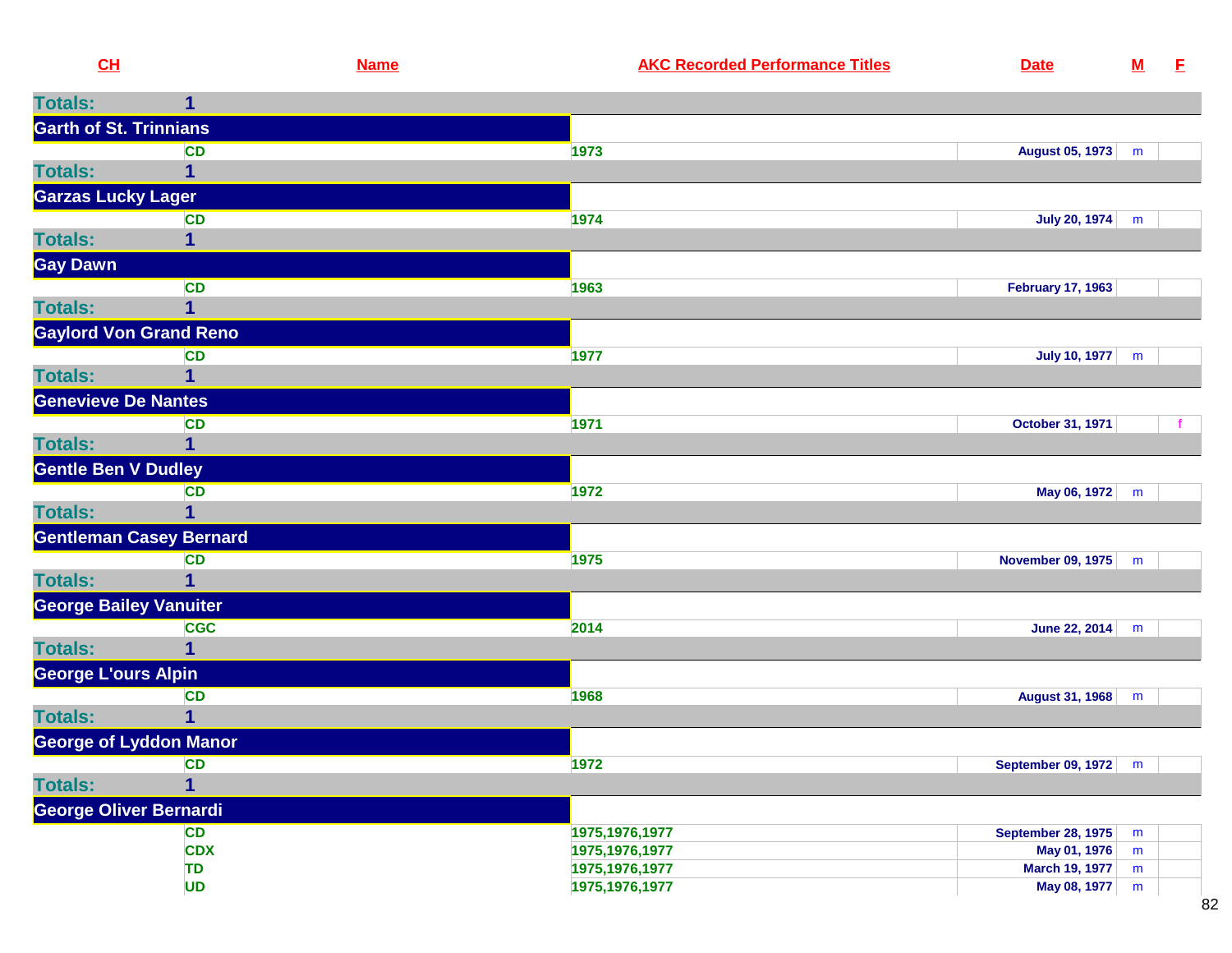| CH                             |                                 | <b>Name</b>            | <b>AKC Recorded Performance Titles</b> | <b>Date</b>                     | ${\bf M}$ | E |
|--------------------------------|---------------------------------|------------------------|----------------------------------------|---------------------------------|-----------|---|
| <b>Totals:</b>                 | 4                               |                        |                                        |                                 |           |   |
|                                | <b>George Tex Peckenpaugh</b>   |                        |                                        |                                 |           |   |
|                                | <b>CGC</b>                      | 2017                   |                                        | August 04, 2017   m             |           |   |
| <b>Totals:</b>                 |                                 |                        |                                        |                                 |           |   |
|                                | Ger Hof Herr Breughel V Zetto   |                        |                                        |                                 |           |   |
|                                | <b>CD</b>                       | 1974                   |                                        | <b>December 14, 1974</b>        | m         |   |
| <b>Totals:</b>                 |                                 |                        |                                        |                                 |           |   |
| <b>Ger Hof Rudi V Gerlo</b>    |                                 |                        |                                        |                                 |           |   |
|                                | <b>CD</b>                       | 1968                   |                                        | <b>September 15, 1968</b>       | m         |   |
| <b>Totals:</b>                 |                                 |                        |                                        |                                 |           |   |
| <b>Gertrude Jeg Elske Deg</b>  |                                 |                        |                                        |                                 |           |   |
|                                | <b>CD</b>                       | 1972                   |                                        | October 01, 1972                |           |   |
| <b>Totals:</b>                 | 1                               |                        |                                        |                                 |           |   |
| <b>Gewertzs Brandy Snifter</b> |                                 |                        |                                        |                                 |           |   |
|                                | <b>CD</b>                       | 1969                   |                                        | <b>November 16, 1969</b>        | m         |   |
| <b>Totals:</b>                 | 1                               |                        |                                        |                                 |           |   |
| <b>Gilvards Samboy</b>         |                                 |                        |                                        |                                 |           |   |
|                                | <b>CD</b>                       | 1971                   |                                        | <b>December 12, 1971</b>        | m         |   |
| <b>Totals:</b>                 | 1                               |                        |                                        |                                 |           |   |
| <b>Gin Gin Ginny</b>           |                                 |                        |                                        |                                 |           |   |
|                                | <b>CD</b>                       | 1972                   |                                        | <b>July 30, 1972</b>            |           |   |
| <b>Totals:</b>                 | 1                               |                        |                                        |                                 |           |   |
| <b>Ginfres Deo Gratas</b>      |                                 |                        |                                        |                                 |           |   |
|                                | <b>CD</b>                       | 1970                   |                                        | <b>January 25, 1970</b>         |           |   |
| <b>Totals:</b>                 | 1                               |                        |                                        |                                 |           |   |
| <b>Ginger Bear V Teddy</b>     |                                 |                        |                                        |                                 |           |   |
|                                | <b>CD</b><br><b>CDX</b>         | 1962,1963<br>1962,1963 |                                        | March 25, 1962<br>June 02, 1963 |           |   |
| <b>Totals:</b>                 | $\overline{2}$                  |                        |                                        |                                 |           |   |
|                                | <b>Ginjacs Shawnee Princess</b> |                        |                                        |                                 |           |   |
|                                | <b>CD</b>                       | 1972                   |                                        | April 30, 1972                  |           |   |
| <b>Totals:</b>                 | 1                               |                        |                                        |                                 |           |   |
| <b>Glacier Du Mont Blanc</b>   |                                 |                        |                                        |                                 |           |   |
|                                | CD                              | 1981,1982              |                                        | March 15, 1981                  | m         |   |
|                                | <b>CDX</b>                      | 1981,1982              |                                        | <b>November 14, 1982</b>        | m         |   |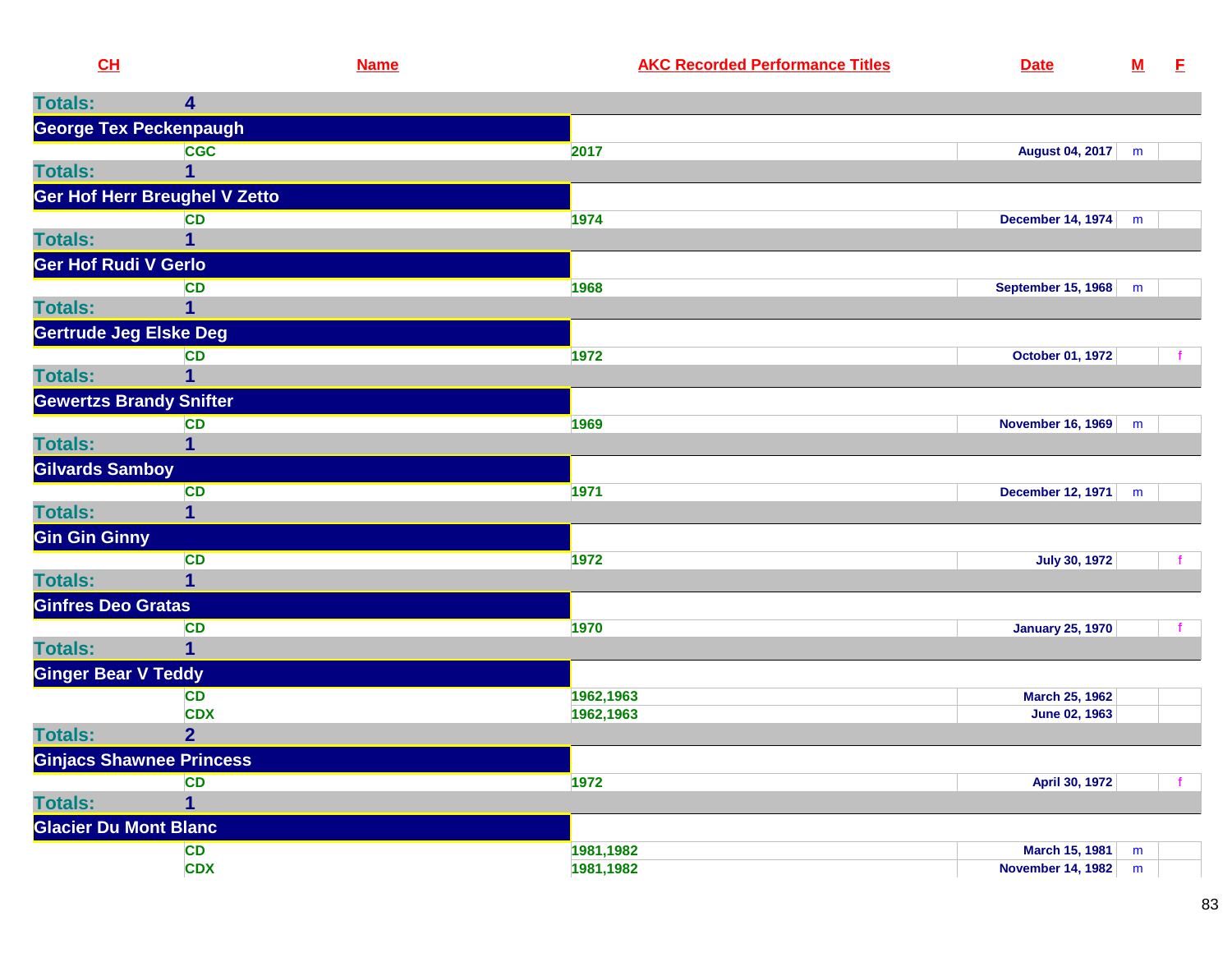| CL                              | <b>Name</b>                        | <b>AKC Recorded Performance Titles</b><br><b>Date</b> |                      | <u>M</u> | E            |
|---------------------------------|------------------------------------|-------------------------------------------------------|----------------------|----------|--------------|
| <b>Totals:</b>                  | $\overline{2}$                     |                                                       |                      |          |              |
|                                 | <b>Glasgows Sophia of Balmoral</b> |                                                       |                      |          |              |
|                                 | <b>CD</b>                          | 1975                                                  | May 03, 1975         |          | f            |
| <b>Totals:</b>                  | 1                                  |                                                       |                      |          |              |
| <b>Glasgows Zeno</b>            |                                    |                                                       |                      |          |              |
|                                 | <b>CD</b>                          | 1976                                                  | May 30, 1976         | m        |              |
| <b>Totals:</b>                  | 1                                  |                                                       |                      |          |              |
|                                 | <b>Glen Ars Mystic Man Van Dam</b> |                                                       |                      |          |              |
|                                 | <b>CD</b>                          | 1970<br>January 25, 1970                              |                      | m        |              |
| <b>Totals:</b>                  | 1                                  |                                                       |                      |          |              |
| <b>Glen Schultz V Emmett</b>    |                                    |                                                       |                      |          |              |
|                                 | <b>CD</b>                          | 1976<br>October 31, 1976   m                          |                      |          |              |
| <b>Totals:</b>                  |                                    |                                                       |                      |          |              |
| <b>Glenllyns Reginald Rufus</b> |                                    |                                                       |                      |          |              |
|                                 | <b>CD</b>                          | 1979<br><b>November 17, 1979</b>                      |                      | m        |              |
| <b>Totals:</b>                  | 1                                  |                                                       |                      |          |              |
| <b>Gliddens Country Singer</b>  |                                    |                                                       |                      |          |              |
|                                 | <b>CGC</b>                         | 2019<br><b>February 11, 2019</b>                      |                      |          |              |
|                                 | <b>ThDN</b>                        | 2019<br><b>February 11, 2019</b>                      |                      |          | $\mathbf{f}$ |
|                                 | <b>RN</b>                          | 2019<br><b>August 10, 2019</b>                        |                      |          |              |
|                                 | RI                                 | 2019<br><b>November 02, 2019</b>                      |                      |          |              |
| <b>Totals:</b>                  | 4                                  |                                                       |                      |          |              |
| <b>Gliddens Night Wachman</b>   |                                    |                                                       |                      |          |              |
|                                 | <b>CGC</b>                         | 2020<br><b>February 11, 2020</b>                      |                      | m        |              |
| <b>Totals:</b>                  | $\mathbf 1$                        |                                                       |                      |          |              |
| <b>Gliddens Sweet Surrender</b> |                                    |                                                       |                      |          |              |
|                                 | <b>RN</b>                          | 2021<br><b>June 27, 2021</b>                          |                      | m        |              |
|                                 | <b>TKN</b>                         | 2021<br><b>November 09, 2021</b>                      |                      | m        |              |
|                                 | <b>TKI</b>                         | 2021<br><b>November 10, 2021</b>                      |                      | m        |              |
|                                 | <b>TKA</b>                         | 2021<br><b>November 11, 2021</b>                      |                      | m        |              |
| <b>Totals:</b>                  | 4                                  |                                                       |                      |          |              |
|                                 | <b>Gliddens Yosminty Sam I Am</b>  |                                                       |                      |          |              |
| 2017-GCH/2016-CHCGC             |                                    | 2015,2018,2019,2020,2022                              | <b>July 29, 2015</b> | m        |              |
| 2017-GCH/2016-CHTKN             |                                    | March 01, 2018<br>2015,2018,2019,2020,2022            |                      | m        |              |
| 2017-GCH/2016-CHCGCA            |                                    | 2015,2018,2019,2020,2022                              | May 22, 2019         | m        |              |
| 2017-GCH/2016-CHThDA            |                                    | 2015,2018,2019,2020,2022                              | <b>July 30, 2020</b> | m        |              |
| 2017-GCH/2016-CHThDX            |                                    | 2015,2018,2019,2020,2022<br>March 29, 2022            |                      | m        |              |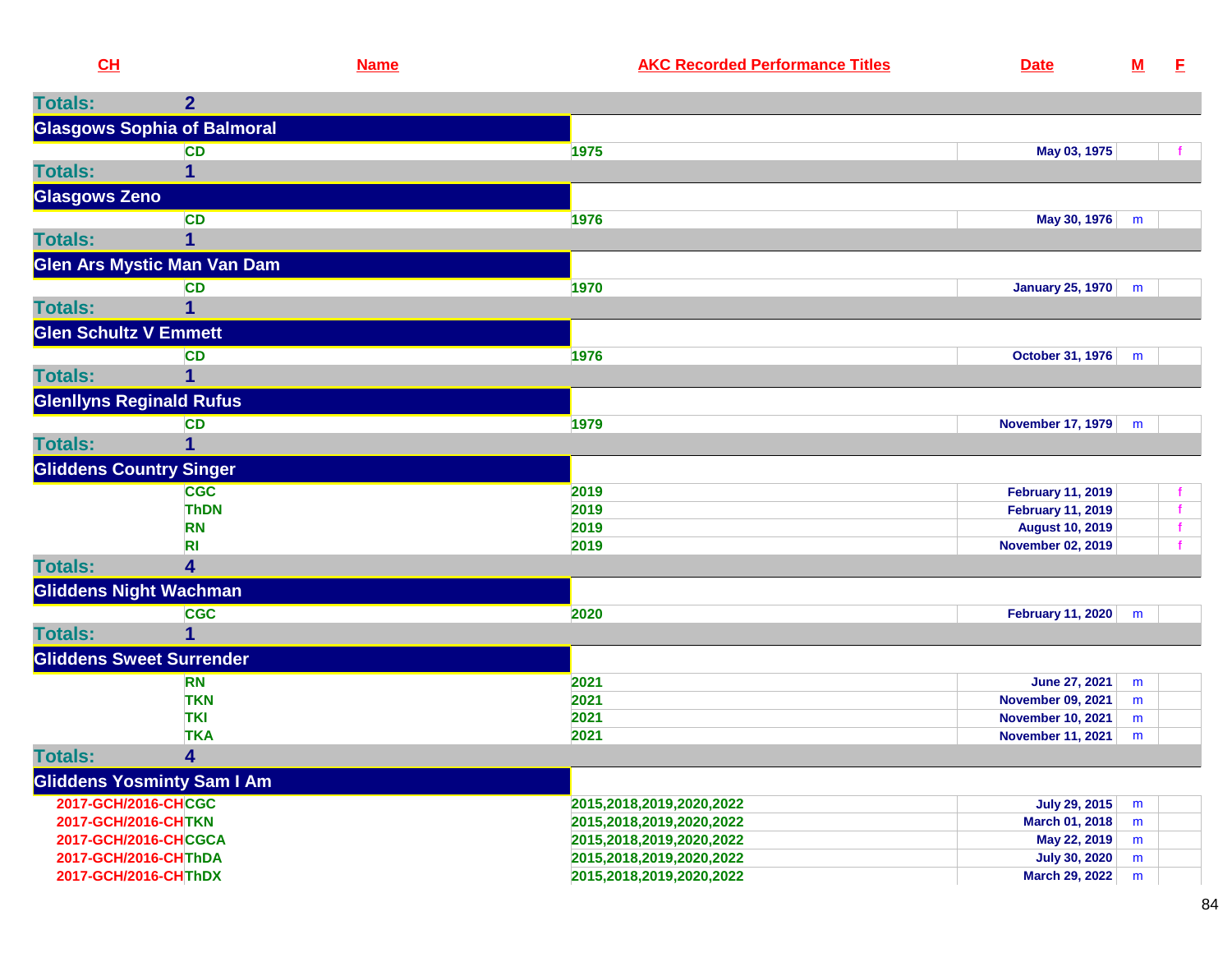| CL                       | <b>Name</b>                                    |      | <b>AKC Recorded Performance Titles</b> | <b>Date</b>               | $\underline{\mathsf{M}}$ | E |
|--------------------------|------------------------------------------------|------|----------------------------------------|---------------------------|--------------------------|---|
| <b>Totals:</b>           | 5 <sup>5</sup>                                 |      |                                        |                           |                          |   |
|                          | <b>Glucklich Hans Brinker</b>                  |      |                                        |                           |                          |   |
|                          | <b>CD</b>                                      | 1972 |                                        | <b>August 06, 1972</b>    | m                        |   |
| <b>Totals:</b>           | 1                                              |      |                                        |                           |                          |   |
|                          | <b>Godsgift Athena Larena V Amazing Saints</b> |      |                                        |                           |                          |   |
|                          | <b>CGC</b>                                     | 2016 |                                        | <b>September 04, 2016</b> |                          |   |
| <b>Totals:</b>           |                                                |      |                                        |                           |                          |   |
|                          | Godsgift Cassandra Di V Black River            |      |                                        |                           |                          |   |
|                          | <b>CGC</b>                                     | 2016 |                                        | <b>September 04, 2016</b> |                          |   |
| <b>Totals:</b>           | 1                                              |      |                                        |                           |                          |   |
| Gogo                     | <b>CGC</b>                                     | 2017 |                                        | May 16, 2017   m          |                          |   |
| <b>Totals:</b>           |                                                |      |                                        |                           |                          |   |
|                          | <b>Gold Rush of Mansfield</b>                  |      |                                        |                           |                          |   |
|                          | <b>CD</b>                                      | 1972 |                                        | May 21, 1972              |                          |   |
| <b>Totals:</b>           | 1                                              |      |                                        |                           |                          |   |
|                          | <b>Goldbolds Big Boy Barney</b>                |      |                                        |                           |                          |   |
|                          | <b>CD</b>                                      | 1975 |                                        | February 22, 1975 m       |                          |   |
| <b>Totals:</b>           | 1                                              |      |                                        |                           |                          |   |
|                          | <b>Golden Heart Teddy Michael</b>              |      |                                        |                           |                          |   |
|                          | <b>1990-CHCD</b>                               | 1993 |                                        | May 29, 1993              | m                        |   |
| <b>Totals:</b>           |                                                |      |                                        |                           |                          |   |
| <b>Golden V Stringer</b> |                                                |      |                                        |                           |                          |   |
|                          | <b>CD</b>                                      | 1966 |                                        | <b>November 06, 1966</b>  |                          |   |
| <b>Totals:</b>           | 1                                              |      |                                        |                           |                          |   |
|                          | <b>Goliard Ajax V Falstaff</b>                 |      |                                        |                           |                          |   |
| <b>Totals:</b>           | <b>CD</b>                                      | 1971 |                                        | May 02, 1971              | m                        |   |
|                          | <b>Goliard Bacchus V Falstaff</b>              |      |                                        |                           |                          |   |
|                          | <b>1973-CHCD</b>                               | 1972 |                                        | September 03, 1972 m      |                          |   |
| <b>Totals:</b>           | 1                                              |      |                                        |                           |                          |   |
|                          | <b>Goliard Brunhilde Falstaff</b>              |      |                                        |                           |                          |   |
|                          | <b>1973-CHCD</b>                               | 1972 |                                        | March 11, 1972            |                          |   |
| <b>Totals:</b>           | 1                                              |      |                                        |                           |                          |   |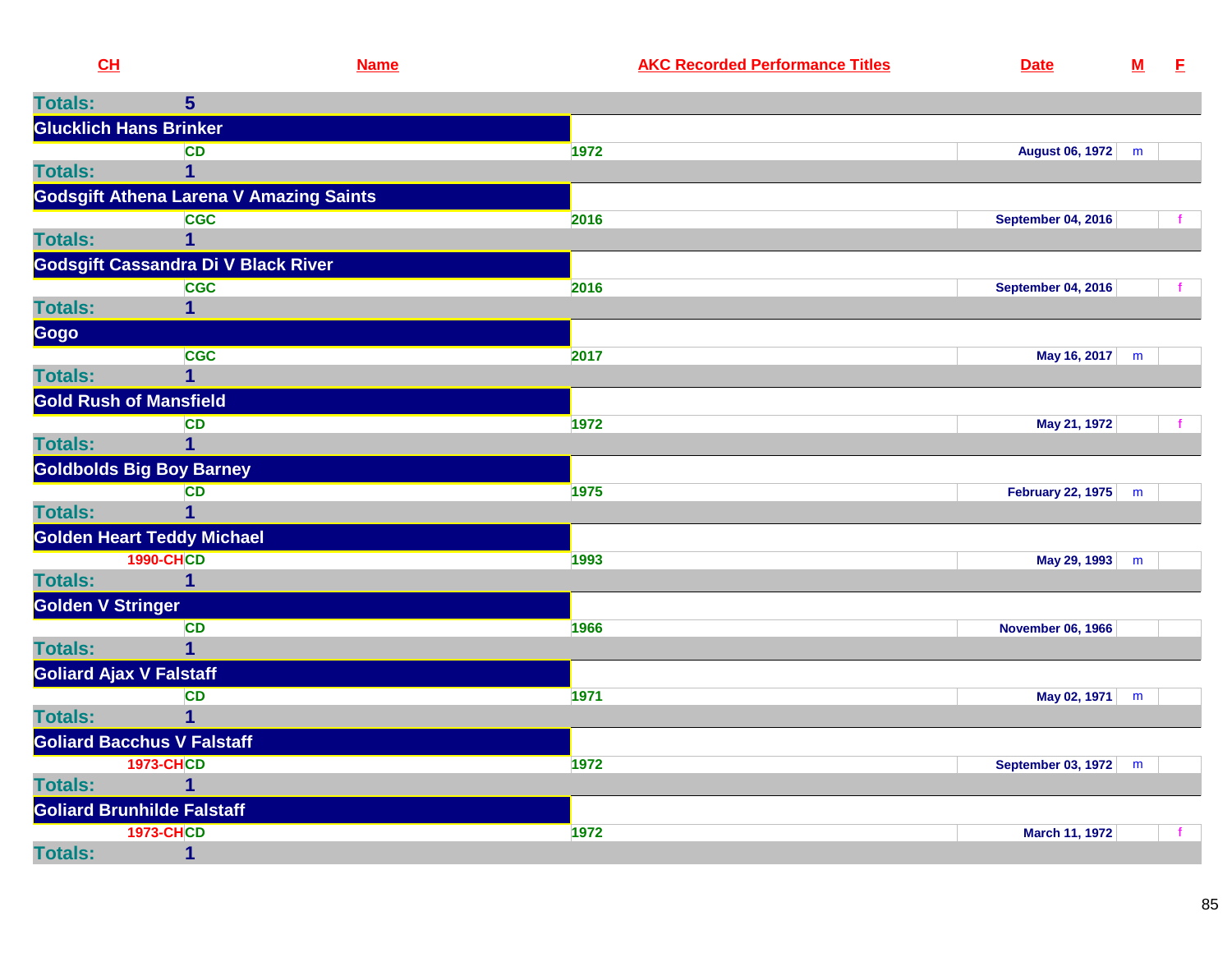| $CH$                        |                                   | <b>Name</b> | <b>AKC Recorded Performance Titles</b> | <b>Date</b>               | <u>M</u> | E            |
|-----------------------------|-----------------------------------|-------------|----------------------------------------|---------------------------|----------|--------------|
|                             | <b>Goliard Emma Lou Falstaff</b>  |             |                                        |                           |          |              |
|                             | <b>CD</b>                         |             | 1970, 1971, 1972                       | <b>November 08, 1970</b>  |          | f            |
|                             | <b>CDX</b>                        |             | 1970, 1971, 1972                       | May 23, 1971              |          | f            |
|                             | TD                                |             | 1970, 1971, 1972                       | April 08, 1972            |          | f            |
| <b>Totals:</b>              | 3                                 |             |                                        |                           |          |              |
|                             | <b>Goliard Garland V Falstaff</b> |             |                                        |                           |          |              |
|                             | <b>CD</b>                         |             | 1973,1974                              | March 18, 1973            |          | $\mathbf{f}$ |
|                             | <b>CDX</b>                        |             | 1973,1974                              | June 02, 1974             |          | $\mathbf{f}$ |
| <b>Totals:</b>              | $\overline{2}$                    |             |                                        |                           |          |              |
|                             | <b>Goliard Sebastian Falstaff</b> |             |                                        |                           |          |              |
|                             | <b>CD</b>                         |             | 1972,1973                              | <b>March 25, 1972</b>     | m        |              |
|                             | <b>CDX</b>                        |             | 1972,1973                              | <b>March 24, 1973</b>     | m        |              |
| <b>Totals:</b>              | $\overline{2}$                    |             |                                        |                           |          |              |
|                             | <b>Goliard Tanqueray Falstaff</b> |             |                                        |                           |          |              |
|                             | <b>CD</b>                         |             | 1971                                   | <b>November 14, 1971</b>  | m        |              |
| <b>Totals:</b>              | 1                                 |             |                                        |                           |          |              |
| <b>Goliath of Newfield</b>  |                                   |             |                                        |                           |          |              |
|                             | <b>CD</b>                         |             | 1972                                   | October 01, 1972          | m        |              |
| <b>Totals:</b>              | 1                                 |             |                                        |                           |          |              |
| <b>Goliaths Left Wing</b>   |                                   |             |                                        |                           |          |              |
|                             | <b>CD</b>                         |             | 1970                                   | <b>September 26, 1970</b> | m        |              |
| <b>Totals:</b>              | $\mathbf{1}$                      |             |                                        |                           |          |              |
| <b>Gollahons Best Trade</b> |                                   |             |                                        |                           |          |              |
|                             | <b>CD</b>                         |             | 1986                                   | April 19, 1986            | m        |              |
| <b>Totals:</b>              | 1                                 |             |                                        |                           |          |              |
|                             | <b>Good Samaritans Big Splash</b> |             |                                        |                           |          |              |
|                             | <b>1977-CHCD</b>                  |             | 1975,1977                              | May 16, 1975              | m        |              |
|                             | <b>1977-CHCDX</b>                 |             | 1975,1977                              | October 01, 1977          | m        |              |
| <b>Totals:</b>              | $\overline{2}$                    |             |                                        |                           |          |              |
|                             | <b>Good Samaritans Samantha</b>   |             |                                        |                           |          |              |
|                             | <b>CD</b>                         |             | 1975                                   | <b>June 08, 1975</b>      |          |              |
| <b>Totals:</b>              | $\overline{1}$                    |             |                                        |                           |          |              |
|                             | <b>Gordons Jackson V Astor</b>    |             |                                        |                           |          |              |
|                             | <b>1976-CHCD</b>                  |             | 1972,1973                              | <b>September 24, 1972</b> | m        |              |
|                             | <b>1976-CHCDX</b>                 |             | 1972,1973                              | April 22, 1973            | m        |              |
| <b>Totals:</b>              | $\overline{2}$                    |             |                                        |                           |          |              |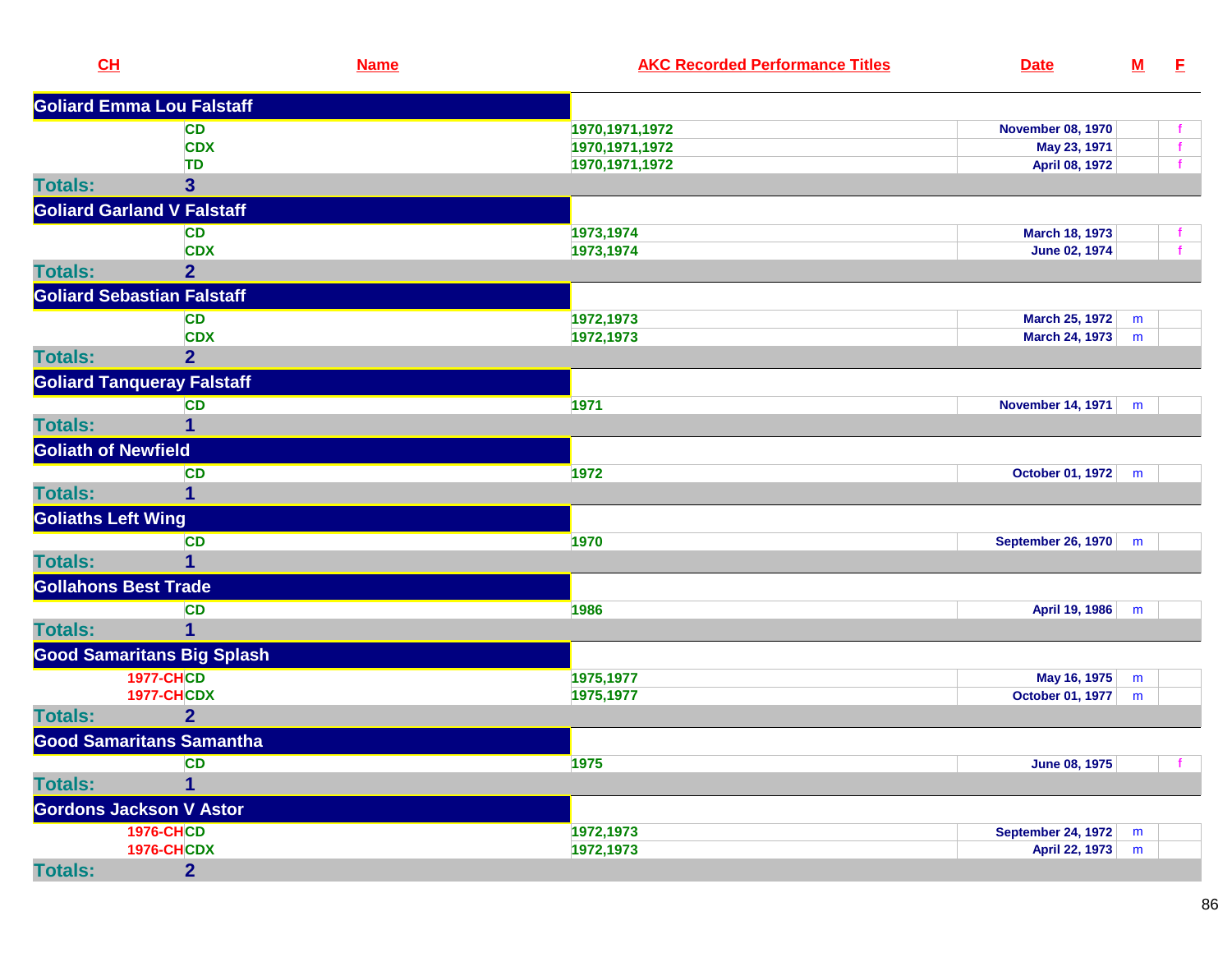| CH                               |                                       | <b>Name</b> | <b>AKC Recorded Performance Titles</b> | <b>Date</b>               | ${\bf M}$ | E            |
|----------------------------------|---------------------------------------|-------------|----------------------------------------|---------------------------|-----------|--------------|
| <b>Gorgeous Saint Georgette</b>  |                                       |             |                                        |                           |           |              |
|                                  | <b>CD</b>                             |             | 1976                                   | <b>October 24, 1976</b>   |           |              |
| <b>Totals:</b>                   | $\overline{\mathbf{1}}$               |             |                                        |                           |           |              |
| <b>Gostlins Jody</b>             |                                       |             |                                        |                           |           |              |
|                                  | <b>CD</b>                             |             | 1956                                   | April 08, 1956            |           |              |
| <b>Totals:</b>                   | $\overline{1}$                        |             |                                        |                           |           |              |
| <b>Gracie Louise</b>             |                                       |             |                                        |                           |           |              |
|                                  | <b>CGCA</b>                           |             | (CGC),2016                             | <b>September 20, 2016</b> |           |              |
| <b>Totals:</b>                   | 1                                     |             |                                        |                           |           |              |
| <b>Gracie Puls</b>               |                                       |             |                                        |                           |           |              |
|                                  | <b>CGC</b>                            |             | 2018                                   | April 04, 2018            |           |              |
| <b>Totals:</b>                   | $\overline{\mathbf{1}}$               |             |                                        |                           |           |              |
| <b>Grand Chien Des Neiges</b>    |                                       |             |                                        |                           |           |              |
|                                  | <b>CD</b>                             |             | 1968                                   | <b>June 08, 1968</b>      |           |              |
| <b>Totals:</b>                   | $\mathbf{1}$                          |             |                                        |                           |           |              |
| <b>Grand Raja of Georgette</b>   |                                       |             |                                        |                           |           |              |
|                                  | <b>CD</b>                             |             | 1970                                   | November 08, 1970         | m         |              |
| <b>Totals:</b>                   | 1                                     |             |                                        |                           |           |              |
|                                  | <b>Granites Pennys From Heaven</b>    |             |                                        |                           |           |              |
|                                  | <b>CGC</b>                            |             | 2022                                   | <b>February 20, 2022</b>  |           | $\mathbf{f}$ |
| <b>Totals:</b>                   | $\mathbf 1$                           |             |                                        |                           |           |              |
| <b>Grantwoods Bernice Alpine</b> |                                       |             |                                        |                           |           |              |
|                                  | <b>CD</b>                             |             | 1961,1962                              | June 11, 1961             |           |              |
|                                  | <b>CDX</b>                            |             | 1961,1962                              | March 18, 1962            |           |              |
| <b>Totals:</b>                   | $\overline{2}$                        |             |                                        |                           |           |              |
| <b>Graves Gretchen</b>           |                                       |             |                                        |                           |           |              |
|                                  | <b>CD</b>                             |             | 1976                                   | April 25, 1976            |           | $\mathbf{f}$ |
| <b>Totals:</b>                   | $\mathbf 1$                           |             |                                        |                           |           |              |
| <b>Grays Merry Christmas</b>     |                                       |             |                                        |                           |           |              |
|                                  | <b>CD</b>                             |             | 1968                                   | March 02, 1968            |           |              |
| <b>Totals:</b>                   | 1                                     |             |                                        |                           |           |              |
|                                  | <b>Greenmountains Great Alexander</b> |             |                                        |                           |           |              |
|                                  | <b>CD</b>                             |             | 1998                                   | <b>October 11, 1998</b>   | m         |              |
| <b>Totals:</b>                   | $\overline{\mathbf{1}}$               |             |                                        |                           |           |              |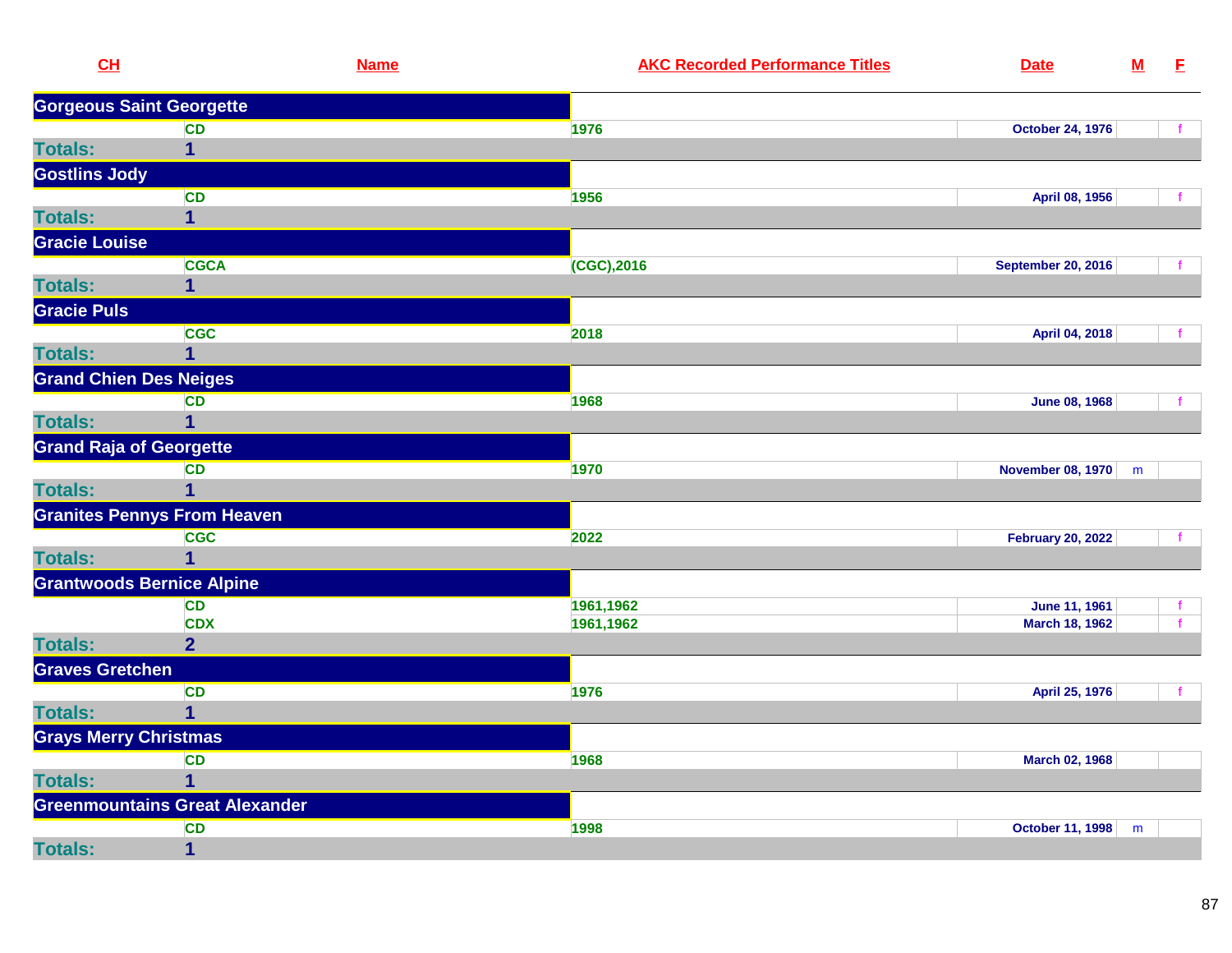| CL                           | <b>Name</b>                         |           | <b>AKC Recorded Performance Titles</b> | <b>Date</b>                 | ${\bf M}$ | E |
|------------------------------|-------------------------------------|-----------|----------------------------------------|-----------------------------|-----------|---|
|                              | <b>Greshams Dam Fortune</b>         |           |                                        |                             |           |   |
|                              | <b>1965-CHCD</b>                    | 1961      |                                        | <b>December 02, 1961</b>    |           |   |
| <b>Totals:</b>               | 1                                   |           |                                        |                             |           |   |
|                              | <b>Greshams Fancy Free V Rocket</b> |           |                                        |                             |           |   |
|                              | <b>1965-CHCD</b>                    | 1962      |                                        | <b>June 16, 1962</b>        |           |   |
| <b>Totals:</b>               | 1                                   |           |                                        |                             |           |   |
| <b>Greta Bayann</b>          |                                     |           |                                        |                             |           |   |
|                              | <b>CD</b>                           | 1975      |                                        | <b>August 31, 1975</b>      |           |   |
| <b>Totals:</b>               | $\overline{1}$                      |           |                                        |                             |           |   |
| <b>Greta Von Fairhaven</b>   |                                     |           |                                        |                             |           |   |
|                              | <b>CD</b>                           | 1976      |                                        | <b>June 12, 1976</b>        |           |   |
| <b>Totals:</b>               | $\overline{1}$                      |           |                                        |                             |           |   |
|                              | <b>Gretchen of Linden Tree II</b>   |           |                                        |                             |           |   |
|                              | <b>CD</b>                           | 1976      |                                        | May 16, 1976                |           |   |
| <b>Totals:</b>               | $\overline{1}$                      |           |                                        |                             |           |   |
| <b>Gretchen Von Falstaff</b> |                                     |           |                                        |                             |           |   |
|                              | <b>CD</b>                           | 1970      |                                        | October 04, 1970            |           |   |
| <b>Totals:</b>               | $\overline{1}$                      |           |                                        |                             |           |   |
|                              | Greystones Shadowfrosttrek@Skyview  |           |                                        |                             |           |   |
|                              | <b>2018-CHCGC</b>                   | 2018      |                                        | <b>August 11, 2018</b>      | m         |   |
| <b>Totals:</b>               | $\overline{1}$                      |           |                                        |                             |           |   |
| <b>Griffin Von Bruno</b>     |                                     |           |                                        |                             |           |   |
|                              | <b>CD</b>                           | 1975,1977 |                                        | October 03, 1975            | m         |   |
|                              | <b>CDX</b>                          | 1975,1977 |                                        | May 08, 1977                | m         |   |
| <b>Totals:</b>               | $\overline{2}$                      |           |                                        |                             |           |   |
| <b>Gronk Magnum</b>          |                                     |           |                                        |                             |           |   |
|                              | <b>CGC</b>                          | 2017      |                                        | July 10, 2017 $\mid m \mid$ |           |   |
| <b>Totals:</b>               | $\overline{1}$                      |           |                                        |                             |           |   |
|                              | <b>Grosse Ile Captain Jinks</b>     |           |                                        |                             |           |   |
|                              | <b>1957-CHCD</b>                    | 1958      |                                        | November 09, 1958           | m         |   |
| <b>Totals:</b>               | 1                                   |           |                                        |                             |           |   |
| <b>Grover of Bergenhaus</b>  |                                     |           |                                        |                             |           |   |
|                              | CD                                  | 1974      |                                        | April 21, 1974              | m         |   |
| <b>Totals:</b>               | $\mathbf 1$                         |           |                                        |                             |           |   |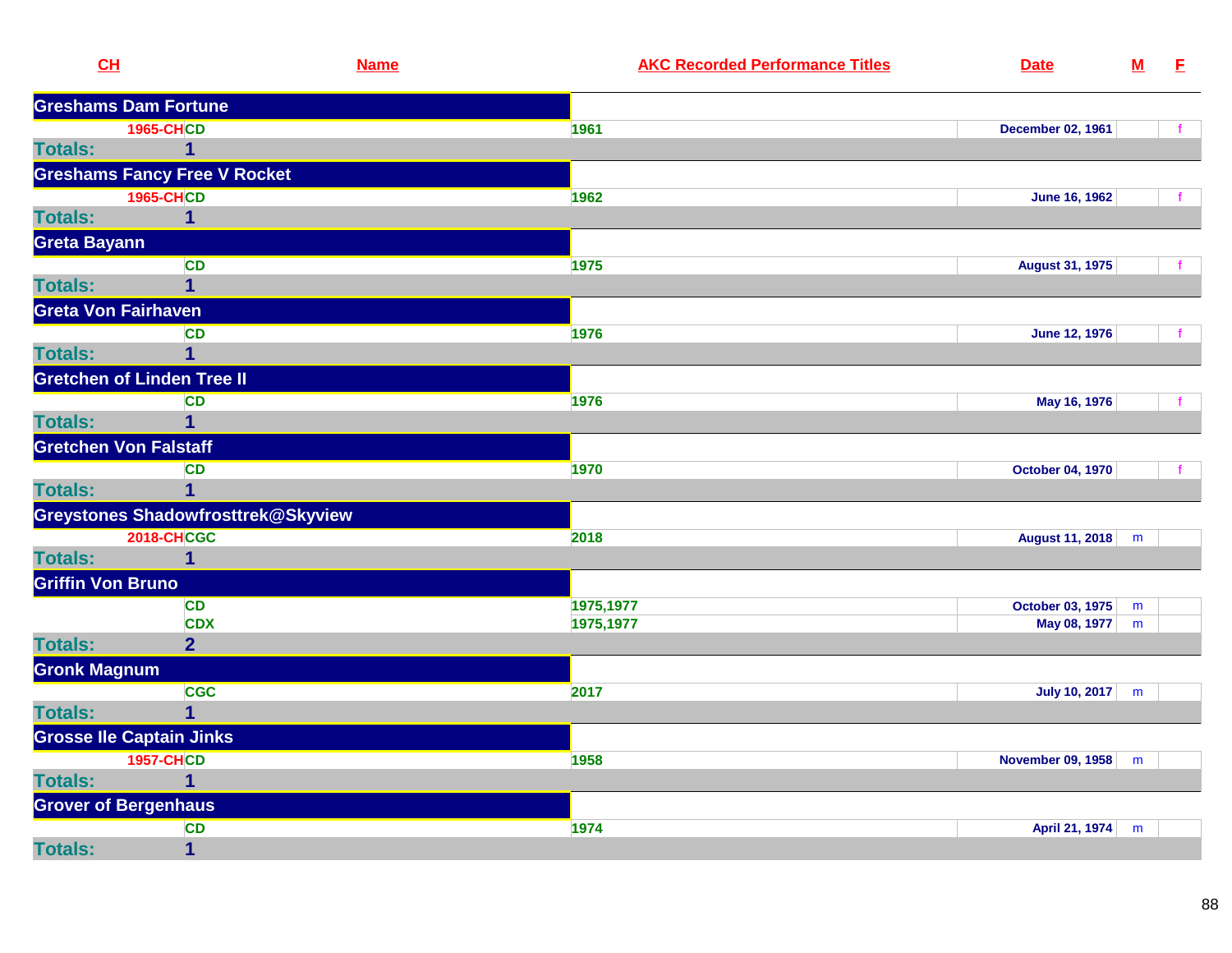| CL                     | <b>Name</b>                      | <b>AKC Recorded Performance Titles</b> | <b>Date</b>               | ${\bf M}$ | E            |
|------------------------|----------------------------------|----------------------------------------|---------------------------|-----------|--------------|
|                        | <b>Guenevere of Thornbranch</b>  |                                        |                           |           |              |
|                        | <b>CD</b>                        | 1972                                   | <b>October 22, 1972</b>   |           |              |
| <b>Totals:</b>         | $\mathbf{1}$                     |                                        |                           |           |              |
|                        | <b>Guenivere Antoinette</b>      |                                        |                           |           |              |
|                        | <b>CD</b>                        | 1970                                   | <b>June 07, 1970</b>      |           |              |
| <b>Totals:</b>         | 1                                |                                        |                           |           |              |
|                        | <b>Guinevere Von Matterhorn</b>  |                                        |                           |           |              |
|                        | <b>CD</b>                        | 1978                                   | <b>January 07, 1978</b>   |           |              |
|                        | <b>CDX</b>                       | 1978                                   | October 01, 1978          |           |              |
| <b>Totals:</b>         | $\overline{2}$                   |                                        |                           |           |              |
|                        | <b>Gunda of Black Canyon</b>     |                                        |                           |           |              |
|                        | <b>CD</b>                        | 1971                                   | September 06, 1971        | m         |              |
| <b>Totals:</b>         | 1                                |                                        |                           |           |              |
| <b>Gus Parr</b>        |                                  |                                        |                           |           |              |
|                        | <b>RN</b>                        | 2010,2011                              | May 16, 2010              | m         |              |
|                        | <b>ThD</b>                       | 2010,2011                              | <b>July 22, 2011</b>      | m         |              |
| <b>Totals:</b>         | $\overline{2}$                   |                                        |                           |           |              |
| <b>Gus Russell</b>     |                                  |                                        |                           |           |              |
|                        | <b>CGC</b>                       | 2018                                   | April 14, 2018            | m         |              |
| <b>Totals:</b>         | 1                                |                                        |                           |           |              |
|                        | <b>Gustav Gero V Marmaduke</b>   |                                        |                           |           |              |
|                        | <b>CD</b>                        | 1967                                   | October 29, 1967          | m         |              |
| <b>Totals:</b>         | 1                                |                                        |                           |           |              |
| <b>Gustav V Alpine</b> |                                  |                                        |                           |           |              |
|                        | <b>CD</b>                        | 1962                                   | April 22, 1962            | m         |              |
| <b>Totals:</b>         | 1                                |                                        |                           |           |              |
|                        | <b>Gustavus Adolphus De Leon</b> |                                        |                           |           |              |
|                        | <b>CD</b>                        | 1975                                   | May 11, 1975              | m         |              |
| <b>Totals:</b>         | 1                                |                                        |                           |           |              |
|                        | <b>Gusthoff Gentleman Red</b>    |                                        |                           |           |              |
|                        | <b>CD</b>                        | 1972                                   | April 09, 1972            | m         |              |
| <b>Totals:</b>         | 1                                |                                        |                           |           |              |
|                        | <b>Gypsy Queen of Azusa</b>      |                                        |                           |           |              |
|                        | <b>CD</b>                        | 1952                                   | <b>February 03, 1952</b>  |           | Ť.           |
|                        | <b>CDX</b>                       | 1952                                   | <b>September 28, 1952</b> |           | $\mathbf{f}$ |
| <b>Totals:</b>         | $\overline{2}$                   |                                        |                           |           |              |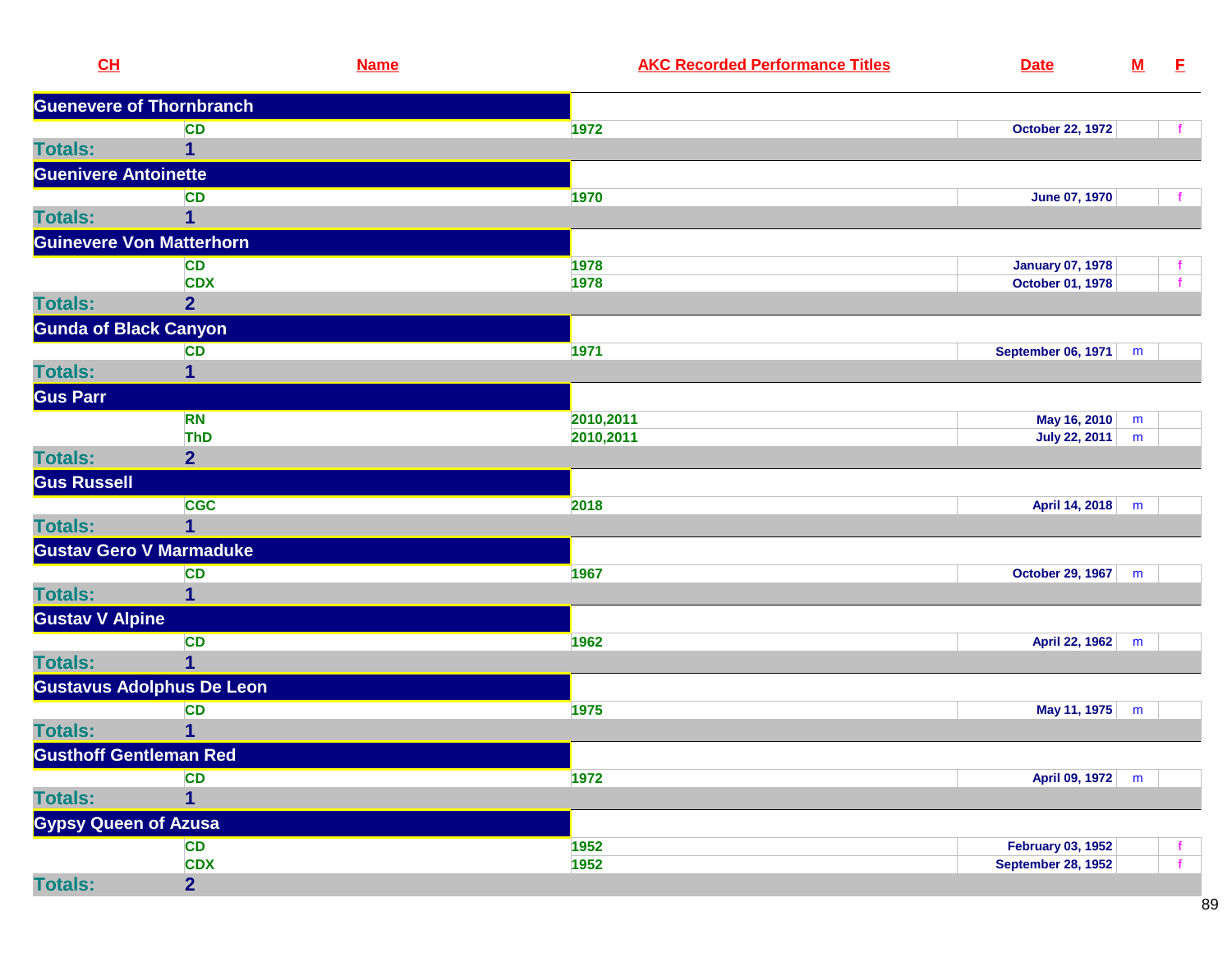| CL                                 | <b>Name</b> | <b>AKC Recorded Performance Titles</b> | <b>Date</b>              | ${\bf M}$ | E |
|------------------------------------|-------------|----------------------------------------|--------------------------|-----------|---|
| H.I.W. Jaguars Eagles Flight       |             |                                        |                          |           |   |
| <b>CGC</b>                         |             | 2015                                   | April 02, 2015           | m         |   |
| <b>Totals:</b><br>1                |             |                                        |                          |           |   |
| <b>Hagrid Matamoros</b>            |             |                                        |                          |           |   |
| <b>CGC</b>                         |             | 2018                                   | <b>December 18, 2018</b> | m         |   |
| <b>Totals:</b><br>1                |             |                                        |                          |           |   |
| <b>Haizlips Saint Shannon</b>      |             |                                        |                          |           |   |
| <b>CD</b>                          |             | 1975                                   | April 06, 1975           |           |   |
| <b>Totals:</b><br>1                |             |                                        |                          |           |   |
| <b>Halestorm Canyon</b>            |             |                                        |                          |           |   |
| <b>TKN</b>                         |             | 2020,2021                              | May 19, 2020             | m         |   |
| <b>BCAT</b>                        |             | 2020,2021                              | April 25, 2021           | m         |   |
| <b>Totals:</b><br>2 <sup>1</sup>   |             |                                        |                          |           |   |
| <b>Halley Candice Whitenburg</b>   |             |                                        |                          |           |   |
| <b>CD</b>                          |             | 1987                                   | <b>December 06, 1987</b> |           |   |
| <b>Totals:</b><br>1                |             |                                        |                          |           |   |
| <b>Hallmarks Sugar Bear</b>        |             |                                        |                          |           |   |
| CD                                 |             | 1976                                   | <b>January 17, 1976</b>  |           |   |
| <b>Totals:</b><br>$\mathbf{1}$     |             |                                        |                          |           |   |
| <b>Halo Hofs Tana Wanda Subira</b> |             |                                        |                          |           |   |
| <b>CD</b>                          |             | 1967                                   | <b>February 19, 1967</b> |           |   |
| <b>Totals:</b><br>$\mathbf{1}$     |             |                                        |                          |           |   |
| <b>Halohofs Abbey Girl</b>         |             |                                        |                          |           |   |
| <b>CD</b>                          |             | 1968                                   | <b>June 16, 1968</b>     |           |   |
| <b>Totals:</b><br>1                |             |                                        |                          |           |   |
| <b>Hambre Montana</b>              |             |                                        |                          |           |   |
| <b>CD</b>                          |             | 1977                                   | October 23, 1977   m     |           |   |
| <b>Totals:</b><br>$\mathbf{1}$     |             |                                        |                          |           |   |
| <b>Hamilcars Lady Shalamar</b>     |             |                                        |                          |           |   |
| <b>CD</b>                          |             | 1971                                   | <b>August 01, 1971</b>   |           |   |
| <b>Totals:</b><br>1                |             |                                        |                          |           |   |
| <b>Handsome Dan of Double R</b>    |             |                                        |                          |           |   |
| <b>CD</b>                          |             |                                        |                          |           |   |
|                                    |             | 1973                                   | <b>July 22, 1973</b>     | m         |   |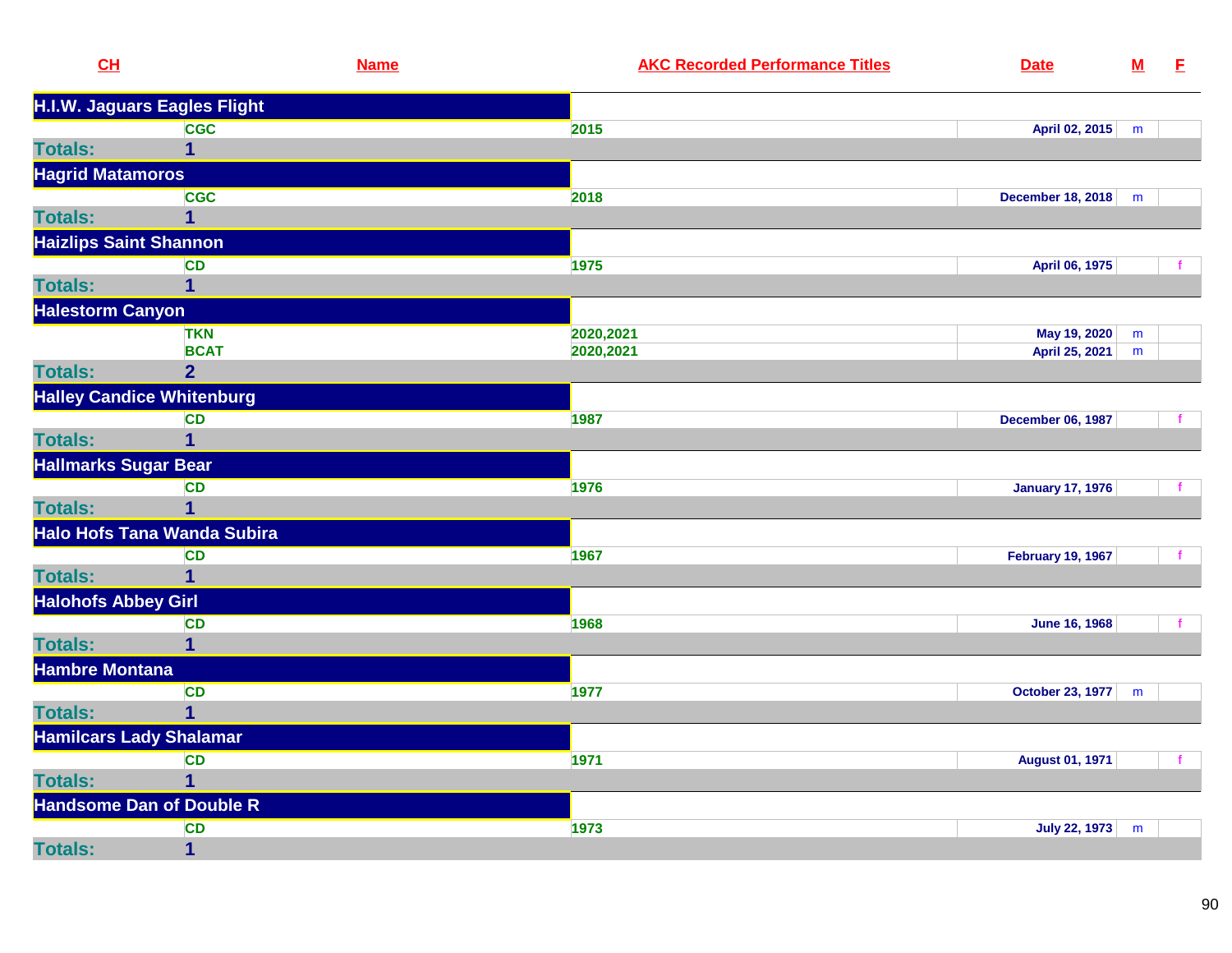| CL                               |                                   | <b>Name</b> | <b>AKC Recorded Performance Titles</b> | <b>Date</b>              | ${\bf M}$ | E            |
|----------------------------------|-----------------------------------|-------------|----------------------------------------|--------------------------|-----------|--------------|
| <b>Haney Woods Beau Jacque</b>   |                                   |             |                                        |                          |           |              |
|                                  | <b>CD</b>                         |             | 1973                                   | April 29, 1973           | m         |              |
| <b>Totals:</b>                   | 1                                 |             |                                        |                          |           |              |
| <b>Hanna V Charisma</b>          |                                   |             |                                        |                          |           |              |
|                                  | CD                                |             | 1971                                   | <b>December 12, 1971</b> |           |              |
| <b>Totals:</b>                   | 1                                 |             |                                        |                          |           |              |
| <b>Hannas Snowy Bear</b>         |                                   |             |                                        |                          |           |              |
|                                  | <b>CD</b>                         |             | 1990                                   | <b>November 03, 1990</b> |           |              |
| <b>Totals:</b>                   | $\mathbf{1}$                      |             |                                        |                          |           |              |
| <b>Hannibal of Mountain View</b> |                                   |             |                                        |                          |           |              |
|                                  | CD                                |             | 1969                                   | May 31, 1969             | m         |              |
| <b>Totals:</b>                   | $\mathbf{1}$                      |             |                                        |                          |           |              |
| <b>Hannibal of Schattenseite</b> |                                   |             |                                        |                          |           |              |
|                                  | <b>CD</b>                         |             | 1971,1974                              | October 09, 1971         | m         |              |
|                                  | <b>CDX</b>                        |             | 1971,1974                              | March 23, 1974           | m         |              |
| <b>Totals:</b>                   | 2 <sup>1</sup>                    |             |                                        |                          |           |              |
| <b>Hannibal Von Waight</b>       |                                   |             |                                        |                          |           |              |
|                                  | <b>CD</b>                         |             | 1974                                   | April 12, 1974           | m         |              |
| <b>Totals:</b>                   | $\mathbf{1}$                      |             |                                        |                          |           |              |
| <b>Hannibals Boy Brandy</b>      |                                   |             |                                        |                          |           |              |
|                                  | <b>CD</b>                         |             | 1974                                   | <b>March 31, 1974</b>    | m         |              |
| <b>Totals:</b>                   | $\mathbf{1}$                      |             |                                        |                          |           |              |
| <b>Hans Miss Inga</b>            |                                   |             |                                        |                          |           |              |
|                                  | <b>CD</b>                         |             | 1977                                   | <b>June 15, 1977</b>     |           | $\mathbf{f}$ |
| <b>Totals:</b>                   | $\overline{1}$                    |             |                                        |                          |           |              |
| <b>Hans Von Morneburg</b>        |                                   |             |                                        |                          |           |              |
|                                  | <b>1959-CHCD</b>                  |             | 1961                                   | June 04, 1961            | m         |              |
| <b>Totals:</b>                   | $\mathbf{1}$                      |             |                                        |                          |           |              |
| <b>Hardie House Shasta</b>       |                                   |             |                                        |                          |           |              |
|                                  | CD                                |             | 1974                                   | <b>December 07, 1974</b> |           | $\mathbf{f}$ |
| <b>Totals:</b>                   | $\mathbf{1}$                      |             |                                        |                          |           |              |
|                                  | <b>Harlequins Madame Fluffpot</b> |             |                                        |                          |           |              |
|                                  | <b>CD</b>                         |             | 1973                                   | May 20, 1973             |           | $\mathbf{f}$ |
| <b>Totals:</b>                   | $\overline{\mathbf{1}}$           |             |                                        |                          |           |              |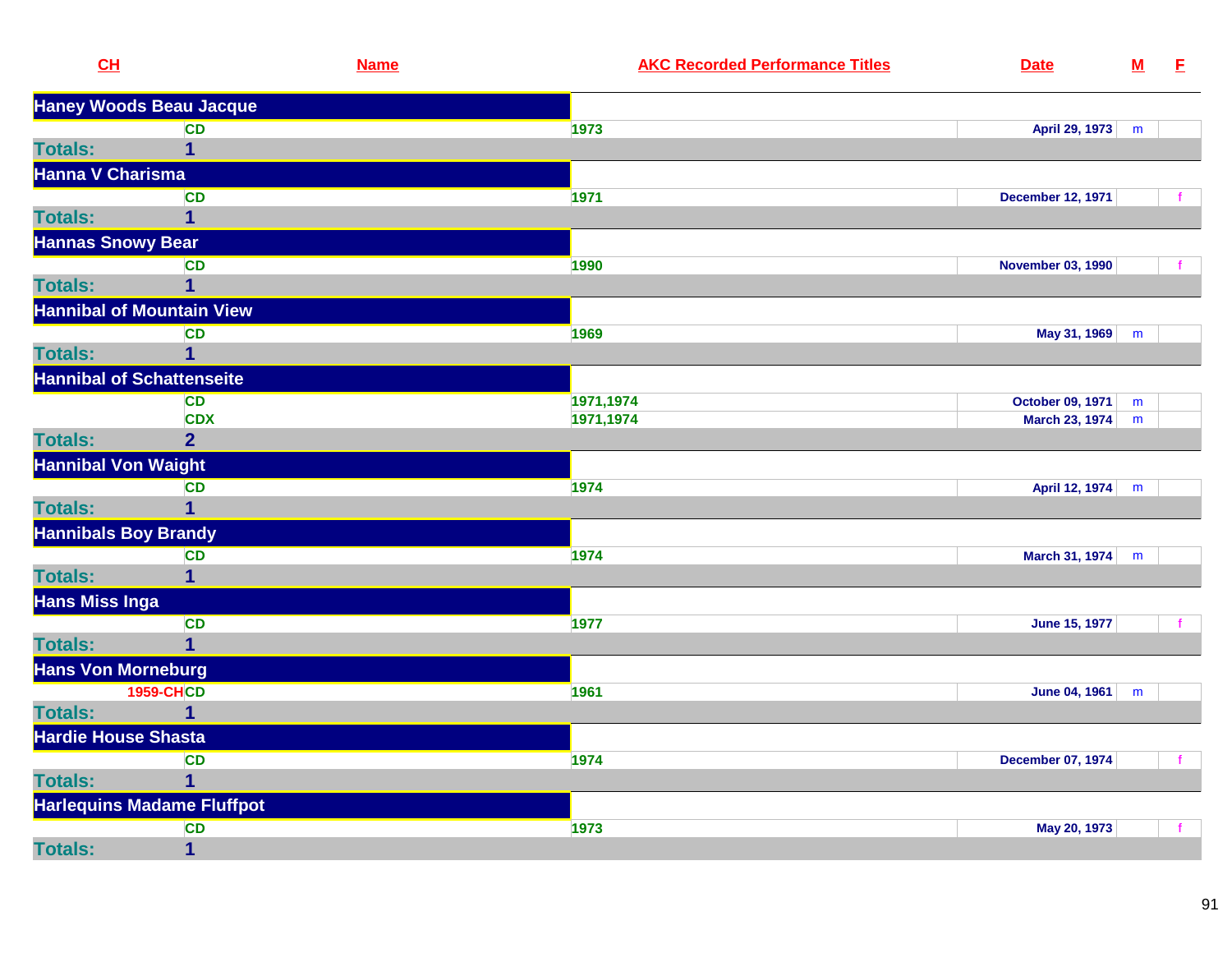| <b>Harmony Farms Fudge</b><br><b>CD</b><br>1974<br>September 14, 1974<br>m<br>1<br><b>Harmonys Snowstorm V Damme</b><br>1994<br><b>February 19, 1994</b><br><b>CD</b><br>1<br><b>Harpenns Tarzan of The Alps</b><br>1968<br>February 03, 1968<br><b>CD</b><br>m<br>1<br><b>Harris Bonnie Lady</b><br>1973<br><b>CD</b><br><b>February 18, 1973</b><br>1<br><b>Harriss Gentle Giants Tank</b><br><b>CGC</b><br>2018<br>January 10, 2018<br>m<br>$\mathbf{1}$<br><b>Totals:</b><br><b>Havens Hercules</b><br><b>CGC</b><br>2018<br>March 17, 2018<br>m<br><b>Totals:</b><br>1<br><b>Hayners Big Brute</b><br>1999<br>CD<br>September 22, 1999<br>m<br><b>Totals:</b><br>1<br><b>Healys Look At Little Sister</b><br><b>CD</b><br>2002<br><b>November 24, 2002</b><br>1<br><b>Totals:</b><br><b>Heart Mountains Adler of Sapphire Mountain</b><br><b>BCAT</b><br><b>October 23, 2021</b><br>2021<br>m<br><b>2021-CHFDC</b><br>2021<br>October 30, 2021<br>m<br><b>ATT</b><br>2021<br><b>November 01, 2021</b><br>m<br>$\overline{\mathbf{3}}$<br><b>Totals:</b><br><b>Heather of The Dahls</b><br>1972<br><b>CD</b><br>May 21, 1972<br><b>Totals:</b><br>$\overline{\mathbf{1}}$<br><b>Heather V Baird</b><br><b>CD</b><br>1971<br><b>September 25, 1971</b> | CL             | <b>Name</b> | <b>AKC Recorded Performance Titles</b> | <b>Date</b> | ${\bf M}$ | E. |
|-----------------------------------------------------------------------------------------------------------------------------------------------------------------------------------------------------------------------------------------------------------------------------------------------------------------------------------------------------------------------------------------------------------------------------------------------------------------------------------------------------------------------------------------------------------------------------------------------------------------------------------------------------------------------------------------------------------------------------------------------------------------------------------------------------------------------------------------------------------------------------------------------------------------------------------------------------------------------------------------------------------------------------------------------------------------------------------------------------------------------------------------------------------------------------------------------------------------------------------------------------------|----------------|-------------|----------------------------------------|-------------|-----------|----|
|                                                                                                                                                                                                                                                                                                                                                                                                                                                                                                                                                                                                                                                                                                                                                                                                                                                                                                                                                                                                                                                                                                                                                                                                                                                           |                |             |                                        |             |           |    |
|                                                                                                                                                                                                                                                                                                                                                                                                                                                                                                                                                                                                                                                                                                                                                                                                                                                                                                                                                                                                                                                                                                                                                                                                                                                           |                |             |                                        |             |           |    |
|                                                                                                                                                                                                                                                                                                                                                                                                                                                                                                                                                                                                                                                                                                                                                                                                                                                                                                                                                                                                                                                                                                                                                                                                                                                           | <b>Totals:</b> |             |                                        |             |           |    |
|                                                                                                                                                                                                                                                                                                                                                                                                                                                                                                                                                                                                                                                                                                                                                                                                                                                                                                                                                                                                                                                                                                                                                                                                                                                           |                |             |                                        |             |           |    |
|                                                                                                                                                                                                                                                                                                                                                                                                                                                                                                                                                                                                                                                                                                                                                                                                                                                                                                                                                                                                                                                                                                                                                                                                                                                           |                |             |                                        |             |           |    |
|                                                                                                                                                                                                                                                                                                                                                                                                                                                                                                                                                                                                                                                                                                                                                                                                                                                                                                                                                                                                                                                                                                                                                                                                                                                           | <b>Totals:</b> |             |                                        |             |           |    |
|                                                                                                                                                                                                                                                                                                                                                                                                                                                                                                                                                                                                                                                                                                                                                                                                                                                                                                                                                                                                                                                                                                                                                                                                                                                           |                |             |                                        |             |           |    |
|                                                                                                                                                                                                                                                                                                                                                                                                                                                                                                                                                                                                                                                                                                                                                                                                                                                                                                                                                                                                                                                                                                                                                                                                                                                           |                |             |                                        |             |           |    |
|                                                                                                                                                                                                                                                                                                                                                                                                                                                                                                                                                                                                                                                                                                                                                                                                                                                                                                                                                                                                                                                                                                                                                                                                                                                           | <b>Totals:</b> |             |                                        |             |           |    |
|                                                                                                                                                                                                                                                                                                                                                                                                                                                                                                                                                                                                                                                                                                                                                                                                                                                                                                                                                                                                                                                                                                                                                                                                                                                           |                |             |                                        |             |           |    |
|                                                                                                                                                                                                                                                                                                                                                                                                                                                                                                                                                                                                                                                                                                                                                                                                                                                                                                                                                                                                                                                                                                                                                                                                                                                           |                |             |                                        |             |           |    |
|                                                                                                                                                                                                                                                                                                                                                                                                                                                                                                                                                                                                                                                                                                                                                                                                                                                                                                                                                                                                                                                                                                                                                                                                                                                           | <b>Totals:</b> |             |                                        |             |           |    |
|                                                                                                                                                                                                                                                                                                                                                                                                                                                                                                                                                                                                                                                                                                                                                                                                                                                                                                                                                                                                                                                                                                                                                                                                                                                           |                |             |                                        |             |           |    |
|                                                                                                                                                                                                                                                                                                                                                                                                                                                                                                                                                                                                                                                                                                                                                                                                                                                                                                                                                                                                                                                                                                                                                                                                                                                           |                |             |                                        |             |           |    |
|                                                                                                                                                                                                                                                                                                                                                                                                                                                                                                                                                                                                                                                                                                                                                                                                                                                                                                                                                                                                                                                                                                                                                                                                                                                           |                |             |                                        |             |           |    |
|                                                                                                                                                                                                                                                                                                                                                                                                                                                                                                                                                                                                                                                                                                                                                                                                                                                                                                                                                                                                                                                                                                                                                                                                                                                           |                |             |                                        |             |           |    |
|                                                                                                                                                                                                                                                                                                                                                                                                                                                                                                                                                                                                                                                                                                                                                                                                                                                                                                                                                                                                                                                                                                                                                                                                                                                           |                |             |                                        |             |           |    |
|                                                                                                                                                                                                                                                                                                                                                                                                                                                                                                                                                                                                                                                                                                                                                                                                                                                                                                                                                                                                                                                                                                                                                                                                                                                           |                |             |                                        |             |           |    |
|                                                                                                                                                                                                                                                                                                                                                                                                                                                                                                                                                                                                                                                                                                                                                                                                                                                                                                                                                                                                                                                                                                                                                                                                                                                           |                |             |                                        |             |           |    |
|                                                                                                                                                                                                                                                                                                                                                                                                                                                                                                                                                                                                                                                                                                                                                                                                                                                                                                                                                                                                                                                                                                                                                                                                                                                           |                |             |                                        |             |           |    |
|                                                                                                                                                                                                                                                                                                                                                                                                                                                                                                                                                                                                                                                                                                                                                                                                                                                                                                                                                                                                                                                                                                                                                                                                                                                           |                |             |                                        |             |           |    |
|                                                                                                                                                                                                                                                                                                                                                                                                                                                                                                                                                                                                                                                                                                                                                                                                                                                                                                                                                                                                                                                                                                                                                                                                                                                           |                |             |                                        |             |           |    |
|                                                                                                                                                                                                                                                                                                                                                                                                                                                                                                                                                                                                                                                                                                                                                                                                                                                                                                                                                                                                                                                                                                                                                                                                                                                           |                |             |                                        |             |           |    |
|                                                                                                                                                                                                                                                                                                                                                                                                                                                                                                                                                                                                                                                                                                                                                                                                                                                                                                                                                                                                                                                                                                                                                                                                                                                           |                |             |                                        |             |           |    |
|                                                                                                                                                                                                                                                                                                                                                                                                                                                                                                                                                                                                                                                                                                                                                                                                                                                                                                                                                                                                                                                                                                                                                                                                                                                           |                |             |                                        |             |           |    |
|                                                                                                                                                                                                                                                                                                                                                                                                                                                                                                                                                                                                                                                                                                                                                                                                                                                                                                                                                                                                                                                                                                                                                                                                                                                           |                |             |                                        |             |           |    |
|                                                                                                                                                                                                                                                                                                                                                                                                                                                                                                                                                                                                                                                                                                                                                                                                                                                                                                                                                                                                                                                                                                                                                                                                                                                           |                |             |                                        |             |           |    |
|                                                                                                                                                                                                                                                                                                                                                                                                                                                                                                                                                                                                                                                                                                                                                                                                                                                                                                                                                                                                                                                                                                                                                                                                                                                           |                |             |                                        |             |           |    |
|                                                                                                                                                                                                                                                                                                                                                                                                                                                                                                                                                                                                                                                                                                                                                                                                                                                                                                                                                                                                                                                                                                                                                                                                                                                           |                |             |                                        |             |           |    |
|                                                                                                                                                                                                                                                                                                                                                                                                                                                                                                                                                                                                                                                                                                                                                                                                                                                                                                                                                                                                                                                                                                                                                                                                                                                           |                |             |                                        |             |           |    |
|                                                                                                                                                                                                                                                                                                                                                                                                                                                                                                                                                                                                                                                                                                                                                                                                                                                                                                                                                                                                                                                                                                                                                                                                                                                           |                |             |                                        |             |           |    |
|                                                                                                                                                                                                                                                                                                                                                                                                                                                                                                                                                                                                                                                                                                                                                                                                                                                                                                                                                                                                                                                                                                                                                                                                                                                           |                |             |                                        |             |           |    |
|                                                                                                                                                                                                                                                                                                                                                                                                                                                                                                                                                                                                                                                                                                                                                                                                                                                                                                                                                                                                                                                                                                                                                                                                                                                           |                |             |                                        |             |           |    |
|                                                                                                                                                                                                                                                                                                                                                                                                                                                                                                                                                                                                                                                                                                                                                                                                                                                                                                                                                                                                                                                                                                                                                                                                                                                           | <b>Totals:</b> | $\mathbf 1$ |                                        |             |           |    |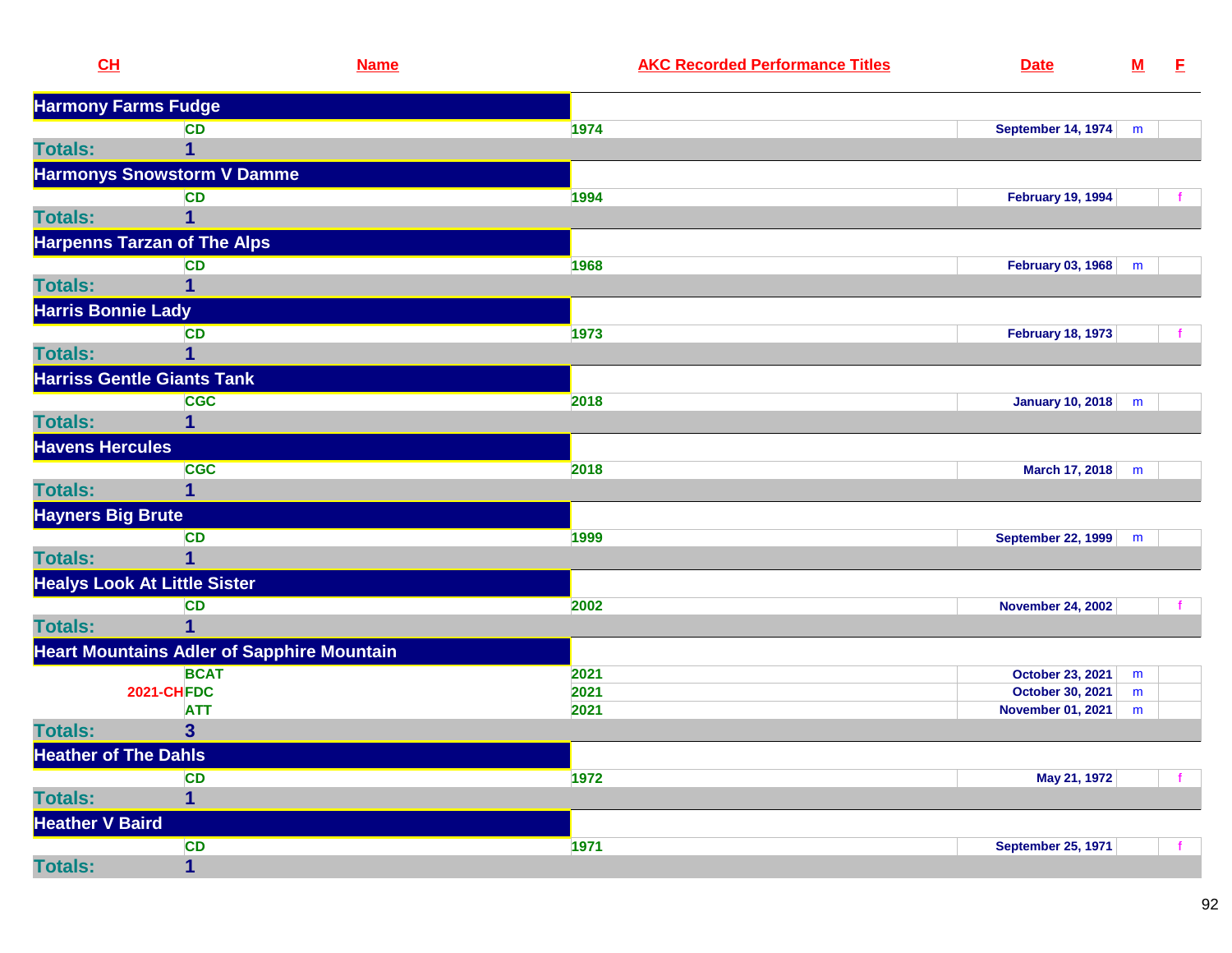| CL                              | <b>Name</b>                           |           | <b>AKC Recorded Performance Titles</b> | <b>Date</b>              | ${\bf M}$ | E. |
|---------------------------------|---------------------------------------|-----------|----------------------------------------|--------------------------|-----------|----|
| <b>Heaven Hi's Ablaze Glory</b> |                                       |           |                                        |                          |           |    |
|                                 | <b>CD</b>                             | 1976      |                                        | June 02, 1976            | m         |    |
| <b>Totals:</b>                  | 1                                     |           |                                        |                          |           |    |
| <b>Heaven Hi's Dream Baby</b>   |                                       |           |                                        |                          |           |    |
|                                 | <b>1987-CHCD</b>                      | 1987      |                                        | <b>February 22, 1987</b> |           |    |
| <b>Totals:</b>                  |                                       |           |                                        |                          |           |    |
|                                 | <b>Heaven Hi's Dream Come True</b>    |           |                                        |                          |           |    |
|                                 | <b>CD</b>                             | 1987      |                                        | <b>October 11, 1987</b>  | m         |    |
| <b>Totals:</b>                  | 1                                     |           |                                        |                          |           |    |
|                                 | <b>Heaven Hi's Golden Opportunity</b> |           |                                        |                          |           |    |
|                                 | <b>CD</b>                             | 1989      |                                        | <b>December 03, 1989</b> |           |    |
| <b>Totals:</b>                  |                                       |           |                                        |                          |           |    |
|                                 | <b>Heaven Hi's Impossible Dream</b>   |           |                                        |                          |           |    |
|                                 | <b>CD</b>                             | 1987      |                                        | March 22, 1987           |           |    |
| <b>Totals:</b>                  | $\mathbf{1}$                          |           |                                        |                          |           |    |
| <b>Heaven Hi's Kris Kringle</b> |                                       |           |                                        |                          |           |    |
|                                 | <b>CD</b>                             | 1986,1987 |                                        | <b>November 16, 1986</b> | m         |    |
|                                 | <b>CDX</b>                            | 1986,1987 |                                        | <b>November 15, 1987</b> | m         |    |
| <b>Totals:</b>                  | $\overline{2}$                        |           |                                        |                          |           |    |
|                                 | <b>Heaven Hi's Silver Snowdrift</b>   |           |                                        |                          |           |    |
|                                 | <b>CD</b>                             | 1999      |                                        | April 03, 1999           | m         |    |
| <b>Totals:</b>                  |                                       |           |                                        |                          |           |    |
|                                 | <b>Heaven Hi's Spotted Elk Wy</b>     |           |                                        |                          |           |    |
|                                 | <b>1984-CHCD</b>                      | 1987      |                                        | May 24, 1987             | m         |    |
| <b>Totals:</b>                  | 1                                     |           |                                        |                          |           |    |
| <b>Hecca Big Buffy Marie</b>    |                                       |           |                                        |                          |           |    |
|                                 | CD                                    | 1983,1985 |                                        | <b>December 18, 1983</b> |           |    |
|                                 | <b>CDX</b>                            | 1983,1985 |                                        | <b>October 27, 1985</b>  |           |    |
| <b>Totals:</b>                  | $\overline{2}$                        |           |                                        |                          |           |    |
| <b>Heidel Brun Penelopy</b>     |                                       |           |                                        |                          |           |    |
|                                 | <b>CD</b>                             | 1974      |                                        | June 15, 1974            |           |    |
| <b>Totals:</b>                  | 1                                     |           |                                        |                          |           |    |
|                                 | <b>Heidi Gretchen Cassandra</b>       |           |                                        |                          |           |    |
|                                 | <b>CD</b>                             | 1972      |                                        | <b>October 28, 1972</b>  |           |    |
| <b>Totals:</b>                  | 1                                     |           |                                        |                          |           |    |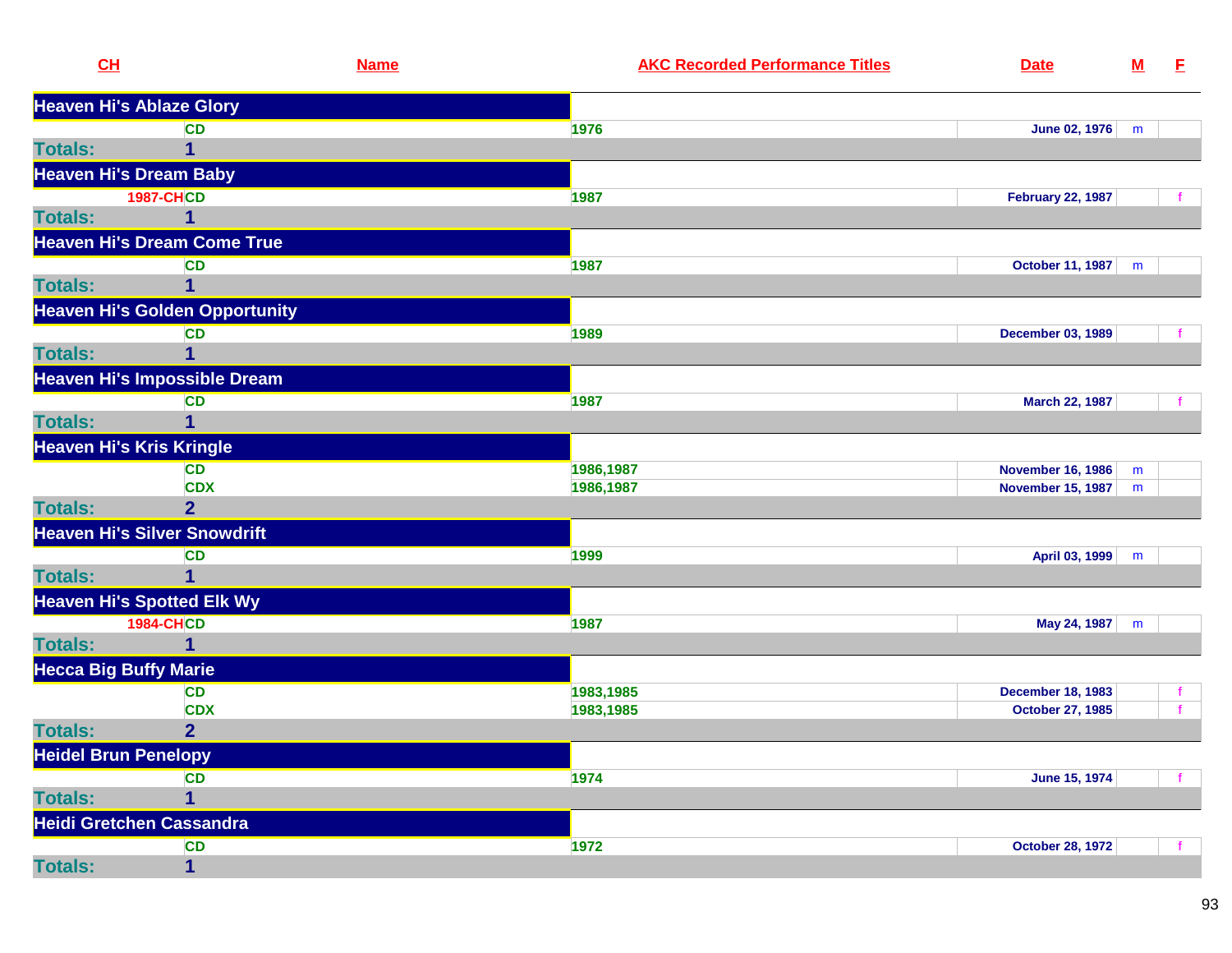| CL                                | <b>Name</b>             | <b>AKC Recorded Performance Titles</b> | <b>Date</b>               | $\underline{\mathsf{M}}$ | E            |
|-----------------------------------|-------------------------|----------------------------------------|---------------------------|--------------------------|--------------|
| <b>Heidi of Fremont</b>           |                         |                                        |                           |                          |              |
|                                   | <b>CD</b>               | 1952                                   | <b>March 22, 1952</b>     |                          |              |
| <b>Totals:</b>                    | $\mathbf 1$             |                                        |                           |                          |              |
| <b>Heidi of Maple Grove</b>       |                         |                                        |                           |                          |              |
|                                   | <b>CD</b>               | 1972                                   | <b>August 19, 1972</b>    |                          |              |
| <b>Totals:</b>                    | 1                       |                                        |                           |                          |              |
| <b>Heidi of Old Castle</b>        |                         |                                        |                           |                          |              |
|                                   | <b>CD</b>               | 1972                                   | <b>October 01, 1972</b>   |                          |              |
| <b>Totals:</b>                    | $\overline{\mathbf{1}}$ |                                        |                           |                          |              |
| <b>Heidi of Pleasant Plains</b>   |                         |                                        |                           |                          |              |
|                                   | <b>CD</b>               | 1975                                   | April 19, 1975            |                          |              |
| <b>Totals:</b>                    | 1                       |                                        |                           |                          |              |
| <b>Heidi Stroheim of Delaware</b> |                         |                                        |                           |                          |              |
|                                   | <b>CD</b>               | 1972                                   | October 01, 1972          |                          |              |
| <b>Totals:</b>                    | 1                       |                                        |                           |                          |              |
| <b>Heidi Von Frederich</b>        |                         |                                        |                           |                          |              |
|                                   | <b>CD</b>               | 1972,1974                              | <b>November 19, 1972</b>  |                          |              |
|                                   | <b>CDX</b>              | 1972,1974                              | May 12, 1974              |                          |              |
| <b>Totals:</b>                    | $\overline{2}$          |                                        |                           |                          |              |
| <b>Heidis Bright Promise</b>      |                         |                                        |                           |                          |              |
|                                   | <b>CD</b>               | 1978                                   | April 15, 1978            |                          |              |
| <b>Totals:</b>                    | $\overline{1}$          |                                        |                           |                          |              |
| <b>Heidis Little Crimson Bear</b> |                         |                                        |                           |                          |              |
|                                   | <b>CD</b>               | 1973                                   | <b>September 15, 1973</b> |                          |              |
| <b>Totals:</b>                    | 1                       |                                        |                           |                          |              |
| <b>Heidlebars Maui</b>            |                         |                                        |                           |                          |              |
|                                   | <b>CD</b>               | 1990                                   | May 07, 1990              |                          | $\mathbf{f}$ |
| <b>Totals:</b>                    | $\mathbf{1}$            |                                        |                           |                          |              |
| <b>Heidlebars Pandora</b>         |                         |                                        |                           |                          |              |
|                                   | <b>CD</b>               | 1971                                   | June 13, 1971             |                          |              |
| <b>Totals:</b>                    | 1                       |                                        |                           |                          |              |
| <b>Heilige Alphonse</b>           |                         |                                        |                           |                          |              |
|                                   | <b>CD</b>               | 1968                                   | <b>July 07, 1968</b>      |                          |              |
| <b>Totals:</b>                    | $\overline{\mathbf{1}}$ |                                        |                           |                          |              |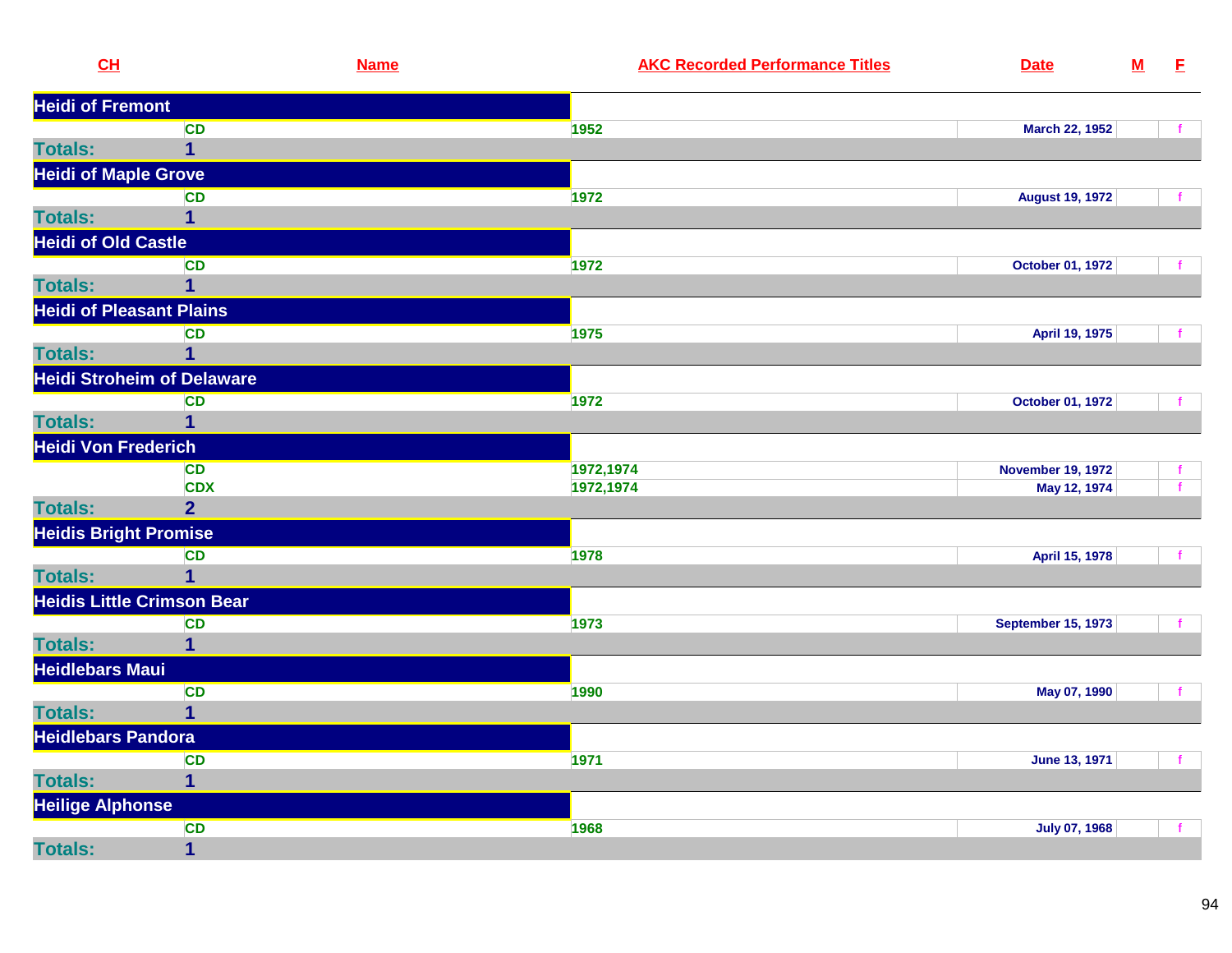|                | CL                                | <b>Name</b>             | <b>AKC Recorded Performance Titles</b> | <b>Date</b>               | ${\bf M}$ | E            |
|----------------|-----------------------------------|-------------------------|----------------------------------------|---------------------------|-----------|--------------|
|                | <b>Heiligehofs Alpine Paco</b>    |                         |                                        |                           |           |              |
|                | <b>1971-CHCD</b>                  |                         | 1967                                   | <b>September 24, 1967</b> | m         |              |
| <b>Totals:</b> |                                   | 1                       |                                        |                           |           |              |
|                | <b>Heimers Head Over Heels</b>    |                         |                                        |                           |           |              |
|                | <b>2018-CHCGC</b>                 |                         | 2017                                   | September 16, 2017        | m         |              |
| <b>Totals:</b> |                                   | 1                       |                                        |                           |           |              |
| Helena Girl    |                                   |                         |                                        |                           |           |              |
|                |                                   | <b>CD</b>               | 1964,1967                              | <b>September 06, 1964</b> |           | f.           |
|                |                                   | <b>CDX</b>              | 1964,1967                              | May 13, 1967              |           | $\mathbf{f}$ |
| <b>Totals:</b> |                                   | $\overline{2}$          |                                        |                           |           |              |
|                | <b>Helvetia U W Playboy</b>       |                         |                                        |                           |           |              |
|                |                                   | <b>CD</b>               | 1957                                   | June 02, 1957             | m         |              |
| <b>Totals:</b> |                                   | $\mathbf 1$             |                                        |                           |           |              |
|                | <b>Henrique Von Bowser Connon</b> |                         |                                        |                           |           |              |
|                |                                   | <b>CD</b>               | 1968                                   | April 28, 1968            | m         |              |
| <b>Totals:</b> |                                   | 1                       |                                        |                           |           |              |
|                | <b>Henry Aldridge Webber</b>      |                         |                                        |                           |           |              |
|                |                                   | <b>ThD</b>              | 2009                                   | <b>September 15, 2009</b> | m         |              |
| <b>Totals:</b> |                                   | 1                       |                                        |                           |           |              |
|                | <b>Hercs Mini Dutchess</b>        |                         |                                        |                           |           |              |
|                |                                   | <b>CD</b>               | 1973                                   | May 06, 1973              |           |              |
| <b>Totals:</b> |                                   | $\mathbf 1$             |                                        |                           |           |              |
|                | <b>Hercules Melvin Edelman</b>    |                         |                                        |                           |           |              |
|                |                                   | <b>CGC</b>              | 2016                                   | May 27, 2016              | m         |              |
|                |                                   | <b>CGCA</b>             | 2016                                   | May 27, 2016              | m         |              |
|                |                                   | <b>CGCU</b>             | 2016                                   | May 27, 2016              | m         |              |
| <b>Totals:</b> |                                   | $\overline{\mathbf{3}}$ |                                        |                           |           |              |
|                | <b>Hercules Tiny Christine</b>    |                         |                                        |                           |           |              |
|                |                                   | <b>CD</b>               | 1975,1977                              | <b>December 04, 1975</b>  |           |              |
|                |                                   | <b>CDX</b>              | 1975,1977                              | <b>June 17, 1977</b>      |           |              |
| <b>Totals:</b> |                                   | $\overline{2}$          |                                        |                           |           |              |
|                | <b>Here Comes Artick Pruf</b>     |                         |                                        |                           |           |              |
|                |                                   | <b>CD</b>               | 1984                                   | September 02, 1984 m      |           |              |
| <b>Totals:</b> |                                   | $\overline{1}$          |                                        |                           |           |              |
|                | <b>Here Comes Dezis Bragabout</b> |                         |                                        |                           |           |              |
|                | <b>1987-CHCD</b>                  |                         | 1985                                   | June 20, 1985 m           |           |              |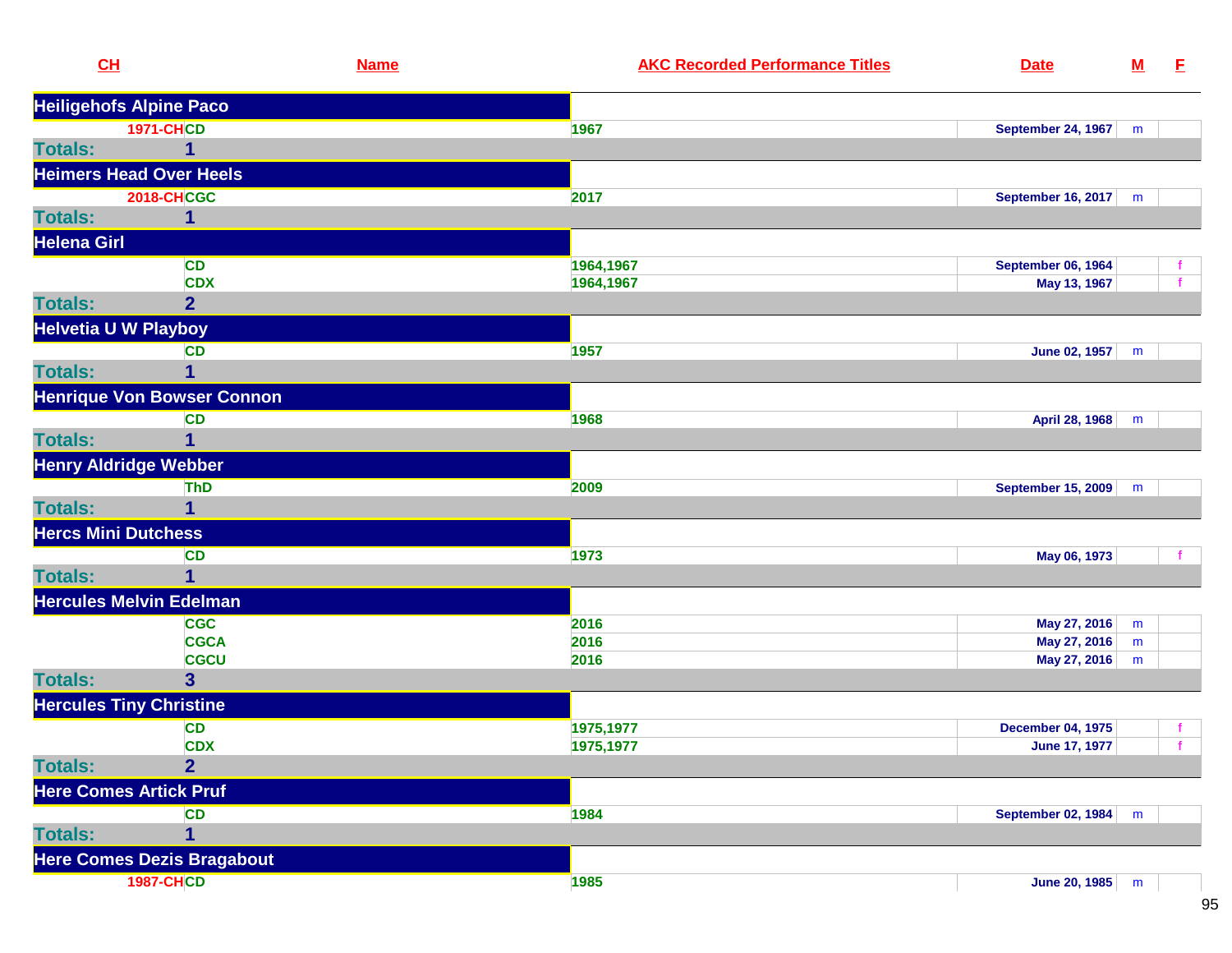| <u>CH</u>                  |                                          | <b>Name</b> | <b>AKC Recorded Performance Titles</b> | <b>Date</b>               | <u>M</u> | E            |
|----------------------------|------------------------------------------|-------------|----------------------------------------|---------------------------|----------|--------------|
| <b>Totals:</b>             | 1                                        |             |                                        |                           |          |              |
|                            | <b>Heritage Misty Snow Dolly</b>         |             |                                        |                           |          |              |
|                            | <b>CD</b>                                |             | 1975,1976                              | <b>September 14, 1975</b> |          | $\mathbf{f}$ |
|                            | <b>CDX</b>                               |             | 1975,1976                              | May 16, 1976              |          | $\mathbf{f}$ |
| <b>Totals:</b>             | $\overline{2}$                           |             |                                        |                           |          |              |
| Herr Henrik Rynkor         |                                          |             |                                        |                           |          |              |
| <b>Totals:</b>             | <b>CD</b><br>1                           |             | 1967                                   | <b>February 18, 1967</b>  | m        |              |
|                            |                                          |             |                                        |                           |          |              |
|                            | Hi Ho's Little Bear Emerson<br><b>CD</b> |             | 1974                                   | May 24, 1974              | m        |              |
| <b>Totals:</b>             | 1                                        |             |                                        |                           |          |              |
| <b>Hickeys Brutus</b>      |                                          |             |                                        |                           |          |              |
|                            | <b>CD</b>                                |             | 1969                                   | <b>November 08, 1969</b>  | m        |              |
| <b>Totals:</b>             | $\overline{\mathbf{1}}$                  |             |                                        |                           |          |              |
| <b>Hickory Hills Hilda</b> |                                          |             |                                        |                           |          |              |
|                            | <b>CD</b>                                |             | 1984                                   | <b>July 07, 1984</b>      |          | $\mathbf{f}$ |
| <b>Totals:</b>             | 1                                        |             |                                        |                           |          |              |
|                            | <b>Hickory Knolls Abigail</b>            |             |                                        |                           |          |              |
|                            | <b>CD</b>                                |             | 1966                                   | May 01, 1966              |          |              |
| <b>Totals:</b>             | 1                                        |             |                                        |                           |          |              |
|                            | <b>Hickory Knolls Carillon</b>           |             |                                        |                           |          |              |
|                            | <b>CD</b>                                |             | 1967                                   | <b>July 02, 1967</b>      |          |              |
| <b>Totals:</b>             | 1                                        |             |                                        |                           |          |              |
|                            | <b>Hickory Knolls Eleasah</b>            |             |                                        |                           |          |              |
|                            | <b>1968-CHCD</b>                         |             | 1967                                   | April 09, 1967            |          | $-f$         |
| <b>Totals:</b>             |                                          |             |                                        |                           |          |              |
|                            | <b>Hickory Knolls Inabnit</b>            |             |                                        |                           |          |              |
| <b>Totals:</b>             | <b>CD</b><br>1                           |             | 1968                                   | <b>November 10, 1968</b>  |          |              |
|                            | <b>Hickory Knolls Leviticus</b>          |             |                                        |                           |          |              |
|                            | <b>CD</b>                                |             | 1968                                   | <b>November 10, 1968</b>  |          |              |
| <b>Totals:</b>             | $\mathbf{1}$                             |             |                                        |                           |          |              |
|                            | <b>Hickory Knolls Omega</b>              |             |                                        |                           |          |              |
|                            | <b>1975-CHCD</b>                         |             | 1970                                   | <b>June 28, 1970</b>      |          |              |
| <b>Totals:</b>             | 1                                        |             |                                        |                           |          |              |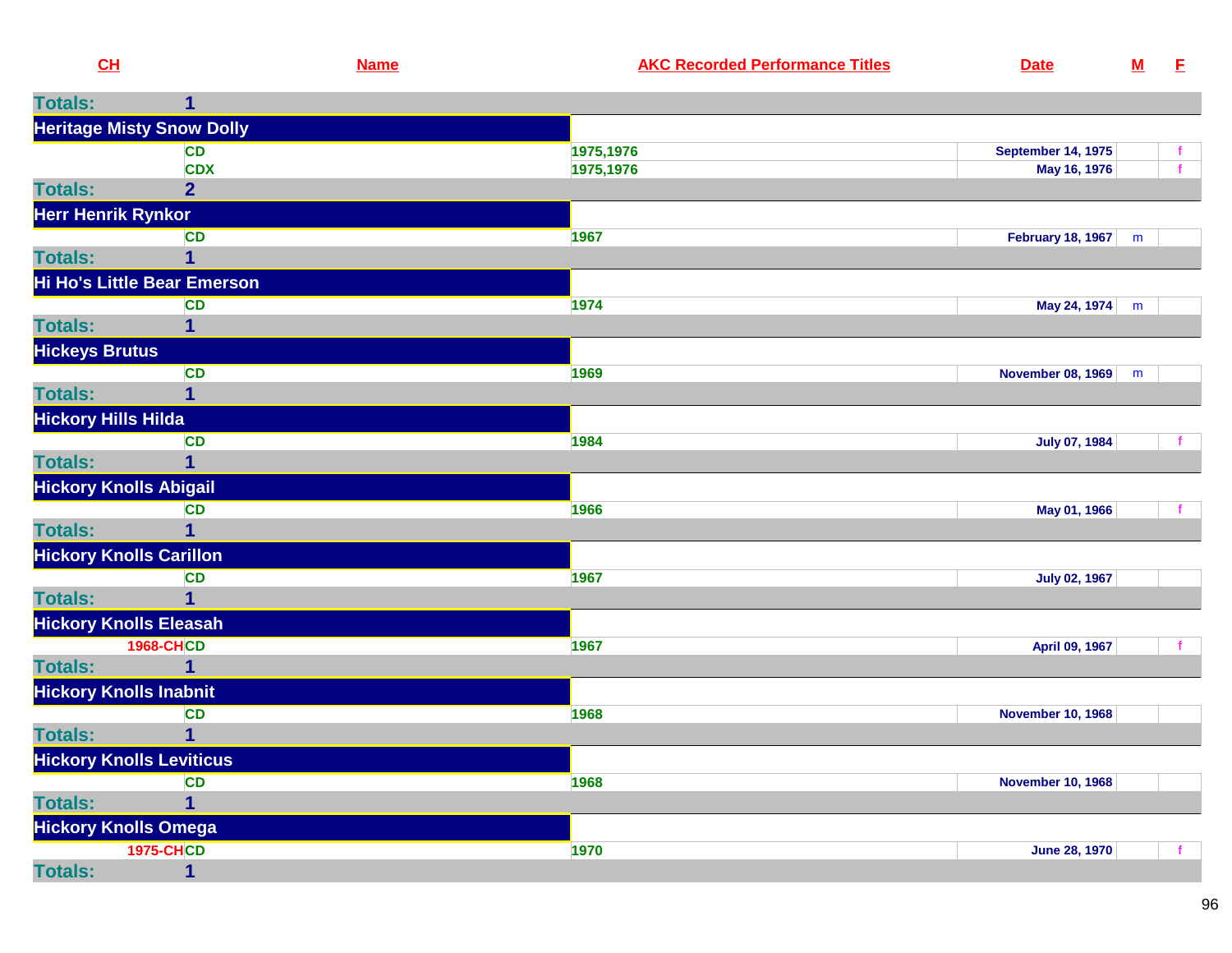| CL                             |                                      | <b>Name</b> | <b>AKC Recorded Performance Titles</b> | <b>Date</b>               | ${\bf M}$ | E. |
|--------------------------------|--------------------------------------|-------------|----------------------------------------|---------------------------|-----------|----|
|                                | <b>Hickory Knolls Quarma</b>         |             |                                        |                           |           |    |
|                                | <b>CD</b>                            |             | 1971                                   | <b>July 04, 1971</b>      |           |    |
| <b>Totals:</b>                 | 1                                    |             |                                        |                           |           |    |
| <b>Hickory Knolls Starfire</b> |                                      |             |                                        |                           |           |    |
|                                | <b>1972-CHCD</b>                     |             | 1971                                   | <b>December 19, 1971</b>  |           |    |
| <b>Totals:</b>                 |                                      |             |                                        |                           |           |    |
|                                | <b>Hickory Knolls Tinkabelle</b>     |             |                                        |                           |           |    |
|                                | <b>CD</b>                            |             | 1971                                   | <b>August 15, 1971</b>    |           |    |
| <b>Totals:</b>                 | 1                                    |             |                                        |                           |           |    |
|                                | <b>Hicountry Monarch Marlo</b>       |             |                                        |                           |           |    |
|                                | <b>TKN</b>                           |             | 2020                                   | April 20, 2020            |           |    |
|                                | <b>TKI</b>                           |             | 2020                                   | <b>December 16, 2020</b>  |           |    |
|                                | <b>TKA</b>                           |             | 2020                                   | <b>December 17, 2020</b>  |           |    |
| <b>Totals:</b>                 | $\overline{\mathbf{3}}$              |             |                                        |                           |           |    |
|                                | <b>Hicountry Pnw Rainshadow</b>      |             |                                        |                           |           |    |
|                                | 2022-GCH/2021-CHCGC                  |             | 2021,2022                              | May 08, 2021              |           |    |
|                                | 2022-GCH/2021-CHATT                  |             | 2021,2022                              | June 25, 2021             |           |    |
|                                | 2022-GCH/2021-CHCGCA                 |             | 2021,2022                              | <b>January 21, 2022</b>   |           |    |
|                                | 2022-GCH/2021-CHCGCU                 |             | 2021,2022                              | <b>January 21, 2022</b>   |           |    |
| <b>Totals:</b>                 | 4                                    |             |                                        |                           |           |    |
|                                | <b>Hicountry Shimmering Snowfall</b> |             |                                        |                           |           |    |
|                                | <b>CGC</b>                           |             | 2019,2020                              | <b>December 14, 2019</b>  |           |    |
|                                | <b>TKA</b>                           |             | 2019,2020                              | <b>January 22, 2020</b>   |           |    |
| <b>Totals:</b>                 | $\overline{2}$                       |             |                                        |                           |           |    |
|                                | <b>Hidden Haven Cheyenne Eagle</b>   |             |                                        |                           |           |    |
|                                | <b>CD</b>                            |             | 1985                                   | May 19, 1985              | m         |    |
| <b>Totals:</b>                 |                                      |             |                                        |                           |           |    |
| <b>Hidden Hollow Heidi II</b>  |                                      |             |                                        |                           |           |    |
|                                | <b>CD</b>                            |             | 1971                                   | May 30, 1971              |           |    |
| <b>Totals:</b>                 | 1                                    |             |                                        |                           |           |    |
|                                | <b>Hidden Hollows Freedom</b>        |             |                                        |                           |           |    |
|                                | <b>CD</b>                            |             | 1978                                   | <b>August 27, 1978</b>    |           |    |
| <b>Totals:</b>                 | 1                                    |             |                                        |                           |           |    |
| <b>Hidden Valleys Athena</b>   |                                      |             |                                        |                           |           |    |
|                                | <b>CD</b>                            |             | 1979                                   | <b>September 23, 1979</b> |           |    |
| <b>Totals:</b>                 | 1                                    |             |                                        |                           |           |    |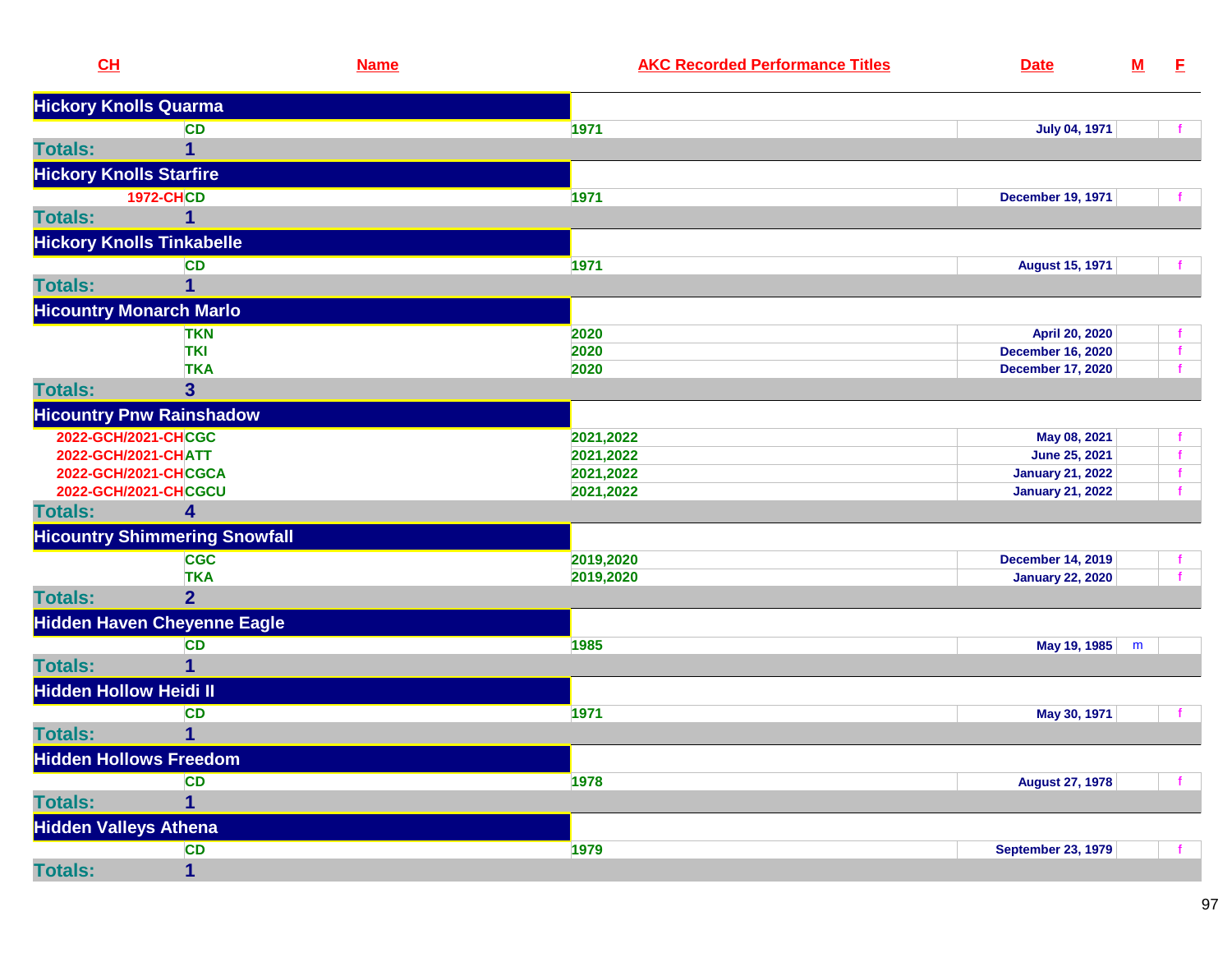| CL                             |                                      | <b>Name</b> | <b>AKC Recorded Performance Titles</b> | <b>Date</b>                 | ${\bf M}$ | E.           |
|--------------------------------|--------------------------------------|-------------|----------------------------------------|-----------------------------|-----------|--------------|
| <b>Hiemal Sol V Barmist</b>    |                                      |             |                                        |                             |           |              |
|                                | <b>CD</b>                            |             | 1971                                   | <b>February 28, 1971</b>    | m         |              |
| <b>Totals:</b>                 | 1                                    |             |                                        |                             |           |              |
| <b>High Chateaus Heather</b>   |                                      |             |                                        |                             |           |              |
|                                | <b>CD</b>                            |             | 1973                                   | October 07, 1973            |           |              |
| <b>Totals:</b>                 |                                      |             |                                        |                             |           |              |
|                                | <b>Highland Lasses Little Britta</b> |             |                                        |                             |           |              |
|                                | <b>CD</b>                            |             | 1973                                   | <b>June 09, 1973</b>        |           |              |
| <b>Totals:</b>                 | 1                                    |             |                                        |                             |           |              |
| <b>Highmonts Blitzkrieg</b>    |                                      |             |                                        |                             |           |              |
|                                | <b>CD</b>                            |             | 1967                                   | <b>September 17, 1967</b>   | m         |              |
| <b>Totals:</b>                 |                                      |             |                                        |                             |           |              |
| <b>Highpoints Arnold</b>       |                                      |             |                                        |                             |           |              |
|                                | <b>CD</b>                            |             | 1981                                   | <b>March 15, 1981</b>       | m         |              |
| <b>Totals:</b>                 | 1                                    |             |                                        |                             |           |              |
|                                | <b>Highpoints Mundy Morning</b>      |             |                                        |                             |           |              |
|                                | <b>CD</b>                            |             | 1976,1978                              | <b>September 04, 1976</b>   | m         |              |
|                                | <b>CDX</b>                           |             | 1976,1978                              | <b>September 16, 1978</b>   |           |              |
| <b>Totals:</b>                 | $\overline{2}$                       |             |                                        |                             |           |              |
| <b>Highpoints Mundys Muse</b>  |                                      |             |                                        |                             |           |              |
|                                | 1986-OTCHCD                          |             | 1982, 1982, 1984, 1986                 | May 02, 1982                |           |              |
|                                | 1986-OTCHCDX                         |             | 1982, 1982, 1984, 1986                 | <b>November 20, 1982</b>    |           |              |
|                                | 1986-OTCHUD                          |             | 1982, 1982, 1984, 1986                 | April 14, 1984              |           | $\mathbf{f}$ |
|                                | 1986-OTCHOTCH                        |             | 1982, 1982, 1984, 1986                 | May 31, 1986                |           |              |
| <b>Totals:</b>                 | 4                                    |             |                                        |                             |           |              |
|                                | <b>Hildas Christopher V Adrian</b>   |             |                                        |                             |           |              |
|                                | <b>CD</b>                            |             | 1969                                   | March 16, 1969              | m         |              |
| <b>Totals:</b>                 |                                      |             |                                        |                             |           |              |
| <b>Hildegards Lucky Legend</b> |                                      |             |                                        |                             |           |              |
|                                | <b>CD</b>                            |             | 1970                                   | <b>September 20, 1970</b> m |           |              |
| <b>Totals:</b>                 | $\overline{1}$                       |             |                                        |                             |           |              |
|                                | <b>Hildi Bear of Connells Clan</b>   |             |                                        |                             |           |              |
|                                | <b>CD</b>                            |             | 1976                                   | <b>January 25, 1976</b>     |           |              |
| <b>Totals:</b>                 |                                      |             |                                        |                             |           |              |
| <b>Hillikers Lady Britnee</b>  |                                      |             |                                        |                             |           |              |
|                                | <b>CD</b>                            |             | 1974,1977                              | <b>August 25, 1974</b>      |           | $\mathbf{f}$ |
|                                |                                      |             |                                        |                             |           |              |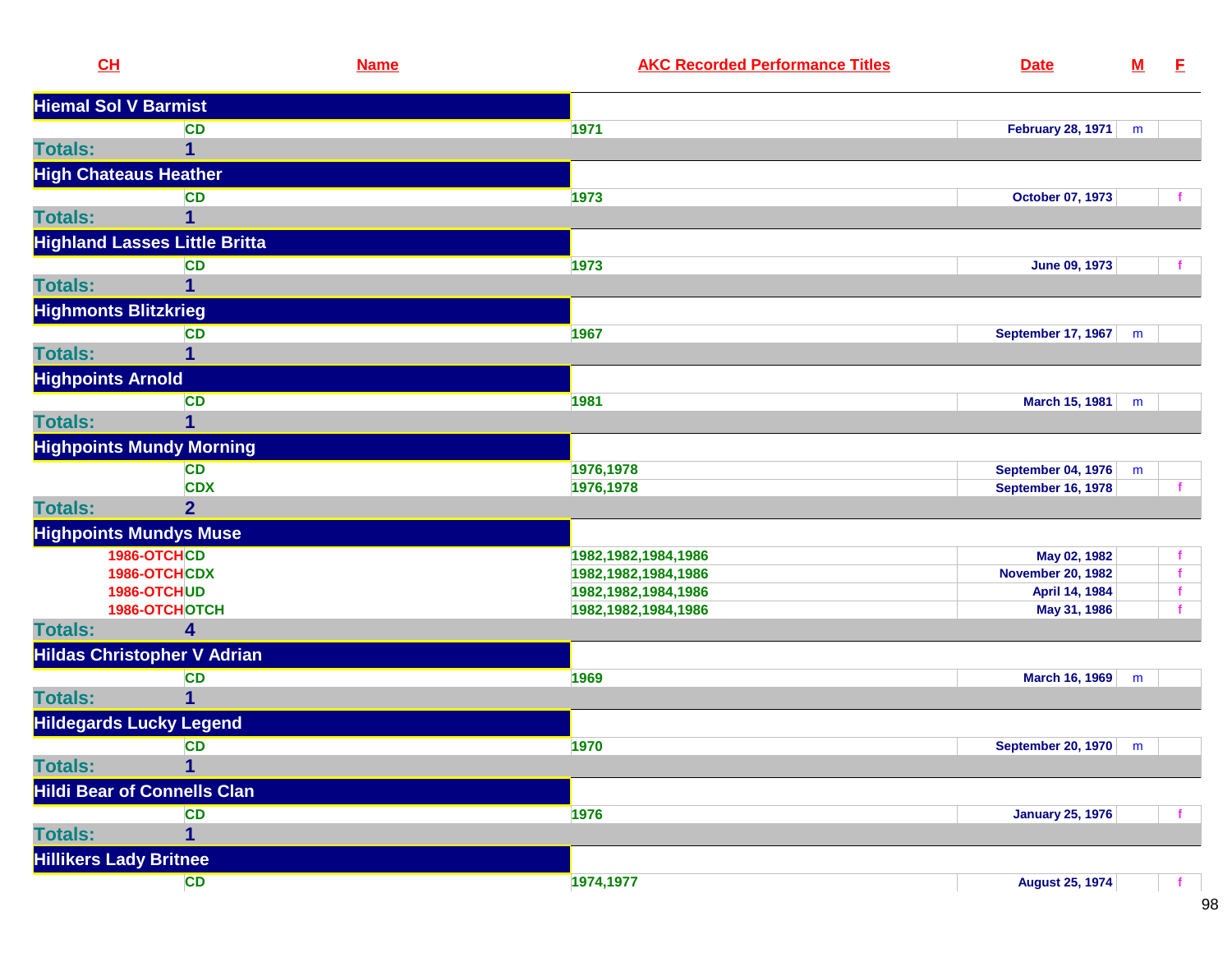| CL                              |                                       | <b>Name</b> | <b>AKC Recorded Performance Titles</b> | <b>Date</b>               | ${\bf M}$ | E |
|---------------------------------|---------------------------------------|-------------|----------------------------------------|---------------------------|-----------|---|
|                                 | <b>CDX</b>                            |             | 1974,1977                              | <b>August 21, 1977</b>    |           |   |
| <b>Totals:</b>                  | 2 <sup>1</sup>                        |             |                                        |                           |           |   |
|                                 | <b>Hilltops Alpine Fancy Lady</b>     |             |                                        |                           |           |   |
|                                 | <b>CD</b>                             |             | 1972,1974                              | <b>September 24, 1972</b> |           |   |
|                                 | <b>CDX</b>                            |             | 1972,1974                              | <b>October 20, 1974</b>   |           |   |
| <b>Totals:</b>                  | $\overline{2}$                        |             |                                        |                           |           |   |
| <b>Hiltzburys Tasha Baby</b>    |                                       |             |                                        |                           |           |   |
|                                 | <b>CD</b>                             |             | 1991,1993                              | May 12, 1991              |           |   |
|                                 | <b>CDX</b>                            |             | 1991,1993                              | <b>January 10, 1993</b>   |           |   |
| <b>Totals:</b>                  | $\overline{2}$                        |             |                                        |                           |           |   |
|                                 | <b>Hindelangs Cindi V Sequoyah</b>    |             |                                        |                           |           |   |
|                                 | <b>CD</b>                             |             | 1972                                   | <b>August 06, 1972</b>    |           |   |
| <b>Totals:</b>                  | 1                                     |             |                                        |                           |           |   |
| <b>Hindelangs Elsa</b>          |                                       |             |                                        |                           |           |   |
|                                 | <b>CD</b>                             |             | 1974                                   | <b>August 10, 1974</b>    |           |   |
| <b>Totals:</b>                  | 1                                     |             |                                        |                           |           |   |
| <b>Hirschys Susie V Hillair</b> |                                       |             |                                        |                           |           |   |
|                                 | <b>CD</b>                             |             | 1972                                   | <b>June 11, 1972</b>      |           |   |
| <b>Totals:</b>                  | $\mathbf{1}$                          |             |                                        |                           |           |   |
| <b>Hirschys Von Francesca</b>   |                                       |             |                                        |                           |           |   |
|                                 | <b>CD</b>                             |             | 1970                                   | <b>June 14, 1970</b>      |           |   |
|                                 | <b>CDX</b>                            |             | 1970                                   | <b>November 08, 1970</b>  |           |   |
| <b>Totals:</b>                  | 2 <sup>1</sup>                        |             |                                        |                           |           |   |
| <b>His Chasal Neil</b>          |                                       |             |                                        |                           |           |   |
|                                 | <b>CD</b>                             |             | 1974                                   | May 19, 1974              | m         |   |
| <b>Totals:</b>                  | $\mathbf{1}$                          |             |                                        |                           |           |   |
| <b>Hkj's Calm In The Storm</b>  |                                       |             |                                        |                           |           |   |
|                                 | <b>CGC</b>                            |             | 2021                                   | <b>November 01, 2021</b>  |           |   |
|                                 | <b>TKN</b>                            |             | 2021                                   | <b>December 14, 2021</b>  |           |   |
| <b>Totals:</b>                  | $\overline{2}$                        |             |                                        |                           |           |   |
|                                 | <b>Hobbs Christian Bolding-Mazrim</b> |             |                                        |                           |           |   |
|                                 | <b>CGC</b>                            |             | 2018                                   | October 10, 2018          | m         |   |
| <b>Totals:</b>                  | 1                                     |             |                                        |                           |           |   |
| <b>Hobbs Lazy Lady</b>          |                                       |             |                                        |                           |           |   |
|                                 | <b>CD</b>                             |             | 1972                                   | <b>September 17, 1972</b> |           |   |
| <b>Totals:</b>                  | 1                                     |             |                                        |                           |           |   |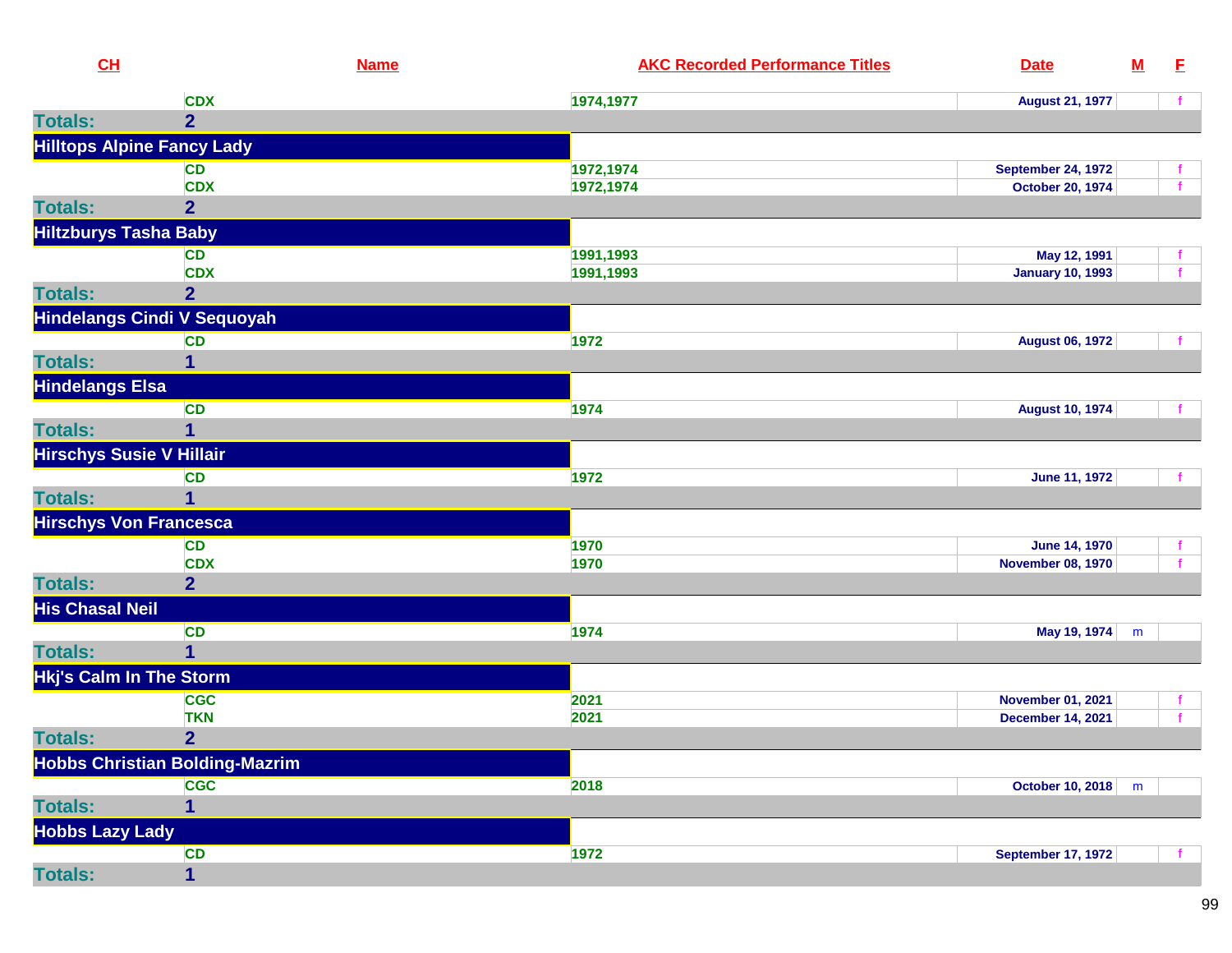| CL                              | <b>Name</b>                       | <b>AKC Recorded Performance Titles</b><br><b>Date</b> | ${\bf M}$ | E |
|---------------------------------|-----------------------------------|-------------------------------------------------------|-----------|---|
|                                 | <b>Hodgehills Holey Buckets</b>   |                                                       |           |   |
|                                 | <b>CD</b>                         | 1987<br>May 10, 1987                                  | m         |   |
| <b>Totals:</b>                  | 1                                 |                                                       |           |   |
|                                 | <b>Hoges Miss Penny V Neihart</b> |                                                       |           |   |
|                                 | <b>CD</b>                         | 1968<br>May 05, 1968                                  |           |   |
| <b>Totals:</b>                  | 1                                 |                                                       |           |   |
| <b>Hoges Priceless Peggy</b>    |                                   |                                                       |           |   |
|                                 | <b>CD</b>                         | 1966<br><b>September 18, 1966</b>                     |           |   |
| <b>Totals:</b>                  | 1                                 |                                                       |           |   |
| <b>Hogi L'ours Alpin</b>        |                                   |                                                       |           |   |
|                                 | <b>CD</b>                         | 1970<br>April 12, 1970                                | m         |   |
| <b>Totals:</b>                  | 1                                 |                                                       |           |   |
|                                 | <b>Holly Crest Basko Von Rox</b>  |                                                       |           |   |
|                                 | <b>CD</b>                         | 1970,1971<br>April 12, 1970                           |           |   |
|                                 | <b>CDX</b>                        | 1970,1970<br><b>October 10, 1971</b>                  |           |   |
| <b>Totals:</b>                  | $\overline{2}$                    |                                                       |           |   |
| <b>Holly Demarest</b>           |                                   |                                                       |           |   |
|                                 | <b>CD</b>                         | 1966,1967<br><b>March 06, 1966</b>                    |           |   |
|                                 | <b>CDX</b>                        | 1966,1967<br><b>September 03, 1967</b>                |           |   |
| <b>Totals:</b>                  | $\overline{2}$                    |                                                       |           |   |
| <b>Holly Jolly Fischetti</b>    |                                   |                                                       |           |   |
|                                 | <b>CGC</b>                        | 2016<br><b>October 26, 2016</b>                       |           |   |
| <b>Totals:</b>                  | 1                                 |                                                       |           |   |
| <b>Holly Points Kandy Saint</b> |                                   |                                                       |           |   |
|                                 | <b>CD</b>                         | 1965<br><b>October 10, 1965</b>                       |           |   |
| <b>Totals:</b>                  | 1                                 |                                                       |           |   |
| <b>Holtz Dunder Dutch</b>       |                                   |                                                       |           |   |
|                                 | <b>CD</b>                         | 1972<br>September 02, 1972                            | m         |   |
| <b>Totals:</b>                  | 1                                 |                                                       |           |   |
| <b>Homer Horribilis V Rune</b>  |                                   |                                                       |           |   |
|                                 | <b>CD</b>                         | 1981<br>July 04, 1981                                 | m         |   |
| <b>Totals:</b>                  | 1                                 |                                                       |           |   |
| <b>Honey L'ourse Alpine</b>     |                                   |                                                       |           |   |
|                                 | <b>CD</b>                         | 1960<br><b>November 20, 1960</b>                      |           |   |
| <b>Totals:</b>                  | $\mathbf{1}$                      |                                                       |           |   |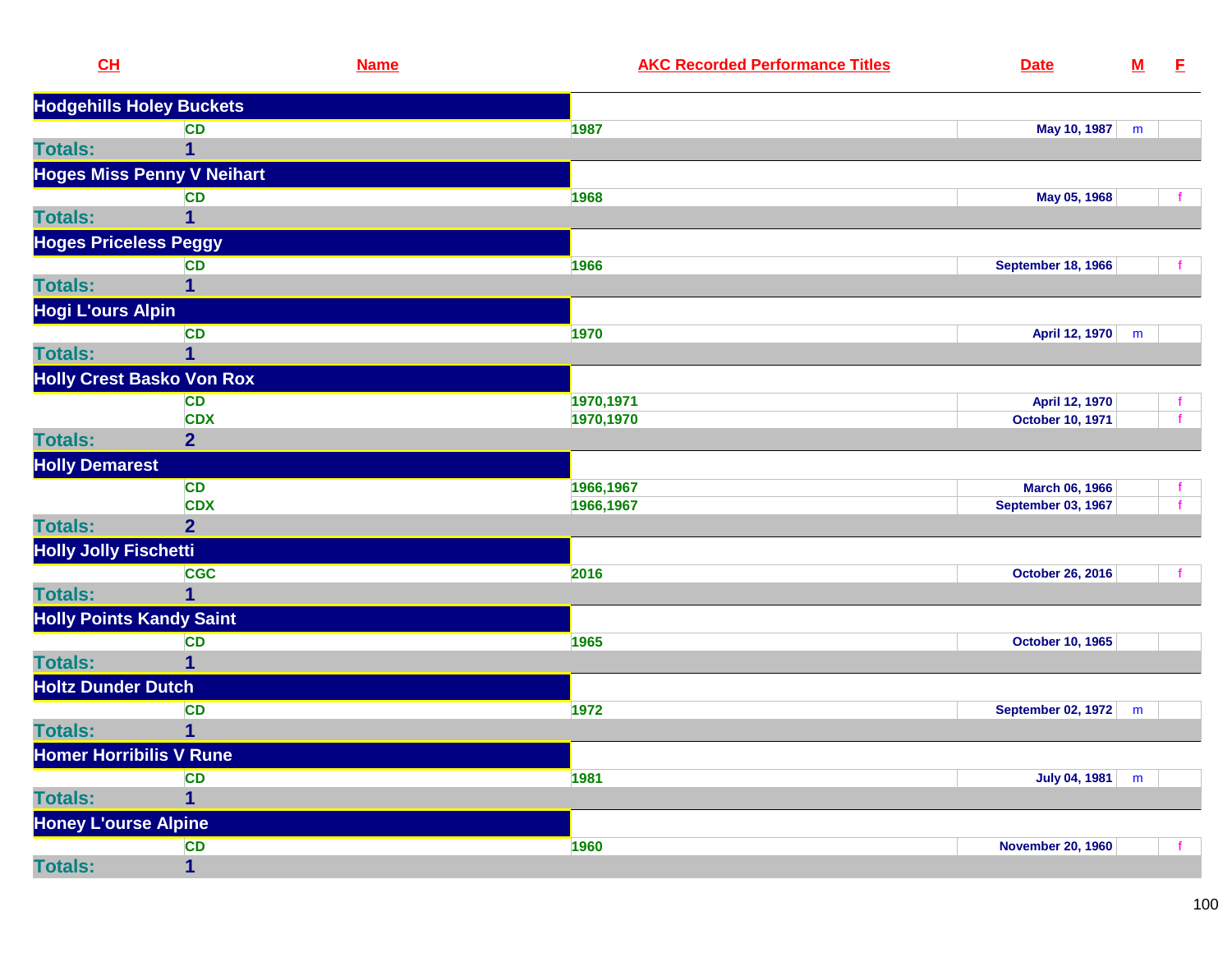|                | CL                                     | <b>Name</b> | <b>AKC Recorded Performance Titles</b> | <b>Date</b>               | ${\bf M}$ | E. |
|----------------|----------------------------------------|-------------|----------------------------------------|---------------------------|-----------|----|
|                | <b>Honeyhuggers Mopsy Moppett</b>      |             |                                        |                           |           |    |
|                | <b>CD</b>                              |             | 1971                                   | May 29, 1971              |           |    |
| <b>Totals:</b> | 1                                      |             |                                        |                           |           |    |
|                | <b>Honeyhuggers Tag A Long Rosko</b>   |             |                                        |                           |           |    |
|                | <b>CD</b>                              |             | 1973                                   | <b>November 25, 1973</b>  | m         |    |
| <b>Totals:</b> |                                        |             |                                        |                           |           |    |
|                | <b>Hope of Pandart N'mine</b>          |             |                                        |                           |           |    |
|                | <b>CD</b>                              |             | 1973                                   | <b>February 18, 1973</b>  | m         |    |
| <b>Totals:</b> | 1                                      |             |                                        |                           |           |    |
|                | <b>Hopehaus Madame Jeanette</b>        |             |                                        |                           |           |    |
|                | <b>CD</b>                              |             | 1972                                   | <b>June 11, 1972</b>      |           |    |
| <b>Totals:</b> |                                        |             |                                        |                           |           |    |
|                |                                        |             |                                        |                           |           |    |
|                | <b>Horns Clony Scotch On The Rocks</b> |             |                                        |                           |           |    |
| <b>Totals:</b> | <b>CD</b><br>1                         |             | 1975                                   | <b>October 26, 1975</b>   |           |    |
|                |                                        |             |                                        |                           |           |    |
|                | <b>Horsa V Zwing Uri</b>               |             |                                        |                           |           |    |
|                | <b>1947-CHCD</b>                       |             | 1947                                   | June 15, 1947             |           |    |
| <b>Totals:</b> | 1                                      |             |                                        |                           |           |    |
|                | <b>Hospice Mark McDuff</b>             |             |                                        |                           |           |    |
|                | <b>CD</b>                              |             | 1969                                   | <b>March 23, 1969</b>     | m         |    |
| <b>Totals:</b> |                                        |             |                                        |                           |           |    |
|                | <b>Howe Ranch Golden Sam-R-I</b>       |             |                                        |                           |           |    |
|                | <b>RN</b>                              |             | 2011,2012,2014,2016,2017               | <b>January 22, 2011</b>   | m         |    |
|                | <b>BN</b>                              |             | 2011,2012,2014,2016,2017               | April 02, 2011            | m         |    |
|                | <b>CD</b>                              |             | 2011,2012,2014,2016,2017               | <b>July 10, 2011</b>      | m         |    |
|                | <b>RA</b>                              |             | 2011,2012,2014,2016,2017               | <b>September 03, 2011</b> | m         |    |
|                | <b>RE</b>                              |             | 2011,2012,2014,2016,2017               | <b>November 20, 2011</b>  | m         |    |
|                | <b>GN</b>                              |             | 2011,2012,2014,2016,2017               | <b>September 28, 2012</b> | m         |    |
|                | <b>RAE</b>                             |             | 2011,2012,2014,2016,2017               | <b>October 28, 2012</b>   | m         |    |
|                | RAE <sub>2</sub>                       |             | 2011,2012,2014,2016,2017               | <b>November 15, 2014</b>  | m         |    |
|                | RAE <sub>3</sub>                       |             | 2011,2012,2014,2016,2017               | October 30, 2016          | m         |    |
|                | RAE <sub>4</sub>                       |             | 2011,2012,2014,2016,2017               | <b>February 25, 2017</b>  | m         |    |
|                | RAE <sub>5</sub>                       |             | 2011,2012,2014,2016,2017               | August 20, 2017           | m         |    |
| <b>Totals:</b> | 11                                     |             |                                        |                           |           |    |
|                | <b>Howe Ranch Grandmas Pearls</b>      |             |                                        |                           |           |    |
|                | <b>CGC</b>                             |             | 2016                                   | October 09, 2016          |           |    |
| <b>Totals:</b> | $\mathbf 1$                            |             |                                        |                           |           |    |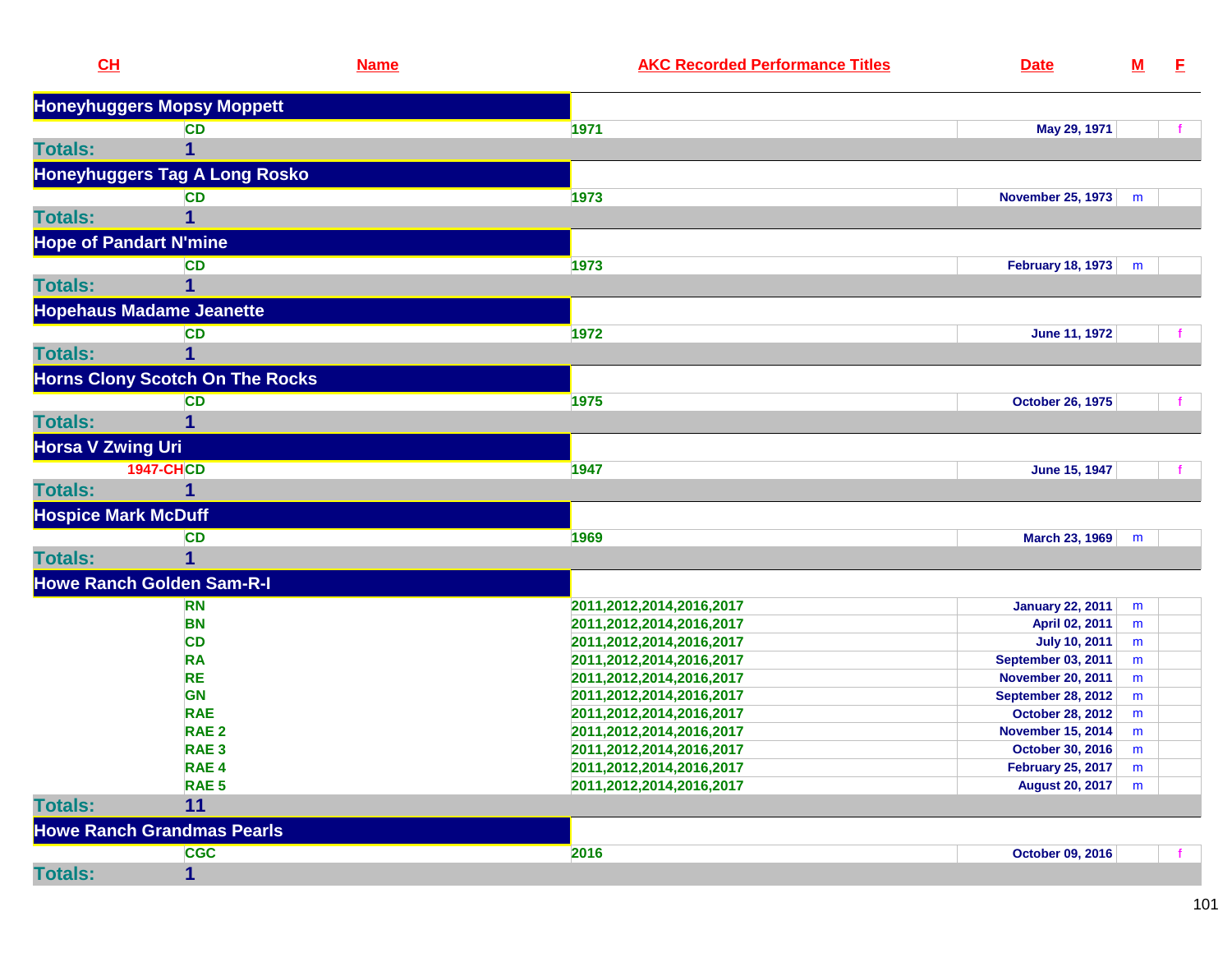| CL                              | <b>Name</b>                        | <b>AKC Recorded Performance Titles</b> | <b>Date</b>             | $\underline{\mathsf{M}}$ | E. |
|---------------------------------|------------------------------------|----------------------------------------|-------------------------|--------------------------|----|
| <b>Howe Ranch Korbel Gold</b>   |                                    |                                        |                         |                          |    |
|                                 | <b>RN</b>                          | 2013                                   | March 29, 2013          |                          |    |
| <b>Totals:</b>                  | 1                                  |                                        |                         |                          |    |
|                                 | <b>Howe Ranch Vera Godonkin</b>    |                                        |                         |                          |    |
|                                 | <b>CGC</b>                         | 2016,2018                              | October 09, 2016        |                          |    |
|                                 | <b>RN</b>                          | 2016,2018                              | March 15, 2018          |                          |    |
| <b>Totals:</b>                  | 2 <sup>1</sup>                     |                                        |                         |                          |    |
|                                 | <b>Howesound Quinn Elizabeth</b>   |                                        |                         |                          |    |
|                                 | <b>ThDN</b>                        | 2019                                   | May 23, 2019            |                          |    |
|                                 | <b>ThD</b>                         | 2019                                   | <b>August 02, 2019</b>  |                          |    |
|                                 | <b>CGC</b>                         | 2019                                   | December 02, 2019       |                          |    |
|                                 | <b>ThDA</b>                        | 2019                                   | December 02, 2019       |                          |    |
| <b>Totals:</b>                  | 4                                  |                                        |                         |                          |    |
|                                 | <b>Howesound Renewed Gratitude</b> |                                        |                         |                          |    |
|                                 | <b>ThDN</b>                        | 2019,2021,2022                         | May 21, 2019            | m                        |    |
|                                 | <b>ThD</b>                         | 2019,2021,2022                         | <b>July 23, 2019</b>    | m                        |    |
|                                 | <b>CGC</b>                         | 2019,2021,2022                         | <b>October 22, 2019</b> | m                        |    |
|                                 | <b>TKA</b>                         | 2019,2021,2022                         | October 22, 2019        | m                        |    |
|                                 | <b>ThDX</b>                        | 2019,2021,2022                         | March 30, 2021          | m                        |    |
|                                 | <b>THDD</b>                        | 2019,2021,2022                         | <b>January 07, 2022</b> | m                        |    |
| <b>Totals:</b>                  | $6\phantom{1}6$                    |                                        |                         |                          |    |
|                                 | <b>Howesound Saints Blu Skys</b>   |                                        |                         |                          |    |
|                                 | <b>CGC</b>                         | 2017                                   | March 20, 2017          |                          |    |
| <b>Totals:</b>                  | 1                                  |                                        |                         |                          |    |
| <b>Hubers Lady Ziggi</b>        |                                    |                                        |                         |                          |    |
|                                 | <b>CD</b>                          | 1980                                   | May 26, 1980            |                          |    |
| <b>Totals:</b>                  | 1                                  |                                        |                         |                          |    |
| <b>Hucklebarry of Sam Molly</b> |                                    |                                        |                         |                          |    |
|                                 | <b>CD</b>                          | 1973                                   | October 07, 1973        | m                        |    |
| <b>Totals:</b>                  |                                    |                                        |                         |                          |    |
| <b>Hugo Thomas of Radcliffe</b> |                                    |                                        |                         |                          |    |
|                                 | <b>CD</b>                          | 1972                                   | April 15, 1972          | m                        |    |
| <b>Totals:</b>                  | $\mathbf{1}$                       |                                        |                         |                          |    |
| <b>Hulk Landon</b>              |                                    |                                        |                         |                          |    |
|                                 | <b>CGC</b>                         | 2017                                   | <b>January 10, 2017</b> | m                        |    |
| <b>Totals:</b>                  | 1                                  |                                        |                         |                          |    |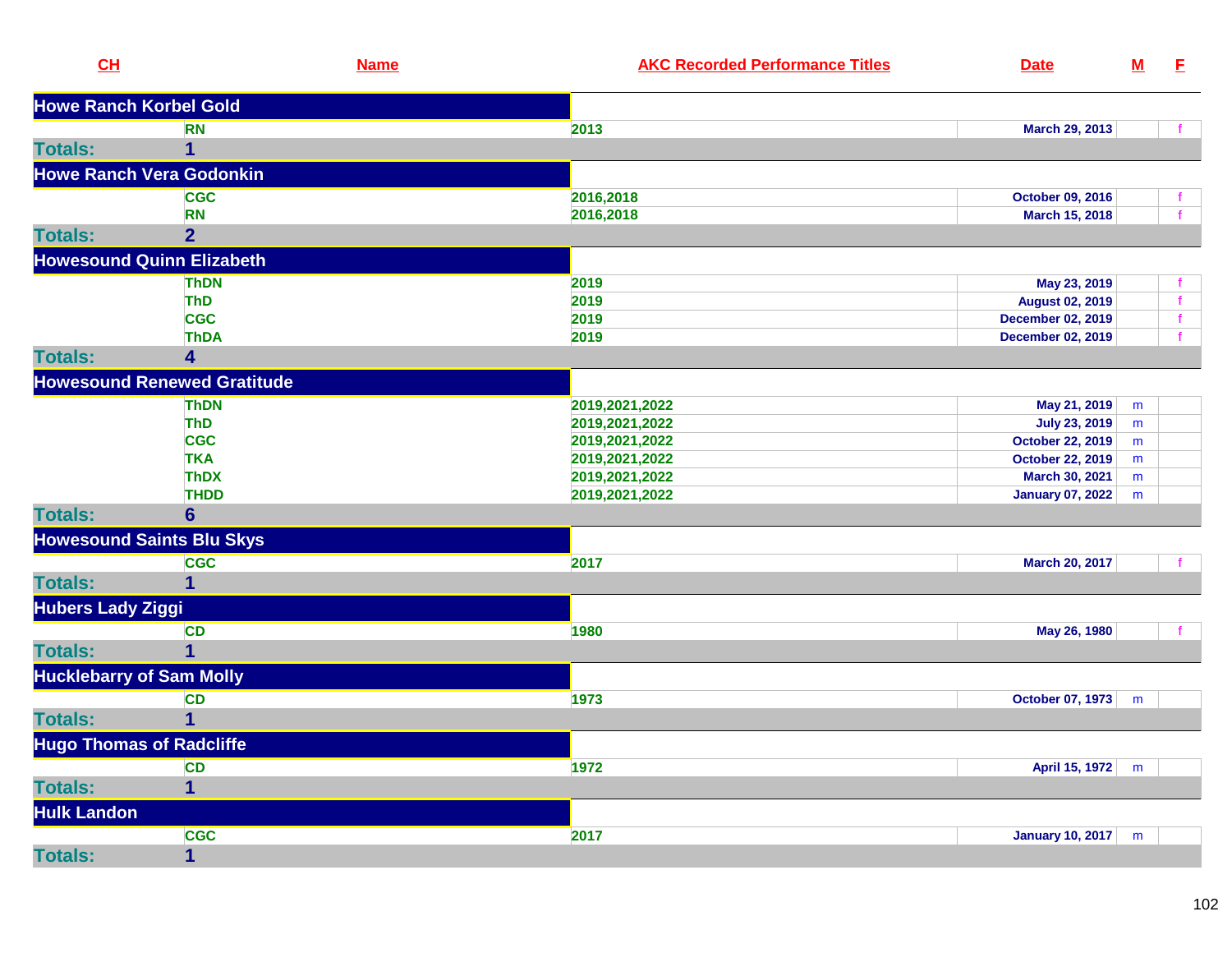| CL                              | <b>Name</b>                                    | <b>AKC Recorded Performance Titles</b> | <b>Date</b>             | $\underline{\mathsf{M}}$ | E. |
|---------------------------------|------------------------------------------------|----------------------------------------|-------------------------|--------------------------|----|
|                                 | <b>Hunfriths Steel Covered Bridge At Cedar</b> |                                        |                         |                          |    |
|                                 | <b>CGC</b>                                     | 2020                                   | March 14, 2020          | m                        |    |
| <b>Totals:</b>                  | 1                                              |                                        |                         |                          |    |
| <b>Hungry Jack Welker</b>       |                                                |                                        |                         |                          |    |
|                                 | <b>CD</b>                                      | 2009,2010                              | May 16, 2009            | m                        |    |
|                                 | <b>CDX</b>                                     | 2009,2010                              | <b>October 16, 2010</b> | m                        |    |
| <b>Totals:</b>                  | $\overline{2}$                                 |                                        |                         |                          |    |
|                                 | <b>Hustein of Yodel Lady Who</b>               |                                        |                         |                          |    |
|                                 | <b>CD</b>                                      | 1974                                   | April 06, 1974          | m                        |    |
| <b>Totals:</b>                  | 1                                              |                                        |                         |                          |    |
| <b>Hy Lifes Beauty Von Kobi</b> |                                                |                                        |                         |                          |    |
|                                 | <b>CD</b>                                      | 1972                                   | <b>July 09, 1972</b>    |                          |    |
| <b>Totals:</b>                  | 1                                              |                                        |                         |                          |    |
| <b>I</b> Like Ike               |                                                |                                        |                         |                          |    |
|                                 | <b>CD</b>                                      | 2005,2006,2007                         | May 29, 2005            | m                        |    |
|                                 | <b>RN</b>                                      | 2005,2006,2007                         | <b>July 15, 2006</b>    | m                        |    |
|                                 | <b>RA</b>                                      | 2005,2006,2007                         | <b>October 28, 2006</b> | m                        |    |
|                                 | <b>RE</b>                                      | 2005,2006,2007                         | <b>March 10, 2007</b>   | m                        |    |
| <b>Totals:</b>                  | 4                                              |                                        |                         |                          |    |
|                                 | <b>Icelands Champagne Bubbles</b>              |                                        |                         |                          |    |
|                                 | <b>CD</b>                                      | 1971                                   | May 23, 1971            |                          |    |
| <b>Totals:</b>                  | 1                                              |                                        |                         |                          |    |
| <b>Ikes Legacy Hector</b>       |                                                |                                        |                         |                          |    |
|                                 | <b>BN</b>                                      | 2012, 2013, 2014, 2016                 | October 06, 2012        | m                        |    |
|                                 | <b>CD</b>                                      | 2012, 2013, 2014, 2016                 | March 10, 2013          | m                        |    |
|                                 | <b>RN</b>                                      | 2012, 2013, 2014, 2016                 | March 10, 2013          | m                        |    |
|                                 | <b>RA</b>                                      | 2012, 2013, 2014, 2016                 | March 08, 2014          | m                        |    |
|                                 | <b>RE</b>                                      | 2012, 2013, 2014, 2016                 | June 07, 2014           | m                        |    |
|                                 | <b>PCD</b>                                     | 2012, 2013, 2014, 2016                 | <b>August 17, 2014</b>  | m                        |    |
|                                 | <b>RAE</b>                                     | 2012, 2013, 2014, 2016                 | March 12, 2016          | m                        |    |
| <b>Totals:</b>                  | $\overline{\mathbf{7}}$                        |                                        |                         |                          |    |
| Inglets Dee Dee Dum Dum         |                                                |                                        |                         |                          |    |
|                                 | <b>CD</b>                                      | 1974                                   | <b>October 20, 1974</b> |                          |    |
| <b>Totals:</b>                  | 1                                              |                                        |                         |                          |    |
| Ingrid De Vilbliss Anglin       |                                                |                                        |                         |                          |    |
|                                 | <b>CD</b>                                      | 1965                                   | October 09, 1965        |                          |    |
| <b>Totals:</b>                  | 1                                              |                                        |                         |                          |    |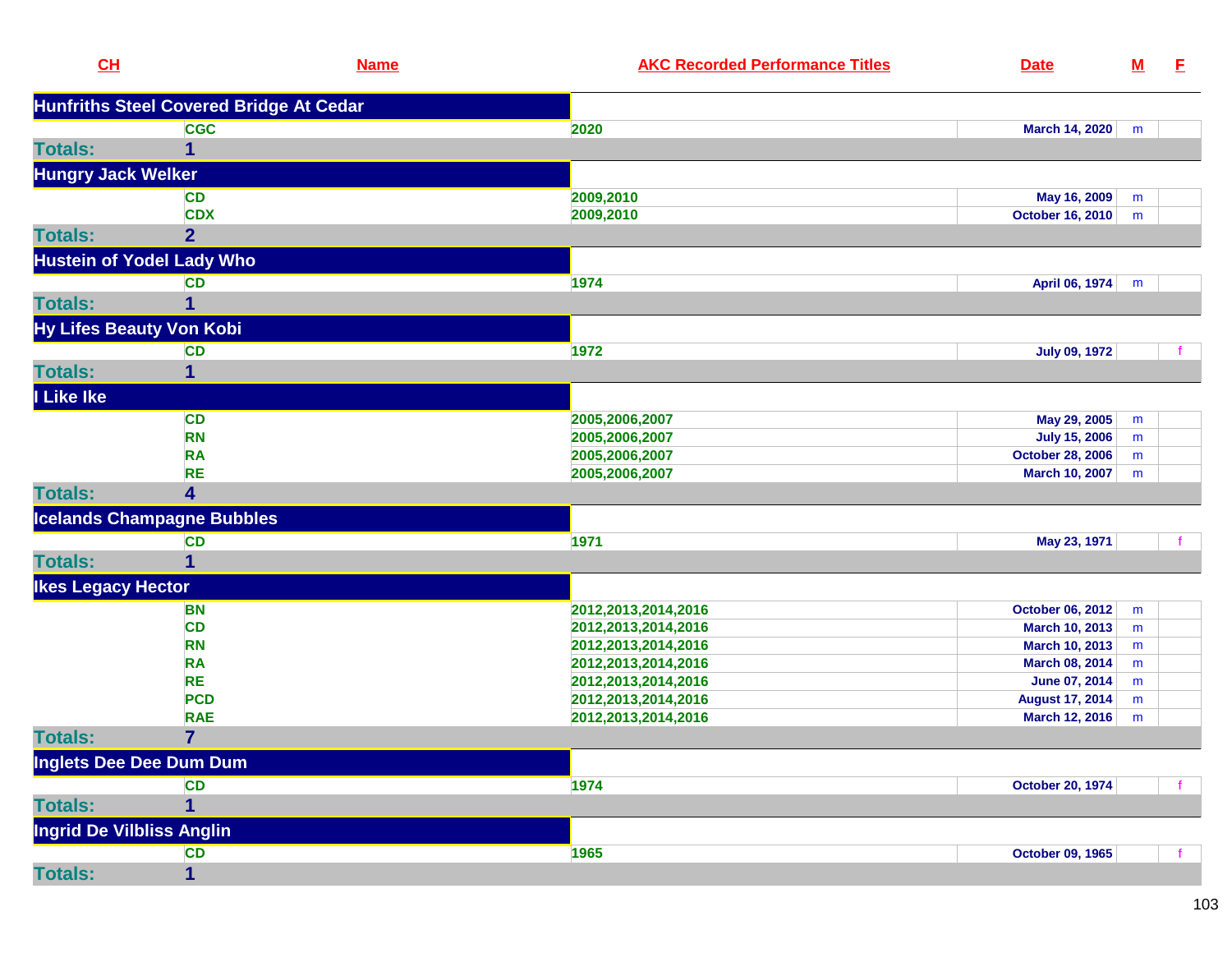| CL                              | <b>Name</b>                       | <b>AKC Recorded Performance Titles</b><br><b>Date</b> | $\underline{\mathsf{M}}$ | E            |
|---------------------------------|-----------------------------------|-------------------------------------------------------|--------------------------|--------------|
| <b>Irish Mountain Fagan</b>     |                                   |                                                       |                          |              |
|                                 | <b>CD</b>                         | 1976<br>April 03, 1976                                | m                        |              |
| <b>Totals:</b>                  | $\mathbf 1$                       |                                                       |                          |              |
| <b>Irwins Island Agatha</b>     |                                   |                                                       |                          |              |
|                                 | CD                                | 1961<br><b>July 18, 1961</b>                          |                          |              |
| <b>Totals:</b>                  | $\mathbf 1$                       |                                                       |                          |              |
| <b>Is That You Louise</b>       |                                   |                                                       |                          |              |
|                                 | <b>CD</b>                         | 1974,1975<br><b>March 17, 1974</b>                    |                          | f.           |
|                                 | <b>CDX</b>                        | 1974,1975<br><b>January 18, 1975</b>                  |                          | $\mathbf{f}$ |
| <b>Totals:</b>                  | $\overline{2}$                    |                                                       |                          |              |
| <b>Ishiis Aaron of Tantalus</b> |                                   |                                                       |                          |              |
|                                 | <b>CD</b>                         | 1967<br>March 12, 1967                                | m                        |              |
| <b>Totals:</b>                  | $\overline{1}$                    |                                                       |                          |              |
| <b>Ishmael Nui of Tantalus</b>  |                                   |                                                       |                          |              |
|                                 | <b>1967-CHCD</b>                  | 1964<br>March 15, 1964                                | m                        |              |
| <b>Totals:</b>                  | $\mathbf 1$                       |                                                       |                          |              |
| <b>Ivacs Ivan Von Mallen</b>    |                                   |                                                       |                          |              |
|                                 | <b>CD</b>                         | 1975<br>May 18, 1975                                  | m                        |              |
| <b>Totals:</b>                  | $\mathbf 1$                       |                                                       |                          |              |
| <b>Ivys Big Girl</b>            |                                   |                                                       |                          |              |
|                                 | <b>CD</b>                         | 1973<br><b>June 09, 1973</b>                          |                          |              |
| <b>Totals:</b>                  | $\mathbf 1$                       |                                                       |                          |              |
| Jack XXIII                      |                                   |                                                       |                          |              |
|                                 | <b>CGC</b>                        | 2017<br>July 19, 2017                                 | m                        |              |
| <b>Totals:</b>                  | $\overline{1}$                    |                                                       |                          |              |
|                                 | Jaclyns King of Clubs V Faust     |                                                       |                          |              |
|                                 | <b>1962-CHCD</b>                  | 1963<br>June 22, 1963                                 | m                        |              |
| <b>Totals:</b>                  | $\mathbf 1$                       |                                                       |                          |              |
| <b>Jacoby Von Hans</b>          |                                   |                                                       |                          |              |
|                                 | <b>1989-CHCD</b>                  | 1990<br><b>September 23, 1990</b>                     | m                        |              |
| <b>Totals:</b>                  | $\mathbf{1}$                      |                                                       |                          |              |
|                                 | <b>Jacquelines Bonamcre Bezte</b> |                                                       |                          |              |
|                                 | <b>CD</b>                         | 1984<br><b>February 18, 1984</b>                      |                          | $\mathbf{f}$ |
| <b>Totals:</b>                  | $\mathbf{1}$                      |                                                       |                          |              |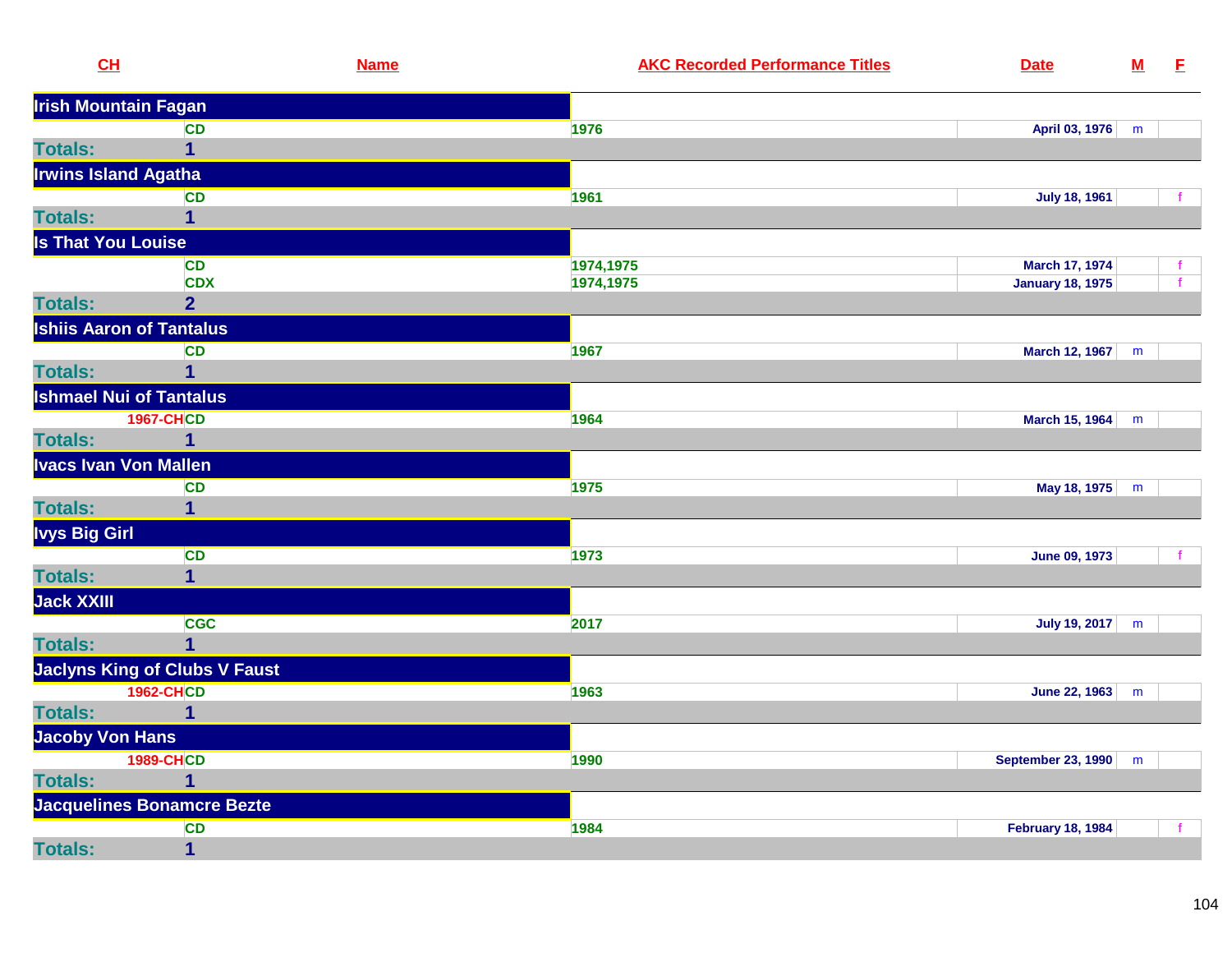| <b>Jacques Von Sebastian</b><br>October 27, 1974<br><b>CD</b><br>1974<br>m<br><b>Totals:</b><br>1<br><b>Jamaica's Swiss Brandy</b><br>1980<br><b>CD</b><br><b>August 10, 1980</b><br><b>Totals:</b><br>$\mathbf{1}$<br><b>Jamars Kandy</b><br><b>CD</b><br>1968<br><b>July 07, 1968</b><br><b>Totals:</b><br>1<br><b>Jamelles Aristocrat V Elba</b><br>2010-GCH/2008-CHRN<br>(CGC), 2012, 2013<br><b>July 07, 2012</b><br>m<br>2010-GCH/2008-CHBN<br>(CGC), 2012, 2013<br><b>November 21, 2013</b><br>m<br>2010-GCH/2008-CHCGCA<br>(CGC), 2012, 2013<br><b>November 22, 2013</b><br>m<br>$\overline{\mathbf{3}}$<br><b>Totals:</b><br><b>Jamelles Baron Von Trapp</b><br><b>CGC</b><br>2014<br>February 23, 2014<br>m<br><b>Totals:</b><br><b>Jamelles Music Man V Saundalin</b><br><b>2014-CHRN</b><br>2014,2015<br><b>November 29, 2014</b><br>m<br><b>2014-CHCGC</b><br><b>February 05, 2015</b><br>2014,2015<br>m<br>$\overline{2}$<br><b>Totals:</b><br><b>Jamelles Porsche Is Going Places</b><br>2012,2013<br><b>August 25, 2012</b><br><b>RN</b><br><b>RA</b><br>2012,2013<br>March 31, 2013<br><b>RE</b><br><b>September 14, 2013</b><br>2012,2013<br>$\overline{3}$<br><b>Totals:</b><br><b>Jamelles To Sir With Love</b><br>2020-GCH/2019-CHCGC<br>2020,2021<br><b>August 12, 2020</b><br>m<br>2020-GCH/2019-CHTKN<br>2020,2021<br><b>September 02, 2021</b><br>m<br>$\overline{2}$<br><b>Jamelles Ulysses S Grant</b><br><b>CGC</b><br>2014,2015<br><b>November 08, 2014</b><br>m<br><b>CGCA</b><br>2014,2015<br>May 16, 2015<br>m<br>$\overline{2}$<br>James P Sullivan<br><b>DN</b><br>2019,2020,2021,2022<br><b>August 18, 2019</b><br>m<br><b>DJ</b><br>September 15, 2019<br>2019,2020,2021,2022<br>m | CH             | <b>Name</b> | <b>AKC Recorded Performance Titles</b> | <b>Date</b> | $\underline{\mathsf{M}}$ | E |
|------------------------------------------------------------------------------------------------------------------------------------------------------------------------------------------------------------------------------------------------------------------------------------------------------------------------------------------------------------------------------------------------------------------------------------------------------------------------------------------------------------------------------------------------------------------------------------------------------------------------------------------------------------------------------------------------------------------------------------------------------------------------------------------------------------------------------------------------------------------------------------------------------------------------------------------------------------------------------------------------------------------------------------------------------------------------------------------------------------------------------------------------------------------------------------------------------------------------------------------------------------------------------------------------------------------------------------------------------------------------------------------------------------------------------------------------------------------------------------------------------------------------------------------------------------------------------------------------------------------------------------------------------------------------------------------------------------------------|----------------|-------------|----------------------------------------|-------------|--------------------------|---|
|                                                                                                                                                                                                                                                                                                                                                                                                                                                                                                                                                                                                                                                                                                                                                                                                                                                                                                                                                                                                                                                                                                                                                                                                                                                                                                                                                                                                                                                                                                                                                                                                                                                                                                                        |                |             |                                        |             |                          |   |
|                                                                                                                                                                                                                                                                                                                                                                                                                                                                                                                                                                                                                                                                                                                                                                                                                                                                                                                                                                                                                                                                                                                                                                                                                                                                                                                                                                                                                                                                                                                                                                                                                                                                                                                        |                |             |                                        |             |                          |   |
|                                                                                                                                                                                                                                                                                                                                                                                                                                                                                                                                                                                                                                                                                                                                                                                                                                                                                                                                                                                                                                                                                                                                                                                                                                                                                                                                                                                                                                                                                                                                                                                                                                                                                                                        |                |             |                                        |             |                          |   |
|                                                                                                                                                                                                                                                                                                                                                                                                                                                                                                                                                                                                                                                                                                                                                                                                                                                                                                                                                                                                                                                                                                                                                                                                                                                                                                                                                                                                                                                                                                                                                                                                                                                                                                                        |                |             |                                        |             |                          |   |
|                                                                                                                                                                                                                                                                                                                                                                                                                                                                                                                                                                                                                                                                                                                                                                                                                                                                                                                                                                                                                                                                                                                                                                                                                                                                                                                                                                                                                                                                                                                                                                                                                                                                                                                        |                |             |                                        |             |                          |   |
|                                                                                                                                                                                                                                                                                                                                                                                                                                                                                                                                                                                                                                                                                                                                                                                                                                                                                                                                                                                                                                                                                                                                                                                                                                                                                                                                                                                                                                                                                                                                                                                                                                                                                                                        |                |             |                                        |             |                          |   |
|                                                                                                                                                                                                                                                                                                                                                                                                                                                                                                                                                                                                                                                                                                                                                                                                                                                                                                                                                                                                                                                                                                                                                                                                                                                                                                                                                                                                                                                                                                                                                                                                                                                                                                                        |                |             |                                        |             |                          |   |
|                                                                                                                                                                                                                                                                                                                                                                                                                                                                                                                                                                                                                                                                                                                                                                                                                                                                                                                                                                                                                                                                                                                                                                                                                                                                                                                                                                                                                                                                                                                                                                                                                                                                                                                        |                |             |                                        |             |                          |   |
|                                                                                                                                                                                                                                                                                                                                                                                                                                                                                                                                                                                                                                                                                                                                                                                                                                                                                                                                                                                                                                                                                                                                                                                                                                                                                                                                                                                                                                                                                                                                                                                                                                                                                                                        |                |             |                                        |             |                          |   |
|                                                                                                                                                                                                                                                                                                                                                                                                                                                                                                                                                                                                                                                                                                                                                                                                                                                                                                                                                                                                                                                                                                                                                                                                                                                                                                                                                                                                                                                                                                                                                                                                                                                                                                                        |                |             |                                        |             |                          |   |
|                                                                                                                                                                                                                                                                                                                                                                                                                                                                                                                                                                                                                                                                                                                                                                                                                                                                                                                                                                                                                                                                                                                                                                                                                                                                                                                                                                                                                                                                                                                                                                                                                                                                                                                        |                |             |                                        |             |                          |   |
|                                                                                                                                                                                                                                                                                                                                                                                                                                                                                                                                                                                                                                                                                                                                                                                                                                                                                                                                                                                                                                                                                                                                                                                                                                                                                                                                                                                                                                                                                                                                                                                                                                                                                                                        |                |             |                                        |             |                          |   |
|                                                                                                                                                                                                                                                                                                                                                                                                                                                                                                                                                                                                                                                                                                                                                                                                                                                                                                                                                                                                                                                                                                                                                                                                                                                                                                                                                                                                                                                                                                                                                                                                                                                                                                                        |                |             |                                        |             |                          |   |
|                                                                                                                                                                                                                                                                                                                                                                                                                                                                                                                                                                                                                                                                                                                                                                                                                                                                                                                                                                                                                                                                                                                                                                                                                                                                                                                                                                                                                                                                                                                                                                                                                                                                                                                        |                |             |                                        |             |                          |   |
|                                                                                                                                                                                                                                                                                                                                                                                                                                                                                                                                                                                                                                                                                                                                                                                                                                                                                                                                                                                                                                                                                                                                                                                                                                                                                                                                                                                                                                                                                                                                                                                                                                                                                                                        |                |             |                                        |             |                          |   |
|                                                                                                                                                                                                                                                                                                                                                                                                                                                                                                                                                                                                                                                                                                                                                                                                                                                                                                                                                                                                                                                                                                                                                                                                                                                                                                                                                                                                                                                                                                                                                                                                                                                                                                                        |                |             |                                        |             |                          |   |
|                                                                                                                                                                                                                                                                                                                                                                                                                                                                                                                                                                                                                                                                                                                                                                                                                                                                                                                                                                                                                                                                                                                                                                                                                                                                                                                                                                                                                                                                                                                                                                                                                                                                                                                        |                |             |                                        |             |                          |   |
|                                                                                                                                                                                                                                                                                                                                                                                                                                                                                                                                                                                                                                                                                                                                                                                                                                                                                                                                                                                                                                                                                                                                                                                                                                                                                                                                                                                                                                                                                                                                                                                                                                                                                                                        |                |             |                                        |             |                          |   |
|                                                                                                                                                                                                                                                                                                                                                                                                                                                                                                                                                                                                                                                                                                                                                                                                                                                                                                                                                                                                                                                                                                                                                                                                                                                                                                                                                                                                                                                                                                                                                                                                                                                                                                                        |                |             |                                        |             |                          |   |
|                                                                                                                                                                                                                                                                                                                                                                                                                                                                                                                                                                                                                                                                                                                                                                                                                                                                                                                                                                                                                                                                                                                                                                                                                                                                                                                                                                                                                                                                                                                                                                                                                                                                                                                        |                |             |                                        |             |                          |   |
|                                                                                                                                                                                                                                                                                                                                                                                                                                                                                                                                                                                                                                                                                                                                                                                                                                                                                                                                                                                                                                                                                                                                                                                                                                                                                                                                                                                                                                                                                                                                                                                                                                                                                                                        |                |             |                                        |             |                          |   |
|                                                                                                                                                                                                                                                                                                                                                                                                                                                                                                                                                                                                                                                                                                                                                                                                                                                                                                                                                                                                                                                                                                                                                                                                                                                                                                                                                                                                                                                                                                                                                                                                                                                                                                                        |                |             |                                        |             |                          |   |
|                                                                                                                                                                                                                                                                                                                                                                                                                                                                                                                                                                                                                                                                                                                                                                                                                                                                                                                                                                                                                                                                                                                                                                                                                                                                                                                                                                                                                                                                                                                                                                                                                                                                                                                        |                |             |                                        |             |                          |   |
|                                                                                                                                                                                                                                                                                                                                                                                                                                                                                                                                                                                                                                                                                                                                                                                                                                                                                                                                                                                                                                                                                                                                                                                                                                                                                                                                                                                                                                                                                                                                                                                                                                                                                                                        |                |             |                                        |             |                          |   |
|                                                                                                                                                                                                                                                                                                                                                                                                                                                                                                                                                                                                                                                                                                                                                                                                                                                                                                                                                                                                                                                                                                                                                                                                                                                                                                                                                                                                                                                                                                                                                                                                                                                                                                                        |                |             |                                        |             |                          |   |
|                                                                                                                                                                                                                                                                                                                                                                                                                                                                                                                                                                                                                                                                                                                                                                                                                                                                                                                                                                                                                                                                                                                                                                                                                                                                                                                                                                                                                                                                                                                                                                                                                                                                                                                        |                |             |                                        |             |                          |   |
|                                                                                                                                                                                                                                                                                                                                                                                                                                                                                                                                                                                                                                                                                                                                                                                                                                                                                                                                                                                                                                                                                                                                                                                                                                                                                                                                                                                                                                                                                                                                                                                                                                                                                                                        |                |             |                                        |             |                          |   |
|                                                                                                                                                                                                                                                                                                                                                                                                                                                                                                                                                                                                                                                                                                                                                                                                                                                                                                                                                                                                                                                                                                                                                                                                                                                                                                                                                                                                                                                                                                                                                                                                                                                                                                                        |                |             |                                        |             |                          |   |
|                                                                                                                                                                                                                                                                                                                                                                                                                                                                                                                                                                                                                                                                                                                                                                                                                                                                                                                                                                                                                                                                                                                                                                                                                                                                                                                                                                                                                                                                                                                                                                                                                                                                                                                        |                |             |                                        |             |                          |   |
|                                                                                                                                                                                                                                                                                                                                                                                                                                                                                                                                                                                                                                                                                                                                                                                                                                                                                                                                                                                                                                                                                                                                                                                                                                                                                                                                                                                                                                                                                                                                                                                                                                                                                                                        |                |             |                                        |             |                          |   |
|                                                                                                                                                                                                                                                                                                                                                                                                                                                                                                                                                                                                                                                                                                                                                                                                                                                                                                                                                                                                                                                                                                                                                                                                                                                                                                                                                                                                                                                                                                                                                                                                                                                                                                                        | <b>Totals:</b> |             |                                        |             |                          |   |
|                                                                                                                                                                                                                                                                                                                                                                                                                                                                                                                                                                                                                                                                                                                                                                                                                                                                                                                                                                                                                                                                                                                                                                                                                                                                                                                                                                                                                                                                                                                                                                                                                                                                                                                        |                |             |                                        |             |                          |   |
|                                                                                                                                                                                                                                                                                                                                                                                                                                                                                                                                                                                                                                                                                                                                                                                                                                                                                                                                                                                                                                                                                                                                                                                                                                                                                                                                                                                                                                                                                                                                                                                                                                                                                                                        |                |             |                                        |             |                          |   |
|                                                                                                                                                                                                                                                                                                                                                                                                                                                                                                                                                                                                                                                                                                                                                                                                                                                                                                                                                                                                                                                                                                                                                                                                                                                                                                                                                                                                                                                                                                                                                                                                                                                                                                                        |                |             |                                        |             |                          |   |
|                                                                                                                                                                                                                                                                                                                                                                                                                                                                                                                                                                                                                                                                                                                                                                                                                                                                                                                                                                                                                                                                                                                                                                                                                                                                                                                                                                                                                                                                                                                                                                                                                                                                                                                        | <b>Totals:</b> |             |                                        |             |                          |   |
|                                                                                                                                                                                                                                                                                                                                                                                                                                                                                                                                                                                                                                                                                                                                                                                                                                                                                                                                                                                                                                                                                                                                                                                                                                                                                                                                                                                                                                                                                                                                                                                                                                                                                                                        |                |             |                                        |             |                          |   |
|                                                                                                                                                                                                                                                                                                                                                                                                                                                                                                                                                                                                                                                                                                                                                                                                                                                                                                                                                                                                                                                                                                                                                                                                                                                                                                                                                                                                                                                                                                                                                                                                                                                                                                                        |                |             |                                        |             |                          |   |
|                                                                                                                                                                                                                                                                                                                                                                                                                                                                                                                                                                                                                                                                                                                                                                                                                                                                                                                                                                                                                                                                                                                                                                                                                                                                                                                                                                                                                                                                                                                                                                                                                                                                                                                        |                |             |                                        |             |                          |   |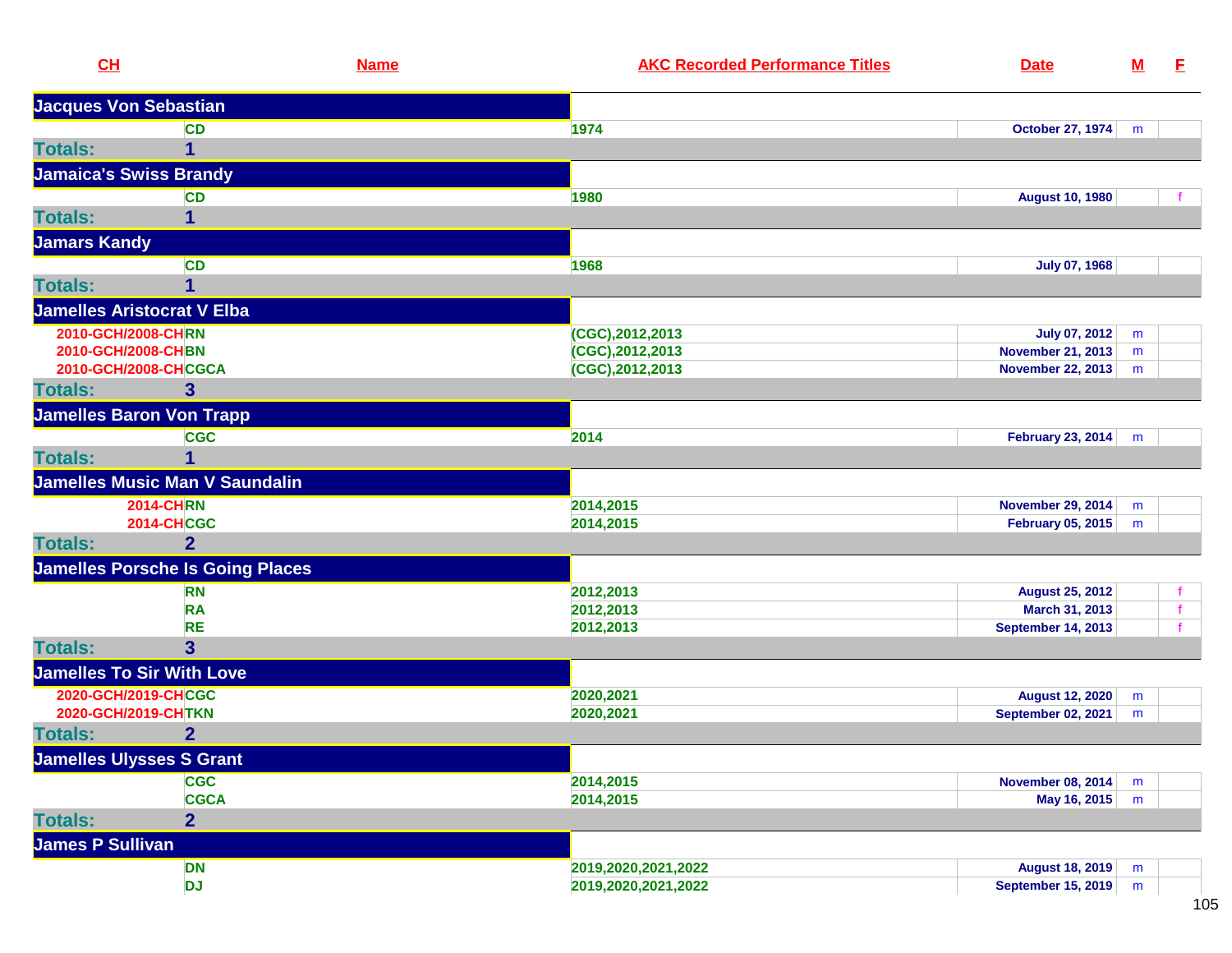| CL                            | <b>Name</b>    | <b>AKC Recorded Performance Titles</b><br><b>Date</b> | $\underline{\mathbf{M}}$ | E |
|-------------------------------|----------------|-------------------------------------------------------|--------------------------|---|
|                               | <b>TKN</b>     | May 17, 2020<br>2019, 2020, 2021, 2022                | m                        |   |
|                               | <b>TKI</b>     | 2019,2020,2021,2022<br>May 18, 2020                   | m                        |   |
|                               | <b>TKA</b>     | 2019,2020,2021,2022<br>May 22, 2020                   | m                        |   |
|                               | <b>TKP</b>     | May 28, 2020<br>2019,2020,2021,2022                   | m                        |   |
|                               | <b>TKE</b>     | 2019,2020,2021,2022<br>May 29, 2020                   | m                        |   |
|                               | <b>DS</b>      | <b>June 20, 2020</b><br>2019, 2020, 2021, 2022        | m                        |   |
|                               | <b>CGC</b>     | <b>June 26, 2020</b><br>2019, 2020, 2021, 2022        | m                        |   |
|                               | <b>AJ</b>      | 2019,2020,2021,2022<br><b>July 25, 2020</b>           | m                        |   |
|                               | <b>HDS</b>     | <b>July 26, 2020</b><br>2019, 2020, 2021, 2022        | m                        |   |
|                               | <b>DSA</b>     | <b>August 14, 2020</b><br>2019,2020,2021,2022         | m                        |   |
|                               | <b>DSX</b>     | 2019, 2020, 2021, 2022<br>October 01, 2020            | m                        |   |
|                               | <b>ATT</b>     | <b>October 29, 2020</b><br>2019, 2020, 2021, 2022     | m                        |   |
|                               | <b>VHMA</b>    | <b>November 03, 2020</b><br>2019, 2020, 2021, 2022    | m                        |   |
|                               | <b>AJA</b>     | 2019, 2020, 2021, 2022<br><b>January 09, 2021</b>     | m                        |   |
|                               | <b>RN</b>      | 2019, 2020, 2021, 2022<br><b>January 22, 2021</b>     | m                        |   |
|                               | <b>CGCA</b>    | 2019,2020,2021,2022<br><b>January 26, 2021</b>        | m                        |   |
|                               | <b>CA</b>      | 2019,2020,2021,2022<br><b>January 30, 2021</b>        | m                        |   |
|                               | ACT1J          | 2019,2020,2021,2022<br><b>February 19, 2021</b>       | m                        |   |
|                               | <b>HDN</b>     | <b>February 23, 2021</b><br>2019, 2020, 2021, 2022    | m                        |   |
|                               | <b>BN-V</b>    | 2019,2020,2021,2022<br>March 12, 2021                 | m                        |   |
|                               | R <sub>l</sub> | April 13, 2021<br>2019, 2020, 2021, 2022              | m                        |   |
|                               | <b>DSX2</b>    | May 21, 2021<br>2019, 2020, 2021, 2022                | m                        |   |
|                               | <b>BN</b>      | 2019, 2020, 2021, 2022<br><b>June 13, 2021</b>        | m                        |   |
|                               | <b>BCAT</b>    | 2019, 2020, 2021, 2022<br><b>June 19, 2021</b>        | m                        |   |
|                               | <b>HDNA</b>    | <b>June 26, 2021</b><br>2019, 2020, 2021, 2022        | m                        |   |
|                               | <b>DSX3</b>    | <b>July 30, 2021</b><br>2019, 2020, 2021, 2022        | m                        |   |
|                               | <b>VSWB</b>    | 2019, 2020, 2021, 2022<br><b>August 10, 2021</b>      | m                        |   |
|                               | <b>AS</b>      | <b>August 20, 2021</b><br>2019, 2020, 2021, 2022      | m                        |   |
|                               | <b>CGCU</b>    | <b>September 17, 2021</b><br>2019, 2020, 2021, 2022   | m                        |   |
|                               | <b>DSX4</b>    | 2019,2020,2021,2022<br><b>September 18, 2021</b>      | m                        |   |
|                               | <b>RA</b>      | <b>September 30, 2021</b><br>2019, 2020, 2021, 2022   | m                        |   |
|                               | <b>HDNX</b>    | 2019, 2020, 2021, 2022<br><b>October 29, 2021</b>     | m                        |   |
|                               | <b>RE</b>      | 2019,2020,2021,2022<br><b>November 26, 2021</b>       | m                        |   |
|                               | <b>NSD</b>     | 2019,2020,2021,2022<br><b>January 03, 2022</b>        | m                        |   |
|                               | <b>OSD</b>     | 2019, 2020, 2021, 2022<br><b>January 03, 2022</b>     | m                        |   |
| <b>Totals:</b>                | 37             |                                                       |                          |   |
| <b>Jatos Farmer V Mar-Wil</b> |                |                                                       |                          |   |
|                               | <b>CD</b>      | 1974<br>November 24, 1974                             | m                        |   |
| <b>Totals:</b>                | 1              |                                                       |                          |   |
| <b>Jatos General Hannibal</b> |                |                                                       |                          |   |
|                               | <b>CD</b>      | 1971<br><b>December 12, 1971</b>                      | m                        |   |
| <b>Totals:</b>                | 1              |                                                       |                          |   |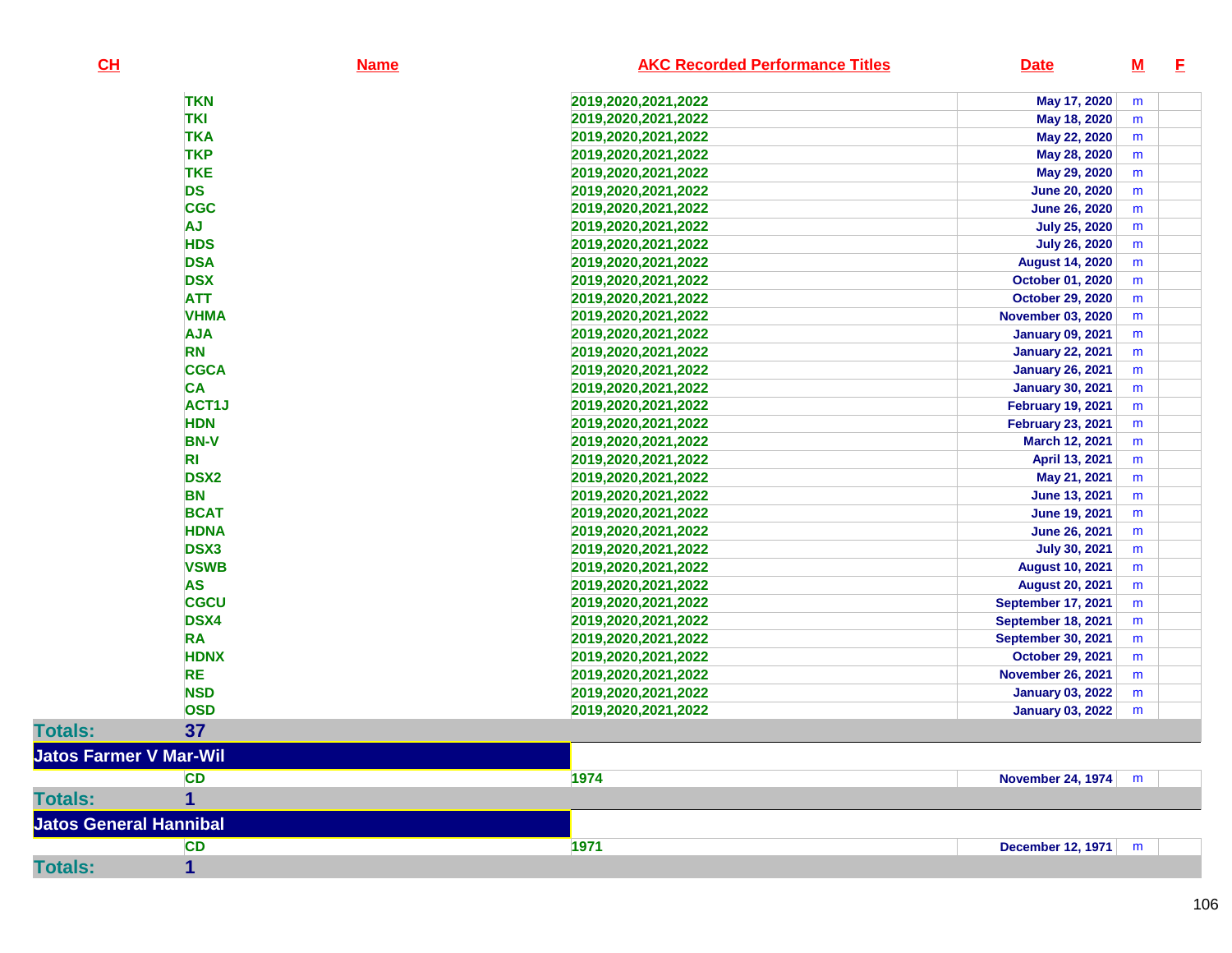| CL                       |                                              | <b>Name</b> | <b>AKC Recorded Performance Titles</b> | <b>Date</b>                 | $\underline{\mathsf{M}}$ | E.           |
|--------------------------|----------------------------------------------|-------------|----------------------------------------|-----------------------------|--------------------------|--------------|
| <b>Jatos Lord Patric</b> |                                              |             |                                        |                             |                          |              |
|                          | <b>CD</b>                                    |             | 1974,1976                              | <b>September 28, 1974</b>   | m                        |              |
|                          | <b>CDX</b>                                   |             | 1974,1976                              | <b>September 26, 1976</b>   | m                        |              |
| <b>Totals:</b>           | $\overline{2}$                               |             |                                        |                             |                          |              |
| <b>Jaywens Mahogany</b>  |                                              |             |                                        |                             |                          |              |
|                          | <b>CD</b>                                    |             | 1976                                   | <b>August 28, 1976</b>      | m                        |              |
| <b>Totals:</b>           | 1                                            |             |                                        |                             |                          |              |
| <b>Jedi Rey of Jakku</b> |                                              |             |                                        |                             |                          |              |
|                          | <b>CGC</b>                                   |             | 2017                                   | May 01, 2017                |                          | $\mathbf{f}$ |
|                          | <b>CGCA</b>                                  |             | 2017                                   | September 09, 2017          |                          | $\mathbf{f}$ |
| <b>Totals:</b>           | $\overline{2}$                               |             |                                        |                             |                          |              |
|                          | <b>Jeg Elske Deg Sir Hannibal</b>            |             |                                        |                             |                          |              |
|                          | <b>CD</b>                                    |             | 1974                                   | <b>September 29, 1974</b>   | m                        |              |
| <b>Totals:</b>           | 1                                            |             |                                        |                             |                          |              |
| Jeremiah Jehru           |                                              |             |                                        |                             |                          |              |
|                          | <b>CD</b>                                    |             | 1975                                   | March 16, 1975              | m                        |              |
| <b>Totals:</b>           | 1                                            |             |                                        |                             |                          |              |
| <b>Jeuchina Gretchen</b> |                                              |             |                                        |                             |                          |              |
|                          | <b>CD</b>                                    |             | 1976                                   | <b>June 06, 1976</b>        |                          |              |
| <b>Totals:</b>           |                                              |             |                                        |                             |                          |              |
|                          | <b>Jeul Kreeks A Rockstar For Vicdory</b>    |             |                                        |                             |                          |              |
| 2017-GCH/2015-CHCGC      |                                              |             | 2013,2015,2017,2019                    | October 28, 2013            |                          | $\mathbf{f}$ |
|                          | 2017-GCH/2015-CHCGCA                         |             | 2013,2015,2017,2019                    | <b>July 18, 2015</b>        |                          | $\mathbf{f}$ |
| 2017-GCH/2015-CHRN       |                                              |             | 2013, 2015, 2017, 2019                 | October 21, 2017            |                          | f.           |
| 2017-GCH/2015-CHBN       |                                              |             | 2013,2015,2017,2019                    | October 22, 2017            |                          | $\mathbf f$  |
| 2017-GCH/2015-CHCD       |                                              |             | 2013,2015,2017,2019                    | <b>June 08, 2019</b>        |                          | $\mathbf{f}$ |
| 2017-GCH/2015-CHRI       |                                              |             | 2013, 2015, 2017, 2019                 | <b>July 07, 2019</b>        |                          | f.           |
| <b>Totals:</b>           | $6\phantom{1}$                               |             |                                        |                             |                          |              |
|                          | Jeul Kreeks Abel Is In The Garden of Vicdory |             |                                        |                             |                          |              |
|                          | <b>CGC</b>                                   |             | 2017                                   | March 05, 2017              | m                        |              |
|                          | <b>CGCA</b>                                  |             | 2017                                   | <b>March 05, 2017</b>   $m$ |                          |              |
| <b>Totals:</b>           | $\overline{2}$                               |             |                                        |                             |                          |              |
|                          | Jj's Jbears Watchin Over Me                  |             |                                        |                             |                          |              |
|                          | <b>CGC</b>                                   |             | 2014                                   | October 27, 2014            | m                        |              |
| <b>Totals:</b>           | 1                                            |             |                                        |                             |                          |              |
| <b>Jodis Echo</b>        |                                              |             |                                        |                             |                          |              |
|                          | <b>1985-CHCD</b>                             |             | 1983                                   | January 23, 1983 m          |                          |              |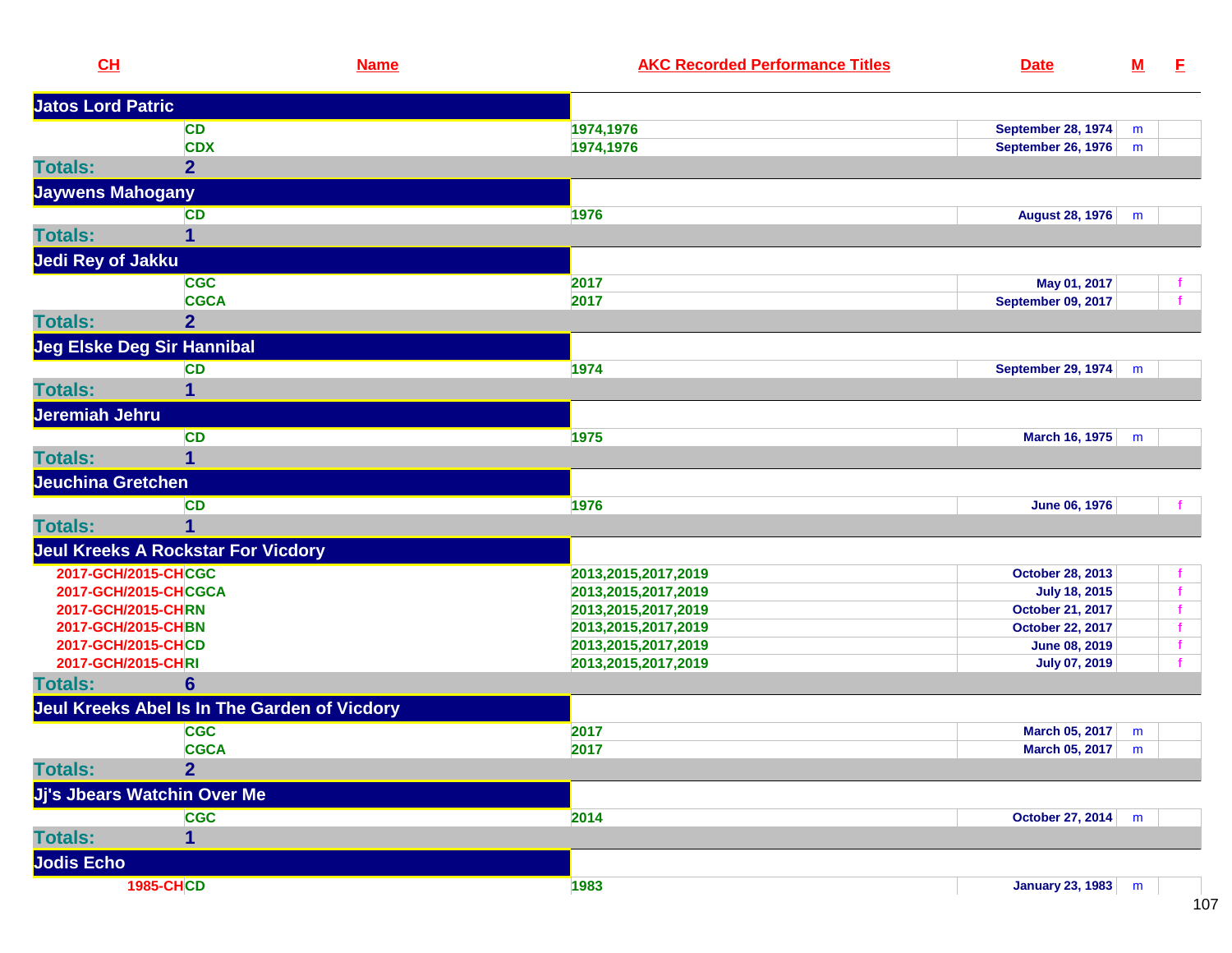|  | <b>Recorde</b><br>. en Pertormance '<br>-шиек |  |  |
|--|-----------------------------------------------|--|--|
|  |                                               |  |  |

| <b>Joedons Rufus of Beau Cheval</b><br><b>CD</b><br>1978<br>November 18, 1978<br>m<br>1<br><b>Johanna Sues Elley Mae</b><br><b>CD</b><br>1996<br><b>November 02, 1996</b><br><b>Totals:</b><br>1<br><b>Johns Tam Tam of Geneva</b><br><b>CD</b><br>1972<br><b>October 08, 1972</b><br><b>Totals:</b><br>1<br><b>Johoys Woeful Countenance</b><br>CD<br>1971<br><b>February 21, 1971</b><br>m<br><b>Totals:</b><br>1<br><b>Joker Alsani Giants</b><br><b>CGC</b><br>2019<br><b>January 14, 2019</b><br>m<br><b>BN</b><br>2019<br><b>January 27, 2019</b><br>${\bf m}$<br><b>CD</b><br>2019<br>April 21, 2019<br>m<br>3 <sup>1</sup><br><b>Joker V Gallwas</b><br><b>CD</b><br>1976<br>September 18, 1976<br>m<br>1<br>Jokum Dech Jehn<br><b>CD</b><br>1973<br>June 17, 1973<br>m<br>1<br><b>Jonathon Von Ryme</b><br><b>CD</b><br>1979<br><b>November 18, 1979</b><br>m<br>$\mathbf{1}$<br><b>Jones Lady Patrosh</b><br><b>CD</b><br>1976<br><b>November 14, 1976</b><br>1<br><b>Josei Marie</b><br><b>CD</b><br>1974<br><b>November 10, 1974</b><br>$\mathbf 1$<br><b>Josie Nala Maple Meadows</b><br><b>CGC</b><br>2020<br><b>February 11, 2020</b><br><b>CGCA</b><br>2020<br><b>June 06, 2020</b><br>$\mathbf{f}$ | <b>Totals:</b> |  |  |
|---------------------------------------------------------------------------------------------------------------------------------------------------------------------------------------------------------------------------------------------------------------------------------------------------------------------------------------------------------------------------------------------------------------------------------------------------------------------------------------------------------------------------------------------------------------------------------------------------------------------------------------------------------------------------------------------------------------------------------------------------------------------------------------------------------------------------------------------------------------------------------------------------------------------------------------------------------------------------------------------------------------------------------------------------------------------------------------------------------------------------------------------------------------------------------------------------------------------|----------------|--|--|
|                                                                                                                                                                                                                                                                                                                                                                                                                                                                                                                                                                                                                                                                                                                                                                                                                                                                                                                                                                                                                                                                                                                                                                                                                     |                |  |  |
|                                                                                                                                                                                                                                                                                                                                                                                                                                                                                                                                                                                                                                                                                                                                                                                                                                                                                                                                                                                                                                                                                                                                                                                                                     |                |  |  |
|                                                                                                                                                                                                                                                                                                                                                                                                                                                                                                                                                                                                                                                                                                                                                                                                                                                                                                                                                                                                                                                                                                                                                                                                                     | <b>Totals:</b> |  |  |
|                                                                                                                                                                                                                                                                                                                                                                                                                                                                                                                                                                                                                                                                                                                                                                                                                                                                                                                                                                                                                                                                                                                                                                                                                     |                |  |  |
|                                                                                                                                                                                                                                                                                                                                                                                                                                                                                                                                                                                                                                                                                                                                                                                                                                                                                                                                                                                                                                                                                                                                                                                                                     |                |  |  |
|                                                                                                                                                                                                                                                                                                                                                                                                                                                                                                                                                                                                                                                                                                                                                                                                                                                                                                                                                                                                                                                                                                                                                                                                                     |                |  |  |
|                                                                                                                                                                                                                                                                                                                                                                                                                                                                                                                                                                                                                                                                                                                                                                                                                                                                                                                                                                                                                                                                                                                                                                                                                     |                |  |  |
|                                                                                                                                                                                                                                                                                                                                                                                                                                                                                                                                                                                                                                                                                                                                                                                                                                                                                                                                                                                                                                                                                                                                                                                                                     |                |  |  |
|                                                                                                                                                                                                                                                                                                                                                                                                                                                                                                                                                                                                                                                                                                                                                                                                                                                                                                                                                                                                                                                                                                                                                                                                                     |                |  |  |
|                                                                                                                                                                                                                                                                                                                                                                                                                                                                                                                                                                                                                                                                                                                                                                                                                                                                                                                                                                                                                                                                                                                                                                                                                     |                |  |  |
|                                                                                                                                                                                                                                                                                                                                                                                                                                                                                                                                                                                                                                                                                                                                                                                                                                                                                                                                                                                                                                                                                                                                                                                                                     |                |  |  |
|                                                                                                                                                                                                                                                                                                                                                                                                                                                                                                                                                                                                                                                                                                                                                                                                                                                                                                                                                                                                                                                                                                                                                                                                                     |                |  |  |
|                                                                                                                                                                                                                                                                                                                                                                                                                                                                                                                                                                                                                                                                                                                                                                                                                                                                                                                                                                                                                                                                                                                                                                                                                     |                |  |  |
|                                                                                                                                                                                                                                                                                                                                                                                                                                                                                                                                                                                                                                                                                                                                                                                                                                                                                                                                                                                                                                                                                                                                                                                                                     |                |  |  |
|                                                                                                                                                                                                                                                                                                                                                                                                                                                                                                                                                                                                                                                                                                                                                                                                                                                                                                                                                                                                                                                                                                                                                                                                                     |                |  |  |
|                                                                                                                                                                                                                                                                                                                                                                                                                                                                                                                                                                                                                                                                                                                                                                                                                                                                                                                                                                                                                                                                                                                                                                                                                     |                |  |  |
|                                                                                                                                                                                                                                                                                                                                                                                                                                                                                                                                                                                                                                                                                                                                                                                                                                                                                                                                                                                                                                                                                                                                                                                                                     | <b>Totals:</b> |  |  |
|                                                                                                                                                                                                                                                                                                                                                                                                                                                                                                                                                                                                                                                                                                                                                                                                                                                                                                                                                                                                                                                                                                                                                                                                                     |                |  |  |
|                                                                                                                                                                                                                                                                                                                                                                                                                                                                                                                                                                                                                                                                                                                                                                                                                                                                                                                                                                                                                                                                                                                                                                                                                     |                |  |  |
|                                                                                                                                                                                                                                                                                                                                                                                                                                                                                                                                                                                                                                                                                                                                                                                                                                                                                                                                                                                                                                                                                                                                                                                                                     | <b>Totals:</b> |  |  |
|                                                                                                                                                                                                                                                                                                                                                                                                                                                                                                                                                                                                                                                                                                                                                                                                                                                                                                                                                                                                                                                                                                                                                                                                                     |                |  |  |
|                                                                                                                                                                                                                                                                                                                                                                                                                                                                                                                                                                                                                                                                                                                                                                                                                                                                                                                                                                                                                                                                                                                                                                                                                     |                |  |  |
|                                                                                                                                                                                                                                                                                                                                                                                                                                                                                                                                                                                                                                                                                                                                                                                                                                                                                                                                                                                                                                                                                                                                                                                                                     | <b>Totals:</b> |  |  |
|                                                                                                                                                                                                                                                                                                                                                                                                                                                                                                                                                                                                                                                                                                                                                                                                                                                                                                                                                                                                                                                                                                                                                                                                                     |                |  |  |
|                                                                                                                                                                                                                                                                                                                                                                                                                                                                                                                                                                                                                                                                                                                                                                                                                                                                                                                                                                                                                                                                                                                                                                                                                     |                |  |  |
|                                                                                                                                                                                                                                                                                                                                                                                                                                                                                                                                                                                                                                                                                                                                                                                                                                                                                                                                                                                                                                                                                                                                                                                                                     | <b>Totals:</b> |  |  |
|                                                                                                                                                                                                                                                                                                                                                                                                                                                                                                                                                                                                                                                                                                                                                                                                                                                                                                                                                                                                                                                                                                                                                                                                                     |                |  |  |
|                                                                                                                                                                                                                                                                                                                                                                                                                                                                                                                                                                                                                                                                                                                                                                                                                                                                                                                                                                                                                                                                                                                                                                                                                     |                |  |  |
|                                                                                                                                                                                                                                                                                                                                                                                                                                                                                                                                                                                                                                                                                                                                                                                                                                                                                                                                                                                                                                                                                                                                                                                                                     | <b>Totals:</b> |  |  |
|                                                                                                                                                                                                                                                                                                                                                                                                                                                                                                                                                                                                                                                                                                                                                                                                                                                                                                                                                                                                                                                                                                                                                                                                                     |                |  |  |
|                                                                                                                                                                                                                                                                                                                                                                                                                                                                                                                                                                                                                                                                                                                                                                                                                                                                                                                                                                                                                                                                                                                                                                                                                     |                |  |  |
|                                                                                                                                                                                                                                                                                                                                                                                                                                                                                                                                                                                                                                                                                                                                                                                                                                                                                                                                                                                                                                                                                                                                                                                                                     | <b>Totals:</b> |  |  |
|                                                                                                                                                                                                                                                                                                                                                                                                                                                                                                                                                                                                                                                                                                                                                                                                                                                                                                                                                                                                                                                                                                                                                                                                                     |                |  |  |
|                                                                                                                                                                                                                                                                                                                                                                                                                                                                                                                                                                                                                                                                                                                                                                                                                                                                                                                                                                                                                                                                                                                                                                                                                     |                |  |  |
|                                                                                                                                                                                                                                                                                                                                                                                                                                                                                                                                                                                                                                                                                                                                                                                                                                                                                                                                                                                                                                                                                                                                                                                                                     |                |  |  |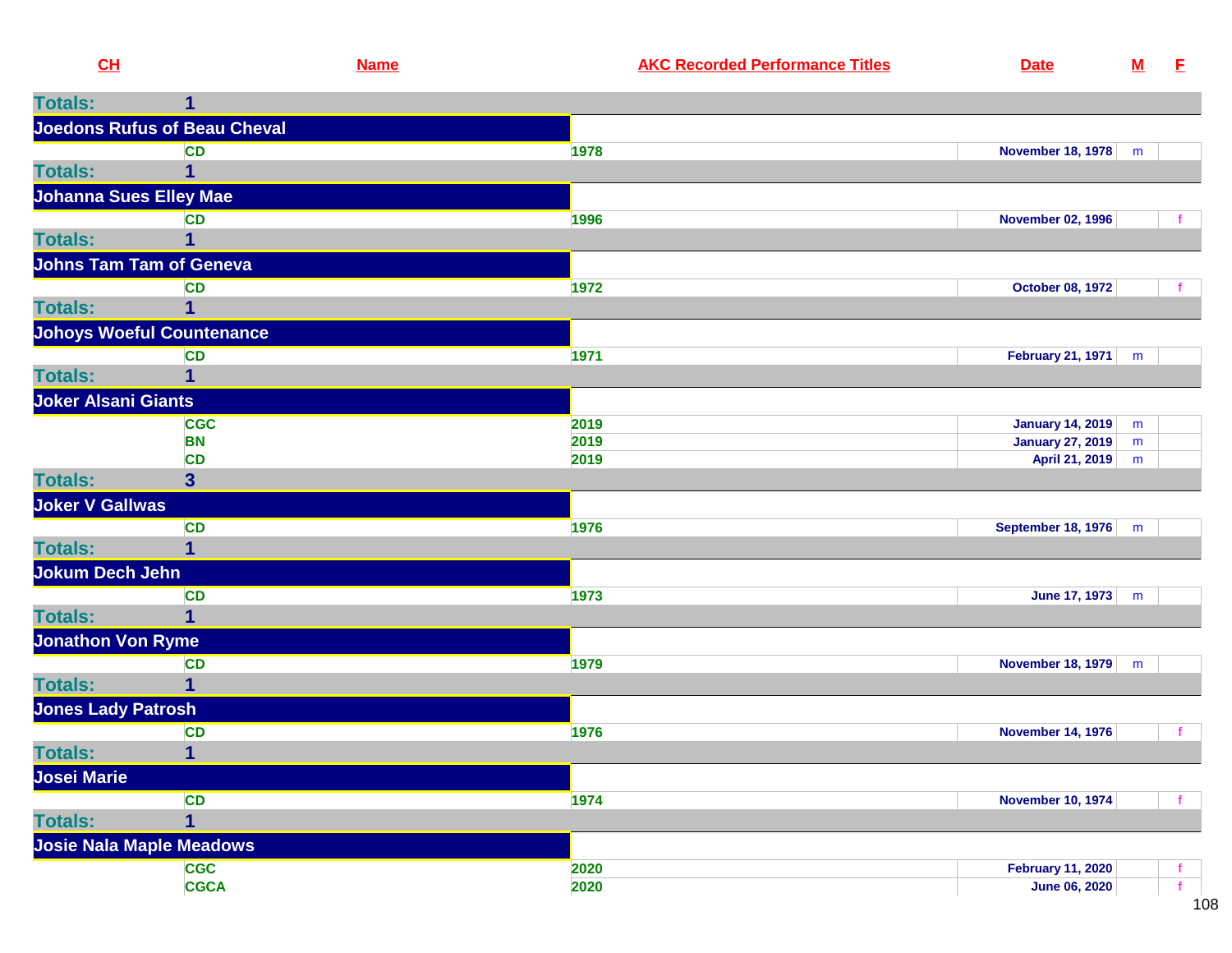| CL                            |                                      | <b>Name</b> | <b>AKC Recorded Performance Titles</b> | <b>Date</b>                                  | ${\bf M}$ | E |
|-------------------------------|--------------------------------------|-------------|----------------------------------------|----------------------------------------------|-----------|---|
| <b>Totals:</b>                | $\overline{2}$                       |             |                                        |                                              |           |   |
| <b>Julius Ceaser</b>          |                                      |             |                                        |                                              |           |   |
|                               | <b>CD</b>                            | 1969        |                                        | May 18, 1969                                 | m         |   |
| <b>Totals:</b>                | 1                                    |             |                                        |                                              |           |   |
| <b>Jura Tisch V Sonthofen</b> |                                      |             |                                        |                                              |           |   |
|                               | <b>CD</b>                            |             | 1972,1973                              | April 01, 1972                               |           |   |
|                               | <b>CDX</b>                           |             | 1972,1973                              | June 03, 1973                                |           |   |
| <b>Totals:</b>                | $\overline{2}$                       |             |                                        |                                              |           |   |
| <b>Kace My Boy</b>            |                                      |             |                                        |                                              |           |   |
|                               | <b>CD</b>                            | 1974        |                                        | April 21, 1974                               | m         |   |
| <b>Totals:</b>                | 1                                    |             |                                        |                                              |           |   |
| Kacie II                      |                                      |             |                                        |                                              |           |   |
|                               | <b>CGC</b>                           | 2020        |                                        | <b>September 09, 2020</b>                    |           |   |
| <b>Totals:</b>                | 1                                    |             |                                        |                                              |           |   |
| <b>Kahula Cantina</b>         |                                      |             |                                        |                                              |           |   |
|                               | <b>CD</b>                            | 2001        |                                        | April 28, 2001                               |           |   |
| <b>Totals:</b>                | 1                                    |             |                                        |                                              |           |   |
|                               | Kaiserin Pandora Aus Robin           |             |                                        |                                              |           |   |
|                               | <b>CD</b>                            | 1970        |                                        | <b>December 06, 1970</b>                     |           |   |
| <b>Totals:</b>                | 1                                    |             |                                        |                                              |           |   |
| <b>Kal-Mars Prince Stuart</b> |                                      |             |                                        |                                              |           |   |
|                               | <b>CD</b>                            | 1993        |                                        | March 27, 1993                               | m         |   |
| <b>Totals:</b>                | 1                                    |             |                                        |                                              |           |   |
| Kanderstegs Sniffer           |                                      |             |                                        |                                              |           |   |
|                               | <b>CD</b>                            | 1974        |                                        | <b>October 20, 1974</b>                      |           |   |
| <b>Totals:</b>                | 1                                    |             |                                        |                                              |           |   |
| Kaptain                       |                                      |             |                                        |                                              |           |   |
|                               | <b>CGC</b>                           | 2019        |                                        | <b>July 12, 2019</b>                         | m         |   |
| <b>Totals:</b>                | 1                                    |             |                                        |                                              |           |   |
|                               | <b>Kaschs Irving Montgomery</b>      |             |                                        |                                              |           |   |
|                               | <b>CD</b>                            | 1973        |                                        | December 02, 1973                            | m         |   |
| <b>Totals:</b>                | 1                                    |             |                                        |                                              |           |   |
| <b>Kashis Captain Jack</b>    |                                      |             |                                        |                                              |           |   |
|                               | <b>2011-CHRN</b>                     |             | 2011,2012,2013                         | <b>September 13, 2011</b>                    | m         |   |
|                               | <b>2011-CHBN</b><br><b>2011-CHRA</b> |             | 2011,2012,2013<br>2011,2012,2013       | October 23, 2011<br><b>December 09, 2012</b> | m<br>m    |   |
|                               |                                      |             |                                        |                                              |           |   |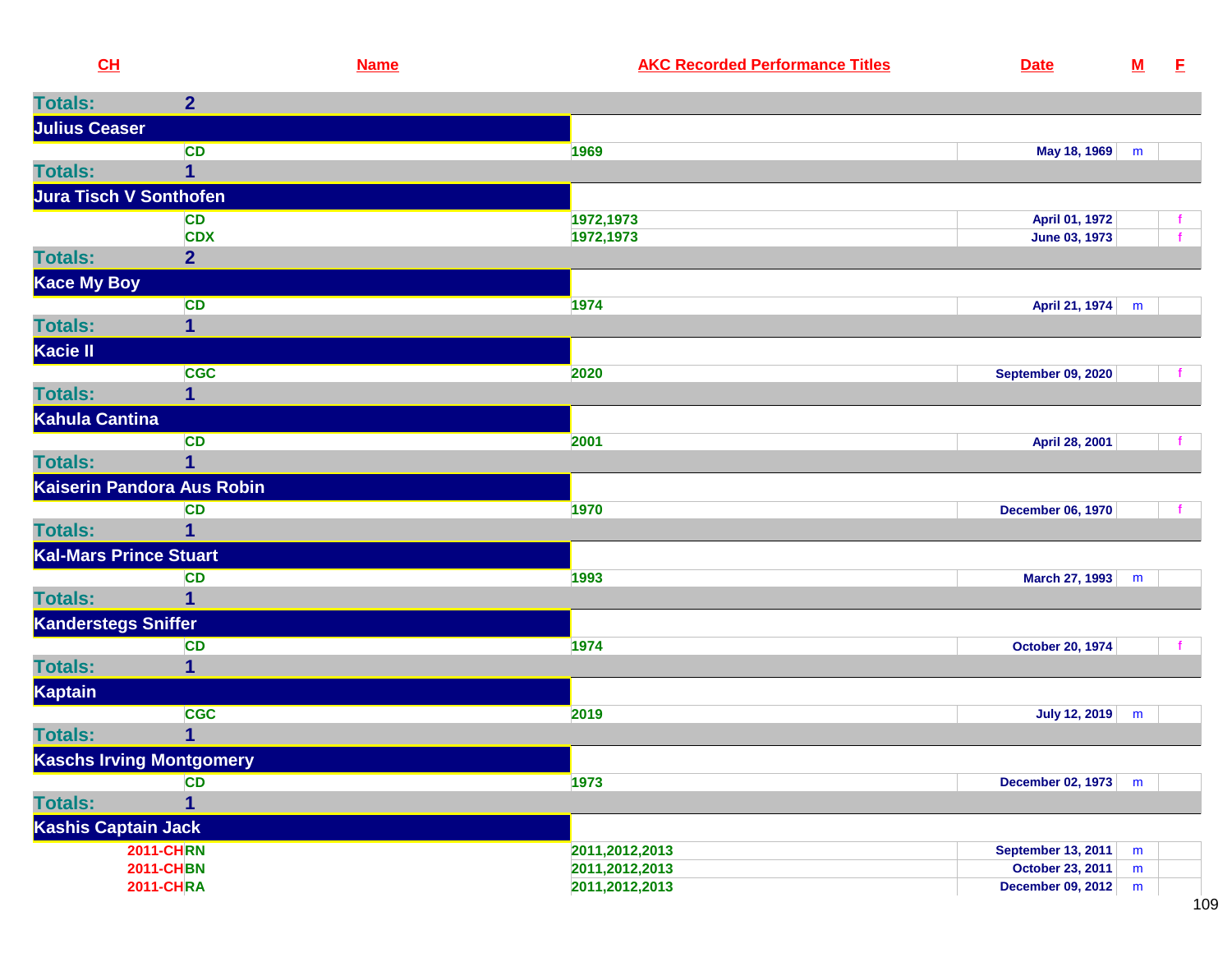| CL                          |                                      | <b>Name</b> | <b>AKC Recorded Performance Titles</b> | <b>Date</b>              | $\underline{\mathsf{M}}$ | E |
|-----------------------------|--------------------------------------|-------------|----------------------------------------|--------------------------|--------------------------|---|
|                             | <b>2011-CHCD</b>                     |             | 2011,2012,2013                         | March 23, 2013           | m                        |   |
|                             | <b>2011-CHRE</b>                     |             | 2011,2012,2013                         | April 26, 2013           | m                        |   |
| <b>Totals:</b>              | 5                                    |             |                                        |                          |                          |   |
| <b>Katanis Ruby</b>         |                                      |             |                                        |                          |                          |   |
|                             | <b>CD</b>                            |             | 1985                                   | <b>June 09, 1985</b>     |                          |   |
| <b>Totals:</b>              | $\overline{1}$                       |             |                                        |                          |                          |   |
| <b>Kathys Rebecca Bear</b>  |                                      |             |                                        |                          |                          |   |
|                             | <b>CD</b>                            |             | 1968                                   | May 19, 1968             |                          |   |
| <b>Totals:</b>              |                                      |             |                                        |                          |                          |   |
| <b>Katrina Von Zurich</b>   |                                      |             |                                        |                          |                          |   |
|                             | <b>CD</b>                            |             | 1985                                   | May 19, 1985             |                          |   |
| <b>Totals:</b>              | 1                                    |             |                                        |                          |                          |   |
|                             | <b>Keepsakes Alpine Heather</b>      |             |                                        |                          |                          |   |
|                             | <b>CD</b>                            |             | 1991                                   | <b>October 26, 1991</b>  |                          |   |
| <b>Totals:</b>              | 1                                    |             |                                        |                          |                          |   |
| <b>Keepsakes Becky</b>      |                                      |             |                                        |                          |                          |   |
|                             | <b>CD</b>                            |             | 1995                                   | <b>November 11, 1995</b> |                          |   |
| <b>Totals:</b>              | 1                                    |             |                                        |                          |                          |   |
|                             | <b>Keepsakes Bela Myone Tuppance</b> |             |                                        |                          |                          |   |
|                             | <b>CD</b>                            |             | 1994                                   | October 29, 1994         | m                        |   |
| <b>Totals:</b>              | 1                                    |             |                                        |                          |                          |   |
| <b>Keepsakes Bonneville</b> |                                      |             |                                        |                          |                          |   |
|                             | <b>1993-CHCD</b>                     |             | 1993                                   | <b>March 06, 1993</b>    | m                        |   |
| <b>Totals:</b>              | 1                                    |             |                                        |                          |                          |   |
|                             | <b>Keepsakes Bonny Myone Tommy</b>   |             |                                        |                          |                          |   |
|                             | <b>CD</b>                            |             | 1993                                   | <b>February 27, 1993</b> | m                        |   |
| <b>Totals:</b>              | 1                                    |             |                                        |                          |                          |   |
| <b>Keepsakes Brenna</b>     |                                      |             |                                        |                          |                          |   |
|                             | <b>CD</b>                            |             | 1993                                   | <b>March 27, 1993</b>    |                          |   |
| <b>Totals:</b>              | $\mathbf{1}$                         |             |                                        |                          |                          |   |
| Keepsakes Duncan Idaho      |                                      |             |                                        |                          |                          |   |
|                             | <b>1997-CHCD</b>                     |             | 1999                                   | <b>March 28, 1999</b>    | m                        |   |
| <b>Totals:</b>              | 1                                    |             |                                        |                          |                          |   |
|                             | <b>Keepsakes Frankly My Dear</b>     |             |                                        |                          |                          |   |
|                             | <b>CD</b>                            |             | 2006                                   | <b>February 19, 2006</b> |                          |   |
|                             |                                      |             |                                        |                          |                          |   |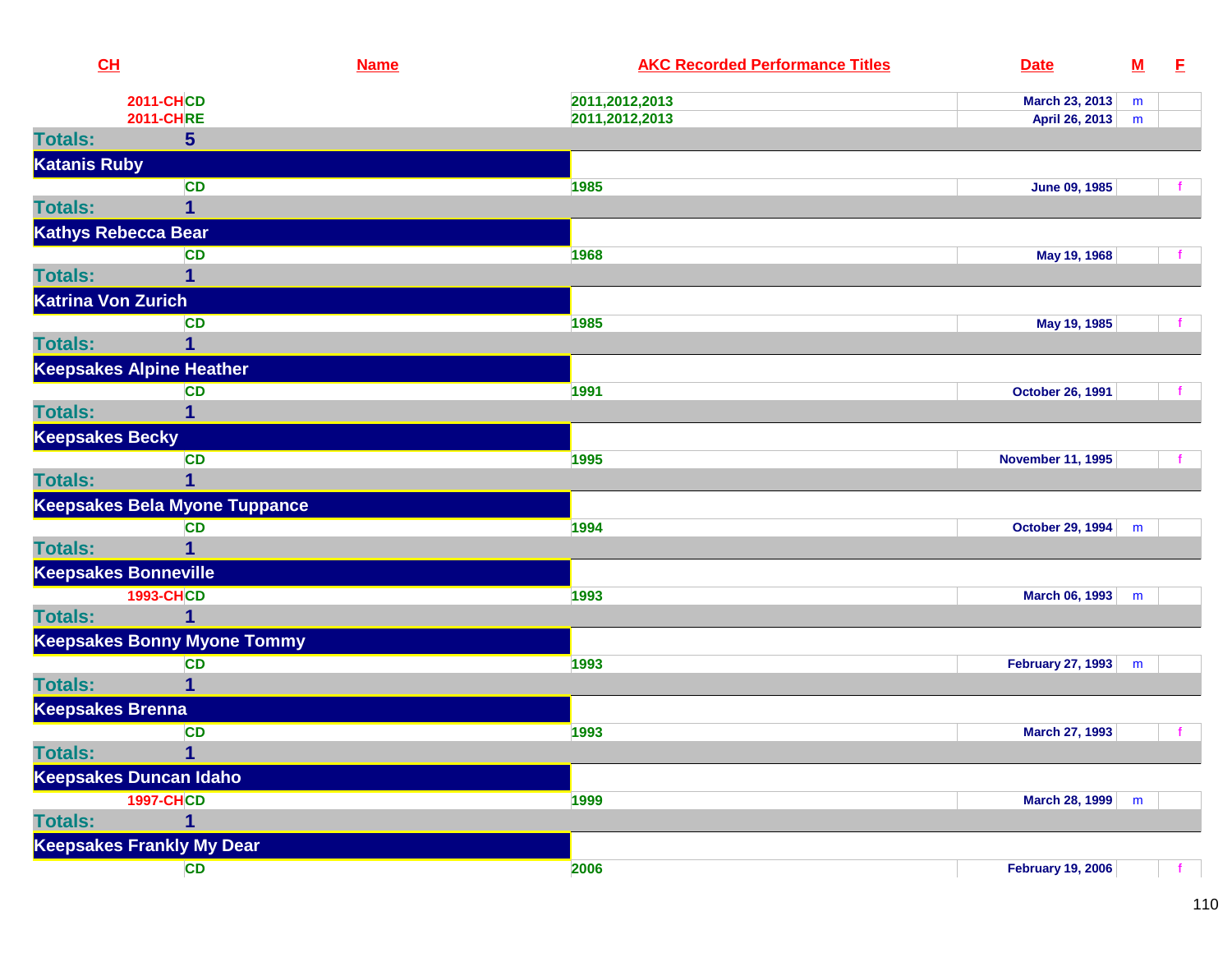| CL                          |                                                                                                                                                                                                                                      | <b>Name</b> | <b>AKC Recorded Performance Titles</b> | <b>Date</b>    | $\underline{\mathsf{M}}$        | F |
|-----------------------------|--------------------------------------------------------------------------------------------------------------------------------------------------------------------------------------------------------------------------------------|-------------|----------------------------------------|----------------|---------------------------------|---|
| <b>Totals:</b>              |                                                                                                                                                                                                                                      |             |                                        |                |                                 |   |
|                             | <b>Keepsakes Precious Moment</b>                                                                                                                                                                                                     |             |                                        |                |                                 |   |
|                             | <b>CD</b>                                                                                                                                                                                                                            |             | 1993                                   | March 05, 1993 |                                 |   |
| <b>Totals:</b>              |                                                                                                                                                                                                                                      |             |                                        |                |                                 |   |
| Keger Kate                  |                                                                                                                                                                                                                                      |             |                                        |                |                                 |   |
|                             | <b>CD</b>                                                                                                                                                                                                                            |             | 1979                                   | March 11, 1979 |                                 |   |
| <b>Totals:</b>              |                                                                                                                                                                                                                                      |             |                                        |                |                                 |   |
| <b>Kegkrests Jubilation</b> |                                                                                                                                                                                                                                      |             |                                        |                |                                 |   |
|                             | <u> The Common Section of the Common Section of the Common Section of the Common Section of the Common Section of the Common Section of the Common Section of the Common Section of the Common Section of the Common Section of </u> |             | ___                                    |                | the contract of the contract of |   |

|                          | <b>CD</b>                          | 1975 | <b>November 23, 1975</b>  |   |  |
|--------------------------|------------------------------------|------|---------------------------|---|--|
| <b>Totals:</b>           |                                    |      |                           |   |  |
| <b>Kegs Von Zurich</b>   |                                    |      |                           |   |  |
|                          | <b>CD</b>                          | 1990 | <b>September 30, 1990</b> | m |  |
| <b>Totals:</b>           | 1                                  |      |                           |   |  |
| <b>Keir Chalet</b>       |                                    |      |                           |   |  |
|                          | <b>CD</b>                          | 1971 | June 26, 1971             | m |  |
| <b>Totals:</b>           |                                    |      |                           |   |  |
|                          | <b>Kelkers Mistress of Sad Eye</b> |      |                           |   |  |
|                          | <b>1983-CHCD</b>                   | 1985 | <b>June 22, 1985</b>      |   |  |
| <b>Totals:</b>           | 1                                  |      |                           |   |  |
| <b>Kellys Lady Lovey</b> |                                    |      |                           |   |  |
|                          | <b>CD</b>                          | 1970 | <b>January 25, 1970</b>   |   |  |
| <b>Totals:</b>           |                                    |      |                           |   |  |
| <b>Ken Ro's Apollo</b>   |                                    |      |                           |   |  |
|                          | <b>CD</b>                          | 1971 | <b>November 14, 1971</b>  | m |  |
| <b>Totals:</b>           |                                    |      |                           |   |  |
|                          | Kennebank Lincoln Von Abraham      |      |                           |   |  |
|                          | <b>1994-CHCD</b>                   | 1990 | <b>September 27, 1990</b> | m |  |
| <b>Totals:</b>           |                                    |      |                           |   |  |
|                          | <b>Kennebank Theodore Von Linc</b> |      |                           |   |  |
|                          | <b>1998-CHCD</b>                   | 1997 | <b>September 26, 1997</b> | m |  |
| <b>Totals:</b>           | 1                                  |      |                           |   |  |
|                          | Kennebank Zachary Von Noah         |      |                           |   |  |
|                          | <b>1997-CHCD</b>                   | 1995 | May 13, 1995              | m |  |
| <b>Totals:</b>           |                                    |      |                           |   |  |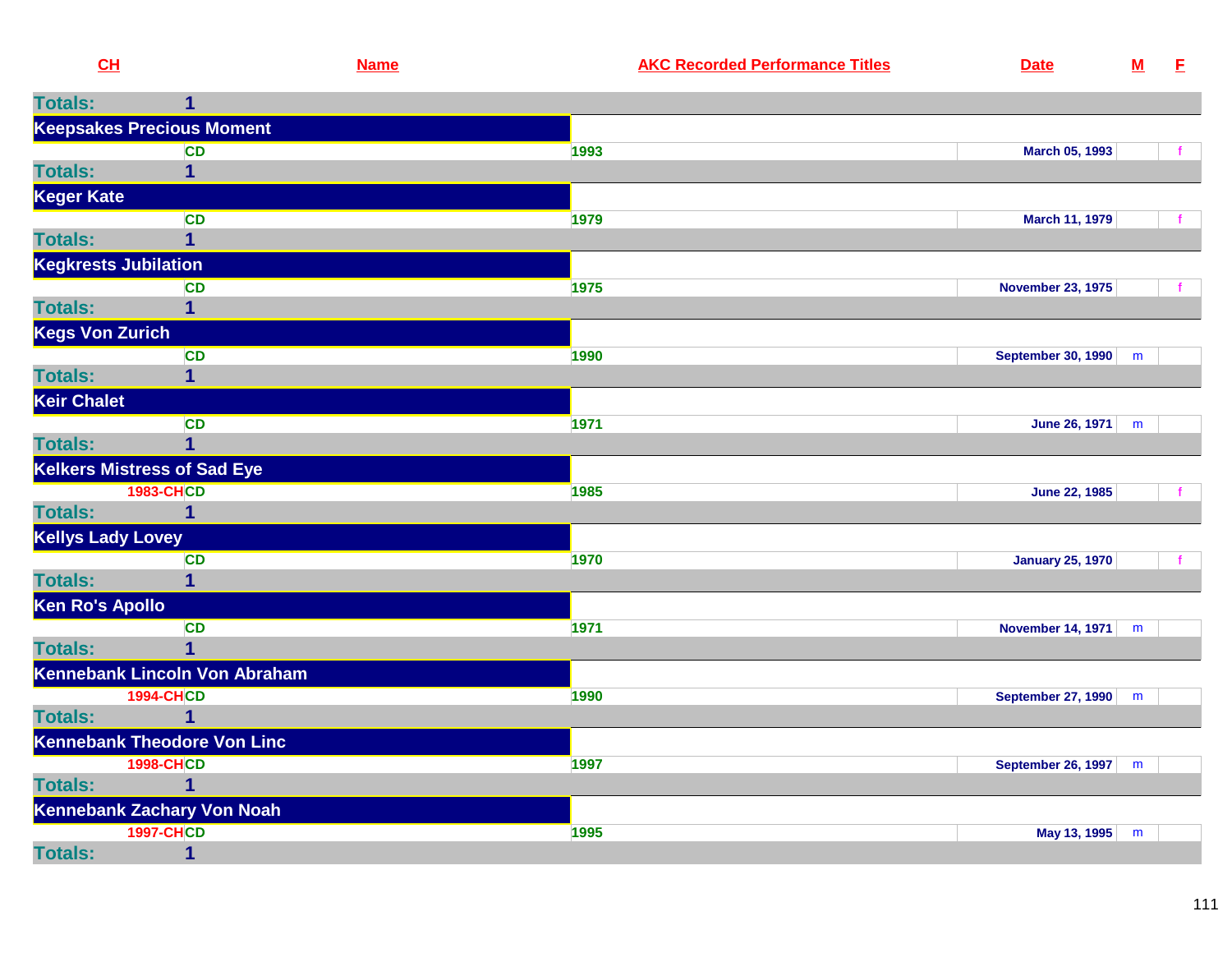| CL                             | <b>Name</b>                       | <b>AKC Recorded Performance Titles</b> | <b>Date</b>               | $\underline{\mathbf{M}}$ | E,           |
|--------------------------------|-----------------------------------|----------------------------------------|---------------------------|--------------------------|--------------|
| <b>Kerr Rommell Von Krause</b> |                                   |                                        |                           |                          |              |
|                                | <b>CD</b>                         | 1977                                   | May 29, 1977              | m                        |              |
| <b>Totals:</b>                 | 1                                 |                                        |                           |                          |              |
|                                | <b>Kessoplus Agustus Caesar</b>   |                                        |                           |                          |              |
|                                | <b>CD</b>                         | 1967,1968                              | <b>June 18, 1967</b>      | m                        |              |
|                                | <b>CDX</b>                        | 1967,1968                              | <b>December 17, 1967</b>  | m                        |              |
|                                | <b>UD</b>                         | 1967,1968                              | <b>November 30, 1968</b>  | m                        |              |
| <b>Totals:</b>                 | $\overline{\mathbf{3}}$           |                                        |                           |                          |              |
|                                | <b>Kevinas El Condor Que Pasa</b> |                                        |                           |                          |              |
|                                | <b>CD</b>                         | 1981                                   | September 27, 1981        | m                        |              |
| <b>Totals:</b>                 | 1                                 |                                        |                           |                          |              |
| <b>Killarney Colleen</b>       |                                   |                                        |                           |                          |              |
|                                | <b>CD</b>                         | 1966                                   | <b>September 25, 1966</b> |                          |              |
| <b>Totals:</b>                 | $\mathbf{1}$                      |                                        |                           |                          |              |
| <b>Kimber Rose Jolley</b>      |                                   |                                        |                           |                          |              |
|                                | <b>CGC</b>                        | 2016                                   | March 22, 2016            |                          |              |
| <b>Totals:</b>                 | 1                                 |                                        |                           |                          |              |
| <b>Kimber Starr Leer</b>       |                                   |                                        |                           |                          |              |
|                                | <b>CGC</b>                        | 2019                                   | March 03, 2019            |                          |              |
|                                | <b>CGCA</b>                       | 2019                                   | April 07, 2019            |                          | $\mathbf{f}$ |
|                                | <b>CGCU</b>                       | 2019                                   | April 14, 2019            |                          |              |
| <b>Totals:</b>                 | 3 <sup>5</sup>                    |                                        |                           |                          |              |
|                                | <b>Kims Hannibal Von Mallen</b>   |                                        |                           |                          |              |
|                                | <b>CD</b>                         | 1969                                   | May 24, 1969              | m                        |              |
| <b>Totals:</b>                 | 1                                 |                                        |                           |                          |              |
| <b>King Alaric</b>             |                                   |                                        |                           |                          |              |
|                                | CD                                | 1952                                   | June 15, 1952             | m                        |              |
| <b>Totals:</b>                 | $\mathbf{1}$                      |                                        |                           |                          |              |
| <b>King Bourbon</b>            |                                   |                                        |                           |                          |              |
|                                | <b>CD</b>                         | 1955                                   | October 23, 1955   m      |                          |              |
| <b>Totals:</b>                 | $\mathbf{1}$                      |                                        |                           |                          |              |
| <b>King Claude</b>             |                                   |                                        |                           |                          |              |
|                                | CD                                | 1975                                   | November 23, 1975         | m                        |              |
| <b>Totals:</b>                 | $\overline{\mathbf{1}}$           |                                        |                           |                          |              |
| <b>King George</b>             |                                   |                                        |                           |                          |              |
|                                | CD                                | 1977                                   | June 17, 1977             | m                        |              |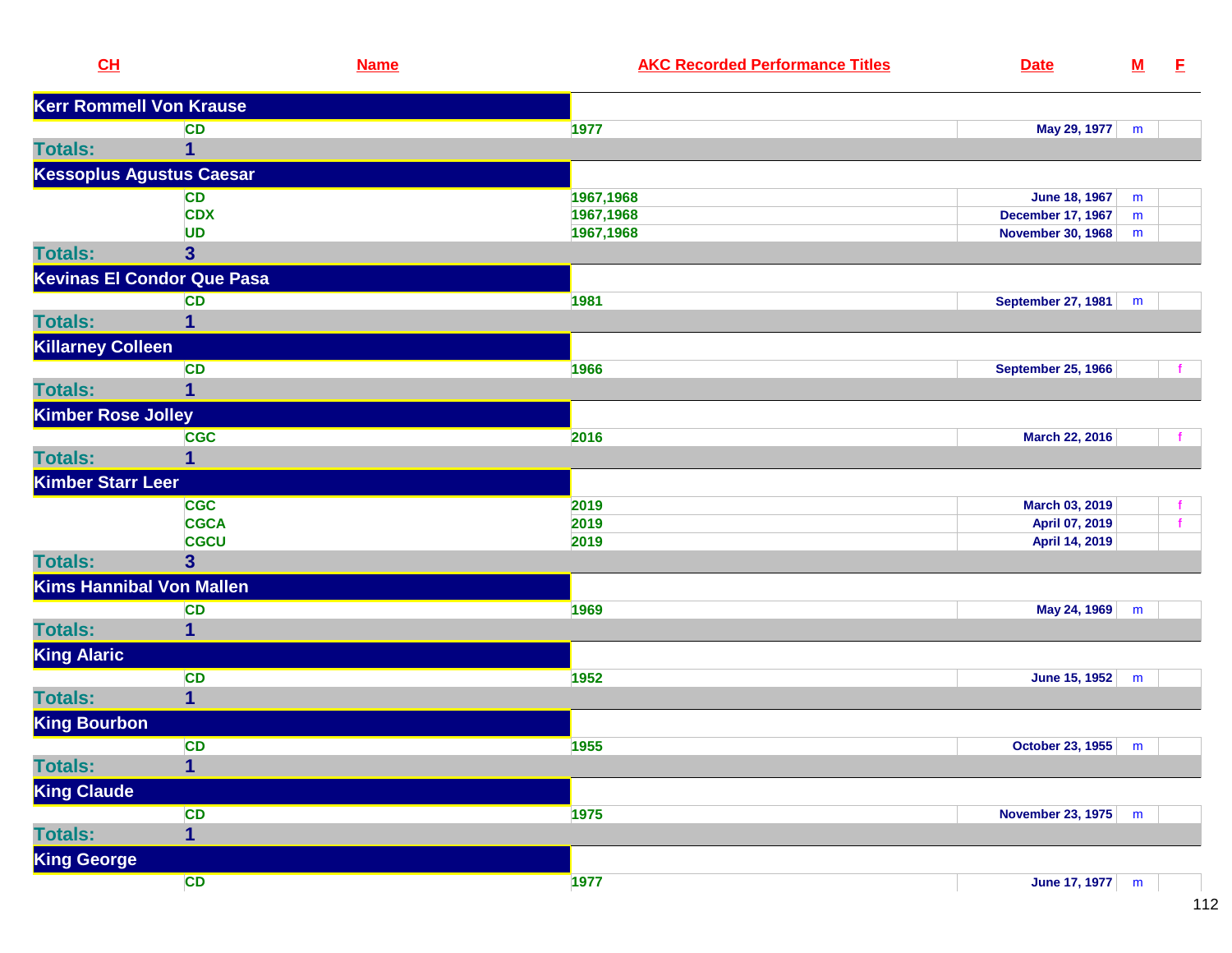|                | CH                                        | <b>Name</b> | <b>AKC Recorded Performance Titles</b> | <b>Date</b>               | $\underline{\mathbf{M}}$ | E            |
|----------------|-------------------------------------------|-------------|----------------------------------------|---------------------------|--------------------------|--------------|
| <b>Totals:</b> | 1                                         |             |                                        |                           |                          |              |
|                | <b>King Oscar of Oranje</b>               |             |                                        |                           |                          |              |
|                | <b>CD</b>                                 |             | 1969                                   | May 16, 1969              | m                        |              |
| <b>Totals:</b> | $\overline{1}$                            |             |                                        |                           |                          |              |
|                | <b>King Shane of Wurstland</b>            |             |                                        |                           |                          |              |
|                | <b>CD</b>                                 |             | 1968                                   | May 26, 1968              | m                        |              |
| <b>Totals:</b> | $\mathbf 1$                               |             |                                        |                           |                          |              |
|                | <b>Kings Kohr Mr. Tango</b>               |             |                                        |                           |                          |              |
|                | CD                                        |             | 2001                                   | <b>November 11, 2001</b>  |                          |              |
| <b>Totals:</b> | $\mathbf 1$                               |             |                                        |                           |                          |              |
|                | <b>Kings Mill Bradshaw</b>                |             |                                        |                           |                          |              |
|                | <b>2016-CHCGC</b>                         |             | 2013, 2014, 2015, 2017                 | <b>February 01, 2013</b>  | m                        |              |
|                | <b>2016-CHRN</b>                          |             | 2013,2014,2015,2017                    | April 07, 2013            | m                        |              |
|                | <b>2016-CHThD</b>                         |             | 2013,2014,2015,2017                    | <b>November 20, 2014</b>  | m                        |              |
|                | <b>2016-CHCD</b>                          |             | 2013,2014,2015,2017                    | April 05, 2015            | m                        |              |
|                | 2016-CHThDA                               |             | 2013,2014,2015,2017                    | May 10, 2017              | m                        |              |
| <b>Totals:</b> | $5\phantom{1}$                            |             |                                        |                           |                          |              |
|                | Kings Mill Hemie of Fuzzy Bear "Lola Mae" |             |                                        |                           |                          |              |
|                | <b>2016-CHCGC</b>                         |             | 2014,2018                              | June 22, 2014             |                          |              |
|                | <b>2016-CHTKN</b>                         |             | 2014,2018                              | <b>February 09, 2018</b>  |                          |              |
| <b>Totals:</b> | 2 <sup>1</sup>                            |             |                                        |                           |                          |              |
|                | <b>Kings Mill Jezzabelle</b>              |             |                                        |                           |                          |              |
|                | <b>RN</b>                                 |             | (CGC),2012,2013,2017                   | <b>September 08, 2012</b> |                          |              |
|                | <b>RA</b>                                 |             | (CGC),2012,2013,2017                   | <b>November 23, 2012</b>  |                          | $\mathbf{f}$ |
|                | <b>BN</b>                                 |             | (CGC),2012,2013,2017                   | <b>December 28, 2012</b>  |                          | f            |
|                | <b>RE</b>                                 |             | (CGC),2012,2013,2017                   | <b>December 28, 2012</b>  |                          | $\mathbf f$  |
|                | <b>CD</b>                                 |             | (CGC),2012,2013,2017                   | <b>January 06, 2013</b>   |                          | f            |
|                | <b>RAE</b>                                |             | (CGC),2012,2013,2017                   | <b>November 29, 2013</b>  |                          | f            |
|                | RAE <sub>2</sub>                          |             | (CGC),2012,2013,2017                   | March 11, 2017            |                          | f            |
|                | RAE <sub>3</sub>                          |             | (CGC),2012,2013,2017                   | <b>November 24, 2017</b>  |                          |              |
| <b>Totals:</b> | 8                                         |             |                                        |                           |                          |              |
|                | <b>Kings Mill Young At Heart</b>          |             |                                        |                           |                          |              |
|                | 2012-GCH/2011-CHCGC                       |             | 2010,2013                              | <b>June 12, 2010</b>      | m                        |              |
|                | 2012-GCH/2011-CHCD                        |             | 2010,2013                              | <b>October 24, 2010</b>   | m                        |              |
|                | 2012-GCH/2011-CHRN                        |             | 2010,2013                              | <b>October 24, 2010</b>   | m                        |              |
|                | 2012-GCH/2011-CHThD                       |             | 2010,2013                              | March 07, 2013            | m                        |              |
| <b>Totals:</b> | 4                                         |             |                                        |                           |                          |              |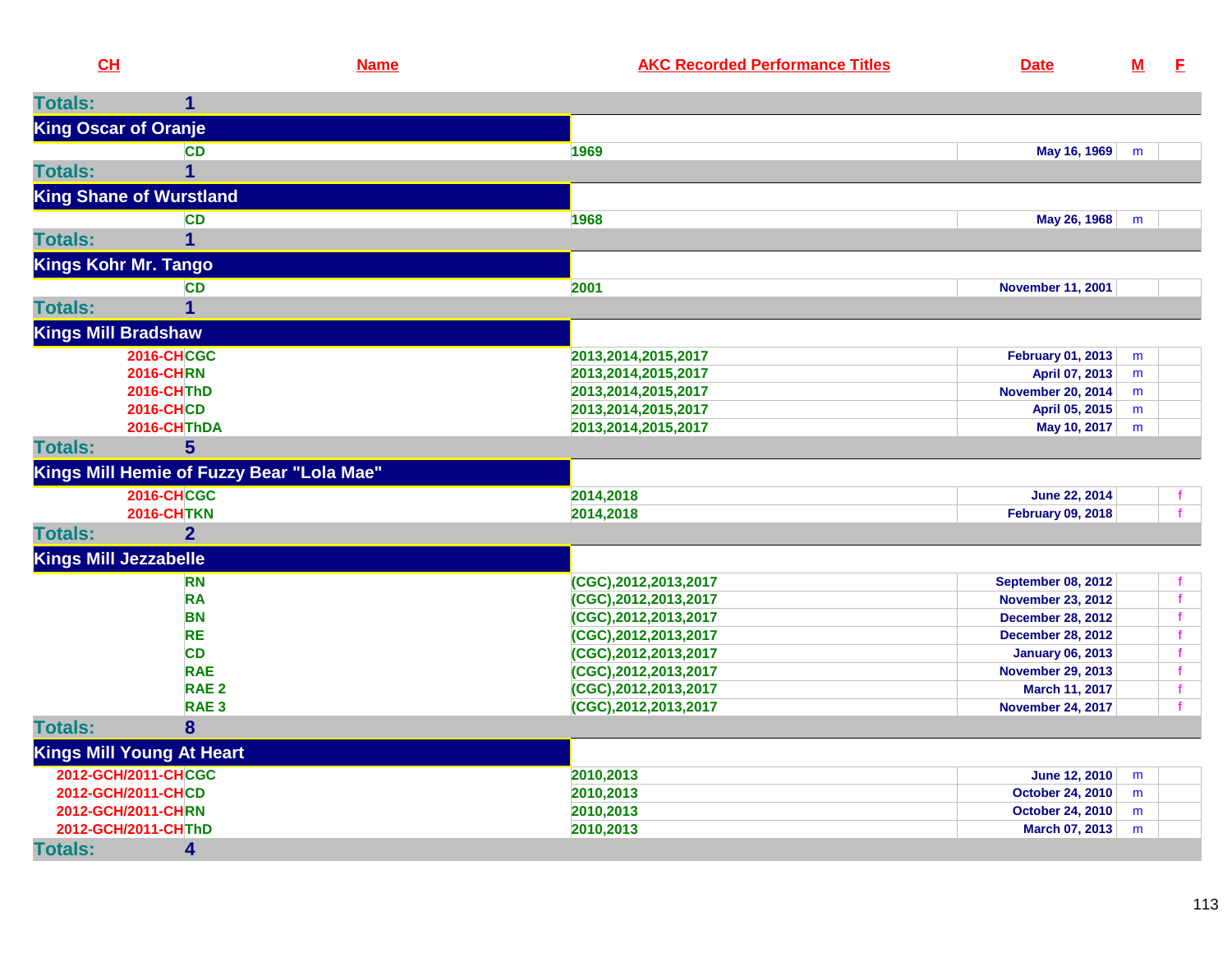| CL                            |                                         | <b>Name</b> | <b>AKC Recorded Performance Titles</b> | <b>Date</b>              | $M$ | E |
|-------------------------------|-----------------------------------------|-------------|----------------------------------------|--------------------------|-----|---|
|                               | <b>Kings Row Caesar V Country Haven</b> |             |                                        |                          |     |   |
| 2014-GCH/2014-CHRN            |                                         |             | 2016,2019                              | <b>February 27, 2016</b> | m   |   |
| 2014-GCH/2014-CHCD            |                                         |             | 2016,2019                              | <b>November 03, 2016</b> | m   |   |
|                               | 2014-GCH/2014-CHCGCU                    |             | 2016,2019                              | July 24, 2019            | m   |   |
| <b>Totals:</b>                | 3                                       |             |                                        |                          |     |   |
| <b>Kings Row Great Gatsby</b> |                                         |             |                                        |                          |     |   |
|                               | <b>1983-CHCD</b>                        |             | 1982                                   | May 09, 1982             | m   |   |
| <b>Totals:</b>                | 1                                       |             |                                        |                          |     |   |
|                               | <b>Kings Row Just Myone Verity</b>      |             |                                        |                          |     |   |
|                               | <b>CD</b>                               |             | 1991                                   | <b>November 10, 1991</b> |     |   |
| <b>Totals:</b>                | 1                                       |             |                                        |                          |     |   |
|                               | <b>Kings Row Le Kingston Too</b>        |             |                                        |                          |     |   |
|                               | <b>CD</b>                               |             | 1992                                   | October 31, 1992         | m   |   |
| <b>Totals:</b>                |                                         |             |                                        |                          |     |   |
|                               | <b>Kings Row Mims Tammie Panda</b>      |             |                                        |                          |     |   |
|                               | <b>CD</b>                               |             | 1984                                   | April 14, 1984           |     |   |
| <b>Totals:</b>                | 1                                       |             |                                        |                          |     |   |
|                               | <b>Kings Row Prince Remington</b>       |             |                                        |                          |     |   |
|                               | <b>CD</b>                               |             | 1992                                   | November 01, 1992        | m   |   |
| <b>Totals:</b>                | 1                                       |             |                                        |                          |     |   |
| <b>Kings Row Sierra Gold</b>  |                                         |             |                                        |                          |     |   |
|                               | <b>CD</b>                               |             | 1992                                   | June 07, 1992            | m   |   |
| <b>Totals:</b>                | 1                                       |             |                                        |                          |     |   |
| <b>Kings Row Snow Job</b>     |                                         |             |                                        |                          |     |   |
|                               | <b>1986-CHCD</b>                        |             | 1983, 1984, 1986                       | May 01, 1983             | m   |   |
|                               | <b>1986-CHCDX</b>                       |             | 1983,1984,1986                         | April 01, 1984           | m   |   |
|                               | <b>1986-CHUD</b>                        |             | 1983, 1984, 1986                       | <b>June 22, 1986</b>     | m   |   |
| <b>Totals:</b>                | 3                                       |             |                                        |                          |     |   |
|                               | <b>Kings Row Uno Mas St. Hampton</b>    |             |                                        |                          |     |   |
|                               | CD                                      |             | 2005,2006                              | April 29, 2005           | m   |   |
|                               | <b>CDX</b>                              |             | 2005,2006                              | April 30, 2006           | m   |   |
| <b>Totals:</b>                | $\overline{2}$                          |             |                                        |                          |     |   |
|                               | <b>Kings Row Z Harlequin Duchess</b>    |             |                                        |                          |     |   |
|                               | CD                                      |             | 1988                                   | <b>August 28, 1988</b>   |     |   |
| <b>Totals:</b>                | $\mathbf{1}$                            |             |                                        |                          |     |   |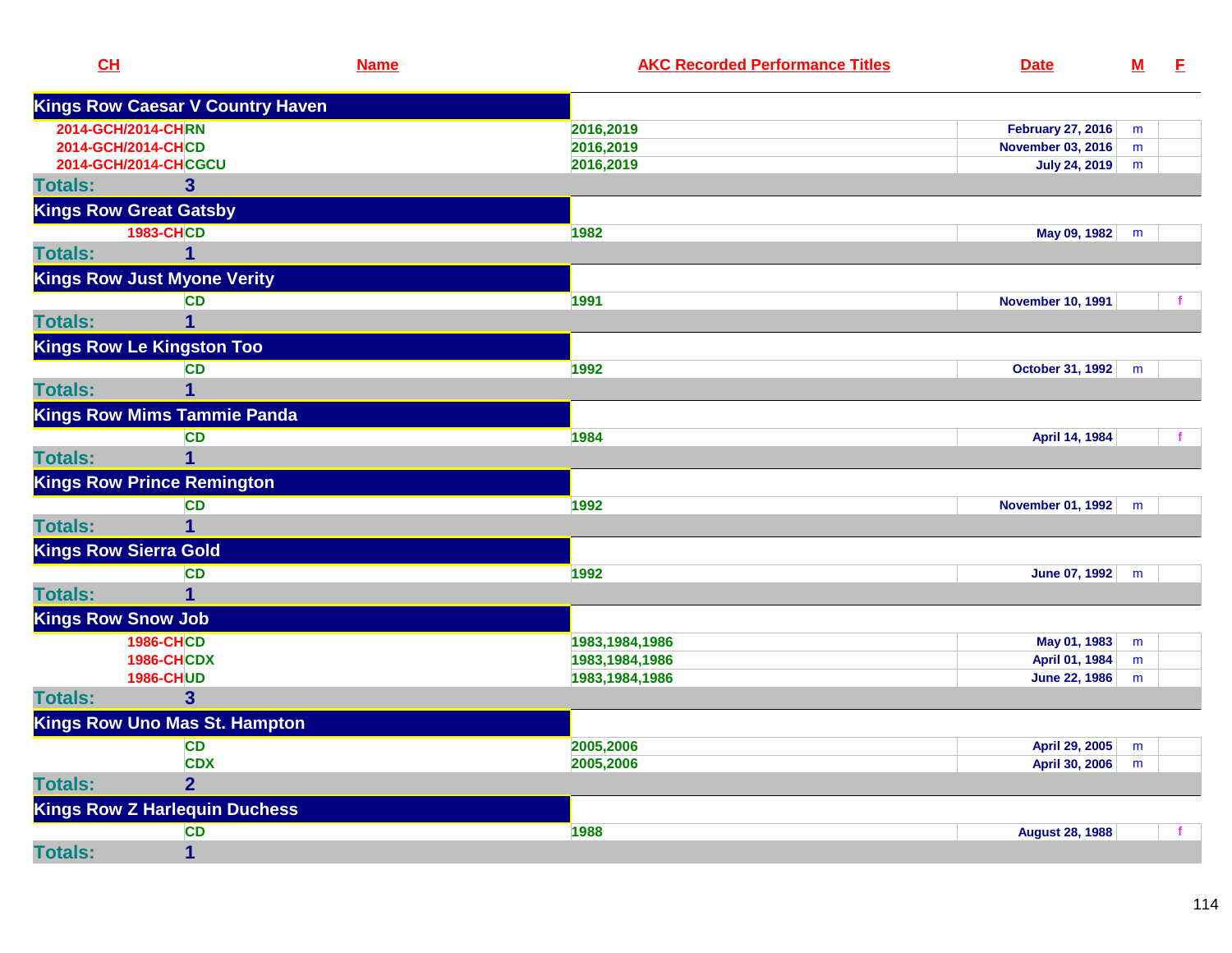| CL                         | <b>Name</b>                        | <b>AKC Recorded Performance Titles</b> | <b>Date</b>              | ${\bf M}$ | E |
|----------------------------|------------------------------------|----------------------------------------|--------------------------|-----------|---|
|                            | <b>Kingston James Mufasa</b>       |                                        |                          |           |   |
|                            | <b>CGC</b>                         | 2013                                   | November 22, 2013        | m         |   |
| <b>Totals:</b>             | 1                                  |                                        |                          |           |   |
| <b>Kira Marino-Landry</b>  |                                    |                                        |                          |           |   |
|                            | <b>CGC</b>                         | 2015                                   | <b>November 22, 2015</b> |           |   |
|                            | <b>CGC</b>                         | 2015                                   | <b>November 22, 2015</b> |           |   |
| <b>Totals:</b>             | 2 <sup>1</sup>                     |                                        |                          |           |   |
|                            | <b>Kirbys Dutchess of Hatley</b>   |                                        |                          |           |   |
|                            | <b>CD</b>                          | 1974                                   | <b>August 31, 1974</b>   |           |   |
| <b>Totals:</b>             | 1                                  |                                        |                          |           |   |
| <b>Kirtons On-Target</b>   |                                    |                                        |                          |           |   |
|                            | <b>RN</b>                          | 2011                                   | March 18, 2011           |           |   |
| <b>Totals:</b>             | 1                                  |                                        |                          |           |   |
| <b>Kma Minnow</b>          |                                    |                                        |                          |           |   |
|                            | <b>RN</b>                          | 2017                                   | March 05, 2017           | m         |   |
|                            | <b>BN</b>                          | 2017                                   | October 27, 2017         | m         |   |
| <b>Totals:</b>             | $\overline{2}$                     |                                        |                          |           |   |
|                            | <b>Knabliaws Bacilicum V Barre</b> |                                        |                          |           |   |
|                            | <b>CD</b>                          | 1958                                   | March 01, 1958           |           |   |
| <b>Totals:</b>             |                                    |                                        |                          |           |   |
|                            | <b>Knabllaws Echo Von Barre</b>    |                                        |                          |           |   |
|                            | <b>1960-CHCD</b>                   | 1959                                   | <b>November 29, 1959</b> | m         |   |
| <b>Totals:</b>             | 1                                  |                                        |                          |           |   |
| <b>Knights King Klancy</b> |                                    |                                        |                          |           |   |
|                            | CD                                 | 1972,1975                              | May 14, 1972             | m         |   |
|                            | <b>CDX</b>                         | 1972,1975                              | May 24, 1975             | m         |   |
| <b>Totals:</b>             | $\overline{2}$                     |                                        |                          |           |   |
|                            | <b>Knights Turk Brandy</b>         |                                        |                          |           |   |
|                            | <b>CD</b>                          | 1978                                   | April 15, 1978           |           |   |
| <b>Totals:</b>             | $\mathbf{1}$                       |                                        |                          |           |   |
|                            | <b>Knoxs Dandee September</b>      |                                        |                          |           |   |
|                            | <b>CD</b>                          | 1979                                   | <b>January 27, 1979</b>  |           |   |
| <b>Totals:</b>             | 1                                  |                                        |                          |           |   |
|                            | <b>Knoxs January Citation</b>      |                                        |                          |           |   |
|                            | <b>CD</b>                          | 1980                                   | April 19, 1980           |           |   |
| <b>Totals:</b>             | $\mathbf{1}$                       |                                        |                          |           |   |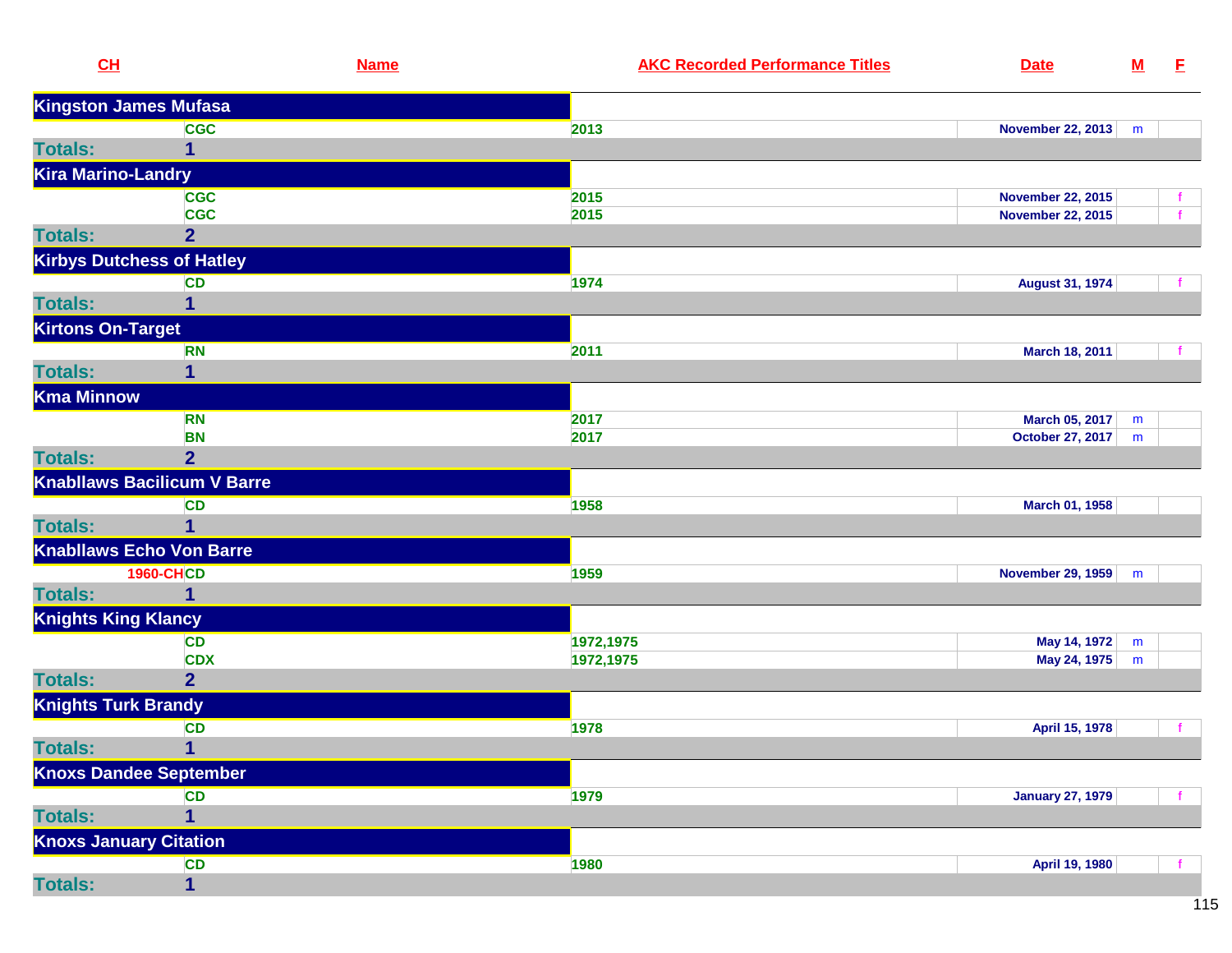| CH                             | <b>Name</b>                                     | <b>AKC Recorded Performance Titles</b> | <b>Date</b>               | ${\bf M}$ | E. |
|--------------------------------|-------------------------------------------------|----------------------------------------|---------------------------|-----------|----|
|                                | Kokos Arabesque V Scher-An                      |                                        |                           |           |    |
|                                | <b>CD</b>                                       | 1990                                   | <b>September 02, 1990</b> |           |    |
| <b>Totals:</b>                 | 1                                               |                                        |                           |           |    |
|                                | Kokos Snowflake V Scher-An                      |                                        |                           |           |    |
|                                | <b>CD</b>                                       | 1990                                   | <b>July 14, 1990</b>      |           |    |
| <b>Totals:</b>                 | 1                                               |                                        |                           |           |    |
| Kokos Sultan V Scher-An        |                                                 |                                        |                           |           |    |
|                                | <b>CD</b>                                       | 1990                                   | October 13, 1990          | m         |    |
| <b>Totals:</b>                 |                                                 |                                        |                           |           |    |
| Kornets Mille V Lutz           |                                                 |                                        |                           |           |    |
|                                | <b>1953-CHCD</b>                                | 1953                                   | <b>August 09, 1953</b>    |           |    |
| <b>Totals:</b>                 | 1                                               |                                        |                           |           |    |
| <b>Kornets Pam V Lutz</b>      |                                                 |                                        |                           |           |    |
|                                | <b>1954-CHCD</b>                                | 1954                                   | <b>February 14, 1954</b>  |           |    |
| <b>Totals:</b>                 |                                                 |                                        |                           |           |    |
| <b>Kornets Sandra V Herr</b>   |                                                 |                                        |                           |           |    |
|                                | <b>CD</b>                                       | 1957                                   | May 18, 1957              |           |    |
| <b>Totals:</b>                 | 1                                               |                                        |                           |           |    |
| <b>Kragen Von Schnaps</b>      |                                                 |                                        |                           |           |    |
|                                | <b>CD</b>                                       | 1967,1968                              | <b>October 22, 1967</b>   | m         |    |
|                                | <b>CDX</b>                                      | 1967,1968                              | October 06, 1968          | m         |    |
| <b>Totals:</b>                 | $\overline{2}$                                  |                                        |                           |           |    |
|                                | Kris Kountry A League of Her Own V Orlando      |                                        |                           |           |    |
| 2019-GCH/2018-CHCGC            |                                                 | 2017                                   | <b>August 16, 2017</b>    |           |    |
| <b>Totals:</b>                 | $\mathbf{1}$                                    |                                        |                           |           |    |
|                                | <b>Kris Kountry Big Blind V Poker</b>           |                                        |                           |           |    |
| 2020-GCH/2019-CHCGC            |                                                 | 2019,2021                              | <b>October 10, 2019</b>   | m         |    |
| 2019-CH/2020-GCHTKN            |                                                 | 2019,2021                              | <b>December 04, 2019</b>  | m         |    |
|                                | 2019-CH/2020-GCHCGCA                            | 2019,2021                              | <b>August 07, 2021</b>    | m         |    |
| <b>Totals:</b>                 | 2019-CH/2020-GCHCGCU<br>$\overline{\mathbf{4}}$ | 2019,2021                              | August 07, 2021   m       |           |    |
|                                |                                                 |                                        |                           |           |    |
|                                | Kris Kountry Kryskara "The Gambler" Von Joy     |                                        |                           |           |    |
|                                | <b>2021-CHTKN</b>                               | 2021                                   | July 29, 2021             | m         |    |
| <b>Totals:</b>                 | 1                                               |                                        |                           |           |    |
| <b>Kris Kountry Poker Face</b> |                                                 |                                        |                           |           |    |
| 2018-GCH/2018-CHCGC            |                                                 | 2019 2020                              | November 16, 2019   m     |           |    |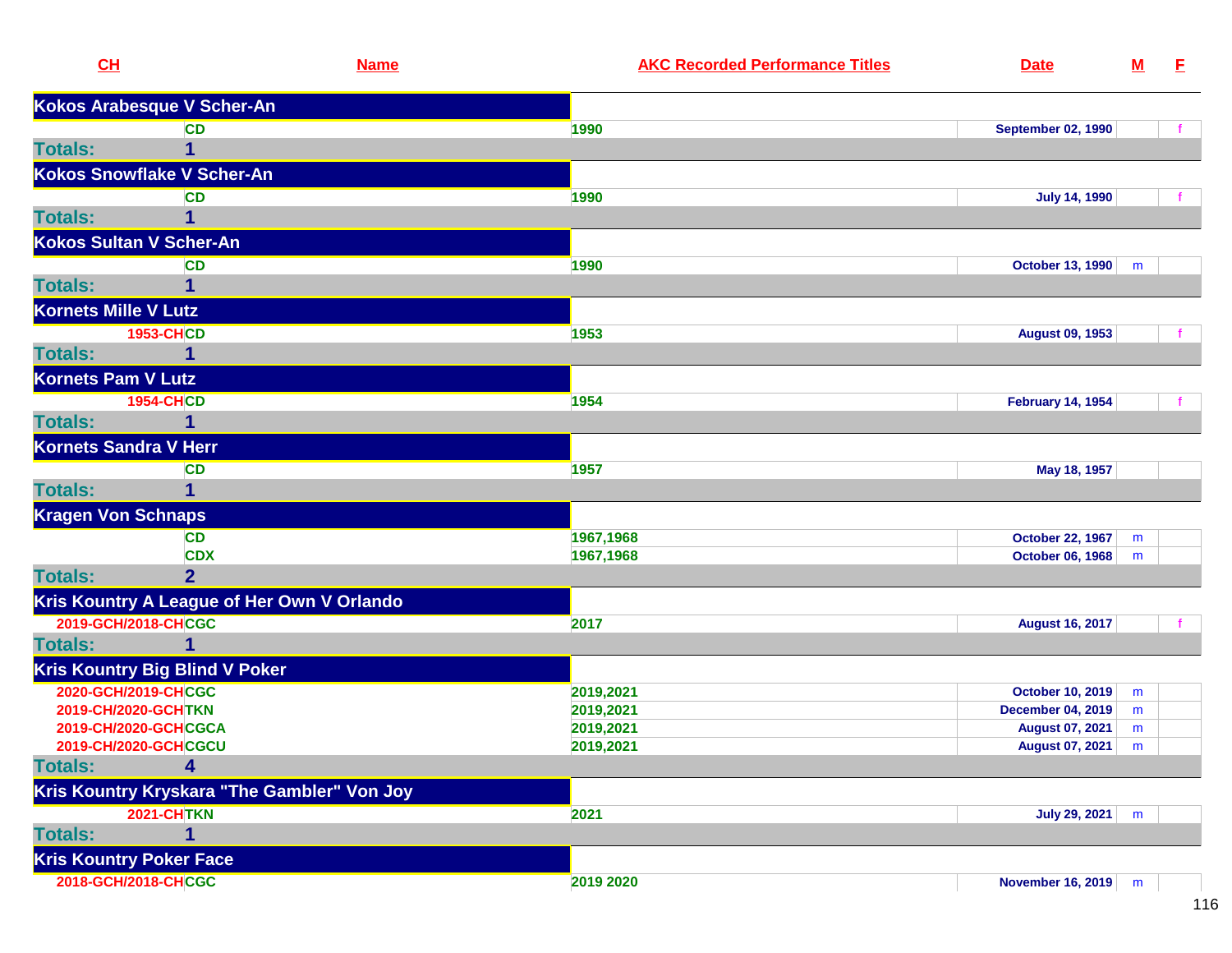| CL                                | <b>Name</b>                                 | <b>AKC Recorded Performance Titles</b> | <b>Date</b>              | $\underline{\mathsf{M}}$ | E |
|-----------------------------------|---------------------------------------------|----------------------------------------|--------------------------|--------------------------|---|
| 2018-GCH/2018-CHCGCA              |                                             | 2019 2020                              | <b>November 16, 2019</b> | m                        |   |
| 2018-GCH/2018-CHTKN               |                                             | 2019 2020                              | June 19, 2020            | m                        |   |
| <b>Totals:</b>                    | 3                                           |                                        |                          |                          |   |
|                                   | <b>Kris Kountry Queen of Hearts V Poker</b> |                                        |                          |                          |   |
|                                   | <b>2020-CHCGC</b>                           | 2019,2022                              | May 12, 2019             |                          |   |
|                                   | 2020-CHCGCA                                 | 2019,2022                              | <b>November 14, 2019</b> |                          |   |
|                                   | <b>2020-CHTKN</b>                           | 2019,2022                              | <b>December 10, 2019</b> |                          |   |
|                                   | <b>2020-CHTKI</b>                           | 2019,2022                              | <b>December 11, 2019</b> |                          |   |
|                                   | 2020-CHCGCU                                 | 2019,2022                              | <b>February 19, 2022</b> |                          |   |
| <b>Totals:</b>                    | $5\phantom{.}$                              |                                        |                          |                          |   |
| <b>Kristy Pearl Bernard</b>       |                                             |                                        |                          |                          |   |
|                                   | <b>CD</b>                                   | 1973                                   | April 08, 1973           |                          |   |
| <b>Totals:</b>                    | 1                                           |                                        |                          |                          |   |
| <b>Kruntch Vom Tal Der Fichen</b> |                                             |                                        |                          |                          |   |
|                                   | <b>1970-CHCD</b>                            | 1970                                   | March 08, 1970           | m                        |   |
| <b>Totals:</b>                    |                                             |                                        |                          |                          |   |
| <b>Kryskara Cherry Jubilee</b>    |                                             |                                        |                          |                          |   |
|                                   | <b>1994-CHCD</b>                            | 1997                                   | March 02, 1997           |                          |   |
| <b>Totals:</b>                    | 1                                           |                                        |                          |                          |   |
| <b>Kryskara Fools Gold</b>        |                                             |                                        |                          |                          |   |
| 2012-GCH/2010-CHRN                |                                             | 2016                                   | <b>February 27, 2016</b> |                          |   |
| <b>Totals:</b>                    | 1                                           |                                        |                          |                          |   |
| <b>Kryskara Rock Star</b>         |                                             |                                        |                          |                          |   |
|                                   | <b>1988-CHCD</b>                            | 1989                                   | May 27, 1989             | m                        |   |
| <b>Totals:</b>                    |                                             |                                        |                          |                          |   |
| <b>Kryskara Wild Cherry</b>       |                                             |                                        |                          |                          |   |
|                                   | <b>1990-CHCD</b>                            | 1993                                   | March 06, 1993           |                          |   |
| <b>Totals:</b>                    | 1                                           |                                        |                          |                          |   |
| <b>Kuda Chen</b>                  |                                             |                                        |                          |                          |   |
|                                   | <b>CD</b>                                   | 1978                                   | <b>November 05, 1978</b> | m                        |   |
| <b>Totals:</b>                    | 1                                           |                                        |                          |                          |   |
|                                   | <b>Kudos Crown Royal V Regalbear</b>        |                                        |                          |                          |   |
| 2021-GCH/2020-CHCGC               |                                             | 2019,2020,2021,2022                    | <b>February 20, 2019</b> | m                        |   |
| 2021-GCH/2020-CHTKN               |                                             | 2019,2020,2021,2022                    | <b>June 12, 2019</b>     | m                        |   |
| 2021-GCH/2020-CHCGCA              |                                             | 2019,2020,2021,2022                    | <b>August 03, 2019</b>   | m                        |   |
| 2021-GCH/2020-CHCGCU              |                                             | 2019,2020,2021,2022                    | <b>February 06, 2020</b> | m                        |   |
| 2021-GCH/2020-CHATT               |                                             | 2019,2020,2021,2022                    | March 04, 2020           | m                        |   |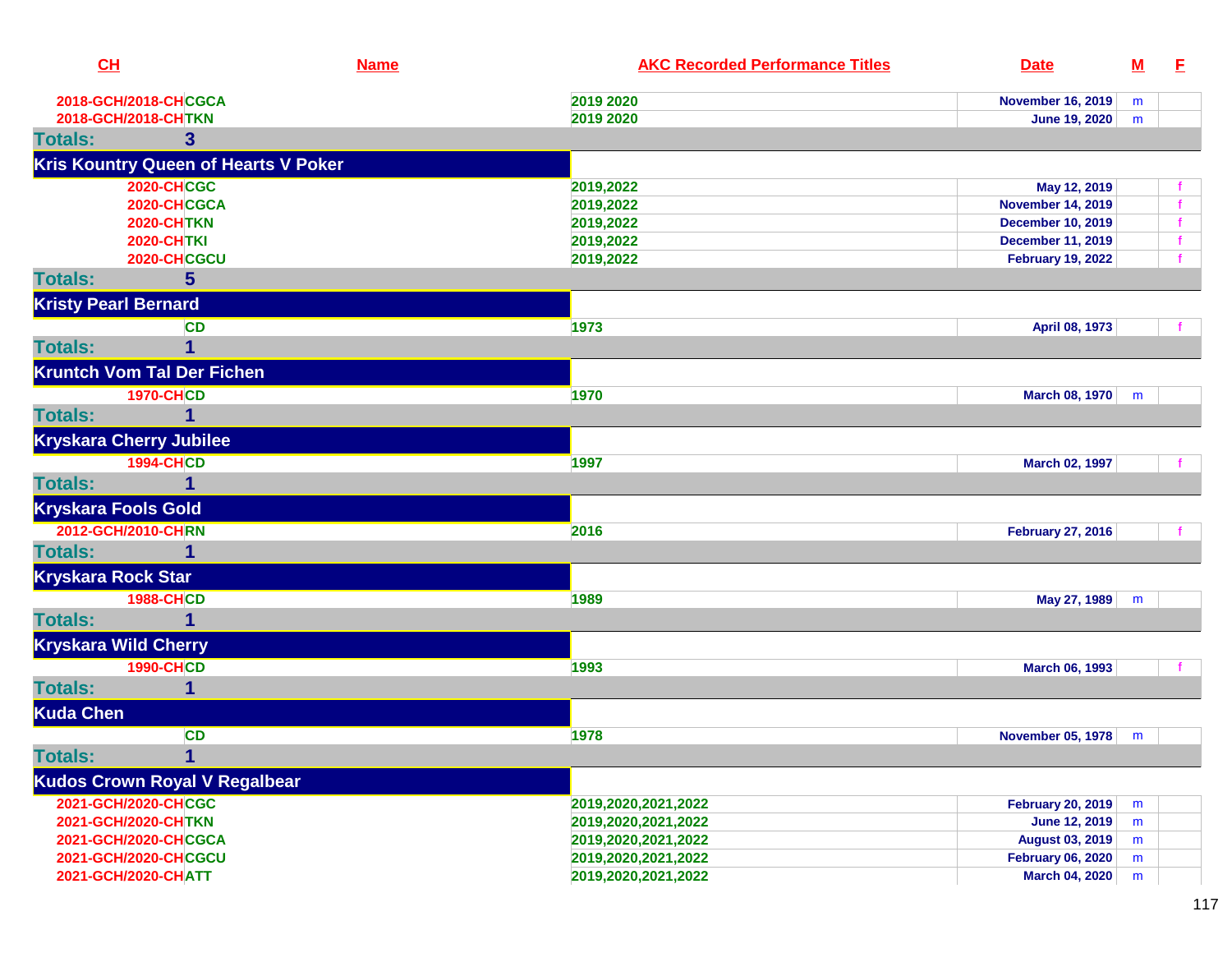| CH                                   | <b>Name</b>  | <b>AKC Recorded Performance Titles</b> | <b>Date</b>               | $M$       | E |
|--------------------------------------|--------------|----------------------------------------|---------------------------|-----------|---|
| 2021-GCH/2020-CHFDC                  |              | 2019,2020,2021,2022                    | March 12, 2020            | m         |   |
| 2021-GCH/2020-CHDN                   |              | 2019,2020,2021,2022                    | <b>July 26, 2020</b>      | m         |   |
| 2021-GCH/2020-CHDJ                   |              | 2019,2020,2021,2022                    | <b>August 15, 2020</b>    | m         |   |
| 2021-GCH/2020-CHDJA                  |              | 2019,2020,2021,2022                    | September 14, 2020        | m         |   |
| 2021-GCH/2020-CHVHMA                 |              | 2019,2020,2021,2022                    | <b>November 03, 2020</b>  | m         |   |
| <b>2021-GCH/2020-CHBCAT</b>          |              | 2019,2020,2021,2022                    | <b>November 07, 2020</b>  | m         |   |
| 2021-GCH/2020-CHACT1                 |              | 2019,2020,2021,2022                    | <b>November 30, 2020</b>  | m         |   |
| 2021-GCH/2020-CHTKI                  |              | 2019,2020,2021,2022                    | <b>December 09, 2020</b>  | m         |   |
| 2021-GCH/2020-CHTKA                  |              | 2019,2020,2021,2022                    | <b>December 15, 2020</b>  | m         |   |
| 2021-GCH/2020-CHCA                   |              | 2019,2020,2021,2022                    | <b>January 31, 2021</b>   | m         |   |
| 2021-GCH/2020-CHTKP                  |              | 2019,2020,2021,2022                    | <b>February 12, 2021</b>  | m         |   |
| <b>2021-GCH/2020-CHDCAT</b>          |              | 2019,2020,2021,2022                    | May 09, 2021              | ${\sf m}$ |   |
| 2021-GCH/2020-CHTKE                  |              | 2019,2020,2021,2022                    | June 21, 2021             | m         |   |
| 2021-GCH/2020-CHDJX                  |              | 2019,2020,2021,2022                    | <b>July 25, 2021</b>      | m         |   |
| 2021-GCH/2020-CHHDN                  |              | 2019,2020,2021,2022                    | <b>July 26, 2021</b>      | m         |   |
| <b>2021-GCH/2020-CHVSWB</b>          |              | 2019,2020,2021,2022                    | <b>August 13, 2021</b>    | m         |   |
| 2021-GCH/2020-CHVSWI                 |              | 2019,2020,2021,2022                    | September 09, 2021        | m         |   |
| 2021-GCH/2020-CHRN                   |              | 2019,2020,2021,2022                    | <b>September 30, 2021</b> | m         |   |
| <b>2021-GCH/2020-CHRATN</b>          |              | 2019,2020,2021,2022                    | <b>October 01, 2021</b>   | m         |   |
| 2021-GCH/2020-CHVSWE                 |              | 2019,2020,2021,2022                    | October 05, 2021          | m         |   |
| 2021-GCH/2020-CHRATO                 |              | 2019,2020,2021,2022                    | <b>February 12, 2022</b>  | m         |   |
| 26<br><b>Totals:</b>                 |              |                                        |                           |           |   |
| <b>Kudos Fits The Bill Regalbear</b> |              |                                        |                           |           |   |
| <b>TKN</b>                           |              | 2019,2020,2022                         | <b>November 12, 2019</b>  | m         |   |
| <b>TKA</b>                           |              | 2019,2020,2022                         | April 15, 2020            | m         |   |
| <b>TKI</b>                           |              | 2019,2020,2022                         | April 15, 2020            | m         |   |
| <b>TKP</b>                           |              | 2019,2020,2022                         | April 26, 2020            | m         |   |
| <b>NSD</b>                           |              | 2019,2020,2022                         | <b>June 28, 2020</b>      | m         |   |
| <b>OSD</b>                           |              | 2019,2020,2022                         | <b>June 29, 2020</b>      | m         |   |
| <b>PSD</b>                           |              | 2019,2020,2022                         | <b>July 11, 2020</b>      | m         |   |
|                                      | <b>SDPRO</b> | 2019,2020,2022                         | <b>August 16, 2020</b>    | m         |   |
| <b>TKE</b>                           |              | 2019,2020,2022                         | <b>January 21, 2022</b>   | m         |   |
| <b>Totals:</b><br>9                  |              |                                        |                           |           |   |
| <b>Kudos Rivers Zara V Regalbear</b> |              |                                        |                           |           |   |
| <b>CGC</b>                           |              | 2019                                   | May 19, 2019              |           |   |
| <b>Totals:</b><br>1                  |              |                                        |                           |           |   |
| <b>Kudos To Troopers Sonny Boy</b>   |              |                                        |                           |           |   |
| 2016-GCH/2015-CHRN                   |              | 2015,2022                              | May 23, 2015              | m         |   |
| 2016-GCH/2015-CHRI                   |              | 2015,2022                              | March 06, 2022            | m         |   |
| <b>Totals:</b><br>$\overline{2}$     |              |                                        |                           |           |   |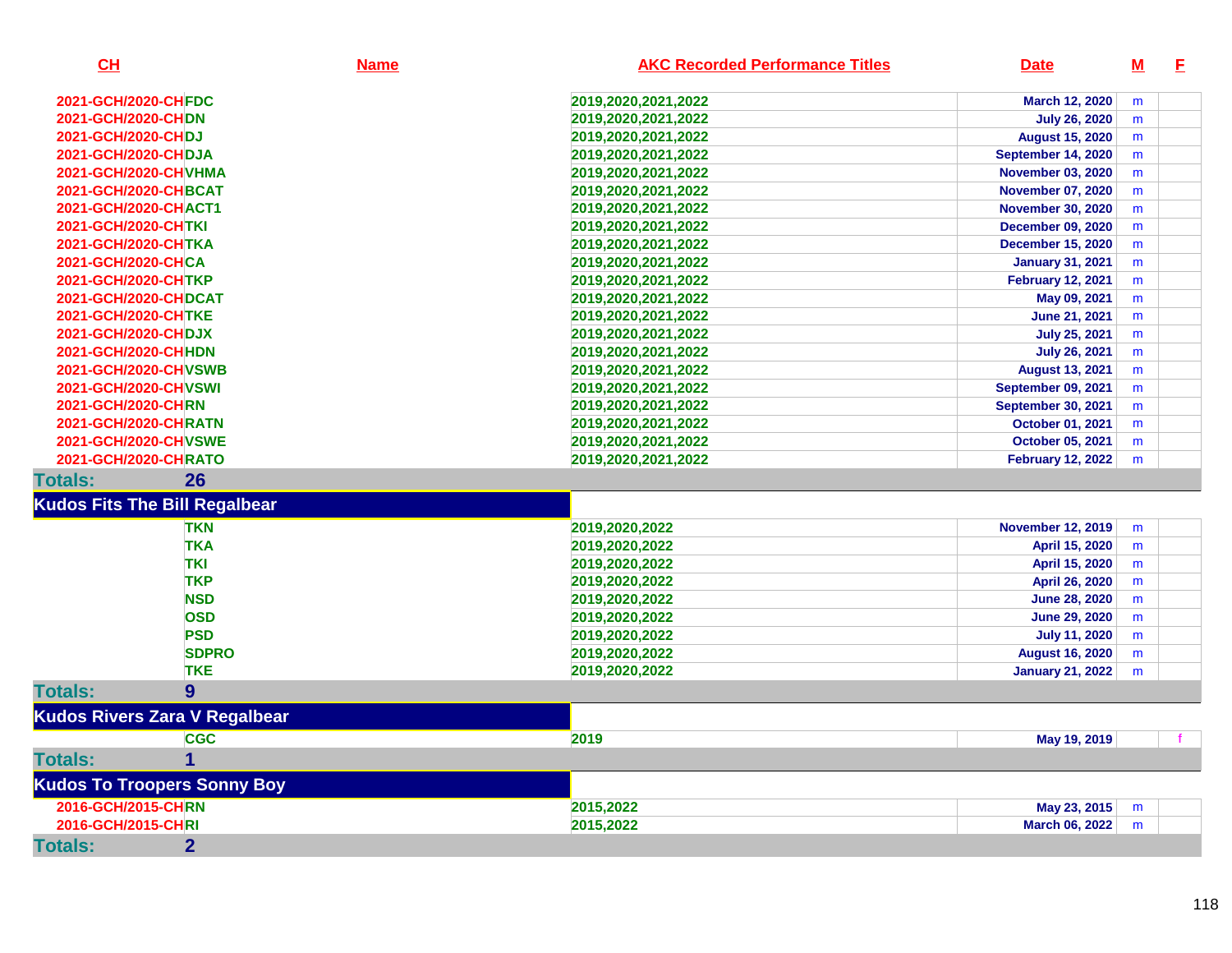| CL                                   |                                | <b>Name</b> | <b>AKC Recorded Performance Titles</b> | <b>Date</b>              | ${\bf M}$ | E. |
|--------------------------------------|--------------------------------|-------------|----------------------------------------|--------------------------|-----------|----|
| <b>Kyries Hector</b>                 |                                |             |                                        |                          |           |    |
|                                      | <b>CD</b>                      |             | 1981                                   | March 08, 1981           | m         |    |
| <b>Totals:</b>                       | $\mathbf{1}$                   |             |                                        |                          |           |    |
| <b>Kyries Michael of Indian Hill</b> |                                |             |                                        |                          |           |    |
|                                      | <b>CD</b>                      |             | 1978                                   | May 07, 1978             | m         |    |
| <b>Totals:</b>                       | 1                              |             |                                        |                          |           |    |
|                                      | La Casas Elegance V Edward     |             |                                        |                          |           |    |
|                                      | <b>CD</b>                      |             | 1980                                   | <b>August 17, 1980</b>   |           |    |
| <b>Totals:</b>                       | 1                              |             |                                        |                          |           |    |
| La Casas Exquisite                   |                                |             |                                        |                          |           |    |
|                                      | <b>CD</b>                      |             | 1982                                   | <b>July 31, 1982</b>     |           |    |
| <b>Totals:</b>                       | 1                              |             |                                        |                          |           |    |
| La Casas Jamaica Rum                 |                                |             |                                        |                          |           |    |
|                                      | <b>CD</b>                      |             | 1981                                   | May 03, 1981             | m         |    |
| <b>Totals:</b>                       |                                |             |                                        |                          |           |    |
|                                      | La Grande Freda L'ourse Alpine |             |                                        |                          |           |    |
|                                      | <b>CD</b>                      |             | 1964                                   | March 01, 1964           |           |    |
| <b>Totals:</b>                       | 1                              |             |                                        |                          |           |    |
| L'Abri Von Soest Hill                |                                |             |                                        |                          |           |    |
|                                      | <b>CD</b>                      |             | 1983                                   | May 08, 1983             |           |    |
| <b>Totals:</b>                       | 1                              |             |                                        |                          |           |    |
| <b>Lachs Little Bit</b>              |                                |             |                                        |                          |           |    |
|                                      | <b>CD</b>                      |             | 1968                                   | May 26, 1968             |           |    |
|                                      | <b>CDX</b>                     |             | 1968                                   | <b>November 10, 1968</b> |           |    |
| <b>Totals:</b>                       | 2 <sup>1</sup>                 |             |                                        |                          |           |    |
| <b>Lachs Little Crispen</b>          |                                |             |                                        |                          |           |    |
|                                      | <b>CD</b>                      |             | 1969                                   | March 09, 1969           |           |    |
| <b>Totals:</b>                       | 1                              |             |                                        |                          |           |    |
| <b>Ladins Prime Time</b>             |                                |             |                                        |                          |           |    |
|                                      | <b>CD</b>                      |             | 1991                                   | <b>August 18, 1991</b>   | m         |    |
| <b>Totals:</b>                       | $\overline{1}$                 |             |                                        |                          |           |    |
| <b>Lady Allen</b>                    |                                |             |                                        |                          |           |    |
|                                      | <b>CD</b>                      |             | 1966,1968                              | <b>July 24, 1966</b>     |           |    |
|                                      | <b>CDX</b>                     |             | 1966,1968                              | <b>January 28, 1968</b>  |           |    |
| <b>Totals:</b>                       | $\overline{2}$                 |             |                                        |                          |           |    |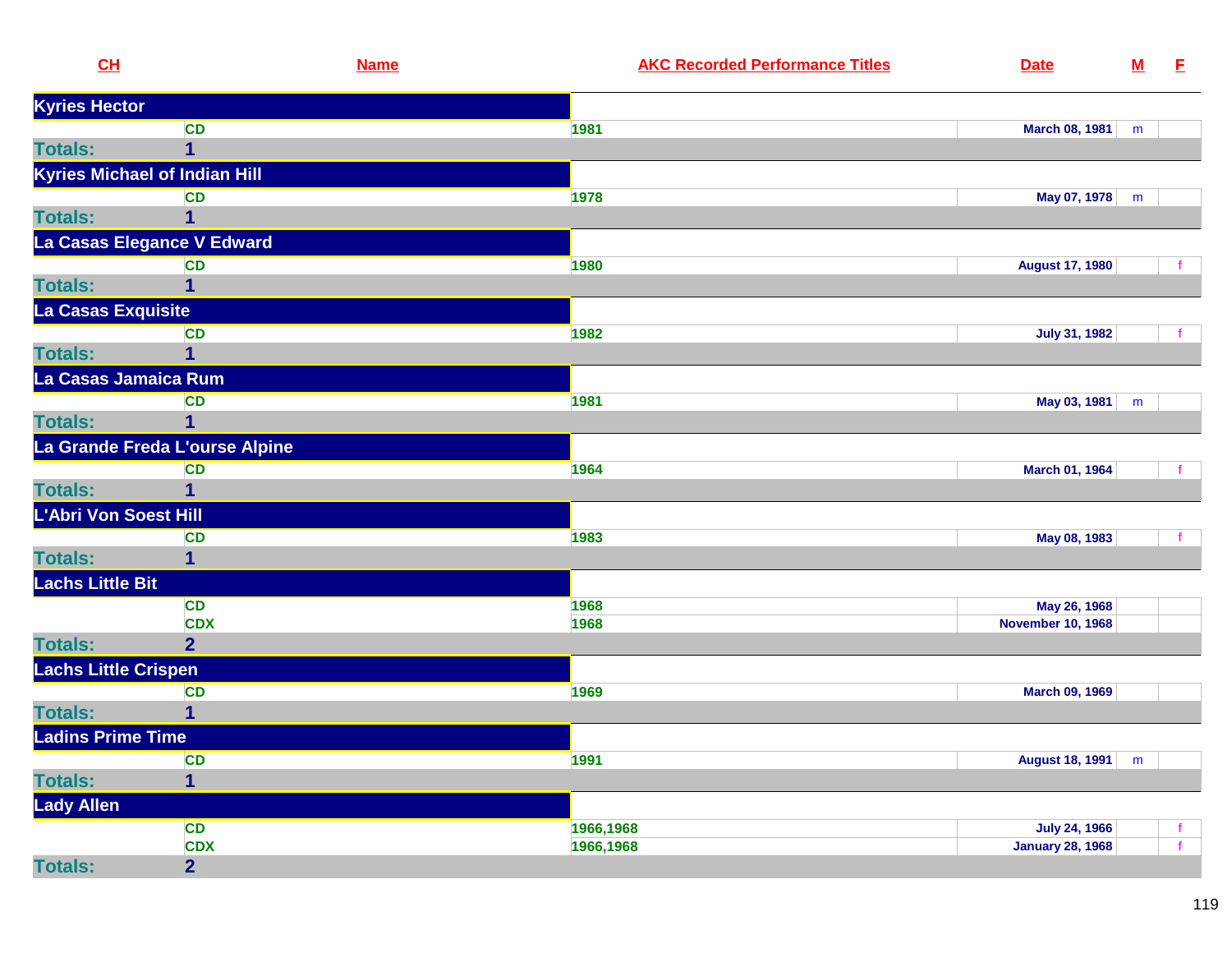| CL                              |                                    | <b>Name</b> | <b>AKC Recorded Performance Titles</b> | <b>Date</b>               | ${\bf M}$ | E            |
|---------------------------------|------------------------------------|-------------|----------------------------------------|---------------------------|-----------|--------------|
| Lady Anneka Gretchen            |                                    |             |                                        |                           |           |              |
|                                 | <b>CD</b>                          |             | 1979                                   | April 15, 1979            |           |              |
| <b>Totals:</b>                  | 1                                  |             |                                        |                           |           |              |
| <b>Lady Barrie of Edgehill</b>  |                                    |             |                                        |                           |           |              |
|                                 | <b>CD</b>                          |             | 1964                                   | <b>September 06, 1964</b> |           |              |
| <b>Totals:</b>                  | 1                                  |             |                                        |                           |           |              |
| <b>Lady Beatrice of Queens</b>  |                                    |             |                                        |                           |           |              |
|                                 | <b>CD</b>                          |             | 1980,1981                              | April 27, 1980            |           |              |
|                                 | <b>CDX</b>                         |             | 1980,1981                              | March 01, 1981            |           | $\mathbf{f}$ |
| <b>Totals:</b>                  | $\overline{2}$                     |             |                                        |                           |           |              |
| Lady Belles Big Mac             |                                    |             |                                        |                           |           |              |
|                                 | <b>1964-CHCD</b>                   |             | 1963                                   | March 17, 1963            |           |              |
| <b>Totals:</b>                  | 1                                  |             |                                        |                           |           |              |
|                                 | Lady Bonita Von Korn Bred          |             |                                        |                           |           |              |
|                                 | <b>CD</b>                          |             | 1972                                   | <b>August 27, 1972</b>    |           |              |
| <b>Totals:</b>                  | $\overline{1}$                     |             |                                        |                           |           |              |
| <b>Lady Brandi Von Brau</b>     |                                    |             |                                        |                           |           |              |
|                                 | CD                                 |             | 1972                                   | <b>November 26, 1972</b>  |           |              |
| <b>Totals:</b>                  | 1                                  |             |                                        |                           |           |              |
| <b>Lady Buff of Duffield</b>    |                                    |             |                                        |                           |           |              |
|                                 | <b>CD</b>                          |             | 1971                                   | October 30, 1971          |           |              |
| <b>Totals:</b>                  | $\mathbf 1$                        |             |                                        |                           |           |              |
| Lady Cadiva                     |                                    |             |                                        |                           |           |              |
|                                 | <b>CD</b>                          |             | 1973                                   | <b>October 20, 1973</b>   |           |              |
| <b>Totals:</b>                  | 1                                  |             |                                        |                           |           |              |
| <b>Lady Cansatas Miss Honey</b> |                                    |             |                                        |                           |           |              |
|                                 | <b>CD</b>                          |             | 1972                                   | October 01, 1972          |           | f            |
| <b>Totals:</b>                  | $\overline{1}$                     |             |                                        |                           |           |              |
|                                 | <b>Lady Dutchess of Round Lake</b> |             |                                        |                           |           |              |
|                                 | <b>CD</b>                          |             | 1971                                   | October 02, 1971          |           |              |
| <b>Totals:</b>                  | 1                                  |             |                                        |                           |           |              |
|                                 | Lady Elizabeth Neumayer LD         |             |                                        |                           |           |              |
|                                 | <b>CD</b>                          |             | 1988                                   | <b>November 26, 1988</b>  |           |              |
| <b>Totals:</b>                  | 1                                  |             |                                        |                           |           |              |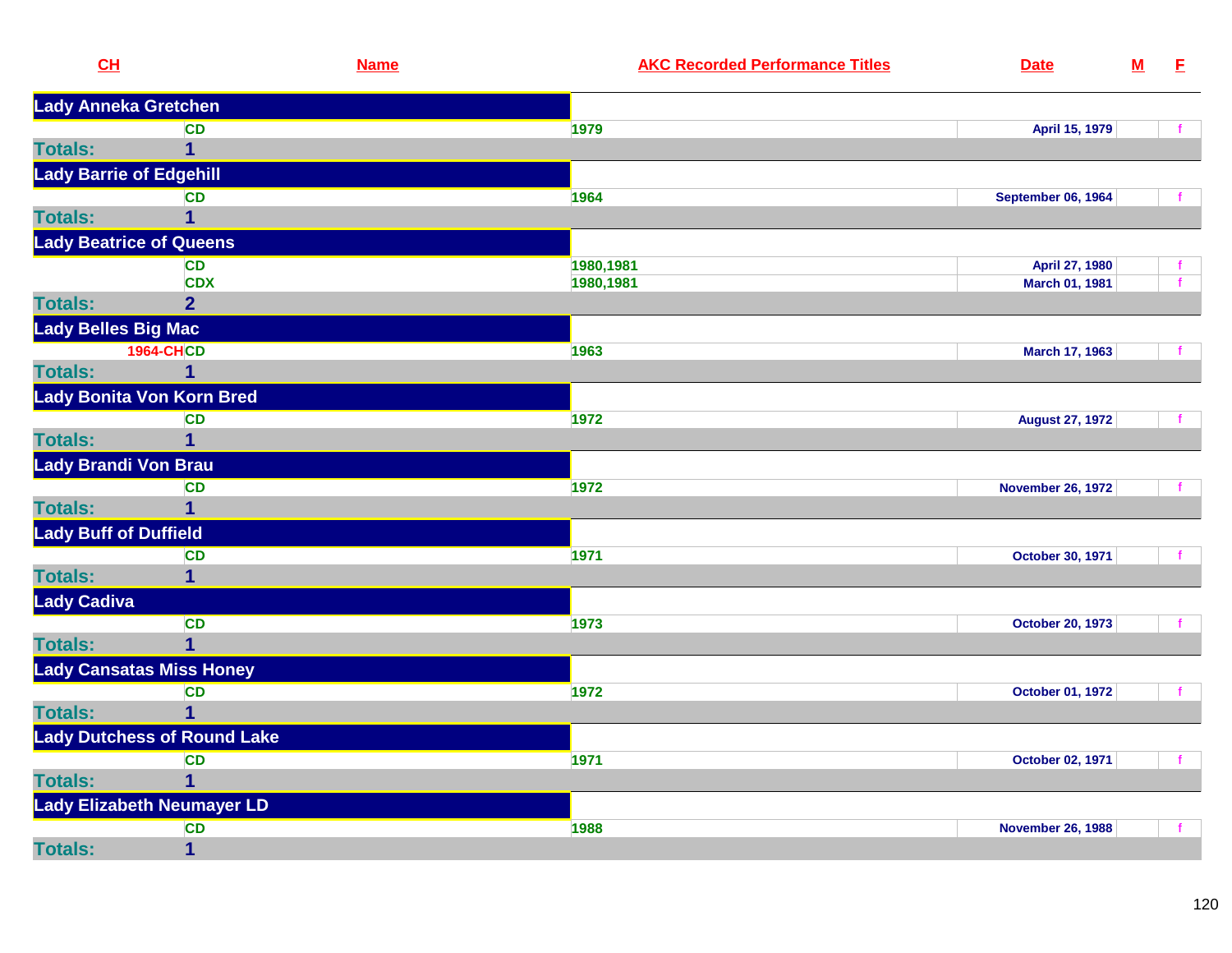| CL                             | <b>Name</b>                       | <b>AKC Recorded Performance Titles</b> | <b>Date</b>              | $\underline{\mathbf{M}}$ | E            |
|--------------------------------|-----------------------------------|----------------------------------------|--------------------------|--------------------------|--------------|
|                                | Lady Erica Jo V Gero Gerd         |                                        |                          |                          |              |
|                                | <b>CD</b>                         | 1971, 1972                             | <b>February 28, 1971</b> |                          |              |
|                                | <b>CDX</b>                        | 1971,1972                              | April 30, 1972           |                          |              |
| <b>Totals:</b>                 | $\overline{2}$                    |                                        |                          |                          |              |
| <b>Lady Fiona Von St. Mark</b> |                                   |                                        |                          |                          |              |
|                                | <b>CD</b>                         | 1972,1973                              | April 30, 1972           |                          |              |
|                                | <b>CDX</b>                        | 1972,1973                              | <b>August 05, 1973</b>   |                          | $\mathbf{f}$ |
| <b>Totals:</b>                 | 2 <sup>1</sup>                    |                                        |                          |                          |              |
|                                | <b>Lady Freckles V Snoopalong</b> |                                        |                          |                          |              |
|                                | <b>CD</b>                         | 1972                                   | <b>July 14, 1972</b>     |                          |              |
| <b>Totals:</b>                 | $\overline{1}$                    |                                        |                          |                          |              |
| <b>Lady Greta of Ferncrest</b> |                                   |                                        |                          |                          |              |
|                                | <b>CGC</b>                        | 2019                                   | <b>June 04, 2019</b>     |                          |              |
| <b>Totals:</b>                 | $\mathbf 1$                       |                                        |                          |                          |              |
| <b>Lady Gweneviere</b>         |                                   |                                        |                          |                          |              |
|                                | <b>CD</b>                         | 1974                                   | May 26, 1974             |                          |              |
| <b>Totals:</b>                 | $\overline{1}$                    |                                        |                          |                          |              |
| <b>Lady Hathcock V McLurd</b>  |                                   |                                        |                          |                          |              |
|                                | <b>CD</b>                         | 1967                                   | <b>December 03, 1967</b> |                          |              |
| <b>Totals:</b>                 | $\overline{1}$                    |                                        |                          |                          |              |
| <b>Lady Hildegard IV</b>       |                                   |                                        |                          |                          |              |
|                                | <b>CD</b>                         | 1975                                   | March 16, 1975           |                          |              |
| <b>Totals:</b>                 | $\mathbf{1}$                      |                                        |                          |                          |              |
| <b>Lady Josephine</b>          |                                   |                                        |                          |                          |              |
|                                | <b>CD</b>                         | 1971                                   | <b>December 19, 1971</b> |                          |              |
| <b>Totals:</b>                 | $\overline{1}$                    |                                        |                          |                          |              |
|                                | <b>Lady Kathy Von Brandendale</b> |                                        |                          |                          |              |
|                                | <b>CD</b>                         | 1972, 1973, 1976                       | May 21, 1972             |                          | f            |
|                                | <b>CDX</b>                        | 1972, 1973, 1976                       | <b>November 25, 1973</b> |                          |              |
|                                | <b>TD</b>                         | 1972, 1973, 1976                       | April 10, 1976           |                          | $\mathbf f$  |
|                                | <b>UD</b>                         | 1972, 1973, 1976                       | <b>November 07, 1976</b> |                          | $\mathbf f$  |
| <b>Totals:</b>                 | 4                                 |                                        |                          |                          |              |
| <b>Lady Kellie</b>             |                                   |                                        |                          |                          |              |
|                                | <b>CD</b>                         | 1977                                   | <b>October 16, 1977</b>  |                          |              |
| <b>Totals:</b>                 | $\overline{1}$                    |                                        |                          |                          |              |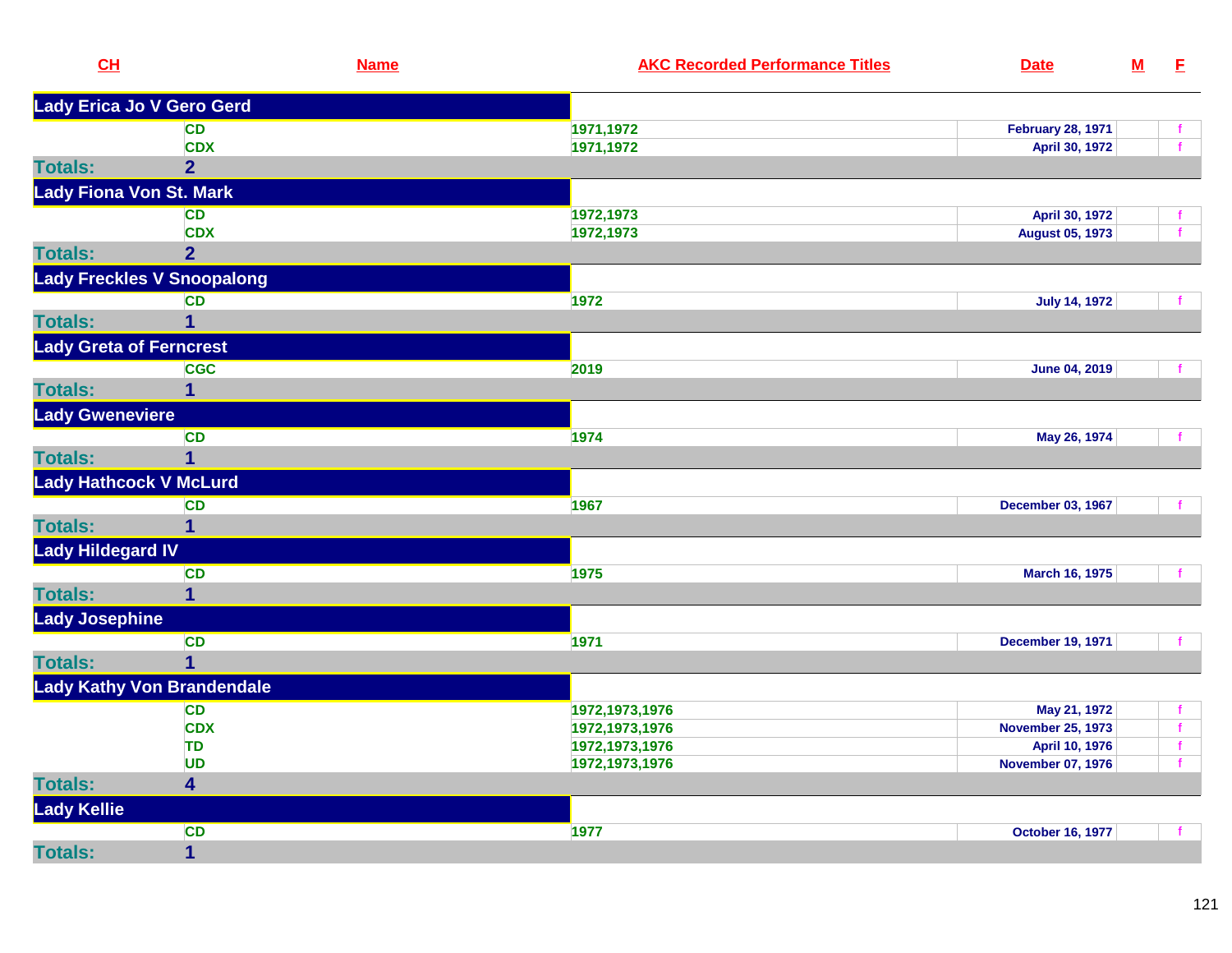| CL                               | <b>Name</b>             | <b>AKC Recorded Performance Titles</b><br><b>Date</b> |                      | <u>M</u> | E            |
|----------------------------------|-------------------------|-------------------------------------------------------|----------------------|----------|--------------|
| Lady Lakshmi                     |                         |                                                       |                      |          |              |
|                                  | <b>CD</b>               | 1972<br><b>November 26, 1972</b>                      |                      |          | f            |
| <b>Totals:</b>                   | $\overline{1}$          |                                                       |                      |          |              |
| <b>Lady Linda Brown</b>          |                         |                                                       |                      |          |              |
|                                  | <b>CD</b>               | 1948                                                  | <b>July 11, 1948</b> |          | f.           |
| <b>Totals:</b>                   | $\mathbf 1$             |                                                       |                      |          |              |
| <b>Lady Marla Mac</b>            |                         |                                                       |                      |          |              |
|                                  | <b>CD</b>               | 1972                                                  | May 06, 1972         |          |              |
| <b>Totals:</b>                   | $\overline{1}$          |                                                       |                      |          |              |
| <b>Lady Megan McDuff</b>         |                         |                                                       |                      |          |              |
|                                  | <b>CD</b>               | 1993                                                  | May 22, 1993         |          | $\mathbf{f}$ |
| <b>Totals:</b>                   | $\overline{1}$          |                                                       |                      |          |              |
| <b>Lady Mercedes Dechynne</b>    |                         |                                                       |                      |          |              |
|                                  | <b>CD</b>               | 2000,2003<br><b>October 29, 2000</b>                  |                      |          | f.           |
|                                  | <b>CDX</b>              | 2000,2003                                             | <b>June 22, 2003</b> |          | f            |
| <b>Totals:</b>                   | $\overline{2}$          |                                                       |                      |          |              |
| <b>Lady Nadia of Heidleburg</b>  |                         |                                                       |                      |          |              |
|                                  | <b>CD</b>               | 1981<br><b>September 19, 1981</b>                     |                      |          |              |
| <b>Totals:</b>                   | $\overline{1}$          |                                                       |                      |          |              |
| <b>Lady Shannon St. Algernon</b> |                         |                                                       |                      |          |              |
|                                  | <b>CD</b>               | 1971                                                  | April 25, 1971       |          | $\mathbf{f}$ |
| <b>Totals:</b>                   | $\mathbf{1}$            |                                                       |                      |          |              |
| Lady Susan Que                   |                         |                                                       |                      |          |              |
|                                  | <b>CD</b>               | 1968<br><b>October 06, 1968</b>                       |                      |          | f            |
| <b>Totals:</b>                   | $\overline{1}$          |                                                       |                      |          |              |
| <b>Lady Tami</b>                 |                         |                                                       |                      |          |              |
|                                  | <b>CD</b>               | 1965                                                  | May 02, 1965         |          | f.           |
| <b>Totals:</b>                   | $\overline{\mathbf{1}}$ |                                                       |                      |          |              |
| <b>Lady Tanker Von Helms</b>     |                         |                                                       |                      |          |              |
|                                  | <b>CD</b>               | 1970                                                  | <b>July 26, 1970</b> |          | f            |
| <b>Totals:</b>                   | $\mathbf{1}$            |                                                       |                      |          |              |
| <b>Lady Tareyton Mansfield</b>   |                         |                                                       |                      |          |              |
|                                  | <b>CD</b>               | 1968                                                  | May 18, 1968         |          | $\mathbf{f}$ |
| <b>Totals:</b>                   | $\mathbf{1}$            |                                                       |                      |          |              |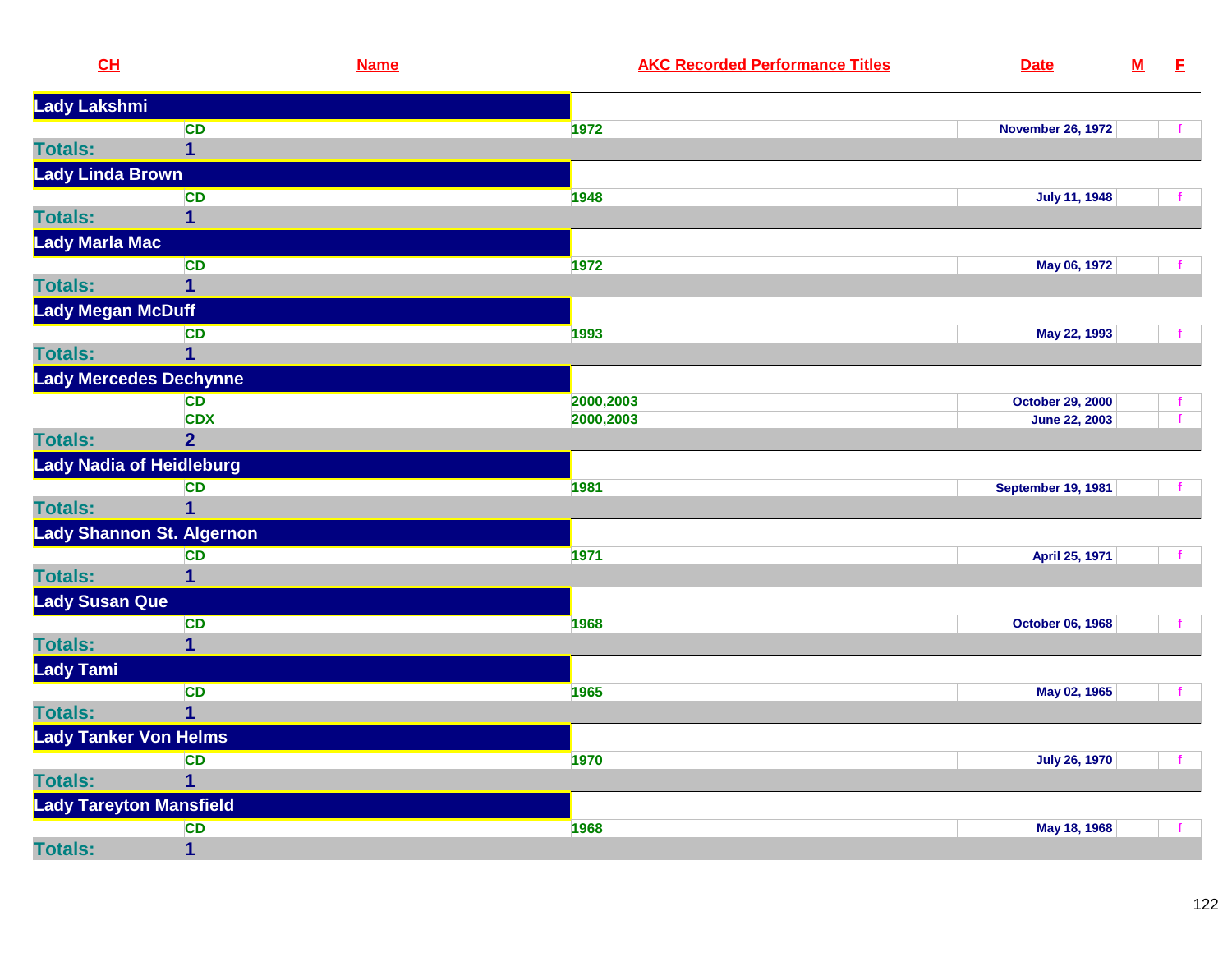| CH             |                                             | <b>Name</b> | <b>AKC Recorded Performance Titles</b> | <b>Date</b>               | $\underline{\mathsf{M}}$ | E |
|----------------|---------------------------------------------|-------------|----------------------------------------|---------------------------|--------------------------|---|
|                | Lady Tinas Schneefloeckchen                 |             |                                        |                           |                          |   |
|                | <b>CD</b>                                   |             | 1975                                   | <b>September 06, 1975</b> |                          |   |
| <b>Totals:</b> | 1                                           |             |                                        |                           |                          |   |
|                | <b>Ladys Marquis of Alports</b>             |             |                                        |                           |                          |   |
|                | <b>CD</b>                                   |             | 1963                                   | <b>September 22, 1963</b> | m                        |   |
| <b>Totals:</b> |                                             |             |                                        |                           |                          |   |
|                | <b>Lafonds Tillie V Baron</b>               |             |                                        |                           |                          |   |
|                | <b>CD</b>                                   |             | 1975                                   | <b>August 16, 1975</b>    |                          |   |
| <b>Totals:</b> | 1                                           |             |                                        |                           |                          |   |
|                | Laikas A Natasha V Sauliamt                 |             |                                        |                           |                          |   |
|                | <b>CD</b>                                   |             | 1972                                   | <b>June 03, 1972</b>      |                          |   |
| <b>Totals:</b> | 1                                           |             |                                        |                           |                          |   |
|                | <b>Landmarks Golden Fleece</b>              |             |                                        |                           |                          |   |
|                | <b>CD</b>                                   |             | 1968                                   | <b>September 15, 1968</b> |                          |   |
| <b>Totals:</b> | 1                                           |             |                                        |                           |                          |   |
|                | Large Paw Nika For Brandauridge             |             |                                        |                           |                          |   |
|                | <b>2017-CHCGC</b>                           |             | 2016,2019                              | <b>January 16, 2016</b>   |                          |   |
|                | 2017-CHCGCA                                 |             | 2016,2019                              | <b>August 10, 2016</b>    |                          |   |
|                | 2017-CHThDN                                 |             | 2016,2019                              | <b>January 29, 2019</b>   |                          |   |
| <b>Totals:</b> | 3                                           |             |                                        |                           |                          |   |
|                | <b>Lasquites A Who Dat On The Ponderosa</b> |             |                                        |                           |                          |   |
|                | 2021-GCH/2021-CHTKN                         |             | 2022                                   | <b>February 17, 2022</b>  | m                        |   |
| <b>Totals:</b> | 1                                           |             |                                        |                           |                          |   |
|                | <b>Lasquites Doin' It Right V Charly</b>    |             |                                        |                           |                          |   |
|                | <b>2021-CHATT</b>                           |             | 2021                                   | <b>September 22, 2021</b> | m                        |   |
| <b>Totals:</b> | 1                                           |             |                                        |                           |                          |   |
|                | Lasquites Edison Let There Be Light         |             |                                        |                           |                          |   |
|                | <b>CGC</b>                                  |             | 2021                                   | <b>August 12, 2021</b>    | m                        |   |
| <b>Totals:</b> | 1                                           |             |                                        |                           |                          |   |
|                | <b>Lasquites Edward V Kasper</b>            |             |                                        |                           |                          |   |
|                | <b>2015-CHCGC</b>                           |             | 2014                                   | March 30, 2014            | m                        |   |
| <b>Totals:</b> | 1                                           |             |                                        |                           |                          |   |
|                | <b>Lasquites Finnigan of Rolando</b>        |             |                                        |                           |                          |   |
|                | <b>2020-CHCGC</b>                           |             | 2018,2020                              | <b>September 18, 2018</b> | m                        |   |
|                | <b>2020-CHTKN</b>                           |             | 2018,2020                              | <b>July 14, 2020</b>      | m                        |   |
| <b>Totals:</b> | $\overline{2}$                              |             |                                        |                           |                          |   |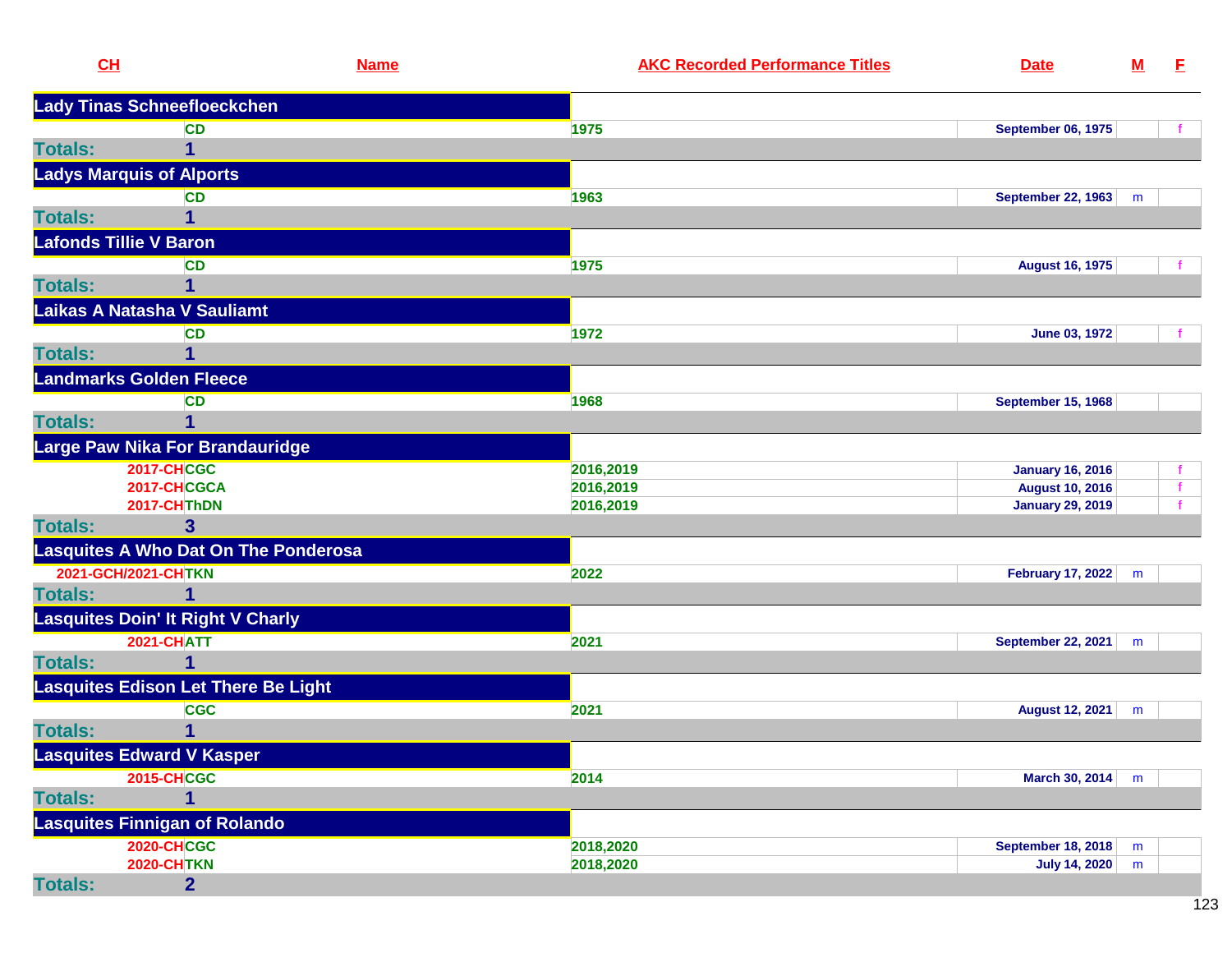| CL                              |                                           | <b>Name</b> | <b>AKC Recorded Performance Titles</b> | <b>Date</b>              | <u>M</u> | E            |
|---------------------------------|-------------------------------------------|-------------|----------------------------------------|--------------------------|----------|--------------|
|                                 | <b>Lasquites Grand Mauna Kea</b>          |             |                                        |                          |          |              |
|                                 | <b>CGC</b>                                |             | 2019                                   | March 09, 2019           | m        |              |
| <b>Totals:</b>                  |                                           |             |                                        |                          |          |              |
| <b>Lasquites HRH Walter</b>     |                                           |             |                                        |                          |          |              |
| 2014-GCH/2011-CHCGC             |                                           |             | 2013                                   | May 04, 2013             | m        |              |
| 2014-GCH/2011-CHCGCA            |                                           |             | 2013                                   | November 13, 2013        | m        |              |
| <b>Totals:</b>                  | $\mathbf{2}$                              |             |                                        |                          |          |              |
| <b>Lasquites lan of Rolando</b> |                                           |             |                                        |                          |          |              |
| 2019-GCH/2019-CHCGC             |                                           |             | 2019,2021                              | <b>October 10, 2019</b>  | m        |              |
| 2019-GCH/2019-CHFDC             |                                           |             | 2019,2021                              | October 30, 2021         | m        |              |
| 2019-GCH/2019-CHATT             |                                           |             | 2019,2021                              | <b>November 01, 2021</b> | m        |              |
| <b>Totals:</b>                  | $\mathbf{3}$                              |             |                                        |                          |          |              |
|                                 | <b>Lasquites Jumpin' Jack Flash</b>       |             |                                        |                          |          |              |
|                                 | <b>CGC</b>                                |             | 2014,2015,2016                         | <b>August 18, 2014</b>   | m        |              |
|                                 | <b>ThDN</b>                               |             | 2014,2015,2016                         | <b>August 04, 2015</b>   | m        |              |
|                                 | <b>ThD</b>                                |             | 2014, 2015, 2016                       | <b>June 28, 2016</b>     | m        |              |
| <b>Totals:</b>                  | 3 <sup>5</sup>                            |             |                                        |                          |          |              |
|                                 | <b>Lasquites Kool Hand Luke</b>           |             |                                        |                          |          |              |
|                                 | <b>CGC</b>                                |             | 2015                                   | April 21, 2015           | m        |              |
| <b>Totals:</b>                  |                                           |             |                                        |                          |          |              |
|                                 | <b>Lasquites Llans Liberty Belle</b>      |             |                                        |                          |          |              |
|                                 | <b>2021-CHCGC</b>                         |             | 2021                                   | May 08, 2021             |          |              |
| <b>Totals:</b>                  |                                           |             |                                        |                          |          |              |
| <b>Lasquites May of Denver</b>  |                                           |             |                                        |                          |          |              |
| 2013-GCH/2013-CHCGC             |                                           |             | 2013,2014                              | <b>August 24, 2013</b>   |          |              |
| 2013-GCH/2013-CHCGCA            |                                           |             | 2013,2014                              | October 01, 2013         |          | f            |
| 2013-GCH/2013-CHBN              |                                           |             | 2013,2014                              | <b>November 03, 2013</b> |          | f.           |
| 2013-GCH/2013-CHCD              |                                           |             | 2013,2014                              | <b>November 30, 2013</b> |          |              |
| 2013-GCH/2013-CHPCD             |                                           |             | 2013,2014                              | <b>January 17, 2014</b>  |          |              |
| 2013-GCH/2013-CHGN              |                                           |             | 2013,2014                              | <b>February 24, 2014</b> |          |              |
| 2013-GCH/2013-CHCDX             |                                           |             | 2013,2014                              | <b>July 12, 2014</b>     |          | $\mathbf{f}$ |
| 2013-GCH/2013-CH PCDX           |                                           |             | 2013,2014                              | <b>August 17, 2014</b>   |          | $\mathbf{f}$ |
| <b>Totals:</b>                  | 8                                         |             |                                        |                          |          |              |
|                                 | Lasquites Payson Po'Okela of Kris Kountry |             |                                        |                          |          |              |
|                                 | <b>2022-CHCGC</b>                         |             | 2016                                   | December 11, 2016        | m        |              |
|                                 | 2022-CHCGCA                               |             | 2016                                   | December 15, 2016        | m        |              |
| <b>Totals:</b>                  | $\overline{2}$                            |             |                                        |                          |          |              |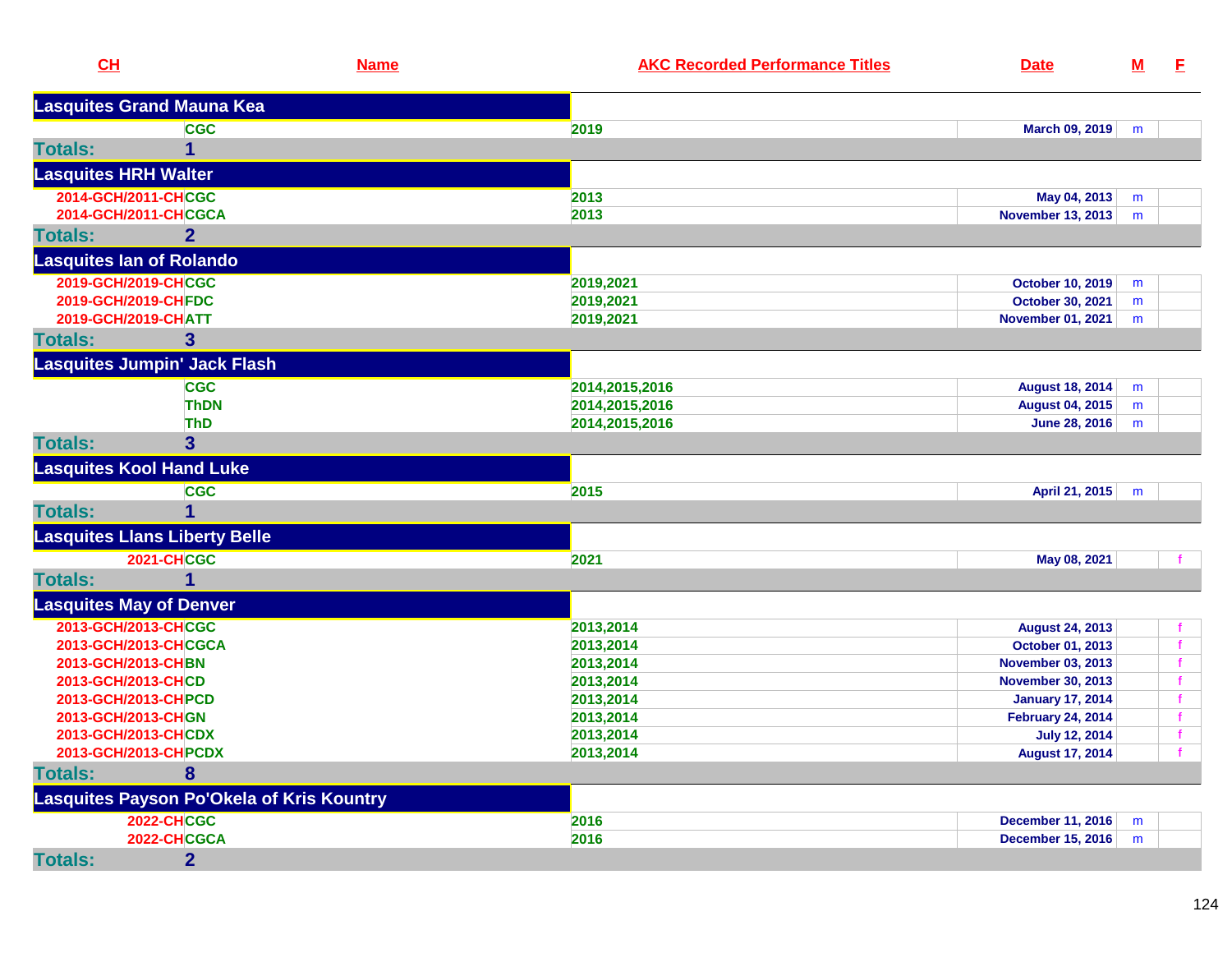| CH                              |                                      | <b>Name</b> | <b>AKC Recorded Performance Titles</b> | <b>Date</b>               | $M$ | E            |
|---------------------------------|--------------------------------------|-------------|----------------------------------------|---------------------------|-----|--------------|
| <b>Lasquites Rufiina Canyon</b> |                                      |             |                                        |                           |     |              |
|                                 | <b>CGC</b>                           |             | 2019                                   | <b>January 06, 2019</b>   |     |              |
| <b>Totals:</b>                  | 1                                    |             |                                        |                           |     |              |
|                                 | <b>Lasquites Ulysses V Denman</b>    |             |                                        |                           |     |              |
|                                 | <b>CGC</b>                           |             | 2016,2017                              | <b>July 22, 2016</b>      | m   |              |
|                                 | <b>CGCA</b>                          |             | 2016,2017                              | <b>July 22, 2016</b>      | m   |              |
|                                 | <b>ThDN</b>                          |             | 2016,2017                              | <b>December 06, 2016</b>  | m   |              |
|                                 | <b>ThD</b>                           |             | 2016,2017                              | <b>November 29, 2017</b>  | m   |              |
| <b>Totals:</b>                  | 4                                    |             |                                        |                           |     |              |
|                                 | <b>Lasquites Username Is Dexter</b>  |             |                                        |                           |     |              |
| 2019-GCH/2018-CHCGC             |                                      |             | 2016                                   | <b>July 23, 2016</b>      | m   |              |
|                                 | 2019-GCH/2018-CHCGCA                 |             | 2016                                   | July 23, 2016             | m   |              |
| <b>Totals:</b>                  | $\overline{2}$                       |             |                                        |                           |     |              |
|                                 | <b>Lasquites Xantana V Lorenzo</b>   |             |                                        |                           |     |              |
|                                 | <b>2016-CHCGC</b>                    |             | 2013,2014                              | <b>August 24, 2013</b>    |     |              |
|                                 | 2016-CHCGCA                          |             | 2013,2014                              | <b>November 06, 2013</b>  |     | $\mathbf{f}$ |
|                                 | <b>2016-CHRN</b>                     |             | 2013,2014                              | <b>November 30, 2013</b>  |     |              |
|                                 | <b>2016-CHBN</b>                     |             | 2013,2014                              | <b>January 11, 2014</b>   |     |              |
| <b>Totals:</b>                  | 4                                    |             |                                        |                           |     |              |
|                                 | <b>Lasquites Xavier V Horace</b>     |             |                                        |                           |     |              |
| 2018-GCH/2017-CHCGC             |                                      |             | 2018,2019                              | <b>January 19, 2018</b>   | m   |              |
|                                 | 2018-GCH/2017-CHCGCA                 |             | 2018,2019                              | <b>January 19, 2018</b>   | m   |              |
| 2018-GCH/2017-CHTKN             |                                      |             | 2018,2019                              | <b>January 19, 2018</b>   | m   |              |
| 2018-GCH/2017-CHBN              |                                      |             | 2018,2019                              | <b>September 20, 2018</b> | m   |              |
| 2018-GCH/2017-CHCD              |                                      |             | 2018,2019                              | <b>August 15, 2019</b>    | m   |              |
| <b>Totals:</b>                  | 5 <sup>5</sup>                       |             |                                        |                           |     |              |
|                                 | <b>Lasquites Yours Mine And Ours</b> |             |                                        |                           |     |              |
| 2017-GCH/2017-CHCGC             |                                      |             | 2019                                   | <b>October 10, 2019</b>   | m   |              |
| 2017-GCH/2017-CHTKN             |                                      |             | 2019                                   | October 24, 2019          | m   |              |
| <b>Totals:</b>                  | $\overline{2}$                       |             |                                        |                           |     |              |
|                                 | <b>Lasquites Yuma R Kachina Doll</b> |             |                                        |                           |     |              |
|                                 | <b>CGC</b>                           |             | 2013                                   | <b>July 09, 2013</b>      |     |              |
| <b>Totals:</b>                  | $\overline{1}$                       |             |                                        |                           |     |              |
|                                 | <b>Lausanne Sno Flake Rynokor</b>    |             |                                        |                           |     |              |
|                                 | <b>CD</b>                            |             | 1968                                   | <b>November 17, 1968</b>  |     |              |
| <b>Totals:</b>                  | $\mathbf{1}$                         |             |                                        |                           |     |              |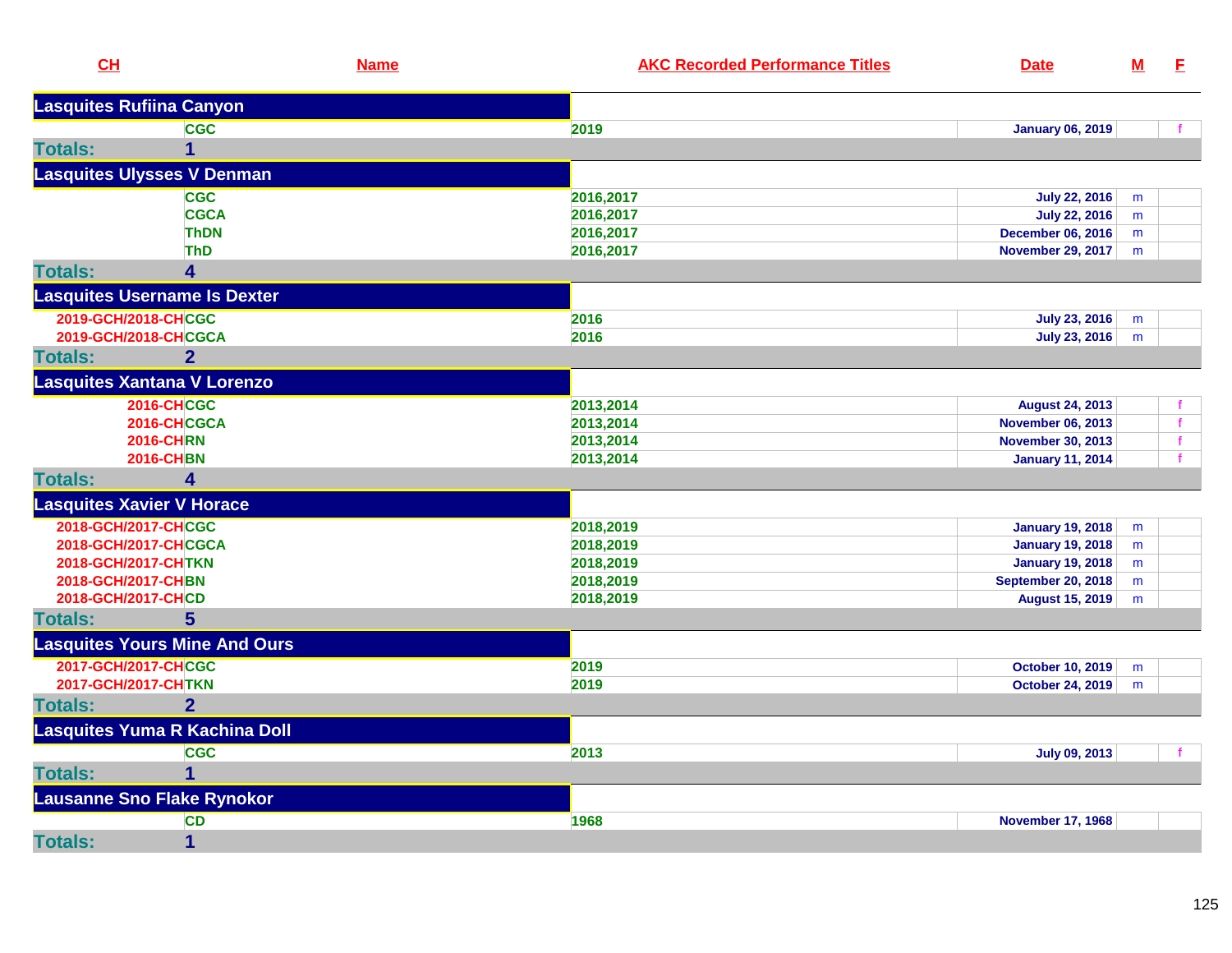| CL                         | <b>Name</b>                   |      | <b>AKC Recorded Performance Titles</b> | <b>Date</b>              | <u>M</u> | E. |
|----------------------------|-------------------------------|------|----------------------------------------|--------------------------|----------|----|
| <b>Lazy Boy Beauregard</b> |                               |      |                                        |                          |          |    |
|                            | <b>CD</b>                     | 1977 |                                        | <b>February 26, 1977</b> | m        |    |
| <b>Totals:</b>             | 1                             |      |                                        |                          |          |    |
|                            | <b>Lazy R Proud Cinnamon</b>  |      |                                        |                          |          |    |
|                            | <b>CD</b>                     | 1973 |                                        | <b>December 02, 1973</b> |          |    |
| <b>Totals:</b>             |                               |      |                                        |                          |          |    |
|                            | Le Barons Little Chamois      |      |                                        |                          |          |    |
|                            | CD                            | 1977 |                                        | May 08, 1977             |          |    |
| <b>Totals:</b>             |                               |      |                                        |                          |          |    |
| Le Grand Bruno             |                               |      |                                        |                          |          |    |
|                            | <b>CD</b>                     | 1969 |                                        | June 07, 1969            | m        |    |
| <b>Totals:</b>             |                               |      |                                        |                          |          |    |
|                            | <b>Leachs Der Duke Brutus</b> |      |                                        |                          |          |    |
|                            | <b>CD</b>                     | 1972 |                                        | May 07, 1972             | m        |    |
| <b>Totals:</b>             |                               |      |                                        |                          |          |    |
| Leda                       |                               |      |                                        |                          |          |    |
|                            | <b>CGC</b>                    | 2022 |                                        | March 22, 2022           |          |    |
| <b>Totals:</b>             | 1                             |      |                                        |                          |          |    |
| <b>Ledons Happiness Is</b> |                               |      |                                        |                          |          |    |
|                            | <b>CD</b>                     | 1967 |                                        | <b>December 17, 1967</b> |          |    |
| <b>Totals:</b>             |                               |      |                                        |                          |          |    |
|                            | Lee Anns Belinzona of Dare    |      |                                        |                          |          |    |
|                            | <b>CD</b>                     | 1961 |                                        | June 11, 1961            |          |    |
| <b>Totals:</b>             |                               |      |                                        |                          |          |    |
|                            | Lee Anns Kanderstag of Dare   |      |                                        |                          |          |    |
|                            | <b>1961-CHCD</b>              | 1963 |                                        | October 06, 1963         |          |    |
| <b>Totals:</b>             |                               |      |                                        |                          |          |    |
|                            | Lee Hi's Duke of Trinity      |      |                                        |                          |          |    |
|                            | <b>CD</b>                     | 1973 |                                        | May 26, 1973             | m        |    |
| <b>Totals:</b>             | 1                             |      |                                        |                          |          |    |
|                            | Lee Hi's Kegs Von Mardonof    |      |                                        |                          |          |    |
|                            | <b>CD</b>                     | 1972 |                                        | <b>December 17, 1972</b> | m        |    |
| <b>Totals:</b>             | 1                             |      |                                        |                          |          |    |
| Lee Hi's Red Baron         |                               |      |                                        |                          |          |    |
|                            | <b>CD</b>                     | 1971 |                                        | December 12, 1971        | m        |    |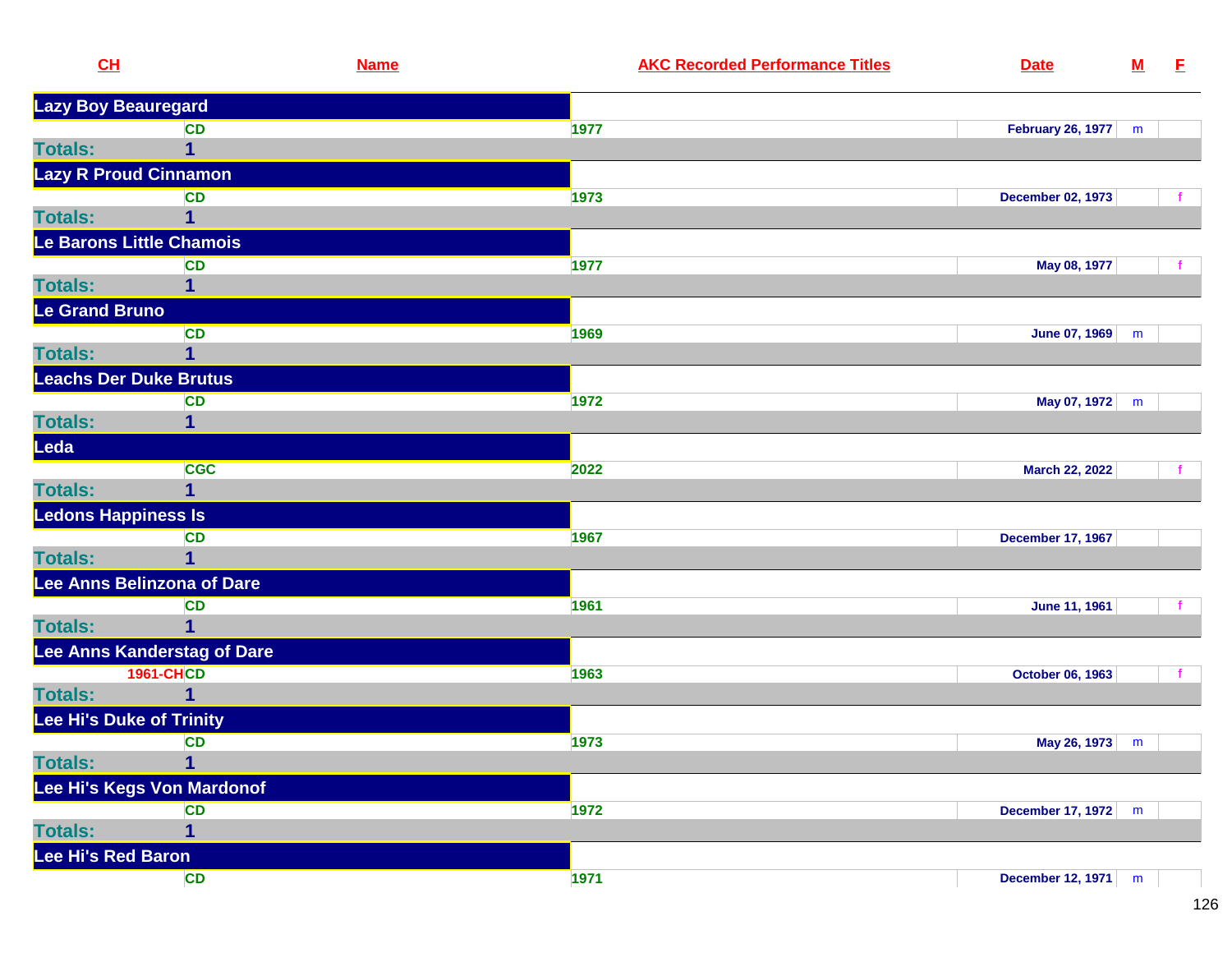| CL                                            | <b>Name</b>      | <b>AKC Recorded Performance Titles</b> | <b>Date</b>               | $\underline{\mathsf{M}}$ | E.  |
|-----------------------------------------------|------------------|----------------------------------------|---------------------------|--------------------------|-----|
| <b>Totals:</b>                                | 1                |                                        |                           |                          |     |
| Lees Lapetite Crystalbella                    |                  |                                        |                           |                          |     |
|                                               | <b>CD</b>        | 1973                                   | <b>November 18, 1973</b>  |                          | −f. |
| <b>Totals:</b>                                | 1                |                                        |                           |                          |     |
| <b>Lees Schatzie Von Friday</b>               |                  |                                        |                           |                          |     |
| <b>Totals:</b>                                | <b>CD</b>        | 1972                                   | <b>November 12, 1972</b>  |                          |     |
| <b>Leeterras Angie</b>                        |                  |                                        |                           |                          |     |
|                                               | <b>1987-CHCD</b> | 1988                                   | October 01, 1988          |                          |     |
| <b>Totals:</b>                                | 1                |                                        |                           |                          |     |
| <b>Leeterras Steamboat</b>                    |                  |                                        |                           |                          |     |
|                                               | <b>1987-CHCD</b> | 1987                                   | October 10, 1987   m      |                          |     |
| <b>Totals:</b>                                | 1                |                                        |                           |                          |     |
| Leia II                                       |                  |                                        |                           |                          |     |
|                                               | <b>CGC</b><br>1  | 2017                                   | <b>December 19, 2017</b>  |                          |     |
| <b>Totals:</b><br><b>Leidenscaft Gretchen</b> |                  |                                        |                           |                          |     |
|                                               | <b>CD</b>        | 1966                                   | <b>August 14, 1966</b>    |                          |     |
| <b>Totals:</b>                                | 1                |                                        |                           |                          |     |
| Lena                                          |                  |                                        |                           |                          |     |
|                                               | <b>CD</b>        | 1976                                   | <b>November 20, 1976</b>  |                          | f   |
| <b>Totals:</b>                                |                  |                                        |                           |                          |     |
| <b>Lenwardof Nobody Believe Me</b>            |                  |                                        |                           |                          |     |
|                                               | <b>1991-CHCD</b> | 1992                                   | <b>September 07, 1992</b> | m                        |     |
| <b>Totals:</b>                                | 1                |                                        |                           |                          |     |
| <b>Lenwardofs Christmas Rose</b>              |                  |                                        |                           |                          |     |
| <b>Totals:</b>                                | <b>CD</b><br>1   | 1993                                   | <b>December 05, 1993</b>  |                          |     |
| Leo Von Clapp                                 |                  |                                        |                           |                          |     |
|                                               | CD               | 1981                                   | <b>March 29, 1981</b>     | m                        |     |
| <b>Totals:</b>                                | $\mathbf{1}$     |                                        |                           |                          |     |
| <b>Lexus Mae</b>                              |                  |                                        |                           |                          |     |
|                                               | <b>RN</b>        | 2014                                   | <b>August 22, 2014</b>    |                          | f   |
| <b>Totals:</b>                                | $\mathbf 1$      |                                        |                           |                          |     |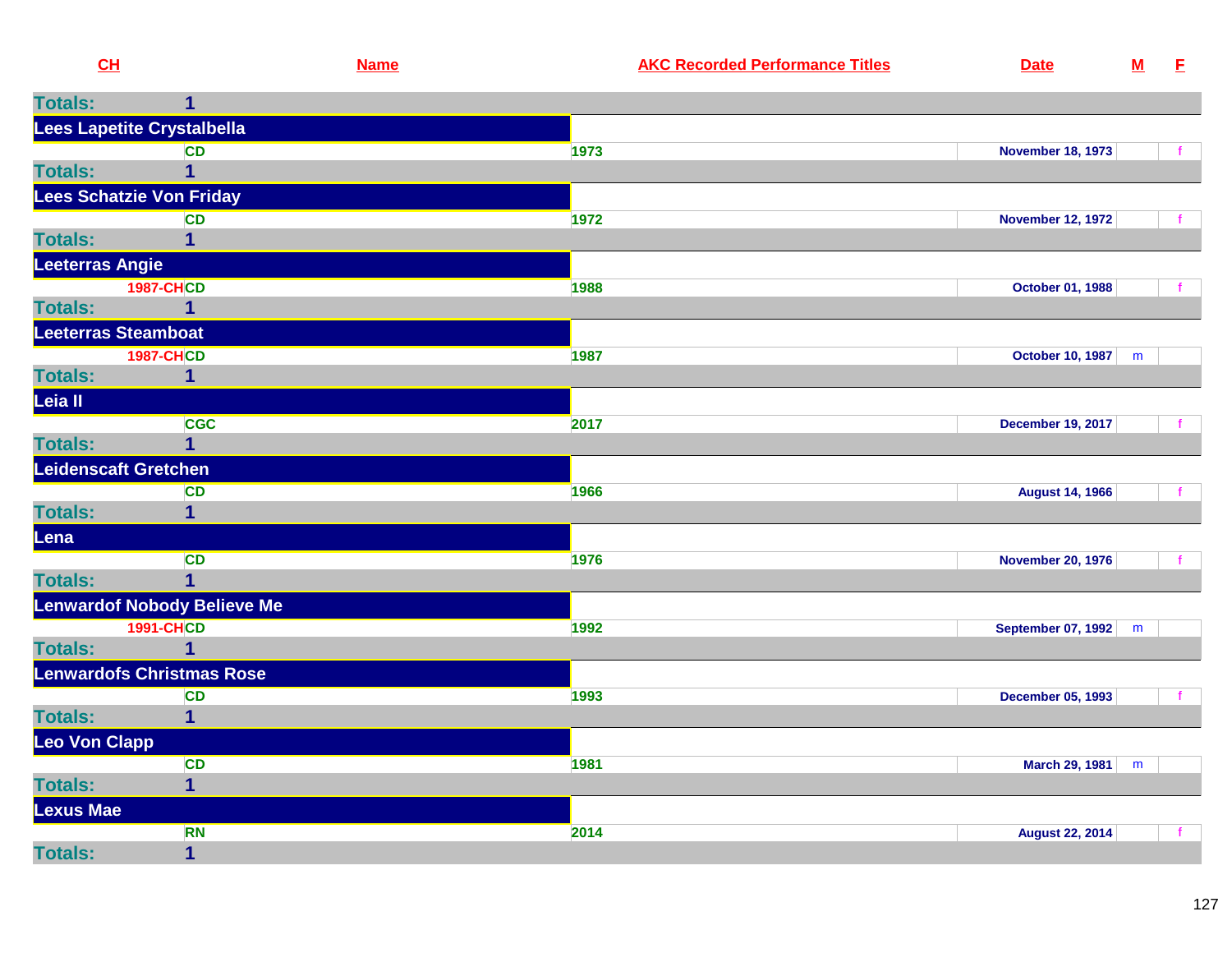| CH                             |                                      | <b>Name</b> | <b>AKC Recorded Performance Titles</b> | <b>Date</b>                               | ${\bf M}$ | E.           |
|--------------------------------|--------------------------------------|-------------|----------------------------------------|-------------------------------------------|-----------|--------------|
| <b>Liebchentals Katrina</b>    |                                      |             |                                        |                                           |           |              |
|                                | <b>CD</b>                            | 1970        |                                        | May 31, 1970                              |           |              |
| <b>Totals:</b>                 | 1                                    |             |                                        |                                           |           |              |
|                                | <b>Liebchentals Sachschaden</b>      |             |                                        |                                           |           |              |
|                                | <b>CD</b>                            | 1970        |                                        | April 19, 1970                            |           |              |
| <b>Totals:</b>                 |                                      |             |                                        |                                           |           |              |
|                                | Liebchentals Svenska Flicka          |             |                                        |                                           |           |              |
|                                | <b>CD</b>                            | 1970        |                                        | <b>October 10, 1970</b>                   |           |              |
| <b>Totals:</b>                 | 1                                    |             |                                        |                                           |           |              |
|                                | Lil John Zwinghof V Xesbo            |             |                                        |                                           |           |              |
|                                | <b>CD</b>                            | 1971        |                                        | May 02, 1971                              | m         |              |
| <b>Totals:</b>                 | 1                                    |             |                                        |                                           |           |              |
|                                | Lil Jons Alken B A Surfer            |             |                                        |                                           |           |              |
|                                | <b>1993-CHCD</b>                     | 1990        |                                        | May 27, 1990                              |           |              |
| <b>Totals:</b>                 | 1                                    |             |                                        |                                           | m         |              |
|                                | <b>Lil Jons Fremonts Finola</b>      |             |                                        |                                           |           |              |
|                                | <b>CD</b>                            |             | 2003,2005,2006                         |                                           |           |              |
|                                | <b>RN</b>                            |             | 2003,2005,2006                         | <b>January 11, 2003</b><br>April 02, 2005 |           |              |
|                                | <b>RA</b>                            |             | 2003,2005,2006                         | May 21, 2005                              |           |              |
|                                | <b>RE</b>                            |             | 2003,2005,2006                         | <b>November 17, 2005</b>                  |           |              |
|                                | <b>RAE</b>                           |             | 2003,2005,2006                         | <b>November 05, 2006</b>                  |           |              |
| <b>Totals:</b>                 | 5 <sup>5</sup>                       |             |                                        |                                           |           |              |
|                                | <b>Lil Jons Fremonts Mt Echo</b>     |             |                                        |                                           |           |              |
|                                | <b>1991-CHCD</b>                     | 1992        |                                        | <b>September 20, 1992</b>                 | m         |              |
| <b>Totals:</b>                 | 1                                    |             |                                        |                                           |           |              |
| <b>Lil Jons Life of Reilly</b> |                                      |             |                                        |                                           |           |              |
|                                | <b>CGC</b>                           | 2013        |                                        | February 03, 2013 m                       |           |              |
| <b>Totals:</b>                 |                                      |             |                                        |                                           |           |              |
|                                | Lil' Jon's Princess Leia of Winfield |             |                                        |                                           |           |              |
|                                | <b>CGC</b>                           |             | 2018,2019                              | October 02, 2018                          |           | $\mathbf{f}$ |
|                                | <b>CGCA</b>                          |             | 2018,2019                              | <b>October 21, 2019</b>                   |           |              |
| <b>Totals:</b>                 | $\overline{2}$                       |             |                                        |                                           |           |              |
|                                | <b>Lil Jon's Raised On Country</b>   |             |                                        |                                           |           |              |
|                                | <b>CGC</b>                           |             | 2020,2021                              | <b>November 14, 2020</b>                  | m         |              |
|                                | <b>FDC</b>                           |             | 2020,2021                              | June 27, 2021                             | m         |              |
| <b>Totals:</b>                 | 2 <sup>1</sup>                       |             |                                        |                                           |           |              |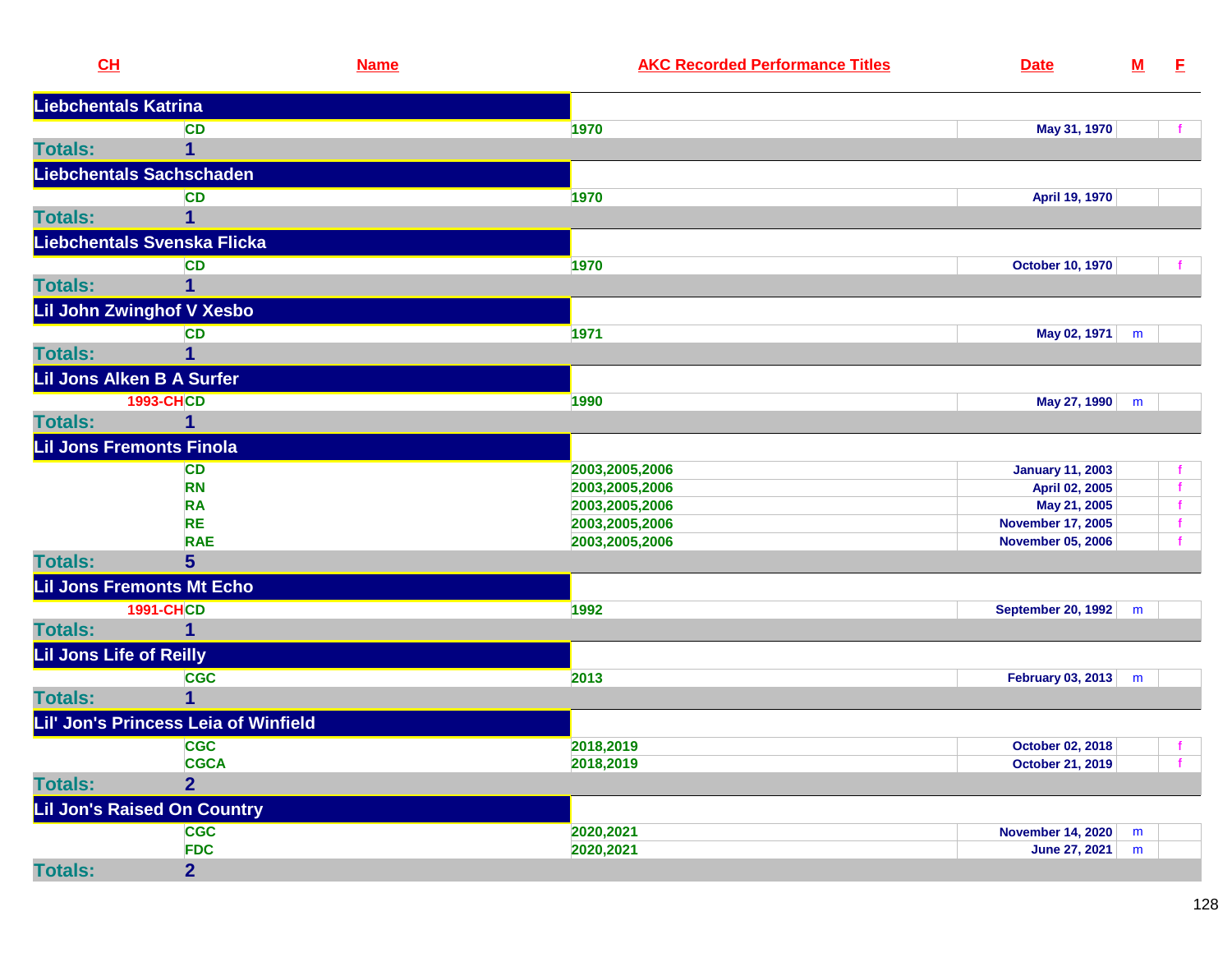|                       | CH                                  | <b>Name</b> | <b>AKC Recorded Performance Titles</b> | <b>Date</b>               | ${\bf M}$ | E |
|-----------------------|-------------------------------------|-------------|----------------------------------------|---------------------------|-----------|---|
|                       | <b>Lil Jons Sigmund Freud</b>       |             |                                        |                           |           |   |
|                       | <b>1996-CHCD</b>                    | 1996        |                                        | <b>June 30, 1996</b>      | m         |   |
| <b>Totals:</b>        | $\mathbf{1}$                        |             |                                        |                           |           |   |
|                       | Lilikea Makahilahila Joseph         |             |                                        |                           |           |   |
|                       | <b>CD</b>                           | 1977        |                                        | <b>August 21, 1977</b>    |           |   |
| <b>Totals:</b>        | 1                                   |             |                                        |                           |           |   |
|                       | <b>Lille Pegen of Pemono</b>        |             |                                        |                           |           |   |
|                       | <b>CD</b>                           | 1967        |                                        | May 28, 1967              |           |   |
| <b>Totals:</b>        | 1                                   |             |                                        |                           |           |   |
|                       | <b>Lillian of Campbell</b>          |             |                                        |                           |           |   |
|                       | <b>CD</b>                           | 1966        |                                        | <b>June 19, 1966</b>      |           |   |
| <b>Totals:</b>        | $\mathbf 1$                         |             |                                        |                           |           |   |
| <b>Lily Brooks</b>    |                                     |             |                                        |                           |           |   |
|                       | <b>CGC</b>                          | 2019        |                                        | <b>September 07, 2019</b> |           |   |
| <b>Totals:</b>        | $\mathbf 1$                         |             |                                        |                           |           |   |
|                       | <b>Lily Lovebug Liebman</b>         |             |                                        |                           |           |   |
|                       | <b>CGC</b>                          | 2018        |                                        | March 12, 2018            |           |   |
| <b>Totals:</b>        | 1                                   |             |                                        |                           |           |   |
|                       | <b>Lindas Candy of Drummerville</b> |             |                                        |                           |           |   |
|                       | <b>CD</b>                           | 1975        |                                        | <b>November 08, 1975</b>  |           |   |
| <b>Totals:</b>        | 1                                   |             |                                        |                           |           |   |
|                       | <b>Lindas Princess</b>              |             |                                        |                           |           |   |
|                       | <b>CD</b>                           | 1996        |                                        | May 31, 1996              |           |   |
| <b>Totals:</b>        | $\mathbf 1$                         |             |                                        |                           |           |   |
|                       | <b>Lindas San Sabrina Bernadet</b>  |             |                                        |                           |           |   |
|                       | <b>CD</b>                           | 1984        |                                        | <b>November 18, 1984</b>  |           |   |
| <b>Totals:</b>        | $\mathbf 1$                         |             |                                        |                           |           |   |
|                       | Lite-Weight Cruzin Bruzer           |             |                                        |                           |           |   |
|                       | <b>CD</b>                           | 1994        |                                        | <b>November 12, 1994</b>  | m         |   |
| <b>Totals:</b>        | 1                                   |             |                                        |                           |           |   |
| <b>Little Buddy</b>   |                                     |             |                                        |                           |           |   |
|                       | <b>CD</b>                           | 1969        |                                        | <b>January 12, 1969</b>   |           |   |
| <b>Totals:</b>        | $\overline{1}$                      |             |                                        |                           |           |   |
| <b>Little Delilah</b> |                                     |             |                                        |                           |           |   |
|                       | <b>CGC</b>                          | 2015        |                                        | March 31, 2015            |           |   |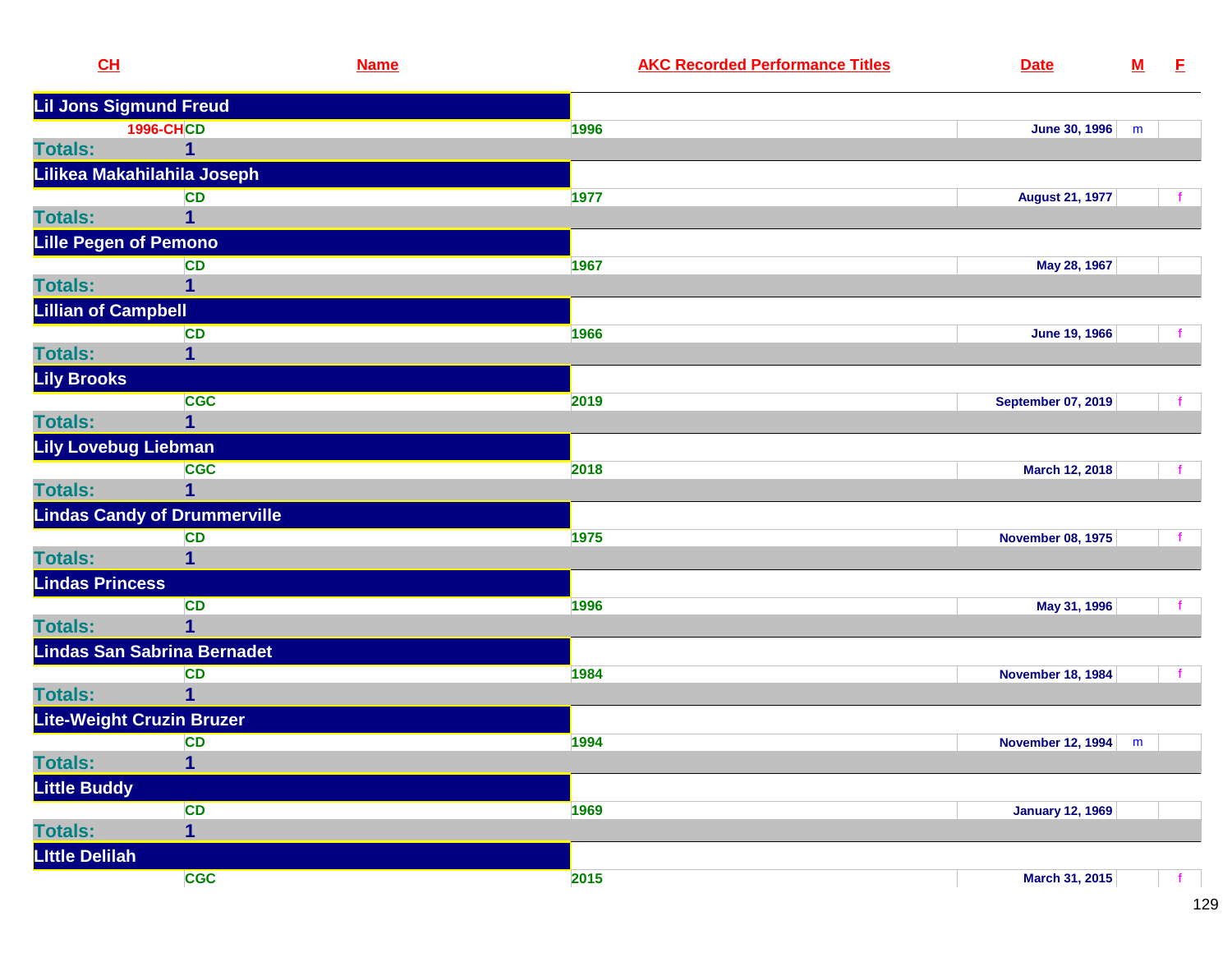| CL                         |                                                     | <b>Name</b> | <b>AKC Recorded Performance Titles</b> | <b>Date</b>               | ${\bf M}$ | E    |
|----------------------------|-----------------------------------------------------|-------------|----------------------------------------|---------------------------|-----------|------|
| <b>Totals:</b>             | 1                                                   |             |                                        |                           |           |      |
|                            | <b>Little Duke of Hazard</b>                        |             |                                        |                           |           |      |
|                            | <b>CD</b>                                           |             | 1986                                   | <b>November 30, 1986</b>  | m         |      |
| <b>Totals:</b>             |                                                     |             |                                        |                           |           |      |
|                            | <b>Little Farms Sir Windy</b>                       |             |                                        |                           |           |      |
|                            | <b>1958-CHCD</b>                                    |             | 1959                                   | January 10, 1959          | m         |      |
| <b>Totals:</b>             |                                                     |             |                                        |                           |           |      |
|                            | <b>Little Fauss Brambaugh</b>                       |             |                                        |                           |           |      |
|                            | <b>CD</b>                                           |             | 1972                                   | April 30, 1972            | m         |      |
| <b>Totals:</b>             |                                                     |             |                                        |                           |           |      |
|                            | <b>Little John of Winston Manor</b>                 |             |                                        |                           |           |      |
|                            | <b>1972-CHCD</b>                                    |             | 1972                                   | July 30, 1972             | m         |      |
| <b>Totals:</b>             |                                                     |             |                                        |                           |           |      |
| <b>Little Lady Lorelei</b> |                                                     |             |                                        |                           |           |      |
|                            | <b>CD</b>                                           |             | 1976,1978                              | <b>July 04, 1976</b>      |           |      |
| <b>Totals:</b>             | <b>CDX</b><br>2 <sup>1</sup>                        |             | 1976,1978                              | May 27, 1978              |           |      |
|                            |                                                     |             |                                        |                           |           |      |
|                            | <b>Little Miss Bailey Haze</b>                      |             |                                        |                           |           |      |
| <b>Totals:</b>             | <b>CD</b>                                           |             | 2000                                   | <b>July 09, 2000</b>      |           | f    |
|                            |                                                     |             |                                        |                           |           |      |
|                            | <b>Little Precious of Mercy</b><br><b>1958-CHCD</b> |             | 1958                                   | <b>July 27, 1958</b>      |           |      |
| <b>Totals:</b>             |                                                     |             |                                        |                           |           |      |
| <b>Locust Runs Athena</b>  |                                                     |             |                                        |                           |           |      |
|                            | <b>1985-CHCD</b>                                    |             | 1983,1987                              | March 20, 1983            |           |      |
|                            | <b>1985-CHCDX</b>                                   |             | 1983,1987                              | March 15, 1987            |           |      |
| <b>Totals:</b>             | $\overline{2}$                                      |             |                                        |                           |           |      |
|                            | <b>Locust Runs Cassiopeia</b>                       |             |                                        |                           |           |      |
|                            | <b>1987-CHCD</b>                                    |             | 1986                                   | May 03, 1986              |           | $-f$ |
| <b>Totals:</b>             |                                                     |             |                                        |                           |           |      |
|                            | <b>Locust Runs Thor XXXVI</b>                       |             |                                        |                           |           |      |
|                            | <b>CD</b>                                           |             | 1983,1984                              | <b>September 25, 1983</b> | m         |      |
|                            | <b>CDX</b>                                          |             | 1983,1984                              | <b>November 17, 1984</b>  | m         |      |
| <b>Totals:</b>             | $\overline{2}$                                      |             |                                        |                           |           |      |
|                            | <b>Log Cabins Mighty Moose</b>                      |             |                                        |                           |           |      |
|                            | <b>1972-CHCD</b>                                    |             | 1970                                   | <b>August 15, 1970</b>    | m         |      |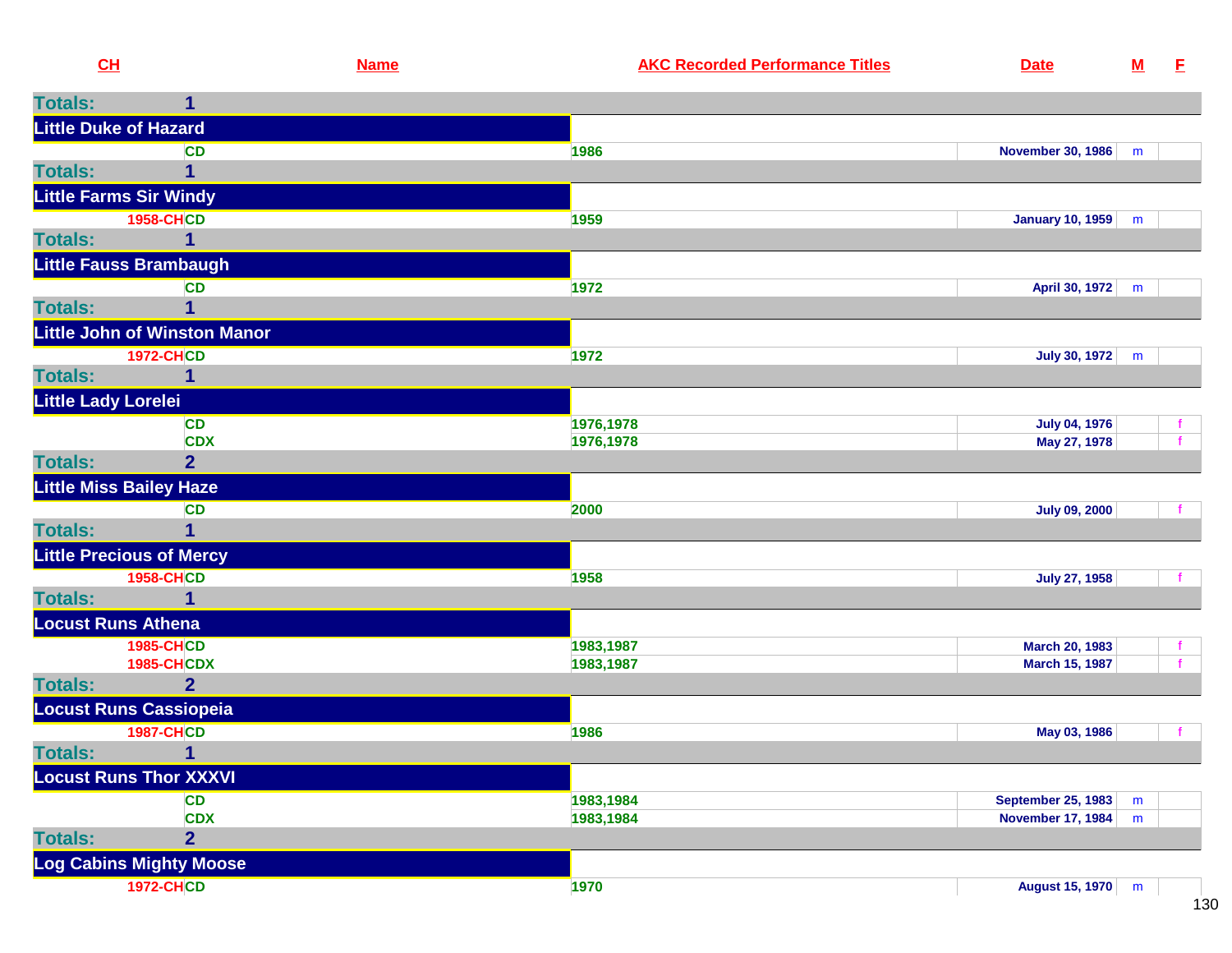| CL                                         |                                            | <b>Name</b> | <b>AKC Recorded Performance Titles</b> | <b>Date</b>                                           | $\underline{\mathsf{M}}$ | E                  |
|--------------------------------------------|--------------------------------------------|-------------|----------------------------------------|-------------------------------------------------------|--------------------------|--------------------|
| <b>Totals:</b>                             | 1                                          |             |                                        |                                                       |                          |                    |
| Log Cabins Posey Pride                     |                                            |             |                                        |                                                       |                          |                    |
|                                            | <b>CD</b>                                  |             | 1971                                   | <b>July 25, 1971</b>                                  |                          | $\mathbf{f}$       |
| <b>Totals:</b>                             | 1                                          |             |                                        |                                                       |                          |                    |
| Lola XVIII                                 |                                            |             |                                        |                                                       |                          |                    |
|                                            | <b>CGC</b>                                 |             | 2017                                   | <b>July 12, 2017</b>                                  |                          |                    |
| <b>Totals:</b>                             |                                            |             |                                        |                                                       |                          |                    |
| <b>Lolli V Alpenhof</b>                    |                                            |             |                                        |                                                       |                          |                    |
|                                            | <b>CD</b>                                  |             | 1967                                   | <b>August 19, 1967</b>                                |                          |                    |
| <b>Totals:</b>                             | 1                                          |             |                                        |                                                       |                          |                    |
|                                            |                                            |             |                                        |                                                       |                          |                    |
|                                            | <b>Lone Cedars Desired Jeul of Rainier</b> |             |                                        |                                                       |                          |                    |
| 2021-GCH/2020-CHCGC<br>2021-GCH/2020-CHTKN |                                            |             | 2020<br>2020                           | October 05, 2020<br><b>November 05, 2020</b>          |                          | f.<br>$\mathbf{f}$ |
| <b>Totals:</b>                             | 2 <sup>1</sup>                             |             |                                        |                                                       |                          |                    |
| <b>Lone Palms Allen</b>                    |                                            |             |                                        |                                                       |                          |                    |
|                                            | <b>CD</b>                                  |             | 1952                                   |                                                       |                          |                    |
| <b>Totals:</b>                             | 1                                          |             |                                        | <b>June 04, 1952</b>                                  |                          |                    |
| Lone Palms Czar III                        |                                            |             |                                        |                                                       |                          |                    |
|                                            |                                            |             |                                        |                                                       |                          |                    |
|                                            | <b>CD</b><br><b>CDX</b>                    |             | 1952,1955<br>1952,1955                 | <b>September 13, 1952</b><br><b>November 20, 1955</b> | m<br>m                   |                    |
| <b>Totals:</b>                             | $\overline{2}$                             |             |                                        |                                                       |                          |                    |
| <b>Longfellows Reuben</b>                  |                                            |             |                                        |                                                       |                          |                    |
|                                            | <b>CD</b>                                  |             | 1969                                   | <b>June 07, 1969</b>                                  | m                        |                    |
| <b>Totals:</b>                             | 1                                          |             |                                        |                                                       |                          |                    |
| <b>Lookout Mountains Riley</b>             |                                            |             |                                        |                                                       |                          |                    |
|                                            |                                            |             |                                        |                                                       |                          |                    |
| <b>Totals:</b>                             | <b>CGC</b>                                 |             | 2014                                   | December 05, 2014                                     |                          |                    |
|                                            |                                            |             |                                        |                                                       |                          |                    |
| <b>Lord Buckley Beaver</b>                 |                                            |             |                                        |                                                       |                          |                    |
|                                            | <b>CD</b>                                  |             | 1958                                   | <b>December 06, 1958</b>                              | m                        |                    |
| <b>Totals:</b>                             | 1                                          |             |                                        |                                                       |                          |                    |
| <b>Lord Goliath of Balmville</b>           |                                            |             |                                        |                                                       |                          |                    |
|                                            | <b>CD</b>                                  |             | 1959                                   | <b>October 18, 1959</b>                               | m                        |                    |
| <b>Totals:</b>                             | 1                                          |             |                                        |                                                       |                          |                    |
| <b>Lord Luther Von Falstaff</b>            |                                            |             |                                        |                                                       |                          |                    |
|                                            | <b>CD</b>                                  |             | 1972                                   | October 22, 1972 m                                    |                          |                    |
|                                            |                                            |             |                                        |                                                       |                          |                    |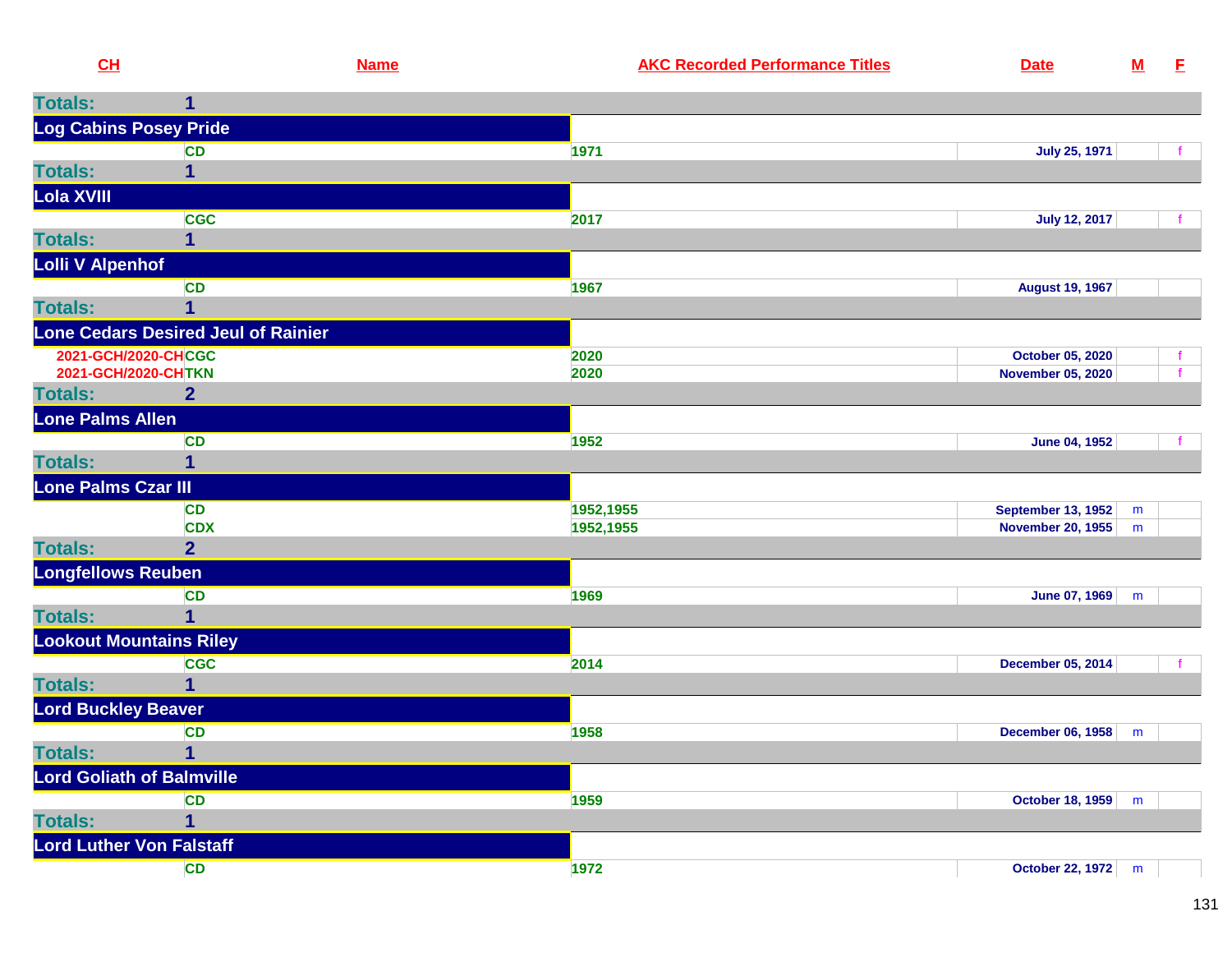| CH                       |                                     | <b>Name</b> | <b>AKC Recorded Performance Titles</b> | <b>Date</b>               | $\underline{\mathbf{M}}$ | E            |
|--------------------------|-------------------------------------|-------------|----------------------------------------|---------------------------|--------------------------|--------------|
| <b>Totals:</b>           | $\mathbf{1}$                        |             |                                        |                           |                          |              |
| <b>Lord Sambo</b>        |                                     |             |                                        |                           |                          |              |
|                          | <b>CD</b>                           |             | 1977                                   | <b>February 27, 1977</b>  | m                        |              |
| <b>Totals:</b>           | 1                                   |             |                                        |                           |                          |              |
| <b>Lord Titus Groan</b>  |                                     |             |                                        |                           |                          |              |
|                          | <b>CD</b>                           |             | 1980,1981                              | <b>August 24, 1980</b>    | m                        |              |
|                          | <b>CDX</b>                          |             | 1980,1981                              | <b>March 08, 1981</b>     | m                        |              |
| <b>Totals:</b>           | $\overline{2}$                      |             |                                        |                           |                          |              |
|                          | <b>Lord Tonka Von Joslyn-Berner</b> |             |                                        |                           |                          |              |
|                          | <b>CGC</b>                          |             | 2013,2014                              | <b>September 08, 2013</b> | m                        |              |
|                          | <b>RN</b>                           |             | 2013,2014                              | March 23, 2014            | m                        |              |
| <b>Totals:</b>           | $\overline{2}$                      |             |                                        |                           |                          |              |
|                          | Loseys Disastrous Daiquiri          |             |                                        |                           |                          |              |
|                          | CD                                  |             | 1968                                   | May 26, 1968              |                          |              |
| <b>Totals:</b>           | 1                                   |             |                                        |                           |                          |              |
|                          | <b>Lost Valley Amanda Stoan</b>     |             |                                        |                           |                          |              |
|                          | <b>1971-CHCD</b>                    |             | 1970,1971                              | <b>March 22, 1970</b>     |                          | f.           |
|                          | <b>1971-CHCDX</b>                   |             | 1970,1971                              | <b>February 27, 1971</b>  |                          | f            |
| <b>Totals:</b>           | $\overline{2}$                      |             |                                        |                           |                          |              |
|                          | <b>Lost Valley Lady Leprechaun</b>  |             |                                        |                           |                          |              |
|                          | <b>CD</b>                           |             | 1969                                   | <b>August 24, 1969</b>    |                          |              |
| <b>Totals:</b>           | 1                                   |             |                                        |                           |                          |              |
| <b>Louie Frey Mathys</b> |                                     |             |                                        |                           |                          |              |
|                          | <b>CGC</b>                          |             | 2017                                   | May 15, 2017              | m                        |              |
| <b>Totals:</b>           | 1                                   |             |                                        |                           |                          |              |
|                          | <b>Lovecrafts Nita Nicklus</b>      |             |                                        |                           |                          |              |
|                          | CD                                  |             | 1974, 1975, 1977, 1978                 | <b>November 10, 1974</b>  |                          |              |
|                          | <b>CDX</b>                          |             | 1974, 1975, 1977, 1978                 | <b>August 16, 1975</b>    |                          | $\mathbf{f}$ |
|                          | <b>UD</b>                           |             | 1974, 1975, 1977, 1978                 | May 15, 1977              |                          | $\mathbf{f}$ |
|                          | <b>TD</b>                           |             | 1974, 1975, 1977, 1978                 | <b>August 20, 1978</b>    |                          | $\mathbf{f}$ |
| <b>Totals:</b>           | $\overline{\mathbf{4}}$             |             |                                        |                           |                          |              |
| <b>LTR Symorrea</b>      |                                     |             |                                        |                           |                          |              |
|                          | <b>CD</b>                           |             | 1966                                   | April 02, 1966            |                          |              |
| <b>Totals:</b>           | 1                                   |             |                                        |                           |                          |              |
| <b>LT's Granunda</b>     |                                     |             |                                        |                           |                          |              |
|                          | <b>1971-CHCD</b>                    |             | 1971                                   | November 13, 1971         | m                        |              |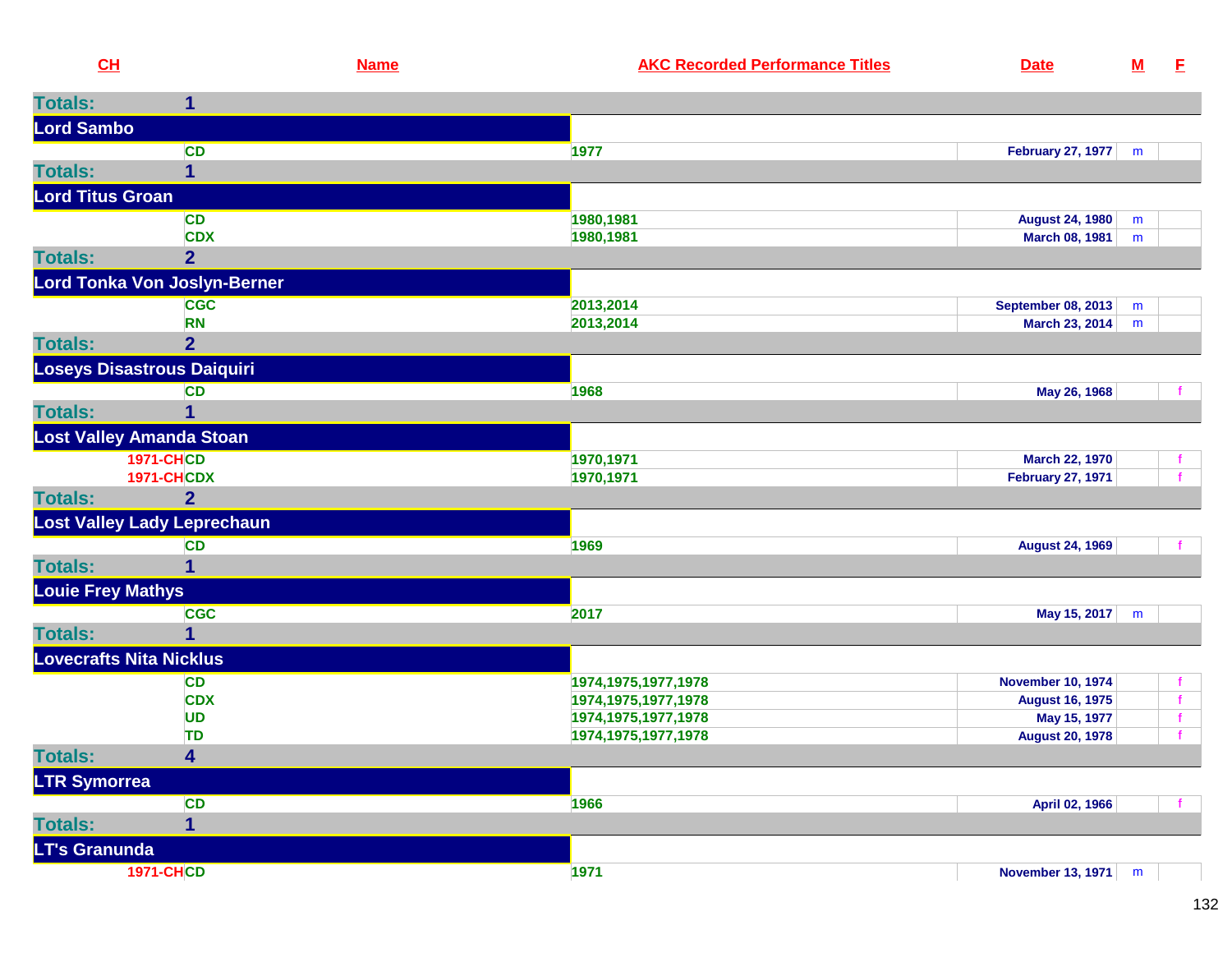| CH                           |                                     | <b>Name</b> | <b>AKC Recorded Performance Titles</b> | <b>Date</b>               | $\underline{\mathsf{M}}$ | E  |
|------------------------------|-------------------------------------|-------------|----------------------------------------|---------------------------|--------------------------|----|
| <b>Totals:</b>               | $\mathbf{1}$                        |             |                                        |                           |                          |    |
| <b>Lucky Boy of Wal Bern</b> |                                     |             |                                        |                           |                          |    |
|                              | <b>1944-CHCD</b>                    |             | 4/28/1905                              | October 20, 1945          | m                        |    |
| <b>Totals:</b>               | 1                                   |             |                                        |                           |                          |    |
| <b>Lucy Caliborne</b>        |                                     |             |                                        |                           |                          |    |
|                              | <b>CGC</b>                          |             | 2017                                   | <b>November 13, 2017</b>  |                          |    |
| <b>Totals:</b>               | $\overline{1}$                      |             |                                        |                           |                          |    |
| <b>Ludwig Van Beethoven</b>  |                                     |             |                                        |                           |                          |    |
|                              | <b>CD</b>                           |             | 1970, 1971, 1972, 1974                 | <b>September 13, 1970</b> | m                        |    |
|                              | <b>CDX</b>                          |             | 1970, 1971, 1972, 1974                 | June 26, 1971             | m                        |    |
|                              | <b>UD</b>                           |             | 1970, 1971, 1972, 1974                 | <b>November 18, 1972</b>  | m                        |    |
|                              | <b>TD</b>                           |             | 1970, 1971, 1972, 1974                 | <b>October 13, 1974</b>   | m                        |    |
| <b>Totals:</b>               | 4                                   |             |                                        |                           |                          |    |
| <b>Ludwigs Heidi</b>         |                                     |             |                                        |                           |                          |    |
|                              | <b>CD</b>                           |             | 1959                                   | <b>January 31, 1959</b>   |                          |    |
| <b>Totals:</b>               | 1                                   |             |                                        |                           |                          |    |
| <b>Ludwigs Royal Jay R</b>   |                                     |             |                                        |                           |                          |    |
|                              | CD                                  |             | 1972                                   | <b>July 22, 1972</b>      | m                        |    |
| <b>Totals:</b>               | 1                                   |             |                                        |                           |                          |    |
| Lutz V Alpine Plateau        |                                     |             |                                        |                           |                          |    |
|                              | <b>1949-CHCD</b>                    |             | 1951                                   | June 23, 1951             | m                        |    |
| <b>Totals:</b>               | $\mathbf{1}$                        |             |                                        |                           |                          |    |
|                              | <b>Lynchcreeks Forest V Elation</b> |             |                                        |                           |                          |    |
|                              | <b>1996-CHCD</b>                    |             | 1993                                   | <b>September 25, 1993</b> | m                        |    |
| <b>Totals:</b>               | 1                                   |             |                                        |                           |                          |    |
| <b>Lysanders Annabasup</b>   |                                     |             |                                        |                           |                          |    |
|                              | <b>CD</b>                           |             | 1975                                   | <b>September 20, 1975</b> |                          |    |
| <b>Totals:</b>               | $\overline{1}$                      |             |                                        |                           |                          |    |
| <b>Lysanders Baba</b>        |                                     |             |                                        |                           |                          |    |
|                              | <b>CD</b>                           |             | 1971                                   | <b>August 15, 1971</b>    |                          | t. |
| <b>Totals:</b>               | $\overline{1}$                      |             |                                        |                           |                          |    |
|                              | Lysanders Babelladondi              |             |                                        |                           |                          |    |
|                              | CD                                  |             | 1978                                   | <b>July 01, 1978</b>      |                          |    |
| <b>Totals:</b>               | $\mathbf{1}$                        |             |                                        |                           |                          |    |
| <b>Lysanders Elegance</b>    |                                     |             |                                        |                           |                          |    |
|                              | CD                                  |             | 1978                                   | <b>August 13, 1978</b>    |                          | -f |
|                              |                                     |             |                                        |                           |                          |    |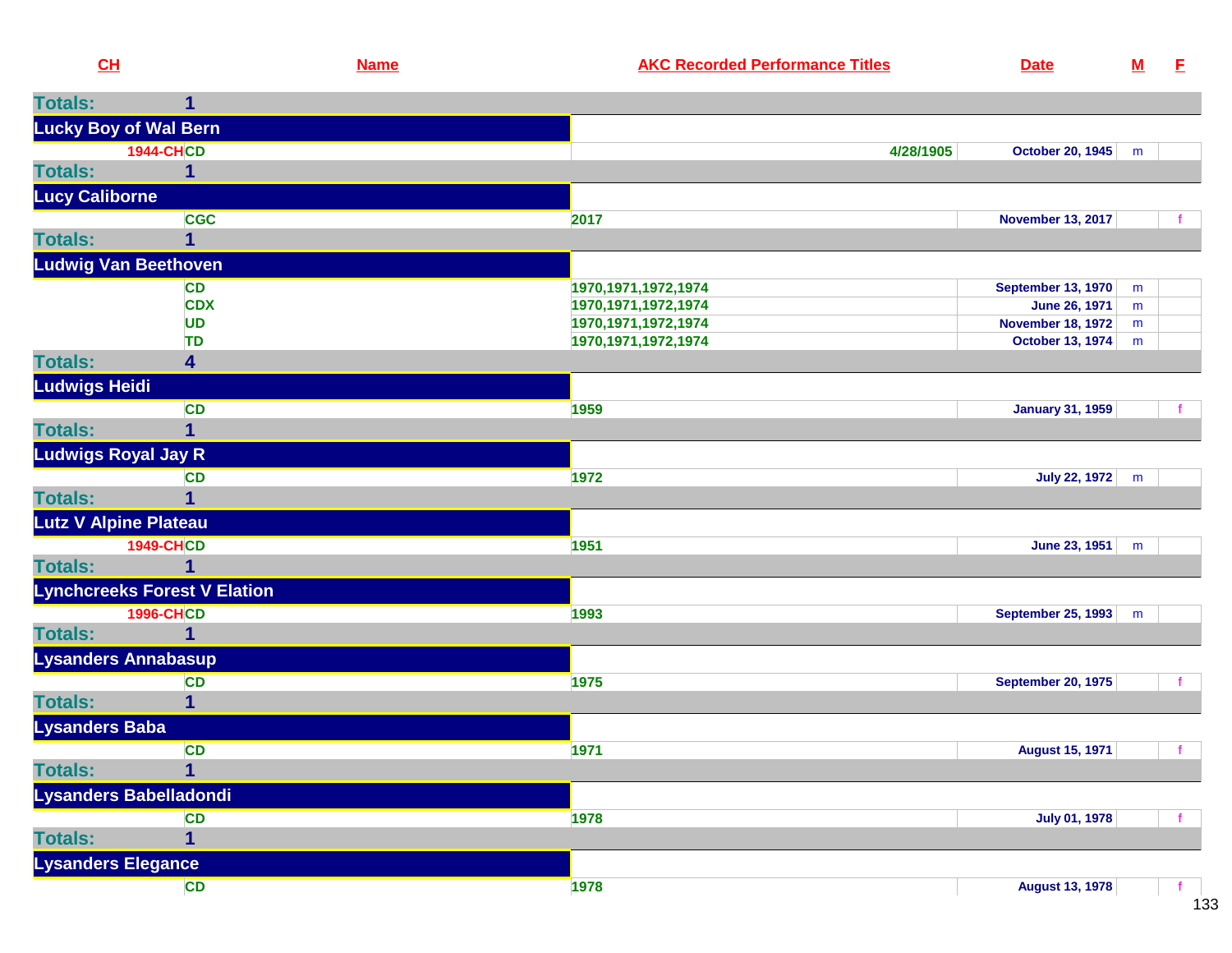| CL                              |                                    | <b>Name</b> | <b>AKC Recorded Performance Titles</b> | <b>Date</b>              | ${\bf M}$ | E            |
|---------------------------------|------------------------------------|-------------|----------------------------------------|--------------------------|-----------|--------------|
| <b>Totals:</b>                  | $\mathbf{1}$                       |             |                                        |                          |           |              |
| <b>Lysanders Little Bateese</b> |                                    |             |                                        |                          |           |              |
|                                 | <b>CD</b>                          |             | 1970, 1972                             | <b>June 28, 1970</b>     | m         |              |
|                                 | <b>CDX</b>                         |             | 1970,1972                              | <b>August 12, 1972</b>   | m         |              |
| <b>Totals:</b>                  | $\overline{2}$                     |             |                                        |                          |           |              |
|                                 | <b>Lysanders Little Dutch Girl</b> |             |                                        |                          |           |              |
|                                 | <b>CD</b>                          |             | 1973                                   | July 01, 1973            | m         |              |
| <b>Totals:</b>                  | 1                                  |             |                                        |                          |           |              |
| Lysanders Little Shebeba        |                                    |             |                                        |                          |           |              |
|                                 | <b>CD</b>                          |             | 1973                                   | October 07, 1973         |           |              |
| <b>Totals:</b>                  | 1                                  |             |                                        |                          |           |              |
| <b>Lysanders Samson</b>         |                                    |             |                                        |                          |           |              |
|                                 | <b>CD</b>                          |             | 1972                                   | August 20, 1972          | m         |              |
| <b>Totals:</b>                  | $\overline{\mathbf{1}}$            |             |                                        |                          |           |              |
| <b>Lysanders Sparkler</b>       |                                    |             |                                        |                          |           |              |
|                                 | <b>CD</b>                          |             | 1978                                   | <b>November 11, 1978</b> |           | $\mathbf{f}$ |
| <b>Totals:</b>                  | $\overline{1}$                     |             |                                        |                          |           |              |
| <b>Lysanders Super Claude</b>   |                                    |             |                                        |                          |           |              |
|                                 | <b>CD</b>                          |             | 1969,1971                              | <b>November 16, 1969</b> | m         |              |
|                                 | <b>CDX</b>                         |             | 1969,1971                              | May 02, 1971             | m         |              |
| <b>Totals:</b>                  | $\overline{2}$                     |             |                                        |                          |           |              |
|                                 | <b>Lysanders Winne V Pootsie</b>   |             |                                        |                          |           |              |
|                                 | <b>CD</b>                          |             | 1977                                   | October 01, 1977         |           | f.           |
| <b>Totals:</b>                  | $\mathbf{1}$                       |             |                                        |                          |           |              |
| Lyvers Lorelei                  |                                    |             |                                        |                          |           |              |
|                                 | CD                                 |             | 1969                                   | <b>November 15, 1969</b> |           | $\mathbf{f}$ |
| <b>Totals:</b>                  | $\overline{1}$                     |             |                                        |                          |           |              |
|                                 | <b>Ma Cherie Frausty Blizzard</b>  |             |                                        |                          |           |              |
|                                 | <b>CD</b>                          |             | 1974                                   | May 05, 1974             |           | $\mathbf{f}$ |
| <b>Totals:</b>                  | 1                                  |             |                                        |                          |           |              |
| <b>Mabel Ann Sullivan</b>       |                                    |             |                                        |                          |           |              |
|                                 | <b>CGC</b>                         |             | 2021                                   | <b>October 26, 2021</b>  |           | $\mathbf{f}$ |
|                                 | <b>CGCA</b>                        |             |                                        | <b>November 08, 2021</b> |           | f            |
|                                 | <b>CGCU</b>                        |             |                                        | <b>November 08, 2021</b> |           | $\mathbf{f}$ |
| <b>Totals:</b>                  | $\overline{\mathbf{3}}$            |             |                                        |                          |           |              |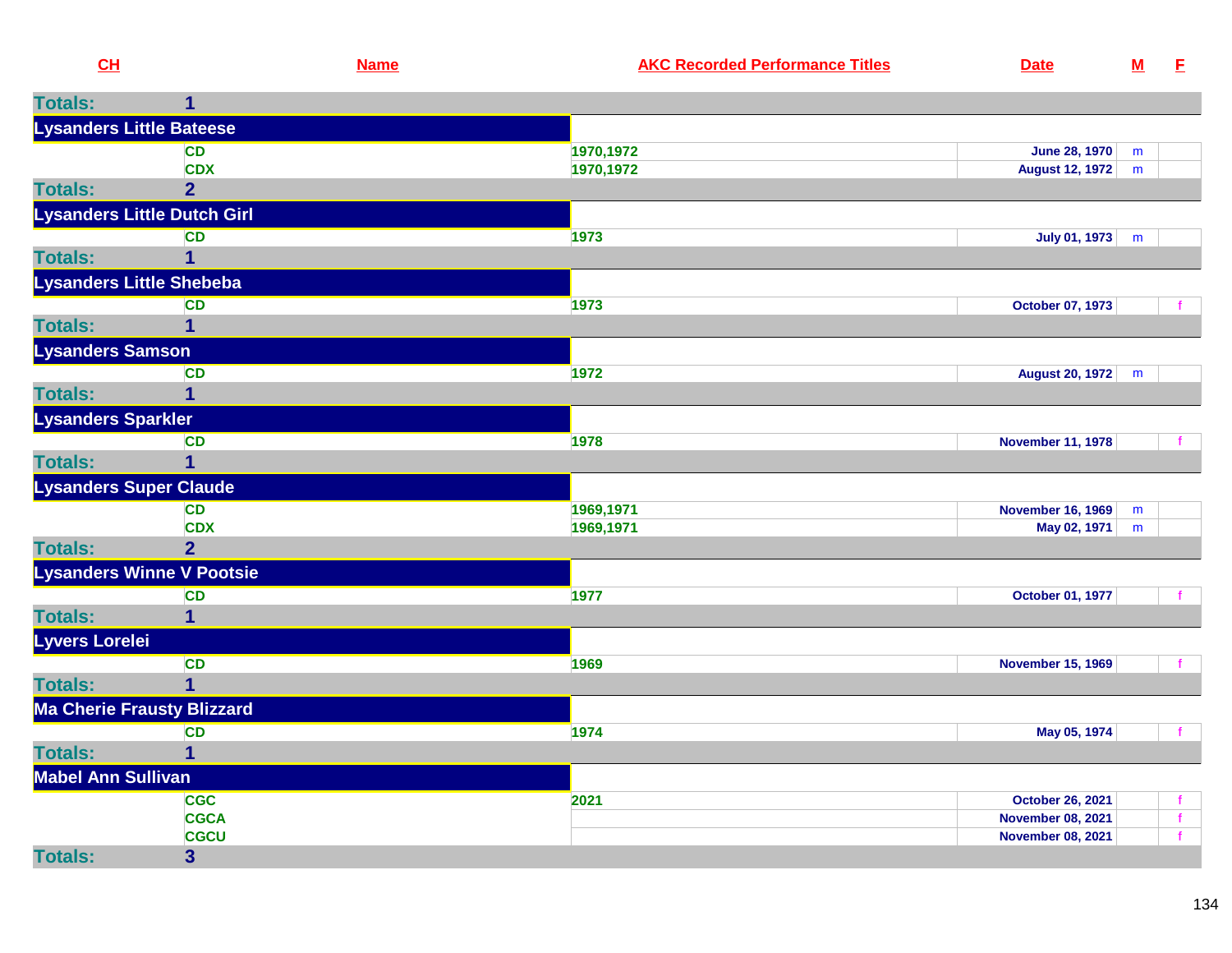| CL                              | <b>Name</b>                          | <b>AKC Recorded Performance Titles</b> | <b>Date</b>              | ${\bf M}$ | E            |
|---------------------------------|--------------------------------------|----------------------------------------|--------------------------|-----------|--------------|
|                                 | <b>Mack Loves Le Phaires Madison</b> |                                        |                          |           |              |
|                                 | <b>CGC</b>                           | 2014                                   | <b>August 16, 2014</b>   |           |              |
| <b>Totals:</b>                  | 1                                    |                                        |                          |           |              |
| <b>Mack T Dowling</b>           |                                      |                                        |                          |           |              |
|                                 | <b>CGC</b>                           | 2022                                   | April 22, 2022           | m         |              |
| <b>Totals:</b>                  | 1                                    |                                        |                          |           |              |
| <b>Mackaby Graham Von Berg</b>  |                                      |                                        |                          |           |              |
|                                 | CD                                   | 1975                                   | July 06, 1975            | m         |              |
| <b>Totals:</b>                  | 1                                    |                                        |                          |           |              |
| <b>Macs Frau Folly Von Fury</b> |                                      |                                        |                          |           |              |
|                                 | <b>CD</b>                            | 1977                                   | <b>August 13, 1977</b>   |           |              |
| <b>Totals:</b>                  | 1                                    |                                        |                          |           |              |
| <b>Madaline</b>                 |                                      |                                        |                          |           |              |
|                                 | <b>CD</b>                            | 2005                                   | <b>December 10, 2005</b> |           |              |
| <b>Totals:</b>                  | $\overline{1}$                       |                                        |                          |           |              |
| <b>Madame Debara Angelique</b>  |                                      |                                        |                          |           |              |
|                                 | <b>CD</b>                            | 1973,1974                              | <b>October 14, 1973</b>  |           |              |
|                                 | <b>CDX</b>                           | 1973,1974                              | <b>October 27, 1974</b>  |           | $\mathbf{f}$ |
| <b>Totals:</b>                  | $\overline{2}$                       |                                        |                          |           |              |
| <b>Madchen Cacaboodie</b>       |                                      |                                        |                          |           |              |
|                                 | <b>CD</b>                            | 1982                                   | <b>February 27, 1982</b> |           |              |
| <b>Totals:</b>                  | $\overline{1}$                       |                                        |                          |           |              |
| <b>Madigans Lady Lucinda</b>    |                                      |                                        |                          |           |              |
|                                 | CD                                   | 1970                                   | May 31, 1970             |           |              |
| <b>Totals:</b>                  | 1                                    |                                        |                          |           |              |
| <b>Maggie V Sambo</b>           |                                      |                                        |                          |           |              |
|                                 | <b>CD</b>                            | 1969                                   | <b>February 01, 1969</b> |           | f.           |
| <b>Totals:</b>                  | 1                                    |                                        |                          |           |              |
| <b>Magna Siri</b>               |                                      |                                        |                          |           |              |
|                                 | <b>CD</b>                            | 1972                                   | <b>June 11, 1972</b>     |           | f            |
| <b>Totals:</b>                  | $\overline{1}$                       |                                        |                          |           |              |
|                                 | <b>Magnificent Cleopatra Negus</b>   |                                        |                          |           |              |
|                                 | CD                                   | 1974                                   | May 22, 1974             |           |              |
| <b>Totals:</b>                  | 1                                    |                                        |                          |           |              |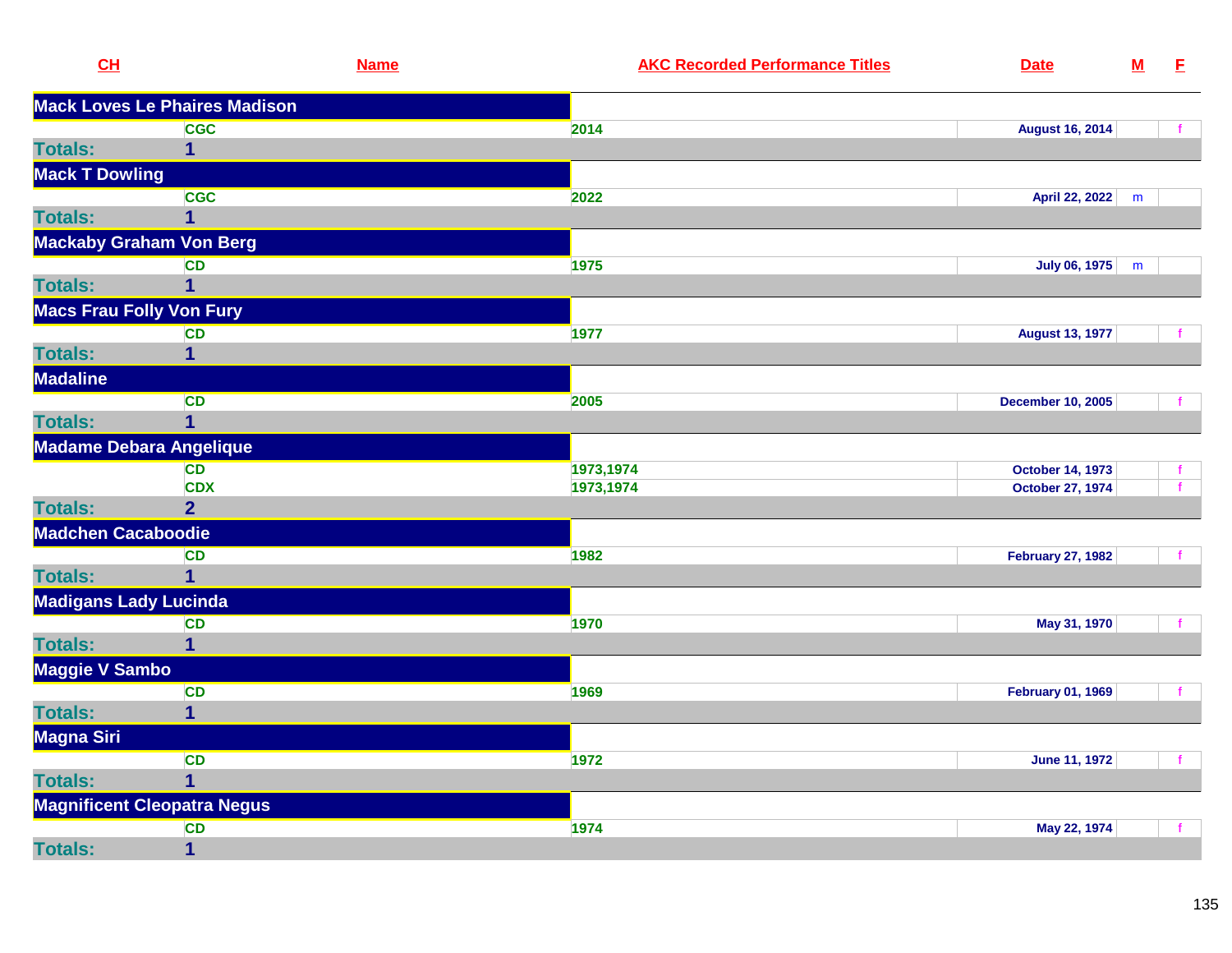| CL                               | <b>Name</b>                          | <b>AKC Recorded Performance Titles</b> | <b>Date</b>              | ${\bf M}$ | E            |
|----------------------------------|--------------------------------------|----------------------------------------|--------------------------|-----------|--------------|
| <b>Magnus Pipes Vegas</b>        |                                      |                                        |                          |           |              |
|                                  | <b>CGC</b>                           | 2013                                   | <b>August 11, 2013</b>   | m         |              |
| <b>Totals:</b>                   | $\overline{1}$                       |                                        |                          |           |              |
|                                  | Mahoganys Go Your Own Way            |                                        |                          |           |              |
|                                  | <b>CGC</b>                           | 2014                                   | April 21, 2014           |           |              |
| <b>Totals:</b>                   | 1                                    |                                        |                          |           |              |
| Majerus Mystic Benelli           |                                      |                                        |                          |           |              |
|                                  | <b>RN</b>                            | 2009                                   | March 21, 2009           |           |              |
| <b>Totals:</b>                   | 1                                    |                                        |                          |           |              |
| <b>Majestic Apollo V Tycoon</b>  |                                      |                                        |                          |           |              |
|                                  | <b>CD</b>                            | 1968                                   | <b>October 20, 1968</b>  | m         |              |
| <b>Totals:</b>                   | 1                                    |                                        |                          |           |              |
| <b>Majestic Karocel V Duke</b>   |                                      |                                        |                          |           |              |
|                                  | <b>CD</b>                            | 1971                                   | October 31, 1971         |           |              |
| <b>Totals:</b>                   | $\overline{1}$                       |                                        |                          |           |              |
| <b>Majestic Sno Queen Heidi</b>  |                                      |                                        |                          |           |              |
|                                  | <b>CD</b>                            | 1973                                   | <b>June 17, 1973</b>     |           |              |
| <b>Totals:</b>                   | $\overline{1}$                       |                                        |                          |           |              |
| <b>Major Barney of Engelberg</b> |                                      |                                        |                          |           |              |
|                                  | <b>CD</b>                            | 1968                                   | <b>July 14, 1968</b>     | m         |              |
| <b>Totals:</b>                   | 1                                    |                                        |                          |           |              |
| <b>Major V Walter</b>            |                                      |                                        |                          |           |              |
|                                  | <b>CD</b>                            | 1971                                   | <b>October 24, 1971</b>  | m         |              |
| <b>Totals:</b>                   | $\overline{\mathbf{1}}$              |                                        |                          |           |              |
| <b>Mama Bear</b>                 |                                      |                                        |                          |           |              |
|                                  | <b>CD</b>                            | 1971                                   | <b>December 11, 1971</b> |           |              |
| <b>Totals:</b>                   | 1                                    |                                        |                          |           |              |
|                                  | <b>Mammoth Sts Dora The Explorer</b> |                                        |                          |           |              |
|                                  | <b>2010-CHCGC</b>                    | 2014                                   | <b>February 10, 2014</b> |           | $\mathbf{f}$ |
| <b>Totals:</b>                   | $\overline{\mathbf{1}}$              |                                        |                          |           |              |
| <b>Mandy Love of Amethyst</b>    |                                      |                                        |                          |           |              |
|                                  | <b>CD</b>                            | 1977                                   | <b>November 13, 1977</b> |           |              |
| <b>Totals:</b>                   | $\overline{\mathbf{1}}$              |                                        |                          |           |              |
|                                  | <b>Mandys Moriah of King Row</b>     |                                        |                          |           |              |
|                                  | <b>CD</b>                            | 1995                                   | March 04, 1995 m         |           |              |
|                                  |                                      |                                        |                          |           |              |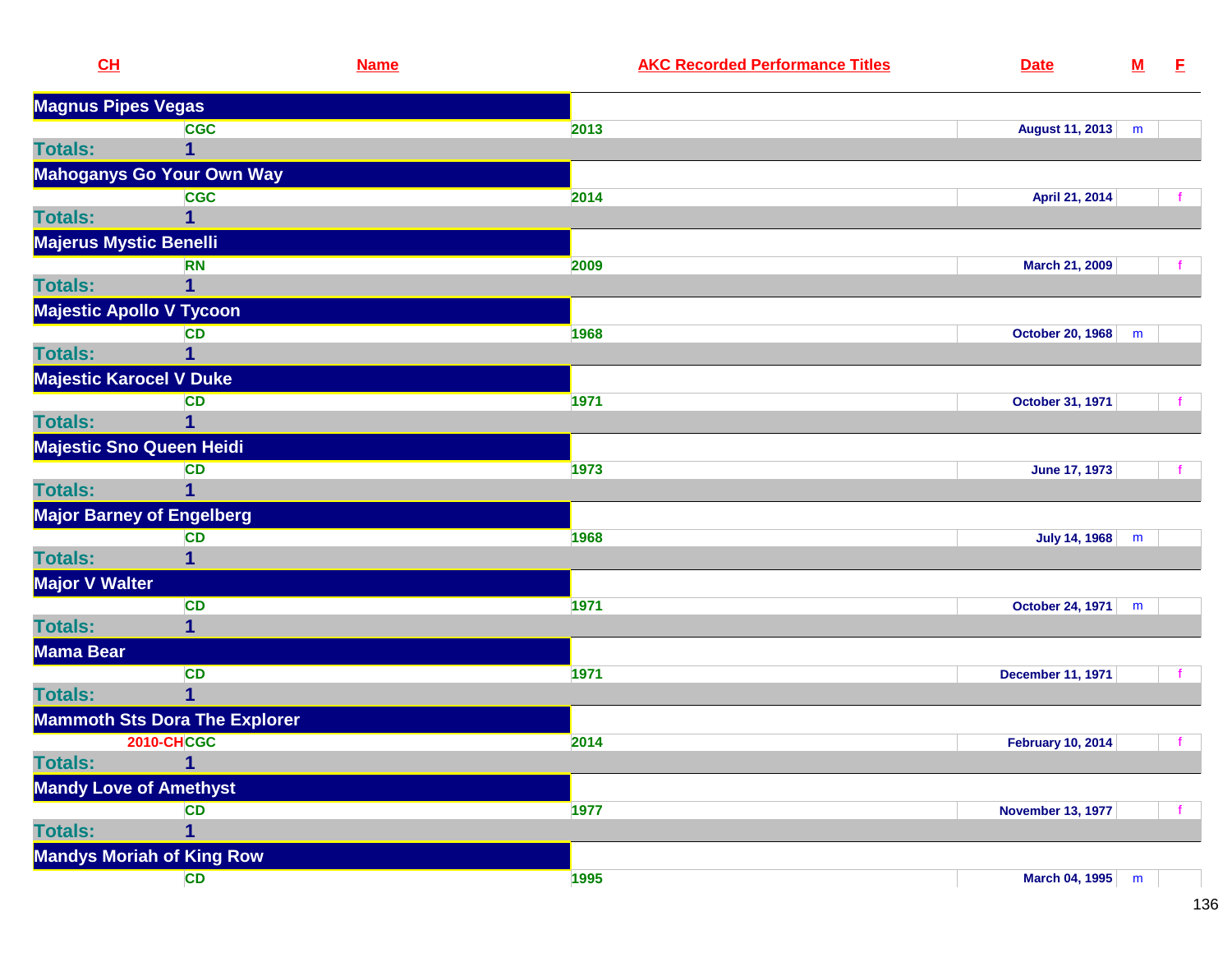| <b>Totals:</b>          | 1                                   |           |                           |   |  |
|-------------------------|-------------------------------------|-----------|---------------------------|---|--|
|                         | <b>Mandys Valentine Sassafrasie</b> |           |                           |   |  |
|                         | <b>CD</b>                           | 1998,2001 | <b>September 20, 1998</b> |   |  |
|                         | <b>TD</b>                           | 1998,2001 | April 29, 2001            |   |  |
| <b>Totals:</b>          | $\overline{2}$                      |           |                           |   |  |
| <b>Manitou Barry IX</b> |                                     |           |                           |   |  |
|                         | <b>1951-CHCD</b>                    | 1950      | May 14, 1950              |   |  |
| <b>Totals:</b>          | 1                                   |           |                           |   |  |
| <b>Manitou Barry VI</b> |                                     |           |                           |   |  |
|                         | <b>1948-CHCD</b>                    | 1943,1946 | April 17, 1943            | m |  |
|                         | <b>1948-CHCDX</b>                   | 1943,1946 | <b>February 16, 1946</b>  | m |  |
| <b>Totals:</b>          | 2 <sup>1</sup>                      |           |                           |   |  |
|                         | <b>Manns Friar Tuck Vitale</b>      |           |                           |   |  |
|                         | <b>CGC</b>                          | 2013      | August 31, 2013           | m |  |
| <b>Totals:</b>          | 1                                   |           |                           |   |  |
|                         | <b>Manns Judah Hatala</b>           |           |                           |   |  |
|                         | <b>CGC</b>                          | 2018      | <b>November 19, 2018</b>  | m |  |
| <b>Totals:</b>          | $\mathbf 1$                         |           |                           |   |  |
|                         | <b>Manns Precious Ruby</b>          |           |                           |   |  |
|                         | <b>2017-CHCGC</b>                   | 2016      | <b>September 03, 2016</b> |   |  |
| <b>Totals:</b>          | 1                                   |           |                           |   |  |
|                         | <b>Manns Wild Pebbles</b>           |           |                           |   |  |
|                         | <b>2017-CHCGC</b>                   | 2016      | <b>September 03, 2016</b> |   |  |
| <b>Totals:</b>          | 1                                   |           |                           |   |  |
| <b>Manns Wild Rose</b>  |                                     |           |                           |   |  |
|                         | <b>CGC</b>                          | 2013      | <b>August 31, 2013</b>    |   |  |
| <b>Totals:</b>          |                                     |           |                           |   |  |
|                         | <b>Mar Cons Samantha Velvet</b>     |           |                           |   |  |
|                         | <b>CD</b>                           | 1970      | March 22, 1970            |   |  |
| <b>Totals:</b>          | 1                                   |           |                           |   |  |
|                         | Mar Keels Miss Judd                 |           |                           |   |  |
|                         | <b>CD</b>                           | 1971      | <b>October 17, 1971</b>   |   |  |
| <b>Totals:</b>          | 1                                   |           |                           |   |  |
|                         | <b>Mardonfos Brunnehilda Wory</b>   |           |                           |   |  |
|                         | <b>CD</b>                           | 1967      | <b>September 04, 1967</b> |   |  |
|                         |                                     |           |                           |   |  |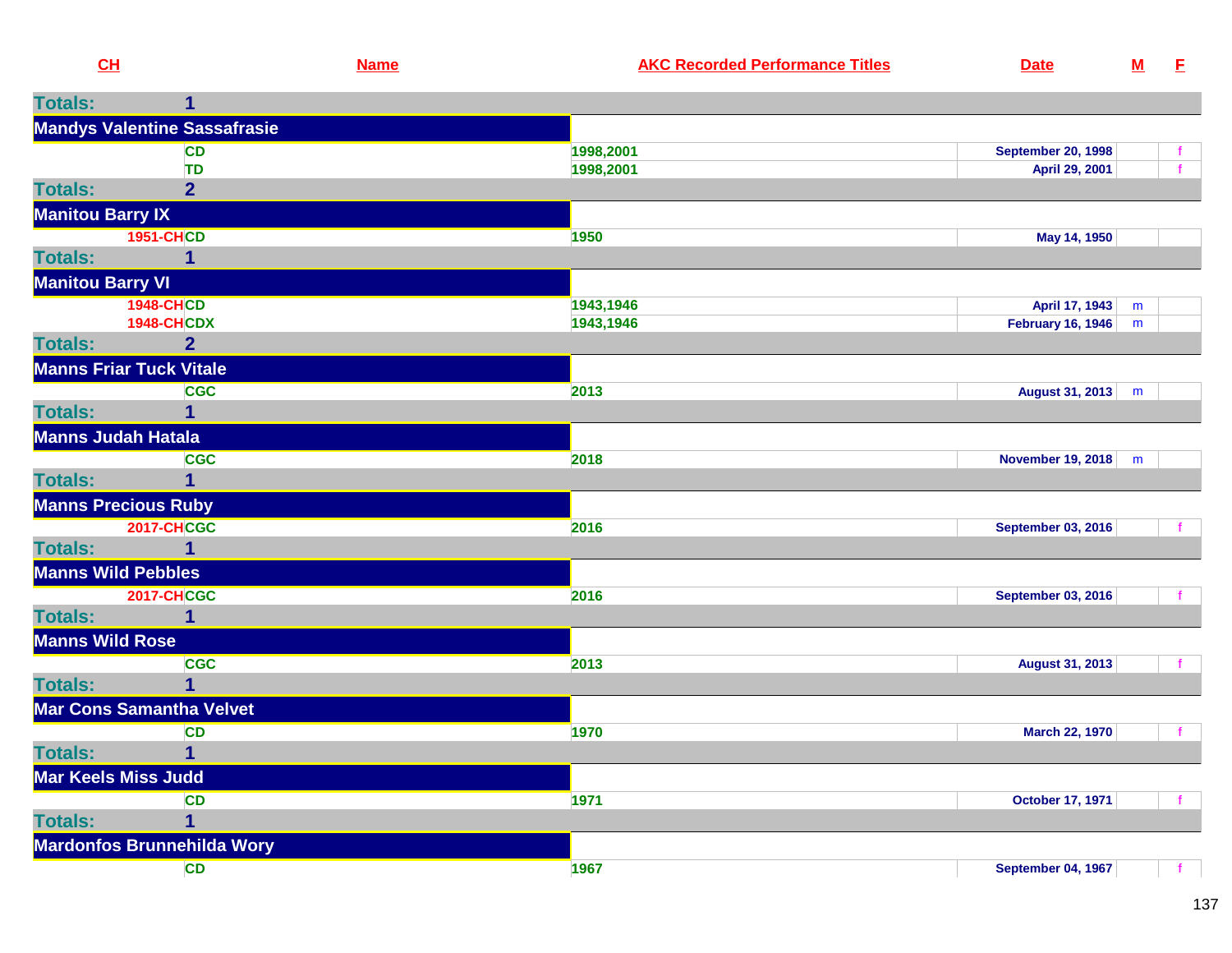| <b>Totals:</b><br>1<br><b>Mardonof Grand Yankee Belle</b><br><b>CD</b><br>1975<br>April 06, 1975<br>$\overline{1}$<br><b>Totals:</b><br><b>Mardonofs Little Bear</b><br>1973<br><b>August 11, 1973</b><br><b>CD</b><br><b>Totals:</b><br>$\overline{1}$<br><b>Mardonofs Neptune V Figaro</b> | Е            |
|----------------------------------------------------------------------------------------------------------------------------------------------------------------------------------------------------------------------------------------------------------------------------------------------|--------------|
|                                                                                                                                                                                                                                                                                              |              |
|                                                                                                                                                                                                                                                                                              |              |
|                                                                                                                                                                                                                                                                                              |              |
|                                                                                                                                                                                                                                                                                              |              |
|                                                                                                                                                                                                                                                                                              |              |
|                                                                                                                                                                                                                                                                                              |              |
|                                                                                                                                                                                                                                                                                              |              |
|                                                                                                                                                                                                                                                                                              |              |
| <b>1973-CHCD</b><br><b>September 08, 1968</b><br>1968<br>m                                                                                                                                                                                                                                   |              |
| $\overline{1}$<br><b>Totals:</b>                                                                                                                                                                                                                                                             |              |
|                                                                                                                                                                                                                                                                                              |              |
| <b>Mar-Dons Budweiser</b>                                                                                                                                                                                                                                                                    |              |
| <b>CD</b><br>1979<br>January 14, 1979<br>m                                                                                                                                                                                                                                                   |              |
| <b>Totals:</b><br>$\overline{1}$                                                                                                                                                                                                                                                             |              |
| <b>Mar-Dons Hope V Jack A Moe</b>                                                                                                                                                                                                                                                            |              |
| 1980, 1981, 1983<br><b>December 13, 1980</b><br><b>CD</b>                                                                                                                                                                                                                                    |              |
| <b>CDX</b><br>1980, 1981, 1983<br><b>December 13, 1981</b>                                                                                                                                                                                                                                   | $\mathbf{f}$ |
| <b>UD</b><br>1980, 1981, 1983<br><b>December 18, 1983</b>                                                                                                                                                                                                                                    |              |
| <b>Totals:</b><br>$\overline{\mathbf{3}}$                                                                                                                                                                                                                                                    |              |
| <b>Mar-Dons Poke Salad Annie</b>                                                                                                                                                                                                                                                             |              |
| 1981<br><b>CD</b><br><b>September 05, 1981</b>                                                                                                                                                                                                                                               |              |
| $\overline{1}$<br><b>Totals:</b>                                                                                                                                                                                                                                                             |              |
| <b>Mar-Dons Prince Hamlet</b>                                                                                                                                                                                                                                                                |              |
| June 03, 1984<br><b>CD</b><br>1984, 1985, 1988<br>m                                                                                                                                                                                                                                          |              |
| <b>CDX</b><br>1984, 1985, 1988<br>April 20, 1985<br>m                                                                                                                                                                                                                                        |              |
| <b>UD</b><br>1984, 1985, 1988<br><b>March 20, 1988</b><br>m                                                                                                                                                                                                                                  |              |
| <b>Totals:</b><br>$\overline{\mathbf{3}}$                                                                                                                                                                                                                                                    |              |
| Mar-Dons Queen Liliuokalani                                                                                                                                                                                                                                                                  |              |
| <b>1977-CHCD</b><br>1973<br><b>July 08, 1973</b>                                                                                                                                                                                                                                             |              |
| <b>Totals:</b><br>$\overline{1}$                                                                                                                                                                                                                                                             |              |
| <b>Mar-Dons Tiffany Treasures</b>                                                                                                                                                                                                                                                            |              |
| 1978<br><b>CD</b><br>May 07, 1978                                                                                                                                                                                                                                                            |              |
| <b>Totals:</b><br>1                                                                                                                                                                                                                                                                          |              |
| <b>Mar-Eds Ascos Colt Forty Five</b>                                                                                                                                                                                                                                                         |              |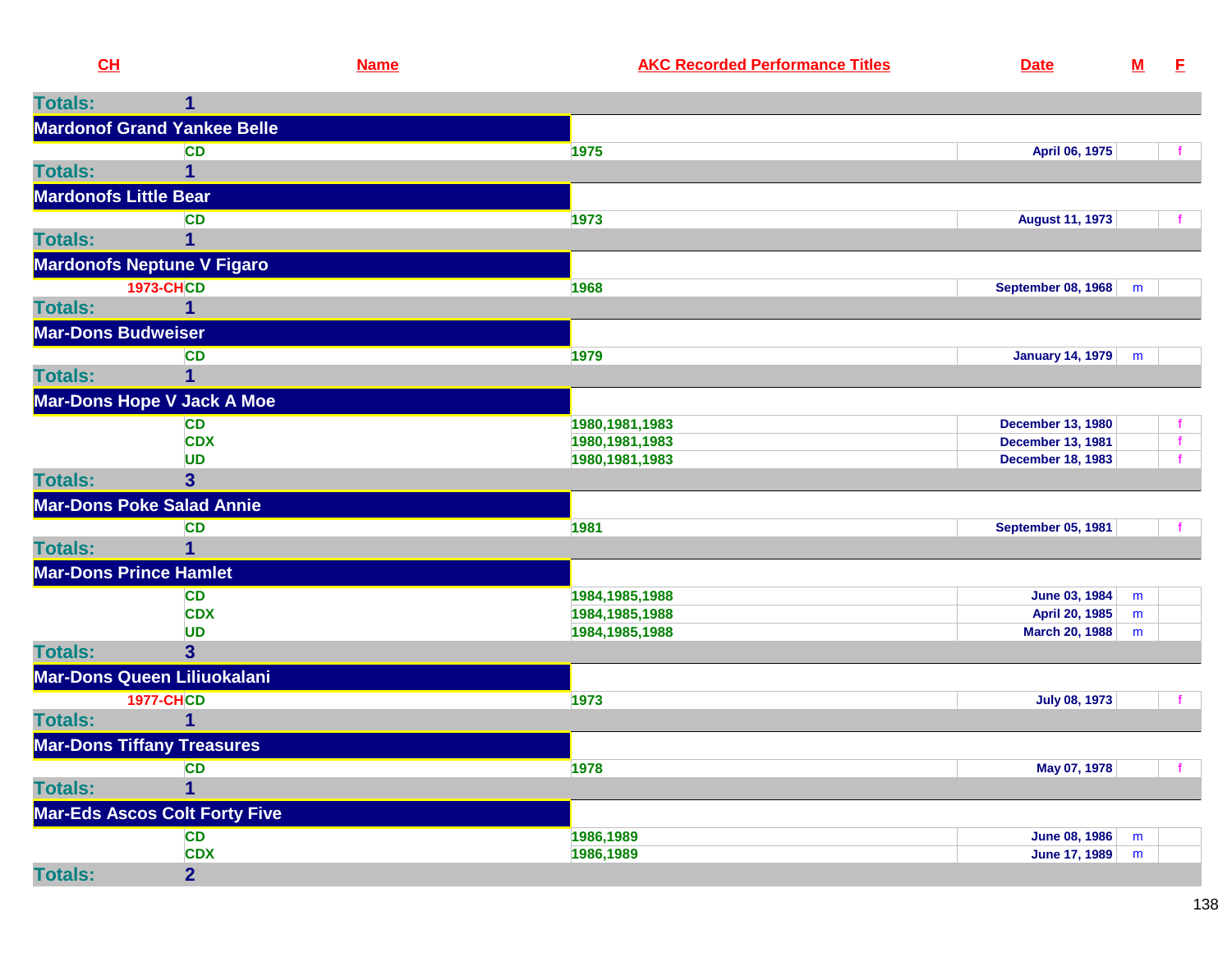| <b>Mar-Eds Ascos Kristy Belle</b><br>1986,1989<br><b>CD</b><br>October 05, 1986<br><b>CDX</b><br>1986,1989<br><b>October 15, 1989</b><br>2 <sup>1</sup><br><b>Totals:</b><br><b>Maricole Saints Tallulah Maple</b><br><b>CGC</b><br>2019<br>April 02, 2019<br><b>Totals:</b><br><b>Markels Paddington Too</b><br><b>CD</b><br>1975, 1976, 1979<br><b>October 19, 1975</b><br>m<br><b>CDX</b><br>1975, 1976, 1979<br><b>August 22, 1976</b><br>m<br><b>UD</b><br>1975, 1976, 1979<br><b>October 28, 1979</b><br>m<br><b>Totals:</b><br>$\overline{\mathbf{3}}$<br>Marks Le Baron V Heidelberg<br><b>1974-CHCD</b><br>1973<br>December 01, 1973 m<br><b>Totals:</b><br>1<br><b>Marlowes Maximilian V Bakko</b><br><b>CD</b><br>1971<br><b>October 10, 1971</b><br>m<br><b>Totals:</b><br>1<br><b>Marlowes Mischief V Basko</b><br>1971<br><b>CD</b><br><b>October 10, 1971</b><br><b>Totals:</b><br>1<br><b>Marls Fury V Danny</b><br>1972<br><b>CD</b><br>March 26, 1972 m<br><b>Totals:</b><br>1<br><b>Marls Intoxicated Rescue</b><br><b>CD</b><br>1971<br><b>November 14, 1971</b><br><b>Totals:</b><br>1<br><b>Marls Nero V Chris</b><br><b>CD</b><br>1967<br>June 25, 1967<br>m<br><b>Totals:</b><br>$\mathbf{1}$<br><b>Marls Tina Victoria V Zorro</b><br><b>CD</b><br>1964<br><b>November 22, 1964</b><br><b>Totals:</b><br>1<br><b>Marls Zorro V Mighty Moe</b><br><b>1963-CHCD</b><br>1961<br>December 03, 1961<br>m | CL             | <b>Name</b> | <b>AKC Recorded Performance Titles</b> | <b>Date</b> | $\underline{\mathbf{M}}$ | E |
|------------------------------------------------------------------------------------------------------------------------------------------------------------------------------------------------------------------------------------------------------------------------------------------------------------------------------------------------------------------------------------------------------------------------------------------------------------------------------------------------------------------------------------------------------------------------------------------------------------------------------------------------------------------------------------------------------------------------------------------------------------------------------------------------------------------------------------------------------------------------------------------------------------------------------------------------------------------------------------------------------------------------------------------------------------------------------------------------------------------------------------------------------------------------------------------------------------------------------------------------------------------------------------------------------------------------------------------------------------------------------------------------------------------------------|----------------|-------------|----------------------------------------|-------------|--------------------------|---|
|                                                                                                                                                                                                                                                                                                                                                                                                                                                                                                                                                                                                                                                                                                                                                                                                                                                                                                                                                                                                                                                                                                                                                                                                                                                                                                                                                                                                                              |                |             |                                        |             |                          |   |
|                                                                                                                                                                                                                                                                                                                                                                                                                                                                                                                                                                                                                                                                                                                                                                                                                                                                                                                                                                                                                                                                                                                                                                                                                                                                                                                                                                                                                              |                |             |                                        |             |                          |   |
|                                                                                                                                                                                                                                                                                                                                                                                                                                                                                                                                                                                                                                                                                                                                                                                                                                                                                                                                                                                                                                                                                                                                                                                                                                                                                                                                                                                                                              |                |             |                                        |             |                          |   |
|                                                                                                                                                                                                                                                                                                                                                                                                                                                                                                                                                                                                                                                                                                                                                                                                                                                                                                                                                                                                                                                                                                                                                                                                                                                                                                                                                                                                                              |                |             |                                        |             |                          |   |
|                                                                                                                                                                                                                                                                                                                                                                                                                                                                                                                                                                                                                                                                                                                                                                                                                                                                                                                                                                                                                                                                                                                                                                                                                                                                                                                                                                                                                              |                |             |                                        |             |                          |   |
|                                                                                                                                                                                                                                                                                                                                                                                                                                                                                                                                                                                                                                                                                                                                                                                                                                                                                                                                                                                                                                                                                                                                                                                                                                                                                                                                                                                                                              |                |             |                                        |             |                          |   |
|                                                                                                                                                                                                                                                                                                                                                                                                                                                                                                                                                                                                                                                                                                                                                                                                                                                                                                                                                                                                                                                                                                                                                                                                                                                                                                                                                                                                                              |                |             |                                        |             |                          |   |
|                                                                                                                                                                                                                                                                                                                                                                                                                                                                                                                                                                                                                                                                                                                                                                                                                                                                                                                                                                                                                                                                                                                                                                                                                                                                                                                                                                                                                              |                |             |                                        |             |                          |   |
|                                                                                                                                                                                                                                                                                                                                                                                                                                                                                                                                                                                                                                                                                                                                                                                                                                                                                                                                                                                                                                                                                                                                                                                                                                                                                                                                                                                                                              |                |             |                                        |             |                          |   |
|                                                                                                                                                                                                                                                                                                                                                                                                                                                                                                                                                                                                                                                                                                                                                                                                                                                                                                                                                                                                                                                                                                                                                                                                                                                                                                                                                                                                                              |                |             |                                        |             |                          |   |
|                                                                                                                                                                                                                                                                                                                                                                                                                                                                                                                                                                                                                                                                                                                                                                                                                                                                                                                                                                                                                                                                                                                                                                                                                                                                                                                                                                                                                              |                |             |                                        |             |                          |   |
|                                                                                                                                                                                                                                                                                                                                                                                                                                                                                                                                                                                                                                                                                                                                                                                                                                                                                                                                                                                                                                                                                                                                                                                                                                                                                                                                                                                                                              |                |             |                                        |             |                          |   |
|                                                                                                                                                                                                                                                                                                                                                                                                                                                                                                                                                                                                                                                                                                                                                                                                                                                                                                                                                                                                                                                                                                                                                                                                                                                                                                                                                                                                                              |                |             |                                        |             |                          |   |
|                                                                                                                                                                                                                                                                                                                                                                                                                                                                                                                                                                                                                                                                                                                                                                                                                                                                                                                                                                                                                                                                                                                                                                                                                                                                                                                                                                                                                              |                |             |                                        |             |                          |   |
|                                                                                                                                                                                                                                                                                                                                                                                                                                                                                                                                                                                                                                                                                                                                                                                                                                                                                                                                                                                                                                                                                                                                                                                                                                                                                                                                                                                                                              |                |             |                                        |             |                          |   |
|                                                                                                                                                                                                                                                                                                                                                                                                                                                                                                                                                                                                                                                                                                                                                                                                                                                                                                                                                                                                                                                                                                                                                                                                                                                                                                                                                                                                                              |                |             |                                        |             |                          |   |
|                                                                                                                                                                                                                                                                                                                                                                                                                                                                                                                                                                                                                                                                                                                                                                                                                                                                                                                                                                                                                                                                                                                                                                                                                                                                                                                                                                                                                              |                |             |                                        |             |                          |   |
|                                                                                                                                                                                                                                                                                                                                                                                                                                                                                                                                                                                                                                                                                                                                                                                                                                                                                                                                                                                                                                                                                                                                                                                                                                                                                                                                                                                                                              |                |             |                                        |             |                          |   |
|                                                                                                                                                                                                                                                                                                                                                                                                                                                                                                                                                                                                                                                                                                                                                                                                                                                                                                                                                                                                                                                                                                                                                                                                                                                                                                                                                                                                                              |                |             |                                        |             |                          |   |
|                                                                                                                                                                                                                                                                                                                                                                                                                                                                                                                                                                                                                                                                                                                                                                                                                                                                                                                                                                                                                                                                                                                                                                                                                                                                                                                                                                                                                              |                |             |                                        |             |                          |   |
|                                                                                                                                                                                                                                                                                                                                                                                                                                                                                                                                                                                                                                                                                                                                                                                                                                                                                                                                                                                                                                                                                                                                                                                                                                                                                                                                                                                                                              |                |             |                                        |             |                          |   |
|                                                                                                                                                                                                                                                                                                                                                                                                                                                                                                                                                                                                                                                                                                                                                                                                                                                                                                                                                                                                                                                                                                                                                                                                                                                                                                                                                                                                                              |                |             |                                        |             |                          |   |
|                                                                                                                                                                                                                                                                                                                                                                                                                                                                                                                                                                                                                                                                                                                                                                                                                                                                                                                                                                                                                                                                                                                                                                                                                                                                                                                                                                                                                              |                |             |                                        |             |                          |   |
|                                                                                                                                                                                                                                                                                                                                                                                                                                                                                                                                                                                                                                                                                                                                                                                                                                                                                                                                                                                                                                                                                                                                                                                                                                                                                                                                                                                                                              |                |             |                                        |             |                          |   |
|                                                                                                                                                                                                                                                                                                                                                                                                                                                                                                                                                                                                                                                                                                                                                                                                                                                                                                                                                                                                                                                                                                                                                                                                                                                                                                                                                                                                                              |                |             |                                        |             |                          |   |
|                                                                                                                                                                                                                                                                                                                                                                                                                                                                                                                                                                                                                                                                                                                                                                                                                                                                                                                                                                                                                                                                                                                                                                                                                                                                                                                                                                                                                              |                |             |                                        |             |                          |   |
|                                                                                                                                                                                                                                                                                                                                                                                                                                                                                                                                                                                                                                                                                                                                                                                                                                                                                                                                                                                                                                                                                                                                                                                                                                                                                                                                                                                                                              |                |             |                                        |             |                          |   |
|                                                                                                                                                                                                                                                                                                                                                                                                                                                                                                                                                                                                                                                                                                                                                                                                                                                                                                                                                                                                                                                                                                                                                                                                                                                                                                                                                                                                                              |                |             |                                        |             |                          |   |
|                                                                                                                                                                                                                                                                                                                                                                                                                                                                                                                                                                                                                                                                                                                                                                                                                                                                                                                                                                                                                                                                                                                                                                                                                                                                                                                                                                                                                              |                |             |                                        |             |                          |   |
|                                                                                                                                                                                                                                                                                                                                                                                                                                                                                                                                                                                                                                                                                                                                                                                                                                                                                                                                                                                                                                                                                                                                                                                                                                                                                                                                                                                                                              |                |             |                                        |             |                          |   |
|                                                                                                                                                                                                                                                                                                                                                                                                                                                                                                                                                                                                                                                                                                                                                                                                                                                                                                                                                                                                                                                                                                                                                                                                                                                                                                                                                                                                                              |                |             |                                        |             |                          |   |
|                                                                                                                                                                                                                                                                                                                                                                                                                                                                                                                                                                                                                                                                                                                                                                                                                                                                                                                                                                                                                                                                                                                                                                                                                                                                                                                                                                                                                              |                |             |                                        |             |                          |   |
|                                                                                                                                                                                                                                                                                                                                                                                                                                                                                                                                                                                                                                                                                                                                                                                                                                                                                                                                                                                                                                                                                                                                                                                                                                                                                                                                                                                                                              |                |             |                                        |             |                          |   |
|                                                                                                                                                                                                                                                                                                                                                                                                                                                                                                                                                                                                                                                                                                                                                                                                                                                                                                                                                                                                                                                                                                                                                                                                                                                                                                                                                                                                                              |                |             |                                        |             |                          |   |
|                                                                                                                                                                                                                                                                                                                                                                                                                                                                                                                                                                                                                                                                                                                                                                                                                                                                                                                                                                                                                                                                                                                                                                                                                                                                                                                                                                                                                              |                |             |                                        |             |                          |   |
|                                                                                                                                                                                                                                                                                                                                                                                                                                                                                                                                                                                                                                                                                                                                                                                                                                                                                                                                                                                                                                                                                                                                                                                                                                                                                                                                                                                                                              | <b>Totals:</b> | 1           |                                        |             |                          |   |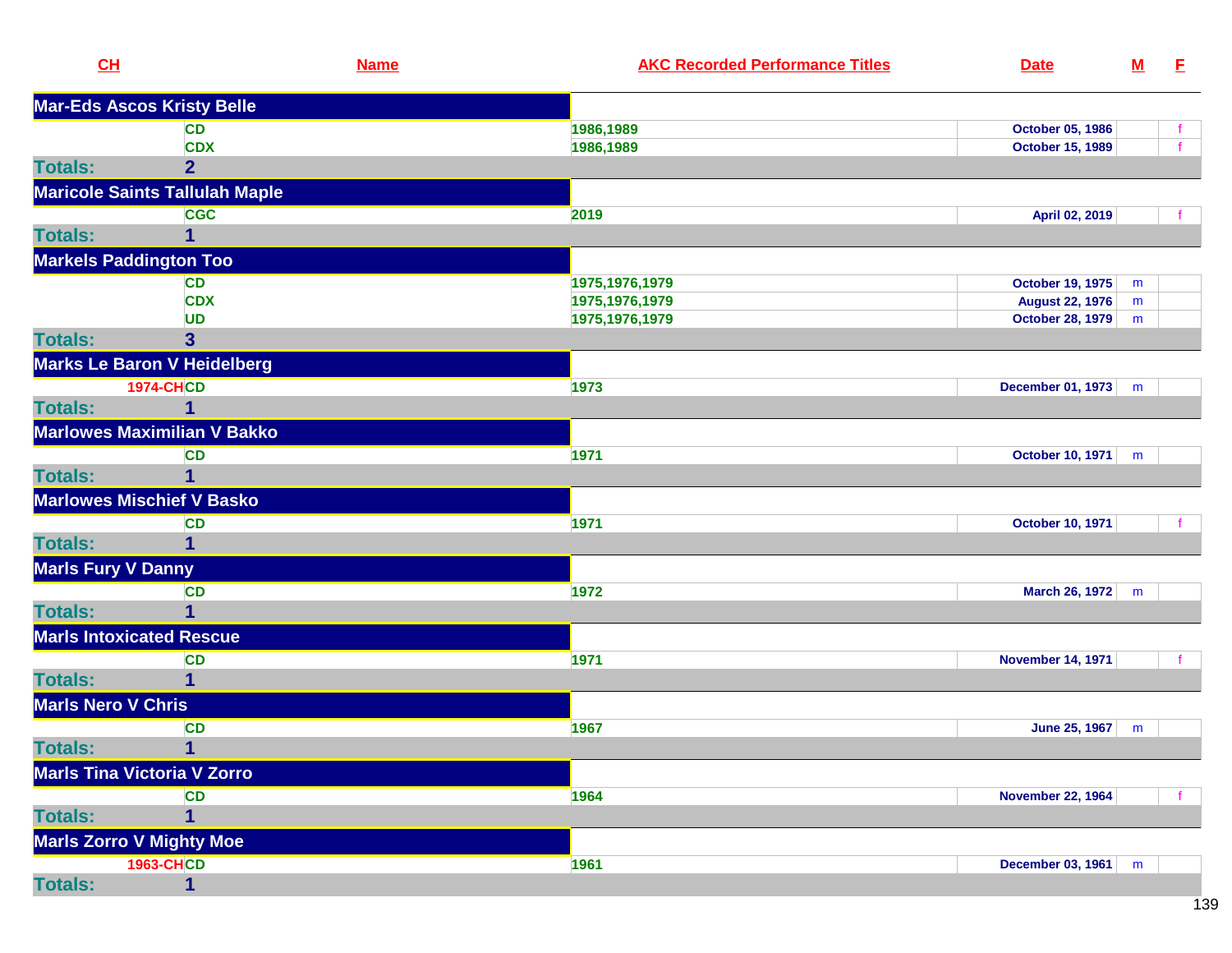| CL                           |                                    | <b>Name</b> | <b>AKC Recorded Performance Titles</b> | <b>Date</b>              | ${\bf M}$ | E |
|------------------------------|------------------------------------|-------------|----------------------------------------|--------------------------|-----------|---|
|                              | <b>Marols Anvil V Grand Kobi</b>   |             |                                        |                          |           |   |
|                              | <b>CD</b>                          | 1970, 1972  |                                        | <b>February 15, 1970</b> | m         |   |
|                              | <b>CDX</b>                         | 1970,1972   |                                        | April 16, 1972           | m         |   |
| <b>Totals:</b>               | 2 <sup>1</sup>                     |             |                                        |                          |           |   |
|                              | <b>Martin Doby Phineas Mcfly</b>   |             |                                        |                          |           |   |
|                              | <b>CGC</b>                         | 2013        |                                        | July 07, 2013            | m         |   |
| <b>Totals:</b>               | $\overline{\mathbf{1}}$            |             |                                        |                          |           |   |
|                              | <b>Martinis Matterhorn Miss</b>    |             |                                        |                          |           |   |
|                              | <b>1967-CHCD</b>                   | 1970        |                                        | <b>November 08, 1970</b> |           |   |
| <b>Totals:</b>               | $\mathbf{1}$                       |             |                                        |                          |           |   |
|                              | <b>Martins Becky Bernadette</b>    |             |                                        |                          |           |   |
|                              | <b>CD</b>                          | 1975        |                                        | <b>October 11, 1975</b>  |           |   |
| <b>Totals:</b>               | $\overline{1}$                     |             |                                        |                          |           |   |
| <b>Marus Wild Strawberry</b> |                                    |             |                                        |                          |           |   |
|                              | <b>CD</b>                          | 1973        |                                        | <b>June 10, 1973</b>     |           |   |
| <b>Totals:</b>               | 1                                  |             |                                        |                          |           |   |
| <b>Marvin</b>                |                                    |             |                                        |                          |           |   |
|                              | <b>CD</b>                          | 1985        |                                        | May 18, 1985             | m         |   |
| <b>Totals:</b>               | $\mathbf 1$                        |             |                                        |                          |           |   |
|                              | <b>Mar-Wils Calliope V Meister</b> |             |                                        |                          |           |   |
|                              | <b>CD</b>                          | 1971        |                                        | <b>October 10, 1971</b>  |           |   |
| <b>Totals:</b>               | $\mathbf 1$                        |             |                                        |                          |           |   |
|                              | <b>Mar-Wils Christmas Eve</b>      |             |                                        |                          |           |   |
|                              | <b>CD</b>                          | 1985        |                                        | May 05, 1985             |           |   |
| <b>Totals:</b>               | $\overline{1}$                     |             |                                        |                          |           |   |
|                              | Mar-Wils Erick Von Hyden           |             |                                        |                          |           |   |
|                              | <b>1984-CHCD</b>                   | 1983        |                                        | September 18, 1983       | m         |   |
| <b>Totals:</b>               | $\overline{\mathbf{1}}$            |             |                                        |                          |           |   |
| <b>Mar-Wils Maida</b>        |                                    |             |                                        |                          |           |   |
|                              | <b>1986-CHCD</b>                   | 1984        |                                        | June 09, 1984            |           |   |
| <b>Totals:</b>               | 1                                  |             |                                        |                          |           |   |
| Mar-Wils Major Leaguer       |                                    |             |                                        |                          |           |   |
|                              | <b>1977-CHCD</b>                   | 1979        |                                        | <b>December 08, 1979</b> | m         |   |
| <b>Totals:</b>               | $\mathbf 1$                        |             |                                        |                          |           |   |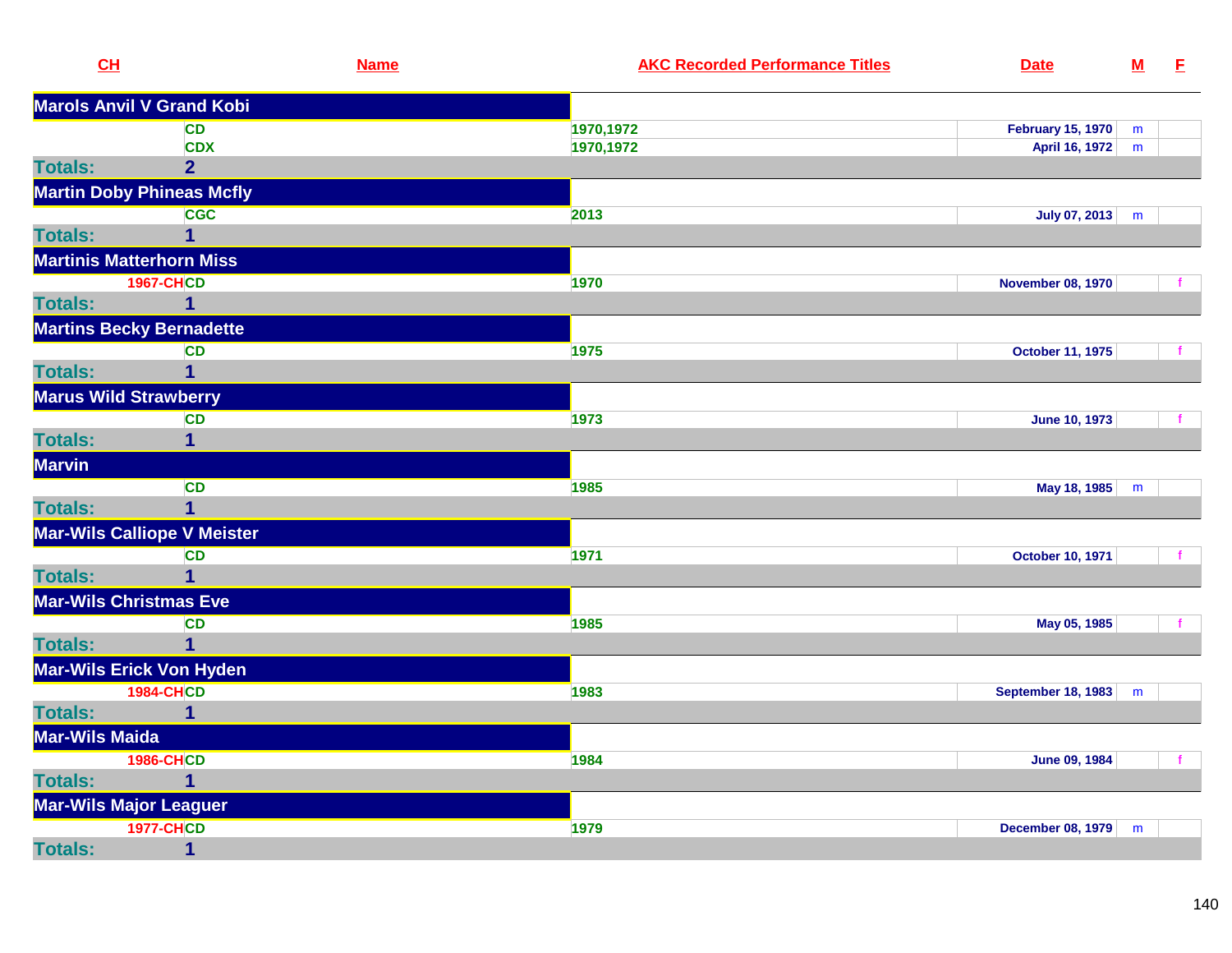| CL                         | <b>Name</b>                                           | <b>AKC Recorded Performance Titles</b> | <b>Date</b>              | $\underline{\mathsf{M}}$ | E.           |
|----------------------------|-------------------------------------------------------|----------------------------------------|--------------------------|--------------------------|--------------|
|                            | Mar-Wils Markus Von Hyden                             |                                        |                          |                          |              |
|                            | TD                                                    | 1988,1989                              | <b>June 15, 1988</b>     | m                        |              |
|                            | <b>CD</b>                                             | 1988,1989                              | <b>June 17, 1988</b>     | m                        |              |
|                            | <b>CDX</b>                                            | 1988,1989                              | <b>October 08, 1988</b>  | m                        |              |
|                            | <b>UD</b>                                             | 1988,1989                              | April 26, 1989           | m                        |              |
| <b>Totals:</b>             | 4                                                     |                                        |                          |                          |              |
| <b>Mary Patricia</b>       |                                                       |                                        |                          |                          |              |
|                            | <b>CD</b>                                             | 1974                                   | <b>October 27, 1974</b>  |                          | f.           |
| <b>Totals:</b>             | 1                                                     |                                        |                          |                          |              |
|                            | Maryanns Maryann V Crossway                           |                                        |                          |                          |              |
|                            | <b>CD</b>                                             | 1970                                   | <b>January 25, 1970</b>  |                          |              |
| <b>Totals:</b>             |                                                       |                                        |                          |                          |              |
|                            | Masquerades Winston, Victory At All Cost V Zettersten |                                        |                          |                          |              |
|                            | <b>CGC</b>                                            | 2022                                   | <b>February 07, 2022</b> | m                        |              |
|                            | <b>TKN</b>                                            | 2022                                   | <b>February 17, 2022</b> | m                        |              |
| <b>Totals:</b>             | $\overline{2}$                                        |                                        |                          |                          |              |
| <b>Master Barry Duke</b>   |                                                       |                                        |                          |                          |              |
|                            | <b>CD</b>                                             | 1978                                   | May 07, 1978             | m                        |              |
| <b>Totals:</b>             |                                                       |                                        |                          |                          |              |
|                            | <b>Matakiss Arickara V Morris</b>                     |                                        |                          |                          |              |
|                            | <b>2007-CHRN</b>                                      | 2006,2008                              | <b>October 21, 2006</b>  |                          | Ť.           |
|                            | <b>2007-CHCD</b>                                      | 2006,2008                              | <b>August 16, 2008</b>   |                          | $\mathbf{f}$ |
| <b>Totals:</b>             | 2 <sup>1</sup>                                        |                                        |                          |                          |              |
|                            | <b>Mattas Samantha of Franklin</b>                    |                                        |                          |                          |              |
|                            | <b>CD</b>                                             | 1972                                   | <b>November 11, 1972</b> |                          |              |
| <b>Totals:</b>             |                                                       |                                        |                          |                          |              |
| <b>Matterhorn Mathilda</b> |                                                       |                                        |                          |                          |              |
|                            | CD                                                    | 1974,1975                              | June 23, 1974            |                          |              |
|                            | <b>CDX</b>                                            | 1974,1975                              | <b>August 10, 1975</b>   |                          |              |
| <b>Totals:</b>             | $\overline{2}$                                        |                                        |                          |                          |              |
|                            | <b>Matterns Tyrolean Hannibal</b>                     |                                        |                          |                          |              |
|                            | <b>CD</b>                                             | 1968                                   | <b>June 29, 1968</b>     |                          |              |
| <b>Totals:</b>             | 1                                                     |                                        |                          |                          |              |
|                            | <b>Maxwells Little Miss Angle</b>                     |                                        |                          |                          |              |
|                            | <b>CD</b>                                             | 1971                                   | April 10, 1971           |                          |              |
| <b>Totals:</b>             | $\mathbf{1}$                                          |                                        |                          |                          |              |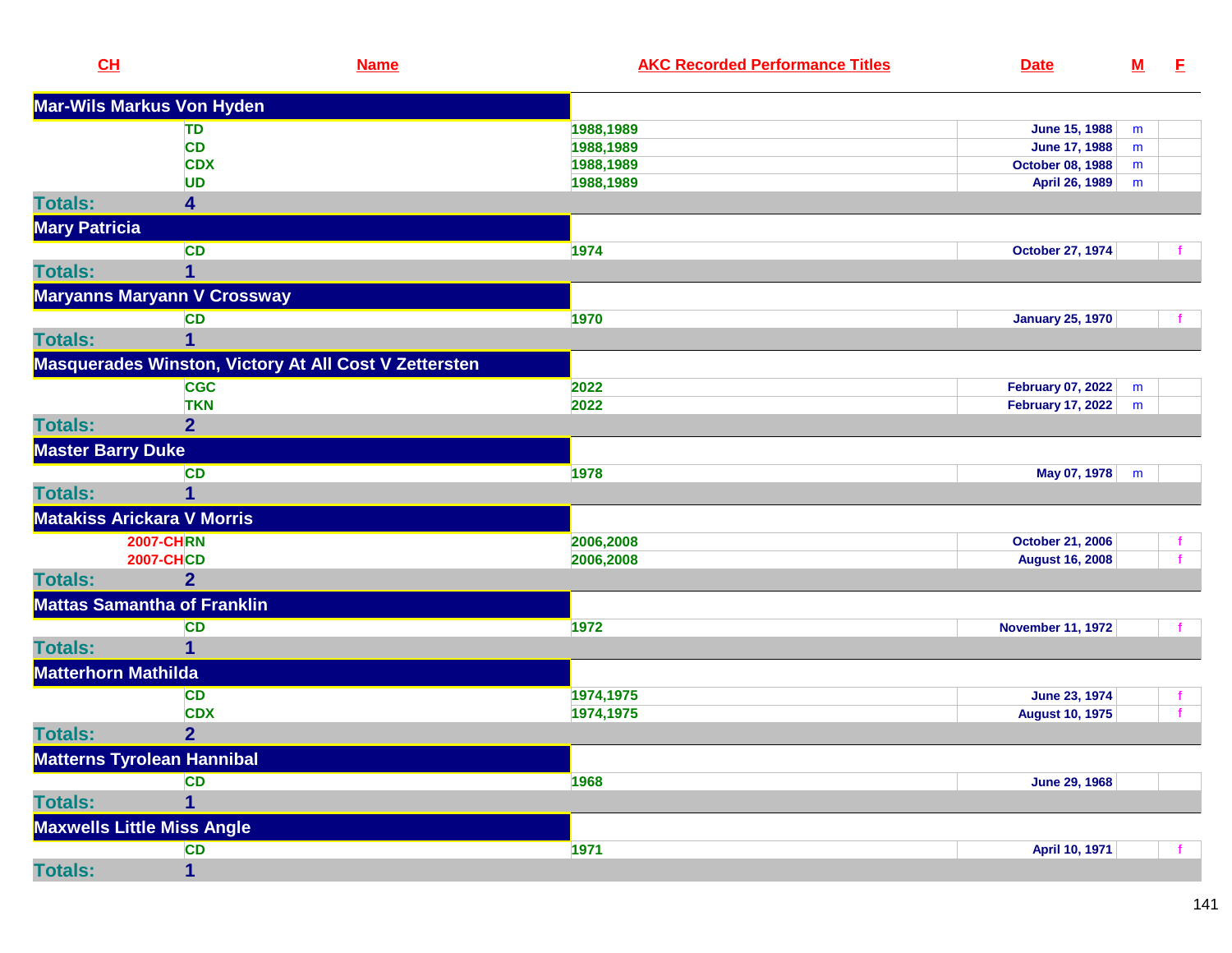| CL                            | <b>Name</b>                       |           | <b>AKC Recorded Performance Titles</b> | <b>Date</b>              | ${\bf M}$ | E            |
|-------------------------------|-----------------------------------|-----------|----------------------------------------|--------------------------|-----------|--------------|
| <b>Mayers Riverview Inger</b> |                                   |           |                                        |                          |           |              |
|                               | <b>1977-CHCD</b>                  | 1972      |                                        | March 12, 1972           |           | f            |
| <b>Totals:</b>                | $\mathbf{1}$                      |           |                                        |                          |           |              |
|                               | <b>McConnells Farrah Hopehaus</b> |           |                                        |                          |           |              |
|                               | <b>CD</b>                         | 1978      |                                        | <b>August 06, 1978</b>   |           |              |
| <b>Totals:</b>                | 1                                 |           |                                        |                          |           |              |
| <b>McGee Judge of Duryea</b>  |                                   |           |                                        |                          |           |              |
|                               | CD                                | 1990      |                                        | <b>November 17, 1990</b> | m         |              |
| <b>Totals:</b>                | $\overline{1}$                    |           |                                        |                          |           |              |
| <b>McIntosh V Tuff A Nuff</b> |                                   |           |                                        |                          |           |              |
|                               | <b>CD</b>                         | 1970      |                                        | <b>July 18, 1970</b>     | m         |              |
| <b>Totals:</b>                | $\mathbf 1$                       |           |                                        |                          |           |              |
|                               | <b>Meadowoods King Brian Brou</b> |           |                                        |                          |           |              |
|                               | <b>CD</b>                         | 1963      |                                        | April 20, 1963           | m         |              |
| <b>Totals:</b>                | $\overline{1}$                    |           |                                        |                          |           |              |
|                               | <b>Meadowrocks Holy Smokes</b>    |           |                                        |                          |           |              |
|                               | <b>CD</b>                         | 1990,1993 |                                        | <b>November 23, 1990</b> | m         |              |
|                               | <b>CDX</b>                        | 1990,1993 |                                        | May 15, 1993             | m         |              |
| <b>Totals:</b>                | $\overline{2}$                    |           |                                        |                          |           |              |
|                               | <b>Medvyed Leopold Sabaka</b>     |           |                                        |                          |           |              |
|                               | <b>CD</b>                         | 1975      |                                        | <b>November 02, 1975</b> | m         |              |
| <b>Totals:</b>                | $\overline{1}$                    |           |                                        |                          |           |              |
|                               | Meeska Mooska Mousekateer         |           |                                        |                          |           |              |
|                               | <b>1977-CHCD</b>                  | 1980      |                                        | June 08, 1980            | m         |              |
| <b>Totals:</b>                | $\overline{1}$                    |           |                                        |                          |           |              |
|                               | <b>Megan The Algonguin Moose</b>  |           |                                        |                          |           |              |
|                               | <b>CD</b>                         | 1976      |                                        | <b>February 14, 1976</b> |           | f.           |
| <b>Totals:</b>                | $\overline{1}$                    |           |                                        |                          |           |              |
| Mei Mei                       |                                   |           |                                        |                          |           |              |
|                               | <b>CGC</b>                        | 2019      |                                        | <b>December 05, 2019</b> |           | $\mathbf{f}$ |
| <b>Totals:</b>                | $\mathbf 1$                       |           |                                        |                          |           |              |
| <b>Mein Liebchen Brandy</b>   |                                   |           |                                        |                          |           |              |
|                               | CD                                | 1973      |                                        | <b>November 25, 1973</b> |           | f            |
| <b>Totals:</b>                | $\overline{1}$                    |           |                                        |                          |           |              |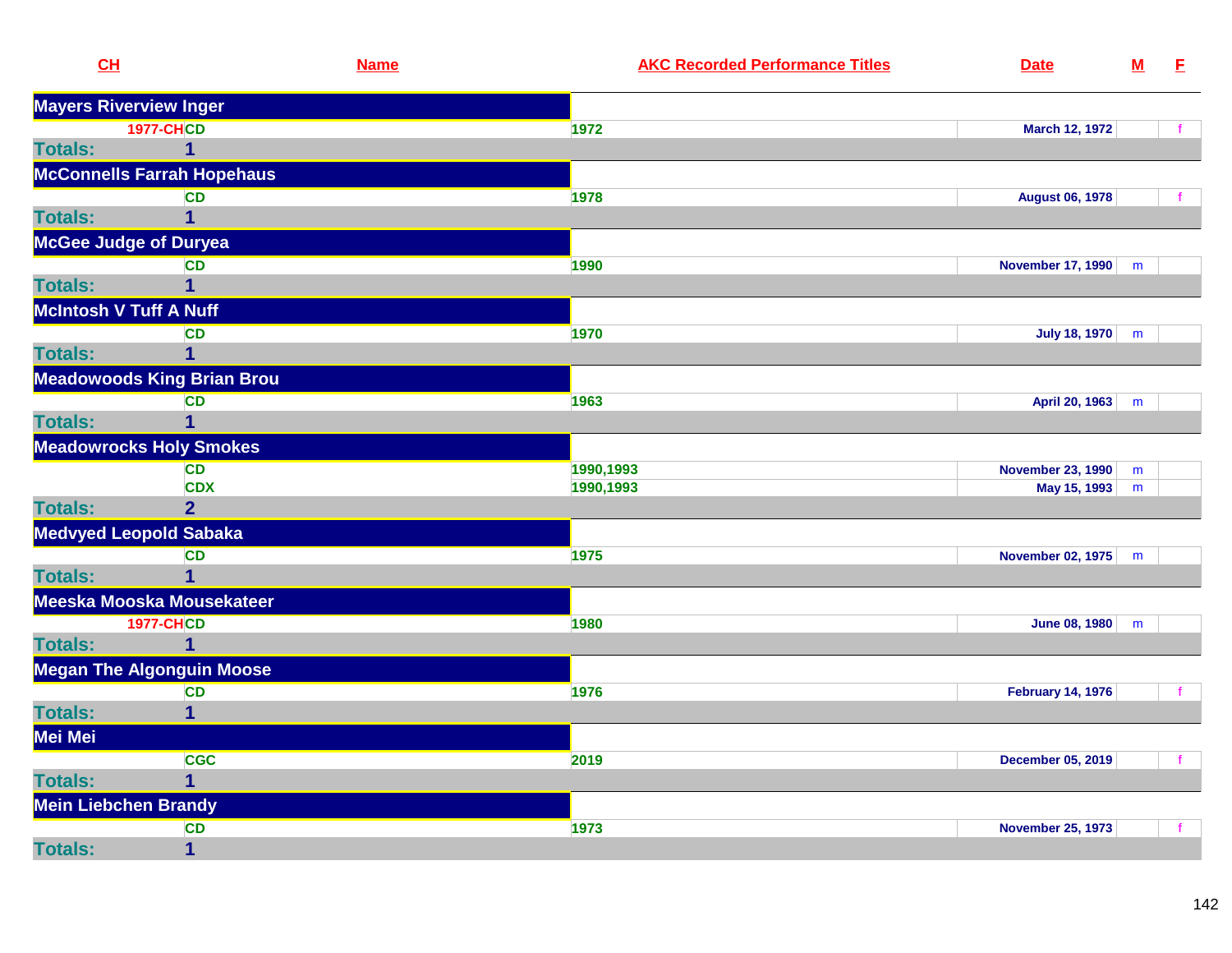| CL                           |                                    | <b>Name</b> | <b>AKC Recorded Performance Titles</b> | <b>Date</b>               | $\underline{\mathsf{M}}$ | E            |
|------------------------------|------------------------------------|-------------|----------------------------------------|---------------------------|--------------------------|--------------|
| <b>Mein Verstand Schatze</b> |                                    |             |                                        |                           |                          |              |
|                              | CD                                 |             | 1969,1970                              | May 31, 1969              |                          | t.           |
|                              | <b>CDX</b>                         |             | 1969,1970                              | <b>November 29, 1970</b>  |                          | f.           |
| <b>Totals:</b>               | $\overline{2}$                     |             |                                        |                           |                          |              |
|                              | <b>Melandras Chancellor Dylan</b>  |             |                                        |                           |                          |              |
|                              | <b>CD</b>                          |             | 1972                                   | <b>July 30, 1972</b>      | m                        |              |
| <b>Totals:</b>               |                                    |             |                                        |                           |                          |              |
| <b>Melodie D'Amour</b>       |                                    |             |                                        |                           |                          |              |
|                              | <b>1967-CHCD</b>                   |             | 1964                                   | April 25, 1964            |                          |              |
| <b>Totals:</b>               | 1                                  |             |                                        |                           |                          |              |
| <b>Melon City Highroller</b> |                                    |             |                                        |                           |                          |              |
|                              | <b>RN</b>                          |             | 2011                                   | <b>September 16, 2011</b> | m                        |              |
|                              | <b>BN</b>                          |             | 2011                                   | October 15, 2011          | m                        |              |
| <b>Totals:</b>               | $\overline{2}$                     |             |                                        |                           |                          |              |
| <b>Melon City Understudy</b> |                                    |             |                                        |                           |                          |              |
|                              | <b>RN</b>                          |             | 2014                                   | <b>March 23, 2014</b>     | m                        |              |
| <b>Totals:</b>               | 1                                  |             |                                        |                           |                          |              |
| <b>Memphis Carrabino</b>     |                                    |             |                                        |                           |                          |              |
|                              | <b>CGC</b>                         |             | 2018                                   | <b>October 10, 2018</b>   | m                        |              |
| <b>Totals:</b>               | 1                                  |             |                                        |                           |                          |              |
| <b>Menakers Maximillian</b>  |                                    |             |                                        |                           |                          |              |
|                              | <b>CD</b>                          |             | 1978                                   | <b>October 15, 1978</b>   | m                        |              |
| <b>Totals:</b>               | $\overline{1}$                     |             |                                        |                           |                          |              |
|                              | <b>Merritts Miss Impressions</b>   |             |                                        |                           |                          |              |
|                              | <b>CD</b>                          |             | 1972                                   | <b>November 04, 1972</b>  |                          | $\mathbf{f}$ |
| <b>Totals:</b>               | 1                                  |             |                                        |                           |                          |              |
| Merry Emma                   |                                    |             |                                        |                           |                          |              |
|                              | <b>CD</b>                          |             | 1971                                   | <b>September 25, 1971</b> |                          | $\mathbf{f}$ |
| <b>Totals:</b>               | 1                                  |             |                                        |                           |                          |              |
|                              | <b>Meta Darling Rey Wood Sheba</b> |             |                                        |                           |                          |              |
|                              | <b>CD</b>                          |             | 1969                                   | <b>October 19, 1969</b>   |                          | $\mathbf{f}$ |
| <b>Totals:</b>               | $\overline{\mathbf{1}}$            |             |                                        |                           |                          |              |
| <b>Metaxa Brandy</b>         |                                    |             |                                        |                           |                          |              |
|                              | <b>CD</b>                          |             | 1970                                   | <b>August 23, 1970</b>    | m                        |              |
| <b>Totals:</b>               | $\mathbf{1}$                       |             |                                        |                           |                          |              |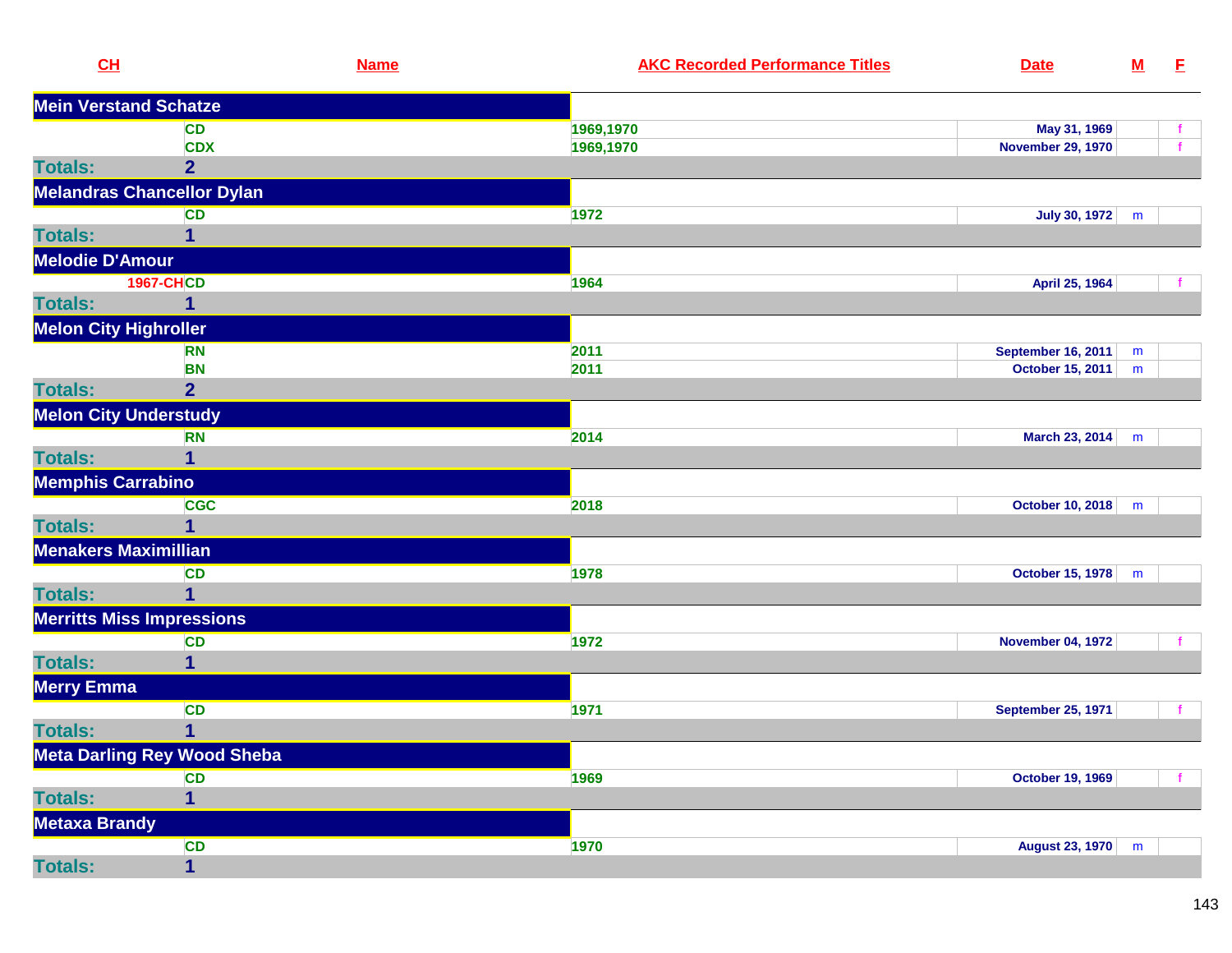| CL                             |                                    | <b>Name</b> | <b>AKC Recorded Performance Titles</b> | <b>Date</b>              | ${\bf M}$ | E            |
|--------------------------------|------------------------------------|-------------|----------------------------------------|--------------------------|-----------|--------------|
| Mia Gwendolyn                  |                                    |             |                                        |                          |           |              |
|                                | <b>CD</b>                          |             | 1974                                   | <b>June 09, 1974</b>     |           |              |
| <b>Totals:</b>                 | $\mathbf 1$                        |             |                                        |                          |           |              |
| Mia Tal Poi                    |                                    |             |                                        |                          |           |              |
|                                | <b>CD</b>                          |             | 1985                                   | July 21, 1985            | m         |              |
| <b>Totals:</b>                 | 1                                  |             |                                        |                          |           |              |
| Michaela of Chi Cal            |                                    |             |                                        |                          |           |              |
|                                | <b>CD</b>                          |             | 1973,1975                              | October 07, 1973         |           |              |
|                                | <b>CDX</b>                         |             | 1973,1975                              | May 04, 1975             |           | $\mathbf{f}$ |
| <b>Totals:</b>                 | 2 <sub>1</sub>                     |             |                                        |                          |           |              |
| <b>Micholls Gardian Angel</b>  |                                    |             |                                        |                          |           |              |
|                                | <b>CD</b>                          |             | 1971                                   | July 18, 1971            | m         |              |
| <b>Totals:</b>                 | 1                                  |             |                                        |                          |           |              |
|                                | <b>Mickeys Lit'l Sheba of Star</b> |             |                                        |                          |           |              |
|                                | <b>1981-CHCD</b>                   |             | 1982                                   | <b>February 28, 1982</b> |           |              |
| <b>Totals:</b>                 | 1                                  |             |                                        |                          |           |              |
| <b>Midlothian Bandit</b>       |                                    |             |                                        |                          |           |              |
|                                | <b>CD</b>                          |             | 1973                                   | June 10, 1973            | m         |              |
| <b>Totals:</b>                 | 1                                  |             |                                        |                          |           |              |
| <b>Miesslers Mountain Babe</b> |                                    |             |                                        |                          |           |              |
|                                | <b>CD</b>                          |             | 1970                                   | April 25, 1970           |           |              |
| <b>Totals:</b>                 | 1                                  |             |                                        |                          |           |              |
|                                | Mikes A1 O1 of Em Jay Bee          |             |                                        |                          |           |              |
|                                | <b>CD</b>                          |             | 1970                                   | August 14, 1970          | m         |              |
| <b>Totals:</b>                 | 1                                  |             |                                        |                          |           |              |
|                                | <b>Mikes Hi Pro Dew Sir Sabern</b> |             |                                        |                          |           |              |
|                                | <b>1966-CHCD</b>                   |             | 1968                                   | October 06, 1968         | m         |              |
| <b>Totals:</b>                 |                                    |             |                                        |                          |           |              |
| <b>Mik-Lins Love V Hawkeye</b> |                                    |             |                                        |                          |           |              |
|                                | <b>CD</b>                          |             | 1989,1990,1993                         | May 28, 1989             |           | f            |
|                                | <b>CDX</b>                         |             | 1989,1990,1993                         | March 18, 1990           |           | $\mathbf f$  |
|                                | <b>UD</b>                          |             | 1989,1990,1993                         | <b>November 21, 1993</b> |           | $\mathbf{f}$ |
| <b>Totals:</b>                 | 3                                  |             |                                        |                          |           |              |
| <b>Mil Brans Sir Rascal</b>    |                                    |             |                                        |                          |           |              |
|                                | <b>CD</b>                          |             | 1966                                   | <b>December 04, 1966</b> | m         |              |
| <b>Totals:</b>                 | $\mathbf{1}$                       |             |                                        |                          |           |              |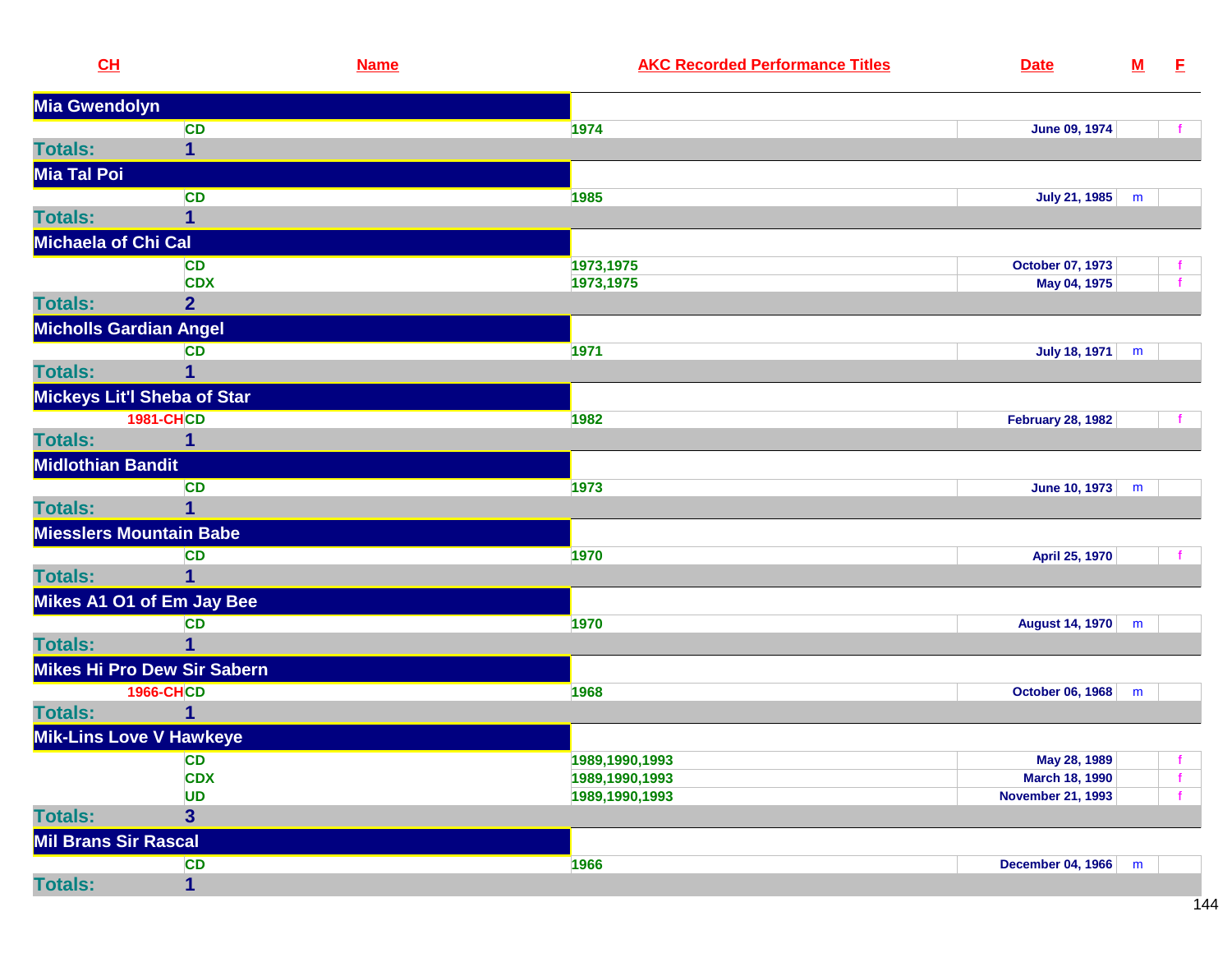| CL                            | <b>Name</b>                 | <b>AKC Recorded Performance Titles</b> | <b>Date</b>               | ${\bf M}$ | E            |
|-------------------------------|-----------------------------|----------------------------------------|---------------------------|-----------|--------------|
|                               | Milan Du Hospice Du Simplon |                                        |                           |           |              |
|                               | <b>CD</b>                   | 1965                                   | <b>June 06, 1965</b>      | m         |              |
| <b>Totals:</b>                | $\mathbf{1}$                |                                        |                           |           |              |
| <b>Mildred Von Hoch</b>       |                             |                                        |                           |           |              |
|                               | <b>CD</b>                   | 1967                                   | June 03, 1967             |           |              |
| <b>Totals:</b>                | 1                           |                                        |                           |           |              |
| Milissa Gayl Dunn             |                             |                                        |                           |           |              |
|                               | <b>CD</b>                   | 1972                                   | <b>September 24, 1972</b> |           |              |
| <b>Totals:</b>                | 1                           |                                        |                           |           |              |
| <b>Milus Sugar Anni</b>       |                             |                                        |                           |           |              |
|                               | <b>CD</b>                   | 1982                                   | <b>December 05, 1982</b>  |           |              |
| <b>Totals:</b>                | 1                           |                                        |                           |           |              |
| <b>Mims Brandy Lad</b>        |                             |                                        |                           |           |              |
|                               | <b>CD</b>                   | 1966                                   | May 01, 1966              | m         |              |
| <b>Totals:</b>                | 1                           |                                        |                           |           |              |
| <b>Mims Bridget of Brandy</b> |                             |                                        |                           |           |              |
|                               | <b>CD</b>                   | 1974                                   | <b>October 27, 1974</b>   |           |              |
| <b>Totals:</b>                | 1                           |                                        |                           |           |              |
| Mims Heidi Von Court          |                             |                                        |                           |           |              |
|                               | <b>CD</b>                   | 1972,1975                              | <b>October 29, 1972</b>   |           | f.           |
|                               | <b>CDX</b>                  | 1972,1975                              | <b>November 01, 1975</b>  |           | $\mathbf{f}$ |
| <b>Totals:</b>                | $\overline{2}$              |                                        |                           |           |              |
| Mims Holly Jingles Mar Don    |                             |                                        |                           |           |              |
|                               | <b>CD</b>                   | 1978                                   | <b>October 29, 1978</b>   |           |              |
| <b>Totals:</b>                | $\overline{1}$              |                                        |                           |           |              |
| Mims Honey B of Heidi         |                             |                                        |                           |           |              |
|                               | <b>TD</b>                   | 1972                                   | <b>February 27, 1972</b>  |           | f.           |
|                               | <b>CD</b>                   | 1972                                   | April 22, 1972            |           | $\mathbf{f}$ |
| <b>Totals:</b>                | $\overline{2}$              |                                        |                           |           |              |
| <b>Minauderie Mignon</b>      |                             |                                        |                           |           |              |
|                               | <b>CD</b>                   | 1997                                   | <b>March 15, 1997</b>     |           |              |
| <b>Totals:</b>                | 1                           |                                        |                           |           |              |
| <b>Minnie Kats</b>            |                             |                                        |                           |           |              |
|                               | <b>CGC</b>                  | 2019                                   | <b>July 03, 2019</b>      |           |              |
| <b>Totals:</b>                | 1                           |                                        |                           |           |              |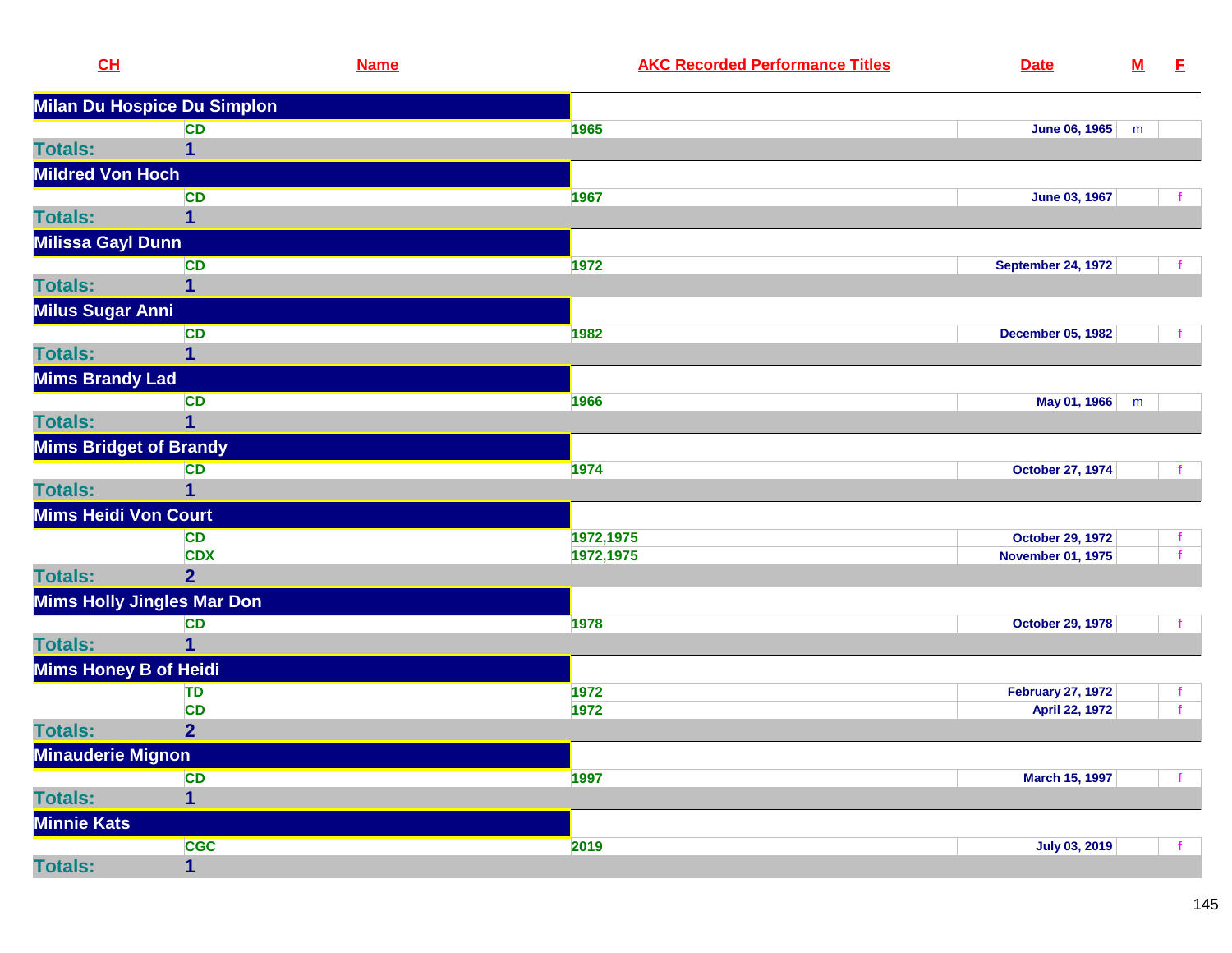| CL                                 | <b>Name</b>             | <b>AKC Recorded Performance Titles</b> | <b>Date</b>               | ${\bf M}$ | E. |
|------------------------------------|-------------------------|----------------------------------------|---------------------------|-----------|----|
| <b>Miss Aggies Brandy Bernard</b>  |                         |                                        |                           |           |    |
|                                    | <b>CD</b>               | 1976,1978                              | March 13, 1976            |           |    |
|                                    | <b>CDX</b>              | 1976,1978                              | <b>September 19, 1976</b> |           | f. |
|                                    | <b>UD</b>               | 1976,1978                              | April 23, 1978            |           |    |
| <b>Totals:</b>                     | $\overline{\mathbf{3}}$ |                                        |                           |           |    |
| <b>Miss Brandee</b>                |                         |                                        |                           |           |    |
|                                    | <b>CD</b>               | 1972                                   | May 27, 1972              |           |    |
| <b>Totals:</b>                     | $\overline{\mathbf{1}}$ |                                        |                           |           |    |
| <b>Miss Daisy Mae III</b>          |                         |                                        |                           |           |    |
|                                    | <b>CD</b>               | 1976                                   | March 21, 1976            |           |    |
| <b>Totals:</b>                     | 1                       |                                        |                           |           |    |
| <b>Miss Daisy Mae of Baldeagle</b> |                         |                                        |                           |           |    |
|                                    | <b>CD</b>               | 1971                                   | October 24, 1971          |           |    |
| <b>Totals:</b>                     | $\mathbf{1}$            |                                        |                           |           |    |
| <b>Miss Klance</b>                 |                         |                                        |                           |           |    |
|                                    | <b>CD</b>               | 1974                                   | May 18, 1974              |           |    |
| <b>Totals:</b>                     | $\mathbf{1}$            |                                        |                           |           |    |
| <b>Miss Lightfoot</b>              |                         |                                        |                           |           |    |
|                                    | <b>CD</b>               | 1973, 1975, 1976                       | <b>February 24, 1973</b>  |           |    |
|                                    | <b>CDX</b>              | 1973, 1975, 1976                       | April 19, 1975            |           |    |
|                                    | <b>UD</b>               | 1973, 1975, 1976                       | <b>June 26, 1976</b>      |           |    |
| <b>Totals:</b>                     | $\overline{\mathbf{3}}$ |                                        |                           |           |    |
| <b>Miss Maggie Mae Zwick</b>       |                         |                                        |                           |           |    |
|                                    | <b>CGC</b>              | 2018                                   | June 25, 2018             |           |    |
| <b>Totals:</b>                     | 1                       |                                        |                           |           |    |
| <b>Miss Mandy V</b>                |                         |                                        |                           |           |    |
|                                    | <b>CD</b>               | 1979                                   | April 29, 1979            |           | f. |
| <b>Totals:</b>                     | 1                       |                                        |                           |           |    |
| <b>Miss Muffin</b>                 |                         |                                        |                           |           |    |
|                                    | <b>1984-CHCD</b>        | 1984                                   | October 05, 1984          |           | f  |
| <b>Totals:</b>                     | $\mathbf{1}$            |                                        |                           |           |    |
| <b>Miss Panda</b>                  |                         |                                        |                           |           |    |
|                                    | <b>CD</b>               | 1972                                   | <b>March 12, 1972</b>     |           |    |
| <b>Totals:</b>                     | 1                       |                                        |                           |           |    |
| <b>Miss Princess of Warwick</b>    |                         |                                        |                           |           |    |
|                                    | <b>CD</b>               | 1975                                   | April 20, 1975            |           |    |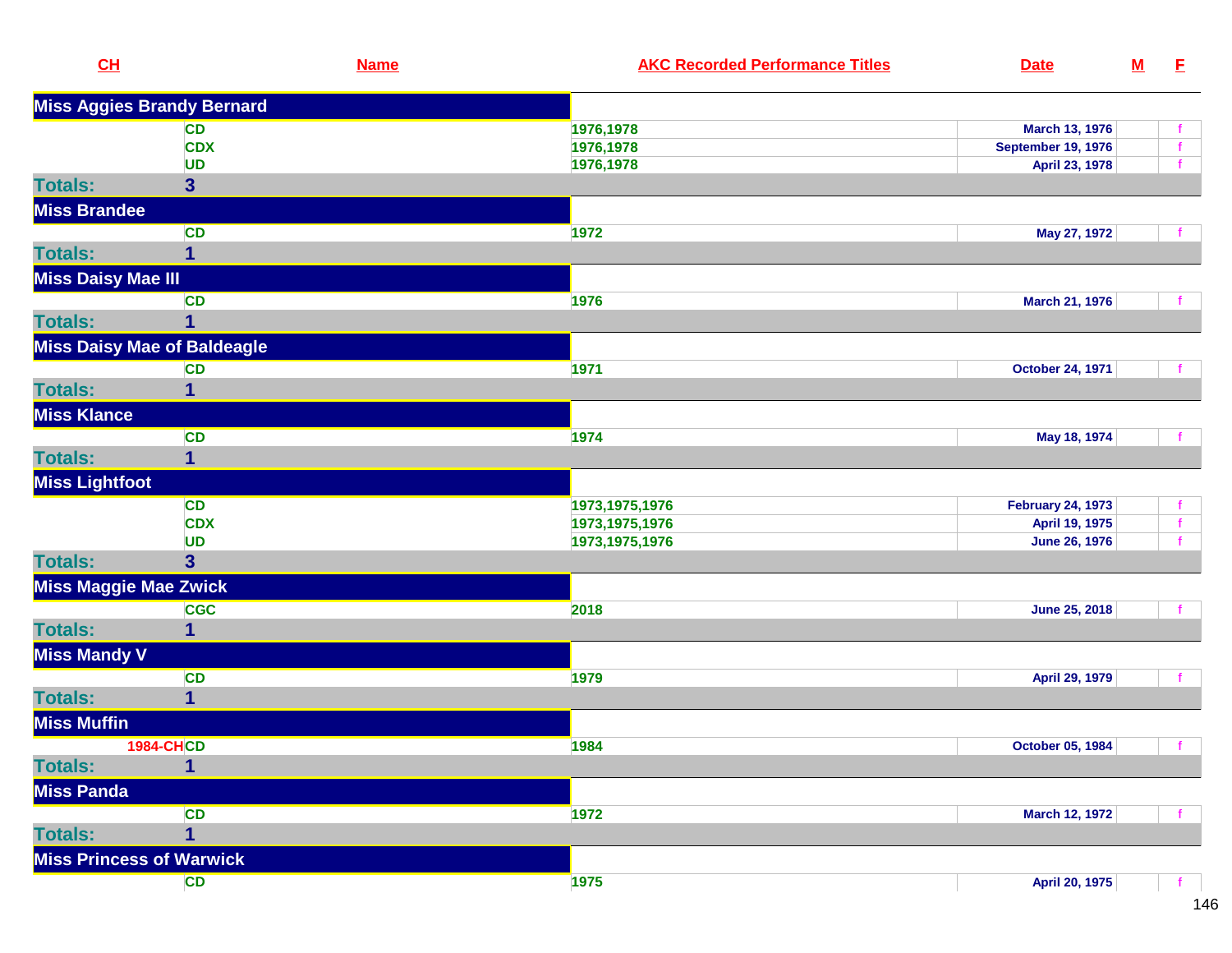| CL                             |                                    | <b>Name</b> | <b>AKC Recorded Performance Titles</b> | <b>Date</b>               | ${\bf M}$ | E            |
|--------------------------------|------------------------------------|-------------|----------------------------------------|---------------------------|-----------|--------------|
| <b>Totals:</b>                 | 1                                  |             |                                        |                           |           |              |
| <b>Miss Sally</b>              |                                    |             |                                        |                           |           |              |
|                                | <b>CD</b>                          |             | 1978                                   | <b>August 19, 1978</b>    |           | f.           |
| <b>Totals:</b>                 | $\overline{1}$                     |             |                                        |                           |           |              |
| <b>Miss Suzanne of Martini</b> |                                    |             |                                        |                           |           |              |
|                                | <b>CD</b>                          |             | 1970,1971                              | <b>September 13, 1970</b> |           | f.           |
|                                | <b>CDX</b>                         |             | 1970,1971                              | <b>November 07, 1971</b>  |           | $\mathbf{f}$ |
| <b>Totals:</b>                 | $\overline{2}$                     |             |                                        |                           |           |              |
| <b>Miss Tarja of Meiringen</b> |                                    |             |                                        |                           |           |              |
|                                | <b>CD</b>                          |             | 1974                                   | <b>September 08, 1974</b> |           | $\mathbf{f}$ |
| <b>Totals:</b>                 | 1                                  |             |                                        |                           |           |              |
| <b>Miss Tuffet-Tuffy</b>       |                                    |             |                                        |                           |           |              |
|                                | <b>CD</b>                          |             | 2009                                   | March 07, 2009            |           | $\mathbf{f}$ |
| <b>Totals:</b>                 | 1                                  |             |                                        |                           |           |              |
| <b>Miss Wendi V Michael</b>    |                                    |             |                                        |                           |           |              |
|                                | <b>CD</b>                          |             | 1969                                   | <b>September 01, 1969</b> |           |              |
| <b>Totals:</b>                 | 1                                  |             |                                        |                           |           |              |
| <b>Missie Robinson</b>         |                                    |             |                                        |                           |           |              |
|                                | <b>CD</b>                          |             | 1973                                   | April 08, 1973            |           | $\mathbf{f}$ |
| <b>Totals:</b>                 | 1                                  |             |                                        |                           |           |              |
| <b>Mister Manfred</b>          |                                    |             |                                        |                           |           |              |
| <b>Totals:</b>                 | <b>CD</b><br>$\overline{1}$        |             | 1963                                   | <b>July 13, 1963</b>      | m         |              |
|                                |                                    |             |                                        |                           |           |              |
| <b>Mister Mickey Doodle</b>    |                                    |             |                                        |                           |           |              |
| <b>Totals:</b>                 | <b>CGC</b><br>1                    |             | 2017                                   | August 23, 2017           | m         |              |
|                                |                                    |             |                                        |                           |           |              |
|                                | <b>Mistihil Butch V Cherryacre</b> |             |                                        |                           |           |              |
| <b>Totals:</b>                 | <b>CD</b><br>1                     |             | 1973                                   | <b>August 05, 1973</b>    |           |              |
|                                |                                    |             |                                        |                           |           |              |
| <b>Mistihil Edward J Bear</b>  |                                    |             |                                        |                           |           |              |
| <b>Totals:</b>                 | <b>CD</b><br>1                     |             | 1979                                   | <b>June 22, 1979</b>      | m         |              |
| <b>Mistihil Lord Luva Duck</b> |                                    |             |                                        |                           |           |              |
|                                |                                    |             |                                        |                           |           |              |
| <b>Totals:</b>                 | <b>2008-CHRN</b><br>$\mathbf{1}$   |             | 2009                                   | <b>November 14, 2009</b>  |           |              |
|                                |                                    |             |                                        |                           |           |              |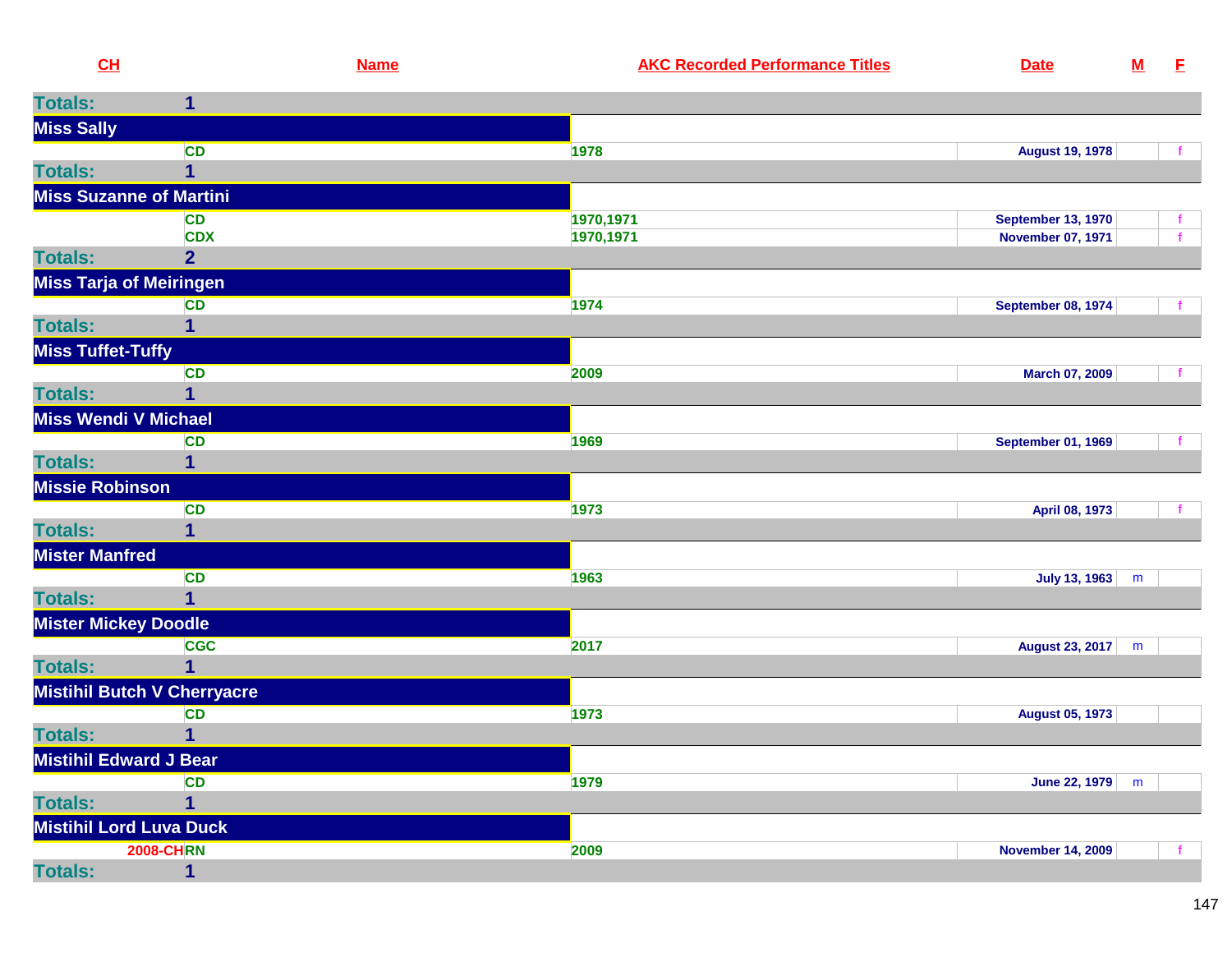| CH                                      | <b>Name</b> | <b>AKC Recorded Performance Titles</b> | <b>Date</b>               | <u>M</u> | E |
|-----------------------------------------|-------------|----------------------------------------|---------------------------|----------|---|
| <b>Mistihil Oliphant At Stoan</b>       |             |                                        |                           |          |   |
| <b>BN</b>                               |             | 2013                                   | <b>July 12, 2013</b>      | m        |   |
| <b>CD</b>                               |             | 2013                                   | July 14, 2013             | m        |   |
| $\overline{2}$<br><b>Totals:</b>        |             |                                        |                           |          |   |
| <b>Mistihil Over The Moon</b>           |             |                                        |                           |          |   |
| 2015-GCH/2013-CHRN                      |             | 2013,2016,2018                         | <b>July 12, 2013</b>      |          |   |
| 2015-GCH/2013-CHCD                      |             | 2013,2016,2018                         | <b>September 25, 2016</b> |          |   |
| 2015-GCH/2013-CHRI                      |             | 2013,2016,2018                         | <b>October 20, 2018</b>   |          |   |
| <b>Totals:</b><br>3                     |             |                                        |                           |          |   |
| <b>Mistihil Pollyanna Rules</b>         |             |                                        |                           |          |   |
| <b>2018-CHRN</b>                        |             | 2014,2015,2017,2018,2019,2021,2022     | <b>January 12, 2014</b>   |          |   |
| <b>2018-CHBN</b>                        |             | 2014,2015,2017,2018,2019,2021,2022     | June 21, 2014             |          |   |
| <b>2018-CHRA</b>                        |             | 2014,2015,2017,2018,2019,2021,2022     | <b>January 12, 2015</b>   |          |   |
| <b>2018-CHRE</b>                        |             | 2014,2015,2017,2018,2019,2021,2022     | <b>August 08, 2015</b>    |          |   |
| <b>2018-CHPCD</b>                       |             | 2014,2015,2017,2018,2019,2021,2022     | <b>January 14, 2017</b>   |          |   |
| <b>2018-CHTKN</b>                       |             | 2014,2015,2017,2018,2019,2021,2022     | <b>August 14, 2018</b>    |          |   |
| <b>2018-CHCD</b>                        |             | 2014,2015,2017,2018,2019,2021,2022     | <b>January 13, 2019</b>   |          |   |
| <b>2018-CHRM</b>                        |             | 2014,2015,2017,2018,2019,2021,2022     | April 26, 2019            |          |   |
| 2018-CHCGCA                             |             | 2014,2015,2017,2018,2019,2021,2022     | April 27, 2019            |          |   |
| <b>2018-CHATT</b>                       |             | 2014,2015,2017,2018,2019,2021,2022     | <b>September 23, 2021</b> |          |   |
| <b>2018-CHFDC</b>                       |             | 2014,2015,2017,2018,2019,2021,2022     | <b>October 15, 2021</b>   |          |   |
| 2018-CHCGCU                             |             | 2014,2015,2017,2018,2019,2021,2022     | <b>February 27, 2022</b>  |          |   |
| 2018-CHVHMA                             |             | 2014,2015,2017,2018,2019,2021,2022     | <b>February 27, 2022</b>  |          |   |
| 13<br><b>Totals:</b>                    |             |                                        |                           |          |   |
| <b>Mistihil Promises Promises Rules</b> |             |                                        |                           |          |   |
| 2018-GCH/2014-CHRN                      |             | 2014, 2015, 2016, 2018                 | March 29, 2014            |          |   |
| 2018-GCH/2014-CHBN                      |             | 2014, 2015, 2016, 2018                 | <b>November 15, 2014</b>  |          |   |
| 2018-GCH/2014-CHCD                      |             | 2015,2016                              | <b>August 13, 2015</b>    |          |   |
| 2018-GCH/2014-CHRI                      |             | 2014, 2015, 2016, 2018                 | <b>November 18, 2018</b>  |          |   |
| <b>Totals:</b><br>4                     |             |                                        |                           |          |   |
| <b>Mistihil Quilcene Denman</b>         |             |                                        |                           |          |   |
| <b>CGCA</b>                             |             | 2016                                   | May 14, 2016              | m        |   |
| 1<br><b>Totals:</b>                     |             |                                        |                           |          |   |
| <b>Mistihil Stormy Weather By Rowdy</b> |             |                                        |                           |          |   |
| <b>2021-CHRN</b>                        |             | 2018,2019,2021,2022                    | April 13, 2018            |          |   |
| <b>2021-CHCGC</b>                       |             | 2018, 2019, 2021, 2022                 | <b>July 08, 2018</b>      |          |   |
| <b>2021-CHRI</b>                        |             | 2018, 2019, 2021, 2022                 | <b>July 08, 2018</b>      |          |   |
| <b>2021-CHTKN</b>                       |             | 2018, 2019, 2021, 2022                 | <b>August 14, 2018</b>    |          |   |
| <b>2021-CHBN</b>                        |             | 2018, 2019, 2021, 2022                 | <b>March 30, 2019</b>     |          |   |
| <b>2021-CHTKI</b>                       |             | 2018, 2019, 2021, 2022                 | <b>July 15, 2019</b>      |          |   |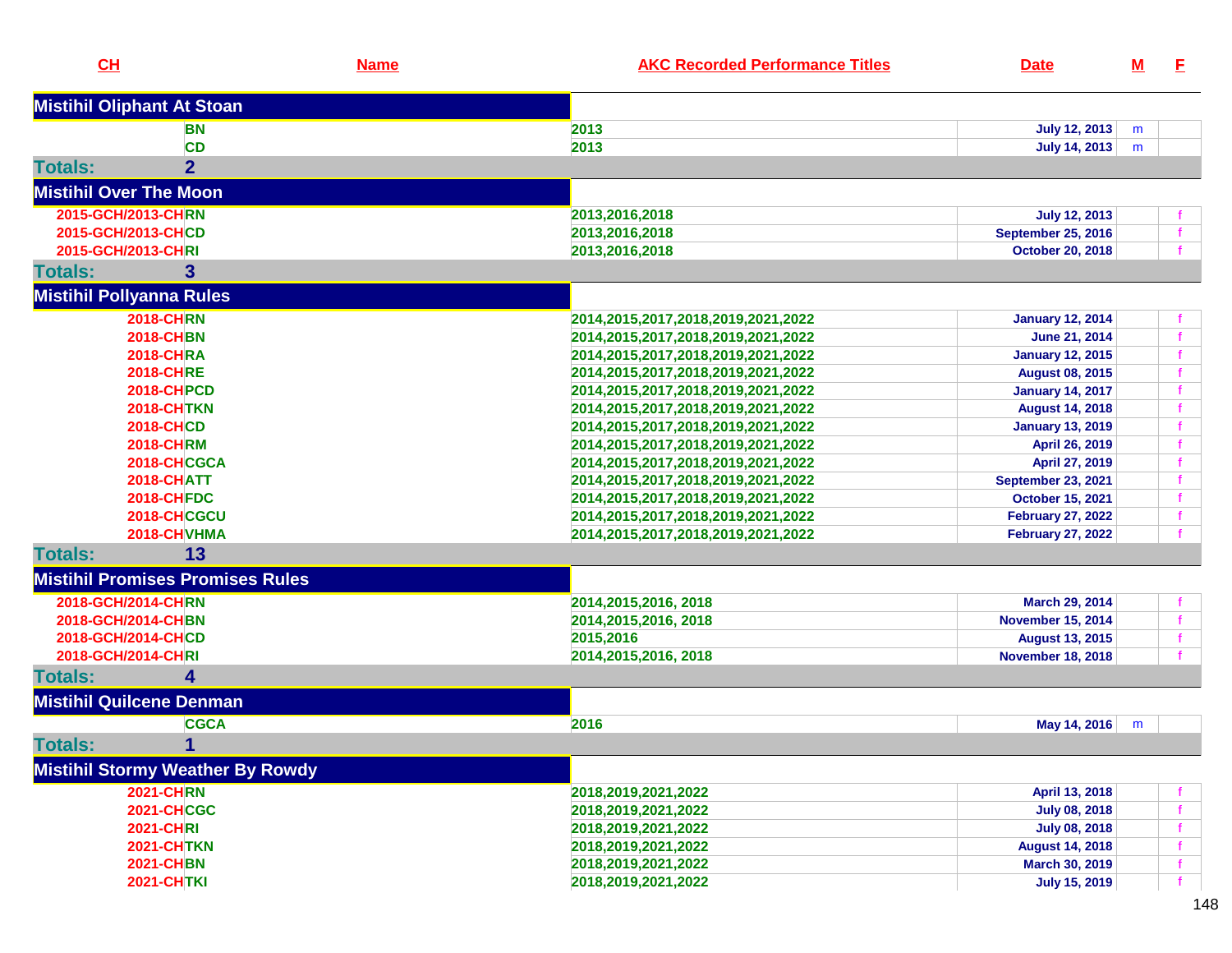| CL                                | <b>Name</b>                           | <b>AKC Recorded Performance Titles</b><br><b>Date</b> | $M$ | E            |
|-----------------------------------|---------------------------------------|-------------------------------------------------------|-----|--------------|
|                                   | 2021-CHBCAT                           | 2018,2019,2021,2022<br><b>August 10, 2019</b>         |     | $\mathbf f$  |
|                                   | <b>2021-CHRA</b>                      | 2018,2019,2021,2022<br>March 26, 2021                 |     | $\mathbf{f}$ |
|                                   | 2021-CHVHMA                           | 2018,2019,2021,2022<br>April 26, 2021                 |     | $\mathbf{f}$ |
|                                   | <b>2021-CHRE</b>                      | <b>July 25, 2021</b><br>2018,2019,2021,2022           |     | $\mathbf{f}$ |
|                                   | <b>2021-CHATT</b>                     | 2018,2019,2021,2022<br>September 27, 2021             |     | $\mathbf f$  |
|                                   | <b>2021-CHFDC</b>                     | <b>October 16, 2021</b><br>2018,2019,2021,2022        |     | $\mathbf f$  |
|                                   | <b>2021-CHPCD</b>                     | 2018,2019,2021,2022<br><b>January 22, 2022</b>        |     | $\mathbf f$  |
|                                   | 2021-CHCGCA                           | March 13, 2022<br>2018, 2019, 2021, 2022              |     | $\mathbf f$  |
|                                   | 2021-CHCGCU                           | 2018,2019,2021,2022<br>March 13, 2022                 |     |              |
| <b>Totals:</b>                    | 15                                    |                                                       |     |              |
| <b>Mistihil Turmwirt</b>          |                                       |                                                       |     |              |
|                                   | CD                                    | 1974,1975<br><b>January 12, 1974</b>                  |     | $\mathbf{f}$ |
|                                   | <b>CDX</b>                            | 1974,1975<br>October 05, 1974                         |     | $\mathbf{f}$ |
|                                   | <b>UD</b>                             | 1974,1975<br>May 24, 1975                             |     | $\mathbf{f}$ |
| <b>Totals:</b>                    | 3                                     |                                                       |     |              |
| <b>Mitzi Schariffe Von Breier</b> |                                       |                                                       |     |              |
|                                   | CD                                    | 1969, 1971, 1974<br><b>September 21, 1969</b>         |     |              |
|                                   | <b>CDX</b>                            | 1969, 1971, 1974<br><b>July 25, 1971</b>              |     | $\mathbf{f}$ |
|                                   | <b>UD</b>                             | <b>October 27, 1974</b><br>1969, 1971, 1974           |     | $\mathbf{f}$ |
| <b>Totals:</b>                    | 3 <sup>5</sup>                        |                                                       |     |              |
| <b>Mochi Ferrell Or</b>           |                                       |                                                       |     |              |
|                                   | <b>CGC</b>                            | 2019<br>March 07, 2019                                |     |              |
|                                   | <b>CGCA</b>                           | 2019<br>March 23, 2019                                |     | $\mathbf{f}$ |
| <b>Totals:</b>                    | $\overline{2}$                        |                                                       |     |              |
|                                   | <b>Mohans Be What You Are Figgaro</b> |                                                       |     |              |
|                                   | <b>CD</b>                             | 1972<br><b>October 29, 1972</b>                       |     |              |
| <b>Totals:</b>                    | $\overline{1}$                        |                                                       |     |              |
| <b>Molasses Knute Siegfried</b>   |                                       |                                                       |     |              |
|                                   | <b>CD</b>                             | 1974<br>December 01, 1974                             | m   |              |
| <b>Totals:</b>                    | 1                                     |                                                       |     |              |
| <b>Mollie of Flanders</b>         |                                       |                                                       |     |              |
|                                   | <b>CD</b>                             | 1974,1977<br>May 04, 1974                             |     | f.           |
|                                   | <b>CDX</b>                            | 1974,1977<br><b>October 16, 1977</b>                  |     | $\mathbf{f}$ |
| <b>Totals:</b>                    | $\overline{2}$                        |                                                       |     |              |
| <b>Molly Mae III</b>              |                                       |                                                       |     |              |
|                                   | <b>CGC</b>                            | 2014<br>September 30, 2014                            |     |              |
| <b>Totals:</b>                    | $\mathbf 1$                           |                                                       |     |              |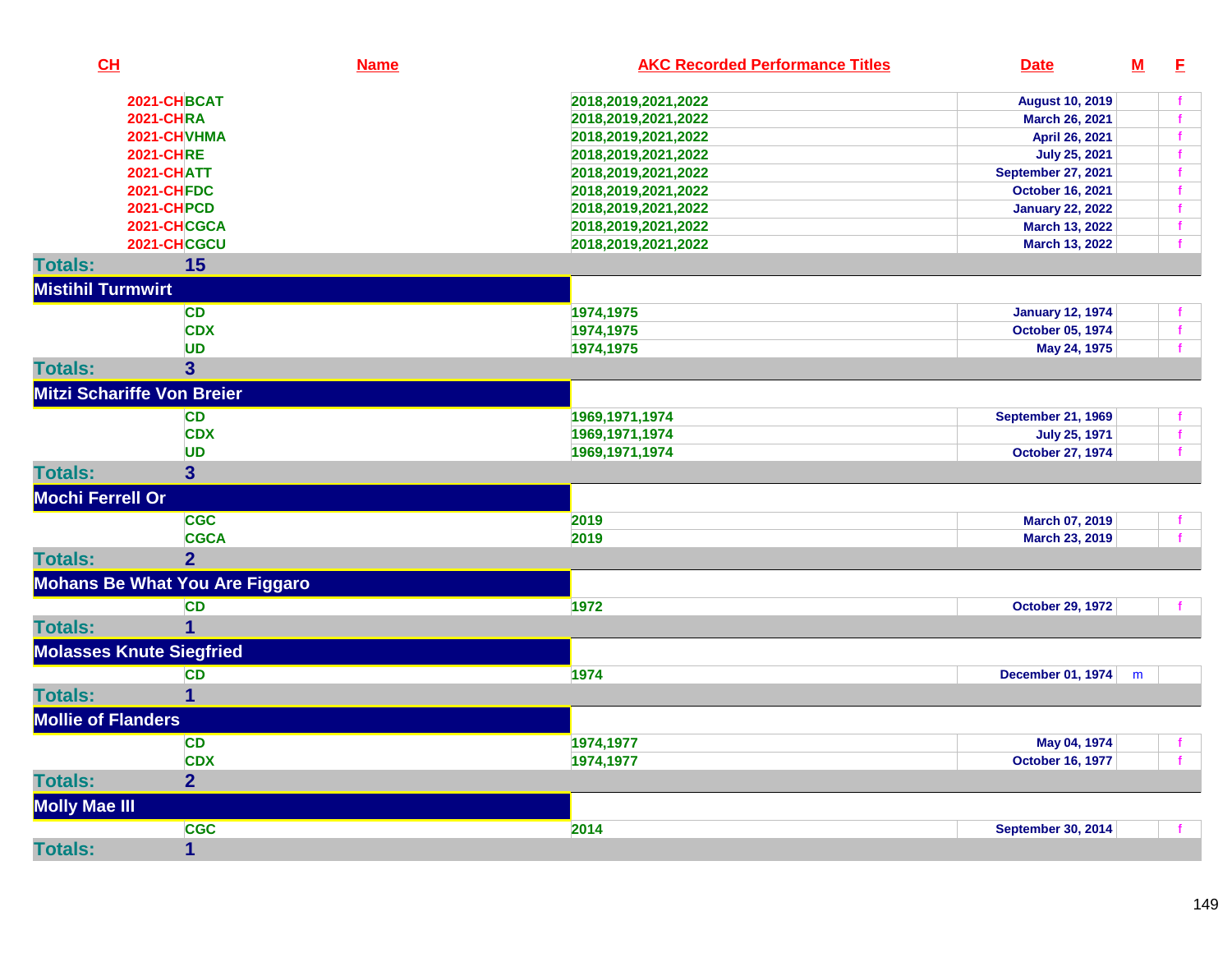| CH                            | <b>Name</b>                          | <b>AKC Recorded Performance Titles</b> | <b>Date</b>               | ${\bf M}$ | E. |
|-------------------------------|--------------------------------------|----------------------------------------|---------------------------|-----------|----|
|                               | <b>Molossus Nikomis of Alcala</b>    |                                        |                           |           |    |
|                               | <b>CD</b>                            | 1981                                   | <b>November 01, 1981</b>  |           |    |
| <b>Totals:</b>                | $\mathbf 1$                          |                                        |                           |           |    |
| <b>Molsons Canadian Ale</b>   |                                      |                                        |                           |           |    |
|                               | <b>CD</b>                            | 1982                                   | <b>February 27, 1982</b>  |           |    |
| <b>Totals:</b>                | 1                                    |                                        |                           |           |    |
|                               | <b>Mon Jovis Dusty V Baccarat</b>    |                                        |                           |           |    |
|                               | <b>CD</b>                            | 1983                                   | <b>August 14, 1983</b>    | m         |    |
| <b>Totals:</b>                |                                      |                                        |                           |           |    |
|                               | Mona Del Oro De Monte San            |                                        |                           |           |    |
|                               | <b>CD</b>                            | 1971                                   | <b>December 12, 1971</b>  |           |    |
| <b>Totals:</b>                | 1                                    |                                        |                           |           |    |
|                               | <b>Mondak Prince V Schwarzwald</b>   |                                        |                           |           |    |
|                               | <b>CD</b>                            | 1961                                   | July 25, 1961             | m         |    |
| <b>Totals:</b>                |                                      |                                        |                           |           |    |
| <b>Monjoviss Barnaby Sims</b> |                                      |                                        |                           |           |    |
|                               | <b>CD</b>                            | 1974                                   | February 03, 1974         | m         |    |
| <b>Totals:</b>                | 1                                    |                                        |                           |           |    |
| Monkey II                     |                                      |                                        |                           |           |    |
|                               | <b>CGC</b>                           | 2015                                   | <b>January 03, 2015</b>   | m         |    |
| <b>Totals:</b>                | 1                                    |                                        |                           |           |    |
|                               | <b>Monstruo of Sleepy Hollow</b>     |                                        |                           |           |    |
|                               | <b>CD</b>                            | 1978                                   | <b>September 30, 1978</b> | m         |    |
| <b>Totals:</b>                | 1                                    |                                        |                           |           |    |
|                               | <b>Mont Blancs Foreign Exchange</b>  |                                        |                           |           |    |
|                               | <b>CD</b>                            | 1987                                   | December 29, 1987         | m         |    |
| <b>Totals:</b>                | 1                                    |                                        |                           |           |    |
|                               | <b>Mont Blancs Step Up To Heaven</b> |                                        |                           |           |    |
|                               | <b>1993-CHCD</b>                     | 1991                                   | March 31, 1991            |           | f  |
| <b>Totals:</b>                | 1                                    |                                        |                           |           |    |
| <b>Mont D'or After All</b>    |                                      |                                        |                           |           |    |
|                               | <b>CD</b>                            | 1975                                   | May 17, 1975 m            |           |    |
| <b>Totals:</b>                | 1                                    |                                        |                           |           |    |
| <b>Mont D'or Fourth Moon</b>  |                                      |                                        |                           |           |    |
|                               | CD                                   | 1977                                   | June 12, 1977 m           |           |    |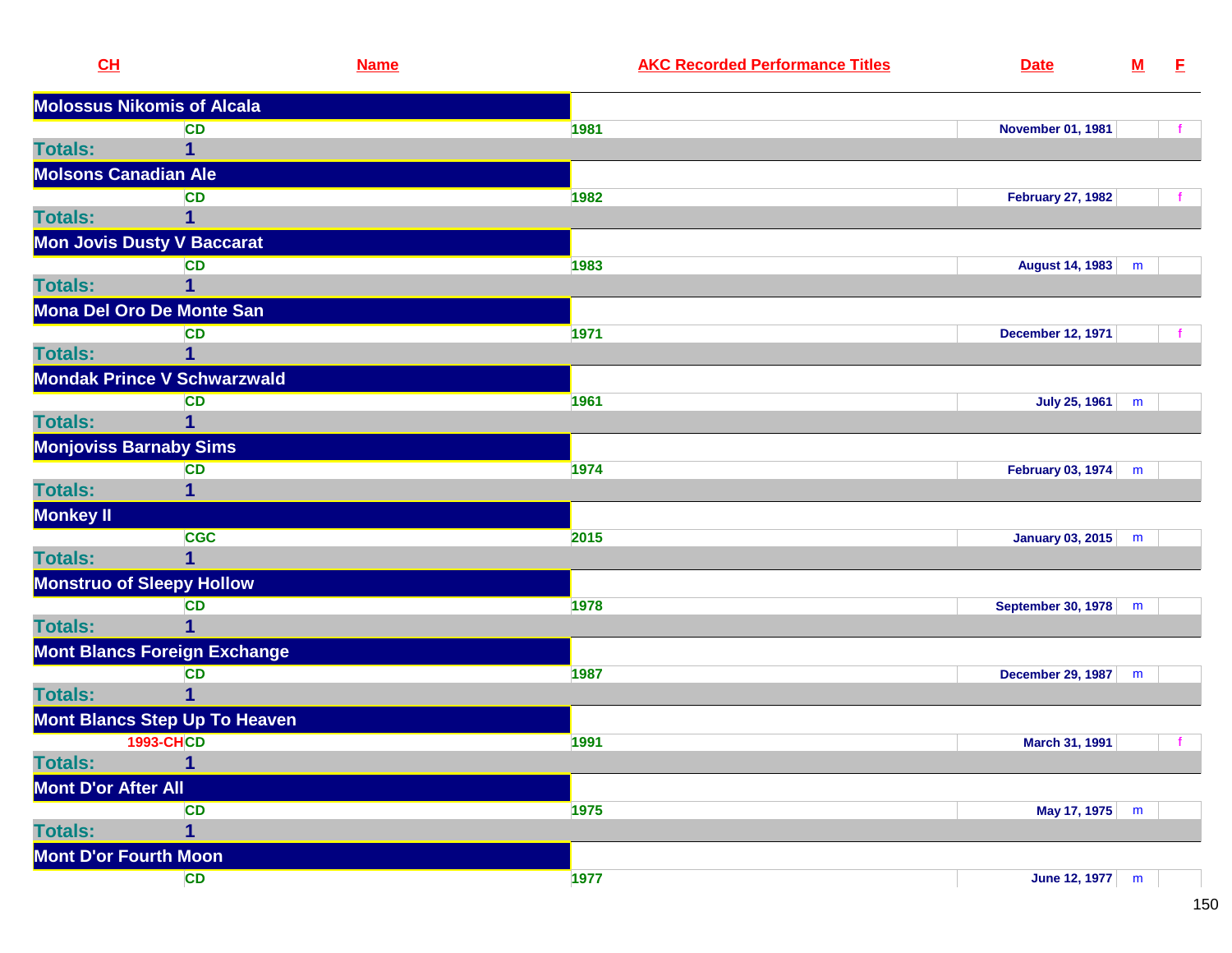|                     | CL                                            | <b>Name</b> | <b>AKC Recorded Performance Titles</b>                         | <b>Date</b>                                | $\underline{\mathsf{M}}$ | E. |
|---------------------|-----------------------------------------------|-------------|----------------------------------------------------------------|--------------------------------------------|--------------------------|----|
| <b>Totals:</b>      | 1                                             |             |                                                                |                                            |                          |    |
|                     | <b>Mont D'or September Rhoses</b>             |             |                                                                |                                            |                          |    |
|                     | <b>CD</b>                                     |             | 1980                                                           | <b>June 21, 1980</b>                       |                          |    |
| <b>Totals:</b>      | 1                                             |             |                                                                |                                            |                          |    |
|                     | <b>Montaguas Garland of Roses</b>             |             |                                                                |                                            |                          |    |
|                     | <b>CD</b>                                     |             | 1977,1978                                                      | <b>January 30, 1977</b>                    |                          |    |
|                     | <b>CDX</b>                                    |             | 1977,1978                                                      | June 11, 1978                              |                          |    |
| <b>Totals:</b>      | $\overline{2}$                                |             |                                                                |                                            |                          |    |
|                     | <b>Montaguas Zachary V Jackson</b>            |             |                                                                |                                            |                          |    |
|                     | <b>CD</b>                                     |             | 1978                                                           | <b>August 12, 1978</b>                     | m                        |    |
| <b>Totals:</b>      | 1                                             |             |                                                                |                                            |                          |    |
| <b>Montana Eric</b> |                                               |             |                                                                |                                            |                          |    |
|                     | <b>CD</b>                                     |             | 1973                                                           | June 24, 1973                              | m                        |    |
| <b>Totals:</b>      | $\mathbf 1$                                   |             |                                                                |                                            |                          |    |
|                     | <b>Montana Lightning Stryker</b>              |             |                                                                |                                            |                          |    |
|                     | <b>CD</b>                                     |             | 1995                                                           | <b>September 24, 1995</b>                  | m                        |    |
| <b>Totals:</b>      | 1                                             |             |                                                                |                                            |                          |    |
|                     | <b>Montana Mtns Dance N Twist &amp; Shout</b> |             |                                                                |                                            |                          |    |
|                     | <b>CGC</b>                                    |             | 2011,2013,2014,2015,2017,2018                                  | <b>August 31, 2011</b>                     | m                        |    |
|                     | <b>ThD</b>                                    |             | 2011,2013,2014,2015,2017,2018                                  | <b>November 30, 2013</b>                   | m                        |    |
|                     | <b>CGCA</b>                                   |             | 2011,2013,2014,2015,2017,2018                                  | <b>July 17, 2014</b>                       | m                        |    |
|                     | <b>ThDA</b>                                   |             | 2011,2013,2014,2015,2017,2018                                  | <b>July 21, 2014</b>                       | m                        |    |
|                     | <b>ThDX</b>                                   |             | 2011,2013,2014,2015,2017,2018                                  | <b>September 24, 2015</b>                  | m                        |    |
|                     | <b>FDC</b>                                    |             | 2011,2013,2014,2015,2017,2018                                  | March 22, 2017                             | m                        |    |
|                     | <b>ThDD</b><br><b>CGCU</b>                    |             | 2011,2013,2014,2015,2017,2018<br>2011,2013,2014,2015,2017,2018 | <b>September 28, 2017</b><br>June 03, 2018 | m<br>m                   |    |
| <b>Totals:</b>      | 8                                             |             |                                                                |                                            |                          |    |
|                     | <b>Montana Mtns Quicksilver</b>               |             |                                                                |                                            |                          |    |
|                     | <b>RN</b>                                     |             | 2010                                                           | October 05, 2010                           |                          |    |
| <b>Totals:</b>      | 1                                             |             |                                                                |                                            |                          |    |
|                     | Montana Mtns Sidewinder V Blue Collar         |             |                                                                |                                            |                          |    |
|                     | <b>CGC</b>                                    |             | 2021                                                           | <b>June 06, 2021</b>                       | m                        |    |
|                     | <b>FDC</b>                                    |             | 2021                                                           | June 27, 2021                              | m                        |    |
| <b>Totals:</b>      | $\overline{2}$                                |             |                                                                |                                            |                          |    |
|                     | <b>Montes Lady Greenbrier</b>                 |             |                                                                |                                            |                          |    |
|                     | <b>CD</b>                                     |             | 1978                                                           | May 20, 1978                               |                          |    |
| <b>Totals:</b>      | 1                                             |             |                                                                |                                            |                          |    |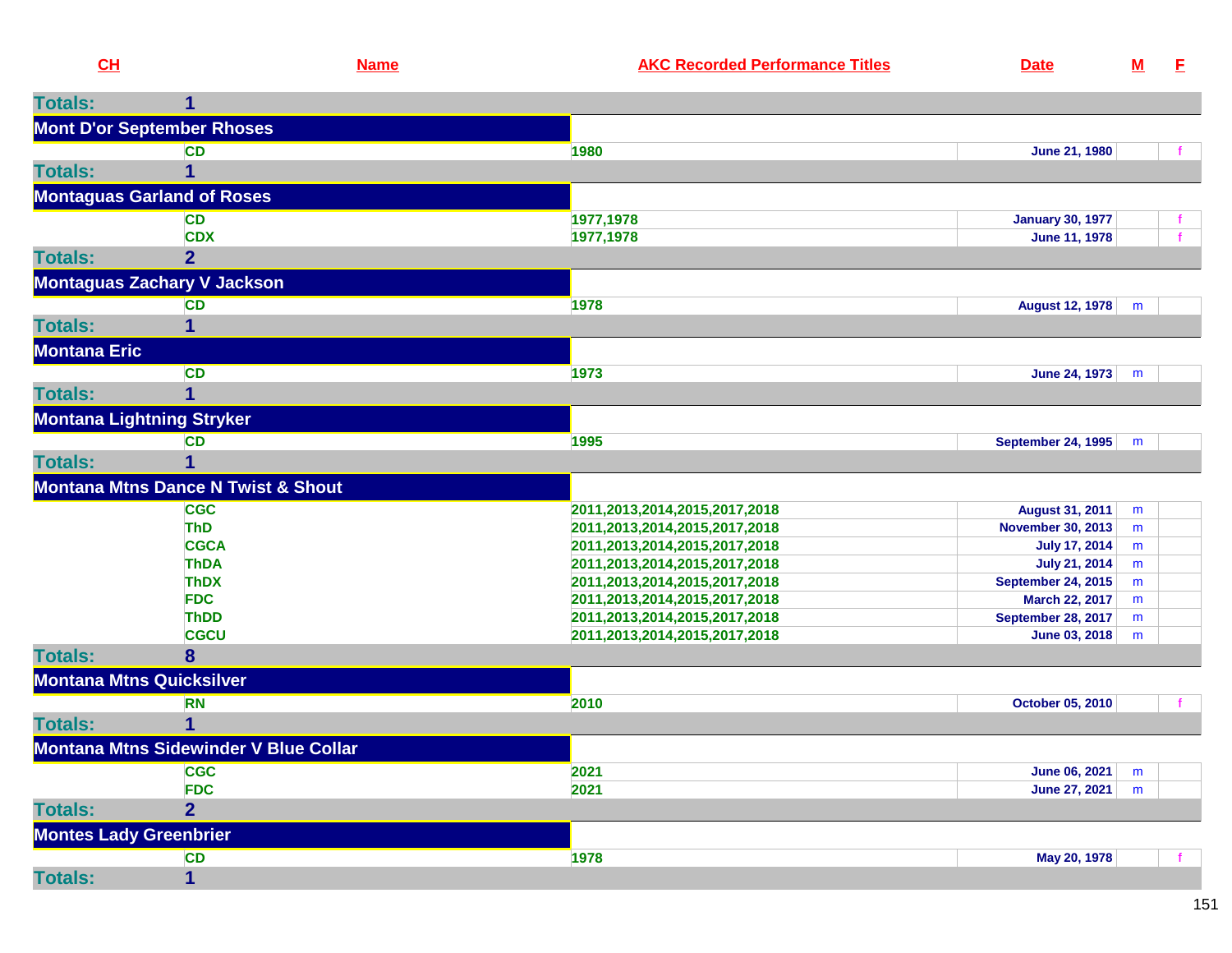| CH                         |                                    | <b>Name</b> | <b>AKC Recorded Performance Titles</b> | <b>Date</b>              | ${\bf M}$ | E |
|----------------------------|------------------------------------|-------------|----------------------------------------|--------------------------|-----------|---|
|                            | <b>Montys Bo Peep V Zweigie</b>    |             |                                        |                          |           |   |
|                            | <b>CD</b>                          |             | 1970                                   | <b>October 04, 1970</b>  |           |   |
| <b>Totals:</b>             | 1                                  |             |                                        |                          |           |   |
|                            | <b>Montys Greta of Greenstone</b>  |             |                                        |                          |           |   |
|                            | <b>1969-CHCD</b>                   |             | 1968                                   | <b>August 04, 1968</b>   |           |   |
| <b>Totals:</b>             | 1                                  |             |                                        |                          |           |   |
| <b>Moon L'ourse Alpine</b> |                                    |             |                                        |                          |           |   |
|                            | <b>1967-CHCD</b>                   |             | 1965                                   | April 25, 1965           |           |   |
| <b>Totals:</b>             | 1                                  |             |                                        |                          |           |   |
|                            | <b>Moonlites Lady Chioe</b>        |             |                                        |                          |           |   |
|                            | <b>CD</b>                          |             | 1991                                   | May 18, 1991             |           |   |
| <b>Totals:</b>             | $\overline{1}$                     |             |                                        |                          |           |   |
|                            | <b>Moonlites Snickerdoodles</b>    |             |                                        |                          |           |   |
|                            | <b>CD</b>                          |             | 1990                                   | <b>December 01, 1990</b> |           |   |
| <b>Totals:</b>             | 1                                  |             |                                        |                          |           |   |
|                            | <b>Moonshines Golden Cleopatra</b> |             |                                        |                          |           |   |
|                            | <b>CD</b>                          |             | 1972                                   | <b>October 22, 1972</b>  |           |   |
| <b>Totals:</b>             | 1                                  |             |                                        |                          |           |   |
| Morettos Kahuna            |                                    |             |                                        |                          |           |   |
|                            | <b>CD</b>                          |             | 1973                                   | <b>November 11, 1973</b> | m         |   |
| <b>Totals:</b>             | $\overline{1}$                     |             |                                        |                          |           |   |
|                            | <b>Morettos Pink Chablis</b>       |             |                                        |                          |           |   |
|                            | <b>CD</b>                          |             | 1976                                   | <b>June 02, 1976</b>     |           |   |
| <b>Totals:</b>             | 1                                  |             |                                        |                          |           |   |
| <b>Morris Calla Lily</b>   |                                    |             |                                        |                          |           |   |
|                            | TD                                 |             | 1994                                   | <b>March 26, 1994</b>    |           |   |
| <b>Totals:</b>             | $\mathbf 1$                        |             |                                        |                          |           |   |
|                            | Morris Fennigan J Bear             |             |                                        |                          |           |   |
|                            | <b>CD</b>                          |             | 1995                                   | July 07, 1995            | m         |   |
| <b>Totals:</b>             | $\overline{\mathbf{1}}$            |             |                                        |                          |           |   |
| <b>Morris Kay T Bear</b>   |                                    |             |                                        |                          |           |   |
|                            | <b>CD</b>                          |             | 1997                                   | <b>July 05, 1997</b>     |           |   |
| <b>Totals:</b>             | $\overline{\mathbf{1}}$            |             |                                        |                          |           |   |
|                            | <b>Morris Saint Bernadette</b>     |             |                                        |                          |           |   |
|                            | <b>1992-CHCD</b>                   |             | 1993                                   | <b>February 26, 1993</b> |           |   |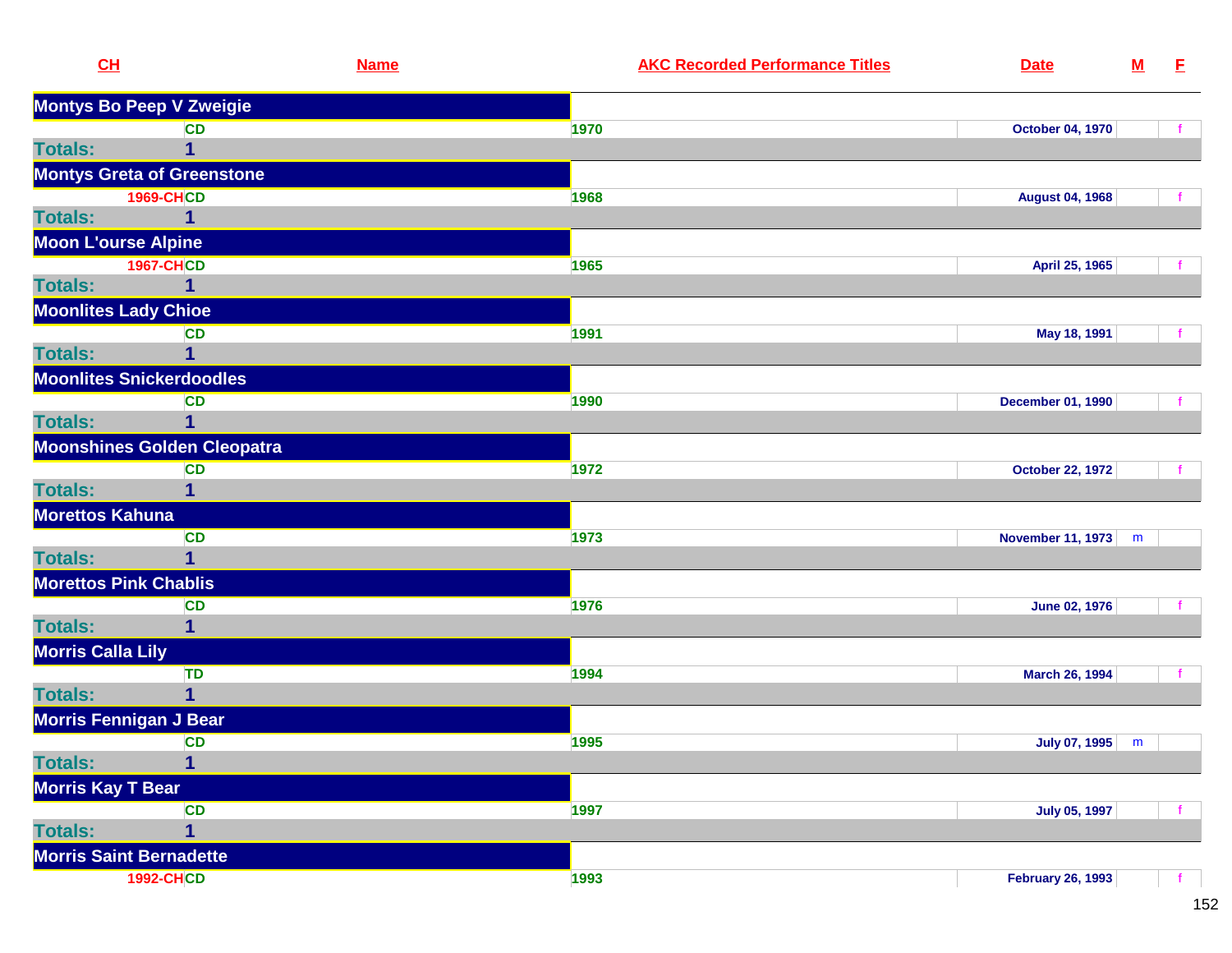| CH                       |                                            | <b>Name</b> | <b>AKC Recorded Performance Titles</b> | <b>Date</b>             | ${\bf M}$ | E |
|--------------------------|--------------------------------------------|-------------|----------------------------------------|-------------------------|-----------|---|
| <b>Totals:</b>           | 1                                          |             |                                        |                         |           |   |
| <b>Morris Sir Samson</b> |                                            |             |                                        |                         |           |   |
|                          | <b>1971-CHCD</b>                           | 1970        |                                        | September 20, 1970   m  |           |   |
| <b>Totals:</b>           | 1                                          |             |                                        |                         |           |   |
| <b>Morris Thea Bear</b>  |                                            |             |                                        |                         |           |   |
|                          | CD                                         | 1990        |                                        | May 25, 1990            |           |   |
| <b>Totals:</b>           |                                            |             |                                        |                         |           |   |
|                          | <b>Morris Tish A To Bear</b>               |             |                                        |                         |           |   |
|                          | <b>1983-CHCD</b>                           | 1979        |                                        | <b>July 29, 1979</b>    |           |   |
| <b>Totals:</b>           | 1                                          |             |                                        |                         |           |   |
| Morris Top Sea Bear      |                                            |             |                                        |                         |           |   |
|                          | <b>CD</b>                                  | 1988        |                                        | June 05, 1988           |           |   |
| <b>Totals:</b>           |                                            |             |                                        |                         |           |   |
|                          | <b>Morris Vintage Boozer Bear</b>          |             |                                        |                         |           |   |
|                          | <b>1989-CHCD</b>                           | 1986        |                                        | December 13, 1986       | m         |   |
| <b>Totals:</b>           | 1                                          |             |                                        |                         |           |   |
|                          | <b>Mossy Creeks Rock Candy</b>             |             |                                        |                         |           |   |
|                          | <b>1982-CHCD</b>                           | 1984        |                                        | <b>October 28, 1984</b> |           |   |
| <b>Totals:</b>           |                                            |             |                                        |                         |           |   |
|                          | <b>Mount Hood Auberon Smallhaus Gibson</b> |             |                                        |                         |           |   |
|                          | <b>CGC</b>                                 | 2014        |                                        | October 22, 2014 m      |           |   |
| <b>Totals:</b>           |                                            |             |                                        |                         |           |   |
|                          | <b>Mountain Brooks Sultan</b>              |             |                                        |                         |           |   |
|                          | <b>CD</b>                                  |             | 1976, 1978, 1979                       | September 18, 1976      | m         |   |
|                          | <b>CDX</b>                                 |             | 1976, 1978, 1979                       | May 13, 1978            | m         |   |
|                          | <b>UD</b>                                  |             | 1976, 1978, 1979                       | June 23, 1979           | m         |   |
| <b>Totals:</b>           | 3 <sup>1</sup>                             |             |                                        |                         |           |   |
| <b>Mountain Scout</b>    |                                            |             |                                        |                         |           |   |
|                          | <b>1938-CHCD</b>                           |             | 1938,1939                              | March 05, 1938 m        |           |   |
|                          | <b>1938-CHCDX</b>                          |             | 1938,1939                              | August 05, 1939   m     |           |   |
| <b>Totals:</b>           | $\overline{2}$                             |             |                                        |                         |           |   |
| Mr. B                    |                                            |             |                                        |                         |           |   |
|                          | <b>CD</b>                                  | 2000        |                                        | December 10, 2000 m     |           |   |
| <b>Totals:</b>           | $\overline{\mathbf{1}}$                    |             |                                        |                         |           |   |
| Mr. Baggins of Bus       |                                            |             |                                        |                         |           |   |
|                          | <b>CD</b>                                  | 1980        |                                        | April 26, 1980 m        |           |   |
|                          |                                            |             |                                        |                         |           |   |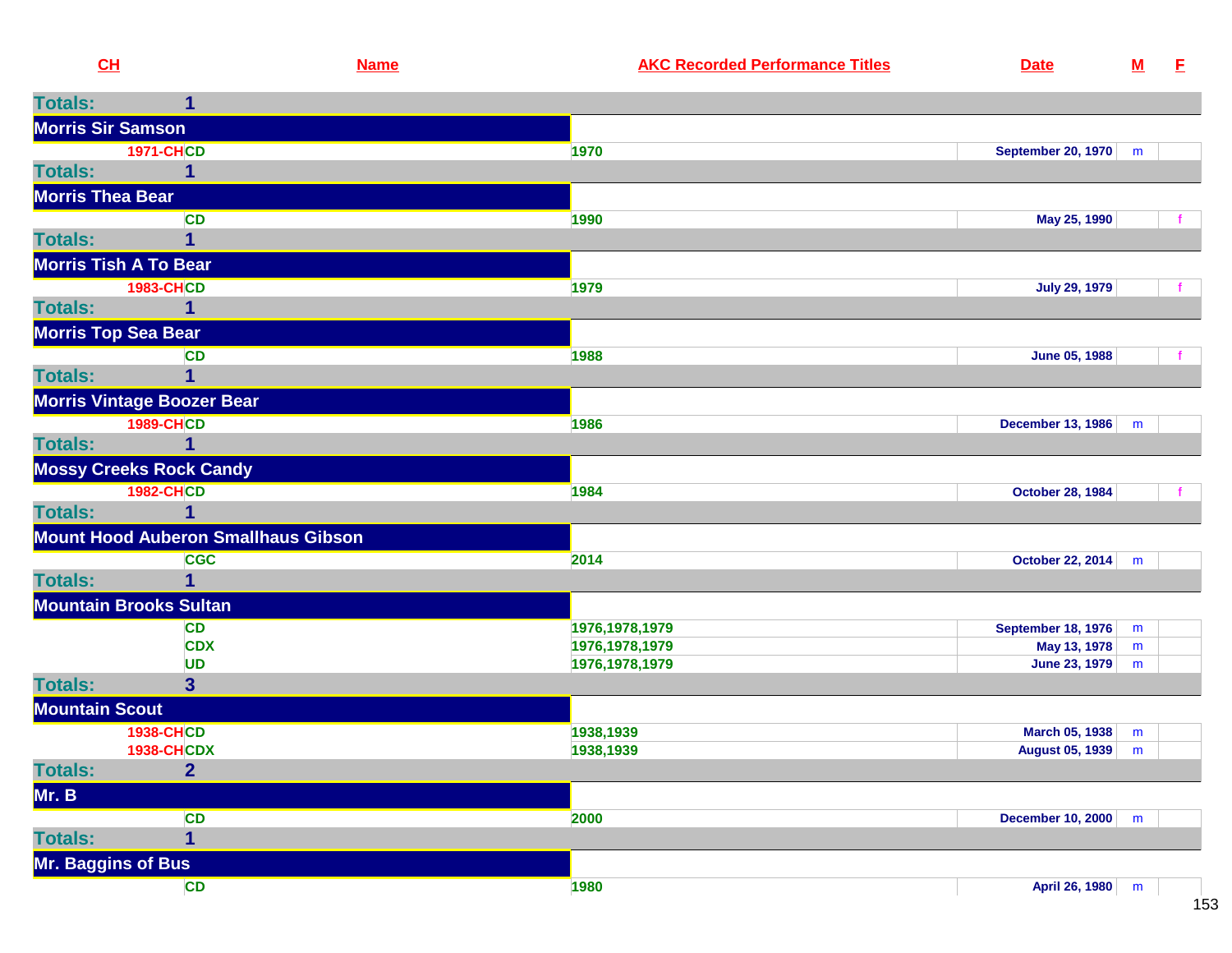| CH                   |                                            | <b>Name</b> | <b>AKC Recorded Performance Titles</b> | <b>Date</b>              | ${\bf M}$ | E. |
|----------------------|--------------------------------------------|-------------|----------------------------------------|--------------------------|-----------|----|
| <b>Totals:</b>       | 1                                          |             |                                        |                          |           |    |
| Mr. Big of Norkin    |                                            |             |                                        |                          |           |    |
|                      | <b>1962-CHCD</b>                           | 1960        |                                        | March 27, 1960           | m         |    |
| <b>Totals:</b>       | 1                                          |             |                                        |                          |           |    |
| Mr. Big Stuff Apple  |                                            |             |                                        |                          |           |    |
|                      | <b>CD</b>                                  | 1975        |                                        | November 23, 1975        | m         |    |
| <b>Totals:</b>       |                                            |             |                                        |                          |           |    |
| Mr. Chips XVIII      |                                            |             |                                        |                          |           |    |
|                      | <b>CD</b>                                  | 1974        |                                        | November 10, 1974        | m         |    |
| <b>Totals:</b>       | 1                                          |             |                                        |                          |           |    |
| Mr. Fortys Gulliver  |                                            |             |                                        |                          |           |    |
|                      | <b>CD</b>                                  | 1974        |                                        | June 30, 1974            | m         |    |
| <b>Totals:</b>       | 1                                          |             |                                        |                          |           |    |
| Mrs. Beasley V       |                                            |             |                                        |                          |           |    |
|                      | <b>CD</b>                                  | 1978        |                                        | April 16, 1978           |           |    |
| <b>Totals:</b>       | 1                                          |             |                                        |                          |           |    |
| Ms. Helga            |                                            |             |                                        |                          |           |    |
|                      | CD                                         | 1975        |                                        | May 31, 1975             |           |    |
| <b>Totals:</b>       | 1                                          |             |                                        |                          |           |    |
| <b>Ms. Mabel Lou</b> |                                            |             |                                        |                          |           |    |
|                      | <b>CGC</b>                                 | 2021        |                                        | <b>February 06, 2021</b> |           |    |
|                      | <b>CGCA</b>                                | 2021        |                                        | <b>February 07, 2021</b> |           |    |
| <b>Totals:</b>       | 2 <sup>1</sup>                             |             |                                        |                          |           |    |
|                      | Mt Harmonys It's A Wonderful Life V Elba   |             |                                        |                          |           |    |
|                      | <b>2020-CHTKN</b>                          | 2019        |                                        | <b>November 19, 2019</b> |           |    |
| <b>Totals:</b>       |                                            |             |                                        |                          |           |    |
|                      | Mt Harmonys Lollygagging Around At Boarman |             |                                        |                          |           |    |
|                      | <b>2020-CHTKN</b>                          | 2020        |                                        | <b>June 27, 2020</b>     |           |    |
|                      | <b>2020-CHTKI</b>                          | 2020        |                                        | <b>June 28, 2020</b>     |           |    |
|                      | <b>2020-CHTKA</b>                          | 2020        |                                        | <b>June 29, 2020</b>     |           |    |
| <b>Totals:</b>       | $\overline{3}$                             |             |                                        |                          |           |    |
|                      | <b>Mt Olympus Magical Maxine</b>           |             |                                        |                          |           |    |
|                      | <b>CD</b>                                  | 1989        |                                        | <b>November 25, 1989</b> |           |    |
| <b>Totals:</b>       | 1                                          |             |                                        |                          |           |    |
|                      | <b>Mt Sneffels Music Man</b>               |             |                                        |                          |           |    |
|                      | <b>CD</b>                                  | 1963        |                                        | September 08, 1963       | m         |    |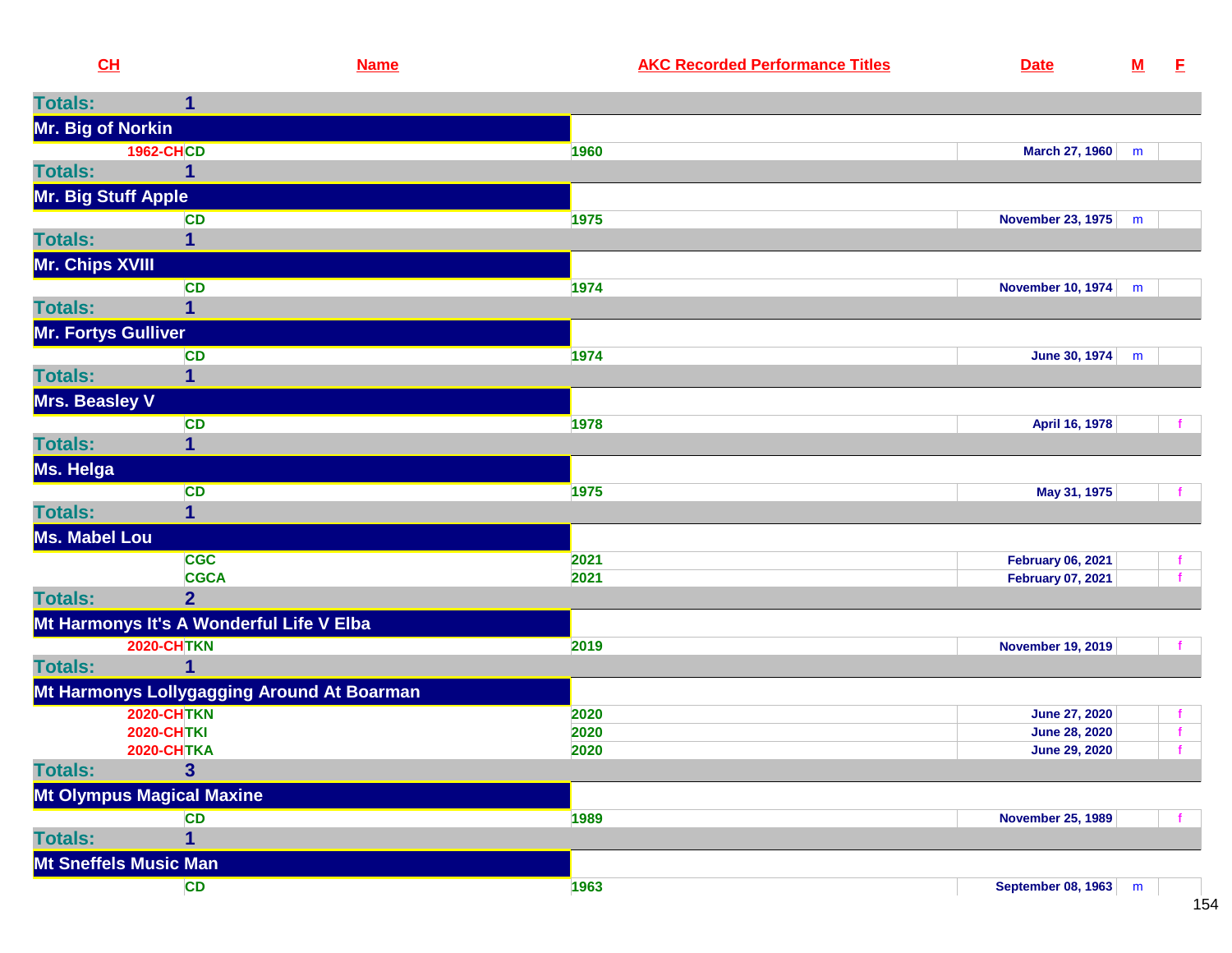| CH                |                                    | <b>Name</b> | <b>AKC Recorded Performance Titles</b> | <b>Date</b>                | $M$ | - E |
|-------------------|------------------------------------|-------------|----------------------------------------|----------------------------|-----|-----|
| <b>Totals:</b>    | 1                                  |             |                                        |                            |     |     |
|                   | Mt. Harmonys Novelty Story         |             |                                        |                            |     |     |
|                   | <b>TKN</b>                         |             | <b>TKN</b>                             | <b>November 16, 2021</b>   | m   |     |
| <b>Totals:</b>    | 1                                  |             |                                        |                            |     |     |
|                   | Mtn Home Linus Stoan V Lasquite    |             |                                        |                            |     |     |
|                   | 2012-GCH/2011-CHCD                 |             | 2011                                   | <b>September 25, 2011</b>  | m   |     |
| <b>Totals:</b>    | 1                                  |             |                                        |                            |     |     |
|                   | <b>Mtn Home Raindrops On Roses</b> |             |                                        |                            |     |     |
|                   | 2015-GCH/2009-CHRN                 |             | 2010,2018                              | October 08, 2010           |     |     |
|                   | 2015-GCH/2009-CHThDA               |             | 2010,2018                              | March 06, 2018             |     |     |
| <b>Totals:</b>    | $\overline{2}$                     |             |                                        |                            |     |     |
|                   | Mtn Homes King of Southern Charm   |             |                                        |                            |     |     |
|                   | <b>2014-CHCGC</b>                  |             | 2013                                   | April 23, 2013             | m   |     |
| <b>Totals:</b>    | 1                                  |             |                                        |                            |     |     |
|                   | Mtn Shadows Chauser V Columbo      |             |                                        |                            |     |     |
|                   | <b>1992-CHCD</b>                   |             | 1988,1994                              | <b>August 05, 1988</b>     | m   |     |
|                   | <b>1992-CHCDX</b>                  |             | 1988,1994                              | May 30, 1994               | m   |     |
| <b>Totals:</b>    | $\overline{2}$                     |             |                                        |                            |     |     |
|                   | <b>Mtn Shadows Cinnamon Spice</b>  |             |                                        |                            |     |     |
|                   | CD                                 |             | 1993                                   | May 09, 1993               |     |     |
| <b>Totals:</b>    | 1                                  |             |                                        |                            |     |     |
|                   | <b>Mudds St. Nicholaus</b>         |             |                                        |                            |     |     |
|                   | CD                                 |             | 1974                                   | March 17, 1974             | m   |     |
| <b>Totals:</b>    | $\mathbf 1$                        |             |                                        |                            |     |     |
| <b>Muffin</b>     |                                    |             |                                        |                            |     |     |
|                   | <b>CD</b>                          |             | 1975                                   | March 09, 1975             |     | f.  |
|                   | <b>CDX</b>                         |             | 1975                                   | <b>August 10, 1975</b>     |     | f   |
| <b>Totals:</b>    | $\overline{2}$                     |             |                                        |                            |     |     |
|                   | <b>Murtaugh Sir Didymus</b>        |             |                                        |                            |     |     |
|                   | <b>CGC</b>                         |             | 2017                                   | <b>February 14, 2017</b> m |     |     |
| Totals:           | $\overline{\mathbf{1}}$            |             |                                        |                            |     |     |
| My Lady Bernadine |                                    |             |                                        |                            |     |     |
|                   | <b>CD</b>                          |             | 1976                                   | May 16, 1976               |     |     |
| <b>Totals:</b>    | 1                                  |             |                                        |                            |     |     |
|                   | My Little Lady Leeza               |             |                                        |                            |     |     |
|                   | <b>RN</b>                          |             | 2008                                   | <b>June 15, 2008</b>       |     |     |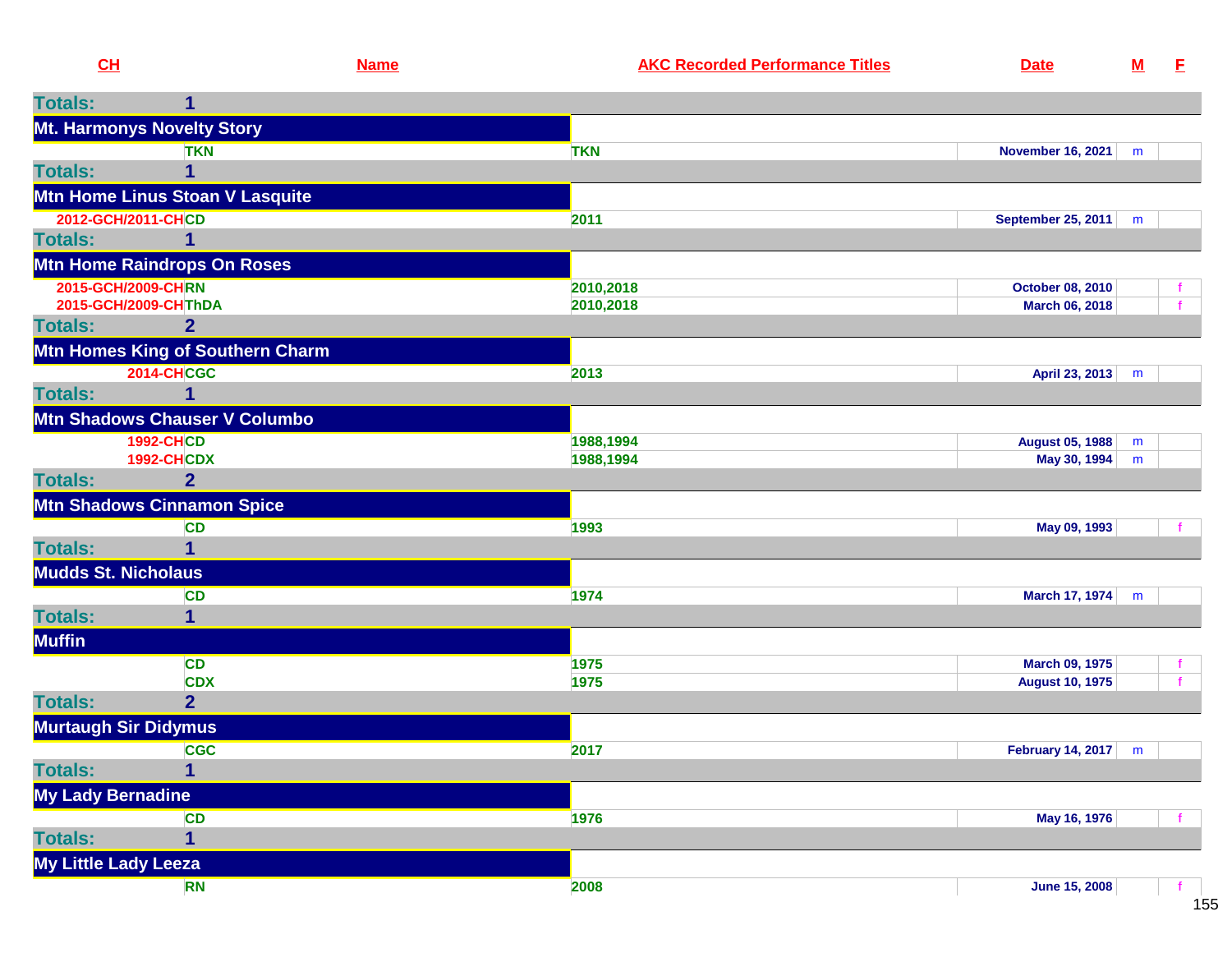| CL                          | <b>Name</b>                      | <b>AKC Recorded Performance Titles</b> | <b>Date</b>               | $\underline{\mathbf{M}}$ | E |
|-----------------------------|----------------------------------|----------------------------------------|---------------------------|--------------------------|---|
| <b>Totals:</b>              | $\mathbf{1}$                     |                                        |                           |                          |   |
| <b>My Penny From Heaven</b> |                                  |                                        |                           |                          |   |
|                             | <b>CGC</b>                       | 2018,2019,2020,2022                    | June 06, 2018             |                          |   |
|                             | <b>RN</b>                        | 2018,2019,2020,2022                    | <b>February 24, 2019</b>  |                          |   |
|                             | R <sub>l</sub>                   | 2018,2019,2020,2022                    | <b>September 15, 2019</b> |                          |   |
|                             | <b>RA</b>                        | 2018, 2019, 2020, 2022                 | <b>September 22, 2019</b> |                          |   |
|                             | <b>CGCU</b>                      | 2018,2019,2020,2022                    | <b>December 18, 2019</b>  |                          |   |
|                             | <b>RE</b>                        | 2018,2019,2020,2022                    | <b>February 23, 2020</b>  |                          |   |
|                             | <b>BN</b>                        | 2018, 2019, 2020, 2022                 | <b>September 20, 2020</b> |                          |   |
|                             | <b>RM</b>                        | 2018, 2019, 2020, 2022                 | <b>February 26, 2022</b>  |                          |   |
| <b>Totals:</b>              | 8                                |                                        |                           |                          |   |
|                             | <b>My Precious Pocono Penny</b>  |                                        |                           |                          |   |
|                             | <b>CD</b>                        | 1973                                   | <b>November 11, 1973</b>  |                          |   |
| <b>Totals:</b>              | 1                                |                                        |                           |                          |   |
| <b>My Tiny Tim</b>          |                                  |                                        |                           |                          |   |
|                             | CD                               | 1970                                   | June 07, 1970             | m                        |   |
| <b>Totals:</b>              | $\mathbf{1}$                     |                                        |                           |                          |   |
|                             | My White Queen Alsani Giants     |                                        |                           |                          |   |
|                             | <b>BN</b>                        | 2020,2021                              | <b>January 26, 2020</b>   |                          |   |
|                             | <b>CGC</b>                       | 2020,2021                              | <b>June 08, 2020</b>      |                          |   |
|                             | <b>CD</b>                        | 2020,2021                              | April 25, 2021            |                          |   |
|                             | <b>PCD</b>                       | 2020,2021                              | <b>September 25, 2021</b> |                          |   |
| <b>Totals:</b>              | 4                                |                                        |                           |                          |   |
|                             | <b>Myone Brother Tuck V Hans</b> |                                        |                           |                          |   |
|                             | <b>CD</b>                        | 1978                                   | May 07, 1978              | m                        |   |
| <b>Totals:</b>              | 1                                |                                        |                           |                          |   |
|                             | <b>Myone Jeramiah Johnston</b>   |                                        |                           |                          |   |
|                             | <b>CD</b>                        | 1996                                   | <b>March 02, 1996</b>     | m                        |   |
| <b>Totals:</b>              | 1                                |                                        |                           |                          |   |
| <b>Myrrdins Ambrosia</b>    |                                  |                                        |                           |                          |   |
|                             | <b>CD</b>                        | 1978                                   | <b>September 02, 1978</b> |                          |   |
| <b>Totals:</b>              | 1                                |                                        |                           |                          |   |
| <b>Mystics Czar</b>         |                                  |                                        |                           |                          |   |
|                             | <b>CD</b>                        | 1983                                   | April 24, 1983            | m                        |   |
| <b>Totals:</b>              | $\mathbf{1}$                     |                                        |                           |                          |   |
| Myti Daisy Do               |                                  |                                        |                           |                          |   |
|                             | CD                               | 1977                                   | <b>February 27, 1977</b>  |                          |   |
|                             |                                  |                                        |                           |                          |   |

156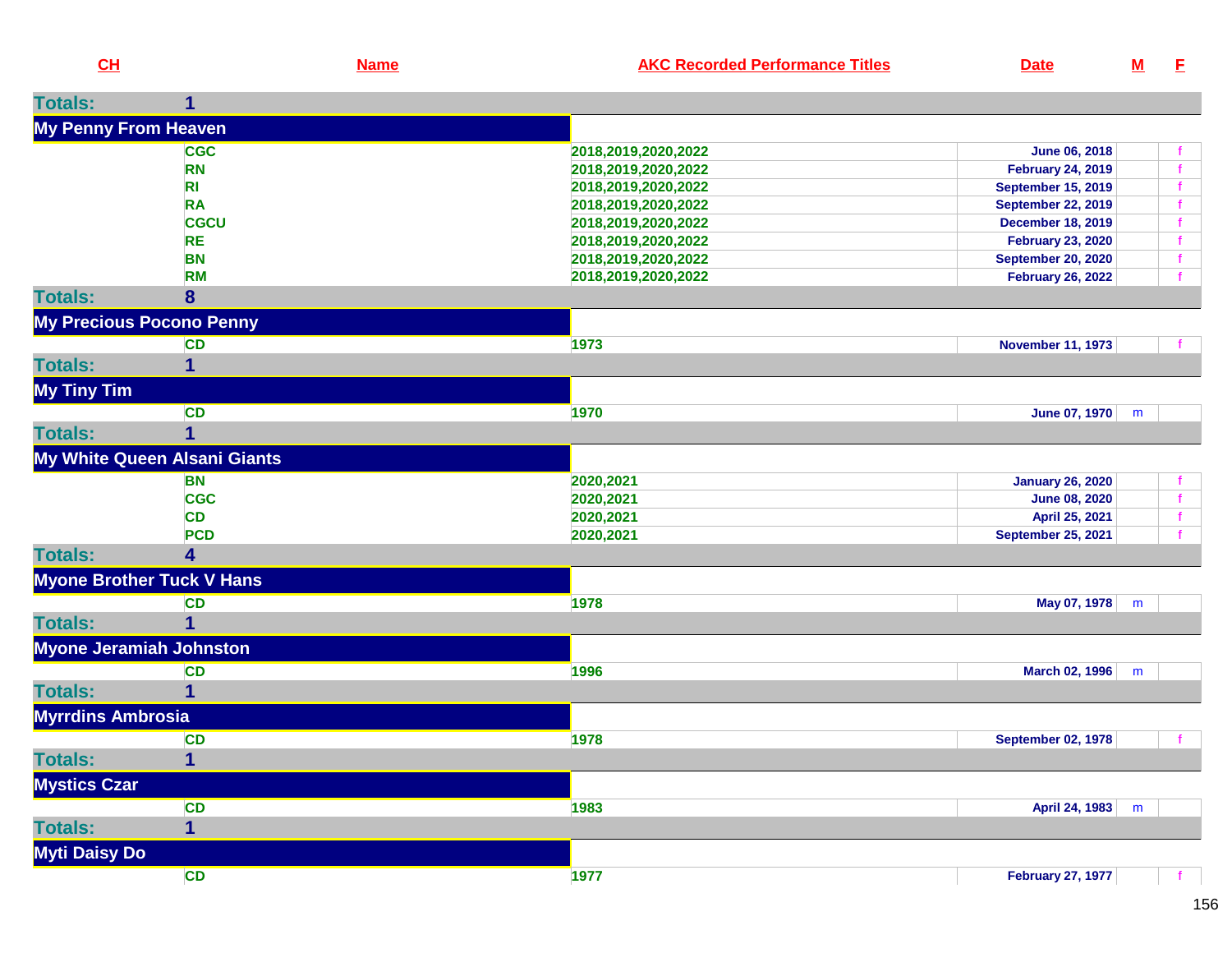| 1<br>Mytymos Firehouse Banjos Last Song Matilda<br><b>CGCU</b><br>2017<br><b>July 23, 2017</b><br>1<br><b>Nacrellis Brock Del Giocate</b><br><b>CD</b><br>1968<br><b>September 28, 1968</b><br>1<br>Naga Sakii V Schwarzwald Hof<br><b>CD</b><br>1952<br><b>November 09, 1952</b><br>1<br><b>Nahahs Sweet Sioux</b><br>1976<br><b>February 14, 1976</b><br><b>CD</b><br>1<br><b>CD</b><br>1949,1950<br><b>August 17, 1949</b><br><b>CDX</b><br>1949,1950<br>f<br><b>August 19, 1950</b><br><b>Totals:</b><br>$\overline{2}$<br><b>Nana Darling Hankins</b><br><b>CGC</b><br>2014<br><b>August 14, 2014</b><br><b>Totals:</b><br>$\mathbf{1}$<br>Nana of Neverland<br><b>CGC</b><br>2016<br><b>July 07, 2016</b><br><b>Totals:</b><br>1<br><b>Nana of Vernon</b><br><b>CD</b><br>1951<br>March 18, 1951<br>$\overline{1}$<br><b>Totals:</b><br><b>Nanette Gabrielle</b><br><b>CD</b><br>1997,2000<br><b>September 14, 1997</b><br>f.<br><b>CDX</b><br>f<br>1997,2000<br>May 13, 2000<br><b>Totals:</b><br>$\overline{2}$<br><b>Napoleon V Brandy</b><br><b>CD</b><br>1977<br>May 21, 1977 m<br><b>Totals:</b><br>$\mathbf 1$<br><b>Nebos Jenna V Arrowhead</b><br>2013,2017<br><b>CGC</b><br>October 05, 2013<br>2013,2017<br><b>BN</b><br><b>January 18, 2017</b><br>f | CL             | <b>Name</b> | <b>AKC Recorded Performance Titles</b> | <b>Date</b> | ${\bf M}$ | - E |
|------------------------------------------------------------------------------------------------------------------------------------------------------------------------------------------------------------------------------------------------------------------------------------------------------------------------------------------------------------------------------------------------------------------------------------------------------------------------------------------------------------------------------------------------------------------------------------------------------------------------------------------------------------------------------------------------------------------------------------------------------------------------------------------------------------------------------------------------------------------------------------------------------------------------------------------------------------------------------------------------------------------------------------------------------------------------------------------------------------------------------------------------------------------------------------------------------------------------------------------------------------------------|----------------|-------------|----------------------------------------|-------------|-----------|-----|
|                                                                                                                                                                                                                                                                                                                                                                                                                                                                                                                                                                                                                                                                                                                                                                                                                                                                                                                                                                                                                                                                                                                                                                                                                                                                        | <b>Totals:</b> |             |                                        |             |           |     |
|                                                                                                                                                                                                                                                                                                                                                                                                                                                                                                                                                                                                                                                                                                                                                                                                                                                                                                                                                                                                                                                                                                                                                                                                                                                                        |                |             |                                        |             |           |     |
|                                                                                                                                                                                                                                                                                                                                                                                                                                                                                                                                                                                                                                                                                                                                                                                                                                                                                                                                                                                                                                                                                                                                                                                                                                                                        |                |             |                                        |             |           |     |
|                                                                                                                                                                                                                                                                                                                                                                                                                                                                                                                                                                                                                                                                                                                                                                                                                                                                                                                                                                                                                                                                                                                                                                                                                                                                        | <b>Totals:</b> |             |                                        |             |           |     |
|                                                                                                                                                                                                                                                                                                                                                                                                                                                                                                                                                                                                                                                                                                                                                                                                                                                                                                                                                                                                                                                                                                                                                                                                                                                                        |                |             |                                        |             |           |     |
|                                                                                                                                                                                                                                                                                                                                                                                                                                                                                                                                                                                                                                                                                                                                                                                                                                                                                                                                                                                                                                                                                                                                                                                                                                                                        |                |             |                                        |             |           |     |
|                                                                                                                                                                                                                                                                                                                                                                                                                                                                                                                                                                                                                                                                                                                                                                                                                                                                                                                                                                                                                                                                                                                                                                                                                                                                        | <b>Totals:</b> |             |                                        |             |           |     |
|                                                                                                                                                                                                                                                                                                                                                                                                                                                                                                                                                                                                                                                                                                                                                                                                                                                                                                                                                                                                                                                                                                                                                                                                                                                                        |                |             |                                        |             |           |     |
|                                                                                                                                                                                                                                                                                                                                                                                                                                                                                                                                                                                                                                                                                                                                                                                                                                                                                                                                                                                                                                                                                                                                                                                                                                                                        |                |             |                                        |             |           |     |
|                                                                                                                                                                                                                                                                                                                                                                                                                                                                                                                                                                                                                                                                                                                                                                                                                                                                                                                                                                                                                                                                                                                                                                                                                                                                        | <b>Totals:</b> |             |                                        |             |           |     |
|                                                                                                                                                                                                                                                                                                                                                                                                                                                                                                                                                                                                                                                                                                                                                                                                                                                                                                                                                                                                                                                                                                                                                                                                                                                                        |                |             |                                        |             |           |     |
|                                                                                                                                                                                                                                                                                                                                                                                                                                                                                                                                                                                                                                                                                                                                                                                                                                                                                                                                                                                                                                                                                                                                                                                                                                                                        |                |             |                                        |             |           |     |
|                                                                                                                                                                                                                                                                                                                                                                                                                                                                                                                                                                                                                                                                                                                                                                                                                                                                                                                                                                                                                                                                                                                                                                                                                                                                        | <b>Totals:</b> |             |                                        |             |           |     |
|                                                                                                                                                                                                                                                                                                                                                                                                                                                                                                                                                                                                                                                                                                                                                                                                                                                                                                                                                                                                                                                                                                                                                                                                                                                                        | <b>Nana</b>    |             |                                        |             |           |     |
|                                                                                                                                                                                                                                                                                                                                                                                                                                                                                                                                                                                                                                                                                                                                                                                                                                                                                                                                                                                                                                                                                                                                                                                                                                                                        |                |             |                                        |             |           |     |
|                                                                                                                                                                                                                                                                                                                                                                                                                                                                                                                                                                                                                                                                                                                                                                                                                                                                                                                                                                                                                                                                                                                                                                                                                                                                        |                |             |                                        |             |           |     |
|                                                                                                                                                                                                                                                                                                                                                                                                                                                                                                                                                                                                                                                                                                                                                                                                                                                                                                                                                                                                                                                                                                                                                                                                                                                                        |                |             |                                        |             |           |     |
|                                                                                                                                                                                                                                                                                                                                                                                                                                                                                                                                                                                                                                                                                                                                                                                                                                                                                                                                                                                                                                                                                                                                                                                                                                                                        |                |             |                                        |             |           |     |
|                                                                                                                                                                                                                                                                                                                                                                                                                                                                                                                                                                                                                                                                                                                                                                                                                                                                                                                                                                                                                                                                                                                                                                                                                                                                        |                |             |                                        |             |           |     |
|                                                                                                                                                                                                                                                                                                                                                                                                                                                                                                                                                                                                                                                                                                                                                                                                                                                                                                                                                                                                                                                                                                                                                                                                                                                                        |                |             |                                        |             |           |     |
|                                                                                                                                                                                                                                                                                                                                                                                                                                                                                                                                                                                                                                                                                                                                                                                                                                                                                                                                                                                                                                                                                                                                                                                                                                                                        |                |             |                                        |             |           |     |
|                                                                                                                                                                                                                                                                                                                                                                                                                                                                                                                                                                                                                                                                                                                                                                                                                                                                                                                                                                                                                                                                                                                                                                                                                                                                        |                |             |                                        |             |           |     |
|                                                                                                                                                                                                                                                                                                                                                                                                                                                                                                                                                                                                                                                                                                                                                                                                                                                                                                                                                                                                                                                                                                                                                                                                                                                                        |                |             |                                        |             |           |     |
|                                                                                                                                                                                                                                                                                                                                                                                                                                                                                                                                                                                                                                                                                                                                                                                                                                                                                                                                                                                                                                                                                                                                                                                                                                                                        |                |             |                                        |             |           |     |
|                                                                                                                                                                                                                                                                                                                                                                                                                                                                                                                                                                                                                                                                                                                                                                                                                                                                                                                                                                                                                                                                                                                                                                                                                                                                        |                |             |                                        |             |           |     |
|                                                                                                                                                                                                                                                                                                                                                                                                                                                                                                                                                                                                                                                                                                                                                                                                                                                                                                                                                                                                                                                                                                                                                                                                                                                                        |                |             |                                        |             |           |     |
|                                                                                                                                                                                                                                                                                                                                                                                                                                                                                                                                                                                                                                                                                                                                                                                                                                                                                                                                                                                                                                                                                                                                                                                                                                                                        |                |             |                                        |             |           |     |
|                                                                                                                                                                                                                                                                                                                                                                                                                                                                                                                                                                                                                                                                                                                                                                                                                                                                                                                                                                                                                                                                                                                                                                                                                                                                        |                |             |                                        |             |           |     |
|                                                                                                                                                                                                                                                                                                                                                                                                                                                                                                                                                                                                                                                                                                                                                                                                                                                                                                                                                                                                                                                                                                                                                                                                                                                                        |                |             |                                        |             |           |     |
|                                                                                                                                                                                                                                                                                                                                                                                                                                                                                                                                                                                                                                                                                                                                                                                                                                                                                                                                                                                                                                                                                                                                                                                                                                                                        |                |             |                                        |             |           |     |
|                                                                                                                                                                                                                                                                                                                                                                                                                                                                                                                                                                                                                                                                                                                                                                                                                                                                                                                                                                                                                                                                                                                                                                                                                                                                        |                |             |                                        |             |           |     |
|                                                                                                                                                                                                                                                                                                                                                                                                                                                                                                                                                                                                                                                                                                                                                                                                                                                                                                                                                                                                                                                                                                                                                                                                                                                                        |                |             |                                        |             |           |     |
|                                                                                                                                                                                                                                                                                                                                                                                                                                                                                                                                                                                                                                                                                                                                                                                                                                                                                                                                                                                                                                                                                                                                                                                                                                                                        |                |             |                                        |             |           |     |
|                                                                                                                                                                                                                                                                                                                                                                                                                                                                                                                                                                                                                                                                                                                                                                                                                                                                                                                                                                                                                                                                                                                                                                                                                                                                        |                |             |                                        |             |           |     |
|                                                                                                                                                                                                                                                                                                                                                                                                                                                                                                                                                                                                                                                                                                                                                                                                                                                                                                                                                                                                                                                                                                                                                                                                                                                                        |                |             |                                        |             |           |     |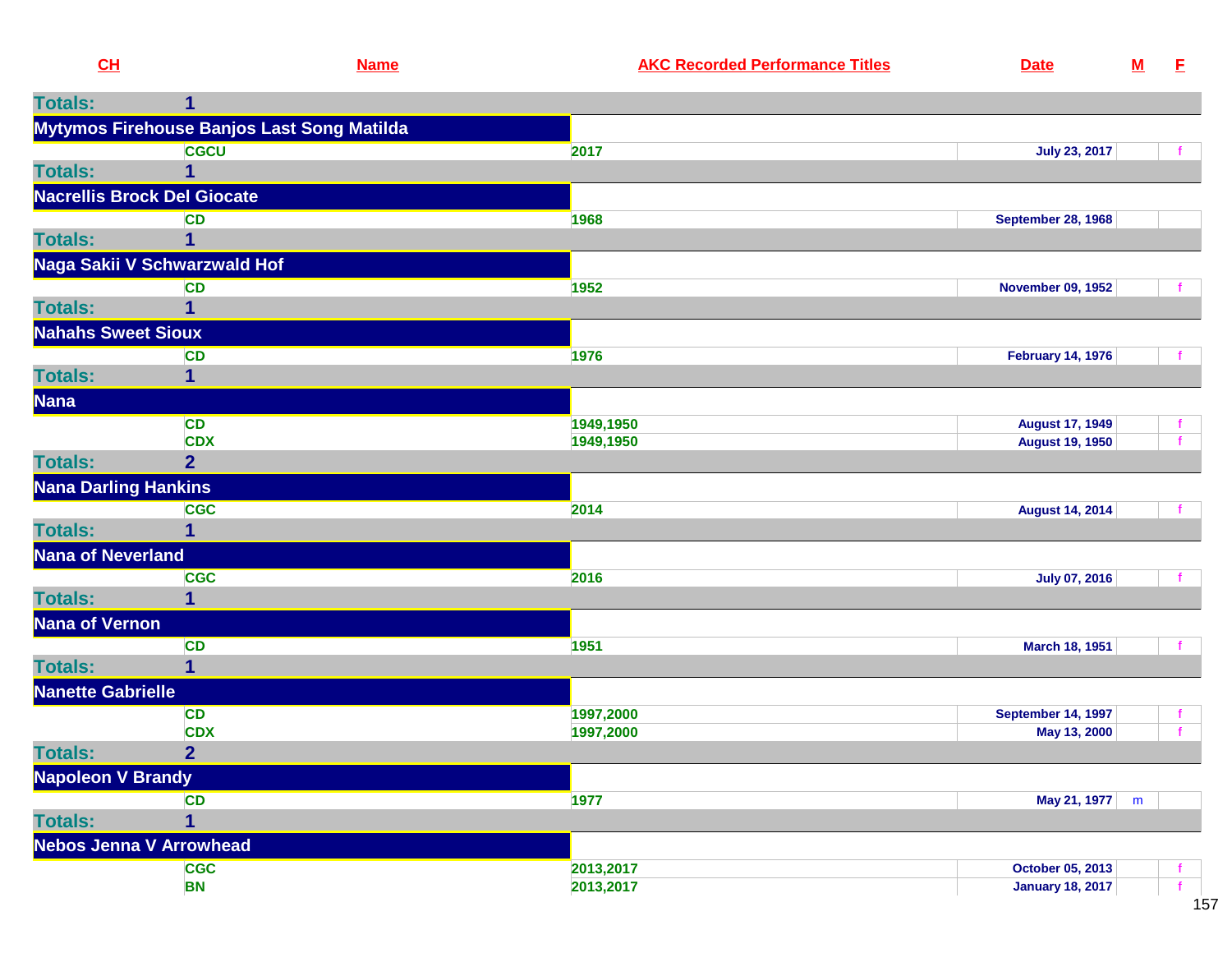| CH                           |                                      | <b>Name</b> | <b>AKC Recorded Performance Titles</b> | <b>Date</b>               | $\underline{\mathbf{M}}$ | E |
|------------------------------|--------------------------------------|-------------|----------------------------------------|---------------------------|--------------------------|---|
|                              | <b>RN</b>                            |             | 2013,2017                              | June 19, 2017             |                          |   |
| <b>Totals:</b>               | $\overline{3}$                       |             |                                        |                           |                          |   |
|                              | <b>Nehs Pandas Tigger Bear</b>       |             |                                        |                           |                          |   |
|                              | <b>CD</b>                            |             | 1978                                   | October 07, 1978          |                          |   |
| <b>Totals:</b>               | 1                                    |             |                                        |                           |                          |   |
|                              | <b>Nerak Brandy No Buddy Basko</b>   |             |                                        |                           |                          |   |
|                              | <b>CD</b>                            |             | 1968                                   | June 01, 1968             |                          |   |
| <b>Totals:</b>               | 1                                    |             |                                        |                           |                          |   |
| <b>Nero V Sauliamt</b>       |                                      |             |                                        |                           |                          |   |
|                              | <b>CD</b>                            |             | 1989                                   | August 19, 1989           | m                        |   |
| <b>Totals:</b>               | 1                                    |             |                                        |                           |                          |   |
|                              | <b>Nerthus Chrissys Alpen Joy</b>    |             |                                        |                           |                          |   |
|                              | CD                                   |             | 1997,1998,1999,2001                    | <b>December 06, 1997</b>  |                          |   |
|                              | <b>CDX</b>                           |             | 1997,1998,1999,2001                    | <b>July 05, 1998</b>      |                          |   |
|                              | <b>UD</b>                            |             | 1997,1998,1999,2001                    | <b>October 25, 1998</b>   |                          |   |
|                              | <b>UDX</b>                           |             | 1997,1998,1999,2001                    | <b>September 26, 1999</b> |                          |   |
|                              | <b>UDX2</b>                          |             | 1997,1998,1999,2001                    | <b>October 13, 2001</b>   |                          |   |
| <b>Totals:</b>               | 5                                    |             |                                        |                           |                          |   |
| <b>Nerthus Forever Young</b> |                                      |             |                                        |                           |                          |   |
|                              | <b>1991-CHCD</b>                     |             | 1990,1992                              | <b>February 25, 1990</b>  |                          |   |
|                              | <b>1991-CHCDX</b>                    |             | 1990,1992                              | <b>July 30, 1992</b>      |                          |   |
| <b>Totals:</b>               | $\overline{2}$                       |             |                                        |                           |                          |   |
|                              | <b>Nerthus Free Trade Magic Mt</b>   |             |                                        |                           |                          |   |
|                              | <b>CD</b>                            |             | 1998                                   | April 26, 1998            |                          |   |
| <b>Totals:</b>               | 1                                    |             |                                        |                           |                          |   |
| <b>Nerthus Have A Heart</b>  |                                      |             |                                        |                           |                          |   |
|                              | <b>1991-CHCD</b>                     |             | 1992                                   | <b>February 22, 1992</b>  |                          |   |
| <b>Totals:</b>               | 1                                    |             |                                        |                           |                          |   |
|                              | <b>Nerthus Heaven Can Wait</b>       |             |                                        |                           |                          |   |
|                              | <b>1986-CHCD</b>                     |             | 1988                                   | October 02, 1988          |                          |   |
| <b>Totals:</b>               | 1                                    |             |                                        |                           |                          |   |
|                              | <b>Nerthus Philys Chances R Good</b> |             |                                        |                           |                          |   |
|                              | <b>CD</b>                            |             | 2001,2002,2003                         | October 26, 2001          | m                        |   |
|                              | <b>CDX</b>                           |             | 2001,2002,2003                         | <b>March 23, 2002</b>     | m                        |   |
|                              | <b>UD</b>                            |             | 2001,2002,2003                         | <b>July 05, 2002</b>      | m                        |   |
|                              | <b>UDX</b>                           |             | 2001,2002,2003                         | <b>March 16, 2003</b>     | m                        |   |
| <b>Totals:</b>               | 4                                    |             |                                        |                           |                          |   |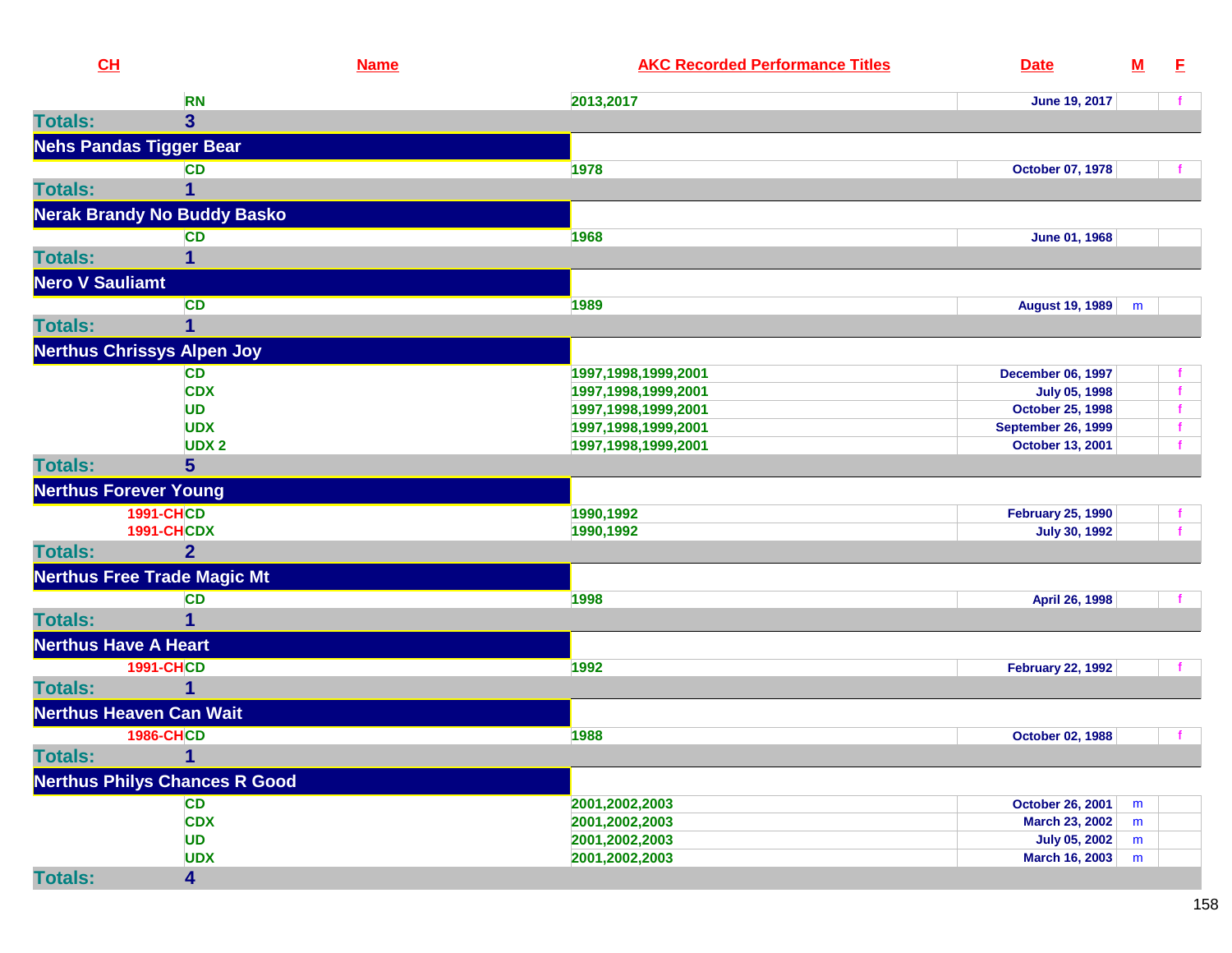| CL                               |                                      | <b>Name</b> | <b>AKC Recorded Performance Titles</b> | <b>Date</b>               | ${\bf M}$ | E |
|----------------------------------|--------------------------------------|-------------|----------------------------------------|---------------------------|-----------|---|
| <b>Nerthus Queen Isabella</b>    |                                      |             |                                        |                           |           |   |
|                                  | <b>CGC</b>                           |             | 2016                                   | <b>February 24, 2016</b>  |           |   |
|                                  | <b>CGCA</b>                          |             | 2016                                   | May 04, 2016              |           |   |
| <b>Totals:</b>                   | $\overline{2}$                       |             |                                        |                           |           |   |
|                                  | <b>Nerthus Rebel Without A Cause</b> |             |                                        |                           |           |   |
|                                  | <b>2002-CHCD</b>                     |             | 2003,2006                              | <b>November 23, 2003</b>  | m         |   |
|                                  | <b>2002-CHRN</b>                     |             | 2003,2006                              | <b>March 11, 2006</b>     | m         |   |
|                                  | <b>2002-CHRA</b>                     |             | 2003,2006                              | <b>December 09, 2006</b>  | m         |   |
| <b>Totals:</b>                   | 3                                    |             |                                        |                           |           |   |
| <b>Nerthus White Lightning</b>   |                                      |             |                                        |                           |           |   |
|                                  | <b>1987-CHCD</b>                     |             | 1989,1990                              | May 03, 1989              |           |   |
|                                  | <b>1987-CHCDX</b>                    |             | 1989,1990                              | <b>September 28, 1990</b> |           |   |
| <b>Totals:</b>                   | $\overline{2}$                       |             |                                        |                           |           |   |
|                                  | <b>Neumans Kandie Kane of Walnut</b> |             |                                        |                           |           |   |
|                                  | <b>RN</b>                            |             | 2008                                   | <b>March 29, 2008</b>     |           |   |
| <b>Totals:</b>                   | 1                                    |             |                                        |                           |           |   |
| <b>Nevaeh Angel Rose</b>         |                                      |             |                                        |                           |           |   |
|                                  | <b>CGC</b>                           |             | 2019                                   | May 04, 2019              |           |   |
| <b>Totals:</b>                   | 1                                    |             |                                        |                           |           |   |
| <b>Neversummers Bananas</b>      |                                      |             |                                        |                           |           |   |
|                                  | <b>CD</b>                            |             | 1980                                   | March 23, 1980            |           |   |
| <b>Totals:</b>                   | 1                                    |             |                                        |                           |           |   |
| <b>Neversummers Licorice Lil</b> |                                      |             |                                        |                           |           |   |
|                                  | <b>CD</b>                            |             | 1977                                   | <b>August 21, 1977</b>    |           |   |
| <b>Totals:</b>                   | 1                                    |             |                                        |                           |           |   |
| <b>Nicks Gal Brandy Sue</b>      |                                      |             |                                        |                           |           |   |
|                                  | <b>CD</b>                            |             | 1975                                   | <b>September 07, 1975</b> |           |   |
| <b>Totals:</b>                   | 1                                    |             |                                        |                           |           |   |
| <b>Nicks Martini of Thayer</b>   |                                      |             |                                        |                           |           |   |
|                                  | <b>CD</b>                            |             | 1970                                   | <b>November 15, 1970</b>  |           |   |
| <b>Totals:</b>                   | $\mathbf{1}$                         |             |                                        |                           |           |   |
| <b>Nicks Sherry of Thayer</b>    |                                      |             |                                        |                           |           |   |
|                                  | <b>CD</b>                            |             | 1970                                   | <b>December 12, 1970</b>  |           |   |
| <b>Totals:</b>                   | $\overline{\mathbf{1}}$              |             |                                        |                           |           |   |
| Niki Nicole                      |                                      |             |                                        |                           |           |   |
|                                  | CD                                   |             | 1975                                   | <b>August 24, 1975</b>    |           |   |
|                                  |                                      |             |                                        |                           |           |   |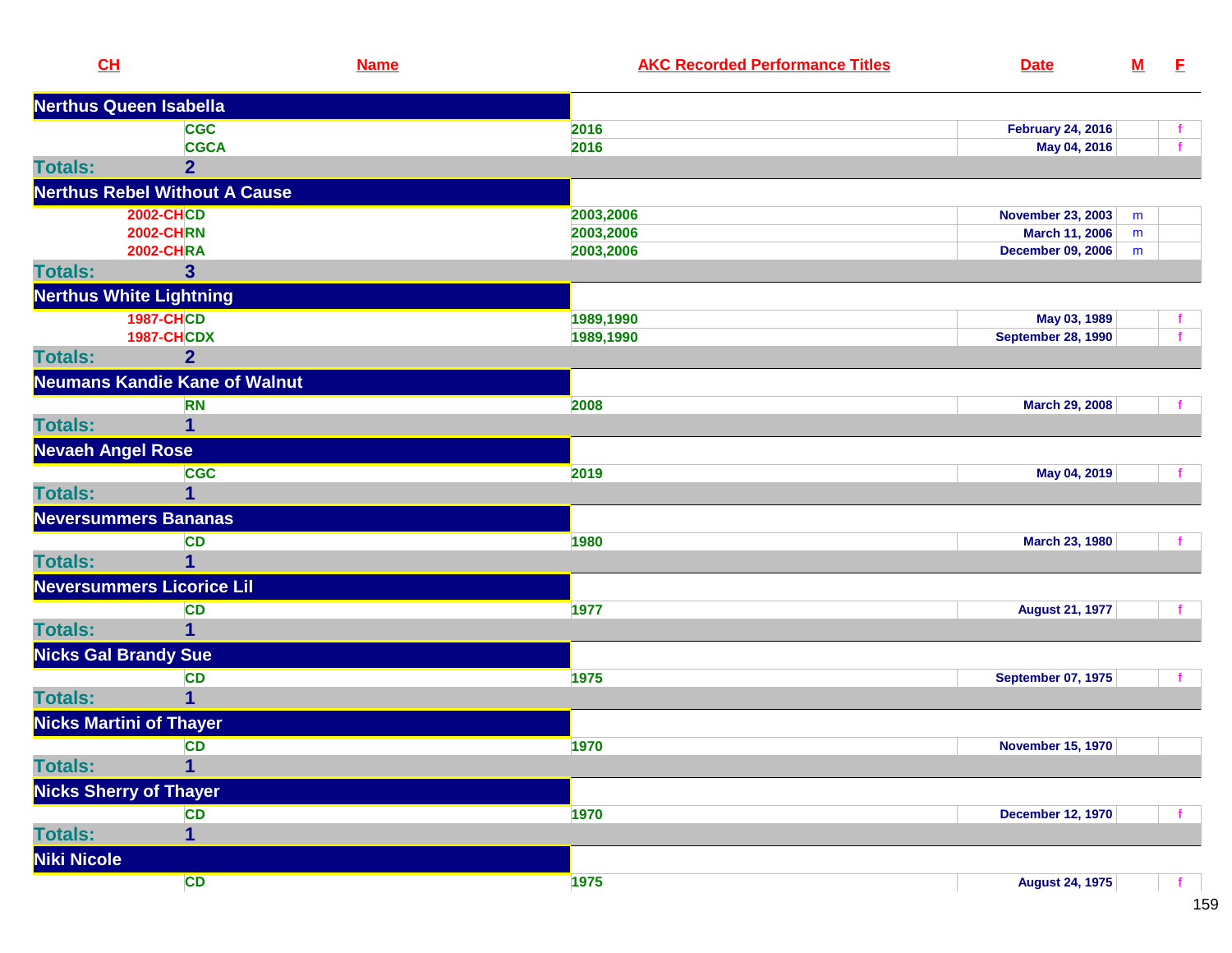| CL                              | <b>Name</b>                              | <b>AKC Recorded Performance Titles</b> | <b>Date</b>                      | ${\bf M}$ | - E |
|---------------------------------|------------------------------------------|----------------------------------------|----------------------------------|-----------|-----|
| <b>Totals:</b>                  | 1                                        |                                        |                                  |           |     |
|                                 | <b>Nikkis Amber Sand Big Storm</b>       |                                        |                                  |           |     |
|                                 | <b>CD</b>                                | 1974                                   | May 24, 1974                     | m         |     |
| <b>Totals:</b>                  |                                          |                                        |                                  |           |     |
| <b>Nikkis Barnabus</b>          |                                          |                                        |                                  |           |     |
|                                 | <b>CD</b>                                | 1977,1979                              | <b>November 19, 1977</b>         | m         |     |
|                                 | <b>CDX</b>                               | 1977,1979                              | March 24, 1979                   | m         |     |
| <b>Totals:</b>                  | $\overline{2}$                           |                                        |                                  |           |     |
| Nikolai Chase                   |                                          |                                        |                                  |           |     |
|                                 | <b>CGC</b>                               | 2018                                   | April 12, 2018                   | m         |     |
| <b>Totals:</b>                  | 1                                        |                                        |                                  |           |     |
| <b>Nimbos Santa Maria</b>       |                                          |                                        |                                  |           |     |
|                                 | <b>CD</b>                                | 1973                                   | <b>November 24, 1973</b>         |           |     |
| <b>Totals:</b>                  | 1                                        |                                        |                                  |           |     |
| <b>Noah of Richards Court</b>   |                                          |                                        |                                  |           |     |
|                                 | <b>CGC</b>                               | 2019                                   | August 10, 2019                  | m         |     |
| <b>Totals:</b>                  | 1                                        |                                        |                                  |           |     |
| <b>Nobel Nancy</b>              |                                          |                                        |                                  |           |     |
|                                 | <b>CD</b>                                | 1971                                   | <b>November 13, 1971</b>         |           |     |
| <b>Totals:</b>                  | 1                                        |                                        |                                  |           |     |
|                                 | Noble Creek Back To The Future @ Cedar   |                                        |                                  |           |     |
|                                 | <b>2022-CHCGC</b><br><b>2022-CHTKN</b>   | 2021<br>2021                           | March 13, 2021<br>March 26, 2021 | m<br>m    |     |
| <b>Totals:</b>                  | 2 <sup>1</sup>                           |                                        |                                  |           |     |
|                                 | <b>Noble Creeks Don"T' Stop Believin</b> |                                        |                                  |           |     |
| 2016-GCH/2014-CHTKN             |                                          | 2020                                   | <b>July 09, 2020</b>             | m         |     |
| <b>Totals:</b>                  | $\mathbf 1$                              |                                        |                                  |           |     |
|                                 | <b>Noble Valleys Beau Jangles</b>        |                                        |                                  |           |     |
|                                 | <b>CD</b>                                | 1976                                   | August 07, 1976                  | m         |     |
| Totals:                         | $\mathbf 1$                              |                                        |                                  |           |     |
| <b>Noble Valleys Top Choice</b> |                                          |                                        |                                  |           |     |
|                                 | <b>CD</b>                                | 1977                                   | April 29, 1977                   | m         |     |
| <b>Totals:</b>                  | 1                                        |                                        |                                  |           |     |
|                                 | <b>Noble Valleys Wild Flower</b>         |                                        |                                  |           |     |
|                                 | <b>CD</b>                                | 1976                                   | <b>November 27, 1976</b>         |           |     |
|                                 |                                          |                                        |                                  |           |     |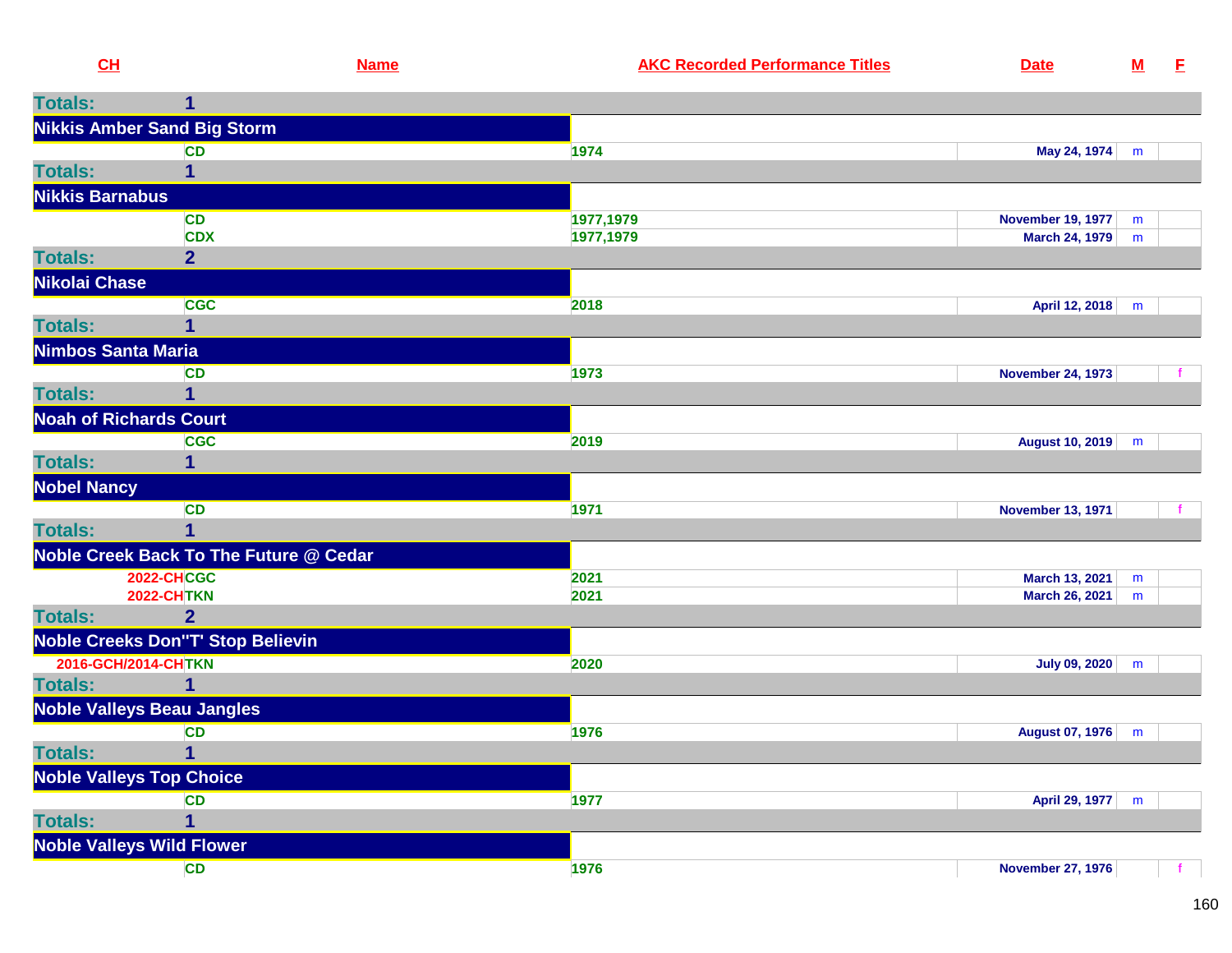|                          | CH                                         | <b>Name</b> | <b>AKC Recorded Performance Titles</b> | <b>Date</b>               | ${\bf M}$ | E |
|--------------------------|--------------------------------------------|-------------|----------------------------------------|---------------------------|-----------|---|
| <b>Totals:</b>           | 1                                          |             |                                        |                           |           |   |
|                          | <b>Noela Rouge of Century Hurs</b>         |             |                                        |                           |           |   |
|                          | <b>CD</b>                                  |             | 1969                                   | <b>August 16, 1969</b>    |           |   |
| <b>Totals:</b>           |                                            |             |                                        |                           |           |   |
| <b>Nollcrest Pioneer</b> |                                            |             |                                        |                           |           |   |
|                          | <b>CD</b>                                  |             | 1977                                   | <b>July 16, 1977</b>      |           |   |
| <b>Totals:</b>           | 1                                          |             |                                        |                           |           |   |
|                          | <b>Norcline Admirable Lady</b>             |             |                                        |                           |           |   |
|                          | <b>CD</b>                                  |             | 1968                                   | May 25, 1968              |           |   |
| <b>Totals:</b>           |                                            |             |                                        |                           |           |   |
|                          | <b>Norcline Bee Dutchess Alps</b>          |             |                                        |                           |           |   |
|                          | <b>CD</b>                                  |             | 1968                                   | <b>September 08, 1968</b> |           |   |
| <b>Totals:</b>           |                                            |             |                                        |                           |           |   |
|                          | <b>Nordogs Rebel Melody Muddlefoot</b>     |             |                                        |                           |           |   |
|                          | <b>CGC</b>                                 |             | 2017                                   | <b>November 13, 2017</b>  |           |   |
| <b>Totals:</b>           |                                            |             |                                        |                           |           |   |
|                          | <b>Nordogs Stoic Red Cedar V Empty Keg</b> |             |                                        |                           |           |   |
|                          | <b>FDC</b>                                 |             | 2021,2022                              | <b>November 06, 2021</b>  | m         |   |
|                          | <b>CGC</b>                                 |             | 2021,2022                              | <b>November 07, 2021</b>  | m         |   |

|                                   | <b>TKN</b>                                | 2021,2022 | <b>January 07, 2022</b>  | m |  |
|-----------------------------------|-------------------------------------------|-----------|--------------------------|---|--|
| <b>Totals:</b>                    |                                           |           |                          |   |  |
| <b>Nordogs Sweet Red Clover</b>   |                                           |           |                          |   |  |
|                                   | <b>CGC</b>                                | 2017      | <b>November 03, 2017</b> |   |  |
| <b>Totals:</b>                    |                                           |           |                          |   |  |
|                                   | <b>Nordogs Wendy Together For So Long</b> |           |                          |   |  |
|                                   | <b>CGC</b>                                | 2017      | <b>November 03, 2017</b> |   |  |
| <b>Totals:</b>                    |                                           |           |                          |   |  |
| <b>Northgates Minna</b>           |                                           |           |                          |   |  |
|                                   | <b>CGC</b>                                | 2014      | March 12, 2014           |   |  |
| <b>Totals:</b>                    |                                           |           |                          |   |  |
| <b>Northpointes Havin' A Ball</b> |                                           |           |                          |   |  |

|                                | RN         | 2011      | <b>September 16, 2011</b>   |
|--------------------------------|------------|-----------|-----------------------------|
| <b>Totals:</b>                 |            |           |                             |
| <b>Northwoods Clever Clyde</b> |            |           |                             |
|                                | <b>CD</b>  | 1981,1983 | July 10, 1981<br>m          |
|                                | <b>CDX</b> | 1981,1983 | May 15, 1983<br>m<br>$\sim$ |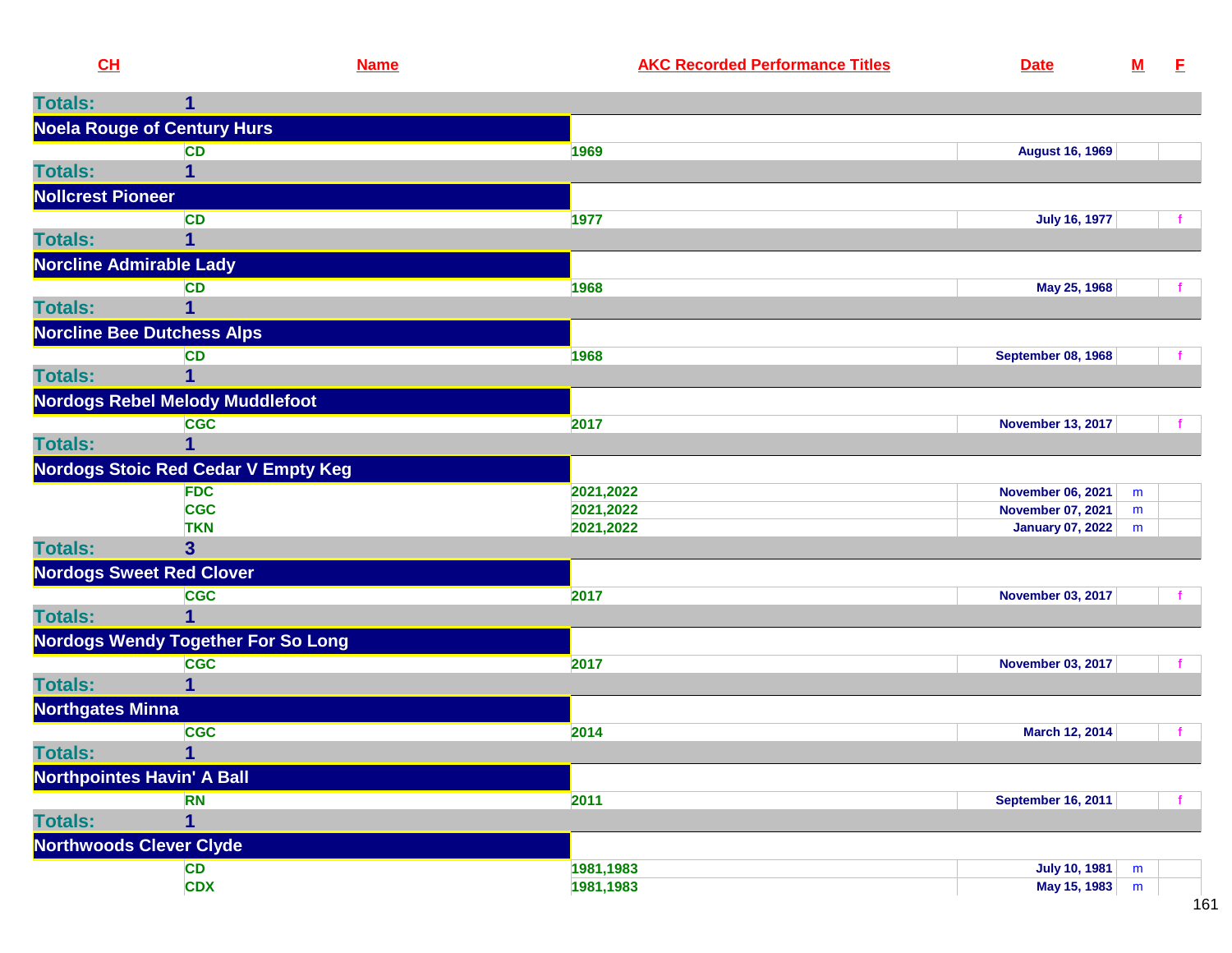| CH                        | <b>Name</b>                                  | <b>AKC Recorded Performance Titles</b> | <b>Date</b>               | ${\bf M}$ | E            |
|---------------------------|----------------------------------------------|----------------------------------------|---------------------------|-----------|--------------|
| <b>Totals:</b>            | $\overline{2}$                               |                                        |                           |           |              |
|                           | <b>Numericks Jolly Giant</b>                 |                                        |                           |           |              |
|                           | <b>CD</b>                                    | 1975                                   | April 12, 1975            |           |              |
| <b>Totals:</b>            | 1                                            |                                        |                           |           |              |
|                           | Nybacks Alnankar ER Charlie                  |                                        |                           |           |              |
|                           | <b>CD</b>                                    | 1971                                   | November 07, 1971         | m         |              |
| <b>Totals:</b>            | 1                                            |                                        |                           |           |              |
|                           | <b>Oakleaf Jimminy Cricket VCP</b>           |                                        |                           |           |              |
|                           | <b>CD</b>                                    | 1979                                   | December 22, 1979         | m         |              |
| <b>Totals:</b>            | 1                                            |                                        |                           |           |              |
|                           | <b>Oakleafs Cinnamon Pride</b>               |                                        |                           |           |              |
| <b>Totals:</b>            | <b>CD</b><br>1                               | 1978                                   | <b>September 17, 1978</b> | m         |              |
|                           |                                              |                                        |                           |           |              |
|                           | Oakleafs Golden Omega<br><b>CD</b>           | 1977                                   | <b>November 27, 1977</b>  |           |              |
| <b>Totals:</b>            | 1                                            |                                        |                           |           |              |
|                           | <b>Oakridge Sailing Away To Sassys Place</b> |                                        |                           |           |              |
|                           | <b>CGC</b>                                   | 2019                                   | May 09, 2019              | m         |              |
|                           | <b>TKN</b>                                   | 2019                                   | June 21, 2019             | m         |              |
| <b>Totals:</b>            | $\overline{2}$                               |                                        |                           |           |              |
| <b>Odin Masked Prince</b> |                                              |                                        |                           |           |              |
|                           | <b>CD</b>                                    | 1973                                   | September 23, 1973        | m         |              |
| <b>Totals:</b>            |                                              |                                        |                           |           |              |
|                           | <b>OKs Tina V Schwarzwald Hof</b>            |                                        |                           |           |              |
|                           | <b>CD</b>                                    | 1988                                   | <b>September 19, 1988</b> |           |              |
| <b>Totals:</b>            | $\overline{1}$                               |                                        |                           |           |              |
|                           | <b>Olsons Pepper Candy</b>                   |                                        |                           |           |              |
| <b>Totals:</b>            | <b>CD</b><br>1                               | 1974                                   | <b>July 27, 1974</b>      |           | $\mathbf{f}$ |
|                           | <b>Omar Anton Korito V Herman</b>            |                                        |                           |           |              |
|                           | <b>CD</b>                                    | 1986                                   | November 09, 1986         | m         |              |
| <b>Totals:</b>            | $\mathbf 1$                                  |                                        |                           |           |              |
|                           | <b>Omar Pony Korito V Herman</b>             |                                        |                           |           |              |
|                           | <b>CD</b>                                    | 1984                                   | August 05, 1984           | m         |              |
| <b>Totals:</b>            | $\mathbf 1$                                  |                                        |                           |           |              |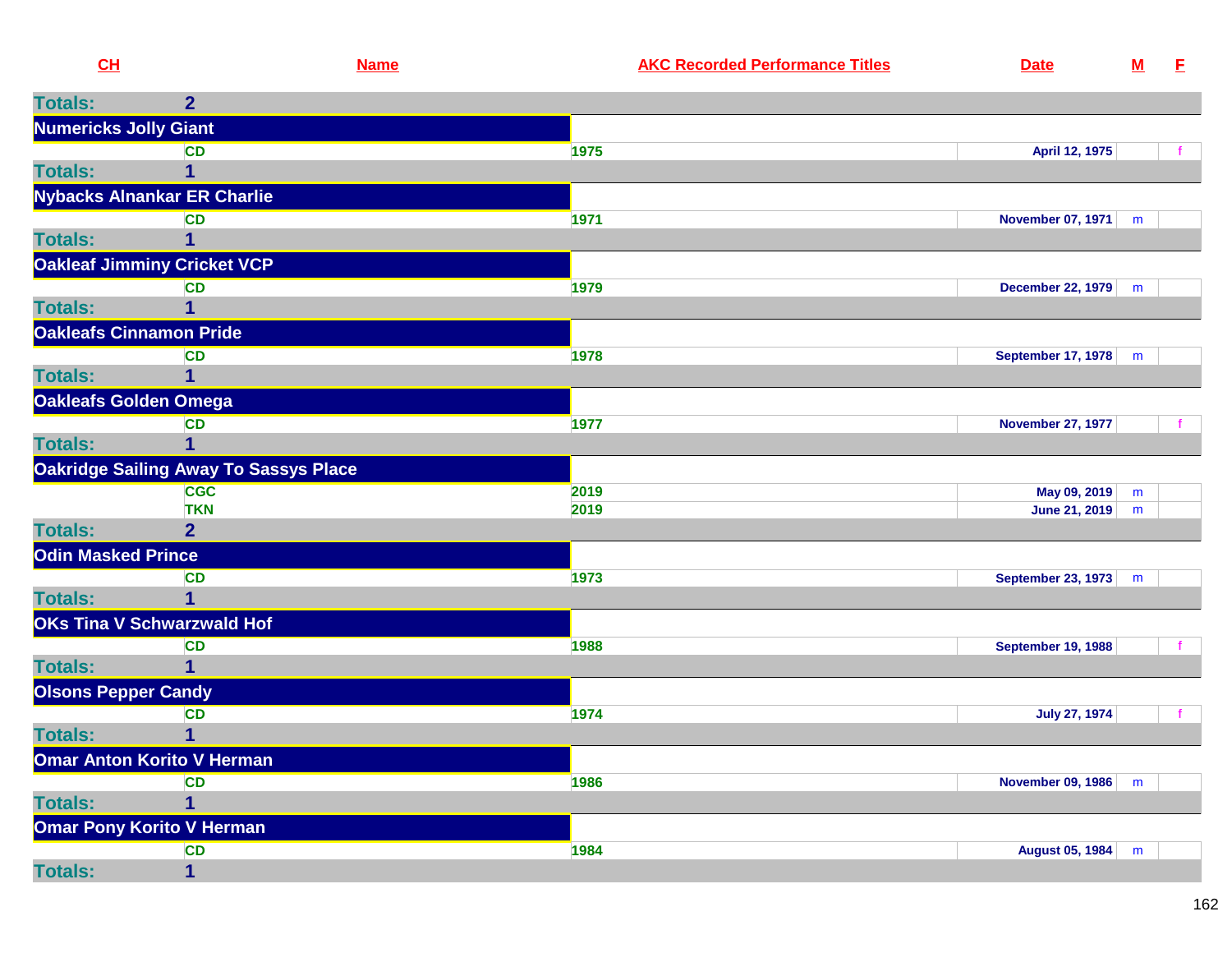| $CH$                          |                                     | <b>Name</b> | <b>AKC Recorded Performance Titles</b> | <b>Date</b>               | $\underline{\mathbf{M}}$ | E |
|-------------------------------|-------------------------------------|-------------|----------------------------------------|---------------------------|--------------------------|---|
|                               | Omar V Herman Alpen-Lorelei         |             |                                        |                           |                          |   |
|                               | <b>CD</b>                           |             | 1993,1994                              | <b>September 09, 1993</b> |                          |   |
|                               | <b>CDX</b>                          |             | 1993,1994                              | October 01, 1994          |                          |   |
| <b>Totals:</b>                | $\overline{2}$                      |             |                                        |                           |                          |   |
|                               | <b>Omar V Hermans Saratoga</b>      |             |                                        |                           |                          |   |
|                               | <b>1992-CHCD</b>                    |             | 1992                                   | May 05, 1992 m            |                          |   |
| <b>Totals:</b>                | 1                                   |             |                                        |                           |                          |   |
|                               | <b>Omar V Hermans Scheherazade</b>  |             |                                        |                           |                          |   |
|                               | <b>CD</b>                           |             | 1986                                   | <b>November 09, 1986</b>  |                          |   |
| <b>Totals:</b>                | 1                                   |             |                                        |                           |                          |   |
|                               | Once In A Blue Moon Luna            |             |                                        |                           |                          |   |
|                               | <b>CGC</b>                          |             | 2016                                   | <b>September 24, 2016</b> |                          |   |
| <b>Totals:</b>                | 1                                   |             |                                        |                           |                          |   |
|                               | <b>Opdykes Bronson V Sultan</b>     |             |                                        |                           |                          |   |
|                               | <b>CD</b>                           |             | 1982                                   | October 31, 1982          | m                        |   |
| <b>Totals:</b>                | 1                                   |             |                                        |                           |                          |   |
|                               | <b>Opdykes Give Me Some Sugar</b>   |             |                                        |                           |                          |   |
|                               | <b>CD</b>                           |             | 1977                                   | <b>November 13, 1977</b>  |                          |   |
| <b>Totals:</b>                | 1                                   |             |                                        |                           |                          |   |
|                               | <b>Opdykes Holiday Hot Toddy</b>    |             |                                        |                           |                          |   |
|                               | <b>TKN</b>                          |             | 2020                                   | <b>June 17, 2020</b>      |                          |   |
| <b>Totals:</b>                | 1                                   |             |                                        |                           |                          |   |
| <b>Opdykes Joliet</b>         |                                     |             |                                        |                           |                          |   |
|                               | <b>1985-CHCD</b>                    |             | 1985                                   | <b>August 11, 1985</b>    |                          |   |
| <b>Totals:</b>                | 1                                   |             |                                        |                           |                          |   |
| <b>Opdykes Satara</b>         |                                     |             |                                        |                           |                          |   |
|                               | <b>CD</b>                           |             | 1980                                   | <b>August 03, 1980</b>    |                          |   |
| <b>Totals:</b>                | 1                                   |             |                                        |                           |                          |   |
| <b>Opdykes Signore Barton</b> |                                     |             |                                        |                           |                          |   |
|                               | <b>CD</b>                           |             | 1975,1977                              | May 11, 1975              | m                        |   |
|                               | <b>CDX</b>                          |             | 1975,1977                              | <b>March 05, 1977</b>     | m                        |   |
| <b>Totals:</b>                | $\overline{2}$                      |             |                                        |                           |                          |   |
|                               | <b>Ophies Meadow Von Duewerhaus</b> |             |                                        |                           |                          |   |
|                               | <b>CGC</b>                          |             | 2015                                   | June 23, 2015             |                          |   |
| <b>Totals:</b>                | 1                                   |             |                                        |                           |                          |   |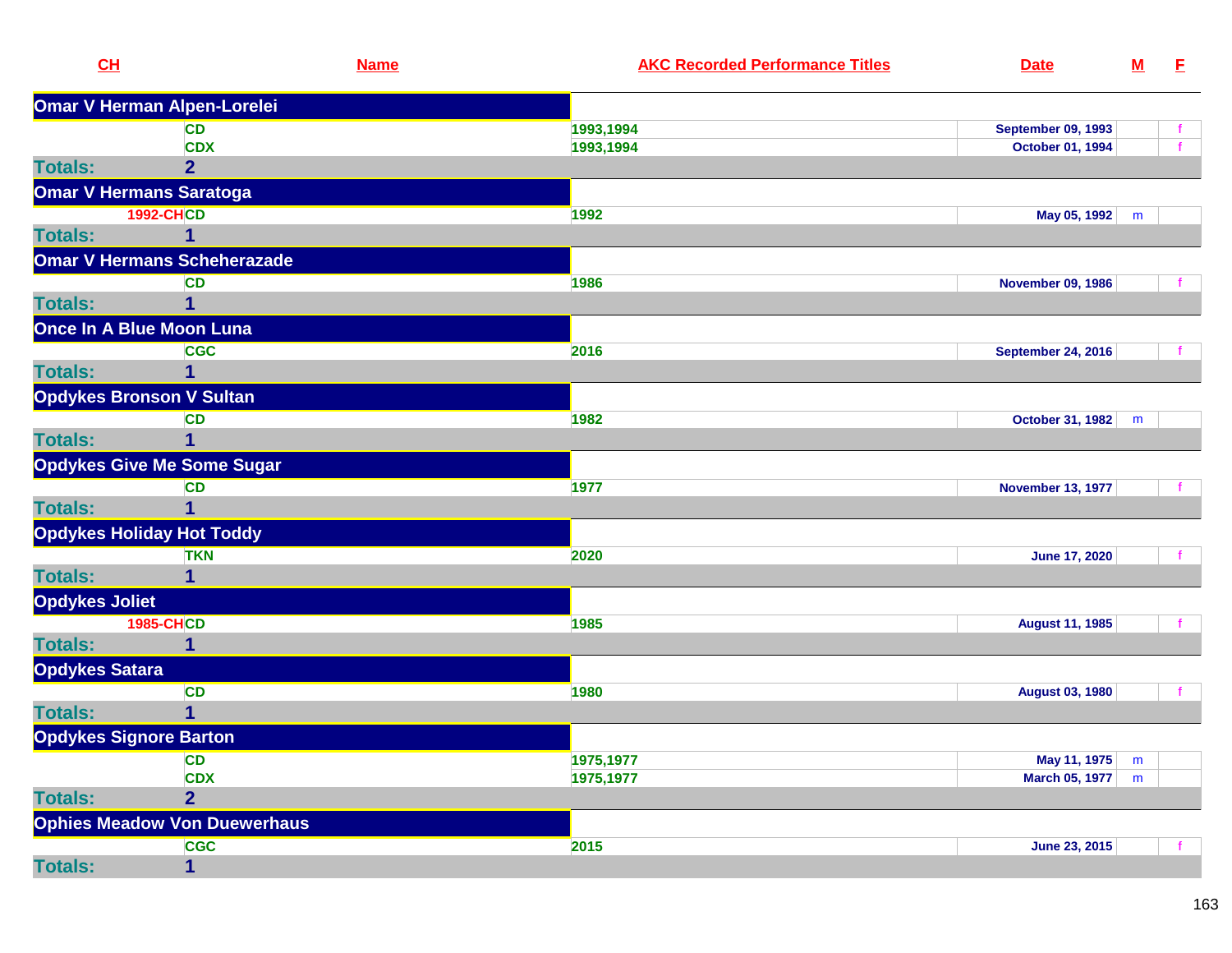| CL                       | <b>Name</b>                      | <b>AKC Recorded Performance Titles</b><br><b>Date</b> |                           | ${\bf M}$ | E            |
|--------------------------|----------------------------------|-------------------------------------------------------|---------------------------|-----------|--------------|
| <b>Osages Babs Bunny</b> |                                  |                                                       |                           |           |              |
|                          | <b>CD</b>                        | 1994                                                  | <b>July 17, 1994</b>      |           | $\mathbf{f}$ |
| <b>Totals:</b>           | $\mathbf 1$                      |                                                       |                           |           |              |
|                          | <b>Osages Coming Attraction</b>  |                                                       |                           |           |              |
|                          | <b>CD</b>                        | 1978                                                  | May 27, 1978              |           |              |
| <b>Totals:</b>           | $\mathbf{1}$                     |                                                       |                           |           |              |
| Osbornes Heidi           |                                  |                                                       |                           |           |              |
|                          | CD                               | 1963                                                  | May 05, 1963              |           |              |
| <b>Totals:</b>           | $\overline{1}$                   |                                                       |                           |           |              |
| <b>Oscar Charles</b>     |                                  |                                                       |                           |           |              |
|                          | <b>CGC</b>                       | 2017                                                  | <b>July 26, 2017</b>      | m         |              |
|                          | <b>CGCA</b>                      | 2017                                                  | <b>September 28, 2017</b> | m         |              |
| <b>Totals:</b>           | $\overline{2}$                   |                                                       |                           |           |              |
|                          | <b>Oscar of Pleasant Ridge</b>   |                                                       |                           |           |              |
|                          | <b>CD</b>                        | 1980                                                  | October 12, 1980          | m         |              |
| <b>Totals:</b>           | $\overline{1}$                   |                                                       |                           |           |              |
|                          | Oso Perezoso De Arizona          |                                                       |                           |           |              |
|                          | <b>CD</b>                        | 1969                                                  | <b>November 15, 1969</b>  | m         |              |
| <b>Totals:</b>           | $\overline{1}$                   |                                                       |                           |           |              |
| Otis Horen Welker        |                                  |                                                       |                           |           |              |
|                          | <b>CD</b>                        | 2012                                                  | <b>November 30, 2012</b>  | m         |              |
| <b>Totals:</b>           | $\overline{1}$                   |                                                       |                           |           |              |
| Oturns Highland Heidi    |                                  |                                                       |                           |           |              |
|                          | <b>CD</b>                        | 1967                                                  | <b>June 18, 1967</b>      |           |              |
| <b>Totals:</b>           | $\overline{1}$                   |                                                       |                           |           |              |
|                          | <b>Our Chalets Maximillion</b>   |                                                       |                           |           |              |
|                          | <b>CD</b>                        | 1971                                                  | October 09, 1971          | m         |              |
| <b>Totals:</b>           | $\overline{1}$                   |                                                       |                           |           |              |
|                          | <b>Our Lady Lassie of Merced</b> |                                                       |                           |           |              |
|                          | CD                               | 1947                                                  | <b>August 31, 1947</b>    |           | f            |
| <b>Totals:</b>           | $\mathbf{1}$                     |                                                       |                           |           |              |
| <b>Our Little Brandy</b> |                                  |                                                       |                           |           |              |
|                          | CD                               | 1972                                                  | <b>October 14, 1972</b>   | m         |              |
| <b>Totals:</b>           | $\overline{1}$                   |                                                       |                           |           |              |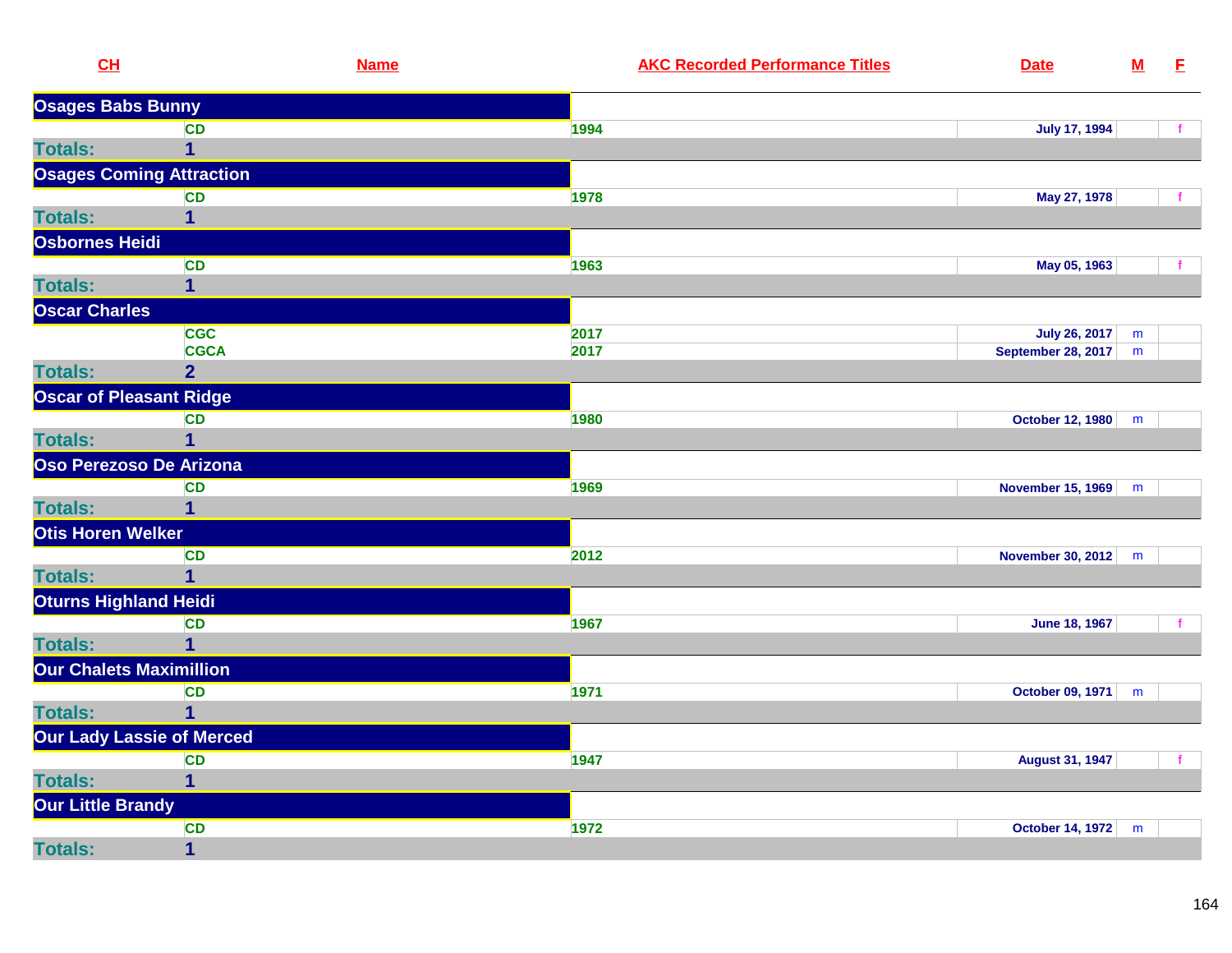| CL                            | <b>Name</b>                        | <b>AKC Recorded Performance Titles</b> | <b>Date</b>              | ${\bf M}$ | E. |
|-------------------------------|------------------------------------|----------------------------------------|--------------------------|-----------|----|
| Our Own Lady Wendy            |                                    |                                        |                          |           |    |
|                               | <b>CD</b>                          | 1974                                   | <b>March 10, 1974</b>    |           |    |
| <b>Totals:</b>                | 1                                  |                                        |                          |           |    |
|                               | <b>Pachaugs Jameson Bb Bradley</b> |                                        |                          |           |    |
|                               | <b>CGC</b>                         | 2020,2021                              | <b>November 14, 2020</b> | m         |    |
|                               | <b>TKN</b>                         | 2020,2021                              | <b>February 12, 2021</b> | m         |    |
| <b>Totals:</b>                | $\overline{2}$                     |                                        |                          |           |    |
| Padre                         |                                    |                                        |                          |           |    |
|                               | <b>CD</b>                          | 1956                                   | March 25, 1956           | m         |    |
| <b>Totals:</b>                | 1                                  |                                        |                          |           |    |
| <b>Pancho De Valle</b>        |                                    |                                        |                          |           |    |
|                               | <b>CD</b>                          | 1967,1969                              | <b>November 26, 1967</b> | m         |    |
|                               | <b>CDX</b>                         | 1967,1969                              | June 29, 1969            | m         |    |
| <b>Totals:</b>                | $\overline{2}$                     |                                        |                          |           |    |
| <b>Panda Bear of Double K</b> |                                    |                                        |                          |           |    |
|                               | <b>CD</b>                          | 1978                                   | April 12, 1978           | m         |    |
| <b>Totals:</b>                | 1                                  |                                        |                          |           |    |
| <b>Panda L'ourse Alpine</b>   |                                    |                                        |                          |           |    |
|                               | <b>CD</b>                          | 1960                                   | May 07, 1960             |           |    |
| <b>Totals:</b>                | 1                                  |                                        |                          |           |    |
| <b>Pandora Von Sheba</b>      |                                    |                                        |                          |           |    |
|                               | <b>CD</b>                          | 1972,1974                              | <b>July 01, 1972</b>     |           |    |
|                               | <b>CDX</b>                         | 1972,1974                              | March 17, 1974           |           |    |
| <b>Totals:</b>                | $\overline{2}$                     |                                        |                          |           |    |
|                               | <b>Pandoras Lars Von Viking</b>    |                                        |                          |           |    |
|                               | <b>CD</b>                          | 1979                                   | October 06, 1979         | m         |    |
| <b>Totals:</b>                | $\mathbf 1$                        |                                        |                          |           |    |
| <b>Pansy of Judys Granty</b>  |                                    |                                        |                          |           |    |
|                               | <b>CD</b>                          | 1969                                   | May 18, 1969             |           | f. |
| <b>Totals:</b>                | $\mathbf{1}$                       |                                        |                          |           |    |
| Parquins St. Nero             |                                    |                                        |                          |           |    |
|                               | <b>CD</b>                          | 1951                                   | March 18, 1951           | m         |    |
| <b>Totals:</b>                | 1                                  |                                        |                          |           |    |
| <b>Patins Brandy Doll</b>     |                                    |                                        |                          |           |    |
|                               | CD                                 | 1975,1976                              | <b>November 01, 1975</b> |           |    |
|                               | <b>CDX</b>                         | 1975,1976                              | <b>August 21, 1976</b>   |           |    |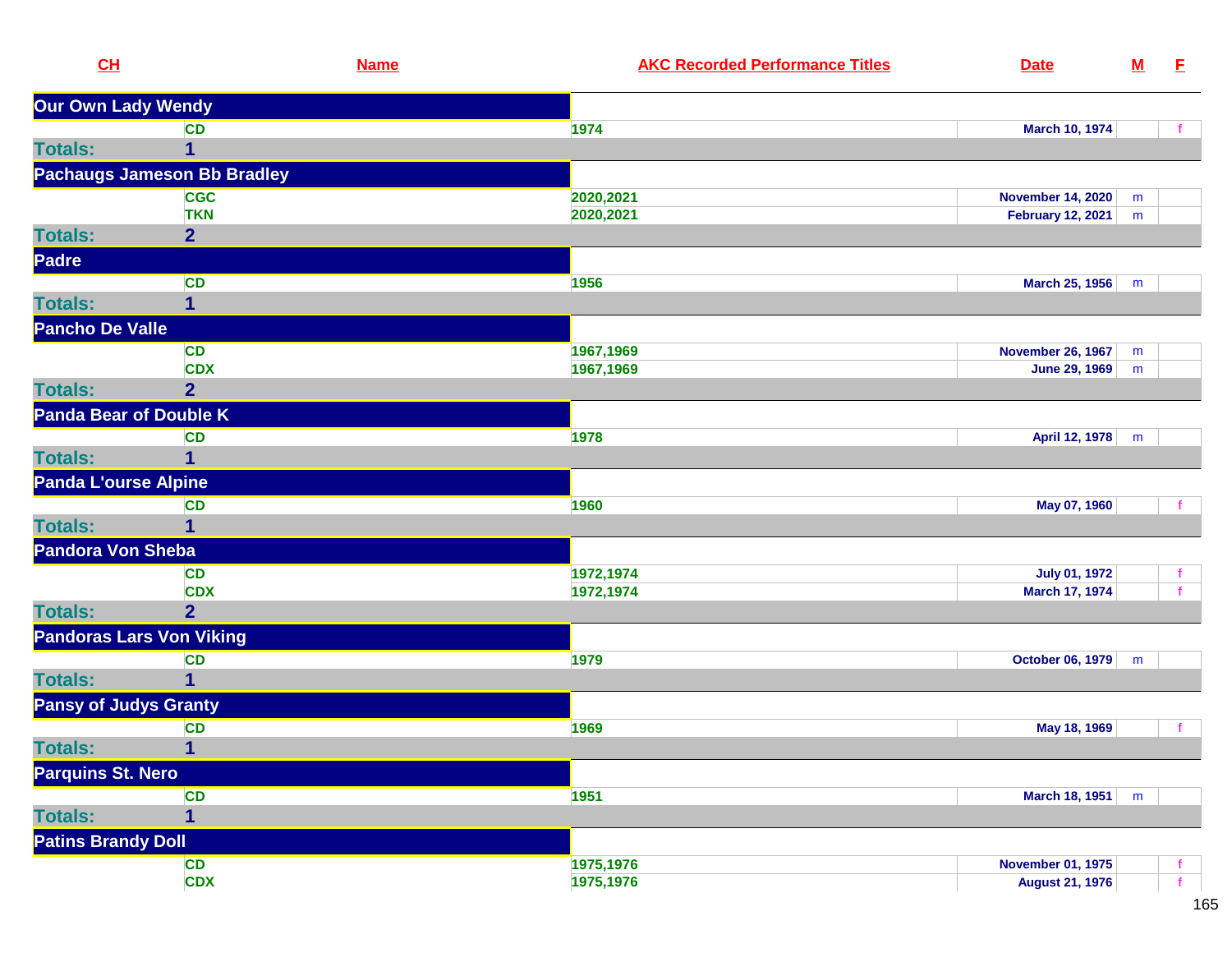| CH                           | <b>Name</b>                         | <b>AKC Recorded Performance Titles</b> | <b>Date</b>                                          | ${\bf M}$ | E        |
|------------------------------|-------------------------------------|----------------------------------------|------------------------------------------------------|-----------|----------|
| <b>Totals:</b>               | 2 <sup>1</sup>                      |                                        |                                                      |           |          |
| <b>Patricia V Millhuesen</b> |                                     |                                        |                                                      |           |          |
|                              | <b>CD</b>                           | 1971                                   | <b>June 13, 1971</b>                                 |           |          |
| <b>Totals:</b>               | 1                                   |                                        |                                                      |           |          |
| <b>Pattersons Lucky Lady</b> |                                     |                                        |                                                      |           |          |
|                              | <b>CD</b>                           | 1964                                   | <b>November 01, 1964</b>                             |           |          |
| <b>Totals:</b>               |                                     |                                        |                                                      |           |          |
|                              | Pawprintacres Wk9 Go Step On A Lego |                                        |                                                      |           |          |
|                              | <b>TKN</b>                          | 2021                                   | <b>December 08, 2021</b>                             | m         |          |
| <b>Totals:</b>               |                                     |                                        |                                                      |           |          |
|                              | <b>Peaceable Kingdom Dakota</b>     |                                        |                                                      |           |          |
|                              | <b>1989-CHCD</b>                    | 1988                                   | <b>September 11, 1988</b>                            | m         |          |
| <b>Totals:</b>               |                                     |                                        |                                                      |           |          |
|                              | <b>Peaches of Sunny Slopes</b>      |                                        |                                                      |           |          |
|                              | <b>CD</b>                           | 1956                                   | <b>September 09, 1956</b>                            |           |          |
| <b>Totals:</b>               |                                     |                                        |                                                      |           |          |
| <b>Peanut Butter Fudge</b>   |                                     |                                        |                                                      |           |          |
|                              | <b>CD</b>                           | 1979,1981                              | <b>February 18, 1979</b>                             |           |          |
|                              | <b>CDX</b>                          | 1979,1981                              | <b>November 15, 1981</b>                             |           |          |
| <b>Totals:</b>               | $\overline{2}$                      |                                        |                                                      |           |          |
| <b>Peanuts Mighty Titan</b>  |                                     |                                        |                                                      |           |          |
|                              | <b>CD</b>                           | 1973, 1974, 1975                       | March 18, 1973                                       | m         |          |
|                              | <b>CDX</b><br><b>UD</b>             | 1973, 1974, 1975<br>1973, 1974, 1975   | <b>November 17, 1974</b><br><b>November 23, 1975</b> | m<br>m    |          |
| <b>Totals:</b>               | 3 <sup>1</sup>                      |                                        |                                                      |           |          |
| <b>Peanuts Molly Muffet</b>  |                                     |                                        |                                                      |           |          |
|                              | <b>CD</b>                           | 1975                                   | <b>November 23, 1975</b>                             |           |          |
| <b>Totals:</b>               | 1                                   |                                        |                                                      |           |          |
|                              | <b>Pekas Wendy Von Mardonof</b>     |                                        |                                                      |           |          |
|                              | <b>CD</b>                           | 1975                                   | <b>November 08, 1975</b>                             |           | <b>f</b> |
| <b>Totals:</b>               | 4                                   |                                        |                                                      |           |          |
| Peleoalii Kamehameha         |                                     |                                        |                                                      |           |          |
|                              | <b>CD</b>                           | 1975                                   | <b>September 21, 1975</b>                            |           |          |
| <b>Totals:</b>               |                                     |                                        |                                                      |           |          |
|                              | Penns Vonda Schwarzwald Hof         |                                        |                                                      |           |          |
|                              | <b>CD</b>                           | 1967                                   | <b>September 10, 1967</b>                            |           |          |
|                              |                                     |                                        |                                                      |           |          |

 $166$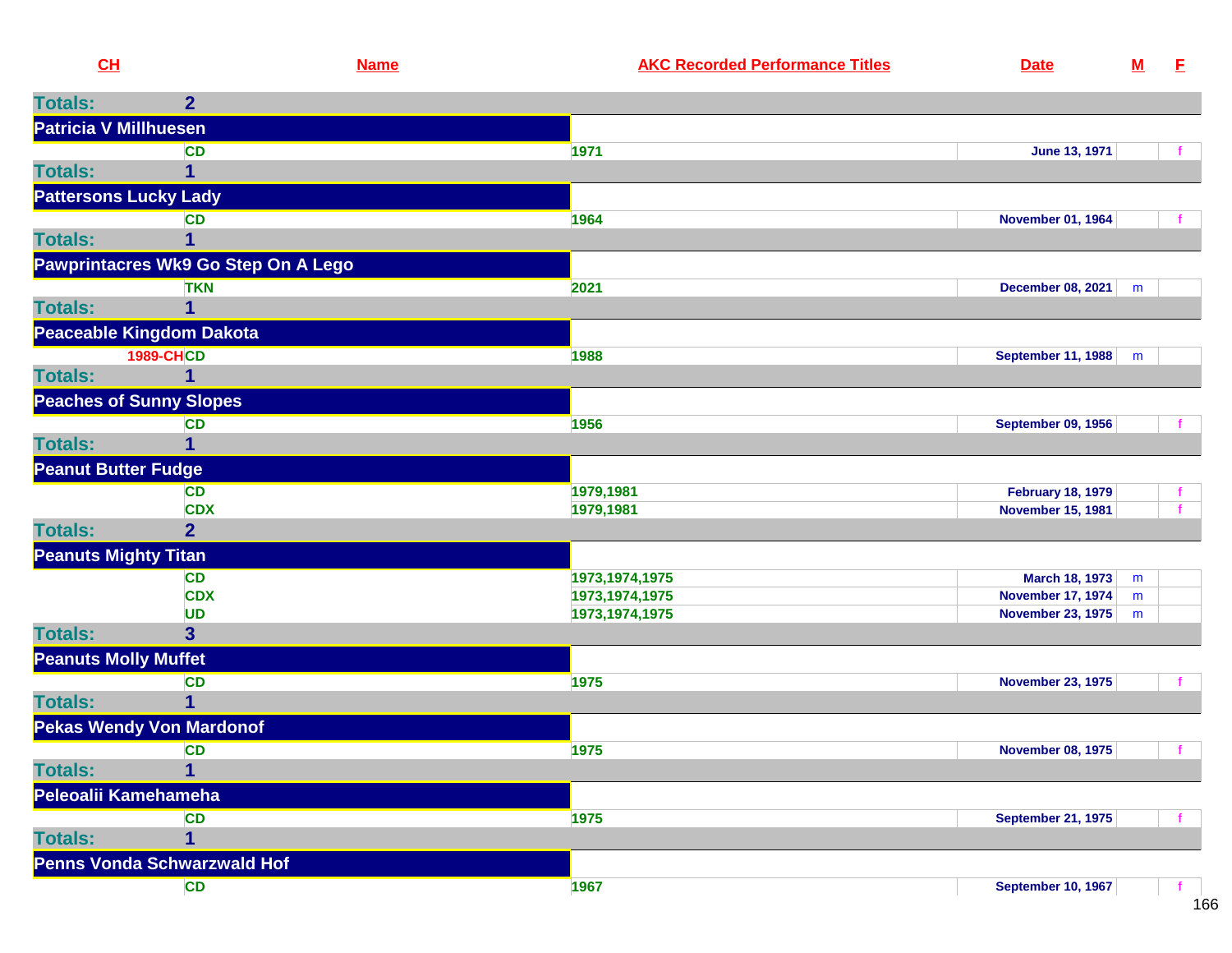| CH                           |                                    | <b>Name</b> | <b>AKC Recorded Performance Titles</b> | <b>Date</b>               | $\mathbf M$ | E |
|------------------------------|------------------------------------|-------------|----------------------------------------|---------------------------|-------------|---|
| <b>Totals:</b>               |                                    |             |                                        |                           |             |   |
|                              | Pepperonia Wi Sa Taoua Cern        |             |                                        |                           |             |   |
|                              | <b>CD</b>                          | 1979        |                                        | <b>September 22, 1979</b> |             |   |
| <b>Totals:</b>               |                                    |             |                                        |                           |             |   |
|                              | <b>Pepperwoods Bombur</b>          |             |                                        |                           |             |   |
|                              | <b>CD</b>                          | 1974        |                                        | November 03, 1974 m       |             |   |
| <b>Totals:</b>               |                                    |             |                                        |                           |             |   |
|                              | <b>Pepperwoods Buttercup</b>       |             |                                        |                           |             |   |
|                              | <b>CD</b>                          | 1975        |                                        | March 02, 1975            |             |   |
| <b>Totals:</b>               |                                    |             |                                        |                           |             |   |
|                              | <b>Pete And Kits Chibi Inu</b>     |             |                                        |                           |             |   |
|                              | <b>CD</b>                          | 1977        |                                        | April 17, 1977            | m           |   |
| <b>Totals:</b>               |                                    |             |                                        |                           |             |   |
| <b>Peters Spot</b>           |                                    |             |                                        |                           |             |   |
|                              | <b>CD</b>                          | 1974        |                                        | November 17, 1974         | m           |   |
| <b>Totals:</b>               |                                    |             |                                        |                           |             |   |
| <b>Petersens Buffy</b>       |                                    |             |                                        |                           |             |   |
|                              | <b>CD</b>                          | 1974        |                                        | <b>November 10, 1974</b>  |             |   |
| <b>Totals:</b>               |                                    |             |                                        |                           |             |   |
|                              | <b>Petersens Chip Off The Top</b>  |             |                                        |                           |             |   |
| <b>Totals:</b>               | <b>1976-CHCD</b><br>1              | 1974        |                                        | <b>July 28, 1974</b>      | m           |   |
|                              |                                    |             |                                        |                           |             |   |
| <b>Petite Fleur De Neige</b> | <b>CD</b>                          | 1968        |                                        | April 21, 1968            |             |   |
| <b>Totals:</b>               |                                    |             |                                        |                           |             |   |
|                              | <b>Pevas Paws Over The Top</b>     |             |                                        |                           |             |   |
|                              | <b>2008-CHCD</b>                   | 2008        |                                        | <b>November 22, 2008</b>  | m           |   |
| <b>Totals:</b>               |                                    |             |                                        |                           |             |   |
|                              | Pevas Titan Hyperian The High One  |             |                                        |                           |             |   |
|                              | <b>CGC</b>                         | 2013        |                                        | <b>September 25, 2013</b> | m           |   |
| <b>Totals:</b>               |                                    |             |                                        |                           |             |   |
|                              | <b>Phillip Boregard G Gerhardt</b> |             |                                        |                           |             |   |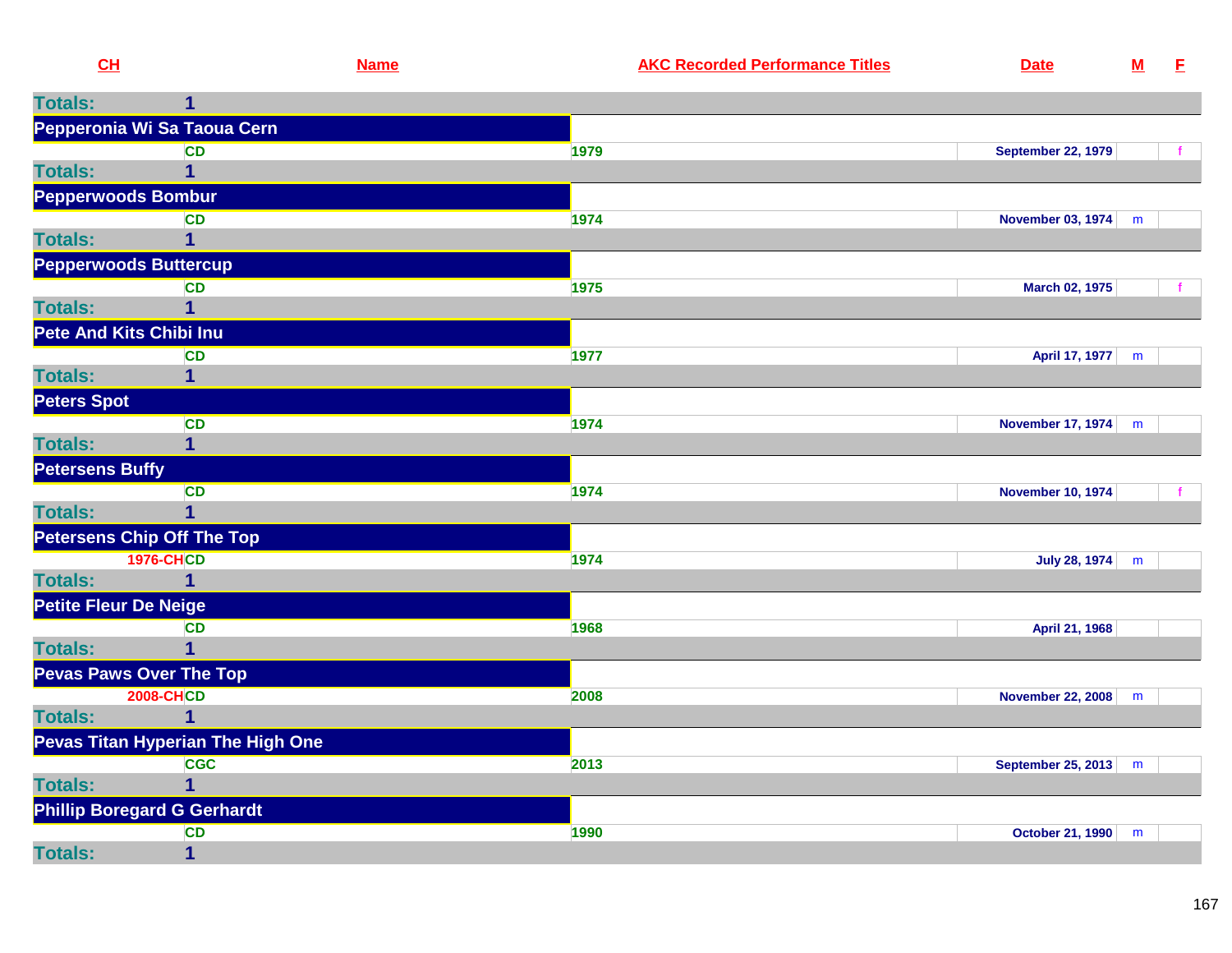|                | CL                                 | <b>Name</b>                         | <b>AKC Recorded Performance Titles</b> | <b>Date</b>               | ${\bf M}$ | E. |
|----------------|------------------------------------|-------------------------------------|----------------------------------------|---------------------------|-----------|----|
|                | <b>Phsalter V Schwarzwald Hof</b>  |                                     |                                        |                           |           |    |
|                |                                    | <b>CD</b>                           | 1970                                   | October 18, 1970          | m         |    |
| <b>Totals:</b> |                                    | 1                                   |                                        |                           |           |    |
|                | <b>Pine Acres Disinger Genes</b>   |                                     |                                        |                           |           |    |
|                |                                    | <b>CD</b>                           | 1995                                   | October 29, 1995          | m         |    |
| <b>Totals:</b> |                                    | 1                                   |                                        |                           |           |    |
|                | <b>Pine Ridge Tyberius Caesar</b>  |                                     |                                        |                           |           |    |
|                |                                    | <b>CD</b>                           | 1998                                   | June 06, 1998             | m         |    |
| <b>Totals:</b> |                                    | 1                                   |                                        |                           |           |    |
|                |                                    | <b>Pineholms Bruno V Habsburg</b>   |                                        |                           |           |    |
|                |                                    | <b>CD</b>                           | 1973                                   | March 19, 1973            | m         |    |
| <b>Totals:</b> |                                    | 1                                   |                                        |                           |           |    |
|                | <b>Pinetrees Destiny of Avalon</b> |                                     |                                        |                           |           |    |
|                |                                    | <b>CD</b>                           | 1975                                   | <b>September 07, 1975</b> |           |    |
| <b>Totals:</b> |                                    | $\overline{1}$                      |                                        |                           |           |    |
|                |                                    | Pinevalleysaints Rock N' Roll Sadie |                                        |                           |           |    |
|                | <b>2013-CHCGC</b>                  |                                     | 2013                                   | June 20, 2013             |           |    |
| <b>Totals:</b> |                                    | 1                                   |                                        |                           |           |    |
|                |                                    | Pinewood Ani Brode V D Mark         |                                        |                           |           |    |
|                |                                    | <b>CD</b>                           | 1958                                   | <b>September 07, 1958</b> |           |    |
| <b>Totals:</b> |                                    | 1                                   |                                        |                           |           |    |
|                | <b>Pioneer Trails Albert</b>       |                                     |                                        |                           |           |    |
|                |                                    | <b>CD</b>                           | 1972                                   | May 14, 1972              |           |    |
| <b>Totals:</b> |                                    | 1                                   |                                        |                           |           |    |
|                | <b>Pioneer Trails Christopher</b>  |                                     |                                        |                           |           |    |
|                |                                    | <b>CD</b>                           | 1971                                   | October 30, 1971          | m         |    |
| <b>Totals:</b> |                                    | 1                                   |                                        |                           |           |    |
| Piore          |                                    |                                     |                                        |                           |           |    |
|                |                                    | <b>CD</b>                           | 1968                                   | September 15, 1968        | m         |    |
| <b>Totals:</b> |                                    | $\overline{\mathbf{1}}$             |                                        |                           |           |    |
|                |                                    | <b>Pisgahs Jeremiah The Prophet</b> |                                        |                           |           |    |
|                | <b>1996-CHCD</b>                   |                                     | 1996                                   | <b>November 17, 1996</b>  | m         |    |
| <b>Totals:</b> |                                    | 1                                   |                                        |                           |           |    |
|                | <b>Playboys Brandy</b>             |                                     |                                        |                           |           |    |
|                |                                    | <b>CD</b>                           | 1972                                   | June 25, 1972             | m         |    |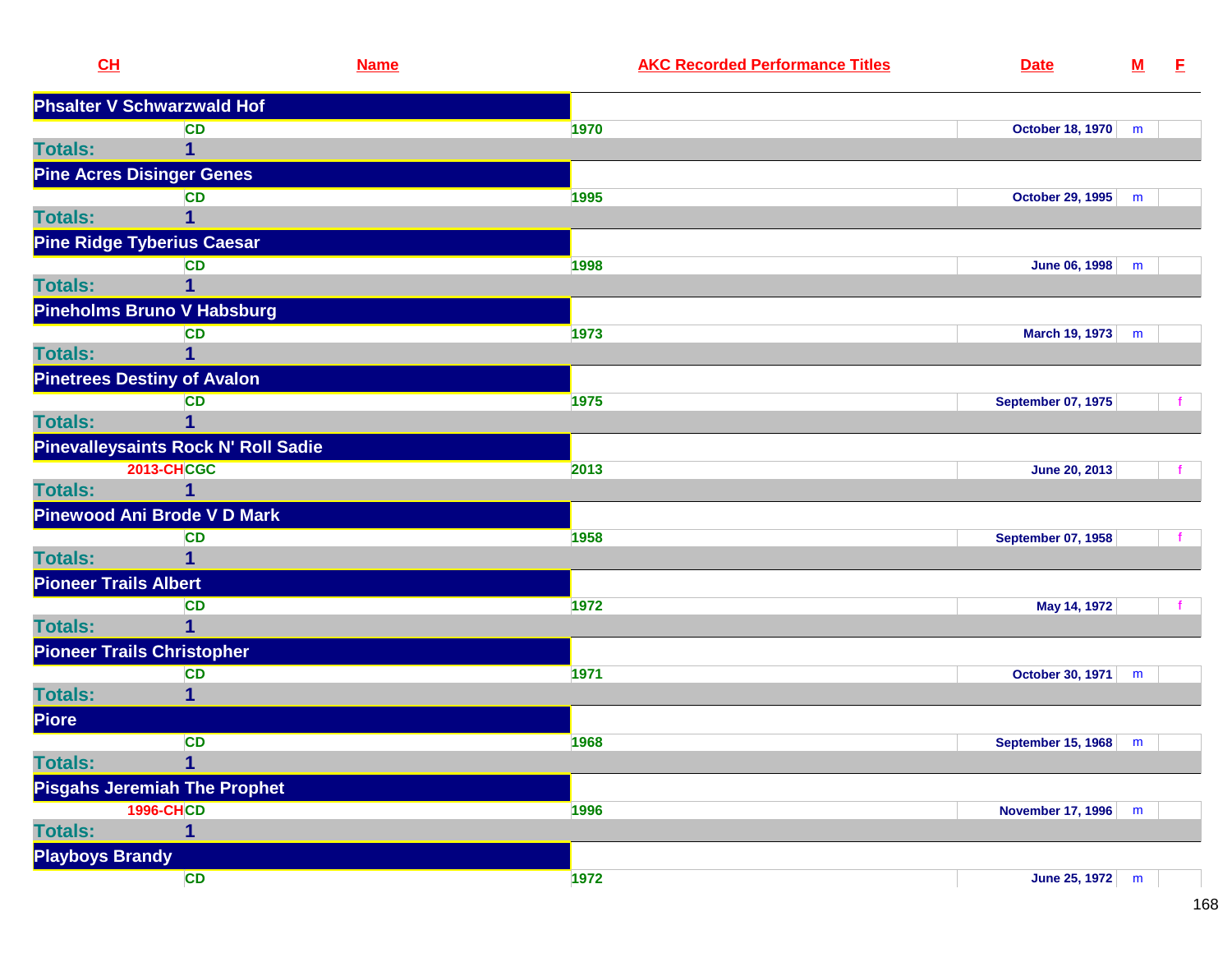| <u>CH</u>                         |                                    | <b>Name</b> | <b>AKC Recorded Performance Titles</b> | <b>Date</b>               | <u>M</u>  | E |
|-----------------------------------|------------------------------------|-------------|----------------------------------------|---------------------------|-----------|---|
| <b>Totals:</b>                    | 1                                  |             |                                        |                           |           |   |
| Po Chu Ping (Chewie)              |                                    |             |                                        |                           |           |   |
|                                   | <b>CGCA</b>                        |             | (CGC), 2014, 2015                      | <b>January 22, 2014</b>   | ${\sf m}$ |   |
|                                   | <b>CGCU</b>                        |             | (CGC), 2014, 2015                      | June 11, 2015             | m         |   |
| <b>Totals:</b>                    | $\overline{2}$                     |             |                                        |                           |           |   |
| Po Gos Top Sergeant               |                                    |             |                                        |                           |           |   |
| <b>Totals:</b>                    | <b>CD</b><br>1                     |             | 1960                                   | March 27, 1960            |           |   |
| <b>Pocahontas O'Cresta</b>        |                                    |             |                                        |                           |           |   |
|                                   | <b>CD</b>                          |             | 1982                                   | <b>July 03, 1982</b>      |           | f |
| <b>Totals:</b>                    | 1                                  |             |                                        |                           |           |   |
| <b>Point Dexter of McLean</b>     |                                    |             |                                        |                           |           |   |
|                                   | <b>CD</b>                          |             | 1971                                   | May 22, 1971              | m         |   |
| <b>Totals:</b>                    | 1                                  |             |                                        |                           |           |   |
| <b>Polar Blu Mr Freeze Brutus</b> |                                    |             |                                        |                           |           |   |
|                                   | <b>CD</b>                          |             | 1971                                   | March 07, 1971            | m         |   |
| <b>Totals:</b>                    | 1                                  |             |                                        |                           |           |   |
| Polar Blu Schatzie V Clyde        |                                    |             |                                        |                           |           |   |
| <b>Totals:</b>                    | <b>CD</b><br>1                     |             | 1973                                   | <b>January 28, 1973</b>   |           |   |
| <b>Polar L'ourse Alpine</b>       |                                    |             |                                        |                           |           |   |
|                                   | <b>CD</b>                          |             | 1960                                   | <b>November 13, 1960</b>  |           | f |
| <b>Totals:</b>                    | $\mathbf{1}$                       |             |                                        |                           |           |   |
| <b>Pollyanna Von Damme</b>        |                                    |             |                                        |                           |           |   |
|                                   | <b>CD</b>                          |             | 1975                                   | <b>September 07, 1975</b> |           | f |
| <b>Totals:</b>                    | 1                                  |             |                                        |                           |           |   |
|                                   | Ponderosa Myone FR Cordella        |             |                                        |                           |           |   |
|                                   | <b>CD</b>                          |             | 1990                                   | <b>June 10, 1990</b>      |           |   |
| <b>Totals:</b>                    | 1                                  |             |                                        |                           |           |   |
|                                   | <b>Ponderosas Myone Jenny Lind</b> |             |                                        |                           |           |   |
|                                   | CD<br>$\mathbf{1}$                 |             | 1987                                   | <b>June 06, 1987</b>      |           | f |
| <b>Totals:</b>                    |                                    |             |                                        |                           |           |   |
| <b>Prairieaire Anni V Rox</b>     | <b>CD</b>                          |             | 1971                                   | <b>August 29, 1971</b>    |           |   |
| <b>Totals:</b>                    | $\mathbf{1}$                       |             |                                        |                           |           |   |
|                                   |                                    |             |                                        |                           |           |   |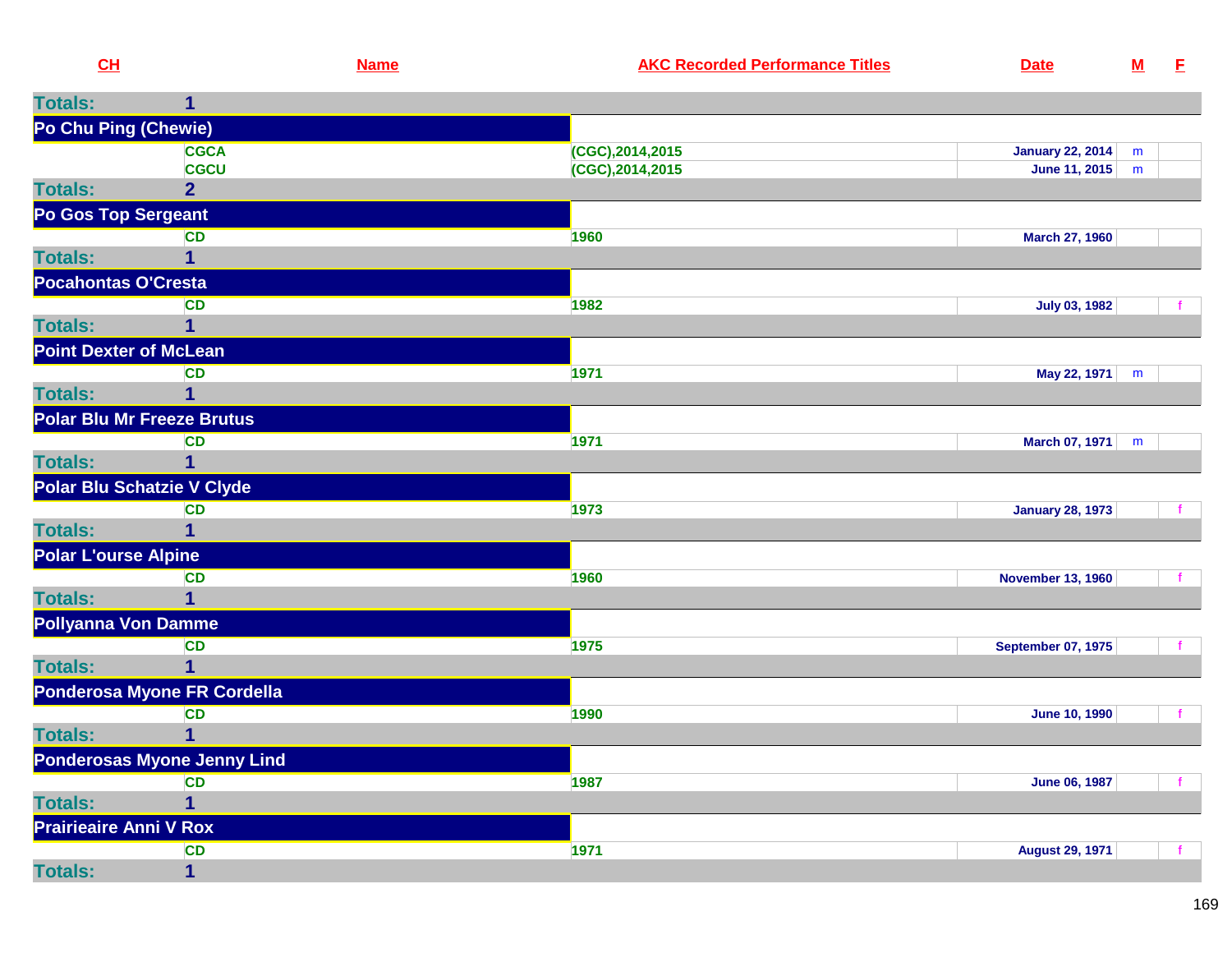|                | CL                                     | <b>Name</b> | <b>AKC Recorded Performance Titles</b> | <b>Date</b>               | ${\bf M}$ | E.           |
|----------------|----------------------------------------|-------------|----------------------------------------|---------------------------|-----------|--------------|
|                | <b>Prairieaire Avalanche Dream</b>     |             |                                        |                           |           |              |
|                | <b>2000-CHCD</b>                       |             | 2000                                   | October 04, 2000          | m         |              |
| <b>Totals:</b> | $\mathbf{1}$                           |             |                                        |                           |           |              |
|                | <b>Prairieaire Banner of Basko</b>     |             |                                        |                           |           |              |
|                | <b>CD</b>                              |             | 1968                                   | February 03, 1968         | m         |              |
| <b>Totals:</b> | 1                                      |             |                                        |                           |           |              |
|                | <b>Prairieaire D Light</b>             |             |                                        |                           |           |              |
|                | <b>CD</b>                              |             | 1987                                   | <b>September 06, 1987</b> |           |              |
| <b>Totals:</b> | 1                                      |             |                                        |                           |           |              |
|                | <b>Prairieaire Darling</b>             |             |                                        |                           |           |              |
|                | <b>CD</b>                              |             | 1975                                   | May 04, 1975              |           |              |
| <b>Totals:</b> | 1                                      |             |                                        |                           |           |              |
|                | <b>Prairieaire Ghost of Rox</b>        |             |                                        |                           |           |              |
|                | <b>1988-CHCD</b>                       |             | 1989                                   | <b>November 11, 1989</b>  | m         |              |
| <b>Totals:</b> | $\mathbf{1}$                           |             |                                        |                           |           |              |
|                | <b>Prairieaire Piece of Rox</b>        |             |                                        |                           |           |              |
|                | <b>1989-CHCD</b>                       |             | 1993                                   | August 28, 1993           | m         |              |
| <b>Totals:</b> | 1                                      |             |                                        |                           |           |              |
|                | <b>Prairieaire Pin Up Pearl</b>        |             |                                        |                           |           |              |
|                | <b>CD</b>                              |             | 1967                                   | May 27, 1967              |           |              |
| <b>Totals:</b> | 1                                      |             |                                        |                           |           |              |
|                | <b>Prairieaire Poncho Gonzalez</b>     |             |                                        |                           |           |              |
|                | <b>CD</b>                              |             | 1986                                   | May 17, 1986              | m         |              |
| <b>Totals:</b> | $\mathbf{1}$                           |             |                                        |                           |           |              |
|                | <b>Prairieaire Princess Kaylee</b>     |             |                                        |                           |           |              |
|                | <b>1999-CHCD</b>                       |             | 1999                                   | <b>October 24, 1999</b>   |           |              |
| <b>Totals:</b> | 1                                      |             |                                        |                           |           |              |
|                | <b>Prairieaire Tessa Gretchen</b>      |             |                                        |                           |           |              |
|                | <b>1985-CHCD</b>                       |             | 1987                                   | <b>November 15, 1987</b>  |           | $\mathbf{f}$ |
| <b>Totals:</b> | $\overline{\mathbf{1}}$                |             |                                        |                           |           |              |
|                | <b>Prairieaire Touch of Excellence</b> |             |                                        |                           |           |              |
|                | <b>2001-CHCD</b>                       |             | 2001                                   | <b>November 17, 2001</b>  |           |              |
| <b>Totals:</b> | $\mathbf{1}$                           |             |                                        |                           |           |              |
|                | <b>Prairieaire Wille V Basko</b>       |             |                                        |                           |           |              |
|                | <b>1970-CHCD</b>                       |             | 1968                                   | <b>December 01, 1968</b>  | m         |              |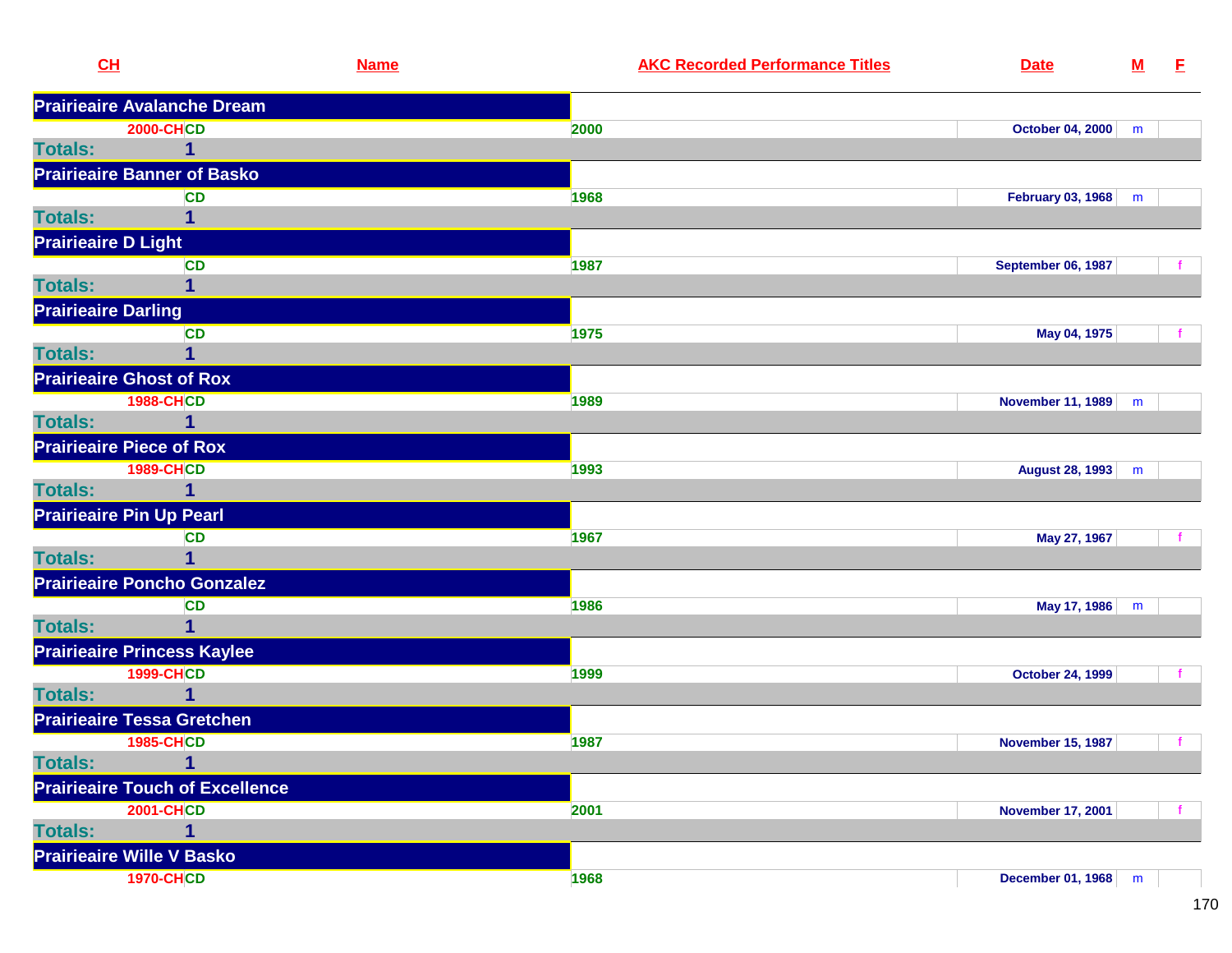| CL                            |                                       | <b>Name</b> | <b>AKC Recorded Performance Titles</b> | <b>Date</b>              | ${\bf M}$ | E |
|-------------------------------|---------------------------------------|-------------|----------------------------------------|--------------------------|-----------|---|
| <b>Totals:</b>                | 1                                     |             |                                        |                          |           |   |
| <b>Prairieaire With Pride</b> |                                       |             |                                        |                          |           |   |
|                               | <b>1997-CHCD</b>                      |             | 1999                                   | April 24, 1999           | m         |   |
| <b>Totals:</b>                | 1                                     |             |                                        |                          |           |   |
|                               | <b>Preachers Grohs Cermon</b>         |             |                                        |                          |           |   |
|                               | CD                                    |             | 1974                                   | September 15, 1974 m     |           |   |
| <b>Totals:</b>                |                                       |             |                                        |                          |           |   |
| <b>Pride of The Hilltop</b>   |                                       |             |                                        |                          |           |   |
|                               | <b>CD</b>                             |             | 1957,1960                              | <b>February 16, 1957</b> |           |   |
|                               | <b>CDX</b>                            |             | 1957,1960                              | May 14, 1960             |           |   |
| <b>Totals:</b>                | $\overline{2}$                        |             |                                        |                          |           |   |
|                               | <b>Prince Happy V Schwarzwald Hof</b> |             |                                        |                          |           |   |
|                               | CD                                    |             | 1971                                   | <b>October 24, 1971</b>  | m         |   |
| <b>Totals:</b>                |                                       |             |                                        |                          |           |   |
| <b>Prince Igor of Custom</b>  |                                       |             |                                        |                          |           |   |
|                               | <b>CD</b>                             |             | 1966                                   | June 12, 1966            | m         |   |
| <b>Totals:</b>                | 1                                     |             |                                        |                          |           |   |
| <b>Prince Irac of Custom</b>  |                                       |             |                                        |                          |           |   |
| <b>Totals:</b>                | <b>CD</b><br>1                        |             | 1968                                   | July 21, 1968 m          |           |   |
|                               |                                       |             |                                        |                          |           |   |
| <b>Prince Jumbo</b>           | CD                                    |             | 1972                                   | June 10, 1972            |           |   |
| <b>Totals:</b>                | 1                                     |             |                                        |                          | m         |   |
| <b>Prince Mooney</b>          |                                       |             |                                        |                          |           |   |
|                               | <b>RN</b>                             |             | 2007                                   | August 18, 2007          | m         |   |
| <b>Totals:</b>                | 1                                     |             |                                        |                          |           |   |
|                               | <b>Prince Rasko of Lieu-Belle</b>     |             |                                        |                          |           |   |
|                               | CD                                    |             | 1950                                   | December 02, 1950 m      |           |   |
| <b>Totals:</b>                | 1                                     |             |                                        |                          |           |   |
| <b>Prince Von Whodi</b>       |                                       |             |                                        |                          |           |   |
|                               | <b>CD</b>                             |             | 1976                                   | May 02, 1976 m           |           |   |
| <b>Totals:</b>                | 1                                     |             |                                        |                          |           |   |
| Prince Yogi Le Baron          |                                       |             |                                        |                          |           |   |
|                               | <b>CD</b>                             |             | 1994                                   | November 05, 1994        | m         |   |
| <b>Totals:</b>                | 1                                     |             |                                        |                          |           |   |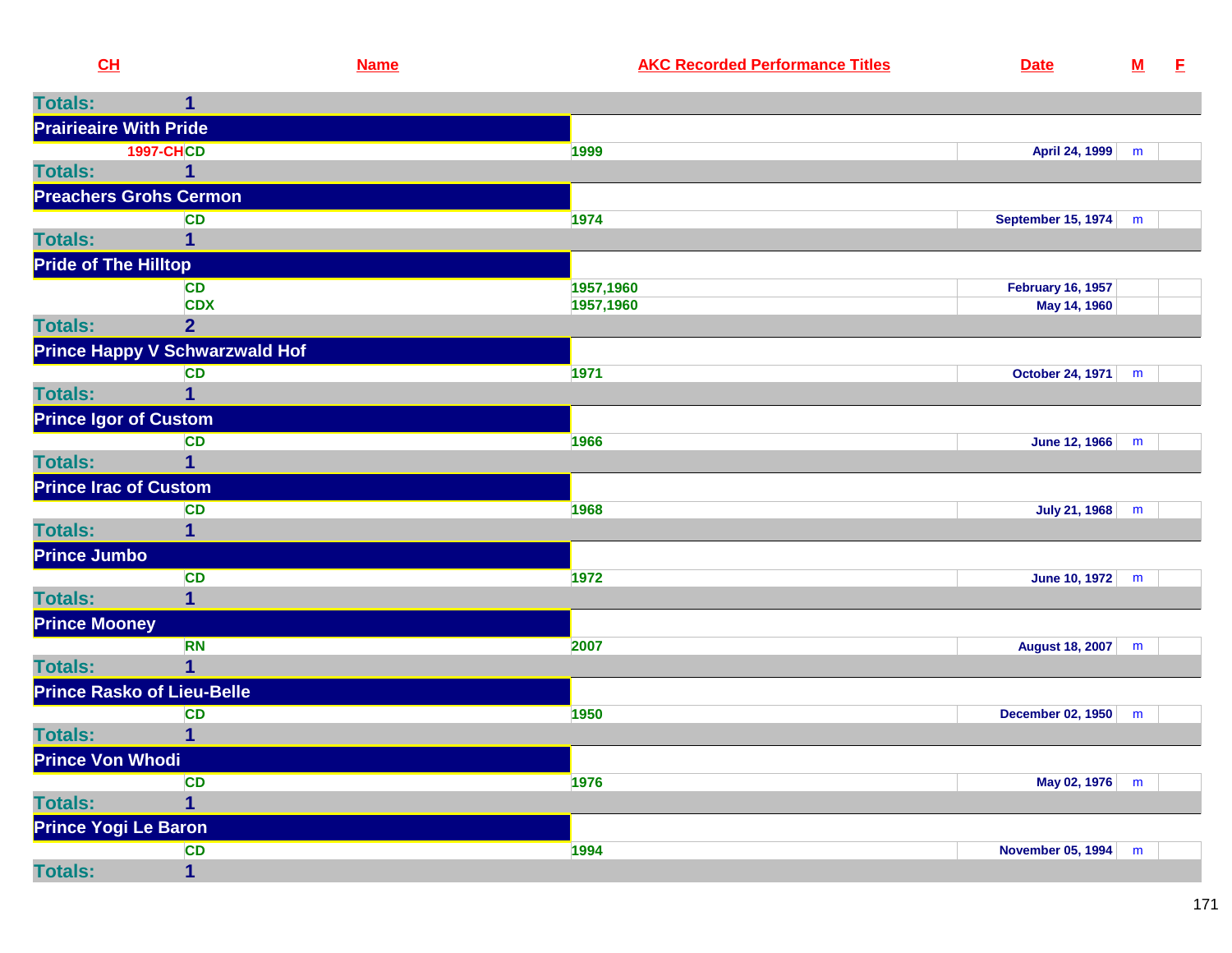| CL                       |                                      | <b>Name</b> | <b>AKC Recorded Performance Titles</b> | <b>Date</b>               | ${\bf M}$ | E  |
|--------------------------|--------------------------------------|-------------|----------------------------------------|---------------------------|-----------|----|
|                          | <b>Princess Bandit of Bray</b>       |             |                                        |                           |           |    |
|                          | <b>CD</b>                            | 1969        |                                        | <b>January 26, 1969</b>   |           |    |
| <b>Totals:</b>           | 1                                    |             |                                        |                           |           |    |
|                          | <b>Princess Bernadet V Bandit</b>    |             |                                        |                           |           |    |
|                          | <b>CD</b>                            | 1975        |                                        | <b>September 21, 1975</b> |           |    |
| <b>Totals:</b>           |                                      |             |                                        |                           |           |    |
|                          | <b>Princess Chemene Victoria</b>     |             |                                        |                           |           |    |
|                          | <b>CD</b>                            | 1974        |                                        | <b>June 09, 1974</b>      |           |    |
| <b>Totals:</b>           | 1                                    |             |                                        |                           |           |    |
| <b>Princess Cupcake</b>  |                                      |             |                                        |                           |           |    |
|                          | <b>CD</b>                            | 1973,1974   |                                        | <b>June 10, 1973</b>      |           |    |
|                          | <b>CDX</b>                           | 1973,1974   |                                        | <b>August 31, 1974</b>    |           | f. |
| <b>Totals:</b>           | $\overline{2}$                       |             |                                        |                           |           |    |
|                          | <b>Princess Gracee Elan</b>          |             |                                        |                           |           |    |
|                          | <b>CD</b>                            | 2005,2006   |                                        | <b>July 23, 2005</b>      |           |    |
|                          | <b>RN</b>                            | 2005,2006   |                                        | <b>June 25, 2006</b>      |           |    |
| <b>Totals:</b>           | $\overline{2}$                       |             |                                        |                           |           |    |
|                          | <b>Princess Heidi Von Thor</b>       |             |                                        |                           |           |    |
|                          | <b>CD</b>                            | 1965        |                                        | July 03, 1965             |           |    |
| <b>Totals:</b>           |                                      |             |                                        |                           |           |    |
| <b>Princess Jasmine</b>  |                                      |             |                                        |                           |           |    |
|                          | <b>CD</b>                            | 1989,1990   |                                        | <b>January 21, 1989</b>   |           |    |
|                          | <b>CDX</b>                           | 1989,1990   |                                        | May 06, 1990              |           |    |
| <b>Totals:</b>           | $\overline{2}$                       |             |                                        |                           |           |    |
|                          | <b>Princess Liliou Kalani</b>        |             |                                        |                           |           |    |
|                          | <b>CD</b>                            | 1966        |                                        | <b>December 03, 1966</b>  |           |    |
| <b>Totals:</b>           | 1                                    |             |                                        |                           |           |    |
|                          | <b>Princess of Running Moose</b>     |             |                                        |                           |           |    |
|                          | <b>CD</b>                            | 1968        |                                        | <b>October 30, 1968</b>   |           |    |
| <b>Totals:</b>           | $\mathbf{1}$                         |             |                                        |                           |           |    |
|                          | <b>Princess Patience of Fir Hill</b> |             |                                        |                           |           |    |
|                          | <b>CD</b>                            | 1961        |                                        | <b>July 25, 1961</b>      |           |    |
| <b>Totals:</b>           | 1                                    |             |                                        |                           |           |    |
| <b>Princess Penelope</b> |                                      |             |                                        |                           |           |    |
|                          | <b>CD</b>                            | 1966        |                                        | <b>September 18, 1966</b> |           |    |
| <b>Totals:</b>           | 1                                    |             |                                        |                           |           |    |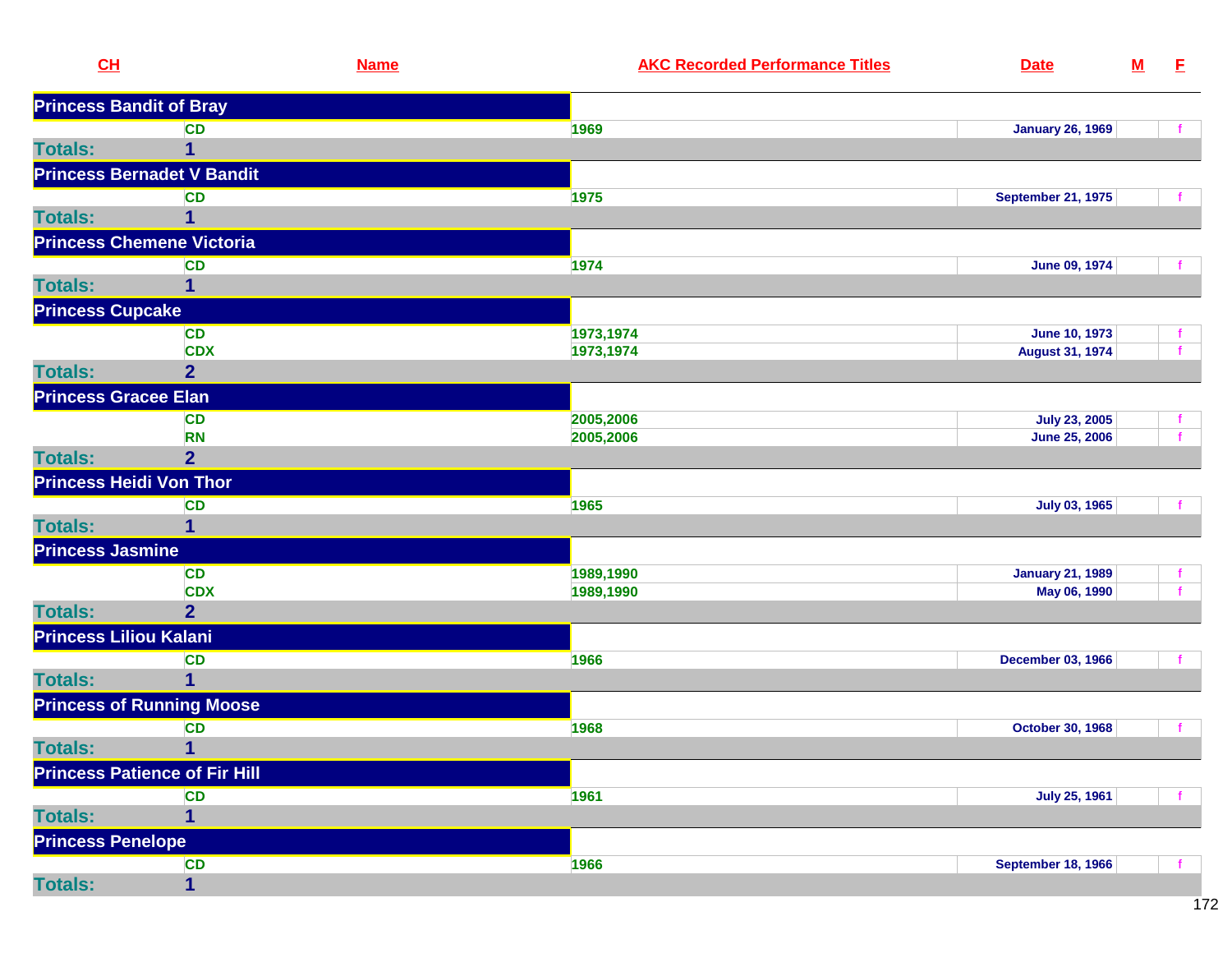| CL                            |                                    | <b>Name</b> | <b>AKC Recorded Performance Titles</b> | <b>Date</b>               | ${\bf M}$ | E            |
|-------------------------------|------------------------------------|-------------|----------------------------------------|---------------------------|-----------|--------------|
| <b>Princess Tobrina</b>       |                                    |             |                                        |                           |           |              |
|                               | <b>CD</b>                          |             | 1974                                   | April 28, 1974            |           |              |
| <b>Totals:</b>                | 1                                  |             |                                        |                           |           |              |
| <b>Prinz Hasso</b>            |                                    |             |                                        |                           |           |              |
|                               | <b>CD</b>                          |             | 1966                                   | March 20, 1966            | m         |              |
| <b>Totals:</b>                | 1                                  |             |                                        |                           |           |              |
| <b>Professor Marvel</b>       |                                    |             |                                        |                           |           |              |
|                               | <b>CD</b>                          |             | 1974,1975                              | <b>September 22, 1974</b> | m         |              |
|                               | <b>CDX</b>                         |             | 1974,1975                              | <b>November 29, 1975</b>  | m         |              |
| <b>Totals:</b>                | $\overline{2}$                     |             |                                        |                           |           |              |
| <b>Pugatorys Ms. Olio</b>     |                                    |             |                                        |                           |           |              |
|                               | <b>CD</b>                          |             | 1977                                   | March 06, 1977            |           |              |
| <b>Totals:</b>                | 1                                  |             |                                        |                           |           |              |
| Queen De Amor                 |                                    |             |                                        |                           |           |              |
|                               | <b>CD</b>                          |             | 1972                                   | <b>October 15, 1972</b>   |           |              |
| <b>Totals:</b>                |                                    |             |                                        |                           |           |              |
|                               | <b>Queen Diamond of Saint Acre</b> |             |                                        |                           |           |              |
|                               | <b>CD</b>                          |             | 1958                                   | March 09, 1958            |           |              |
| <b>Totals:</b>                | 1                                  |             |                                        |                           |           |              |
|                               | Queen O'Sheba of Shady Hollow      |             |                                        |                           |           |              |
|                               | <b>1960-CHCD</b>                   |             | 1961                                   | May 31, 1961              |           |              |
| <b>Totals:</b>                | 1                                  |             |                                        |                           |           |              |
| Queeners Sir Nicholas         |                                    |             |                                        |                           |           |              |
|                               | <b>CD</b>                          |             | 1979,1980                              | <b>October 27, 1979</b>   | m         |              |
|                               | <b>CDX</b>                         |             | 1979,1980                              | April 12, 1980            | ${\sf m}$ |              |
| <b>Totals:</b>                | $\overline{2}$                     |             |                                        |                           |           |              |
| <b>Quette of Sunny Slopes</b> |                                    |             |                                        |                           |           |              |
|                               | <b>1958-CHCD</b>                   |             | 1957                                   | <b>August 11, 1957</b>    |           | $\mathbf{f}$ |
| <b>Totals:</b>                |                                    |             |                                        |                           |           |              |
| R Fitzhughs Lil Laird         |                                    |             |                                        |                           |           |              |
|                               | <b>CD</b>                          |             | 1976                                   | April 17, 1976            | m         |              |
| <b>Totals:</b>                | $\mathbf{1}$                       |             |                                        |                           |           |              |
| R Lil Sno Flake               |                                    |             |                                        |                           |           |              |
|                               | <b>CD</b>                          |             | 1974                                   | <b>June 22, 1974</b>      |           |              |
| <b>Totals:</b>                | $\mathbf{1}$                       |             |                                        |                           |           |              |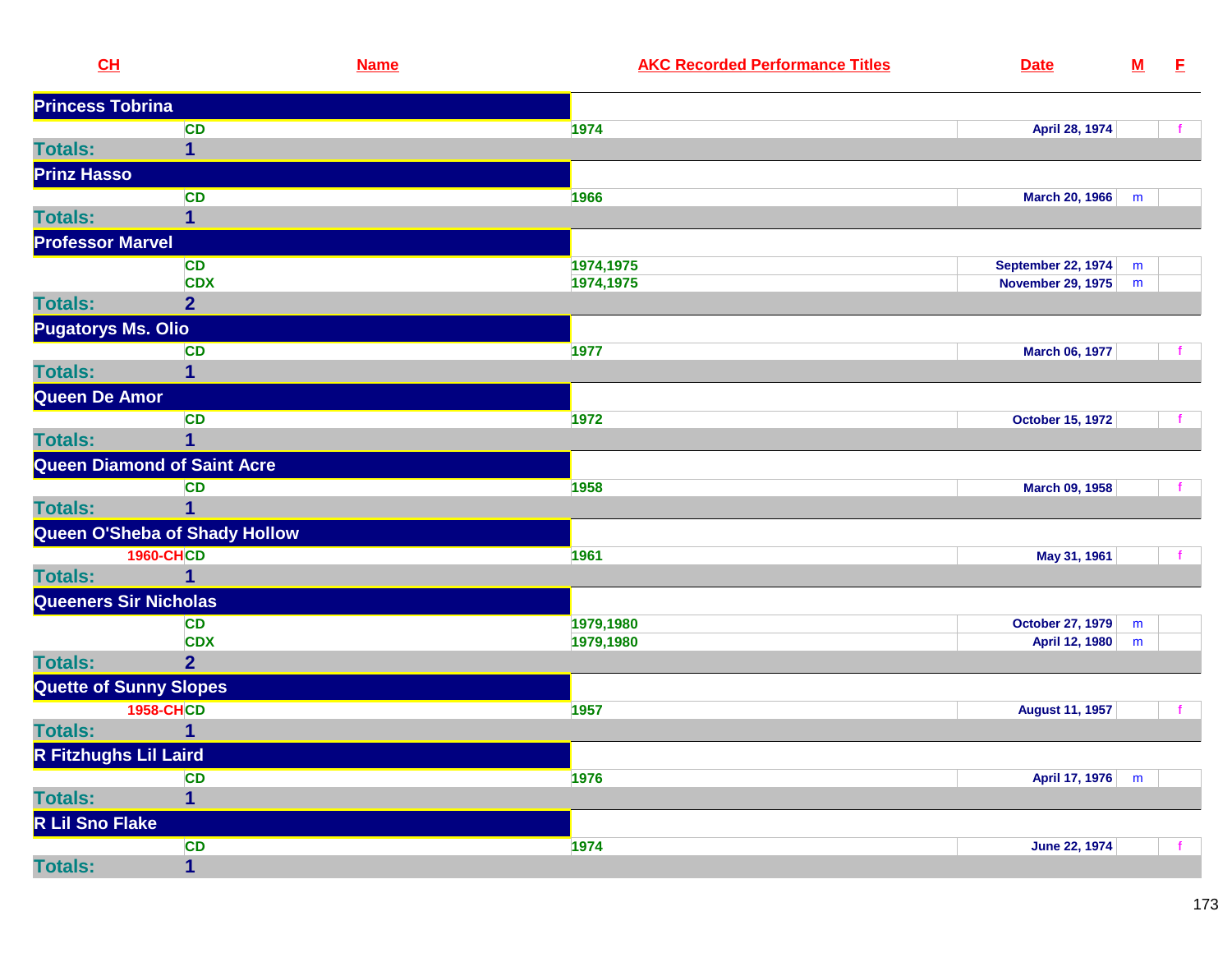| CL                        |                                  | <b>Name</b> | <b>AKC Recorded Performance Titles</b> | <b>Date</b>              | ${\bf M}$ | E            |
|---------------------------|----------------------------------|-------------|----------------------------------------|--------------------------|-----------|--------------|
| <b>R Timber Ace</b>       |                                  |             |                                        |                          |           |              |
|                           | <b>CD</b>                        |             | 1950                                   | <b>March 25, 1950</b>    |           |              |
| <b>Totals:</b>            | 1                                |             |                                        |                          |           |              |
| <b>Raabs Jackson</b>      |                                  |             |                                        |                          |           |              |
|                           | <b>CD</b>                        |             | 1995                                   | February 18, 1995        | m         |              |
| <b>Totals:</b>            | $\mathbf{1}$                     |             |                                        |                          |           |              |
|                           | <b>Rafter Rock Sweet Pickles</b> |             |                                        |                          |           |              |
|                           | <b>CGC</b>                       |             | 2019,2020                              | June 22, 2019            |           |              |
|                           | <b>CGCA</b>                      |             | 2019, 2020                             | June 22, 2019            |           |              |
|                           | <b>TKN</b>                       |             | 2019,2020                              | May 18, 2020             |           | $\mathbf{f}$ |
| <b>Totals:</b>            | $\overline{\mathbf{3}}$          |             |                                        |                          |           |              |
|                           | <b>Rafter Rocks Top Gun</b>      |             |                                        |                          |           |              |
|                           | <b>CGC</b>                       |             | 2019,2020                              | <b>January 18, 2019</b>  | m         |              |
|                           | <b>CGCA</b>                      |             | 2019, 2020                             | <b>January 18, 2019</b>  | m         |              |
|                           | <b>CGCU</b>                      |             | 2019, 2020                             | <b>January 18, 2019</b>  | m         |              |
|                           | <b>TKN</b>                       |             | 2019,2020                              | May 18, 2020             | m         |              |
| <b>Totals:</b>            | 4                                |             |                                        |                          |           |              |
|                           | <b>Rahes Rags To Riches</b>      |             |                                        |                          |           |              |
|                           | <b>CD</b>                        |             | 1977                                   | <b>December 18, 1977</b> |           |              |
| <b>Totals:</b>            | 1                                |             |                                        |                          |           |              |
|                           | <b>Rahes Rambling Rosebud</b>    |             |                                        |                          |           |              |
|                           | <b>CD</b>                        |             | 1977                                   | May 08, 1977             |           |              |
| <b>Totals:</b>            | 1                                |             |                                        |                          |           |              |
| <b>Rainiers Half Note</b> |                                  |             |                                        |                          |           |              |
|                           | <b>CGC</b>                       |             | 2016                                   | May 21, 2016             |           |              |
| <b>Totals:</b>            | 1                                |             |                                        |                          |           |              |
|                           | <b>Rainiers Rough Rider</b>      |             |                                        |                          |           |              |
|                           | <b>2010-CHRN</b>                 |             | (CGC),2009,2013                        | <b>November 14, 2009</b> | m         |              |
|                           | 2010-CHCGCA                      |             | (CGC),2009,2013                        | <b>November 06, 2013</b> | m         |              |
| <b>Totals:</b>            | $\overline{2}$                   |             |                                        |                          |           |              |
|                           | Rajah Chewbacca Wright           |             |                                        |                          |           |              |
|                           | <b>CGC</b>                       |             | 2021                                   | June 04, 2021            | m         |              |
| <b>Totals:</b>            | 1                                |             |                                        |                          |           |              |
|                           | <b>Ralph Washington</b>          |             |                                        |                          |           |              |
|                           | <b>CD</b>                        |             | 1966,1967                              | <b>June 11, 1966</b>     | m         |              |
|                           | <b>CDX</b>                       |             | 1966,1967                              | <b>June 04, 1967</b>     | ${\sf m}$ |              |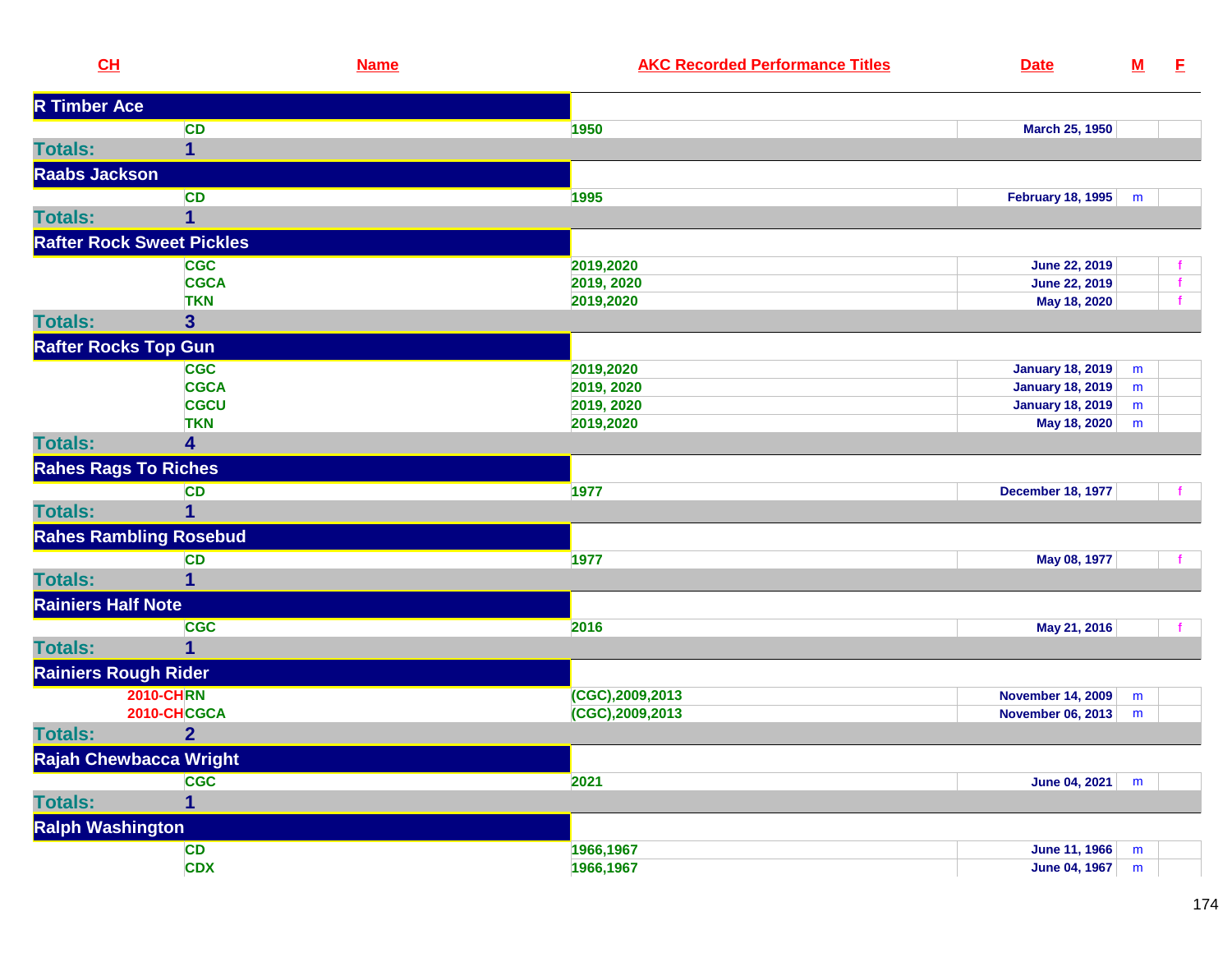| CL                         |                                   | <b>Name</b> | <b>AKC Recorded Performance Titles</b> | <b>Date</b>              | ${\bf M}$ | E            |
|----------------------------|-----------------------------------|-------------|----------------------------------------|--------------------------|-----------|--------------|
| <b>Totals:</b>             | 2 <sup>1</sup>                    |             |                                        |                          |           |              |
| <b>Ramblewoods Cassie</b>  |                                   |             |                                        |                          |           |              |
|                            | <b>CGC</b>                        |             | 2019                                   | <b>February 21, 2019</b> |           |              |
| <b>Totals:</b>             | 1                                 |             |                                        |                          |           |              |
| <b>Ramblewoods Cherise</b> |                                   |             |                                        |                          |           |              |
|                            | <b>CGC</b>                        |             | 2019,2021                              | <b>October 10, 2019</b>  |           | t.           |
|                            | <b>RN</b>                         |             | 2019,2021                              | October 11, 2019         |           | $\mathbf{f}$ |
|                            | <b>FDC</b>                        |             | 2019,2021                              | <b>July 18, 2021</b>     |           | $\mathbf{f}$ |
| <b>Totals:</b>             | $\mathbf{3}$                      |             |                                        |                          |           |              |
| <b>Rammus</b>              |                                   |             |                                        |                          |           |              |
|                            | <b>SEN</b>                        |             | 2020,2021                              | <b>February 22, 2020</b> | m         |              |
|                            | <b>SCN</b>                        |             | 2020,2021                              | October 31, 2020         | m         |              |
|                            | <b>SBN</b>                        |             | 2020,2021                              | <b>November 07, 2020</b> | m         |              |
|                            | <b>SIN</b>                        |             | 2020,2021                              | <b>November 07, 2020</b> | m         |              |
|                            | <b>SWN</b>                        |             | 2020,2021                              | <b>November 07, 2020</b> | m         |              |
|                            | <b>SCA</b>                        |             | 2020,2021                              | <b>November 21, 2020</b> | m         |              |
|                            | <b>SEA</b>                        |             | 2020,2021                              | <b>November 21, 2020</b> | m         |              |
|                            | <b>SBA</b>                        |             | 2020,2021                              | <b>January 01, 2021</b>  | m         |              |
|                            | <b>SIA</b>                        |             | 2020,2021                              | March 13, 2021           | m         |              |
|                            | <b>SWA</b>                        |             | 2020,2021                              | March 13, 2021           | m         |              |
|                            | <b>SEE</b>                        |             | 2020,2021                              | May 08, 2021             | m         |              |
|                            | <b>SBE</b>                        |             | 2020,2021                              | <b>November 21, 2021</b> | m         |              |
|                            | <b>SCE</b>                        |             | 2020,2021                              | <b>December 12, 2021</b> | m         |              |
|                            | <b>SIE</b>                        |             | 2020,2021                              | <b>December 18, 2021</b> | m         |              |
|                            | <b>SWE</b>                        |             | 2020,2021                              | <b>December 18, 2021</b> | m         |              |
| <b>Totals:</b>             | 15                                |             |                                        |                          |           |              |
|                            | <b>Ramseys Bodacious V Gero</b>   |             |                                        |                          |           |              |
|                            | <b>CD</b>                         |             | 1971                                   | September 19, 1971       | m         |              |
| <b>Totals:</b>             | 1                                 |             |                                        |                          |           |              |
|                            | <b>Ranchetts Autumn Nugget</b>    |             |                                        |                          |           |              |
|                            | <b>CD</b>                         |             | 1979                                   | April 29, 1979           |           |              |
| <b>Totals:</b>             | $\mathbf{1}$                      |             |                                        |                          |           |              |
|                            | <b>Random Chance Lucas Valley</b> |             |                                        |                          |           |              |
|                            | <b>CD</b>                         |             | 1985                                   | June 23, 1985            | m         |              |
| <b>Totals:</b>             | $\mathbf{1}$                      |             |                                        |                          |           |              |
| <b>Ranger XX</b>           |                                   |             |                                        |                          |           |              |
|                            | <b>CGC</b>                        |             | 2020                                   | January 18, 2020         | m         |              |
| <b>Totals:</b>             | $\mathbf{1}$                      |             |                                        |                          |           |              |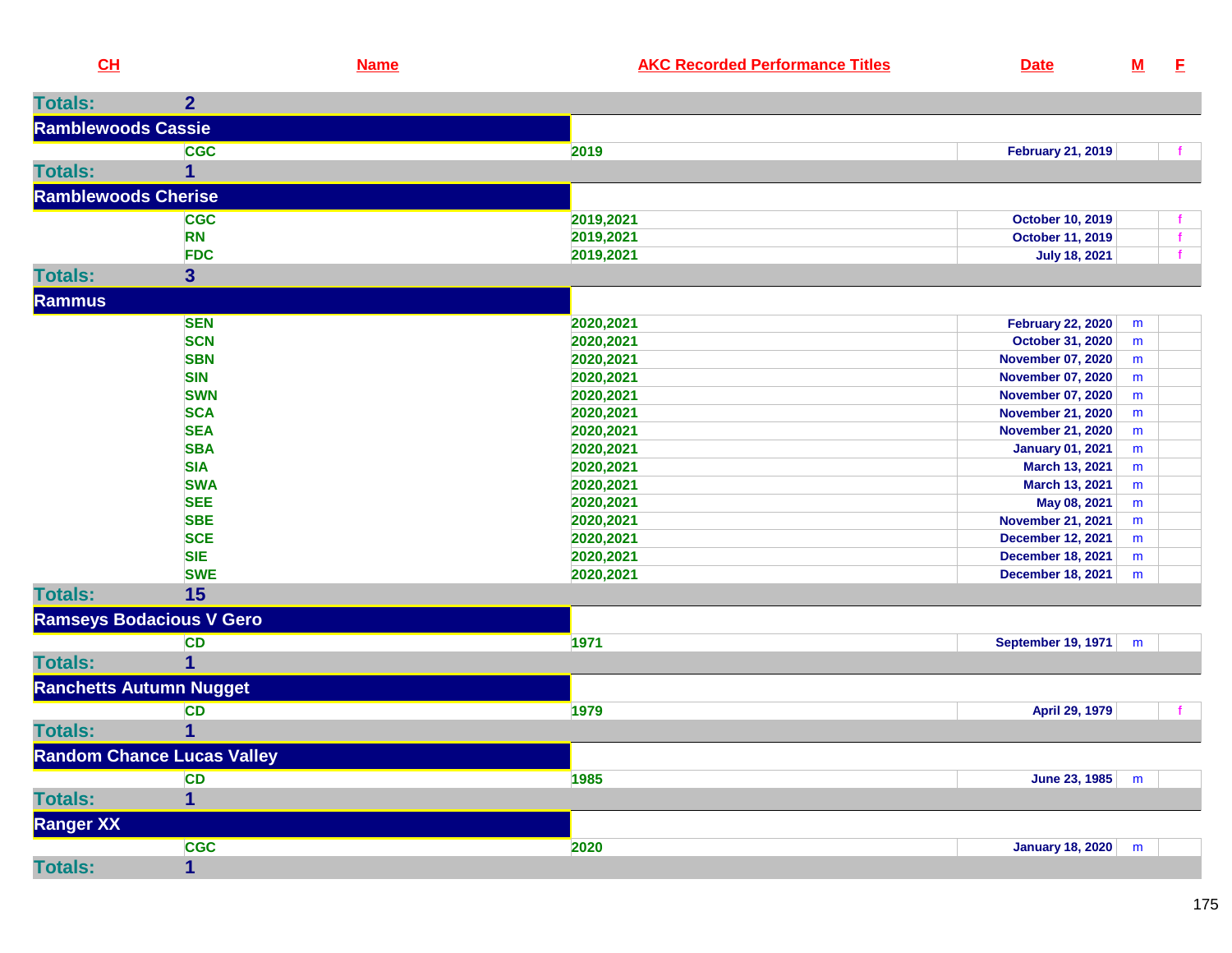| CL                              | <b>Name</b>             |            | <b>AKC Recorded Performance Titles</b> | <b>Date</b>               | ${\bf M}$ | E            |
|---------------------------------|-------------------------|------------|----------------------------------------|---------------------------|-----------|--------------|
| <b>Raphael Fletcher</b>         |                         |            |                                        |                           |           |              |
|                                 | <b>CGC</b>              | <b>CGC</b> |                                        | <b>October 17, 2021</b>   | m         |              |
| <b>Totals:</b>                  | $\overline{1}$          |            |                                        |                           |           |              |
| Rascilikus V Odin               |                         |            |                                        |                           |           |              |
|                                 | <b>CD</b>               | 1971       |                                        | May 02, 1971              | m         |              |
| <b>Totals:</b>                  | 1                       |            |                                        |                           |           |              |
| <b>Rassatts Heidi Lee</b>       |                         |            |                                        |                           |           |              |
|                                 | CD                      | 1971       |                                        | <b>September 11, 1971</b> |           |              |
| <b>Totals:</b>                  | $\mathbf{1}$            |            |                                        |                           |           |              |
| <b>Ravels Suite Masterpiece</b> |                         |            |                                        |                           |           |              |
|                                 | <b>RN</b>               | 2011       |                                        | <b>July 10, 2011</b>      |           |              |
| <b>Totals:</b>                  | $\mathbf{1}$            |            |                                        |                           |           |              |
| Raymars Bojo                    |                         |            |                                        |                           |           |              |
|                                 | <b>CD</b>               | 1974       |                                        | <b>August 04, 1974</b>    | m         |              |
| <b>Totals:</b>                  | $\overline{1}$          |            |                                        |                           |           |              |
| <b>Raymars Draylde Ram</b>      |                         |            |                                        |                           |           |              |
|                                 | <b>CD</b>               | 1971       |                                        | <b>August 29, 1971</b>    | m         |              |
| <b>Totals:</b>                  | $\mathbf{1}$            |            |                                        |                           |           |              |
| Raymars St. Boniface            |                         |            |                                        |                           |           |              |
|                                 | <b>CD</b>               | 1971       |                                        | April 18, 1971            |           |              |
| <b>Totals:</b>                  | 1                       |            |                                        |                           |           |              |
| Raymars St. Elisa               |                         |            |                                        |                           |           |              |
|                                 | <b>CD</b>               | 1973       |                                        | May 20, 1973              |           |              |
| <b>Totals:</b>                  | $\overline{1}$          |            |                                        |                           |           |              |
| <b>Rebecca of Ridgewold</b>     |                         |            |                                        |                           |           |              |
|                                 | <b>CD</b>               | 1942       |                                        | <b>July 19, 1942</b>      |           | $\mathbf{f}$ |
| <b>Totals:</b>                  | $\mathbf{1}$            |            |                                        |                           |           |              |
| <b>Red Barns Sarah Lee Bug</b>  |                         |            |                                        |                           |           |              |
|                                 | <b>CD</b>               | 1991       |                                        | <b>October 17, 1991</b>   |           | $\mathbf{f}$ |
| <b>Totals:</b>                  | $\overline{\mathbf{1}}$ |            |                                        |                           |           |              |
| <b>Redbriars ESP</b>            |                         |            |                                        |                           |           |              |
|                                 | <b>CD</b>               | 1976       |                                        | June 04, 1976             | m         |              |
| <b>Totals:</b>                  | $\mathbf{1}$            |            |                                        |                           |           |              |
| <b>Redbriars Ragamuffin</b>     |                         |            |                                        |                           |           |              |
|                                 | CD                      | 1980       |                                        | <b>September 27, 1980</b> |           |              |
|                                 |                         |            |                                        |                           |           |              |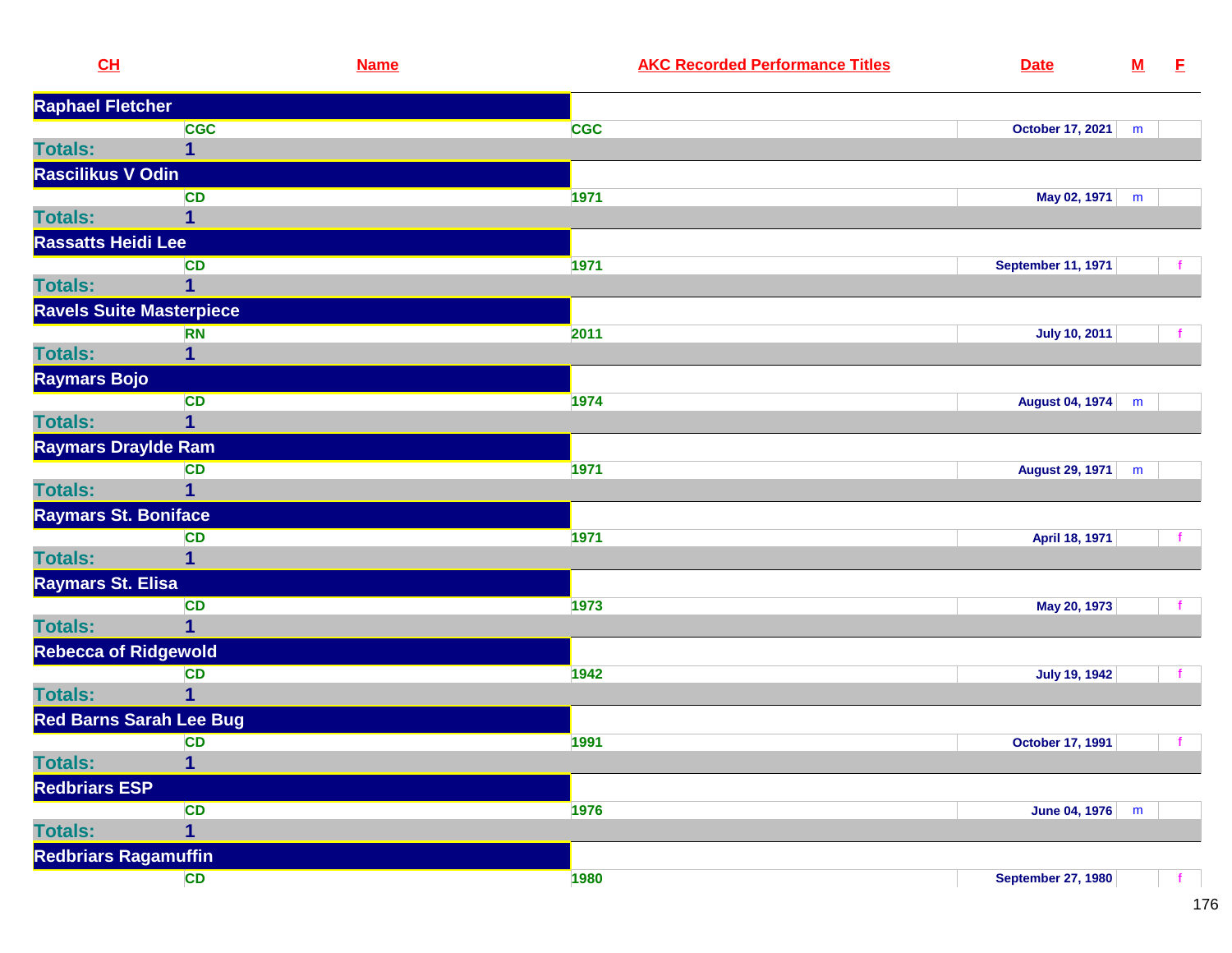| CL                           |                                   | <b>Name</b> | <b>AKC Recorded Performance Titles</b> | <b>Date</b>              | <u>M</u> | E |
|------------------------------|-----------------------------------|-------------|----------------------------------------|--------------------------|----------|---|
| <b>Totals:</b>               |                                   |             |                                        |                          |          |   |
| <b>Redbriars Rose Dust</b>   |                                   |             |                                        |                          |          |   |
|                              | <b>CD</b>                         |             | 1985                                   | <b>December 11, 1985</b> |          |   |
| <b>Totals:</b>               |                                   |             |                                        |                          |          |   |
|                              | <b>Redbriars Yellowstone Rahe</b> |             |                                        |                          |          |   |
|                              | <b>CD</b>                         |             | 1988                                   | July 17, 1988            | m        |   |
| <b>Totals:</b>               |                                   |             |                                        |                          |          |   |
|                              | <b>Reds Winterhawk Almshaus U</b> |             |                                        |                          |          |   |
|                              | <b>CD</b>                         |             | 1990                                   | November 04, 1990        | m        |   |
| <b>Totals:</b>               |                                   |             |                                        |                          |          |   |
|                              | Reema Amazn Promis V Shadow Mtn   |             |                                        |                          |          |   |
|                              | <b>RN</b>                         |             | 2011,2012                              | April 29, 2011           |          |   |
|                              | <b>RA</b>                         |             | 2011,2012                              | May 27, 2012             |          |   |
|                              | <b>BN</b>                         |             | 2011,2012                              | <b>August 25, 2012</b>   |          |   |
|                              | <b>CD</b>                         |             | 2011,2012                              | <b>August 25, 2012</b>   |          |   |
| <b>Totals:</b>               | 4                                 |             |                                        |                          |          |   |
| Reema Blue Zydeco            |                                   |             |                                        |                          |          |   |
|                              | <b>RN</b>                         |             | 2021                                   | August 07, 2021          | m        |   |
| <b>Totals:</b>               |                                   |             |                                        |                          |          |   |
| <b>Reemas Fuzzy And Blue</b> |                                   |             |                                        |                          |          |   |
|                              | 2021-GCH/2021-CHCGC               |             | 2021,2022                              | June 21, 2021            | m        |   |
| 2021-GCH/2021-CHRN           |                                   |             | 2021,2022                              | <b>August 27, 2021</b>   | m        |   |
| 2021-GCH/2021-CHRI           |                                   |             | 2021,2022                              | <b>October 29, 2021</b>  | m        |   |
| ABAL ABUJASAL BURNI          |                                   |             | 0.001000                               | <b>PERSONAL PROPERTY</b> |          |   |

| 2021-GCH/2021-CHBN                |           | 2021,2022 | <b>December 04, 2021</b><br>m  |
|-----------------------------------|-----------|-----------|--------------------------------|
| 2021-GCH/2021-CHCGCA              |           | 2021,2022 | <b>February 16, 2022</b><br>m  |
| <b>Totals:</b>                    |           |           |                                |
| Regina De La Villas Big Boy       |           |           |                                |
|                                   | <b>CD</b> | 1964      | <b>September 06, 1964</b><br>m |
| <b>Totals:</b>                    |           |           |                                |
| <b>Regina of Timber Lane</b>      |           |           |                                |
|                                   | <b>CD</b> | 1966      | June 12, 1966                  |
| <b>Totals:</b>                    |           |           |                                |
| <b>Reinerts Royal Ginger Girl</b> |           |           |                                |
|                                   | <b>CD</b> | 1974      | <b>July 13, 1974</b>           |
| <b>Totals:</b>                    |           |           |                                |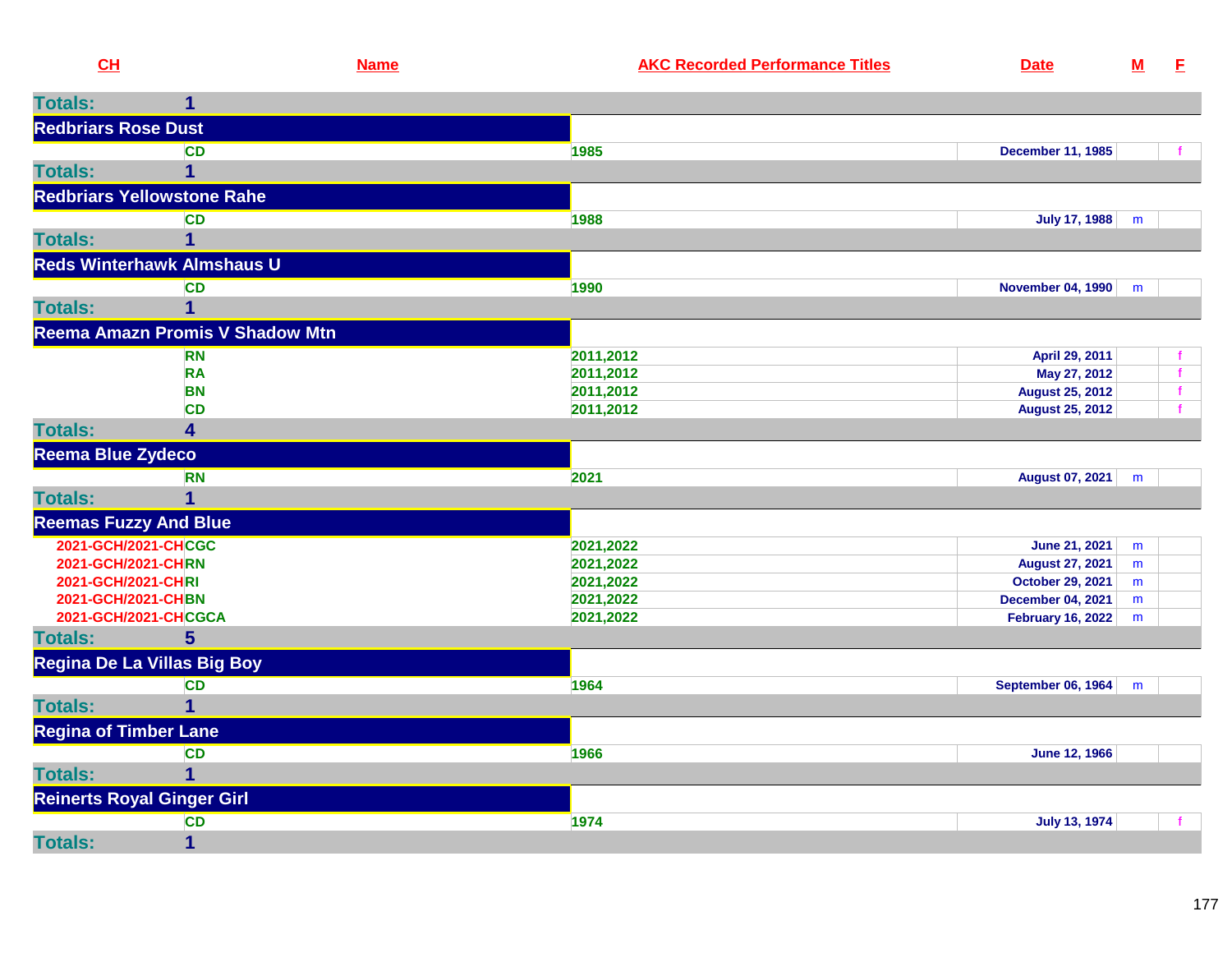| CH                       |                                      | <b>Name</b> | <b>AKC Recorded Performance Titles</b> | <b>Date</b>              | $\underline{\mathsf{M}}$ | E            |
|--------------------------|--------------------------------------|-------------|----------------------------------------|--------------------------|--------------------------|--------------|
|                          | <b>Reis Runs Phantom V Ridgewood</b> |             |                                        |                          |                          |              |
|                          | CD                                   | 1996        |                                        | <b>August 25, 1996</b>   |                          |              |
| <b>Totals:</b>           | $\overline{1}$                       |             |                                        |                          |                          |              |
| <b>Remi Neff</b>         |                                      |             |                                        |                          |                          |              |
|                          | <b>CGC</b>                           | 2018        |                                        | <b>February 20, 2018</b> |                          |              |
| <b>Totals:</b>           | 1                                    |             |                                        |                          |                          |              |
|                          | <b>Rescues Finest Bru</b>            |             |                                        |                          |                          |              |
|                          | <b>1994-CHCD</b>                     | 1997        |                                        | September 29, 1997   m   |                          |              |
| <b>Totals:</b>           | 1                                    |             |                                        |                          |                          |              |
|                          | <b>Rescues Gabriel V Baronhorn</b>   |             |                                        |                          |                          |              |
|                          | <b>CD</b>                            | 1994        |                                        | <b>August 07, 1994</b>   |                          |              |
| <b>Totals:</b>           | $\overline{1}$                       |             |                                        |                          |                          |              |
| <b>Revilos Gratitude</b> |                                      |             |                                        |                          |                          |              |
|                          | <b>ThD</b>                           |             | 2012,2014,2015                         | <b>August 26, 2012</b>   | m                        |              |
|                          | <b>ThDX</b>                          |             | 2012, 2014, 2015                       | <b>July 01, 2014</b>     | m                        |              |
|                          | <b>ThDD</b>                          |             | 2012,2014,2015                         | <b>March 10, 2015</b>    | m                        |              |
| <b>Totals:</b>           | $\overline{\mathbf{3}}$              |             |                                        |                          |                          |              |
|                          | <b>Revilos Houston V Dolly</b>       |             |                                        |                          |                          |              |
|                          | <b>1992-CHCD</b>                     | 1994        |                                        | July 10, 1994            | m                        |              |
| <b>Totals:</b>           | 1                                    |             |                                        |                          |                          |              |
| <b>Revilos Quincy</b>    |                                      |             |                                        |                          |                          |              |
|                          | <b>1996-CHCD</b>                     | 1999        |                                        | April 15, 1999           | m                        |              |
| <b>Totals:</b>           | 1                                    |             |                                        |                          |                          |              |
|                          | <b>Revilos Quincys Cover Girl</b>    |             |                                        |                          |                          |              |
|                          | <b>2007-CHRN</b>                     | 2007        |                                        | <b>June 24, 2007</b>     |                          |              |
| <b>Totals:</b>           | $\mathbf{1}$                         |             |                                        |                          |                          |              |
| <b>Revilos Quinella</b>  |                                      |             |                                        |                          |                          |              |
|                          | <b>2009-CHRN</b>                     |             | 2007,2008,2009                         | <b>January 19, 2007</b>  |                          | $\mathbf{f}$ |
|                          | <b>2009-CHCD</b>                     |             | 2007,2008,2009                         | <b>August 30, 2008</b>   |                          | $\mathbf{f}$ |
|                          | <b>2009-CHRA</b>                     |             | 2007,2008,2009                         | October 06, 2009         |                          | $\vert$ f    |
| <b>Totals:</b>           | $\mathbf{3}$                         |             |                                        |                          |                          |              |
|                          | <b>Revilos Quintessential</b>        |             |                                        |                          |                          |              |
|                          | <b>CGC</b>                           | 2014        |                                        | November 22, 2014   m    |                          |              |
| <b>Totals:</b>           | $\overline{\mathbf{1}}$              |             |                                        |                          |                          |              |
|                          | <b>Revilos Ringmaster</b>            |             |                                        |                          |                          |              |
|                          | <b>CD</b>                            | 1999        |                                        | January 23, 1999 m       |                          |              |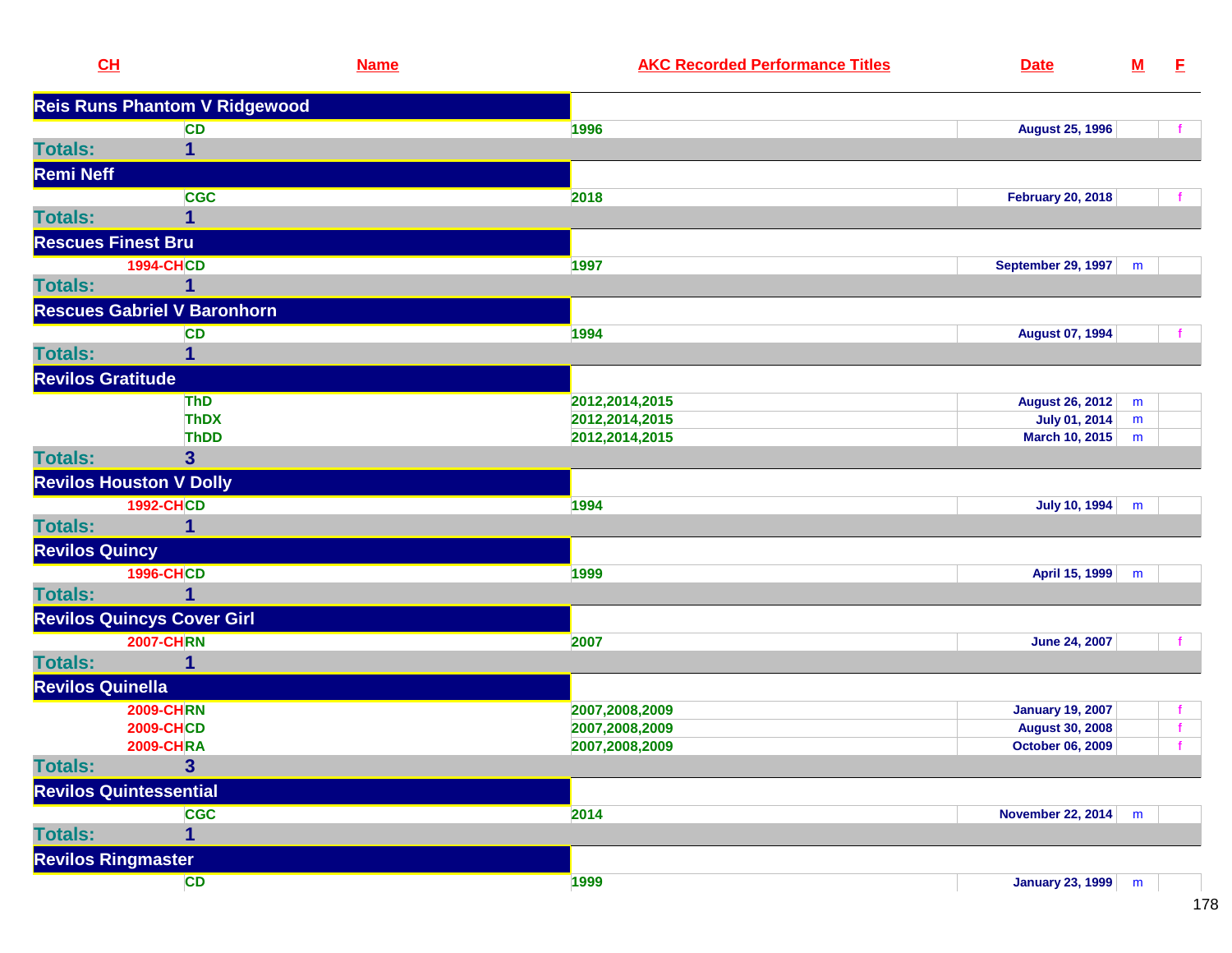| CH                                 | <b>Name</b>              | <b>AKC Recorded Performance Titles</b> | <b>Date</b>              | ${\bf M}$ | E |
|------------------------------------|--------------------------|----------------------------------------|--------------------------|-----------|---|
| <b>Totals:</b>                     |                          |                                        |                          |           |   |
| <b>Revilos Tank Van Buffett</b>    |                          |                                        |                          |           |   |
|                                    | <b>2022-CHATT</b>        | 2022                                   | April 24, 2022           | m         |   |
| <b>Totals:</b>                     | $\mathbf{1}$             |                                        |                          |           |   |
| <b>Rex Apollo</b>                  |                          |                                        |                          |           |   |
|                                    | <b>CD</b>                | 1949                                   | August 14, 1949          | m         |   |
| <b>Totals:</b>                     |                          |                                        |                          |           |   |
| <b>Rex Barry Kiechle</b>           |                          |                                        |                          |           |   |
| <b>Totals:</b>                     | <b>CD</b><br>$\mathbf 1$ | 1971                                   | February 06, 1971        | m         |   |
| <b>Richards Juno</b>               |                          |                                        |                          |           |   |
|                                    | <b>CD</b>                | 1969                                   | <b>July 06, 1969</b>     |           |   |
| <b>Totals:</b>                     |                          |                                        |                          |           |   |
| <b>Richards Mini Mert</b>          |                          |                                        |                          |           |   |
|                                    | <b>CD</b>                | 1972                                   | <b>June 11, 1972</b>     |           |   |
| <b>Totals:</b>                     |                          |                                        |                          |           |   |
| <b>Ridgedales Luana Sue</b>        |                          |                                        |                          |           |   |
|                                    | <b>CD</b>                | 1969                                   | <b>November 09, 1969</b> |           |   |
| <b>Totals:</b>                     |                          |                                        |                          |           |   |
| <b>Ridgewoods Clark</b>            |                          |                                        |                          |           |   |
|                                    | <b>CD</b>                | 1997                                   | March 30, 1997           | m         |   |
| <b>Totals:</b>                     | 1                        |                                        |                          |           |   |
| <b>Ridgewoods Kaitland Hodge</b>   |                          |                                        |                          |           |   |
| <b>Totals:</b>                     | <b>CD</b>                | 1995                                   | October 08, 1995         |           |   |
| <b>Ridgewoods Lewis</b>            |                          |                                        |                          |           |   |
|                                    | <b>CD</b>                | 1997                                   | February 23, 1997        | m         |   |
| <b>Totals:</b>                     |                          |                                        |                          |           |   |
| <b>Riehles Danish Dama V Brite</b> |                          |                                        |                          |           |   |
|                                    | <b>CD</b>                | 1970                                   | <b>July 25, 1970</b>     |           |   |
| <b>Totals:</b>                     |                          |                                        |                          |           |   |
| <b>Rio Dice Casino Welker</b>      |                          |                                        |                          |           |   |
|                                    | <b>CD</b>                | 2010                                   | October 17, 2010         | m         |   |
| <b>Totals:</b>                     | $\mathbf{1}$             |                                        |                          |           |   |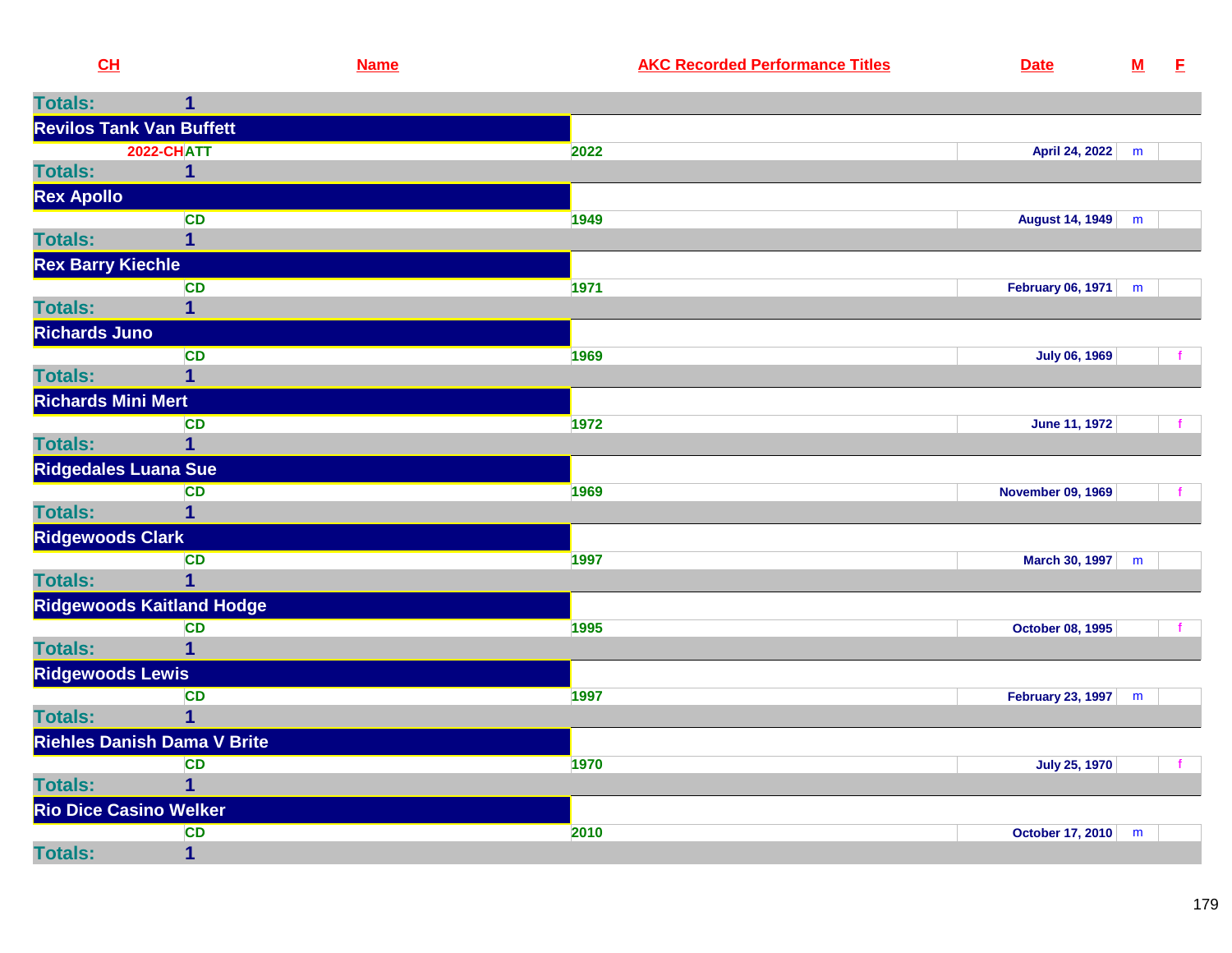| CL                               | <b>Name</b>                           | <b>AKC Recorded Performance Titles</b> | <b>Date</b>               | <u>M</u> | E. |
|----------------------------------|---------------------------------------|----------------------------------------|---------------------------|----------|----|
|                                  | <b>Rit Bells Hackmatack V Hugo</b>    |                                        |                           |          |    |
|                                  | <b>CD</b>                             | 1971,1972                              | April 03, 1971            |          |    |
|                                  | <b>TD</b>                             | 1971, 1972                             | <b>October 17, 1971</b>   |          |    |
|                                  | <b>CDX</b>                            | 1971,1972                              | <b>September 17, 1972</b> |          |    |
| <b>Totals:</b>                   | 3                                     |                                        |                           |          |    |
| <b>Riveness Alpine Yodel</b>     |                                       |                                        |                           |          |    |
|                                  | <b>CD</b>                             | 1973                                   | <b>October 21, 1973</b>   |          |    |
| <b>Totals:</b>                   | 1                                     |                                        |                           |          |    |
| <b>Riverviews Gold Star</b>      |                                       |                                        |                           |          |    |
|                                  | <b>RN</b>                             | 2009                                   | <b>October 09, 2009</b>   | m        |    |
| <b>Totals:</b>                   | 1                                     |                                        |                           |          |    |
| <b>Riverviews Li'l Dude Hall</b> |                                       |                                        |                           |          |    |
|                                  | <b>RN</b>                             | 2007                                   | May 13, 2007              | m        |    |
| <b>Totals:</b>                   | 1                                     |                                        |                           |          |    |
|                                  | <b>Roaming Through The Snowflakes</b> |                                        |                           |          |    |
|                                  | <b>RN</b>                             | 2013,2014,2015                         | May 17, 2013              | m        |    |
|                                  | <b>RA</b>                             | 2013,2014,2015                         | <b>November 17, 2013</b>  | m        |    |
|                                  | <b>CGCA</b>                           | 2013,2014,2015                         | May 24, 2014              | m        |    |
|                                  | <b>RE</b>                             | 2013,2014,2015                         | <b>November 02, 2014</b>  | m        |    |
|                                  | <b>CD</b>                             | 2013,2014,2015                         | May 17, 2015              | m        |    |
| <b>Totals:</b>                   | $5\phantom{1}$                        |                                        |                           |          |    |
| <b>Roberts A B Normal</b>        |                                       |                                        |                           |          |    |
|                                  | <b>RN</b>                             | 2010, 2011, 2012, 2013, 2014           | May 30, 2010              | m        |    |
|                                  | <b>CD</b>                             | 2010, 2011, 2012, 2013, 2014           | October 08, 2010          | m        |    |
|                                  | <b>RA</b>                             | 2010, 2011, 2012, 2013, 2014           | October 08, 2010          | m        |    |
|                                  | <b>RE</b>                             | 2010, 2011, 2012, 2013, 2014           | <b>November 06, 2010</b>  | m        |    |
|                                  | <b>RAE</b>                            | 2010, 2011, 2012, 2013, 2014           | April 23, 2011            | m        |    |
|                                  | <b>CDX</b>                            | 2010, 2011, 2012, 2013, 2014           | October 29, 2011          | m        |    |
|                                  | RAE <sub>2</sub>                      | 2010, 2011, 2012, 2013, 2014           | April 15, 2012            | m        |    |
|                                  | <b>UD</b>                             | 2010, 2011, 2012, 2013, 2014           | <b>October 18, 2013</b>   | m        |    |
|                                  | RAE <sub>3</sub>                      | 2010, 2011, 2012, 2013, 2014           | March 07, 2014            | m        |    |
| <b>Totals:</b>                   | 9                                     |                                        |                           |          |    |
| <b>Roberts Big Buddy</b>         |                                       |                                        |                           |          |    |
|                                  | <b>CD</b>                             | 2001                                   | April 21, 2001            | m        |    |
| <b>Totals:</b>                   | 1                                     |                                        |                           |          |    |
| Roberts It Is Babe Isn't It      |                                       |                                        |                           |          |    |
|                                  | <b>CD</b>                             | 2002,2004,2005,2007                    | <b>October 13, 2002</b>   |          |    |
|                                  | <b>CDX</b>                            | 2002,2004,2005,2007                    | October 31, 2004          |          |    |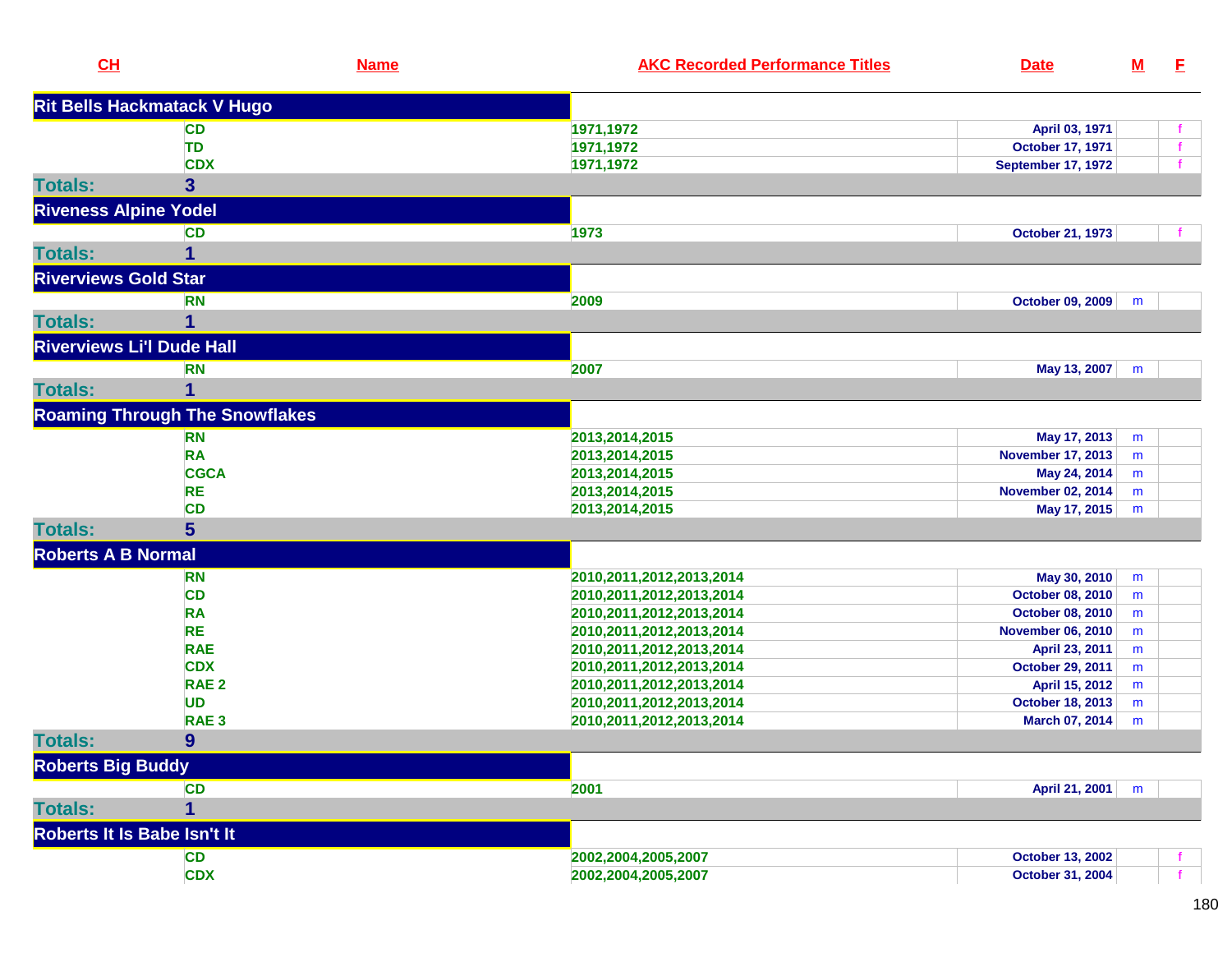| CL                             |                                      | <b>Name</b> | <b>AKC Recorded Performance Titles</b> | <b>Date</b>               | <u>M</u> | E            |
|--------------------------------|--------------------------------------|-------------|----------------------------------------|---------------------------|----------|--------------|
|                                | <b>RN</b>                            |             | 2002,2004,2005,2007                    | April 08, 2005            |          |              |
|                                | <b>RA</b>                            |             | 2002,2004,2005,2007                    | April 23, 2005            |          | $\mathbf{f}$ |
|                                | <b>RE</b>                            |             | 2002,2004,2005,2007                    | May 01, 2005              |          | $\mathbf f$  |
|                                | <b>RAE</b>                           |             | 2002,2004,2005,2007                    | April 21, 2007            |          |              |
| <b>Totals:</b>                 | $6\phantom{a}$                       |             |                                        |                           |          |              |
| <b>Roberts TBD</b>             |                                      |             |                                        |                           |          |              |
|                                | <b>CD</b>                            |             | 1996,1998,2001                         | May 27, 1996              |          | -1           |
|                                | <b>CDX</b>                           |             | 1996,1998,2001                         | <b>October 10, 1998</b>   |          | $\mathbf{f}$ |
|                                | <b>UD</b>                            |             | 1996,1998,2001                         | April 27, 2001            |          | $\mathbf{f}$ |
| <b>Totals:</b>                 | 3                                    |             |                                        |                           |          |              |
| <b>Robertsons Jill of Riga</b> |                                      |             |                                        |                           |          |              |
|                                | <b>CD</b>                            |             | 1964                                   | June 07, 1964             |          |              |
| <b>Totals:</b>                 | $\mathbf{1}$                         |             |                                        |                           |          |              |
| <b>Robins Jay Come True</b>    |                                      |             |                                        |                           |          |              |
|                                | <b>CD</b>                            |             | 1987                                   | <b>September 20, 1987</b> | m        |              |
| <b>Totals:</b>                 | 1                                    |             |                                        |                           |          |              |
|                                | <b>Rock And Rolls Pinball Wizard</b> |             |                                        |                           |          |              |
| 2013-GCH/2013-CHCGC            |                                      |             | 2013,2014                              | <b>January 18, 2013</b>   | m        |              |
| 2013-GCH/2013-CHRN             |                                      |             | 2013,2014                              | March 24, 2013            | m        |              |
| 2013-GCH/2013-CHBN             |                                      |             | 2013,2014                              | April 14, 2013            | m        |              |
| 2013-GCH/2013-CHCGCA           |                                      |             | 2013,2014                              | October 01, 2013          | m        |              |
| 2013-GCH/2013-CHThDN           |                                      |             | 2013,2014                              | <b>July 23, 2014</b>      | m        |              |
| <b>Totals:</b>                 | 5                                    |             |                                        |                           |          |              |
|                                | <b>Rocky Mountain Moonshine</b>      |             |                                        |                           |          |              |
|                                | <b>CD</b>                            |             | 1978                                   | July 09, 1978             | m        |              |
| <b>Totals:</b>                 | 1                                    |             |                                        |                           |          |              |
| <b>Rocky Mt Coolfoot Luke</b>  |                                      |             |                                        |                           |          |              |
|                                | <b>CD</b>                            |             | 1974                                   | <b>November 30, 1974</b>  | m        |              |
| <b>Totals:</b>                 | 1                                    |             |                                        |                           |          |              |
|                                | <b>Rocky Mt Sitting Bull V Barri</b> |             |                                        |                           |          |              |
|                                | <b>1975-CHCD</b>                     |             | 1975                                   | October 03, 1975          | m        |              |
| <b>Totals:</b>                 |                                      |             |                                        |                           |          |              |
| Rocky Mt Ski Babe V Barri      |                                      |             |                                        |                           |          |              |
|                                | <b>CD</b>                            |             | 1975                                   | <b>March 16, 1975</b>     |          |              |
| <b>Totals:</b>                 | 1                                    |             |                                        |                           |          |              |
|                                | <b>Rocky Mt Sugarfoot Gal Barri</b>  |             |                                        |                           |          |              |
|                                | <b>CD</b>                            |             | 1979                                   | <b>August 19, 1979</b>    |          |              |
|                                |                                      |             |                                        |                           |          |              |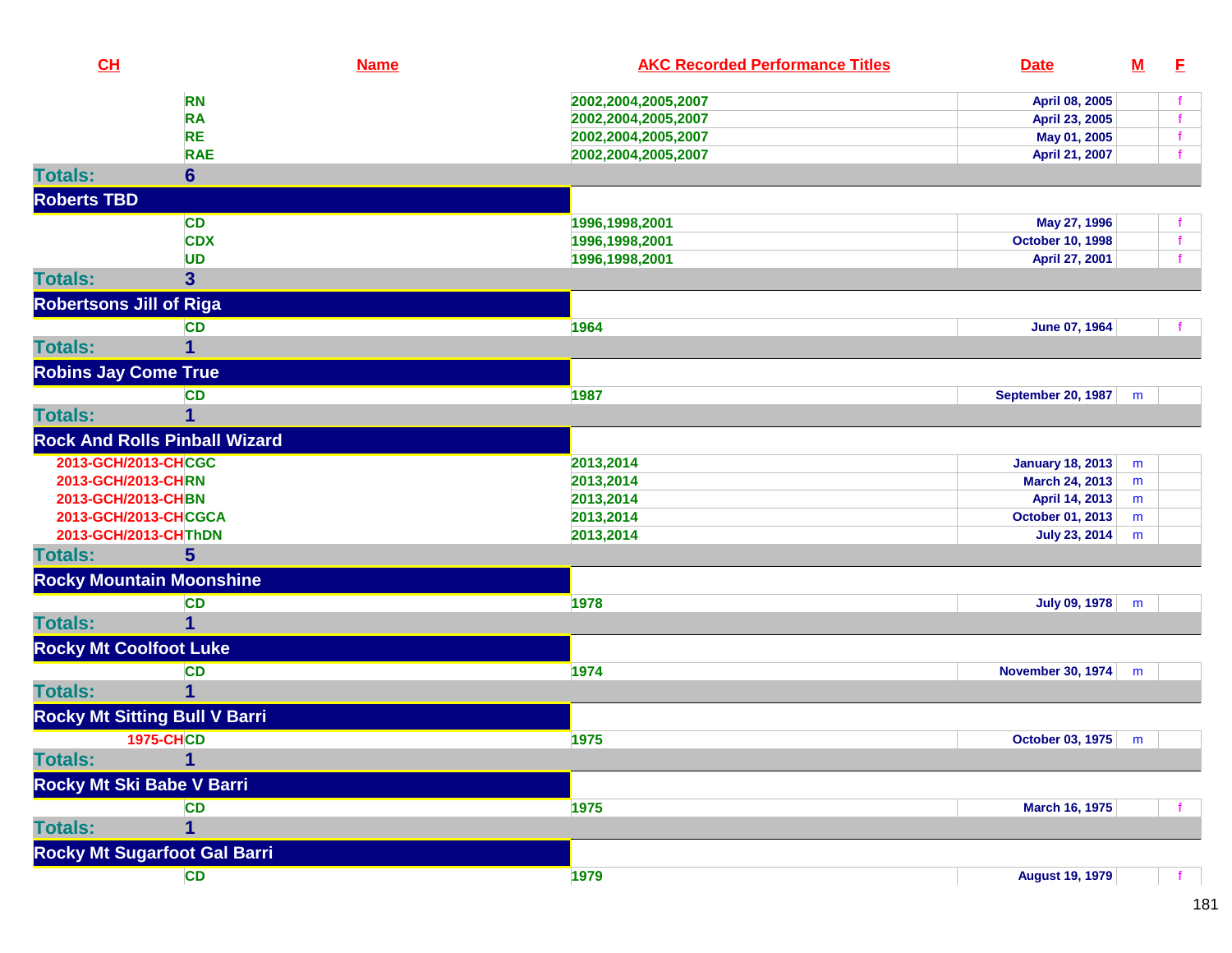| CH                              | <b>Name</b>                             | <b>AKC Recorded Performance Titles</b> | <b>Date</b>                                      | ${\bf M}$ | E |
|---------------------------------|-----------------------------------------|----------------------------------------|--------------------------------------------------|-----------|---|
| <b>Totals:</b>                  | 1                                       |                                        |                                                  |           |   |
| <b>Rocky Top Bunney Bear</b>    |                                         |                                        |                                                  |           |   |
|                                 | <b>CD</b>                               | 1975                                   | May 04, 1975                                     |           |   |
| <b>Totals:</b>                  |                                         |                                        |                                                  |           |   |
|                                 | <b>Rocy Valy Indian Chief Poncho</b>    |                                        |                                                  |           |   |
|                                 | <b>CD</b>                               | 1986                                   | <b>November 16, 1986</b>                         | m         |   |
| <b>Totals:</b>                  |                                         |                                        |                                                  |           |   |
|                                 | <b>Rocy Valys My Boy Buck Duke</b>      |                                        |                                                  |           |   |
|                                 | <b>CD</b>                               | 1984                                   | <b>January 07, 1984</b>                          | m         |   |
| <b>Totals:</b>                  |                                         |                                        |                                                  |           |   |
| <b>Rogers Alpine Brandywine</b> |                                         |                                        |                                                  |           |   |
|                                 | <b>CD</b>                               | 1975                                   | April 06, 1975 m                                 |           |   |
| <b>Totals:</b>                  |                                         |                                        |                                                  |           |   |
|                                 | <b>Rojanns Troubled Companion</b>       |                                        |                                                  |           |   |
| <b>Totals:</b>                  | <b>CD</b><br>1                          | 1977                                   | May 21, 1977                                     | m         |   |
| <b>Rolf V Sauliamt</b>          |                                         |                                        |                                                  |           |   |
|                                 | <b>CD</b>                               | 1960,1961                              | February 07, 1960                                |           |   |
|                                 | <b>CDX</b>                              | 1960,1961                              | April 30, 1961                                   | m<br>m    |   |
| <b>Totals:</b>                  | $\overline{2}$                          |                                        |                                                  |           |   |
|                                 | <b>Roman Centurion Bernard Anderson</b> |                                        |                                                  |           |   |
|                                 | <b>CGC</b>                              | 2017                                   | May 04, 2017                                     | m         |   |
| <b>Totals:</b>                  |                                         |                                        |                                                  |           |   |
| <b>Ronans Saint Simon</b>       |                                         |                                        |                                                  |           |   |
|                                 | <b>CD</b>                               | 1972                                   | October 29, 1972   m                             |           |   |
| <b>Totals:</b>                  |                                         |                                        |                                                  |           |   |
| <b>Rondo Lotto Wazo</b>         |                                         |                                        |                                                  |           |   |
|                                 | <b>CD</b>                               | 1991                                   | June 01, 1991                                    | m         |   |
| <b>Totals:</b>                  | 1                                       |                                        |                                                  |           |   |
|                                 | <b>Rondos Miss Sassy Cheyenne</b>       |                                        |                                                  |           |   |
|                                 | <b>CD</b>                               | 1991                                   | April 13, 1991                                   |           |   |
| <b>Totals:</b>                  | 1                                       |                                        |                                                  |           |   |
| <b>Rondos Shelita Mariea</b>    |                                         |                                        |                                                  |           |   |
|                                 | <b>CD</b><br><b>CDX</b>                 | 1986,1988<br>1986,1988                 | <b>November 08, 1986</b><br><b>June 10, 1988</b> |           |   |
|                                 |                                         |                                        |                                                  |           |   |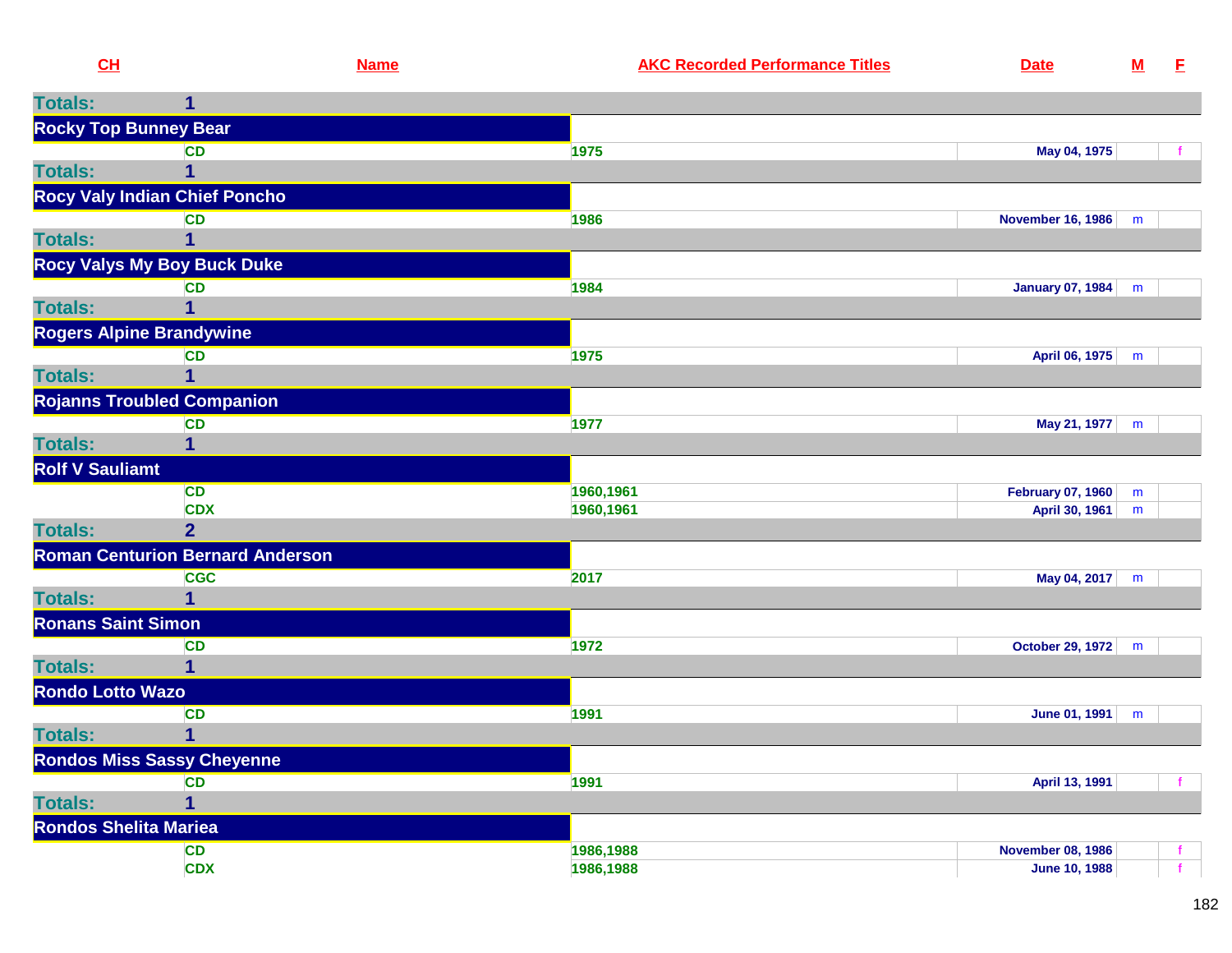| CL                            | <b>Name</b>                            | <b>AKC Recorded Performance Titles</b> | <b>Date</b>               | ${\bf M}$ | E |
|-------------------------------|----------------------------------------|----------------------------------------|---------------------------|-----------|---|
| <b>Totals:</b>                | $\overline{2}$                         |                                        |                           |           |   |
| <b>Rondos Tara Sharee</b>     |                                        |                                        |                           |           |   |
|                               | <b>CD</b>                              | 1987                                   | <b>September 15, 1987</b> |           |   |
| <b>Totals:</b>                | 1                                      |                                        |                           |           |   |
| <b>Rosie XXV</b>              |                                        |                                        |                           |           |   |
|                               | <b>CGC</b>                             | 2016                                   | May 25, 2016              |           |   |
| <b>Totals:</b>                | 1                                      |                                        |                           |           |   |
| <b>Rotts Fraulein Marnie</b>  |                                        |                                        |                           |           |   |
|                               | <b>CD</b>                              | 1971                                   | May 02, 1971              |           |   |
| <b>Totals:</b>                |                                        |                                        |                           |           |   |
| <b>Royal Dutchess of Love</b> |                                        |                                        |                           |           |   |
|                               | <b>CD</b>                              | 1983                                   | <b>December 08, 1983</b>  |           |   |
| <b>Totals:</b>                | 1                                      |                                        |                           |           |   |
|                               | Royal Treasures Smallhaus Layla        |                                        |                           |           |   |
|                               | <b>CGC</b>                             | 2014                                   | May 17, 2014              |           |   |
| <b>Totals:</b>                | 1                                      |                                        |                           |           |   |
| <b>Rubeus</b>                 |                                        |                                        |                           |           |   |
|                               | <b>CGC</b>                             | 2020                                   | June 16, 2020             | m         |   |
| <b>Totals:</b>                | 1                                      |                                        |                           |           |   |
| <b>Ruby Amore</b>             |                                        |                                        |                           |           |   |
|                               | <b>CGC</b>                             | 2015                                   | <b>September 01, 2015</b> |           |   |
| <b>Totals:</b>                | 1                                      |                                        |                           |           |   |
| <b>Rudolph Big Man</b>        |                                        |                                        |                           |           |   |
|                               | <b>CD</b>                              | 1982,1983                              | October 24, 1982          | m         |   |
|                               | <b>CDX</b>                             | 1982,1983                              | <b>November 12, 1983</b>  | m         |   |
| <b>Totals:</b>                | $\overline{2}$                         |                                        |                           |           |   |
| <b>Ruff N' Reddy Updike</b>   |                                        |                                        |                           |           |   |
|                               | <b>CD</b>                              | 1971                                   | October 31, 1971          | m         |   |
| <b>Totals:</b>                | 1                                      |                                        |                           |           |   |
| <b>Rufus Majszak</b>          |                                        |                                        |                           |           |   |
|                               | <b>CGC</b>                             | 2020,2021                              | <b>November 02, 2020</b>  | m         |   |
|                               | <b>CGCA</b>                            | 2020,2021                              | November 11, 2020         | ${\sf m}$ |   |
| <b>Totals:</b>                | <b>CGCU</b><br>$\overline{\mathbf{3}}$ | 2020,2021                              | May 23, 2021              | ${\sf m}$ |   |
|                               |                                        |                                        |                           |           |   |
| <b>Rufus Von Shagg Bark</b>   |                                        |                                        |                           |           |   |
|                               | CD                                     | 1969                                   | September 21, 1969        | m         |   |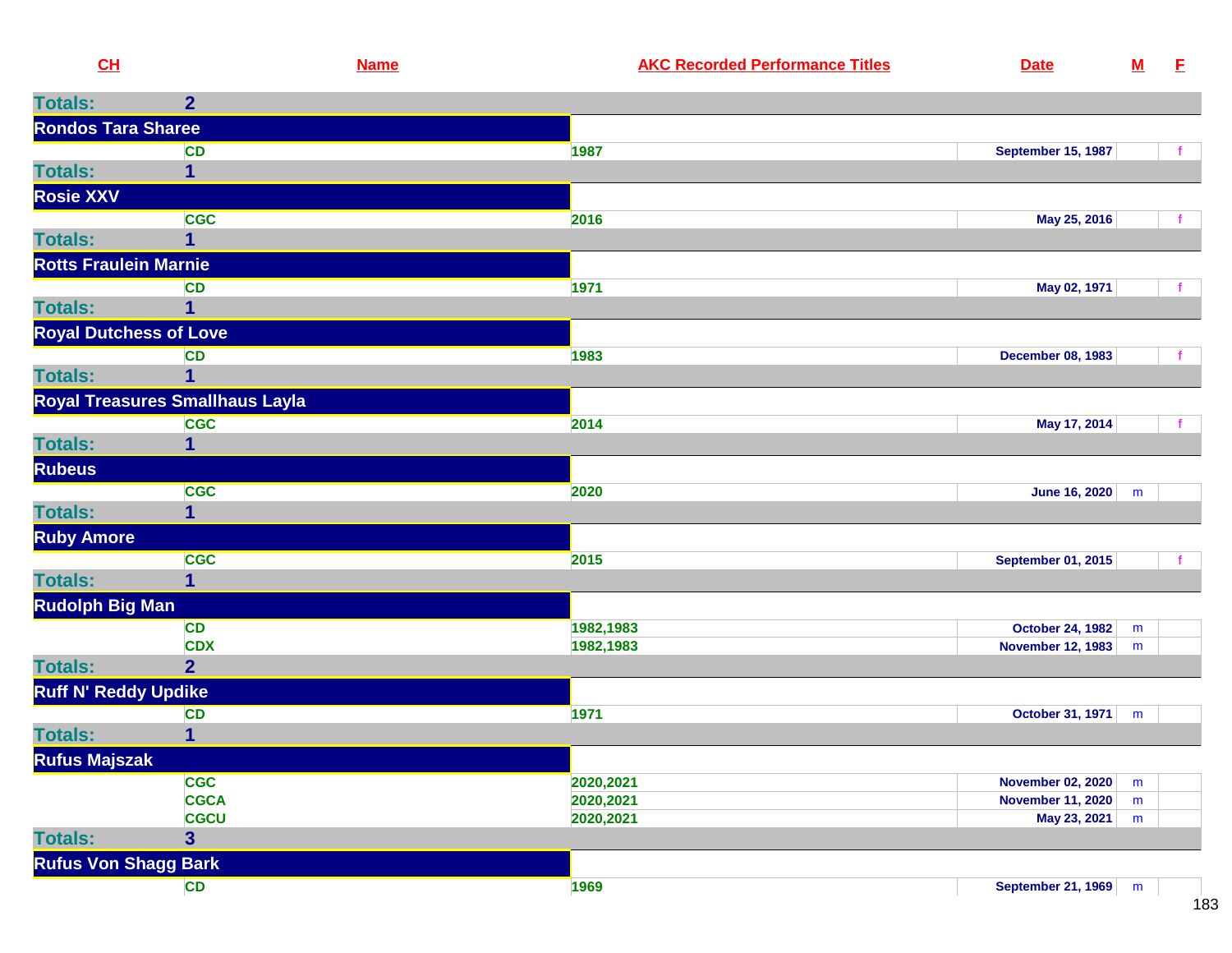| CL                      |                                      | <b>Name</b> | <b>AKC Recorded Performance Titles</b> | <b>Date</b>              | $\underline{\mathsf{M}}$ | E |
|-------------------------|--------------------------------------|-------------|----------------------------------------|--------------------------|--------------------------|---|
| <b>Totals:</b>          | 1                                    |             |                                        |                          |                          |   |
|                         | <b>Runaway Randy Barry-Hund</b>      |             |                                        |                          |                          |   |
|                         | <b>CD</b>                            |             | 1994                                   | April 02, 1994           | m                        |   |
| <b>Totals:</b>          | 1                                    |             |                                        |                          |                          |   |
|                         | <b>Rune Birne of Amber Reach</b>     |             |                                        |                          |                          |   |
|                         | <b>CD</b>                            |             | 1981                                   | <b>November 08, 1981</b> |                          |   |
| <b>Totals:</b>          | 1                                    |             |                                        |                          |                          |   |
|                         | <b>Runes Alpine Amazon</b>           |             |                                        |                          |                          |   |
|                         | <b>CD</b>                            |             | 1986                                   | <b>June 08, 1986</b>     |                          |   |
| <b>Totals:</b>          |                                      |             |                                        |                          |                          |   |
|                         | <b>Runes Mill Creek Lil Bear</b>     |             |                                        |                          |                          |   |
|                         | <b>1985-CHCD</b>                     |             | 1985                                   | May 18, 1985             |                          |   |
| <b>Totals:</b>          | 1                                    |             |                                        |                          |                          |   |
|                         | <b>Runes Tristan Von Tolor</b>       |             |                                        |                          |                          |   |
|                         | <b>CD</b>                            |             | 1988                                   | <b>June 05, 1988</b>     | m                        |   |
| <b>Totals:</b>          | 1                                    |             |                                        |                          |                          |   |
| <b>Rupps Mr. George</b> |                                      |             |                                        |                          |                          |   |
| <b>Totals:</b>          | <b>CD</b><br>$\overline{\mathbf{1}}$ |             | 1964                                   | April 04, 1964           | m                        |   |
|                         |                                      |             |                                        |                          |                          |   |
| <b>Rusdeko Heidi</b>    |                                      |             |                                        |                          |                          |   |
| <b>Totals:</b>          | <b>CD</b><br>1                       |             | 1967                                   | <b>October 29, 1967</b>  |                          |   |
| <b>Rusnels Joshua</b>   |                                      |             |                                        |                          |                          |   |
|                         | <b>CD</b>                            |             | 1972                                   | April 02, 1972           | ${\sf m}$                |   |
| <b>Totals:</b>          | 1                                    |             |                                        |                          |                          |   |
|                         | <b>Rusnels Lil Moose Nicholas</b>    |             |                                        |                          |                          |   |
|                         | <b>CD</b>                            |             | 1971                                   | <b>November 21, 1971</b> | m                        |   |
| <b>Totals:</b>          | $\mathbf{1}$                         |             |                                        |                          |                          |   |
| <b>Rusty Bay</b>        |                                      |             |                                        |                          |                          |   |
|                         | <b>CD</b>                            |             | 1979                                   | <b>October 21, 1979</b>  |                          | f |
| <b>Totals:</b>          | 1                                    |             |                                        |                          |                          |   |
|                         | <b>Rutndicks Corabelles A Lady</b>   |             |                                        |                          |                          |   |
|                         | <b>1970-CHCD</b>                     |             | 1969                                   | April 26, 1969           |                          |   |
| <b>Totals:</b>          | $\mathbf{1}$                         |             |                                        |                          |                          |   |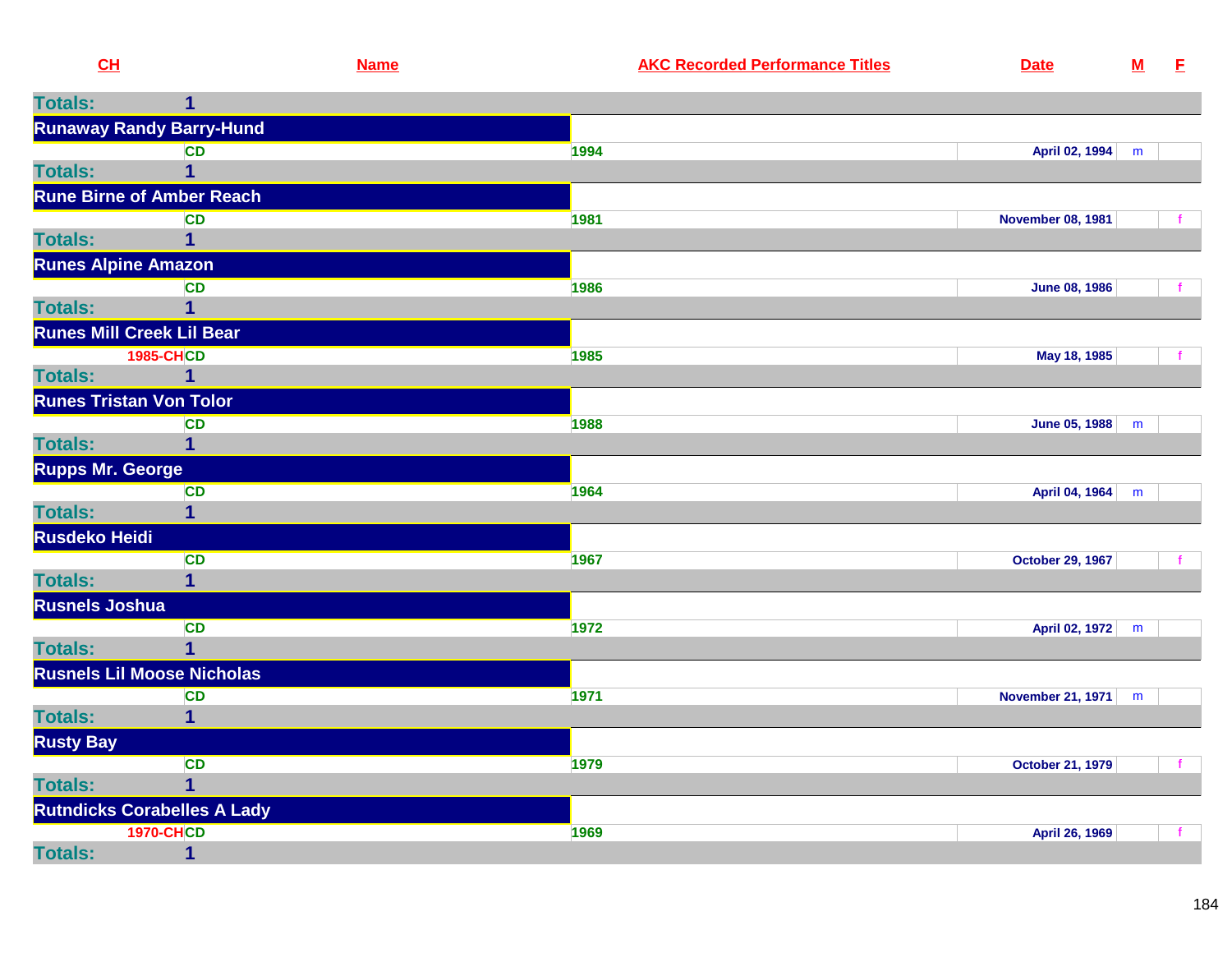| <b>Rutndicks Merry Mary Melody</b><br>1967,1972<br>May 06, 1967<br><b>CD</b><br>f.<br><b>CDX</b><br>1967,1972<br>f<br><b>August 20, 1972</b><br><b>Totals:</b><br>$\overline{2}$<br><b>Rutndicks Sir Prize Pete</b><br><b>CD</b><br>1968<br><b>September 15, 1968</b><br>m<br><b>Totals:</b><br>1<br><b>Ryder Bonaventure</b><br><b>CGC</b><br>2018,2019<br>March 13, 2018<br>m<br>2018,2019<br>May 06, 2019<br><b>ThD</b><br>m<br><b>Totals:</b><br>$\overline{2}$<br><b>Ryettes Shad</b><br><b>CD</b><br>1975<br><b>January 12, 1975</b><br>m<br>1975<br><b>TD</b><br>June 21, 1975<br>m<br><b>Totals:</b><br>$\overline{2}$<br>Sa Ro's Heidi Arnette<br><b>January 29, 1961</b><br><b>CD</b><br>1961<br>f<br><b>Totals:</b><br>1<br>Sa Ro's Mitzi Von Whodi<br><b>CD</b><br>1965<br><b>November 14, 1965</b><br><b>Totals:</b><br>1<br>Sa Ro's Sir Arno<br><b>CD</b><br>1961<br><b>January 29, 1961</b><br>m<br><b>Totals:</b><br>1<br><b>Sabecs Swiss Miss Gretchen</b><br>1971<br><b>CD</b><br><b>September 19, 1971</b><br>$\mathbf{f}$<br><b>Totals:</b><br>1<br><b>Sabrina V Billy Jack</b><br><b>1982-CHCD</b><br>1980,1981<br>May 17, 1980<br>f.<br><b>1982-CHCDX</b><br>1980,1981<br><b>October 24, 1981</b><br>f<br>$\overline{2}$<br><b>Sabrina Von Hans</b><br><b>CD</b><br>1973<br>May 26, 1973<br><b>Totals:</b><br>$\mathbf{1}$<br><b>Sabrinas Hondo V Randolph</b><br><b>CD</b><br>1976<br>November 21, 1976   m | CL             | <b>Name</b> | <b>AKC Recorded Performance Titles</b> | <b>Date</b> | $\underline{\mathsf{M}}$ | E. |
|------------------------------------------------------------------------------------------------------------------------------------------------------------------------------------------------------------------------------------------------------------------------------------------------------------------------------------------------------------------------------------------------------------------------------------------------------------------------------------------------------------------------------------------------------------------------------------------------------------------------------------------------------------------------------------------------------------------------------------------------------------------------------------------------------------------------------------------------------------------------------------------------------------------------------------------------------------------------------------------------------------------------------------------------------------------------------------------------------------------------------------------------------------------------------------------------------------------------------------------------------------------------------------------------------------------------------------------------------------------------------------------------------------------------------------|----------------|-------------|----------------------------------------|-------------|--------------------------|----|
|                                                                                                                                                                                                                                                                                                                                                                                                                                                                                                                                                                                                                                                                                                                                                                                                                                                                                                                                                                                                                                                                                                                                                                                                                                                                                                                                                                                                                                    |                |             |                                        |             |                          |    |
|                                                                                                                                                                                                                                                                                                                                                                                                                                                                                                                                                                                                                                                                                                                                                                                                                                                                                                                                                                                                                                                                                                                                                                                                                                                                                                                                                                                                                                    |                |             |                                        |             |                          |    |
|                                                                                                                                                                                                                                                                                                                                                                                                                                                                                                                                                                                                                                                                                                                                                                                                                                                                                                                                                                                                                                                                                                                                                                                                                                                                                                                                                                                                                                    |                |             |                                        |             |                          |    |
|                                                                                                                                                                                                                                                                                                                                                                                                                                                                                                                                                                                                                                                                                                                                                                                                                                                                                                                                                                                                                                                                                                                                                                                                                                                                                                                                                                                                                                    |                |             |                                        |             |                          |    |
|                                                                                                                                                                                                                                                                                                                                                                                                                                                                                                                                                                                                                                                                                                                                                                                                                                                                                                                                                                                                                                                                                                                                                                                                                                                                                                                                                                                                                                    |                |             |                                        |             |                          |    |
|                                                                                                                                                                                                                                                                                                                                                                                                                                                                                                                                                                                                                                                                                                                                                                                                                                                                                                                                                                                                                                                                                                                                                                                                                                                                                                                                                                                                                                    |                |             |                                        |             |                          |    |
|                                                                                                                                                                                                                                                                                                                                                                                                                                                                                                                                                                                                                                                                                                                                                                                                                                                                                                                                                                                                                                                                                                                                                                                                                                                                                                                                                                                                                                    |                |             |                                        |             |                          |    |
|                                                                                                                                                                                                                                                                                                                                                                                                                                                                                                                                                                                                                                                                                                                                                                                                                                                                                                                                                                                                                                                                                                                                                                                                                                                                                                                                                                                                                                    |                |             |                                        |             |                          |    |
|                                                                                                                                                                                                                                                                                                                                                                                                                                                                                                                                                                                                                                                                                                                                                                                                                                                                                                                                                                                                                                                                                                                                                                                                                                                                                                                                                                                                                                    |                |             |                                        |             |                          |    |
|                                                                                                                                                                                                                                                                                                                                                                                                                                                                                                                                                                                                                                                                                                                                                                                                                                                                                                                                                                                                                                                                                                                                                                                                                                                                                                                                                                                                                                    |                |             |                                        |             |                          |    |
|                                                                                                                                                                                                                                                                                                                                                                                                                                                                                                                                                                                                                                                                                                                                                                                                                                                                                                                                                                                                                                                                                                                                                                                                                                                                                                                                                                                                                                    |                |             |                                        |             |                          |    |
|                                                                                                                                                                                                                                                                                                                                                                                                                                                                                                                                                                                                                                                                                                                                                                                                                                                                                                                                                                                                                                                                                                                                                                                                                                                                                                                                                                                                                                    |                |             |                                        |             |                          |    |
|                                                                                                                                                                                                                                                                                                                                                                                                                                                                                                                                                                                                                                                                                                                                                                                                                                                                                                                                                                                                                                                                                                                                                                                                                                                                                                                                                                                                                                    |                |             |                                        |             |                          |    |
|                                                                                                                                                                                                                                                                                                                                                                                                                                                                                                                                                                                                                                                                                                                                                                                                                                                                                                                                                                                                                                                                                                                                                                                                                                                                                                                                                                                                                                    |                |             |                                        |             |                          |    |
|                                                                                                                                                                                                                                                                                                                                                                                                                                                                                                                                                                                                                                                                                                                                                                                                                                                                                                                                                                                                                                                                                                                                                                                                                                                                                                                                                                                                                                    |                |             |                                        |             |                          |    |
|                                                                                                                                                                                                                                                                                                                                                                                                                                                                                                                                                                                                                                                                                                                                                                                                                                                                                                                                                                                                                                                                                                                                                                                                                                                                                                                                                                                                                                    |                |             |                                        |             |                          |    |
|                                                                                                                                                                                                                                                                                                                                                                                                                                                                                                                                                                                                                                                                                                                                                                                                                                                                                                                                                                                                                                                                                                                                                                                                                                                                                                                                                                                                                                    |                |             |                                        |             |                          |    |
|                                                                                                                                                                                                                                                                                                                                                                                                                                                                                                                                                                                                                                                                                                                                                                                                                                                                                                                                                                                                                                                                                                                                                                                                                                                                                                                                                                                                                                    |                |             |                                        |             |                          |    |
|                                                                                                                                                                                                                                                                                                                                                                                                                                                                                                                                                                                                                                                                                                                                                                                                                                                                                                                                                                                                                                                                                                                                                                                                                                                                                                                                                                                                                                    |                |             |                                        |             |                          |    |
|                                                                                                                                                                                                                                                                                                                                                                                                                                                                                                                                                                                                                                                                                                                                                                                                                                                                                                                                                                                                                                                                                                                                                                                                                                                                                                                                                                                                                                    |                |             |                                        |             |                          |    |
|                                                                                                                                                                                                                                                                                                                                                                                                                                                                                                                                                                                                                                                                                                                                                                                                                                                                                                                                                                                                                                                                                                                                                                                                                                                                                                                                                                                                                                    |                |             |                                        |             |                          |    |
|                                                                                                                                                                                                                                                                                                                                                                                                                                                                                                                                                                                                                                                                                                                                                                                                                                                                                                                                                                                                                                                                                                                                                                                                                                                                                                                                                                                                                                    |                |             |                                        |             |                          |    |
|                                                                                                                                                                                                                                                                                                                                                                                                                                                                                                                                                                                                                                                                                                                                                                                                                                                                                                                                                                                                                                                                                                                                                                                                                                                                                                                                                                                                                                    |                |             |                                        |             |                          |    |
|                                                                                                                                                                                                                                                                                                                                                                                                                                                                                                                                                                                                                                                                                                                                                                                                                                                                                                                                                                                                                                                                                                                                                                                                                                                                                                                                                                                                                                    |                |             |                                        |             |                          |    |
|                                                                                                                                                                                                                                                                                                                                                                                                                                                                                                                                                                                                                                                                                                                                                                                                                                                                                                                                                                                                                                                                                                                                                                                                                                                                                                                                                                                                                                    |                |             |                                        |             |                          |    |
|                                                                                                                                                                                                                                                                                                                                                                                                                                                                                                                                                                                                                                                                                                                                                                                                                                                                                                                                                                                                                                                                                                                                                                                                                                                                                                                                                                                                                                    |                |             |                                        |             |                          |    |
|                                                                                                                                                                                                                                                                                                                                                                                                                                                                                                                                                                                                                                                                                                                                                                                                                                                                                                                                                                                                                                                                                                                                                                                                                                                                                                                                                                                                                                    |                |             |                                        |             |                          |    |
|                                                                                                                                                                                                                                                                                                                                                                                                                                                                                                                                                                                                                                                                                                                                                                                                                                                                                                                                                                                                                                                                                                                                                                                                                                                                                                                                                                                                                                    |                |             |                                        |             |                          |    |
|                                                                                                                                                                                                                                                                                                                                                                                                                                                                                                                                                                                                                                                                                                                                                                                                                                                                                                                                                                                                                                                                                                                                                                                                                                                                                                                                                                                                                                    |                |             |                                        |             |                          |    |
|                                                                                                                                                                                                                                                                                                                                                                                                                                                                                                                                                                                                                                                                                                                                                                                                                                                                                                                                                                                                                                                                                                                                                                                                                                                                                                                                                                                                                                    |                |             |                                        |             |                          |    |
|                                                                                                                                                                                                                                                                                                                                                                                                                                                                                                                                                                                                                                                                                                                                                                                                                                                                                                                                                                                                                                                                                                                                                                                                                                                                                                                                                                                                                                    | <b>Totals:</b> |             |                                        |             |                          |    |
|                                                                                                                                                                                                                                                                                                                                                                                                                                                                                                                                                                                                                                                                                                                                                                                                                                                                                                                                                                                                                                                                                                                                                                                                                                                                                                                                                                                                                                    |                |             |                                        |             |                          |    |
|                                                                                                                                                                                                                                                                                                                                                                                                                                                                                                                                                                                                                                                                                                                                                                                                                                                                                                                                                                                                                                                                                                                                                                                                                                                                                                                                                                                                                                    |                |             |                                        |             |                          |    |
|                                                                                                                                                                                                                                                                                                                                                                                                                                                                                                                                                                                                                                                                                                                                                                                                                                                                                                                                                                                                                                                                                                                                                                                                                                                                                                                                                                                                                                    |                |             |                                        |             |                          |    |
|                                                                                                                                                                                                                                                                                                                                                                                                                                                                                                                                                                                                                                                                                                                                                                                                                                                                                                                                                                                                                                                                                                                                                                                                                                                                                                                                                                                                                                    |                |             |                                        |             |                          |    |
|                                                                                                                                                                                                                                                                                                                                                                                                                                                                                                                                                                                                                                                                                                                                                                                                                                                                                                                                                                                                                                                                                                                                                                                                                                                                                                                                                                                                                                    |                |             |                                        |             |                          |    |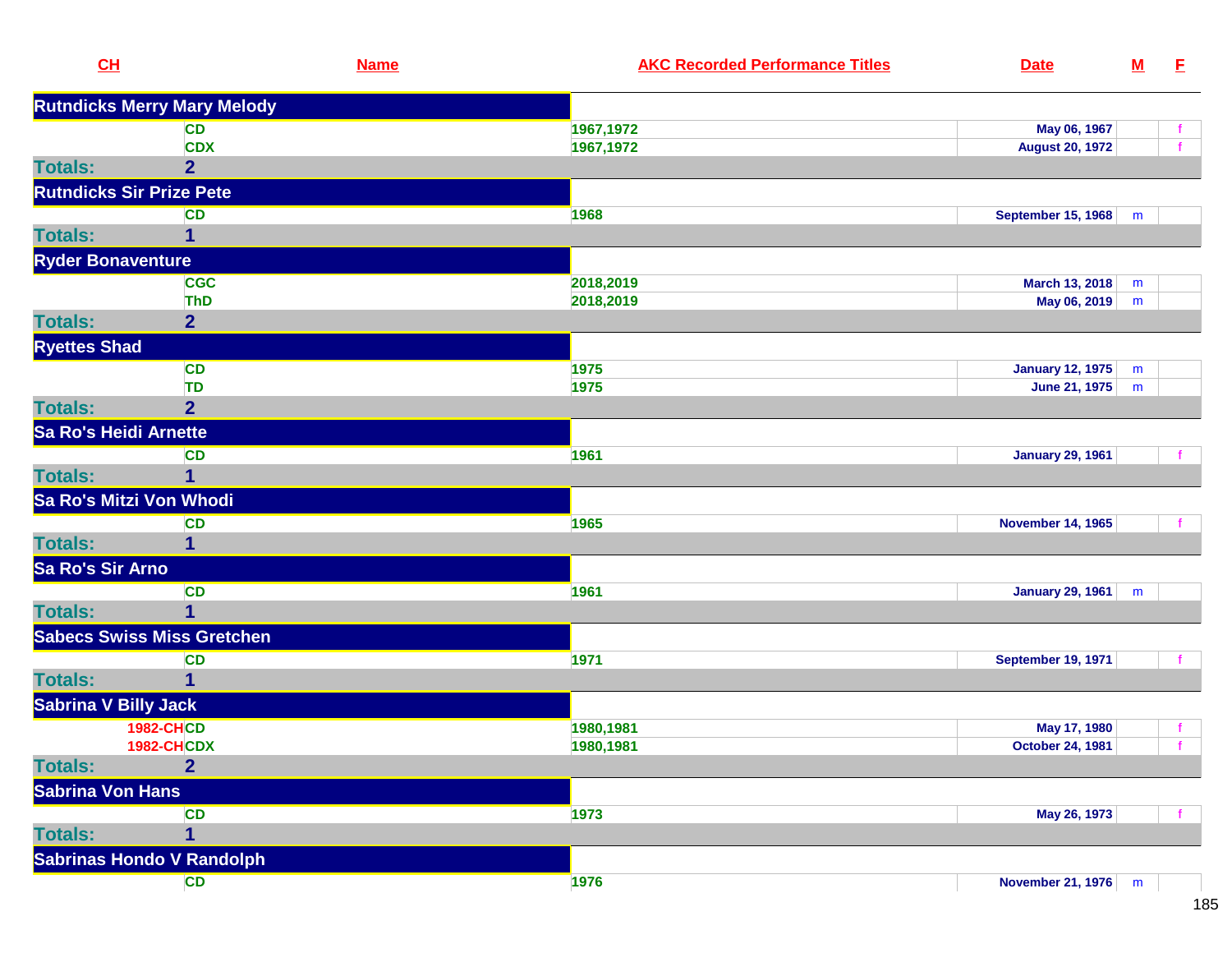| CL                           | <b>Name</b>                        | <b>AKC Recorded Performance Titles</b>     | <b>Date</b>                                   | ${\bf M}$ | E                            |
|------------------------------|------------------------------------|--------------------------------------------|-----------------------------------------------|-----------|------------------------------|
| <b>Totals:</b>               | 1                                  |                                            |                                               |           |                              |
| <b>Sad Eyes Caruthers</b>    |                                    |                                            |                                               |           |                              |
|                              | <b>CD</b>                          | 1990                                       | <b>November 24, 1990</b>                      |           |                              |
| <b>Totals:</b>               | 1                                  |                                            |                                               |           |                              |
| Sadie Borzych                |                                    |                                            |                                               |           |                              |
|                              | <b>CGC</b>                         | 2021                                       | <b>November 17, 2021</b>                      |           |                              |
| <b>Totals:</b>               | $\mathbf{1}$                       |                                            |                                               |           |                              |
|                              |                                    |                                            |                                               |           |                              |
| <b>Sadie Hunter</b>          |                                    |                                            |                                               |           |                              |
|                              | <b>RN</b>                          | 2018,2020,2021,2022                        | <b>September 16, 2018</b>                     |           |                              |
|                              | <b>BN</b>                          | 2018,2020,2021,2022                        | <b>September 20, 2018</b>                     |           | $\mathbf{f}$                 |
|                              | <b>CD</b><br><b>TKN</b>            | 2018,2020,2021,2022                        | <b>January 26, 2020</b>                       |           | $\mathbf{f}$<br>$\mathbf{f}$ |
|                              | <b>CDX</b>                         | 2018,2020,2021,2022<br>2018,2020,2021,2022 | <b>July 20, 2020</b><br><b>March 20, 2021</b> |           | $\mathbf{f}$                 |
|                              | R <sub>l</sub>                     | 2018,2020,2021,2022                        | <b>January 14, 2022</b>                       |           | f                            |
| <b>Totals:</b>               | $6\phantom{a}$                     |                                            |                                               |           |                              |
| Sadie Mae Rose               |                                    |                                            |                                               |           |                              |
|                              | <b>CGC</b>                         | 2020                                       | <b>July 17, 2020</b>                          |           |                              |
| <b>Totals:</b>               | 1                                  |                                            |                                               |           |                              |
| <b>Sadye Jayne</b>           |                                    |                                            |                                               |           |                              |
|                              | <b>CD</b>                          | 1973,1976                                  | <b>July 11, 1973</b>                          |           |                              |
|                              | <b>CDX</b>                         | 1973,1976                                  | June 27, 1976                                 |           | $\mathbf{f}$                 |
| <b>Totals:</b>               | $\overline{2}$                     |                                            |                                               |           |                              |
|                              | <b>Saffos Frisco Aint No Saint</b> |                                            |                                               |           |                              |
|                              | <b>CD</b>                          | 1986                                       | October 01, 1986   m                          |           |                              |
| <b>Totals:</b>               | 1                                  |                                            |                                               |           |                              |
| <b>Saint Brandy XII</b>      |                                    |                                            |                                               |           |                              |
|                              | <b>CD</b>                          | 1979                                       | <b>January 06, 1979</b>                       |           |                              |
| <b>Totals:</b>               | $\mathbf{1}$                       |                                            |                                               |           |                              |
|                              | <b>Saint Georges Dragon Lady</b>   |                                            |                                               |           |                              |
|                              | <b>CD</b>                          | 1975                                       | <b>August 16, 1975</b>                        |           | f                            |
| <b>Totals:</b>               | 1                                  |                                            |                                               |           |                              |
| <b>Saint Havens Windsong</b> |                                    |                                            |                                               |           |                              |
|                              | <b>CD</b>                          | 1973                                       | May 20, 1973                                  |           |                              |
| <b>Totals:</b>               | $\mathbf{1}$                       |                                            |                                               |           |                              |
|                              |                                    |                                            |                                               |           |                              |
| <b>Saint Holly of Hope</b>   |                                    |                                            |                                               |           |                              |
|                              | <b>CD</b>                          | 1974                                       | <b>November 30, 1974</b>                      |           |                              |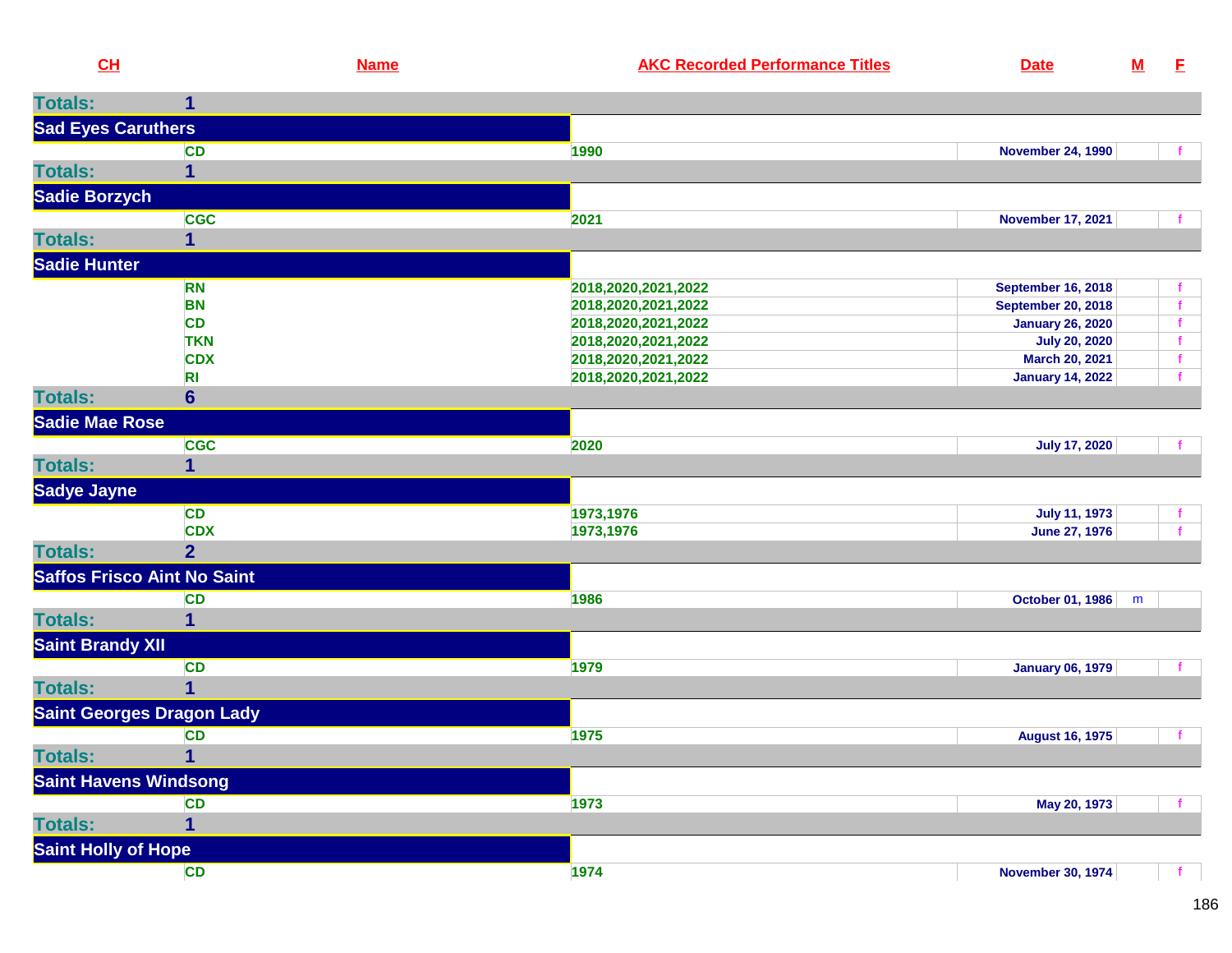| amc | <b>AKC Recorded Performance Titles</b> | Date |  |
|-----|----------------------------------------|------|--|
|-----|----------------------------------------|------|--|

| <b>Totals:</b>             | 1                                  |                  |                           |   |              |
|----------------------------|------------------------------------|------------------|---------------------------|---|--------------|
|                            | <b>Saint Johannas Cloud Nine</b>   |                  |                           |   |              |
|                            | <b>CD</b>                          | 1974,1977        | <b>July 28, 1974</b>      | m |              |
|                            | <b>CDX</b>                         | 1974,1977        | February 10, 1977         | m |              |
| <b>Totals:</b>             | $\overline{2}$                     |                  |                           |   |              |
|                            | <b>Saint Johannas Hope</b>         |                  |                           |   |              |
|                            | CD                                 | 1974,1976        | <b>July 27, 1974</b>      |   |              |
|                            | <b>CDX</b>                         | 1974,1976        | March 28, 1976            |   |              |
| <b>Totals:</b>             | $\overline{2}$                     |                  |                           |   |              |
| <b>Saint Lady of Shiba</b> |                                    |                  |                           |   |              |
|                            | <b>CD</b>                          | 1965             | <b>December 05, 1965</b>  |   |              |
| <b>Totals:</b>             | $\mathbf 1$                        |                  |                           |   |              |
| Saint Mark II              |                                    |                  |                           |   |              |
|                            | <b>CD</b>                          | 1951             | June 17, 1951             | m |              |
| <b>Totals:</b>             | $\mathbf 1$                        |                  |                           |   |              |
| <b>Saint Pepper</b>        |                                    |                  |                           |   |              |
|                            | <b>CD</b>                          | 1973             | <b>October 28, 1973</b>   |   |              |
| <b>Totals:</b>             | $\overline{1}$                     |                  |                           |   |              |
|                            | <b>Saint Peter of Sunny Slopes</b> |                  |                           |   |              |
|                            | <b>1945-CHCD</b>                   | 1945,1947        | <b>September 16, 1945</b> | m |              |
|                            | <b>1945-CHCDX</b>                  | 1947             | May 11, 1947              | m |              |
| <b>Totals:</b>             | $\overline{2}$                     |                  |                           |   |              |
|                            | <b>Saint Taras Baroness</b>        |                  |                           |   |              |
|                            | <b>CD</b>                          | 1970             | <b>January 04, 1970</b>   |   |              |
| <b>Totals:</b>             | $\mathbf{1}$                       |                  |                           |   |              |
| <b>Saint Tawna June</b>    |                                    |                  |                           |   |              |
|                            | <b>CD</b>                          | 1972             | June 18, 1972             |   |              |
| <b>Totals:</b>             | $\mathbf 1$                        |                  |                           |   |              |
|                            | <b>Saints Kingdom Doppel Heart</b> |                  |                           |   |              |
|                            | <b>CD</b>                          | 1982, 1983, 1985 | <b>June 19, 1982</b>      |   |              |
|                            | <b>CDX</b>                         | 1982, 1983, 1985 | <b>October 10, 1983</b>   |   | $\mathbf{f}$ |
|                            | <b>UD</b>                          | 1982, 1983, 1985 | <b>October 12, 1985</b>   |   |              |
| <b>Totals:</b>             | 3 <sup>5</sup>                     |                  |                           |   |              |
|                            | <b>Saintsides Alpine Monk</b>      |                  |                           |   |              |
|                            | <b>CD</b>                          | 1970             | <b>October 11, 1970</b>   | m |              |
| <b>Totals:</b>             | $\overline{1}$                     |                  |                           |   |              |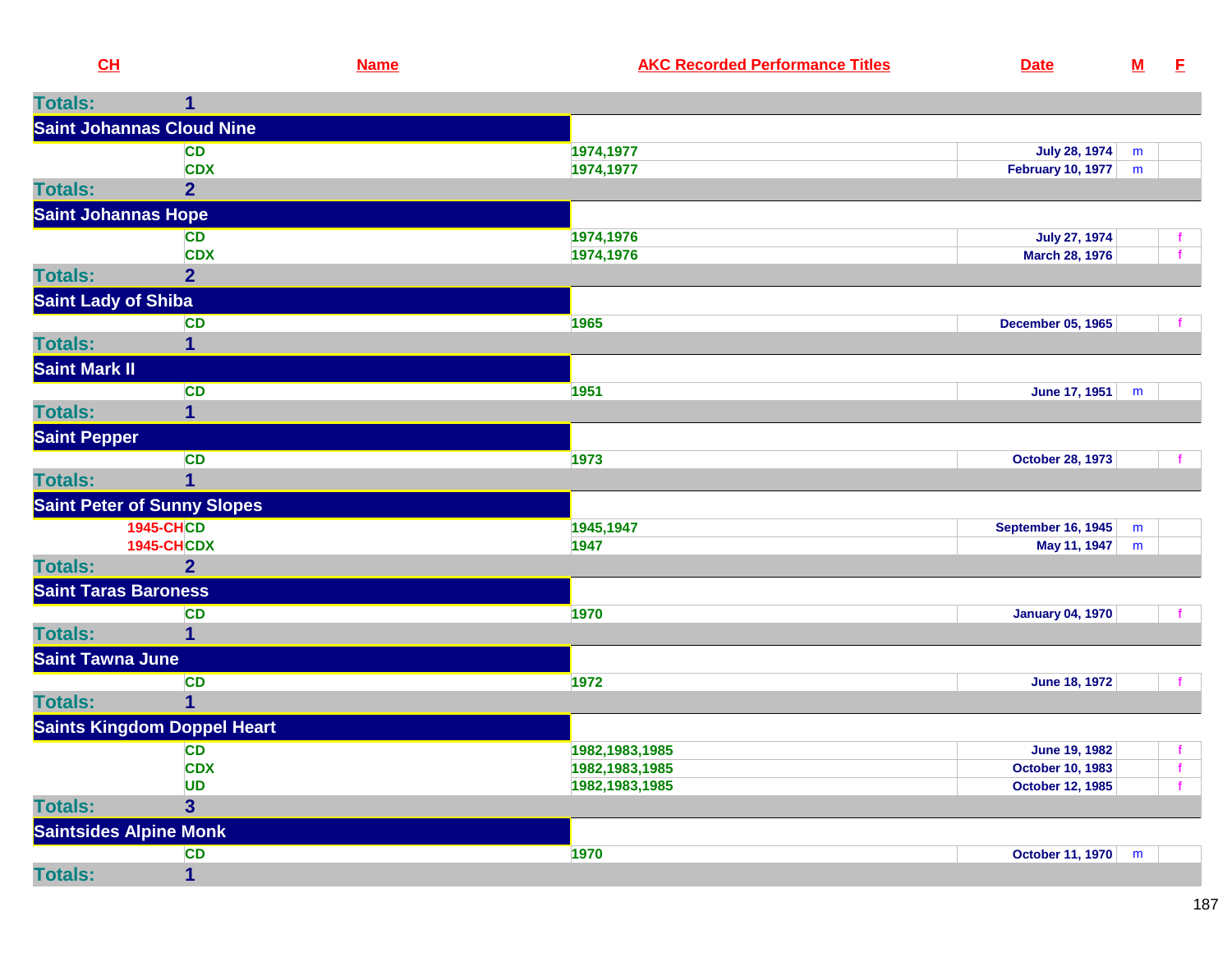| CL                                 | <b>Name</b>                            | <b>AKC Recorded Performance Titles</b> | <b>Date</b>              | ${\bf M}$ | E            |
|------------------------------------|----------------------------------------|----------------------------------------|--------------------------|-----------|--------------|
|                                    | <b>Saintsville Bobbi Sox B Rox</b>     |                                        |                          |           |              |
|                                    | <b>CD</b>                              | 1971                                   | May 23, 1971             |           |              |
| <b>Totals:</b>                     | 1                                      |                                        |                          |           |              |
| <b>Sals Sweet St. Claudia</b>      |                                        |                                        |                          |           |              |
|                                    | <b>CD</b>                              | 1973                                   | <b>July 22, 1973</b>     |           |              |
| <b>Totals:</b>                     | 1                                      |                                        |                          |           |              |
| <b>Saltys Gay George</b>           |                                        |                                        |                          |           |              |
|                                    | <b>CD</b>                              | 1977,1978                              | <b>December 04, 1977</b> | m         |              |
|                                    | <b>CDX</b>                             | 1977,1978                              | June 11, 1978            | m         |              |
| <b>Totals:</b>                     | $\overline{2}$                         |                                        |                          |           |              |
| <b>Saltys Gentle Ben</b>           |                                        |                                        |                          |           |              |
|                                    | <b>CD</b>                              | 1992,1993,1996                         | <b>December 06, 1992</b> | m         |              |
|                                    | TD                                     | 1992, 1993, 1996                       | April 25, 1993           |           |              |
|                                    | <b>TDX</b>                             | 1992, 1993, 1996                       | <b>February 25, 1996</b> |           |              |
| <b>Totals:</b>                     | $\overline{\mathbf{3}}$                |                                        |                          |           |              |
| <b>Saltys Happy Harry</b>          |                                        |                                        |                          |           |              |
|                                    | <b>CD</b>                              | 1974, 1977, 1979                       | May 04, 1974             | m         |              |
|                                    | <b>CDX</b>                             | 1974, 1977, 1979                       | <b>November 10, 1974</b> | m         |              |
|                                    | <b>UD</b>                              | 1974, 1977, 1979                       | <b>December 04, 1977</b> | m         |              |
|                                    | TD                                     | 1974, 1977, 1979                       | <b>November 18, 1979</b> | m         |              |
| <b>Totals:</b>                     | 4                                      |                                        |                          |           |              |
| <b>Saltys Little Lulu of Rosan</b> |                                        |                                        |                          |           |              |
|                                    | TD                                     | 1884,1986                              | <b>August 19, 1984</b>   |           |              |
|                                    | <b>CD</b>                              | 1884,1986                              | <b>December 02, 1984</b> |           | $\mathbf{f}$ |
|                                    | <b>CDX</b>                             | 1884,1986                              | <b>November 02, 1986</b> |           |              |
| <b>Totals:</b>                     | $\mathbf{3}$                           |                                        |                          |           |              |
| <b>Saltys Little Wendy</b>         |                                        |                                        |                          |           |              |
|                                    | <b>CD</b>                              | 1983,1986                              | May 07, 1983             |           |              |
|                                    | <b>TD</b>                              | 1983,1986                              | April 06, 1986           |           |              |
| <b>Totals:</b>                     | $\overline{2}$                         |                                        |                          |           |              |
|                                    | <b>Saltys Mitey Maus V Schwarzwald</b> |                                        |                          |           |              |
|                                    | <b>CD</b>                              | 1978,1982                              | <b>November 05, 1978</b> | m         |              |
|                                    | <b>TD</b>                              | 1978,1982                              | <b>November 21, 1982</b> | m         |              |
| <b>Totals:</b>                     | $\overline{\mathbf{2}}$                |                                        |                          |           |              |
|                                    | <b>Saltys Sherlok Bonz of Jay San</b>  |                                        |                          |           |              |
|                                    | <b>CD</b>                              | 1983,1984                              | <b>August 14, 1983</b>   | m         |              |
|                                    | <b>TD</b>                              | 1983,1984                              | <b>August 21, 1983</b>   | m         |              |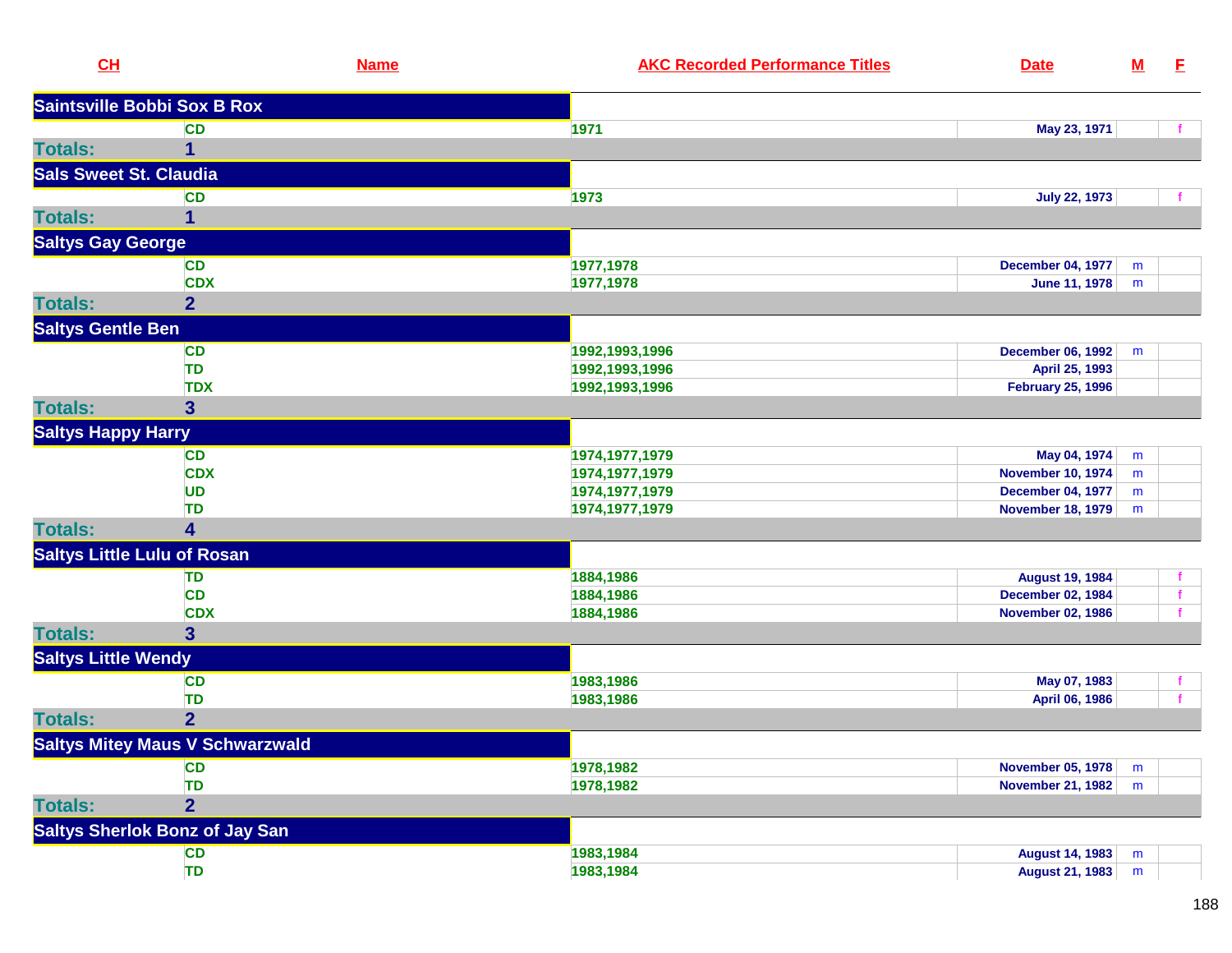| CL                      |                                       | <b>Name</b> | <b>AKC Recorded Performance Titles</b> | <b>Date</b>              | ${\bf M}$ | E |
|-------------------------|---------------------------------------|-------------|----------------------------------------|--------------------------|-----------|---|
|                         | <b>CDX</b>                            |             | 1983,1984                              | <b>November 03, 1984</b> | m         |   |
| <b>Totals:</b>          | 3 <sup>5</sup>                        |             |                                        |                          |           |   |
|                         | <b>Sam Claira of Spring Valley</b>    |             |                                        |                          |           |   |
|                         | <b>CD</b>                             |             | 1974,1976                              | December 07, 1974        |           |   |
|                         | <b>CDX</b>                            |             | 1974,1976                              | <b>July 04, 1976</b>     |           |   |
| <b>Totals:</b>          | $\overline{2}$                        |             |                                        |                          |           |   |
| <b>Sam Manthas Bear</b> |                                       |             |                                        |                          |           |   |
|                         | CD                                    |             | 1977                                   | <b>November 05, 1977</b> | m         |   |
| <b>Totals:</b>          | 1                                     |             |                                        |                          |           |   |
|                         | <b>Samantha Juliean Queen</b>         |             |                                        |                          |           |   |
|                         | <b>CD</b>                             |             | 1982                                   | <b>June 27, 1982</b>     |           |   |
| <b>Totals:</b>          | 1                                     |             |                                        |                          |           |   |
|                         | <b>Samantha of Amaryken Acres</b>     |             |                                        |                          |           |   |
|                         | <b>CD</b>                             |             | 1974                                   | May 24, 1974             |           |   |
| <b>Totals:</b>          | $\overline{1}$                        |             |                                        |                          |           |   |
|                         | <b>Samantha of Pardon Paradise</b>    |             |                                        |                          |           |   |
|                         | <b>CD</b>                             |             | 1978                                   | <b>November 18, 1978</b> |           |   |
| <b>Totals:</b>          | 1                                     |             |                                        |                          |           |   |
|                         | <b>Samantha Proud Sugar Bear</b>      |             |                                        |                          |           |   |
|                         | <b>CD</b>                             |             | 1975, 1976, 1977                       | <b>October 26, 1975</b>  |           |   |
|                         | <b>CDX</b>                            |             | 1975, 1976, 1977                       | March 06, 1976           |           |   |
|                         | <b>UD</b>                             |             | 1975, 1976, 1977                       | <b>November 06, 1977</b> |           |   |
| <b>Totals:</b>          | 3 <sup>5</sup>                        |             |                                        |                          |           |   |
|                         | <b>Samantha V L'ourse Alpine</b>      |             |                                        |                          |           |   |
|                         | <b>CD</b>                             |             | 1974                                   | <b>August 31, 1974</b>   |           |   |
| <b>Totals:</b>          | 1                                     |             |                                        |                          |           |   |
| <b>Samanthas Brandi</b> |                                       |             |                                        |                          |           |   |
|                         | <b>CD</b>                             |             | 1975,1976                              | May 18, 1975             |           |   |
|                         | <b>CDX</b>                            |             | 1975,1976                              | October 03, 1976         |           |   |
| <b>Totals:</b>          | $\overline{2}$                        |             |                                        |                          |           |   |
|                         | <b>Sambos Storm Del Desert Alpine</b> |             |                                        |                          |           |   |
|                         | <b>CD</b>                             |             | 1971                                   | March 06, 1971           | m         |   |
| <b>Totals:</b>          | $\mathbf{1}$                          |             |                                        |                          |           |   |
| <b>Sampson</b>          |                                       |             |                                        |                          |           |   |
|                         | <b>RN</b>                             |             | 2008                                   | October 04, 2008         | m         |   |
| <b>Totals:</b>          | $\overline{\mathbf{1}}$               |             |                                        |                          |           |   |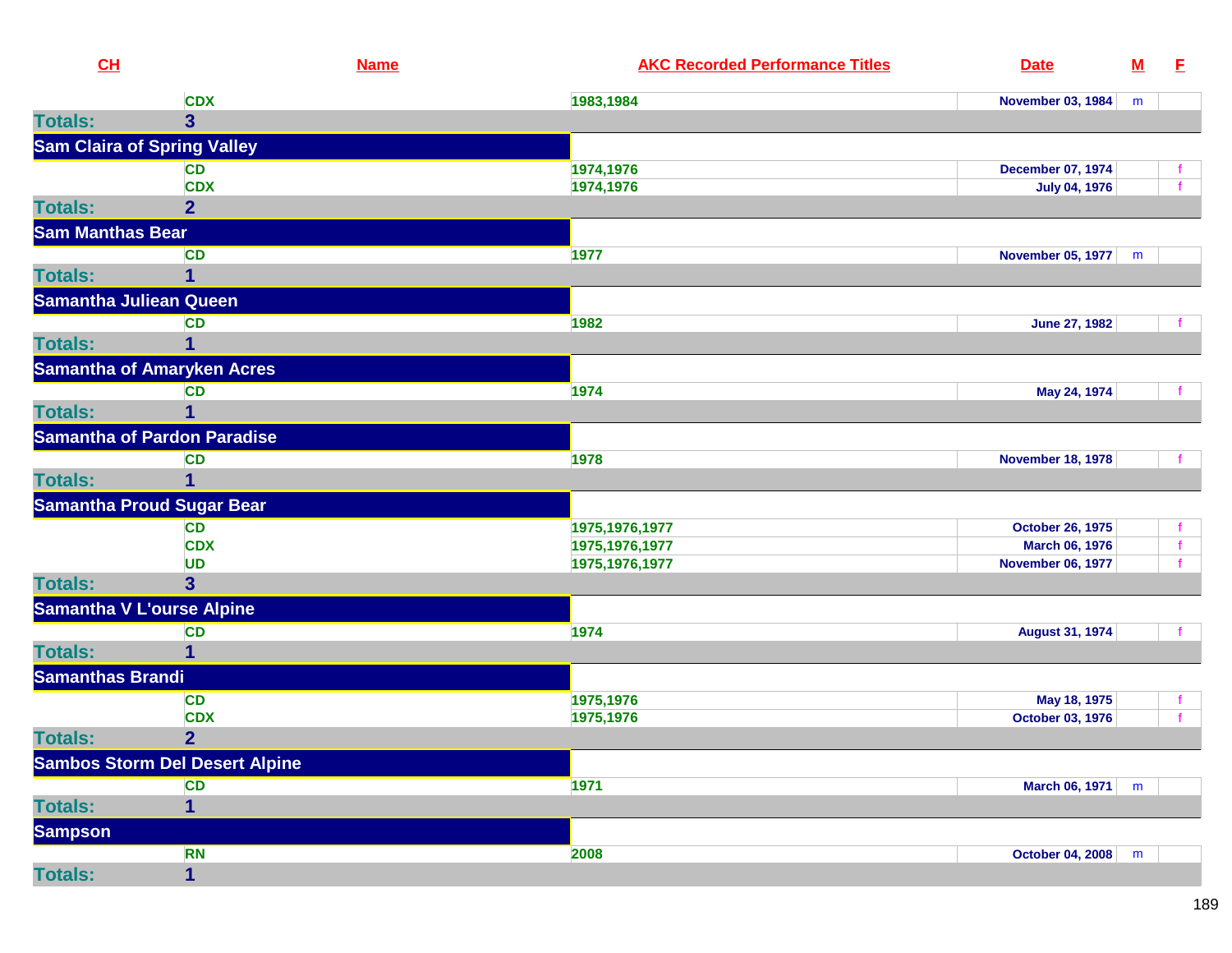| CL                           | <b>Name</b>                       | <b>AKC Recorded Performance Titles</b> | <b>Date</b>              | ${\bf M}$ | E            |
|------------------------------|-----------------------------------|----------------------------------------|--------------------------|-----------|--------------|
| <b>Sampson Dan Robinson</b>  |                                   |                                        |                          |           |              |
|                              | <b>CD</b>                         | 1975,1977                              | April 20, 1975           | m         |              |
|                              | <b>CDX</b>                        | 1975,1977                              | November 06, 1977        | m         |              |
| <b>Totals:</b>               | $\overline{2}$                    |                                        |                          |           |              |
| <b>Sampsons Teddy Bear</b>   |                                   |                                        |                          |           |              |
|                              | <b>CD</b>                         | 1976                                   | October 09, 1976         | m         |              |
| <b>Totals:</b>               | $\mathbf{1}$                      |                                        |                          |           |              |
| <b>Samson Hamilcar</b>       |                                   |                                        |                          |           |              |
|                              | <b>CD</b>                         | 1971                                   | October 31, 1971         | m         |              |
| <b>Totals:</b>               | 1                                 |                                        |                          |           |              |
| <b>Samson V Ho Hum</b>       |                                   |                                        |                          |           |              |
|                              | <b>CD</b>                         | 1981                                   | <b>March 15, 1981</b>    | m         |              |
| <b>Totals:</b>               | 1                                 |                                        |                          |           |              |
| <b>Samson V Lumen</b>        |                                   |                                        |                          |           |              |
|                              | <b>CD</b>                         | 1968                                   | <b>October 06, 1968</b>  | m         |              |
| <b>Totals:</b>               | 1                                 |                                        |                          |           |              |
| <b>San Marcos Sundance</b>   |                                   |                                        |                          |           |              |
|                              | <b>CD</b>                         | 1976                                   | <b>November 14, 1976</b> |           |              |
| <b>Totals:</b>               | $\mathbf 1$                       |                                        |                          |           |              |
| San Subira Inca              |                                   |                                        |                          |           |              |
|                              | <b>CD</b>                         | 1966                                   | <b>June 25, 1966</b>     |           |              |
| <b>Totals:</b>               | $\overline{1}$                    |                                        |                          |           |              |
|                              | <b>San Subira Sugar And Spice</b> |                                        |                          |           |              |
|                              | <b>CD</b>                         | 1965                                   | <b>November 28, 1965</b> |           |              |
| <b>Totals:</b>               | $\overline{\mathbf{1}}$           |                                        |                          |           |              |
| San Subira Swingin Time      |                                   |                                        |                          |           |              |
|                              | <b>CD</b>                         | 1967                                   | April 02, 1967           |           | f.           |
| <b>Totals:</b>               | $\mathbf{1}$                      |                                        |                          |           |              |
| San Subira Tahara            |                                   |                                        |                          |           |              |
|                              | <b>1967-CHCD</b>                  | 1966                                   | <b>October 30, 1966</b>  |           | $\mathbf{f}$ |
| <b>Totals:</b>               | 1                                 |                                        |                          |           |              |
| <b>San Subira The Trista</b> |                                   |                                        |                          |           |              |
|                              | <b>CD</b>                         | 1966                                   | <b>February 27, 1966</b> |           | $\mathbf{f}$ |
| <b>Totals:</b>               | $\mathbf 1$                       |                                        |                          |           |              |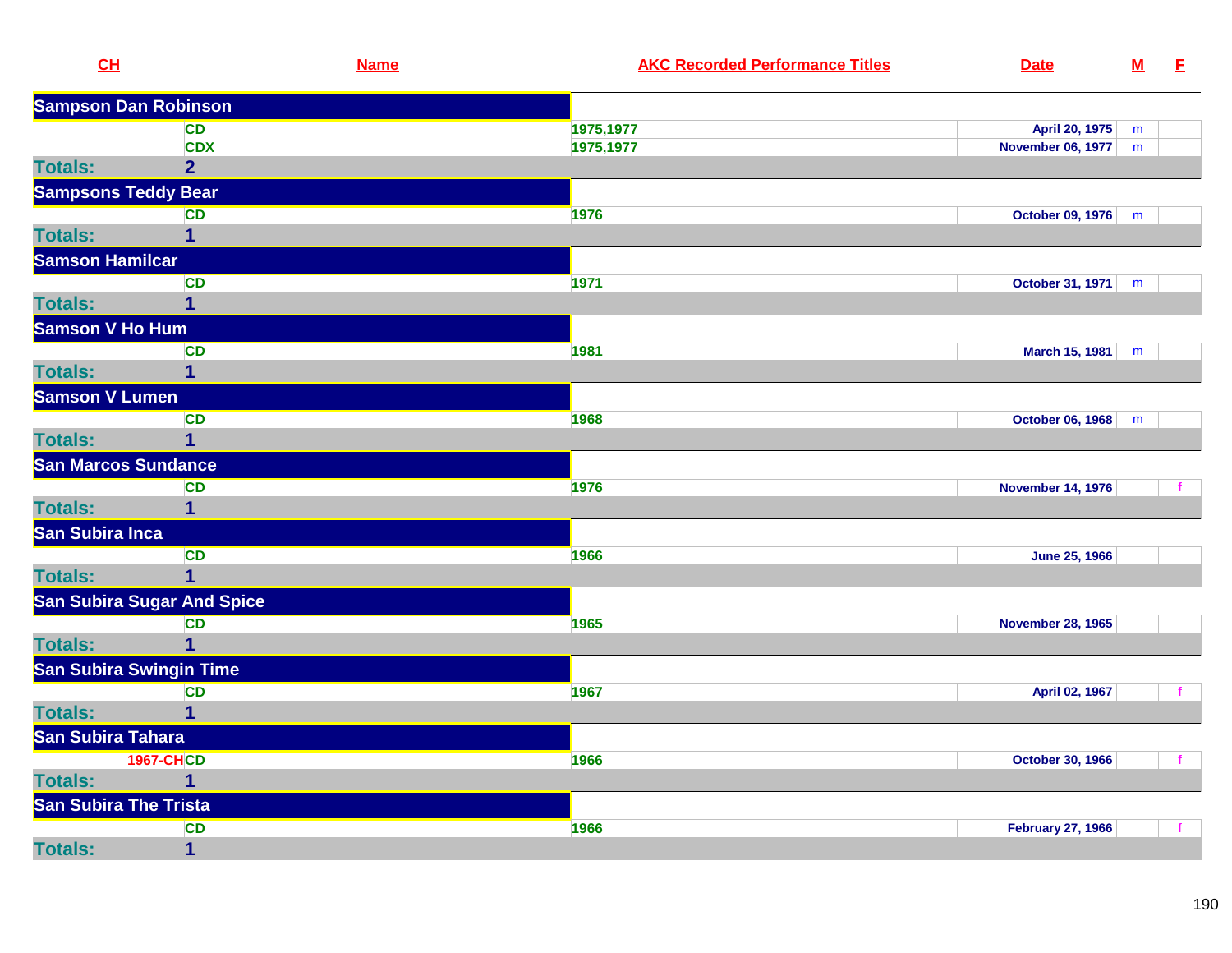| <b>Sanctuary Woods Alchemy</b><br><b>CD</b><br>1961<br><b>November 26, 1961</b><br>$\overline{1}$<br><b>Sanctuary Woods Attaboy</b><br><b>1964-CHCD</b><br>1963<br>May 26, 1963<br>m<br>1<br><b>Sanctuary Woods Bold Leader</b><br><b>1960-CHCD</b><br>1959<br>October 04, 1959<br>m<br>1<br><b>Sanctuary Woods Bornadoll</b><br><b>CD</b><br>1962<br><b>June 24, 1962</b><br>1<br><b>Sanctuary Woods Dreadnought</b><br><b>1952-CHCD</b><br>1952<br>June 04, 1952<br>1<br><b>Sanctuary Woods Dream On</b><br>1961, 1962, 1964<br><b>CD</b><br><b>December 10, 1961</b><br><b>CDX</b><br>1961, 1962, 1964<br><b>November 04, 1962</b><br>UD<br>1961, 1962, 1964<br><b>July 26, 1964</b><br><b>Totals:</b><br>3<br><b>Sanctuary Woods Gadabout</b><br><b>1959-CHCD</b><br>1959,1960<br>April 12, 1959<br>m<br><b>1959-CHCDX</b><br>1959,1960<br><b>December 04, 1960</b><br>m<br><b>Totals:</b><br>$\overline{2}$<br><b>Sanctuary Woods Genoa</b><br><b>1972-CHCD</b><br>1968<br>April 28, 1968<br><b>Totals:</b><br>1<br><b>Sanctuary Woods Hi Fi</b><br><b>CD</b><br>1970<br>April 26, 1970<br>m<br><b>Totals:</b><br>1 <sup>1</sup><br><b>Sanctuary Woods Honey Dew</b><br>1971<br>April 30, 1971<br><b>CD</b><br><b>Totals:</b><br>1<br><b>Sanctuary Woods Kaiulani</b><br>1971<br><b>CD</b><br><b>September 06, 1971</b><br>$\mathbf{1}$ | CH             | <b>Name</b> | <b>AKC Recorded Performance Titles</b> | <b>Date</b> | ${\bf M}$ | E. |
|----------------------------------------------------------------------------------------------------------------------------------------------------------------------------------------------------------------------------------------------------------------------------------------------------------------------------------------------------------------------------------------------------------------------------------------------------------------------------------------------------------------------------------------------------------------------------------------------------------------------------------------------------------------------------------------------------------------------------------------------------------------------------------------------------------------------------------------------------------------------------------------------------------------------------------------------------------------------------------------------------------------------------------------------------------------------------------------------------------------------------------------------------------------------------------------------------------------------------------------------------------------------------------------------------------------------------------------------|----------------|-------------|----------------------------------------|-------------|-----------|----|
|                                                                                                                                                                                                                                                                                                                                                                                                                                                                                                                                                                                                                                                                                                                                                                                                                                                                                                                                                                                                                                                                                                                                                                                                                                                                                                                                              |                |             |                                        |             |           |    |
|                                                                                                                                                                                                                                                                                                                                                                                                                                                                                                                                                                                                                                                                                                                                                                                                                                                                                                                                                                                                                                                                                                                                                                                                                                                                                                                                              |                |             |                                        |             |           |    |
|                                                                                                                                                                                                                                                                                                                                                                                                                                                                                                                                                                                                                                                                                                                                                                                                                                                                                                                                                                                                                                                                                                                                                                                                                                                                                                                                              | <b>Totals:</b> |             |                                        |             |           |    |
|                                                                                                                                                                                                                                                                                                                                                                                                                                                                                                                                                                                                                                                                                                                                                                                                                                                                                                                                                                                                                                                                                                                                                                                                                                                                                                                                              |                |             |                                        |             |           |    |
|                                                                                                                                                                                                                                                                                                                                                                                                                                                                                                                                                                                                                                                                                                                                                                                                                                                                                                                                                                                                                                                                                                                                                                                                                                                                                                                                              |                |             |                                        |             |           |    |
|                                                                                                                                                                                                                                                                                                                                                                                                                                                                                                                                                                                                                                                                                                                                                                                                                                                                                                                                                                                                                                                                                                                                                                                                                                                                                                                                              | <b>Totals:</b> |             |                                        |             |           |    |
|                                                                                                                                                                                                                                                                                                                                                                                                                                                                                                                                                                                                                                                                                                                                                                                                                                                                                                                                                                                                                                                                                                                                                                                                                                                                                                                                              |                |             |                                        |             |           |    |
|                                                                                                                                                                                                                                                                                                                                                                                                                                                                                                                                                                                                                                                                                                                                                                                                                                                                                                                                                                                                                                                                                                                                                                                                                                                                                                                                              |                |             |                                        |             |           |    |
|                                                                                                                                                                                                                                                                                                                                                                                                                                                                                                                                                                                                                                                                                                                                                                                                                                                                                                                                                                                                                                                                                                                                                                                                                                                                                                                                              | <b>Totals:</b> |             |                                        |             |           |    |
|                                                                                                                                                                                                                                                                                                                                                                                                                                                                                                                                                                                                                                                                                                                                                                                                                                                                                                                                                                                                                                                                                                                                                                                                                                                                                                                                              |                |             |                                        |             |           |    |
|                                                                                                                                                                                                                                                                                                                                                                                                                                                                                                                                                                                                                                                                                                                                                                                                                                                                                                                                                                                                                                                                                                                                                                                                                                                                                                                                              |                |             |                                        |             |           |    |
|                                                                                                                                                                                                                                                                                                                                                                                                                                                                                                                                                                                                                                                                                                                                                                                                                                                                                                                                                                                                                                                                                                                                                                                                                                                                                                                                              | <b>Totals:</b> |             |                                        |             |           |    |
|                                                                                                                                                                                                                                                                                                                                                                                                                                                                                                                                                                                                                                                                                                                                                                                                                                                                                                                                                                                                                                                                                                                                                                                                                                                                                                                                              |                |             |                                        |             |           |    |
|                                                                                                                                                                                                                                                                                                                                                                                                                                                                                                                                                                                                                                                                                                                                                                                                                                                                                                                                                                                                                                                                                                                                                                                                                                                                                                                                              |                |             |                                        |             |           |    |
|                                                                                                                                                                                                                                                                                                                                                                                                                                                                                                                                                                                                                                                                                                                                                                                                                                                                                                                                                                                                                                                                                                                                                                                                                                                                                                                                              | <b>Totals:</b> |             |                                        |             |           |    |
|                                                                                                                                                                                                                                                                                                                                                                                                                                                                                                                                                                                                                                                                                                                                                                                                                                                                                                                                                                                                                                                                                                                                                                                                                                                                                                                                              |                |             |                                        |             |           |    |
|                                                                                                                                                                                                                                                                                                                                                                                                                                                                                                                                                                                                                                                                                                                                                                                                                                                                                                                                                                                                                                                                                                                                                                                                                                                                                                                                              |                |             |                                        |             |           |    |
|                                                                                                                                                                                                                                                                                                                                                                                                                                                                                                                                                                                                                                                                                                                                                                                                                                                                                                                                                                                                                                                                                                                                                                                                                                                                                                                                              |                |             |                                        |             |           |    |
|                                                                                                                                                                                                                                                                                                                                                                                                                                                                                                                                                                                                                                                                                                                                                                                                                                                                                                                                                                                                                                                                                                                                                                                                                                                                                                                                              |                |             |                                        |             |           |    |
|                                                                                                                                                                                                                                                                                                                                                                                                                                                                                                                                                                                                                                                                                                                                                                                                                                                                                                                                                                                                                                                                                                                                                                                                                                                                                                                                              |                |             |                                        |             |           |    |
|                                                                                                                                                                                                                                                                                                                                                                                                                                                                                                                                                                                                                                                                                                                                                                                                                                                                                                                                                                                                                                                                                                                                                                                                                                                                                                                                              |                |             |                                        |             |           |    |
|                                                                                                                                                                                                                                                                                                                                                                                                                                                                                                                                                                                                                                                                                                                                                                                                                                                                                                                                                                                                                                                                                                                                                                                                                                                                                                                                              |                |             |                                        |             |           |    |
|                                                                                                                                                                                                                                                                                                                                                                                                                                                                                                                                                                                                                                                                                                                                                                                                                                                                                                                                                                                                                                                                                                                                                                                                                                                                                                                                              |                |             |                                        |             |           |    |
|                                                                                                                                                                                                                                                                                                                                                                                                                                                                                                                                                                                                                                                                                                                                                                                                                                                                                                                                                                                                                                                                                                                                                                                                                                                                                                                                              |                |             |                                        |             |           |    |
|                                                                                                                                                                                                                                                                                                                                                                                                                                                                                                                                                                                                                                                                                                                                                                                                                                                                                                                                                                                                                                                                                                                                                                                                                                                                                                                                              |                |             |                                        |             |           |    |
|                                                                                                                                                                                                                                                                                                                                                                                                                                                                                                                                                                                                                                                                                                                                                                                                                                                                                                                                                                                                                                                                                                                                                                                                                                                                                                                                              |                |             |                                        |             |           |    |
|                                                                                                                                                                                                                                                                                                                                                                                                                                                                                                                                                                                                                                                                                                                                                                                                                                                                                                                                                                                                                                                                                                                                                                                                                                                                                                                                              |                |             |                                        |             |           |    |
|                                                                                                                                                                                                                                                                                                                                                                                                                                                                                                                                                                                                                                                                                                                                                                                                                                                                                                                                                                                                                                                                                                                                                                                                                                                                                                                                              |                |             |                                        |             |           |    |
|                                                                                                                                                                                                                                                                                                                                                                                                                                                                                                                                                                                                                                                                                                                                                                                                                                                                                                                                                                                                                                                                                                                                                                                                                                                                                                                                              |                |             |                                        |             |           |    |
|                                                                                                                                                                                                                                                                                                                                                                                                                                                                                                                                                                                                                                                                                                                                                                                                                                                                                                                                                                                                                                                                                                                                                                                                                                                                                                                                              |                |             |                                        |             |           |    |
|                                                                                                                                                                                                                                                                                                                                                                                                                                                                                                                                                                                                                                                                                                                                                                                                                                                                                                                                                                                                                                                                                                                                                                                                                                                                                                                                              |                |             |                                        |             |           |    |
|                                                                                                                                                                                                                                                                                                                                                                                                                                                                                                                                                                                                                                                                                                                                                                                                                                                                                                                                                                                                                                                                                                                                                                                                                                                                                                                                              |                |             |                                        |             |           |    |
|                                                                                                                                                                                                                                                                                                                                                                                                                                                                                                                                                                                                                                                                                                                                                                                                                                                                                                                                                                                                                                                                                                                                                                                                                                                                                                                                              |                |             |                                        |             |           |    |
|                                                                                                                                                                                                                                                                                                                                                                                                                                                                                                                                                                                                                                                                                                                                                                                                                                                                                                                                                                                                                                                                                                                                                                                                                                                                                                                                              |                |             |                                        |             |           |    |
|                                                                                                                                                                                                                                                                                                                                                                                                                                                                                                                                                                                                                                                                                                                                                                                                                                                                                                                                                                                                                                                                                                                                                                                                                                                                                                                                              | <b>Totals:</b> |             |                                        |             |           |    |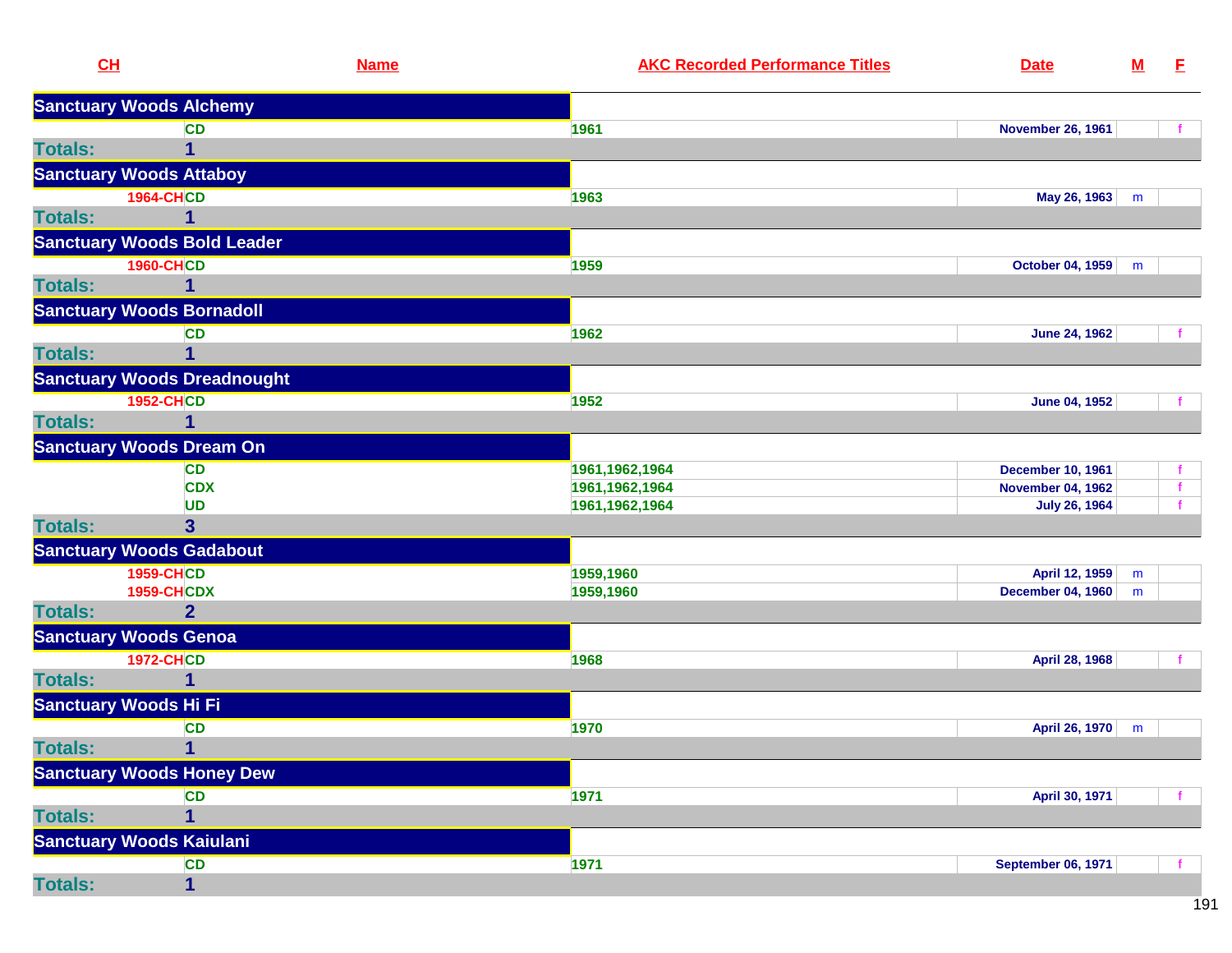| CH             | <b>Name</b>                            | <b>AKC Recorded Performance Titles</b> | <b>Date</b>               | $\underline{\mathbf{M}}$ | E.           |
|----------------|----------------------------------------|----------------------------------------|---------------------------|--------------------------|--------------|
|                | <b>Sanctuary Woods Karla V Cres</b>    |                                        |                           |                          |              |
|                | <b>CD</b>                              | 1964                                   | <b>August 02, 1964</b>    |                          |              |
| <b>Totals:</b> | 1                                      |                                        |                           |                          |              |
|                | <b>Sanctuary Woods Kleopha</b>         |                                        |                           |                          |              |
|                | <b>CD</b>                              | 1961                                   | April 30, 1961            |                          |              |
| <b>Totals:</b> | 1                                      |                                        |                           |                          |              |
|                | <b>Sanctuary Woods Lead The Way</b>    |                                        |                           |                          |              |
|                | <b>CD</b>                              | 1974                                   | <b>November 30, 1974</b>  | m                        |              |
| <b>Totals:</b> |                                        |                                        |                           |                          |              |
|                | <b>Sanctuary Woods Man O War</b>       |                                        |                           |                          |              |
|                | <b>CD</b>                              | 1968                                   | <b>June 16, 1968</b>      | m                        |              |
| <b>Totals:</b> | 1                                      |                                        |                           |                          |              |
|                | <b>Sanctuary Woods Nina Feil</b>       |                                        |                           |                          |              |
|                | <b>CD</b>                              | 1957                                   | <b>November 03, 1957</b>  |                          |              |
| <b>Totals:</b> |                                        |                                        |                           |                          |              |
|                | <b>Sanctuary Woods Rhodia</b>          |                                        |                           |                          |              |
|                | <b>CD</b>                              | 1962                                   | <b>September 16, 1962</b> |                          |              |
| <b>Totals:</b> | 1                                      |                                        |                           |                          |              |
|                | <b>Sanctuary Woods Royal Pride</b>     |                                        |                           |                          |              |
|                | <b>CD</b>                              | 1971                                   | <b>June 20, 1971</b>      |                          |              |
| <b>Totals:</b> | 1                                      |                                        |                           |                          |              |
|                | <b>Sanctuary Woods The Ox Bow</b>      |                                        |                           |                          |              |
|                | <b>CD</b>                              | 1971                                   | May 09, 1971              |                          |              |
| <b>Totals:</b> | 1                                      |                                        |                           |                          |              |
|                | <b>Sanctuary Woods There Cum Zit</b>   |                                        |                           |                          |              |
|                | <b>CD</b>                              | 1974                                   | <b>November 17, 1974</b>  |                          |              |
| <b>Totals:</b> | 1                                      |                                        |                           |                          |              |
|                | <b>Sanctuary Woods Up Beat</b>         |                                        |                           |                          |              |
|                | <b>CD</b>                              | 1971                                   | <b>August 22, 1971</b>    |                          | $\mathbf{f}$ |
| <b>Totals:</b> | 1                                      |                                        |                           |                          |              |
|                | <b>Sanctuary Woods Valiant</b>         |                                        |                           |                          |              |
|                | <b>CD</b>                              | 1971                                   | April 30, 1971            | m                        |              |
| <b>Totals:</b> | 1                                      |                                        |                           |                          |              |
|                | <b>Sand Castles Causin A Commotion</b> |                                        |                           |                          |              |
|                | <b>CD</b>                              | 1998                                   | <b>December 12, 1998</b>  |                          |              |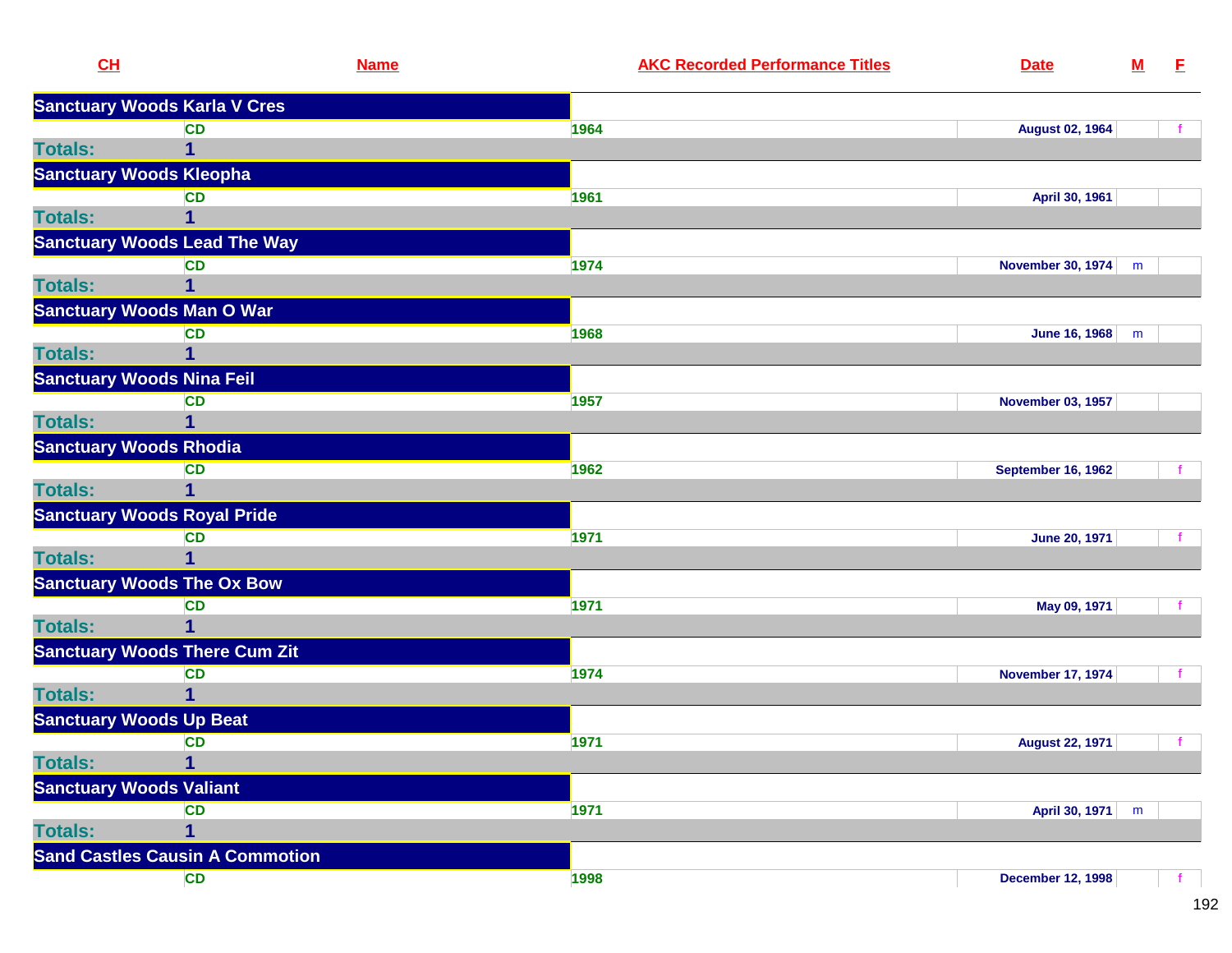| ---- |  |  |
|------|--|--|

| <b>Totals:</b>      |                                         |           |                           |   |  |
|---------------------|-----------------------------------------|-----------|---------------------------|---|--|
|                     | <b>Sand Creeks Compadre Mont D'or</b>   |           |                           |   |  |
|                     | <b>CD</b>                               | 1990,1995 | <b>December 01, 1990</b>  | m |  |
|                     | <b>TD</b>                               | 1990,1995 | May 07, 1995              | m |  |
| <b>Totals:</b>      | $\overline{2}$                          |           |                           |   |  |
|                     | <b>Sandrimars April Ice V Revilo</b>    |           |                           |   |  |
|                     | 2010-GCH/2010-CHCGC                     | 2013      | <b>October 26, 2013</b>   |   |  |
| <b>Totals:</b>      | 1                                       |           |                           |   |  |
|                     | <b>Sandrimars Buffett Rocks Revillo</b> |           |                           |   |  |
| 2014-GCH/2013-CHCGC |                                         | 2015      | July 18, 2015             | m |  |
|                     | 2014-GCH/2013-CHCGCA                    | 2015      | October 24, 2015          | m |  |
| <b>Totals:</b>      | $\overline{2}$                          |           |                           |   |  |
|                     | <b>Sandrimars Come Monday V Revilo</b>  |           |                           |   |  |
|                     | <b>2020-CHCGC</b>                       | 2022      | <b>January 21, 2022</b>   |   |  |
|                     | <b>2020-CHTKN</b>                       | 2022      | <b>January 22, 2022</b>   |   |  |
| <b>Totals:</b>      | 2 <sup>1</sup>                          |           |                           |   |  |
|                     | <b>Sandy Pits Desert Pebble</b>         |           |                           |   |  |
|                     | <b>CGC</b>                              | 2017      | <b>January 09, 2017</b>   |   |  |
| <b>Totals:</b>      | 1                                       |           |                           |   |  |
|                     | <b>Sandy Pits Hb Lady Liberty</b>       |           |                           |   |  |
|                     | <b>CGC</b>                              |           | <b>September 29, 2021</b> |   |  |
| <b>Totals:</b>      | 1                                       |           |                           |   |  |
|                     | <b>Sandy Pits Jaguar Xk Coupe'R</b>     |           |                           |   |  |
| 2022-GCH/2019-CHCGC |                                         | 2021      | <b>September 29, 2021</b> | m |  |
| <b>Totals:</b>      | 1                                       |           |                           |   |  |
|                     | <b>Sandy Pits Rock Hudson Hornet</b>    |           |                           |   |  |
|                     | <b>2019-CHCGC</b>                       | 2019      | May 13, 2019              | m |  |
| <b>Totals:</b>      | $\overline{1}$                          |           |                           |   |  |
|                     | <b>Sandys Suzy Dee Showhite</b>         |           |                           |   |  |
|                     | <b>CD</b>                               | 1980      | April 26, 1980            |   |  |
| <b>Totals:</b>      | 1                                       |           |                           |   |  |
|                     | <b>Santazo De Monte Bianco</b>          |           |                           |   |  |
|                     | <b>CD</b>                               | 1968,1970 | <b>January 28, 1968</b>   | m |  |
|                     | <b>CDX</b>                              | 1968,1970 | April 26, 1970            | m |  |
| <b>Totals:</b>      | $\overline{2}$                          |           |                           |   |  |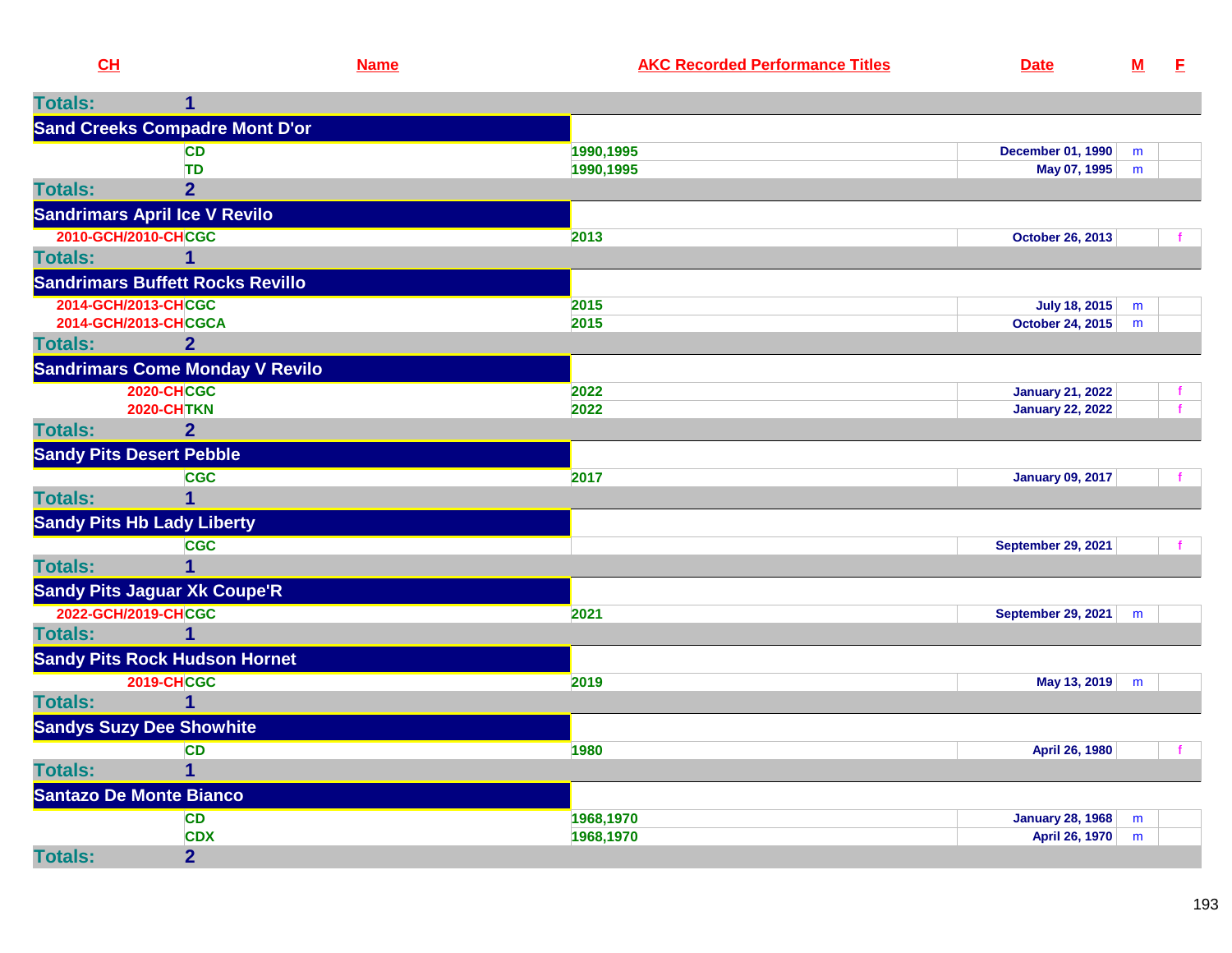| CL                              | <b>Name</b>                       |           | <b>AKC Recorded Performance Titles</b> | <b>Date</b>               | ${\bf M}$ | E            |
|---------------------------------|-----------------------------------|-----------|----------------------------------------|---------------------------|-----------|--------------|
|                                 | Santina Biancaneve Da Kevina      |           |                                        |                           |           |              |
|                                 | <b>CD</b>                         | 1974      |                                        | April 21, 1974            |           |              |
| <b>Totals:</b>                  | 1                                 |           |                                        |                           |           |              |
| <b>Sappho</b>                   |                                   |           |                                        |                           |           |              |
|                                 | <b>CD</b>                         | 1951      |                                        | <b>September 16, 1951</b> |           |              |
| <b>Totals:</b>                  | $\mathbf{1}$                      |           |                                        |                           |           |              |
| <b>Sarge Freelance Petra</b>    |                                   |           |                                        |                           |           |              |
|                                 | <b>CD</b>                         | 1973      |                                        | April 29, 1973            | m         |              |
| <b>Totals:</b>                  | 1                                 |           |                                        |                           |           |              |
| <b>Sarge Willie Von Mays</b>    |                                   |           |                                        |                           |           |              |
|                                 | <b>CD</b>                         | 1973      |                                        | August 11, 1973           | m         |              |
| <b>Totals:</b>                  | 1                                 |           |                                        |                           |           |              |
|                                 | <b>Saskhomas Fannies Dandy</b>    |           |                                        |                           |           |              |
|                                 | <b>1985-CHCD</b>                  | 1984      |                                        | <b>July 14, 1984</b>      |           |              |
| <b>Totals:</b>                  |                                   |           |                                        |                           |           |              |
| <b>Sassys Twiggi Liz Taylor</b> |                                   |           |                                        |                           |           |              |
|                                 | <b>CD</b>                         | 1968      |                                        | <b>November 10, 1968</b>  |           |              |
| <b>Totals:</b>                  | 1                                 |           |                                        |                           |           |              |
| <b>Saundalins Darling Emily</b> |                                   |           |                                        |                           |           |              |
|                                 | <b>CD</b>                         | 1972      |                                        | April 16, 1972            |           |              |
| <b>Totals:</b>                  | 1                                 |           |                                        |                           |           |              |
|                                 | <b>Saunders Fathers Day Saint</b> |           |                                        |                           |           |              |
|                                 | <b>CD</b>                         | 1972      |                                        | May 20, 1972              | m         |              |
| <b>Totals:</b>                  | 1                                 |           |                                        |                           |           |              |
|                                 | <b>Save I Love Lucy With Nac</b>  |           |                                        |                           |           |              |
|                                 | <b>RN</b>                         | 2007,2008 |                                        | March 24, 2007            |           | $\mathbf f$  |
|                                 | <b>CD</b>                         | 2007,2008 |                                        | <b>July 21, 2007</b>      |           | $\mathbf{f}$ |
|                                 | <b>RA</b>                         | 2007,2008 |                                        | <b>August 17, 2007</b>    |           | $\mathbf f$  |
|                                 | <b>RE</b>                         | 2007,2008 |                                        | March 29, 2008            |           | $\mathbf{f}$ |
| <b>Totals:</b>                  | 4                                 |           |                                        |                           |           |              |
|                                 | <b>Scandias Kendra Kings Mill</b> |           |                                        |                           |           |              |
|                                 | <b>2007-CHRN</b>                  | 2009      |                                        | May 26, 2009              |           |              |
| <b>Totals:</b>                  | 1                                 |           |                                        |                           |           |              |
| <b>Scarlet Sebastian</b>        |                                   |           |                                        |                           |           |              |
|                                 | <b>CGC</b>                        | 2019      |                                        | <b>July 01, 2019</b>      |           |              |
| <b>Totals:</b>                  | 1                                 |           |                                        |                           |           |              |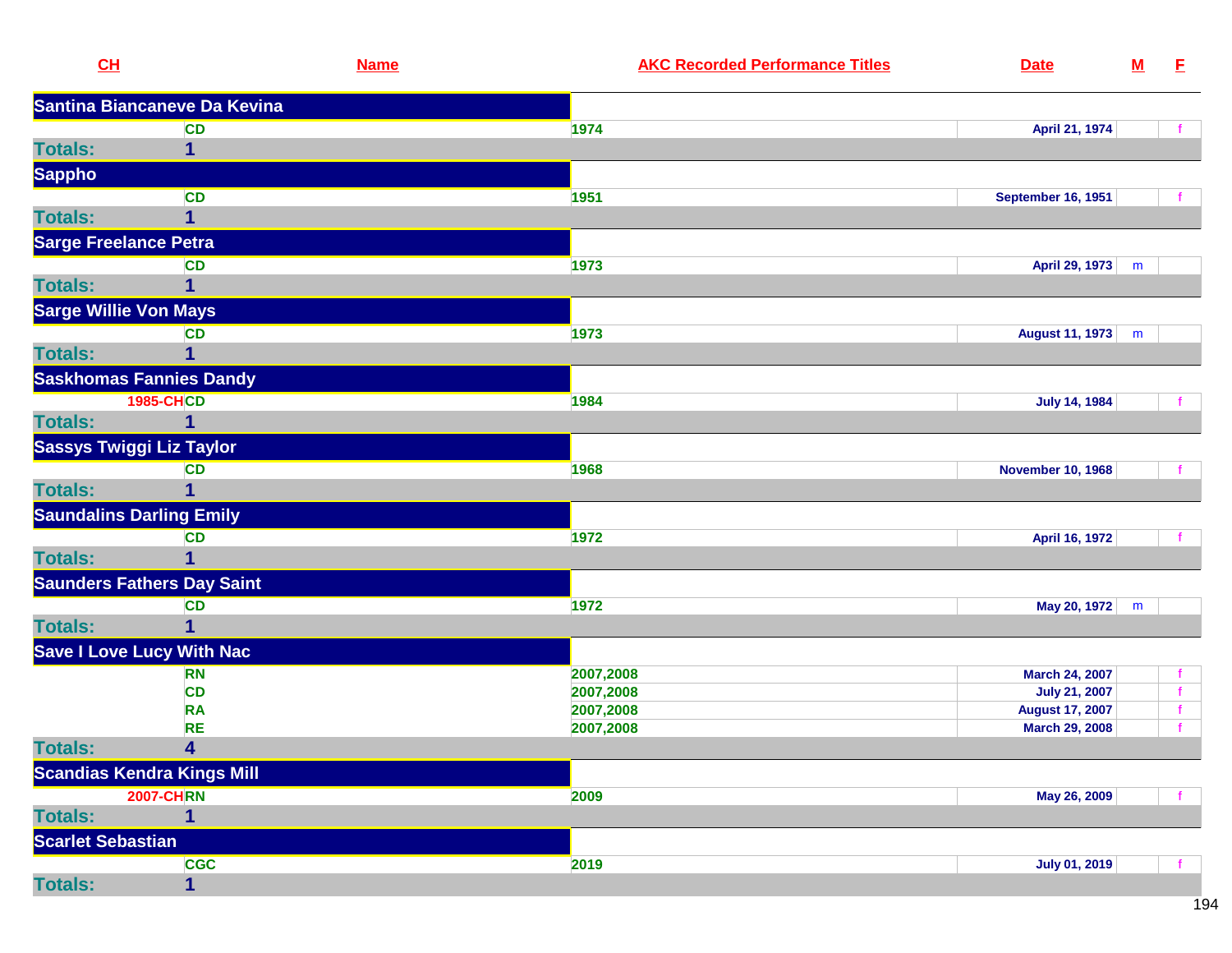| CL                       |                                   | <b>Name</b> | <b>AKC Recorded Performance Titles</b> | <b>Date</b>               | ${\bf M}$ | E           |
|--------------------------|-----------------------------------|-------------|----------------------------------------|---------------------------|-----------|-------------|
|                          | <b>Schnee Berg Steiger</b>        |             |                                        |                           |           |             |
|                          | <b>CD</b>                         |             | 1973                                   | August 04, 1973           | m         |             |
| <b>Totals:</b>           | 1                                 |             |                                        |                           |           |             |
|                          | <b>Schnitzers Kunstwerk</b>       |             |                                        |                           |           |             |
|                          | <b>1981-CHCD</b>                  |             | 1979,1981                              | March 11, 1979            |           |             |
|                          | <b>1981-CHCDX</b>                 |             | 1979,1981                              | <b>September 22, 1979</b> |           | f           |
|                          | <b>1981-CHUD</b>                  |             | 1979,1981                              | May 30, 1981              |           |             |
| <b>Totals:</b>           | 3                                 |             |                                        |                           |           |             |
|                          | <b>Schnitzers Marya The Spy</b>   |             |                                        |                           |           |             |
|                          | <b>1980-CHCD</b>                  |             | 1981                                   | October 12, 1981          |           |             |
| <b>Totals:</b>           |                                   |             |                                        |                           |           |             |
|                          | <b>Schnitzers Missing Link</b>    |             |                                        |                           |           |             |
|                          | <b>1985-CHCD</b>                  |             | 1985, 1988, 1992                       | May 26, 1985              |           |             |
|                          | <b>1985-CHCDX</b>                 |             | 1985, 1988, 1992                       | October 08, 1988          |           | $\mathbf f$ |
|                          | 1985-CHTD                         |             | 1985, 1988, 1992                       | <b>October 24, 1992</b>   |           |             |
| <b>Totals:</b>           | 3                                 |             |                                        |                           |           |             |
| <b>Schnitzers My Tai</b> |                                   |             |                                        |                           |           |             |
|                          | <b>1984-CHCD</b>                  |             | 1982,1984                              | <b>January 24, 1982</b>   |           |             |
|                          | <b>1984-CHCDX</b>                 |             | 1982,1984                              | <b>October 08, 1984</b>   |           |             |
| <b>Totals:</b>           | $\overline{2}$                    |             |                                        |                           |           |             |
|                          | <b>Schnitzers Rumpus</b>          |             |                                        |                           |           |             |
|                          | <b>CD</b>                         |             | 1986                                   | <b>September 21, 1986</b> |           |             |
| <b>Totals:</b>           | 1                                 |             |                                        |                           |           |             |
| <b>Schnitzers Tiger</b>  |                                   |             |                                        |                           |           |             |
|                          | <b>CD</b>                         |             | 1979                                   | October 06, 1979          |           |             |
| <b>Totals:</b>           | 1                                 |             |                                        |                           |           |             |
| <b>Schon Heilige</b>     |                                   |             |                                        |                           |           |             |
|                          | <b>CD</b>                         |             | 1965                                   | <b>October 10, 1965</b>   |           |             |
| <b>Totals:</b>           | 1                                 |             |                                        |                           |           |             |
|                          | <b>Schon Hiedie Von Toro</b>      |             |                                        |                           |           |             |
|                          | <b>CD</b>                         |             | 1964, 1965, 1967, 1968                 | <b>November 15, 1964</b>  |           |             |
|                          | <b>CDX</b>                        |             | 1964, 1965, 1967, 1968                 | <b>November 14, 1965</b>  |           |             |
|                          | TD                                |             | 1964, 1965, 1967, 1968                 | October 07, 1967          |           |             |
|                          | <b>UD</b>                         |             | 1964, 1965, 1967, 1968                 | <b>July 28, 1968</b>      |           |             |
| <b>Totals:</b>           | 4                                 |             |                                        |                           |           |             |
|                          | <b>Schooners Prairie Schooner</b> |             |                                        |                           |           |             |
|                          | CD                                |             | 1977                                   | <b>November 05, 1977</b>  |           |             |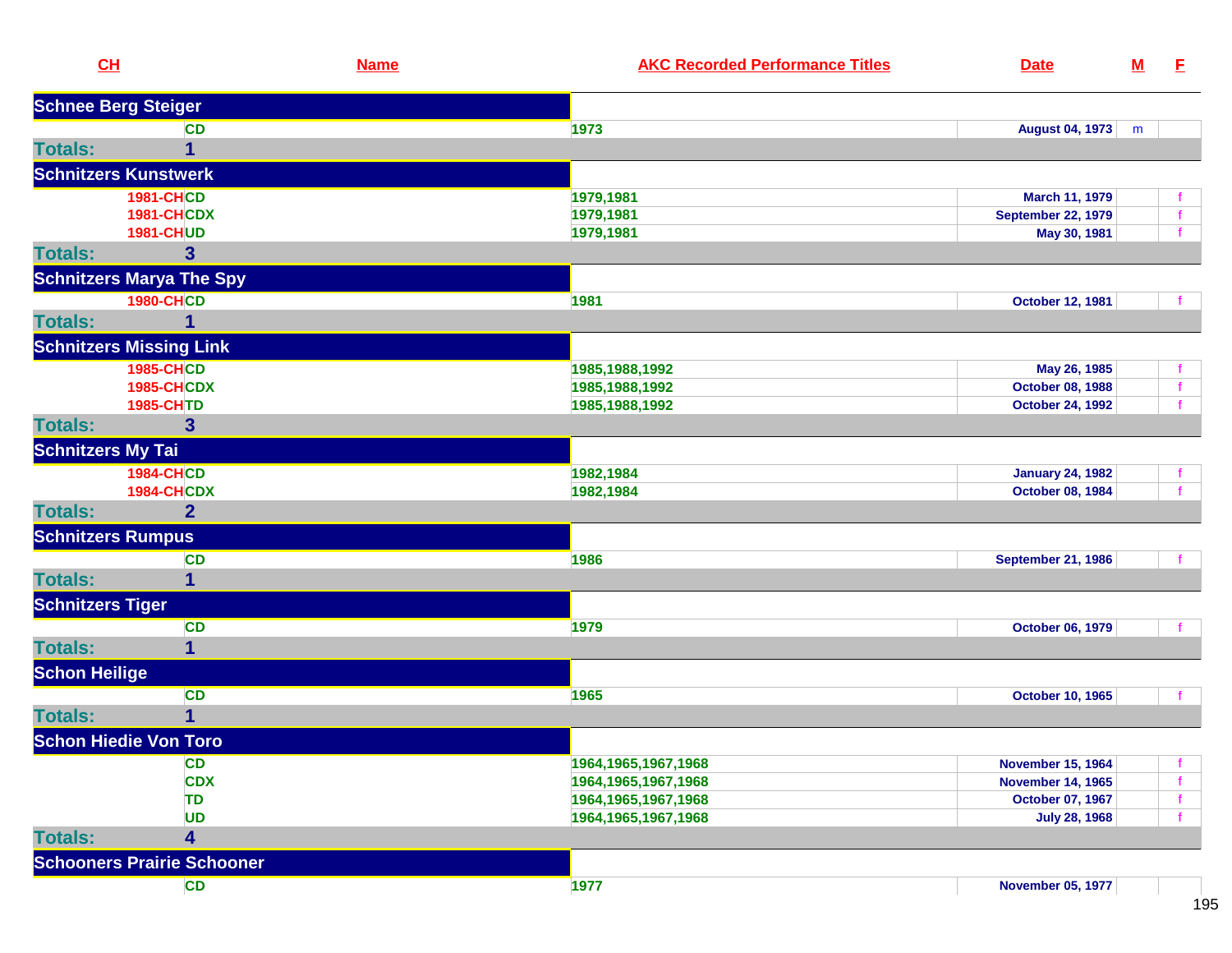| CL                            | <b>Name</b>                                   | <b>AKC Recorded Performance Titles</b> | <b>Date</b>             | ${\bf M}$ | E |
|-------------------------------|-----------------------------------------------|----------------------------------------|-------------------------|-----------|---|
| <b>Totals:</b>                | 1                                             |                                        |                         |           |   |
| <b>SCL's Saints Snowflake</b> |                                               |                                        |                         |           |   |
|                               | <b>CD</b>                                     | 1980                                   | <b>June 22, 1980</b>    |           | f |
| <b>Totals:</b>                | 1                                             |                                        |                         |           |   |
| <b>Scooter Sebastian</b>      |                                               |                                        |                         |           |   |
|                               | <b>CGC</b>                                    | 2019                                   | <b>July 01, 2019</b>    | m         |   |
| <b>Totals:</b>                |                                               |                                        |                         |           |   |
|                               | <b>Scotthofs Snow White V Fred</b>            |                                        |                         |           |   |
|                               | CD                                            | 1976                                   | April 11, 1976          |           |   |
| <b>Totals:</b>                | 1                                             |                                        |                         |           |   |
|                               | <b>Scotthofs Sweet Sugar Popps</b>            |                                        |                         |           |   |
|                               | CD                                            | 1977                                   | October 09, 1977        |           | f |
| <b>Totals:</b>                |                                               |                                        |                         |           |   |
| <b>Scotty of Belcarr</b>      |                                               |                                        |                         |           |   |
|                               | <b>CD</b>                                     | 1953                                   | May 31, 1953            |           |   |
| <b>Totals:</b>                |                                               |                                        |                         |           |   |
|                               | <b>Scratch &amp; Dents Soldier of Fortune</b> |                                        |                         |           |   |
|                               | <b>RN</b>                                     | 2012, 2013, 2014                       | October 28, 2012        | m         |   |
|                               | <b>BN</b>                                     | 2012, 2013, 2014                       | <b>January 13, 2013</b> | m         |   |
|                               | <b>CGCA</b>                                   | 2012, 2013, 2014                       | March 30, 2014          | m         |   |
| <b>Totals:</b>                | 3 <sup>5</sup>                                |                                        |                         |           |   |
| <b>Seafarers Racko</b>        |                                               |                                        |                         |           |   |
|                               | <b>CD</b>                                     | 1984                                   | May 13, 1984            |           |   |
| <b>Totals:</b>                | 1                                             |                                        |                         |           |   |
| <b>Sean The Magnificent</b>   |                                               |                                        |                         |           |   |
|                               | <b>CD</b>                                     | 1974                                   | June 23, 1974           | m         |   |
| <b>Totals:</b>                | 1                                             |                                        |                         |           |   |
| <b>Sean Toby Nolan</b>        |                                               |                                        |                         |           |   |
|                               | <b>CD</b>                                     | 1971                                   | December 05, 1971       | m         |   |
| <b>Totals:</b>                | 1                                             |                                        |                         |           |   |
| <b>Sears Penelope June</b>    |                                               |                                        |                         |           |   |
|                               | <b>CD</b>                                     | 1974,1975                              | <b>August 18, 1974</b>  |           |   |
|                               | <b>CDX</b>                                    | 1974,1975                              | May 25, 1975            |           | f |
| <b>Totals:</b>                | $\overline{\mathbf{2}}$                       |                                        |                         |           |   |
|                               | <b>Sebastian Montague Samples</b>             |                                        |                         |           |   |
|                               | CD                                            | 1974,1975                              | December 08, 1974 m     |           |   |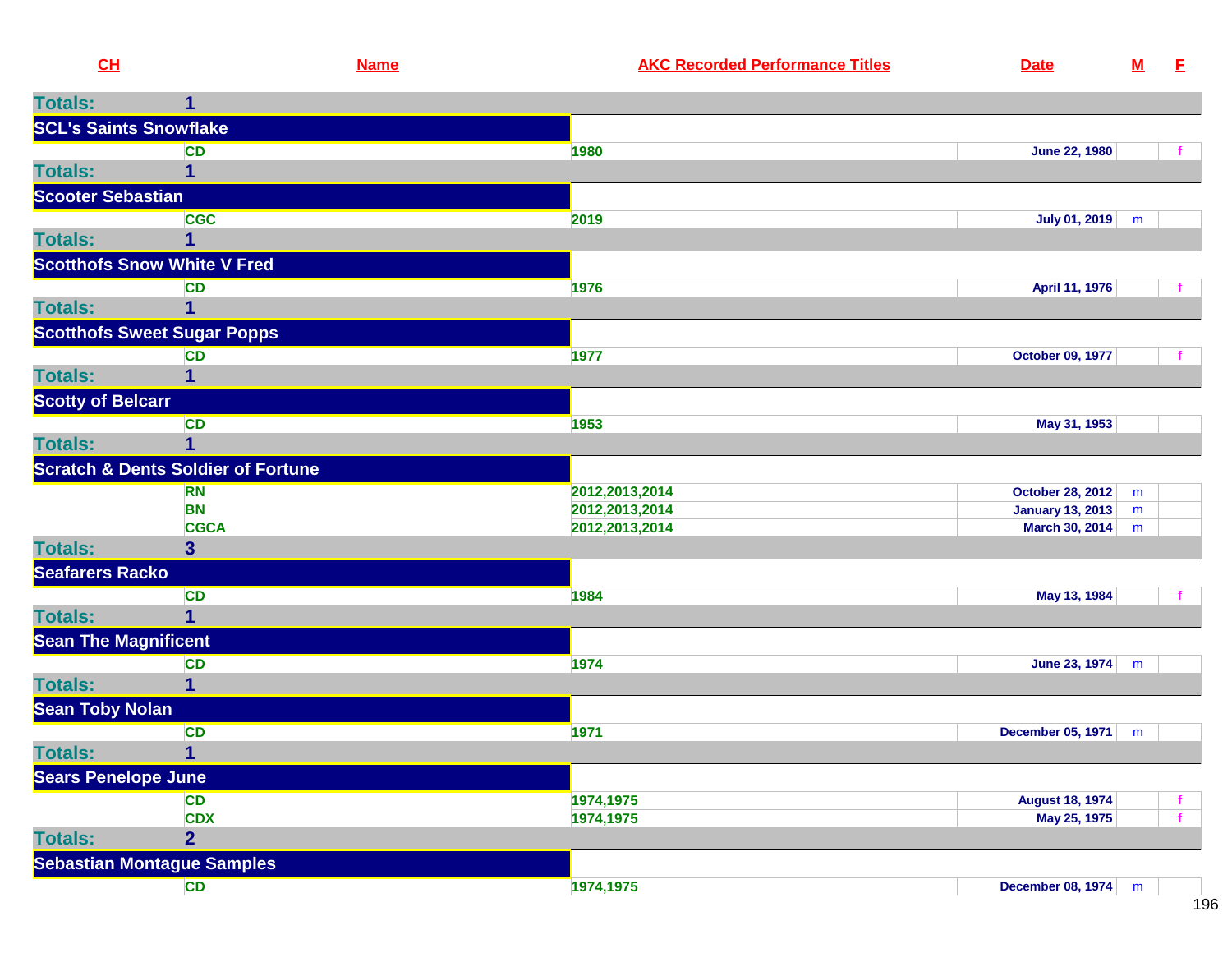| CL                         |                                  | <b>Name</b> | <b>AKC Recorded Performance Titles</b> | <b>Date</b>              | $\underline{\mathsf{M}}$ | E    |
|----------------------------|----------------------------------|-------------|----------------------------------------|--------------------------|--------------------------|------|
|                            | <b>CDX</b>                       |             | 1974,1975                              | <b>November 02, 1975</b> | m                        |      |
| <b>Totals:</b>             | $\overline{2}$                   |             |                                        |                          |                          |      |
|                            | <b>Sebastian Von Baranof</b>     |             |                                        |                          |                          |      |
|                            | <b>CD</b>                        |             | 1979                                   | May 06, 1979             | m                        |      |
| <b>Totals:</b>             |                                  |             |                                        |                          |                          |      |
| <b>Sebastian Von Hart</b>  |                                  |             |                                        |                          |                          |      |
|                            | <b>CD</b>                        |             | 1974                                   | <b>December 08, 1974</b> | m                        |      |
| <b>Totals:</b>             | 1                                |             |                                        |                          |                          |      |
| Seiglinda Von Tavish       |                                  |             |                                        |                          |                          |      |
|                            | <b>CD</b>                        |             | 1974                                   | <b>August 25, 1974</b>   |                          | t.   |
| <b>Totals:</b>             | 1                                |             |                                        |                          |                          |      |
| <b>Selenas Sugarbaby</b>   |                                  |             |                                        |                          |                          |      |
|                            | <b>TD</b>                        |             | 1988                                   | <b>October 30, 1988</b>  |                          |      |
| <b>Totals:</b>             | $\overline{\mathbf{1}}$          |             |                                        |                          |                          |      |
| Seltzer                    |                                  |             |                                        |                          |                          |      |
|                            | <b>CD</b>                        |             | 1965                                   | <b>June 06, 1965</b>     |                          |      |
| <b>Totals:</b>             | 1                                |             |                                        |                          |                          |      |
|                            | <b>Senator Smith of Bethel</b>   |             |                                        |                          |                          |      |
|                            | <b>CD</b>                        |             | 1965,1967                              | <b>June 20, 1965</b>     | m                        |      |
|                            | <b>CDX</b>                       |             | 1965,1967                              | June 11, 1967            | m                        |      |
| <b>Totals:</b>             | $\overline{2}$                   |             |                                        |                          |                          |      |
|                            | Seneca St. Ursa Major V Rune     |             |                                        |                          |                          |      |
|                            | <b>1991-CHCD</b>                 |             | 1989                                   | <b>July 29, 1989</b>     | m                        |      |
| <b>Totals:</b>             | $\overline{\mathbf{1}}$          |             |                                        |                          |                          |      |
| <b>Sequoyahs Burly Boy</b> |                                  |             |                                        |                          |                          |      |
|                            | <b>CD</b>                        |             | 1972                                   | <b>February 27, 1972</b> | m                        |      |
| <b>Totals:</b>             | 1                                |             |                                        |                          |                          |      |
|                            | <b>Serendipitys Kiss Me Kate</b> |             |                                        |                          |                          |      |
|                            | <b>CD</b>                        |             | 1973                                   | <b>July 07, 1973</b>     |                          | $-f$ |
| <b>Totals:</b>             | $\overline{1}$                   |             |                                        |                          |                          |      |
| <b>Serendipitys Nemo</b>   |                                  |             |                                        |                          |                          |      |
|                            | <b>CD</b>                        |             | 1970                                   | March 22, 1970           | m                        |      |
| <b>Totals:</b>             | 1                                |             |                                        |                          |                          |      |
|                            | <b>Serenes After Midnight</b>    |             |                                        |                          |                          |      |
|                            | <b>CD</b>                        |             | 1991                                   | May 25, 1991             |                          |      |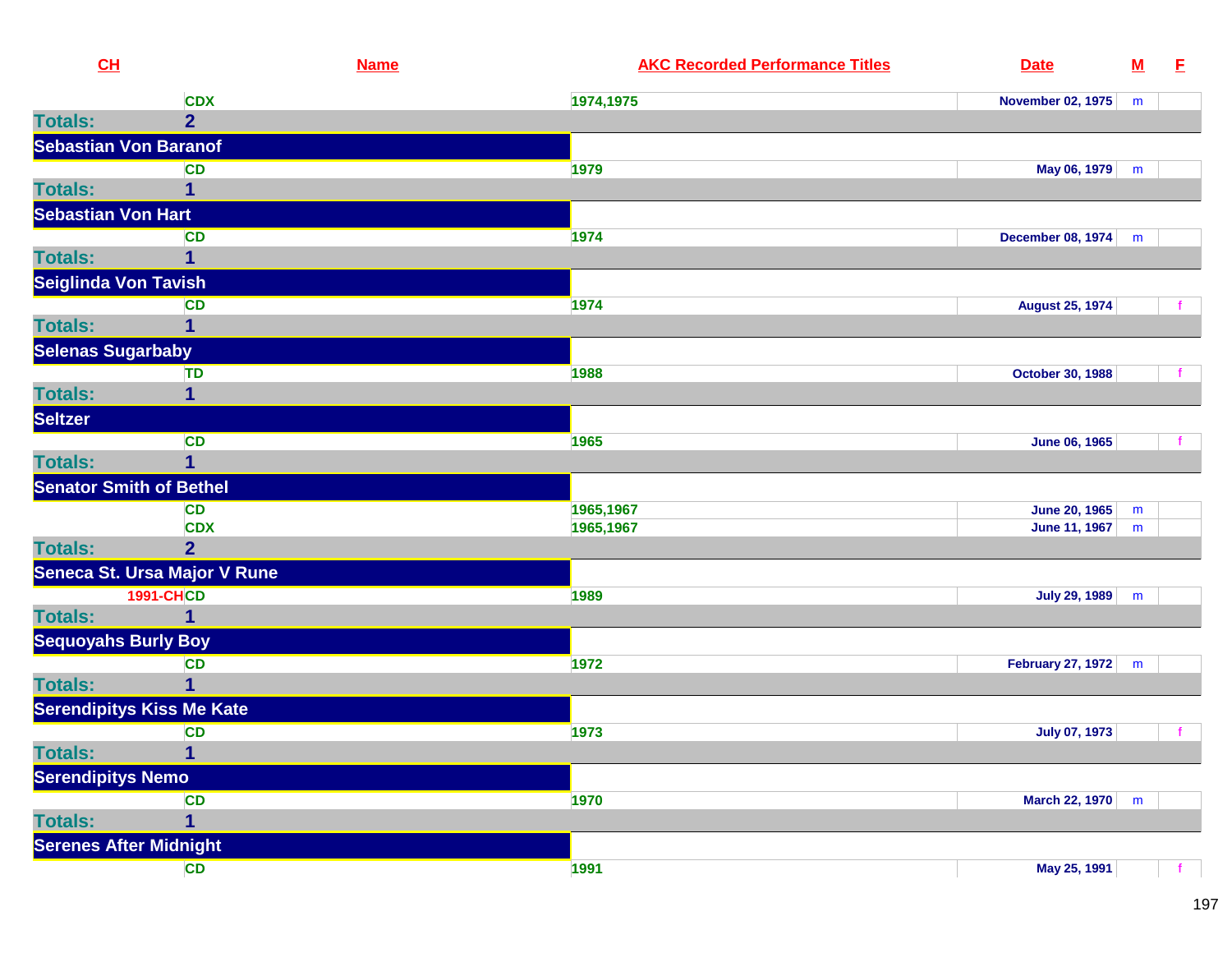| CL                         |                                       | <b>Name</b> | <b>AKC Recorded Performance Titles</b>     | <b>Date</b>                                          | $\underline{\mathbf{M}}$ | -E |
|----------------------------|---------------------------------------|-------------|--------------------------------------------|------------------------------------------------------|--------------------------|----|
| <b>Totals:</b>             | 1                                     |             |                                            |                                                      |                          |    |
|                            | <b>Servius Galba Thor V Vegas</b>     |             |                                            |                                                      |                          |    |
|                            | <b>CD</b>                             |             | 1974                                       | April 07, 1974                                       | m                        |    |
| <b>Totals:</b>             | 1                                     |             |                                            |                                                      |                          |    |
| <b>Setons Arga</b>         |                                       |             |                                            |                                                      |                          |    |
|                            | <b>CD</b>                             |             | 1968                                       | <b>July 20, 1968</b>                                 |                          |    |
| <b>Totals:</b>             |                                       |             |                                            |                                                      |                          |    |
|                            | <b>Sevargs Dixie V Lion D'Or</b>      |             |                                            |                                                      |                          |    |
|                            | <b>1958-CHCD</b>                      |             | 1956                                       | <b>November 04, 1956</b>                             |                          |    |
| <b>Totals:</b>             | 1                                     |             |                                            |                                                      |                          |    |
|                            | <b>Sevargs Gretta V Heilman</b>       |             |                                            |                                                      |                          |    |
|                            | <b>CD</b>                             |             | 1961                                       | June 17, 1961                                        |                          | f. |
| <b>Totals:</b>             |                                       |             |                                            |                                                      |                          |    |
|                            |                                       |             |                                            |                                                      |                          |    |
| <b>Seymours Mighty Moe</b> |                                       |             |                                            |                                                      |                          |    |
|                            | <b>CD</b><br><b>CDX</b>               |             | 1970,1972<br>1970, 1972                    | <b>October 10, 1970</b><br><b>June 25, 1972</b>      | m<br>m                   |    |
| <b>Totals:</b>             | $\overline{2}$                        |             |                                            |                                                      |                          |    |
|                            | <b>SGT. Peppers Doctor Robert</b>     |             |                                            |                                                      |                          |    |
|                            |                                       |             |                                            |                                                      |                          |    |
|                            | <b>BN</b><br><b>RN</b>                |             | 2011,2012,2013,2014<br>2011,2012,2013,2014 | <b>December 10, 2011</b><br><b>December 10, 2011</b> | m<br>m                   |    |
|                            | <b>CD</b>                             |             | 2011,2012,2013,2014                        | <b>June 02, 2012</b>                                 | m                        |    |
|                            | <b>RA</b>                             |             | 2011,2012,2013,2014                        | <b>December 08, 2013</b>                             | m                        |    |
|                            | <b>PCD</b>                            |             | 2011,2012,2013,2014                        | June 03, 2014                                        | m                        |    |
| <b>Totals:</b>             | 5 <sup>5</sup>                        |             |                                            |                                                      |                          |    |
|                            | <b>SGT. Peppers Wanna Be Your Man</b> |             |                                            |                                                      |                          |    |
|                            | <b>RN</b>                             |             | 2012, 2013, 2015                           | <b>February 03, 2012</b>                             | m                        |    |
|                            | <b>BN</b>                             |             | 2012, 2013, 2015                           | December 07, 2013                                    | m                        |    |
|                            | <b>CD</b>                             |             | 2012, 2013, 2015                           | October 02, 2015                                     | m                        |    |
| <b>Totals:</b>             | 3 <sup>5</sup>                        |             |                                            |                                                      |                          |    |
| <b>Sha Robs Sebastian</b>  |                                       |             |                                            |                                                      |                          |    |
|                            | <b>CD</b>                             |             | 1972                                       | <b>November 26, 1972</b>                             | m                        |    |
| <b>Totals:</b>             |                                       |             |                                            |                                                      |                          |    |
|                            | <b>Shadow Mtn Back To The Future</b>  |             |                                            |                                                      |                          |    |
| 2021-GCH/2017-CHCGC        |                                       |             | 2021                                       | May 08, 2021                                         | m                        |    |
| 2021-GCH/2017-CHRN         |                                       |             | 2021                                       | <b>June 11, 2021</b>                                 | m                        |    |
| 2021-GCH/2017-CHBN         |                                       |             | 2021                                       | <b>September 10, 2021</b>                            | m                        |    |
| <b>Totals:</b>             | 3 <sup>5</sup>                        |             |                                            |                                                      |                          |    |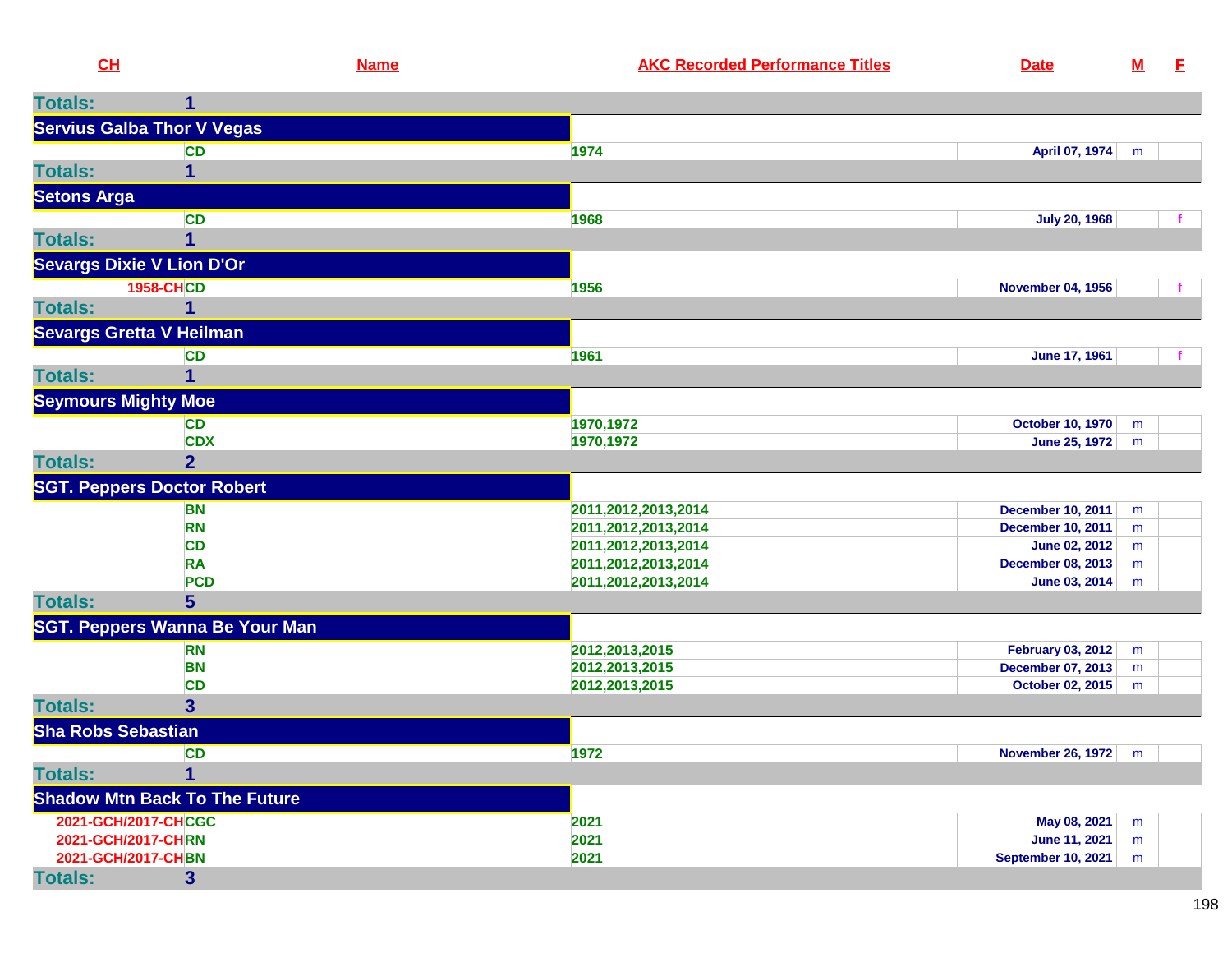| CH                         | <b>Name</b>                            | <b>AKC Recorded Performance Titles</b> | <b>Date</b>               | $\underline{\mathbf{M}}$ | E.           |
|----------------------------|----------------------------------------|----------------------------------------|---------------------------|--------------------------|--------------|
| <b>Shadow Mtn Big Bang</b> |                                        |                                        |                           |                          |              |
|                            | <b>2018-CHCGC</b>                      | 2021                                   | May 18, 2021              |                          | Ť.           |
|                            | <b>2018-CHRN</b>                       | 2021                                   | <b>September 24, 2021</b> |                          | f            |
| <b>Totals:</b>             | $\overline{2}$                         |                                        |                           |                          |              |
|                            | <b>Shadow Mtn Blizzard V Hicountry</b> |                                        |                           |                          |              |
|                            | <b>CGC</b>                             | 2017                                   | April 26, 2017            |                          |              |
| <b>Totals:</b>             | 1                                      |                                        |                           |                          |              |
|                            | <b>Shadow Mtn Bringer of Light</b>     |                                        |                           |                          |              |
|                            | <b>CGC</b>                             | 2018                                   | May 08, 2018              | m                        |              |
|                            | <b>ThDN</b>                            | 2018                                   | May 08, 2018              | $\mathsf{n}$             |              |
| <b>Totals:</b>             | $\overline{2}$                         |                                        |                           |                          |              |
|                            | <b>Shadow Mtn Calif Rock Star</b>      |                                        |                           |                          |              |
|                            | <b>CD</b>                              | 2005,2008                              | March 19, 2005            |                          |              |
|                            | <b>RN</b>                              | 2005,2008                              | <b>December 27, 2008</b>  |                          | $\mathbf{f}$ |
| <b>Totals:</b>             | $\overline{2}$                         |                                        |                           |                          |              |
| <b>Shadow Mtn Cowboy</b>   |                                        |                                        |                           |                          |              |
|                            | <b>CGC</b>                             | 2018                                   | <b>September 18, 2018</b> | m                        |              |
| <b>Totals:</b>             |                                        |                                        |                           |                          |              |
|                            | <b>Shadow Mtn Etta At Last V Pater</b> |                                        |                           |                          |              |
|                            | <b>BN</b>                              | 2018,2019                              | March 17, 2018            |                          |              |
|                            | <b>RN</b>                              | 2018,2019                              | <b>October 11, 2019</b>   |                          | $\mathbf{f}$ |
| <b>Totals:</b>             | $\overline{2}$                         |                                        |                           |                          |              |
|                            | <b>Shadow Mtn Fazzio V Regalbear</b>   |                                        |                           |                          |              |
|                            | <b>CGC</b>                             | 2018,2019                              | <b>September 18, 2018</b> | m                        |              |
|                            | <b>CGCA</b>                            | 2018,2019                              | <b>December 09, 2018</b>  | m                        |              |
|                            | <b>ThDN</b>                            | 2018,2019                              | <b>January 17, 2019</b>   | m                        |              |
| <b>Totals:</b>             | $\overline{\mathbf{3}}$                |                                        |                           |                          |              |
|                            | <b>Shadow Mtn Hot August Night</b>     |                                        |                           |                          |              |
|                            | <b>2005-CHRN</b>                       | 2009                                   | May 17, 2009              | m                        |              |
| <b>Totals:</b>             | 1                                      |                                        |                           |                          |              |
|                            | <b>Shadow Mtn Kaboom of Thunder</b>    |                                        |                           |                          |              |
|                            | <b>CGC</b>                             | 2021,2022                              | <b>July 12, 2021</b>      | m                        |              |
|                            | <b>ATT</b>                             | 2021,2022                              | <b>February 13, 2022</b>  | m                        |              |
|                            | <b>CGCU</b>                            | 2021,2022                              | April 09, 2022            | m                        |              |
|                            | <b>CGCA</b>                            | 2021,2022                              | <b>April 10, 2022</b>     | m                        |              |
| <b>Totals:</b>             | 4                                      |                                        |                           |                          |              |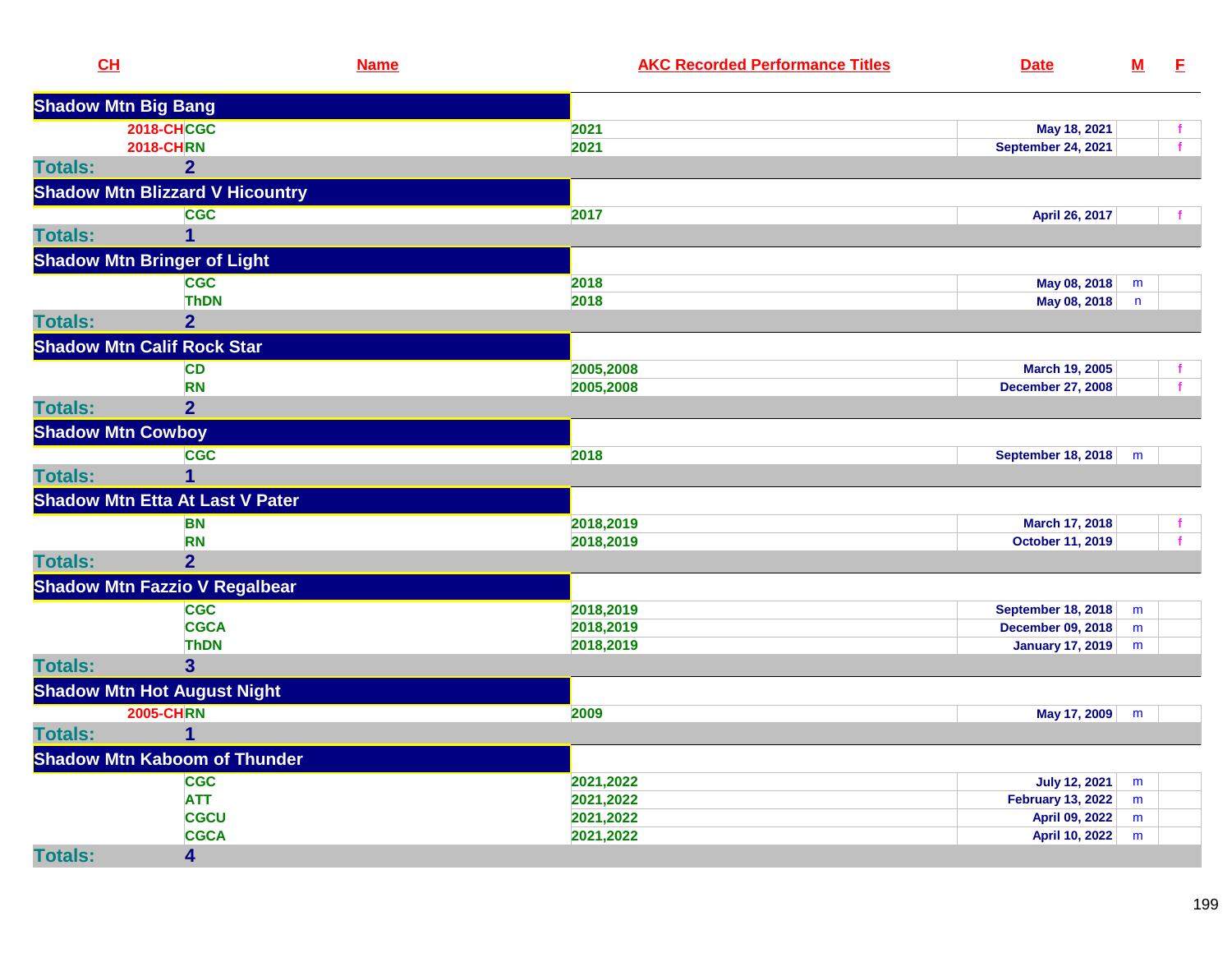| CH                               |                                         | <b>Name</b> | <b>AKC Recorded Performance Titles</b>  | <b>Date</b>              | <u>M</u> | E            |
|----------------------------------|-----------------------------------------|-------------|-----------------------------------------|--------------------------|----------|--------------|
| <b>Shadow Mtn Mr. Incredible</b> |                                         |             |                                         |                          |          |              |
|                                  | <b>RN</b>                               |             | 2009,2011                               | May 10, 2009             | m        |              |
|                                  | <b>CD</b>                               |             | 2009,2011                               | May 13, 2011             | m        |              |
| <b>Totals:</b>                   | $\overline{2}$                          |             |                                         |                          |          |              |
|                                  | <b>Shadow Mtn Oolala Blue Collar</b>    |             |                                         |                          |          |              |
|                                  | <b>RN</b>                               |             | 2008                                    | <b>August 15, 2008</b>   |          |              |
| <b>Totals:</b>                   |                                         |             |                                         |                          |          |              |
|                                  | <b>Shadow Mtn Playboy Atlarge Reema</b> |             |                                         |                          |          |              |
| 2012-GCH/2009-CHRN               |                                         |             | 2011,2012,2013,2014                     | May 21, 2011             | m        |              |
| 2012-GCH/2009-CHBN               |                                         |             | 2011,2012,2013,2014                     | <b>November 04, 2012</b> | m        |              |
| 2012-GCH/2009-CHCD               |                                         |             | 2011, 2012, 2013, 2014                  | <b>July 20, 2013</b>     | m        |              |
| 2012-GCH/2009-CHPCD              |                                         |             | 2011, 2012, 2013, 2014                  | <b>January 18, 2014</b>  | m        |              |
| <b>Totals:</b>                   | 4                                       |             |                                         |                          |          |              |
|                                  | <b>Shadow Mtn Playit Again V Reema</b>  |             |                                         |                          |          |              |
|                                  | <b>RN</b>                               |             | 2009,2010,2011,2012,2013,2014           | <b>October 06, 2009</b>  |          |              |
|                                  | <b>CD</b>                               |             | 2009,2010,2011,2012,2013,2014           | <b>November 28, 2010</b> |          |              |
|                                  | <b>TD</b>                               |             | 2009,2010,2011,2012,2013,2014           | <b>February 27, 2011</b> |          |              |
|                                  | <b>RA</b>                               |             | 2009,2010,2011,2012,2013,2014           | <b>January 14, 2012</b>  |          |              |
|                                  | <b>RE</b>                               |             | 2009,2010,2011,2012,2013,2014           | May 20, 2012             |          |              |
|                                  | <b>CDX</b>                              |             | 2009,2010,2011,2012,2013,2014           | <b>July 20, 2012</b>     |          |              |
|                                  | <b>GN</b>                               |             | 2009,2010,2011,2012,2013,2014           | <b>July 21, 2012</b>     |          |              |
|                                  | <b>TDX</b>                              |             | 2009,2010,2011,2012,2013,2014           | March 03, 2013           |          |              |
|                                  | <b>RAE</b>                              |             | 2009,2010,2011,2012,2013,2014           | April 26, 2013           |          |              |
|                                  | <b>UD</b>                               |             | 2009,2010,2011,2012,2013,2014           | May 31, 2013             |          |              |
|                                  | OM <sub>1</sub>                         |             | 2009,2010,2011,2012,2013,2014           | March 21, 2014           |          |              |
|                                  | <b>UDX</b>                              |             | 2009,2010,2011,2012,2013,2014           | March 21, 2014           |          | f.           |
|                                  | <b>VER</b>                              |             | 2009,2010,2011,2012,2013,2014           | May 18, 2014             |          |              |
| <b>Totals:</b>                   | 13                                      |             |                                         |                          |          |              |
|                                  | <b>Shadow Mtn Quidditch V Vicdory</b>   |             |                                         |                          |          |              |
|                                  | <b>RN</b>                               |             | 2009,2010,2011,2012,2013,2014,2017,2018 | <b>December 28, 2008</b> |          |              |
|                                  | <b>RA</b>                               |             | 2009,2010,2011,2012,2013,2014,2017,2018 | October 09, 2009         |          | $\mathbf{f}$ |
|                                  | <b>RE</b>                               |             | 2009,2010,2011,2012,2013,2014,2017,2018 | <b>February 13, 2010</b> |          | f.           |
|                                  | <b>CD</b>                               |             | 2009,2010,2011,2012,2013,2014,2017,2018 | May 01, 2010             |          | $\mathbf{f}$ |
|                                  | <b>RAE</b>                              |             | 2009,2010,2011,2012,2013,2014,2017,2018 | <b>January 16, 2011</b>  |          |              |
|                                  | <b>NFP</b>                              |             | 2009,2010,2011,2012,2013,2014,2017,2018 | March 27, 2011           |          |              |
|                                  | <b>NAP</b>                              |             | 2009,2010,2011,2012,2013,2014,2017,2018 | June 18, 2011            |          |              |
|                                  | <b>NJP</b>                              |             | 2009,2010,2011,2012,2013,2014,2017,2018 | June 18, 2011            |          |              |
|                                  | <b>OJP</b>                              |             | 2009,2010,2011,2012,2013,2014,2017,2018 | <b>August 07, 2011</b>   |          |              |
|                                  | <b>OAP</b>                              |             | 2009,2010,2011,2012,2013,2014,2017,2018 | <b>November 27, 2011</b> |          |              |
|                                  | <b>OFP</b>                              |             | 2009,2010,2011,2012,2013,2014,2017,2018 | <b>December 30, 2011</b> |          |              |
|                                  | <b>AJP</b>                              |             | 2009,2010,2011,2012,2013,2014,2017,2018 | <b>February 04, 2012</b> |          | f            |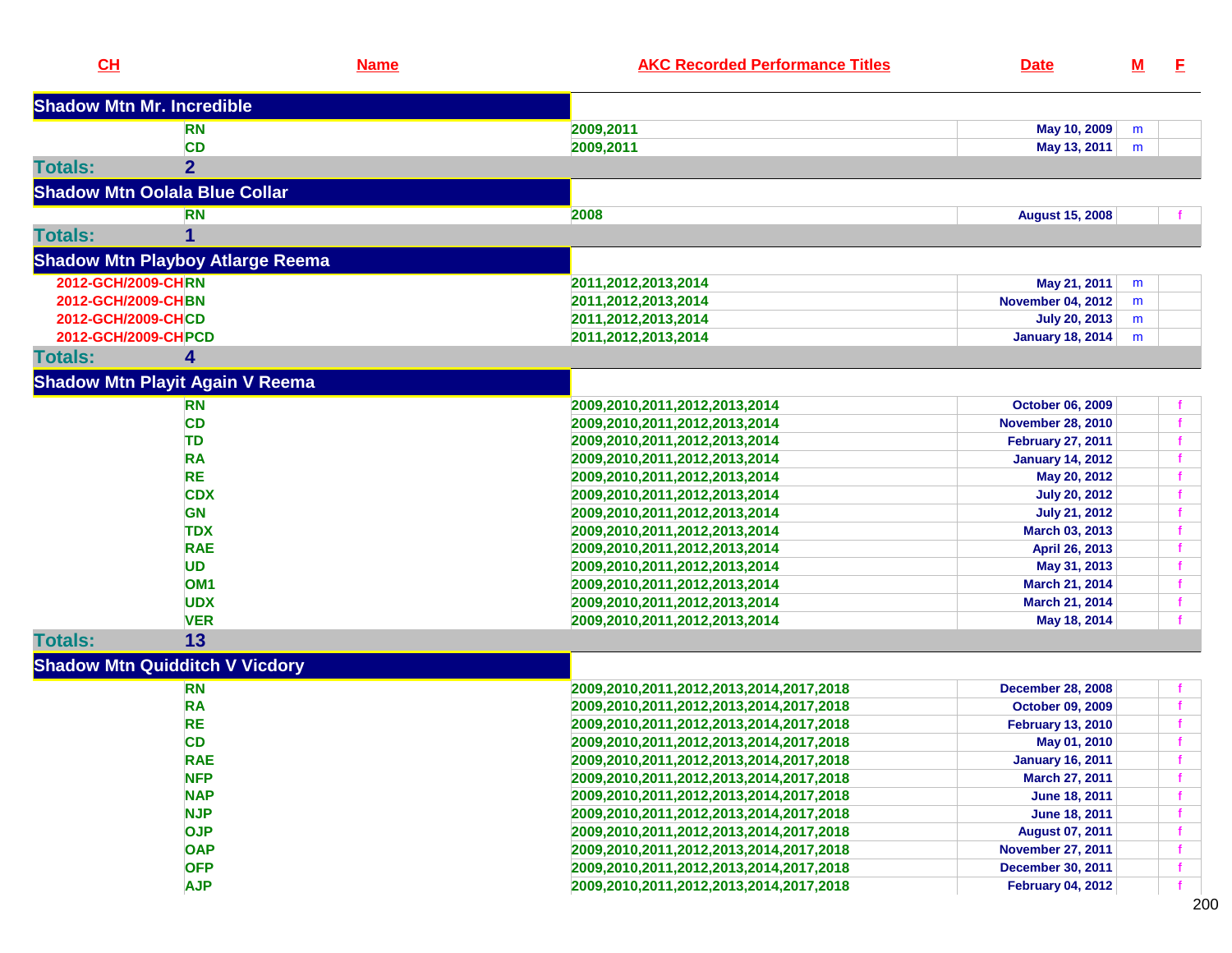| CH                              |                                          | <b>Name</b> | <b>AKC Recorded Performance Titles</b>  | <b>Date</b>               | $\underline{\mathbf{M}}$ | E            |
|---------------------------------|------------------------------------------|-------------|-----------------------------------------|---------------------------|--------------------------|--------------|
|                                 | <b>AXP</b>                               |             | 2009,2010,2011,2012,2013,2014,2017,2018 | <b>February 05, 2012</b>  |                          |              |
|                                 | RAE <sub>2</sub>                         |             | 2009,2010,2011,2012,2013,2014,2017,2018 | March 22, 2012            |                          | $\mathbf{f}$ |
|                                 | RAE <sub>3</sub>                         |             | 2009,2010,2011,2012,2013,2014,2017,2018 | <b>October 22, 2012</b>   |                          | $\mathbf{f}$ |
|                                 | <b>CGCA</b>                              |             | 2009,2010,2011,2012,2013,2014,2017,2018 | <b>December 30, 2017</b>  |                          |              |
|                                 | <b>TKN</b>                               |             | 2009,2010,2011,2012,2013,2014,2017,2018 | <b>January 25, 2018</b>   |                          |              |
| <b>Totals:</b>                  | 17                                       |             |                                         |                           |                          |              |
| <b>Shadow Mtn Yankee Doodle</b> |                                          |             |                                         |                           |                          |              |
|                                 | <b>2014-CHCGC</b>                        |             | 2016                                    | <b>November 05, 2016</b>  | m                        |              |
| <b>Totals:</b>                  | 1                                        |             |                                         |                           |                          |              |
| <b>Shadow Mtn Zamboni</b>       |                                          |             |                                         |                           |                          |              |
| 2021-GCH/2017-CHCGC             |                                          |             | 2018                                    | <b>September 18, 2018</b> | m                        |              |
| <b>Totals:</b>                  | $\overline{\mathbf{1}}$                  |             |                                         |                           |                          |              |
|                                 | <b>Shadow Mtn Zenobia Von Ravensberg</b> |             |                                         |                           |                          |              |
| 2018-GCH/2016-CHCGC             |                                          |             | 2016                                    | <b>July 31, 2016</b>      | m                        |              |
| 2018-GCH/2016-CHCGCA            |                                          |             | 2016                                    | <b>August 02, 2016</b>    | m                        |              |
| <b>Totals:</b>                  | $\overline{2}$                           |             |                                         |                           |                          |              |
| <b>Shadow Nissley</b>           |                                          |             |                                         |                           |                          |              |
|                                 | <b>CGC</b>                               |             | 2019,2020                               | <b>December 01, 2019</b>  | m                        |              |
|                                 | <b>TKN</b>                               |             | 2019,2020                               | <b>January 03, 2020</b>   | m                        |              |
| <b>Totals:</b>                  | $\overline{2}$                           |             |                                         |                           |                          |              |
| <b>Shadrack V Arnswalde</b>     |                                          |             |                                         |                           |                          |              |
|                                 | <b>1953-CHCD</b>                         |             | 1950                                    | June 24, 1950             | m                        |              |
| <b>Totals:</b>                  | 1                                        |             |                                         |                           |                          |              |
| <b>Shady Lady of Yorkfield</b>  |                                          |             |                                         |                           |                          |              |
|                                 | <b>CD</b>                                |             | 1964                                    | <b>November 08, 1964</b>  |                          |              |
| <b>Totals:</b>                  | $\overline{1}$                           |             |                                         |                           |                          |              |
| <b>Shagg Barks Gymkana</b>      |                                          |             |                                         |                           |                          |              |
|                                 | <b>CD</b>                                |             | 1996                                    | March 09, 1996            |                          |              |
| <b>Totals:</b>                  | 1                                        |             |                                         |                           |                          |              |
| <b>Shagg Barks Hamilton Too</b> |                                          |             |                                         |                           |                          |              |
|                                 | TD                                       |             | 1981                                    | <b>March 01, 1981</b>     | m                        |              |
|                                 | <b>CD</b>                                |             | 1981                                    | <b>August 02, 1981</b>    | m                        |              |
| <b>Totals:</b>                  | $\overline{2}$                           |             |                                         |                           |                          |              |
| <b>Shagg Barks Maxine</b>       |                                          |             |                                         |                           |                          |              |
|                                 | <b>CD</b>                                |             | 2002                                    | April 15, 2002            |                          |              |
| <b>Totals:</b>                  | $\mathbf{1}$                             |             |                                         |                           |                          |              |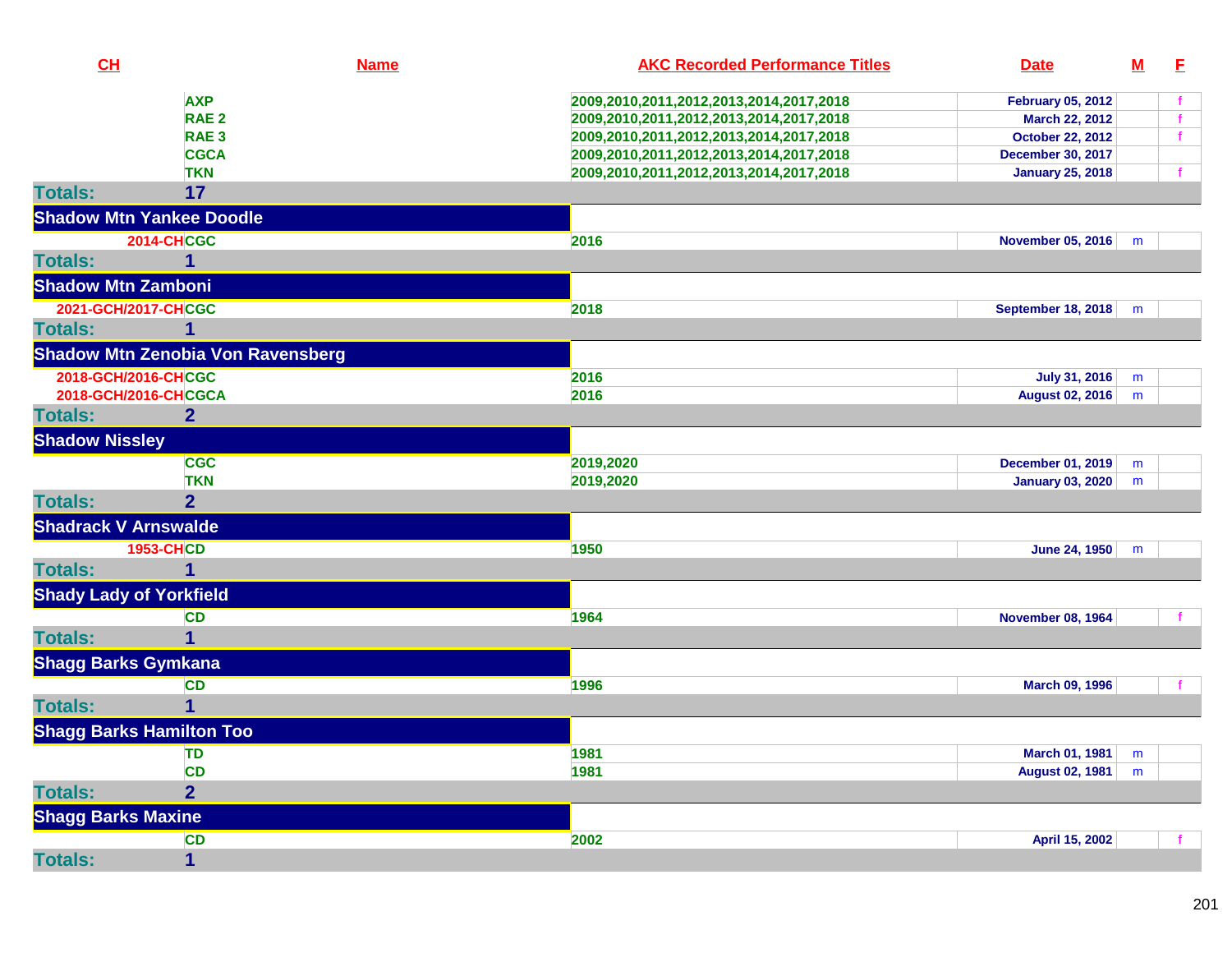|                | CL                                  | <b>Name</b> | <b>AKC Recorded Performance Titles</b> | <b>Date</b>               | ${\bf M}$ | E |
|----------------|-------------------------------------|-------------|----------------------------------------|---------------------------|-----------|---|
|                | <b>Shagg Barks Royal Reward</b>     |             |                                        |                           |           |   |
|                | <b>1999-CHCD</b>                    |             | 1999                                   | May 02, 1999              |           |   |
| <b>Totals:</b> | 1                                   |             |                                        |                           |           |   |
|                | <b>Shagg Barks Tyras V Eldabris</b> |             |                                        |                           |           |   |
|                | <b>CD</b>                           |             | 1983                                   | November 13, 1983         | m         |   |
| <b>Totals:</b> | 1                                   |             |                                        |                           |           |   |
|                | <b>Shagwoods Cheyenne Gold</b>      |             |                                        |                           |           |   |
|                | <b>1987-CHCD</b>                    |             | 1989                                   | <b>October 22, 1989</b>   |           |   |
| <b>Totals:</b> | 1                                   |             |                                        |                           |           |   |
|                | <b>Shalimars Dea of Heritage</b>    |             |                                        |                           |           |   |
|                | <b>CD</b>                           |             | 1976                                   | <b>September 12, 1976</b> |           |   |
| <b>Totals:</b> | 1                                   |             |                                        |                           |           |   |
|                | <b>Sham Dolomount</b>               |             |                                        |                           |           |   |
|                | <b>CD</b>                           |             | 1964                                   | June 21, 1964             | m         |   |
| <b>Totals:</b> | $\mathbf{1}$                        |             |                                        |                           |           |   |
|                | <b>Shamrock Glen Tara</b>           |             |                                        |                           |           |   |
|                | <b>CD</b>                           |             | 1971                                   | <b>December 19, 1971</b>  |           |   |
| <b>Totals:</b> | $\mathbf 1$                         |             |                                        |                           |           |   |
|                | <b>Shanas Second Chance</b>         |             |                                        |                           |           |   |
|                | <b>CD</b>                           |             | 2001,2003                              | May 12, 2001              |           |   |
|                | <b>CDX</b>                          |             | 2001,2003                              | <b>December 09, 2001</b>  |           |   |
|                | <b>UD</b>                           |             | 2001,2003                              | <b>February 02, 2003</b>  |           |   |
| <b>Totals:</b> | $\overline{\mathbf{3}}$             |             |                                        |                           |           |   |
|                | <b>Sharalk V S Seekbacher-Ho</b>    |             |                                        |                           |           |   |
|                | <b>1979-CHCD</b>                    |             | 1982                                   | June 20, 1982             | m         |   |
| <b>Totals:</b> | 1                                   |             |                                        |                           |           |   |
|                | <b>Shar-D's Accent of Jason</b>     |             |                                        |                           |           |   |
|                | <b>1981-CHCD</b>                    |             | 1983                                   | April 09, 1983            | m         |   |
| <b>Totals:</b> | 1                                   |             |                                        |                           |           |   |
|                | <b>Shar-D's Excalibur V J-Le</b>    |             |                                        |                           |           |   |
|                | <b>1985-CHCD</b>                    |             | 1987                                   | December 13, 1987         | m         |   |
| <b>Totals:</b> | 1                                   |             |                                        |                           |           |   |
|                | <b>Shar-D's Sweet Samantha</b>      |             |                                        |                           |           |   |
|                | <b>1985-CHCD</b>                    |             | 1981                                   | May 15, 1981              |           |   |
| <b>Totals:</b> | 1                                   |             |                                        |                           |           |   |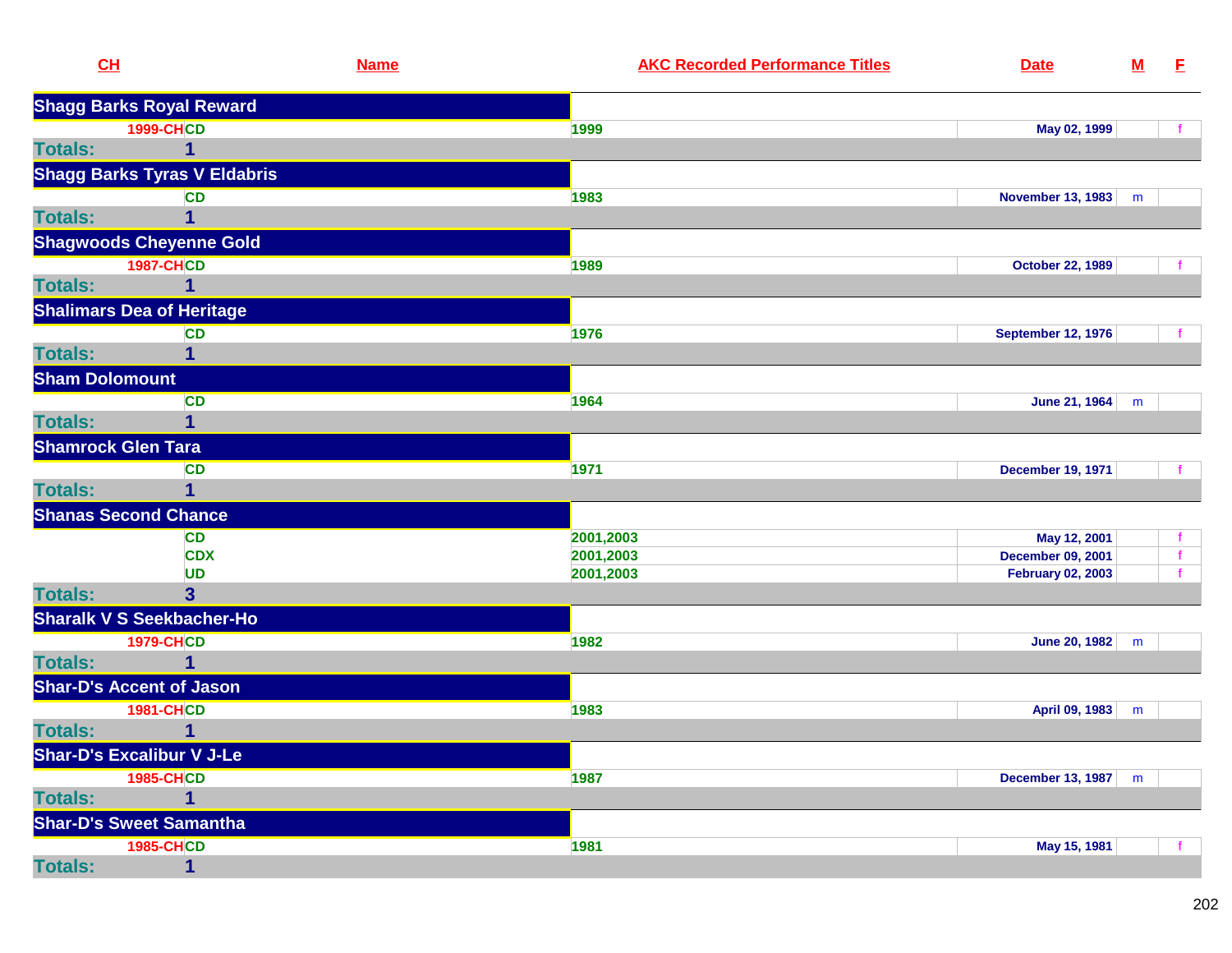| CL                           |                                         | <b>Name</b> | <b>AKC Recorded Performance Titles</b> | <b>Date</b>               | ${\bf M}$ | E            |
|------------------------------|-----------------------------------------|-------------|----------------------------------------|---------------------------|-----------|--------------|
| <b>Sharons Dorrie</b>        |                                         |             |                                        |                           |           |              |
|                              | <b>CD</b>                               |             | 1977                                   | April 30, 1977            |           |              |
| <b>Totals:</b>               | $\mathbf{1}$                            |             |                                        |                           |           |              |
| <b>Sheb Wooley</b>           |                                         |             |                                        |                           |           |              |
|                              | <b>CD</b>                               |             | 1975                                   | <b>March 29, 1975</b>     | m         |              |
| <b>Totals:</b>               | 1                                       |             |                                        |                           |           |              |
| <b>Sheba Dee Von Winoris</b> |                                         |             |                                        |                           |           |              |
|                              | <b>CD</b>                               |             | 1975                                   | <b>October 19, 1975</b>   |           |              |
| <b>Totals:</b>               | 1                                       |             |                                        |                           |           |              |
| Sheba Gaubi                  |                                         |             |                                        |                           |           |              |
|                              | <b>CD</b>                               |             | 1986                                   | March 30, 1986            |           |              |
| <b>Totals:</b>               | $\overline{1}$                          |             |                                        |                           |           |              |
|                              | <b>Shekinah Golden Princess</b>         |             |                                        |                           |           |              |
|                              | <b>CD</b>                               |             | 1974                                   | <b>November 10, 1974</b>  |           |              |
| <b>Totals:</b>               | 1                                       |             |                                        |                           |           |              |
|                              | <b>Shelba Lady Brandy Hof</b>           |             |                                        |                           |           |              |
|                              | <b>CD</b>                               |             | 1970                                   | <b>June 14, 1970</b>      |           |              |
| <b>Totals:</b>               | 1                                       |             |                                        |                           |           |              |
|                              | <b>Shelbys Cobra Namesake</b>           |             |                                        |                           |           |              |
|                              | <b>CGC</b>                              |             | 2014,2015                              | <b>July 02, 2014</b>      |           |              |
|                              | <b>BN</b>                               |             | 2014,2015                              | <b>November 21, 2015</b>  |           |              |
| <b>Totals:</b>               | $\overline{2}$                          |             |                                        |                           |           |              |
|                              | <b>Shericks Diamond Rio Del Vicdory</b> |             |                                        |                           |           |              |
| 2011-GCH/2009-CHRN           |                                         |             | 2009,2010                              | <b>September 26, 2009</b> |           |              |
| 2011-GCH/2009-CHRA           |                                         |             | 2009,2010                              | October 09, 2009          |           | $\mathbf{f}$ |
| 2011-GCH/2009-CHRE           |                                         |             | 2009,2010                              | April 11, 2010            |           |              |
| <b>Totals:</b>               | 3                                       |             |                                        |                           |           |              |
| <b>Sherrywine Lee</b>        |                                         |             |                                        |                           |           |              |
|                              | <b>CD</b>                               |             | 1971                                   | <b>October 10, 1971</b>   |           |              |
| <b>Totals:</b>               | $\mathbf{1}$                            |             |                                        |                           |           |              |
| <b>Shiloh VII</b>            |                                         |             |                                        |                           |           |              |
|                              | <b>CD</b>                               |             | 1983                                   | <b>September 24, 1983</b> |           |              |
| <b>Totals:</b>               | $\mathbf{1}$                            |             |                                        |                           |           |              |
|                              | <b>Shorecliffs Zesty Swisscream</b>     |             |                                        |                           |           |              |
|                              | <b>CD</b>                               |             | 1993                                   | April 24, 1993            | m         |              |
| <b>Totals:</b>               | $\mathbf{1}$                            |             |                                        |                           |           |              |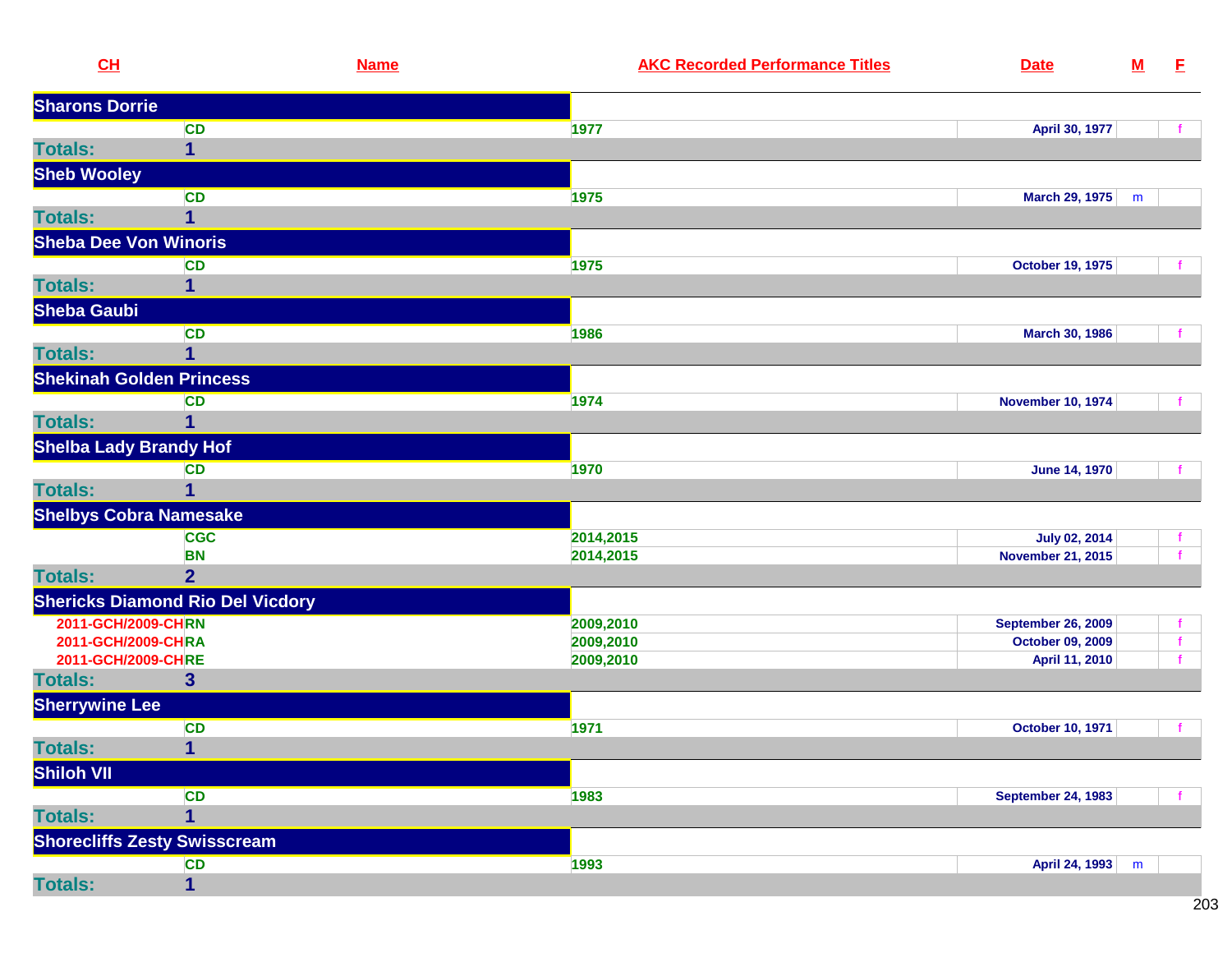| CL                      |                                    | <b>Name</b> | <b>AKC Recorded Performance Titles</b> | <b>Date</b>              | ${\bf M}$ | E |
|-------------------------|------------------------------------|-------------|----------------------------------------|--------------------------|-----------|---|
|                         | <b>Shorecliffs Zinnia V Stoan</b>  |             |                                        |                          |           |   |
|                         | <b>1991-CHCD</b>                   |             | 1993                                   | <b>June 20, 1993</b>     |           |   |
| <b>Totals:</b>          | 1                                  |             |                                        |                          |           |   |
|                         | <b>Showme Anheuser Busch</b>       |             |                                        |                          |           |   |
|                         | <b>2012-CHRN</b>                   |             | 2012,2013                              | <b>January 14, 2012</b>  |           |   |
|                         | <b>2012-CHBN</b>                   |             | 2012,2013                              | October 06, 2012         |           |   |
|                         | <b>2012-CHCD</b>                   |             | 2012,2013                              | October 05, 2013         |           |   |
| <b>Totals:</b>          | $\overline{\mathbf{3}}$            |             |                                        |                          |           |   |
|                         | <b>Showme Ramz Cheerleader</b>     |             |                                        |                          |           |   |
|                         | <b>2007-CHRN</b>                   |             | 2007,2011                              | <b>June 22, 2007</b>     |           |   |
|                         | <b>2007-CHBN</b>                   |             | 2007,2011                              | <b>July 01, 2011</b>     |           |   |
| <b>Totals:</b>          | $\overline{2}$                     |             |                                        |                          |           |   |
|                         | <b>Showstoppers Charger RT</b>     |             |                                        |                          |           |   |
|                         | <b>CD</b>                          |             | 1972                                   | October 01, 1972         | m         |   |
| <b>Totals:</b>          | 1                                  |             |                                        |                          |           |   |
|                         | <b>Showstoppers Don't You Know</b> |             |                                        |                          |           |   |
|                         | <b>CD</b>                          |             | 1973                                   | <b>October 28, 1973</b>  |           |   |
| <b>Totals:</b>          | 1                                  |             |                                        |                          |           |   |
| <b>Shreika Von Hart</b> |                                    |             |                                        |                          |           |   |
|                         | <b>CD</b>                          |             | 1971                                   | <b>October 10, 1971</b>  |           |   |
| <b>Totals:</b>          | $\overline{1}$                     |             |                                        |                          |           |   |
|                         | <b>Sickels Baron Blitz Hausan</b>  |             |                                        |                          |           |   |
|                         | <b>CD</b>                          |             | 1967                                   | <b>December 17, 1967</b> | m         |   |
| <b>Totals:</b>          | 1                                  |             |                                        |                          |           |   |
| <b>Sidney Bernard</b>   |                                    |             |                                        |                          |           |   |
|                         | <b>CD</b>                          |             | 1969                                   | May 18, 1969 m           |           |   |
| <b>Totals:</b>          | 1                                  |             |                                        |                          |           |   |
| <b>Siegfrieds Bella</b> |                                    |             |                                        |                          |           |   |
|                         | <b>1975-CHCD</b>                   |             | 1974,1975                              | October 05, 1974         |           |   |
|                         | <b>CDX</b>                         |             | 1974,1975                              | May 17, 1975             |           |   |
| <b>Totals:</b>          | $\overline{2}$                     |             |                                        |                          |           |   |
|                         | <b>Siegfrieds Rebel Rouser</b>     |             |                                        |                          |           |   |
|                         | <b>CD</b>                          |             | 1975                                   | May 24, 1975 m           |           |   |
| <b>Totals:</b>          | 1                                  |             |                                        |                          |           |   |
|                         | <b>Sigfried of Madonna</b>         |             |                                        |                          |           |   |
|                         | CD                                 |             | 1969                                   | August 09, 1969 m        |           |   |
|                         |                                    |             |                                        |                          |           |   |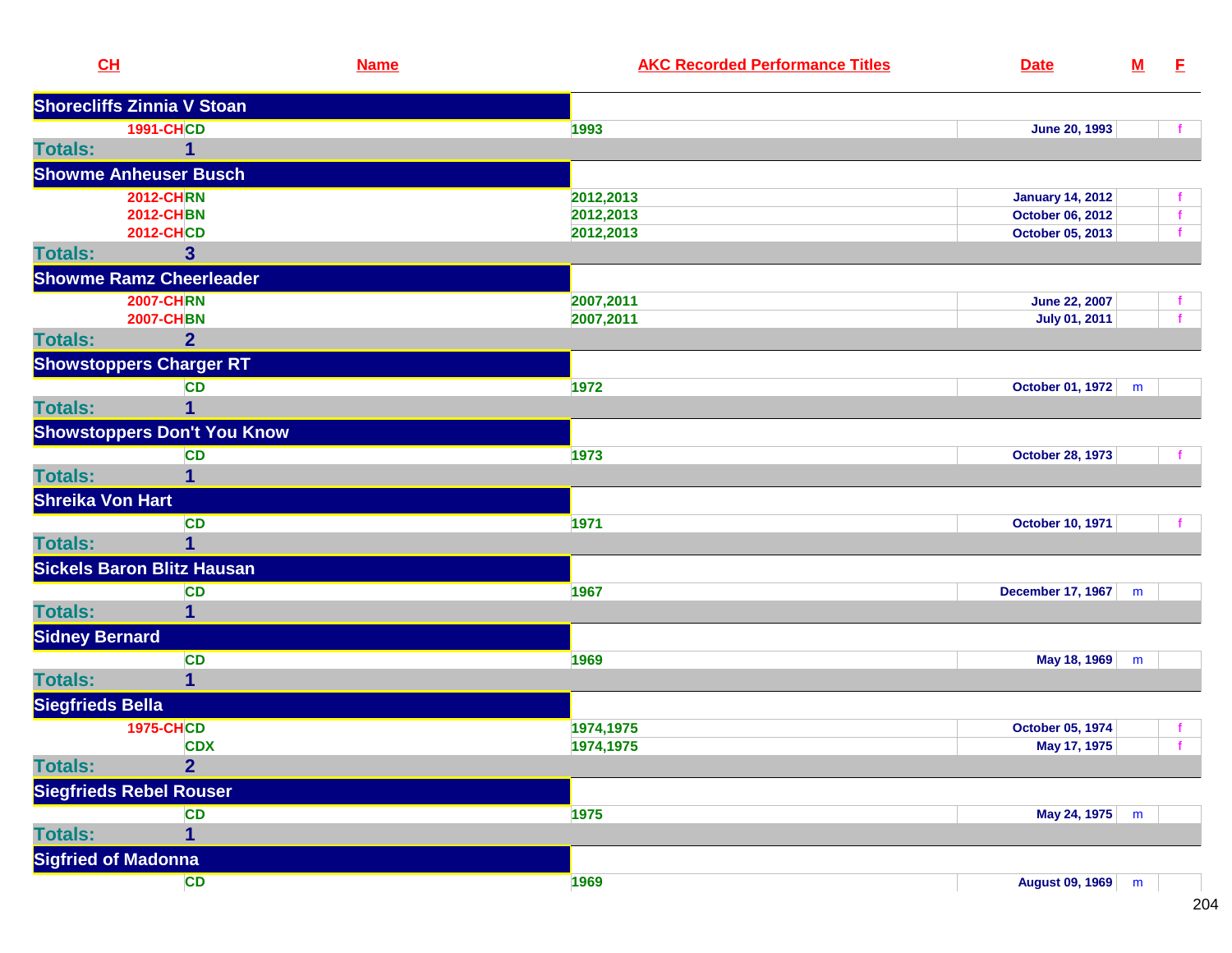|                | CH                                    | <b>Name</b> | <b>AKC Recorded Performance Titles</b> | <b>Date</b>            | ${\bf M}$ | E |
|----------------|---------------------------------------|-------------|----------------------------------------|------------------------|-----------|---|
| <b>Totals:</b> | 1                                     |             |                                        |                        |           |   |
|                | <b>Signal Mountain Brown Bear</b>     |             |                                        |                        |           |   |
|                | <b>2000-CHCD</b>                      |             | 2001                                   | October 20, 2001   m   |           |   |
| <b>Totals:</b> | 1                                     |             |                                        |                        |           |   |
|                | <b>Signums Spike Stone</b>            |             |                                        |                        |           |   |
|                | <b>CD</b>                             |             | 1971                                   | <b>August 22, 1971</b> | m         |   |
| <b>Totals:</b> |                                       |             |                                        |                        |           |   |
|                | <b>Silver Kegs Stacy</b><br><b>CD</b> |             | 1976                                   | April 17, 1976         |           |   |
| <b>Totals:</b> | 1                                     |             |                                        |                        |           |   |
|                | <b>Silvercrowns Rocky Road</b>        |             |                                        |                        |           |   |
|                | <b>1995-CHCD</b>                      |             | 1998                                   | February 15, 1998 m    |           |   |
| <b>Totals:</b> |                                       |             |                                        |                        |           |   |
|                | <b>Silvercrowns Shasta Star</b>       |             |                                        |                        |           |   |
|                | <b>2021-CHCGC</b>                     |             | 2021                                   | May 08, 2021           |           |   |
| <b>Totals:</b> | $\mathbf{1}$                          |             |                                        |                        |           |   |
| Simi of Fadora |                                       |             |                                        |                        |           |   |
| <b>Totals:</b> | <b>CGC</b><br>1                       |             | 2013                                   | June 06, 2013          |           |   |
|                | <b>Singnums Brandy Wine</b>           |             |                                        |                        |           |   |
|                | <b>CD</b>                             |             | 1968                                   | <b>July 28, 1968</b>   |           |   |
| <b>Totals:</b> | 1                                     |             |                                        |                        |           |   |
|                | <b>Sir Angus McDougall</b>            |             |                                        |                        |           |   |
|                | <b>CD</b>                             |             | 1972                                   | November 12, 1972 m    |           |   |
| <b>Totals:</b> | $\mathbf 1$                           |             |                                        |                        |           |   |
|                | <b>Sir Barnabas Marcus Aurelius</b>   |             |                                        |                        |           |   |
| <b>Totals:</b> | <b>CD</b>                             |             | 1977                                   | June 19, 1977   m      |           |   |
|                | <b>Sir Bear of Waverly</b>            |             |                                        |                        |           |   |
|                | <b>CGC</b>                            |             | 2017                                   | June 17, 2017   m      |           |   |
| <b>Totals:</b> | 1                                     |             |                                        |                        |           |   |
|                | <b>Sir Benjamin of Bhithor</b>        |             |                                        |                        |           |   |
|                | <b>CD</b>                             |             | 1983                                   | May 27, 1983 m         |           |   |
| <b>Totals:</b> | $\mathbf 1$                           |             |                                        |                        |           |   |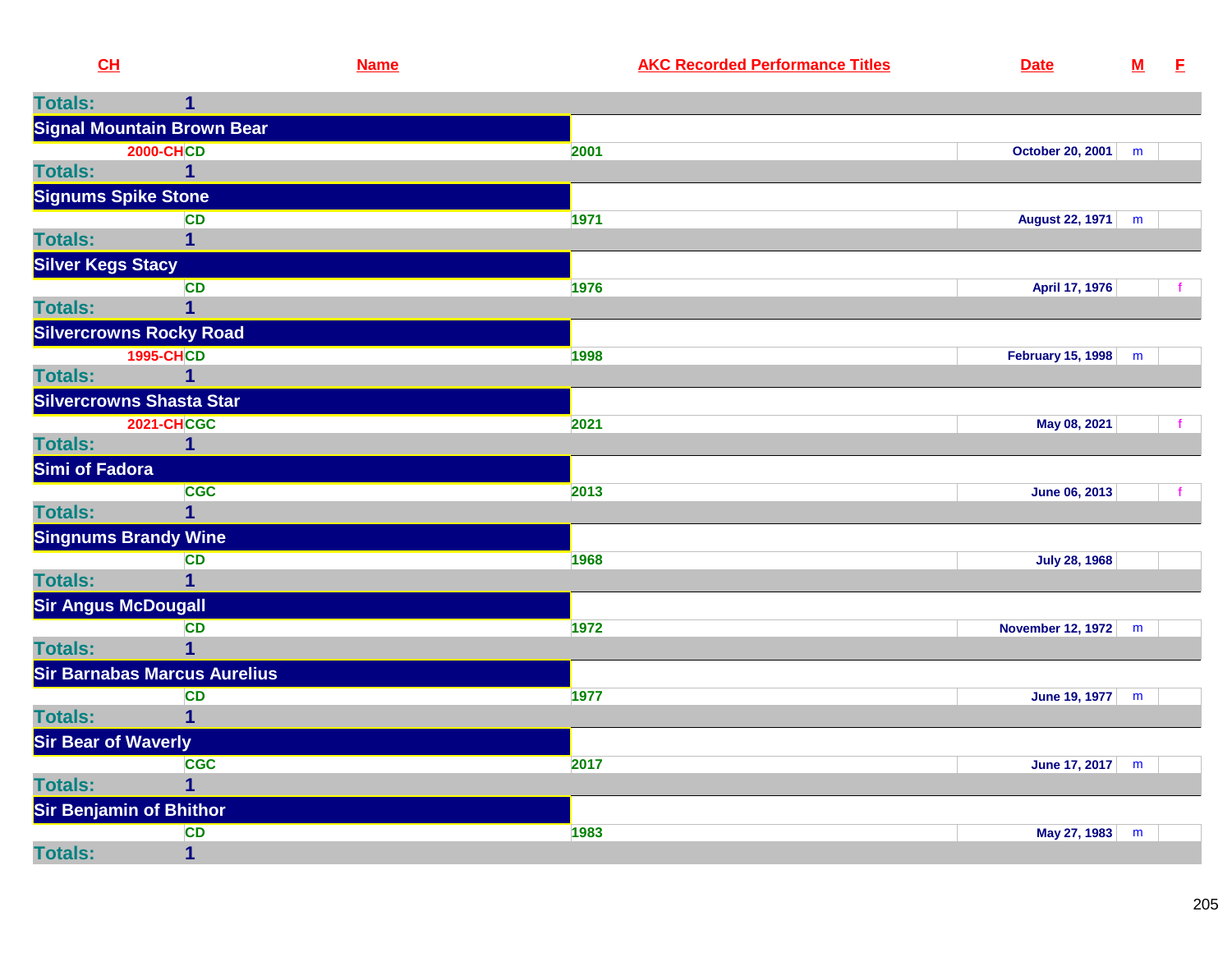| CL                               | <b>Name</b>                        | <b>AKC Recorded Performance Titles</b> | <b>Date</b>               | $\underline{\mathsf{M}}$ | E |
|----------------------------------|------------------------------------|----------------------------------------|---------------------------|--------------------------|---|
| <b>Sir Brandy</b>                |                                    |                                        |                           |                          |   |
|                                  | <b>CD</b>                          | 1980                                   | <b>June 01, 1980</b>      | m                        |   |
| <b>Totals:</b>                   | $\overline{1}$                     |                                        |                           |                          |   |
| <b>Sir Brandy Alexander XV</b>   |                                    |                                        |                           |                          |   |
|                                  | <b>CD</b>                          | 1971                                   | <b>November 27, 1971</b>  | m                        |   |
| <b>Totals:</b>                   | 1                                  |                                        |                           |                          |   |
|                                  | <b>Sir Brandy Alexander XXXI</b>   |                                        |                           |                          |   |
|                                  | <b>CD</b>                          |                                        | <b>September 24, 1976</b> |                          |   |
|                                  | <b>CDX</b>                         | 1976,1977<br>1976,1977                 | June 26, 1977             | m<br>m                   |   |
| <b>Totals:</b>                   | $\overline{2}$                     |                                        |                           |                          |   |
|                                  | <b>Sir Brandy Lad of Indy Town</b> |                                        |                           |                          |   |
|                                  |                                    |                                        |                           |                          |   |
| <b>Totals:</b>                   | <b>CD</b>                          | 1970                                   | May 31, 1970              | m                        |   |
|                                  | 1                                  |                                        |                           |                          |   |
| <b>Sir Brian of Pixley</b>       |                                    |                                        |                           |                          |   |
|                                  | <b>CD</b>                          | 1968                                   | November 23, 1968         | m                        |   |
| <b>Totals:</b>                   | $\mathbf{1}$                       |                                        |                           |                          |   |
| <b>Sir Brutus V Turner</b>       |                                    |                                        |                           |                          |   |
|                                  | CD                                 | 1971                                   | May 01, 1971              | m                        |   |
| <b>Totals:</b>                   | 1                                  |                                        |                           |                          |   |
|                                  | <b>Sir Carson of Kramer Manor</b>  |                                        |                           |                          |   |
|                                  | <b>CGC</b>                         | 2015,2018                              | <b>December 29, 2015</b>  | m                        |   |
|                                  | <b>TKN</b>                         | 2015,2018                              | <b>February 27, 2018</b>  | m                        |   |
|                                  | <b>TKI</b>                         | 2015,2018                              | <b>February 28, 2018</b>  | ${\sf m}$                |   |
|                                  | <b>CGCA</b>                        | 2015,2018                              | April 25, 2018            | ${\sf m}$                |   |
|                                  | <b>CGCU</b>                        | 2015,2018                              | April 25, 2018            | ${\sf m}$                |   |
|                                  | <b>TKA</b>                         | 2015,2018                              | May 26, 2018              | ${\sf m}$                |   |
|                                  | <b>TKP</b>                         | 2015,2018                              | May 27, 2018              | m                        |   |
| <b>Totals:</b>                   | $\overline{7}$                     |                                        |                           |                          |   |
| <b>Sir Cooper of Watson</b>      |                                    |                                        |                           |                          |   |
|                                  | <b>CGC</b>                         | 2017                                   | June 22, 2017             | m                        |   |
| <b>Totals:</b>                   | $\mathbf 1$                        |                                        |                           |                          |   |
| <b>Sir Echo of Saints Chalet</b> |                                    |                                        |                           |                          |   |
|                                  | <b>CD</b>                          | 1968                                   | <b>November 10, 1968</b>  | m                        |   |
| <b>Totals:</b>                   | 1                                  |                                        |                           |                          |   |
| <b>Sir Gaylord Fabacker</b>      |                                    |                                        |                           |                          |   |
|                                  | <b>CD</b>                          | 1972,1973                              | <b>March 12, 1972</b>     | m                        |   |
|                                  | <b>CDX</b>                         | 1972,1973                              | <b>March 04, 1973</b>     | ${\sf m}$                |   |
|                                  |                                    |                                        |                           |                          |   |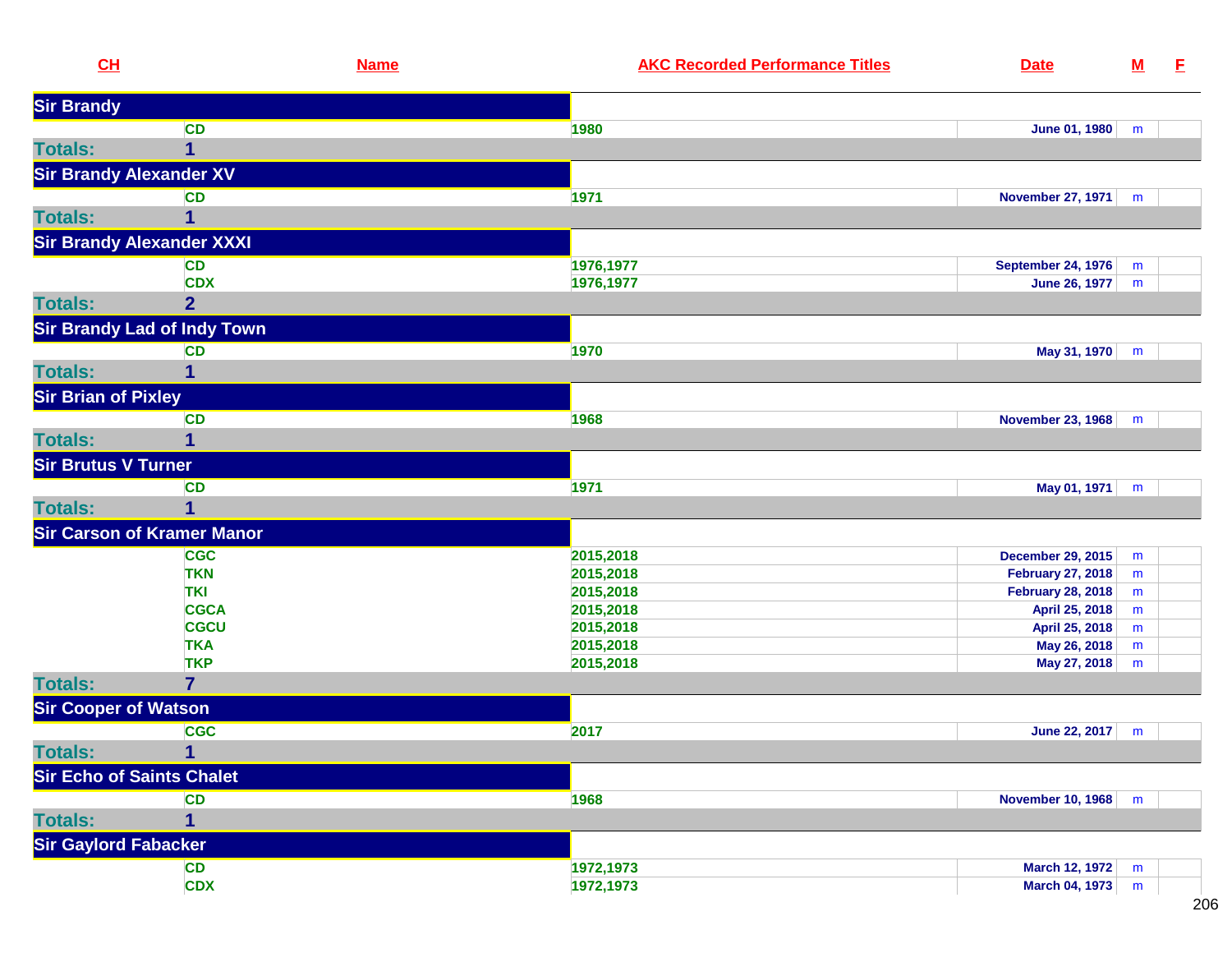| CL                             |                           | <b>Name</b> | <b>AKC Recorded Performance Titles</b>                                   | <b>Date</b>                                            | ${\bf M}$ | E |
|--------------------------------|---------------------------|-------------|--------------------------------------------------------------------------|--------------------------------------------------------|-----------|---|
|                                | <b>UD</b>                 |             | 1972,1973                                                                | <b>November 25, 1973</b>                               | m         |   |
| <b>Totals:</b>                 | $\overline{3}$            |             |                                                                          |                                                        |           |   |
| <b>Sir Gaylord Von Helms</b>   |                           |             |                                                                          |                                                        |           |   |
|                                | <b>CD</b>                 |             | 1970                                                                     | May 31, 1970                                           | m         |   |
| <b>Totals:</b>                 | 1                         |             |                                                                          |                                                        |           |   |
| <b>Sir George</b>              |                           |             |                                                                          |                                                        |           |   |
|                                | CD                        |             | 1968                                                                     | <b>October 13, 1968</b>                                | m         |   |
| <b>Totals:</b>                 | 1                         |             |                                                                          |                                                        |           |   |
| <b>Sir George Bacardi</b>      |                           |             |                                                                          |                                                        |           |   |
|                                | <b>CD</b>                 |             | 1976                                                                     | <b>October 17, 1976</b>                                | m         |   |
| <b>Totals:</b>                 | 1                         |             |                                                                          |                                                        |           |   |
| <b>Sir Goliath A Lee Saint</b> |                           |             |                                                                          |                                                        |           |   |
|                                | <b>CD</b>                 |             | 1973                                                                     | <b>December 08, 1973</b>                               | m         |   |
| <b>Totals:</b>                 | 1                         |             |                                                                          |                                                        |           |   |
| <b>Sir Hans Fincastle</b>      |                           |             |                                                                          |                                                        |           |   |
|                                |                           |             |                                                                          |                                                        |           |   |
| <b>Totals:</b>                 | <b>CD</b><br>$\mathbf{1}$ |             | 1972                                                                     | <b>August 27, 1972</b>                                 | m         |   |
|                                |                           |             |                                                                          |                                                        |           |   |
| <b>Sir Harveys Winchester</b>  |                           |             |                                                                          |                                                        |           |   |
|                                | <b>CD</b>                 |             | 1986                                                                     | <b>December 13, 1986</b>                               | m         |   |
| <b>Totals:</b>                 | 1                         |             |                                                                          |                                                        |           |   |
| <b>Sir Hennessy Cognac</b>     |                           |             |                                                                          |                                                        |           |   |
|                                | <b>NA</b>                 |             | 2000,2001,2002,2003,2004,2005,2006                                       | <b>August 06, 2000</b>                                 | m         |   |
|                                | <b>NAJ</b>                |             | 2000,2001,2002,2003,2004,2005,2006                                       | March 31, 2001                                         | m         |   |
|                                | <b>OAJ</b>                |             | 2000,2001,2002,2003,2004,2005,2006                                       | <b>August 05, 2001</b>                                 | m         |   |
|                                | OA<br><b>NJP</b>          |             | 2000,2001,2002,2003,2004,2005,2006                                       | <b>August 18, 2001</b>                                 | m         |   |
|                                | <b>NAP</b>                |             | 2000,2001,2002,2003,2004,2005,2006<br>2000,2001,2002,2003,2004,2005,2006 | <b>September 21, 2002</b><br><b>September 28, 2002</b> | m<br>m    |   |
|                                | <b>OJP</b>                |             | 2000,2001,2002,2003,2004,2005,2006                                       | <b>October 20, 2002</b>                                | m         |   |
|                                | <b>OAP</b>                |             | 2000,2001,2002,2003,2004,2005,2006                                       | <b>November 09, 2002</b>                               | m         |   |
|                                | <b>CD</b>                 |             | 2000,2001,2002,2003,2004,2005,2006                                       | <b>January 10, 2003</b>                                | m         |   |
|                                | <b>AJP</b>                |             | 2000, 2001, 2002, 2003, 2004, 2005, 2006                                 | June 07, 2003                                          | m         |   |
|                                | <b>AXP</b>                |             | 2000, 2001, 2002, 2003, 2004, 2005, 2006                                 | May 23, 2004                                           | m         |   |
|                                | <b>AXJ</b>                |             | 2000,2001,2002,2003,2004,2005,2006                                       | October 31, 2004                                       | m         |   |
|                                | <b>AX</b>                 |             | 2000,2001,2002,2003,2004,2005,2006                                       | <b>October 08, 2005</b>                                | m         |   |
|                                | <b>RN</b>                 |             | 2000,2001,2002,2003,2004,2005,2006                                       | April 23, 2006                                         | m         |   |
| <b>Totals:</b>                 | 14                        |             |                                                                          |                                                        |           |   |
| <b>Sir John Falstaff</b>       |                           |             |                                                                          |                                                        |           |   |
|                                | <b>1969-CHCD</b>          |             | 1967,1970                                                                | <b>February 18, 1967</b>                               | m         |   |
|                                |                           |             |                                                                          |                                                        |           |   |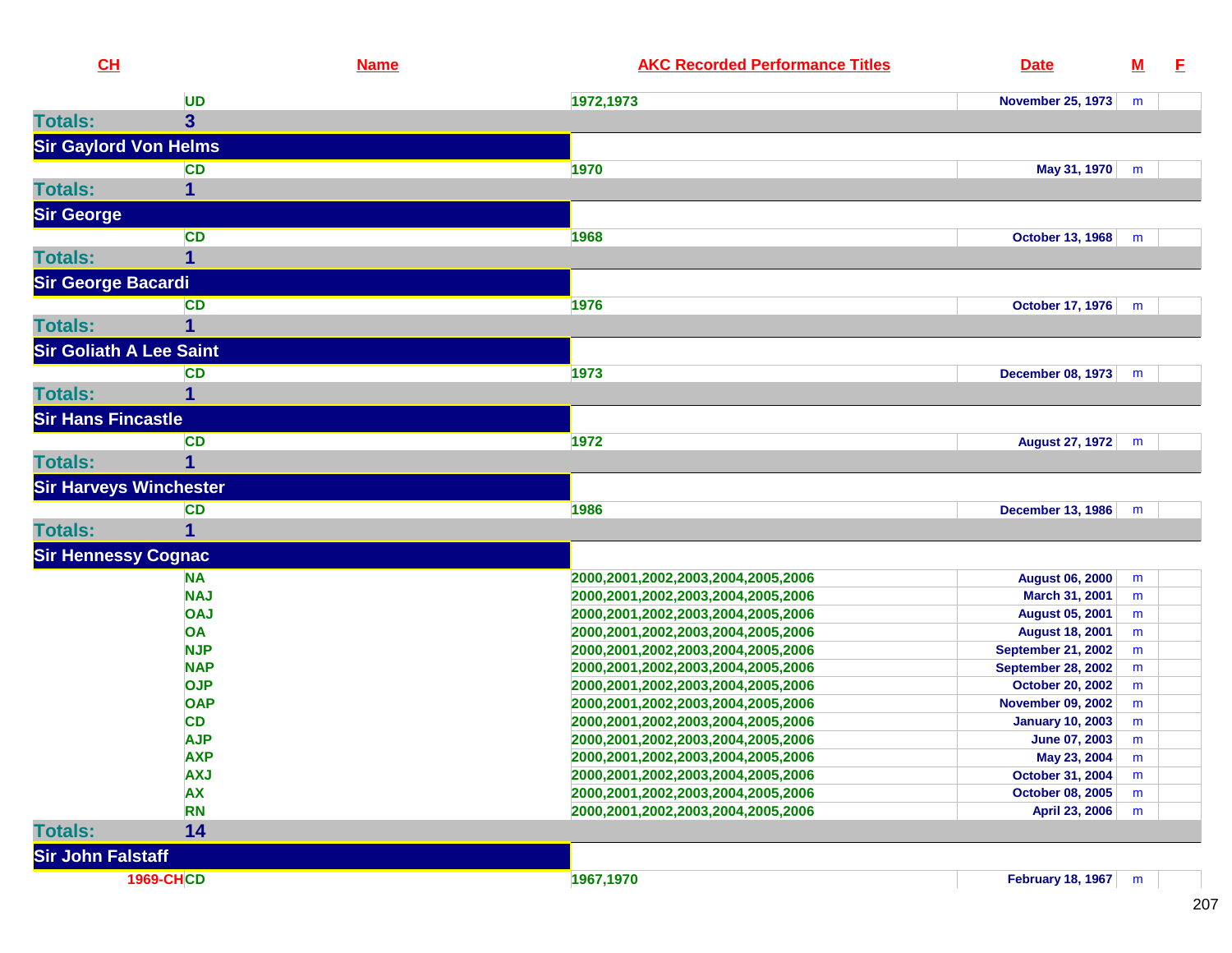| CH                              |                                  | <b>Name</b> | <b>AKC Recorded Performance Titles</b> | <b>Date</b>               | $\underline{\mathsf{M}}$ | E |
|---------------------------------|----------------------------------|-------------|----------------------------------------|---------------------------|--------------------------|---|
|                                 | <b>1969-CHCDX</b>                |             | 1967,1970                              | <b>March 21, 1970</b>     | m                        |   |
| <b>Totals:</b>                  | $\overline{2}$                   |             |                                        |                           |                          |   |
| <b>Sir Lad of St. Tropaze</b>   |                                  |             |                                        |                           |                          |   |
|                                 | <b>CD</b>                        |             | 1968                                   | <b>August 18, 1968</b>    | m                        |   |
| <b>Totals:</b>                  | 1                                |             |                                        |                           |                          |   |
| <b>Sir Louies Lady Lollipop</b> |                                  |             |                                        |                           |                          |   |
|                                 | <b>CD</b>                        |             | 1968,1974                              | <b>August 03, 1968</b>    |                          |   |
|                                 | <b>TD</b>                        |             | 1968,1974                              | October 13, 1974          |                          |   |
| <b>Totals:</b>                  | $\overline{2}$                   |             |                                        |                           |                          |   |
| <b>Sir Mac</b>                  |                                  |             |                                        |                           |                          |   |
|                                 | <b>RN</b>                        |             | 2007                                   | January 14, 2007          | m                        |   |
| <b>Totals:</b>                  | 1                                |             |                                        |                           |                          |   |
|                                 | <b>Sir Major Boggis of CCH</b>   |             |                                        |                           |                          |   |
|                                 | <b>CD</b>                        |             | 1972                                   | April 01, 1972            | m                        |   |
| <b>Totals:</b>                  | 1                                |             |                                        |                           |                          |   |
| <b>Sir Maximilian Galahad</b>   |                                  |             |                                        |                           |                          |   |
|                                 | <b>CD</b>                        |             | 1975,1976                              | <b>October 04, 1975</b>   | m                        |   |
|                                 | <b>CDX</b>                       |             | 1975,1976                              | <b>June 06, 1976</b>      | m                        |   |
| <b>Totals:</b>                  | $\overline{2}$                   |             |                                        |                           |                          |   |
|                                 | <b>Sir Moby Prince of Whales</b> |             |                                        |                           |                          |   |
|                                 | <b>CGC</b>                       |             | 2017                                   | September 25, 2017        | m                        |   |
| <b>Totals:</b>                  | 1                                |             |                                        |                           |                          |   |
| <b>Sir Moose Von Alpine</b>     |                                  |             |                                        |                           |                          |   |
|                                 | <b>CD</b>                        |             | 1973                                   | October 07, 1973          | m                        |   |
| <b>Totals:</b>                  | 1                                |             |                                        |                           |                          |   |
| <b>Sir Romeo Montague</b>       |                                  |             |                                        |                           |                          |   |
|                                 | <b>CD</b>                        |             | 1981                                   | <b>September 16, 1981</b> | m                        |   |
| <b>Totals:</b>                  | 1                                |             |                                        |                           |                          |   |
| <b>Sir Shannon Obreye</b>       |                                  |             |                                        |                           |                          |   |
|                                 | CD                               |             | 1971                                   | May 01, 1971 m            |                          |   |
| <b>Totals:</b>                  | $\overline{\mathbf{1}}$          |             |                                        |                           |                          |   |
| <b>Sir S'Morris Taft Bain</b>   |                                  |             |                                        |                           |                          |   |
|                                 | <b>CGC</b>                       |             | 2018,2019                              | <b>November 08, 2018</b>  | m                        |   |
|                                 | <b>TKN</b>                       |             | 2018,2019                              | May 14, 2019              | m                        |   |
|                                 | <b>TKI</b>                       |             | 2018,2019                              | May 15, 2019              | m                        |   |
| <b>Totals:</b>                  | $\mathbf{3}$                     |             |                                        |                           |                          |   |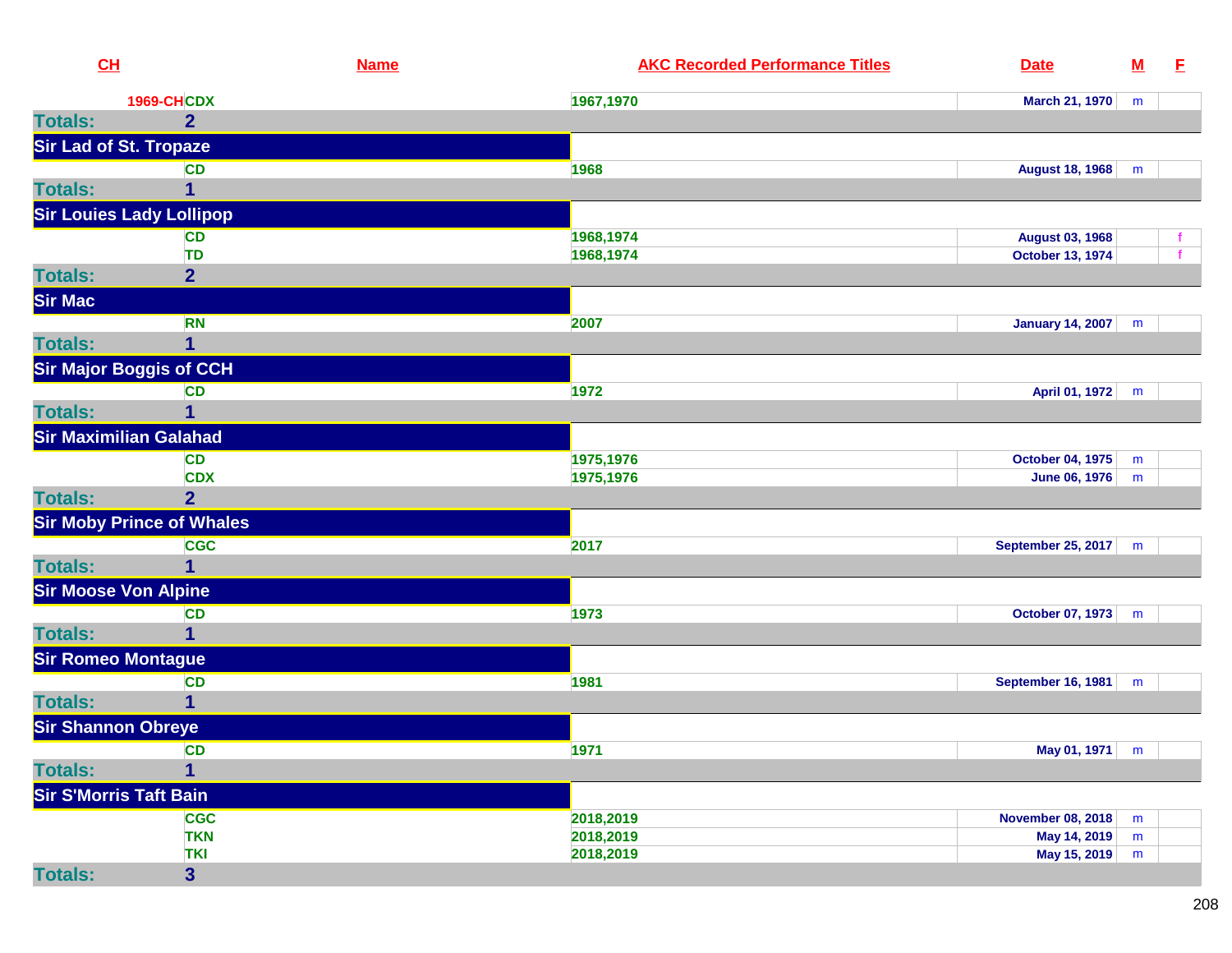| CH                             | <b>Name</b>                                   | <b>AKC Recorded Performance Titles</b><br><b>Date</b>    | $\underline{\mathsf{M}}$ | E. |
|--------------------------------|-----------------------------------------------|----------------------------------------------------------|--------------------------|----|
|                                | <b>Sir Tuffington of Bloomington</b>          |                                                          |                          |    |
|                                | <b>CD</b>                                     | 1977<br><b>July 16, 1977</b>                             | m                        |    |
| <b>Totals:</b>                 | 1                                             |                                                          |                          |    |
| <b>Sir Wayne Duke Wood</b>     |                                               |                                                          |                          |    |
|                                | <b>CD</b>                                     | 1972<br>December 03, 1972                                | m                        |    |
| <b>Totals:</b>                 |                                               |                                                          |                          |    |
| <b>Sir Winston Sebastian</b>   |                                               |                                                          |                          |    |
|                                | <b>CD</b>                                     | 1971<br>April 25, 1971                                   | m                        |    |
| <b>Totals:</b>                 | 1                                             |                                                          |                          |    |
| <b>Sirio Del Soccorso</b>      |                                               |                                                          |                          |    |
|                                | <b>CD</b>                                     | 1971<br><b>March 14, 1971</b>                            | m                        |    |
|                                | <b>CDX</b>                                    | 1971<br>December 05, 1971                                | m                        |    |
| <b>Totals:</b>                 | $\overline{2}$                                |                                                          |                          |    |
|                                | <b>Sitting Bulls Apache Dancer</b>            |                                                          |                          |    |
|                                | <b>CD</b>                                     | 1979<br>May 27, 1979                                     |                          |    |
| <b>Totals:</b>                 | $\mathbf{1}$                                  |                                                          |                          |    |
| <b>Sitting Bulls Class Act</b> |                                               |                                                          |                          |    |
|                                | <b>CD</b>                                     | 1979<br><b>August 19, 1979</b>                           |                          |    |
| <b>Totals:</b>                 | 1                                             |                                                          |                          |    |
|                                | <b>Skydancers Man of Steel For Vicdory</b>    |                                                          |                          |    |
| 2011-GCH/2010-CHRN             |                                               | 2010<br>May 22, 2010                                     | m                        |    |
| <b>Totals:</b>                 | 1                                             |                                                          |                          |    |
| <b>Skydancers Mr. Universe</b> |                                               |                                                          |                          |    |
|                                | <b>2009-CHRN</b>                              | <b>June 06, 2009</b><br>2009                             | m                        |    |
| <b>Totals:</b>                 | 1                                             |                                                          |                          |    |
|                                | <b>Skydancers Smooth Operator Noble Creek</b> |                                                          |                          |    |
|                                | <b>2011-CHRN</b>                              | 2013<br>March 08, 2013                                   | m                        |    |
| <b>Totals:</b>                 |                                               |                                                          |                          |    |
|                                | <b>Skyviews Hot Summer Nights</b>             |                                                          |                          |    |
|                                | <b>2016-CHCGC</b>                             | 2015<br><b>August 08, 2015</b>                           |                          |    |
| <b>Totals:</b>                 |                                               |                                                          |                          |    |
| <b>Skyviews Masquarade</b>     |                                               |                                                          |                          |    |
|                                | <b>2016-CHCGC</b>                             | 2014,2015,2016,2017,2018<br><b>August 02, 2014</b>       |                          |    |
|                                | 2016-CHThDN                                   | <b>November 20, 2015</b><br>2014, 2015, 2016, 2017, 2018 |                          |    |
|                                | 2016-CHCGCA                                   | <b>October 15, 2016</b><br>2014, 2015, 2016, 2017, 2018  |                          |    |
|                                | 2016-CHThDA                                   | <b>December 06, 2016</b><br>2014,2015,2016,2017,2018     |                          |    |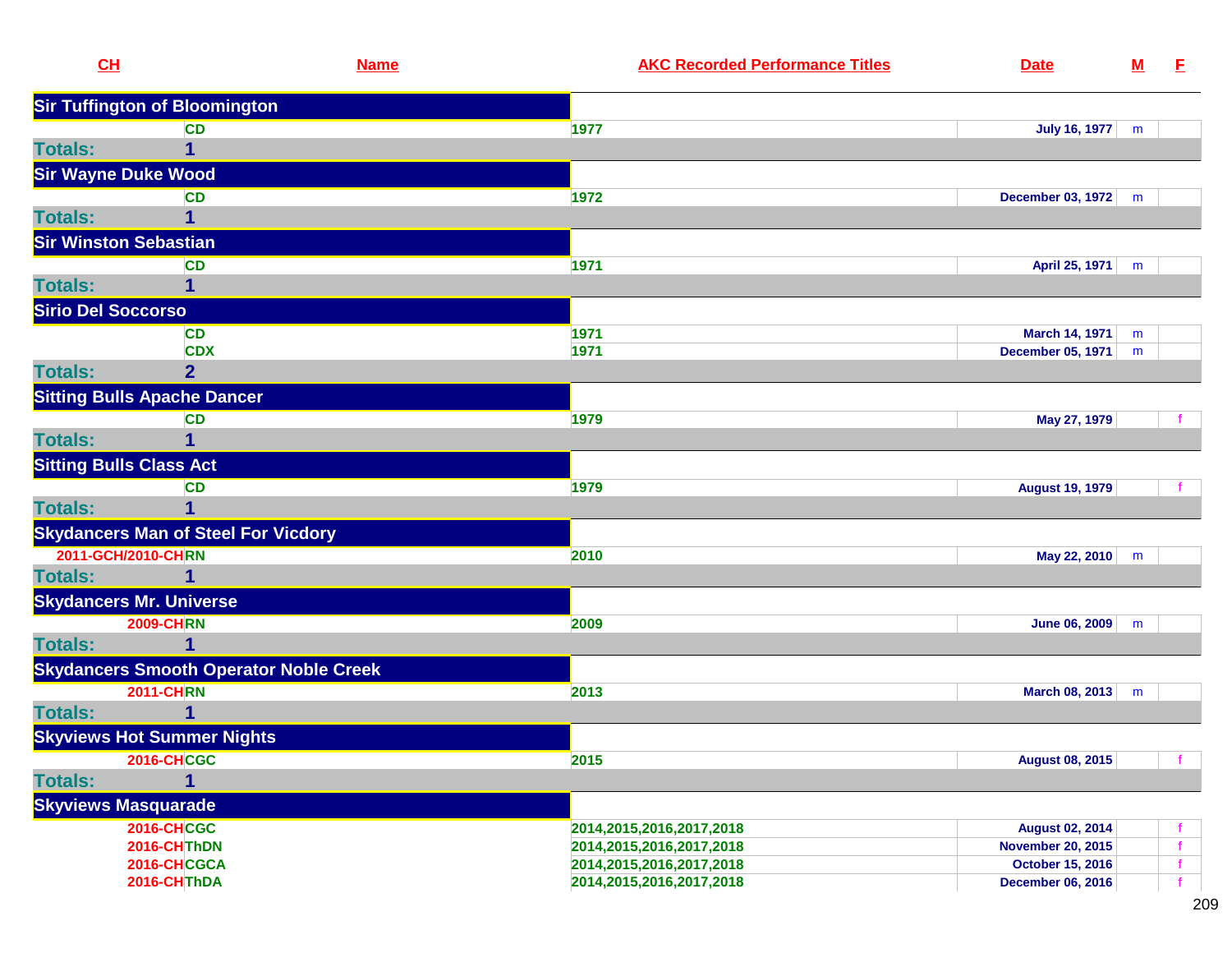| CH                        |                                            | <b>Name</b> | <b>AKC Recorded Performance Titles</b> | <b>Date</b>              | ${\bf M}$ | E            |
|---------------------------|--------------------------------------------|-------------|----------------------------------------|--------------------------|-----------|--------------|
|                           | <b>2016-CHTKN</b>                          |             | 2014, 2015, 2016, 2017, 2018           | <b>November 07, 2017</b> |           |              |
|                           | 2016-CHCGCU                                |             | 2014, 2015, 2016, 2017, 2018           | <b>December 07, 2017</b> |           | $\mathbf{f}$ |
|                           | 2016-CHThDX                                |             | 2014,2015,2016,2017,2018               | April 19, 2018           |           |              |
| <b>Totals:</b>            | $\overline{7}$                             |             |                                        |                          |           |              |
|                           | <b>Skyviews Montana Miss Tuff Enough</b>   |             |                                        |                          |           |              |
|                           | <b>CGC</b>                                 |             | 2016,2017,2018,2020                    | April 05, 2016           |           |              |
|                           | <b>ThDN</b>                                |             | 2016,2017,2018,2020                    | April 05, 2016           |           | $\mathbf f$  |
|                           | <b>ThD</b>                                 |             | 2016,2017,2018,2020                    | <b>January 13, 2017</b>  |           |              |
|                           | <b>FDC</b>                                 |             | 2016,2017,2018,2020                    | March 26, 2017           |           | $\mathbf f$  |
|                           | <b>CGCU</b>                                |             | 2016, 2017, 2018, 2020                 | <b>June 04, 2017</b>     |           | $\mathbf f$  |
|                           | <b>CGCA</b>                                |             | 2016, 2017, 2018, 2020                 | <b>July 27, 2017</b>     |           | $\mathbf f$  |
|                           | <b>ThDA</b>                                |             | 2016, 2017, 2018, 2020                 | May 08, 2018             |           | $\mathbf{f}$ |
|                           | <b>ThDX</b>                                |             | 2016, 2017, 2018, 2020                 | <b>July 23, 2020</b>     |           |              |
| <b>Totals:</b>            | 8                                          |             |                                        |                          |           |              |
|                           | <b>Skyviews Rags To Riches</b>             |             |                                        |                          |           |              |
|                           | <b>2022-CHTKN</b>                          |             | 2019                                   | October 09, 2019         | m         |              |
| <b>Totals:</b>            | 1                                          |             |                                        |                          |           |              |
|                           | <b>Skyviews Remember Me</b>                |             |                                        |                          |           |              |
|                           | <b>CGC</b>                                 |             | 2015                                   | <b>August 09, 2015</b>   |           |              |
| <b>Totals:</b>            |                                            |             |                                        |                          |           |              |
|                           | <b>Slatons A Second Chance</b>             |             |                                        |                          |           |              |
|                           | <b>1995-CHCD</b>                           |             | 1993                                   | <b>February 26, 1993</b> |           |              |
| <b>Totals:</b>            | $\overline{\mathbf{1}}$                    |             |                                        |                          |           |              |
|                           | <b>Slatons Aladdin Princess</b>            |             |                                        |                          |           |              |
|                           | <b>2018-CHCGC</b>                          |             | 2019                                   | <b>February 09, 2019</b> |           |              |
| <b>Totals:</b>            |                                            |             |                                        |                          |           |              |
|                           | <b>Slatons Ben Making Dreams Come True</b> |             |                                        |                          |           |              |
|                           | <b>CGC</b>                                 |             | 2015                                   | November 18, 2015        | m         |              |
| <b>Totals:</b>            |                                            |             |                                        |                          |           |              |
|                           | <b>Slatons Blinded By Gizis Lite</b>       |             |                                        |                          |           |              |
|                           | <b>2014-CHCGC</b>                          |             | 2014                                   | June 08, 2014            | m         |              |
|                           | 2014-CHCGCA                                |             | 2014                                   | <b>October 12, 2014</b>  | m         |              |
| <b>Totals:</b>            | $\overline{2}$                             |             |                                        |                          |           |              |
| <b>Slatons Blue Bayou</b> |                                            |             |                                        |                          |           |              |
|                           | <b>CGC</b>                                 |             | 2019                                   | May 06, 2019             | m         |              |
| <b>Totals:</b>            | $\mathbf{1}$                               |             |                                        |                          |           |              |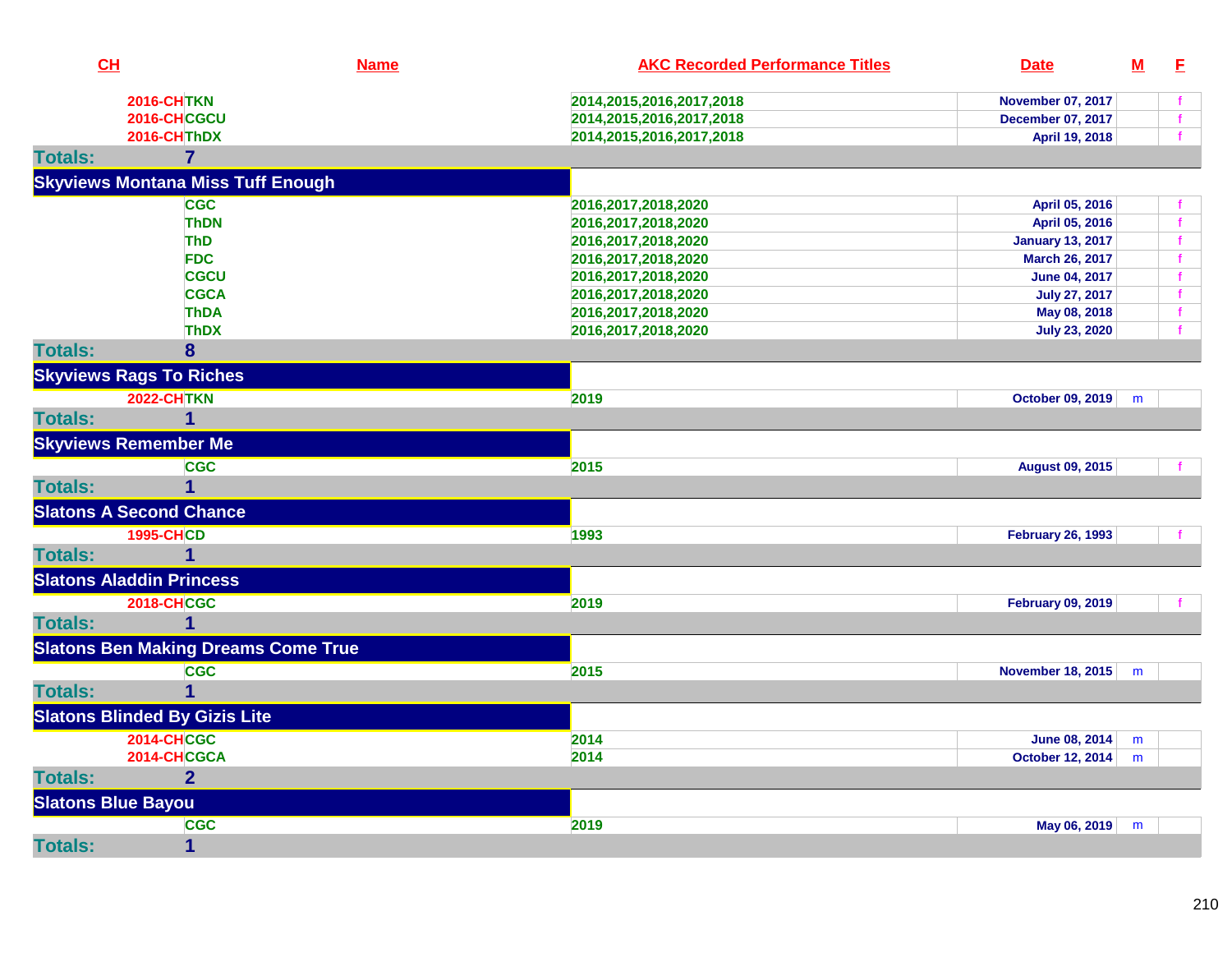| CL                              | <b>Name</b>                                        | <b>AKC Recorded Performance Titles</b> | <b>Date</b>              | $\underline{\mathsf{M}}$ | E |
|---------------------------------|----------------------------------------------------|----------------------------------------|--------------------------|--------------------------|---|
|                                 | <b>Slatons Blue Light Special V Pachaug Saints</b> |                                        |                          |                          |   |
| 2018-GCH/2018-CHCGC             |                                                    | 2018                                   | <b>October 28, 2018</b>  | m                        |   |
| <b>Totals:</b>                  | $\mathbf 1$                                        |                                        |                          |                          |   |
| <b>Slatons Brightest Lite</b>   |                                                    |                                        |                          |                          |   |
|                                 | <b>2015-CHCGC</b>                                  | 2014                                   | June 08, 2014            | m                        |   |
| <b>Totals:</b>                  | 1                                                  |                                        |                          |                          |   |
|                                 | <b>Slatons Bringin' The Boom</b>                   |                                        |                          |                          |   |
|                                 | <b>CGC</b>                                         | 2017                                   | January 04, 2017         | m                        |   |
| <b>Totals:</b>                  | 1                                                  |                                        |                          |                          |   |
| <b>Slatons Cajun Queen</b>      |                                                    |                                        |                          |                          |   |
|                                 | <b>CD</b>                                          | 2001                                   | <b>December 02, 2001</b> |                          |   |
| <b>Totals:</b>                  | 1                                                  |                                        |                          |                          |   |
| <b>Slatons Cinderella</b>       |                                                    |                                        |                          |                          |   |
|                                 | <b>CGC</b>                                         | 2016                                   | <b>July 27, 2016</b>     |                          |   |
| <b>Totals:</b>                  | 1                                                  |                                        |                          |                          |   |
| <b>Slatons Easy Lovin Echo</b>  |                                                    |                                        |                          |                          |   |
|                                 | <b>CD</b>                                          | 1987                                   | March 21, 1987           |                          |   |
| <b>Totals:</b>                  | 1                                                  |                                        |                          |                          |   |
|                                 | <b>Slatons Harlow Jean V Smalley</b>               |                                        |                          |                          |   |
|                                 | <b>1987-CHCD</b>                                   | 1990                                   | <b>November 18, 1990</b> |                          |   |
| <b>Totals:</b>                  | 1                                                  |                                        |                          |                          |   |
|                                 | <b>Slatons Kentucky Bourbon</b>                    |                                        |                          |                          |   |
|                                 | <b>CGC</b>                                         | 2019                                   | March 25, 2019           | m                        |   |
| <b>Totals:</b>                  | 1                                                  |                                        |                          |                          |   |
|                                 | <b>Slatons Life In The Fast Lane</b>               |                                        |                          |                          |   |
|                                 | <b>CGC</b>                                         | 2016                                   | <b>July 20, 2016</b>     | m                        |   |
| <b>Totals:</b>                  | 1                                                  |                                        |                          |                          |   |
| <b>Slatons Luv Conquers All</b> |                                                    |                                        |                          |                          |   |
|                                 | <b>CGC</b>                                         | 2018                                   | <b>June 22, 2018</b>     |                          |   |
| <b>Totals:</b>                  | 1                                                  |                                        |                          |                          |   |
| <b>Slatons Martial Art</b>      |                                                    |                                        |                          |                          |   |
|                                 | <b>2017-CHCGC</b>                                  | 2017                                   | September 19, 2017       | m                        |   |
| <b>Totals:</b>                  | 1                                                  |                                        |                          |                          |   |
| <b>Slatons Melts Your Heart</b> |                                                    |                                        |                          |                          |   |
|                                 | <b>CGC</b>                                         | 2015                                   | March 04, 2015           | m                        |   |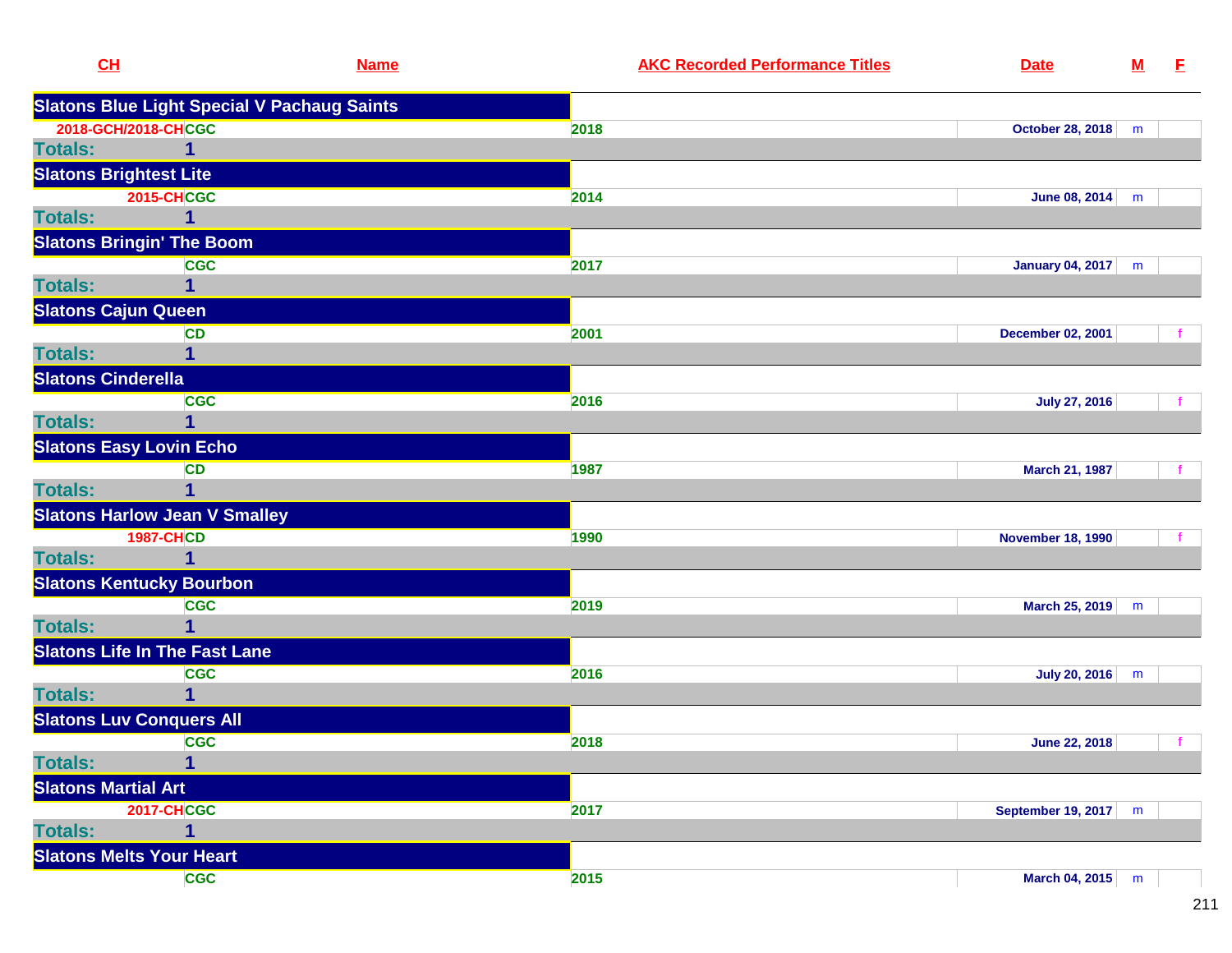| CL                                      | <b>Name</b>    | <b>AKC Recorded Performance Titles</b> | <b>Date</b>              | ${\bf M}$ | E.          |
|-----------------------------------------|----------------|----------------------------------------|--------------------------|-----------|-------------|
|                                         | <b>CGCA</b>    | 2015                                   | May 06, 2015             | m         |             |
| <b>Totals:</b>                          | $\overline{2}$ |                                        |                          |           |             |
| <b>Slatons Moose Leeson</b>             |                |                                        |                          |           |             |
|                                         | <b>CGC</b>     | 2022                                   | <b>January 16, 2022</b>  | m         |             |
| <b>Totals:</b>                          |                |                                        |                          |           |             |
| <b>Slatons Piece of The Action</b>      |                |                                        |                          |           |             |
| <b>1992-CHCD</b>                        |                | 1992                                   | <b>November 28, 1992</b> | m         |             |
| <b>Totals:</b>                          | 1              |                                        |                          |           |             |
| <b>Slatons Secret Agent Man</b>         |                |                                        |                          |           |             |
|                                         | <b>CGC</b>     | 2019                                   | April 04, 2019           | m         |             |
|                                         | <b>CGCA</b>    | 2019                                   | April 04, 2019           | m         |             |
| <b>Totals:</b>                          | $\overline{2}$ |                                        |                          |           |             |
| <b>Slatons Sir Barclay of Aldershot</b> |                |                                        |                          |           |             |
|                                         | <b>CGC</b>     | 2016                                   | April 20, 2016           | m         |             |
| <b>Totals:</b>                          | 1              |                                        |                          |           |             |
| <b>Slatons Sweet Sadie Mae</b>          |                |                                        |                          |           |             |
|                                         | <b>CD</b>      | 1999                                   | <b>November 14, 1999</b> |           |             |
| <b>Totals:</b>                          | 1              |                                        |                          |           |             |
| <b>Slatons Sweet Secret</b>             |                |                                        |                          |           |             |
| 2018-GCH/2018-CHCGC                     |                | 2018,2019                              | April 17, 2018           |           |             |
| 2018-GCH/2018-CHTKN                     |                | 2018,2019                              | <b>February 26, 2019</b> |           |             |
| 2018-GCH/2018-CHTKI                     |                | 2018,2019                              | <b>February 27, 2019</b> |           | f           |
| 2018-GCH/2018-CHTKA                     |                | 2018,2019                              | <b>February 28, 2019</b> |           | $\mathbf f$ |
| 2018-GCH/2018-CHCGCA                    |                | 2018,2019                              | April 04, 2019           |           |             |
| <b>Totals:</b>                          | 5              |                                        |                          |           |             |
| <b>Slatons The Skys Piper Jett</b>      |                |                                        |                          |           |             |
|                                         | <b>ThDN</b>    | 2019                                   | April 22, 2019           |           |             |
| <b>Totals:</b>                          | 1              |                                        |                          |           |             |
| <b>Slatons Ticket To Ride</b>           |                |                                        |                          |           |             |
| 2016-GCH/2015-CHRN                      |                | 2017                                   | March 18, 2017           | m         |             |
| 2016-GCH/2015-CHBN                      |                | 2017                                   | March 19, 2017           | m         |             |
| 2016-GCH/2015-CHCGC                     |                | 2017                                   | April 01, 2017           | m         |             |
| 2016-GCH/2015-CHCGCA                    |                | 2017                                   | April 01, 2017           | m         |             |
| 2016-GCH/2015-CHTKN                     |                | 2017                                   | May 16, 2017             | m         |             |
| <b>Totals:</b>                          | 5              |                                        |                          |           |             |
| <b>Slatons U Lite Up My Life</b>        |                |                                        |                          |           |             |
|                                         | <b>CGC</b>     | 2018                                   | <b>January 28, 2018</b>  |           |             |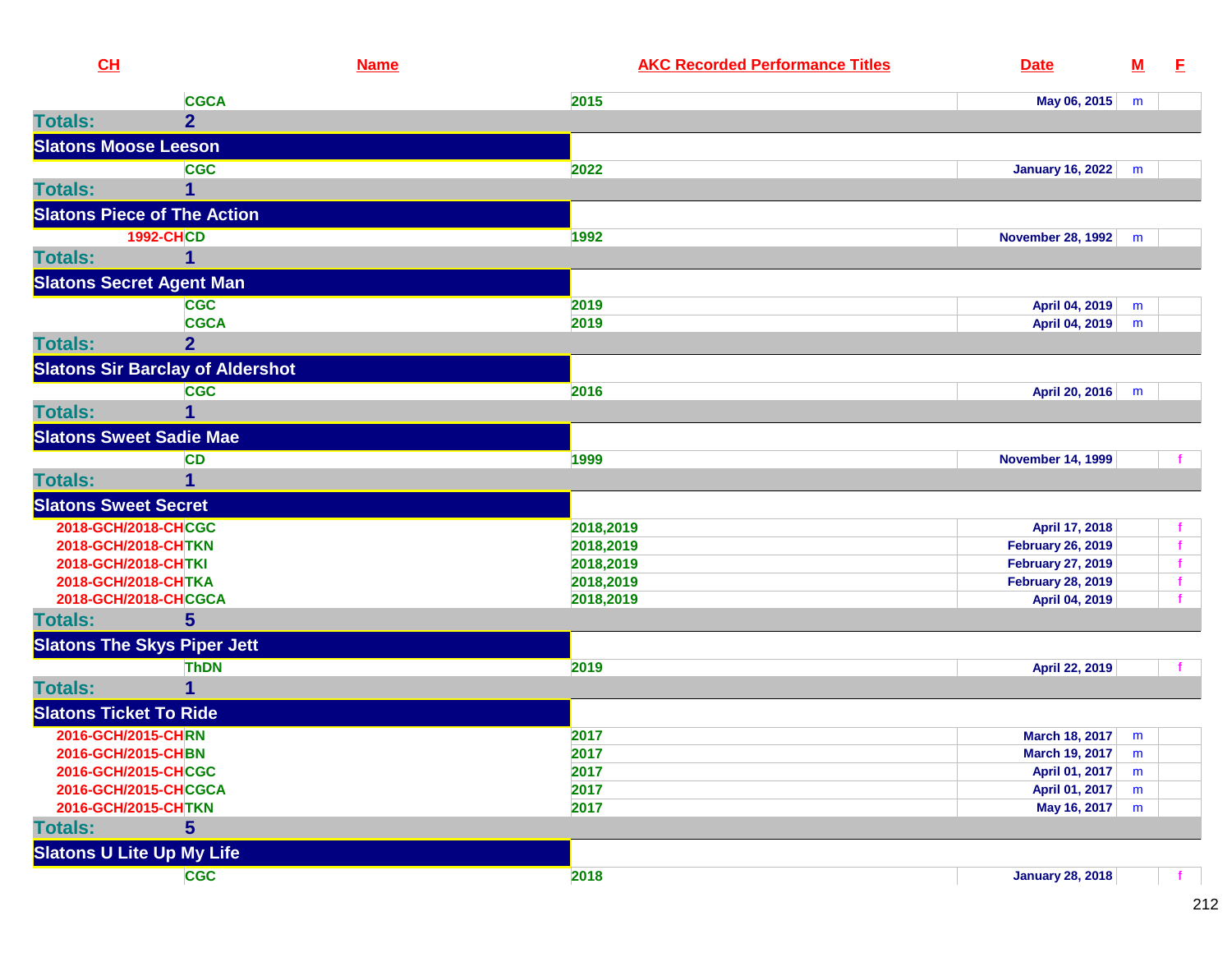| CH             |                                        | <b>Name</b> | <b>AKC Recorded Performance Titles</b> | <b>Date</b>              | ${\bf M}$ | E                  |
|----------------|----------------------------------------|-------------|----------------------------------------|--------------------------|-----------|--------------------|
| <b>Totals:</b> |                                        |             |                                        |                          |           |                    |
|                | <b>Slatons Victoria Secret</b>         |             |                                        |                          |           |                    |
|                | 2017-GCH/2015-CHCGC                    |             | 2016                                   | October 01, 2016         |           | $\mathbf{f}$       |
| <b>Totals:</b> | 1                                      |             |                                        |                          |           |                    |
|                | <b>Slatons Wouldn"T Miss A Meal</b>    |             |                                        |                          |           |                    |
|                | <b>CGC</b>                             |             | 2017                                   | May 10, 2017 m           |           |                    |
| <b>Totals:</b> | 1                                      |             |                                        |                          |           |                    |
|                | <b>Slatons XIV Karat Solid Gold</b>    |             |                                        |                          |           |                    |
|                | <b>1992-CHCD</b>                       |             | 1997                                   | September 28, 1997       |           |                    |
| <b>Totals:</b> | 1                                      |             |                                        |                          |           |                    |
|                | <b>Slatoons Kentucky Bourbon</b>       |             |                                        |                          |           |                    |
|                | <b>CGCA</b>                            |             | 2019                                   | May 22, 2019             | m         |                    |
| <b>Totals:</b> |                                        |             |                                        |                          |           |                    |
|                | <b>Sleemans Our Gal Sal</b>            |             |                                        |                          |           |                    |
|                | <b>CD</b>                              |             | 1972                                   | <b>August 19, 1972</b>   |           |                    |
| <b>Totals:</b> | 1                                      |             |                                        |                          |           |                    |
|                | <b>Sleepyhollows Doozer V Voyager</b>  |             |                                        |                          |           |                    |
|                | <b>2007-CHRN</b>                       |             | 2008                                   | January 21, 2008         | m         |                    |
| <b>Totals:</b> | $\mathbf 1$                            |             |                                        |                          |           |                    |
|                | <b>Sleepyhollows Starstruck Voyage</b> |             |                                        |                          |           |                    |
|                | <b>RN</b><br><b>CD</b>                 |             | 2010,2011                              | <b>January 18, 2010</b>  |           | f.<br>$\mathbf{f}$ |
| <b>Totals:</b> | 2 <sup>1</sup>                         |             | 2010,2011                              | <b>November 12, 2011</b> |           |                    |
|                | <b>Smirnoff Silver Nut Hollow</b>      |             |                                        |                          |           |                    |
|                | CD                                     |             | 1975                                   | April 06, 1975           |           | $\mathbf f$        |
| <b>Totals:</b> | $\overline{1}$                         |             |                                        |                          |           |                    |
|                | <b>Smokeys Lady of Royalty</b>         |             |                                        |                          |           |                    |
|                | <b>1997-CHCD</b>                       |             | 1994                                   | <b>November 26, 1994</b> |           | $\mathbf f$        |
| <b>Totals:</b> | 1                                      |             |                                        |                          |           |                    |
|                | <b>Sno Kings Princess Kari</b>         |             |                                        |                          |           |                    |
|                | CD                                     |             | 1972                                   | September 10, 1972       |           | $\mathbf{f}$       |
| <b>Totals:</b> | $\overline{1}$                         |             |                                        |                          |           |                    |
|                | <b>Sno Kings Red Rambler</b>           |             |                                        |                          |           |                    |
|                | <b>CD</b>                              |             | 1971                                   | March 28, 1971           |           | −f.                |
|                |                                        |             |                                        |                          |           |                    |

**Totals:**

**<sup>1</sup>**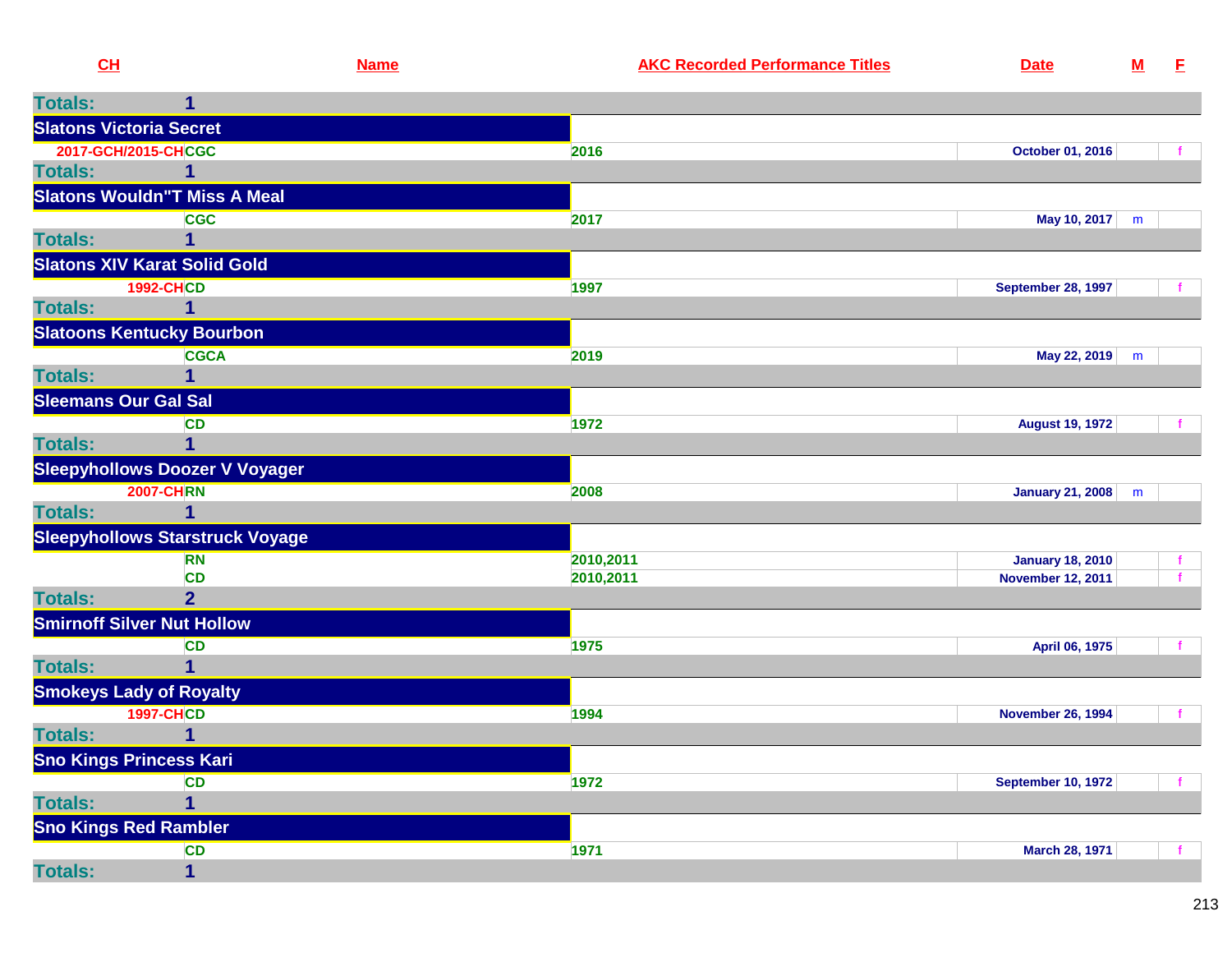| CL                           |                                       | <b>Name</b> | <b>AKC Recorded Performance Titles</b> | <b>Date</b>                               | $\underline{\mathsf{M}}$ | E            |
|------------------------------|---------------------------------------|-------------|----------------------------------------|-------------------------------------------|--------------------------|--------------|
|                              | <b>Sno Kings Sir Kobi Artistic</b>    |             |                                        |                                           |                          |              |
|                              | <b>CD</b>                             |             | 1971,1973                              | <b>September 12, 1971</b>                 | m                        |              |
|                              | <b>CDX</b>                            |             | 1971,1973                              | <b>September 08, 1973</b>                 | m                        |              |
| <b>Totals:</b>               | $\overline{2}$                        |             |                                        |                                           |                          |              |
| <b>Sno Pine Prince Chazz</b> |                                       |             |                                        |                                           |                          |              |
|                              | <b>CD</b>                             |             | 1984                                   | May 27, 1984                              | m                        |              |
| <b>Totals:</b>               | 1                                     |             |                                        |                                           |                          |              |
|                              | <b>Snodrifts Horsefeathers</b>        |             |                                        |                                           |                          |              |
|                              | <b>1987-CHCD</b>                      |             | 1990                                   | <b>October 13, 1990</b>                   |                          |              |
| <b>Totals:</b>               |                                       |             |                                        |                                           |                          |              |
| <b>Snowcaps Sadie</b>        |                                       |             |                                        |                                           |                          |              |
|                              | <b>CD</b>                             |             | 1979                                   | <b>November 04, 1979</b>                  |                          |              |
| <b>Totals:</b>               | 1                                     |             |                                        |                                           |                          |              |
|                              | <b>Snowdrop of L'ourse Alpine</b>     |             |                                        |                                           |                          |              |
|                              | <b>CD</b>                             |             | 1971                                   | <b>September 06, 1971</b>                 |                          | f            |
| <b>Totals:</b>               | 1                                     |             |                                        |                                           |                          |              |
| <b>Snowsage Odyssey</b>      |                                       |             |                                        |                                           |                          |              |
|                              | <b>CD</b>                             |             | 1981                                   | May 17, 1981                              | m                        |              |
| <b>Totals:</b>               | 1                                     |             |                                        |                                           |                          |              |
| <b>Snowtops Kris Kringle</b> |                                       |             |                                        |                                           |                          |              |
|                              |                                       |             |                                        |                                           |                          |              |
|                              | <b>1963-CHCD</b><br><b>1963-CHCDX</b> |             | 1962,1963<br>1962,1963                 | June 03, 1962<br><b>November 24, 1963</b> | m<br>m                   |              |
| <b>Totals:</b>               | $\overline{2}$                        |             |                                        |                                           |                          |              |
| <b>Snowy Christmas Elf</b>   |                                       |             |                                        |                                           |                          |              |
|                              | <b>CD</b>                             |             | 2006                                   | May 27, 2006                              | m                        |              |
|                              | <b>RN</b>                             |             | 2006                                   | <b>June 17, 2006</b>                      | m                        |              |
| <b>Totals:</b>               | $\overline{2}$                        |             |                                        |                                           |                          |              |
| <b>Snowy Pines Athena</b>    |                                       |             |                                        |                                           |                          |              |
|                              | <b>CGC</b>                            |             | 2020, 2021, 2022                       | <b>February 23, 2020</b>                  |                          | $\mathbf f$  |
|                              | <b>CGCA</b>                           |             | 2020, 2021, 2022                       | <b>February 23, 2020</b>                  |                          | $\mathbf{f}$ |
|                              | <b>CGCU</b>                           |             | 2020, 2021, 2022                       | <b>February 29, 2020</b>                  |                          |              |
|                              | <b>TKN</b>                            |             | 2020, 2021, 2022                       | <b>June 04, 2020</b>                      |                          | f            |
|                              | <b>TKI</b>                            |             | 2020, 2021, 2022                       | June 05, 2020                             |                          | $\mathbf f$  |
|                              | <b>TKA</b>                            |             | 2020, 2021, 2022                       | <b>June 10, 2020</b>                      |                          | $\mathbf f$  |
|                              | <b>RN</b>                             |             | 2020, 2021, 2022                       | October 30, 2020                          |                          | $\mathbf f$  |
|                              | ACT1                                  |             | 2020, 2021, 2022                       | <b>December 01, 2020</b>                  |                          | $\mathbf f$  |
|                              | ACT <sub>2</sub>                      |             | 2020, 2021, 2022                       | <b>December 11, 2020</b>                  |                          | $\mathbf{f}$ |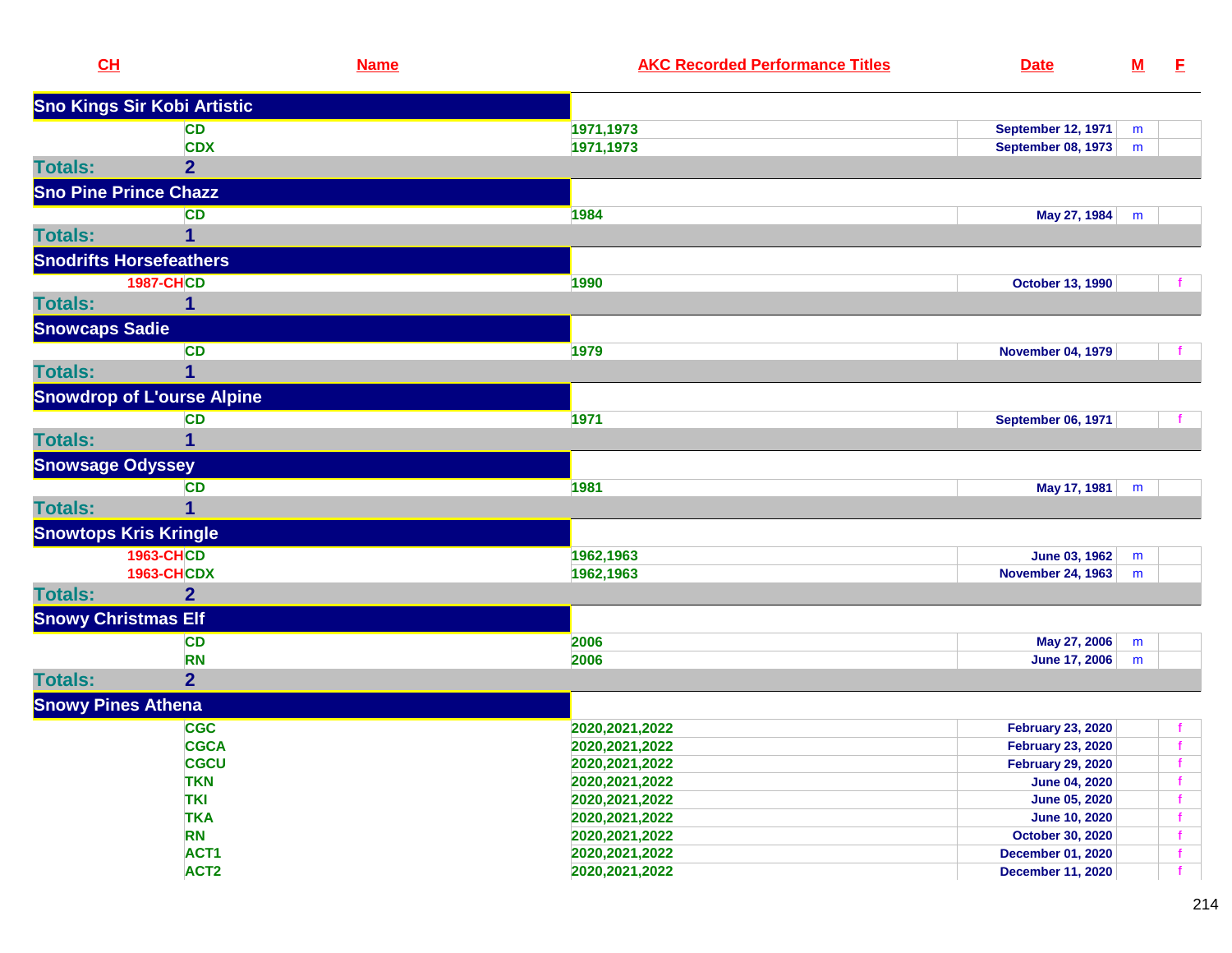| CL                        |                    | <b>Name</b>      | <b>AKC Recorded Performance Titles</b>                 | <b>Date</b>               | <u>M</u> | E |
|---------------------------|--------------------|------------------|--------------------------------------------------------|---------------------------|----------|---|
|                           | R <sub>1</sub>     | 2020, 2021, 2022 |                                                        | <b>December 18, 2020</b>  |          |   |
|                           | ACT1J              | 2020, 2021, 2022 |                                                        | <b>February 26, 2021</b>  |          |   |
|                           | ACT <sub>2</sub> J | 2020, 2021, 2022 |                                                        | <b>February 26, 2021</b>  |          |   |
|                           | <b>BN-V</b>        | 2020, 2021, 2022 |                                                        | March 05, 2021            |          |   |
|                           | <b>CD-V</b>        | 2020, 2021, 2022 |                                                        | March 12, 2021            |          |   |
|                           | <b>RA</b>          | 2020, 2021, 2022 |                                                        | March 26, 2021            |          |   |
|                           | <b>RE</b>          | 2020, 2021, 2022 |                                                        | April 16, 2021            |          |   |
|                           | <b>NFP</b>         | 2020, 2021, 2022 |                                                        | May 15, 2021              |          |   |
|                           | <b>BCAT</b>        | 2020, 2021, 2022 |                                                        | <b>July 25, 2021</b>      |          |   |
|                           | <b>VSWB</b>        | 2020, 2021, 2022 |                                                        | <b>September 03, 2021</b> |          |   |
|                           | <b>BN</b>          | 2020, 2021, 2022 |                                                        | <b>September 28, 2021</b> |          |   |
|                           | <b>CD</b>          | 2020, 2021, 2022 |                                                        | <b>September 28, 2021</b> |          |   |
|                           | <b>VSWI</b>        | 2020, 2021, 2022 |                                                        | September 29, 2021        |          |   |
|                           | <b>PCD</b>         | 2020, 2021, 2022 |                                                        | <b>September 30, 2021</b> |          |   |
|                           | <b>OFP</b>         | 2020, 2021, 2022 |                                                        | <b>October 15, 2021</b>   |          |   |
|                           | <b>NJP</b>         | 2020, 2021, 2022 |                                                        | <b>October 16, 2021</b>   |          |   |
|                           | <b>VSWE</b>        | 2020, 2021, 2022 |                                                        | <b>January 10, 2022</b>   |          |   |
| <b>Totals:</b>            | 26                 |                  |                                                        |                           |          |   |
| <b>Snowy Pines Hummer</b> |                    |                  |                                                        |                           |          |   |
| 2013/14/15/16-PACH4CGC    |                    |                  | 2006,2007,2008,2010,2011,2012,2013,2014,2015,2016,2017 | <b>September 16, 2006</b> | m        |   |
| 2013/14/15/16-PACH4RN     |                    |                  | 2006,2007,2008,2010,2011,2012,2013,2014,2015,2016,2017 | <b>June 15, 2007</b>      | m        |   |
| 2013/14/15/16-PACH4RA     |                    |                  | 2006,2007,2008,2010,2011,2012,2013,2014,2015,2016,2017 | <b>July 21, 2007</b>      | m        |   |
| 2013/14/15/16-PACH4RE     |                    |                  | 2006,2007,2008,2010,2011,2012,2013,2014,2015,2016,2017 | <b>October 11, 2007</b>   | m        |   |
| 2013/14/15/16-PACH4CD     |                    |                  | 2006,2007,2008,2010,2011,2012,2013,2014,2015,2016,2017 | <b>November 10, 2007</b>  | m        |   |
| 2013/14/15/16-PACH4RAE    |                    |                  | 2006,2007,2008,2010,2011,2012,2013,2014,2015,2016,2017 | <b>October 09, 2008</b>   | m        |   |
| 2013/14/15/16-PACH4NJP    |                    |                  | 2006,2007,2008,2010,2011,2012,2013,2014,2015,2016,2017 | <b>January 03, 2010</b>   | m        |   |
| 2013/14/15/16-PACH4NFP    |                    |                  | 2006,2007,2008,2010,2011,2012,2013,2014,2015,2016,2017 | <b>March 07, 2010</b>     | m        |   |
| 2013/14/15/16-PACH4GO     |                    |                  | 2006,2007,2008,2010,2011,2012,2013,2014,2015,2016,2017 | <b>March 26, 2010</b>     | m        |   |
| 2013/14/15/16-PACH4GN     |                    |                  | 2006,2007,2008,2010,2011,2012,2013,2014,2015,2016,2017 | <b>March 27, 2010</b>     | m        |   |
| 2013/14/15/16-PACH4VER    |                    |                  | 2006,2007,2008,2010,2011,2012,2013,2014,2015,2016,2017 | <b>June 17, 2010</b>      | m        |   |
| 2013/14/15/16-PACH4CDX    |                    |                  | 2006,2007,2008,2010,2011,2012,2013,2014,2015,2016,2017 | <b>July 24, 2010</b>      | m        |   |
| 2013/14/15/16-PACH4UD     |                    |                  | 2006,2007,2008,2010,2011,2012,2013,2014,2015,2016,2017 | <b>October 15, 2010</b>   | m        |   |
| 2013/14/15/16-PACH4NAP    |                    |                  | 2006,2007,2008,2010,2011,2012,2013,2014,2015,2016,2017 | <b>October 16, 2010</b>   | m        |   |
| 2013/14/15/16-PACH4OJP    |                    |                  | 2006,2007,2008,2010,2011,2012,2013,2014,2015,2016,2017 | <b>November 28, 2010</b>  | m        |   |
| 2013/14/15/16-PACH4OFP    |                    |                  | 2006,2007,2008,2010,2011,2012,2013,2014,2015,2016,2017 | <b>December 31, 2010</b>  | m        |   |
| 2013/14/15/16-PACH4OAP    |                    |                  | 2006,2007,2008,2010,2011,2012,2013,2014,2015,2016,2017 | <b>February 21, 2011</b>  | m        |   |
| 2013/14/15/16-PACH4 AJP   |                    |                  | 2006,2007,2008,2010,2011,2012,2013,2014,2015,2016,2017 | April 15, 2011            | m        |   |
| 2013/14/15/16-PACH4 XFP   |                    |                  | 2006,2007,2008,2010,2011,2012,2013,2014,2015,2016,2017 | <b>December 16, 2011</b>  | m        |   |
| 2013/14/15/16-PACH4MJP    |                    |                  | 2006,2007,2008,2010,2011,2012,2013,2014,2015,2016,2017 | <b>February 20, 2012</b>  | m        |   |
| 2013/14/15/16-PACH4RAE 2  |                    |                  | 2006,2007,2008,2010,2011,2012,2013,2014,2015,2016,2017 | <b>September 25, 2012</b> | m        |   |
| 2013/14/15/16-PACH4 AXP   |                    |                  | 2006,2007,2008,2010,2011,2012,2013,2014,2015,2016,2017 | <b>October 28, 2012</b>   | m        |   |
| 2013/14/15/16-PACH4MJP 2  |                    |                  | 2006,2007,2008,2010,2011,2012,2013,2014,2015,2016,2017 | <b>December 30, 2012</b>  | m        |   |
| 2013/14/15/16-PACH4MJPB   |                    |                  | 2006,2007,2008,2010,2011,2012,2013,2014,2015,2016,2017 | <b>February 03, 2013</b>  | m        |   |
| 2013/14/15/16-PACH4T2BP   |                    |                  | 2006,2007,2008,2010,2011,2012,2013,2014,2015,2016,2017 | <b>February 17, 2013</b>  | m        |   |
|                           |                    |                  |                                                        |                           |          |   |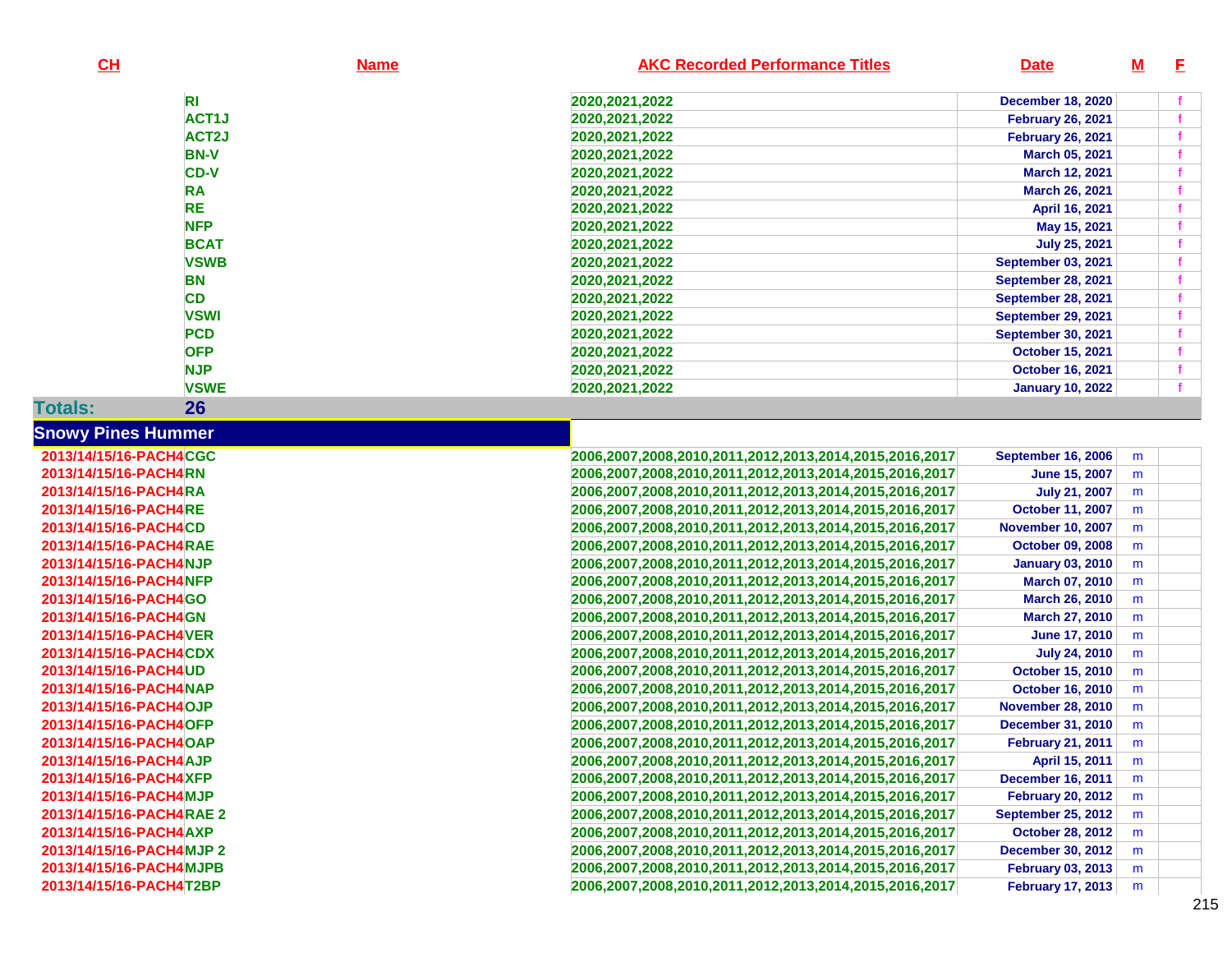| CH                         | <b>Name</b> | <b>AKC Recorded Performance Titles</b>                 | <b>Date</b>               | <u>M</u> | -E |
|----------------------------|-------------|--------------------------------------------------------|---------------------------|----------|----|
| 2013/14/15/16-PACH4MJP 3   |             | 2006,2007,2008,2010,2011,2012,2013,2014,2015,2016,2017 | <b>February 23, 2013</b>  | m        |    |
| 2013/14/15/16-PACH4MFP     |             | 2006,2007,2008,2010,2011,2012,2013,2014,2015,2016,2017 | March 23, 2013            | m        |    |
| 2013/14/15/16-PACH4MJP4    |             | 2006,2007,2008,2010,2011,2012,2013,2014,2015,2016,2017 | <b>July 14, 2013</b>      | m        |    |
| 2013/14/15/16-PACH4MXP     |             | 2006,2007,2008,2010,2011,2012,2013,2014,2015,2016,2017 | <b>July 14, 2013</b>      | m        |    |
| 2013/14/15/16-PACH4T2BP 2  |             | 2006,2007,2008,2010,2011,2012,2013,2014,2015,2016,2017 | <b>September 01, 2013</b> | m        |    |
| 2013/14/15/16-PACH4MJP 5   |             | 2006,2007,2008,2010,2011,2012,2013,2014,2015,2016,2017 | <b>September 20, 2013</b> | m        |    |
| 2013/14/15/16-PACH4MJPS    |             | 2006,2007,2008,2010,2011,2012,2013,2014,2015,2016,2017 | <b>September 20, 2013</b> | m        |    |
| 2013/14/15/16-PACH4MXP 2   |             | 2006,2007,2008,2010,2011,2012,2013,2014,2015,2016,2017 | October 13, 2013          | m        |    |
| 2013/14/15/16-PACH4MJP 6   |             | 2006,2007,2008,2010,2011,2012,2013,2014,2015,2016,2017 | <b>November 09, 2013</b>  | m        |    |
| 2013/14/15/16-PACH4MXPB    |             | 2006,2007,2008,2010,2011,2012,2013,2014,2015,2016,2017 | <b>November 10, 2013</b>  | m        |    |
| 2013/14/15/16-PACH4 PACH   |             | 2006,2007,2008,2010,2011,2012,2013,2014,2015,2016,2017 | <b>November 25, 2013</b>  | m        |    |
| 2013/14/15/16-PACH4 PAX    |             | 2006,2007,2008,2010,2011,2012,2013,2014,2015,2016,2017 | <b>November 25, 2013</b>  | m        |    |
| 2013/14/15/16-PACH4T2BP 3  |             | 2006,2007,2008,2010,2011,2012,2013,2014,2015,2016,2017 | <b>December 13, 2013</b>  | m        |    |
| 2013/14/15/16-PACH4MJP7    |             | 2006,2007,2008,2010,2011,2012,2013,2014,2015,2016,2017 | <b>December 29, 2013</b>  | m        |    |
| 2013/14/15/16-PACH4MXP3    |             | 2006,2007,2008,2010,2011,2012,2013,2014,2015,2016,2017 | <b>December 29, 2013</b>  | m        |    |
| 2013/14/15/16-PACH4MJPG    |             | 2006,2007,2008,2010,2011,2012,2013,2014,2015,2016,2017 | <b>January 24, 2014</b>   | m        |    |
| 2013/14/15/16-PACH4MJP8    |             | 2006,2007,2008,2010,2011,2012,2013,2014,2015,2016,2017 | <b>February 16, 2014</b>  | m        |    |
| 2013/14/15/16-PACH4MXP4    |             | 2006,2007,2008,2010,2011,2012,2013,2014,2015,2016,2017 | <b>February 17, 2014</b>  | m        |    |
| 2013/14/15/16-PACH4CGCA    |             | 2006,2007,2008,2010,2011,2012,2013,2014,2015,2016,2017 | <b>February 20, 2014</b>  | m        |    |
| 2013/14/15/16-PACH4T2BP 4  |             | 2006,2007,2008,2010,2011,2012,2013,2014,2015,2016,2017 | March 01, 2014            | m        |    |
| 2013/14/15/16-PACH4RATN    |             | 2006,2007,2008,2010,2011,2012,2013,2014,2015,2016,2017 | March 02, 2014            | m        |    |
| 2013/14/15/16-PACH4RATO    |             | 2006,2007,2008,2010,2011,2012,2013,2014,2015,2016,2017 | April 27, 2014            | m        |    |
| 2013/14/15/16-PACH4MJP 9   |             | 2006,2007,2008,2010,2011,2012,2013,2014,2015,2016,2017 | May 16, 2014              | m        |    |
| 2013/14/15/16-PACH4MXP 5   |             | 2006,2007,2008,2010,2011,2012,2013,2014,2015,2016,2017 | May 17, 2014              | m        |    |
| 2013/14/15/16-PACH4MXPS    |             | 2006,2007,2008,2010,2011,2012,2013,2014,2015,2016,2017 | May 17, 2014              | m        |    |
| 2013/14/15/16-PACH4 PACH 2 |             | 2006,2007,2008,2010,2011,2012,2013,2014,2015,2016,2017 | May 24, 2014              | m        |    |
| 2013/14/15/16-PACH4PAX 2   |             | 2006,2007,2008,2010,2011,2012,2013,2014,2015,2016,2017 | May 24, 2014              | m        |    |
| 2013/14/15/16-PACH4T2BP 5  |             | 2006,2007,2008,2010,2011,2012,2013,2014,2015,2016,2017 | <b>August 30, 2014</b>    | m        |    |
| 2013/14/15/16-PACH4MXP6    |             | 2006,2007,2008,2010,2011,2012,2013,2014,2015,2016,2017 | <b>September 13, 2014</b> | m        |    |
| 2013/14/15/16-PACH4MJP10   |             | 2006,2007,2008,2010,2011,2012,2013,2014,2015,2016,2017 | <b>September 14, 2014</b> | m        |    |
| 2013/14/15/16-PACH4MJPC    |             | 2006,2007,2008,2010,2011,2012,2013,2014,2015,2016,2017 | September 14, 2014        | m        |    |
| 2013/14/15/16-PACH4RATS    |             | 2006,2007,2008,2010,2011,2012,2013,2014,2015,2016,2017 | September 27, 2014        | m        |    |
| 2013/14/15/16-PACH4TQXP    |             | 2006,2007,2008,2010,2011,2012,2013,2014,2015,2016,2017 | <b>October 26, 2014</b>   | m        |    |
| 2013/14/15/16-PACH4MJP11   |             | 2006,2007,2008,2010,2011,2012,2013,2014,2015,2016,2017 | <b>November 07, 2014</b>  | m        |    |
| 2013/14/15/16-PACH4MFPB    |             | 2006,2007,2008,2010,2011,2012,2013,2014,2015,2016,2017 | <b>November 22, 2014</b>  | m        |    |
| 2013/14/15/16-PACH4MXP7    |             | 2006,2007,2008,2010,2011,2012,2013,2014,2015,2016,2017 | <b>November 29, 2014</b>  | m        |    |
| 2013/14/15/16-PACH4MJP12   |             | 2006,2007,2008,2010,2011,2012,2013,2014,2015,2016,2017 | <b>December 30, 2014</b>  | m        |    |
| 2013/14/15/16-PACH4MXPG    |             | 2006,2007,2008,2010,2011,2012,2013,2014,2015,2016,2017 | <b>January 11, 2015</b>   | m        |    |
| 2013/14/15/16-PACH4 PACH 3 |             | 2006,2007,2008,2010,2011,2012,2013,2014,2015,2016,2017 | <b>February 07, 2015</b>  | m        |    |
| 2013/14/15/16-PACH4 PAX 3  |             | 2006,2007,2008,2010,2011,2012,2013,2014,2015,2016,2017 | <b>February 07, 2015</b>  | m        |    |
| 2013/14/15/16-PACH4MJPB 2  |             | 2006,2007,2008,2010,2011,2012,2013,2014,2015,2016,2017 | <b>February 15, 2015</b>  | m        |    |
| 2013/14/15/16-PACH4MJP13   |             | 2006,2007,2008,2010,2011,2012,2013,2014,2015,2016,2017 | March 06, 2015            | m        |    |
| 2013/14/15/16-PACH4MXP8    |             | 2006,2007,2008,2010,2011,2012,2013,2014,2015,2016,2017 | March 06, 2015            | m        |    |
| 2013/14/15/16-PACH4MJP14   |             | 2006,2007,2008,2010,2011,2012,2013,2014,2015,2016,2017 | May 17, 2015              | m        |    |

216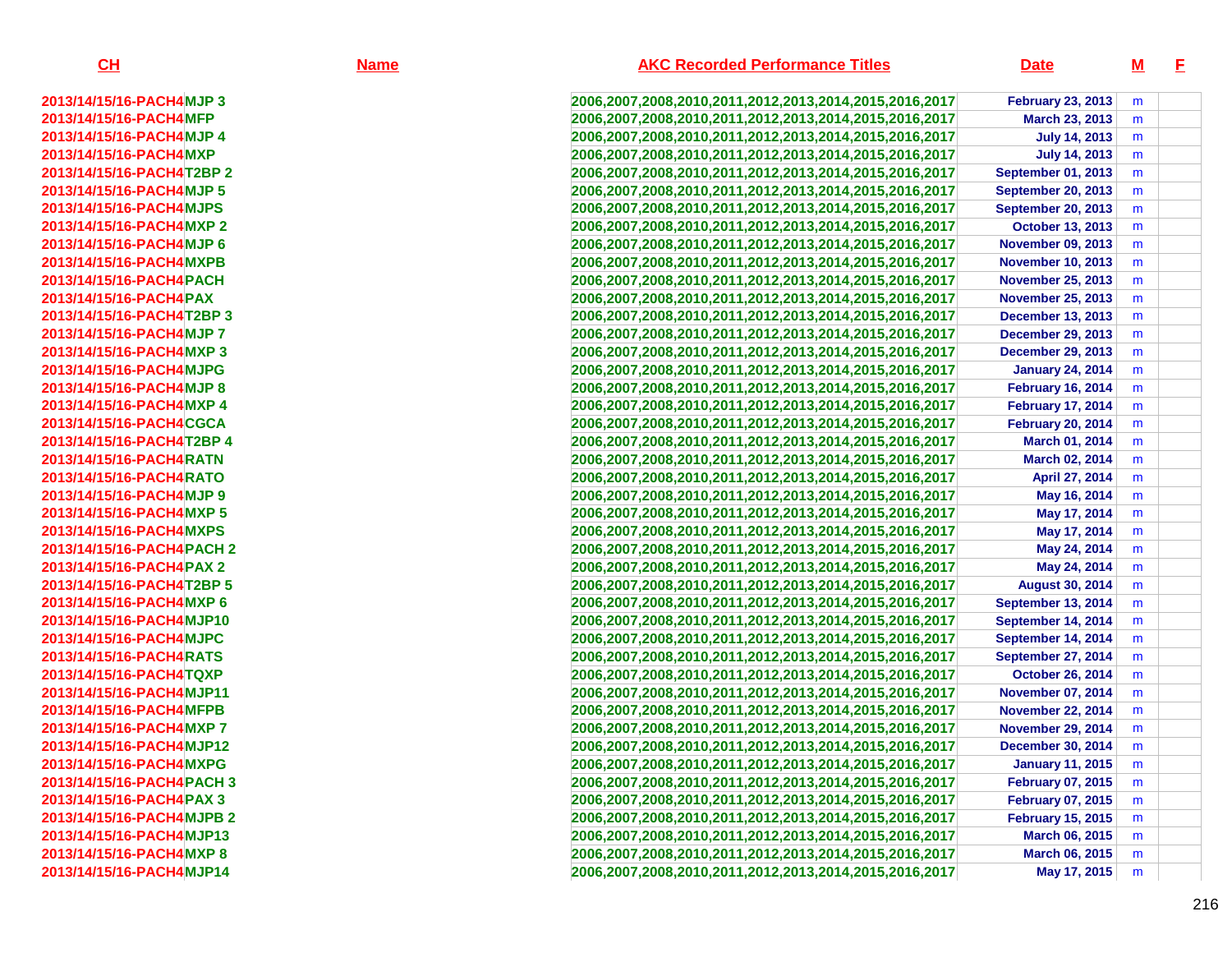| CL                         | <b>Name</b> | <b>AKC Recorded Performance Titles</b>                 | <b>Date</b>              | <u>M</u> | E.           |
|----------------------------|-------------|--------------------------------------------------------|--------------------------|----------|--------------|
| 2013/14/15/16-PACH4MFPS    |             | 2006,2007,2008,2010,2011,2012,2013,2014,2015,2016,2017 | October 30, 2015         | m        |              |
| 2013/14/15/16-PACH4MXP9    |             | 2006,2007,2008,2010,2011,2012,2013,2014,2015,2016,2017 | October 31, 2015         | m        |              |
| 2013/14/15/16-PACH4MJP15   |             | 2006,2007,2008,2010,2011,2012,2013,2014,2015,2016,2017 | <b>November 29, 2015</b> | m        |              |
| 2013/14/15/16-PACH4MJPS 2  |             | 2006,2007,2008,2010,2011,2012,2013,2014,2015,2016,2017 | <b>November 29, 2015</b> | m        |              |
| 2013/14/15/16-PACH4CGCU    |             | 2006,2007,2008,2010,2011,2012,2013,2014,2015,2016,2017 | <b>December 03, 2015</b> | m        |              |
| 2013/14/15/16-PACH4MXPC    |             | 2006,2007,2008,2010,2011,2012,2013,2014,2015,2016,2017 | <b>January 15, 2016</b>  | m        |              |
| 2013/14/15/16-PACH4MXP10   |             | 2006,2007,2008,2010,2011,2012,2013,2014,2015,2016,2017 | <b>January 16, 2016</b>  | m        |              |
| 2013/14/15/16-PACH4T2BP 6  |             | 2006,2007,2008,2010,2011,2012,2013,2014,2015,2016,2017 | <b>January 16, 2016</b>  | m        |              |
| 2013/14/15/16-PACH4 PACH 4 |             | 2006,2007,2008,2010,2011,2012,2013,2014,2015,2016,2017 | <b>January 17, 2016</b>  | m        |              |
| 2013/14/15/16-PACH4PAX 4   |             | 2006,2007,2008,2010,2011,2012,2013,2014,2015,2016,2017 | <b>January 17, 2016</b>  | m        |              |
| 2013/14/15/16-PACH4MJP16   |             | 2006,2007,2008,2010,2011,2012,2013,2014,2015,2016,2017 | <b>January 31, 2016</b>  | m        |              |
| 2013/14/15/16-PACH4MJP17   |             | 2006,2007,2008,2010,2011,2012,2013,2014,2015,2016,2017 | <b>December 17, 2016</b> | m        |              |
| 2013/14/15/16-PACH4FDC     |             | 2006,2007,2008,2010,2011,2012,2013,2014,2015,2016,2017 | June 03, 2017            | m        |              |
| 2013/14/15/16-PACH4TKN     |             | 2006,2007,2008,2010,2011,2012,2013,2014,2015,2016,2017 | <b>October 13, 2017</b>  | m        |              |
| 2013/14/15/16-PACH4TKI     |             | 2006,2007,2008,2010,2011,2012,2013,2014,2015,2016,2017 | <b>October 17, 2017</b>  | m        |              |
| 2013/14/15/16-PACH4TKA     |             | 2006,2007,2008,2010,2011,2012,2013,2014,2015,2016,2017 | <b>October 20, 2017</b>  | m        |              |
| <b>Totals:</b>             | 85          |                                                        |                          |          |              |
| <b>Snowy Pines Sheba</b>   |             |                                                        |                          |          |              |
|                            | <b>CD</b>   | 1997                                                   | May 31, 1997             |          |              |
| <b>Totals:</b>             |             |                                                        |                          |          |              |
| <b>Snowy Pines Tundra</b>  |             |                                                        |                          |          |              |
|                            | <b>RN</b>   | 2008,2009,2010,2011,2012,2013,2014,2015,2017           | September 27, 2008       |          |              |
|                            | <b>RA</b>   | 2008,2009,2010,2011,2012,2013,2014,2015,2017           | <b>June 17, 2009</b>     |          | f            |
|                            | <b>CD</b>   | 2008,2009,2010,2011,2012,2013,2014,2015,2017           | October 05, 2009         |          | $\mathbf f$  |
|                            | <b>RE</b>   | 2008,2009,2010,2011,2012,2013,2014,2015,2017           | October 05, 2009         |          | $\mathbf f$  |
|                            | <b>GN</b>   | 2008,2009,2010,2011,2012,2013,2014,2015,2017           | <b>July 23, 2010</b>     |          | $\mathbf f$  |
|                            | <b>NAP</b>  | 2008,2009,2010,2011,2012,2013,2014,2015,2017           | <b>January 16, 2011</b>  |          | f            |
|                            | <b>OAP</b>  | 2008,2009,2010,2011,2012,2013,2014,2015,2017           | April 16, 2011           |          |              |
|                            | <b>NJP</b>  | 2008,2009,2010,2011,2012,2013,2014,2015,2017           | May 01, 2011             |          |              |
|                            | <b>OJP</b>  | 2008,2009,2010,2011,2012,2013,2014,2015,2017           | October 15, 2011         |          |              |
|                            | <b>AJP</b>  | 2008,2009,2010,2011,2012,2013,2014,2015,2017           | <b>December 30, 2011</b> |          | $\mathbf f$  |
|                            | <b>NFP</b>  | 2008,2009,2010,2011,2012,2013,2014,2015,2017           | <b>December 30, 2011</b> |          | f            |
|                            | <b>AXP</b>  | 2008,2009,2010,2011,2012,2013,2014,2015,2017           | <b>January 01, 2012</b>  |          | $\mathbf f$  |
|                            | <b>OFP</b>  | 2008,2009,2010,2011,2012,2013,2014,2015,2017           | <b>October 14, 2012</b>  |          | f            |
|                            | <b>MXP</b>  | 2008,2009,2010,2011,2012,2013,2014,2015,2017           | March 03, 2013           |          |              |
|                            | <b>CDX</b>  | 2008,2009,2010,2011,2012,2013,2014,2015,2017           | <b>August 16, 2013</b>   |          |              |
|                            | <b>MXP2</b> | 2008,2009,2010,2011,2012,2013,2014,2015,2017           | October 11, 2013         |          | $\mathbf{f}$ |
|                            | <b>RATN</b> | 2008,2009,2010,2011,2012,2013,2014,2015,2017           | <b>February 08, 2014</b> |          | $\mathbf f$  |
|                            | <b>CGC</b>  | 2008,2009,2010,2011,2012,2013,2014,2015,2017           | <b>February 20, 2014</b> |          |              |
|                            | <b>CGCA</b> | 2008,2009,2010,2011,2012,2013,2014,2015,2017           | <b>February 20, 2014</b> |          |              |
|                            | <b>MXPB</b> | 2008,2009,2010,2011,2012,2013,2014,2015,2017           | April 11, 2014           |          |              |
|                            | <b>RATO</b> | 2008,2009,2010,2011,2012,2013,2014,2015,2017           | June 01, 2014            |          |              |
|                            | <b>MXP3</b> | 2008,2009,2010,2011,2012,2013,2014,2015,2017           | March 21, 2015           |          |              |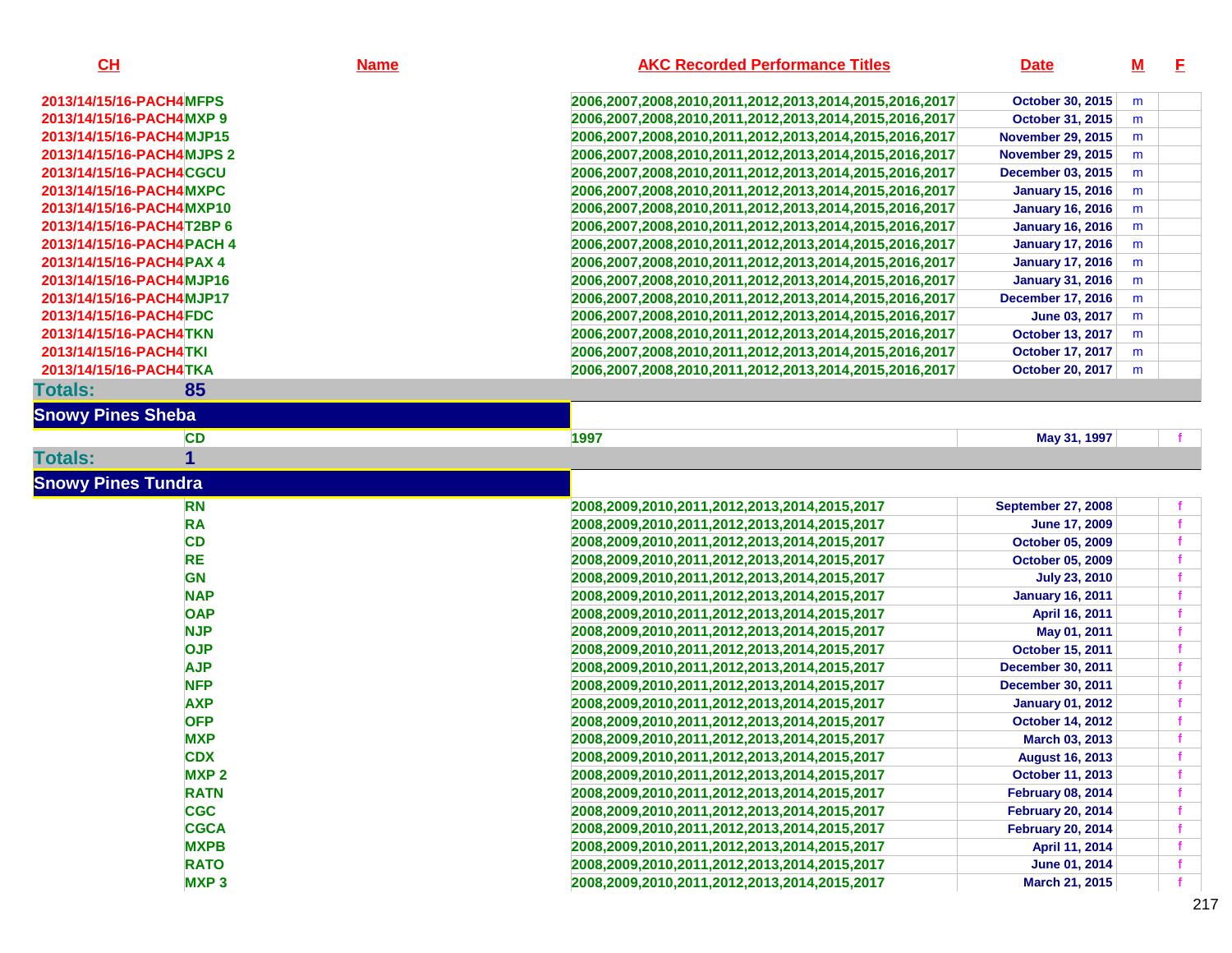| CH                              |                                            | <b>Name</b> | <b>AKC Recorded Performance Titles</b>       | <b>Date</b>               | <u>M</u> | E  |
|---------------------------------|--------------------------------------------|-------------|----------------------------------------------|---------------------------|----------|----|
|                                 | <b>XFP</b>                                 |             | 2008,2009,2010,2011,2012,2013,2014,2015,2017 | <b>November 28, 2015</b>  |          |    |
|                                 | <b>CGCU</b>                                |             | 2008,2009,2010,2011,2012,2013,2014,2015,2017 | December 03, 2015         |          | f. |
|                                 | <b>FDC</b>                                 |             | 2008,2009,2010,2011,2012,2013,2014,2015,2017 | June 03, 2017             |          |    |
| <b>Totals:</b>                  | 25                                         |             |                                              |                           |          |    |
| <b>Soapstones Pinto Pete</b>    |                                            |             |                                              |                           |          |    |
|                                 | <b>CD</b>                                  |             | 1976                                         | <b>June 02, 1976</b>      | m        |    |
| <b>Totals:</b>                  | 1                                          |             |                                              |                           |          |    |
| <b>Solomon V Finsteraarhorn</b> |                                            |             |                                              |                           |          |    |
|                                 | <b>CD</b>                                  |             | 1968                                         | September 08, 1968        | m        |    |
| <b>Totals:</b>                  | 1                                          |             |                                              |                           |          |    |
| <b>Solstice Marino-Landry</b>   |                                            |             |                                              |                           |          |    |
|                                 | <b>CGC</b>                                 |             | 2016                                         | March 14, 2016            |          |    |
| <b>Totals:</b>                  | 1                                          |             |                                              |                           |          |    |
| Sophi II                        |                                            |             |                                              |                           |          |    |
|                                 | <b>CGC</b>                                 |             | 2016                                         | <b>November 02, 2016</b>  |          |    |
| <b>Totals:</b>                  | 1                                          |             |                                              |                           |          |    |
|                                 | <b>South Forks Randy Lucky Cee</b>         |             |                                              |                           |          |    |
|                                 | <b>CD</b>                                  |             | 1994                                         | <b>February 19, 1994</b>  | m        |    |
| <b>Totals:</b>                  |                                            |             |                                              |                           |          |    |
| <b>South Parks Cartman</b>      |                                            |             |                                              |                           |          |    |
|                                 | <b>CD</b>                                  |             | 1998                                         | <b>November 01, 1998</b>  | m        |    |
| <b>Totals:</b>                  | 1                                          |             |                                              |                           |          |    |
|                                 | <b>Southern Stars Tobby Jack Alexander</b> |             |                                              |                           |          |    |
|                                 | <b>CGC</b>                                 |             | 2014,2016                                    | <b>September 17, 2014</b> | m        |    |
|                                 | <b>CGCA</b>                                |             | 2014,2016                                    | <b>June 14, 2016</b>      | m        |    |
| <b>Totals:</b>                  | $\overline{2}$                             |             |                                              |                           |          |    |
| <b>Southern Tier Governor</b>   |                                            |             |                                              |                           |          |    |
|                                 | <b>CD</b>                                  |             | 1973,1976                                    | <b>September 16, 1973</b> | m        |    |
|                                 | <b>CDX</b>                                 |             | 1973,1976                                    | March 07, 1976            | m        |    |
| <b>Totals:</b>                  | $\overline{2}$                             |             |                                              |                           |          |    |
|                                 | <b>Southsides Double Dividend</b>          |             |                                              |                           |          |    |
|                                 | <b>CD</b>                                  |             | 1977                                         | <b>November 06, 1977</b>  |          |    |
| <b>Totals:</b>                  | 1                                          |             |                                              |                           |          |    |
| <b>Southsides Especially Me</b> |                                            |             |                                              |                           |          |    |
|                                 | <b>CD</b>                                  |             | 1978                                         | <b>October 15, 1978</b>   | m        |    |
| <b>Totals:</b>                  | $\mathbf{1}$                               |             |                                              |                           |          |    |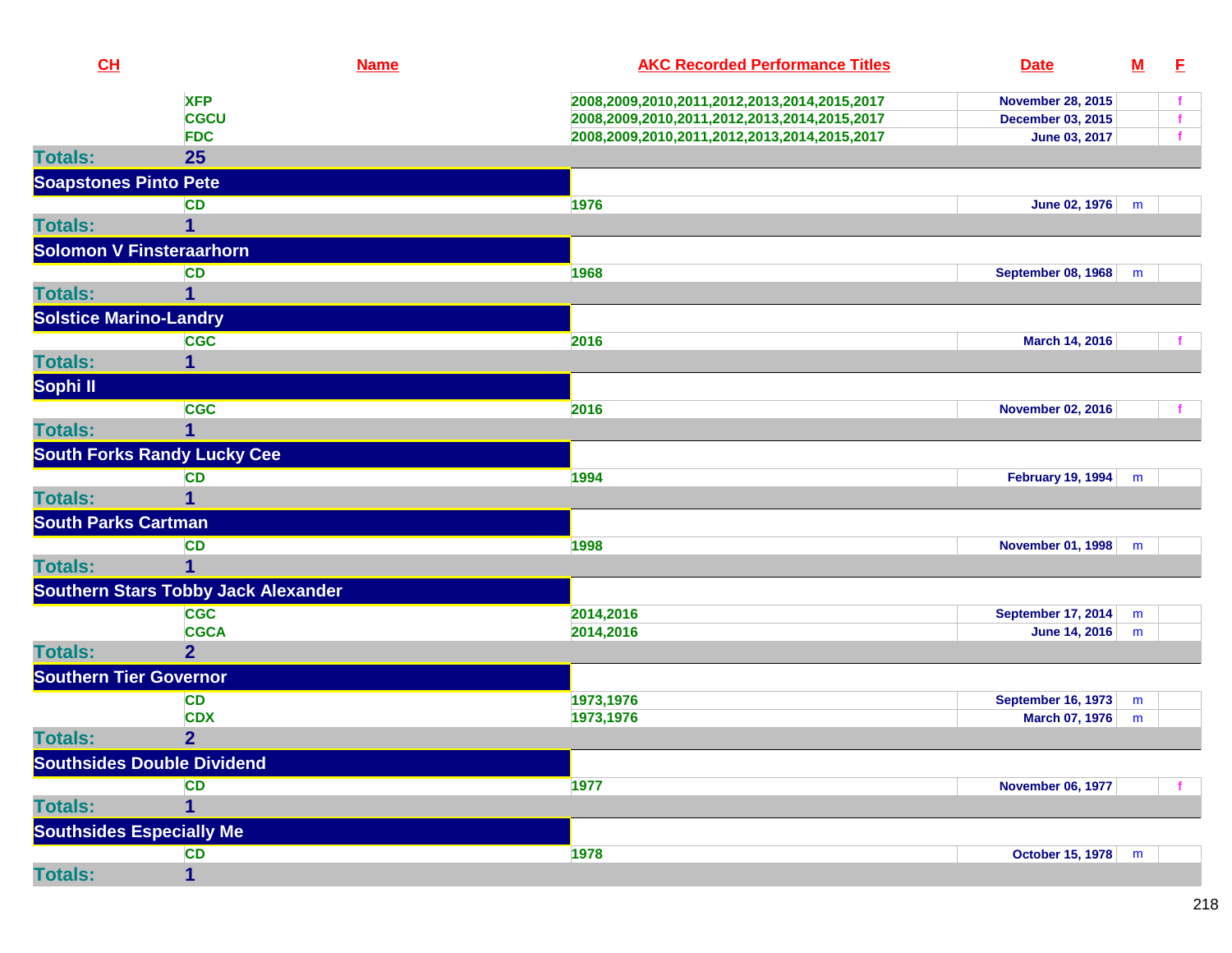| CL                              |                                    | <b>Name</b> | <b>AKC Recorded Performance Titles</b> | <b>Date</b>               | ${\bf M}$ | E |
|---------------------------------|------------------------------------|-------------|----------------------------------------|---------------------------|-----------|---|
| <b>Southsides Penny Ante</b>    |                                    |             |                                        |                           |           |   |
|                                 | <b>CD</b>                          | 1976        |                                        | May 01, 1976              |           |   |
| <b>Totals:</b>                  | 1                                  |             |                                        |                           |           |   |
|                                 | <b>Sparkling Waters B D Budman</b> |             |                                        |                           |           |   |
|                                 | <b>CD</b>                          | 2001        |                                        | April 29, 2001            | m         |   |
| <b>Totals:</b>                  | 1                                  |             |                                        |                           |           |   |
| <b>Speed The Early Riser</b>    |                                    |             |                                        |                           |           |   |
|                                 | <b>CD</b>                          | 1968        |                                        | May 19, 1968              | m         |   |
| <b>Totals:</b>                  | 1                                  |             |                                        |                           |           |   |
| <b>Splendid Saint Socrates</b>  |                                    |             |                                        |                           |           |   |
|                                 | <b>CD</b>                          |             | 1978,1980                              | <b>July 23, 1978</b>      | m         |   |
|                                 | <b>CDX</b>                         |             | 1978,1980                              | October 11, 1980          | m         |   |
| <b>Totals:</b>                  | $\overline{2}$                     |             |                                        |                           |           |   |
|                                 | <b>Squaw Valleys Sweet Sam</b>     |             |                                        |                           |           |   |
|                                 | <b>CD</b>                          | 1982        |                                        | <b>November 14, 1982</b>  |           |   |
| <b>Totals:</b>                  | $\mathbf{1}$                       |             |                                        |                           |           |   |
|                                 | <b>Squire Christian of Hinckle</b> |             |                                        |                           |           |   |
|                                 | <b>CD</b>                          | 1967        |                                        | May 21, 1967              | m         |   |
| <b>Totals:</b>                  | 1                                  |             |                                        |                           |           |   |
| <b>Squires Im Clyde Too</b>     |                                    |             |                                        |                           |           |   |
|                                 | <b>CD</b>                          | 1968        |                                        | <b>December 14, 1968</b>  | m         |   |
| <b>Totals:</b>                  | 1                                  |             |                                        |                           |           |   |
| <b>Ss Bernice</b>               |                                    |             |                                        |                           |           |   |
|                                 | <b>BN</b>                          |             | (CGC),2016,2017                        | October 30, 2016          |           |   |
|                                 | <b>RN</b>                          |             | $(CGC)$ , 2016, 2017                   | <b>September 03, 2017</b> |           |   |
| <b>Totals:</b>                  | $\overline{2}$                     |             |                                        |                           |           |   |
| <b>St. Brandie of Yorkfield</b> |                                    |             |                                        |                           |           |   |
|                                 | <b>1964-CHCD</b>                   | 1964        |                                        | May 10, 1964              | ${\sf m}$ |   |
| <b>Totals:</b>                  | 1                                  |             |                                        |                           |           |   |
| <b>St. Brandy Von Hiccups</b>   |                                    |             |                                        |                           |           |   |
|                                 | <b>CD</b>                          | 1974        |                                        | <b>March 17, 1974</b>     |           |   |
| <b>Totals:</b>                  | $\overline{\mathbf{1}}$            |             |                                        |                           |           |   |
| <b>St. Ceres of Dyanshire</b>   |                                    |             |                                        |                           |           |   |
|                                 | CD                                 | 1975        |                                        | <b>March 08, 1975</b>     |           |   |
| <b>Totals:</b>                  | $\mathbf{1}$                       |             |                                        |                           |           |   |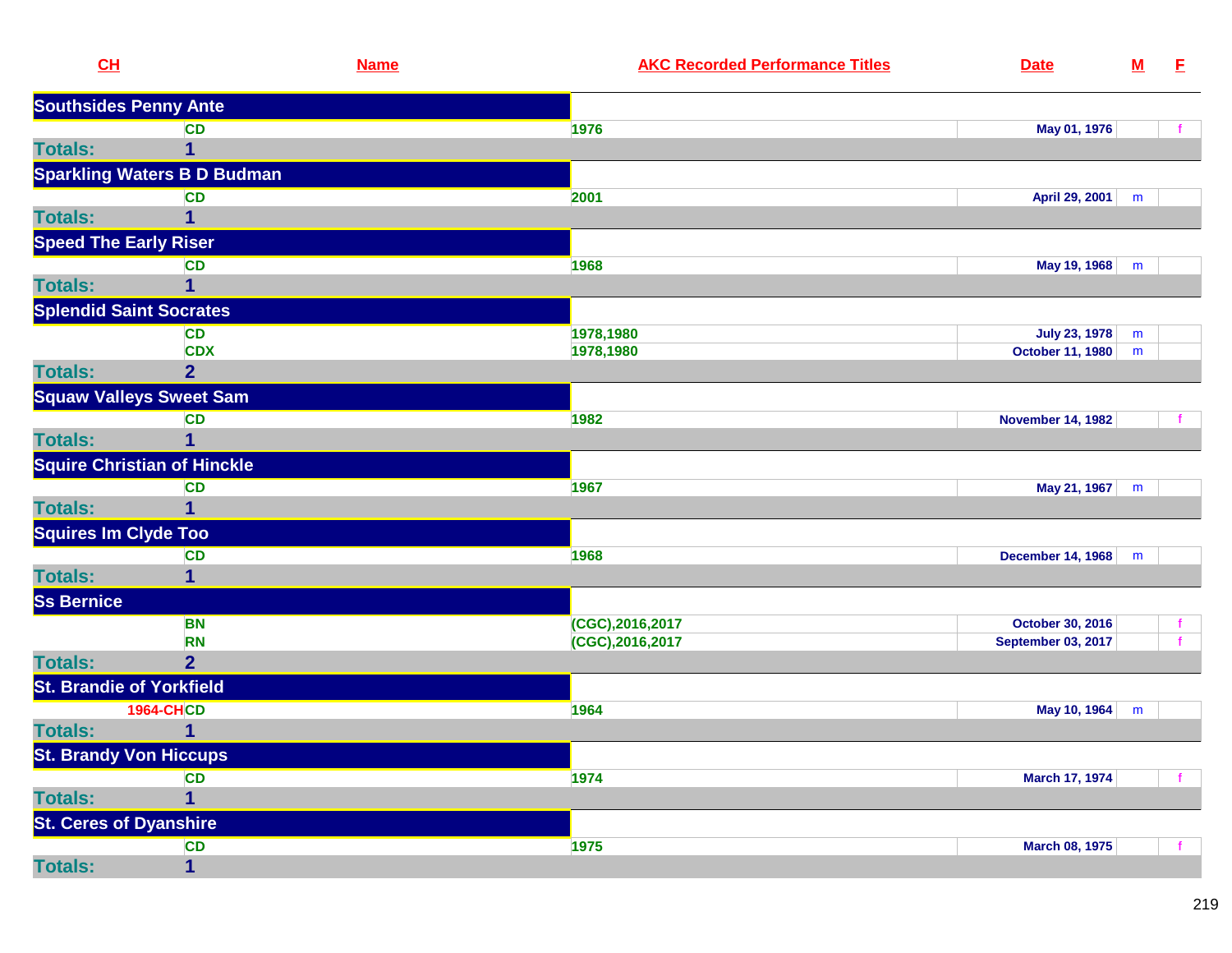|                    | CL                                  | <b>Name</b> | <b>AKC Recorded Performance Titles</b> | <b>Date</b>               | $\underline{\mathsf{M}}$ | E |
|--------------------|-------------------------------------|-------------|----------------------------------------|---------------------------|--------------------------|---|
|                    | <b>St. Coley Novembers Blessing</b> |             |                                        |                           |                          |   |
|                    | <b>CGC</b>                          |             | 2013                                   | May 07, 2013              | m                        |   |
| <b>Totals:</b>     | 1                                   |             |                                        |                           |                          |   |
|                    | <b>St. Eves Lightning Bolt</b>      |             |                                        |                           |                          |   |
|                    | <b>CD</b>                           |             | 1986                                   | <b>November 16, 1986</b>  | m                        |   |
| <b>Totals:</b>     | 1                                   |             |                                        |                           |                          |   |
|                    | <b>St. Francis Hildeborg Olive</b>  |             |                                        |                           |                          |   |
|                    | CD                                  |             | 1967                                   | <b>February 19, 1967</b>  | m                        |   |
| <b>Totals:</b>     | 1                                   |             |                                        |                           |                          |   |
|                    | <b>St. Johannas Princess Ann</b>    |             |                                        |                           |                          |   |
|                    | <b>CD</b>                           |             | 1973,1974                              | <b>February 15, 1973</b>  |                          |   |
|                    | <b>CDX</b>                          |             | 1973,1974                              | October 05, 1974          |                          |   |
| <b>Totals:</b>     | $\overline{2}$                      |             |                                        |                           |                          |   |
|                    | <b>St. Johannas Taurus</b>          |             |                                        |                           |                          |   |
|                    | <b>CD</b>                           |             | 1981,1983                              | <b>January 25, 1981</b>   | m                        |   |
|                    | <b>CDX</b>                          |             | 1981,1983                              | <b>December 06, 1981</b>  | m                        |   |
|                    | <b>UD</b>                           |             | 1981,1983                              | <b>September 25, 1983</b> | m                        |   |
| <b>Totals:</b>     | $\mathbf{3}$                        |             |                                        |                           |                          |   |
|                    | St. John Rufus of Allayn            |             |                                        |                           |                          |   |
|                    | <b>CD</b>                           |             | 1983                                   | <b>November 08, 1983</b>  | m                        |   |
| <b>Totals:</b>     | $\mathbf{1}$                        |             |                                        |                           |                          |   |
| <b>St. Majesty</b> |                                     |             |                                        |                           |                          |   |
|                    | <b>CD</b>                           |             | 1992                                   | May 02, 1992              | m                        |   |
| <b>Totals:</b>     | 1                                   |             |                                        |                           |                          |   |
|                    | <b>St. Marcus Grendel</b>           |             |                                        |                           |                          |   |
|                    | <b>CD</b>                           |             | 1973                                   | <b>August 17, 1973</b>    |                          |   |
| <b>Totals:</b>     | 1                                   |             |                                        |                           |                          |   |
|                    | <b>St. Morgan Wilshire</b>          |             |                                        |                           |                          |   |
|                    | <b>CD</b>                           |             | 1972                                   | <b>November 11, 1972</b>  | m                        |   |
| <b>Totals:</b>     | $\sim$ 1                            |             |                                        |                           |                          |   |
|                    | <b>St. Sunrise Chalet of Xanadu</b> |             |                                        |                           |                          |   |
|                    | <b>1989-CHCD</b>                    |             | 1985                                   | <b>June 12, 1985</b>      |                          |   |
| <b>Totals:</b>     | 1                                   |             |                                        |                           |                          |   |
|                    | <b>Star Brite of Blue Horizons</b>  |             |                                        |                           |                          |   |
|                    | <b>CD</b>                           |             | 1968                                   | June 02, 1968             | m                        |   |
| <b>Totals:</b>     | $\mathbf{1}$                        |             |                                        |                           |                          |   |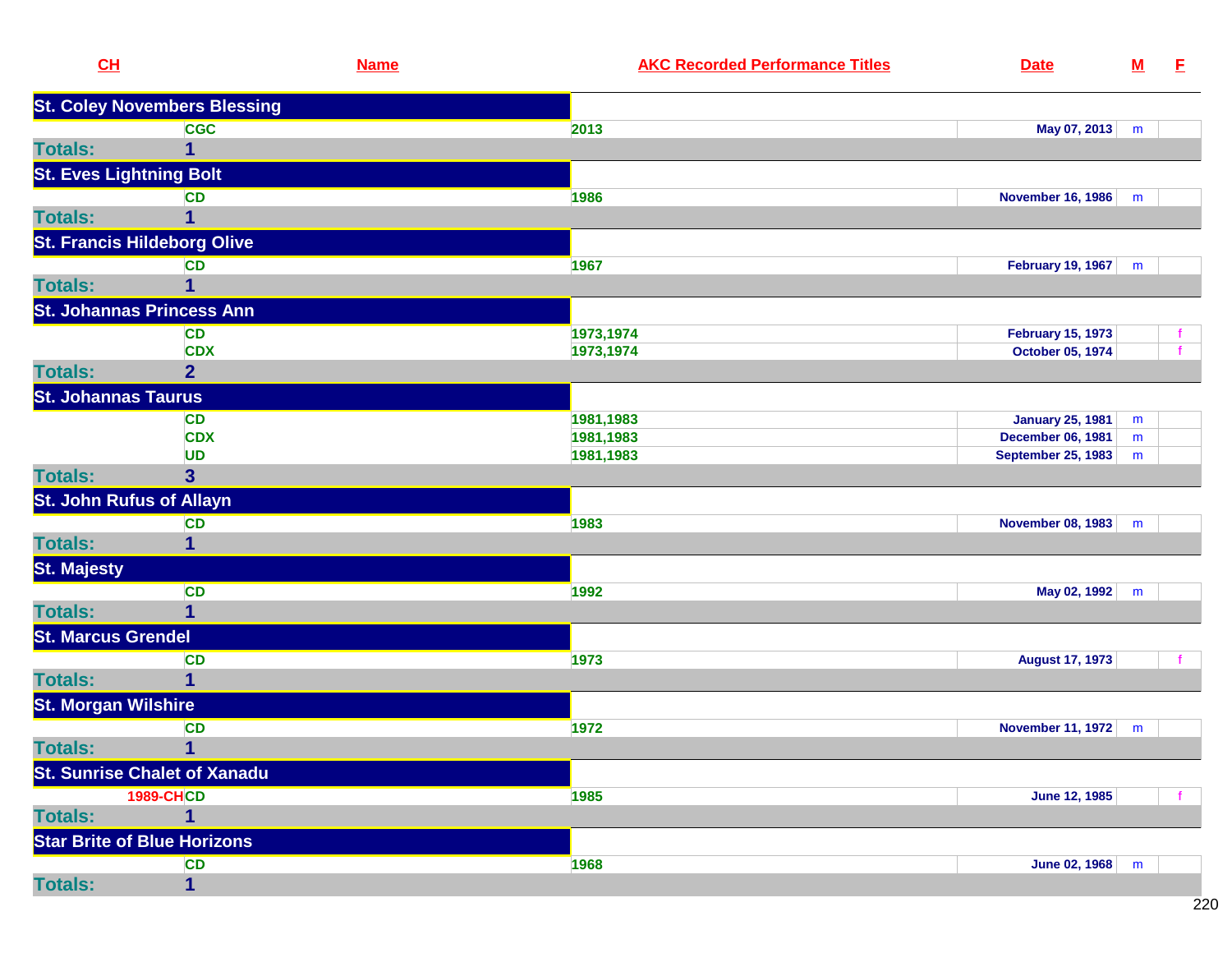| CH                                     | <b>Name</b>                                | <b>AKC Recorded Performance Titles</b> | <b>Date</b>               | $\underline{\mathbf{M}}$ | E |
|----------------------------------------|--------------------------------------------|----------------------------------------|---------------------------|--------------------------|---|
| <b>Starbrites Ellington V Cedar</b>    |                                            |                                        |                           |                          |   |
| 2017-GCH/2016-CHCGC                    |                                            | 2016,2018,2019                         | October 07, 2016          | m                        |   |
| 2017-GCH/2016-CHRN                     |                                            | 2016,2018,2019                         | <b>November 06, 2016</b>  | m                        |   |
| 2017-GCH/2016-CHBN                     |                                            | 2016,2018,2019                         | <b>December 17, 2016</b>  | m                        |   |
| 2017-GCH/2016-CHCGCA                   |                                            | 2016,2018,2019                         | <b>September 18, 2018</b> | m                        |   |
| 2017-GCH/2016-CHRI                     |                                            | 2016,2018,2019                         | <b>December 29, 2018</b>  | m                        |   |
| 2017-GCH/2016-CHCD                     |                                            | 2016,2018,2019                         | March 24, 2019            | m                        |   |
| 2017-GCH/2016-CHRA                     |                                            | 2016,2018,2019                         | <b>October 11, 2019</b>   | m                        |   |
| 2017-GCH/2016-CHTKN                    |                                            | 2016,2018,2019                         | <b>November 12, 2019</b>  | m                        |   |
| <b>Totals:</b>                         | 8                                          |                                        |                           |                          |   |
| <b>Starbrites Pandora V Beech Hill</b> |                                            |                                        |                           |                          |   |
| <b>2014-CHCGC</b>                      |                                            | 2013                                   | June 25, 2013             |                          |   |
| <b>Totals:</b>                         | 1                                          |                                        |                           |                          |   |
| <b>Starbrites Roma V Beech Hill</b>    |                                            |                                        |                           |                          |   |
| <b>2013-CHCGC</b>                      |                                            | 2013                                   | June 25, 2013             |                          |   |
| <b>Totals:</b>                         | 1                                          |                                        |                           |                          |   |
| <b>Starlights Orions Cash Comet</b>    |                                            |                                        |                           |                          |   |
|                                        | <b>CGC</b>                                 | 2015                                   | March 17, 2015            | m                        |   |
| <b>Totals:</b>                         | 1                                          |                                        |                           |                          |   |
| <b>Stars Competitor</b>                |                                            |                                        |                           |                          |   |
| <b>1985-CHCD</b>                       |                                            | 1984                                   | <b>August 04, 1984</b>    | m                        |   |
| <b>Totals:</b>                         | 1                                          |                                        |                           |                          |   |
| <b>Stars Dallas Ann</b>                |                                            |                                        |                           |                          |   |
|                                        | <b>RN</b>                                  | 2007                                   | <b>August 18, 2007</b>    |                          |   |
| <b>Totals:</b>                         | 1                                          |                                        |                           |                          |   |
| <b>Stars Endeavor V Serpentina</b>     |                                            |                                        |                           |                          |   |
|                                        | <b>CD</b>                                  | 2009                                   | October 08, 2009          | m                        |   |
|                                        | <b>RN</b>                                  | 2009                                   | <b>October 09, 2009</b>   | m                        |   |
| <b>Totals:</b>                         | $\overline{2}$                             |                                        |                           |                          |   |
|                                        | <b>Stars Fortuitous Sequence of Events</b> |                                        |                           |                          |   |
|                                        | <b>CGC</b>                                 | 2007,2008,2012                         | April 24, 2007 m          |                          |   |
|                                        | <b>RN</b>                                  | 2007,2008,2012                         | <b>February 24, 2008</b>  | m                        |   |
|                                        | <b>BN</b>                                  | 2007,2008,2012                         | <b>September 16, 2012</b> | m                        |   |
| <b>Totals:</b>                         | $\overline{\mathbf{3}}$                    |                                        |                           |                          |   |
| <b>Stars Had To Be You</b>             |                                            |                                        |                           |                          |   |
|                                        | <b>CD</b>                                  | 1987,1991                              | <b>November 01, 1987</b>  | m                        |   |
|                                        | <b>CDX</b>                                 | 1987,1991                              | <b>February 24, 1991</b>  | m                        |   |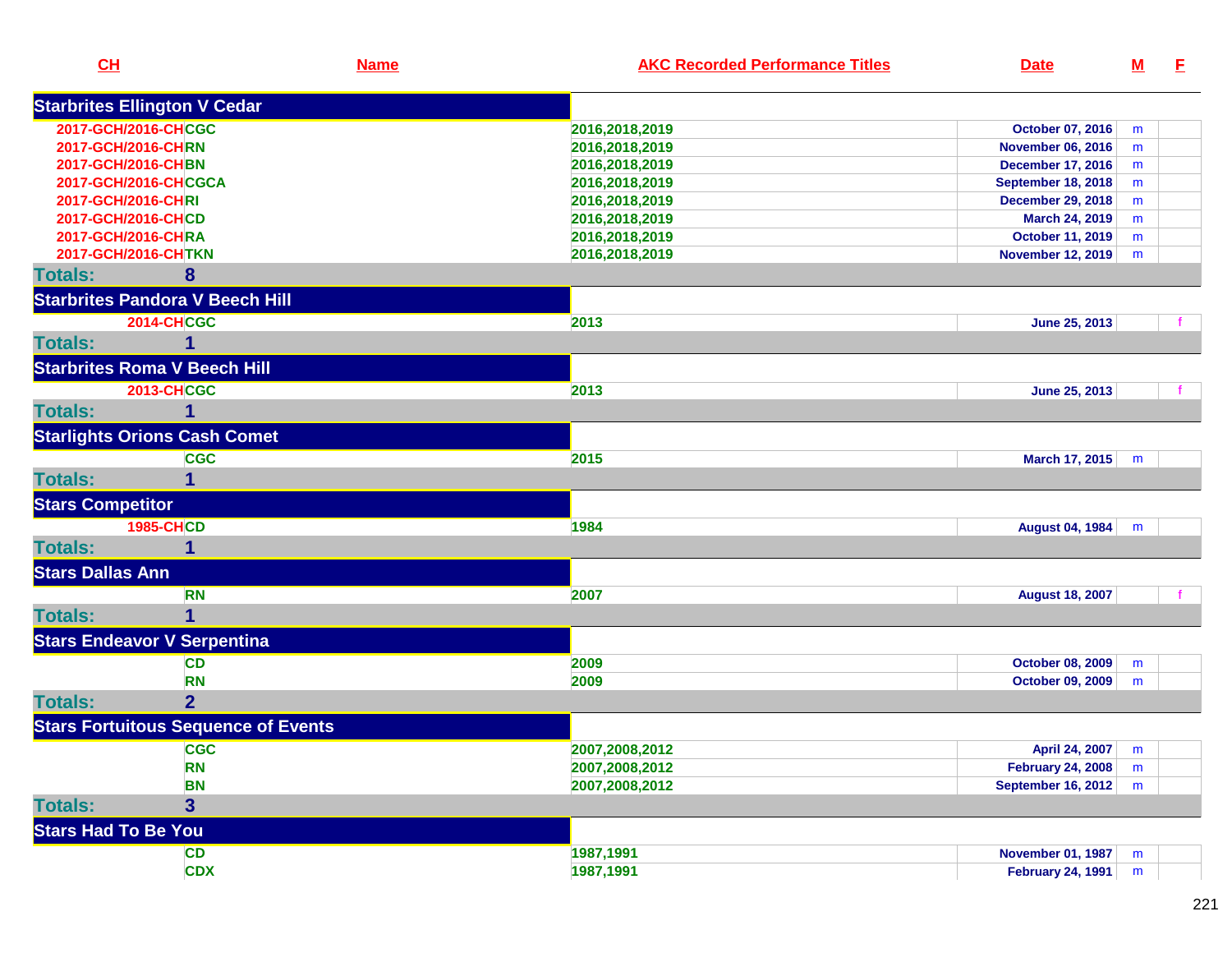| CH                        |                                      | <b>Name</b> | <b>AKC Recorded Performance Titles</b> | <b>Date</b>                     | $\underline{\mathsf{M}}$ | E            |
|---------------------------|--------------------------------------|-------------|----------------------------------------|---------------------------------|--------------------------|--------------|
| <b>Totals:</b>            | 2 <sup>1</sup>                       |             |                                        |                                 |                          |              |
| <b>Stars Marcella</b>     |                                      |             |                                        |                                 |                          |              |
|                           | <b>1996-CHCD</b>                     |             | 1993                                   | <b>November 07, 1993</b>        |                          |              |
| <b>Totals:</b>            | 1                                    |             |                                        |                                 |                          |              |
|                           | <b>Stars Mister Green Jeans</b>      |             |                                        |                                 |                          |              |
|                           | <b>1988-CHCD</b>                     |             | 1986                                   | <b>November 16, 1986</b>        | m                        |              |
| <b>Totals:</b>            | $\mathbf 1$                          |             |                                        |                                 |                          |              |
|                           | <b>Stars Tyrone V Jamelle</b>        |             |                                        |                                 |                          |              |
|                           | <b>1994-CHCD</b>                     |             | 1994                                   | May 29, 1994                    | m                        |              |
| <b>Totals:</b>            | 1                                    |             |                                        |                                 |                          |              |
| <b>Starstrucks Sophie</b> |                                      |             |                                        |                                 |                          |              |
|                           | <b>CGC</b>                           |             | 2014                                   | June 27, 2014                   |                          |              |
| <b>Totals:</b>            | 1                                    |             |                                        |                                 |                          |              |
|                           | Steils Heidi Von Go Go               |             |                                        |                                 |                          |              |
|                           | <b>CD</b>                            |             | 1975                                   | <b>June 22, 1975</b>            |                          |              |
| <b>Totals:</b>            | 1                                    |             |                                        |                                 |                          |              |
| <b>Stella Fleury</b>      |                                      |             |                                        |                                 |                          |              |
|                           | <b>CGC</b>                           |             | 2015                                   | <b>November 03, 2015</b>        | f                        |              |
| <b>Totals:</b>            | $\mathbf 1$                          |             |                                        |                                 |                          |              |
|                           | <b>Stelpflugs Miss Amanda</b>        |             |                                        |                                 |                          |              |
|                           | <b>CD</b>                            |             | 1968,1970                              | <b>September 08, 1968</b>       |                          | $\mathbf{f}$ |
|                           | <b>CDX</b>                           |             | 1968,1970                              | <b>June 21, 1970</b>            |                          | $\mathbf{f}$ |
| <b>Totals:</b>            | $\overline{2}$                       |             |                                        |                                 |                          |              |
|                           | <b>Stephen Culpepper Brazile</b>     |             |                                        |                                 |                          |              |
|                           | <b>CD</b>                            |             | 1977                                   | <b>January 16, 1977</b>         | m                        |              |
| <b>Totals:</b>            | $\mathbf 1$                          |             |                                        |                                 |                          |              |
|                           | <b>Stephens Duke of Hooks Mill</b>   |             |                                        |                                 |                          |              |
|                           | <b>CD</b>                            |             | 1971                                   | August 21, 1971                 | m                        |              |
| <b>Totals:</b>            | 1                                    |             |                                        |                                 |                          |              |
|                           | <b>Stillstreams You'Re So Fine</b>   |             |                                        |                                 |                          |              |
|                           | <b>2018-CHRN</b><br><b>2018-CHBN</b> |             | 2017,2018,2019                         | October 29, 2017                | m                        |              |
|                           | <b>2018-CHPCD</b>                    |             | 2017,2018,2019<br>2017,2018,2019       | March 24, 2018<br>June 23, 2018 | m<br>m                   |              |
|                           | <b>2018-CHCD</b>                     |             | 2017,2018,2019                         | January 12, 2019                | m                        |              |
| <b>Totals:</b>            | 4                                    |             |                                        |                                 |                          |              |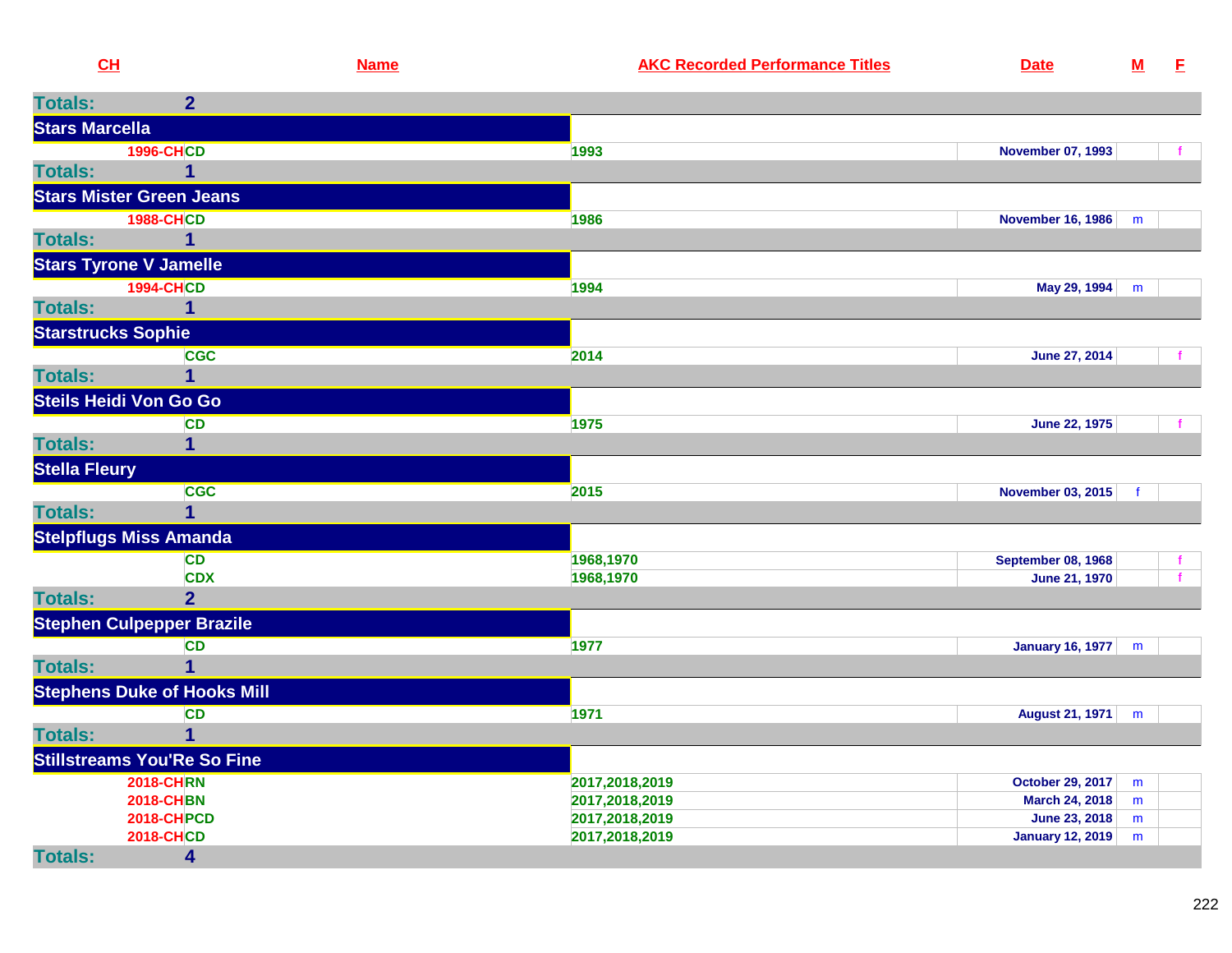| <b>Stoans Abigale De Lux</b><br><b>CGC</b><br>2014<br><b>January 18, 2014</b><br><b>Totals:</b><br>1<br><b>Stoans Adam Mistihil</b><br><b>1992-CHCD</b><br>1990<br><b>November 18, 1990</b><br>m<br><b>Totals:</b><br><b>Stoans Annaleese De Lux</b><br><b>CGC</b><br>2013<br><b>December 13, 2013</b><br><b>Totals:</b><br>1<br><b>Stoans Annie De Lux</b><br><b>CGC</b><br>2014<br><b>February 15, 2014</b><br><b>Totals:</b><br>1<br><b>Stoans Axel Von Hildean</b><br><b>CD</b><br>2002,2004<br><b>June 08, 2002</b><br>m<br><b>CDX</b><br>2002,2004<br>April 25, 2004<br>m<br>2 <sup>1</sup><br><b>Totals:</b><br><b>Stoans Ballyhoo of Xoli</b><br><b>CGC</b><br>2014<br><b>August 17, 2014</b><br><b>Totals:</b><br>1<br><b>Stoans Beau Zeau</b><br><b>1969-CHCD</b><br>1968, 1970, 1972<br><b>June 09, 1968</b><br>m<br><b>1969-CHCDX</b><br>1968, 1970, 1972<br><b>March 22, 1970</b><br>m<br><b>1969-CHUD</b><br>1968, 1970, 1972<br><b>September 10, 1972</b><br>m<br><b>Totals:</b><br>$\mathbf{3}$<br><b>Stoans Bella Beaugret</b><br>1971<br><b>CD</b><br><b>November 21, 1971</b><br><b>Totals:</b><br>1<br><b>Stoans Boeing of Xoli</b><br>2014<br><b>CGC</b><br><b>August 12, 2014</b><br>m<br><b>Totals:</b><br>$\mathbf{1}$<br><b>Stoans Cover Girl Amor</b><br><b>CD</b><br>1975,1976<br>June 01, 1975<br><b>CDX</b><br>1975,1976<br><b>August 14, 1976</b><br><b>Totals:</b><br>$\overline{2}$<br><b>Stoans Cow Boy of Windshadows</b><br>2015-GCH/2014-CHCGC<br><b>July 22, 2016</b><br>2016<br>m | CH | <b>Name</b> | <b>AKC Recorded Performance Titles</b> | <b>Date</b> | ${\bf M}$ | E |
|-------------------------------------------------------------------------------------------------------------------------------------------------------------------------------------------------------------------------------------------------------------------------------------------------------------------------------------------------------------------------------------------------------------------------------------------------------------------------------------------------------------------------------------------------------------------------------------------------------------------------------------------------------------------------------------------------------------------------------------------------------------------------------------------------------------------------------------------------------------------------------------------------------------------------------------------------------------------------------------------------------------------------------------------------------------------------------------------------------------------------------------------------------------------------------------------------------------------------------------------------------------------------------------------------------------------------------------------------------------------------------------------------------------------------------------------------------------------------------------------------------------------------|----|-------------|----------------------------------------|-------------|-----------|---|
|                                                                                                                                                                                                                                                                                                                                                                                                                                                                                                                                                                                                                                                                                                                                                                                                                                                                                                                                                                                                                                                                                                                                                                                                                                                                                                                                                                                                                                                                                                                         |    |             |                                        |             |           |   |
|                                                                                                                                                                                                                                                                                                                                                                                                                                                                                                                                                                                                                                                                                                                                                                                                                                                                                                                                                                                                                                                                                                                                                                                                                                                                                                                                                                                                                                                                                                                         |    |             |                                        |             |           |   |
|                                                                                                                                                                                                                                                                                                                                                                                                                                                                                                                                                                                                                                                                                                                                                                                                                                                                                                                                                                                                                                                                                                                                                                                                                                                                                                                                                                                                                                                                                                                         |    |             |                                        |             |           |   |
|                                                                                                                                                                                                                                                                                                                                                                                                                                                                                                                                                                                                                                                                                                                                                                                                                                                                                                                                                                                                                                                                                                                                                                                                                                                                                                                                                                                                                                                                                                                         |    |             |                                        |             |           |   |
|                                                                                                                                                                                                                                                                                                                                                                                                                                                                                                                                                                                                                                                                                                                                                                                                                                                                                                                                                                                                                                                                                                                                                                                                                                                                                                                                                                                                                                                                                                                         |    |             |                                        |             |           |   |
|                                                                                                                                                                                                                                                                                                                                                                                                                                                                                                                                                                                                                                                                                                                                                                                                                                                                                                                                                                                                                                                                                                                                                                                                                                                                                                                                                                                                                                                                                                                         |    |             |                                        |             |           |   |
|                                                                                                                                                                                                                                                                                                                                                                                                                                                                                                                                                                                                                                                                                                                                                                                                                                                                                                                                                                                                                                                                                                                                                                                                                                                                                                                                                                                                                                                                                                                         |    |             |                                        |             |           |   |
|                                                                                                                                                                                                                                                                                                                                                                                                                                                                                                                                                                                                                                                                                                                                                                                                                                                                                                                                                                                                                                                                                                                                                                                                                                                                                                                                                                                                                                                                                                                         |    |             |                                        |             |           |   |
|                                                                                                                                                                                                                                                                                                                                                                                                                                                                                                                                                                                                                                                                                                                                                                                                                                                                                                                                                                                                                                                                                                                                                                                                                                                                                                                                                                                                                                                                                                                         |    |             |                                        |             |           |   |
|                                                                                                                                                                                                                                                                                                                                                                                                                                                                                                                                                                                                                                                                                                                                                                                                                                                                                                                                                                                                                                                                                                                                                                                                                                                                                                                                                                                                                                                                                                                         |    |             |                                        |             |           |   |
|                                                                                                                                                                                                                                                                                                                                                                                                                                                                                                                                                                                                                                                                                                                                                                                                                                                                                                                                                                                                                                                                                                                                                                                                                                                                                                                                                                                                                                                                                                                         |    |             |                                        |             |           |   |
|                                                                                                                                                                                                                                                                                                                                                                                                                                                                                                                                                                                                                                                                                                                                                                                                                                                                                                                                                                                                                                                                                                                                                                                                                                                                                                                                                                                                                                                                                                                         |    |             |                                        |             |           |   |
|                                                                                                                                                                                                                                                                                                                                                                                                                                                                                                                                                                                                                                                                                                                                                                                                                                                                                                                                                                                                                                                                                                                                                                                                                                                                                                                                                                                                                                                                                                                         |    |             |                                        |             |           |   |
|                                                                                                                                                                                                                                                                                                                                                                                                                                                                                                                                                                                                                                                                                                                                                                                                                                                                                                                                                                                                                                                                                                                                                                                                                                                                                                                                                                                                                                                                                                                         |    |             |                                        |             |           |   |
|                                                                                                                                                                                                                                                                                                                                                                                                                                                                                                                                                                                                                                                                                                                                                                                                                                                                                                                                                                                                                                                                                                                                                                                                                                                                                                                                                                                                                                                                                                                         |    |             |                                        |             |           |   |
|                                                                                                                                                                                                                                                                                                                                                                                                                                                                                                                                                                                                                                                                                                                                                                                                                                                                                                                                                                                                                                                                                                                                                                                                                                                                                                                                                                                                                                                                                                                         |    |             |                                        |             |           |   |
|                                                                                                                                                                                                                                                                                                                                                                                                                                                                                                                                                                                                                                                                                                                                                                                                                                                                                                                                                                                                                                                                                                                                                                                                                                                                                                                                                                                                                                                                                                                         |    |             |                                        |             |           |   |
|                                                                                                                                                                                                                                                                                                                                                                                                                                                                                                                                                                                                                                                                                                                                                                                                                                                                                                                                                                                                                                                                                                                                                                                                                                                                                                                                                                                                                                                                                                                         |    |             |                                        |             |           |   |
|                                                                                                                                                                                                                                                                                                                                                                                                                                                                                                                                                                                                                                                                                                                                                                                                                                                                                                                                                                                                                                                                                                                                                                                                                                                                                                                                                                                                                                                                                                                         |    |             |                                        |             |           |   |
|                                                                                                                                                                                                                                                                                                                                                                                                                                                                                                                                                                                                                                                                                                                                                                                                                                                                                                                                                                                                                                                                                                                                                                                                                                                                                                                                                                                                                                                                                                                         |    |             |                                        |             |           |   |
|                                                                                                                                                                                                                                                                                                                                                                                                                                                                                                                                                                                                                                                                                                                                                                                                                                                                                                                                                                                                                                                                                                                                                                                                                                                                                                                                                                                                                                                                                                                         |    |             |                                        |             |           |   |
|                                                                                                                                                                                                                                                                                                                                                                                                                                                                                                                                                                                                                                                                                                                                                                                                                                                                                                                                                                                                                                                                                                                                                                                                                                                                                                                                                                                                                                                                                                                         |    |             |                                        |             |           |   |
|                                                                                                                                                                                                                                                                                                                                                                                                                                                                                                                                                                                                                                                                                                                                                                                                                                                                                                                                                                                                                                                                                                                                                                                                                                                                                                                                                                                                                                                                                                                         |    |             |                                        |             |           |   |
|                                                                                                                                                                                                                                                                                                                                                                                                                                                                                                                                                                                                                                                                                                                                                                                                                                                                                                                                                                                                                                                                                                                                                                                                                                                                                                                                                                                                                                                                                                                         |    |             |                                        |             |           |   |
|                                                                                                                                                                                                                                                                                                                                                                                                                                                                                                                                                                                                                                                                                                                                                                                                                                                                                                                                                                                                                                                                                                                                                                                                                                                                                                                                                                                                                                                                                                                         |    |             |                                        |             |           |   |
|                                                                                                                                                                                                                                                                                                                                                                                                                                                                                                                                                                                                                                                                                                                                                                                                                                                                                                                                                                                                                                                                                                                                                                                                                                                                                                                                                                                                                                                                                                                         |    |             |                                        |             |           |   |
|                                                                                                                                                                                                                                                                                                                                                                                                                                                                                                                                                                                                                                                                                                                                                                                                                                                                                                                                                                                                                                                                                                                                                                                                                                                                                                                                                                                                                                                                                                                         |    |             |                                        |             |           |   |
|                                                                                                                                                                                                                                                                                                                                                                                                                                                                                                                                                                                                                                                                                                                                                                                                                                                                                                                                                                                                                                                                                                                                                                                                                                                                                                                                                                                                                                                                                                                         |    |             |                                        |             |           |   |
|                                                                                                                                                                                                                                                                                                                                                                                                                                                                                                                                                                                                                                                                                                                                                                                                                                                                                                                                                                                                                                                                                                                                                                                                                                                                                                                                                                                                                                                                                                                         |    |             |                                        |             |           |   |
|                                                                                                                                                                                                                                                                                                                                                                                                                                                                                                                                                                                                                                                                                                                                                                                                                                                                                                                                                                                                                                                                                                                                                                                                                                                                                                                                                                                                                                                                                                                         |    |             |                                        |             |           |   |
|                                                                                                                                                                                                                                                                                                                                                                                                                                                                                                                                                                                                                                                                                                                                                                                                                                                                                                                                                                                                                                                                                                                                                                                                                                                                                                                                                                                                                                                                                                                         |    |             |                                        |             |           |   |
|                                                                                                                                                                                                                                                                                                                                                                                                                                                                                                                                                                                                                                                                                                                                                                                                                                                                                                                                                                                                                                                                                                                                                                                                                                                                                                                                                                                                                                                                                                                         |    |             |                                        |             |           |   |
|                                                                                                                                                                                                                                                                                                                                                                                                                                                                                                                                                                                                                                                                                                                                                                                                                                                                                                                                                                                                                                                                                                                                                                                                                                                                                                                                                                                                                                                                                                                         |    |             |                                        |             |           |   |
|                                                                                                                                                                                                                                                                                                                                                                                                                                                                                                                                                                                                                                                                                                                                                                                                                                                                                                                                                                                                                                                                                                                                                                                                                                                                                                                                                                                                                                                                                                                         |    |             |                                        |             |           |   |
|                                                                                                                                                                                                                                                                                                                                                                                                                                                                                                                                                                                                                                                                                                                                                                                                                                                                                                                                                                                                                                                                                                                                                                                                                                                                                                                                                                                                                                                                                                                         |    |             |                                        |             |           |   |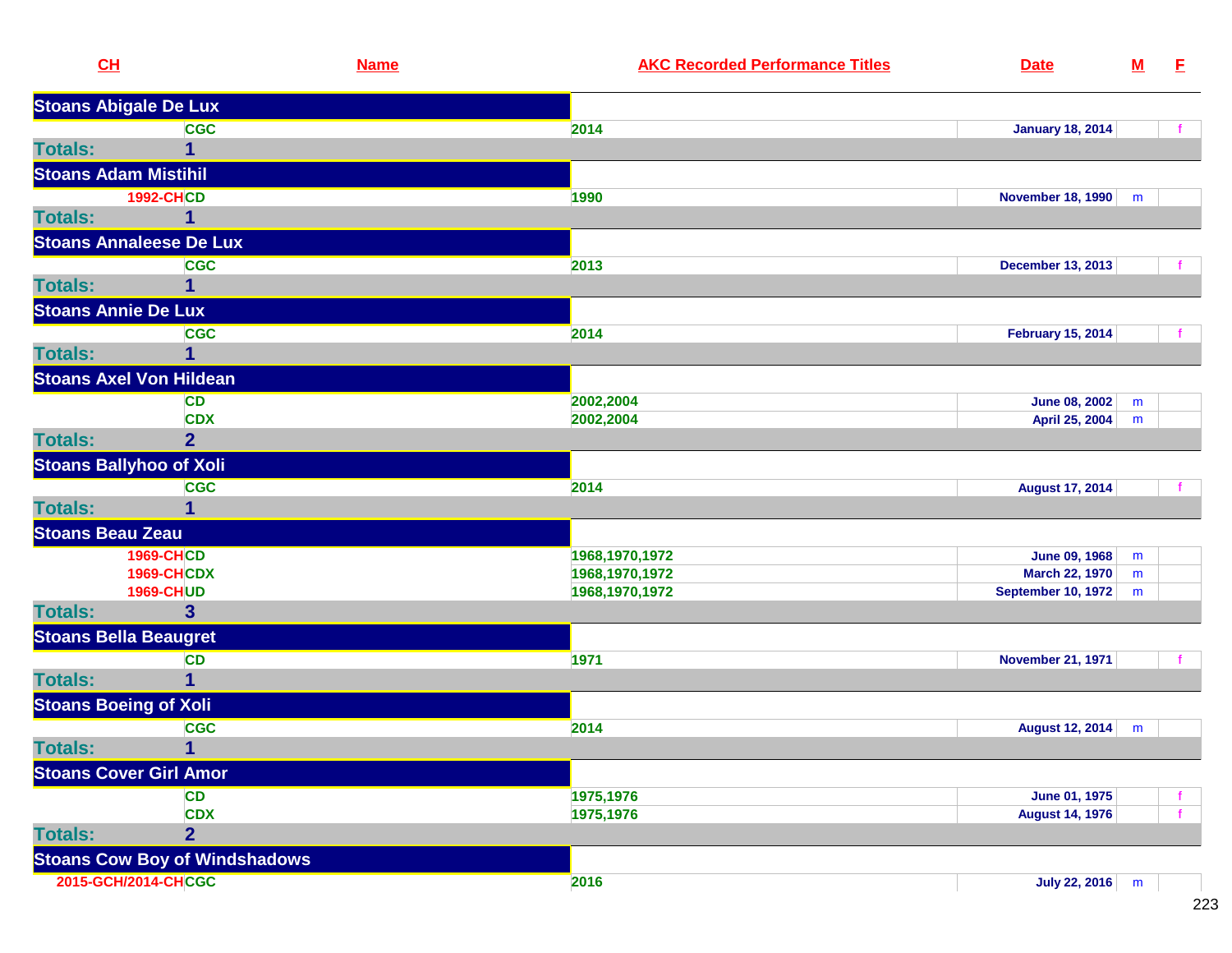| CL                         |                                        | <b>Name</b> | <b>AKC Recorded Performance Titles</b> | <b>Date</b>               | ${\bf M}$ | E |
|----------------------------|----------------------------------------|-------------|----------------------------------------|---------------------------|-----------|---|
|                            | 2015-GCH/2014-CHCGCA                   |             | 2016                                   | <b>July 22, 2016</b>      | m         |   |
| <b>Totals:</b>             | $\mathbf{2}$                           |             |                                        |                           |           |   |
|                            | <b>Stoans Czar of Twin Oaks</b>        |             |                                        |                           |           |   |
|                            | <b>1981-CHCD</b>                       |             | 1981                                   | <b>December 05, 1981</b>  | m         |   |
| <b>Totals:</b>             |                                        |             |                                        |                           |           |   |
|                            | <b>Stoans D'Alice of Loramar</b>       |             |                                        |                           |           |   |
|                            | <b>2006-CHRN</b>                       |             | 2007                                   | <b>August 11, 2007</b>    |           |   |
| <b>Totals:</b>             | 1                                      |             |                                        |                           |           |   |
|                            | <b>Stoans Dudley Do Right Of Jay-U</b> |             |                                        |                           |           |   |
|                            | <b>1994-CHCD</b>                       |             | 1993,1994                              | <b>September 20, 1993</b> | m         |   |
|                            | <b>1994-CHCDX</b>                      |             | 1993,1994                              | October 08, 1994          | m         |   |
| <b>Totals:</b>             | $\overline{2}$                         |             |                                        |                           |           |   |
| <b>Stoans Elisha Hobe</b>  |                                        |             |                                        |                           |           |   |
|                            | <b>CD</b>                              |             | 1974                                   | <b>November 17, 1974</b>  |           |   |
| <b>Totals:</b>             | 1                                      |             |                                        |                           |           |   |
| <b>Stoans Evelina Hobe</b> |                                        |             |                                        |                           |           |   |
|                            | <b>CD</b>                              |             | 1974                                   | May 04, 1974              |           |   |
| <b>Totals:</b>             | 1                                      |             |                                        |                           |           |   |
|                            | <b>Stoans Fender Bender By Damm</b>    |             |                                        |                           |           |   |
|                            | <b>CD</b>                              |             | 1973                                   | June 10, 1973             | m         |   |
| <b>Totals:</b>             | 1                                      |             |                                        |                           |           |   |
|                            | <b>Stoans General G Patin of Adax</b>  |             |                                        |                           |           |   |
|                            | <b>CD</b>                              |             | 1999                                   | April 24, 1999            | m         |   |
| <b>Totals:</b>             | 1                                      |             |                                        |                           |           |   |
|                            | <b>Stoans Glysa of Adax</b>            |             |                                        |                           |           |   |
|                            | <b>1998-CHCD</b>                       |             | 1998,2000                              | <b>August 16, 1998</b>    |           |   |
|                            | <b>1998-CHCDX</b>                      |             | 1998,2000                              | <b>October 15, 2000</b>   |           |   |
| <b>Totals:</b>             | $\overline{2}$                         |             |                                        |                           |           |   |
|                            | <b>Stoans Greta of Mabri</b>           |             |                                        |                           |           |   |
|                            | <b>RN</b>                              |             | 2006,2007,2008                         | <b>November 29, 2006</b>  |           |   |
|                            | <b>CD</b>                              |             | 2006,2007,2008                         | March 23, 2007            |           |   |
|                            | <b>RA</b>                              |             | 2006,2007,2008                         | <b>October 05, 2008</b>   |           |   |
| <b>Totals:</b>             | $\overline{\mathbf{3}}$                |             |                                        |                           |           |   |
|                            | <b>Stoans Gustov Mistihil</b>          |             |                                        |                           |           |   |
|                            | <b>1998-CHCD</b>                       |             | 1998                                   | March 29, 1998            | m         |   |
| <b>Totals:</b>             | $\mathbf{1}$                           |             |                                        |                           |           |   |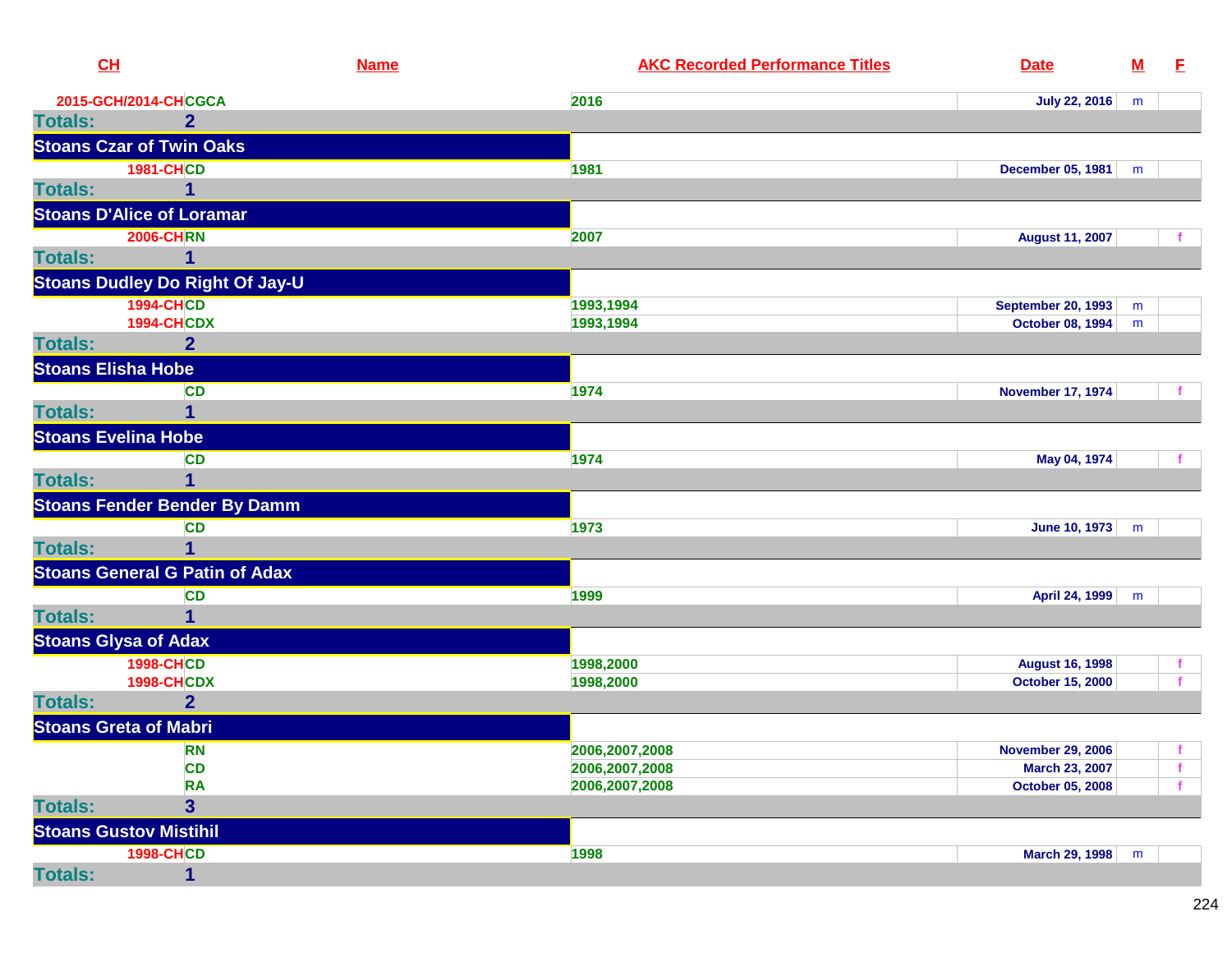|                | CL                                    | <b>Name</b> | <b>AKC Recorded Performance Titles</b> | <b>Date</b>               | $\underline{\mathbf{M}}$ | E. |
|----------------|---------------------------------------|-------------|----------------------------------------|---------------------------|--------------------------|----|
|                | <b>Stoans Hi Peaches V Valinta</b>    |             |                                        |                           |                          |    |
|                | <b>CD</b>                             |             | 1992                                   | <b>September 30, 1992</b> |                          |    |
| <b>Totals:</b> | 1                                     |             |                                        |                           |                          |    |
|                | <b>Stoans Ian V Heatherland</b>       |             |                                        |                           |                          |    |
|                | <b>CD</b>                             |             | 1989                                   | <b>November 19, 1989</b>  | m                        |    |
| <b>Totals:</b> |                                       |             |                                        |                           |                          |    |
|                | Stoans I'm Arabella TC                |             |                                        |                           |                          |    |
|                | <b>CD</b>                             |             | 1978                                   | October 15, 1978          | m                        |    |
| <b>Totals:</b> | 1                                     |             |                                        |                           |                          |    |
|                | <b>Stoans Ivy O'Heatherland</b>       |             |                                        |                           |                          |    |
|                | <b>CD</b>                             |             | 1989                                   | <b>June 17, 1989</b>      |                          |    |
| <b>Totals:</b> | 1                                     |             |                                        |                           |                          |    |
|                | <b>Stoans Jemina Mac Vic</b>          |             |                                        |                           |                          |    |
|                | <b>CD</b>                             |             | 1984                                   | May 06, 1984              |                          |    |
| <b>Totals:</b> | 1                                     |             |                                        |                           |                          |    |
|                | <b>Stoans Jessica Mac Vic</b>         |             |                                        |                           |                          |    |
|                | <b>1983-CHCD</b>                      |             | 1982                                   | <b>July 31, 1982</b>      |                          |    |
| <b>Totals:</b> | 1                                     |             |                                        |                           |                          |    |
|                | <b>Stoans Jeul of Vicdory</b>         |             |                                        |                           |                          |    |
|                | <b>2009-CHRN</b>                      |             | 2010                                   | <b>February 07, 2010</b>  |                          |    |
| <b>Totals:</b> | 1                                     |             |                                        |                           |                          |    |
|                | <b>Stoans Lucky Charm of Bonadi</b>   |             |                                        |                           |                          |    |
|                | <b>1991-CHCD</b>                      |             | 1987                                   | <b>November 28, 1987</b>  | m                        |    |
| <b>Totals:</b> | 1                                     |             |                                        |                           |                          |    |
|                | <b>Stoans MacDuff of Valinta</b>      |             |                                        |                           |                          |    |
|                | <b>1989-CHCD</b>                      |             | 1989                                   | January 08, 1989          | m                        |    |
| <b>Totals:</b> |                                       |             |                                        |                           |                          |    |
|                | <b>Stoans Moby Dick of Czak</b>       |             |                                        |                           |                          |    |
|                | <b>1984-CHCD</b>                      |             | 1986                                   | <b>August 17, 1986</b>    | m                        |    |
| <b>Totals:</b> | 1                                     |             |                                        |                           |                          |    |
|                | <b>Stoans Naturally Nellie of Way</b> |             |                                        |                           |                          |    |
|                | <b>2010-CHRN</b>                      |             | 2009                                   | <b>January 04, 2009</b>   |                          |    |
| <b>Totals:</b> | 1                                     |             |                                        |                           |                          |    |
|                | Stoans O Mercy Me V Heidi St.         |             |                                        |                           |                          |    |
|                | <b>2003-CHCD</b>                      |             | 2006                                   | <b>January 22, 2006</b>   |                          |    |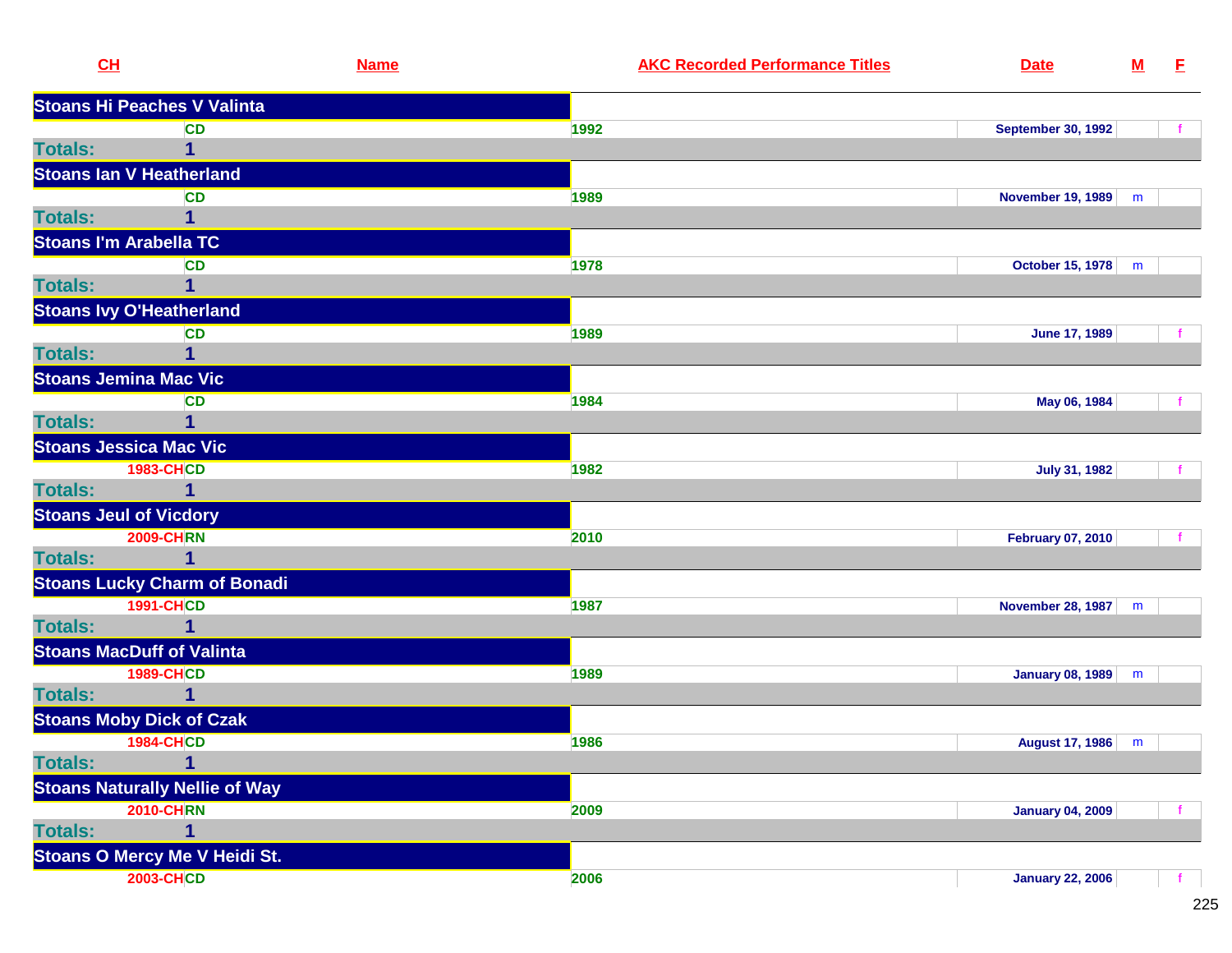| CH                         |                                        | <b>Name</b> | <b>AKC Recorded Performance Titles</b> | <b>Date</b>               | ${\bf M}$ | Е |
|----------------------------|----------------------------------------|-------------|----------------------------------------|---------------------------|-----------|---|
| <b>Totals:</b>             | 1                                      |             |                                        |                           |           |   |
|                            | <b>Stoans One Hit Wonder of Yixy</b>   |             |                                        |                           |           |   |
|                            | <b>RN</b>                              |             | 2010,2012                              | <b>February 13, 2010</b>  | m         |   |
|                            | TD                                     |             | 2010,2012                              | <b>February 21, 2010</b>  | m         |   |
|                            | <b>CD</b>                              |             | 2010,2012                              | April 25, 2010            | m         |   |
|                            | <b>CDX</b>                             |             | 2010,2012                              | <b>November 27, 2010</b>  | m         |   |
|                            | <b>UD</b>                              |             | 2010,2012                              | June 24, 2012             | m         |   |
| <b>Totals:</b>             | 5                                      |             |                                        |                           |           |   |
|                            | <b>Stoans Pearls And Lace V Winter</b> |             |                                        |                           |           |   |
|                            | <b>2010-CHRN</b>                       |             | 2009                                   | <b>January 04, 2009</b>   |           |   |
| <b>Totals:</b>             |                                        |             |                                        |                           |           |   |
|                            | <b>Stoans Queen Bea of Cemba</b>       |             |                                        |                           |           |   |
|                            | <b>CD</b>                              |             | 1980                                   | <b>November 16, 1980</b>  |           |   |
| <b>Totals:</b>             | 1                                      |             |                                        |                           |           |   |
|                            | <b>Stoans Quiet Collar V Abquin</b>    |             |                                        |                           |           |   |
|                            | <b>CD</b>                              |             | 2000,2002                              | October 05, 2000          | m         |   |
|                            | <b>CDX</b>                             |             | 2000,2002                              | <b>September 28, 2002</b> | m         |   |
| <b>Totals:</b>             | $\overline{2}$                         |             |                                        |                           |           |   |
|                            | <b>Stoans Quincy of Cabra</b>          |             |                                        |                           |           |   |
|                            | <b>1994-CHCD</b>                       |             | 1995                                   | May 27, 1995              | m         |   |
| <b>Totals:</b>             | 1                                      |             |                                        |                           |           |   |
|                            | <b>Stoans Raggedy Ann of Klarc</b>     |             |                                        |                           |           |   |
|                            | <b>1979-CHCD</b>                       |             | 1977                                   | October 01, 1977          |           |   |
| <b>Totals:</b>             | 1                                      |             |                                        |                           |           |   |
| <b>Stoans Razzle of Oz</b> |                                        |             |                                        |                           |           |   |
|                            | <b>RN</b>                              |             | 2008,2009,2010                         | <b>June 15, 2008</b>      |           |   |
|                            | <b>RA</b>                              |             | 2008,2009,2010                         | <b>July 27, 2008</b>      |           |   |
|                            | <b>CD</b>                              |             | 2008,2009,2010                         | <b>January 09, 2009</b>   |           |   |
|                            | <b>RE</b>                              |             | 2008,2009,2010                         | <b>January 10, 2009</b>   |           | f |
|                            | <b>RAE</b>                             |             | 2008,2009,2010                         | May 16, 2010              |           | f |
| <b>Totals:</b>             | 5                                      |             |                                        |                           |           |   |
|                            | <b>Stoans Rowdy Buck of Oz</b>         |             |                                        |                           |           |   |
|                            | <b>2010-CHRN</b>                       |             | 2009,2010                              | <b>July 11, 2009</b>      | m         |   |
|                            | <b>2010-CHBN</b>                       |             | 2009,2010                              | <b>October 30, 2010</b>   | m         |   |
| <b>Totals:</b>             | $\overline{2}$                         |             |                                        |                           |           |   |
| <b>Stoans Rupert of Oz</b> |                                        |             |                                        |                           |           |   |
|                            | 2010-GCH/2009-CHRN                     |             | 2009,2010                              | January 04, 2009          | m         |   |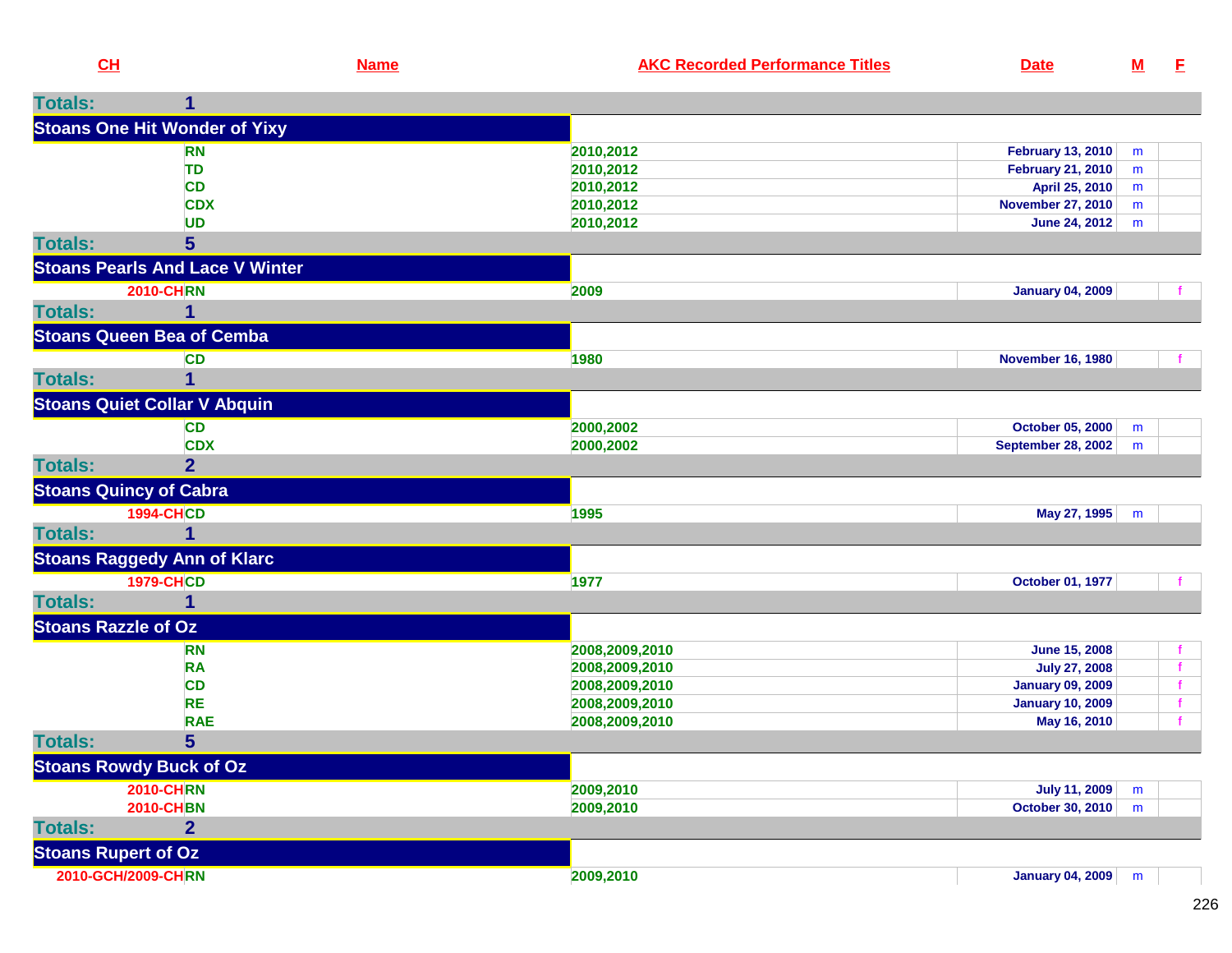| CL                              |                                       | <b>Name</b> | <b>AKC Recorded Performance Titles</b> | <b>Date</b>                                    | $\underline{\mathsf{M}}$ | E |
|---------------------------------|---------------------------------------|-------------|----------------------------------------|------------------------------------------------|--------------------------|---|
| 2010-GCH/2009-CHRA              |                                       |             | 2009,2010                              | March 21, 2009                                 | m                        |   |
| 2010-GCH/2009-CHBN              |                                       |             | 2009,2010                              | <b>August 29, 2010</b>                         | m                        |   |
| <b>Totals:</b>                  | 3                                     |             |                                        |                                                |                          |   |
|                                 | <b>Stoans Sweet Bathsheba O'Rian</b>  |             |                                        |                                                |                          |   |
|                                 | CD                                    |             | 1993                                   | <b>January 17, 1993</b>                        |                          |   |
| <b>Totals:</b>                  | 1                                     |             |                                        |                                                |                          |   |
|                                 | <b>Stoans Tea 'N Biscotti of Luma</b> |             |                                        |                                                |                          |   |
|                                 | <b>RN</b>                             |             | 2010                                   | <b>January 31, 2010</b>                        |                          |   |
| <b>Totals:</b>                  | 1                                     |             |                                        |                                                |                          |   |
|                                 | <b>Stoans Tom Terrific of Agen</b>    |             |                                        |                                                |                          |   |
|                                 | <b>CD</b>                             |             | 1978                                   | June 25, 1978                                  | m                        |   |
| <b>Totals:</b>                  | 1                                     |             |                                        |                                                |                          |   |
| <b>Stoans Victorious Mija</b>   |                                       |             |                                        |                                                |                          |   |
|                                 | <b>1979-CHCD</b>                      |             | 1979                                   | <b>June 23, 1979</b>                           |                          |   |
| <b>Totals:</b>                  | 1                                     |             |                                        |                                                |                          |   |
| <b>Stoans Vivaldi O'Vicdory</b> |                                       |             |                                        |                                                |                          |   |
|                                 | <b>RN</b>                             |             | 2010                                   | August 27, 2010                                | m                        |   |
| <b>Totals:</b>                  | $\overline{1}$                        |             |                                        |                                                |                          |   |
|                                 | <b>Stoans Windsome of Cogi</b>        |             |                                        |                                                |                          |   |
|                                 | <b>CD</b>                             |             | 1979                                   | <b>August 11, 1979</b>                         |                          |   |
| <b>Totals:</b>                  | 1                                     |             |                                        |                                                |                          |   |
| <b>Stoans Xabrina De Peru</b>   |                                       |             |                                        |                                                |                          |   |
|                                 | <b>2013-CHRN</b>                      |             | 2011                                   | <b>November 20, 2011</b>                       |                          |   |
| <b>Totals:</b>                  | 1                                     |             |                                        |                                                |                          |   |
|                                 | <b>Stoans Xena Anne De Peru</b>       |             |                                        |                                                |                          |   |
| 2012-GCH/2011-CHRN              |                                       |             | 2011,2012,2013                         | <b>September 16, 2011</b>                      |                          |   |
| 2012-GCH/2011-CHBN              |                                       |             | 2011,2012,2013                         | <b>January 21, 2012</b>                        |                          | f |
|                                 | 2012-GCH/2011-CHCGCA                  |             | 2011,2012,2013                         | October 01, 2013                               |                          |   |
| <b>Totals:</b>                  | 3                                     |             |                                        |                                                |                          |   |
| <b>Stoans Xusie Q De Peru</b>   |                                       |             |                                        |                                                |                          |   |
|                                 | <b>2012-CHRN</b>                      |             | 2011                                   | <b>September 24, 2011</b>                      |                          |   |
| <b>Totals:</b>                  | 1                                     |             |                                        |                                                |                          |   |
| <b>Stoans Yitzhak of T'Ace</b>  |                                       |             |                                        |                                                |                          |   |
|                                 | <b>CD</b>                             |             | 2007<br>2007                           | <b>June 16, 2007</b><br><b>August 11, 2007</b> | m                        |   |
| <b>Totals:</b>                  | <b>RN</b><br>$\overline{2}$           |             |                                        |                                                | m                        |   |
|                                 |                                       |             |                                        |                                                |                          |   |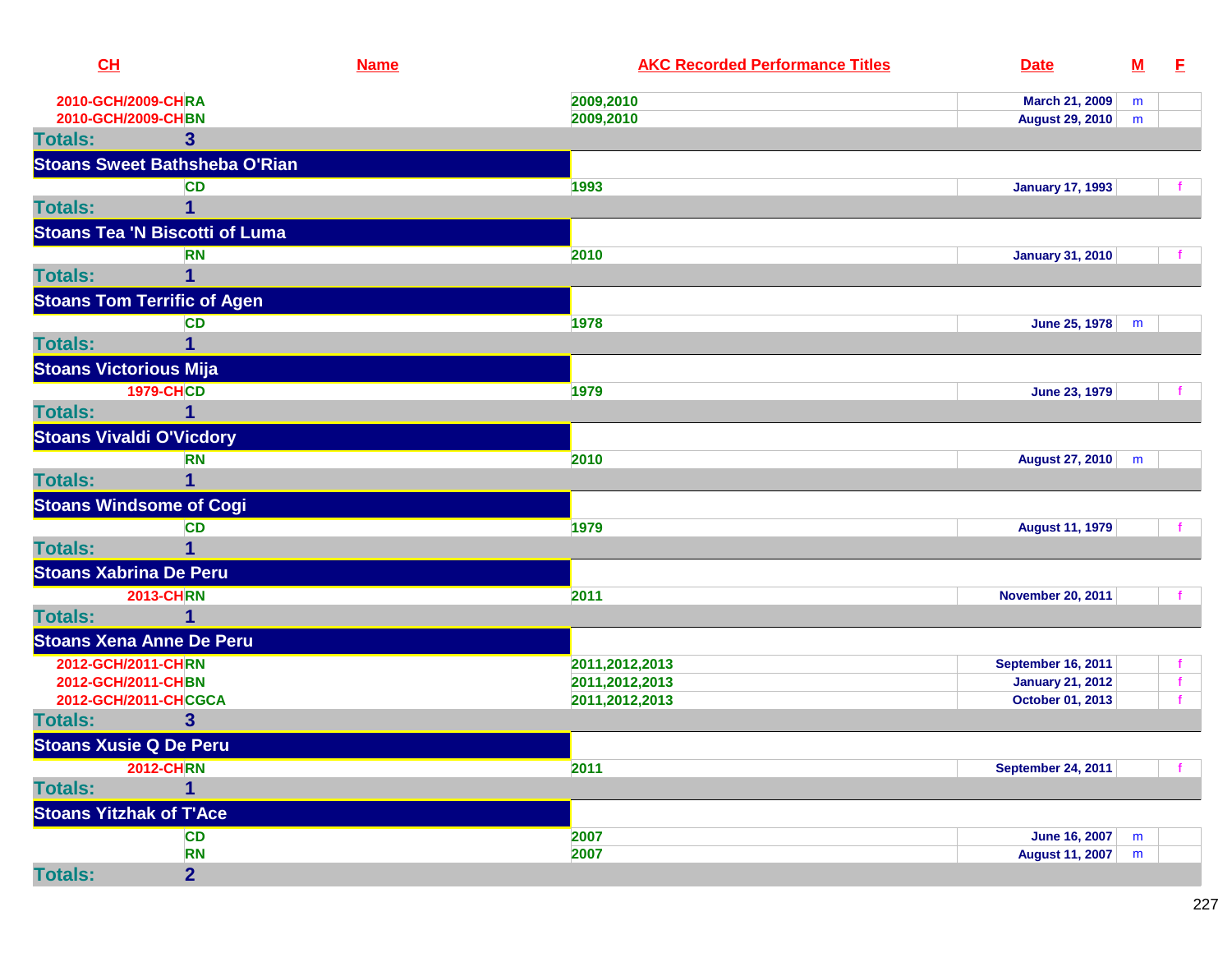| CL                           |                                       | <b>Name</b> | <b>AKC Recorded Performance Titles</b> | <b>Date</b>               | $\underline{\mathbf{M}}$ | E            |
|------------------------------|---------------------------------------|-------------|----------------------------------------|---------------------------|--------------------------|--------------|
|                              | <b>Stoans Yum Yum of Mistihil</b>     |             |                                        |                           |                          |              |
|                              | <b>2005-CHRN</b>                      |             | 2007,2009                              | <b>August 26, 2007</b>    |                          |              |
|                              | <b>2005-CHRA</b>                      |             | 2007,2009                              | <b>June 14, 2009</b>      |                          | $\mathbf{f}$ |
| <b>Totals:</b>               | $\overline{2}$                        |             |                                        |                           |                          |              |
|                              | <b>Stoans Zerohour of Shorecliffs</b> |             |                                        |                           |                          |              |
|                              | <b>1992-CHCD</b>                      |             | 1992                                   | <b>June 06, 1992</b>      | m                        |              |
| <b>Totals:</b>               | 1                                     |             |                                        |                           |                          |              |
|                              | <b>Stolzbergs Zoey V Holzrika</b>     |             |                                        |                           |                          |              |
|                              | <b>1973-CHCD</b>                      |             | 1971                                   | <b>July 13, 1971</b>      |                          |              |
| <b>Totals:</b>               |                                       |             |                                        |                           |                          |              |
| <b>Stone Hollow Provo</b>    |                                       |             |                                        |                           |                          |              |
|                              | <b>CD</b>                             |             | 1970,1971                              | August 15, 1970           | m                        |              |
|                              | <b>CDX</b>                            |             | 1970,1971                              | <b>July 11, 1971</b>      | m                        |              |
| <b>Totals:</b>               | $\overline{2}$                        |             |                                        |                           |                          |              |
|                              | <b>Stonecreeks Baltic Amber</b>       |             |                                        |                           |                          |              |
|                              | <b>RN</b>                             |             | 2005                                   | <b>October 21, 2005</b>   |                          |              |
| <b>Totals:</b>               |                                       |             |                                        |                           |                          |              |
|                              | <b>Stonehills Tugboat Annie</b>       |             |                                        |                           |                          |              |
|                              | <b>CD</b>                             |             | 1972                                   | <b>December 03, 1972</b>  |                          |              |
| <b>Totals:</b>               | 1                                     |             |                                        |                           |                          |              |
|                              | <b>Stonewalls Esprit of Cecile</b>    |             |                                        |                           |                          |              |
|                              | <b>CD</b>                             |             | 1974                                   | June 09, 1974             | m                        |              |
| <b>Totals:</b>               | 1                                     |             |                                        |                           |                          |              |
|                              | <b>Stonewalls Hope N Glory</b>        |             |                                        |                           |                          |              |
|                              | <b>2004-CHCD</b>                      |             | 2004                                   | <b>September 19, 2004</b> | m                        |              |
| <b>Totals:</b>               |                                       |             |                                        |                           |                          |              |
|                              | <b>Stonewalls Shenandoah V Taj</b>    |             |                                        |                           |                          |              |
|                              | <b>1999-CHCD</b>                      |             | 2003                                   | April 26, 2003            |                          |              |
| <b>Totals:</b>               | 1                                     |             |                                        |                           |                          |              |
|                              | <b>Storming Norman Enormous</b>       |             |                                        |                           |                          |              |
|                              | <b>1989-CHCD</b>                      |             | 1986                                   | October 01, 1986 m        |                          |              |
| <b>Totals:</b>               | 1                                     |             |                                        |                           |                          |              |
| <b>Story Books Bear West</b> |                                       |             |                                        |                           |                          |              |
|                              | <b>CGC</b>                            |             | 2021                                   | <b>July 27, 2021</b>      | m                        |              |
| <b>Totals:</b>               | $\mathbf{1}$                          |             |                                        |                           |                          |              |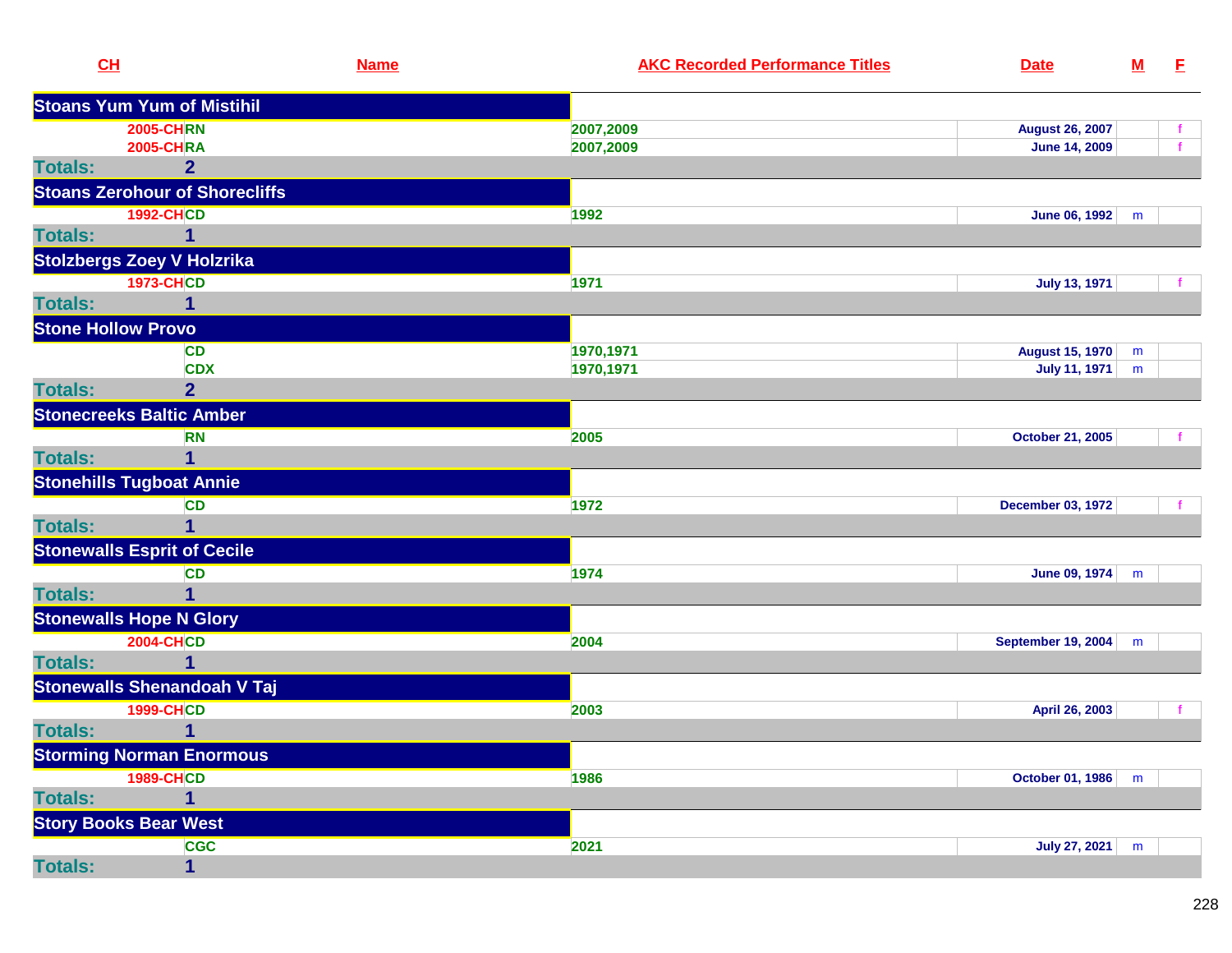| CL                          | <b>Name</b>                                   | <b>AKC Recorded Performance Titles</b> | <b>Date</b>               | $\underline{\mathbf{M}}$ | E.           |
|-----------------------------|-----------------------------------------------|----------------------------------------|---------------------------|--------------------------|--------------|
|                             | <b>Story Books Future V Sand Creek</b>        |                                        |                           |                          |              |
|                             | <b>2000-CHTD</b>                              | 1998,2002                              | April 09, 1998            | m                        |              |
|                             | <b>2000-CHCD</b>                              | 1998,2002                              | May 05, 2002              | m                        |              |
| <b>Totals:</b>              | $\overline{2}$                                |                                        |                           |                          |              |
|                             | <b>Story Books Legend V Sandcreek</b>         |                                        |                           |                          |              |
|                             | <b>1994-CHTD</b>                              | 1996                                   | April 20, 1996            | m                        |              |
| <b>Totals:</b>              | 1                                             |                                        |                           |                          |              |
| <b>Story Books Megabyte</b> |                                               |                                        |                           |                          |              |
|                             | <b>CGC</b>                                    | 2021                                   | <b>September 29, 2021</b> |                          |              |
| <b>Totals:</b>              | 1                                             |                                        |                           |                          |              |
|                             | <b>Story Books Olivia Twist</b>               |                                        |                           |                          |              |
|                             | <b>2019-CHCGC</b>                             | 2018                                   | <b>July 21, 2018</b>      |                          |              |
|                             | <b>2019-CHCD</b>                              | 2018                                   | <b>September 16, 2018</b> |                          | $\mathbf{f}$ |
|                             | <b>2019-CHRN</b>                              | 2018                                   | <b>September 16, 2018</b> |                          |              |
| <b>Totals:</b>              | $\mathbf{3}$                                  |                                        |                           |                          |              |
|                             | <b>Story Books Princess Nessie</b>            |                                        |                           |                          |              |
|                             | <b>2005-CHCD</b>                              | 2007                                   | May 04, 2007              |                          |              |
| <b>Totals:</b>              |                                               |                                        |                           |                          |              |
|                             | <b>Story Books Sentimental Journey V Beau</b> |                                        |                           |                          |              |
|                             | <b>2017-CHCGC</b>                             | 2019                                   | May 01, 2019              |                          |              |
|                             | <b>2017-CHCD</b>                              | 2019                                   | <b>September 13, 2019</b> |                          |              |
| <b>Totals:</b>              | $\overline{2}$                                |                                        |                           |                          |              |
| <b>Straw Barri Ginger</b>   |                                               |                                        |                           |                          |              |
|                             | <b>CD</b>                                     | 1970, 1971, 1972                       | <b>October 10, 1970</b>   |                          | f            |
|                             | <b>CDX</b>                                    | 1970, 1971, 1972                       | <b>August 15, 1971</b>    |                          | f            |
|                             | UD                                            | 1970/1971,1972                         | <b>October 14, 1972</b>   |                          | f            |
| <b>Totals:</b>              | $\overline{\mathbf{3}}$                       |                                        |                           |                          |              |
|                             | <b>Strubhars Holiday Greeting</b>             |                                        |                           |                          |              |
|                             | <b>CD</b>                                     | 1970                                   | May 23, 1970              |                          |              |
| <b>Totals:</b>              | 1                                             |                                        |                           |                          |              |
| <b>Strykers Sonic Boom</b>  |                                               |                                        |                           |                          |              |
|                             | <b>CD</b>                                     | 1985                                   | September 08, 1985        | m                        |              |
| <b>Totals:</b>              | 1                                             |                                        |                           |                          |              |
|                             | <b>Studers Guardia Suissers</b>               |                                        |                           |                          |              |
|                             | CD                                            | 1977                                   | May 01, 1977              |                          |              |
| <b>Totals:</b>              | $\mathbf{1}$                                  |                                        |                           |                          |              |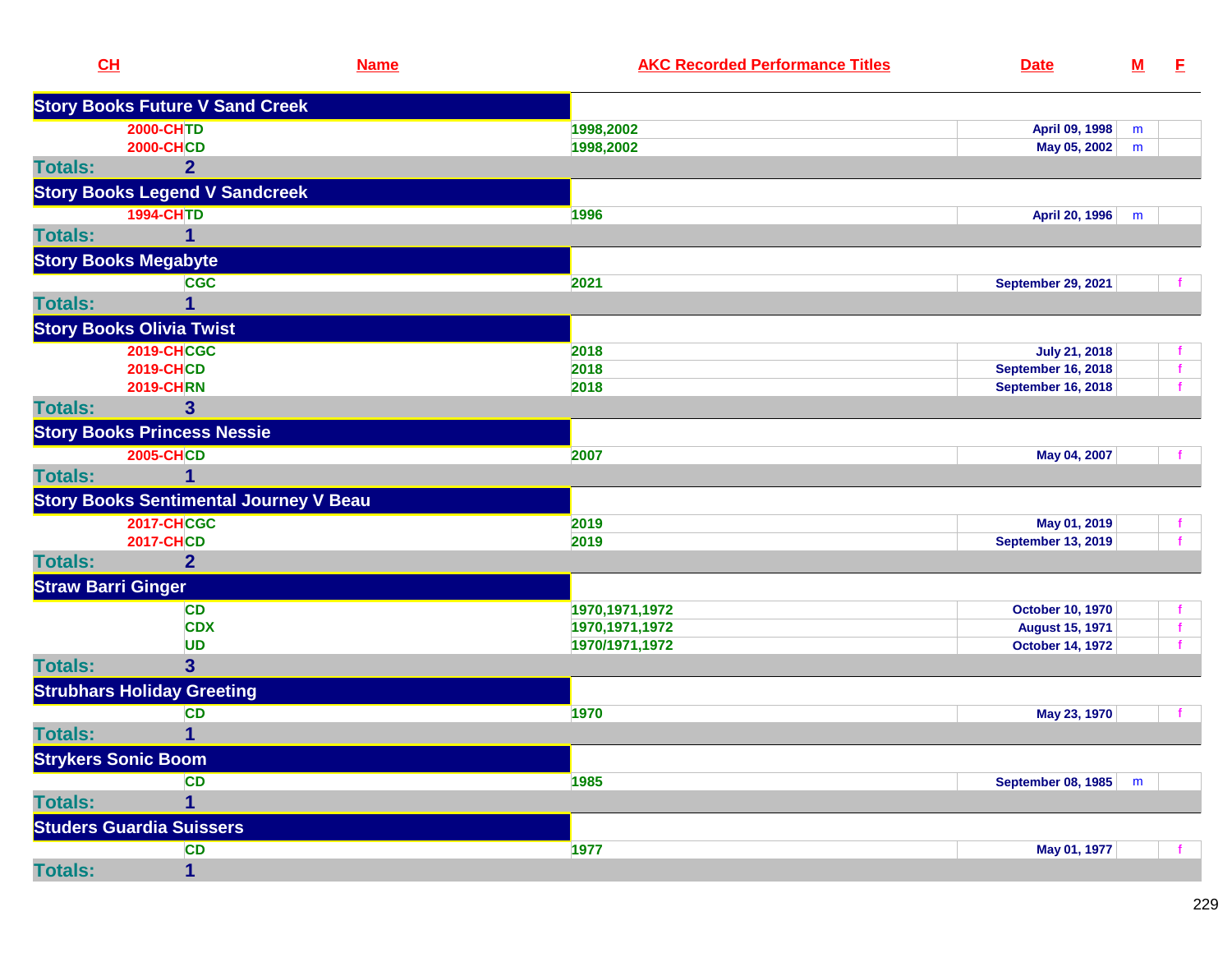|                | CL                               | <b>Name</b> | <b>AKC Recorded Performance Titles</b> | <b>Date</b>               | <u>M</u> | E |
|----------------|----------------------------------|-------------|----------------------------------------|---------------------------|----------|---|
|                | <b>Styningers Sophie</b>         |             |                                        |                           |          |   |
|                | <b>CGCA</b>                      |             | $(CGC)$ , 2014                         | April 27, 2014            |          |   |
| <b>Totals:</b> | 1                                |             |                                        |                           |          |   |
|                | <b>Su Lins Brandy of Mag Vib</b> |             |                                        |                           |          |   |
|                | <b>CD</b>                        |             | 1970                                   | <b>September 12, 1970</b> |          |   |
| <b>Totals:</b> | 1                                |             |                                        |                           |          |   |
|                | <b>Su Saints Ragamuffin</b>      |             |                                        |                           |          |   |
|                | <b>CD</b>                        |             | 1989                                   | <b>November 18, 1989</b>  |          |   |
| <b>Totals:</b> | 1                                |             |                                        |                           |          |   |
|                | <b>Subira Alucian</b>            |             |                                        |                           |          |   |
|                | <b>2009-CHRN</b>                 |             | 2010, 2011, 2014                       | April 30, 2010            | m        |   |
|                | <b>2009-CHCD</b>                 |             | 2010, 2011, 2014                       | <b>December 29, 2010</b>  | m        |   |
|                | <b>2009-CHRA</b>                 |             | 2010, 2011, 2014                       | July 03, 2011             | m        |   |
|                | 2009-CHCGCA                      |             | 2010, 2011, 2014                       | <b>November 07, 2014</b>  | m        |   |
| <b>Totals:</b> | 4                                |             |                                        |                           |          |   |
|                | <b>Subira Barry The Viking</b>   |             |                                        |                           |          |   |
|                | <b>1964-CHCD</b>                 |             | 1965                                   | April 10, 1965            | m        |   |
| <b>Totals:</b> | 1                                |             |                                        |                           |          |   |
|                | <b>Subira Brocade</b>            |             |                                        |                           |          |   |
|                | <b>1981-CHCD</b>                 |             | 1982                                   | May 07, 1982              |          |   |
| <b>Totals:</b> | 1                                |             |                                        |                           |          |   |
|                | <b>Subira Flashdance</b>         |             |                                        |                           |          |   |
|                | <b>1998-CHCD</b>                 |             | 1997                                   | March 02, 1997            |          |   |
| <b>Totals:</b> | 1                                |             |                                        |                           |          |   |
|                | <b>Subira Freya Asgard</b>       |             |                                        |                           |          |   |
|                | <b>CD</b>                        |             | 1969                                   | April 13, 1969            |          |   |
| <b>Totals:</b> | 1                                |             |                                        |                           |          |   |
|                | <b>Subira Gold Rochester</b>     |             |                                        |                           |          |   |
|                | <b>CD</b>                        |             | 1976                                   | <b>July 11, 1976</b>      | m        |   |
| <b>Totals:</b> | $\mathbf{1}$                     |             |                                        |                           |          |   |
|                | <b>Subira Law And Order</b>      |             |                                        |                           |          |   |
|                | <b>CD</b>                        |             | 1998                                   | November 16, 1998         | m        |   |
| <b>Totals:</b> | 1                                |             |                                        |                           |          |   |
|                | <b>Subira Loudurr V Asgard</b>   |             |                                        |                           |          |   |
|                | <b>CD</b>                        |             | 1971                                   | October 10, 1971          | m        |   |
| <b>Totals:</b> | $\mathbf{1}$                     |             |                                        |                           |          |   |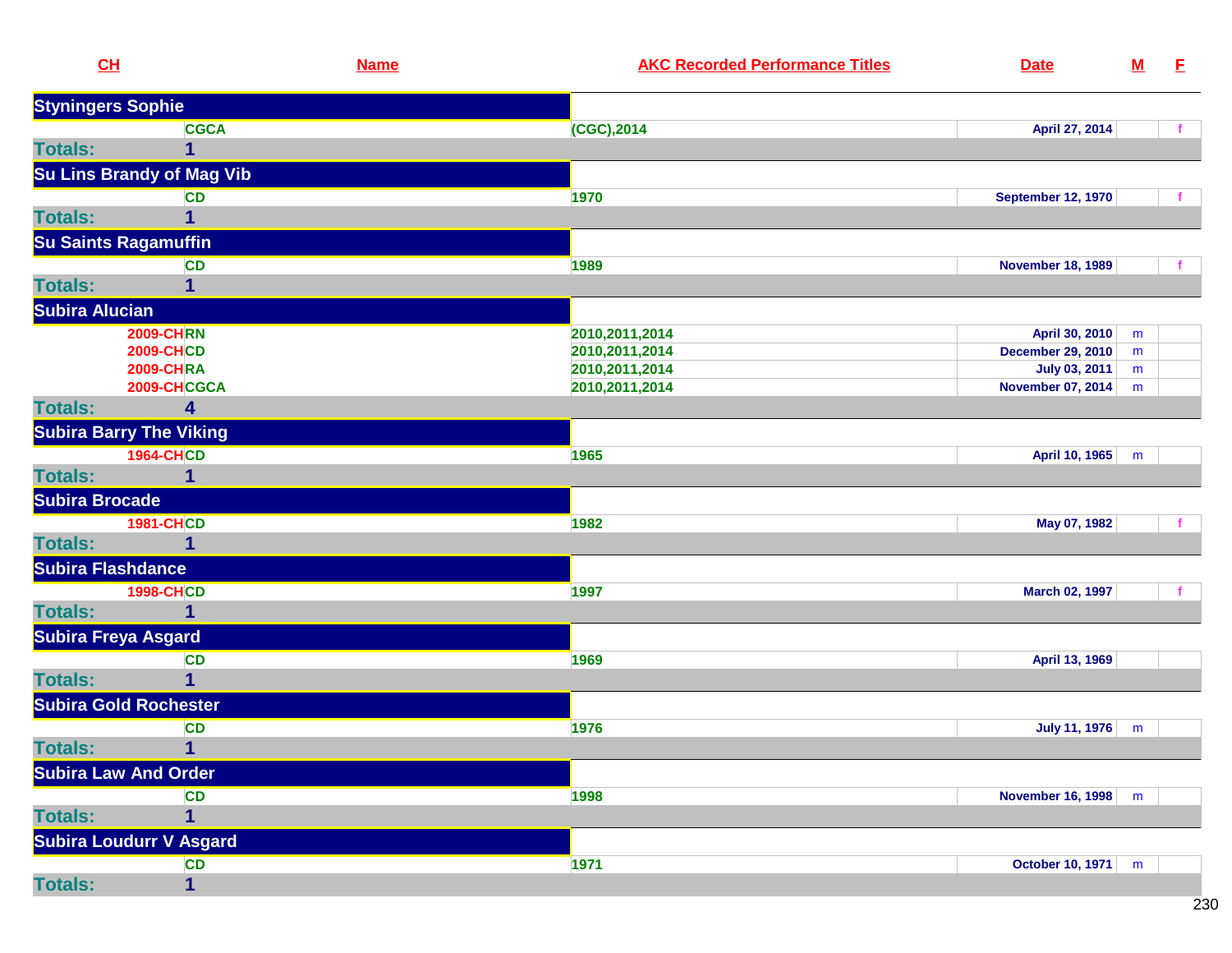| CH                        |                                     | <b>Name</b> | <b>AKC Recorded Performance Titles</b> | <b>Date</b>              | $M$       | E |
|---------------------------|-------------------------------------|-------------|----------------------------------------|--------------------------|-----------|---|
|                           | <b>Subira Needless To Say</b>       |             |                                        |                          |           |   |
|                           | <b>2007-CHRN</b>                    |             | 2008,2010                              | <b>August 03, 2008</b>   | m         |   |
|                           | <b>2007-CHCD</b>                    |             | 2008,2010                              | November 19, 2010        | ${\sf m}$ |   |
| <b>Totals:</b>            | $\overline{2}$                      |             |                                        |                          |           |   |
| <b>Subira The All Jak</b> |                                     |             |                                        |                          |           |   |
|                           | <b>CD</b>                           |             | 1968                                   | <b>October 26, 1968</b>  | m         |   |
| <b>Totals:</b>            | 1                                   |             |                                        |                          |           |   |
|                           | <b>Subira The Dashing Princess</b>  |             |                                        |                          |           |   |
|                           | <b>CD</b>                           |             | 1967                                   | <b>August 19, 1967</b>   |           |   |
| <b>Totals:</b>            | 1                                   |             |                                        |                          |           |   |
|                           | <b>Subira The Four Winds</b>        |             |                                        |                          |           |   |
|                           | <b>CD</b>                           |             | 1965                                   | <b>July 31, 1965</b>     |           |   |
| <b>Totals:</b>            | 1                                   |             |                                        |                          |           |   |
|                           | <b>Subira The Golly Gee</b>         |             |                                        |                          |           |   |
|                           | <b>1967-CHCD</b>                    |             | 1965                                   | October 30, 1965         | m         |   |
| <b>Totals:</b>            | 1                                   |             |                                        |                          |           |   |
|                           | <b>Subira The Red Rouge</b>         |             |                                        |                          |           |   |
|                           | <b>1963-CHCD</b>                    |             | 1965                                   | <b>October 10, 1965</b>  |           |   |
| <b>Totals:</b>            | 1                                   |             |                                        |                          |           |   |
|                           | <b>Subira Zippity Edgemar</b>       |             |                                        |                          |           |   |
|                           | <b>1966-CHCD</b>                    |             | 1969                                   | January 26, 1969         | m         |   |
| <b>Totals:</b>            | 1                                   |             |                                        |                          |           |   |
|                           | <b>Subzero Workin' Man</b>          |             |                                        |                          |           |   |
|                           | <b>RN</b>                           |             | 2014,2016                              | May 26, 2014             | m         |   |
|                           | <b>RA</b>                           |             | 2014,2016                              | March 25, 2016           | m         |   |
|                           | <b>RE</b>                           |             | 2014,2016                              | October 06, 2016         | m         |   |
| <b>Totals:</b>            | $\overline{\mathbf{3}}$             |             |                                        |                          |           |   |
| <b>Suds In The Bucket</b> |                                     |             |                                        |                          |           |   |
|                           | <b>ThD</b>                          |             | 2010                                   | <b>December 31, 2010</b> |           |   |
| <b>Totals:</b>            | $\mathbf{1}$                        |             |                                        |                          |           |   |
| <b>Sugar Babe B Doll</b>  |                                     |             |                                        |                          |           |   |
|                           | <b>CD</b>                           |             | 1971                                   | <b>March 28, 1971</b>    |           |   |
| <b>Totals:</b>            | 1                                   |             |                                        |                          |           |   |
|                           | <b>Sugar Plum V Schwarzwald Hof</b> |             |                                        |                          |           |   |
|                           | <b>CD</b>                           |             | 1965                                   | <b>March 07, 1965</b>    |           |   |
| <b>Totals:</b>            | $\overline{\mathbf{1}}$             |             |                                        |                          |           |   |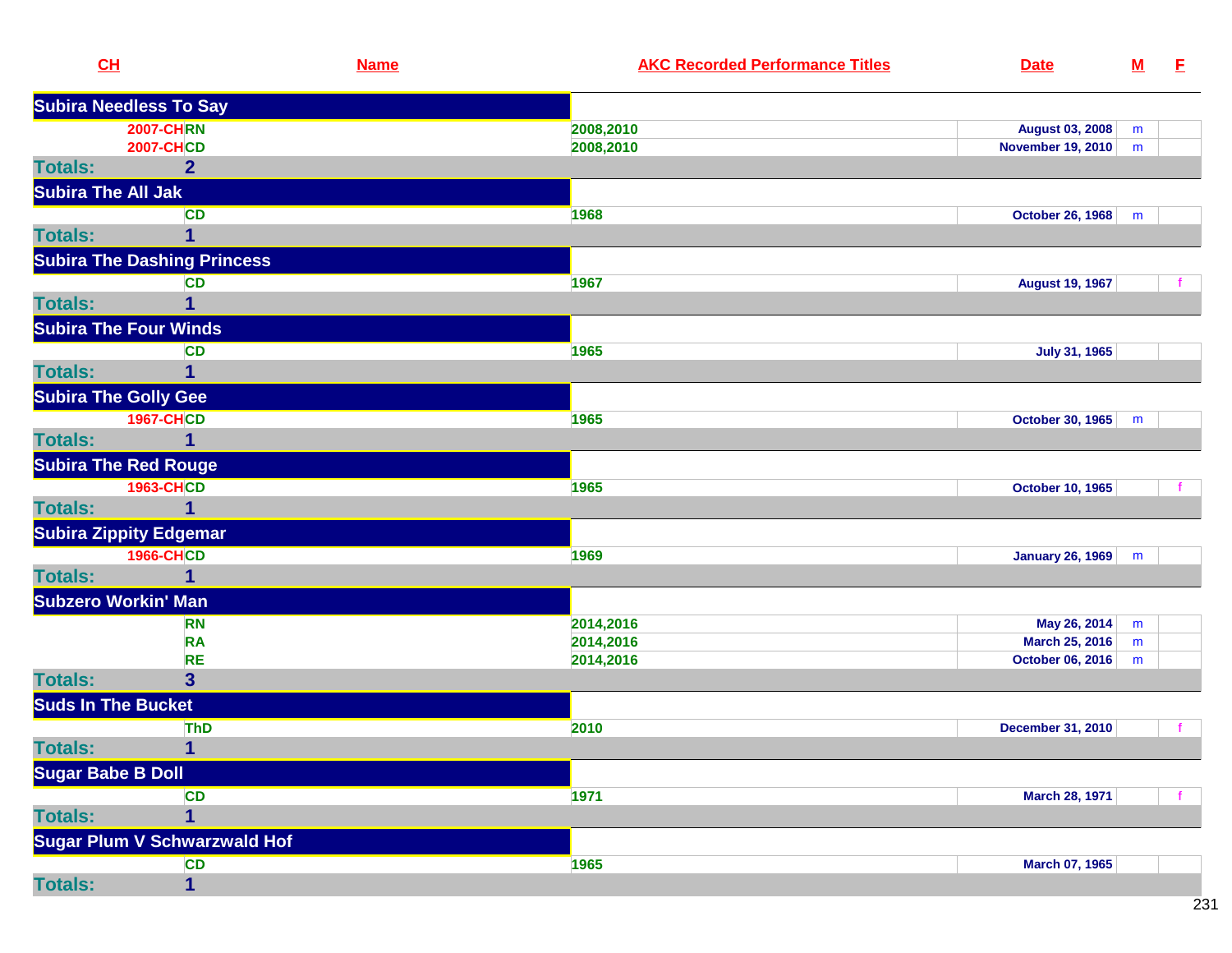| CL                               |                                       | <b>Name</b> | <b>AKC Recorded Performance Titles</b>     | <b>Date</b>                                | ${\bf M}$ | E. |
|----------------------------------|---------------------------------------|-------------|--------------------------------------------|--------------------------------------------|-----------|----|
|                                  | <b>Sugar Runs Amazing Grace</b>       |             |                                            |                                            |           |    |
|                                  | <b>CD</b>                             |             | 1979                                       | May 20, 1979                               |           |    |
| <b>Totals:</b>                   | 1                                     |             |                                            |                                            |           |    |
| <b>Sugar Runs Whopper</b>        |                                       |             |                                            |                                            |           |    |
|                                  | <b>CD</b>                             |             | 1977                                       | May 07, 1977                               | m         |    |
| <b>Totals:</b>                   | 1                                     |             |                                            |                                            |           |    |
|                                  |                                       |             |                                            |                                            |           |    |
| <b>Sullivans Hercules V Echo</b> |                                       |             |                                            |                                            |           |    |
|                                  | <b>CD</b>                             |             | 1967                                       | <b>September 23, 1967</b>                  | m         |    |
| <b>Totals:</b>                   | 1                                     |             |                                            |                                            |           |    |
| <b>Sultan of Greenstone</b>      |                                       |             |                                            |                                            |           |    |
|                                  | <b>CD</b>                             |             | 1967                                       | October 01, 1967                           | m         |    |
| <b>Totals:</b>                   | 1                                     |             |                                            |                                            |           |    |
|                                  | <b>Summerlyns Road To Varsity</b>     |             |                                            |                                            |           |    |
|                                  | <b>CGC</b>                            |             | 2013                                       | <b>September 25, 2013</b>                  |           |    |
| <b>Totals:</b>                   | 1                                     |             |                                            |                                            |           |    |
|                                  | <b>Summerlyns Surpreme Tonka Tank</b> |             |                                            |                                            |           |    |
|                                  | <b>CGC</b>                            |             | 2013                                       | November 02, 2013                          | m         |    |
| <b>Totals:</b>                   | 1                                     |             |                                            |                                            |           |    |
|                                  |                                       |             |                                            |                                            |           |    |
|                                  | <b>Summerlyns U R My Keb V Showme</b> |             |                                            |                                            |           |    |
|                                  | <b>2016-CHRN</b>                      |             | 2014, 2015, 2016, 2017                     | October 11, 2014                           |           |    |
|                                  | <b>2016-CHCGC</b><br>2016-CHCGCA      |             | 2014,2015,2016,2017                        | <b>December 11, 2014</b>                   |           |    |
|                                  | <b>2016-CHBN</b>                      |             | 2014,2015,2016,2017<br>2014,2015,2016,2017 | <b>February 19, 2015</b><br>March 11, 2015 |           |    |
|                                  | <b>2016-CHRA</b>                      |             | 2014,2015,2016,2017                        | June 19, 2015                              |           |    |
|                                  | <b>2016-CHCD</b>                      |             | 2014,2015,2016,2017                        | June 21, 2015                              |           |    |
|                                  | <b>2016-CHPCD</b>                     |             | 2014,2015,2016,2017                        | <b>August 09, 2015</b>                     |           |    |
|                                  | <b>2016-CHRE</b>                      |             | 2014,2015,2016,2017                        | October 09, 2015                           |           |    |
|                                  | 2016-CHThDN                           |             | 2014,2015,2016,2017                        | <b>December 04, 2015</b>                   |           |    |
|                                  | <b>2016-CHCDX</b>                     |             | 2014,2015,2016,2017                        | <b>August 25, 2016</b>                     |           |    |
|                                  | <b>2016-CHThD</b>                     |             | 2014,2015,2016,2017                        | <b>December 08, 2016</b>                   |           |    |
|                                  | <b>2016-CHTKN</b>                     |             | 2014, 2015, 2016, 2017                     | <b>June 09, 2017</b>                       |           |    |
| <b>Totals:</b>                   | 12                                    |             |                                            |                                            |           |    |
|                                  | <b>Summerlyns Very Much A Lady</b>    |             |                                            |                                            |           |    |
| 2017-GCH/2016-CHCGC              |                                       |             | 2015                                       | <b>July 12, 2015</b>                       |           |    |
| <b>Totals:</b>                   | 1                                     |             |                                            |                                            |           |    |
|                                  | <b>Summerlyns Waylons No Cowboy</b>   |             |                                            |                                            |           |    |
|                                  | <b>CGC</b>                            |             | 2016                                       | December 01, 2016                          | m         |    |
|                                  |                                       |             |                                            |                                            |           |    |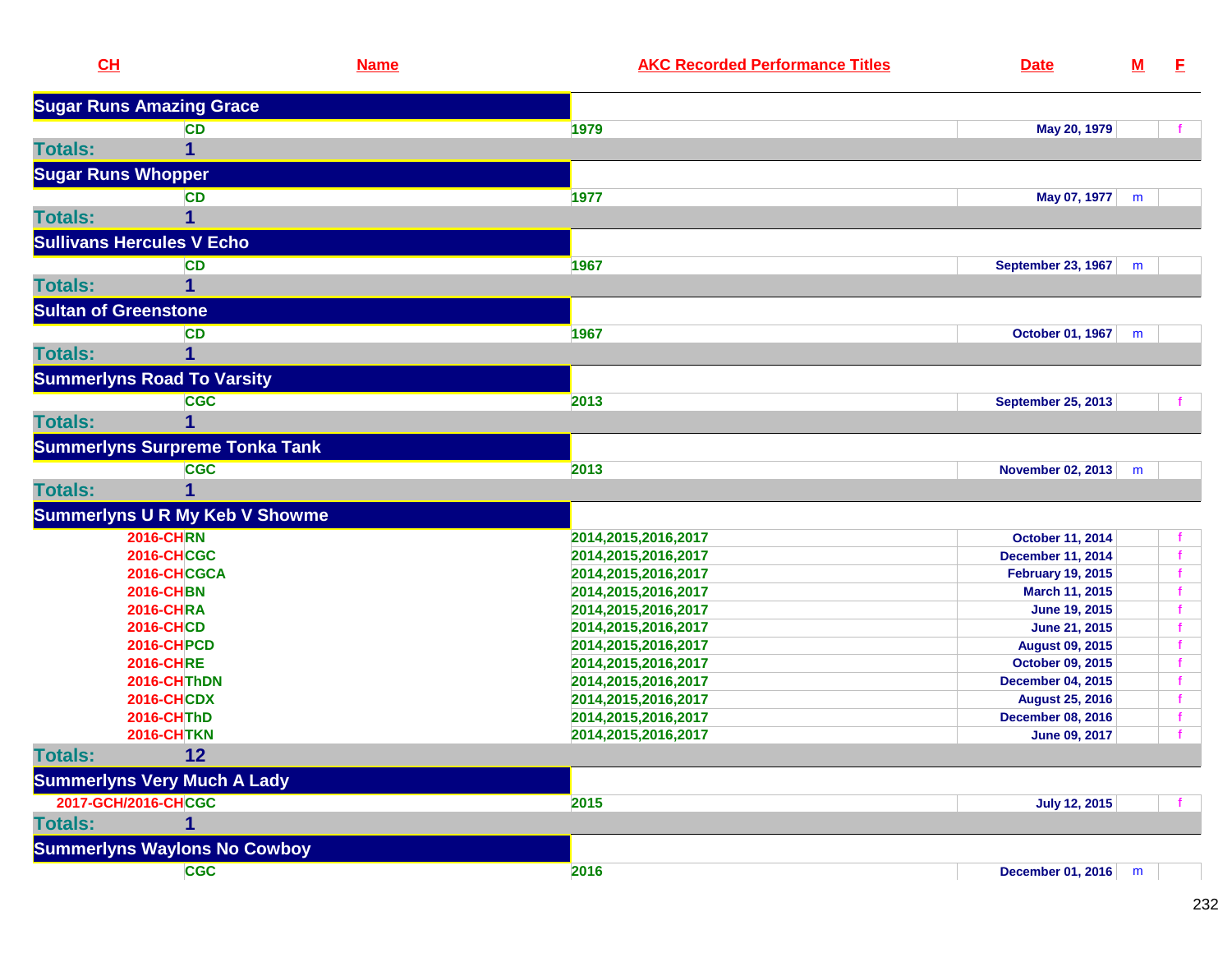| CL                      |                                     | <b>Name</b> | <b>AKC Recorded Performance Titles</b> | <b>Date</b>                                       | ${\bf M}$ | E.                |
|-------------------------|-------------------------------------|-------------|----------------------------------------|---------------------------------------------------|-----------|-------------------|
| <b>Totals:</b>          |                                     |             |                                        |                                                   |           |                   |
|                         | <b>Sun L'ourse Alpine</b>           |             |                                        |                                                   |           |                   |
|                         | <b>1963-CHCD</b>                    |             | 1963                                   | October 06, 1963                                  |           | f                 |
| <b>Totals:</b>          |                                     |             |                                        |                                                   |           |                   |
|                         | <b>Sun Valleys Anetta Von D'or</b>  |             |                                        |                                                   |           |                   |
|                         | <b>CD</b>                           |             | 1971                                   | <b>February 21, 1971</b>                          |           |                   |
| <b>Totals:</b>          |                                     |             |                                        |                                                   |           |                   |
|                         | <b>Sunhof Danny Boy V Gulliver</b>  |             |                                        |                                                   |           |                   |
| <b>Totals:</b>          | <b>CD</b>                           |             | 1972                                   | February 27, 1972                                 | m         |                   |
|                         | <b>Sunhof Tango Sno V Baskobi</b>   |             |                                        |                                                   |           |                   |
|                         | <b>CD</b>                           |             | 1976                                   | <b>June 02, 1976</b>                              |           | f.                |
| <b>Totals:</b>          |                                     |             |                                        |                                                   |           |                   |
|                         | <b>Sunnybrooks Windward Cruiser</b> |             |                                        |                                                   |           |                   |
|                         | <b>1990-CHCD</b>                    |             | 1991                                   | <b>November 30, 1991</b>                          | m         |                   |
| <b>Totals:</b>          | 1                                   |             |                                        |                                                   |           |                   |
| <b>Su's Bric A Brac</b> |                                     |             |                                        |                                                   |           |                   |
|                         | <b>1983-CHCD</b>                    |             | 1983                                   | April 09, 1983                                    |           |                   |
| <b>Totals:</b>          | 1                                   |             |                                        |                                                   |           |                   |
|                         | <b>Susies Jung Frau Gretel</b>      |             |                                        |                                                   |           |                   |
|                         | <b>CD</b><br><b>CDX</b>             |             | 1971,1972<br>1971,1972                 | <b>August 28, 1971</b><br><b>July 15, 1972</b>    |           |                   |
| <b>Totals:</b>          | $\overline{2}$                      |             |                                        |                                                   |           |                   |
| <b>Suzie</b>            |                                     |             |                                        |                                                   |           |                   |
|                         | <b>CD</b>                           |             | 1977                                   | <b>October 22, 1977</b>                           |           | f.                |
| <b>Totals:</b>          | 1.                                  |             |                                        |                                                   |           |                   |
|                         | <b>Sweet Peas Maggie Moo</b>        |             |                                        |                                                   |           |                   |
|                         | <b>CGC</b>                          |             | 2017                                   | <b>October 24, 2017</b>                           |           |                   |
| <b>Totals:</b>          | 1                                   |             |                                        |                                                   |           |                   |
|                         | <b>Sweet Sadie Mae Bakso</b>        |             |                                        |                                                   |           |                   |
|                         | <b>CD</b><br><b>CDX</b>             |             | 1974,1975<br>1974,1975                 | <b>August 10, 1974</b><br><b>October 11, 1975</b> |           | $\mathbf{f}$<br>f |
| <b>Totals:</b>          | $\overline{2}$                      |             |                                        |                                                   |           |                   |
|                         | <b>Sweet Texas Belle</b>            |             |                                        |                                                   |           |                   |
|                         | <b>CD</b>                           |             | 1974                                   | April 20, 1974                                    |           | f.                |
|                         |                                     |             |                                        |                                                   |           |                   |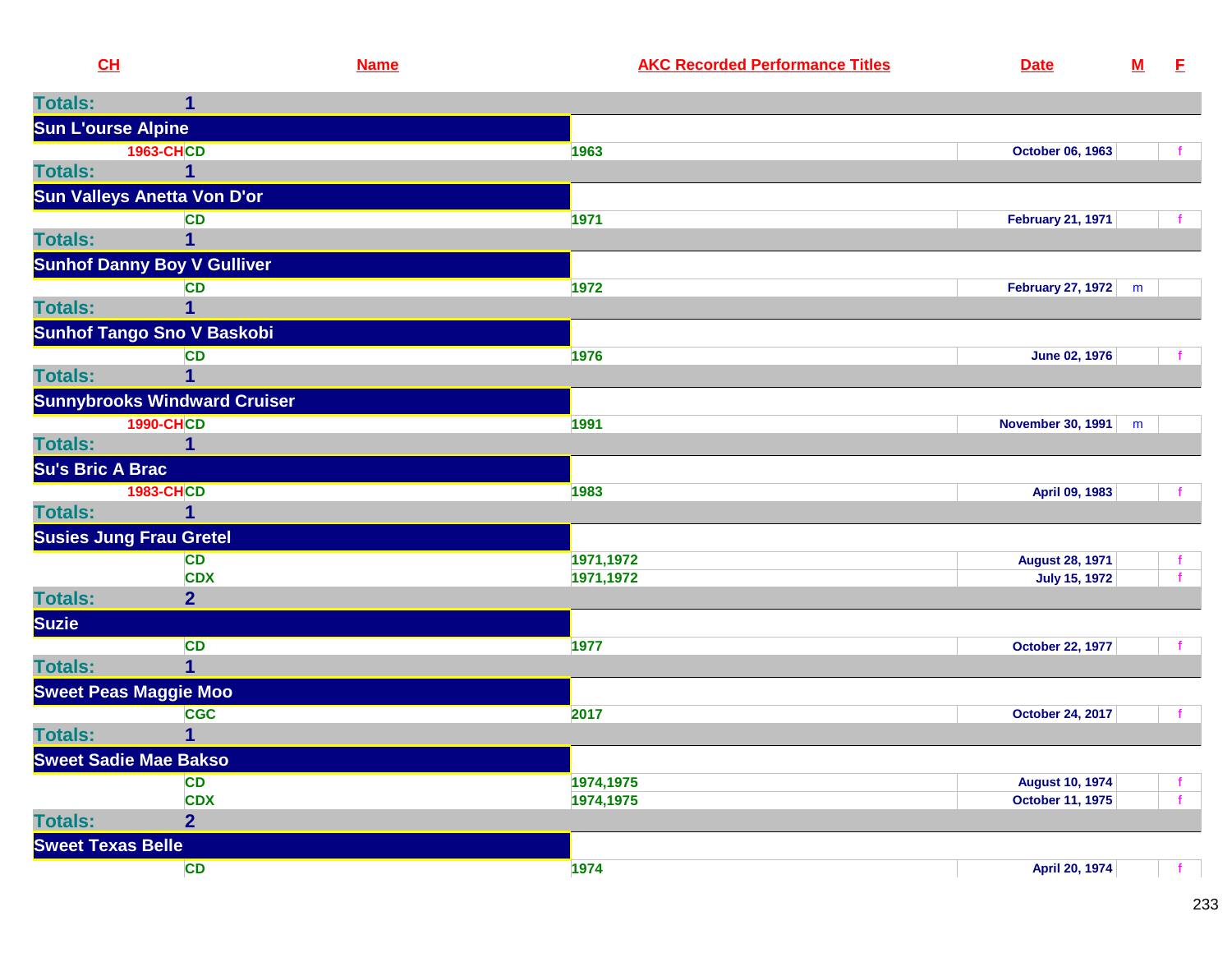| CL                              |                                    | <b>Name</b> | <b>AKC Recorded Performance Titles</b> | <b>Date</b>              | ${\bf M}$ | - E          |
|---------------------------------|------------------------------------|-------------|----------------------------------------|--------------------------|-----------|--------------|
| <b>Totals:</b>                  | 1                                  |             |                                        |                          |           |              |
| <b>Sweet Wee Ms Sherri Avon</b> |                                    |             |                                        |                          |           |              |
|                                 | <b>CD</b>                          |             | 1984                                   | April 07, 1984           |           | f.           |
| <b>Totals:</b>                  | 1                                  |             |                                        |                          |           |              |
|                                 | <b>Sweetholms Antsy Pants PDQ</b>  |             |                                        |                          |           |              |
|                                 | <b>CD</b>                          |             | 1988                                   | <b>January 10, 1988</b>  |           |              |
| <b>Totals:</b>                  |                                    |             |                                        |                          |           |              |
| <b>Sweetholms Half Tone</b>     |                                    |             |                                        |                          |           |              |
|                                 | <b>1993-CHCD</b>                   |             | 1990                                   | <b>November 18, 1990</b> |           |              |
| <b>Totals:</b>                  | $\mathbf 1$                        |             |                                        |                          |           |              |
| <b>Sweetholms M-S Contessa</b>  |                                    |             |                                        |                          |           |              |
|                                 | <b>1986-CHCD</b>                   |             | 1984                                   | <b>August 31, 1984</b>   |           | $\mathbf{f}$ |
| <b>Totals:</b>                  | 1                                  |             |                                        |                          |           |              |
|                                 | <b>Swisher Sweet of Brandyline</b> |             |                                        |                          |           |              |
|                                 | <b>CD</b>                          |             | 1975                                   | <b>October 04, 1975</b>  |           |              |
| <b>Totals:</b>                  | 1                                  |             |                                        |                          |           |              |
| <b>Swiss Beautys Tanya</b>      |                                    |             |                                        |                          |           |              |
|                                 | <b>1971-CHCD</b>                   |             | 1969                                   | April 26, 1969           |           |              |
| <b>Totals:</b>                  | 1                                  |             |                                        |                          |           |              |
| <b>Swiss Kris</b>               |                                    |             |                                        |                          |           |              |
|                                 | <b>CD</b>                          |             | 1971                                   | April 18, 1971 m         |           |              |
| <b>Totals:</b>                  | $\mathbf 1$                        |             |                                        |                          |           |              |
| <b>Swiss Miss Heidi Ho</b>      |                                    |             |                                        |                          |           |              |
|                                 | <b>CD</b>                          |             | 1971                                   | March 27, 1971           |           |              |
| <b>Totals:</b>                  | 1                                  |             |                                        |                          |           |              |
| <b>Swiss Miss Mindy</b>         |                                    |             |                                        |                          |           |              |
| <b>Totals:</b>                  | <b>CD</b>                          |             | 1980                                   | <b>March 30, 1980</b>    |           |              |
|                                 |                                    |             |                                        |                          |           |              |
| Swiss Miss Van Damme            |                                    |             | 1988                                   | May 23, 1988             |           |              |
| <b>Totals:</b>                  | <b>CD</b><br>$\mathbf{1}$          |             |                                        |                          |           |              |
| <b>Swiss Tamerline</b>          |                                    |             |                                        |                          |           |              |
|                                 | <b>CD</b>                          |             | 1970,1971                              | May 03, 1970             |           | f.           |
|                                 | <b>CDX</b>                         |             | 1970,1971                              | <b>August 15, 1971</b>   |           | f.           |
| <b>Totals:</b>                  | $\overline{2}$                     |             |                                        |                          |           |              |
|                                 |                                    |             |                                        |                          |           |              |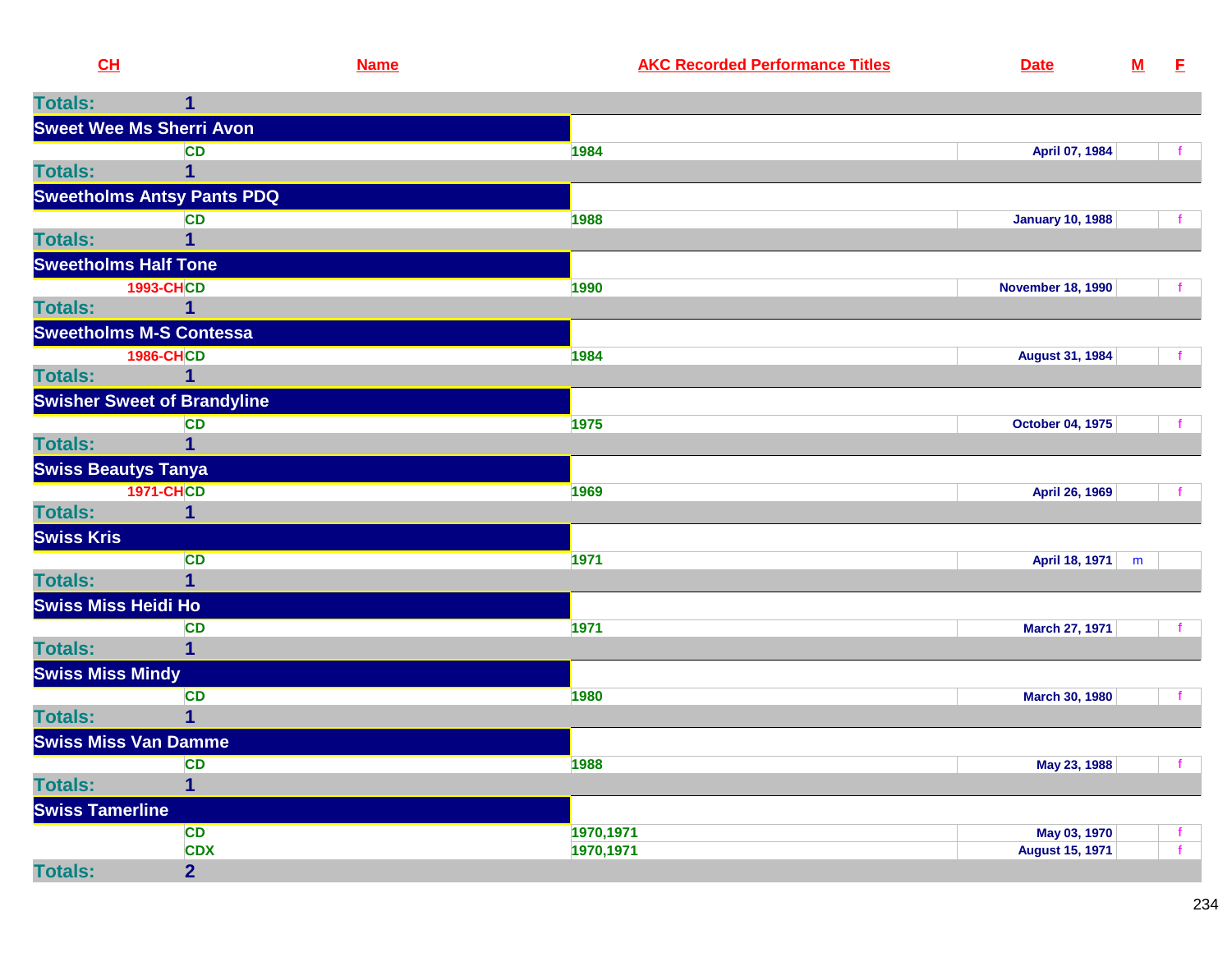| <u>CH</u>                          | <u>Name</u> | <b>AKC Recorded Performance Titles</b> | <b>Date</b>               | <u>M</u> | E |
|------------------------------------|-------------|----------------------------------------|---------------------------|----------|---|
| <b>Swissmiss Shayna Snowflake</b>  |             |                                        |                           |          |   |
| 2022-RACHCGC                       |             | 2018,2019,2020,2021,2022               | March 19, 2018            |          |   |
| 2022-RACHTKN                       |             | 2018,2019,2020,2021,2022               | April 03, 2018            |          |   |
| 2022-RACHTKI                       |             | 2018,2019,2020,2021,2022               | April 04, 2018            |          |   |
| 2022-RACHTKA                       |             | 2018,2019,2020,2021,2022               | April 05, 2018            |          |   |
| 2022-RACHSEN                       |             | 2018,2019,2020,2021,2022               | <b>August 11, 2018</b>    |          |   |
| 2022-RACHRN                        |             | 2018,2019,2020,2021,2022               | <b>November 17, 2018</b>  |          |   |
| 2022-RACHCGCA                      |             | 2018,2019,2020,2021,2022               | <b>December 03, 2018</b>  |          |   |
| 2022-RACHSIN                       |             | 2018,2019,2020,2021,2022               | <b>December 15, 2018</b>  |          |   |
| 2022-RACHRA                        |             | 2018,2019,2020,2021,2022               | <b>October 26, 2019</b>   |          |   |
| 2022-RACHBN                        |             | 2018,2019,2020,2021,2022               | <b>November 30, 2019</b>  |          |   |
| 2022-RACHNFP                       |             | 2018,2019,2020,2021,2022               | <b>February 22, 2020</b>  |          |   |
| 2022-RACHRE                        |             | 2018,2019,2020,2021,2022               | <b>February 28, 2020</b>  |          |   |
| 2022-RACHNAP                       |             | 2018,2019,2020,2021,2022               | June 17, 2020             |          |   |
| 2022-RACHOFP                       |             | 2018,2019,2020,2021,2022               | <b>June 17, 2020</b>      |          |   |
| 2022-RACHNJP                       |             | 2018,2019,2020,2021,2022               | <b>July 10, 2020</b>      |          |   |
| 2022-RACHXFP                       |             | 2018,2019,2020,2021,2022               | <b>July 18, 2020</b>      |          |   |
| 2022-RACHOAP                       |             | 2018, 2019, 2020, 2021, 2022           | <b>September 26, 2020</b> |          |   |
| 2022-RACHRM                        |             | 2018, 2019, 2020, 2021, 2022           | <b>February 07, 2021</b>  |          |   |
| 2022-RACHRAE                       |             | 2018,2019,2020,2021,2022               | March 05, 2021            |          |   |
| 2022-RACHCD                        |             | 2018,2019,2020,2021,2022               | March 06, 2021            |          |   |
| 2022-RACHOJP                       |             | 2018,2019,2020,2021,2022               | <b>July 31, 2021</b>      |          |   |
| 2022-RACHAXP                       |             | 2018,2019,2020,2021,2022               | <b>August 14, 2021</b>    |          |   |
| 2022-RACHMFP                       |             | 2018,2019,2020,2021,2022               | <b>August 14, 2021</b>    |          |   |
| 2022-RACHRM2                       |             | 2018,2019,2020,2021,2022               | October 23, 2021          |          |   |
| 2022-RACHRAE2                      |             | 2018,2019,2020,2021,2022               | <b>November 06, 2021</b>  |          |   |
| 2022-RACHAJP                       |             | 2018,2019,2020,2021,2022               | <b>December 18, 2021</b>  |          |   |
| 2022-RACHTKP                       |             | 2018,2019,2020,2021,2022               | <b>January 08, 2022</b>   |          |   |
| 2022-RACHRM3                       |             | 2018, 2019, 2020, 2021, 2022           | <b>February 05, 2022</b>  |          |   |
| 2022-RACHRACH                      |             | 2018,2019,2020,2021,2022               | March 04, 2022            |          |   |
| 2022-RACHSBN                       |             | 2018,2019,2020,2021,2022               | April 02, 2022            |          |   |
| 2022-RACHSCN                       |             | 2018,2019,2020,2021,2022               | April 02, 2022            |          |   |
| 2022-RACHSWN                       |             | 2018,2019,2020,2021,2022               | April 02, 2022            |          |   |
| 2022-RACHMFPB                      |             | 2018,2019,2020,2021,2022               | April 15, 2022            |          |   |
| 2022-RACHBCAT                      |             | 2018,2019,2020,2021,2022               | April 17, 2022            |          |   |
| 2022-RACHFDC                       |             | 2018,2019,2020,2021,2022               | April 30, 2022            |          |   |
| 35<br><b>Totals:</b>               |             |                                        |                           |          |   |
| <b>Swissongs Kountry Music Ace</b> |             |                                        |                           |          |   |
| <b>CD</b>                          |             | 1995                                   | <b>October 01, 1995</b>   |          |   |
|                                    |             |                                        |                           |          |   |
| <b>Totals:</b>                     |             |                                        |                           |          |   |
| <b>Swissongs Nevada</b>            |             |                                        |                           |          |   |
| <b>CD</b>                          |             | 2000,2002,2005                         | <b>October 28, 2000</b>   |          |   |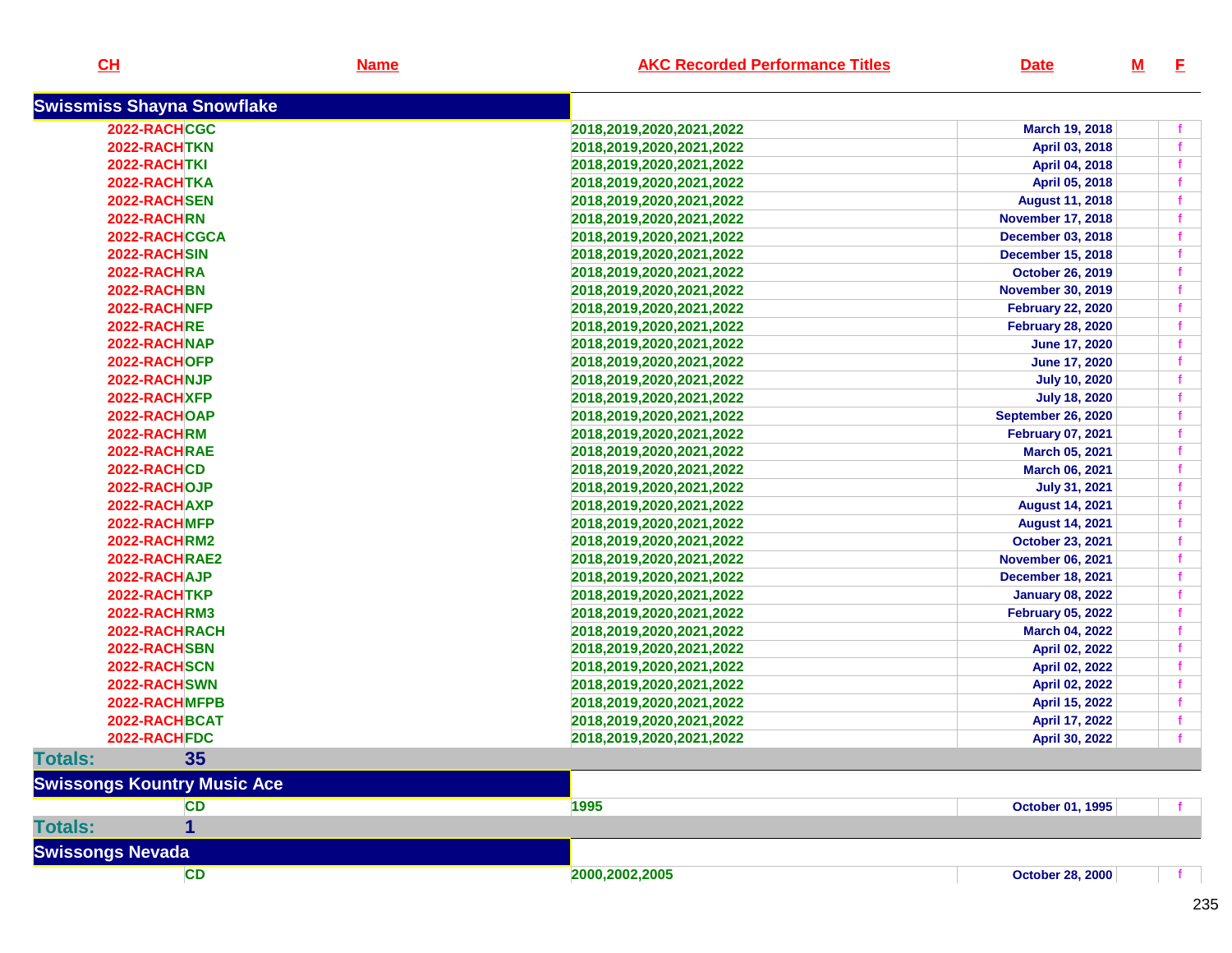| CH                       |                                            | <b>Name</b> | <b>AKC Recorded Performance Titles</b> | <b>Date</b>               | ${\bf M}$ | E            |
|--------------------------|--------------------------------------------|-------------|----------------------------------------|---------------------------|-----------|--------------|
|                          | <b>CDX</b>                                 |             | 2000,2002,2005                         | <b>September 21, 2002</b> |           | f            |
|                          | <b>RN</b>                                  |             | 2000,2002,2005                         | <b>February 20, 2005</b>  |           | f            |
|                          | <b>RA</b>                                  |             | 2000,2002,2005                         | April 17, 2005            |           | $\mathbf f$  |
|                          | <b>RE</b>                                  |             | 2000,2002,2005                         | <b>July 30, 2005</b>      |           | $\mathbf{f}$ |
| <b>Totals:</b>           | 5                                          |             |                                        |                           |           |              |
| <b>Swisstars Cadance</b> |                                            |             |                                        |                           |           |              |
|                          | <b>2012-CHCGC</b>                          |             | 2013                                   | <b>September 25, 2013</b> |           |              |
| <b>Totals:</b>           | 1                                          |             |                                        |                           |           |              |
|                          | <b>Swisstars Wheres Waldo?</b>             |             |                                        |                           |           |              |
|                          | <b>CGC</b>                                 |             | 2020                                   | <b>October 05, 2020</b>   | m         |              |
| <b>Totals:</b>           | 1                                          |             |                                        |                           |           |              |
|                          | <b>Swisswoods Mt Olympus</b>               |             |                                        |                           |           |              |
|                          | <b>1984-CHCD</b>                           |             | 1982                                   | September 18, 1982        | m         |              |
| <b>Totals:</b>           | $\mathbf{1}$                               |             |                                        |                           |           |              |
|                          | Sylvanhurst Kacystrikesagain               |             |                                        |                           |           |              |
|                          | <b>CD</b>                                  |             | 2001                                   | <b>July 22, 2001</b>      |           |              |
| <b>Totals:</b>           | $\mathbf 1$                                |             |                                        |                           |           |              |
|                          | <b>Sylvanhurst Worth Thee Wait</b>         |             |                                        |                           |           |              |
|                          | <b>1998-CHCD</b>                           |             | 1998                                   | August 21, 1998           |           |              |
| <b>Totals:</b>           | $\mathbf{1}$                               |             |                                        |                           | m         |              |
|                          |                                            |             |                                        |                           |           |              |
|                          | <b>Sylvans Mountain Bluebird</b>           |             |                                        |                           |           |              |
|                          | <b>CGC</b>                                 |             | 2014                                   | June 05, 2014             |           |              |
| <b>Totals:</b>           | 1                                          |             |                                        |                           |           |              |
|                          | <b>Szajdas Drunk On You</b>                |             |                                        |                           |           |              |
|                          | <b>2019-CHCGC</b>                          |             | 2018                                   | March 03, 2018            |           |              |
| <b>Totals:</b>           | $\mathbf{1}$                               |             |                                        |                           |           |              |
|                          | <b>Szajdas Neverending Story</b>           |             |                                        |                           |           |              |
|                          | 2013-GCH/2013-CHCGC                        |             | 2013                                   | May 14, 2013              | m         |              |
|                          | 2013-GCH/2013-CHCGC                        |             | 2013                                   | May 14, 2013              | m         |              |
|                          | 2013-GCH/2013-CHCGC<br>2013-GCH/2013-CHCGC |             | 2013<br>2013                           | May 14, 2013              | m         |              |
| <b>Totals:</b>           | 4                                          |             |                                        | May 14, 2013              | m         |              |
|                          |                                            |             |                                        |                           |           |              |
|                          | <b>Taharas All Jak For Get Me Not</b>      |             |                                        |                           |           |              |
|                          | <b>CD</b>                                  |             | 1971                                   | October 10, 1971          |           |              |
| <b>Totals:</b>           | $\mathbf{1}$                               |             |                                        |                           |           |              |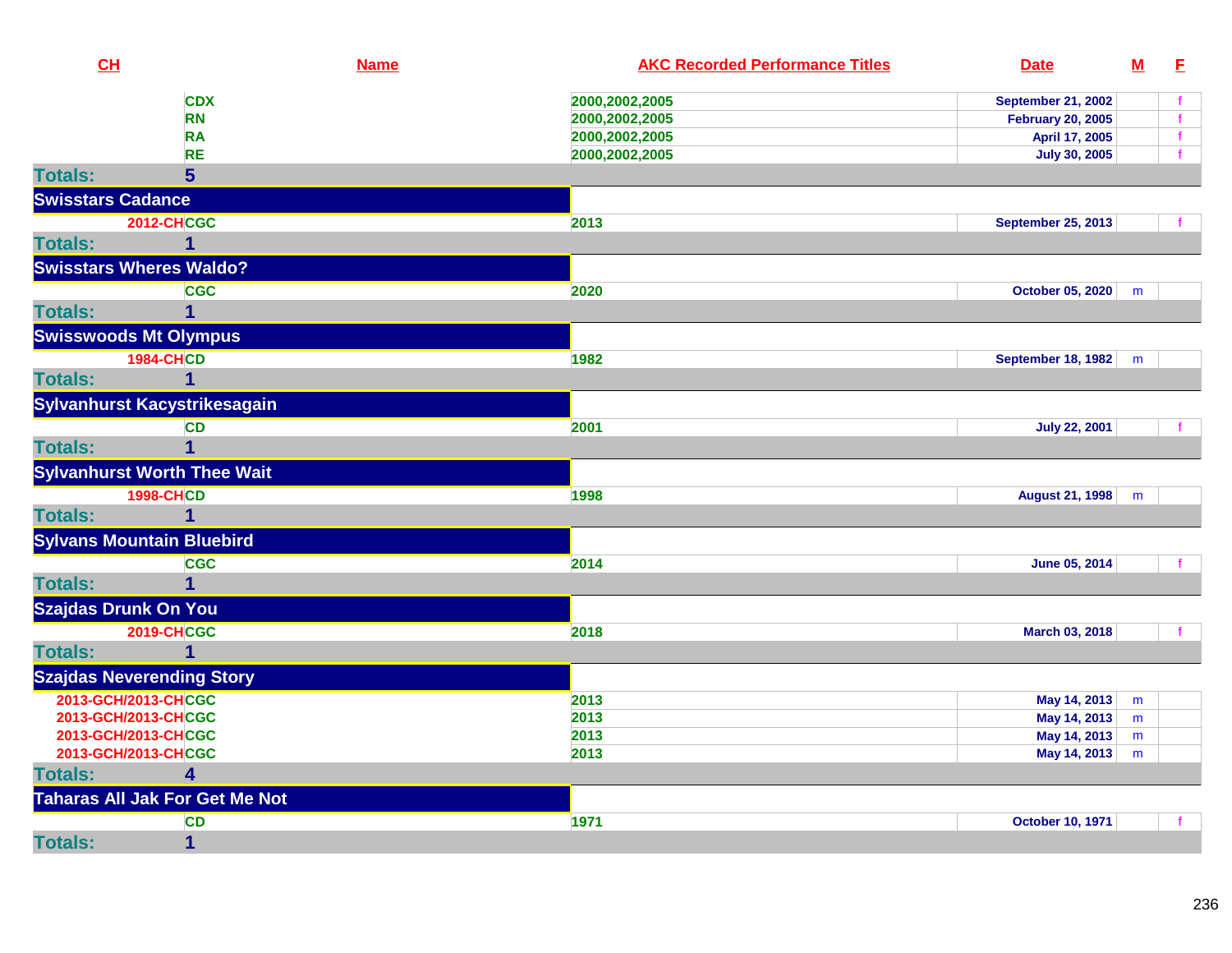| CL                           |                                  | <b>Name</b> | <b>AKC Recorded Performance Titles</b> | <b>Date</b>               | $\underline{\mathbf{M}}$ | E            |
|------------------------------|----------------------------------|-------------|----------------------------------------|---------------------------|--------------------------|--------------|
|                              | <b>Taharas All Jak of Spades</b> |             |                                        |                           |                          |              |
|                              | <b>1970-CHCD</b>                 |             | 1971                                   | November 14, 1971         | m                        |              |
| <b>Totals:</b>               | $\mathbf{1}$                     |             |                                        |                           |                          |              |
|                              | <b>Talisman Von Arrelmount</b>   |             |                                        |                           |                          |              |
|                              | <b>1977-CHCD</b>                 |             | 1976                                   | May 30, 1976              |                          |              |
| <b>Totals:</b>               | 1                                |             |                                        |                           |                          |              |
|                              | <b>Talismans Livingston Too</b>  |             |                                        |                           |                          |              |
|                              | <b>CD</b>                        |             | 1977                                   | September 17, 1977        | m                        |              |
| <b>Totals:</b>               | $\overline{1}$                   |             |                                        |                           |                          |              |
| <b>Tammy of The Plains</b>   |                                  |             |                                        |                           |                          |              |
|                              | <b>CD</b>                        |             | 1977                                   | <b>February 27, 1977</b>  |                          | $\mathbf{f}$ |
| <b>Totals:</b>               | $\mathbf{1}$                     |             |                                        |                           |                          |              |
|                              | <b>Tanglewoods Waldo Pepper</b>  |             |                                        |                           |                          |              |
|                              | <b>CD</b>                        |             | 1986                                   | <b>December 06, 1986</b>  | m                        |              |
| <b>Totals:</b>               | $\mathbf{1}$                     |             |                                        |                           |                          |              |
| <b>Tara of Castle Hill</b>   |                                  |             |                                        |                           |                          |              |
|                              | CD                               |             | 1975                                   | <b>November 30, 1975</b>  |                          |              |
| <b>Totals:</b>               | $\overline{1}$                   |             |                                        |                           |                          |              |
| <b>Tara Von Helmer</b>       |                                  |             |                                        |                           |                          |              |
|                              | <b>CD</b>                        |             | 1972                                   | May 21, 1972              |                          | $\mathbf{f}$ |
| <b>Totals:</b>               | $\overline{1}$                   |             |                                        |                           |                          |              |
| <b>Tarzan King of Street</b> |                                  |             |                                        |                           |                          |              |
|                              | <b>CD</b>                        |             | 1974                                   | <b>February 24, 1974</b>  | m                        |              |
|                              | <b>CDX</b>                       |             | 1974                                   | December 01, 1974         | m                        |              |
| <b>Totals:</b>               | $\overline{2}$                   |             |                                        |                           |                          |              |
| <b>Taska</b>                 |                                  |             |                                        |                           |                          |              |
|                              | <b>1973-CHCD</b>                 |             | 1972                                   | <b>August 19, 1972</b>    |                          | f            |
| <b>Totals:</b>               | $\mathbf 1$                      |             |                                        |                           |                          |              |
| <b>Tassells Duke</b>         |                                  |             |                                        |                           |                          |              |
|                              | CD                               |             | 1964                                   | <b>September 20, 1964</b> | m                        |              |
| <b>Totals:</b>               | $\overline{1}$                   |             |                                        |                           |                          |              |
| <b>Taugwonks Sara Lee</b>    |                                  |             |                                        |                           |                          |              |
|                              | CD                               |             | 1979                                   | <b>September 23, 1979</b> |                          | $\mathbf{f}$ |
| <b>Totals:</b>               | $\mathbf{1}$                     |             |                                        |                           |                          |              |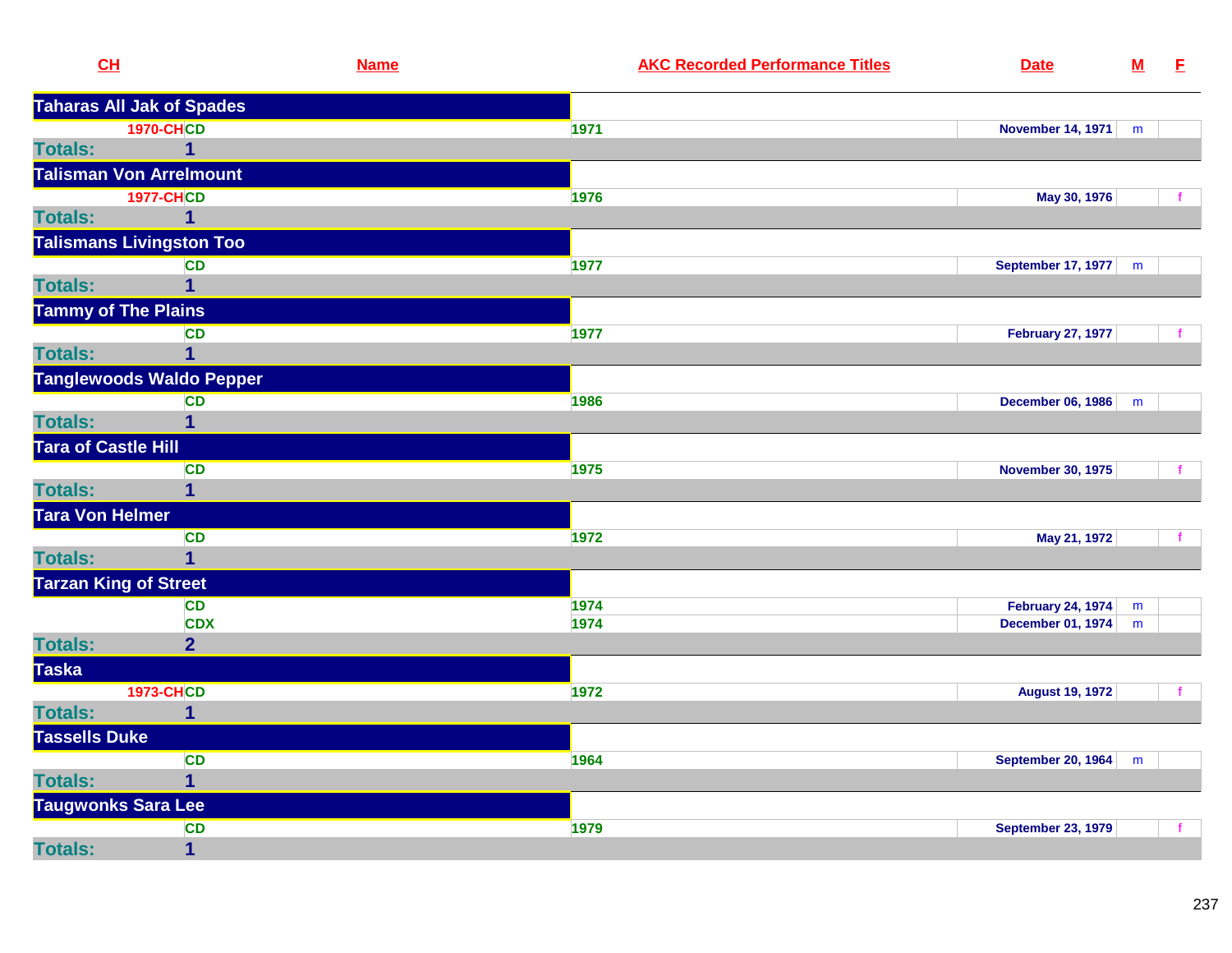| CL                                 |                                    | <b>Name</b> | <b>AKC Recorded Performance Titles</b> | <b>Date</b>              | ${\bf M}$ | E            |
|------------------------------------|------------------------------------|-------------|----------------------------------------|--------------------------|-----------|--------------|
|                                    | <b>Taugwonks Trudy Tonka Toy</b>   |             |                                        |                          |           |              |
|                                    | <b>CD</b>                          |             | 1979                                   | <b>November 25, 1979</b> |           |              |
| <b>Totals:</b>                     | 1                                  |             |                                        |                          |           |              |
| <b>Taurus Aries of Carquinez</b>   |                                    |             |                                        |                          |           |              |
|                                    | <b>CD</b>                          |             | 1976                                   | February 14, 1976        | m         |              |
| <b>Totals:</b>                     | 1                                  |             |                                        |                          |           |              |
| <b>Taurus Russannas Galaxy</b>     |                                    |             |                                        |                          |           |              |
|                                    | <b>CD</b>                          |             | 1971                                   | May 22, 1971             | m         |              |
| <b>Totals:</b>                     | 1                                  |             |                                        |                          |           |              |
| <b>Taylors Alpine Chief</b>        |                                    |             |                                        |                          |           |              |
|                                    | <b>CD</b>                          |             | 1952                                   | September 28, 1952       | m         |              |
| <b>Totals:</b>                     | 1                                  |             |                                        |                          |           |              |
| <b>Taylors April Daisy V Palos</b> |                                    |             |                                        |                          |           |              |
|                                    | <b>CD</b>                          |             | 1972, 1973, 1974                       | May 20, 1972             |           |              |
|                                    | <b>CDX</b>                         |             | 1972, 1973, 1974                       | <b>January 28, 1973</b>  |           | $\mathbf{f}$ |
|                                    | <b>UD</b>                          |             | 1972, 1973, 1974                       | <b>June 16, 1974</b>     |           | $\mathbf{f}$ |
| <b>Totals:</b>                     | 3 <sup>5</sup>                     |             |                                        |                          |           |              |
| <b>Taylors Gretchen V Palos</b>    |                                    |             |                                        |                          |           |              |
|                                    | <b>CD</b>                          |             | 1971                                   | May 30, 1971             |           |              |
| <b>Totals:</b>                     |                                    |             |                                        |                          |           |              |
| <b>Tazwells Britta Von Bozo</b>    |                                    |             |                                        |                          |           |              |
|                                    | <b>1972-CHCD</b>                   |             | 1972                                   | April 09, 1972           |           |              |
| <b>Totals:</b>                     | 1                                  |             |                                        |                          |           |              |
| <b>TCL Willie In Wonderland</b>    |                                    |             |                                        |                          |           |              |
|                                    | <b>CD</b>                          |             | 1984                                   | May 31, 1984             | m         |              |
| <b>Totals:</b>                     | 1                                  |             |                                        |                          |           |              |
|                                    | <b>Teddis Drummer of Georgette</b> |             |                                        |                          |           |              |
|                                    | <b>CD</b>                          |             | 1972                                   | April 30, 1972           | m         |              |
| <b>Totals:</b>                     | $\mathbf{1}$                       |             |                                        |                          |           |              |
| <b>Teddy Bear Plesz</b>            |                                    |             |                                        |                          |           |              |
|                                    | <b>CD</b>                          |             | 1974                                   | May 24, 1974             | m         |              |
| <b>Totals:</b>                     | 1                                  |             |                                        |                          |           |              |
| <b>Teddy L'ourse Alpin</b>         |                                    |             |                                        |                          |           |              |
|                                    | <b>CD</b>                          |             | 1960                                   | <b>February 21, 1960</b> | m         |              |
| <b>Totals:</b>                     | $\mathbf{1}$                       |             |                                        |                          |           |              |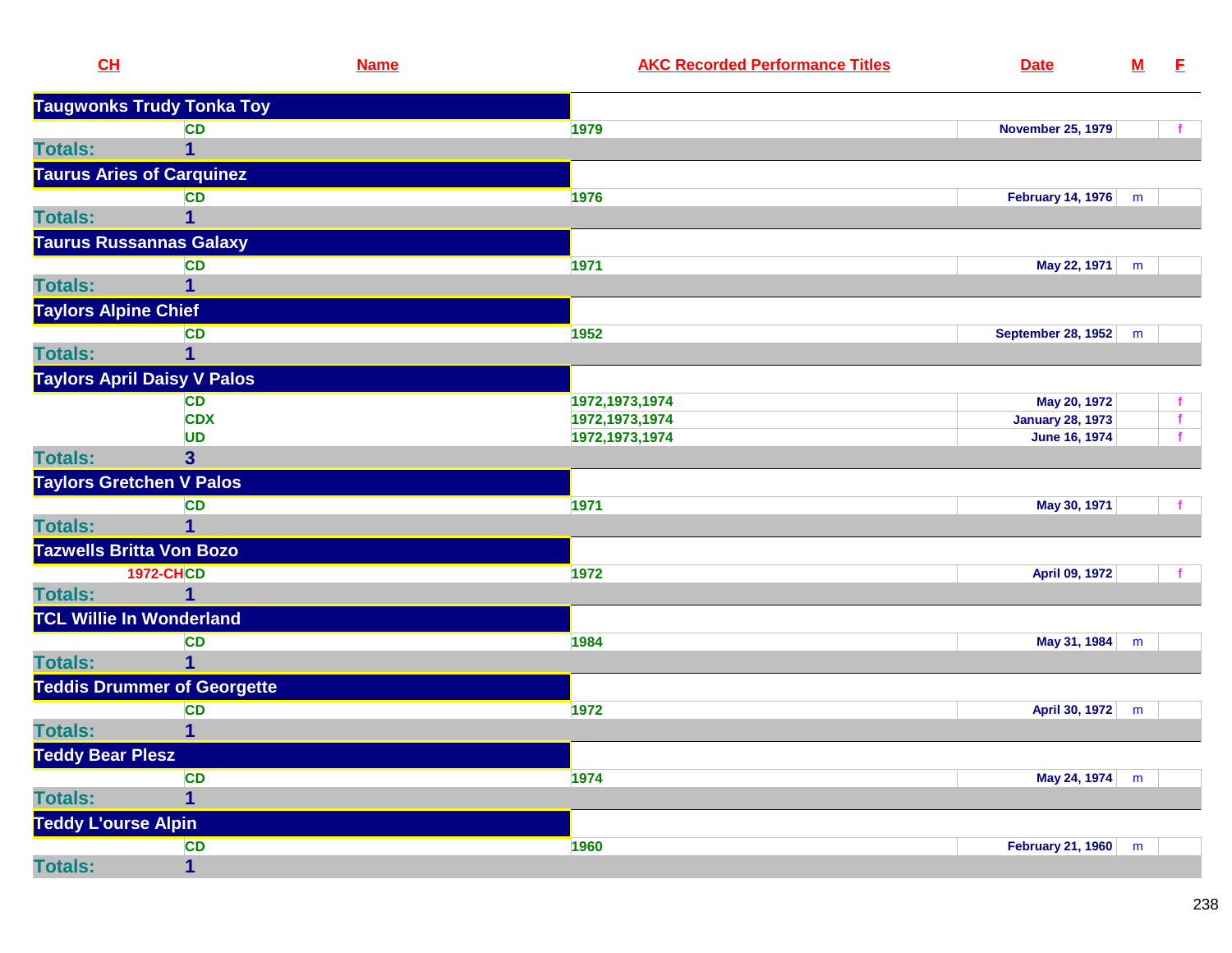| <b>Tee Tugs Leprechaun Ludi</b><br><b>1981-CHCD</b><br>1979<br><b>June 30, 1979</b><br>$\mathbf{f}$<br>$\mathbf 1$<br><b>Teeters Jonathan Jay</b><br><b>CD</b><br>1967<br><b>September 17, 1967</b><br>m<br>$\mathbf 1$<br><b>Tejon Peaks Ciper Ladd</b><br><b>CD</b><br>2001,2003<br><b>July 06, 2001</b><br>m<br><b>CDX</b><br>2001,2003<br><b>August 24, 2003</b><br>${\sf m}$<br><b>Totals:</b><br>$\overline{2}$<br><b>Tejon Peaks Elvis</b><br><b>2000-CHCD</b><br>2001<br>March 17, 2001<br>m<br>$\mathbf{1}$<br><b>Tejon Peaks Pua Lani</b><br><b>CD</b><br>1995<br><b>September 10, 1995</b><br>$\mathbf 1$<br><b>Tejon Peaks Shakira</b><br><b>CD</b><br>2003<br><b>July 05, 2003</b><br>$\overline{1}$<br><b>Tejon Peaks Shasta Sierra</b><br><b>1995-CHCD</b><br>1995<br>April 02, 1995<br>$\mathbf 1$<br><b>Telfairs Graceful Lady</b><br><b>CD</b><br>1970<br><b>December 19, 1970</b><br>$\mathbf f$<br><b>Totals:</b><br>$\overline{1}$<br><b>Telfords Lady Rachel</b><br><b>CD</b><br>1972<br>October 01, 1972<br>f<br>$\overline{1}$<br><b>Totals:</b><br><b>Temperance</b><br><b>CD</b><br>1973<br>October 07, 1973<br>f<br>$\overline{1}$<br><b>Totals:</b><br><b>Tennessee Countrys Tiny Tim</b><br>1996<br><b>CD</b><br><b>October 26, 1996</b><br>m | CL             | <b>Name</b>    | <b>AKC Recorded Performance Titles</b><br><b>Date</b> | $\underline{\mathsf{M}}$ | E |
|----------------------------------------------------------------------------------------------------------------------------------------------------------------------------------------------------------------------------------------------------------------------------------------------------------------------------------------------------------------------------------------------------------------------------------------------------------------------------------------------------------------------------------------------------------------------------------------------------------------------------------------------------------------------------------------------------------------------------------------------------------------------------------------------------------------------------------------------------------------------------------------------------------------------------------------------------------------------------------------------------------------------------------------------------------------------------------------------------------------------------------------------------------------------------------------------------------------------------------------------------------------------------|----------------|----------------|-------------------------------------------------------|--------------------------|---|
|                                                                                                                                                                                                                                                                                                                                                                                                                                                                                                                                                                                                                                                                                                                                                                                                                                                                                                                                                                                                                                                                                                                                                                                                                                                                            |                |                |                                                       |                          |   |
|                                                                                                                                                                                                                                                                                                                                                                                                                                                                                                                                                                                                                                                                                                                                                                                                                                                                                                                                                                                                                                                                                                                                                                                                                                                                            |                |                |                                                       |                          |   |
|                                                                                                                                                                                                                                                                                                                                                                                                                                                                                                                                                                                                                                                                                                                                                                                                                                                                                                                                                                                                                                                                                                                                                                                                                                                                            | <b>Totals:</b> |                |                                                       |                          |   |
|                                                                                                                                                                                                                                                                                                                                                                                                                                                                                                                                                                                                                                                                                                                                                                                                                                                                                                                                                                                                                                                                                                                                                                                                                                                                            |                |                |                                                       |                          |   |
|                                                                                                                                                                                                                                                                                                                                                                                                                                                                                                                                                                                                                                                                                                                                                                                                                                                                                                                                                                                                                                                                                                                                                                                                                                                                            |                |                |                                                       |                          |   |
|                                                                                                                                                                                                                                                                                                                                                                                                                                                                                                                                                                                                                                                                                                                                                                                                                                                                                                                                                                                                                                                                                                                                                                                                                                                                            | <b>Totals:</b> |                |                                                       |                          |   |
|                                                                                                                                                                                                                                                                                                                                                                                                                                                                                                                                                                                                                                                                                                                                                                                                                                                                                                                                                                                                                                                                                                                                                                                                                                                                            |                |                |                                                       |                          |   |
|                                                                                                                                                                                                                                                                                                                                                                                                                                                                                                                                                                                                                                                                                                                                                                                                                                                                                                                                                                                                                                                                                                                                                                                                                                                                            |                |                |                                                       |                          |   |
|                                                                                                                                                                                                                                                                                                                                                                                                                                                                                                                                                                                                                                                                                                                                                                                                                                                                                                                                                                                                                                                                                                                                                                                                                                                                            |                |                |                                                       |                          |   |
|                                                                                                                                                                                                                                                                                                                                                                                                                                                                                                                                                                                                                                                                                                                                                                                                                                                                                                                                                                                                                                                                                                                                                                                                                                                                            |                |                |                                                       |                          |   |
|                                                                                                                                                                                                                                                                                                                                                                                                                                                                                                                                                                                                                                                                                                                                                                                                                                                                                                                                                                                                                                                                                                                                                                                                                                                                            |                |                |                                                       |                          |   |
|                                                                                                                                                                                                                                                                                                                                                                                                                                                                                                                                                                                                                                                                                                                                                                                                                                                                                                                                                                                                                                                                                                                                                                                                                                                                            |                |                |                                                       |                          |   |
|                                                                                                                                                                                                                                                                                                                                                                                                                                                                                                                                                                                                                                                                                                                                                                                                                                                                                                                                                                                                                                                                                                                                                                                                                                                                            | <b>Totals:</b> |                |                                                       |                          |   |
|                                                                                                                                                                                                                                                                                                                                                                                                                                                                                                                                                                                                                                                                                                                                                                                                                                                                                                                                                                                                                                                                                                                                                                                                                                                                            |                |                |                                                       |                          |   |
|                                                                                                                                                                                                                                                                                                                                                                                                                                                                                                                                                                                                                                                                                                                                                                                                                                                                                                                                                                                                                                                                                                                                                                                                                                                                            |                |                |                                                       |                          |   |
|                                                                                                                                                                                                                                                                                                                                                                                                                                                                                                                                                                                                                                                                                                                                                                                                                                                                                                                                                                                                                                                                                                                                                                                                                                                                            | <b>Totals:</b> |                |                                                       |                          |   |
|                                                                                                                                                                                                                                                                                                                                                                                                                                                                                                                                                                                                                                                                                                                                                                                                                                                                                                                                                                                                                                                                                                                                                                                                                                                                            |                |                |                                                       |                          |   |
|                                                                                                                                                                                                                                                                                                                                                                                                                                                                                                                                                                                                                                                                                                                                                                                                                                                                                                                                                                                                                                                                                                                                                                                                                                                                            |                |                |                                                       |                          |   |
|                                                                                                                                                                                                                                                                                                                                                                                                                                                                                                                                                                                                                                                                                                                                                                                                                                                                                                                                                                                                                                                                                                                                                                                                                                                                            | <b>Totals:</b> |                |                                                       |                          |   |
|                                                                                                                                                                                                                                                                                                                                                                                                                                                                                                                                                                                                                                                                                                                                                                                                                                                                                                                                                                                                                                                                                                                                                                                                                                                                            |                |                |                                                       |                          |   |
|                                                                                                                                                                                                                                                                                                                                                                                                                                                                                                                                                                                                                                                                                                                                                                                                                                                                                                                                                                                                                                                                                                                                                                                                                                                                            |                |                |                                                       |                          |   |
|                                                                                                                                                                                                                                                                                                                                                                                                                                                                                                                                                                                                                                                                                                                                                                                                                                                                                                                                                                                                                                                                                                                                                                                                                                                                            | <b>Totals:</b> |                |                                                       |                          |   |
|                                                                                                                                                                                                                                                                                                                                                                                                                                                                                                                                                                                                                                                                                                                                                                                                                                                                                                                                                                                                                                                                                                                                                                                                                                                                            |                |                |                                                       |                          |   |
|                                                                                                                                                                                                                                                                                                                                                                                                                                                                                                                                                                                                                                                                                                                                                                                                                                                                                                                                                                                                                                                                                                                                                                                                                                                                            |                |                |                                                       |                          |   |
|                                                                                                                                                                                                                                                                                                                                                                                                                                                                                                                                                                                                                                                                                                                                                                                                                                                                                                                                                                                                                                                                                                                                                                                                                                                                            |                |                |                                                       |                          |   |
|                                                                                                                                                                                                                                                                                                                                                                                                                                                                                                                                                                                                                                                                                                                                                                                                                                                                                                                                                                                                                                                                                                                                                                                                                                                                            |                |                |                                                       |                          |   |
|                                                                                                                                                                                                                                                                                                                                                                                                                                                                                                                                                                                                                                                                                                                                                                                                                                                                                                                                                                                                                                                                                                                                                                                                                                                                            |                |                |                                                       |                          |   |
|                                                                                                                                                                                                                                                                                                                                                                                                                                                                                                                                                                                                                                                                                                                                                                                                                                                                                                                                                                                                                                                                                                                                                                                                                                                                            |                |                |                                                       |                          |   |
|                                                                                                                                                                                                                                                                                                                                                                                                                                                                                                                                                                                                                                                                                                                                                                                                                                                                                                                                                                                                                                                                                                                                                                                                                                                                            |                |                |                                                       |                          |   |
|                                                                                                                                                                                                                                                                                                                                                                                                                                                                                                                                                                                                                                                                                                                                                                                                                                                                                                                                                                                                                                                                                                                                                                                                                                                                            |                |                |                                                       |                          |   |
|                                                                                                                                                                                                                                                                                                                                                                                                                                                                                                                                                                                                                                                                                                                                                                                                                                                                                                                                                                                                                                                                                                                                                                                                                                                                            |                |                |                                                       |                          |   |
|                                                                                                                                                                                                                                                                                                                                                                                                                                                                                                                                                                                                                                                                                                                                                                                                                                                                                                                                                                                                                                                                                                                                                                                                                                                                            |                |                |                                                       |                          |   |
|                                                                                                                                                                                                                                                                                                                                                                                                                                                                                                                                                                                                                                                                                                                                                                                                                                                                                                                                                                                                                                                                                                                                                                                                                                                                            |                |                |                                                       |                          |   |
|                                                                                                                                                                                                                                                                                                                                                                                                                                                                                                                                                                                                                                                                                                                                                                                                                                                                                                                                                                                                                                                                                                                                                                                                                                                                            | <b>Totals:</b> | $\overline{1}$ |                                                       |                          |   |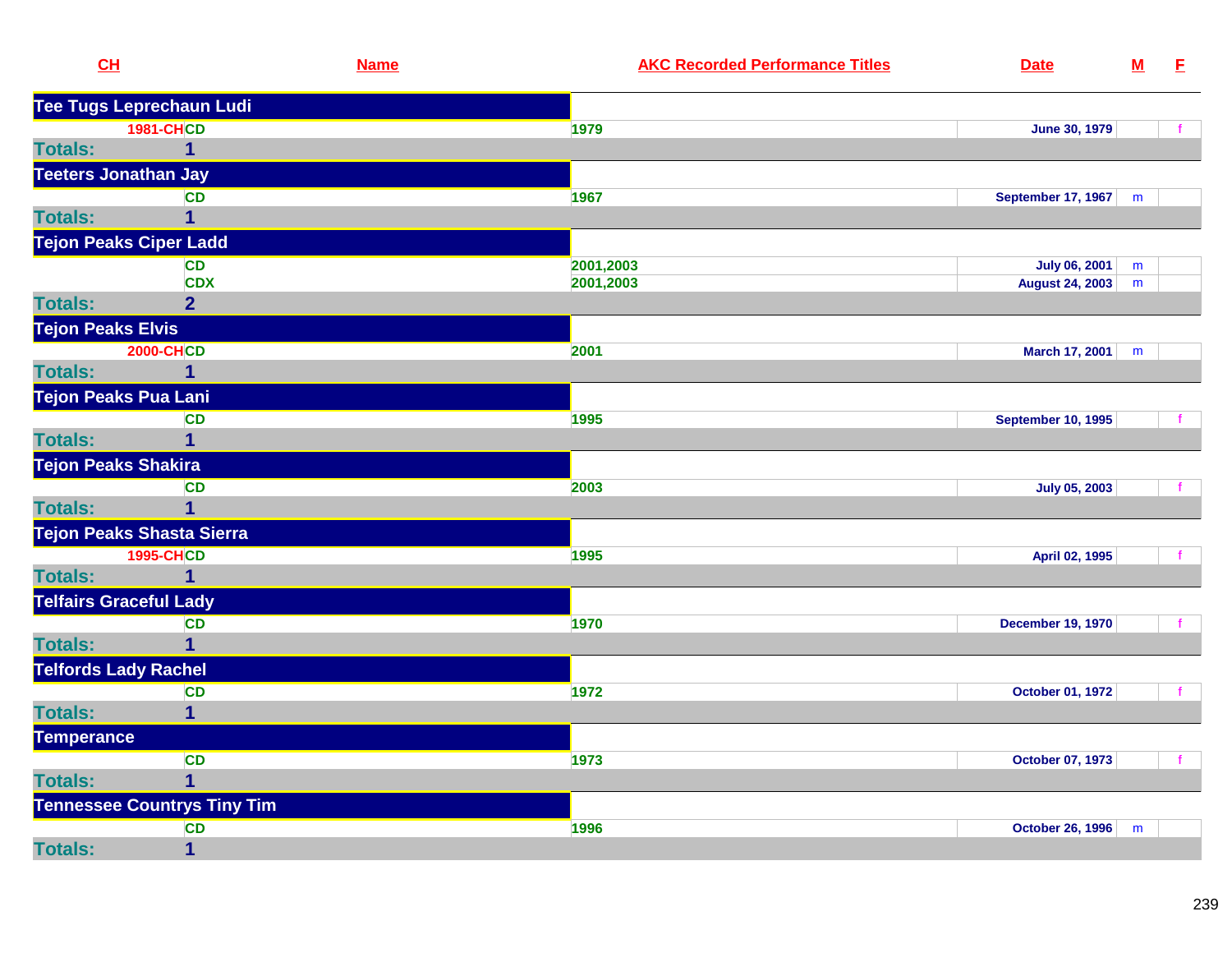|                | CL                                   | <b>Name</b> | <b>AKC Recorded Performance Titles</b> | <b>Date</b>               | ${\bf M}$ | E. |
|----------------|--------------------------------------|-------------|----------------------------------------|---------------------------|-----------|----|
|                | <b>Tenyas Bernadette Pue</b>         |             |                                        |                           |           |    |
|                | CD                                   |             | 1976                                   | <b>October 10, 1976</b>   |           |    |
| <b>Totals:</b> | $\mathbf{1}$                         |             |                                        |                           |           |    |
|                | <b>Texas Sweet Brandywyne</b>        |             |                                        |                           |           |    |
|                | <b>CD</b>                            |             | 1981                                   | <b>November 01, 1981</b>  |           |    |
| <b>Totals:</b> | 1                                    |             |                                        |                           |           |    |
|                | <b>Thats My Luck Barney of Mt</b>    |             |                                        |                           |           |    |
|                | <b>CD</b>                            |             | 1971                                   | April 24, 1971            | m         |    |
| <b>Totals:</b> | 1                                    |             |                                        |                           |           |    |
|                | <b>The Bandit of Snowy Ridge</b>     |             |                                        |                           |           |    |
|                | <b>1971-CHCD</b>                     |             | 1972                                   | January 30, 1972          | m         |    |
| <b>Totals:</b> | 1                                    |             |                                        |                           |           |    |
|                | <b>The Chaletsuizos Sinbad</b>       |             |                                        |                           |           |    |
|                | <b>CD</b>                            |             | 1982                                   | May 09, 1982              | m         |    |
| <b>Totals:</b> | $\overline{1}$                       |             |                                        |                           |           |    |
|                | <b>The Great Pumpkin II</b>          |             |                                        |                           |           |    |
|                | <b>CD</b>                            |             | 1973                                   | <b>March 04, 1973</b>     |           |    |
| <b>Totals:</b> | 1                                    |             |                                        |                           |           |    |
|                | The Invincible Eagle                 |             |                                        |                           |           |    |
|                | CD                                   |             | 1975                                   | <b>November 09, 1975</b>  | m         |    |
| <b>Totals:</b> | 1                                    |             |                                        |                           |           |    |
|                | <b>The Shady Lady Sadie McGrady</b>  |             |                                        |                           |           |    |
|                | <b>CD</b>                            |             | 1974                                   | <b>November 13, 1974</b>  |           |    |
| <b>Totals:</b> | 1                                    |             |                                        |                           |           |    |
|                | The Taverns Drunk Monk               |             |                                        |                           |           |    |
|                | <b>CD</b>                            |             | 1977                                   | July 30, 1977             | m         |    |
| <b>Totals:</b> | 1                                    |             |                                        |                           |           |    |
|                | <b>Thompsons Gretel of Evergreen</b> |             |                                        |                           |           |    |
|                | <b>1970-CHCD</b>                     |             | 1968                                   | <b>August 17, 1968</b>    |           |    |
| <b>Totals:</b> | $\overline{1}$                       |             |                                        |                           |           |    |
|                | <b>Thompsons Mighty Moses</b>        |             |                                        |                           |           |    |
|                | <b>CD</b>                            |             | 1967                                   | <b>September 24, 1967</b> |           |    |
| <b>Totals:</b> | $\overline{1}$                       |             |                                        |                           |           |    |
|                | <b>Thor Du Saint Gotthard</b>        |             |                                        |                           |           |    |
|                | <b>1968-CHCD</b>                     |             | 1964,1966                              | December 06, 1964         | m         |    |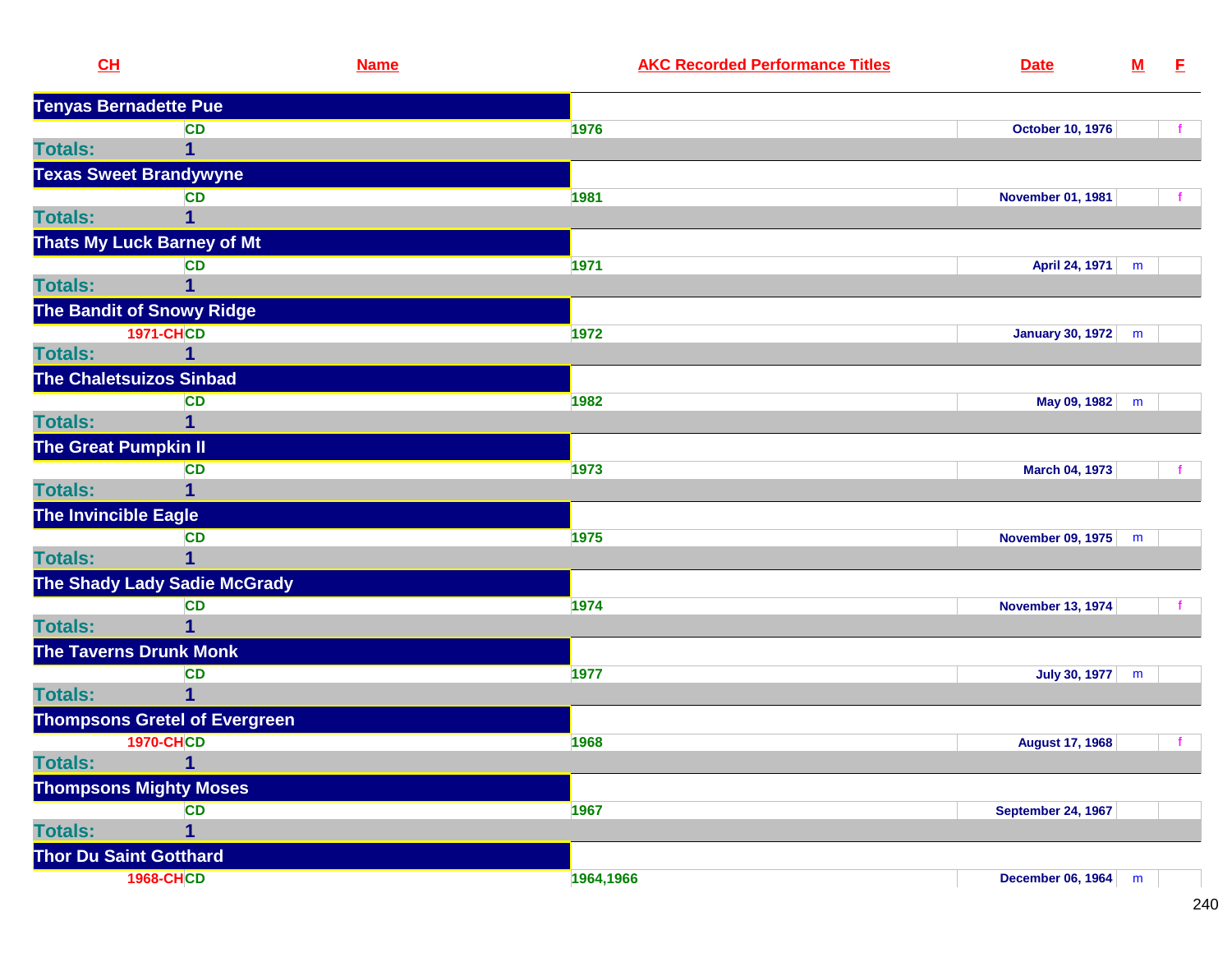| CH                      |                                           | <b>Name</b> | <b>AKC Recorded Performance Titles</b> | <b>Date</b>              | ${\bf M}$ | E. |
|-------------------------|-------------------------------------------|-------------|----------------------------------------|--------------------------|-----------|----|
|                         | <b>1968-CHCDX</b>                         |             | 1964,1966                              | May 28, 1966             | m         |    |
| <b>Totals:</b>          | $\overline{2}$                            |             |                                        |                          |           |    |
|                         | <b>Thor Duncan of Park Run</b>            |             |                                        |                          |           |    |
|                         | <b>CD</b>                                 | 1951        |                                        | <b>March 17, 1951</b>    | m         |    |
| <b>Totals:</b>          | 1                                         |             |                                        |                          |           |    |
| <b>Thor Von Brande</b>  |                                           |             |                                        |                          |           |    |
|                         |                                           |             |                                        |                          |           |    |
|                         | <b>CD</b>                                 | 1973        |                                        | May 04, 1973             | m         |    |
| <b>Totals:</b>          | 1                                         |             |                                        |                          |           |    |
| <b>Thrashers Caesar</b> |                                           |             |                                        |                          |           |    |
|                         | <b>CD</b>                                 | 1970        |                                        | <b>October 25, 1970</b>  | m         |    |
| <b>Totals:</b>          | 1                                         |             |                                        |                          |           |    |
| <b>Thumper X</b>        |                                           |             |                                        |                          |           |    |
|                         | <b>CD</b>                                 | 1972        |                                        | December 09, 1972        | m         |    |
| <b>Totals:</b>          |                                           |             |                                        |                          |           |    |
|                         | <b>Thunder Hills Brunhilda</b>            |             |                                        |                          |           |    |
|                         | <b>CD</b>                                 |             | 2000,2004                              | <b>December 10, 2000</b> |           |    |
|                         | <b>CDX</b>                                |             | 2000,2004                              | <b>August 29, 2004</b>   |           |    |
| <b>Totals:</b>          | $\overline{2}$                            |             |                                        |                          |           |    |
|                         | <b>Thunder Kegs Ablaze V Hudson</b>       |             |                                        |                          |           |    |
|                         | <b>2021-CHTKN</b>                         | 2021        |                                        | <b>February 02, 2021</b> |           |    |
|                         | <b>2021-CHDN</b>                          | 2021        |                                        | <b>August 22, 2021</b>   |           |    |
| <b>Totals:</b>          | $\overline{2}$                            |             |                                        |                          |           |    |
|                         | Thunder Kegs Au Hubert Accolade Du Hudson |             |                                        |                          |           |    |
|                         | <b>2020-CHTKN</b>                         |             | 2019,2020,2021                         | <b>November 18, 2019</b> | m         |    |
|                         | <b>2020-CHRN</b>                          |             | 2019,2020,2021                         | May 22, 2020             | m         |    |
|                         | <b>2020-CHTKI</b>                         |             | 2019,2020,2021                         | May 26, 2020             | m         |    |
|                         | <b>2020-CHTKA</b>                         |             | 2019,2020,2021                         | May 27, 2020             | m         |    |
|                         | <b>2020-CHTKP</b>                         |             | 2019,2020,2021                         | May 28, 2020             | m         |    |
|                         | <b>2020-CHTKE</b>                         |             | 2019,2020,2021                         | May 29, 2020             | m         |    |
|                         | 2020-CHVHMA                               |             | 2019,2020,2021                         | <b>November 06, 2020</b> | m         |    |
|                         | <b>2020-CHCGC</b>                         |             | 2019,2020,2021                         | <b>November 14, 2020</b> | m         |    |
|                         | 2020-CHVSWB                               |             | 2019,2020,2021                         | <b>August 12, 2021</b>   | m         |    |
| <b>Totals:</b>          | 9                                         |             |                                        |                          |           |    |
|                         | <b>Thunder Kegs Brave Journey</b>         |             |                                        |                          |           |    |
|                         | <b>2021-CHTKN</b>                         |             | 2019,2020                              | <b>November 19, 2019</b> | m         |    |
|                         | <b>2021-CHRN</b>                          |             | 2019, 2020                             | <b>July 10, 2020</b>     | m         |    |
| <b>Totals:</b>          | 2 <sup>1</sup>                            |             |                                        |                          |           |    |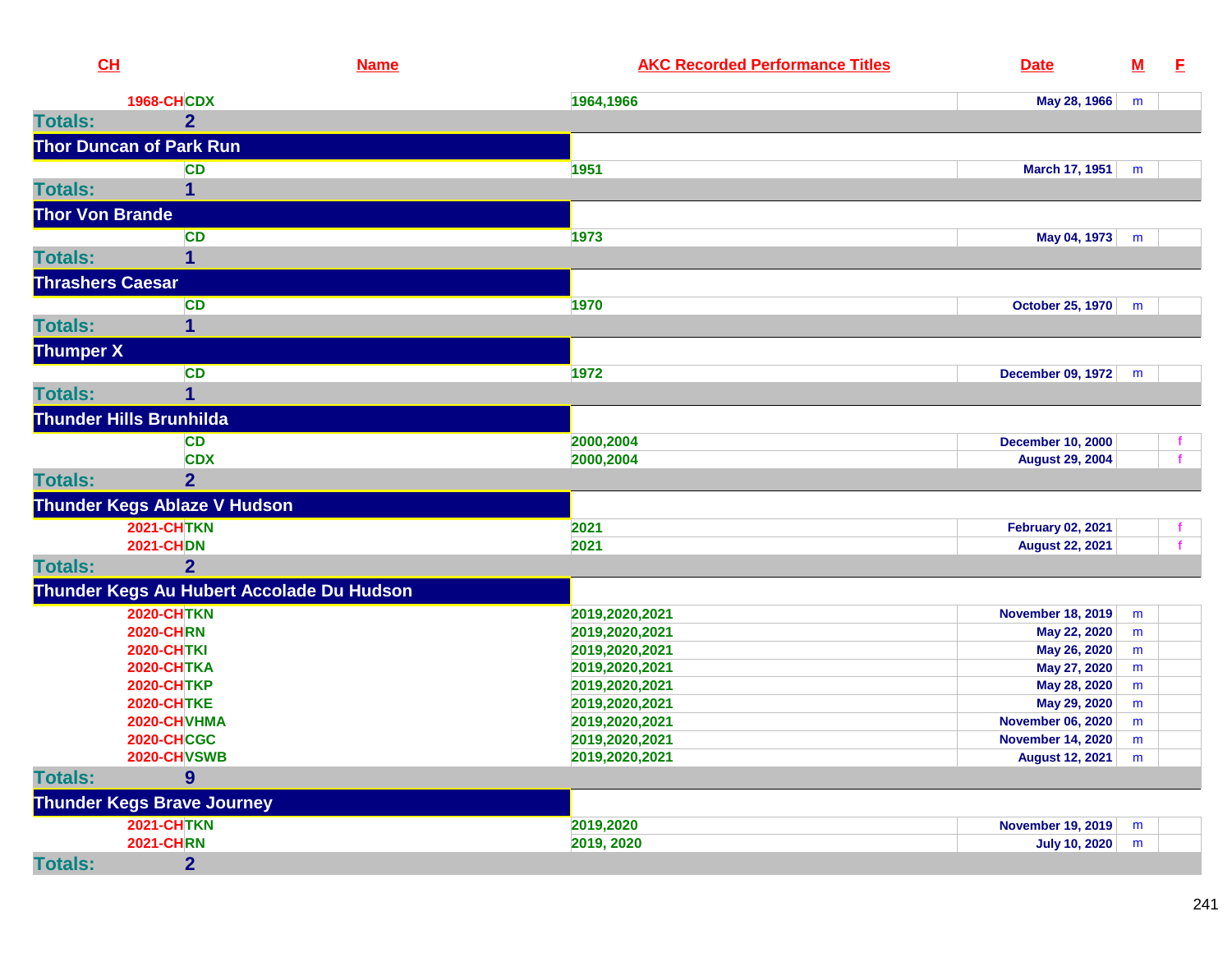| CL                                  | <b>Name</b>                          | <b>AKC Recorded Performance Titles</b> | <b>Date</b>               | ${\bf M}$ | E.           |
|-------------------------------------|--------------------------------------|----------------------------------------|---------------------------|-----------|--------------|
| <b>Thunder Kegs 'Cuz I Can</b>      |                                      |                                        |                           |           |              |
|                                     | <b>CGC</b>                           | 2022                                   | <b>February 05, 2022</b>  |           |              |
|                                     | <b>TKN</b>                           | 2022                                   | <b>February 24, 2022</b>  |           | $\mathbf{f}$ |
| <b>Totals:</b>                      | $\overline{2}$                       |                                        |                           |           |              |
| <b>Thunder XXXVII</b>               |                                      |                                        |                           |           |              |
|                                     | <b>CGC</b>                           | 2017                                   | April 17, 2017            | m         |              |
| <b>Totals:</b>                      | 1                                    |                                        |                           |           |              |
|                                     | <b>Thunderhills Gentleman Jack</b>   |                                        |                           |           |              |
| 2013-GCH/2009-CHRN                  |                                      | 2009                                   | <b>October 09, 2009</b>   | m         |              |
| 2013-GCH/2009-CHRN                  |                                      | 2009                                   | October 09, 2009          | m         |              |
| <b>Totals:</b>                      | $\overline{2}$                       |                                        |                           |           |              |
|                                     | <b>Thunders Patti of Walnut Lane</b> |                                        |                           |           |              |
|                                     | <b>CD</b>                            | 1969                                   | May 18, 1969              |           |              |
| <b>Totals:</b>                      | 1                                    |                                        |                           |           |              |
| <b>Thurston Howell 4th</b>          |                                      |                                        |                           |           |              |
|                                     | <b>CGC</b>                           | 2015                                   | March 03, 2015            | m         |              |
| <b>Totals:</b>                      | 1                                    |                                        |                           |           |              |
|                                     | <b>Tiamo Smoothing Things Over</b>   |                                        |                           |           |              |
|                                     | <b>CGC</b>                           | 2013                                   | <b>June 13, 2013</b>      | m         |              |
| <b>Totals:</b>                      |                                      |                                        |                           |           |              |
| Tilly VI                            |                                      |                                        |                           |           |              |
|                                     | <b>CGC</b>                           | 2021                                   | <b>September 04, 2021</b> |           | f.           |
|                                     | <b>CGCA</b>                          | 2021                                   | <b>November 12, 2021</b>  |           |              |
| <b>Totals:</b>                      | $\overline{2}$                       |                                        |                           |           |              |
| <b>Timber V Bartel &amp; Winkel</b> |                                      |                                        |                           |           |              |
|                                     | <b>CD</b>                            | 1966                                   | June 12, 1966             | m         |              |
| <b>Totals:</b>                      | 1                                    |                                        |                           |           |              |
|                                     | <b>Timberlands Thaddeus Thor</b>     |                                        |                           |           |              |
|                                     | <b>CD</b>                            | 1975,1977                              | October 18, 1975          | m         |              |
|                                     | <b>CDX</b>                           | 1975,1977                              | <b>August 21, 1977</b>    | m         |              |
| <b>Totals:</b>                      | $\overline{2}$                       |                                        |                           |           |              |
| <b>Timmons Omar Chandu</b>          |                                      |                                        |                           |           |              |
|                                     | <b>CD</b>                            | 2003                                   | July 04, 2003 m           |           |              |
| <b>Totals:</b>                      | $\overline{\mathbf{1}}$              |                                        |                           |           |              |
| <b>Tinka Belle</b>                  |                                      |                                        |                           |           |              |
|                                     | <b>CD</b>                            | 1960, 1961, 1963                       | <b>December 04, 1960</b>  |           | f.           |
|                                     |                                      |                                        |                           |           |              |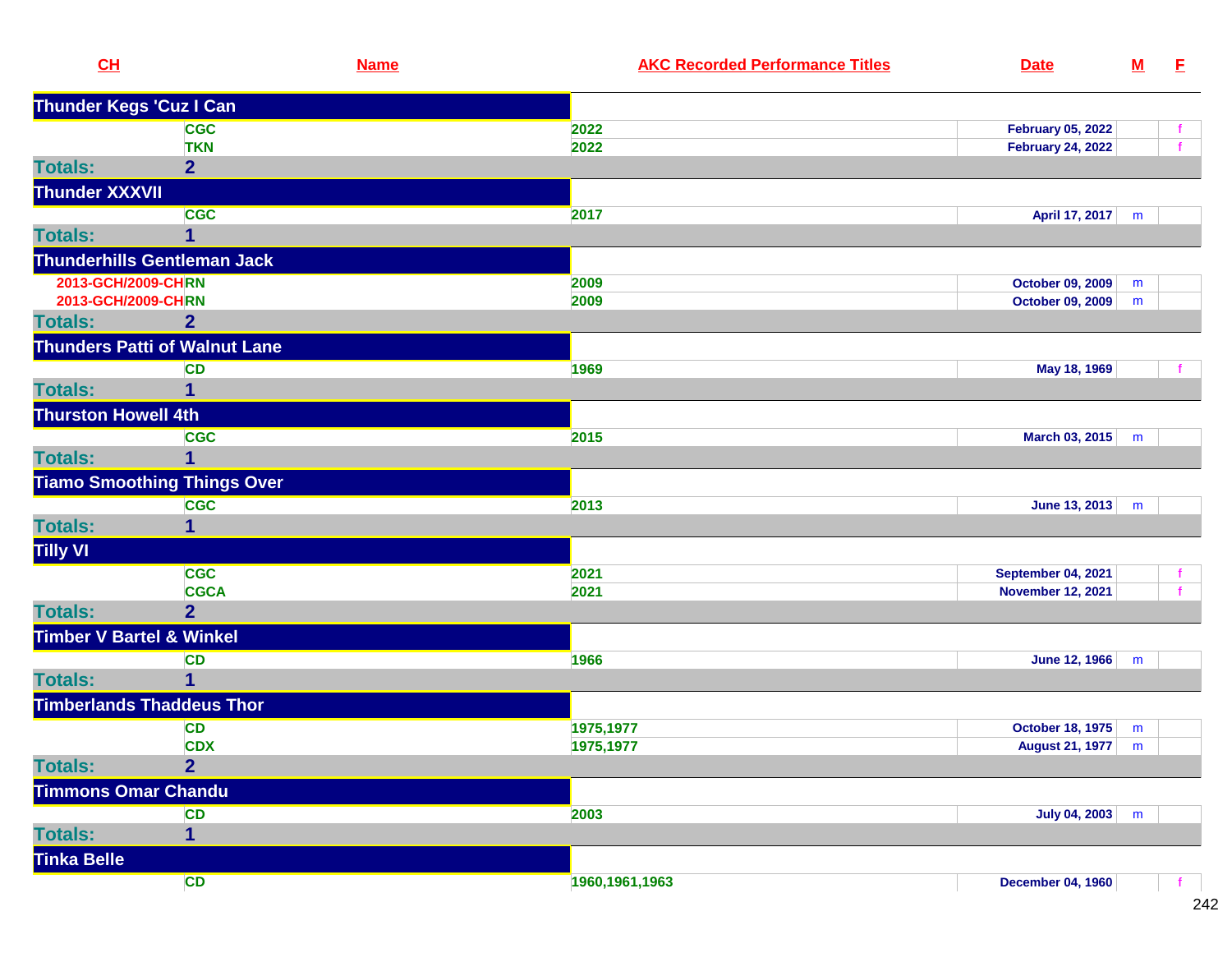| CL                  |                                                    | <b>Name</b>                                        | <b>AKC Recorded Performance Titles</b> | <b>Date</b>              | $M$ | E            |
|---------------------|----------------------------------------------------|----------------------------------------------------|----------------------------------------|--------------------------|-----|--------------|
|                     | <b>CDX</b>                                         |                                                    | 1960, 1961, 1963                       | <b>July 08, 1961</b>     |     | $\mathbf{f}$ |
|                     | <b>UD</b>                                          |                                                    | 1960, 1961, 1963                       | September 14, 1963       |     |              |
| <b>Totals:</b>      | $\overline{\mathbf{3}}$                            |                                                    |                                        |                          |     |              |
| <b>Tinkerbell</b>   |                                                    |                                                    |                                        |                          |     |              |
|                     | <b>1964-CHCD</b>                                   |                                                    | 1961                                   | October 01, 1961         |     |              |
| <b>Totals:</b>      | $\mathbf{1}$                                       |                                                    |                                        |                          |     |              |
|                     | <b>Tinkerbells Burnin Hot Embers V Rafter Rock</b> |                                                    |                                        |                          |     |              |
|                     | <b>CGC</b>                                         |                                                    | 2019,2020                              | <b>June 22, 2019</b>     |     | f            |
|                     | <b>CGCA</b>                                        |                                                    | 2019, 2020                             | <b>June 22, 2019</b>     |     | f            |
|                     | <b>TKN</b>                                         |                                                    | 2019, 2020                             | May 18, 2020             |     | f            |
| <b>Totals:</b>      | 3                                                  |                                                    |                                        |                          |     |              |
|                     | <b>Tinkerbells Genevieve V Santas Forest</b>       |                                                    |                                        |                          |     |              |
|                     | 2017-GCH/2016-CHCGC                                |                                                    | 2018                                   | <b>July 21, 2018</b>     |     |              |
|                     | 2017-GCH/2016-CHCGCA                               |                                                    | 2018                                   | <b>July 21, 2018</b>     |     | $\mathbf{f}$ |
|                     | 2017-GCH/2016-CHCGCU                               |                                                    | 2018                                   | <b>July 21, 2018</b>     |     | $\mathbf{f}$ |
|                     | 2017-GCH/2016-CHTKN                                |                                                    | 2018                                   | <b>August 10, 2018</b>   |     |              |
| <b>Totals:</b>      | 4                                                  |                                                    |                                        |                          |     |              |
|                     | <b>Tinkerbells Golden Fire V Santas Forest</b>     |                                                    |                                        |                          |     |              |
|                     | 2018-CHCGCA                                        |                                                    | 2018,2019                              | <b>October 28, 2018</b>  |     |              |
|                     | <b>2018-CHCGC</b>                                  |                                                    | 2018,2019                              | <b>October 29, 2018</b>  |     | f            |
|                     | 2018-CHCGCU                                        |                                                    | 2018,2019                              | <b>January 18, 2019</b>  |     |              |
| <b>Totals:</b>      | 3                                                  |                                                    |                                        |                          |     |              |
|                     |                                                    | Tinkerbells Reflectionofagoldenpatchv.Santasforest |                                        |                          |     |              |
|                     | <b>CGC</b>                                         |                                                    | 2019                                   | <b>February 22, 2019</b> | m   |              |
|                     | <b>CGCA</b>                                        |                                                    | 2019                                   | October 02, 2019         | m   |              |
|                     | <b>TKN</b>                                         |                                                    | 2019                                   | <b>October 04, 2019</b>  | m   |              |
| <b>Totals:</b>      | $\overline{3}$                                     |                                                    |                                        |                          |     |              |
|                     | <b>Tinkerbells Sharp Shooter</b>                   |                                                    |                                        |                          |     |              |
|                     | <b>2018-CHCGC</b>                                  |                                                    | 2018,2020                              | June 23, 2018            | m   |              |
|                     | 2018-CHCGCA                                        |                                                    | 2018,2020                              | <b>July 21, 2018</b>     | m   |              |
|                     | 2018-CHCGCU                                        |                                                    | 2018,2020                              | <b>July 21, 2018</b>     | m   |              |
|                     | <b>2018-CHTKN</b>                                  |                                                    | 2018,2020                              | May 17, 2020             | m   |              |
|                     | <b>2018-CHTKI</b>                                  |                                                    | 2018,2020                              | May 18, 2020             | m   |              |
| <b>Totals:</b>      | 5                                                  |                                                    |                                        |                          |     |              |
| <b>Tiny Guittar</b> |                                                    |                                                    |                                        |                          |     |              |
|                     | <b>CGC</b>                                         |                                                    | 2022                                   | April 14, 2022           | m   |              |
| <b>Totals:</b>      | $\mathbf{1}$                                       |                                                    |                                        |                          |     |              |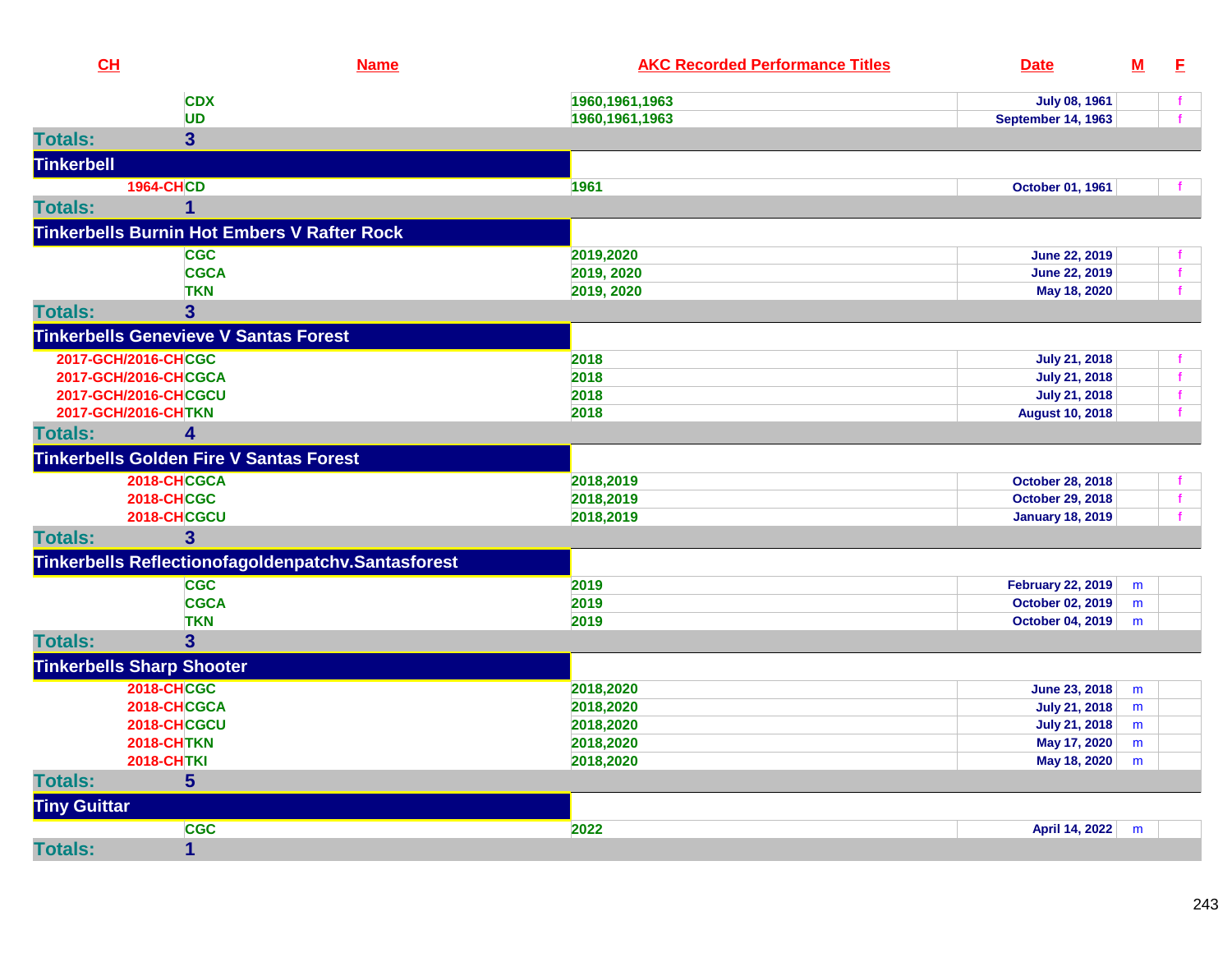| CL                       |                                      | <b>Name</b> | <b>AKC Recorded Performance Titles</b> | <b>Date</b>               | ${\bf M}$ | E |
|--------------------------|--------------------------------------|-------------|----------------------------------------|---------------------------|-----------|---|
|                          | <b>Tiny Nick of The Alps</b>         |             |                                        |                           |           |   |
|                          | <b>1964-CHCD</b>                     |             | 1962                                   | June 03, 1962             | m         |   |
| <b>Totals:</b>           | 1                                    |             |                                        |                           |           |   |
|                          | <b>Tiny Tim of Enderly</b>           |             |                                        |                           |           |   |
|                          | <b>CD</b>                            |             | 1968                                   | <b>June 16, 1968</b>      | m         |   |
| <b>Totals:</b>           | 1                                    |             |                                        |                           |           |   |
|                          | <b>Titan Hal Van Stewark</b>         |             |                                        |                           |           |   |
|                          | <b>CGC</b>                           |             | 2017                                   | May 15, 2017              | m         |   |
| <b>Totals:</b>           | 1                                    |             |                                        |                           |           |   |
| <b>Titan XXVI</b>        |                                      |             |                                        |                           |           |   |
|                          | <b>CGC</b>                           |             | 2022                                   | <b>March 25, 2022</b>     | m         |   |
|                          | <b>CGCA</b>                          |             | 2022                                   | <b>March 25, 2022</b>     | m         |   |
|                          | <b>CGCU</b>                          |             | 2022                                   | <b>March 25, 2022</b>     | m         |   |
| <b>Totals:</b>           | 3 <sup>5</sup>                       |             |                                        |                           |           |   |
| <b>Tito Del Soccorso</b> |                                      |             |                                        |                           |           |   |
|                          | CD                                   |             | 1974                                   | February 23, 1974         | m         |   |
| <b>Totals:</b>           | 1                                    |             |                                        |                           |           |   |
|                          | <b>Titus Maccius Plautus</b>         |             |                                        |                           |           |   |
|                          | <b>CD</b>                            |             | 1974                                   | June 09, 1974             | m         |   |
| <b>Totals:</b>           |                                      |             |                                        |                           |           |   |
| <b>Toblerone</b>         |                                      |             |                                        |                           |           |   |
|                          | <b>CD</b>                            |             | 1986                                   | <b>June 08, 1986</b>      | m         |   |
| <b>Totals:</b>           | 1                                    |             |                                        |                           |           |   |
| <b>Toby V Radec</b>      |                                      |             |                                        |                           |           |   |
|                          | <b>CD</b>                            |             | 1967,1968                              | June 11, 1967             | m         |   |
|                          | <b>CDX</b>                           |             | 1967,1968                              | June 09, 1968             | m         |   |
| <b>Totals:</b>           | $\overline{2}$                       |             |                                        |                           |           |   |
|                          | <b>Tockas Princess of Daisy Hill</b> |             |                                        |                           |           |   |
|                          | CD                                   |             | 1971                                   | May 29, 1971              |           |   |
| <b>Totals:</b>           | $\blacksquare$ 1                     |             |                                        |                           |           |   |
|                          | <b>Toddy of Gretchen Von Brit</b>    |             |                                        |                           |           |   |
|                          | <b>CD</b>                            |             | 1972                                   | <b>September 04, 1972</b> |           |   |
| <b>Totals:</b>           |                                      |             |                                        |                           |           |   |
|                          | Toffee Tempetedeneige                |             |                                        |                           |           |   |
|                          | CD                                   |             | 1977                                   | April 02, 1977            |           |   |
| <b>Totals:</b>           | $\mathbf{1}$                         |             |                                        |                           |           |   |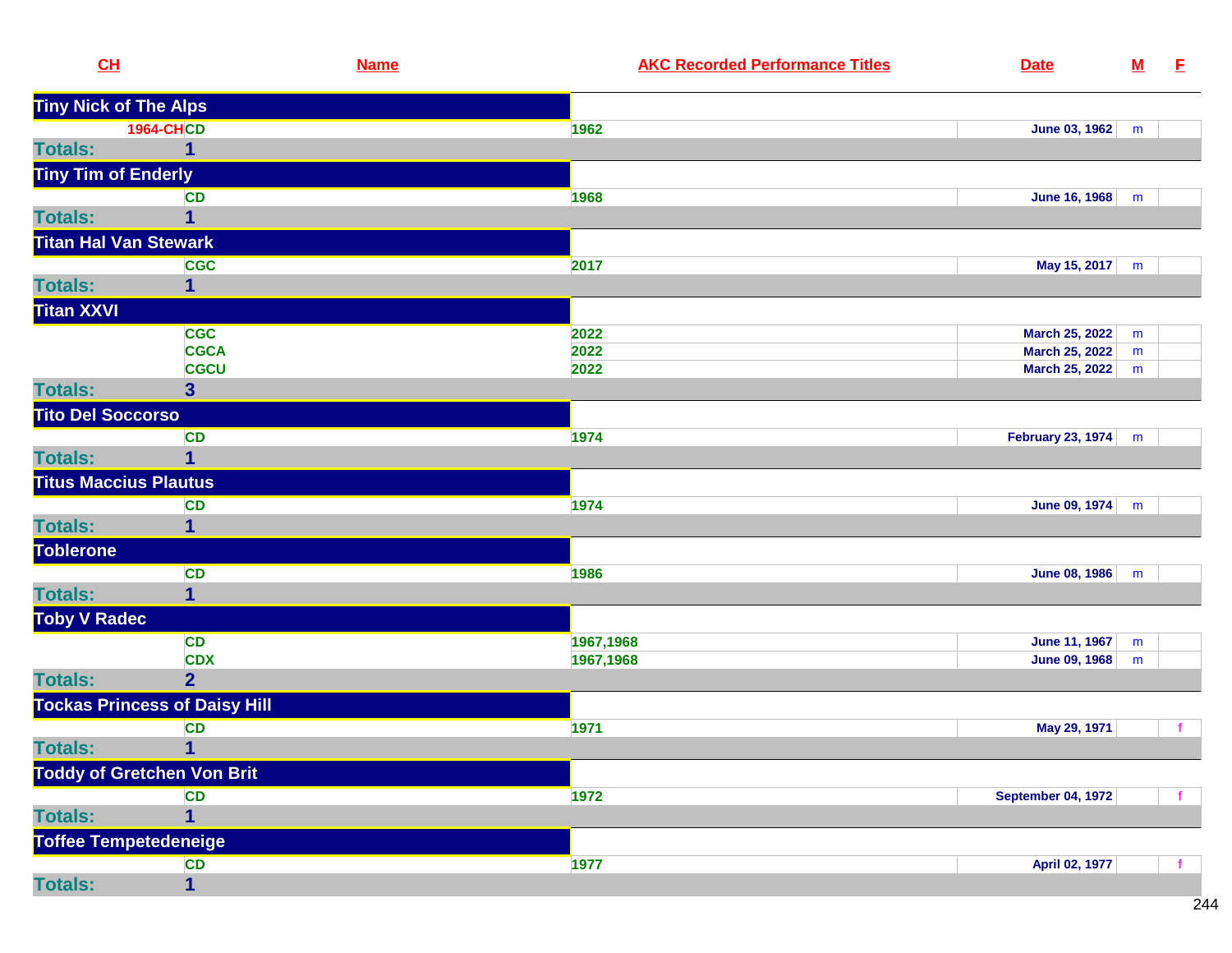| CL              |                                     | <b>Name</b> | <b>AKC Recorded Performance Titles</b> | <b>Date</b>              | $\underline{\mathbf{M}}$ | E            |
|-----------------|-------------------------------------|-------------|----------------------------------------|--------------------------|--------------------------|--------------|
|                 | <b>Tom and Dianne Smokie</b>        |             |                                        |                          |                          |              |
|                 | <b>CGC</b>                          |             | 2017                                   | June 10, 2017            | m                        |              |
| <b>Totals:</b>  | 1                                   |             |                                        |                          |                          |              |
|                 | <b>Tom Bar Duke Moes Thunder</b>    |             |                                        |                          |                          |              |
|                 | <b>CD</b>                           |             | 1970                                   | August 16, 1970          | m                        |              |
| <b>Totals:</b>  | 1                                   |             |                                        |                          |                          |              |
|                 | <b>Tonsics Frederick V Zipper</b>   |             |                                        |                          |                          |              |
|                 | <b>CD</b>                           |             | 1970                                   | December 13, 1970        | m                        |              |
| <b>Totals:</b>  | 1                                   |             |                                        |                          |                          |              |
|                 | <b>Tonya Brad Tim Farrar</b>        |             |                                        |                          |                          |              |
|                 | <b>CD</b>                           |             | 1968                                   | <b>June 30, 1968</b>     |                          |              |
| <b>Totals:</b>  |                                     |             |                                        |                          |                          |              |
|                 | <b>Tonya Dawn of Irish Mountain</b> |             |                                        |                          |                          |              |
|                 | <b>CD</b>                           |             | 1975,1978                              | March 08, 1975           |                          |              |
|                 | <b>CDX</b>                          |             | 1975,1978                              | <b>July 19, 1978</b>     |                          |              |
| <b>Totals:</b>  | $\overline{2}$                      |             |                                        |                          |                          |              |
|                 | <b>Toplines Bozo V Yorick</b>       |             |                                        |                          |                          |              |
|                 | <b>CD</b>                           |             | 1973                                   | September 30, 1973       | m                        |              |
| <b>Totals:</b>  |                                     |             |                                        |                          |                          |              |
| Toshika Ohisama |                                     |             |                                        |                          |                          |              |
|                 | <b>CD</b>                           |             | 1977                                   | <b>June 12, 1977</b>     |                          |              |
| <b>Totals:</b>  | $\mathbf 1$                         |             |                                        |                          |                          |              |
|                 | <b>Trademarks Aphrodite V Kashi</b> |             |                                        |                          |                          |              |
|                 | 2013-GCH/2012-CHBN                  |             | 2013, 2017, 2019                       | April 27, 2013           |                          |              |
|                 | 2013-GCH/2012-CHRN                  |             | 2013, 2017, 2019                       | June 22, 2013            |                          |              |
|                 | 2013-GCH/2012-CHRA                  |             | 2013, 2017, 2019                       | October 20, 2017         |                          |              |
|                 | 2013-GCH/2012-CHCGC                 |             | 2013, 2017, 2019                       | <b>January 14, 2019</b>  |                          |              |
| <b>Totals:</b>  | 4                                   |             |                                        |                          |                          |              |
|                 | <b>Trahern Jo O'Tall Pines</b>      |             |                                        |                          |                          |              |
|                 | <b>CD</b>                           |             | 1971                                   | November 14, 1971   m    |                          |              |
| <b>Totals:</b>  | $\mathbf 1$                         |             |                                        |                          |                          |              |
|                 | <b>Tranquilitys Andromeda</b>       |             |                                        |                          |                          |              |
|                 | <b>CD</b>                           |             | 1974                                   | <b>November 10, 1974</b> |                          |              |
| <b>Totals:</b>  | 1                                   |             |                                        |                          |                          |              |
|                 | <b>Tribukait Pride N Joy Silva</b>  |             |                                        |                          |                          |              |
|                 | <b>CD</b>                           |             | 1975                                   | <b>July 27, 1975</b>     |                          | $\mathbf{f}$ |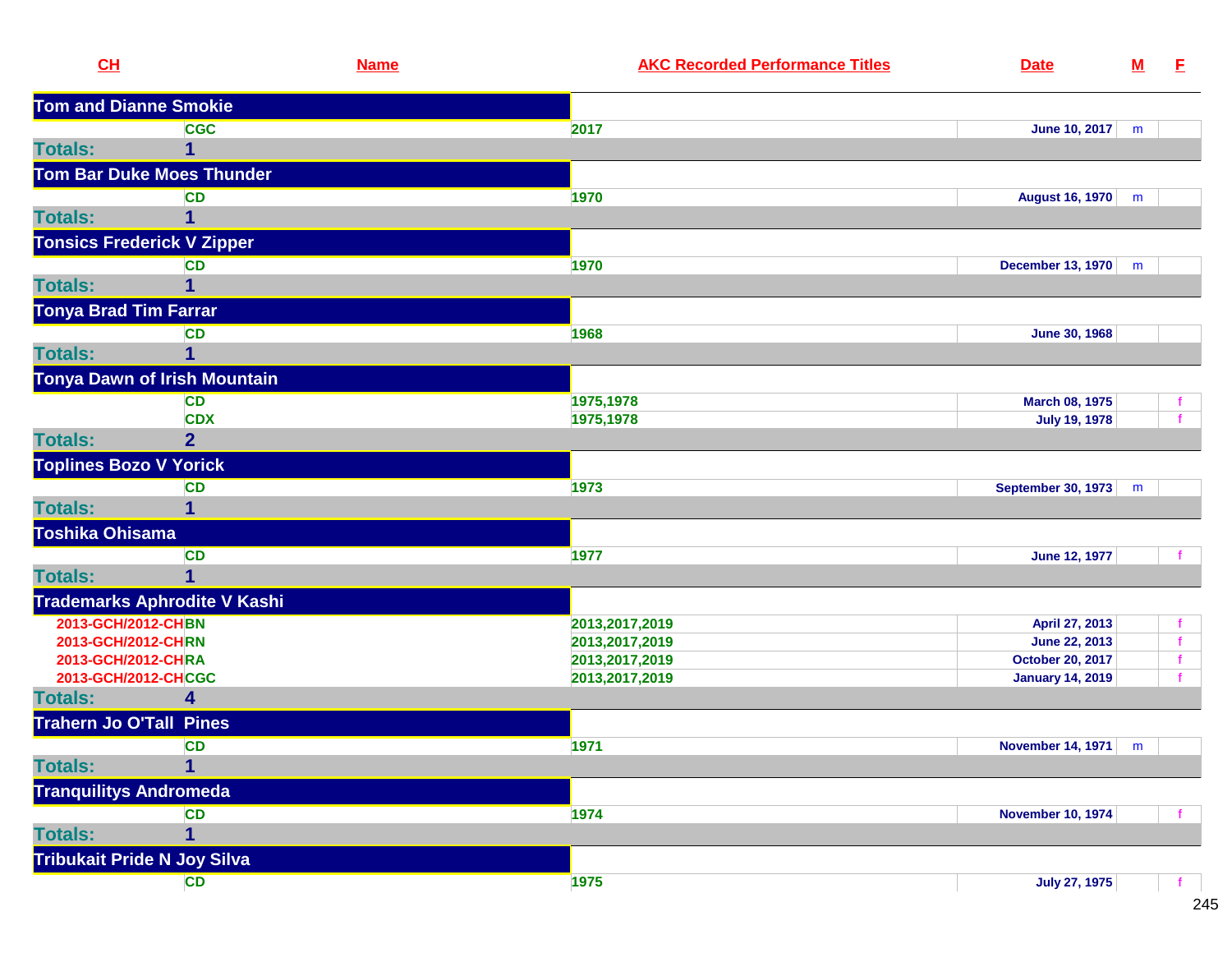| <b>Titles</b><br>$\sim$ 12<br>∶ Recorded Performance  ˈ<br>Date<br>an.<br>ame |  |  |  |
|-------------------------------------------------------------------------------|--|--|--|
|-------------------------------------------------------------------------------|--|--|--|

| <b>Totals:</b>          | 1                                    |                |                               |
|-------------------------|--------------------------------------|----------------|-------------------------------|
| <b>Trina Grace</b>      |                                      |                |                               |
|                         | <b>CD</b>                            | 1969,1970,1973 | <b>August 03, 1969</b>        |
|                         | <b>CDX</b>                           | 1969,1970,1973 | May 10, 1970<br>$\mathbf{f}$  |
|                         | <b>UD</b>                            | 1969,1970,1973 | <b>June 24, 1973</b>          |
| <b>Totals:</b>          | $\overline{\mathbf{3}}$              |                |                               |
|                         | <b>Triple Oaks Maximum Happiness</b> |                |                               |
|                         | <b>CGC</b>                           | 2018           | <b>June 06, 2018</b><br>m     |
|                         | <b>CGCU</b>                          | 2018           | July 30, 2018<br>m            |
|                         | <b>CGCA</b>                          | 2018           | <b>August 06, 2018</b><br>m   |
| <b>Totals:</b>          | 3 <sup>5</sup>                       |                |                               |
|                         | <b>Tristan Zwingi Kristie D'or</b>   |                |                               |
|                         | CD                                   | 1972           | <b>October 15, 1972</b>       |
| <b>Totals:</b>          | $\overline{1}$                       |                |                               |
|                         | <b>Troopers Brother Minor Tank</b>   |                |                               |
|                         | <b>CGC</b>                           | 2013           | <b>August 12, 2013</b><br>m   |
| <b>Totals:</b>          | 1                                    |                |                               |
| <b>Troys Panama Red</b> |                                      |                |                               |
|                         | <b>1983-CHCD</b>                     | 1981           | June 28, 1981<br>m            |
| <b>Totals:</b>          | 1                                    |                |                               |
|                         | <b>Troys The Cumberland Cruzer</b>   |                |                               |
|                         | <b>1983-CHCD</b>                     | 1981           | <b>January 18, 1981</b><br>m  |
| <b>Totals:</b>          | $\mathbf{1}$                         |                |                               |
|                         | <b>Trudy Mureen V Ruheswald</b>      |                |                               |
|                         | <b>CD</b>                            | 1939,1941      | <b>July 09, 1939</b>          |
|                         | <b>CDX</b>                           | 1939,1941      | <b>July 20, 1941</b>          |
| <b>Totals:</b>          | $\overline{2}$                       |                |                               |
|                         | <b>Tucker V Greenwillow</b>          |                |                               |
|                         | <b>CD</b>                            | 2004           | <b>June 12, 2004</b><br>m     |
| <b>Totals:</b>          | $\overline{1}$                       |                |                               |
|                         | <b>Tuckers Mighty Titan</b>          |                |                               |
|                         | <b>CD</b>                            | 1970           | <b>November 21, 1970</b><br>m |
| <b>Totals:</b>          | $\overline{1}$                       |                |                               |
|                         | <b>Tucumcarris Lady Secret</b>       |                |                               |
|                         | <b>CD</b>                            | 1972           | <b>September 09, 1972</b>     |
| <b>Totals:</b>          | $\overline{1}$                       |                |                               |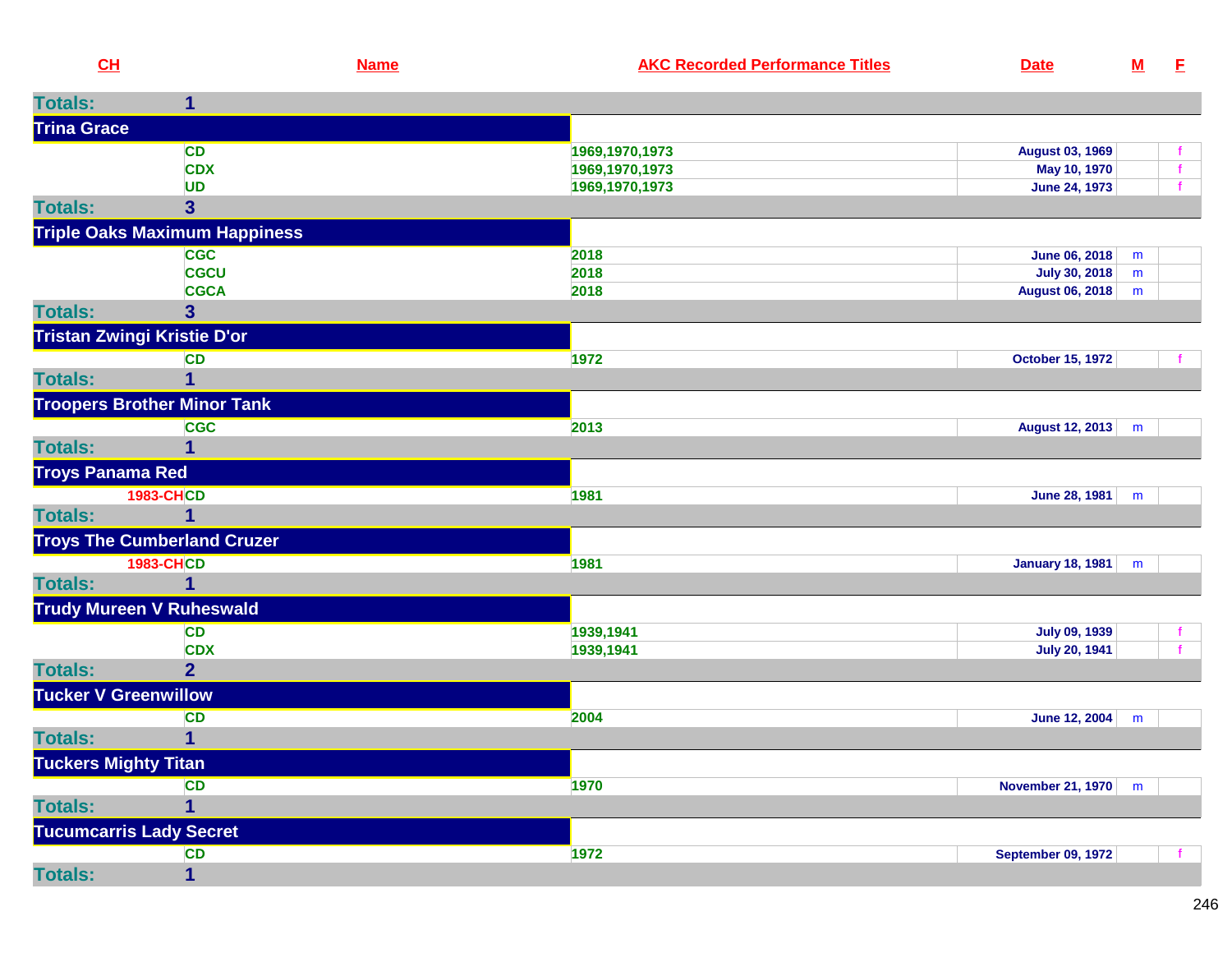| <b>Tuesdays Sunshine</b><br><b>CD</b><br>1978<br><b>July 09, 1978</b><br><b>Totals:</b><br>1<br><b>Tullamores Dortheia De Fura</b><br><b>CD</b><br>1975<br><b>October 12, 1975</b><br><b>Totals:</b><br>1<br>Twin Hickory Jokers 'R Wild<br>2021,2022<br><b>February 20, 2021</b><br><b>RN</b><br>m<br><b>BN</b><br>2021,2022<br>March 13, 2021<br>m<br>2021,2022<br>R <sub>1</sub><br>March 14, 2021<br>m<br><b>FDC</b><br>2021,2022<br>May 02, 2021<br>m<br><b>CGC</b><br>2021,2022<br><b>January 19, 2022</b><br>m<br>$5\phantom{1}$<br><b>Totals:</b><br><b>Twin Oaks Cinnamon Bear</b><br><b>1976-CHCD</b><br><b>November 14, 1971</b><br>1971, 1972, 1974, 1975<br><b>1976-CHCDX</b><br>1971, 1972, 1974, 1975<br><b>October 22, 1972</b><br><b>1976-CHUD</b><br>1971, 1972, 1974, 1975<br>June 23, 1974<br><b>1976-CHTD</b><br>1971, 1972, 1974, 1975<br>October 05, 1975<br><b>Totals:</b><br>4<br><b>Twin Oaks Drummers Thunder</b><br>TD<br>1979<br><b>October 27, 1979</b><br>m<br><b>Totals:</b><br>1<br><b>Twin Oaks Entertainer</b><br><b>1977-CHCD</b><br>1978<br>May 29, 1978<br><b>Totals:</b><br>1<br><b>Twin Oaks Hershey Bear</b><br><b>CD</b><br>1975,1977<br><b>September 28, 1975</b><br>m<br><b>CDX</b><br>1975,1977<br>March 27, 1977<br>m<br>2 <sup>1</sup><br><b>Totals:</b><br><b>Twin Oaks Honey Bear</b><br>1975, 1976, 1978, 1981<br><b>CD</b><br><b>November 23, 1975</b><br><b>CDX</b><br>1975, 1976, 1978, 1981<br><b>September 05, 1976</b><br><b>UD</b><br>1975, 1976, 1978, 1981<br><b>October 22, 1978</b><br><b>TD</b><br>1975, 1976, 1978, 1981<br>April 12, 1981<br><b>Totals:</b><br>$\overline{\mathbf{4}}$<br><b>Twin Oaks Legend of Stoan</b><br><b>1982-CHCD</b><br>June 06, 1983<br>1983<br>m | CL | <b>Name</b> | <b>AKC Recorded Performance Titles</b> | <b>Date</b> | $\underline{\mathsf{M}}$ | E |
|----------------------------------------------------------------------------------------------------------------------------------------------------------------------------------------------------------------------------------------------------------------------------------------------------------------------------------------------------------------------------------------------------------------------------------------------------------------------------------------------------------------------------------------------------------------------------------------------------------------------------------------------------------------------------------------------------------------------------------------------------------------------------------------------------------------------------------------------------------------------------------------------------------------------------------------------------------------------------------------------------------------------------------------------------------------------------------------------------------------------------------------------------------------------------------------------------------------------------------------------------------------------------------------------------------------------------------------------------------------------------------------------------------------------------------------------------------------------------------------------------------------------------------------------------------------------------------------------------------------------------------------------------------------------------------------------------------------------------------------------|----|-------------|----------------------------------------|-------------|--------------------------|---|
|                                                                                                                                                                                                                                                                                                                                                                                                                                                                                                                                                                                                                                                                                                                                                                                                                                                                                                                                                                                                                                                                                                                                                                                                                                                                                                                                                                                                                                                                                                                                                                                                                                                                                                                                              |    |             |                                        |             |                          |   |
|                                                                                                                                                                                                                                                                                                                                                                                                                                                                                                                                                                                                                                                                                                                                                                                                                                                                                                                                                                                                                                                                                                                                                                                                                                                                                                                                                                                                                                                                                                                                                                                                                                                                                                                                              |    |             |                                        |             |                          |   |
|                                                                                                                                                                                                                                                                                                                                                                                                                                                                                                                                                                                                                                                                                                                                                                                                                                                                                                                                                                                                                                                                                                                                                                                                                                                                                                                                                                                                                                                                                                                                                                                                                                                                                                                                              |    |             |                                        |             |                          |   |
|                                                                                                                                                                                                                                                                                                                                                                                                                                                                                                                                                                                                                                                                                                                                                                                                                                                                                                                                                                                                                                                                                                                                                                                                                                                                                                                                                                                                                                                                                                                                                                                                                                                                                                                                              |    |             |                                        |             |                          |   |
|                                                                                                                                                                                                                                                                                                                                                                                                                                                                                                                                                                                                                                                                                                                                                                                                                                                                                                                                                                                                                                                                                                                                                                                                                                                                                                                                                                                                                                                                                                                                                                                                                                                                                                                                              |    |             |                                        |             |                          |   |
|                                                                                                                                                                                                                                                                                                                                                                                                                                                                                                                                                                                                                                                                                                                                                                                                                                                                                                                                                                                                                                                                                                                                                                                                                                                                                                                                                                                                                                                                                                                                                                                                                                                                                                                                              |    |             |                                        |             |                          |   |
|                                                                                                                                                                                                                                                                                                                                                                                                                                                                                                                                                                                                                                                                                                                                                                                                                                                                                                                                                                                                                                                                                                                                                                                                                                                                                                                                                                                                                                                                                                                                                                                                                                                                                                                                              |    |             |                                        |             |                          |   |
|                                                                                                                                                                                                                                                                                                                                                                                                                                                                                                                                                                                                                                                                                                                                                                                                                                                                                                                                                                                                                                                                                                                                                                                                                                                                                                                                                                                                                                                                                                                                                                                                                                                                                                                                              |    |             |                                        |             |                          |   |
|                                                                                                                                                                                                                                                                                                                                                                                                                                                                                                                                                                                                                                                                                                                                                                                                                                                                                                                                                                                                                                                                                                                                                                                                                                                                                                                                                                                                                                                                                                                                                                                                                                                                                                                                              |    |             |                                        |             |                          |   |
|                                                                                                                                                                                                                                                                                                                                                                                                                                                                                                                                                                                                                                                                                                                                                                                                                                                                                                                                                                                                                                                                                                                                                                                                                                                                                                                                                                                                                                                                                                                                                                                                                                                                                                                                              |    |             |                                        |             |                          |   |
|                                                                                                                                                                                                                                                                                                                                                                                                                                                                                                                                                                                                                                                                                                                                                                                                                                                                                                                                                                                                                                                                                                                                                                                                                                                                                                                                                                                                                                                                                                                                                                                                                                                                                                                                              |    |             |                                        |             |                          |   |
|                                                                                                                                                                                                                                                                                                                                                                                                                                                                                                                                                                                                                                                                                                                                                                                                                                                                                                                                                                                                                                                                                                                                                                                                                                                                                                                                                                                                                                                                                                                                                                                                                                                                                                                                              |    |             |                                        |             |                          |   |
|                                                                                                                                                                                                                                                                                                                                                                                                                                                                                                                                                                                                                                                                                                                                                                                                                                                                                                                                                                                                                                                                                                                                                                                                                                                                                                                                                                                                                                                                                                                                                                                                                                                                                                                                              |    |             |                                        |             |                          |   |
|                                                                                                                                                                                                                                                                                                                                                                                                                                                                                                                                                                                                                                                                                                                                                                                                                                                                                                                                                                                                                                                                                                                                                                                                                                                                                                                                                                                                                                                                                                                                                                                                                                                                                                                                              |    |             |                                        |             |                          |   |
|                                                                                                                                                                                                                                                                                                                                                                                                                                                                                                                                                                                                                                                                                                                                                                                                                                                                                                                                                                                                                                                                                                                                                                                                                                                                                                                                                                                                                                                                                                                                                                                                                                                                                                                                              |    |             |                                        |             |                          |   |
|                                                                                                                                                                                                                                                                                                                                                                                                                                                                                                                                                                                                                                                                                                                                                                                                                                                                                                                                                                                                                                                                                                                                                                                                                                                                                                                                                                                                                                                                                                                                                                                                                                                                                                                                              |    |             |                                        |             |                          |   |
|                                                                                                                                                                                                                                                                                                                                                                                                                                                                                                                                                                                                                                                                                                                                                                                                                                                                                                                                                                                                                                                                                                                                                                                                                                                                                                                                                                                                                                                                                                                                                                                                                                                                                                                                              |    |             |                                        |             |                          |   |
|                                                                                                                                                                                                                                                                                                                                                                                                                                                                                                                                                                                                                                                                                                                                                                                                                                                                                                                                                                                                                                                                                                                                                                                                                                                                                                                                                                                                                                                                                                                                                                                                                                                                                                                                              |    |             |                                        |             |                          |   |
|                                                                                                                                                                                                                                                                                                                                                                                                                                                                                                                                                                                                                                                                                                                                                                                                                                                                                                                                                                                                                                                                                                                                                                                                                                                                                                                                                                                                                                                                                                                                                                                                                                                                                                                                              |    |             |                                        |             |                          |   |
|                                                                                                                                                                                                                                                                                                                                                                                                                                                                                                                                                                                                                                                                                                                                                                                                                                                                                                                                                                                                                                                                                                                                                                                                                                                                                                                                                                                                                                                                                                                                                                                                                                                                                                                                              |    |             |                                        |             |                          |   |
|                                                                                                                                                                                                                                                                                                                                                                                                                                                                                                                                                                                                                                                                                                                                                                                                                                                                                                                                                                                                                                                                                                                                                                                                                                                                                                                                                                                                                                                                                                                                                                                                                                                                                                                                              |    |             |                                        |             |                          |   |
|                                                                                                                                                                                                                                                                                                                                                                                                                                                                                                                                                                                                                                                                                                                                                                                                                                                                                                                                                                                                                                                                                                                                                                                                                                                                                                                                                                                                                                                                                                                                                                                                                                                                                                                                              |    |             |                                        |             |                          |   |
|                                                                                                                                                                                                                                                                                                                                                                                                                                                                                                                                                                                                                                                                                                                                                                                                                                                                                                                                                                                                                                                                                                                                                                                                                                                                                                                                                                                                                                                                                                                                                                                                                                                                                                                                              |    |             |                                        |             |                          |   |
|                                                                                                                                                                                                                                                                                                                                                                                                                                                                                                                                                                                                                                                                                                                                                                                                                                                                                                                                                                                                                                                                                                                                                                                                                                                                                                                                                                                                                                                                                                                                                                                                                                                                                                                                              |    |             |                                        |             |                          |   |
|                                                                                                                                                                                                                                                                                                                                                                                                                                                                                                                                                                                                                                                                                                                                                                                                                                                                                                                                                                                                                                                                                                                                                                                                                                                                                                                                                                                                                                                                                                                                                                                                                                                                                                                                              |    |             |                                        |             |                          |   |
|                                                                                                                                                                                                                                                                                                                                                                                                                                                                                                                                                                                                                                                                                                                                                                                                                                                                                                                                                                                                                                                                                                                                                                                                                                                                                                                                                                                                                                                                                                                                                                                                                                                                                                                                              |    |             |                                        |             |                          |   |
|                                                                                                                                                                                                                                                                                                                                                                                                                                                                                                                                                                                                                                                                                                                                                                                                                                                                                                                                                                                                                                                                                                                                                                                                                                                                                                                                                                                                                                                                                                                                                                                                                                                                                                                                              |    |             |                                        |             |                          |   |
|                                                                                                                                                                                                                                                                                                                                                                                                                                                                                                                                                                                                                                                                                                                                                                                                                                                                                                                                                                                                                                                                                                                                                                                                                                                                                                                                                                                                                                                                                                                                                                                                                                                                                                                                              |    |             |                                        |             |                          |   |
|                                                                                                                                                                                                                                                                                                                                                                                                                                                                                                                                                                                                                                                                                                                                                                                                                                                                                                                                                                                                                                                                                                                                                                                                                                                                                                                                                                                                                                                                                                                                                                                                                                                                                                                                              |    |             |                                        |             |                          |   |
|                                                                                                                                                                                                                                                                                                                                                                                                                                                                                                                                                                                                                                                                                                                                                                                                                                                                                                                                                                                                                                                                                                                                                                                                                                                                                                                                                                                                                                                                                                                                                                                                                                                                                                                                              |    |             |                                        |             |                          |   |
|                                                                                                                                                                                                                                                                                                                                                                                                                                                                                                                                                                                                                                                                                                                                                                                                                                                                                                                                                                                                                                                                                                                                                                                                                                                                                                                                                                                                                                                                                                                                                                                                                                                                                                                                              |    |             |                                        |             |                          |   |
|                                                                                                                                                                                                                                                                                                                                                                                                                                                                                                                                                                                                                                                                                                                                                                                                                                                                                                                                                                                                                                                                                                                                                                                                                                                                                                                                                                                                                                                                                                                                                                                                                                                                                                                                              |    |             |                                        |             |                          |   |
|                                                                                                                                                                                                                                                                                                                                                                                                                                                                                                                                                                                                                                                                                                                                                                                                                                                                                                                                                                                                                                                                                                                                                                                                                                                                                                                                                                                                                                                                                                                                                                                                                                                                                                                                              |    |             |                                        |             |                          |   |
|                                                                                                                                                                                                                                                                                                                                                                                                                                                                                                                                                                                                                                                                                                                                                                                                                                                                                                                                                                                                                                                                                                                                                                                                                                                                                                                                                                                                                                                                                                                                                                                                                                                                                                                                              |    |             |                                        |             |                          |   |
|                                                                                                                                                                                                                                                                                                                                                                                                                                                                                                                                                                                                                                                                                                                                                                                                                                                                                                                                                                                                                                                                                                                                                                                                                                                                                                                                                                                                                                                                                                                                                                                                                                                                                                                                              |    |             |                                        |             |                          |   |
|                                                                                                                                                                                                                                                                                                                                                                                                                                                                                                                                                                                                                                                                                                                                                                                                                                                                                                                                                                                                                                                                                                                                                                                                                                                                                                                                                                                                                                                                                                                                                                                                                                                                                                                                              |    |             |                                        |             |                          |   |
|                                                                                                                                                                                                                                                                                                                                                                                                                                                                                                                                                                                                                                                                                                                                                                                                                                                                                                                                                                                                                                                                                                                                                                                                                                                                                                                                                                                                                                                                                                                                                                                                                                                                                                                                              |    |             |                                        |             |                          |   |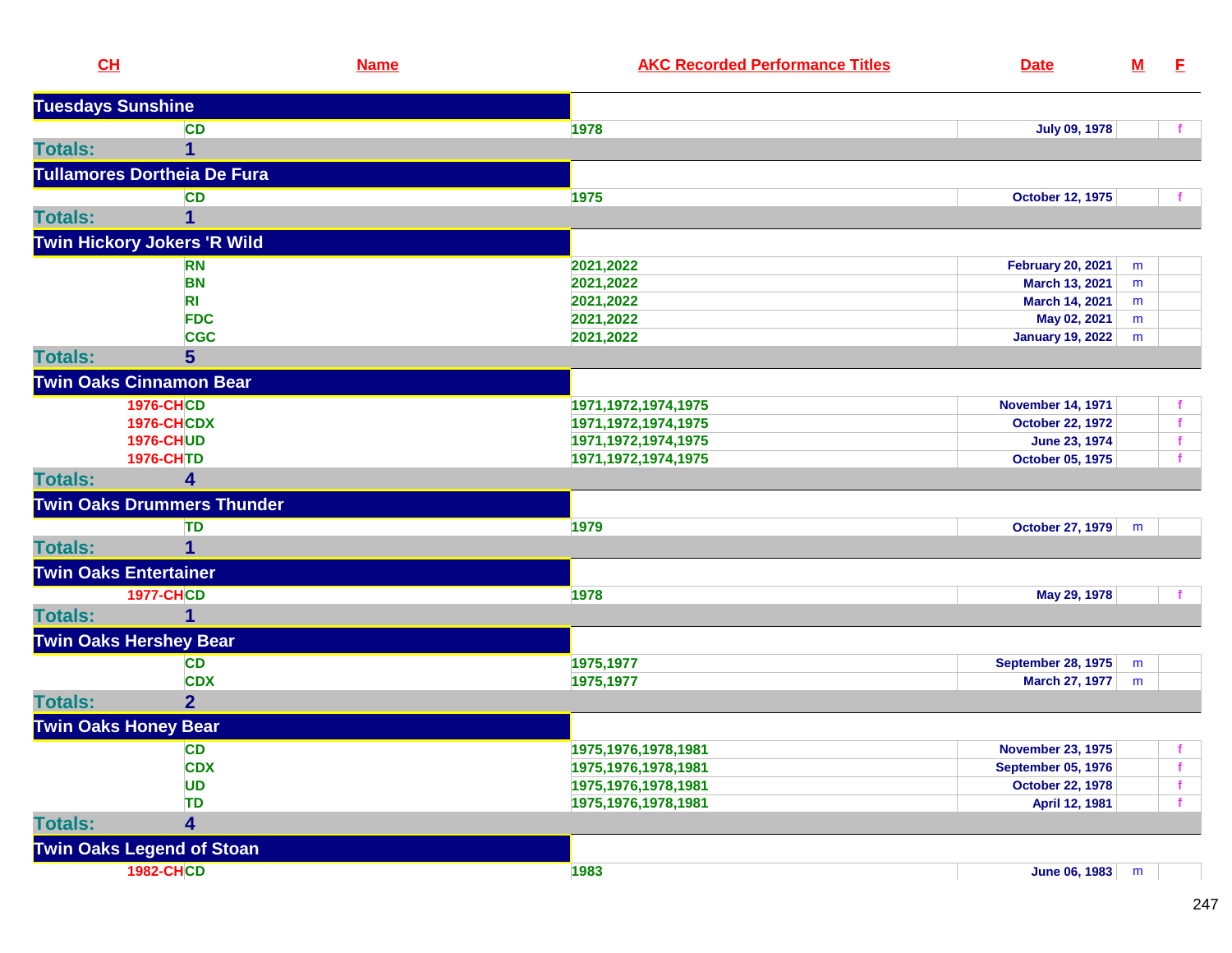| CL                                    | <b>Name</b>    | <b>AKC Recorded Performance Titles</b> | <b>Date</b>               | ${\bf M}$ | E.           |
|---------------------------------------|----------------|----------------------------------------|---------------------------|-----------|--------------|
| <b>Totals:</b>                        |                |                                        |                           |           |              |
| <b>Twin Oaks Mandate</b>              |                |                                        |                           |           |              |
| <b>1981-CHCD</b>                      |                | 1985                                   | June 30, 1985             |           |              |
| <b>Totals:</b>                        |                |                                        |                           |           |              |
| <b>Twin Oaks Misty L'ourse Alpine</b> |                |                                        |                           |           |              |
|                                       | <b>CD</b>      | 1972                                   | <b>November 26, 1972</b>  |           |              |
| <b>Totals:</b>                        |                |                                        |                           |           |              |
| Twin Oaks Mocha Bear Xebra            |                |                                        |                           |           |              |
|                                       | <b>CD</b>      | 1975                                   | May 04, 1975              |           |              |
| <b>Totals:</b>                        | 1              |                                        |                           |           |              |
| <b>Twin Oaks Performer Melanie</b>    |                |                                        |                           |           |              |
|                                       | <b>CD</b>      | 1981,1982                              | May 16, 1981              |           |              |
|                                       | <b>CDX</b>     | 1981,1982                              | <b>September 05, 1982</b> |           | $\mathbf{f}$ |
| <b>Totals:</b>                        | $\overline{2}$ |                                        |                           |           |              |
| <b>Twin Oaks Token of Stoan</b>       |                |                                        |                           |           |              |
|                                       | <b>CD</b>      | 1982                                   | April 24, 1982            |           |              |
| <b>Totals:</b>                        | $\mathbf 1$    |                                        |                           |           |              |
| <b>Twin Oaks Xplorer</b>              |                |                                        |                           |           |              |
|                                       | <b>CD</b>      | 1989                                   | <b>November 17, 1989</b>  | m         |              |
| <b>Totals:</b>                        | 1              |                                        |                           |           |              |
| <b>Ulysses Von Zwinghof</b>           |                |                                        |                           |           |              |
|                                       | <b>CD</b>      | 1977                                   | April 25, 1977            | m         |              |
| <b>Totals:</b>                        |                |                                        |                           |           |              |
| <b>Uncus of Arco Abbey</b>            |                |                                        |                           |           |              |
|                                       | <b>CD</b>      | 1977                                   | June 12, 1977             | m         |              |
| <b>Totals:</b>                        |                |                                        |                           |           |              |
| <b>Ursa Minor</b>                     |                |                                        |                           |           |              |
|                                       | <b>CD</b>      | 1989                                   | <b>November 18, 1989</b>  |           |              |
| <b>Totals:</b>                        | $\overline{1}$ |                                        |                           |           |              |
| <b>Ursulas Kawnipi Rune</b>           |                |                                        |                           |           |              |
|                                       | <b>CD</b>      | 1972                                   | October 15, 1972          | m         |              |
| <b>Totals:</b>                        |                |                                        |                           |           |              |
| <b>Ursulas Samanna Mon Rune</b>       |                |                                        |                           |           |              |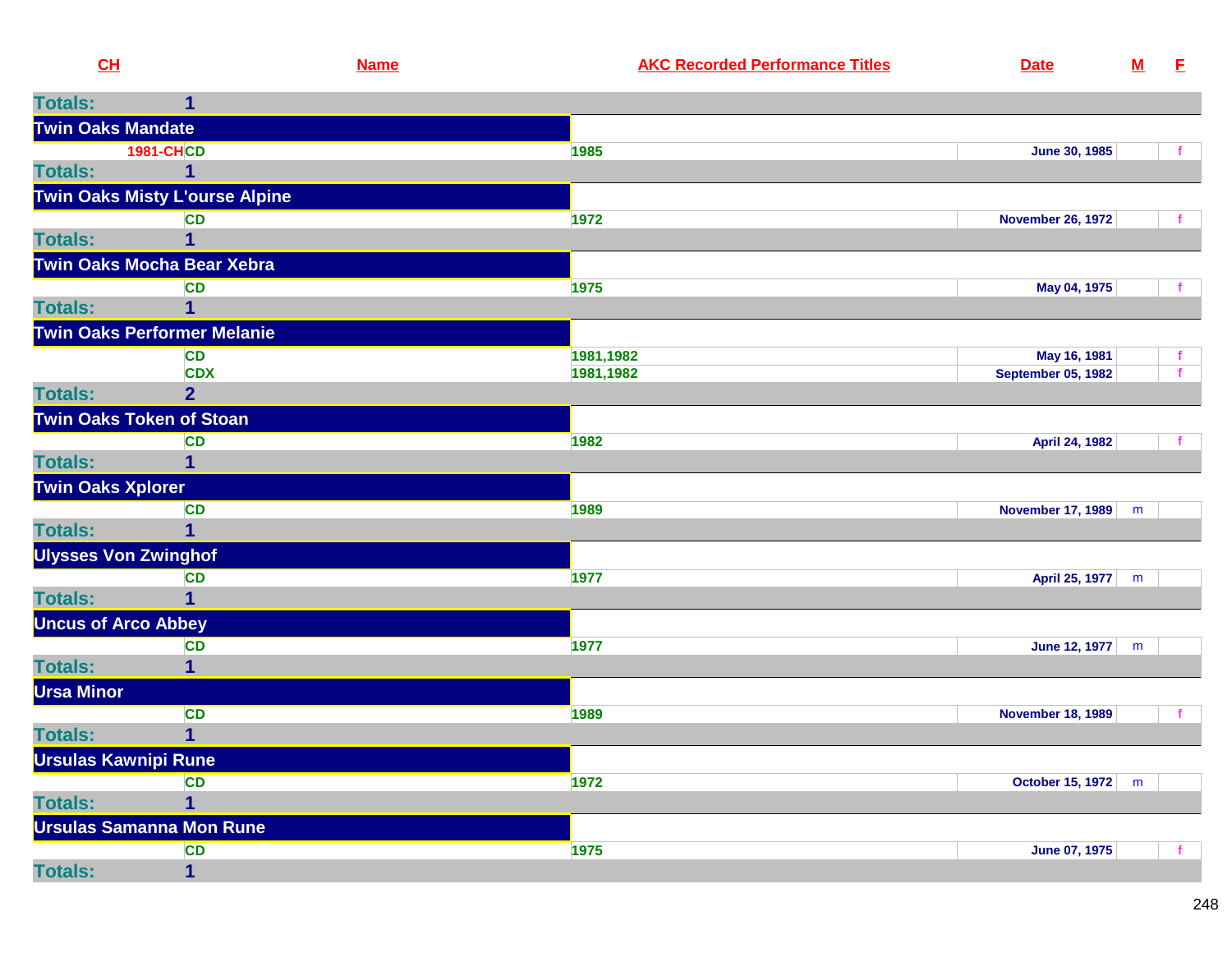| CL                              |                                    | <b>Name</b> | <b>AKC Recorded Performance Titles</b> | <b>Date</b>              | ${\bf M}$ | E. |
|---------------------------------|------------------------------------|-------------|----------------------------------------|--------------------------|-----------|----|
| <b>Utopias Flight To Heaven</b> |                                    |             |                                        |                          |           |    |
|                                 | <b>CD</b>                          |             | 1996                                   | June 01, 1996            |           |    |
| <b>Totals:</b>                  | $\mathbf{1}$                       |             |                                        |                          |           |    |
| <b>Valais Joe Buck Kegger</b>   |                                    |             |                                        |                          |           |    |
|                                 | <b>1975-CHCD</b>                   |             | 1976                                   | <b>December 05, 1976</b> | m         |    |
| <b>Totals:</b>                  | 1                                  |             |                                        |                          |           |    |
|                                 | Valbruc Aurora Val D'Aosta         |             |                                        |                          |           |    |
|                                 | <b>1970-CHCD</b>                   |             | 1970                                   | <b>December 06, 1970</b> |           |    |
| <b>Totals:</b>                  | 1                                  |             |                                        |                          |           |    |
|                                 | <b>Valdimar Baron Old Tankard</b>  |             |                                        |                          |           |    |
|                                 | <b>CD</b>                          |             | 1973                                   | June 03, 1973            | m         |    |
| <b>Totals:</b>                  | $\mathbf 1$                        |             |                                        |                          |           |    |
| <b>Valiant Sugar Von Moco</b>   |                                    |             |                                        |                          |           |    |
|                                 | <b>CD</b>                          |             | 1973                                   | March 11, 1973           |           |    |
| <b>Totals:</b>                  | $\mathbf 1$                        |             |                                        |                          |           |    |
|                                 | <b>Valiant Sugar Von Xesalance</b> |             |                                        |                          |           |    |
|                                 | <b>CD</b>                          |             | 1968                                   | <b>February 25, 1968</b> |           |    |
| <b>Totals:</b>                  | $\overline{1}$                     |             |                                        |                          |           |    |
|                                 | Valintas Wanna Dance V Stoan       |             |                                        |                          |           |    |
|                                 | <b>1996-CHCD</b>                   |             | 1997                                   | September 29, 1997       |           |    |
| <b>Totals:</b>                  | $\mathbf 1$                        |             |                                        |                          |           |    |
|                                 | <b>Vallis Baroness Brandywine</b>  |             |                                        |                          |           |    |
|                                 | <b>CD</b>                          |             | 1976,1978                              | <b>June 06, 1976</b>     |           |    |
|                                 | <b>CDX</b>                         |             | 1976,1978                              | April 09, 1978           |           |    |
| <b>Totals:</b>                  | $\overline{2}$                     |             |                                        |                          |           |    |
| <b>Vanitys Dutch Love</b>       |                                    |             |                                        |                          |           |    |
|                                 | <b>CD</b>                          |             | 1981                                   | May 16, 1981             |           |    |
| <b>Totals:</b>                  | $\mathbf 1$                        |             |                                        |                          |           |    |
| <b>Vans True Echo Zwingo</b>    |                                    |             |                                        |                          |           |    |
|                                 | <b>CD</b>                          |             | 1971                                   | April 24, 1971           |           |    |
| <b>Totals:</b>                  | 1                                  |             |                                        |                          |           |    |
| Vanya Dame Holder               |                                    |             |                                        |                          |           |    |
|                                 | <b>CD</b>                          |             | 1979                                   | May 20, 1979             |           |    |
| <b>Totals:</b>                  | $\mathbf{1}$                       |             |                                        |                          |           |    |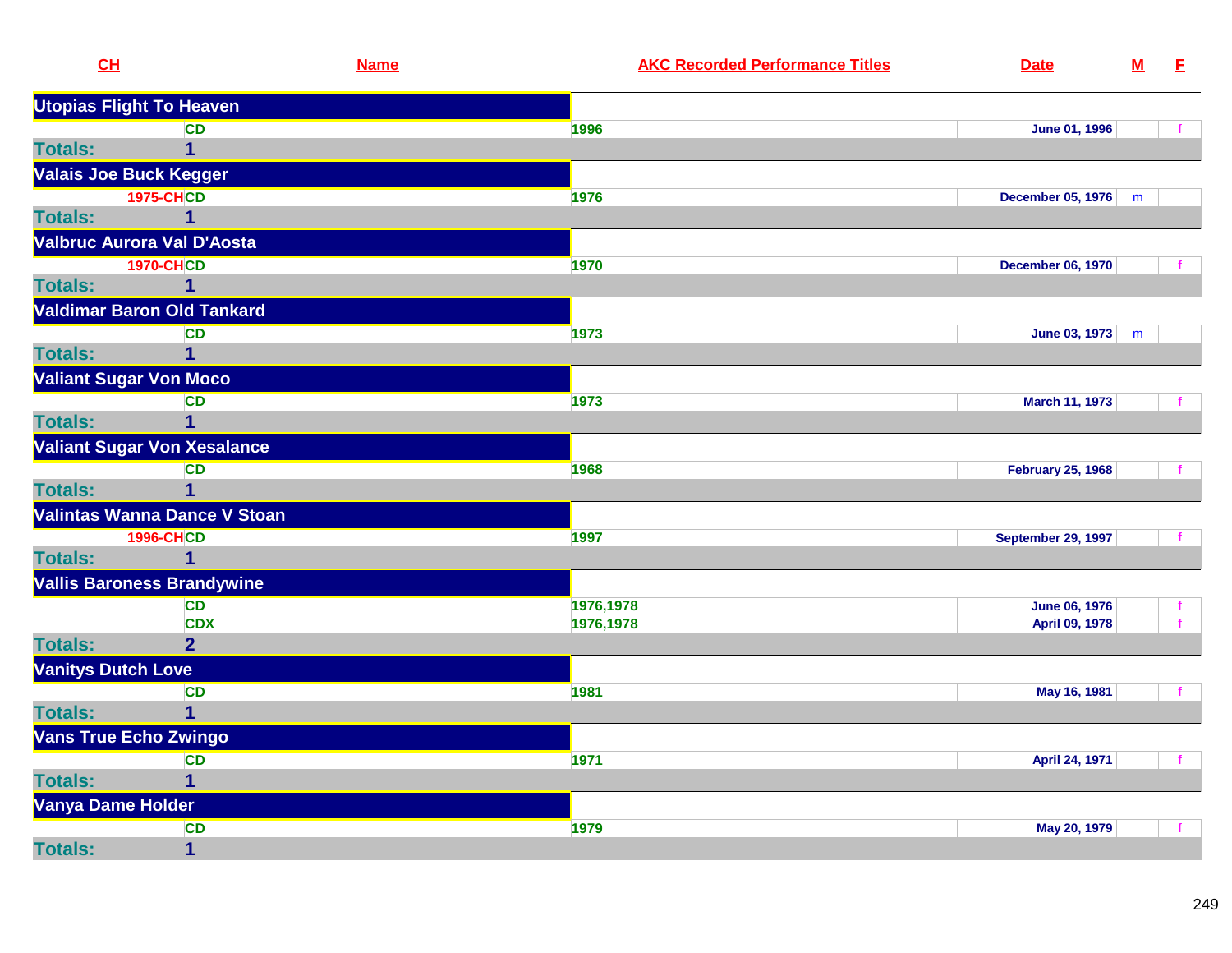| CL                                    | <b>Name</b>    | <b>AKC Recorded Performance Titles</b> | <b>Date</b>                           | <u>M</u>  | E.           |
|---------------------------------------|----------------|----------------------------------------|---------------------------------------|-----------|--------------|
| Var Joy of Saintstop                  |                |                                        |                                       |           |              |
|                                       | <b>CD</b>      | 1967                                   | <b>August 20, 1967</b>                |           |              |
| <b>Totals:</b>                        | 1              |                                        |                                       |           |              |
| Vas Sierra Avalanche                  |                |                                        |                                       |           |              |
| <b>1996-CHCD</b>                      |                | 1997                                   | August 16, 1997                       | m         |              |
| <b>Totals:</b>                        |                |                                        |                                       |           |              |
| <b>Velvet Ribbon</b>                  |                |                                        |                                       |           |              |
|                                       | <b>CD</b>      | 1964                                   | <b>August 23, 1964</b>                |           |              |
| <b>Totals:</b>                        | 1              |                                        |                                       |           |              |
| <b>Vero Von Sauliamt</b>              |                |                                        |                                       |           |              |
| <b>1967-CHCD</b>                      |                | 1966                                   | October 23, 1966                      | m         |              |
| <b>Totals:</b>                        | 1              |                                        |                                       |           |              |
| <b>Very Du Grand St. Bernard</b>      |                |                                        |                                       |           |              |
|                                       | <b>CGC</b>     | 2013                                   | June 29, 2013                         |           |              |
| <b>Totals:</b>                        |                |                                        |                                       |           |              |
| <b>Vicdorys Amber Ice V Stoan</b>     |                |                                        |                                       |           |              |
| 1999-CHCD                             |                | 1999,2000                              | <b>June 12, 1999</b>                  |           | f.           |
| <b>1999-CHCDX</b>                     |                | 1999,2000                              | <b>December 09, 2000</b>              |           |              |
| <b>Totals:</b>                        | $\overline{2}$ |                                        |                                       |           |              |
| Vicdorys As In Xena V Stoan           |                |                                        |                                       |           |              |
| <b>2001-CHCD</b>                      |                | 1999                                   | <b>June 20, 1999</b>                  |           |              |
| <b>Totals:</b>                        | 1              |                                        |                                       |           |              |
| <b>Vicdorys Golden Krugerrand</b>     |                |                                        |                                       |           |              |
| <b>2004-CHCD</b>                      |                | 2007,2010                              | <b>June 16, 2007</b>                  |           | f.           |
| <b>2004-CHRN</b>                      |                | 2007,2010                              | <b>September 24, 2007</b>             |           | $\mathbf{f}$ |
| <b>2004-CHRA</b>                      |                | 2007,2010                              | <b>February 07, 2010</b>              |           | $\mathbf{f}$ |
| <b>Totals:</b>                        | 3              |                                        |                                       |           |              |
| <b>Vicdorys Indiana Bones</b>         |                |                                        |                                       |           |              |
| <b>2006-CHRN</b>                      |                | 2006,2007,2008                         | <b>March 26, 2006</b>                 | m         |              |
| <b>2006-CHCD</b>                      |                | 2006, 2007, 2008                       | <b>August 19, 2006</b>                | ${\sf m}$ |              |
| <b>2006-CHRA</b>                      |                | 2006,2007,2008                         | <b>September 19, 2006</b>             | m         |              |
| <b>2006-CHRE</b><br><b>2006-CHRAE</b> |                | 2006,2007,2008<br>2006,2007,2008       | <b>March 24, 2007</b><br>May 25, 2008 | m<br>m    |              |
| <b>Totals:</b>                        | 5              |                                        |                                       |           |              |
| <b>Vicdorys Julius Ceasar</b>         |                |                                        |                                       |           |              |
| 2010-GCH/2006-CHRN                    |                | 2007,2010                              | <b>June 16, 2007</b>                  | m         |              |
| 2010-GCH/2006-CHCD                    |                | 2007,2010                              | June 20, 2010                         | m         |              |
|                                       |                |                                        |                                       |           |              |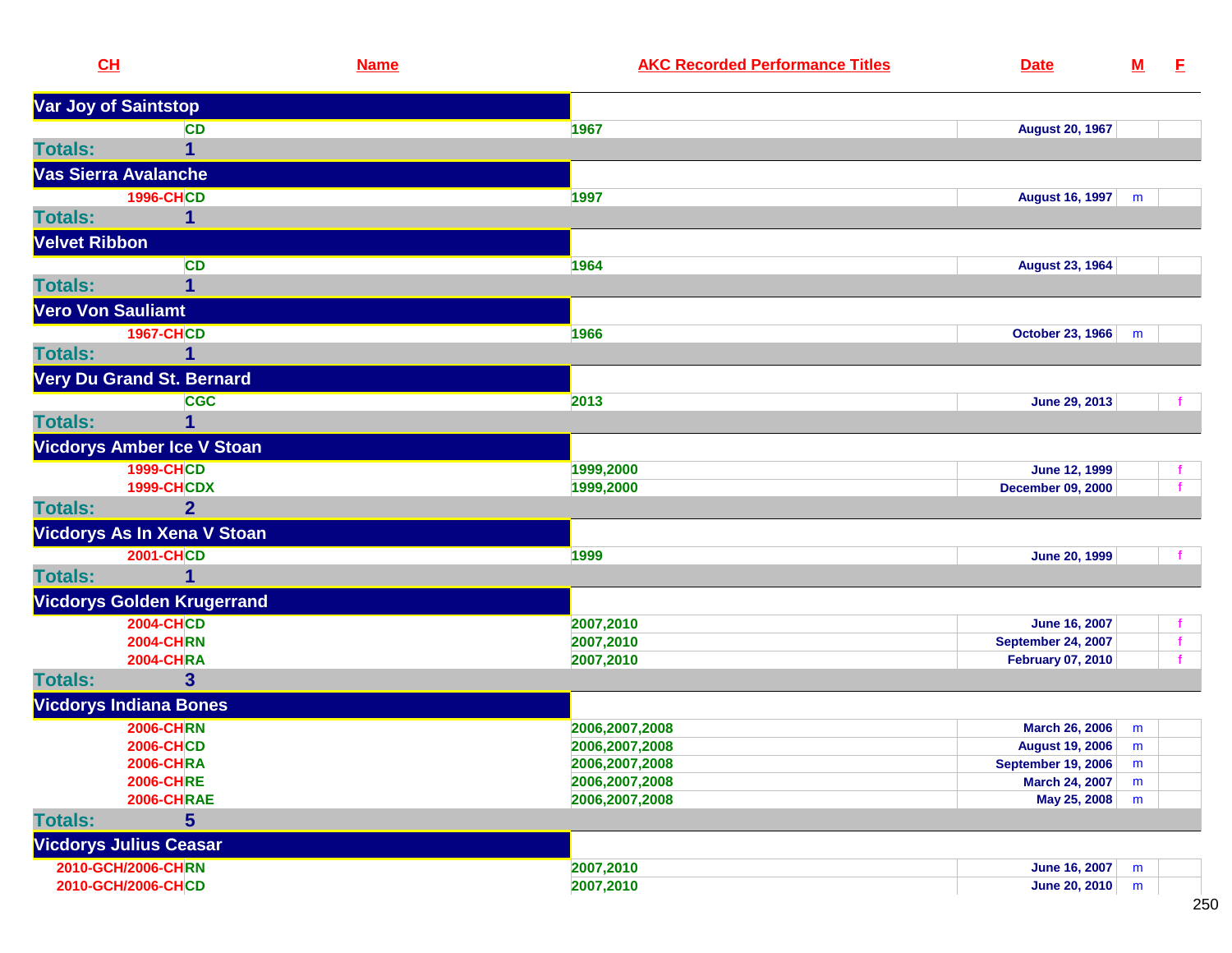**CH**

| <b>Totals:</b><br>$\mathbf{2}$             |                                    |                           |   |   |
|--------------------------------------------|------------------------------------|---------------------------|---|---|
| <b>Vicdorys Lump O'Coal</b>                |                                    |                           |   |   |
| 2011-GCH/2008-CHRN                         | 2007,2009,2011,2013                | <b>September 28, 2007</b> | m |   |
| 2011-GCH/2008-CHRA                         | 2007,2009,2011,2013                | <b>January 17, 2009</b>   | m |   |
| 2011-GCH/2008-CHCD                         | 2007,2009,2011,2013                | <b>October 05, 2009</b>   | m |   |
| 2011-GCH/2008-CHRE                         | 2007,2009,2011,2013                | October 06, 2009          | m |   |
| 2011-GCH/2008-CHGN                         | 2007,2009,2011,2013                | <b>August 27, 2011</b>    | m |   |
| 2011-GCH/2008-CHCDX                        | 2007,2009,2011,2013                | <b>October 27, 2013</b>   | m |   |
| $6\phantom{1}$<br><b>Totals:</b>           |                                    |                           |   |   |
| <b>Vicdorys Manhattan Transfer</b>         |                                    |                           |   |   |
| <b>2008-CHRN</b>                           | 2007,2009                          | <b>July 22, 2007</b>      | m |   |
| <b>2008-CHRA</b>                           | 2007,2009                          | <b>July 25, 2009</b>      | m |   |
| <b>2008-CHRE</b>                           | 2007,2009                          | <b>October 24, 2009</b>   | m |   |
| $\overline{3}$<br><b>Totals:</b>           |                                    |                           |   |   |
| <b>Vicdorys N Winters R U Jealous Yet?</b> |                                    |                           |   |   |
| <b>2012-CHCD</b>                           | 2012                               | March 10, 2012            |   |   |
| <b>Totals:</b><br>1                        |                                    |                           |   |   |
| <b>Vicdorys Pretty In Pink Diamonds</b>    |                                    |                           |   |   |
| 2011-GCH/2010-CHRN                         | 2011,2012,2014,2015,2016,2017,2020 | <b>February 06, 2011</b>  |   |   |
| 2011-GCH/2010-CHBN                         | 2011,2012,2014,2015,2016,2017,2020 | <b>January 19, 2012</b>   |   | f |
| 2011-GCH/2010-CHRA                         | 2011,2012,2014,2015,2016,2017,2020 | <b>August 08, 2014</b>    |   | f |
| 2011-GCH/2010-CHCD                         | 2011,2012,2014,2015,2016,2017,2020 | <b>January 12, 2015</b>   |   |   |
| 2011-GCH/2010-CHCGC                        | 2011,2012,2014,2015,2016,2017,2020 | <b>July 24, 2016</b>      |   | f |
| 2011-GCH/2010-CHCGCA                       | 2011,2012,2014,2015,2016,2017,2020 | <b>July 24, 2016</b>      |   |   |
| 2011-GCH/2010-CHTKN                        | 2011,2012,2014,2015,2016,2017,2020 | <b>August 23, 2017</b>    |   | f |
| 2011-GCH/2010-CHTKI                        | 2011,2012,2014,2015,2016,2017,2020 | <b>August 24, 2017</b>    |   |   |
| 2011-GCH/2010-CHTKA                        | 2011,2012,2014,2015,2016,2017,2020 | <b>August 25, 2017</b>    |   | f |
| 2011-GCH/2010-CHTKP                        | 2011,2012,2014,2015,2016,2017,2020 | <b>August 28, 2017</b>    |   |   |
| 2011-GCH/2010-CHVHMA                       | 2011,2012,2014,2015,2016,2017,2020 | <b>December 24, 2020</b>  |   |   |
| <b>Totals:</b><br>11                       |                                    |                           |   |   |
| <b>Vicdorys Sparkling Pixie Dust</b>       |                                    |                           |   |   |
| 2013-GCH/2012-CHRN                         | 2013                               | May 18, 2013              |   |   |
| $\mathbf{1}$<br><b>Totals:</b>             |                                    |                           |   |   |
| <b>Vicdorys Unleash The Dark Knight</b>    |                                    |                           |   |   |
| 2014-GCH/2014-CHCGC                        | 2015,2016,2018                     | <b>July 18, 2015</b>      | m |   |
| 2014-GCH/2014-CHCGCA                       | 2015,2016,2018                     | October 30, 2016          | m |   |
| 2014-GCH/2014-CHRN                         | 2015,2016,2018                     | <b>February 11, 2018</b>  | m |   |
| <b>Totals:</b><br>$\mathbf{3}$             |                                    |                           |   |   |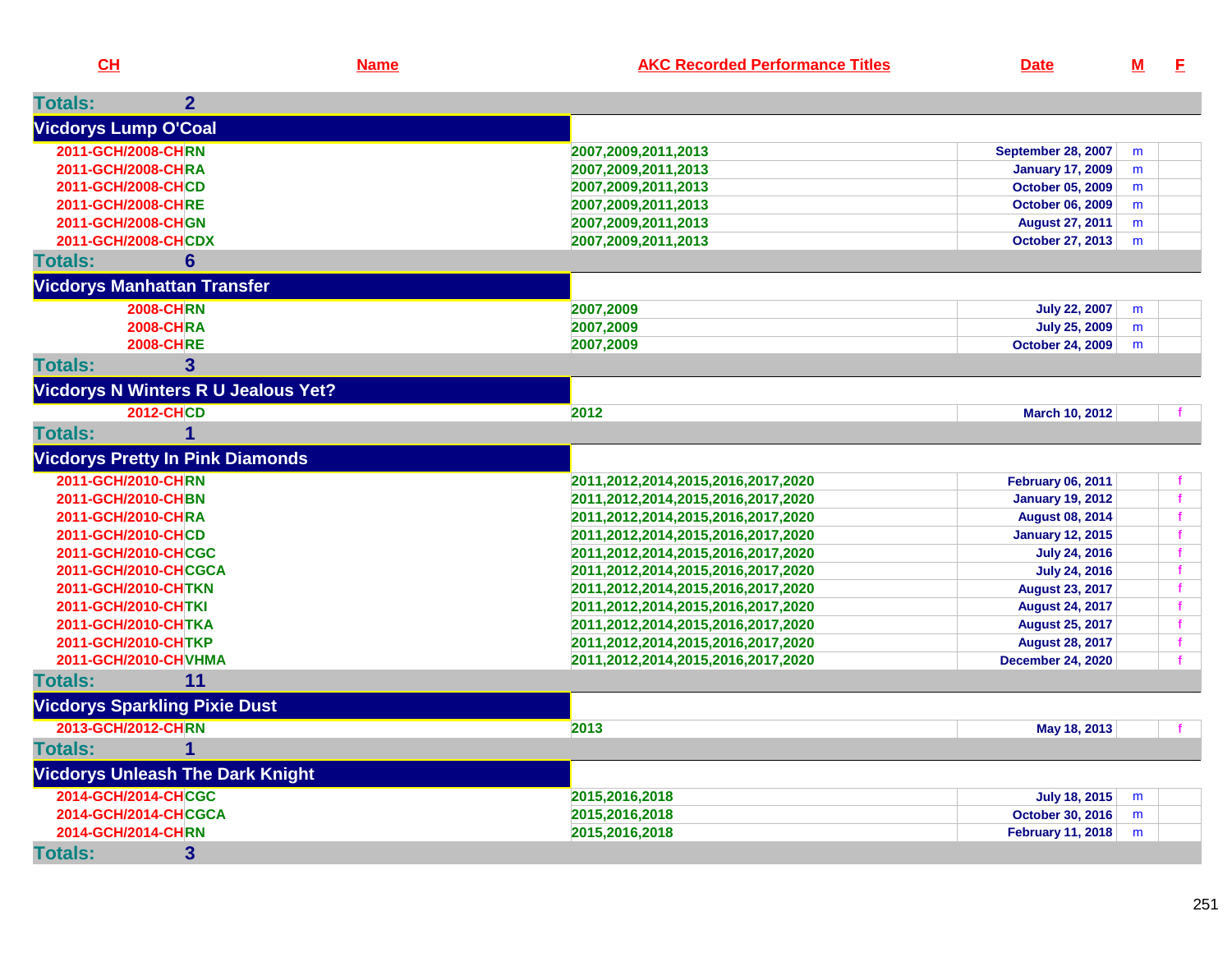| CL                                        | <b>Name</b> | <b>AKC Recorded Performance Titles</b> | <b>Date</b>                                                                      | $\underline{\mathsf{M}}$ | E.           |
|-------------------------------------------|-------------|----------------------------------------|----------------------------------------------------------------------------------|--------------------------|--------------|
| <b>Vicdorys Vixen</b>                     |             |                                        |                                                                                  |                          |              |
| 2018-GCH/2017-CHCGC                       |             | 2017                                   | June 11, 2017                                                                    |                          |              |
| 2018-GCH/2017-CHRN                        |             | 2017                                   | <b>July 10, 2017</b>                                                             |                          |              |
| 2018-GCH/2017-CHBN                        |             | 2017                                   | October 21, 2017                                                                 |                          |              |
| $\overline{\mathbf{3}}$<br><b>Totals:</b> |             |                                        |                                                                                  |                          |              |
| <b>Vicdorys You Will Rise Jeul Kreek</b>  |             |                                        |                                                                                  |                          |              |
| <b>2021-CHTKN</b>                         |             | 2020,2021                              | <b>February 20, 2020</b>                                                         |                          |              |
| <b>2021-CHRN</b>                          |             | 2020,2021                              | <b>February 23, 2020</b>                                                         |                          |              |
| <b>2021-CHCGC</b>                         |             | 2020,2021                              | <b>October 10, 2020</b>                                                          |                          |              |
| 3<br><b>Totals:</b>                       |             |                                        |                                                                                  |                          |              |
| <b>Vicdorys You'Re So Cold</b>            |             |                                        |                                                                                  |                          |              |
| 2022-GCH/2021-CHTKN                       |             | 2020, 2021, 2022                       | <b>February 20, 2020</b>                                                         |                          |              |
| 2022-GCH/2021-CHRN                        |             | 2020, 2021, 2022                       | <b>February 21, 2021</b>                                                         |                          | $\mathbf{f}$ |
| 2022-GCH/2021-CHRI                        |             | 2020, 2021, 2022                       | April 24, 2022                                                                   |                          | $\mathbf{f}$ |
| <b>Totals:</b><br>$\mathbf{3}$            |             |                                        |                                                                                  |                          |              |
| Victoria                                  |             |                                        |                                                                                  |                          |              |
|                                           | <b>CD</b>   | 1956,1957                              | May 20, 1956                                                                     |                          |              |
|                                           | <b>CDX</b>  | 1956,1957                              | May 19, 1957                                                                     |                          |              |
| $\overline{2}$<br><b>Totals:</b>          |             |                                        |                                                                                  |                          |              |
| <b>Vieledanke African Queen</b>           |             |                                        |                                                                                  |                          |              |
|                                           | <b>CD</b>   | 1979                                   | <b>November 11, 1979</b>                                                         |                          |              |
| <b>Totals:</b><br>1                       |             |                                        |                                                                                  |                          |              |
| <b>Vieledanke Gingersnap</b>              |             |                                        |                                                                                  |                          |              |
|                                           | CD          | 1987                                   | <b>November 29, 1987</b>                                                         |                          |              |
| <b>Totals:</b><br>1                       |             |                                        |                                                                                  |                          |              |
| Vieledanke Hondu                          |             |                                        |                                                                                  |                          |              |
|                                           | <b>CD</b>   | 1971                                   | <b>November 14, 1971</b>                                                         | m                        |              |
| <b>Totals:</b><br>$\mathbf{1}$            |             |                                        |                                                                                  |                          |              |
| <b>Vieledanke Red Ryder</b>               |             |                                        |                                                                                  |                          |              |
| <b>1988-CHCD</b>                          |             | 1985,1987                              | <b>July 13, 1985</b>                                                             | m                        |              |
| <b>1988-CHCDX</b>                         |             | 1985,1987                              | <b>March 15, 1987</b> $\begin{array}{ c c c }\n\hline\nm & \bar{m}\n\end{array}$ |                          |              |
| <b>Totals:</b><br>$\overline{2}$          |             |                                        |                                                                                  |                          |              |
| <b>Vieledanke Royal Ruby Too</b>          |             |                                        |                                                                                  |                          |              |
|                                           | <b>CD</b>   | 1986                                   | <b>November 28, 1986</b>                                                         |                          |              |
| <b>Totals:</b><br>$\mathbf{1}$            |             |                                        |                                                                                  |                          |              |
| <b>Vieledanke Sargent Preston</b>         |             |                                        |                                                                                  |                          |              |
|                                           |             |                                        |                                                                                  |                          |              |
|                                           | CD          | 1986                                   | August 16, 1986 m                                                                |                          |              |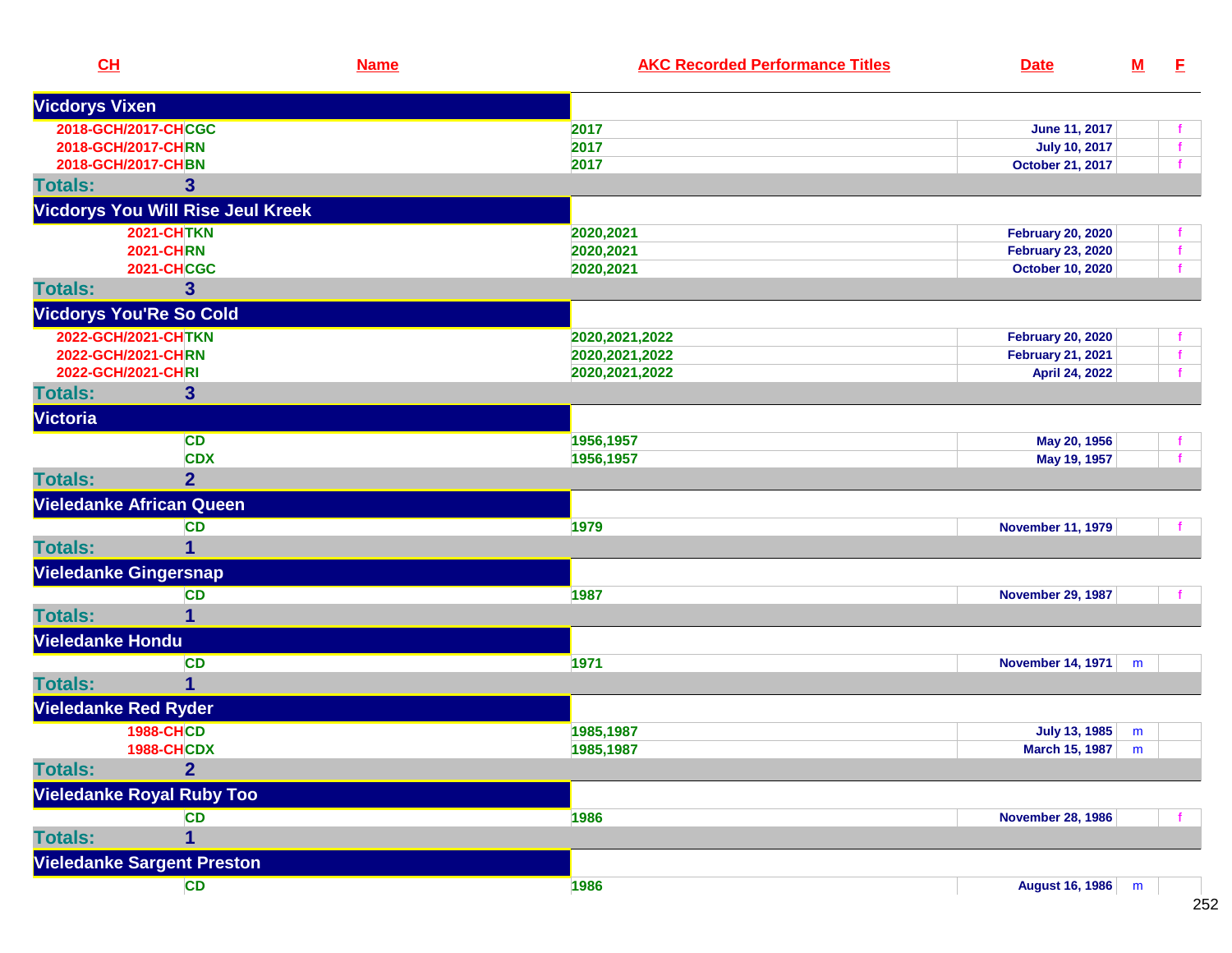| CH                            |                                     | <b>Name</b> | <b>AKC Recorded Performance Titles</b> | <b>Date</b>               | ${\bf M}$ | E            |
|-------------------------------|-------------------------------------|-------------|----------------------------------------|---------------------------|-----------|--------------|
| <b>Totals:</b>                | $\mathbf 1$                         |             |                                        |                           |           |              |
| <b>Vikings Lille Pige</b>     |                                     |             |                                        |                           |           |              |
|                               | <b>CD</b>                           |             | 1973,1976                              | <b>September 01, 1973</b> |           | f.           |
|                               | <b>CDX</b>                          |             | 1973,1976                              | <b>November 28, 1976</b>  |           | $\mathbf{f}$ |
| <b>Totals:</b>                | $\overline{2}$                      |             |                                        |                           |           |              |
| <b>Villa De's Daisy Mae</b>   |                                     |             |                                        |                           |           |              |
|                               | <b>CD</b>                           |             | 1988                                   | <b>October 16, 1988</b>   |           | $\mathbf{f}$ |
| <b>Totals:</b>                | $\mathbf{1}$                        |             |                                        |                           |           |              |
| <b>Villa De's Hot Lips</b>    |                                     |             |                                        |                           |           |              |
|                               | <b>CD</b>                           |             | 1987                                   | <b>November 14, 1987</b>  |           | $\mathbf{f}$ |
| <b>Totals:</b>                | $\mathbf{1}$                        |             |                                        |                           |           |              |
| <b>Villa De's Inspiration</b> |                                     |             |                                        |                           |           |              |
|                               | CD                                  |             | 1975                                   | <b>December 04, 1975</b>  |           | $\mathbf{f}$ |
| <b>Totals:</b>                | $\overline{\mathbf{1}}$             |             |                                        |                           |           |              |
|                               | Villa De's Lucia V Luigi            |             |                                        |                           |           |              |
|                               | <b>CD</b>                           |             | 1980                                   | <b>September 28, 1980</b> |           | $\mathbf{f}$ |
| <b>Totals:</b>                | 1                                   |             |                                        |                           |           |              |
|                               | <b>Villa De's My Duddy N Soul</b>   |             |                                        |                           |           |              |
|                               | <b>CD</b>                           |             | 1989,1992                              | <b>October 01, 1989</b>   | m         |              |
|                               | <b>CDX</b>                          |             | 1989,1992                              | April 11, 1992            | m         |              |
| <b>Totals:</b>                | 2 <sup>1</sup>                      |             |                                        |                           |           |              |
|                               | <b>Villa De's Palmas Annabelle</b>  |             |                                        |                           |           |              |
|                               | <b>CD</b>                           |             | 1973,1975                              | <b>July 29, 1973</b>      |           | $\mathbf{f}$ |
|                               | <b>CDX</b>                          |             | 1973,1975                              | April 20, 1975            |           | f            |
| <b>Totals:</b>                | 2 <sup>1</sup>                      |             |                                        |                           |           |              |
|                               | <b>Villa De's Palmas Sugarbear</b>  |             |                                        |                           |           |              |
|                               | <b>CD</b>                           |             | 1973,1976                              | <b>July 21, 1973</b>      |           | $\mathbf{f}$ |
|                               | <b>CDX</b>                          |             | 1973,1976                              | April 03, 1976            |           | f            |
| <b>Totals:</b>                | $\overline{2}$                      |             |                                        |                           |           |              |
|                               | <b>Villa De's Pris Heather Bear</b> |             |                                        |                           |           |              |
|                               | <b>CD</b>                           |             | 1976                                   | March 07, 1976            |           | $\mathbf{f}$ |
| <b>Totals:</b>                | 1                                   |             |                                        |                           |           |              |
| <b>Villa De's Roseanna</b>    |                                     |             |                                        |                           |           |              |
|                               | <b>1986-CHCD</b>                    |             | 1982                                   | <b>November 13, 1982</b>  |           | $\mathbf{f}$ |
| <b>Totals:</b>                | $\mathbf{1}$                        |             |                                        |                           |           |              |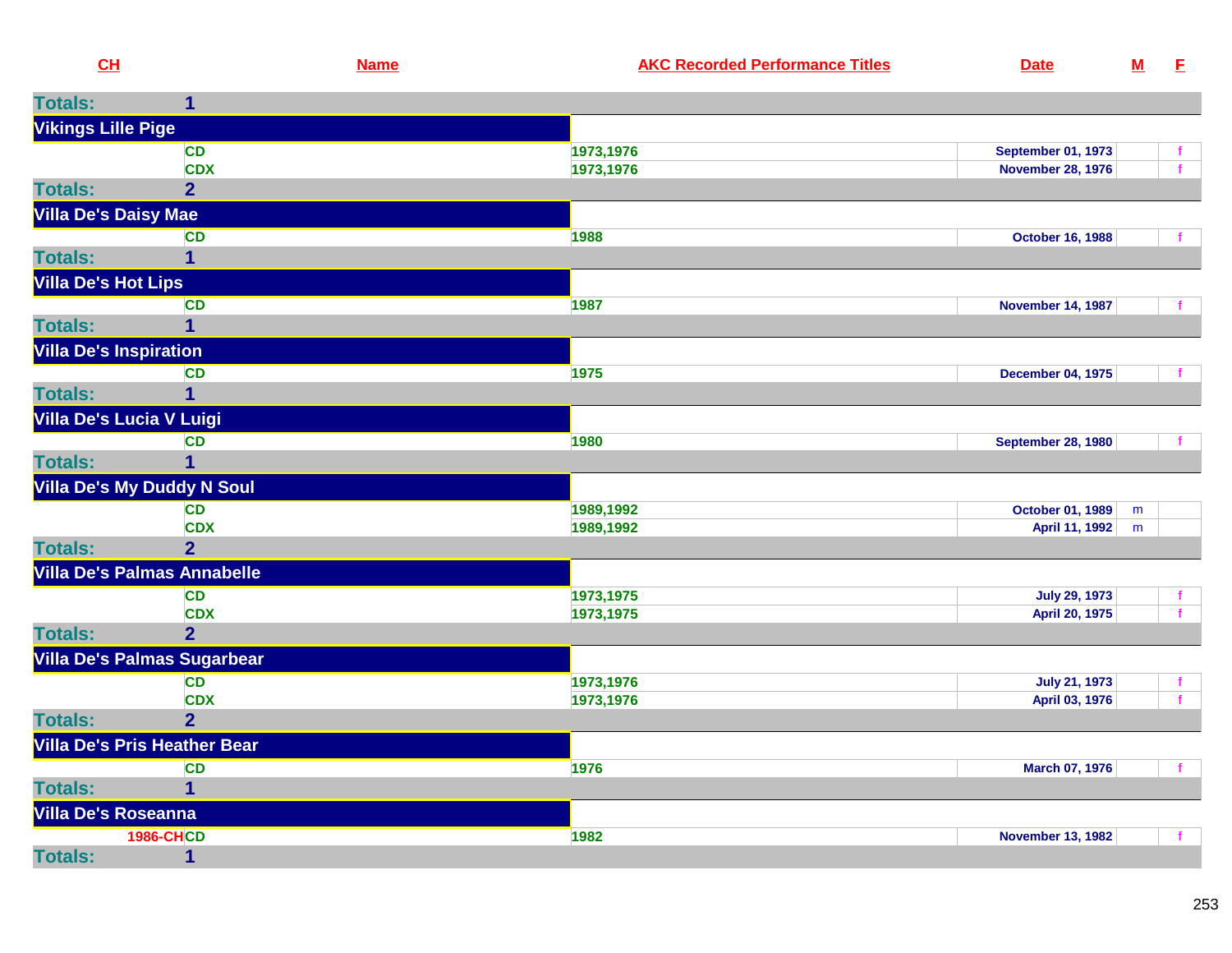| CH                           | <b>Name</b>                         | <b>AKC Recorded Performance Titles</b> | <b>Date</b>               | ${\bf M}$ | E  |
|------------------------------|-------------------------------------|----------------------------------------|---------------------------|-----------|----|
|                              | <b>Villa De's Specky Bear Lee</b>   |                                        |                           |           |    |
|                              | <b>CD</b>                           | 1976                                   | May 09, 1976              |           |    |
| <b>Totals:</b>               | 1                                   |                                        |                           |           |    |
| <b>Villa De's Tinkerbell</b> |                                     |                                        |                           |           |    |
|                              | <b>CD</b>                           | 1994                                   | <b>November 25, 1994</b>  |           |    |
| <b>Totals:</b>               | 1                                   |                                        |                           |           |    |
|                              | Viva Marta Von Mardonof             |                                        |                           |           |    |
|                              | <b>CD</b>                           | 1976                                   | April 11, 1976            |           |    |
| <b>Totals:</b>               |                                     |                                        |                           |           |    |
|                              | <b>Von Baskos Saint Nicholas</b>    |                                        |                           |           |    |
|                              | <b>CD</b>                           | 1976                                   | March 21, 1976            | m         |    |
| <b>Totals:</b>               | 1                                   |                                        |                           |           |    |
|                              | <b>Von Geros Brandy Snifter</b>     |                                        |                           |           |    |
|                              | <b>CD</b>                           | 1963                                   | March 23, 1963            |           |    |
| <b>Totals:</b>               |                                     |                                        |                           |           |    |
| Von Heidi Chablis            |                                     |                                        |                           |           |    |
|                              | <b>CD</b>                           | 1974                                   | <b>December 08, 1974</b>  |           |    |
| <b>Totals:</b>               | 1                                   |                                        |                           |           |    |
| <b>Von Kinders Jennell</b>   |                                     |                                        |                           |           |    |
|                              | <b>CD</b>                           | 1983                                   | <b>September 10, 1983</b> |           |    |
| <b>Totals:</b>               | 1                                   |                                        |                           |           |    |
|                              | Von Radecs Mountain Master          |                                        |                           |           |    |
|                              | <b>CD</b>                           | 1962                                   | October 21, 1962          | m         |    |
| <b>Totals:</b>               | 1                                   |                                        |                           |           |    |
|                              | <b>Von Sundays Cherry Whataface</b> |                                        |                           |           |    |
|                              | <b>CD</b>                           | 1986                                   | March 22, 1986            |           |    |
| <b>Totals:</b>               | 1                                   |                                        |                           |           |    |
| <b>Von Thuns Hurricane</b>   |                                     |                                        |                           |           |    |
|                              | <b>CD</b>                           | 1975                                   | April 12, 1975            |           | f. |
| <b>Totals:</b>               | 1                                   |                                        |                           |           |    |
|                              | <b>Von Thuns Lightening</b>         |                                        |                           |           |    |
|                              | <b>CD</b>                           | 1972                                   | <b>June 18, 1972</b>      |           |    |
| <b>Totals:</b>               | 1                                   |                                        |                           |           |    |
| <b>Von Thuns Thunder</b>     |                                     |                                        |                           |           |    |
|                              | CD                                  | 1971                                   | November 21, 1971 m       |           |    |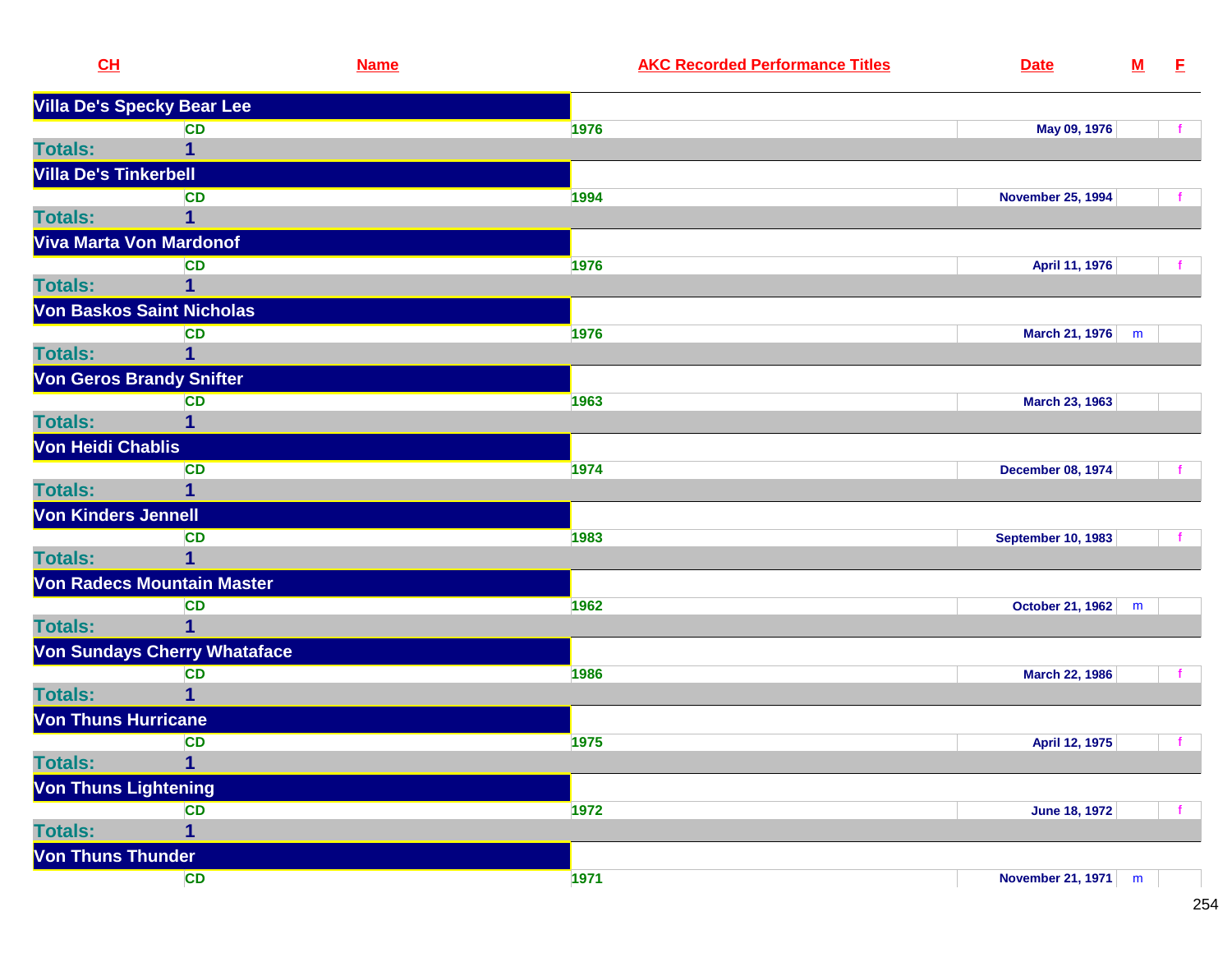| CH                            |                                    | <b>Name</b> | <b>AKC Recorded Performance Titles</b> | <b>Date</b>               | ${\bf M}$ | E            |
|-------------------------------|------------------------------------|-------------|----------------------------------------|---------------------------|-----------|--------------|
| <b>Totals:</b>                | $\mathbf{1}$                       |             |                                        |                           |           |              |
| <b>Vonnakens Apollo</b>       |                                    |             |                                        |                           |           |              |
| 2021-GCH/2018-CHRN            |                                    |             | 2021                                   | <b>August 19, 2021</b>    | m         |              |
| 2021-GCH/2018-CHRI            |                                    |             | 2021                                   | <b>November 20, 2021</b>  | m         |              |
| <b>Totals:</b>                | $\overline{2}$                     |             |                                        |                           |           |              |
| <b>Vulcano Niki Stardust</b>  |                                    |             |                                        |                           |           |              |
|                               | <b>CD</b>                          |             | 1966                                   | <b>October 16, 1966</b>   |           |              |
| <b>Totals:</b>                | $\overline{1}$                     |             |                                        |                           |           |              |
| <b>W M Duquensne</b>          |                                    |             |                                        |                           |           |              |
|                               | <b>CD</b>                          |             | 1983                                   | <b>November 12, 1983</b>  | m         |              |
| <b>Totals:</b>                | 1                                  |             |                                        |                           |           |              |
| <b>W.N.W.'s Barricade</b>     |                                    |             |                                        |                           |           |              |
|                               | <b>1941-CHCD</b>                   |             | 1941                                   | <b>September 27, 1941</b> |           |              |
| <b>Totals:</b>                | 1                                  |             |                                        |                           |           |              |
|                               | <b>Wabash Cannonball Von Erick</b> |             |                                        |                           |           |              |
|                               | <b>CD</b>                          |             | 1978                                   | <b>July 08, 1978</b>      | m         |              |
| <b>Totals:</b>                | $\overline{1}$                     |             |                                        |                           |           |              |
|                               | <b>Waldo Emerson Stampler</b>      |             |                                        |                           |           |              |
|                               | <b>CD</b>                          |             | 1977                                   | <b>June 19, 1977</b>      | m         |              |
| <b>Totals:</b>                |                                    |             |                                        |                           |           |              |
|                               | <b>Walnut Lanes Colleen O'Sage</b> |             |                                        |                           |           |              |
|                               | <b>CD</b>                          |             | 1977                                   | April 30, 1977            |           | f            |
| <b>Totals:</b>                | $\overline{1}$                     |             |                                        |                           |           |              |
| <b>Walter Buckles Berkley</b> |                                    |             |                                        |                           |           |              |
|                               | <b>RN</b>                          |             | 2008,2009                              | <b>August 16, 2008</b>    | m         |              |
|                               | <b>RA</b>                          |             | 2008,2009                              | <b>November 14, 2008</b>  | m         |              |
|                               | <b>RE</b>                          |             | 2008,2009                              | <b>February 01, 2009</b>  | m         |              |
| <b>Totals:</b>                | 3 <sup>5</sup>                     |             |                                        |                           |           |              |
|                               | <b>Wanderlusts Madame Sophia</b>   |             |                                        |                           |           |              |
|                               | <b>CD</b>                          |             | 1999                                   | <b>September 19, 1999</b> |           |              |
| <b>Totals:</b>                | $\mathbf 1$                        |             |                                        |                           |           |              |
| <b>Wanrooys Kristie</b>       |                                    |             |                                        |                           |           |              |
|                               | <b>1957-CHCD</b>                   |             | 1954,1956                              | <b>July 18, 1954</b>      |           | f            |
|                               | <b>1957-CHCDX</b>                  |             | 1954,1956                              | <b>July 08, 1956</b>      |           | $\mathbf{f}$ |
| <b>Totals:</b>                | $\overline{2}$                     |             |                                        |                           |           |              |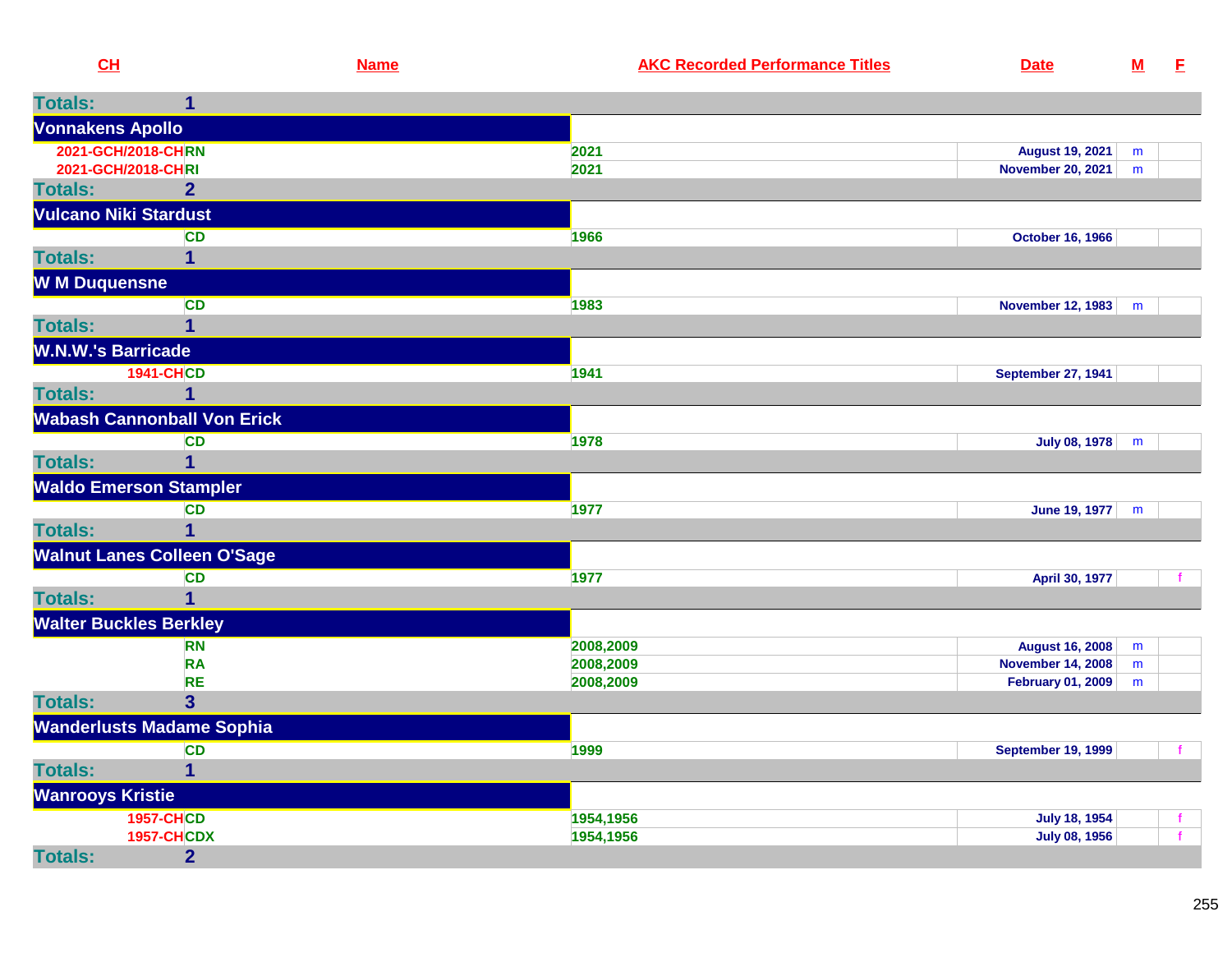| CL                             |                                            | <b>Name</b>  | <b>AKC Recorded Performance Titles</b> | <b>Date</b>                                  | ${\bf M}$ | E. |
|--------------------------------|--------------------------------------------|--------------|----------------------------------------|----------------------------------------------|-----------|----|
| <b>Watsons Toby</b>            |                                            |              |                                        |                                              |           |    |
|                                | <b>CGC</b>                                 | 2014         |                                        | April 13, 2014                               | m         |    |
| <b>Totals:</b>                 | $\overline{1}$                             |              |                                        |                                              |           |    |
|                                | <b>Waughmars Rufus The Red</b>             |              |                                        |                                              |           |    |
|                                | <b>CD</b>                                  | 1974         |                                        | May 12, 1974                                 | m         |    |
| <b>Totals:</b>                 |                                            |              |                                        |                                              |           |    |
| <b>Weavers Christy Cepheus</b> |                                            |              |                                        |                                              |           |    |
|                                | <b>CD</b>                                  | 1959         |                                        | April 19, 1959                               |           |    |
| <b>Totals:</b>                 |                                            |              |                                        |                                              |           |    |
|                                | Weaverwoods Abracadabra                    |              |                                        |                                              |           |    |
|                                | <b>CD</b>                                  | 1980         |                                        | <b>September 20, 1980</b>                    |           |    |
| <b>Totals:</b>                 | 1                                          |              |                                        |                                              |           |    |
|                                | <b>Weiss Acres Chunk of Coal</b>           |              |                                        |                                              |           |    |
|                                | <b>CD</b>                                  | 1984         |                                        | April 22, 1984                               | m         |    |
| <b>Totals:</b>                 | 1                                          |              |                                        |                                              |           |    |
| <b>Wendelburgs Lady Mitzi</b>  |                                            |              |                                        |                                              |           |    |
|                                | <b>CD</b>                                  | 1968         |                                        | <b>November 30, 1968</b>                     |           |    |
| <b>Totals:</b>                 | 1                                          |              |                                        |                                              |           |    |
|                                | <b>Wendys Dee Subira Moe Buddy</b>         |              |                                        |                                              |           |    |
|                                | <b>CD</b>                                  |              | 1970,1974                              | <b>December 13, 1970</b>                     |           |    |
|                                | <b>CDX</b>                                 |              | 1970,1974                              | <b>December 15, 1974</b>                     |           |    |
| <b>Totals:</b>                 | $\overline{2}$                             |              |                                        |                                              |           |    |
| <b>Wendys Pogo Pogo</b>        |                                            |              |                                        |                                              |           |    |
|                                | <b>CD</b>                                  | 1969         |                                        | <b>November 09, 1969</b>                     | m         |    |
| <b>Totals:</b>                 | 1                                          |              |                                        |                                              |           |    |
|                                | <b>West Winds Eyes On Stargazing Molly</b> |              |                                        |                                              |           |    |
|                                | <b>RN</b>                                  | 2014         |                                        | May 31, 2014                                 |           |    |
| <b>Totals:</b>                 |                                            |              |                                        |                                              |           |    |
|                                | <b>West Winds Hero My Mag Heaven Sent</b>  |              |                                        |                                              |           |    |
|                                | <b>CGC</b><br><b>CGCA</b>                  | 2015<br>2015 |                                        | <b>July 28, 2015</b><br><b>July 30, 2015</b> | m<br>m    |    |
| <b>Totals:</b>                 | $\overline{2}$                             |              |                                        |                                              |           |    |
|                                | <b>West Winds Rockvalley Bronson</b>       |              |                                        |                                              |           |    |
|                                | <b>CGC</b>                                 | 2015         |                                        | <b>July 28, 2015</b>                         | m         |    |
|                                | <b>CGCA</b>                                | 2015         |                                        | July 30, 2015                                | m         |    |
| <b>Totals:</b>                 | $\overline{2}$                             |              |                                        |                                              |           |    |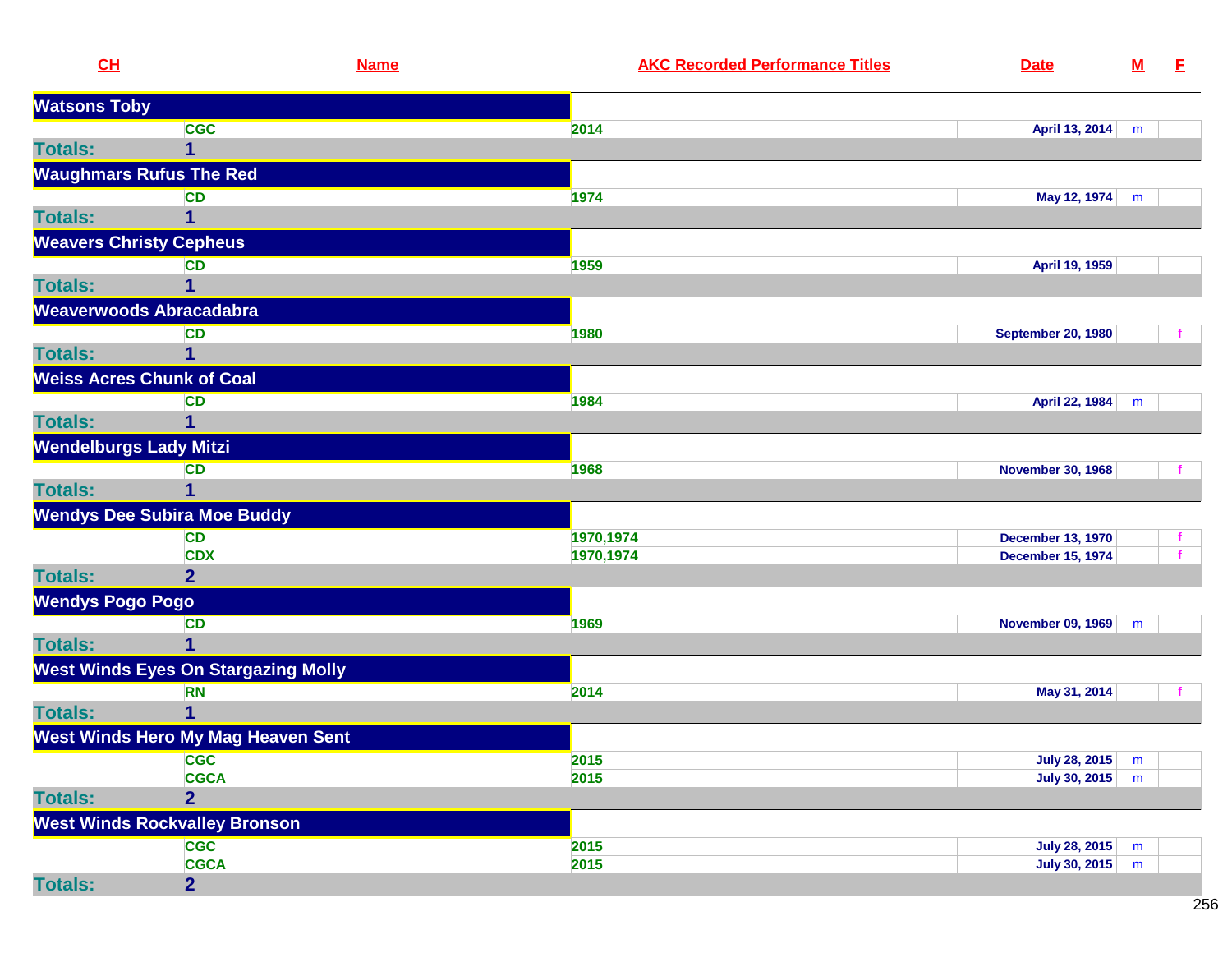| CH                              |                                            | <b>Name</b> | <b>AKC Recorded Performance Titles</b> | <b>Date</b>               | $\underline{\mathsf{M}}$ | E |
|---------------------------------|--------------------------------------------|-------------|----------------------------------------|---------------------------|--------------------------|---|
|                                 | <b>Westhavens Bee-Dazzled</b>              |             |                                        |                           |                          |   |
|                                 | <b>ThD</b>                                 |             | 2011                                   | <b>December 19, 2011</b>  |                          |   |
| <b>Totals:</b>                  | 1                                          |             |                                        |                           |                          |   |
|                                 | <b>Westhavens Simsim Sala Birm</b>         |             |                                        |                           |                          |   |
|                                 | <b>CGC</b>                                 |             | 2019                                   | June 28, 2019             | m                        |   |
| <b>Totals:</b>                  | 1                                          |             |                                        |                           |                          |   |
|                                 | Westhavens When You Wish Upon A Star Heidi |             |                                        |                           |                          |   |
|                                 | 2017-GCH/2017-CHCGC                        |             | 2018,2019                              | <b>July 28, 2018</b>      |                          |   |
|                                 | 2017-GCH/2017-CHTKN                        |             | 2018,2019                              | <b>August 03, 2018</b>    |                          |   |
|                                 | 2017-GCH/2017-CHFDC                        |             | 2018,2019                              | <b>September 13, 2018</b> |                          |   |
|                                 | 2017-GCH/2017-CHRN                         |             | 2018,2019                              | May 10, 2019              |                          |   |
| 2017-GCH/2017-CHRI              |                                            |             | 2018,2019                              | May 17, 2019              |                          |   |
| <b>Totals:</b>                  | $5\overline{)}$                            |             |                                        |                           |                          |   |
|                                 | <b>Wheelers Miss Nemesis</b>               |             |                                        |                           |                          |   |
|                                 | <b>CD</b>                                  |             | 1983,1985                              | October 08, 1983          |                          |   |
|                                 | <b>CDX</b>                                 |             | 1983,1985                              | October 06, 1985          |                          |   |
| <b>Totals:</b>                  | $\overline{2}$                             |             |                                        |                           |                          |   |
| <b>Whiskey Washington</b>       |                                            |             |                                        |                           |                          |   |
|                                 | <b>CGC</b>                                 |             | 2022                                   | April 11, 2022            | m                        |   |
| <b>Totals:</b>                  | 1                                          |             |                                        |                           |                          |   |
|                                 | <b>Whiterivers Fabulous Gypsy</b>          |             |                                        |                           |                          |   |
|                                 | <b>CD</b>                                  |             | 1972,1973                              | <b>October 15, 1972</b>   |                          |   |
|                                 | <b>CDX</b>                                 |             | 1972,1973                              | <b>November 18, 1973</b>  |                          |   |
| <b>Totals:</b>                  | $\overline{2}$                             |             |                                        |                           |                          |   |
| <b>Whites Little Miss Saint</b> |                                            |             |                                        |                           |                          |   |
|                                 | <b>CD</b>                                  |             | 1976                                   | June 26, 1976             |                          |   |
| <b>Totals:</b>                  | 1                                          |             |                                        |                           |                          |   |
|                                 | <b>Whitewaters Ballroom Blitz Voyager</b>  |             |                                        |                           |                          |   |
|                                 | <b>CGC</b>                                 |             | 2015                                   | August 19, 2015           | m                        |   |
| <b>Totals:</b>                  | 1                                          |             |                                        |                           |                          |   |
|                                 | <b>Who Da Knews Biggie Red</b>             |             |                                        |                           |                          |   |
|                                 | <b>RN</b>                                  |             | 2006                                   | <b>November 18, 2006</b>  |                          |   |
| <b>Totals:</b>                  | 1                                          |             |                                        |                           |                          |   |
|                                 | <b>Who Dats Baron La Croix</b>             |             |                                        |                           |                          |   |
|                                 | <b>2015-CHCGC</b>                          |             | 2014,2015,2016                         | <b>September 14, 2014</b> | m                        |   |
|                                 | 2015-CHThDN                                |             | 2014,2015,2016                         | May 13, 2015              | m                        |   |
|                                 | 2015-CHCGCA                                |             | 2014,2015,2016                         | April 03, 2016            | m                        |   |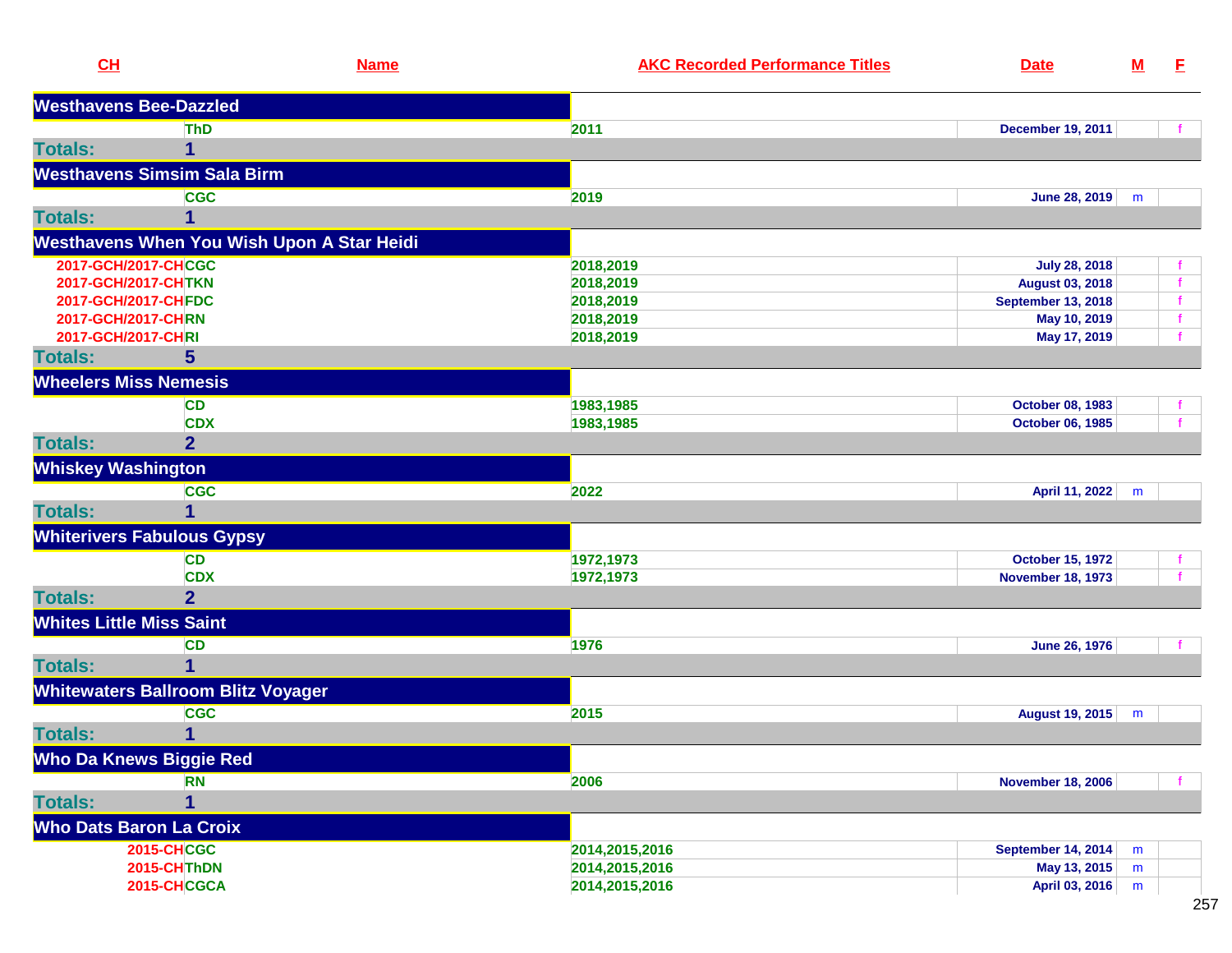| CL             |                                        | <b>Name</b> | <b>AKC Recorded Performance Titles</b> | <b>Date</b>     |   |  |
|----------------|----------------------------------------|-------------|----------------------------------------|-----------------|---|--|
| <b>Totals:</b> |                                        |             |                                        |                 |   |  |
|                | <b>Who Dats Big Easy V Noble Crrek</b> |             |                                        |                 |   |  |
|                | <b>RN</b>                              |             | 2016,2020                              | March 13, 2016  | m |  |
|                | RA                                     |             | 2016                                   | August 21, 2016 | m |  |
|                | <b>TKN</b>                             |             | 2016,2020                              | May 15, 2020    | m |  |
| <b>Totals:</b> |                                        |             |                                        |                 |   |  |

|                             | Who Dats Koda Un Ami Espiegle Moelleux |                |                           |   |  |
|-----------------------------|----------------------------------------|----------------|---------------------------|---|--|
|                             | <b>CGC</b>                             | 2019           | July 07, 2019             | m |  |
| <b>Totals:</b>              |                                        |                |                           |   |  |
|                             | <b>Who Dats Mia of Richards Court</b>  |                |                           |   |  |
|                             | <b>CGC</b>                             | 2016,2018,2019 | <b>September 19, 2016</b> |   |  |
|                             | <b>ThD</b>                             | 2016,2018,2019 | <b>September 19, 2018</b> |   |  |
|                             | <b>ThDA</b>                            | 2016,2018,2019 | <b>December 10, 2019</b>  |   |  |
| <b>Totals:</b>              | 3                                      |                |                           |   |  |
|                             | Who Dats Moon Pie of Smilingerbear     |                |                           |   |  |
|                             | <b>CGC</b>                             | 2018           | June 21, 2018             |   |  |
| <b>Totals:</b>              | 1                                      |                |                           |   |  |
| <b>Who Dats My Life</b>     |                                        |                |                           |   |  |
|                             | <b>CGC</b>                             | 2018           | October 30, 2018          |   |  |
| <b>Totals:</b>              |                                        |                |                           |   |  |
| <b>Who Dats Parish Odin</b> |                                        |                |                           |   |  |
|                             | <b>CGC</b>                             | 2016           | <b>December 18, 2016</b>  | m |  |
| <b>Totals:</b>              |                                        |                |                           |   |  |
| <b>Who Dats Shameless</b>   |                                        |                |                           |   |  |
|                             | <b>CGC</b>                             | 2019           | <b>February 23, 2019</b>  | m |  |
| <b>Totals:</b>              | $\overline{\mathbf{1}}$                |                |                           |   |  |
|                             | Who Dats Tonka Tres Enorme Et Adorable |                |                           |   |  |
|                             | 2018-GCH/2017-CHCGC                    | 2019           | May 11, 2019              | m |  |
| <b>Totals:</b>              |                                        |                |                           |   |  |
| <b>Why</b>                  |                                        |                |                           |   |  |
|                             | <b>CD</b>                              | 1979,1981      | April 20, 1979            | m |  |
|                             | <b>CDX</b>                             | 1979,1981      | March 01, 1981            | m |  |
| <b>Totals:</b>              | $\overline{2}$                         |                |                           |   |  |
| <b>Wichita Mister Mack</b>  |                                        |                |                           |   |  |
|                             | <b>CD</b>                              | 1974           | <b>November 02, 1974</b>  | m |  |
| <b>Totals:</b>              | 1                                      |                |                           |   |  |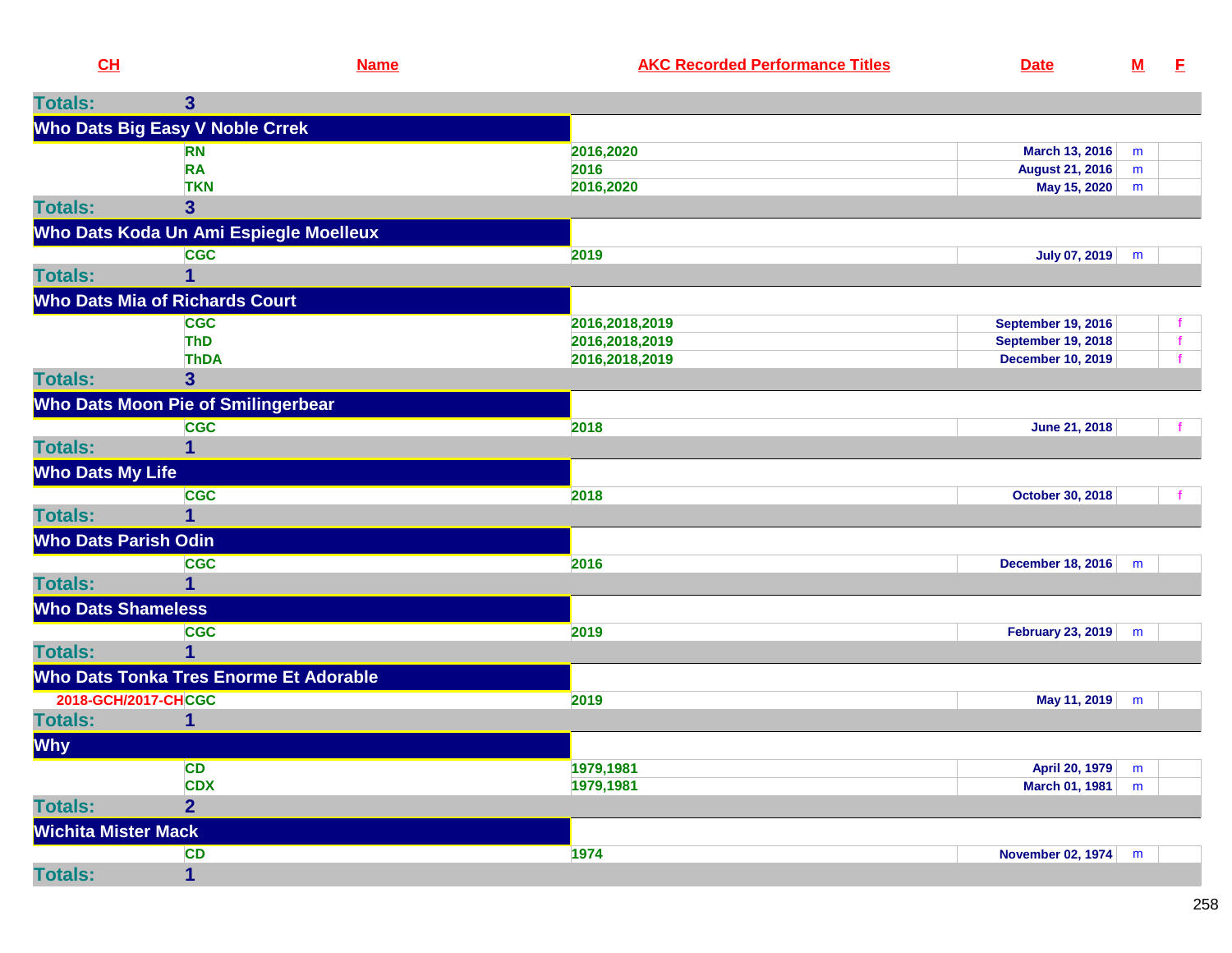| CH                                |                                     | <b>Name</b> | <b>AKC Recorded Performance Titles</b> | <b>Date</b>               | $\underline{\mathsf{M}}$ | E.           |
|-----------------------------------|-------------------------------------|-------------|----------------------------------------|---------------------------|--------------------------|--------------|
|                                   | <b>Wild Cherry Brandi Rocy Valy</b> |             |                                        |                           |                          |              |
|                                   | <b>CD</b>                           |             | 1986                                   | <b>June 29, 1986</b>      |                          | f            |
| <b>Totals:</b>                    | 1                                   |             |                                        |                           |                          |              |
| <b>Wild Cherrys Acorn Tuff</b>    |                                     |             |                                        |                           |                          |              |
|                                   | <b>CD</b>                           |             | 1984                                   | <b>July 14, 1984</b>      |                          |              |
| <b>Totals:</b>                    | 1                                   |             |                                        |                           |                          |              |
|                                   | <b>Wild Turkey American Honey</b>   |             |                                        |                           |                          |              |
|                                   | 2021-CHBCAT                         |             | 2021,2022                              | <b>July 03, 2021</b>      |                          | f            |
|                                   | <b>2021-CHSCN</b>                   |             | 2021,2022                              | March 06, 2022            |                          | $\mathbf{f}$ |
|                                   | <b>2021-CHSIN</b>                   |             | 2021,2022                              | March 06, 2022            |                          | $\mathbf{f}$ |
| <b>Totals:</b>                    | $\mathbf{3}$                        |             |                                        |                           |                          |              |
|                                   | <b>Wild Turkey American Legend</b>  |             |                                        |                           |                          |              |
|                                   | <b>BN</b>                           |             | 2020                                   | <b>August 29, 2020</b>    | m                        |              |
|                                   | <b>RN</b>                           |             | 2020                                   | <b>August 30, 2020</b>    | m                        |              |
| <b>Totals:</b>                    | $\overline{2}$                      |             |                                        |                           |                          |              |
| <b>Wild Turkey American Pie</b>   |                                     |             |                                        |                           |                          |              |
|                                   | <b>RN</b>                           |             | 2021,2022                              | <b>September 30, 2021</b> |                          | f.           |
|                                   | <b>BN</b>                           |             | 2021,2022                              | <b>December 04, 2021</b>  |                          | f            |
|                                   | R <sub>l</sub>                      |             | 2021,2022                              | April 16, 2022            |                          | f            |
| <b>Totals:</b>                    | $\overline{\mathbf{3}}$             |             |                                        |                           |                          |              |
|                                   | <b>Wild Turkey American Spirit</b>  |             |                                        |                           |                          |              |
| 2021-GCH/2020-CHSCN               |                                     |             | 2022                                   | March 06, 2022            | m                        |              |
| 2021-GCH/2020-CHSIN               |                                     |             | 2022                                   | March 06, 2022            | m                        |              |
| <b>Totals:</b>                    | 2 <sup>1</sup>                      |             |                                        |                           |                          |              |
| <b>Wildhorns Blu Gallant</b>      |                                     |             |                                        |                           |                          |              |
|                                   | <b>CD</b>                           |             | 1976                                   | April 04, 1976            |                          | $\mathbf{f}$ |
| <b>Totals:</b>                    | 1                                   |             |                                        |                           |                          |              |
| <b>Wildhorns Brandy St. Clair</b> |                                     |             |                                        |                           |                          |              |
|                                   | <b>CD</b>                           |             | 1977                                   | <b>November 27, 1977</b>  |                          |              |
| <b>Totals:</b>                    | 1                                   |             |                                        |                           |                          |              |
|                                   | <b>Willow Winds Deebarbs Fancy</b>  |             |                                        |                           |                          |              |
|                                   | <b>CD</b>                           |             | 1974                                   | <b>October 26, 1974</b>   |                          |              |
| <b>Totals:</b>                    | 1                                   |             |                                        |                           |                          |              |
|                                   | <b>Willow Winds Yogi Big Storm</b>  |             |                                        |                           |                          |              |
|                                   | <b>1971-CHCD</b>                    |             | 1972                                   | October 07, 1972          | m                        |              |
| <b>Totals:</b>                    | 1                                   |             |                                        |                           |                          |              |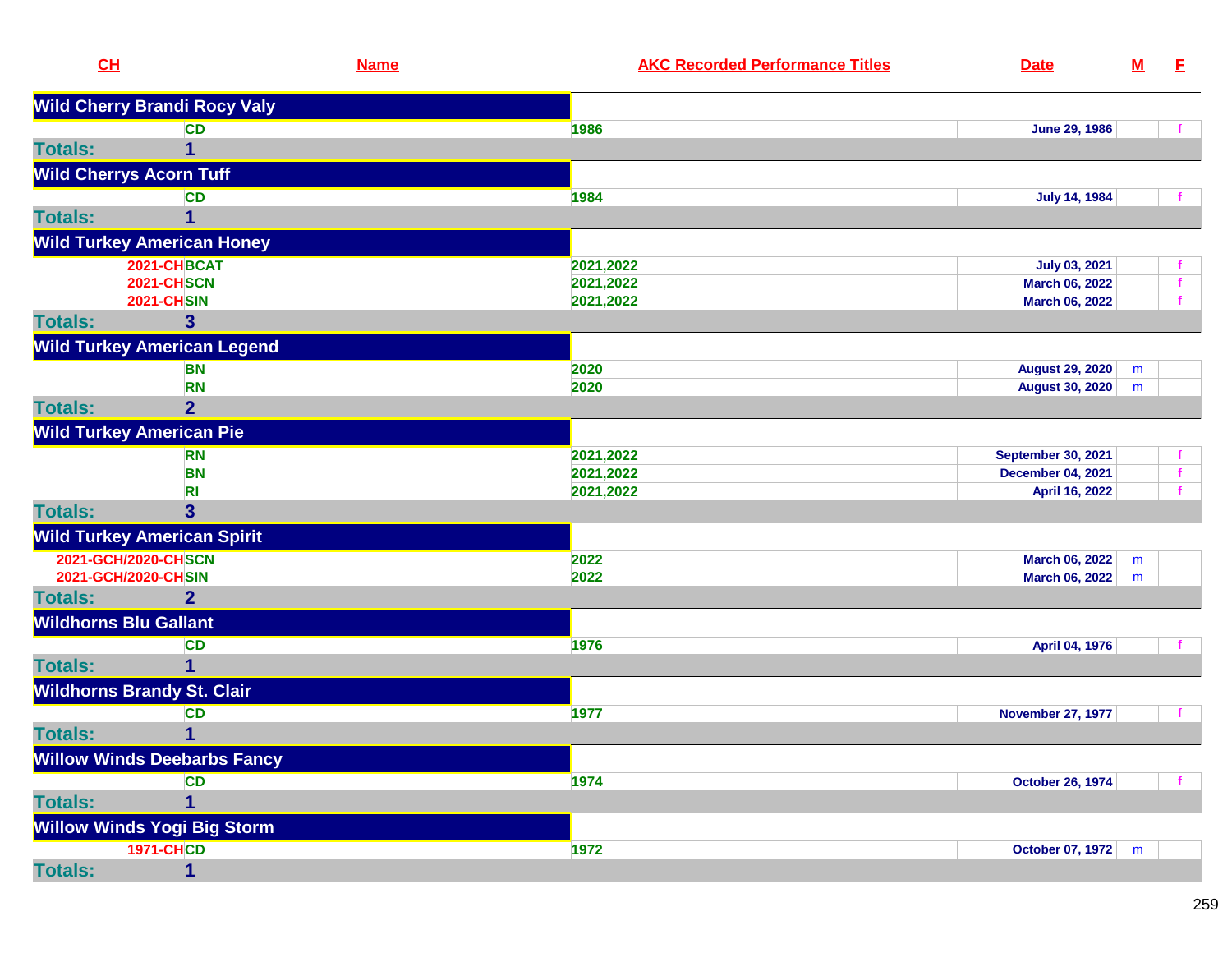| CL                             |                                            | <b>Name</b> | <b>AKC Recorded Performance Titles</b> | <b>Date</b>               | ${\bf M}$ | E            |
|--------------------------------|--------------------------------------------|-------------|----------------------------------------|---------------------------|-----------|--------------|
| <b>Windfalls Because</b>       |                                            |             |                                        |                           |           |              |
|                                | <b>CD</b>                                  |             | 1975,1977                              | <b>November 15, 1975</b>  | m         |              |
|                                | <b>CDX</b>                                 |             | 1975,1977                              | <b>March 13, 1977</b>     | m         |              |
| <b>Totals:</b>                 | $\overline{2}$                             |             |                                        |                           |           |              |
| <b>Windlocks Uncle Clyde</b>   |                                            |             |                                        |                           |           |              |
|                                | <b>CD</b>                                  |             | 1981                                   | September 19, 1981        | m         |              |
| <b>Totals:</b>                 | 1                                          |             |                                        |                           |           |              |
|                                | <b>Windswept Lolabaloo Farvue</b>          |             |                                        |                           |           |              |
|                                | <b>CD</b>                                  |             | 1992                                   | <b>October 25, 1992</b>   |           |              |
| <b>Totals:</b>                 |                                            |             |                                        |                           |           |              |
| <b>Windswepts Ladyfair</b>     |                                            |             |                                        |                           |           |              |
|                                | <b>CD</b>                                  |             | 1996                                   | April 19, 1996            |           |              |
| <b>Totals:</b>                 | $\mathbf{1}$                               |             |                                        |                           |           |              |
| <b>Windwards Aint No Saint</b> |                                            |             |                                        |                           |           |              |
|                                | <b>1986-CHCD</b>                           |             | 1988                                   | June 25, 1988             | m         |              |
| <b>Totals:</b>                 | 1                                          |             |                                        |                           |           |              |
| <b>Windyridge Little Pause</b> |                                            |             |                                        |                           |           |              |
|                                | <b>CD</b>                                  |             | 1996                                   | <b>January 13, 1996</b>   |           |              |
| <b>Totals:</b>                 | $\overline{1}$                             |             |                                        |                           |           |              |
|                                | <b>Winnie The Pooh of Evergreen</b>        |             |                                        |                           |           |              |
|                                | <b>1975-CHCD</b>                           |             | 1971                                   | <b>July 04, 1971</b>      |           |              |
| <b>Totals:</b>                 | 1                                          |             |                                        |                           |           |              |
| <b>Wintercrest Adam Twelve</b> |                                            |             |                                        |                           |           |              |
|                                | <b>CGC</b>                                 |             | 2014                                   | November 01, 2014         | m         |              |
| <b>Totals:</b>                 |                                            |             |                                        |                           |           |              |
| <b>Winterferns Aurous</b>      |                                            |             |                                        |                           |           |              |
|                                | <b>1982-CHCD</b>                           |             | 1980                                   | <b>November 02, 1980</b>  |           |              |
| <b>Totals:</b>                 | 1                                          |             |                                        |                           |           |              |
|                                | <b>Winters Brooks &amp; Dunn V Vicdory</b> |             |                                        |                           |           |              |
| 2011-GCH/2011-CHRN             |                                            |             | 2011                                   | <b>August 14, 2011</b>    |           | f.           |
| 2011-GCH/2011-CHRN             |                                            |             | 2011                                   | <b>August 14, 2011</b>    |           | $\mathbf{f}$ |
| 2011-GCH/2011-CHRA             |                                            |             | 2011                                   | <b>September 14, 2011</b> |           | $\mathbf{f}$ |
| <b>Totals:</b>                 | $\overline{\mathbf{3}}$                    |             |                                        |                           |           |              |
|                                | <b>Wintersets Guapa V Oh Boy</b>           |             |                                        |                           |           |              |
|                                | <b>CD</b>                                  |             | 1970                                   | <b>October 18, 1970</b>   |           |              |
| <b>Totals:</b>                 | 1                                          |             |                                        |                           |           |              |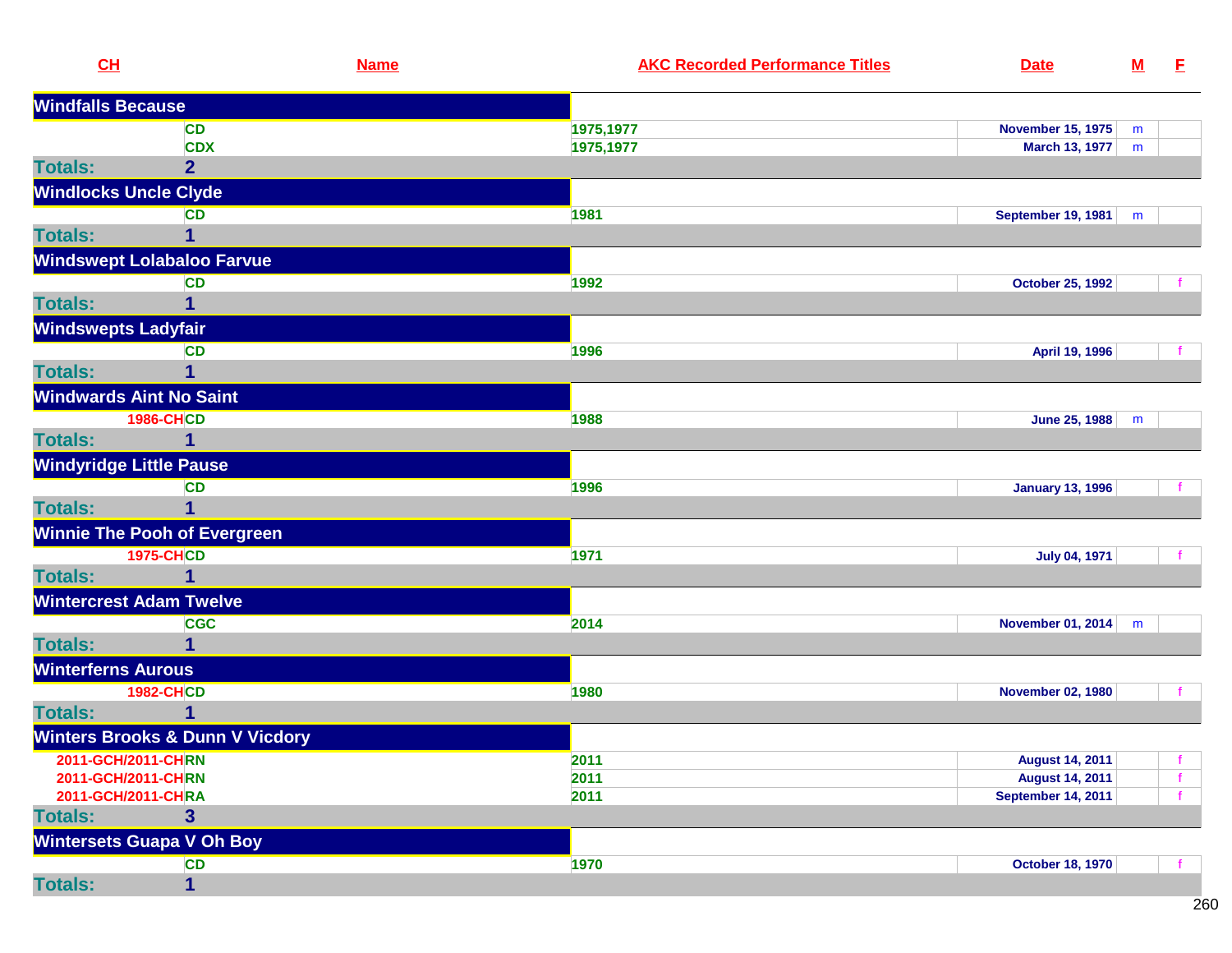| CL                        | <b>Name</b>                                | <b>AKC Recorded Performance Titles</b> | <b>Date</b>               | ${\bf M}$ | E. |
|---------------------------|--------------------------------------------|----------------------------------------|---------------------------|-----------|----|
|                           | <b>Wintersets Penny Ante</b>               |                                        |                           |           |    |
|                           | <b>CD</b>                                  | 1974                                   | May 26, 1974              |           |    |
| <b>Totals:</b>            | 1                                          |                                        |                           |           |    |
|                           | <b>Wk9 Don'T Trip Over That Block</b>      |                                        |                           |           |    |
|                           | <b>TKN</b>                                 | 2021                                   | <b>September 27, 2021</b> | m         |    |
| <b>Totals:</b>            | 1                                          |                                        |                           |           |    |
| <b>Wockeys Big Buddy</b>  |                                            |                                        |                           |           |    |
|                           | <b>CD</b>                                  | 1979                                   | December 02, 1979         | m         |    |
| <b>Totals:</b>            | 1                                          |                                        |                           |           |    |
|                           | <b>Woodcrest On A Slippery Slope Aspen</b> |                                        |                           |           |    |
|                           | <b>CGC</b>                                 | 2015,2016                              | <b>November 18, 2015</b>  |           |    |
|                           | <b>CGCA</b>                                | 2015,2016                              | <b>January 12, 2016</b>   |           |    |
|                           | <b>RN</b>                                  | 2015,2016                              | April 08, 2016            |           |    |
|                           | <b>NJP</b>                                 | 2015,2016                              | May 28, 2016              |           |    |
| <b>Totals:</b>            | 4                                          |                                        |                           |           |    |
|                           | <b>Woodcrest Shout Out To Brooklyn NY</b>  |                                        |                           |           |    |
|                           | <b>RN</b>                                  | 2016                                   | <b>November 19, 2016</b>  |           |    |
| <b>Totals:</b>            | 1                                          |                                        |                           |           |    |
| <b>Woodford</b>           |                                            |                                        |                           |           |    |
|                           | <b>CGC</b>                                 | 2019                                   | <b>March 26, 2019</b>     | m         |    |
| <b>Totals:</b>            | $\overline{1}$                             |                                        |                           |           |    |
|                           | Woodhaven Dare You Go To Indo              |                                        |                           |           |    |
|                           | <b>2008-CHRN</b>                           | 2009                                   | May 24, 2009              | m         |    |
| <b>Totals:</b>            | 1                                          |                                        |                           |           |    |
|                           | <b>Woods Andermatt of Plymouth</b>         |                                        |                           |           |    |
|                           | <b>CD</b>                                  | 1971                                   | <b>February 27, 1971</b>  | m         |    |
| <b>Totals:</b>            | 1                                          |                                        |                           |           |    |
|                           | <b>World Tops Miss Moneypenny</b>          |                                        |                           |           |    |
|                           | <b>CGC</b>                                 | 2013                                   | <b>October 17, 2013</b>   |           |    |
| <b>Totals:</b>            | $\mathbf{1}$                               |                                        |                           |           |    |
| Wrenna Luna Plair         |                                            |                                        |                           |           |    |
|                           | <b>CGC</b>                                 | 2014                                   | April 13, 2014            |           |    |
| <b>Totals:</b>            | 1                                          |                                        |                           |           |    |
| <b>Wrights Little Joe</b> |                                            |                                        |                           |           |    |
|                           | <b>CD</b>                                  | 1972                                   | May 20, 1972              | m         |    |
| <b>Totals:</b>            | $\overline{\mathbf{1}}$                    |                                        |                           |           |    |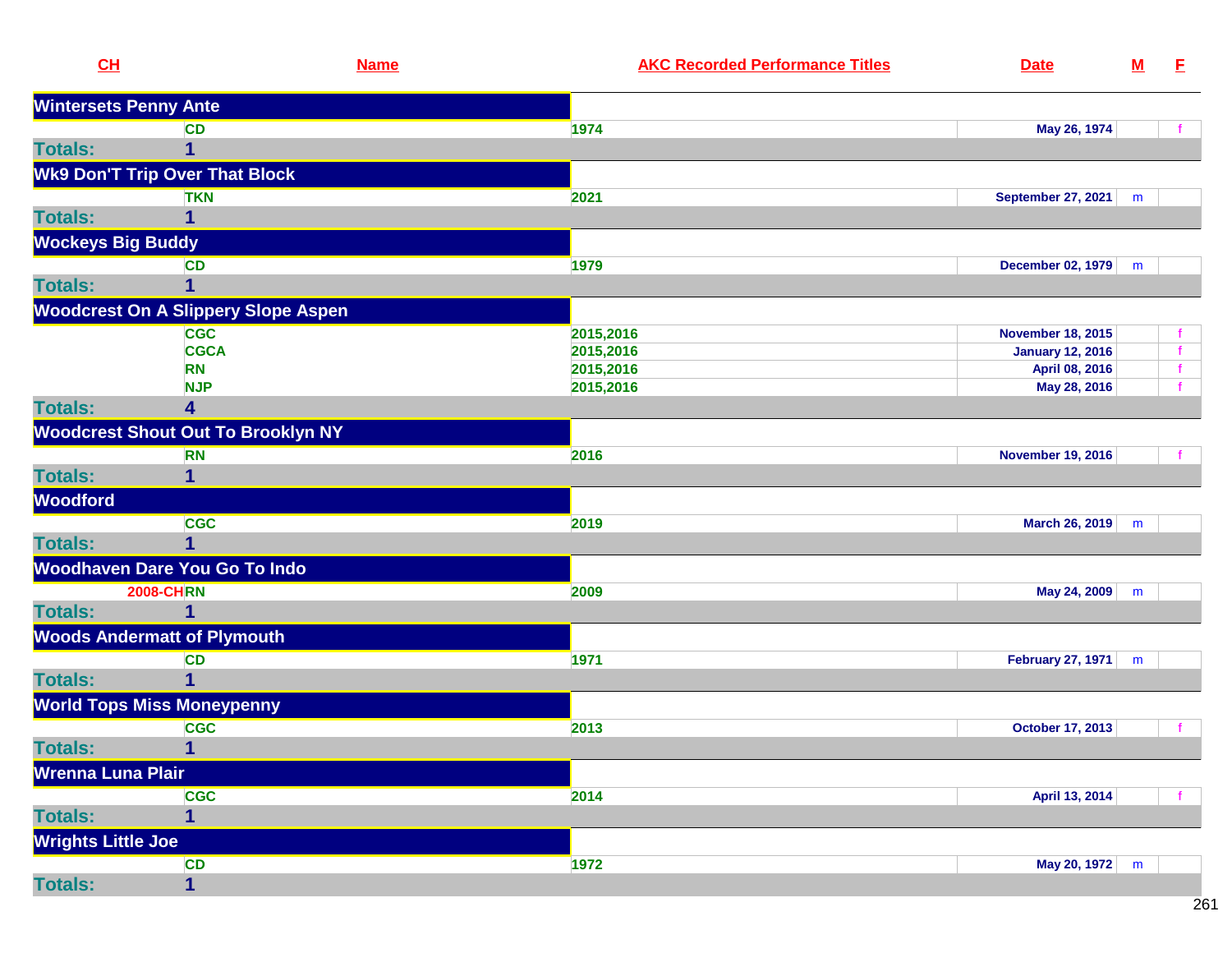|                | CL                                    | <b>Name</b> | <b>AKC Recorded Performance Titles</b>                                             | <b>Date</b>                                | <u>M</u> | E. |
|----------------|---------------------------------------|-------------|------------------------------------------------------------------------------------|--------------------------------------------|----------|----|
|                | <b>Wursts Aquarius Golly G</b>        |             |                                                                                    |                                            |          |    |
|                | <b>CD</b>                             |             | 1973                                                                               | <b>November 25, 1973</b>                   | m        |    |
| <b>Totals:</b> | 1                                     |             |                                                                                    |                                            |          |    |
|                | <b>Wursts Hoby By Golly</b>           |             |                                                                                    |                                            |          |    |
|                | CD                                    |             | 1977                                                                               | May 29, 1977                               | m        |    |
| <b>Totals:</b> |                                       |             |                                                                                    |                                            |          |    |
|                | <b>Wursts Swiss Gehfarte</b>          |             |                                                                                    |                                            |          |    |
|                | <b>CD</b>                             |             | 1970                                                                               | <b>November 21, 1970</b>                   |          |    |
| <b>Totals:</b> | 1                                     |             |                                                                                    |                                            |          |    |
|                | <b>Wursts Swiss Madchen</b>           |             |                                                                                    |                                            |          |    |
|                | <b>CD</b>                             |             | 1971                                                                               | June 06, 1971                              |          |    |
| <b>Totals:</b> |                                       |             |                                                                                    |                                            |          |    |
|                |                                       |             |                                                                                    |                                            |          |    |
|                | <b>Wursts Tagolly Tugboat</b>         |             |                                                                                    |                                            |          |    |
|                | CD                                    |             | 1976                                                                               | May 22, 1976                               |          |    |
| <b>Totals:</b> | 1                                     |             |                                                                                    |                                            |          |    |
|                | <b>Wyllo Wynds Samantha</b>           |             |                                                                                    |                                            |          |    |
|                | <b>CD</b>                             |             | 1982                                                                               | <b>October 02, 1982</b>                    |          |    |
| <b>Totals:</b> | 1                                     |             |                                                                                    |                                            |          |    |
|                | <b>Xebra L'ourse Alpine</b>           |             |                                                                                    |                                            |          |    |
|                | <b>1970-CHCD</b>                      |             | 1971                                                                               | October 30, 1971                           |          |    |
| <b>Totals:</b> | 1                                     |             |                                                                                    |                                            |          |    |
|                | <b>XmaxKris Van 'T Hof Ten Eynder</b> |             |                                                                                    |                                            |          |    |
|                | <b>2001-CHCD</b>                      |             | 2000,2001,2002,2003,2004,2005,2006,2007                                            | <b>November 04, 2000</b>                   | m        |    |
|                | <b>2001-CHCDX</b>                     |             | 2000,2001,2002,2003,2004,2005,2006,2007                                            | <b>November 18, 2001</b>                   | m        |    |
|                | <b>2001-CHUD</b>                      |             | 2000,2001,2002,2003,2004,2005,2006,2007                                            | April 27, 2002                             | m        |    |
|                | 2001-CHNAP                            |             | 2000,2001,2002,2003,2004,2005,2006,2007                                            | <b>September 21, 2002</b>                  | m        |    |
|                | 2001-CHNJP                            |             | 2000,2001,2002,2003,2004,2005,2006,2007                                            | <b>September 22, 2002</b>                  | m        |    |
|                | <b>2001-CHTD</b>                      |             | 2000,2001,2002,2003,2004,2005,2006,2007                                            | <b>November 24, 2002</b>                   | m        |    |
|                | 2001-CHVCD 1                          |             | 2000,2001,2002,2003,2004,2005,2006,2007                                            | <b>November 24, 2002</b>                   | m        |    |
|                | <b>2001-CHOAP</b><br>2001-CHOJP       |             | 2000,2001,2002,2003,2004,2005,2006,2007                                            | <b>November 29, 2002</b>                   | m        |    |
|                |                                       |             | 2000,2001,2002,2003,2004,2005,2006,2007                                            | <b>November 30, 2002</b>                   | m        |    |
|                | <b>2001-CHVCD 2</b><br>2001-CHAJP     |             | 2000,2001,2002,2003,2004,2005,2006,2007<br>2000,2001,2002,2003,2004,2005,2006,2007 | <b>November 30, 2002</b><br>April 19, 2003 | m<br>m   |    |
|                | <b>2001-CHAXP</b>                     |             | 2000,2001,2002,2003,2004,2005,2006,2007                                            | April 19, 2003                             | m        |    |
|                | <b>2001-CHMXP</b>                     |             | 2000,2001,2002,2003,2004,2005,2006,2007                                            | <b>July 13, 2003</b>                       | m        |    |
|                | <b>2001-CHMJP</b>                     |             | 2000,2001,2002,2003,2004,2005,2006,2007                                            | <b>July 27, 2003</b>                       | m        |    |
|                | <b>2001-CHUDX</b>                     |             | 2000,2001,2002,2003,2004,2005,2006,2007                                            | <b>July 24, 2004</b>                       | m        |    |
|                | <b>2001-CHMXP2</b>                    |             | 2000,2001,2002,2003,2004,2005,2006,2007                                            | <b>February 19, 2005</b>                   | m        |    |
|                |                                       |             |                                                                                    |                                            |          |    |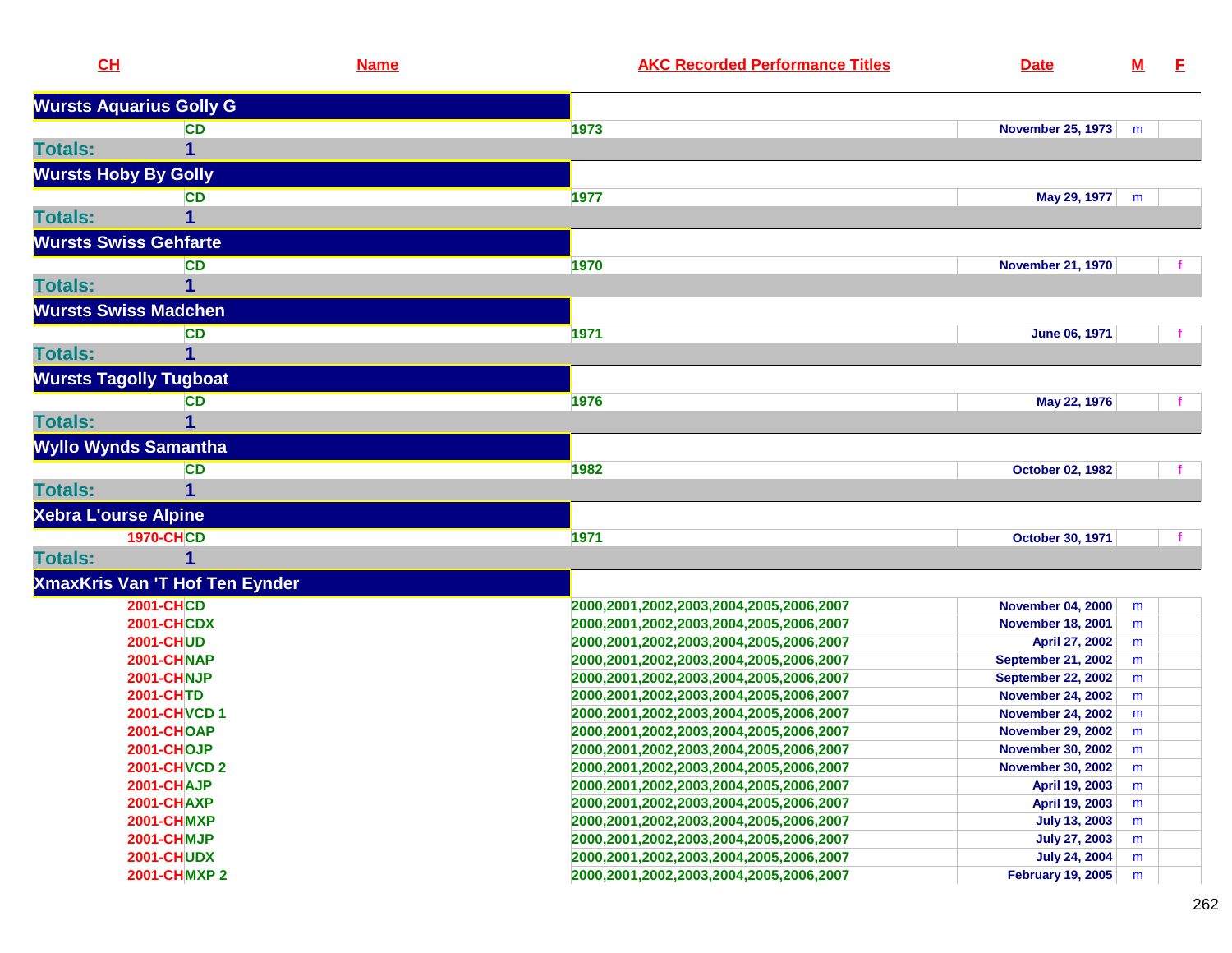| CL                             |                                   | <b>Name</b> | <b>AKC Recorded Performance Titles</b>  | <b>Date</b>               | $\underline{\mathbf{M}}$ | E |
|--------------------------------|-----------------------------------|-------------|-----------------------------------------|---------------------------|--------------------------|---|
|                                | 2001-CHMXPB                       |             | 2000,2001,2002,2003,2004,2005,2006,2007 | May 29, 2005              | m                        |   |
|                                | <b>2001-CHMJP2</b>                |             | 2000,2001,2002,2003,2004,2005,2006,2007 | <b>July 23, 2005</b>      | m                        |   |
|                                | <b>2001-CHMXP3</b>                |             | 2000,2001,2002,2003,2004,2005,2006,2007 | <b>August 07, 2005</b>    | m                        |   |
|                                | <b>2001-CHRN</b>                  |             | 2000,2001,2002,2003,2004,2005,2006,2007 | <b>October 02, 2005</b>   | m                        |   |
|                                | <b>2001-CHRA</b>                  |             | 2000,2001,2002,2003,2004,2005,2006,2007 | <b>January 20, 2006</b>   | m                        |   |
|                                | <b>2001-CHRE</b>                  |             | 2000,2001,2002,2003,2004,2005,2006,2007 | <b>February 11, 2006</b>  | m                        |   |
|                                | 2001-CHMJPB                       |             | 2000,2001,2002,2003,2004,2005,2006,2007 | May 06, 2006              | m                        |   |
|                                | <b>2001-CHRAE</b>                 |             | 2000,2001,2002,2003,2004,2005,2006,2007 | <b>June 18, 2006</b>      | m                        |   |
|                                | <b>2001-CHMXP4</b>                |             | 2000,2001,2002,2003,2004,2005,2006,2007 | <b>August 20, 2006</b>    | m                        |   |
|                                | 2001-CHMJP 3                      |             | 2000,2001,2002,2003,2004,2005,2006,2007 | <b>September 09, 2006</b> | m                        |   |
|                                | <b>2001-CHNFP</b>                 |             | 2000,2001,2002,2003,2004,2005,2006,2007 | <b>February 17, 2007</b>  | m                        |   |
|                                | <b>2001-CHMJP4</b>                |             | 2000,2001,2002,2003,2004,2005,2006,2007 | <b>February 25, 2007</b>  | m                        |   |
|                                | <b>2001-CHOFP</b>                 |             | 2000,2001,2002,2003,2004,2005,2006,2007 | March 24, 2007            | m                        |   |
|                                | <b>2001-CHMXP5</b>                |             | 2000,2001,2002,2003,2004,2005,2006,2007 | May 26, 2007              | m                        |   |
|                                | 2001-CHMXPS                       |             | 2000,2001,2002,2003,2004,2005,2006,2007 | May 26, 2007              | m                        |   |
|                                | <b>2001-CHRAE 2</b>               |             | 2000,2001,2002,2003,2004,2005,2006,2007 | <b>August 26, 2007</b>    | m                        |   |
|                                | <b>2001-CHXFP</b>                 |             | 2000,2001,2002,2003,2004,2005,2006,2007 | September 07, 2007        | m                        |   |
| <b>Totals:</b>                 | 33                                |             |                                         |                           |                          |   |
| <b>Yankee Doodle Brandy</b>    |                                   |             |                                         |                           |                          |   |
|                                | <b>CD</b>                         |             | 1970                                    | <b>October 25, 1970</b>   | m                        |   |
| <b>Totals:</b>                 |                                   |             |                                         |                           |                          |   |
|                                | <b>Yankee Duke of Forest View</b> |             |                                         |                           |                          |   |
|                                | <b>CD</b>                         |             | 1972                                    | <b>September 23, 1972</b> | m                        |   |
| <b>Totals:</b>                 |                                   |             |                                         |                           |                          |   |
| <b>Yolande of Sunny Slopes</b> |                                   |             |                                         |                           |                          |   |
|                                | <b>CD</b>                         |             | 1960                                    | May 15, 1960              |                          |   |
| <b>Totals:</b>                 | 1                                 |             |                                         |                           |                          |   |
| <b>Yuhase Jersey</b>           |                                   |             |                                         |                           |                          |   |
|                                | <b>CGC</b>                        |             | 2020                                    | <b>June 25, 2020</b>      |                          |   |
| <b>Totals:</b>                 | 1                                 |             |                                         |                           |                          |   |
| <b>Yuhases Jersey</b>          |                                   |             |                                         |                           |                          |   |
|                                | <b>CGCU</b>                       |             | 2020                                    | <b>June 25, 2020</b>      |                          |   |
|                                | <b>CGCA</b>                       |             | 2020                                    | <b>September 24, 2020</b> |                          |   |
| <b>Totals:</b>                 | $\overline{2}$                    |             |                                         |                           |                          |   |
|                                |                                   |             |                                         |                           |                          |   |
| <b>Yukons Easy Trooper</b>     |                                   |             |                                         |                           |                          |   |
| 2010-GCH/2009-CHRN             |                                   |             | 2010                                    | April 30, 2010            | m                        |   |
| <b>Totals:</b>                 |                                   |             |                                         |                           |                          |   |
| <b>Yukons Hogans Bernard</b>   |                                   |             |                                         |                           |                          |   |
|                                | <b>2013-CHCGC</b>                 |             | 2013,2014,2015                          | June 09, 2013 m           |                          |   |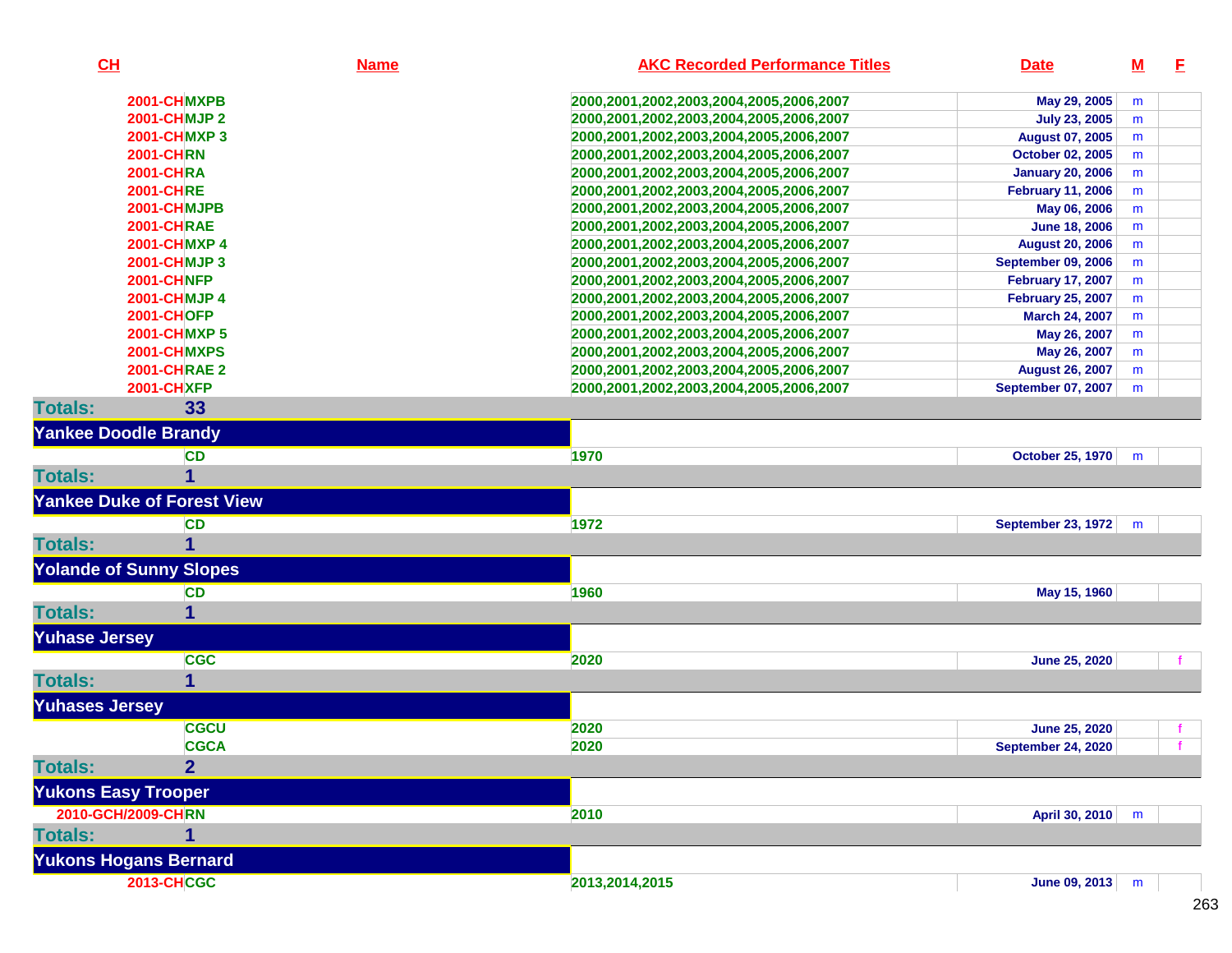| CL                |                            | <b>Name</b> | <b>AKC Recorded Performance Titles</b> | <b>Date</b>              | $\underline{\mathsf{M}}$ | E            |
|-------------------|----------------------------|-------------|----------------------------------------|--------------------------|--------------------------|--------------|
|                   | <b>2013-CHRN</b>           |             | 2013,2014,2015                         | <b>July 18, 2014</b>     | m                        |              |
|                   | 2013-CHCGCA                |             | 2013,2014,2015                         | <b>July 27, 2014</b>     | m                        |              |
|                   | 2013-CHThDN                |             | 2013,2014,2015                         | <b>August 04, 2014</b>   | m                        |              |
|                   | <b>2013-CHThD</b>          |             | 2013,2014,2015                         | June 09, 2015            | m                        |              |
| <b>Totals:</b>    | $5\overline{)}$            |             |                                        |                          |                          |              |
|                   | Zahnschmerz V Peaumepunkt  |             |                                        |                          |                          |              |
|                   | CD                         |             | 1968                                   | <b>November 23, 1968</b> |                          |              |
| <b>Totals:</b>    |                            |             |                                        |                          |                          |              |
|                   | Zappalas Tobias Von Shalom |             |                                        |                          |                          |              |
|                   | <b>CD</b>                  |             | 1975                                   | May 25, 1975             | m                        |              |
| <b>Totals:</b>    | $\mathbf 1$                |             |                                        |                          |                          |              |
| Zen Laya          |                            |             |                                        |                          |                          |              |
|                   | <b>CGC</b>                 |             | 2021                                   | March 25, 2021           |                          | f            |
|                   | <b>CGCU</b>                |             | 2021                                   | May 03, 2021             |                          | f            |
|                   | <b>BCAT</b>                |             | 2021                                   | May 22, 2021             |                          | $\mathbf f$  |
|                   | <b>VHMA</b>                |             | 2021                                   | <b>June 14, 2021</b>     |                          | $\mathbf f$  |
|                   | <b>DCAT</b>                |             | 2021                                   | <b>June 26, 2021</b>     |                          | f            |
|                   | <b>TKN</b>                 |             | 2021                                   | <b>July 27, 2021</b>     |                          | $\mathbf f$  |
|                   | <b>TKI</b>                 |             | 2021                                   | <b>July 28, 2021</b>     |                          | $\mathbf{f}$ |
|                   | <b>TKA</b>                 |             | 2021                                   | <b>July 29, 2021</b>     |                          |              |
| <b>Totals:</b>    | 8                          |             |                                        |                          |                          |              |
| Zeppelin Sherman  |                            |             |                                        |                          |                          |              |
|                   | <b>CD</b>                  |             | 1971                                   | April 04, 1971           | m                        |              |
| <b>Totals:</b>    | $\overline{1}$             |             |                                        |                          |                          |              |
|                   | Ziaks Gem of Tiffany       |             |                                        |                          |                          |              |
|                   | <b>CD</b>                  |             | 1968                                   | May 19, 1968             |                          |              |
| <b>Totals:</b>    | 1                          |             |                                        |                          |                          |              |
| Ziva David Mankey |                            |             |                                        |                          |                          |              |
|                   | <b>CGC</b>                 |             | 2017                                   | <b>July 12, 2017</b>     |                          |              |
| <b>Totals:</b>    | $\mathbf 1$                |             |                                        |                          |                          |              |
|                   | Zoey Zeus J Fischetti      |             |                                        |                          |                          |              |
|                   | <b>CGC</b>                 |             | 2016                                   | <b>October 26, 2016</b>  |                          | $\mathbf{f}$ |
| <b>Totals:</b>    | $\mathbf 1$                |             |                                        |                          |                          |              |
|                   | Zoom Zoom Adelaide         |             |                                        |                          |                          |              |
|                   | <b>CD</b>                  |             | 1970                                   | <b>October 18, 1970</b>  |                          |              |
| <b>Totals:</b>    | $\overline{\mathbf{1}}$    |             |                                        |                          |                          |              |